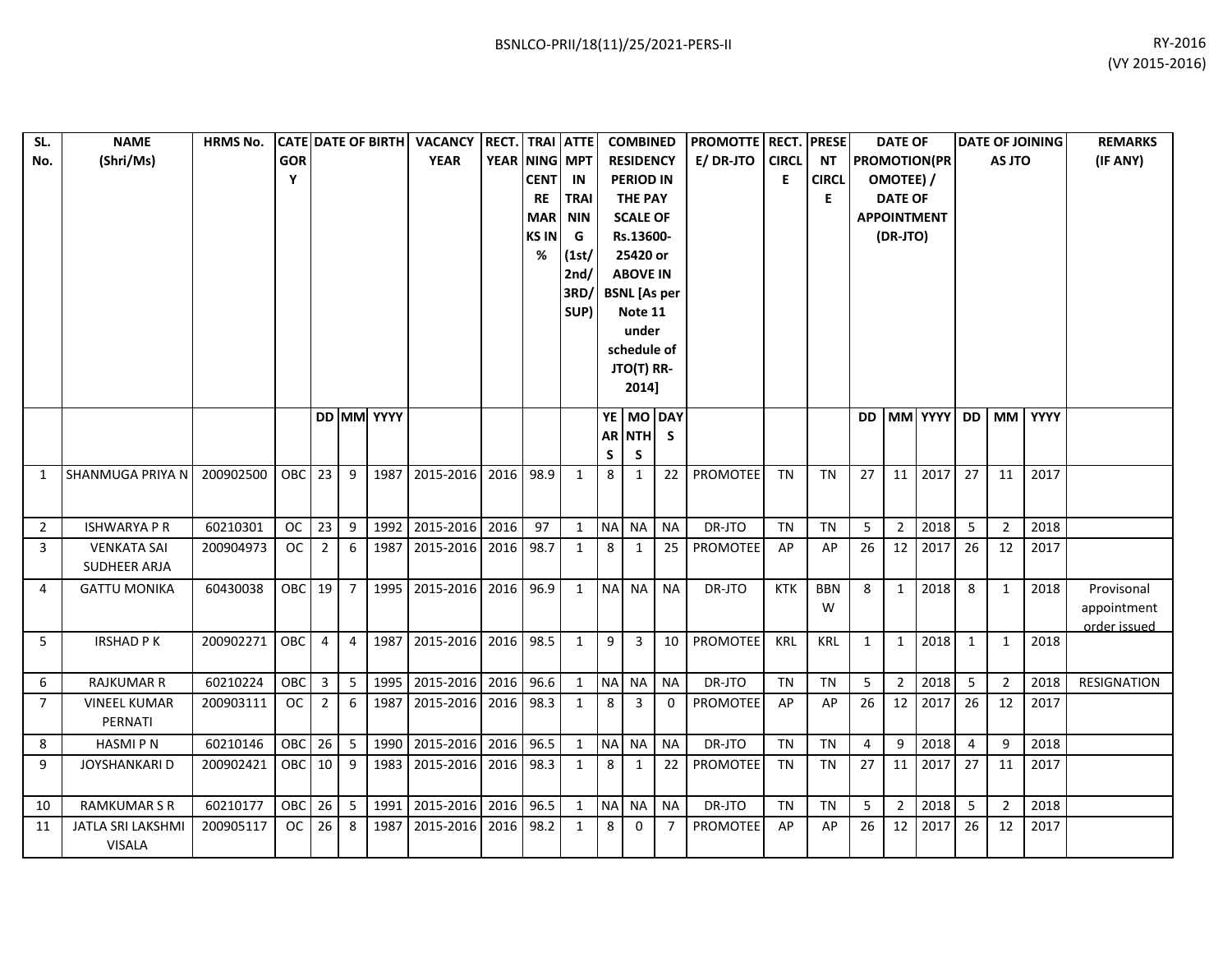| 12 | PALAKAYALA<br><b>RAVIKIRAN</b>                  | 201800940 | OC.        | -5              | 11              | 1991 | 2015-2016 | 2016 96.5 |      | 1              | <b>NAI</b>     | <b>NA</b>      | <b>NA</b> | DR-JTO          | <b>CHTD</b>    | <b>CHTD</b>          | 12             | 11              | 2018 | 12             | 11             | 2018 |                                   |
|----|-------------------------------------------------|-----------|------------|-----------------|-----------------|------|-----------|-----------|------|----------------|----------------|----------------|-----------|-----------------|----------------|----------------------|----------------|-----------------|------|----------------|----------------|------|-----------------------------------|
| 13 | <b>SREE BALA LAKSHMI</b><br>C <sub>P</sub>      | 200903579 | OC.        | 7 <sup>1</sup>  | 10 <sup>1</sup> | 1980 | 2015-2016 | 2016      | 98.1 | 1              | 8              | 1              | 22        | <b>PROMOTEE</b> | <b>TN</b>      | <b>TN</b>            | 27             | 11              | 2017 | 27             | 11             | 2017 |                                   |
| 14 | <b>ALPANA DASH</b>                              | 60189011  | OC         | 15              | 1               | 1993 | 2015-2016 | 2016      | 96.5 | 1              | <b>NA</b>      | <b>NA</b>      | <b>NA</b> | DR-JTO          | OD             | O <sub>D</sub>       | $\overline{7}$ | $\overline{3}$  | 2018 | 9              | $\Delta$       | 2018 |                                   |
| 15 | SHYAMALA DEVI V                                 | 200903340 | OBC        | $\overline{7}$  | $\overline{2}$  | 1985 | 2015-2016 | 2016      | 98   | $\mathbf{1}$   | 8              | $\mathbf{1}$   | 8         | PROMOTEE        | <b>TN</b>      | CHTD                 | 27             | 11              | 2017 | 27             | 11             | 2017 |                                   |
| 16 | <b>TANU JOSHI</b>                               | 60101317  | OC .       | 12 11           |                 | 1989 | 2015-2016 | 2016      | 96.4 | 1              | <b>NA</b>      | <b>NA</b>      | <b>NA</b> | DR-JTO          | <b>J&amp;K</b> | J&K                  | 5              | 3               | 2018 | 5              | $\overline{3}$ | 2018 |                                   |
| 17 | SINDHU <sub>S</sub>                             | 200902858 | OBC        | 10 <sup>1</sup> | 8               | 1986 | 2015-2016 | 2016      | 98   | $\mathbf{1}$   | 8              | 1              | 8         | <b>PROMOTEE</b> | <b>TN</b>      | <b>TN</b>            | 27             | 11              | 2017 | 27             | 11             | 2017 |                                   |
| 18 | SAKSHI KANSAL                                   | 60195539  | <b>OC</b>  | 2 <sup>1</sup>  | $\overline{3}$  | 1993 | 2015-2016 | 2016      | 96.4 | $\mathbf{1}$   | <b>NA</b>      | <b>NA</b>      | <b>NA</b> | DR-JTO          | <b>PB</b>      | PB                   | 11             | 12              | 2017 | 11             | 12             | 2017 |                                   |
| 19 | <b>HARITHA</b><br>RAJAMAHENDRAVAR<br><b>APU</b> | 200904987 | <b>OBC</b> | $\overline{a}$  | 5               | 1987 | 2015-2016 | 2016 97.9 |      | $\overline{1}$ | 8              | $\overline{1}$ | 25        | <b>PROMOTEE</b> | AP             | AP                   | 26             | 12              | 2017 | 26             | 12             | 2017 |                                   |
| 20 | KUMARASWAMY<br><b>BHUKYA</b>                    | 60150521  | <b>ST</b>  | 13              | $\overline{7}$  | 1994 | 2015-2016 | 2016 96.4 |      | 1              | <b>NA</b>      | <b>NA</b>      | <b>NA</b> | DR-JTO          | MH             | <b>MH</b>            | 26             | $\overline{3}$  | 2018 | 26             | 3              | 2018 |                                   |
| 21 | <b>VIPINK</b>                                   | 200902626 | OC .       |                 | $23$ 10         | 1985 | 2015-2016 | 2016 97.9 |      | $\mathbf{1}$   | 8              | $\mathbf{1}$   | 22        | <b>PROMOTEE</b> | <b>TN</b>      | <b>TN</b>            | 27             | 11              | 2017 | 27             | 11             | 2017 |                                   |
| 22 | <b>GOPI RAM JAT</b>                             | 60101662  | OBC        | 14              | 1               | 1995 | 2015-2016 | 2016 96.4 |      | 1              | <b>NA</b>      | <b>NA</b>      | <b>NA</b> | DR-JTO          | J&K            | J&K                  | 5              | 3               | 2018 | 5              | 3              | 2018 |                                   |
| 23 | PALANISAMY T                                    | 200903974 | OC         | 17              | $\overline{7}$  | 1982 | 2015-2016 | 2016 97.7 |      | $\mathbf{1}$   | $\overline{7}$ | 11             | 27        | PROMOTEE        | <b>TN</b>      | <b>TN</b>            | 27             | 11              | 2017 | 27             | 11             | 2017 |                                   |
| 24 | AKANKSHA<br><b>BHODORIA</b>                     | 60134024  | OC.        | 15              | $\overline{7}$  | 1991 | 2015-2016 | 2016 96.3 |      | 1              | <b>NA</b>      | <b>NA</b>      | <b>NA</b> | DR-JTO          | <b>KRL</b>     | <b>KTK</b>           | 29             | 1               | 2018 | 29             | $\mathbf{1}$   | 2018 |                                   |
| 25 | <b>KAVITHA P</b>                                | 200903578 | OC         | 30 <sup>1</sup> | $\overline{4}$  | 1985 | 2015-2016 | 2016 97.6 |      | $\mathbf{1}$   | 8              | $\Omega$       | 18        | <b>PROMOTEE</b> | <b>TN</b>      | <b>TN</b>            | 27             | 11 <sup>1</sup> | 2017 | 27             | 11             | 2017 |                                   |
| 26 | <b>SUMAN SAURABH</b>                            | 201800266 | OBCI       | $17$ 12         |                 | 1992 | 2015-2016 | 2016 96.3 |      | 1              | <b>NA</b>      | <b>NA</b>      | <b>NA</b> | DR-JTO          | <b>A&amp;N</b> | A&N                  | $\overline{3}$ | 9               | 2018 | $\overline{3}$ | q              | 2018 |                                   |
| 27 | PANCHANGAM<br>NAGAREKA                          | 201002280 | OC.        | 25              | 8               | 1987 | 2015-2016 | 2016 97.6 |      | 1              | $\overline{7}$ | 3              | 29        | <b>PROMOTEE</b> | AP             | <b>BBN</b><br>W      | 26             | 12              | 2017 | 26             | 12             | 2017 |                                   |
| 28 | SUBHARTHI MALLICK                               | 60257554  | OC.        | 7 <sup>1</sup>  | 10              | 1988 | 2015-2016 | 2016      | 96.1 | $\mathbf{1}$   | <b>NA</b>      | <b>NA</b>      | <b>NA</b> | DR-JTO          | <b>WB</b>      | <b>WB</b>            | $\overline{3}$ | 9               | 2018 | $\overline{3}$ | q              | 2018 | Resigned from                     |
| 29 | Gaurav Chugh                                    | 200900224 | OC .       | 14 10           |                 | 1987 | 2015-2016 | 2016      | 97.5 | $\mathbf{1}$   | 9              | 3              | 5         | <b>PROMOTEE</b> | <b>HR</b>      | <b>HR</b>            | $\overline{2}$ | 4               | 2018 | $\overline{2}$ | $\overline{4}$ | 2018 |                                   |
| 30 | <b>VIKAS KUMAR</b>                              | 60330109  | SC         | 8               | 8               | 1991 | 2015-2016 | 2016      | 96.1 | 1              | <b>NA</b>      | <b>NA</b>      | <b>NA</b> | DR-JTO          | GUJ            | <b>CNTx</b><br>(West | 18             | 6               | 2018 | 18             | 6              | 2018 | Transferred to<br>CNTX(W) Circle. |
| 31 | <b>KALAISELVI A</b>                             | 200802512 | OBC        | 5               | 6               | 1988 | 2015-2016 | 2016      | 97.5 | $\mathbf{1}$   | 9              | 1              | 9         | <b>PROMOTEE</b> | <b>TN</b>      | <b>TN</b>            | 27             | 11              | 2017 | 27             | 11             | 2017 |                                   |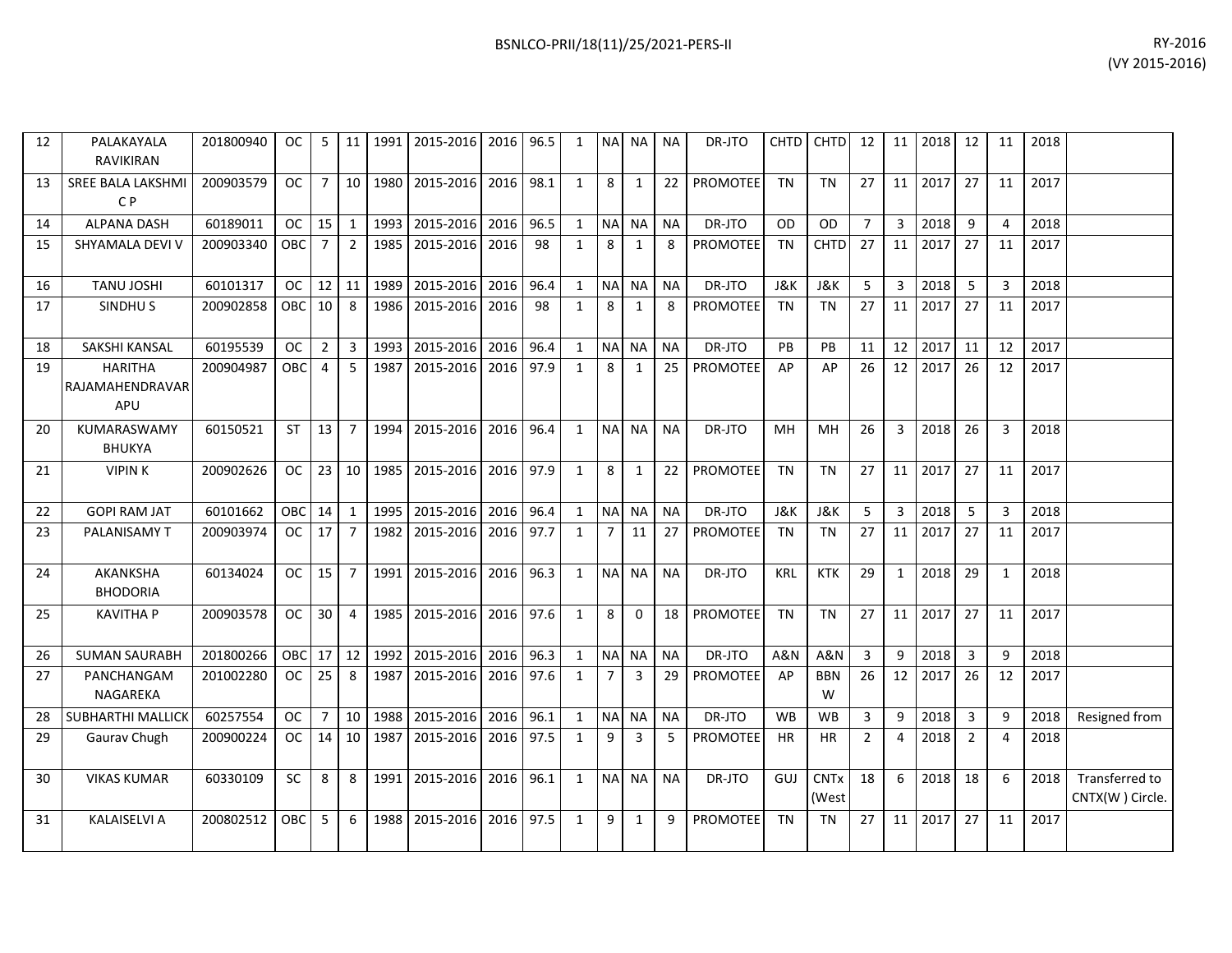| 32 | <b>DEEPESH DAS</b>                        | 201800677 | <b>OC</b>  | 21              | 4                       | 1993 | 2015-2016      | 2016 | 96.1 | 1            | <b>NA</b>      | <b>NA</b>      | <b>NA</b> | DR-JTO          | <b>WB</b>  | <b>WB</b>                  | 3              | 9              | 2018 | 3              | 9              | 2018 |                                           |
|----|-------------------------------------------|-----------|------------|-----------------|-------------------------|------|----------------|------|------|--------------|----------------|----------------|-----------|-----------------|------------|----------------------------|----------------|----------------|------|----------------|----------------|------|-------------------------------------------|
| 33 | PINAKI LAHIRI                             | 200904074 | <b>OC</b>  | 9               | $\overline{3}$          | 1987 | 2015-2016      | 2016 | 97.5 | $\mathbf{1}$ | 8              | $\Omega$       | 15        | <b>PROMOTEE</b> | <b>WB</b>  | <b>WB</b>                  | 11             | 12             | 2017 | 11             | 12             | 2017 |                                           |
| 34 | <b>JAY KIRITKUMAR</b><br><b>KANAKIA</b>   | 160450011 | <b>OC</b>  | 6               | 12                      | 1994 | 2015-2016      | 2016 | 96.1 | $\mathbf{1}$ | <b>NA</b>      | <b>NA</b>      | <b>NA</b> | DR-JTO          | MH         | <b>INSP</b><br>& QA        | 12             | 3              | 2018 | 12             | 3              | 2018 | <b>NIL</b>                                |
| 35 | <b>JANAKI R</b>                           | 200801073 | OBC        | 30 <sup>°</sup> | 5                       |      | 1979 2015-2016 | 2016 | 97.4 | $\mathbf{1}$ | 9              | 3              | 16        | PROMOTEE        | <b>TN</b>  | <b>TN</b>                  | 27             | 11             | 2017 | 27             | 11             | 2017 |                                           |
| 36 | <b>ARCHANA ATRI</b>                       | 60101663  | <b>SC</b>  | 24              | 10                      | 1992 | 2015-2016      | 2016 | 96   | $\mathbf{1}$ | $\sf NA$       | <b>NA</b>      | <b>NA</b> | DR-JTO          | J&K        | J&K                        | 4              | 4              | 2018 | 4              | 4              | 2018 |                                           |
| 37 | <b>SREEKALA S</b>                         | 200902491 | <b>OC</b>  | 14              | 11                      | 1986 | 2015-2016      | 2016 | 97.4 | $\mathbf{1}$ | 8              | $\overline{2}$ | 27        | PROMOTEE        | <b>KRL</b> | <b>KRL</b>                 | $\mathbf{1}$   | $\mathbf{1}$   | 2018 | 1              | 1              | 2018 |                                           |
| 38 | <b>SRIVIDHYA R</b>                        | 201800349 | <b>OC</b>  | 27              | 11                      | 1993 | 2015-2016      | 2016 | 96   | $\mathbf{1}$ | <b>NA</b>      | <b>NA</b>      | <b>NA</b> | DR-JTO          | <b>TN</b>  | <b>TN</b>                  | 4              | 9              | 2018 | 4              | 9              | 2018 |                                           |
| 39 | KALAIVANI V                               | 201000022 | <b>OBC</b> | 16              | $\overline{4}$          | 1983 | 2015-2016      | 2016 | 97.4 | $\mathbf{1}$ | 7              | 10             | 11        | <b>PROMOTEE</b> | <b>TN</b>  | <b>TN</b>                  | 27             | 11             | 2017 | 27             | 11             | 2017 |                                           |
| 40 | <b>SUBALAKSHMIR</b>                       | 201400210 | <b>OC</b>  | 11              | $\overline{2}$          | 1989 | 2015-2016      | 2016 | 95.9 | $\mathbf{1}$ | <b>NA</b>      | <b>NA</b>      | <b>NA</b> | DR-JTO          | <b>TN</b>  | <b>TN</b>                  | 4              | 9              | 2018 | 4              | 9              | 2018 |                                           |
| 41 | PRASAD KARANAPL                           | 201000430 | OBC        | 16              | 6                       | 1989 | 2015-2016      | 2016 | 97.4 | $\mathbf{1}$ | $\overline{7}$ | 9              | 4         | <b>PROMOTEE</b> | AP         | AP                         | 26             | 12             | 2017 | 26             | 12             | 2017 |                                           |
| 42 | <b>NEENU SAJU</b>                         | 60134833  | <b>OC</b>  | 18              | 9                       | 1994 | 2015-2016      | 2016 | 95.9 | $\mathbf{1}$ | N <sub>A</sub> | <b>NA</b>      | <b>NA</b> | DR-JTO          | KRL        | KRL                        | 5              | $\overline{2}$ | 2018 | 5              | $\overline{2}$ | 2018 |                                           |
| 43 | <b>FIROZ SHAIKH</b>                       | 201001501 | <b>OC</b>  | 27              | $\mathbf{1}$            | 1982 | 2015-2016      | 2016 | 97.4 | $\mathbf{1}$ | $\overline{7}$ | 4              | 15        | <b>PROMOTEE</b> | <b>WB</b>  | <b>WB</b>                  | 11             | 12             | 2017 | 11             | 12             | 2017 |                                           |
| 44 | <b>KARTHIKA S</b>                         | 201800352 | OBC        | 10              | $\overline{\mathbf{3}}$ | 1995 | 2015-2016      | 2016 | 95.9 | $\mathbf{1}$ | <b>NA</b>      | <b>NA</b>      | <b>NA</b> | DR-JTO          | <b>TN</b>  | <b>TN</b>                  | $\overline{4}$ | 9              | 2018 | $\overline{4}$ | 9              | 2018 |                                           |
| 45 | <b>RADHIKA S-I</b>                        | 200902804 | OBC        | 22              | 8                       | 1979 | 2015-2016      | 2016 | 97.3 | $\mathbf{1}$ | 8              | 1              | 8         | <b>PROMOTEE</b> | <b>TN</b>  | <b>TN</b>                  | 27             | 11             | 2017 | 27             | 11             | 2017 |                                           |
| 46 | <b>INDUSREE</b>                           | 60350124  | SC         | 3               | $\overline{4}$          | 1994 | 2015-2016      | 2016 | 95.8 | $\mathbf{1}$ | <b>NA</b>      | <b>NA</b>      | <b>NA</b> | DR-JTO          | <b>KTK</b> | <b>KRL</b>                 | 29             | $\mathbf{1}$   | 2018 | 29             | $\mathbf{1}$   | 2018 |                                           |
| 47 | <b>ANANDHA LAKSHMI</b><br><b>ROSLIN P</b> | 200902640 | <b>OC</b>  | 30              | $\overline{7}$          | 1986 | 2015-2016      | 2016 | 97.3 | $\mathbf{1}$ | 8              | 1              | 8         | PROMOTEE        | <b>TN</b>  | <b>TN</b>                  | 27             | 11             | 2017 | 27             | 11             | 2017 |                                           |
| 48 | KONDALA HARIKA                            | 60350103  | OBC        | 5               | 6                       | 1994 | 2015-2016      | 2016 | 95.8 | $\mathbf{1}$ | <b>NA</b>      | <b>NA</b>      | <b>NA</b> | DR-JTO          | <b>KTK</b> | <b>CNTx</b><br>(Sout<br>h) | 26             | 12             | 2017 | 26             | 12             | 2017 | Provisonal<br>appointment<br>order issued |
| 49 | LAVANYA A                                 | 200802307 | OBC        | $\mathbf{1}$    | 5                       | 1986 | 2015-2016      | 2016 | 97.2 | 1            | 9              | 1              | 17        | PROMOTEE        | <b>TN</b>  | <b>CNTx</b><br>(Sout<br>h) | 27             | 11             | 2017 | 27             | 11             | 2017 |                                           |
| 50 | <b>AMOL ANIL</b><br><b>KHAIRNAR</b>       | 1800056   | OBC        | 18              | 8                       |      | 1994 2015-2016 | 2016 | 95.8 | $\mathbf{1}$ | <b>NA</b>      | <b>NA</b>      | <b>NA</b> | DR-JTO          | <b>MH</b>  | MН                         | 9              | $\overline{7}$ | 2018 | 9              | $\overline{7}$ | 2018 | Resigned<br>w.e.f.31.07.2020.             |
| 51 | Harvinder Singh                           | 200904076 | <b>OC</b>  | 27              | 10                      | 1985 | 2015-2016      | 2016 | 97.2 | $\mathbf{1}$ | 8              | 4              | 27        | <b>PROMOTEE</b> | <b>HR</b>  | <b>HR</b>                  | $\overline{2}$ | 4              | 2018 | $\overline{2}$ | 4              | 2018 |                                           |
| 52 | PARUL GOYAL                               | 60130018  | <b>OC</b>  | 28              | $\overline{7}$          | 1991 | 2015-2016      | 2016 | 95.7 | $\mathbf{1}$ | <b>NA</b>      | <b>NA</b>      | <b>NA</b> | DR-JTO          | <b>KRL</b> | PB                         | 19             | 3              | 2018 | 19             | 3              | 2018 | Temp. Tfr at<br>Duniah Circle             |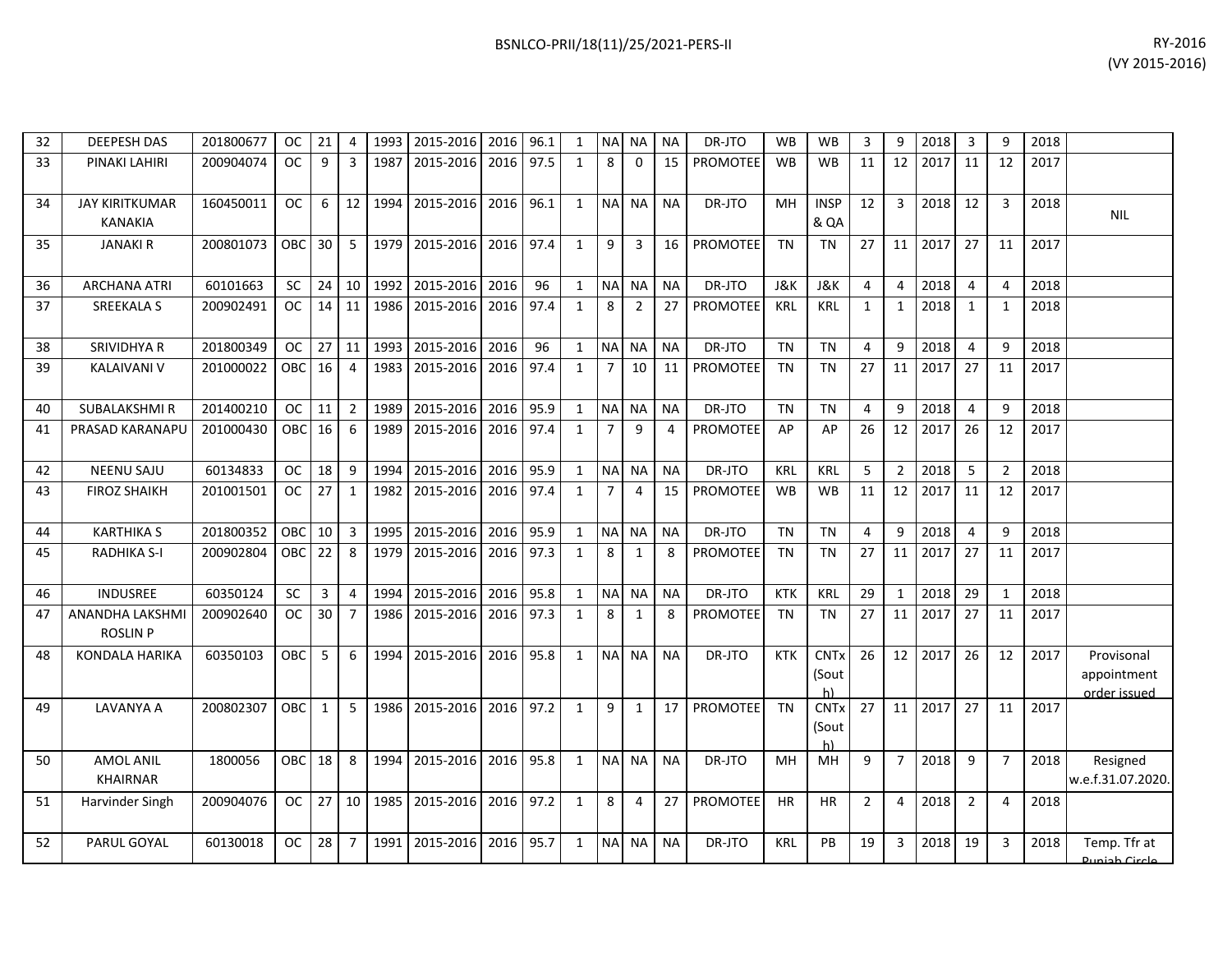| 53 | SUBHASREE<br><b>MATTUPALLI</b>         | 200902545 | OC.           | 27              | 2              | 1987 | 2015-2016                | 2016 | 97.2 | 1            | 8              | 3              | 0           | PROMOTEE        | AP             | AP                    | 26             | 12             | 2017    | 26             | 12             | 2017 |                                           |
|----|----------------------------------------|-----------|---------------|-----------------|----------------|------|--------------------------|------|------|--------------|----------------|----------------|-------------|-----------------|----------------|-----------------------|----------------|----------------|---------|----------------|----------------|------|-------------------------------------------|
| 54 | <b>MANIKANDA</b><br><b>PRABHUR</b>     | 201800358 | OBC           | 18              | 6              | 1994 | 2015-2016                | 2016 | 95.7 | $\mathbf{1}$ | <b>NA</b>      | <b>NA</b>      | <b>NA</b>   | DR-JTO          | <b>TN</b>      | <b>TN</b>             | 4              | 9              | 2018    | $\overline{4}$ | 9              | 2018 |                                           |
| 55 | <b>SADHAN LAYEK</b>                    | 200903323 | <b>OC</b>     | 26              | 1              | 1982 | 2015-2016                | 2016 | 97.2 | $\mathbf{1}$ | 8              | $\mathbf{1}$   | 22          | <b>PROMOTEE</b> | <b>WB</b>      | <b>WB</b>             | 11             | 12             | 2017    | 11             | 12             | 2017 |                                           |
| 56 | SONIA                                  | 201801119 | <b>OC</b>     | 30 <sup>°</sup> | $\overline{4}$ |      | 1990 2015-2016 2016 95.6 |      |      | $\mathbf{1}$ | <b>NA</b>      | <b>NA</b>      | <b>NA</b>   | DR-JTO          | <b>MH</b>      | <b>CNTx</b><br>(West  | 14             |                | 11 2018 | 14             | 11             |      | 2018 Absconding since<br>16.07.2019       |
| 57 | SAKTHI KALYANI N                       | 200902440 | <b>OC</b>     | 25              | $\overline{7}$ | 1988 | 2015-2016                | 2016 | 97.2 | $\mathbf{1}$ | 8              | $\mathbf{1}$   | 22          | <b>PROMOTEE</b> | <b>TN</b>      | <b>TN</b>             | 27             | 11             | 2017    | 27             | 11             | 2017 |                                           |
| 58 | <b>JAI PRAKASH</b><br>NARAYAN          | 60160141  | OBC           | 26              | 12             | 1991 | 2015-2016 2016           |      | 95.6 | $\mathbf{1}$ | <b>NA</b>      | <b>NA</b>      | <b>NA</b>   | DR-JTO          | $NE-I$         | NE-I                  | $\mathbf{1}$   | $\mathbf{1}$   | 2018    | 1              | $\mathbf{1}$   | 2018 |                                           |
| 59 | <b>JUGPREET SINGH</b>                  | 200904179 | <b>OC</b>     | 22              | $\overline{7}$ | 1985 | 2015-2016                | 2016 | 97.2 | $\mathbf{1}$ | $\overline{7}$ | 11             | 27          | <b>PROMOTEE</b> | <b>J&amp;K</b> | J&K                   | 4              | 12             | 2017    | $\overline{4}$ | 12             | 2017 |                                           |
| 60 | <b>SOUVIK BAG</b>                      | 201800695 | <b>OC</b>     | 9               | $\mathbf{1}$   | 1992 | 2015-2016                | 2016 | 95.6 | $\mathbf{1}$ | <b>NA</b>      | <b>NA</b>      | <b>NA</b>   | DR-JTO          | <b>WB</b>      | <b>WB</b>             | 3              | 9              | 2018    | $\overline{3}$ | 9              | 2018 | Resigned from                             |
| 61 | SANTHOSH KUMAR B                       | 199202629 | <sub>OC</sub> | 11              | $\overline{4}$ | 1971 | 2015-2016                | 2016 | 97.1 | 1            | 10             | 9              | 1           | <b>PROMOTEE</b> | <b>KRL</b>     | <b>KRL</b>            | 6              | 6              | 2016    | -6             | 6              | 2016 |                                           |
| 62 | <b>ASEEM KUMAR</b>                     | 60192014  | <b>SC</b>     | 20              | $\overline{2}$ | 1992 | 2015-2016                | 2016 | 95.6 | $\mathbf{1}$ | <b>NA</b>      | <b>NA</b>      | <b>NA</b>   | DR-JTO          | <b>WB</b>      | <b>WB</b>             | 3              | 9              | 2018    | $\overline{3}$ | 9              | 2018 |                                           |
| 63 | NARAYANAN N                            | 200902861 | <b>SC</b>     | 3               | 5              | 1983 | 2015-2016                | 2016 | 97.1 | $\mathbf{1}$ | 8              | $\mathbf{1}$   | 8           | <b>PROMOTEE</b> | <b>TN</b>      | <b>TN</b>             | 27             | 11             | 2017    | 27             | 11             | 2017 |                                           |
| 64 | NASANA GOPI<br><b>KUMAR</b>            | 60120293  | OBC           | 15              | 5              | 1993 | 2015-2016                | 2016 | 95.5 | $\mathbf{1}$ | <b>NA</b>      | <b>NA</b>      | <b>NA</b>   | DR-JTO          | <b>KTK</b>     | <b>KTK</b>            | 12             | $\overline{2}$ | 2018    | 12             | $\overline{2}$ | 2018 | Provisonal<br>appointment<br>order issued |
| 65 | <b>REJO VARGHESE</b>                   | 200801766 | <b>OC</b>     | 24              | $\overline{7}$ | 1986 | 2015-2016                | 2016 | 97   | $\mathbf{1}$ | 9              | 10             | 29          | PROMOTEE        | KRL            | <b>KRL</b>            | $\overline{3}$ | 9              | 2018    | $\overline{3}$ | 9              | 2018 |                                           |
| 66 | <b>DEBDYUTI BHAR</b>                   | 60320148  | OBC           | 12              | 9              | 1994 | 2015-2016 2016           |      | 95.5 | $\mathbf{1}$ | <b>NA</b>      | <b>NA</b>      | <b>NA</b>   | DR-JTO          | <b>WB</b>      | <b>CNTx</b><br>(East) | 5              | $\overline{2}$ | 2018    | -5             | $\overline{2}$ | 2018 | <b>NIL</b>                                |
| 67 | LOKESWAR GOUD<br><b>BOLLIPELLI</b>     | 200903106 | <b>OBC</b>    | 15              | 8              | 1985 | 2015-2016                | 2016 | 97   | $\mathbf{1}$ | 8              | $\overline{3}$ | $\mathbf 0$ | <b>PROMOTEE</b> | <b>TLGN</b>    | <b>ITPC</b>           | 26             | 12             | 2017    | 26             | 12             | 2017 |                                           |
| 68 | <b>KRISHNA GOPAL</b><br><b>PATIDAR</b> | 201801405 | <b>OBC</b>    | 15              | 1              | 1995 | 2015-2016                | 2016 | 95.5 | $\mathbf{1}$ | <b>NA</b>      | <b>NA</b>      | <b>NA</b>   | DR-JTO          | MH             | <b>CNTx</b><br>(West  | 12             | 11             | 2018    | 12             | 11             | 2018 | Resigned w.e.f.<br>18.10.2020             |
| 69 | SENTHIL KUMAR M                        | 200902851 | OBC           | 6               | 5              | 1981 | 2015-2016                | 2016 | 97   | $\mathbf{1}$ | 8              | $\mathbf{1}$   | 8           | PROMOTEE        | <b>TN</b>      | TN                    | 27             | 11             | 2017    | 27             | 11             | 2017 |                                           |
| 70 | <b>ANKIT PANDEY-I</b>                  | 60160167  | <b>OC</b>     | $\mathbf{1}$    | $\overline{4}$ |      | 1995 2015-2016 2016      |      | 95.5 | $\mathbf{1}$ | <b>NA</b>      | <b>NA</b>      | <b>NA</b>   | DR-JTO          | $NE-I$         | $NE-I$                | 5              | $\overline{2}$ | 2018    | -5             | $\overline{2}$ | 2018 |                                           |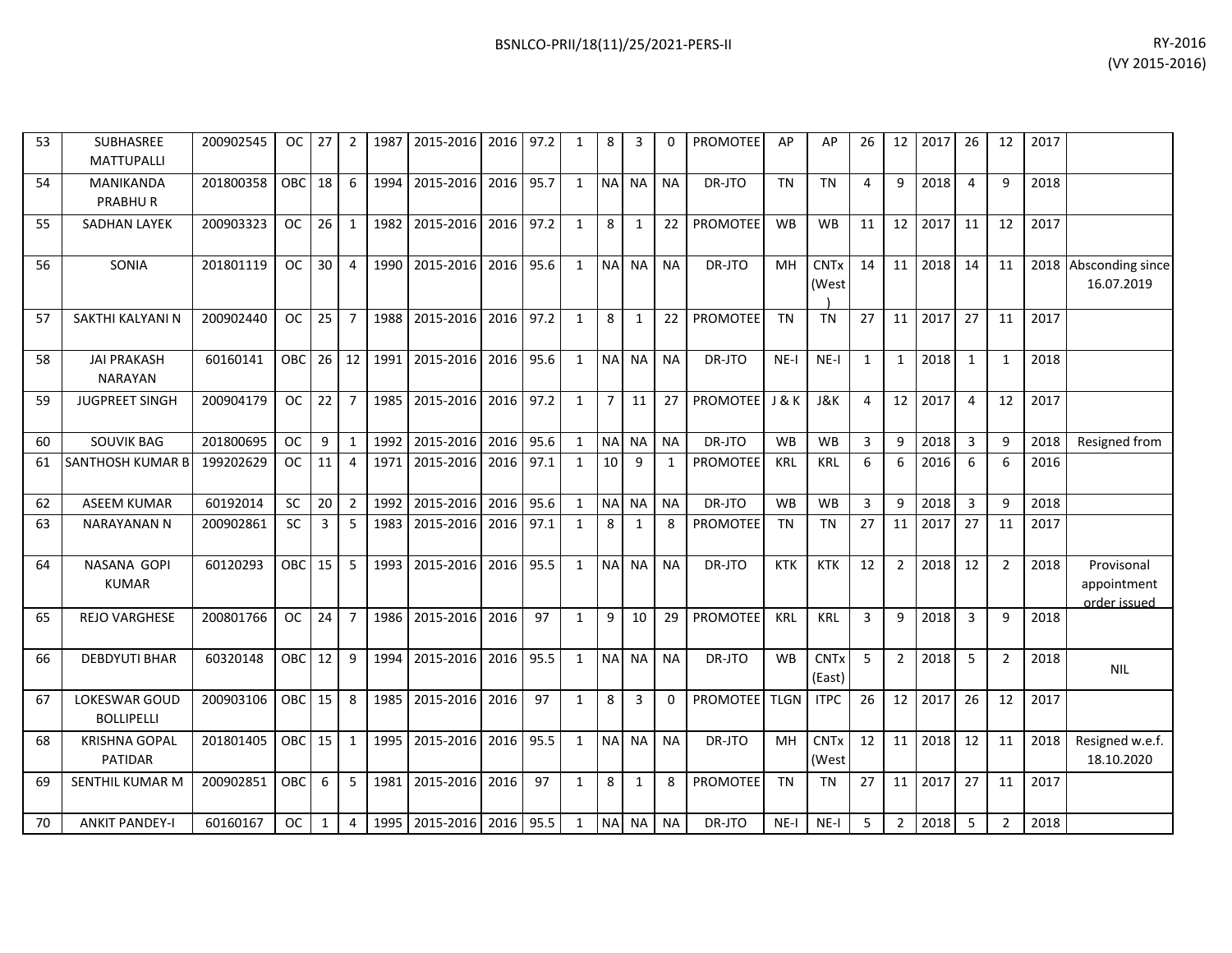| 71 | <b>MAMATA G S</b>                          | 201000885 | <b>OBC</b> | 9  | 12               | 1987 | 2015-2016           | 2016 96.9 |      | $\mathbf{1}$ | 11             | $\overline{7}$ | 6              | <b>PROMOTEE</b> | <b>KTK</b>     | <b>KTK</b>     | 20             | 11             | 2017 | 20             | 11             | 2017 | Circle is again<br>requested to<br>verify the<br>Combined<br>Residency<br>Doriad |
|----|--------------------------------------------|-----------|------------|----|------------------|------|---------------------|-----------|------|--------------|----------------|----------------|----------------|-----------------|----------------|----------------|----------------|----------------|------|----------------|----------------|------|----------------------------------------------------------------------------------|
| 72 | ANAGHA V SHANKAR                           | 60130822  | <b>OC</b>  | 20 | 12               | 1992 | 2015-2016           | 2016      | 95.4 | $\mathbf{1}$ | <b>NA</b>      | <b>NA</b>      | <b>NA</b>      | DR-JTO          | <b>KRL</b>     | <b>KRL</b>     | 19             | 3              | 2018 | 19             | 3              | 2018 |                                                                                  |
| 73 | SANJIB GHOSH                               | 200904203 | OBC        | 30 | $\mathbf{1}$     | 1984 | 2015-2016 2016 96.9 |           |      | $\mathbf{1}$ | 8              | 9              | 28             | PROMOTEE        | <b>CTD</b>     | <b>CTD</b>     | 20             | 11             | 2017 | 20             | 11             | 2017 |                                                                                  |
| 74 | Anitha R                                   | 60136449  | OBC        | 6  | $\overline{7}$   | 1994 | 2015-2016           | 2016      | 95.4 | $\mathbf{1}$ | <b>NA</b>      | <b>NA</b>      | <b>NA</b>      | DR-JTO          | KRL            | <b>KRL</b>     | 12             | $\overline{2}$ | 2018 | 12             | $\overline{2}$ | 2018 | Resigned                                                                         |
| 75 | MURALI KRISHNA<br>YARRA                    | 200903485 | <b>OC</b>  | 17 | $\overline{7}$   | 1987 | 2015-2016           | 2016      | 96.9 | $\mathbf{1}$ | 8              | 3              | 4              | <b>PROMOTEE</b> | AP             | AP             | 30             | 12             | 2017 | 30             | 12             | 2017 |                                                                                  |
| 76 | DEBDEEP BANERJEE                           | 60252408  | <b>OC</b>  | 22 | 11               | 1994 | 2015-2016           | 2016      | 95.4 | $\mathbf{1}$ | <b>NA</b>      | <b>NA</b>      | <b>NA</b>      | DR-JTO          | <b>WB</b>      | WB             | 9              | $\overline{4}$ | 2018 | 9              | $\overline{4}$ | 2018 | Resigned from                                                                    |
| 77 | <b>VINEETH M</b>                           | 200903367 | <b>OC</b>  | 9  | 4                | 1986 | 2015-2016           | 2016      | 96.9 | $\mathbf{1}$ | 8              | 3              | 3              | <b>PROMOTEE</b> | <b>KRL</b>     | <b>KRL</b>     | 1              | 1              | 2018 | 1              | 1              | 2018 |                                                                                  |
| 78 | <b>BHEEMA RAM</b>                          | 60101661  | OBC        | 14 | $\overline{7}$   | 1991 | 2015-2016           | 2016      | 95.3 | $\mathbf{1}$ | $\sf NA$       | NA             | <b>NA</b>      | DR-JTO          | <b>J&amp;K</b> | <b>J&amp;K</b> | 5              | 3              | 2018 | 5              | 3              | 2018 |                                                                                  |
| 79 | <b>MAHENDER G</b>                          | 200903572 | OBC        | 30 | $\mathbf{1}$     | 1986 | 2015-2016           | 2016      | 96.9 | $\mathbf{1}$ | 8              | $\overline{3}$ | $\Omega$       | <b>PROMOTEE</b> | <b>TLGN</b>    | <b>TLGN</b>    | 26             | 12             | 2017 | 26             | 12             | 2017 |                                                                                  |
| 80 | <b>CHRISTINA RAICHEL</b><br><b>FRANCIS</b> | 60130021  | <b>OC</b>  | 25 | $\overline{4}$   | 1992 | 2015-2016           | 2016      | 95.3 | $\mathbf{1}$ | <b>NA</b>      | <b>NA</b>      | <b>NA</b>      | DR-JTO          | <b>KRL</b>     | <b>KRL</b>     | 26             | 3              | 2018 | 26             | 3              | 2018 |                                                                                  |
| 81 | SACHIN SHARMA                              | 200904472 | <b>OC</b>  | 28 | 12               | 1982 | 2015-2016           | 2016 96.9 |      | $\mathbf{1}$ | 8              | 1              | $\overline{2}$ | PROMOTEE UP(W)  |                | UP(W           | 29             | 1              | 2018 | 29             | $\mathbf{1}$   | 2018 |                                                                                  |
| 82 | <b>MAHESH KUMAR</b>                        | 60193040  | SC         | 12 | $\boldsymbol{6}$ | 1993 | 2015-2016           | 2016      | 95.3 | $\mathbf{1}$ | <b>NA</b>      | <b>NA</b>      | <b>NA</b>      | DR-JTO          | <b>WB</b>      | <b>SIKKI</b>   | 3              | 9              | 2018 | 3              | 9              | 2018 |                                                                                  |
| 83 | <b>BILTU SARKAR</b>                        | 200905077 | <b>OC</b>  | 18 | 11               | 1984 | 2015-2016           | 2016      | 96.9 | $\mathbf{1}$ | $\overline{7}$ | 11             | 28             | <b>PROMOTEE</b> | <b>CTD</b>     | <b>CTD</b>     | 20             | 11             | 2017 | 20             | 11             | 2017 |                                                                                  |
| 84 | <b>MADHUR GUPTA</b>                        | 60043774  | <b>OC</b>  | 24 | $\overline{3}$   | 1994 | 2015-2016           | 2016      | 95.3 | $\mathbf{1}$ | <b>NA</b>      | <b>NA</b>      | <b>NA</b>      | DR-JTO          | <b>ASM</b>     | <b>ASM</b>     | 9              | $\overline{4}$ | 2018 | 9              | 4              | 2018 |                                                                                  |
| 85 | <b>SAIKAT SIL</b>                          | 200904172 | OBC        | 14 | 11               | 1979 | 2015-2016           | 2016      | 96.8 | $\mathbf{1}$ | $\overline{7}$ | 11             | 28             | <b>PROMOTEE</b> | <b>CTD</b>     | <b>CTD</b>     | 20             | 11             | 2017 | 20             | 11             | 2017 |                                                                                  |
| 86 | HIMANSHU KUMAR<br><b>MEENA</b>             | 201800693 | <b>ST</b>  | 14 | 9                | 1994 | 2015-2016           | 2016      | 95.3 | $\mathbf{1}$ | N <sub>A</sub> | NA             | <b>NA</b>      | DR-JTO          | <b>WB</b>      | <b>WB</b>      | 3              | 9              | 2018 | $\overline{3}$ | 9              | 2018 |                                                                                  |
| 87 | Manju Rani                                 | 200903689 | <b>OC</b>  | 29 | 5                | 1986 | 2015-2016           | 2016      | 96.7 | $\mathbf{1}$ | 8              | $\overline{7}$ | 10             | <b>PROMOTEE</b> | <b>HR</b>      | <b>HR</b>      | $\overline{2}$ | 4              | 2018 | $\overline{2}$ | 4              | 2018 |                                                                                  |
| 88 | <b>BHARATHIK</b>                           | 201800348 | OBC        | 1  | $\mathbf{1}$     | 1995 | 2015-2016           | 2016      | 95.3 | $\mathbf{1}$ | <b>NA</b>      | NA.            | <b>NA</b>      | DR-JTO          | <b>TN</b>      | <b>TN</b>      | $\overline{2}$ | 9              | 2018 | $\overline{2}$ | 9              | 2018 |                                                                                  |
| 89 | DHIRAJ KUMAR                               | 200801359 | OBC        | 5  | $\overline{2}$   | 1985 | 2015-2016           | 2016      | 96.7 | $\mathbf{1}$ | 8              | 4              | 29             | <b>PROMOTEE</b> | <b>UKD</b>     | <b>JKD</b>     | 23             | $\mathbf{1}$   | 2017 | 23             | 1              | 2017 | Rule 8 joined on<br>01.11.2021                                                   |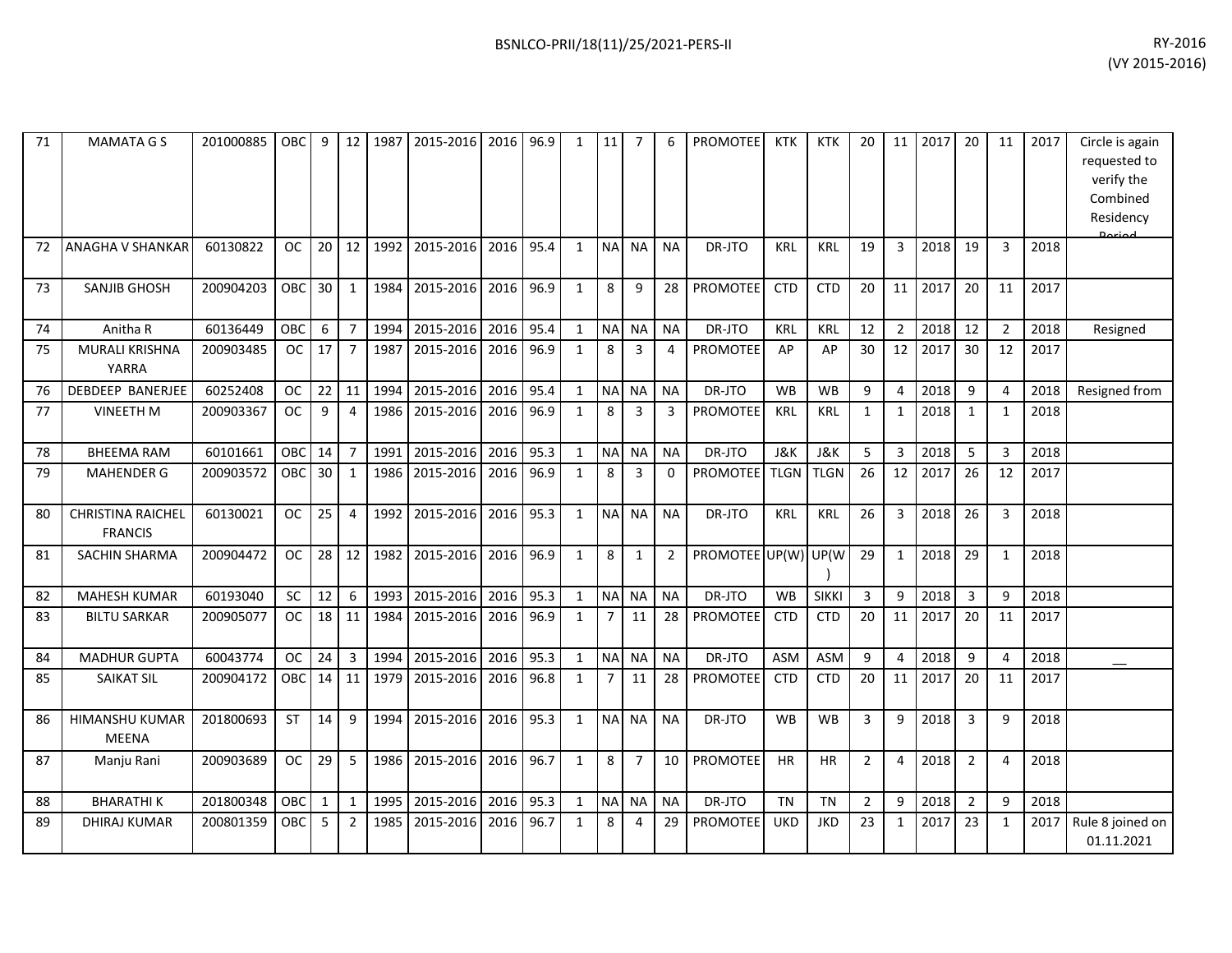| 90  | <b>JITENDRA</b><br><b>JHANGENIYA</b>   | 60150529  | <b>SC</b>     | $\overline{7}$ | 5              | 1995 | 2015-2016      | 2016 | 95.3 |              | <b>NA</b>      | <b>NA</b>      | NA        | DR-JTO               | MН                   | MН                              | 23             | 3              | 2018 | 26             | 3              | 2018 |                                             |
|-----|----------------------------------------|-----------|---------------|----------------|----------------|------|----------------|------|------|--------------|----------------|----------------|-----------|----------------------|----------------------|---------------------------------|----------------|----------------|------|----------------|----------------|------|---------------------------------------------|
| 91  | <b>KUMARESAN J</b>                     | 200903238 | <b>OC</b>     | 27             | 3              | 1986 | 2015-2016      | 2016 | 96.7 | $\mathbf{1}$ | 8              | 1              | q         | <b>PROMOTEE</b>      | <b>TN</b>            | <b>CNTx</b><br>(Sout            | 27             | 11             | 2017 | 27             | 11             | 2017 |                                             |
| 92  | <b>BHARAT KUMAR</b><br><b>SINGH</b>    | 60160112  | <b>OC</b>     | 5              | $\overline{7}$ | 1989 | 2015-2016      | 2016 | 95.2 | $\mathbf{1}$ | <b>NA</b>      | <b>NA</b>      | <b>NA</b> | DR-JTO               | $NE-I$               | $NE-I$                          | 4              | 12             | 2017 | $\overline{a}$ | 12             | 2017 | On deputation in<br><b>TERM Cell</b>        |
| 93  | <b>VIJAYA LAKSHMI K</b>                | 200902642 | <b>OBC</b>    | 2              | 9              | 1980 | 2015-2016      | 2016 | 96.7 | $\mathbf{1}$ | 8              | $\mathbf{1}$   | 8         | PROMOTEE             | <b>TN</b>            | <b>TN</b>                       | 27             | 11             | 2017 | 27             | 11             | 2017 |                                             |
| 94  | <b>KARAN SIROHI</b>                    | 60450005  | <sub>OC</sub> | 15             | 1              | 1991 | 2015-2016      | 2016 | 95.2 | $\mathbf{1}$ |                | NA NA          | <b>NA</b> | DR-JTO               | $NE-I$               | QA &<br><b>INSP</b>             | $\overline{4}$ | 12             | 2017 | $\overline{4}$ | 12             | 2017 | RESIGNED wef.<br>10.09.2021                 |
| 95  | PETHUMURUGAN M                         | 200902806 | <b>OC</b>     | 16             | 6              | 1987 | 2015-2016      | 2016 | 96.7 | $\mathbf{1}$ | 8              | 1              | 8         | <b>PROMOTEE</b>      | <b>TN</b>            | <b>TN</b>                       | 27             | 11             | 2017 | 27             | 11             | 2017 |                                             |
| 96  | <b>SUBHAJIT SANTRA</b>                 | 201800689 | <sub>OC</sub> | 19             | $\overline{7}$ | 1992 | 2015-2016      | 2016 | 95.2 | 1            | <b>NA</b>      | <b>NA</b>      | <b>NA</b> | DR-JTO               | <b>W<sub>B</sub></b> | <b>WB</b>                       | 3              | $\mathbf{q}$   | 2018 | $\overline{3}$ | 9              | 2018 |                                             |
| 97  | <b>TULSI RAHA</b>                      | 201001020 | <b>OC</b>     | 10             | 10             | 1983 | 2015-2016      | 2016 | 96.7 | 1            | $\overline{7}$ | 10             | 30        | <b>PROMOTEE</b>      | A&N                  | A&N                             | 4              | 12             | 2017 | 4              | 12             | 2017 |                                             |
| 98  | <b>HARSHDEEP SINGH</b><br>SANDHANWALIA | 60100342  | <b>OC</b>     | 23             | 4              | 1993 | 2015-2016      | 2016 | 95.2 | $\mathbf{1}$ | <b>NA</b>      | <b>NA</b>      | <b>NA</b> | DR-JTO               | J&K                  | J&K                             | 25             | 6              | 2018 | 25             | 6              | 2018 |                                             |
| 99  | <b>BHIMSEN HASDA</b>                   | 200901357 | <b>SC</b>     | 16             | 1              | 1985 | 2015-2016      | 2016 | 96.7 | $\mathbf{1}$ | $\overline{7}$ | 10             | 11        | <b>PROMOTEE</b>      | CG                   | <b>OD</b>                       | 15             | 5              | 2017 | 15             | 5              | 2017 |                                             |
| 100 | <b>SANJAY SINGH</b><br><b>MEENA</b>    | 60255671  | <b>ST</b>     | 22             | $\overline{7}$ | 1994 | 2015-2016      | 2016 | 95.2 | $\mathbf{1}$ | NA NA          |                | <b>NA</b> | DR-JTO               | <b>WB</b>            | GUJ                             | 5              | $\overline{2}$ | 2018 | 5              | $\overline{2}$ |      | 2018 Transferred from<br><b>WEST BENGAL</b> |
| 101 | <b>MURUGAN G</b>                       | 201001563 | <b>OC</b>     | 4              | $\overline{7}$ | 1987 | 2015-2016      | 2016 | 96.7 | $\mathbf{1}$ | $\overline{7}$ | $\overline{4}$ | 8         | <b>PROMOTEE</b>      | <b>KTK</b>           | <b>KTK</b>                      | 20             | 11             | 2017 | 20             | 11             | 2017 |                                             |
| 102 | <b>KUNZES DOLKAR</b>                   | 60100027  | <b>ST</b>     | 5              | 9              | 1990 | 2015-2016      | 2016 | 95.1 | 1            | <b>NA</b>      | <b>NA</b>      | <b>NA</b> | DR-JTO               | J&K                  | J&K                             | $\overline{2}$ | 4              | 2018 | $\overline{2}$ | $\overline{a}$ | 2018 |                                             |
| 103 | ANURADHA PADALA                        | 200903675 | OBC           | 26             | 06             | 1982 | 2015-2016      | 2016 | 96.6 | 1            | 8              | 2              | 29        | <b>PROMOTEE</b>      | AP                   | <b>CNT<sub>x</sub></b><br>(Sout | 26             | 12             | 2017 | 26             | 12             | 2017 |                                             |
| 104 | <b>KUMAR ABHINAV</b>                   | 60160168  | <b>OBC</b>    | 23             | 12             | 1992 | 2015-2016      | 2016 | 95.1 | $\mathbf{1}$ | <b>NA</b>      | <b>NA</b>      | <b>NA</b> | DR-JTO               | $NE-I$               | $NE-I$                          | -5             | $\overline{2}$ | 2018 | 5              | $\overline{2}$ | 2018 |                                             |
| 105 | <b>DEEPAK</b>                          | 200902655 | <b>OBC</b>    | 27             | 3              | 1980 | 2015-2016      | 2016 | 96.6 | 1            | 8              | 1              | 22        | <b>PROMOTEE</b>      | <b>TN</b>            | <b>TN</b>                       | 27             | 11             | 2017 | 27             | 11             | 2017 |                                             |
| 106 | ANJALI DEWANGAN                        | 60060054  | <b>OBC</b>    | 23             | 10             | 1993 | 2015-2016      | 2016 | 95.1 | 1            | <b>NA</b>      | <b>NA</b>      | <b>NA</b> | DR-JTO               | CG                   | $\mathsf{CG}\phantom{.}$        | 19             | $\overline{2}$ | 2018 | 19             | $\overline{2}$ | 2018 |                                             |
| 107 | <b>RITIKA</b>                          | 200904392 | <b>OC</b>     | $\overline{7}$ | $\overline{4}$ | 1987 | 2015-2016 2016 |      | 96.6 | $\mathbf{1}$ | 8              | 1              | 10        | PROMOTEE UP(W) UP(W) |                      |                                 | 29             | $\mathbf{1}$   | 2018 | 29             | $\mathbf{1}$   | 2018 |                                             |

108 AKANSHA PANDEY 60150519 OC 24 10 1994 2015-2016 2016 95.1 1 NA NA NA DR-JTO MH MH 26 3 2018 26 3 2018 Resigned on 07-

)

01-2019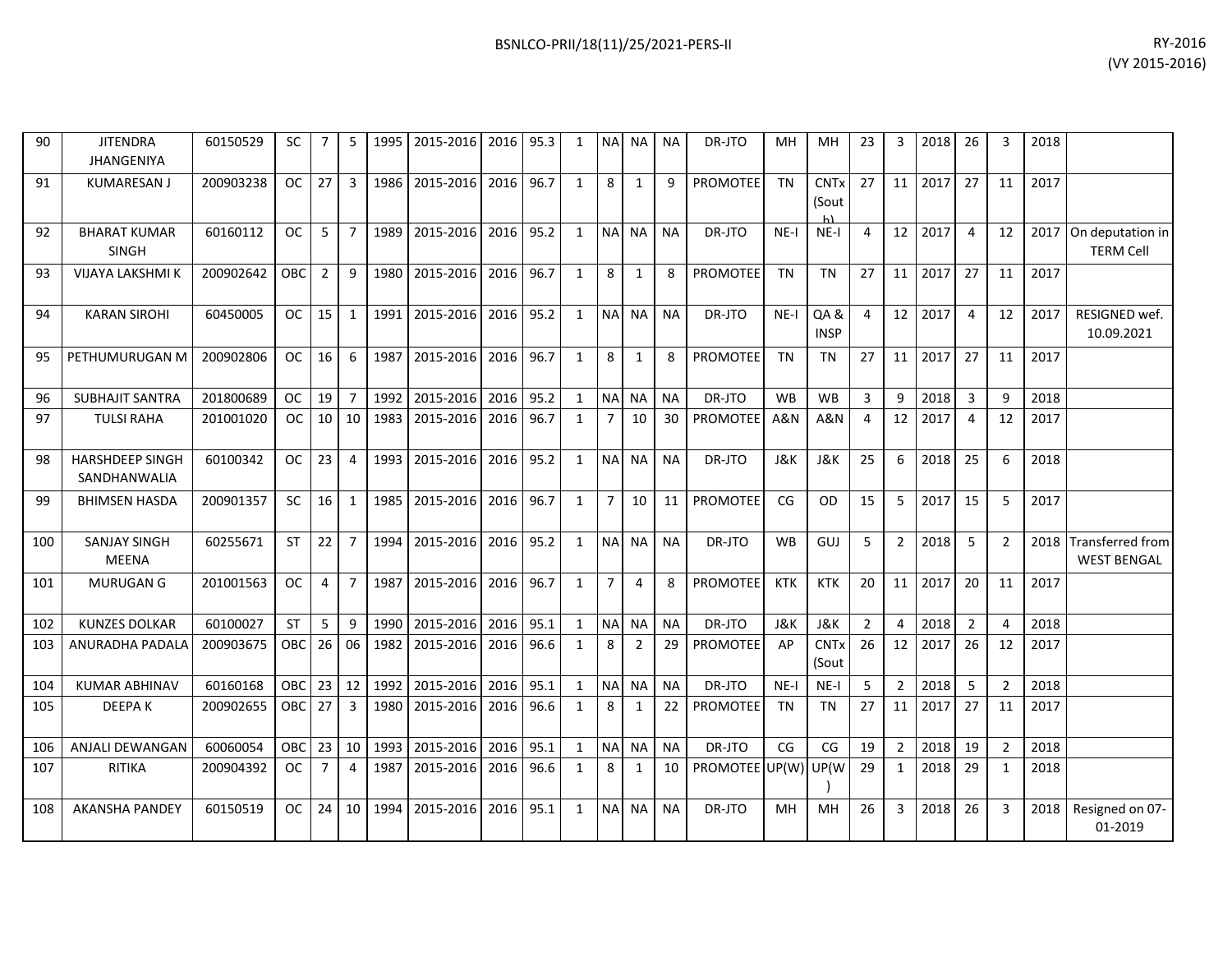| 109 | <b>SML NAIDU</b><br>SARAGADAM       | 200904877 | OBC 20            |              | 8              |      | 1985   2015-2016   2016   96.6 |      |      | 1            | 8              | 0            |           | <b>PROMOTEE</b> | AP          | AP             | 26             | 12 <sup>1</sup> | 2017 | 26             | 12             | 2017 |                               |
|-----|-------------------------------------|-----------|-------------------|--------------|----------------|------|--------------------------------|------|------|--------------|----------------|--------------|-----------|-----------------|-------------|----------------|----------------|-----------------|------|----------------|----------------|------|-------------------------------|
| 110 | <b>AKANKSHA GUPTA</b>               | 60195538  | OC                | 24           | 12             | 1994 | 2015-2016                      | 2016 | 95.1 | $\mathbf{1}$ |                | NA NA        | <b>NA</b> | DR-JTO          | PB          | <b>PB</b>      | 11             | 12              | 2017 | 11             | 12             | 2017 |                               |
| 111 | SATHIYASEELAN P                     | 200904101 | OBC.              | 20           | $\overline{4}$ | 1984 | 2015-2016                      | 2016 | 96.6 | $\mathbf{1}$ | 7              | 11           | 27        | <b>PROMOTEE</b> | <b>TN</b>   | <b>TN</b>      | 27             | 11              | 2017 | 27             | 11             | 2017 |                               |
| 112 | <b>TINKU SARKAR</b>                 | 201400534 | ОВС               | 30           | 5              | 1986 | 2015-2016                      | 2016 | 95   | $\mathbf{1}$ |                | NA NA        | <b>NA</b> | DR-JTO          | <b>WB</b>   | WB             | 3              | 9               | 2018 | 3              | 9              | 2018 |                               |
| 113 | RAJESWARI BONI                      | 201000591 | <b>OBC</b>        | 16           | 8              | 1985 | 2015-2016                      | 2016 | 96.6 | $\mathbf{1}$ | 7 <sup>1</sup> | 11           | 24        | <b>PROMOTEE</b> | <b>TLGN</b> | <b>TLGN</b>    | 26             | 12              | 2017 | 26             | 12             | 2017 |                               |
| 114 | Girish P R                          | 60133222  | <b>OC</b>         | 12           | 5              | 1991 | 2015-2016                      | 2016 | 95   | $\mathbf{1}$ |                | NA NA        | <b>NA</b> | DR-JTO          | <b>KRL</b>  | <b>KRL</b>     | 12             | $2^{\circ}$     | 2018 | 12             | $\overline{2}$ | 2018 | Resigned                      |
| 115 | MOHAMMED<br><b>ASHRAF</b>           | 201000981 | <b>OC</b>         | 11           | 8              |      | 1982 2015-2016                 | 2016 | 96.6 | $\mathbf{1}$ | 7 <sup>1</sup> | 10           | 30        | <b>PROMOTEE</b> | A&N         | A&N            | $\overline{4}$ | 12              | 2017 | 4              | 12             | 2017 |                               |
| 116 | <b>MANBIR SINGH</b><br><b>MAGO</b>  | 60194004  | <b>OC</b>         | 23           | 8              |      | 1992 2015-2016 2016            |      | 95   | $\mathbf{1}$ |                | NA NA        | <b>NA</b> | DR-JTO          | PB          | PB             | 19             | $2^{\circ}$     | 2018 | 19             | $\overline{2}$ | 2018 | RESIGNED W.E.F.<br>05.07.2021 |
| 117 | <b>NAFEES AHMAD</b>                 | 200904168 | <b>OC</b>         | 12           | $\overline{7}$ |      | 1985 2015-2016                 | 2016 | 96.5 | $\mathbf{1}$ | 10             | 6            | 27        | PROMOTEE UP(W)  |             | UP(W           | 29             | $\mathbf{1}$    | 2018 | 29             | $\mathbf{1}$   | 2018 |                               |
| 118 | PAYYAVULA<br>SANDEEP                | 60120240  | OBC <sub>17</sub> |              | $\mathbf{1}$   |      | 1993 2015-2016                 | 2016 | 94.9 | $\mathbf{1}$ |                | NA NA        | <b>NA</b> | DR-JTO          | <b>KTK</b>  | <b>KTK</b>     | 29             | $\mathbf{1}$    | 2018 | 29             | 1              | 2018 | Resigned wef<br>31.10.2019    |
| 119 | REVATHI K                           | 200902955 | OBC               | 16           | $\overline{2}$ |      | 1990 2015-2016                 | 2016 | 96.5 | $\mathbf{1}$ | 8              | $\mathbf{1}$ | 22        | <b>PROMOTEE</b> | <b>CHTD</b> | <b>CHTD</b>    | 4              | 12              | 2017 | 4              | 12             | 2017 |                               |
| 120 | <b>VIKASH RAY</b>                   | 201800684 | OBC               | 25           | $\overline{7}$ | 1994 | 2015-2016                      | 2016 | 94.9 | $\mathbf{1}$ |                | NA NA        | <b>NA</b> | DR-JTO          | <b>WB</b>   | <b>WB</b>      | 3              | 9               | 2018 | 3              | 9              | 2018 |                               |
| 121 | <b>AMBICA R</b>                     | 200904767 | OBC.              | 29           | 5              |      | 1986 2015-2016                 | 2016 | 96.5 | $\mathbf{1}$ | 8              | $\mathbf{1}$ | 5         | <b>PROMOTEE</b> | <b>TLGN</b> | <b>TLGN</b>    | 26             | 12              | 2017 | 26             | 12             | 2017 |                               |
| 122 | <b>BHUWANESHWAR</b>                 | 60060063  | OBC               | 8            | 10             | 1989 | 2015-2016                      | 2016 | 94.8 | $\mathbf{1}$ |                | NA NA        | <b>NA</b> | DR-JTO          | CG          | CG             | 19             | $2^{\circ}$     | 2018 | 19             | $\overline{2}$ | 2018 |                               |
| 123 | PRABHAT KUMAR<br>SHARMA             | 200903668 | OC.               | $\mathbf{1}$ | $\overline{7}$ |      | 1986 2015-2016                 | 2016 | 96.5 | $\mathbf{1}$ | $7^{\circ}$    | 11           | 28        | <b>PROMOTEE</b> | <b>CTD</b>  | <b>CTD</b>     | 20             | 11              | 2017 | 20             | 11             | 2017 |                               |
| 124 | HITESH TRIPATHI                     | 60100181  | <b>OC</b>         | 3            | $\mathbf{1}$   | 1991 | 2015-2016                      | 2016 | 94.8 | $\mathbf{1}$ | <b>NA</b>      | <b>NA</b>    | <b>NA</b> | DR-JTO          | J&K         | <b>J&amp;K</b> | 25             | 6               | 2018 | 25             | 6              | 2018 |                               |
| 125 | <b>GAJENDRA KUMAR</b>               | 200903720 | OC.               | 25           | 10             | 1987 | 2015-2016                      | 2016 | 96.5 | $\mathbf{1}$ | $\overline{7}$ | 11           | 27        | PROMOTEE        | <b>TN</b>   | <b>TN</b>      | 27             | 11              | 2017 | 27             | 11             | 2017 |                               |
| 126 | <b>WALIULLAH AL</b><br><b>MAMUN</b> | 201800676 | <b>OC</b>         | 6            | 9              | 1993 | 2015-2016                      | 2016 | 94.8 | $\mathbf{1}$ |                | NA NA        | <b>NA</b> | DR-JTO          | <b>WB</b>   | <b>WB</b>      | 3              | 9               | 2018 | 3              | 9              | 2018 |                               |
| 127 | <b>MILAN KHAWAS</b>                 | 201000458 | OBC               | 23           | 10             |      | 1985 2015-2016                 | 2016 | 96.5 | $\mathbf{1}$ | 7 <sup>7</sup> | 9            | 26        | <b>PROMOTEE</b> | <b>WB</b>   | <b>WB</b>      | 11             | 12              | 2017 | 11             | 12             | 2017 |                               |
| 128 | Arun Vysyaraju                      | 60210246  | <b>OC</b>         | 31           | 8              | 1994 | 2015-2016                      | 2016 | 94.8 | $\mathbf{1}$ | <b>NA</b>      | <b>NA</b>    | <b>NA</b> | DR-JTO          | <b>KRL</b>  | <b>KRL</b>     | $\overline{2}$ | 4               | 2018 | $\overline{2}$ | 4              | 2018 | Resigned                      |
| 129 | SHANMUGASUNDAR<br>AM <sub>V</sub>   | 200802583 | OBC.              | 12           | 6              | 1982 | 2015-2016                      | 2016 | 96.4 | $\mathbf{1}$ | 9              | 0            | 17        | <b>PROMOTEE</b> | <b>TN</b>   | TN             | 27             | 11              | 2017 | 27             | 11             | 2017 |                               |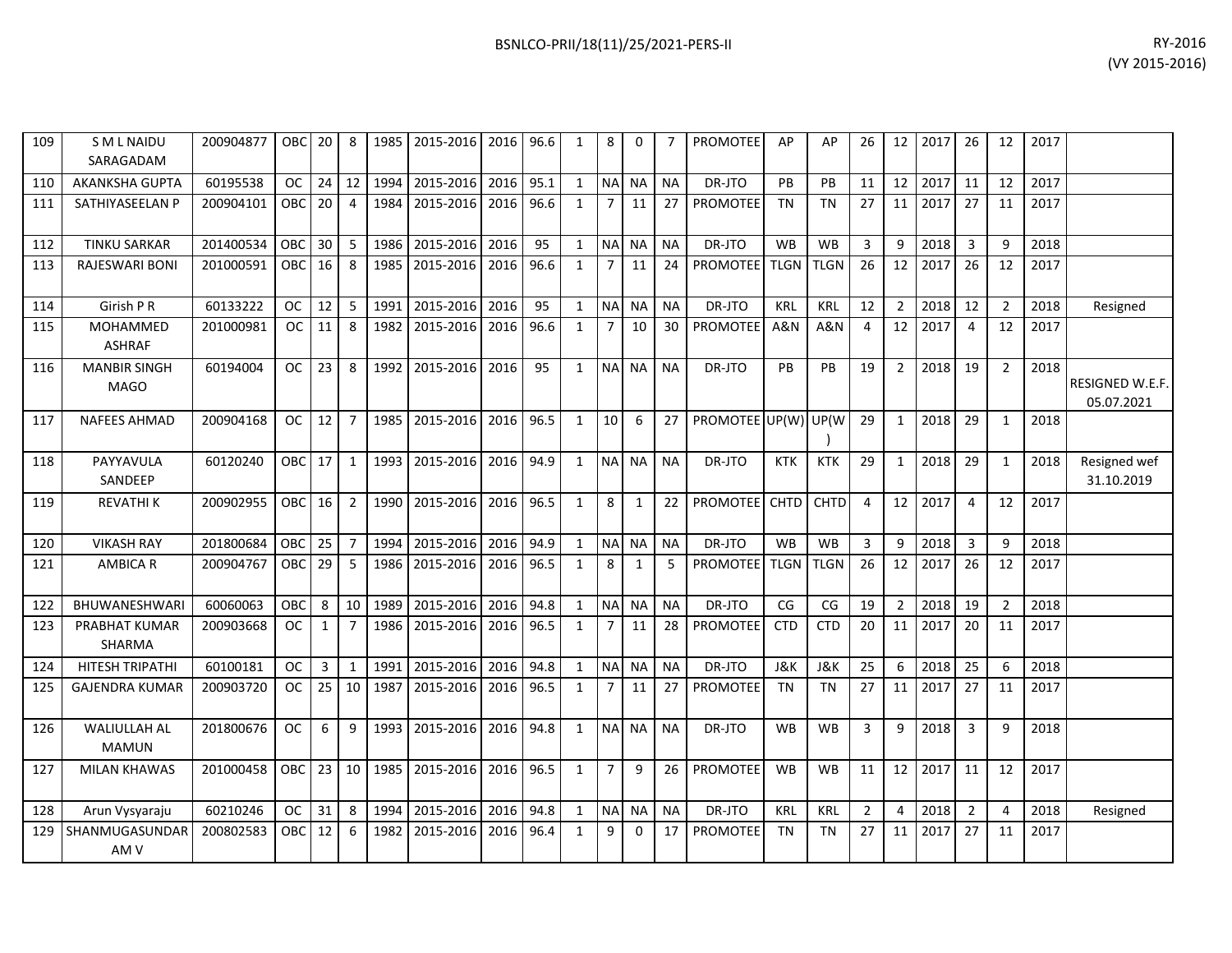| 130 | KANDAKATLA<br><b>SANTHOSH</b>       | 60120262  | OC                  | 25              | 10             | 1990 | 2015-2016                           | 2016 | 94.7 | 1            | <b>NA</b>      | <b>NA</b>      | <b>NA</b>      | DR-JTO          | <b>KTK</b> | <b>KTK</b>           | 12             | $\overline{2}$ | 2018 | 12                      | 2              | 2018 | Resigned on<br>30/06/18 |
|-----|-------------------------------------|-----------|---------------------|-----------------|----------------|------|-------------------------------------|------|------|--------------|----------------|----------------|----------------|-----------------|------------|----------------------|----------------|----------------|------|-------------------------|----------------|------|-------------------------|
| 131 | <b>GANESAN T</b>                    | 200903334 | OC                  | 23              | $\overline{3}$ | 1986 | 2015-2016                           | 2016 | 96.4 | $\mathbf{1}$ | 8              | 1              | 22             | <b>PROMOTEE</b> | <b>TN</b>  | <b>TN</b>            | 27             | 11             | 2017 | 27                      | 11             | 2017 |                         |
| 132 | SABYASACHI SEN                      | 201800679 | oc l                | 16              | 12             | 1993 | 2015-2016                           | 2016 | 94.7 | 1            | <b>NA</b>      | NA             | <b>NA</b>      | DR-JTO          | <b>WB</b>  | <b>WB</b>            | $\mathbf{3}$   | 9              | 2018 | $\overline{\mathbf{3}}$ | q              | 2018 |                         |
| 133 | <b>KARTHIK B</b>                    | 200902519 | OC                  | 30              | 1              | 1987 | 2015-2016                           | 2016 | 96.4 | $\mathbf{1}$ | 8              | 1              | 22             | <b>PROMOTEE</b> | <b>TN</b>  | <b>TN</b>            | 27             | 11             | 2017 | 27                      | 11             | 2017 |                         |
| 134 | <b>Gangireddy Thirumal</b><br>Reddy | 60101658  | $OC$ $\blacksquare$ | 25              | -8             | 1991 | 2015-2016                           | 2016 | 94.6 | 1            | NA NA          |                | <b>NA</b>      | DR-JTO          | JK         | <b>BBN</b><br>W      | $\mathbf{1}$   | 1              | 2018 | 1                       | $\mathbf{1}$   | 2018 |                         |
| 135 | <b>ANBUMANIP</b>                    | 200903622 | <b>SC</b>           | 10              | -9             | 1978 | 2015-2016                           | 2016 | 96.4 | $\mathbf{1}$ | 8              | $\mathbf{1}$   | 8              | <b>PROMOTEE</b> | <b>TN</b>  | <b>TN</b>            | 27             | 11             | 2017 | 27                      | 11             | 2017 |                         |
| 136 | <b>RAJNEESH KUMAR</b><br>SALGOTRA   | 60100327  | OBC <sup>1</sup>    | 3               | 3              | 1992 | 2015-2016                           | 2016 | 94.6 | $\mathbf{1}$ |                | NA NA          | <b>NA</b>      | DR-JTO          | J&K        | J&K                  | $\mathbf{1}$   | 1              | 2018 | 1                       | $\mathbf 1$    | 2018 |                         |
| 137 | <b>SUNEETHA</b><br>CHELLUBOINA      | 200904553 | OBC 13 11           |                 |                | 1981 | 2015-2016                           | 2016 | 96.4 | $\mathbf{1}$ | 8              | 1              | 5              | PROMOTEE        | AP         | AP                   | 26             | 12             | 2017 | 26                      | 12             | 2017 |                         |
| 138 | <b>PINAKI BAG</b>                   | 201800692 | OBC I               | $\overline{2}$  | $\overline{4}$ | 1992 | 2015-2016                           | 2016 | 94.6 | 1            | <b>NA</b>      | <b>NA</b>      | <b>NA</b>      | DR-JTO          | <b>WB</b>  | <b>WB</b>            | 3              | 9              | 2018 | $\overline{3}$          | q              | 2018 |                         |
| 139 | PADMAPRIYA S                        | 200903713 | oc I                | 24              | $\overline{2}$ | 1987 | 2015-2016                           | 2016 | 96.4 | $\mathbf{1}$ | 8              | $\Omega$       | $\overline{4}$ | <b>PROMOTEE</b> | <b>TN</b>  | <b>TN</b>            | 27             | 11             | 2017 | 27                      | 11             | 2017 |                         |
| 140 | <b>MANGILAL</b>                     | 60320137  | OBC <sup>I</sup>    | 10              | $\overline{4}$ | 1992 | 2015-2016                           | 2016 | 94.6 | $\mathbf{1}$ | <b>NA</b>      | <b>NA</b>      | <b>NA</b>      | DR-JTO          | $NE-I$     | <b>CNTx</b><br>(NER) | 5 <sup>1</sup> | $\overline{2}$ | 2018 | 5                       | $\overline{2}$ | 2018 |                         |
| 141 | <b>KAVITA KUMARI</b>                | 200903964 | OC                  | 19 <sup>1</sup> | 12             | 1983 | 2015-2016                           | 2016 | 96.4 | 1            | $\overline{7}$ | 11             | 28             | <b>PROMOTEE</b> | <b>CTD</b> | <b>CTD</b>           | 20             | 11             | 2017 | 20                      | 11             | 2017 |                         |
| 142 | <b>ETI GOYAL</b>                    | 60097517  | oc I                | 16              | $\overline{7}$ | 1992 | 2015-2016                           | 2016 | 94.6 | $\mathbf{1}$ | <b>INA</b>     | <b>NA</b>      | <b>NA</b>      | DR-JTO          | <b>HP</b>  | <b>HP</b>            | 5 <sup>5</sup> | 3              | 2018 | -5                      | 3              | 2018 |                         |
| 143 | SABARINATHAN G                      | 201000126 | OBC <sup>1</sup>    | 30              | 6              | 1985 | 2015-2016                           | 2016 | 96.4 | $\mathbf{1}$ | $\overline{7}$ | 10             | 12             | PROMOTEE        | <b>TN</b>  | <b>CNTx</b><br>(Sout | 27             | 11             | 2017 | 27                      | 11             | 2017 |                         |
| 144 | N SRI KRISHNA<br>YADAV              | 60120292  | OBC <sup>1</sup>    | -6              | 8              | 1988 | 2015-2016                           | 2016 | 94.5 | 1            | NA NA          |                | <b>NA</b>      | DR-JTO          | <b>KTK</b> | <b>KTK</b>           | 12             | 2              | 2018 | 12                      | 2              | 2018 | Resigned on<br>31/07/18 |
| 145 | Paras                               | 200900229 | $OC$ $\blacksquare$ | 30 <sup>1</sup> |                |      | 10   1986   2015-2016   2016   96.3 |      |      |              | 9              | $\overline{3}$ | 5              | <b>PROMOTEE</b> | <b>HR</b>  | <b>HR</b>            | $\overline{2}$ | $\overline{4}$ | 2018 | 2                       | $\overline{4}$ | 2018 |                         |

| 137 | SUNEETHA<br><b>CHELLUBOINA</b> | 200904553 | <b>OBC</b> | $13$ 11        |                | 1981 | 2015-2016 | 2016 | 96.4 |              | 8              |           | 5         | <b>PROMOTEE</b> | AP         | AP                   | 26             | 12             | 2017 | 26             | 12             | 2017 |                           |
|-----|--------------------------------|-----------|------------|----------------|----------------|------|-----------|------|------|--------------|----------------|-----------|-----------|-----------------|------------|----------------------|----------------|----------------|------|----------------|----------------|------|---------------------------|
|     |                                |           |            |                |                |      |           |      |      |              |                |           |           |                 |            |                      |                |                |      |                |                |      |                           |
| 138 | PINAKI BAG                     | 201800692 | OBC        | $\overline{2}$ | $\overline{4}$ | 1992 | 2015-2016 | 2016 | 94.6 | $\mathbf{1}$ |                | NA NA     | <b>NA</b> | DR-JTO          | <b>WB</b>  | <b>WB</b>            | $\overline{3}$ | 9              | 2018 | 3              | 9              | 2018 |                           |
| 139 | PADMAPRIYA S                   | 200903713 | <b>OC</b>  | 24             | 2              | 1987 | 2015-2016 | 2016 | 96.4 |              | 8              | $\Omega$  | 4         | <b>PROMOTEE</b> | <b>TN</b>  | <b>TN</b>            | 27             | 11             | 2017 | 27             | 11             | 2017 |                           |
| 140 | <b>MANGILAL</b>                | 60320137  | OBC        | 10             | $\overline{4}$ | 1992 | 2015-2016 | 2016 | 94.6 | $\mathbf{1}$ | <b>NA</b>      | <b>NA</b> | <b>NA</b> | DR-JTO          | $NE-I$     | <b>CNTx</b><br>(NER) | 5 <sup>1</sup> | $\overline{2}$ | 2018 | 5              | $\overline{2}$ | 2018 |                           |
| 141 | <b>KAVITA KUMARI</b>           | 200903964 | <b>OC</b>  | 19             | 12             | 1983 | 2015-2016 | 2016 | 96.4 | $\mathbf{1}$ | $\overline{7}$ | 11        | 28        | <b>PROMOTEE</b> | <b>CTD</b> | <b>CTD</b>           | 20             | 11             | 2017 | 20             | 11             | 2017 |                           |
| 142 | <b>ETI GOYAL</b>               | 60097517  | <b>OC</b>  | 16             |                | 1992 | 2015-2016 | 2016 | 94.6 | $\mathbf{1}$ | <b>NA</b>      | <b>NA</b> | <b>NA</b> | DR-JTO          | HP         | HP                   | 5              | 3              | 2018 | 5              | $\overline{3}$ | 2018 |                           |
| 143 | SABARINATHAN G                 | 201000126 | OBC        | 30             | 6              | 1985 | 2015-2016 | 2016 | 96.4 |              |                | 10        | 12        | <b>PROMOTEE</b> | <b>TN</b>  | <b>CNTx</b><br>(Sout | 27             | 11             | 2017 | 27             | 11             | 2017 |                           |
| 144 | N SRI KRISHNA<br>YADAV         | 60120292  | OBC        | 6              | 8              | 1988 | 2015-2016 | 2016 | 94.5 |              |                | NA NA     | <b>NA</b> | DR-JTO          | <b>KTK</b> | <b>KTK</b>           | 12             | $\overline{2}$ | 2018 | 12             | $\overline{2}$ | 2018 | Resigned on<br>31/07/18   |
| 145 | Paras                          | 200900229 | <b>OC</b>  | 30             | 10             | 1986 | 2015-2016 | 2016 | 96.3 |              | 9              | 3         | 5         | <b>PROMOTEE</b> | <b>HR</b>  | <b>HR</b>            | $\overline{2}$ | 4              | 2018 | $\overline{2}$ | 4              | 2018 |                           |
| 146 | MUKESH KUMAR-I                 | 60100338  | <b>OBC</b> | 12             | 6              | 1992 | 2015-2016 | 2016 | 94.5 |              |                | NA NA     | <b>NA</b> | DR-JTO          | J&K        | <b>J&amp;K</b>       | $\overline{2}$ | 4              | 2018 | $\overline{2}$ | 4              | 2018 |                           |
| 147 | Meenu Kumari                   | 200903352 | <b>SC</b>  | $\overline{2}$ | 11             | 1987 | 2015-2016 | 2016 | 96.3 | 1            | 8              |           | 10        | <b>PROMOTEE</b> | <b>HR</b>  | <b>HR</b>            | $\overline{2}$ | 4              | 2018 | 2              | 4              | 2018 |                           |
| 148 | <b>DUGYALA VIJAY</b>           | 60120261  | OBC        | 6              | 10             | 1992 | 2015-2016 | 2016 | 94.5 | $\mathbf{1}$ | <b>NAI</b>     | <b>NA</b> | <b>NA</b> | DR-JTO          | <b>KTK</b> | <b>KTK</b>           | 12             | $\overline{2}$ | 2018 | 12             | $\overline{2}$ | 2018 | Provisonal<br>appointment |
|     |                                |           |            |                |                |      |           |      |      |              |                |           |           |                 |            |                      |                |                |      |                |                |      |                           |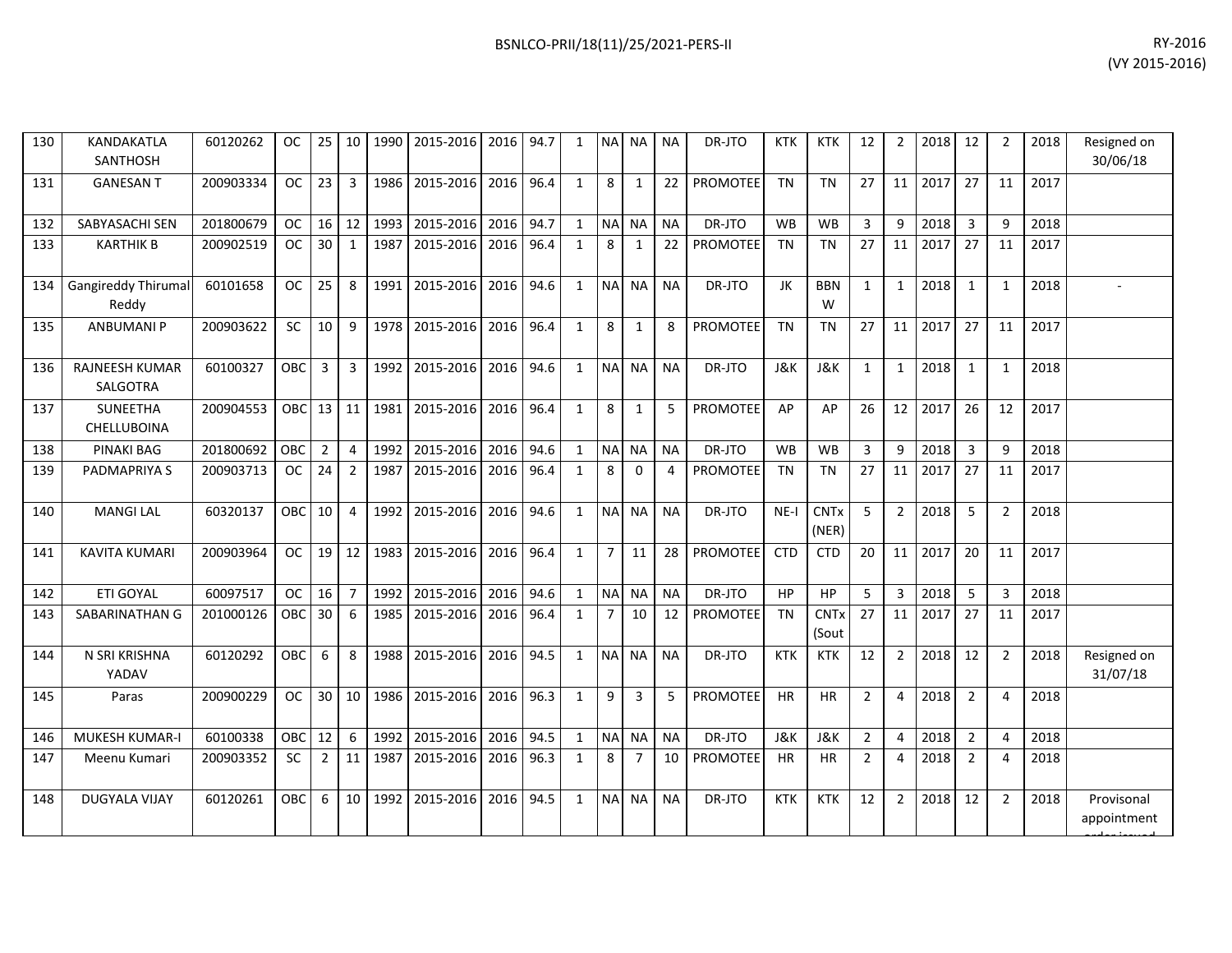| 149 | N THIRUPATHI                               | 200903115 | <b>OBC</b> | 6              | 11             |      | 1986 2015-2016 | 2016 | 96.3 | $\mathbf{1}$ | 8              | -5             | 6         | <b>PROMOTEE</b> TLGN |            | <b>BBN</b><br>W      | 26             | 12             | 2017 | 26             | 12             | 2017 |                           |
|-----|--------------------------------------------|-----------|------------|----------------|----------------|------|----------------|------|------|--------------|----------------|----------------|-----------|----------------------|------------|----------------------|----------------|----------------|------|----------------|----------------|------|---------------------------|
| 150 | HARIVELAM<br>SRINIVAS GARI<br>MALLIKARJUNA | 60430039  | <b>OC</b>  | 15             | 5              |      | 1994 2015-2016 | 2016 | 94.5 | $\mathbf{1}$ | <b>NA</b>      | <b>NA</b>      | <b>NA</b> | DR-JTO               | <b>KTK</b> | BBN<br>W             | 8              | 1              | 2018 | 8              | $\mathbf{1}$   | 2018 | Resigned on<br>20.07.2018 |
| 151 | NITIN SAXENA                               | 200903519 | OC.        | 1              | $\overline{7}$ | 1983 | 2015-2016      | 2016 | 96.3 | $\mathbf{1}$ | 8              | 3              | 10        | PROMOTEE UP(W)       |            | UP(W                 | 29             | 1              | 2018 | 29             | 1              | 2018 |                           |
| 152 | M. SELVA KUMAR                             | 60210234  | OBC        | $\overline{2}$ | 8              |      | 1995 2015-2016 | 2016 | 94.5 | $\mathbf{1}$ | <b>NA</b>      | NA             | <b>NA</b> | DR-JTO               | 0D         | <b>OD</b>            | 29             | $\mathbf{1}$   | 2018 | 5              | 3              | 2018 | Resigned                  |
| 153 | <b>NITHYAR</b>                             | 200902426 | <b>OBC</b> | 20             | 3              | 1987 | 2015-2016      | 2016 | 96.3 | $\mathbf{1}$ | 8              | 1              | 22        | PROMOTEE             | TN         | TN                   | 27             | 11             | 2017 | 27             | 11             | 2017 |                           |
| 154 | <b>SUJAY S</b>                             | 60120146  | <b>OC</b>  | 6              | $\overline{4}$ | 1991 | 2015-2016      | 2016 | 94.4 | $\mathbf{1}$ | <b>NA</b>      | <b>NA</b>      | <b>NA</b> | DR-JTO               | <b>KTK</b> | <b>KTK</b>           | 9              | 4              | 2018 | 9              | 4              | 2018 |                           |
| 155 | <b>MOHAMMED</b><br>YASEEN                  | 200903612 | OBC        | 14             | 10             | 1987 | 2015-2016      | 2016 | 96.3 | $\mathbf{1}$ | 8              | 1              | 10        | PROMOTEE             | <b>TN</b>  | TN                   | 29             | 11             | 2017 | 29             | 11             | 2017 |                           |
| 156 | <b>RAKHI RANI</b>                          | 60194022  | <b>OC</b>  | 8              | $\overline{7}$ |      | 1992 2015-2016 | 2016 | 94.4 | $\mathbf{1}$ | <b>NA</b>      | <b>NA</b>      | <b>NA</b> | DR-JTO               | PB         | <b>PB</b>            | 24             | $\overline{4}$ | 2018 | 23             | $\overline{4}$ | 2018 |                           |
| 157 | PANDEESWARAN                               | 200902922 | OBC        | 4              | 3              | 1982 | 2015-2016      | 2016 | 96.3 | $\mathbf{1}$ | 8              | 1              | 8         | <b>PROMOTEE</b>      | TN         | TN                   | 27             | 11             | 2017 | 27             | 11             | 2017 |                           |
| 158 | <b>SONIA SHARMA</b>                        | 60101659  | <b>OC</b>  | 11             | 9              | 1993 | 2015-2016      | 2016 | 94.4 | $\mathbf{1}$ | <b>NA</b>      | <b>NA</b>      | <b>NA</b> | DR-JTO               | J&K        | J&K                  | $\mathbf{1}$   | $\mathbf{1}$   | 2018 | $\mathbf{1}$   | $\mathbf{1}$   | 2018 |                           |
| 159 | SAMGNA P ASOKAN                            | 200902553 | OBC        | 31             | -5             | 1983 | 2015-2016      | 2016 | 96.3 | $\mathbf{1}$ | 8              | 1              | 8         | <b>PROMOTEE</b>      | <b>KTK</b> | <b>KTK</b>           | 20             | 11             | 2017 | 20             | 11             | 2017 |                           |
| 160 | PALTAN SAHA                                | 201800680 | <b>OC</b>  | 28             | 9              | 1994 | 2015-2016      | 2016 | 94.4 | $\mathbf{1}$ | <b>NA</b>      | <b>NA</b>      | <b>NA</b> | DR-JTO               | <b>WB</b>  | <b>WB</b>            | 3              | 9              | 2018 | $\overline{3}$ | 9              | 2018 |                           |
| 161 | <b>IYYAPPANS</b>                           | 200904134 | <b>SC</b>  | 14             | $\overline{7}$ | 1983 | 2015-2016      | 2016 | 96.3 | $\mathbf{1}$ | $\overline{7}$ | 11             | 27        | PROMOTEE             | <b>TN</b>  | TN                   | 27             | 11             | 2017 | 27             | 11             | 2017 |                           |
| 162 | <b>UTKARSH VERMA</b>                       | 60060052  | OBC        | $15 \mid$      | 12             | 1994 | 2015-2016      | 2016 | 94.4 | $\mathbf{1}$ | <b>NA</b>      | <b>NA</b>      | <b>NA</b> | DR-JTO               | CG         | CG                   | 19             | $\overline{2}$ | 2018 | 19             | $\overline{2}$ | 2018 |                           |
| 163 | <b>ABHISHEK VERMA</b>                      | 201000304 | OC.        | 16             | 9              | 1988 | 2015-2016      | 2016 | 96.3 | $\mathbf{1}$ | $\overline{7}$ | 9              | 19        | <b>PROMOTEE</b>      | UP(E)      | UP(E)                | 4              | 12             | 2017 | $\overline{4}$ | 12             | 2017 |                           |
| 164 | <b>VIPIN KUMAR-I</b>                       | 60480009  | <b>OC</b>  | 9              | 12             |      | 1992 2015-2016 | 2016 | 94.3 | $\mathbf{1}$ | <b>NA</b>      | <b>NA</b>      | <b>NA</b> | DR-JTO               | $NE-I$     | <b>CNTx</b><br>(NER) | $\overline{4}$ | 12             | 2017 | 4              | 12             | 2017 |                           |
| 165 | <b>VLKUMAR</b><br>VEMULAVADA               | 200903486 | <b>OBC</b> | 15             | $\overline{7}$ |      | 1984 2015-2016 | 2016 | 96.2 | $\mathbf{1}$ | 8              | $\overline{3}$ | 3         | <b>PROMOTEE</b>      | TLGN TLGN  |                      | 3              | $\mathbf{1}$   | 2018 | 3              | 1              | 2018 |                           |
| 166 | <b>DEEPAK KUMAR-I</b>                      | 60120355  | <b>OC</b>  | 5              | $\overline{2}$ | 1993 | 2015-2016      | 2016 | 94.3 | $\mathbf{1}$ | <b>NA</b>      | <b>NA</b>      | <b>NA</b> | DR-JTO               | <b>KTK</b> | <b>KTK</b>           | 25             | 6              | 2018 | 25             | 6              | 2018 |                           |
| 167 | Renu Kumari                                | 201001611 | OBC        | 10             | 6              |      | 1986 2015-2016 | 2016 | 96.2 | $\mathbf{1}$ | 8              | $\overline{2}$ | 23        | PROMOTEE             | HR         | HR                   | $\overline{2}$ | 4              | 2018 | $\overline{2}$ | 4              | 2018 |                           |
| 168 | <b>MOHAMMAD</b><br><b>TAUWAB</b>           | 60480011  | OC.        | 4              | 4              | 1993 | 2015-2016      | 2016 | 94.3 | $\mathbf{1}$ | <b>NA</b>      | <b>NA</b>      | <b>NA</b> | DR-JTO               | $NE-I$     | <b>CNTx</b><br>(NER) | 4              | 12             | 2017 | $\overline{4}$ | 12             | 2017 |                           |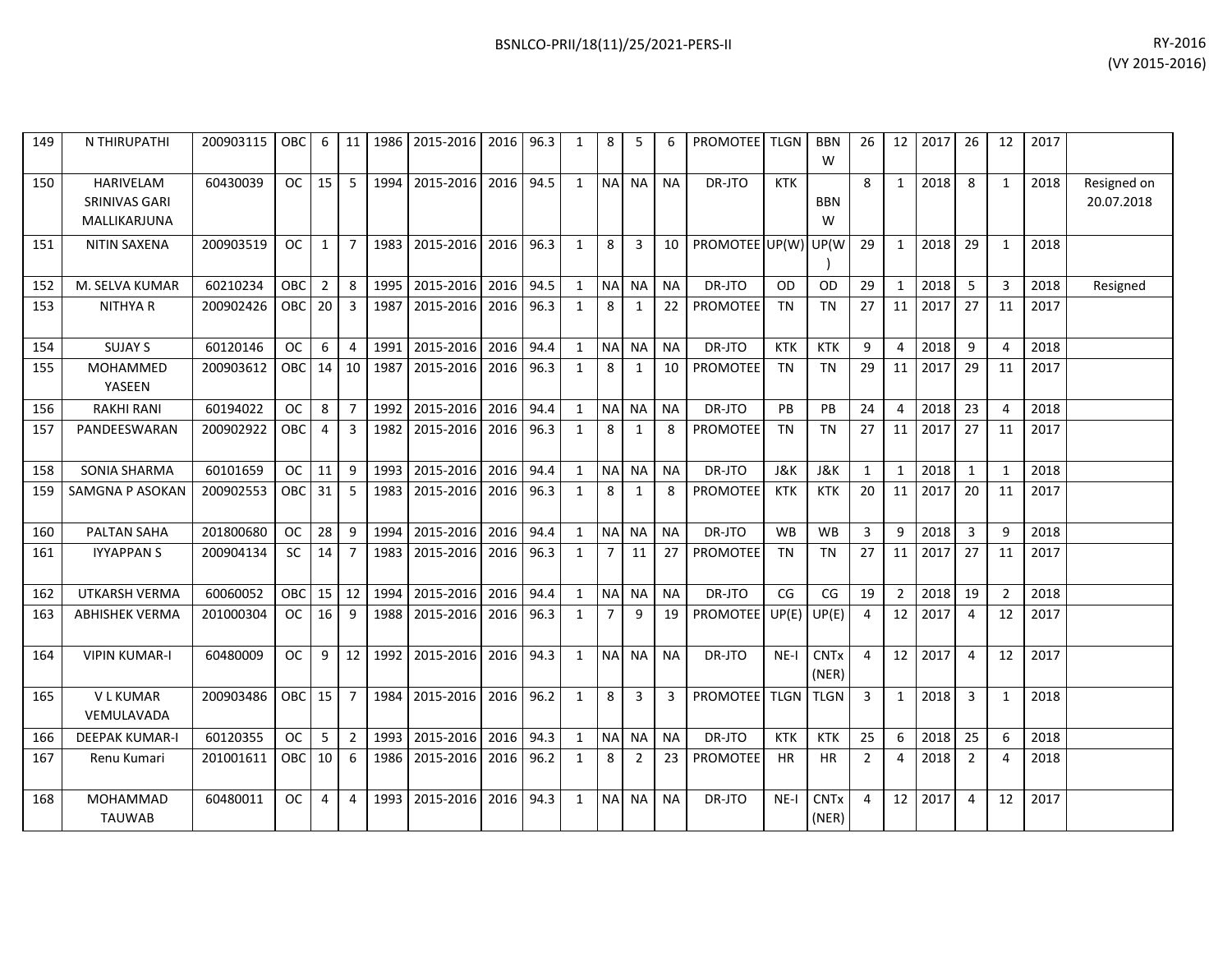| 169 | <b>ISWARIA S</b>          | 200902503 |                 |                  |                |           | 0C   17   8   1982   2015-2016   2016   96.2 |           |      | 1              | 8              | 1              | 29        | <b>PROMOTEE CHTD CHTD</b> |                      |                            | $\overline{a}$ |                | 12 2017 | 4              | 12             | 2017 |                                          |
|-----|---------------------------|-----------|-----------------|------------------|----------------|-----------|----------------------------------------------|-----------|------|----------------|----------------|----------------|-----------|---------------------------|----------------------|----------------------------|----------------|----------------|---------|----------------|----------------|------|------------------------------------------|
| 170 | TIPU SULTAN ALI           | 201700015 | OBC I           | 14 I             | $\overline{3}$ | 1994      | 2015-2016                                    | 2016      | 94.3 | 1              | <b>NA</b>      | <b>NA</b>      | <b>NA</b> | DR-JTO                    | <b>W<sub>B</sub></b> | <b>WB</b>                  | 9              | $\overline{4}$ | 2018    | 9              | $\overline{4}$ | 2018 |                                          |
| 171 | <b>HEMLAL M</b>           | 200902720 | OBC I           | 16 <sup>1</sup>  | 1              | 1987      | 2015-2016                                    | 2016 96.2 |      | 1              | 8              | 1              | 29        | <b>PROMOTEE</b> CHTD      |                      | <b>CHTD</b>                | $\overline{a}$ | 12             | 2017    | $\overline{a}$ | 12             | 2017 |                                          |
| 172 | <b>MANOHAR SINGH</b>      | 60100178  | OC .            | $15 \mid$        | -9             | 1994      | 2015-2016                                    | 2016      | 94.3 | 1              | <b>NA</b>      | <b>NA</b>      | <b>NA</b> | DR-JTO                    | J&K                  | J&K                        | $\overline{2}$ | 4              | 2018    | 2              | $\overline{4}$ | 2018 |                                          |
|     | 173 SWAMY CHINAPAKA       | 200903597 | SC              | 10 <sup>1</sup>  | $\overline{4}$ | 1980      | 2015-2016                                    | 2016      | 96.2 | 1              | 8              | 1              | 26        | <b>PROMOTEE</b> TLGN      |                      | <b>ITPC</b>                | 26             | 12             | 2017    | 26             | 12             | 2017 |                                          |
| 174 | SILAMPARASU S             | 60210293  | oc <sub>1</sub> | $31 \mid 3$      |                | 1995      | 2015-2016                                    | 2016      | 94.3 | 1              | <b>NA</b>      | <b>NA</b>      | <b>NA</b> | DR-JTO                    | <b>TN</b>            | <b>TN</b>                  | 5              | $\overline{2}$ | 2018    | 5              | $\overline{2}$ | 2018 |                                          |
| 175 | RAMESHA DANDA             | 200904368 | OC              | 1                | 8              | 1985      | 2015-2016                                    | 2016 96.2 |      | 1              | 8              | $\Omega$       | 4         | PROMOTEE                  | <b>KTK</b>           | <b>KTK</b>                 | 20             | 11             | 2017    | 20             | 11             | 2017 |                                          |
| 176 | <b>AVINASH PANDEY</b>     | 60135621  | OC              | $4 \mid$         | $\overline{7}$ | 1995      | 2015-2016                                    | 2016      | 94.3 | 1              | <b>NAI</b>     | <b>NA</b>      | <b>NA</b> | DR-JTO                    | KRL                  | GUJ                        | 5              | $\overline{2}$ | 2018    | 5              | $\overline{2}$ | 2018 | <b>Transferred from</b><br>KERALA Circle |
| 177 | DIPIKA AGRAWAL            | 201000158 | <b>OC</b>       |                  |                | 5 12 1986 | 2015-2016                                    | 2016 96.2 |      | 1              | $\overline{7}$ | 9              | 27        | <b>PROMOTEE</b>           | <b>MP</b>            | <b>MP</b>                  | 20             | 11             | 2017    | 20             | 11             | 2017 |                                          |
| 178 | <b>DEEPTI NIRALA</b>      | 60060064  | SC              | $10\overline{7}$ |                | 1990      | 2015-2016                                    | 2016      | 94.2 | 1              | <b>NA</b>      | <b>NA</b>      | <b>NA</b> | DR-JTO                    | CG                   | CG                         | 19             | 2              | 2018    | 19             | $\overline{2}$ | 2018 |                                          |
| 179 | <b>SUDIP CHATTERJEE</b>   | 201000610 | <b>OC</b>       |                  |                | 7 10 1985 | 2015-2016                                    | 2016 96.2 |      | 1              | $\overline{7}$ | $\overline{7}$ | 20        | <b>PROMOTEE</b>           | <b>WB</b>            | <b>CTD</b>                 | 11             | 12             | 2017    | 11             | 12             | 2017 |                                          |
| 180 | SHIKHA SINGH              | 60060058  | OC .            | 24               | 1              | 1992      | 2015-2016                                    | 2016 94.2 |      | $\mathbf{1}$   | <b>NA</b>      | <b>NA</b>      | <b>NA</b> | DR-JTO                    | CG                   | CG                         | 19             | 2              | 2018    | 19             | $\overline{2}$ | 2018 |                                          |
| 181 | Deepak Ahlawat            | 200904701 | OC.             | 5 <sub>1</sub>   | 8              | 1987      | 2015-2016                                    | 2016 96.1 |      | 1              | 8              | $\overline{7}$ | 3         | <b>PROMOTEE</b>           | HR                   | HR                         | $\overline{2}$ | 4              | 2018    | 2              | 4              | 2018 |                                          |
| 182 | <b>MANEESH GUPTA</b>      | 60320136  | OBC.            | 7 <sup>1</sup>   | 9              | 1992      | 2015-2016                                    | 2016      | 94.2 | 1              | <b>NA</b>      | <b>NA</b>      | <b>NA</b> | DR-JTO                    | $NE-I$               | CNTx<br>(NER)              | 5              | $\overline{2}$ | 2018    | 5              | $\overline{2}$ | 2018 |                                          |
| 183 | DEEPU JAYAKUMAR           | 200902486 | oc <sub>1</sub> | 27               | -5             | 1987      | 2015-2016                                    | 2016 96.1 |      | 1              | 8              | 3              | 10        | <b>PROMOTEE</b>           | <b>KRL</b>           | KRL                        | $\mathbf{1}$   | 1              | 2018    | $\mathbf{1}$   | $\mathbf{1}$   | 2018 |                                          |
| 184 | <b>NEHA MEENA</b>         | 01800733  | ST              | 20               | - 5            | 1993      | 2015-2016                                    | 2016      | 94.2 | $\mathbf{1}$   | <b>NA</b>      | <b>NA</b>      | <b>NA</b> | DR-JTO                    | ASM                  | ASM                        | 5              | 11             | 2018    | 5              | 11             | 2018 |                                          |
| 185 | <b>SREE VIHARIKA VAKA</b> | 200904978 | OBC I           | 25               | - 5            |           | 1990 2015-2016                               | 2016 96.1 |      | 1              | 8              | $\overline{2}$ | 27        | <b>PROMOTEE</b> TLGN      |                      | <b>TLGN</b>                | 27             | 12             | 2017    | 27             | 12             | 2017 |                                          |
| 186 | LOKESH JANGDE             | 60060067  | SC.             | 16               | -6             | 1993      | 2015-2016                                    | 2016      | 94.2 | $\overline{1}$ | <b>NA</b>      | <b>NA</b>      | <b>NA</b> | DR-JTO                    | CG                   | CG                         | 19             | $\overline{2}$ | 2018    | 19             | 02             | 2018 | <b>RESIGNED</b>                          |
| 187 | SREEKALA K                | 200903187 | <b>SC</b>       | 9 <sup>1</sup>   | 5              | 1985      | 2015-2016                                    | 2016      | 96.1 | 1              | 8              | $\overline{2}$ | 14        | <b>PROMOTEE</b>           | KRL                  | <b>KRL</b>                 | $\mathbf{1}$   | $\mathbf{1}$   | 2018    | $\mathbf{1}$   | 1              | 2018 |                                          |
| 188 | <b>ALTAF HUSAIN</b>       | 60340017  | OBC             | 15               | $\overline{7}$ |           | 1993 2015-2016                               | 2016 94.2 |      | 1              |                | NA NA          | <b>NA</b> | DR-JTO                    | Tx (Nor              | <b>CNTx</b><br>(Nort<br>h) | $\mathbf{1}$   | $\mathbf{1}$   | 2018    | $\mathbf{1}$   | 1              | 2018 |                                          |
| 189 | MANJULA M                 | 200902729 | OBC             |                  | $24$ 11        |           | 1986 2015-2016                               | 2016      | 96.1 | 1              | 8              | 1              | 29        | PROMOTEE CHTD             |                      | CHTD                       | $\overline{4}$ | 12             | 2017    | $\overline{4}$ | 12             | 2017 |                                          |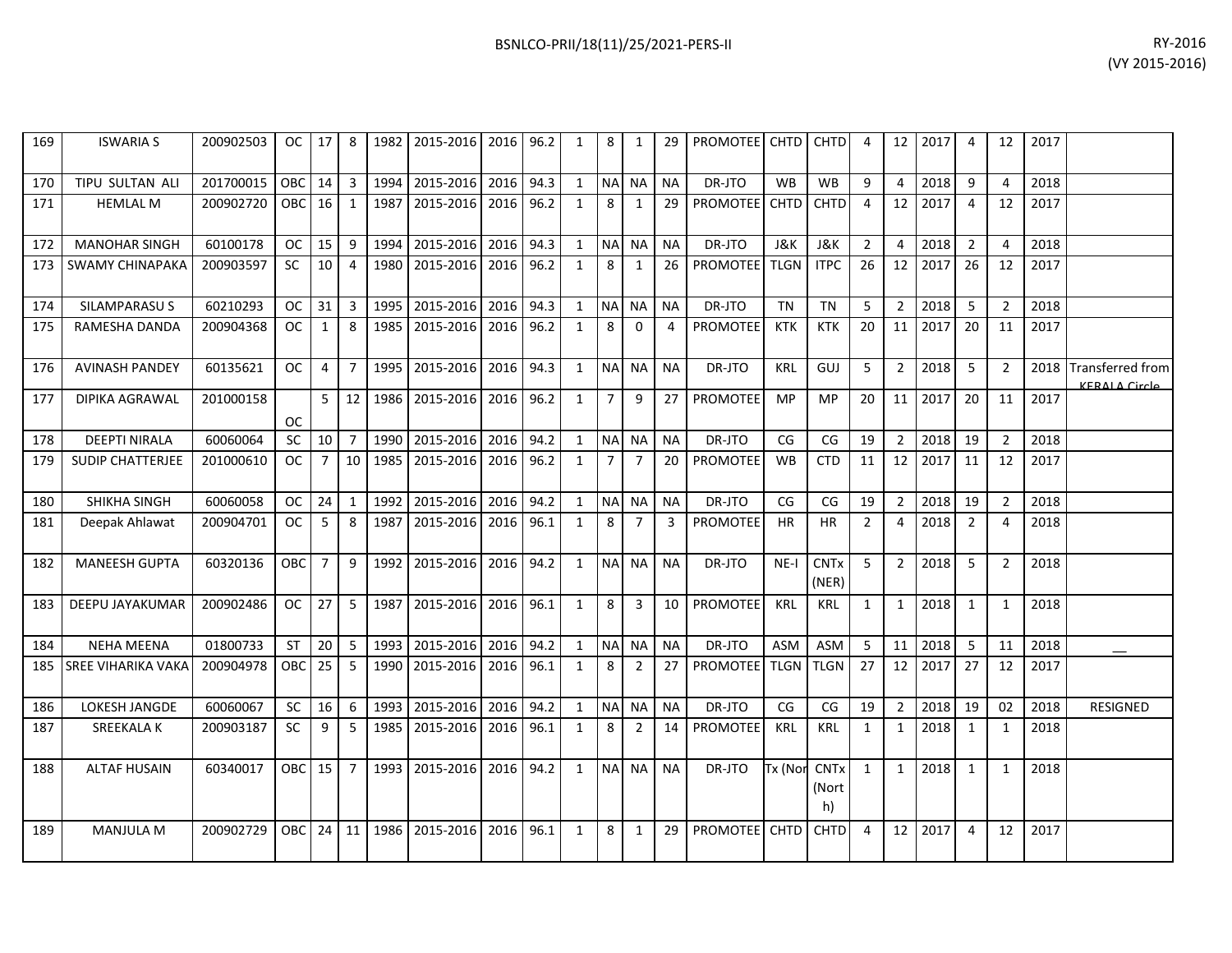| RY-2016        |
|----------------|
| (VY 2015-2016) |

| 190 | <b>GULSHAN</b><br>MAMODIYA                  | 201800678 | <b>OC</b>        | 4              | 8              | 1993 | 2015-2016      | 2016      | 94.2 | 1            |                | NA NA          | <b>NA</b> | DR-JTO          | <b>WB</b>      | <b>WB</b>      | 3              | 9               | 2018    | 3              | q              | 2018 |                                                                                  |
|-----|---------------------------------------------|-----------|------------------|----------------|----------------|------|----------------|-----------|------|--------------|----------------|----------------|-----------|-----------------|----------------|----------------|----------------|-----------------|---------|----------------|----------------|------|----------------------------------------------------------------------------------|
| 191 | ATAVULLA KALLUR                             | 200904839 | OC               | $\overline{2}$ | 2              | 1988 | 2015-2016      | 2016      | 96.1 | $\mathbf{1}$ | 8              | $\mathbf{1}$   | 5         | <b>PROMOTEE</b> | AP             | AP             | 26             | 12 <sub>1</sub> | 2017    | 26             | 12             | 2017 |                                                                                  |
| 192 | <b>SUREDDY SURESH</b><br><b>KUMAR REDDY</b> | 60132415  | <b>OC</b>        | 17             | 6              | 1995 | 2015-2016      | 2016      | 94.2 | 1            |                | NA NA          | <b>NA</b> | DR-JTO          | <b>KRL</b>     | <b>KRL</b>     | 5              | $2^{\circ}$     | 2018    | 5              | $\overline{2}$ | 2018 |                                                                                  |
| 193 | PALLAVI PATIL                               | 200903225 | <b>OC</b>        | 28             | 6              | 1987 | 2015-2016      | 2016      | 96.1 | $\mathbf{1}$ | 8              | 1              | 3         | <b>PROMOTEE</b> | MH             | MH             | 30             |                 | 11 2017 | $\overline{4}$ | 12             | 2017 |                                                                                  |
| 194 | <b>AZHAR HUSSAIN</b>                        | 60120175  | OBC              | 26             | 6              | 1997 | 2015-2016      | 2016      | 94.2 | $\mathbf{1}$ | NA NA          |                | <b>NA</b> | DR-JTO          | <b>KTK</b>     | GUJ            | 12             |                 | 12 2017 | 12             | 12             | 2017 | R8 Mutual<br>ancfor To                                                           |
| 195 | <b>VENGADESWARAN R</b>                      | 200904082 | <b>OC</b>        | 16             | 6              | 1982 | 2015-2016      | 2016      | 96.1 | $\mathbf{1}$ | 8              | $\Omega$       | 6         | <b>PROMOTEE</b> | <b>TN</b>      | <b>TN</b>      | 27             |                 | 11 2017 | 27             | 11             | 2017 | <b>DEMISE</b>                                                                    |
| 196 | <b>GOUSUL AALAM</b><br><b>BISWAS</b>        | 201800694 | OBC              | 5              | $\overline{2}$ | 1992 | 2015-2016      | 2016 94.1 |      | 1            | NA NA          |                | <b>NA</b> | DR-JTO          | <b>WB</b>      | <b>WB</b>      | 3              | 9               | 2018    | $\overline{3}$ | 9              | 2018 |                                                                                  |
| 197 | <b>BHOSLE</b><br>PREMKUMAR<br>CHANDRAKANT   | 200904752 | <b>OC</b>        | 28             | $\mathbf{1}$   | 1983 | 2015-2016      | 2016      | 96.1 | $\mathbf{1}$ | $\overline{7}$ | 11             | 8         | PROMOTEE        | MH             | <b>MH</b>      | 30             |                 | 11 2017 | $\overline{4}$ | 12             | 2017 |                                                                                  |
| 198 | <b>RAVI RANJAN-I</b>                        | 60150511  | OBC              | 17             | 11             | 1993 | 2015-2016      | 2016      | 94.1 | $\mathbf{1}$ | NA NA          |                | <b>NA</b> | DR-JTO          | MH             | <b>MH</b>      | 9              | $\overline{2}$  | 2018    | 12             | 3              | 2018 | Resigned                                                                         |
| 199 | MANOJ CHANDA                                | 201000477 | OBC              |                | $13 \mid 12$   | 1984 | 2015-2016      | 2016      | 96   | $\mathbf{1}$ | 11             | $\mathsf{q}$   | $\Omega$  | <b>PROMOTEE</b> | $NE-I$         | $NE-I$         | 20             | 11 <sup>1</sup> | 2017    | 20             | 11             | 2017 | Circle is again<br>requested to<br>verify the<br>Combined<br>Residency<br>Doriad |
| 200 | <b>ADITI BAGHEL</b>                         | 60330025  | <b>OC</b>        | 14             | 8              | 1994 | 2015-2016      | 2016      | 94.1 | $\mathbf{1}$ |                | NA NA          | <b>NA</b> | DR-JTO          | CG             | CG             | 18             | 6               | 2018    | 18             | 6              | 2018 |                                                                                  |
| 201 | <b>RAJA V</b>                               | 200802598 | OBC              | 7              | 6              | 1986 | 2015-2016      | 2016      | 96   | 1            | 9              | 1              | 9         | PROMOTEE        | <b>TN</b>      | <b>TN</b>      | 27             | 11              | 2017    | 27             | 11             | 2017 |                                                                                  |
| 202 | <b>BIDHYA SHANKAR</b><br><b>TIWARI</b>      | 60100179  | <b>OC</b>        | $\overline{2}$ | 5              | 1989 | 2015-2016      | 2016      | 94   | $\mathbf{1}$ |                | NA NA          | <b>NA</b> | DR-JTO          | <b>J&amp;K</b> | <b>J&amp;K</b> | $\overline{2}$ | 4               | 2018    | $\overline{2}$ | $\overline{4}$ | 2018 |                                                                                  |
| 203 | ASHISH MURLIDHAR<br><b>PATIL</b>            | 200802762 | OBC              | $\overline{7}$ | $\overline{7}$ | 1986 | 2015-2016      | 2016      | 96   | $\mathbf{1}$ | 8              | 6              | 21        | <b>PROMOTEE</b> | MH             | MH             | 5              | 6               | 2017    | 5              | 6              | 2017 |                                                                                  |
| 204 | <b>MADHUSMITA</b><br>DALABEHERA             | 60180011  | <b>OC</b>        | 6              | 6              | 1991 | 2015-2016      | 2016      | 94   | $\mathbf{1}$ |                | NA NA          | <b>NA</b> | DR-JTO          | <b>OD</b>      | <b>OD</b>      | 9              | 4               | 2018    | 9              | $\overline{4}$ | 2018 |                                                                                  |
| 205 | <b>ANAND KUMAR T</b>                        | 200903645 | OBC <sup>I</sup> | 15             | 1              | 1988 | 2015-2016      | 2016      | 96   | $\mathbf{1}$ | 8              | $\overline{2}$ | 26        | PROMOTEE TLGN   |                | <b>TLGN</b>    | 26             | 12 <sup>1</sup> | 2017    | 26             | 12             | 2017 |                                                                                  |
| 206 | <b>NAQUIB ALAM</b>                          | 01800732  | <b>OC</b>        | 19             | $2^{\circ}$    |      | 1993 2015-2016 | 2016      | 94   | 1            |                | NA NA          | <b>NA</b> | DR-JTO          | <b>ASM</b>     | ASM            | 5              |                 | 11 2018 | 5              | 11             | 2018 |                                                                                  |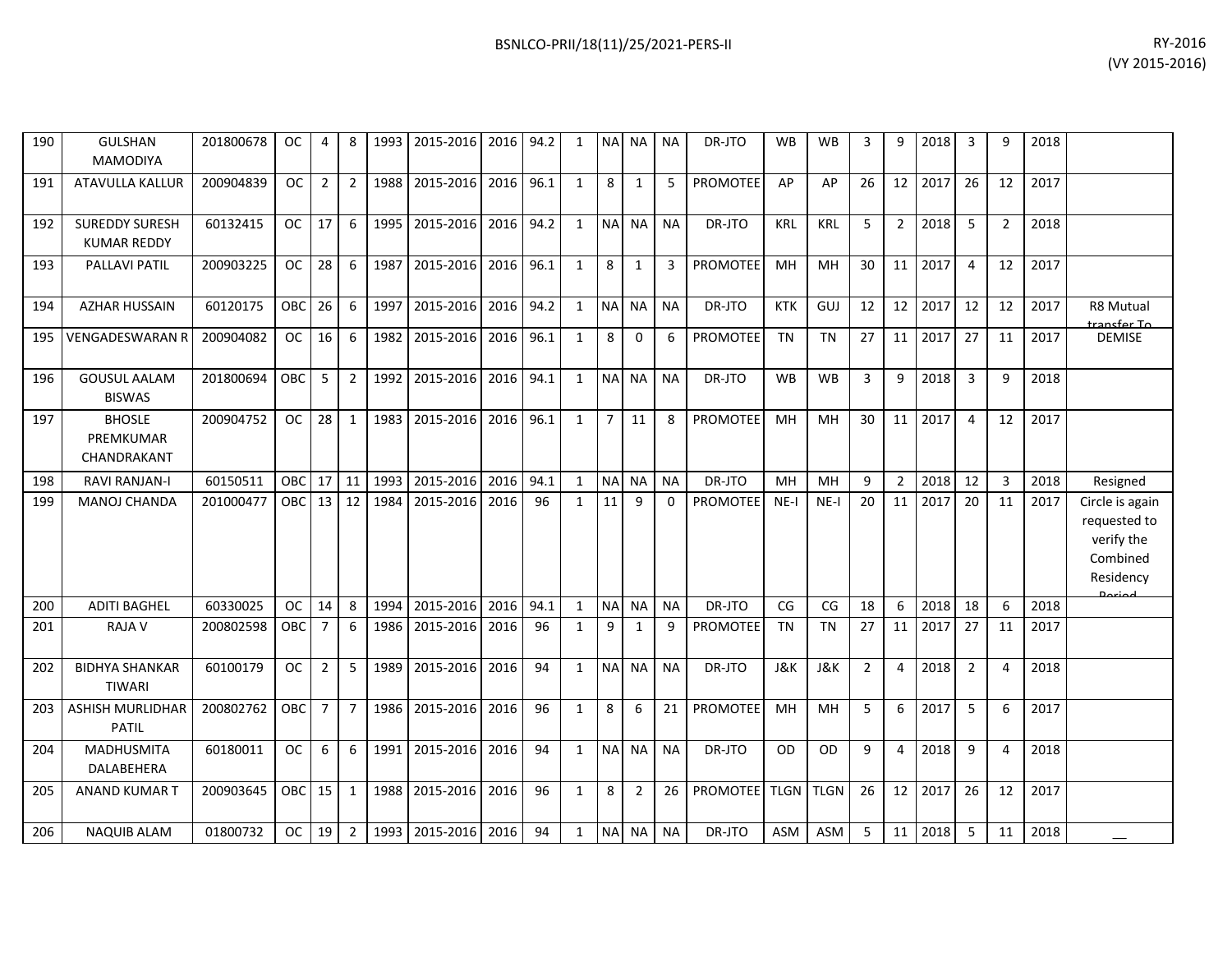| 207 | <b>VINEETH P</b>                     | 200903173 | SC         | $\mathbf{1}$   | 9              | 1986 | 2015-2016      | 2016      | 96   | $\mathbf{1}$ | 8              | $\overline{2}$ | 13        | PROMOTEE             | <b>KRL</b>  | <b>KRL</b>           | $\mathbf{1}$   | 1              | 2018    | $\mathbf{1}$   | $\mathbf{1}$   | 2018 |                                                                                         |
|-----|--------------------------------------|-----------|------------|----------------|----------------|------|----------------|-----------|------|--------------|----------------|----------------|-----------|----------------------|-------------|----------------------|----------------|----------------|---------|----------------|----------------|------|-----------------------------------------------------------------------------------------|
| 208 | <b>OMKAR MISAL</b>                   | 60150480  | <b>OBC</b> | 24             | 4              | 1993 | 2015-2016      | 2016      | 94   | $\mathbf{1}$ |                | NA NA          | <b>NA</b> | DR-JTO               | MH          | <b>CNTx</b><br>(West | 12             | 11             | 2018    | 12             | 11             | 2018 |                                                                                         |
| 209 | <b>UMARANIS</b>                      | 200902754 | <b>OBC</b> | 27             | 8              |      | 1983 2015-2016 | 2016      | 96   | $\mathbf{1}$ | 8              | 1              | 29        | PROMOTEE CHTD        |             | <b>CHTD</b>          | $\overline{4}$ |                | 12 2017 | $\overline{4}$ | 12             | 2017 |                                                                                         |
| 210 | <b>ANUSREE E</b>                     | 60138019  | <b>OC</b>  | 14             | 4              | 1994 | 2015-2016      | 2016      | 94   | $\mathbf{1}$ | <b>NA</b>      | <b>NA</b>      | <b>NA</b> | DR-JTO               | <b>KRL</b>  | <b>KRL</b>           | 5              | 2              | 2018    | 5              | $\overline{2}$ | 2018 |                                                                                         |
| 211 | <b>RAVI KANT</b>                     | 200902972 | <b>OBC</b> | 18             | $\overline{4}$ | 1987 | 2015-2016      | 2016      | 96   | $\mathbf{1}$ | 8              | $\mathbf{1}$   | 8         | <b>PROMOTEE</b>      | RAJ         | RAJ                  | 20             | 11             | 2017    | 20             | 11             | 2017 |                                                                                         |
| 212 | DAYANAND LUTE                        | 60150542  | <b>OBC</b> | 28             | 8              | 1988 | 2015-2016      | 2016      | 93.9 | $\mathbf{1}$ | <b>NA</b>      | <b>NA</b>      | <b>NA</b> | DR-JTO               | MH          | MH                   | 26             | $\overline{3}$ | 2018    | 26             | 3              | 2018 |                                                                                         |
| 213 | SHANKHA SUBHRA<br><b>DUTTA</b>       | 200903847 | <b>OC</b>  | 4              | 12             | 1985 | 2015-2016      | 2016      | 96   | $\mathbf{1}$ | $\overline{7}$ | 11             | 28        | PROMOTEE             | <b>CTD</b>  | <b>CTD</b>           | 20             | 11             | 2017    | 20             | 11             | 2017 |                                                                                         |
| 214 | <b>GURMEET SINGH</b>                 | 60100329  | <b>OC</b>  | $\overline{2}$ | 10             | 1989 | 2015-2016      | 2016      | 93.9 | $\mathbf{1}$ | NA NA          |                | <b>NA</b> | DR-JTO               | J&K         | <b>J&amp;K</b>       | $\mathbf{1}$   | 1              | 2018    | $\mathbf{1}$   | $\mathbf{1}$   | 2018 |                                                                                         |
| 215 | <b>KAVITHA J</b>                     | 201000051 | <b>OC</b>  | 31             | 5              | 1987 | 2015-2016      | 2016      | 96   | $\mathbf{1}$ | $\overline{7}$ | 10             | 18        | PROMOTEE             | <b>CHTD</b> | <b>CHTD</b>          | $\overline{4}$ | 12             | 2017    | 4              | 12             | 2017 |                                                                                         |
| 216 | <b>MEKALA VENKATESH</b><br>YADAV     | 60120239  | OBC        | 18             | 10             | 1992 | 2015-2016      | 2016 93.9 |      | $\mathbf{1}$ | N <sub>A</sub> | <b>NA</b>      | <b>NA</b> | DR-JTO               | <b>KTK</b>  | <b>KTK</b>           | 29             | $\mathbf{1}$   | 2018    | 29             | 1              | 2018 | Resigned on<br>3/07/18                                                                  |
| 217 | <b>JEFFREY MANLY</b><br><b>CHYNE</b> | 200905006 | ST         | 14             | 10             |      | 1983 2015-2016 | 2016      | 95.9 | $\mathbf{1}$ | 12             | 3              | 1         | <b>PROMOTEE</b>      | $NE-I$      | $NE-I$               | 20             | 11             | 2017    | 20             | 11             | 2017 | Circle is again<br>requested to<br>verify the<br>Combined<br>Residency<br><b>Doriod</b> |
| 218 | Jibin Job                            | 60138816  | <b>OC</b>  | 9              | 11             | 1993 | 2015-2016      | 2016      | 93.9 | 1            | <b>NA</b>      | <b>NA</b>      | <b>NA</b> | DR-JTO               | <b>KRL</b>  | <b>KRL</b>           | $\mathbf{1}$   | 1              | 2018    | $\mathbf{1}$   | $\mathbf{1}$   | 2018 | Resigned                                                                                |
| 219 | SARITHA ARIPINETI                    | 200800603 | OBC        | 7              | 5              | 1988 | 2015-2016      | 2016      | 95.9 | 1            | 9              | 4              | 3         | <b>PROMOTEE</b>      | <b>TLGN</b> | <b>TLGN</b>          | 26             | 12             | 2017    | 26             | 12             | 2017 |                                                                                         |
| 220 | SATYA PRAKASH<br><b>ANDUGULA</b>     | 60350107  | <b>SC</b>  | 3              | $\overline{4}$ | 1994 | 2015-2016      | 2016      | 93.9 | $\mathbf{1}$ | <b>NA</b>      | <b>NA</b>      | <b>NA</b> | DR-JTO               | <b>KTK</b>  | <b>CNTx</b><br>(Sout | 8              | $\mathbf{1}$   | 2018    | 8              | 1              | 2018 |                                                                                         |
| 221 | <b>JAGAJEEVAN R</b>                  | 200801866 | SC         | 3              | 8              | 1981 | 2015-2016      | 2016      | 95.9 | $\mathbf{1}$ | 9              | $\mathbf{1}$   | 9         | <b>PROMOTEE</b>      | <b>TN</b>   | <b>TN</b>            | 27             | 11             | 2017    | 27             | 11             | 2017 |                                                                                         |
| 222 | <b>GAGANDEEP SINGH</b>               | 60320134  | SC         | 28             | $\overline{4}$ | 1995 | 2015-2016      | 2016      | 93.9 | $\mathbf{1}$ | <b>NA</b>      | <b>NA</b>      | <b>NA</b> | DR-JTO               | $NE-I$      | <b>CNTx</b><br>(NER) | 5              | $\overline{2}$ | 2018    | 5              | 2              | 2018 |                                                                                         |
| 223 | <b>MADAN SINGH</b>                   | 200801915 | OBC        | 17             | $\overline{3}$ | 1980 | 2015-2016      | 2016 95.9 |      | $\mathbf{1}$ | 8              | $\overline{7}$ | 0         | PROMOTEE UP(W) UP(E) |             |                      | 14             | 5              | 2017    | 14             | 5              | 2017 |                                                                                         |
| 224 | Vadalamudi<br>Bharathkumar           | 60136432  | <b>OC</b>  | 24             | 6              | 1995 | 2015-2016      | 2016      | 93.9 | $\mathbf{1}$ | NA NA          |                | <b>NA</b> | DR-JTO               | <b>KRL</b>  | <b>KRL</b>           | $\mathbf{1}$   | $\mathbf{1}$   | 2018    | 1              | $\mathbf{1}$   | 2018 | Resigned                                                                                |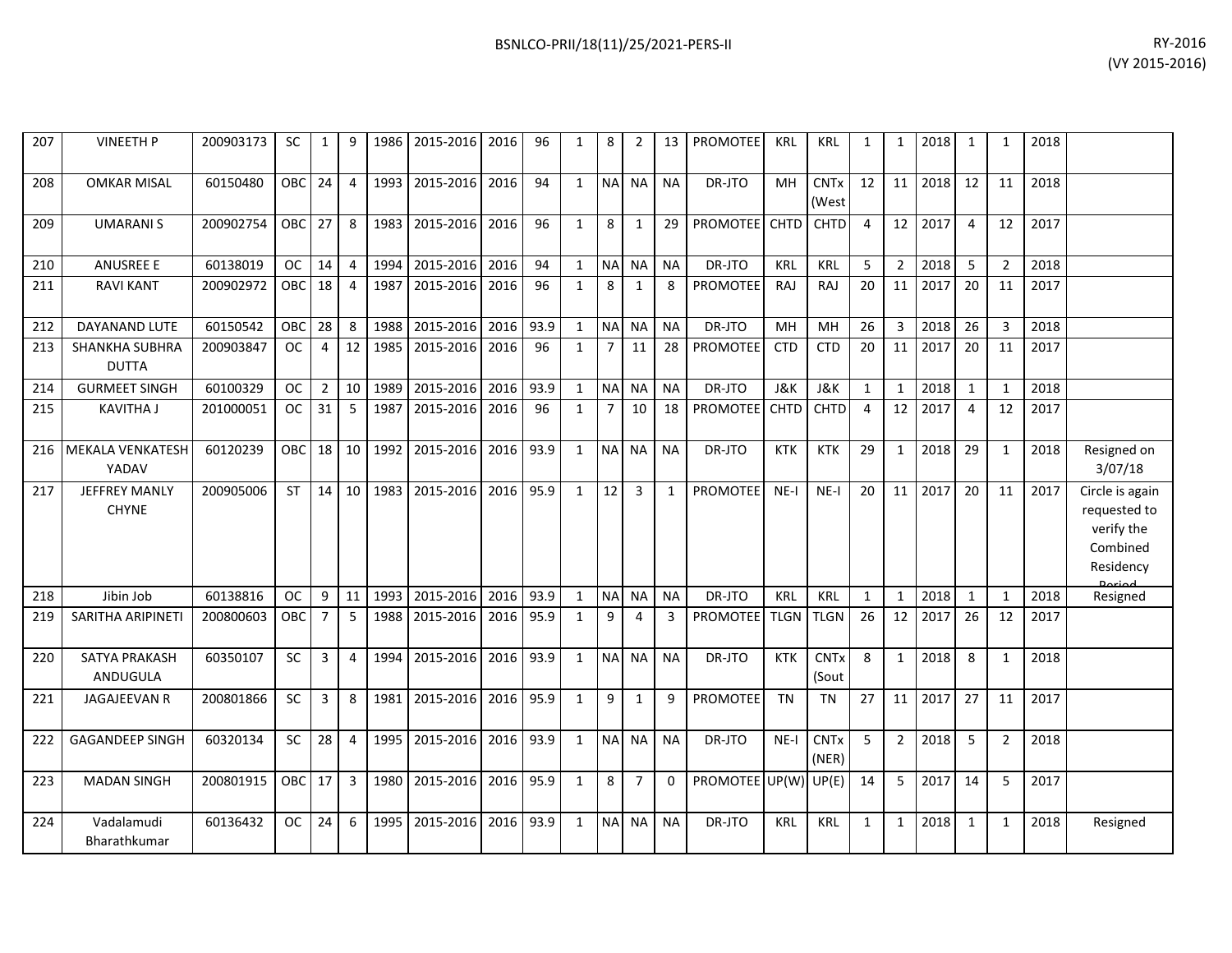| 225 | RIJEESH N                                   | 200903200 | OC .       | 13 <sup>1</sup> | 5              |            | 1986   2015-2016   2016   95.9      |           |      | 1            | 8              | 3            | $\mathfrak{p}$ | <b>PROMOTEE</b>       | <b>KRL</b>  | KRL                  | 1              |                | 1 2018        | 1              | $\mathbf{1}$   | 2018 |                |
|-----|---------------------------------------------|-----------|------------|-----------------|----------------|------------|-------------------------------------|-----------|------|--------------|----------------|--------------|----------------|-----------------------|-------------|----------------------|----------------|----------------|---------------|----------------|----------------|------|----------------|
| 226 | Dasari Parameswar                           | 60132423  | SC         | 25              |                | 1989       | 2015-2016                           | 2016      | 93.8 | 1            | <b>NA</b>      | <b>NA</b>    | <b>NA</b>      | DR-JTO                | <b>KRL</b>  | <b>KRL</b>           | 12             | $\overline{2}$ | 2018          | 12             | $\overline{2}$ | 2018 | Resigned       |
| 227 | <b>SUBBAMMAY</b>                            | 200903573 | OBC        | 30 <sup>1</sup> | $\overline{7}$ | 1982       | 2015-2016                           | 2016      | 95.9 | 1            | 8              | 3            | $\Omega$       | <b>PROMOTEE</b>       | <b>TLGN</b> | <b>TLGN</b>          | 26             | 12             | 2017          | 26             | 12             | 2017 |                |
| 228 | <b>UDAY BHADRA</b>                          | 60041274  | OC.        | $13 \mid 12$    |                | 1990       | 2015-2016                           | 2016      | 93.8 | 1            | <b>NA</b>      | <b>NA</b>    | <b>NA</b>      | DR-JTO                | <b>ASM</b>  | ASM                  | 19             | $\overline{2}$ | 2018          | 19             | 2              | 2018 |                |
| 229 | <b>GANESH B N V R</b>                       | 200903098 | OC         |                 |                | 30 12 1986 | 2015-2016                           | 2016 95.9 |      | 1            | 8              | 3            | $\Omega$       | <b>PROMOTEE</b>       | <b>TLGN</b> | <b>TLGN</b>          | 26             | 12             | 2017          | 26             | 12             | 2017 |                |
| 230 | TV HARIHARAN                                | 60440020  | OC         | 8 <sup>1</sup>  | 12             | 1991       | 2015-2016                           | 2016      | 93.8 | $\mathbf{1}$ | <b>NA</b>      | <b>NA</b>    | <b>NA</b>      | DR-JTO                | <b>TN</b>   | <b>BBN</b>           | -5             | 2              | 2018          | 5              | $\mathcal{L}$  | 2018 | $\blacksquare$ |
| 231 | <b>SABA HUSAIN</b>                          | 200902938 | OBC        | 26              | 1              | 1984       | 2015-2016                           | 2016      | 95.9 | 1            | 8              | 2            | 6              | <b>PROMOTEE</b>       | <b>MP</b>   | <b>MP</b>            | 20             | 11             | 2017          | 20             | 11             | 2017 |                |
| 232 | Pusuluri Yogitha<br>Krishna                 | 60138011  | OC.        | 29              | 4              | 1992       | 2015-2016                           | 2016 93.8 |      | 1            |                | NA NA        | <b>NA</b>      | DR-JTO                | <b>KRL</b>  | <b>KRL</b>           | 1              | $\mathbf{1}$   | 2018          | 1              | 1              | 2018 | Resigned       |
| 233 | MAHALAKSHMI C                               | 200902957 | <b>OBC</b> | 30              | 6              | 1979       | 2015-2016                           | 2016 95.9 |      | $\mathbf{1}$ | 8              | $\mathbf{1}$ | 22             | <b>PROMOTEE</b>       | <b>CHTD</b> | <b>CHTD</b>          | $\overline{4}$ |                | 12 2017       | $\overline{4}$ | 12             | 2017 |                |
| 234 | <b>BHANU SAIKUMAR</b><br>VEERANALA          | 60136428  | <b>OBC</b> | $\overline{7}$  | 4              | 1993       | 2015-2016                           | 2016 93.8 |      | 1            | <b>NA</b>      | <b>NA</b>    | <b>NA</b>      | DR-JTO                | KRL         | <b>KRL</b>           | 1              |                | $1 \mid 2018$ | 1              | 1              | 2018 | Resigned       |
| 235 | ANBARASI G                                  | 200903236 | OBC        | $\overline{3}$  | 8              | 1983       | 2015-2016                           | 2016 95.9 |      | 1            | 8              | $\mathbf{1}$ | 8              | <b>PROMOTEE</b>       | <b>TN</b>   | <b>TN</b>            | 27             |                | 11 2017       | 27             | 11             | 2017 |                |
| 236 | <b>GONTHINA LAKSHMI</b><br><b>SAI KIRAN</b> | 60035202  | <b>OC</b>  | $\mathbf{1}$    | 8              | 1993       | 2015-2016                           | 2016 93.8 |      | $\mathbf{1}$ | NA NA          |              | <b>NA</b>      | DR-JTO                | <b>TN</b>   | <b>TN</b>            | 5              | $\overline{2}$ | 2018          | 5              | $\overline{2}$ | 2018 |                |
| 237 | <b>DIVAKARAN M</b>                          | 200903719 | <b>SC</b>  | $\mathbf{1}$    | $\overline{7}$ | 1984       | 2015-2016                           | 2016 95.9 |      | $\mathbf{1}$ | $\overline{7}$ | 11           | 27             | PROMOTEE              | <b>TN</b>   | <b>TN</b>            | 27             |                | 11 2017       | 27             | 11             | 2017 |                |
| 238 | PEEYUSH KUMAR<br><b>VISHWAKARMA</b>         | 60150504  | <b>OBC</b> | 17              | 8              | 1993       | 2015-2016                           | 2016      | 93.8 | 1            | <b>NA</b>      | <b>NA</b>    | <b>NA</b>      | DR-JTO                | MН          | <b>MH</b>            | 12             | 3              | 2018          | 12             | 3              | 2018 |                |
| 239 | SIVA ANIL KUMAR<br>TULABANDHULA             | 201000214 | OC.        | 25              | 6              | 1983       | 2015-2016                           | 2016      | 95.9 | 1            | $\overline{7}$ | 11           | 24             | <b>PROMOTEE</b>       | AP          | <b>CNTx</b><br>(Sout | 26             |                | 12 2017       | 26             | 12             | 2017 |                |
| 240 | <b>MD ARIF ANSARI</b>                       | 60100148  | OBC        | 27              | 5              | 1991       | 2015-2016                           | 2016 93.7 |      | 1            | $\sf NA$       | <b>NA</b>    | <b>NA</b>      | DR-JTO                | J&K         | <b>J&amp;K</b>       | $\overline{2}$ | 4              | 2018          | $\overline{2}$ | $\Delta$       | 2018 |                |
| 241 | <b>KUNAL BANATHIA</b>                       | 201000044 | OC .       | 17              | 5              | 1982       | 2015-2016                           | 2016 95.9 |      | 1            | $\overline{7}$ | 11           | 3              | <b>PROMOTEE</b> J & K |             | J&K                  | $\overline{4}$ | 12             | 2017          | $\overline{4}$ | 12             | 2017 |                |
| 242 | <b>BHUKYA RAVI</b>                          | 60133230  | <b>ST</b>  | 20              | 6              | 1992       | 2015-2016                           | 2016      | 93.7 | 1            | <b>NA</b>      | <b>NA</b>    | <b>NA</b>      | DR-JTO                | <b>KRL</b>  | <b>KRL</b>           | 12             | $\overline{2}$ | 2018          | 12             | $\overline{2}$ | 2018 |                |
| 243 | NAGESHA J D                                 | 201000616 | <b>OBC</b> | 12 <sup>1</sup> | 5              | 1984       | 2015-2016                           | 2016      | 95.9 | 1            | $\overline{7}$ | 8            | $\Omega$       | <b>PROMOTEE</b>       | KTK         | <b>KTK</b>           | 20             | 11             | 2017          | 20             | 11             | 2017 |                |
| 244 | ABHIJEET KUMAR                              | 60120319  | OC .       | 2 <sup>1</sup>  |                |            | 10   1992   2015-2016   2016   93.7 |           |      | 1            |                | NA NA        | <b>NA</b>      | DR-JTO                | <b>KTK</b>  | <b>KTK</b>           | 9              | 4              | 2018          | 9              | 4              | 2018 |                |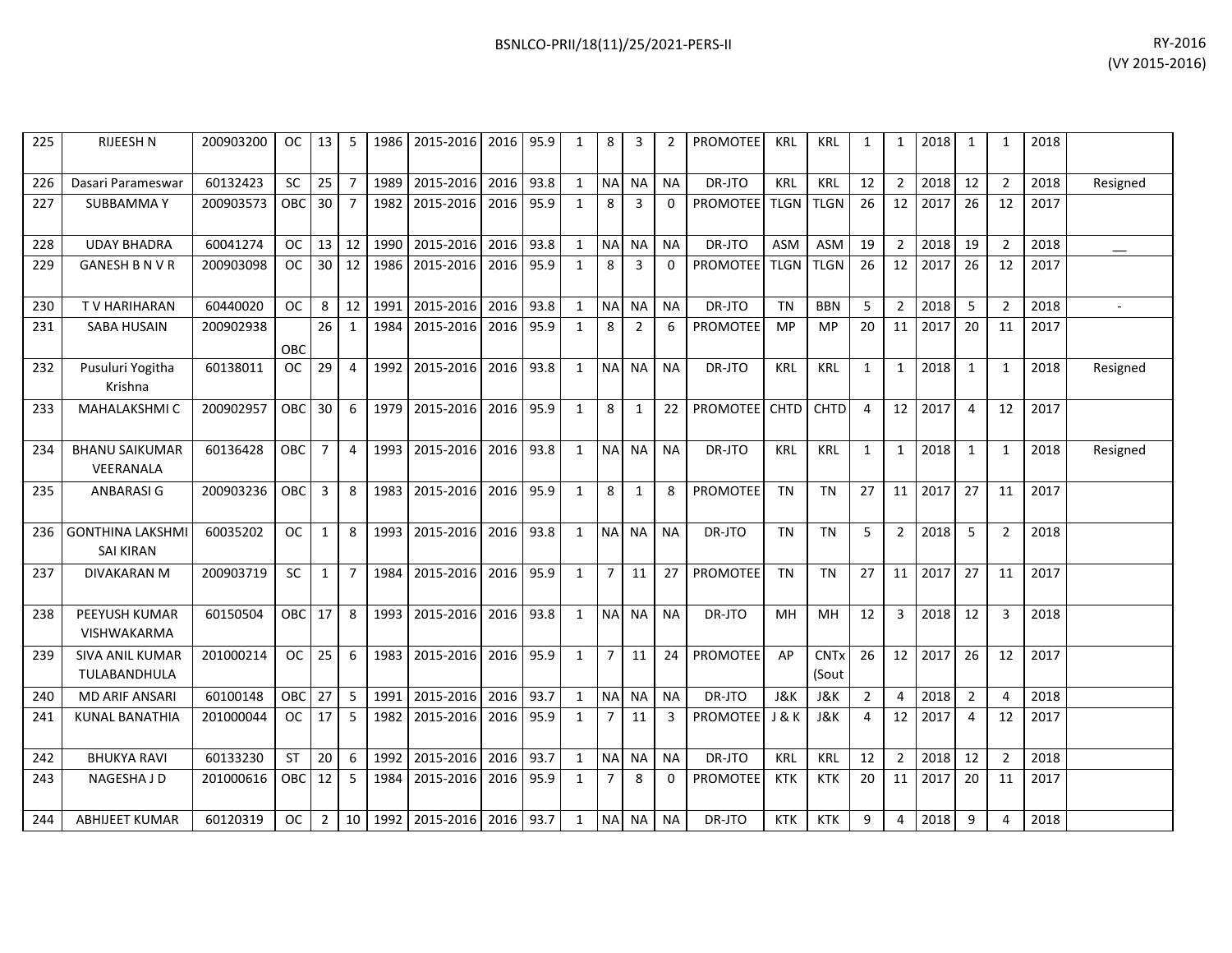| 245 | RAMYA A                                               | 201000697 | OBC        | 30 <sub>1</sub> | 8              | 1985 | 2015-2016   2016   95.9 |      |      | 1            | $\overline{7}$ | 6            | 27        | <b>PROMOTEE</b> | <b>KTK</b> | <b>BBN</b><br>W | 20           | 11             | 2017 | 20           | 11             | 2017 |                                                                                                        |
|-----|-------------------------------------------------------|-----------|------------|-----------------|----------------|------|-------------------------|------|------|--------------|----------------|--------------|-----------|-----------------|------------|-----------------|--------------|----------------|------|--------------|----------------|------|--------------------------------------------------------------------------------------------------------|
| 246 | <b>CHANDAN ROY</b>                                    | 60252409  | SC         | 28              | $\overline{2}$ | 1993 | 2015-2016               | 2016 | 93.7 | $\mathbf{1}$ | <b>NA</b>      | <b>NA</b>    | <b>NA</b> | DR-JTO          | <b>WB</b>  | <b>WB</b>       | 5            | $\overline{2}$ | 2018 | 5            | $\overline{2}$ | 2018 |                                                                                                        |
| 247 | <b>WALDEN RENFERD</b><br><b>MASSAR</b>                | 200904989 | <b>ST</b>  | 3               | 9              | 1986 | 2015-2016               | 2016 | 95.8 | 1            | 11             | 9            | 4         | PROMOTEE        | NE-I       | $NE-I$          | 20           | 11             | 2017 | 20           | 11             | 2017 | RESIGNED wef.<br>30.06.2021.<br>Circle is again<br>requested to<br>verify the<br>Combined<br>Residency |
| 248 | <b>ABHISHEK VERMA</b>                                 | 60150531  | SC         | $\overline{3}$  | 6              | 1993 | 2015-2016               | 2016 | 93.7 | 1            | <b>NA</b>      | <b>NA</b>    | <b>NA</b> | DR-JTO          | MH         | <b>MH</b>       | 18           | 12             | 2017 | 26           | 3              | 2018 |                                                                                                        |
| 249 | <b>KRISHNAT</b>                                       | 200803526 | <b>OBC</b> | 20              | 6              | 1983 | 2015-2016               | 2016 | 95.8 | 1            | 8              | 11           | 29        | <b>PROMOTEE</b> | <b>KTK</b> | <b>KTK</b>      | 20           | 11             | 2017 | 20           | 11             | 2017 |                                                                                                        |
| 250 | <b>GALLA SINDHU PRIYA</b>                             | 60120320  | <b>OC</b>  | 17              | $\mathbf{1}$   | 1994 | 2015-2016               | 2016 | 93.7 | $\mathbf{1}$ | <b>NA</b>      | <b>NA</b>    | <b>NA</b> | DR-JTO          | <b>KTK</b> | <b>KTK</b>      | 9            | 4              | 2018 | 9            | 4              | 2018 |                                                                                                        |
| 251 | <b>HENAIK</b>                                         | 200902265 | <b>OBC</b> | 15              | 4              | 1984 | 2015-2016               | 2016 | 95.8 | 1            | 8              | 3            | 10        | PROMOTEE        | KRL        | <b>KRL</b>      | $\mathbf{1}$ | $\mathbf{1}$   | 2018 | 3            | 10             | 2017 |                                                                                                        |
| 252 | <b>SUGGUNA VENKATA</b><br><b>BALA</b><br>SUBRAHMANYAM | 60120333  | <b>OC</b>  | 16              | 6              | 1994 | 2015-2016               | 2016 | 93.7 | $\mathbf{1}$ | <b>NA</b>      | <b>NA</b>    | <b>NA</b> | DR-JTO          | <b>KTK</b> | <b>KTK</b>      | 9            | 4              | 2018 | q            | 4              | 2018 | Resignation                                                                                            |
| 253 | <b>JERIN JOHN</b>                                     | 200902475 | <b>OC</b>  | 25              | 5              | 1986 | 2015-2016               | 2016 | 95.8 | $\mathbf{1}$ | 8              | 3            | 10        | <b>PROMOTEE</b> | KRL        | <b>KRL</b>      | $\mathbf{1}$ | $\mathbf{1}$   | 2018 | $\mathbf{1}$ | $\mathbf{1}$   | 2018 |                                                                                                        |
| 254 | <b>ARTHY T</b>                                        | 60210325  | <b>OBC</b> | 12              | 3              | 1995 | 2015-2016               | 2016 | 93.7 | $\mathbf{1}$ |                | NA NA        | <b>NA</b> | DR-JTO          | <b>TN</b>  | <b>TN</b>       | 5            | $\overline{2}$ | 2018 | 5            | $\overline{2}$ | 2018 |                                                                                                        |
| 255 | PRIYANKA GHOSH                                        | 200902995 | <b>SC</b>  | 27              | 3              | 1985 | 2015-2016               | 2016 | 95.8 | 1            | 8              | $\mathbf{1}$ | 22        | <b>PROMOTEE</b> | <b>WB</b>  | <b>WB</b>       | 11           | 12             | 2017 | 11           | 12             | 2017 |                                                                                                        |
| 256 | CHANDRADHAR<br>SAVANTH                                | 60150377  | <b>OC</b>  | 6               | 6              | 1987 | 2015-2016               | 2016 | 93.7 | 1            |                | NA NA        | <b>NA</b> | DR-JTO          | GUJ        | <b>CHTD</b>     | 18           | 6              | 2018 | 18           | 6              | 2018 | Transferred to<br>Chennai Metro                                                                        |
| 257 | <b>JEEVIAVATHY A</b>                                  | 200902423 | SC         | 17              | $\overline{4}$ | 1987 | 2015-2016               | 2016 | 95.8 | $\mathbf{1}$ | 8              | $\mathbf{1}$ | 22        | <b>PROMOTEE</b> | <b>TN</b>  | <b>TN</b>       | 27           | 11             | 2017 | 27           | 11             | 2017 |                                                                                                        |
| 258 | <b>LAKHWINDER KAUR</b><br><b>BHULLAR</b>              | 60195536  | <b>OBC</b> | 29              | 5              | 1989 | 2015-2016               | 2016 | 93.6 | $\mathbf{1}$ | <b>NA</b>      | <b>NA</b>    | <b>NA</b> | DR-JTO          | PB         | PB              | 11           | 12             | 2017 | 11           | 12             | 2017 | RESIGNED W.E.F<br>23.04.2018                                                                           |
| 259 | <b>ANITHA KUNKU</b>                                   | 200904411 | <b>OC</b>  | 28              | 9              | 1984 | 2015-2016               | 2016 | 95.8 | $\mathbf{1}$ | 8              | $\Omega$     | 9         | PROMOTEE        | AP         | <b>TLGN</b>     | 28           | 12             | 2017 | 28           | 12             | 2017 |                                                                                                        |
| 260 | <b>SANJEEV KUMAR</b>                                  | 60100335  | OBC        | 9               | 9              | 1989 | 2015-2016               | 2016 | 93.6 | $\mathbf{1}$ |                | NA NA        | <b>NA</b> | DR-JTO          | J&K        | <b>J&amp;K</b>  | 5            | 3              | 2018 | 5            | 3              | 2018 |                                                                                                        |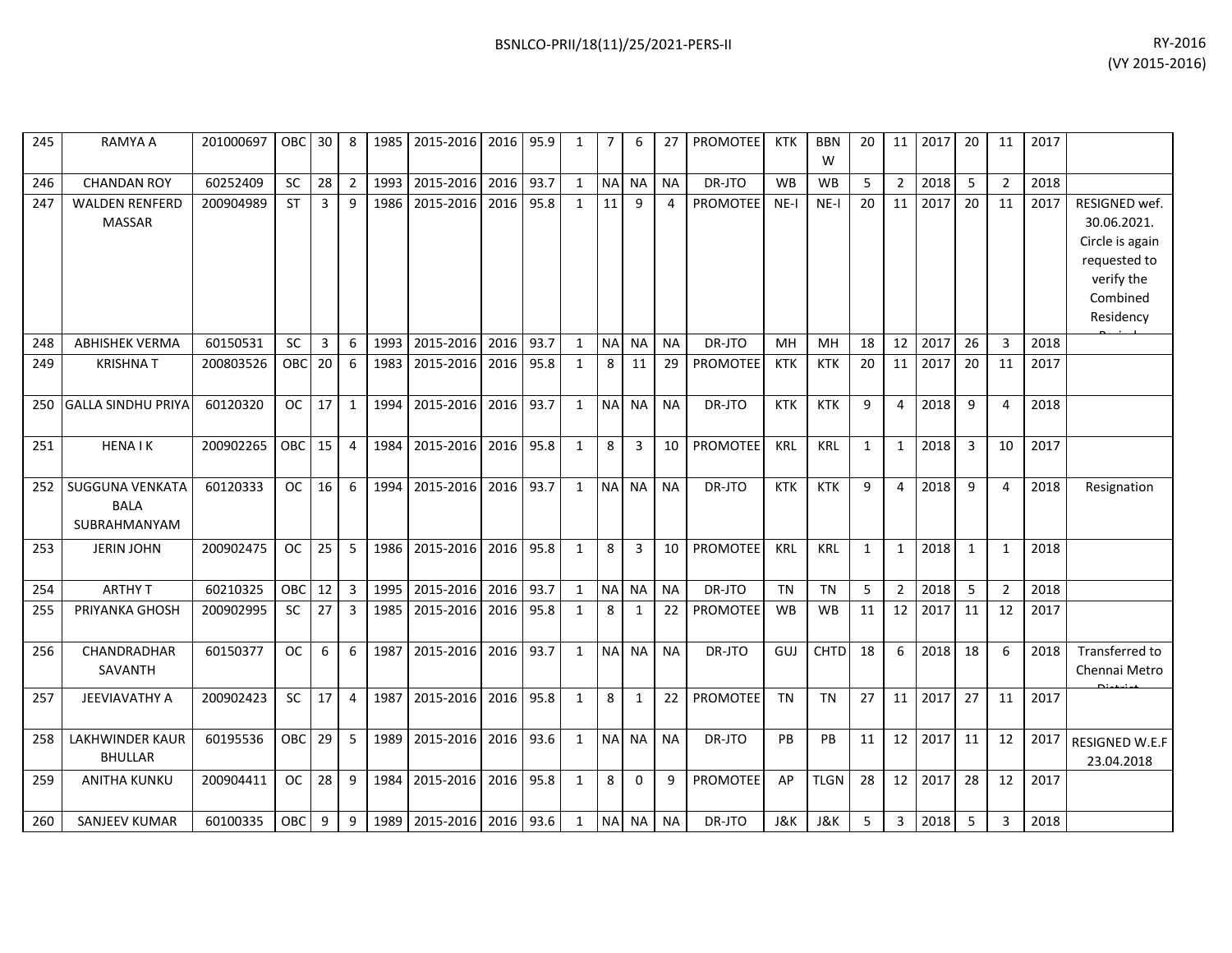| BSNLCO-PRII/18(11)/25/2021-PERS-II | RY-2016        |
|------------------------------------|----------------|
|                                    | (VY 2015-2016) |

| 261 | <b>ASHISH ARORA</b>                  | 200904187 | OC.        | $\mathbf{1}$   | 4              |      | 1984 2015-2016 2016 95.8 |      |      | 1            | $\overline{7}$ | 11             | 26             | PROMOTEE J & K  |                  | J&K                  | $\Delta$       | 12             | 2017 | 4              | 12             | 2017 |                                   |
|-----|--------------------------------------|-----------|------------|----------------|----------------|------|--------------------------|------|------|--------------|----------------|----------------|----------------|-----------------|------------------|----------------------|----------------|----------------|------|----------------|----------------|------|-----------------------------------|
| 262 | RAGHAV AGGARWAL                      | 60193505  | <b>OC</b>  | $\overline{2}$ | 6              | 1992 | 2015-2016                | 2016 | 93.6 | 1            | NA NA          |                | <b>NA</b>      | DR-JTO          | <b>PB</b>        | <b>PB</b>            | 19             | $\overline{2}$ | 2018 | 19             | $\overline{2}$ | 2018 |                                   |
| 263 | <b>MUNIT SHARMA</b>                  | 200904208 | <b>OC</b>  | $\overline{2}$ | 2              | 1985 | 2015-2016                | 2016 | 95.8 | $\mathbf{1}$ | $\overline{7}$ | 11             | 21             | <b>PROMOTEE</b> | <b>J &amp; K</b> | J&K                  | 4              | 12             | 2017 | 4              | 12             | 2017 |                                   |
| 264 | <b>SHAMBHU NATH</b>                  | 60290082  | <b>SC</b>  | 31             | 10             | 1993 | 2015-2016                | 2016 | 93.6 | $\mathbf{1}$ | NA NA          |                | <b>NA</b>      | DR-JTO          | GUJ              | <b>CNTx</b><br>(West | 5              | 3              | 2018 | 5              | 3              | 2018 | Transferred to<br>CNTX(W) Circle. |
| 265 | <b>PARIJAT GHOSH</b>                 | 201000197 | <b>OBC</b> | 28             | $\mathbf{1}$   |      | 1988 2015-2016           | 2016 | 95.8 | $\mathbf{1}$ | 7 <sup>1</sup> | 10             | 5              | <b>PROMOTEE</b> | <b>WB</b>        | <b>WB</b>            | 11             | 12             | 2017 | 11             | 12             | 2017 |                                   |
| 266 | TRIBHUVAN<br><b>CHOUHAN</b>          | 60120280  | <b>OBC</b> | $30 \mid 12$   |                |      | 1993 2015-2016           | 2016 | 93.6 | $\mathbf{1}$ |                | NA NA          | <b>NA</b>      | DR-JTO          | <b>KTK</b>       | <b>KTK</b>           | 12             | $\overline{2}$ | 2018 | 12             | $\overline{2}$ | 2018 |                                   |
| 267 | <b>ASHA KURDEKAR</b>                 | 201000553 | $OBC$ 23   |                | $\overline{2}$ |      | 1988 2015-2016           | 2016 | 95.8 | 1            | 7 <sup>1</sup> | $\overline{7}$ | 30             | <b>PROMOTEE</b> | <b>KTK</b>       | <b>KTK</b>           | 20             | 11             | 2017 | 20             | 11             | 2017 |                                   |
| 268 | PRIYA KUMARI                         | 60160173  | <b>OC</b>  | 14             | 1              |      | 1995 2015-2016           | 2016 | 93.6 | 1            |                | NA NA          | <b>NA</b>      | DR-JTO          | $NE-I$           | $NE-I$               | 26             | $\overline{2}$ | 2018 | 26             | $\overline{2}$ | 2018 | RESIGNED wef.<br>16.11.2021       |
| 269 | SUDARSHANA<br><b>KUMAR</b>           | 201000424 | OBC        | 1              | 6              | 1984 | 2015-2016                | 2016 | 95.8 | $\mathbf{1}$ | 7 <sup>1</sup> | $\overline{7}$ | 29             | <b>PROMOTEE</b> | <b>KTK</b>       | <b>KTK</b>           | 20             | 11             | 2017 | 20             | 11             | 2017 |                                   |
| 270 | <b>NEHA RUHELA</b>                   | 60195535  | OBC        | 15             | 5              | 1996 | 2015-2016                | 2016 | 93.6 | 1            | <b>NA</b>      | <b>NA</b>      | <b>NA</b>      | DR-JTO          | PB               | PB                   | 11             | 12             | 2017 | 11             | 12             | 2017 |                                   |
| 271 | PRASEEJA B                           | 200801836 | <b>OC</b>  | 1              | 5              | 1984 | 2015-2016                | 2016 | 95.7 | 1            | 9              | 3              | 3              | <b>PROMOTEE</b> | <b>KRL</b>       | <b>KRL</b>           | 1              | 1              | 2018 | 1              | -1             | 2018 |                                   |
| 272 | <b>AJAY MATHEW</b>                   | 60320175  | <b>OC</b>  | 9              | 12             | 1987 | 2015-2016                | 2016 | 93.6 | 1            |                | NA NA          | <b>NA</b>      | DR-JTO          | $NE-II$          | <b>KRL</b>           | 26             | $\overline{2}$ | 2018 | 26             | $\overline{2}$ | 2018 |                                   |
| 273 | <b>INDUMATHY L</b>                   | 200802439 | <b>OC</b>  | 4              | $\overline{7}$ |      | 1984 2015-2016           | 2016 | 95.7 | $\mathbf{1}$ | 9              | 1              | $\overline{2}$ | <b>PROMOTEE</b> | <b>TN</b>        | <b>TN</b>            | 27             | 11             | 2017 | 27             | 11             | 2017 |                                   |
| 274 | Deepak Garg                          | 60195030  | <b>OC</b>  | 21             | 9              | 1993 | 2015-2016                | 2016 | 93.6 | 1            | NA NA          |                | <b>NA</b>      | DR-JTO          | PB               | <b>PB</b>            | 23             | 6              | 2018 | 18             | 6              | 2018 |                                   |
| 275 | <b>MANASI</b><br><b>BHATTACHARYA</b> | 200803768 | <b>SC</b>  | 17             | $\overline{2}$ | 1982 | 2015-2016                | 2016 | 95.7 | $\mathbf{1}$ | 9              | $\Omega$       | 3              | <b>PROMOTEE</b> | <b>CTD</b>       | <b>CTD</b>           | 20             | 11             | 2017 | 20             | 11             | 2017 |                                   |
| 276 | <b>AMIT GOYAL</b>                    | 60189012  | <b>OC</b>  | 9              | 10             | 1989 | 2015-2016                | 2016 | 93.5 | 1            | <b>NA</b>      | <b>NA</b>      | <b>NA</b>      | DR-JTO          | <b>OD</b>        | <b>OD</b>            | $\overline{7}$ | $\overline{3}$ | 2018 | 9              | $\overline{a}$ | 2018 |                                   |
| 277 | PREMALATHA P                         | 200903241 | <b>SC</b>  | 24             | 9              | 1983 | 2015-2016                | 2016 | 95.7 | 1            | 8              | 10             | 15             | <b>PROMOTEE</b> | <b>TN</b>        | <b>TN</b>            | 4              | 9              | 2018 | 4              | 9              | 2018 | <b>RESIGNATION</b>                |
| 278 | PRASANTH K P                         | 60134039  | <b>OC</b>  | 23             | $\mathbf{1}$   | 1990 | 2015-2016                | 2016 | 93.5 | $\mathbf{1}$ |                | NA NA          | <b>NA</b>      | DR-JTO          | <b>KRL</b>       | <b>KRL</b>           | $\overline{2}$ | 4              | 2018 | $\overline{2}$ | $\overline{a}$ | 2018 |                                   |
| 279 | PAUL V C                             | 200902793 | <b>OC</b>  | 3              | 8              |      | 1985 2015-2016           | 2016 | 95.7 | $\mathbf{1}$ | 8              | $\overline{2}$ | 21             | <b>PROMOTEE</b> | <b>KRL</b>       | <b>KRL</b>           | 1              | 1              | 2018 | $\mathbf{1}$   | $\mathbf{1}$   | 2018 |                                   |
| 280 | <b>RAJ KUMAR SHARMA</b>              | 60320133  | OBC        | 28             | $\overline{7}$ | 1990 | 2015-2016                | 2016 | 93.5 | 1            | NA NA          |                | <b>NA</b>      | DR-JTO          | $NE-I$           | <b>CNTx</b><br>(NER) | 5              | $\overline{2}$ | 2018 | 5              | $\overline{2}$ | 2018 |                                   |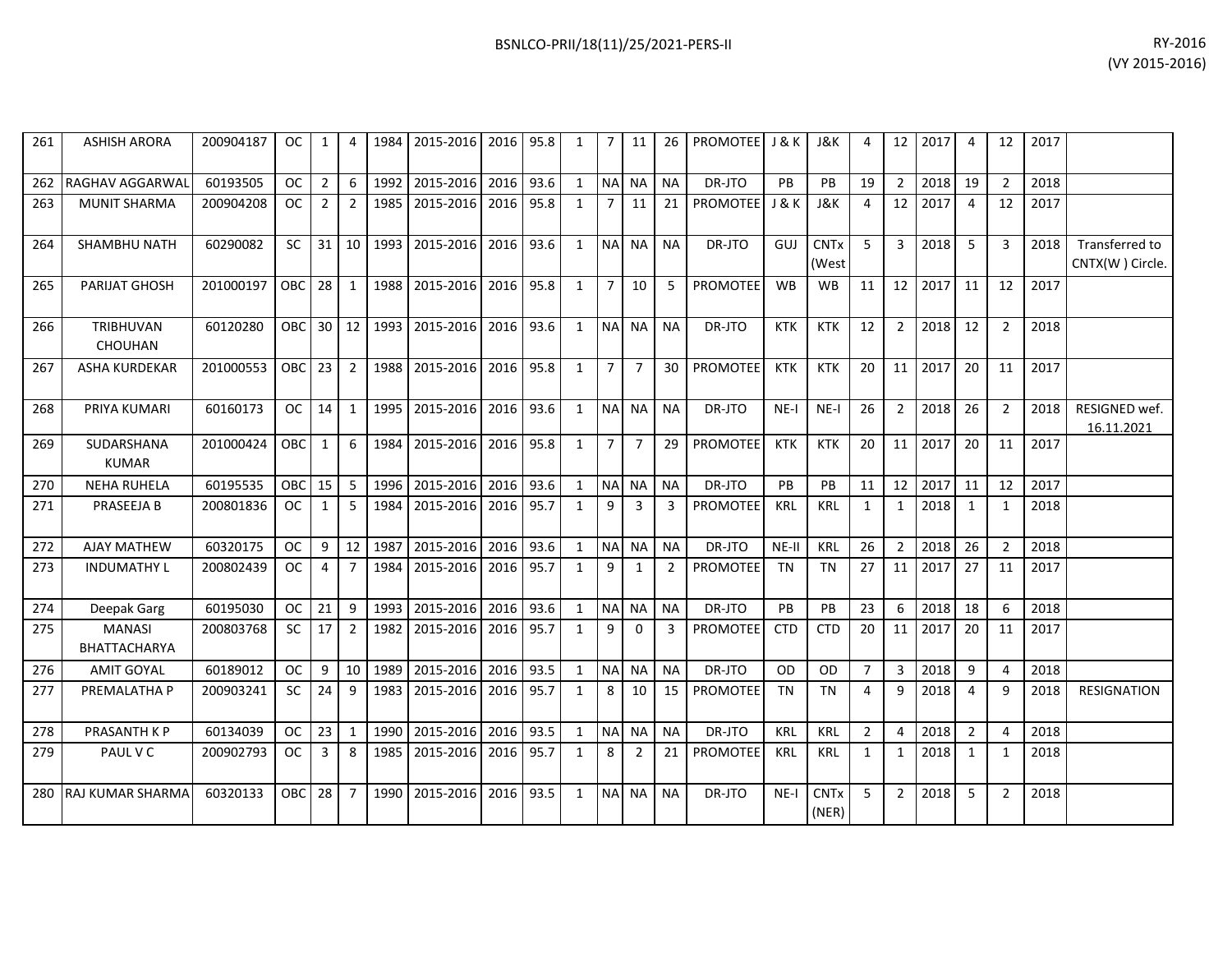| 281 | <b>VARATHARAJAN P</b>                | 200902724 | <b>OBC</b> | 16           | 8              | 1979 | 2015-2016 2016 |      | 95.7 | 1            | 8               | 1              | 29           | <b>PROMOTEE</b> | <b>CHTD</b> | <b>CHTD</b>                      | 4              | 12             | 2017 | $\overline{4}$ | 12             | 2017 |                             |
|-----|--------------------------------------|-----------|------------|--------------|----------------|------|----------------|------|------|--------------|-----------------|----------------|--------------|-----------------|-------------|----------------------------------|----------------|----------------|------|----------------|----------------|------|-----------------------------|
| 282 | <b>ROHIT KUMAR</b><br><b>SARKHEL</b> | 60320147  | ОC         | 6            | 8              | 1990 | 2015-2016      | 2016 | 93.5 | $\mathbf{1}$ | NA NA           |                | <b>NA</b>    | DR-JTO          | <b>WB</b>   | <b>CNT<sub>x</sub></b><br>(East) | 5              | $\overline{2}$ | 2018 | 5              | $\overline{2}$ | 2018 |                             |
| 283 | SUVETHA DEVI P R                     | 200902738 | <b>OBC</b> | 25           | 5              | 1987 | 2015-2016      | 2016 | 95.7 | 1            | 8               | 1              | 29           | <b>PROMOTEE</b> | <b>CHTD</b> | <b>CHTD</b>                      | 4              | 12             | 2017 | $\overline{4}$ | 12             | 2017 |                             |
| 284 | <b>BINIT KUMAR SINGH</b>             | 60160121  | OC.        | 19           | 12             | 1990 | 2015-2016      | 2016 | 93.5 | $\mathbf{1}$ | <b>NA</b>       | <b>NA</b>      | <b>NA</b>    | DR-JTO          | $NE-I$      | $NE-I$                           | $\mathbf{1}$   | $\mathbf{1}$   | 2018 | 1              | $\mathbf 1$    | 2018 |                             |
| 285 | ARUN KUMAR C                         | 200903646 | ОВС        | 6            | $\overline{7}$ | 1984 | 2015-2016      | 2016 | 95.7 | $\mathbf{1}$ | 8               | 0              | 18           | <b>PROMOTEE</b> | <b>TN</b>   | <b>TN</b>                        | 27             | 11             | 2017 | 27             | 11             | 2017 |                             |
| 286 | <b>RUBY KUMARI</b>                   | 60088004  | <b>SC</b>  | 30           | 12             | 1990 | 2015-2016      | 2016 | 93.5 | $\mathbf{1}$ | NA              | <b>NA</b>      | <b>NA</b>    | DR-JTO          | KRL         | <b>KRL</b>                       | 22             | $\overline{7}$ | 2017 | 22             | $\overline{7}$ | 2017 | Resigned                    |
| 287 | <b>REVATHIP</b>                      | 200904026 | <b>OC</b>  | 10           | 12             | 1986 | 2015-2016      | 2016 | 95.7 | $\mathbf{1}$ | 8               | $\mathbf 0$    | 4            | PROMOTEE        | <b>TN</b>   | <b>CNTx</b><br>(Sout             | 27             | 11             | 2017 | 27             | 11             | 2017 |                             |
| 288 | Alaka S P                            | 60131629  | <b>OBC</b> | 8            | $\overline{2}$ | 1991 | 2015-2016      | 2016 | 93.5 | $\mathbf{1}$ | <b>NA</b>       | <b>NA</b>      | <b>NA</b>    | DR-JTO          | KRL         | KRL                              | 19             | 3              | 2018 | 19             | 3              | 2018 | Resigned                    |
| 289 | PRASENJIT MONDAL                     | 200903846 | <b>SC</b>  | 1            | 1              | 1985 | 2015-2016      | 2016 | 95.7 | $\mathbf{1}$ | $\overline{7}$  | 11             | 28           | <b>PROMOTEE</b> | <b>CTD</b>  | <b>CTD</b>                       | 20             | 11             | 2017 | 20             | 11             | 2017 |                             |
| 290 | <b>VIJAY RANA</b>                    | 60097509  | 0C         | 20           | $\overline{7}$ | 1991 | 2015-2016      | 2016 | 93.5 | $\mathbf{1}$ | <b>NA</b>       | <b>NA</b>      | <b>NA</b>    | DR-JTO          | <b>HP</b>   | HP                               | 5              | 3              | 2018 | -5             | 3              | 2018 |                             |
| 291 | <b>SUJIT DAS</b>                     | 200902354 | <b>SC</b>  | 8            | 10             | 1985 | 2015-2016      | 2016 | 95.6 | $\mathbf{1}$ | 10 <sup>1</sup> | 11             | 5            | <b>PROMOTEE</b> | $NE-I$      | NE-I                             | 20             | 11             | 2017 | 20             | 11             | 2017 | RESIGNED wef.<br>19.08.2020 |
| 292 | <b>ARWIND SINGH</b>                  | 60100328  | ОC         | 17           | 12             | 1991 | 2015-2016      | 2016 | 93.5 | $\mathbf{1}$ | <b>NA</b>       | <b>NA</b>      | <b>NA</b>    | DR-JTO          | J&K         | J&K                              | $\mathbf{1}$   | $\mathbf{1}$   | 2018 | $\mathbf{1}$   | $\mathbf{1}$   | 2018 |                             |
| 293 | SARAVANA KUMAR<br>$M-I$              | 200801747 | OBC        | 27           | $\overline{7}$ | 1984 | 2015-2016      | 2016 | 95.6 | $\mathbf{1}$ | 9               | $\overline{2}$ | 18           | <b>PROMOTEE</b> | TN          | TN                               | 22             | 12             | 2017 | 22             | 12             | 2017 |                             |
| 294 | <b>NAMRATA SINGH</b>                 | 60130019  | <b>SC</b>  | 6            | $\overline{2}$ | 1993 | 2015-2016      | 2016 | 93.5 | $\mathbf{1}$ | <b>NA</b>       | NA.            | ΝA           | DR-JTO          | KRL         | KRL                              | 19             | 3              | 2018 | 19             | 3              | 2018 | Resigned                    |
| 295 | VENUGOPALA REDDY<br><b>GUDETI</b>    | 200903131 | <b>OC</b>  | $\mathbf{1}$ | 8              | 1984 | 2015-2016      | 2016 | 95.6 | $\mathbf{1}$ | 8               | 3              | $\mathbf{0}$ | <b>PROMOTEE</b> | <b>TLGN</b> | <b>TLGN</b>                      | 26             | 12             | 2017 | 26             | 12             | 2017 |                             |
| 296 | <b>LANKA GURURAJA</b>                | 60138840  | <b>OBC</b> | 28           | 6              | 1993 | 2015-2016      | 2016 | 93.5 | $\mathbf{1}$ |                 | NA NA          | ΝA           | DR-JTO          | <b>KRL</b>  | <b>KRL</b>                       | 10             | $\overline{2}$ | 2018 | 12             | $\overline{2}$ | 2018 |                             |
| 297 | <b>NANDINIS</b>                      | 200902707 | OC.        | 16           | 10             | 1986 | 2015-2016      | 2016 | 95.6 | $\mathbf{1}$ | 8               | $\overline{2}$ | 5            | <b>PROMOTEE</b> | <b>CHTD</b> | <b>CHTD</b>                      | 4              | 12             | 2017 | $\overline{4}$ | 12             | 2017 |                             |
| 298 | <b>TONY THOMAS</b>                   | 60134840  | ОC         | 28           | 6              | 1993 | 2015-2016      | 2016 | 93.5 | 1            | <b>NA</b>       | NA.            | <b>NA</b>    | DR-JTO          | <b>KRL</b>  | KRL                              | $\overline{2}$ | 4              | 2018 | $\overline{2}$ | 4              | 2018 |                             |
| 299 | <b>VIDHYA G</b>                      | 200902732 | OBC        | 12           | 8              | 1983 | 2015-2016      | 2016 | 95.6 | $\mathbf{1}$ | 8               | $\mathbf{1}$   | 22           | <b>PROMOTEE</b> | TN          | TN                               | 27             | 11             | 2017 | 27             | 11             | 2017 |                             |
| 300 | <b>ANAND RAJ</b>                     | 60290081  | OBC        | 6            | 3              | 1995 | 2015-2016      | 2016 | 93.5 | $\mathbf{1}$ | <b>NA</b>       | <b>NA</b>      | <b>NA</b>    | DR-JTO          | GUJ         | <b>CNTx</b><br>(West             | 5              | $\overline{3}$ | 2018 | -5             | 3              | 2018 | Resigned on<br>12.10.2020   |
| 301 | THARIK ANWAR I                       | 200902960 | OBC        | 21           | $\mathbf{1}$   | 1987 | 2015-2016      | 2016 | 95.6 | $\mathbf{1}$ | 8               | 1              | 22           | PROMOTEE        | <b>CHTD</b> | <b>CHTD</b>                      | 4              | 12             | 2017 | $\overline{4}$ | 12             | 2017 |                             |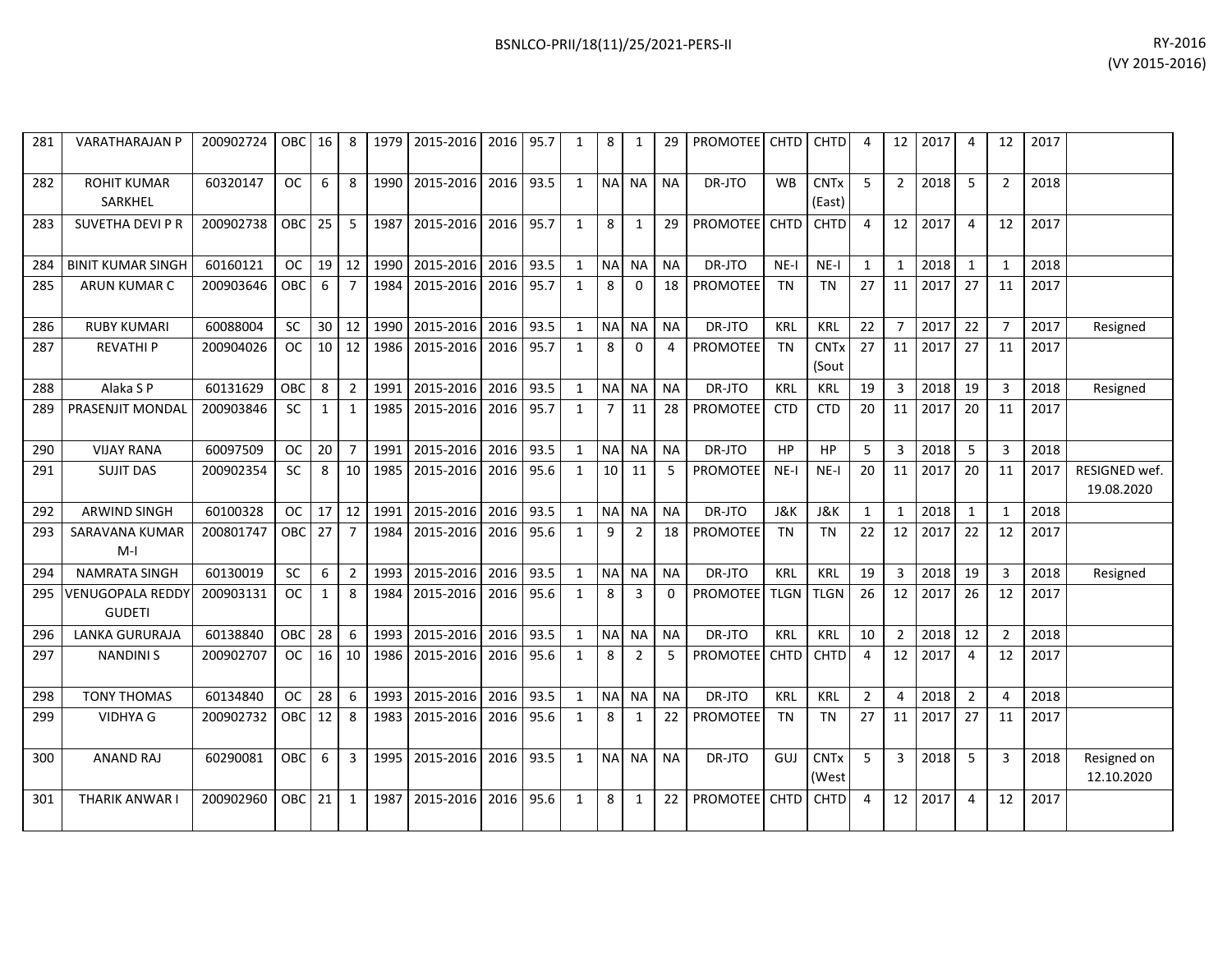|     | 302 Rampathoti Kartheek            | 60310051  | SC         | 12 I            | 3              |      | 1995   2015-2016   2016   93.5 |           |      | 1            |                | NA NA NA       |           | DR-JTO          | KRL        | KRL                             | 12             | $\overline{2}$  | 2018 | 12           | 2              | 2018 | Resigned                                                                          |
|-----|------------------------------------|-----------|------------|-----------------|----------------|------|--------------------------------|-----------|------|--------------|----------------|----------------|-----------|-----------------|------------|---------------------------------|----------------|-----------------|------|--------------|----------------|------|-----------------------------------------------------------------------------------|
| 303 | SAI CHARAN<br><b>NUKALA</b>        | 200904896 | OC         | $24$ 12         |                | 1986 | 2015-2016                      | 2016      | 95.6 | $\mathbf{1}$ | 8              | 1              | 5         | <b>PROMOTEE</b> | AP         | AP                              | 26             | 12              | 2017 | 26           | 12             | 2017 |                                                                                   |
| 304 | <b>CHIRAG JAIN</b>                 | 201800111 | <b>OC</b>  | $\mathbf{1}$    | $\overline{7}$ | 1988 | 2015-2016                      | 2016      | 93.4 | $\mathbf{1}$ | <b>NA</b>      | <b>NA</b>      | <b>NA</b> | DR-JTO          | MH         | <b>MH</b>                       | 23             | $\overline{7}$  | 2018 | 23           | $\overline{7}$ | 2018 |                                                                                   |
| 305 | ARDHENDU KHATUA                    | 200903867 | OC .       | 21              | $\overline{2}$ | 1983 | 2015-2016                      | 2016      | 95.6 | 1            | $\overline{7}$ | 11             | 28        | <b>PROMOTEE</b> | <b>CTD</b> | <b>CTD</b>                      | 20             | 11              | 2017 | 20           | 11             | 2017 |                                                                                   |
| 306 | VISHNU VARDHAN<br><b>UPPUTOLLA</b> | 60133231  | OBC        | 30 <sup>°</sup> | 6              | 1990 | 2015-2016                      | 2016      | 93.4 | 1            | NA NA          |                | <b>NA</b> | DR-JTO          | <b>KRL</b> | <b>KRL</b>                      | 12             | $\overline{2}$  | 2018 | 12           | $\overline{2}$ | 2018 |                                                                                   |
| 307 | CHETANKUMAR<br><b>HADIYAL</b>      | 200904045 | OBC        | 29              | 5              | 1987 | 2015-2016                      | 2016 95.6 |      | 1            | $\overline{7}$ | 11             | 20        | <b>PROMOTEE</b> | GUJ        | GUJ                             | $\overline{4}$ | 12              | 2017 | 4            | 12             | 2017 |                                                                                   |
| 308 | LOKENDRA MANDLOI                   | 60150518  | OBC 14 11  |                 |                | 1990 | 2015-2016                      | 2016 93.4 |      | $\mathbf{1}$ | NA NA          |                | <b>NA</b> | DR-JTO          | MH         | MН                              | 26             | $\overline{3}$  | 2018 | 26           | 3              | 2018 |                                                                                   |
| 309 | <b>ANINDYA DAS</b>                 | 201000896 | OBC        | 11              | 5              | 1986 | 2015-2016                      | 2016      | 95.6 | $\mathbf{1}$ | $\overline{7}$ | 6              | 10        | <b>PROMOTEE</b> | <b>WB</b>  | <b>CNTx</b><br>(East)           | 11             | 12 <sup>1</sup> | 2017 | 11           | 12             | 2017 |                                                                                   |
| 310 | <b>BINOBADITYA</b><br>SAHOO        | 60254961  | <b>OBC</b> | $\overline{2}$  | 4              | 1992 | 2015-2016                      | 2016      | 93.4 | $\mathbf{1}$ | <b>NA</b>      | <b>NA</b>      | <b>NA</b> | DR-JTO          | <b>WB</b>  | <b>WB</b>                       | 5              | $\overline{2}$  | 2018 | 5            | 2              | 2018 |                                                                                   |
| 311 | <b>KUNAL SAHA</b>                  | 201000472 | OC         | 29              | 7              | 1985 | 2015-2016                      | 2016 95.5 |      | 1            | 11             | 9              | 0         | <b>PROMOTEE</b> | $NE-I$     | $NE-I$                          | 20             | 11              | 2017 | 20           | 11             | 2017 | Circle is again<br>requested to<br>verify the<br>Combined<br>Residency<br>لممنعمه |
| 312 | PRASHANT MEHRA                     | 60150530  | <b>SC</b>  | 17              | $\overline{7}$ | 1992 | 2015-2016                      | 2016      | 93.4 | 1            | <b>NA</b>      | <b>NA</b>      | <b>NA</b> | DR-JTO          | MH         | <b>MH</b>                       | 18             | 12              | 2017 | 26           | 3              | 2018 |                                                                                   |
| 313 | ABDULLAH BASHA<br>NALMANDI         | 200903355 | OBC 21     |                 | $\overline{2}$ | 1982 | 2015-2016                      | 2016 95.5 |      | 1            | 8              | 9              | 25        | PROMOTEE        | <b>TN</b>  | <b>TN</b>                       | 4              | 9               | 2018 | 4            | 9              | 2018 |                                                                                   |
| 314 | <b>JIT BASAK</b>                   | 60262004  | OC.        | 24              | $\overline{7}$ | 1992 | 2015-2016                      | 2016      | 93.4 | $\mathbf{1}$ | <b>NA</b>      | <b>NA</b>      | <b>NA</b> | DR-JTO          | <b>OD</b>  | OD                              | $\overline{7}$ | $\overline{3}$  | 2018 | 9            | $\overline{4}$ | 2018 |                                                                                   |
| 315 | SHIJU C BABU                       | 200903634 | OBC        | 13              | $\overline{2}$ | 1984 | 2015-2016                      | 2016      | 95.5 | 1            | 8              | $\overline{2}$ | 13        | <b>PROMOTEE</b> | <b>KRL</b> | <b>KRL</b>                      | $\mathbf{1}$   | 1               | 2018 | $\mathbf{1}$ | $\mathbf{1}$   | 2018 |                                                                                   |
| 316 | <b>RAHUL BHUINA</b>                | 60252009  | SC         | $26 \mid 1$     |                | 1993 | 2015-2016                      | 2016      | 93.4 | $\mathbf{1}$ | <b>NA</b>      | <b>NA</b>      | <b>NA</b> | DR-JTO          | <b>WB</b>  | WB                              | 5              | $\overline{2}$  | 2018 | 5            | $\overline{2}$ | 2018 |                                                                                   |
| 317 | LOGESWARI U                        | 200903094 | <b>OBC</b> | 14              | 5              | 1984 | 2015-2016                      | 2016      | 95.5 | 1            | 8              | 1              | q         | <b>PROMOTEE</b> | <b>TN</b>  | <b>CNT<sub>x</sub></b><br>(Sout | 27             | 11              | 2017 | 27           | 11             | 2017 |                                                                                   |
| 318 | Chaitanya S S K<br>Mamidippally    | 60138013  | <b>OC</b>  | 6               | 6              | 1993 | 2015-2016                      | 2016 93.4 |      | 1            |                | NA NA          | <b>NA</b> | DR-JTO          | <b>KRL</b> | KRL                             | 5              | $\overline{2}$  | 2018 | 5            | $\overline{2}$ | 2018 | Resigned                                                                          |
| 319 | <b>ARUL RUBAN S</b>                | 200902726 | OBC        | 26              | 3              | 1986 | 2015-2016                      | 2016      | 95.5 | 1            | 8              | 1              | 8         | PROMOTEE        | <b>TN</b>  | <b>TN</b>                       | 27             | 11              | 2017 | 27           | 11             | 2017 |                                                                                   |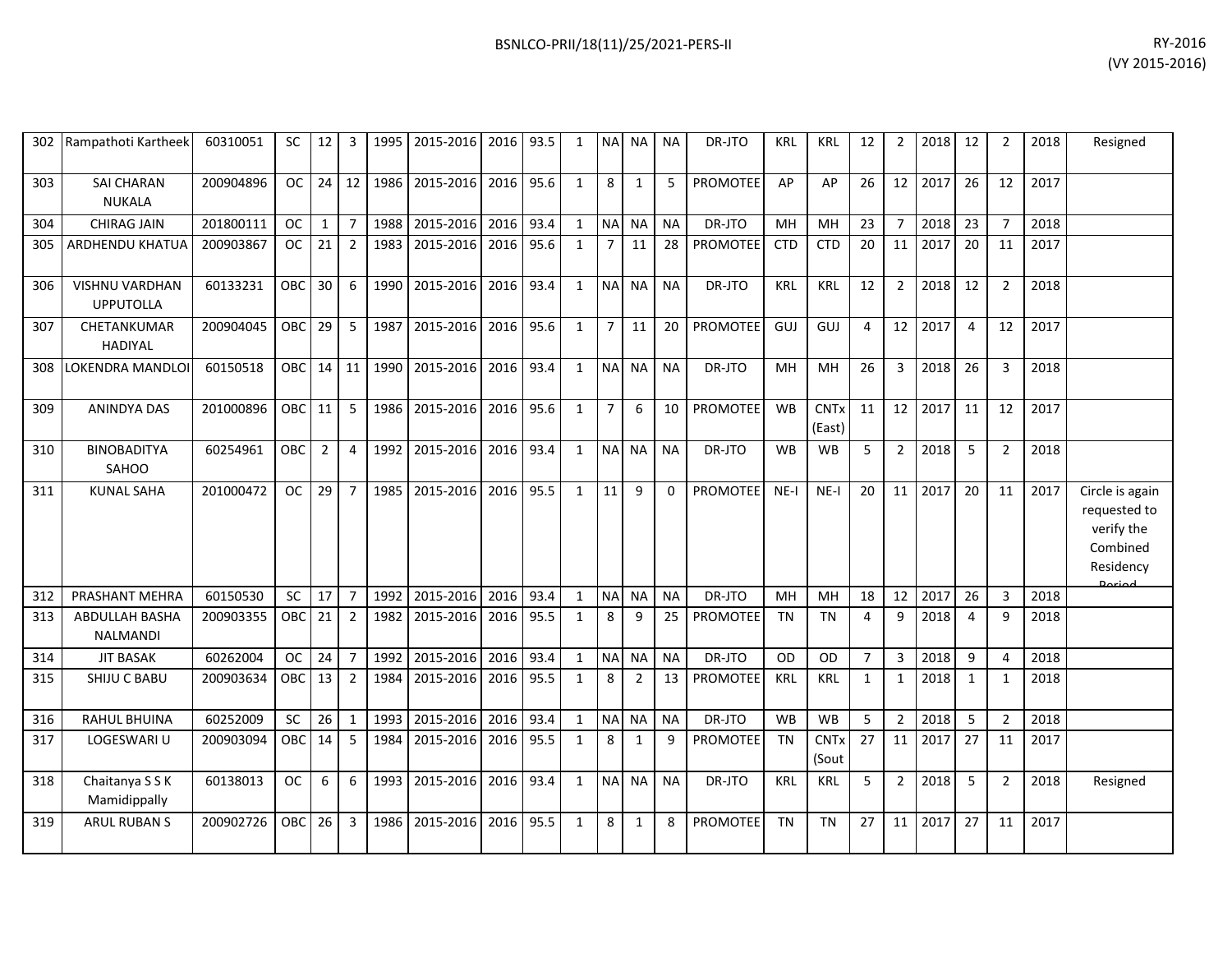| 320 | VEMIREDDY<br>VAMSHIDHAR REDDY            | 60120209  | OC.        | 16             | 12             |      | 1993 2015-2016                 | 2016      | 93.4 | 1            | NA NA          |                | <b>NA</b>      | DR-JTO          | <b>KTK</b>       | <b>KTK</b>             | 8              | $\mathbf{1}$    | 2018    | 8              | 1              | 2018 | Resignation                 |
|-----|------------------------------------------|-----------|------------|----------------|----------------|------|--------------------------------|-----------|------|--------------|----------------|----------------|----------------|-----------------|------------------|------------------------|----------------|-----------------|---------|----------------|----------------|------|-----------------------------|
| 321 | <b>SHAIKH AAJIM</b><br><b>ABDUL RAUF</b> | 200903326 | OC.        | 16             | 10             | 1987 | 2015-2016                      | 2016 95.5 |      | 1            | 8              | 1              | 5              | <b>PROMOTEE</b> | MH               | MH                     | 4              | 12 <sup>1</sup> | 2017    | $\overline{4}$ | 12             | 2017 |                             |
| 322 | <b>ANKIT PANDEY-II</b>                   | 60160169  | <b>OC</b>  | 18             | $\overline{7}$ |      | 1994 2015-2016                 | 2016      | 93.4 | $\mathbf{1}$ |                | NA NA          | <b>NA</b>      | DR-JTO          | $NE-I$           | $NE-I$                 | 5              | $\overline{2}$  | 2018    | 5              | $\overline{2}$ | 2018 |                             |
| 323 | <b>SWAPNIL RAVINDRA</b><br><b>PATIL</b>  | 200903750 | OC.        | 14             | $\overline{7}$ | 1987 | 2015-2016                      | 2016      | 95.5 | 1            | 8              | $\Omega$       | 13             | <b>PROMOTEE</b> | MН               | <b>CNTx</b><br>(West   | 4              | 12 <sup>1</sup> | 2017    | 4              | 12             | 2017 |                             |
| 324 | SAI KIRAN BANDI                          | 60136451  | <b>ST</b>  | 21             | $\overline{4}$ | 1995 | 2015-2016                      | 2016      | 93.4 | 1            |                | NA NA          | <b>NA</b>      | DR-JTO          | KRL              | KRL                    | 19             | 3               | 2018    | 19             | 3              | 2018 |                             |
| 325 | A BASAVARAJU                             | 200904161 | OBC        | 24             | $\mathbf{1}$   | 1990 | 2015-2016                      | 2016      | 95.5 | 1            | 8              | $\mathbf 0$    | 4              | <b>PROMOTEE</b> | KTK              | KTK                    | 20             | 11              | 2017    | 20             | 11             | 2017 |                             |
| 326 | <b>BANDA VIJAY</b><br><b>KUMAR</b>       | 60320180  | <b>OBC</b> | $\overline{2}$ | 5              |      | 1993 2015-2016                 | 2016      | 93.3 | 1            |                | NA NA          | <b>NA</b>      | DR-JTO          | ETR              | <b>KTK</b>             | 9              | 4               | 2018    | 9              | 4              | 2018 |                             |
| 327 | <b>ABHISHEK RAY</b>                      | 200904966 | OC.        | 3              | 6              | 1982 | 2015-2016                      | 2016      | 95.5 | 1            | 7 <sup>1</sup> | 11             | 28             | <b>PROMOTEE</b> | <b>CTD</b>       | <b>CTD</b>             | 20             | 11 <sup>1</sup> | 2017    | 20             | 11             | 2017 |                             |
| 328 | <b>AMIT ANAND</b>                        | 60257757  | <b>OBC</b> | 5              | 5              | 1993 | 2015-2016                      | 2016      | 93.3 | $\mathbf{1}$ | NA NA          |                | <b>NA</b>      | DR-JTO          | <b>WB</b>        | <b>WB</b>              | 5              | $\overline{2}$  | 2018    | -5             | $\overline{2}$ | 2018 |                             |
| 329 | SHASHI PAL SINGH                         | 200904566 | OC.        | 1              | 6              | 1983 | 2015-2016                      | 2016      | 95.5 | 1            | 7              | 11             | 9              | <b>PROMOTEE</b> | <b>J &amp; K</b> | J&K                    | 4              | 12              | 2017    | 4              | 12             | 2017 |                             |
| 330 | <b>VICHITRA KUMAR</b>                    | 201801065 | <b>SC</b>  | 22             | 11             | 1993 | 2015-2016                      | 2016      | 93.3 | 1            |                | NA NA          | <b>NA</b>      | DR-JTO          | MH               | MH                     | 12             | 11              | 2018    | 12             | 11             | 2018 |                             |
| 331 | SANJEEV KUMAR<br><b>SINGH</b>            | 200905185 | OBC        | $\mathbf{1}$   | 12             | 1980 | 2015-2016                      | 2016      | 95.5 | $\mathbf{1}$ | 7 <sup>1</sup> | 11             | 6              | <b>PROMOTEE</b> | <b>CTD</b>       | <b>CTD</b>             | 20             | 11              | 2017    | 20             | 11             | 2017 |                             |
| 332 | PRAGYA SHUKLA                            | 60057754  | <b>OC</b>  | 25             | 12             | 1993 | 2015-2016                      | 2016      | 93.3 | 1            | NA NA          |                | <b>NA</b>      | DR-JTO          | <b>BR</b>        | MH                     | 5              | 1               | 2019    | $\overline{7}$ | $\mathbf{1}$   | 2019 |                             |
| 333 | Md Mazhar Anwar                          | 201000792 | <b>OC</b>  | $\mathbf{1}$   | $\mathbf{1}$   | 1984 | 2015-2016                      | 2016      | 95.5 | $\mathbf{1}$ | $7^{\circ}$    | 10             | 19             | <b>PROMOTEE</b> | <b>HR</b>        | <b>HR</b>              | $\overline{2}$ | 4               | 2018    | $\overline{2}$ | 4              | 2018 | Resigned 05-06-<br>2020     |
| 334 | <b>RAUNAK KUSHWAHA</b>                   | 60160164  | <b>OBC</b> | 20             | $\overline{3}$ |      | 1994 2015-2016                 | 2016      | 93.3 | $\mathbf{1}$ |                | NA NA          | <b>NA</b>      | DR-JTO          | $NE-I$           | $NE-I$                 | 5              | $\overline{2}$  | 2018    | -5             | $\overline{2}$ | 2018 | RESIGNED wef.<br>05.07.2018 |
| 335 | <b>BHOLA NATH</b><br><b>KARMAKAR</b>     | 201000201 | OC.        | 20             | $\overline{4}$ |      | 1982 2015-2016                 | 2016      | 95.5 | $\mathbf{1}$ | 7 <sup>1</sup> | 10             | $\overline{2}$ | <b>PROMOTEE</b> | <b>WB</b>        | <b>WB</b>              | 11             | 12 <sub>1</sub> | 2017    | 11             | 12             | 2017 |                             |
| 336 | <b>MANAS RAJ</b>                         | 60160170  | OBC        | 26             | 8              |      | 1994 2015-2016                 | 2016 93.3 |      | 1            |                | NA NA          | <b>NA</b>      | DR-JTO          | $NE-I$           | $NE-I$                 | 5              | $\overline{2}$  | 2018    | -5             | 2              | 2018 | RESIGNED wef.<br>11.12.2021 |
| 337 | LINGARAJU G                              | 201000600 | OC.        | $\mathbf{1}$   | 6              |      | 1986 2015-2016                 | 2016      | 95.5 | 1            | $\overline{7}$ | 8              | $\mathbf{0}$   | PROMOTEE        | KTK              | <b>KTK</b>             | 20             |                 | 11 2017 | 20             | 11             | 2017 |                             |
| 338 | <b>KARAN VIR SINGH</b>                   | 60130820  | OC.        | 30             | 9              | 1988 | 2015-2016                      | 2016 l    | 93.2 | 1            |                | NA NA          | <b>NA</b>      | DR-JTO          | KRL              | <b>CNT<sub>x</sub></b> | 2              | 1               | 2018    | $\overline{2}$ | 1              | 2018 |                             |
| 339 | <b>SURAJ BALA</b>                        | 201002114 | <b>SC</b>  | 15             | $\overline{7}$ | 1979 | 2015-2016                      | 2016      | 95.5 | 1            | $\overline{7}$ | $\overline{3}$ | 19             | PROMOTEE        | WB               | WB                     | 11             | 12              | 2017    | 11             | 12             | 2017 |                             |
| 340 | <b>VAMSIDHAR PILLI</b>                   | 60138851  | <b>SC</b>  | 29             | 5              |      | 1990   2015-2016   2016   93.2 |           |      | $\mathbf{1}$ |                | NA NA          | <b>NA</b>      | DR-JTO          | <b>KRL</b>       | <b>CHTD</b>            | 12             | $\overline{2}$  | 2018    | 12             | 2              | 2018 |                             |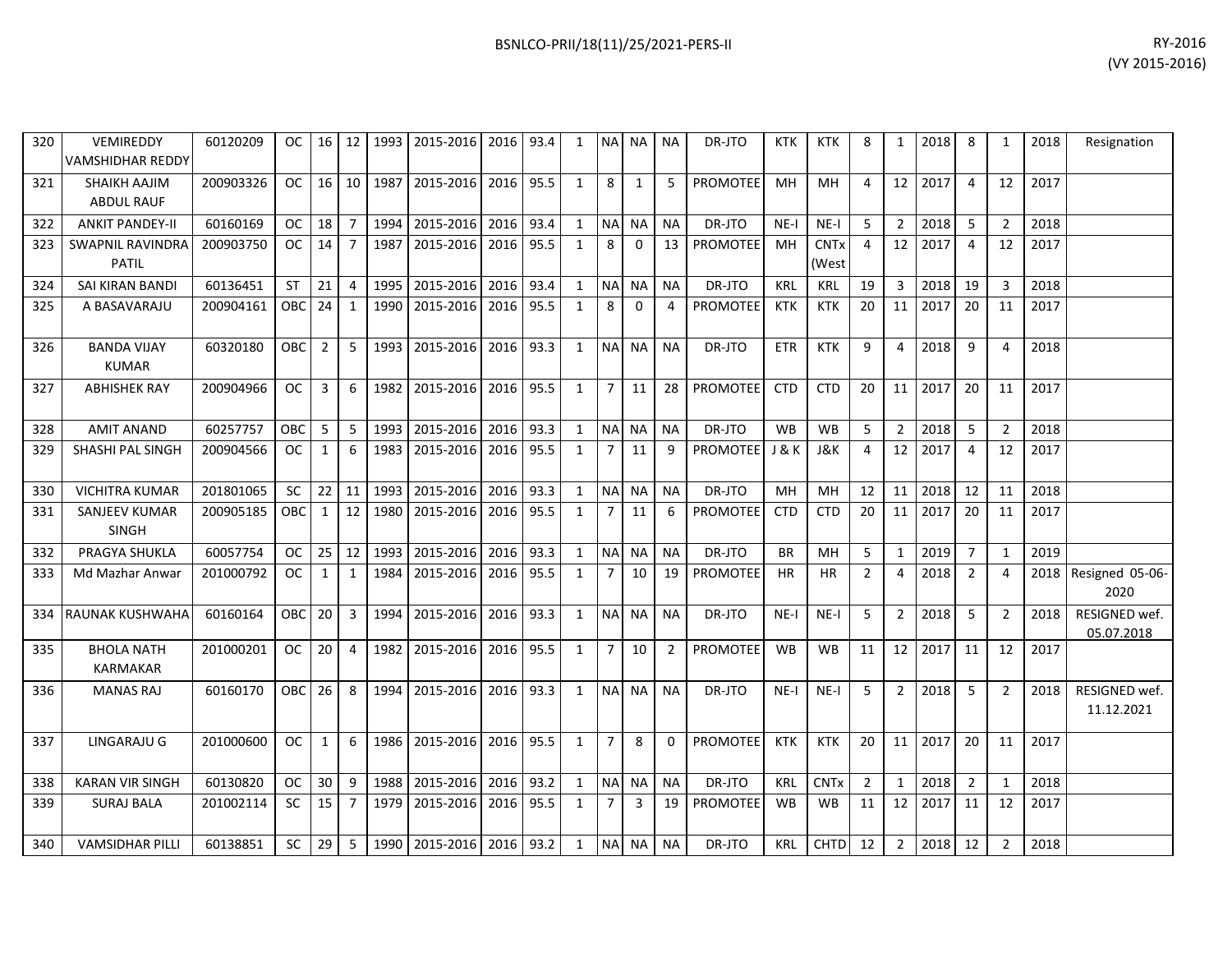| RY-2016        |
|----------------|
| (VY 2015-2016) |
|                |

| 341 | SHWETHA                            | 201000543 | OBC        | 25              | 10             | 1986 | 2015-2016 2016 |      | 95.4 | 1            | 11        | 7              | 8              | PROMOTEE           | KTK        | <b>KTK</b>                 | 20             | 11             | 2017 | 20             | 11             | 2017 | Circle is again<br>requested to<br>verify the<br>Combined<br>Residency<br>لممنعما |
|-----|------------------------------------|-----------|------------|-----------------|----------------|------|----------------|------|------|--------------|-----------|----------------|----------------|--------------------|------------|----------------------------|----------------|----------------|------|----------------|----------------|------|-----------------------------------------------------------------------------------|
| 342 | <b>VISHNU</b>                      | 60130015  | <b>OBC</b> | 11              | 9              | 1991 | 2015-2016      | 2016 | 93.2 | $\mathbf{1}$ |           | NA NA          | <b>NA</b>      | DR-JTO             | <b>KRL</b> | <b>KRL</b>                 | 12             | $\overline{2}$ | 2018 | 12             | $\overline{2}$ | 2018 |                                                                                   |
| 343 | <b>REMYA RAJ</b>                   | 200801646 | <b>OC</b>  | 24              | 5              | 1984 | 2015-2016      | 2016 | 95.4 | $\mathbf{1}$ | 9         | $\overline{2}$ | 27             | PROMOTEE           | <b>KRL</b> | <b>KRL</b>                 | 1              | $\mathbf{1}$   | 2018 | 1              | 1              | 2018 |                                                                                   |
| 344 | KHUSHBOO KUMARI                    | 60280001  | <b>OBC</b> | 16              | 9              | 1992 | 2015-2016 2016 |      | 93.2 | $\mathbf{1}$ | <b>NA</b> | <b>NA</b>      | <b>NA</b>      | DR-JTO             | <b>WB</b>  | <b>CNTx</b><br>(East)      | 5              | $\overline{2}$ | 2018 | -5             | $\overline{2}$ | 2018 | Resigned from<br><b>BSNL</b>                                                      |
| 345 | Amit Yadav                         | 200904615 | <b>OBC</b> | $\overline{7}$  | $\overline{7}$ | 1990 | 2015-2016      | 2016 | 95.4 | $\mathbf{1}$ | 8         | 8              | $\overline{7}$ | <b>PROMOTEE</b>    | <b>HR</b>  | <b>HR</b>                  | $\overline{2}$ | 4              | 2018 | $\overline{2}$ | 4              | 2018 |                                                                                   |
| 346 | <b>JARUPULA</b><br>RAMAKRISHNA     | 60132422  | <b>ST</b>  | 21              | 9              | 1993 | 2015-2016      | 2016 | 93.2 | $\mathbf{1}$ | <b>NA</b> | <b>NA</b>      | <b>NA</b>      | DR-JTO             | <b>KRL</b> | <b>KRL</b>                 | 12             | $\overline{2}$ | 2018 | 12             | $\overline{2}$ | 2018 |                                                                                   |
| 347 | PRITI PANDIT                       | 200904605 | <b>OC</b>  | 20 <sup>1</sup> | 12             | 1969 | 2015-2016      | 2016 | 95.4 | $\mathbf{1}$ | 8         | 6              | 19             | PROMOTEE           | <b>HP</b>  | <b>HP</b>                  | $\overline{2}$ | $\overline{7}$ | 2018 | $\overline{2}$ | $\overline{7}$ | 2018 |                                                                                   |
| 348 | RAMNIVAS MEENA                     | 60137232  | <b>ST</b>  | 22              | 11             | 1993 | 2015-2016 2016 |      | 93.2 | $\mathbf{1}$ | <b>NA</b> | <b>NA</b>      | <b>NA</b>      | DR-JTO             | <b>KRL</b> | <b>KRL</b>                 | 12             | $\overline{2}$ | 2018 | 12             | $\overline{2}$ | 2018 |                                                                                   |
| 349 | Nitin                              | 200903349 | <b>OBC</b> | 27              | $\overline{4}$ | 1986 | 2015-2016      | 2016 | 95.4 | $\mathbf{1}$ | 8         | 5              | 3              | PROMOTEE           | <b>HR</b>  | <b>HR</b>                  | $\overline{2}$ | $\overline{4}$ | 2018 | $\overline{2}$ | 4              | 2018 |                                                                                   |
| 350 | JAINENDRA<br><b>BRIJKUMAR JAIN</b> | 60070441  | <b>OC</b>  | 17              | 12             | 1993 | 2015-2016 2016 |      | 93.2 | $\mathbf{1}$ | <b>NA</b> | <b>NA</b>      | <b>NA</b>      | DR-JTO             | <b>GUJ</b> | GUJ                        | 18             | 6              | 2018 | 18             | 6              | 2018 | Resigned on<br>09.08.2019                                                         |
| 351 | <b>SWAMINATH GOUD</b><br>G         | 200903666 | <b>OBC</b> | 7 <sup>1</sup>  | $\overline{4}$ |      | 1985 2015-2016 | 2016 | 95.4 | $\mathbf{1}$ | 8         | 3              | 0              | PROMOTEE TLGN TLGN |            |                            | 26             | 12             | 2017 | 26             | 12             | 2017 |                                                                                   |
| 352 | <b>RITU</b>                        | 201800218 | SC         | 20              | $\overline{2}$ | 1994 | 2015-2016      | 2016 | 93.2 | $\mathbf{1}$ | <b>NA</b> | <b>NA</b>      | <b>NA</b>      | DR-JTO             | Tx (Nor    | <b>CNTx</b><br>(Nort<br>h) | 6              | 8              | 2018 | 6              | 8              | 2018 |                                                                                   |
| 353 | VENKATA<br>RANGAIAH CHENNA         | 200903830 | OBC        | 10              | $\overline{4}$ | 1981 | 2015-2016      | 2016 | 95.4 | $\mathbf{1}$ | 8         | $\mathbf{1}$   | 25             | PROMOTEE           | AP         | AP                         | 26             | 12             | 2017 | 26             | 12             | 2017 |                                                                                   |
| 354 | <b>JUNO E</b>                      | 60210326  | <b>OBC</b> | 28              | 6              | 1995 | 2015-2016      | 2016 | 93.2 | $\mathbf{1}$ |           | NA NA          | <b>NA</b>      | DR-JTO             | <b>TN</b>  | <b>TN</b>                  | 5              | $\overline{2}$ | 2018 | 5              | 2              | 2018 |                                                                                   |
| 355 | RAMESH M R                         | 200902641 | OC.        | 15              | 11             | 1984 | 2015-2016      | 2016 | 95.4 | $\mathbf{1}$ | 8         | 1              | 11             | <b>PROMOTEE</b>    | <b>TN</b>  | <b>TN</b>                  | 30             | 11             | 2017 | 30             | 11             | 2017 |                                                                                   |
| 356 | <b>VIDYADHAR REDDY</b><br>GOSALA   | 60350106  | <b>OC</b>  | 24              | 6              | 1989 | 2015-2016      | 2016 | 93.1 | $\mathbf{1}$ | <b>NA</b> | <b>NA</b>      | <b>NA</b>      | DR-JTO             | <b>KTK</b> | <b>CNTx</b><br>(Sout       | 26             | 12             | 2017 | 26             | 12             | 2017 |                                                                                   |
| 357 | SIRISHA DEVI<br>REGANI             | 200905253 | OBC        | 10              | 6              | 1987 | 2015-2016      | 2016 | 95.4 | $\mathbf{1}$ | 8         | 1              | 6              | PROMOTEE           | AP         | AP                         | 27             | 12             | 2017 | 27             | 12             | 2017 |                                                                                   |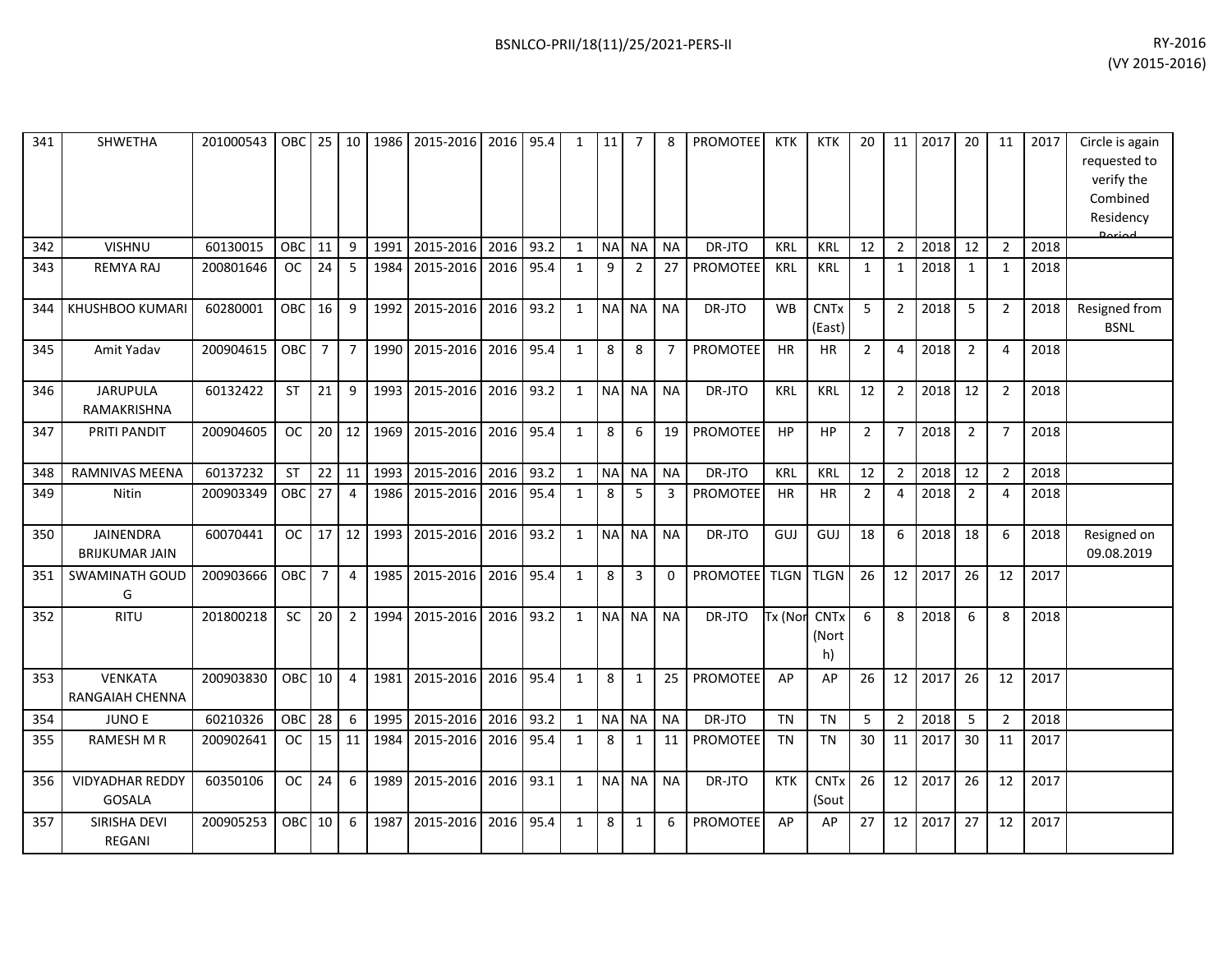| 358 | <b>JIWESH TIWARI</b>                               | 60060061  | <b>OC</b>  | 26             | 10             | 1990 | 2015-2016 | 2016 | 93.1 | 1            | NA             | <b>NA</b>      | <b>NA</b>      | DR-JTO          | CG             | CG             | 19             | $\overline{2}$ | 2018 | 19             | 02             | 2018 | <b>RESIGNED</b>                |
|-----|----------------------------------------------------|-----------|------------|----------------|----------------|------|-----------|------|------|--------------|----------------|----------------|----------------|-----------------|----------------|----------------|----------------|----------------|------|----------------|----------------|------|--------------------------------|
| 359 | PRABAKARAN K                                       | 200903678 | <b>SC</b>  | 14             | 9              | 1987 | 2015-2016 | 2016 | 95.4 | 1            | $\overline{7}$ | 11             | 27             | <b>PROMOTEE</b> | <b>TN</b>      | <b>TN</b>      | 27             | 11             | 2017 | 27             | 11             | 2017 |                                |
| 360 | Sudheer Kumar U                                    | 60132427  | OBC        | 26             | 6              | 1991 | 2015-2016 | 2016 | 93.1 | $\mathbf{1}$ | <b>NA</b>      | NA             | <b>NA</b>      | DR-JTO          | <b>KRL</b>     | <b>KRL</b>     | 12             | $\overline{2}$ | 2018 | 12             | 2              | 2018 | Resigned                       |
| 361 | <b>KRANTI RAJU</b><br>SAMPATIRAO                   | 201000131 | <b>OBC</b> | 27             | 8              | 1985 | 2015-2016 | 2016 | 95.4 | $\mathbf{1}$ | $\overline{7}$ | 11             | 24             | PROMOTEE        | AP             | AP             | 26             | 12             | 2017 | 26             | 12             | 2017 |                                |
| 362 | <b>VIMAL KUMAR</b>                                 | 60041269  | <b>OC</b>  | 16             | 9              | 1991 | 2015-2016 | 2016 | 93.1 | 1            | <b>NA</b>      | <b>NA</b>      | <b>NA</b>      | DR-JTO          | <b>ASM</b>     | <b>ASM</b>     | 19             | $\overline{2}$ | 2018 | 19             | $\overline{2}$ | 2018 | Resigned w.e.f<br>حجمج احما وج |
| 363 | SAYOOJ U S                                         | 200902673 | <b>OBC</b> | 30             | 5              | 1987 | 2015-2016 | 2016 | 95.4 | $\mathbf{1}$ | 8              | 4              | 18             | <b>PROMOTEE</b> | <b>KRL</b>     | <b>KRL</b>     | 22             | $\overline{2}$ | 2018 | 22             | $\overline{2}$ | 2018 |                                |
| 364 | <b>ENNAM VASAVI</b>                                | 60135631  | OBC        | 21             | $\mathbf{1}$   | 1992 | 2015-2016 | 2016 | 93.1 | $\mathbf{1}$ | N <sub>A</sub> | <b>NA</b>      | <b>NA</b>      | DR-JTO          | <b>KTK</b>     | <b>KTK</b>     | 19             | 3              | 2018 | 19             | 3              | 2018 |                                |
| 365 | SUDALAIYANDI M                                     | 200800757 | <b>OBC</b> | 25             | 1              | 1985 | 2015-2016 | 2016 | 95.3 | $\mathbf{1}$ | 9              | 3              | $\overline{2}$ | PROMOTEE        | <b>TN</b>      | <b>TN</b>      | 27             | 11             | 2017 | 27             | 11             | 2017 |                                |
| 366 | <b>AFSHA KHAN</b>                                  | 260020004 | <b>OBC</b> | $\overline{4}$ | 11             | 1992 | 2015-2016 | 2016 | 93.1 | $\mathbf{1}$ | <b>NA</b>      | <b>NA</b>      | <b>NA</b>      | DR-JTO          | <b>A&amp;N</b> | <b>A&amp;N</b> | 12             | $\overline{2}$ | 2018 | 12             | $\overline{2}$ | 2018 |                                |
| 367 | <b>SUSMITA BASAK</b>                               | 200900119 | OBC        | 14             | 8              | 1979 | 2015-2016 | 2016 | 95.3 | $\mathbf{1}$ | 8              | 10             | 27             | PROMOTEE        | <b>WB</b>      | <b>WB</b>      | 11             | 12             | 2017 | 11             | 12             | 2017 |                                |
| 368 | <b>KULDEEP</b>                                     | 60150510  | OBC        | 10             | $\overline{2}$ | 1993 | 2015-2016 | 2016 | 93.1 | $\mathbf{1}$ | <b>NA</b>      | <b>NA</b>      | <b>NA</b>      | DR-JTO          | MH             | MH             | 9              | $\overline{2}$ | 2018 | 12             | 3              | 2018 |                                |
| 369 | Arun Kumar-I                                       | 200902874 | <b>OC</b>  | 5              | $\overline{7}$ | 1984 | 2015-2016 | 2016 | 95.3 | $\mathbf{1}$ | 8              | 8              | $\overline{7}$ | <b>PROMOTEE</b> | <b>HR</b>      | <b>HR</b>      | 2              | 4              | 2018 | $\overline{2}$ | 4              | 2018 |                                |
| 370 | <b>ASHISH</b><br><b>NAMDEORAO</b><br><b>THAKRE</b> | 60150490  | <b>OBC</b> | 26             | $\overline{4}$ | 1994 | 2015-2016 | 2016 | 93.1 | $\mathbf{1}$ | <b>NA</b>      | <b>NA</b>      | <b>NA</b>      | DR-JTO          | MH             | MH             | 12             | 3              | 2018 | 12             | 3              | 2018 | Resigned on 31-<br>05-2020     |
| 371 | Somveer                                            | 200904091 | <b>OBC</b> | $\overline{2}$ | 8              | 1983 | 2015-2016 | 2016 | 95.3 | $\mathbf{1}$ | 8              | 4              | 27             | PROMOTEE        | <b>HR</b>      | <b>HR</b>      | $\overline{2}$ | 4              | 2018 | $\overline{2}$ | 4              | 2018 |                                |
| 372 | <b>BARKHA DUBEY</b>                                | 60060062  | <b>OC</b>  | 13             | 6              | 1994 | 2015-2016 | 2016 | 93.1 | $\mathbf{1}$ | N <sub>A</sub> | <b>NA</b>      | <b>NA</b>      | DR-JTO          | CG             | CG             | 19             | $\overline{2}$ | 2018 | 19             | $\overline{2}$ | 2018 |                                |
| 373 | Pawan Kumar-I                                      | 201000391 | <b>OC</b>  | 26             | $\overline{2}$ | 1986 | 2015-2016 | 2016 | 95.3 | $\mathbf{1}$ | 8              | 3              | 27             | <b>PROMOTEE</b> | <b>HR</b>      | HR             | 2              | 4              | 2018 | $\overline{2}$ | 4              | 2018 |                                |
| 374 | LOVEJEET SINGH                                     | 60195541  | OBC        | 9              | $\mathbf{1}$   | 1995 | 2015-2016 | 2016 | 93.1 | $\mathbf{1}$ | <b>NA</b>      | <b>NA</b>      | <b>NA</b>      | DR-JTO          | PB             | PB             | 19             | $\overline{2}$ | 2018 | 19             | $\overline{2}$ | 2018 |                                |
| 375 | MRIDULA A A                                        | 200902369 | <b>SC</b>  | 20             | 5              | 1982 | 2015-2016 | 2016 | 95.3 | $\mathbf{1}$ | 8              | 3              | 17             | <b>PROMOTEE</b> | <b>KRL</b>     | <b>KRL</b>     | 31             | 12             | 2017 | 31             | 12             | 2017 |                                |
| 376 | <b>HARIKA AENNAM</b>                               | 60430044  | OBC        | 12             | 3              | 1985 | 2015-2016 | 2016 | 93   | $\mathbf{1}$ | <b>NA</b>      | <b>NA</b>      | <b>NA</b>      | DR-JTO          | <b>KTK</b>     | <b>BBN</b>     | 12             | $\overline{2}$ | 2018 | 12             | $\overline{2}$ | 2018 |                                |
| 377 | CHANDRASEKAR A                                     | 200903249 | OBC        | 15             | $\overline{7}$ | 1981 | 2015-2016 | 2016 | 95.3 | $\mathbf{1}$ | 8              | $\overline{2}$ | 4              | PROMOTEE        | <b>TN</b>      | <b>TN</b>      | 23             | 12             | 2017 | 23             | 12             | 2017 |                                |
| 378 | <b>VEDANT NARAYAN</b>                              | 60120363  | <b>OC</b>  | 29             | $\overline{2}$ | 1992 | 2015-2016 | 2016 | 93   | $\mathbf{1}$ | NA             | NA             | <b>NA</b>      | DR-JTO          | <b>KTK</b>     | <b>KTK</b>     | 25             | 6              | 2018 | 25             | 6              | 2018 | Resignation                    |
| 379 | <b>VINUB</b>                                       | 200902425 | OBC        | 5              | $\mathbf{1}$   | 1985 | 2015-2016 | 2016 | 95.3 | $\mathbf{1}$ | 8              | 1              | 22             | <b>PROMOTEE</b> | TN             | TN             | 27             | 11             | 2017 | 27             | 11             | 2017 |                                |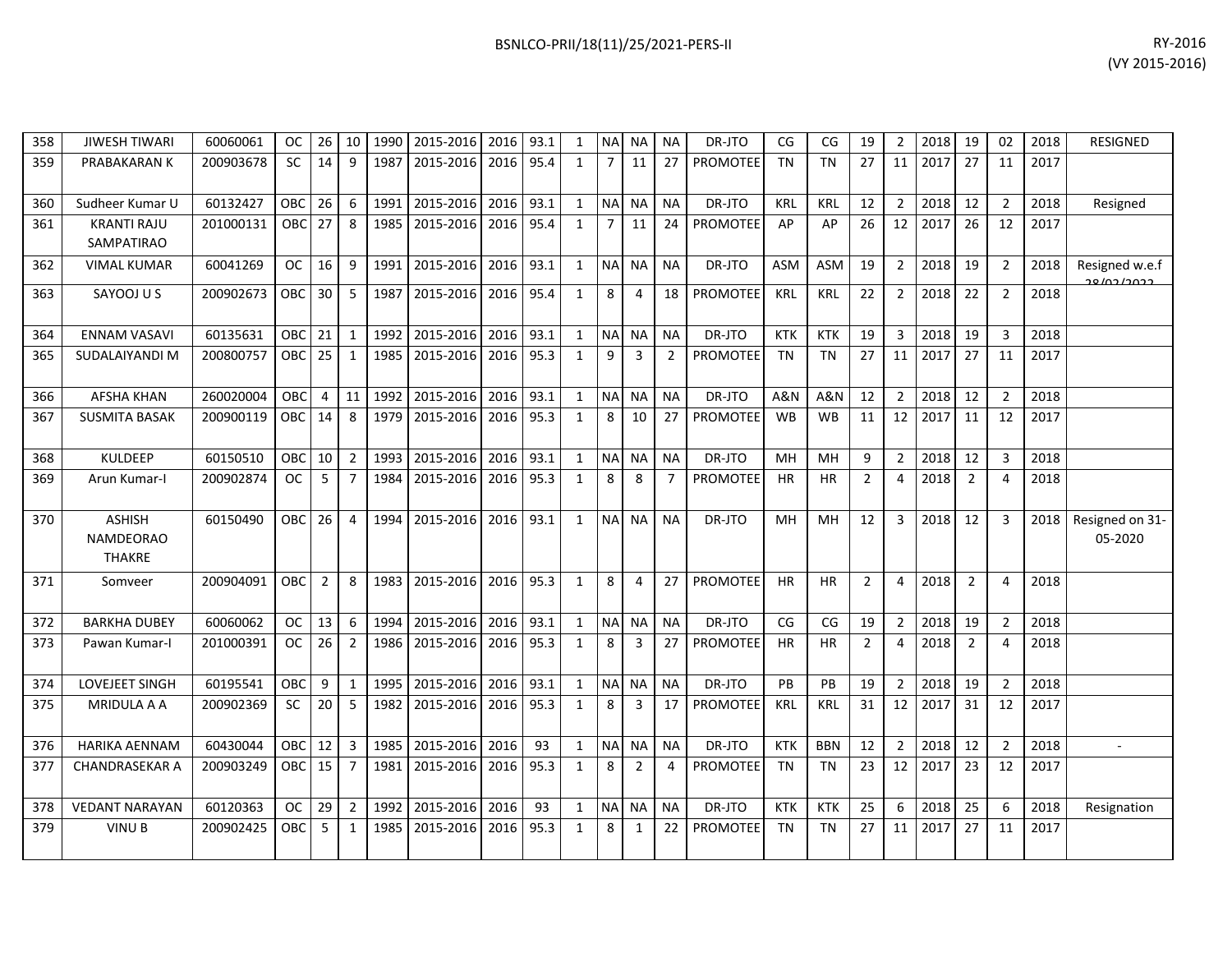| 380 | <b>RONAKKUMAR</b><br><b>JATINBHAI DESAI</b> | 60320159  | <b>SC</b>  | 3              | 3              | 1994 | 2015-2016 | 2016 | 93   | 1            | <b>NA</b>      | NA.       | <b>NA</b> | DR-JTO          | <b>ASM</b>  | <b>CNTx</b><br>(West  | 9  | 4              | 2018 | 9        |                |      | 2018 Mutual R-8 Trf to<br>CNTx-W w.e.f |
|-----|---------------------------------------------|-----------|------------|----------------|----------------|------|-----------|------|------|--------------|----------------|-----------|-----------|-----------------|-------------|-----------------------|----|----------------|------|----------|----------------|------|----------------------------------------|
| 381 | ABDUL SAMAD                                 | 200504147 | OBC        | 15             | $\overline{7}$ | 1986 | 2015-2016 | 2016 | 95.3 | $\mathbf{1}$ | 8              | 0         | 13        | PROMOTEE        | MH          | MН                    | 30 | 11             | 2017 | 4        | 12             | 2017 |                                        |
| 382 | PHANEENDRA<br>YANDRAPRAGADA                 | 201800374 | <b>OC</b>  | 4              | 9              | 1994 | 2015-2016 | 2016 | 93   | $\mathbf{1}$ | <b>NA</b>      | <b>NA</b> | <b>NA</b> | DR-JTO          | <b>KRL</b>  | <b>KRL</b>            | 3  | 9              | 2018 | 3        | 9              | 2018 |                                        |
| 383 | <b>SUSHIL KUMAR</b>                         | 200904372 | <b>SC</b>  | 27             | 8              | 1985 | 2015-2016 | 2016 | 95.3 | $\mathbf{1}$ | $\overline{7}$ | 11        | 6         | <b>PROMOTEE</b> | <b>CTD</b>  | <b>CTD</b>            | 20 | 11             | 2017 | 20       | 11             | 2017 |                                        |
| 384 | ANSHUMAN MISHRA                             | 60210315  | <b>OC</b>  | 20             | 10             | 1994 | 2015-2016 | 2016 | 93   | $\mathbf{1}$ | <b>NA</b>      | <b>NA</b> | <b>NA</b> | DR-JTO          | <b>TN</b>   | GUJ                   | 5  | $\overline{2}$ | 2018 | 5        | 2              | 2018 | Transferred from<br>TAMILNADLL         |
| 385 | PRAMOD PANDIYA                              | 201000155 | <b>OC</b>  | 5              | 6              | 1987 | 2015-2016 | 2016 | 95.3 | $\mathbf{1}$ | $\overline{7}$ | 9         | 27        | <b>PROMOTEE</b> | MP          | <b>MP</b>             | 20 | 11             | 2017 | 20       | 11             | 2017 |                                        |
| 386 | <b>SHREYA PANDEY</b>                        | 60097518  | <b>OC</b>  | 19             | $\mathbf{1}$   | 1991 | 2015-2016 | 2016 | 92.9 | 1            | <b>NA</b>      | <b>NA</b> | <b>NA</b> | DR-JTO          | HP          | <b>HP</b>             | 5  | 3              | 2018 | 5        | 3              | 2018 |                                        |
| 387 | <b>TARUN JAIN</b>                           | 201000074 | OC.        | 19             | 3              | 1988 | 2015-2016 | 2016 | 95.3 | $\mathbf{1}$ | $\overline{7}$ | 9         | 27        | <b>PROMOTEE</b> | <b>RAJ</b>  | <b>RAJ</b>            | 20 | 11             | 2017 | 20       | 11             | 2017 |                                        |
| 388 | <b>GANOJU NAVEEN</b><br><b>KUMAR</b>        | 60120271  | OBC        | 13             | $\overline{2}$ | 1991 | 2015-2016 | 2016 | 92.9 | $\mathbf{1}$ | <b>NA</b>      | <b>NA</b> | <b>NA</b> | DR-JTO          | <b>KTK</b>  | <b>KTK</b>            | 29 | 1              | 2018 | 29       | 1              | 2018 | Resigned wef<br>05.10.2021             |
| 389 | SANTANU KUMAR<br><b>NAYAK</b>               | 201000192 | OBC        | 5              | 9              | 1989 | 2015-2016 | 2016 | 95.3 | $\mathbf{1}$ | $\overline{7}$ | 9         | 4         | <b>PROMOTEE</b> | <b>OD</b>   | <b>CNTx</b><br>(East) | 20 | 10             | 2017 | 20       | 11             | 2017 |                                        |
| 390 | Anuroop P                                   | 60138032  | <b>OC</b>  | $\overline{7}$ | $\overline{4}$ | 1993 | 2015-2016 | 2016 | 92.9 | $\mathbf{1}$ | N <sub>A</sub> | <b>NA</b> | <b>NA</b> | DR-JTO          | <b>KRL</b>  | <b>KRL</b>            | 12 | $\overline{2}$ | 2018 | 12       | $\overline{2}$ | 2018 | Resigned                               |
| 391 | KIRAN KUMAR S                               | 201000776 | OBC        | 5              | 5              | 1988 | 2015-2016 | 2016 | 95.3 | $\mathbf{1}$ | 7              | 7         | 17        | PROMOTEE        | KTK         | KTK                   | 20 | 11             | 2017 | 20       | 11             | 2017 |                                        |
| 392 | <b>SUSHANT SEKHAR</b>                       | 60131622  | OBC        | $\overline{2}$ | 8              | 1993 | 2015-2016 | 2016 | 92.9 | $\mathbf{1}$ | <b>NA</b>      | <b>NA</b> | <b>NA</b> | DR-JTO          | KRL         | KRL                   | 12 | $\overline{2}$ | 2018 | 12       | $\overline{2}$ | 2018 | Resigned                               |
| 393 | ASHWINI GOWDA                               | 201001369 | <b>OC</b>  | 31             | $\overline{7}$ | 1983 | 2015-2016 | 2016 | 95.3 | $\mathbf{1}$ | $\overline{7}$ | 4         | 8         | <b>PROMOTEE</b> | <b>KTK</b>  | <b>KTK</b>            | 20 | 11             | 2017 | 20       | 11             | 2017 |                                        |
| 394 | <b>DIWAKAR KUMAR</b>                        | 60251603  | OBC        | 25             | 10             | 1993 | 2015-2016 | 2016 | 92.9 | $\mathbf{1}$ | <b>NA</b>      | <b>NA</b> | <b>NA</b> | DR-JTO          | <b>WB</b>   | <b>WB</b>             | 5  | $\overline{2}$ | 2018 | 5        | $\overline{2}$ | 2018 |                                        |
| 395 | SRIDEVI                                     | 200802515 | OBC        | 23             | 5              | 1984 | 2015-2016 | 2016 | 95.2 | $\mathbf{1}$ | 9              | 1         | 3         | PROMOTEE        | TN          | TN                    | 27 | 11             | 2017 | 27       | 11             | 2017 |                                        |
| 396 | <b>SUMANTA METE</b>                         | 60255670  | <b>SC</b>  | $\overline{4}$ | 12             | 1994 | 2015-2016 | 2016 | 92.9 | $\mathbf{1}$ | N <sub>A</sub> | <b>NA</b> | <b>NA</b> | DR-JTO          | <b>WB</b>   | <b>WB</b>             | 5  | $\overline{2}$ | 2018 | 5        | $\overline{2}$ | 2018 |                                        |
| 397 | <b>RIZWANA</b><br><b>MADAGAVI</b>           | 200803322 | OBC        | 11             | 10             | 1986 | 2015-2016 | 2016 | 95.2 | $\mathbf{1}$ | 9              | 0         | 26        | <b>PROMOTEE</b> | <b>KTK</b>  | <b>KTK</b>            | 20 | 11             | 2017 | 20       | 11             | 2017 |                                        |
| 398 | N ROHITH                                    | 60120321  | <b>OC</b>  | 9              | 5              | 1995 | 2015-2016 | 2016 | 92.9 | $\mathbf{1}$ | N <sub>A</sub> | <b>NA</b> | <b>NA</b> | DR-JTO          | <b>KTK</b>  | <b>KTK</b>            | 9  | 4              | 2018 | 9        | 4              | 2018 | Resigned wef<br>29.01.2022             |
| 399 | RAMYAA DEVI R T                             | 200903335 | <b>OBC</b> | 11             | 5              | 1987 | 2015-2016 | 2016 | 95.2 | $\mathbf{1}$ | 8              | 10        | 30        | <b>PROMOTEE</b> | <b>CHTD</b> | <b>CHTD</b>           | 4  | 9              | 2018 | $\Delta$ | 9              | 2018 |                                        |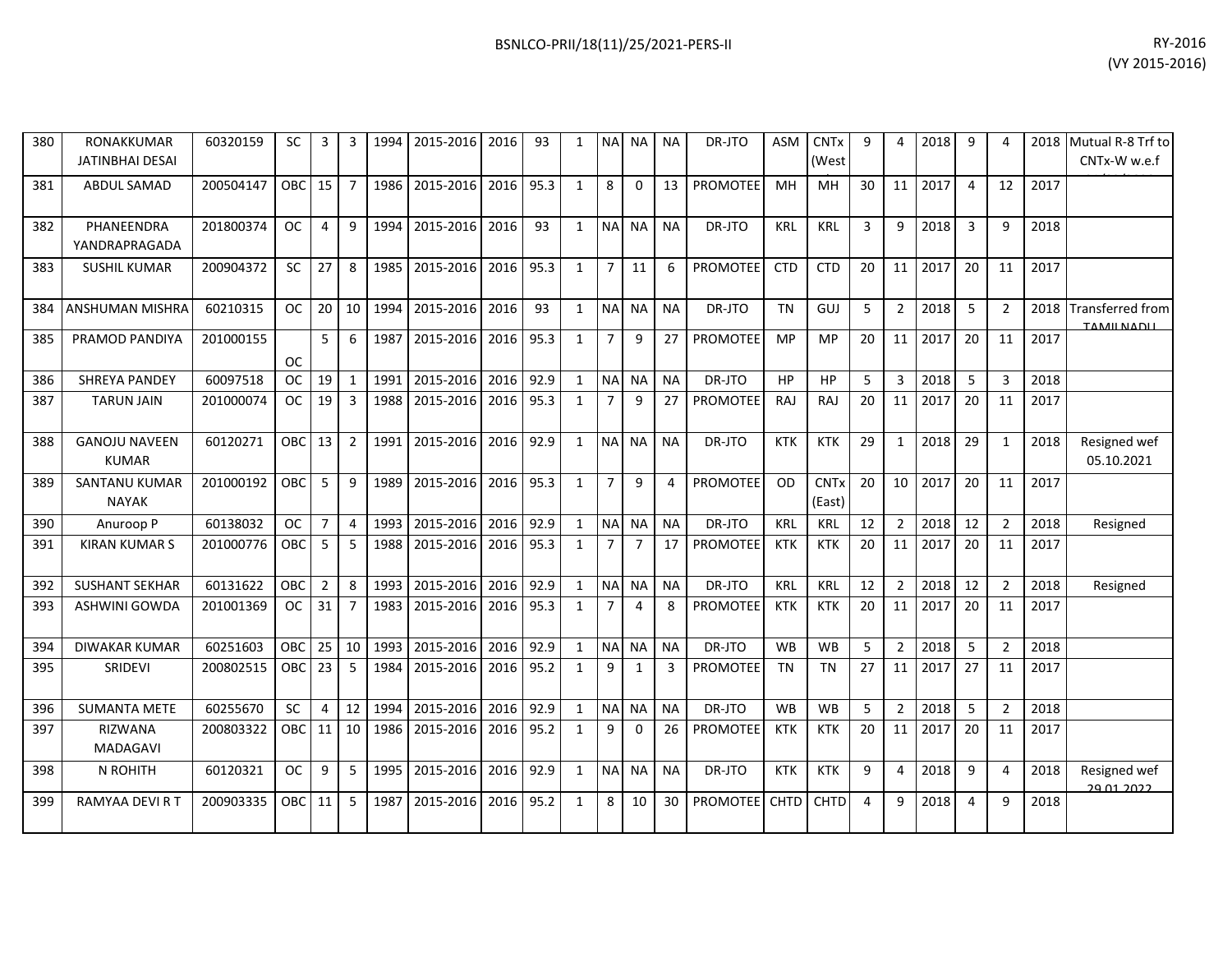| 400 | <b>MOPIDEVI GOPI</b><br>SUMANTH          | 201800942 | OBC I      | 13             | -5             | 1991 | 2015-2016      | 2016      | 92.8 | 1            |                | NA NA          | <b>NA</b>    | DR-JTO             | <b>CHTD</b>    | <b>CHTD</b>           | 12             | 11             | 2018    | 12           | 11             | 2018 |                              |
|-----|------------------------------------------|-----------|------------|----------------|----------------|------|----------------|-----------|------|--------------|----------------|----------------|--------------|--------------------|----------------|-----------------------|----------------|----------------|---------|--------------|----------------|------|------------------------------|
| 401 | Angad Yadav                              | 200903655 | <b>OBC</b> | $\overline{2}$ | $\overline{7}$ |      | 1985 2015-2016 | 2016      | 95.2 | $\mathbf{1}$ | 8              | $\overline{7}$ | 3            | <b>PROMOTEE</b>    | <b>HR</b>      | HR                    | $\overline{2}$ | 4              | 2018    | 2            | 4              | 2018 |                              |
| 402 | CHIKKALA VENKATA<br><b>SAI PRASAD</b>    | 260320135 | <b>OBC</b> | 23             | 6              | 1991 | 2015-2016      | 2016      | 92.8 | $\mathbf{1}$ |                | NA NA          | <b>NA</b>    | DR-JTO             | $NE-I$         | <b>CNTx</b><br>(NER)  | 5              | $\overline{2}$ | 2018    | 5            | 2              | 2018 |                              |
| 403 | SANTOSH G                                | 200903576 | <b>OBC</b> | 30             | $\mathbf{3}$   |      | 1984 2015-2016 | 2016      | 95.2 | $\mathbf{1}$ | 8              | $\overline{3}$ | $\Omega$     | PROMOTEE TLGN TLGN |                |                       | 26             |                | 12 2017 | 26           | 12             | 2017 |                              |
| 404 | SETTY ANILKUMAR                          | 60270126  | <b>ST</b>  | $\mathbf{1}$   | $\overline{7}$ | 1991 | 2015-2016      | 2016      | 92.8 | $\mathbf{1}$ | <b>NA</b>      | <b>NA</b>      | <b>NA</b>    | DR-JTO             | CHTD           | CHTD                  | 12             | $\overline{2}$ | 2018    | 12           | $\overline{2}$ | 2018 |                              |
| 405 | SRINIVASA RAO<br><b>AVULA</b>            | 200903295 | OC.        | 24             | 4              | 1984 | 2015-2016      | 2016      | 95.2 | $\mathbf{1}$ | 8              | 3              | 0            | <b>PROMOTEE</b>    | AP             | AP                    | 26             | 12             | 2017    | 26           | 12             | 2017 |                              |
| 406 | <b>MATAM NAGA</b><br><b>NAVEEN KUMAR</b> | 60430033  | OC.        | $\overline{4}$ | 3              |      | 1992 2015-2016 | 2016      | 92.8 | $\mathbf{1}$ | NA NA          |                | <b>NA</b>    | DR-JTO             | <b>KTK</b>     | <b>KTK</b>            | 25             | 6              | 2018    | 25           | 6              | 2018 |                              |
| 407 | <b>BVKN ANIL KUMAR</b>                   | 200904099 | <b>OC</b>  | 15             | 6              | 1989 | 2015-2016      | 2016      | 95.2 | $\mathbf{1}$ | 8              | $\overline{2}$ | 19           | <b>PROMOTEE</b>    | <b>TLGN</b>    | <b>ITPC</b>           | 26             |                | 12 2017 | 26           | 12             | 2017 |                              |
| 408 | <b>MAYANK UNIYAL</b>                     | 60100063  | <b>OC</b>  | 17             | $\overline{3}$ | 1992 | 2015-2016      | 2016      | 92.8 | $\mathbf{1}$ |                | NA NA          | <b>NA</b>    | DR-JTO             | <b>J&amp;K</b> | <b>J&amp;K</b>        | 25             | 6              | 2018    | 25           | 6              | 2018 |                              |
| 409 | RENJITH<br>KALADHARAN                    | 200905203 | <b>OBC</b> | 25             | 5              |      | 1984 2015-2016 | 2016      | 95.2 | $\mathbf{1}$ | 8              | $\overline{2}$ | 14           | <b>PROMOTEE</b>    | <b>KRL</b>     | <b>CNTx</b><br>(Sout  | 1              | $\mathbf{1}$   | 2018    | 1            | $\mathbf{1}$   | 2018 |                              |
| 410 | SHIBA KUMARI                             | 60048775  | SC         | 25             | 12             | 1992 | 2015-2016      | 2016      | 92.8 | $\mathbf{1}$ | <b>NA</b>      | <b>NA</b>      | <b>NA</b>    | DR-JTO             | <b>ASM</b>     | ASM                   | 9              | 4              | 2018    | 9            | $\Delta$       | 2018 |                              |
| 411 | UNNIKANNAN V                             | 200903170 | <b>OBC</b> | 8              | -5             | 1987 | 2015-2016      | 2016 95.2 |      | 1            | 8              | $\overline{2}$ | 13           | <b>PROMOTEE</b>    | KRL            | <b>KRL</b>            | 1              | $\mathbf{1}$   | 2018    | 1            | 1              | 2018 |                              |
| 412 | SUTANU GOSWAMI                           | 60320146  | <b>OC</b>  | 17             | 6              |      | 1993 2015-2016 | 2016      | 92.8 | $\mathbf{1}$ |                | NA NA          | <b>NA</b>    | DR-JTO             | <b>WB</b>      | <b>CNTx</b><br>(East) | 5              | $\overline{2}$ | 2018    | 5            | 2              | 2018 | Resigned from<br><b>BSNL</b> |
| 413 | SASIKALA R                               | 200902737 | OBC        | 31             | 1              |      | 1987 2015-2016 | 2016      | 95.2 | $\mathbf{1}$ | 8              | $\mathbf{1}$   | 22           | <b>PROMOTEE</b>    | <b>TN</b>      | <b>TN</b>             | 27             |                | 11 2017 | 27           | 11             | 2017 | <b>RESIGNATION</b>           |
| 414 | <b>DANVEER VERMA</b>                     | 60160122  | OBC        | 22             | 6              | 1993 | 2015-2016      | 2016      | 92.8 | $\mathbf{1}$ |                | NA NA          | NA           | DR-JTO             | $NE-I$         | NE-I                  | $\mathbf{1}$   | 1              | 2018    | $\mathbf{1}$ | 1              | 2018 |                              |
| 415 | RAMYA M C                                | 200903740 | <b>OBC</b> | 27             | 5              |      | 1987 2015-2016 | 2016      | 95.2 | $\mathbf{1}$ | 8              | $\mathbf 0$    | 4            | PROMOTEE           | <b>KTK</b>     | <b>KTK</b>            | 20             | 11             | 2017    | 20           | 11             | 2017 |                              |
| 416 | Vipin Abraham<br>Mathew                  | 60133237  | OC.        | 20             | $\mathbf{1}$   |      | 1994 2015-2016 | 2016      | 92.8 | $\mathbf{1}$ |                | NA NA          | <b>NA</b>    | DR-JTO             | <b>KRL</b>     | <b>KRL</b>            | 26             | $\mathbf{3}$   | 2018    | 26           | 3              | 2018 | Resigned                     |
| 417 | VEERABHADRAYYA                           | 200904588 | OC.        | $\overline{3}$ | $\overline{7}$ | 1985 | 2015-2016      | 2016 95.2 |      | $\mathbf{1}$ | 8              | $\Omega$       | $\mathbf{1}$ | PROMOTEE           | <b>KTK</b>     | <b>KTK</b>            | 20             |                | 11 2017 | 20           | 11             | 2017 |                              |
| 418 | PRATIK MOHANTY                           | 60120306  | <b>OC</b>  | 23             | $\overline{2}$ |      | 1994 2015-2016 | 2016      | 92.8 | $\mathbf{1}$ |                | NA NA          | <b>NA</b>    | DR-JTO             | <b>KTK</b>     | OD                    | 9              | 4              | 2018    | 9            | 4              | 2018 | R8 Mutual<br>rancfor Odicha  |
| 419 | <b>VINOD KUMAR</b><br>PRAJAPATI          | 201001176 | SC         | 6              | 7              |      | 1985 2015-2016 | 2016      | 95.2 | $\mathbf{1}$ | $\overline{7}$ | 9              | 27           | PROMOTEE           | <b>MP</b>      | <b>MP</b>             | 20             | 11             | 2017    | 20           | 11             | 2017 |                              |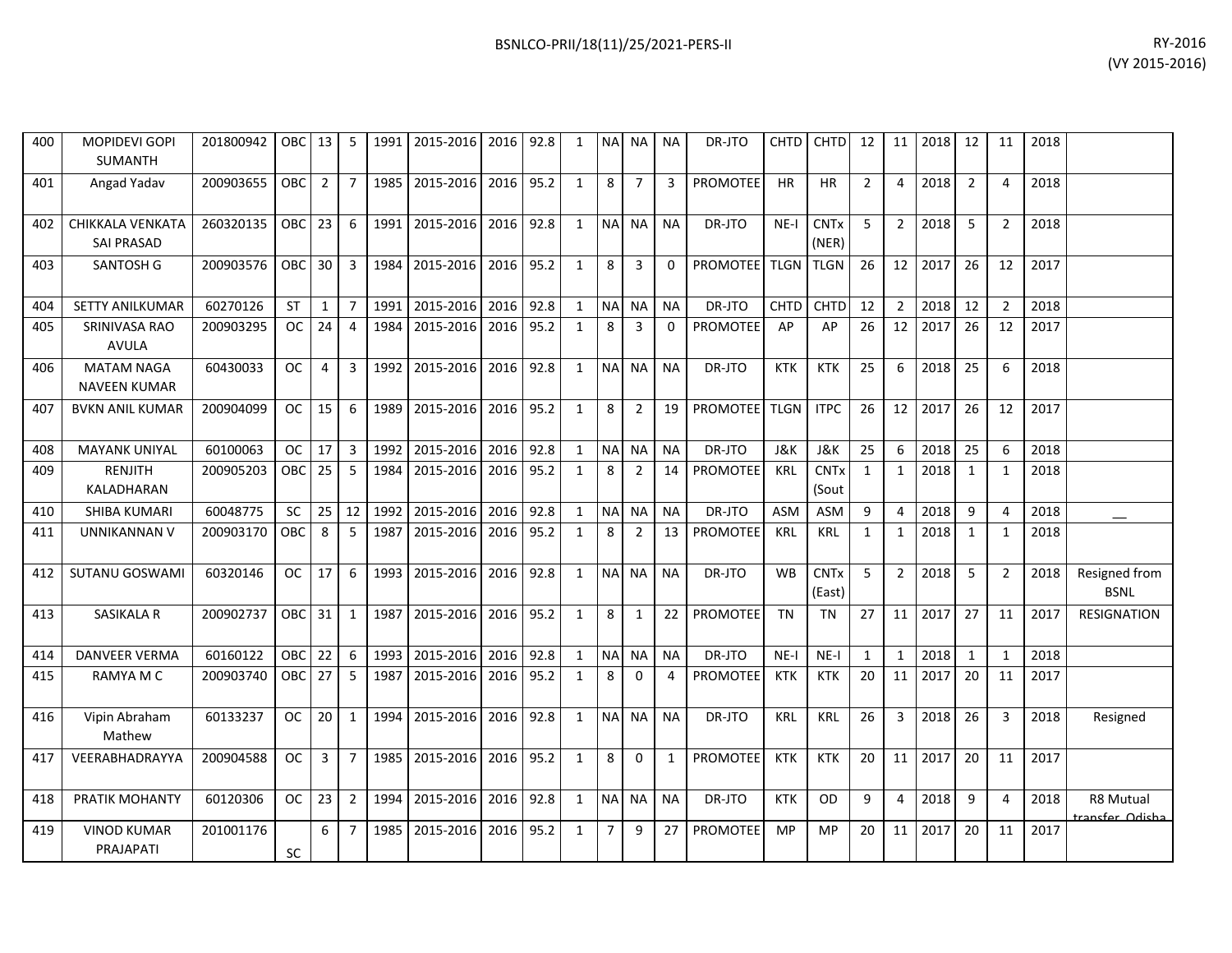| 420 | Preeti Boora                               | 60195543  | ОC        | 7              | 2              | 1996 | 2015-2016 | 2016 | 92.8 | 1            |                | NA NA          | <b>NA</b>      | DR-JTO          | PB             | PB                   | 19           | $\overline{2}$ | 2018 | 19             | $\overline{2}$ | 2018 |                                                                        |
|-----|--------------------------------------------|-----------|-----------|----------------|----------------|------|-----------|------|------|--------------|----------------|----------------|----------------|-----------------|----------------|----------------------|--------------|----------------|------|----------------|----------------|------|------------------------------------------------------------------------|
| 421 | <b>VEDANGNI SINGH</b>                      | 201001090 | <b>OC</b> | 15             | 10             | 1984 | 2015-2016 | 2016 | 95.2 | $\mathbf{1}$ | $\overline{7}$ | 6              | 17             | <b>PROMOTEE</b> | <b>A&amp;N</b> | <b>A&amp;N</b>       | 4            | 12             | 2017 | 4              | 12             | 2017 |                                                                        |
| 422 | <b>DUVVURU RAJESH</b><br><b>REDDY</b>      | 60350131  | <b>OC</b> | $\overline{2}$ | 10             | 1993 | 2015-2016 | 2016 | 92.8 | $\mathbf{1}$ | <b>NA</b>      | <b>NA</b>      | <b>NA</b>      | DR-JTO          | <b>TN</b>      | <b>CNTx</b><br>(Sout | 5            | $\overline{2}$ | 2018 | 5              | $\overline{2}$ | 2018 | <b>RESIGNATION</b>                                                     |
| 423 | MUSHTAQ AHMAD<br><b>BHAT</b>               | 201002277 | <b>OC</b> | 5              | 3              | 1980 | 2015-2016 | 2016 | 95.2 | $\mathbf{1}$ | $\overline{7}$ | $\overline{4}$ | $\overline{7}$ | <b>PROMOTEE</b> | <b>J&amp;K</b> | J&K                  | 4            | 12             | 2017 | 4              | 12             | 2017 |                                                                        |
| 424 | NANDA DULAL DAS                            | 60255674  | OBC       | 20             | 6              | 1991 | 2015-2016 | 2016 | 92.7 | $\mathbf{1}$ |                | NA NA          | <b>NA</b>      | DR-JTO          | <b>WB</b>      | <b>WB</b>            | 9            | $\overline{4}$ | 2018 | 9              | 4              | 2018 |                                                                        |
| 425 | <b>RUNATH SYIEM</b>                        | 200904995 | <b>ST</b> | 12             | $\mathbf{1}$   | 1986 | 2015-2016 | 2016 | 95.1 | $\mathbf{1}$ | 12             | 3              | 1              | <b>PROMOTEE</b> | $NE-I$         | $NE-I$               | 20           | 11             | 2017 | 20             | 11             | 2017 | Circle is again<br>requested to<br>verify the<br>Combined<br>Residency |
| 426 | <b>SNIGDHA BHUYAN</b>                      | 60440022  | ОC        | 15             | $\overline{7}$ | 1992 | 2015-2016 | 2016 | 92.7 | $\mathbf{1}$ | $\sf NA$       | <b>NA</b>      | <b>NA</b>      | DR-JTO          | OD             | <b>BBN</b>           | 5            | 3              | 2018 | 5              | 3              | 2018 |                                                                        |
| 427 | <b>MANOJ KUMAR</b><br><b>KATIKA MARATI</b> | 200902541 | OBC       | 19             | 8              | 1987 | 2015-2016 | 2016 | 95.1 | $\mathbf{1}$ | 8              | 3              | $\Omega$       | <b>PROMOTEE</b> | AP             | AP                   | 26           | 12             | 2017 | 26             | 12             | 2017 |                                                                        |
| 428 | YAJJALA MANOJ<br><b>KUMAE</b>              | 60120167  | <b>SC</b> | 15             | 8              | 1992 | 2015-2016 | 2016 | 92.7 | $\mathbf{1}$ | <b>NA</b>      | <b>NA</b>      | <b>NA</b>      | DR-JTO          | <b>KTK</b>     | <b>KTK</b>           | 11           | 12             | 2017 | 11             | 12             | 2017 | Provisonal<br>appointment                                              |
| 429 | <b>NIVEDITA MATHUR</b>                     | 200902888 | <b>OC</b> | 10             | 10             | 1986 | 2015-2016 | 2016 | 95.1 | $\mathbf{1}$ | 8              | $\mathbf{1}$   | 8              | <b>PROMOTEE</b> | <b>RAJ</b>     | RAJ                  | 20           | 11             | 2017 | 20             | 11             | 2017 |                                                                        |
| 430 | <b>ABHISHEK SINGH</b>                      | 60045026  | <b>OC</b> | 22             | 6              | 1993 | 2015-2016 | 2016 | 92.7 | $\mathbf{1}$ | <b>NA</b>      | <b>NA</b>      | <b>NA</b>      | DR-JTO          | <b>ASM</b>     | <b>ASM</b>           | 9            | 4              | 2018 | 9              | $\Delta$       | 2018 |                                                                        |
| 431 | NIKUNJKUMAR<br>PATEL                       | 200903294 | <b>OC</b> | 9              | 10             | 1986 | 2015-2016 | 2016 | 95.1 | $\mathbf{1}$ | 8              | $\mathbf{1}$   | 3              | <b>PROMOTEE</b> | GUJ            | GUJ                  | 4            | 12             | 2017 | $\overline{4}$ | 12             | 2017 |                                                                        |
| 432 | SAURABH SAXENA                             | 201801066 | <b>OC</b> | 6              | 12             | 1993 | 2015-2016 | 2016 | 92.7 | $\mathbf{1}$ | <b>NA</b>      | <b>NA</b>      | <b>NA</b>      | DR-JTO          | MH             | MH                   | 12           | 11             | 2018 | 12             | 11             | 2018 | <b>DR-JTO Technical</b><br>Resignation on<br>$0 \leq \frac{1}{2}$      |
| 433 | <b>MONOJ DEY</b>                           | 200904078 | <b>OC</b> | 21             | 12             | 1982 | 2015-2016 | 2016 | 95.1 | 1            | 8              | $\mathbf{0}$   | 25             | <b>PROMOTEE</b> | <b>WB</b>      | <b>WB</b>            | 11           | 12             | 2017 | 11             | 12             | 2017 |                                                                        |
| 434 | <b>VINAYAK VIJAYAN</b>                     | 60137219  | <b>OC</b> | 5              | $\overline{2}$ | 1994 | 2015-2016 | 2016 | 92.7 | $\mathbf{1}$ | <b>NA</b>      | <b>NA</b>      | <b>NA</b>      | DR-JTO          | <b>KRL</b>     | <b>KRL</b>           | $\mathbf{1}$ | $\mathbf{1}$   | 2018 | $\mathbf{1}$   | 1              | 2018 | Resigned                                                               |
| 435 | VASANTHA KUMAR<br>M                        | 200903661 | <b>SC</b> | 8              | 6              | 1987 | 2015-2016 | 2016 | 95.1 | $\mathbf{1}$ | 8              | $\Omega$       | 18             | <b>PROMOTEE</b> | <b>TN</b>      | <b>TN</b>            | 27           | 11             | 2017 | 27             | 11             | 2017 |                                                                        |
| 436 | SANJEEV BANGA                              | 60192538  | SC        | 21             | 10             | 1994 | 2015-2016 | 2016 | 92.7 | $\mathbf{1}$ | <b>NA</b>      | <b>NA</b>      | <b>NA</b>      | DR-JTO          | PB             | PB                   | 11           | 12             | 2017 | 11             | 12             | 2017 |                                                                        |
| 437 | <b>NIKHIL BANATHIA</b>                     | 200904188 | <b>OC</b> | 3              | $\mathbf 2$    | 1987 | 2015-2016 | 2016 | 95.1 | $\mathbf{1}$ | $\overline{7}$ | 11             | 26             | <b>PROMOTEE</b> | J & K          | J&K                  | 4            | 12             | 2017 | 4              | 12             | 2017 |                                                                        |
| 438 | <b>ARUN KUMAR DAS</b>                      | 60138017  | <b>SC</b> | 8              | 3              | 1990 | 2015-2016 | 2016 | 92.6 | $\mathbf{1}$ | <b>NAI</b>     | <b>NA</b>      | <b>NA</b>      | DR-JTO          | <b>KRL</b>     | $NE-I$               | 12           | $\overline{2}$ | 2018 | 12             | 2              | 2018 |                                                                        |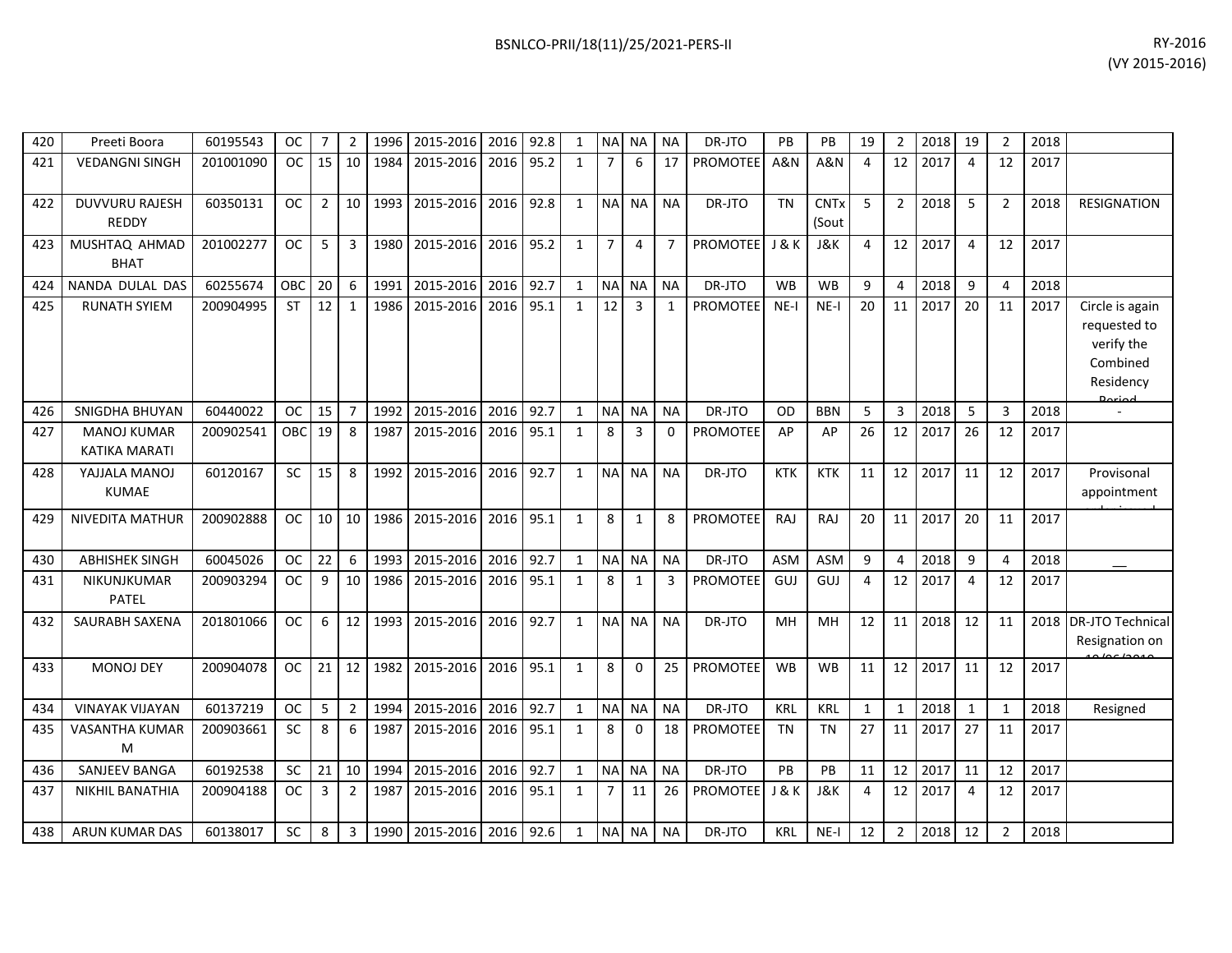| BSNLCO-PRII/18(11)/25/2021-PERS-II | RY-2016 |
|------------------------------------|---------|
|                                    |         |

| <b>AVIJIT BISWAS</b>                            | 200904075 | OC.        |                 |                |                                                                                                                                  |           |                                                                            |           | 1                                                                                                                                                  | 7         | 11                                                                                                   | 4                                   | <b>PROMOTEE</b> | <b>CTD</b>  | <b>CTD</b>  | 20             |                |      | 20             | 11             | 2017 |                           |
|-------------------------------------------------|-----------|------------|-----------------|----------------|----------------------------------------------------------------------------------------------------------------------------------|-----------|----------------------------------------------------------------------------|-----------|----------------------------------------------------------------------------------------------------------------------------------------------------|-----------|------------------------------------------------------------------------------------------------------|-------------------------------------|-----------------|-------------|-------------|----------------|----------------|------|----------------|----------------|------|---------------------------|
| <b>SACHIN CHAUDHARI</b>                         | 60150498  | SC         | 21              | $\overline{2}$ | 1991                                                                                                                             |           | 2016                                                                       |           | 1                                                                                                                                                  |           | <b>NA</b>                                                                                            | <b>NA</b>                           | DR-JTO          | <b>MH</b>   | <b>MH</b>   | 12             | $\overline{3}$ | 2018 | 12             | $\overline{3}$ | 2018 |                           |
| <b>VISHWESWARA RAO</b><br>M V                   | 201000730 | OC         | 20 <sup>1</sup> | $\overline{7}$ | 1986                                                                                                                             | 2015-2016 |                                                                            |           | 1                                                                                                                                                  |           | 6                                                                                                    | 27                                  | <b>PROMOTEE</b> | <b>KTK</b>  | <b>KTK</b>  | 20             | 11             | 2017 | 20             | 11             | 2017 |                           |
| <b>KAVITA TOPAL</b>                             | 60120322  | OC.        | $\mathbf{1}$    | 3              | 1991                                                                                                                             | 2015-2016 | 2016                                                                       | 92.6      | 1                                                                                                                                                  |           | <b>NA</b>                                                                                            | <b>NA</b>                           | DR-JTO          | <b>KTK</b>  | <b>KTK</b>  | 9              | 4              | 2018 | 9              | $\overline{4}$ | 2018 |                           |
| LAVANYA M N                                     | 200902278 | OBC        |                 | $\overline{4}$ | 1979                                                                                                                             | 2015-2016 | 2016                                                                       | 95        | $\mathbf{1}$                                                                                                                                       | 9         | $\overline{3}$                                                                                       | 11                                  | PROMOTEE        | <b>KRL</b>  | <b>KRL</b>  | $\mathbf{1}$   | 1              | 2018 | $\mathbf{1}$   | $\mathbf{1}$   | 2018 |                           |
| <b>CHINTALA MAHESH</b>                          | 60120270  |            |                 |                | 1991                                                                                                                             |           |                                                                            |           | 1                                                                                                                                                  |           |                                                                                                      | <b>NA</b>                           | DR-JTO          | <b>KTK</b>  | <b>KTK</b>  | 29             | 1              | 2018 | 29             | 1              | 2018 | Provisonal<br>appointment |
| <b>DIPENDU PAUL</b>                             | 200804019 | OBC        |                 | $\overline{2}$ | 1985                                                                                                                             | 2015-2016 | 2016                                                                       | 95        | $\mathbf{1}$                                                                                                                                       | 8         | 11                                                                                                   | 31                                  | <b>PROMOTEE</b> | <b>WB</b>   | <b>WB</b>   | 11             | 12             | 2017 | 11             | 12             | 2017 |                           |
| SIRIBARIKI<br>RAMAKRISHNA                       | 60132420  | SC         | $\mathbf{1}$    | 8              | 1991                                                                                                                             | 2015-2016 | 2016                                                                       | 92.6      | $\mathbf{1}$                                                                                                                                       |           | <b>NA</b>                                                                                            | <b>NA</b>                           | DR-JTO          | <b>KRL</b>  | KRL         | 12             | $\overline{2}$ | 2018 | 12             | $\overline{2}$ | 2018 |                           |
| Ravi Arora                                      | 201000260 | OC.        |                 |                | 1985                                                                                                                             |           | 2016                                                                       | 95        | $\mathbf{1}$                                                                                                                                       | 8         | 3                                                                                                    | 27                                  | <b>PROMOTEE</b> | HR.         | <b>HR</b>   | $\overline{2}$ | 4              | 2018 | $\overline{2}$ | $\overline{4}$ | 2018 |                           |
| <b>JYOTI ROAT</b>                               | 60070423  | <b>ST</b>  |                 | 8              | 1991                                                                                                                             | 2015-2016 | 2016                                                                       |           | 1                                                                                                                                                  |           |                                                                                                      | <b>NA</b>                           | DR-JTO          | GUJ         | GUJ         | 18             | 6              | 2018 | 18             | 6              | 2018 | Technical<br>Recigned on  |
| SOWJANYA<br><b>KOMPELLI</b>                     | 200903638 | OBC        | 16              | 3              | 1979                                                                                                                             | 2015-2016 | 2016                                                                       | 95        | 1                                                                                                                                                  | 8         | 3                                                                                                    | $\Omega$                            | <b>PROMOTEE</b> | <b>TLGN</b> | <b>TLGN</b> | 26             | 12             | 2017 | 26             | 12             | 2017 |                           |
| <b>TRUPAL</b><br>PRADEEPKUMAR<br><b>BHAVSAR</b> | 60070198  | OC.        |                 |                |                                                                                                                                  |           |                                                                            |           | 1                                                                                                                                                  |           |                                                                                                      | <b>NA</b>                           | DR-JTO          | GUJ         | GUJ         | 12             | $\overline{2}$ | 2018 | 12             | $\overline{2}$ | 2018 |                           |
| <b>CHANDRA KANTA</b><br><b>DAS</b>              | 200905292 | <b>SC</b>  | 3               | 6              | 1986                                                                                                                             | 2015-2016 | 2016                                                                       | 95        | 1                                                                                                                                                  | 8         | $\overline{2}$                                                                                       | 6                                   | <b>PROMOTEE</b> | <b>CTD</b>  | <b>CTD</b>  | 20             | 11             | 2017 | 20             | 11             | 2017 |                           |
| <b>BHARATH V</b>                                | 60120354  | <b>OC</b>  | $\overline{4}$  | 5              | 1993                                                                                                                             |           |                                                                            |           | 1                                                                                                                                                  |           | <b>NA</b>                                                                                            | <b>NA</b>                           | DR-JTO          | <b>KTK</b>  | <b>KTK</b>  | 25             | 6              | 2018 | 25             | 6              | 2018 |                           |
| SABARINATHAN T                                  | 200902752 | OBC        |                 |                | 1986                                                                                                                             |           | 2016                                                                       | 95        | 1                                                                                                                                                  | 8         | 1                                                                                                    | 29                                  | PROMOTEE        | <b>CHTD</b> | CHTD        | $\overline{a}$ | 12             | 2017 | 4              | 12             | 2017 |                           |
| <b>GOVIND</b><br><b>MAHESHWARI</b>              | 60100330  | OC.        | 17 <sup>1</sup> | 9              | 1994                                                                                                                             | 2015-2016 |                                                                            |           | 1                                                                                                                                                  | <b>NA</b> | <b>NA</b>                                                                                            | <b>NA</b>                           | DR-JTO          | J&K         | J&K         | 5              | 3              | 2018 | 5              | 3              | 2018 |                           |
| <b>BHASKAR</b><br>SUTRADHAR                     | 200903003 | <b>OBC</b> | 5 <sup>1</sup>  | $\overline{4}$ | 1981                                                                                                                             | 2015-2016 | 2016                                                                       | 95        | 1                                                                                                                                                  | 8         | 1                                                                                                    | 22                                  | <b>PROMOTEE</b> | <b>WB</b>   | <b>WB</b>   | 11             | 12             | 2017 | 11             | 12             | 2017 |                           |
| NIRANJANA S R                                   | 60132416  | OBC        |                 | 1              | 1995                                                                                                                             |           |                                                                            |           | 1                                                                                                                                                  |           | <b>NA</b>                                                                                            | <b>NA</b>                           | DR-JTO          | <b>KRL</b>  | <b>KRL</b>  | 5              | $\overline{2}$ | 2018 | 5              | $\overline{2}$ | 2018 |                           |
| <b>MOLOY MAJI</b>                               | 200903853 | <b>SC</b>  | 6               | $\overline{a}$ | 1983                                                                                                                             | 2015-2016 | 2016                                                                       | 95        | 1                                                                                                                                                  | 8         | $\mathbf{0}$                                                                                         | 25                                  | <b>PROMOTEE</b> | <b>WB</b>   | <b>WB</b>   | 11             | 12             | 2017 | 11             | 12             | 2017 |                           |
|                                                 |           |            |                 | OBC I          | 19<br>$10 \overline{\smash{\big)}\ 7}$<br>12 <sup>1</sup><br>$27$ 11<br>23 <sup>1</sup><br>30   11  <br>17 10<br>20 <sup>1</sup> | 1992      | 2015-2016<br>2015-2016<br>2015-2016<br>2015-2016<br>2015-2016<br>2015-2016 | 2015-2016 | 30   12   1978   2015-2016   2016   95.1<br>92.6<br>2016 95.1<br>92.6<br>2016<br>92.6<br>2016 92.6<br>92.6<br>2016<br>2016<br>92.6<br>2016<br>92.6 |           | <b>NA</b><br><b>NA</b><br><b>NA</b><br><b>NA</b><br><b>NA</b><br><b>NA</b><br><b>NA</b><br><b>NA</b> | <b>NA</b><br><b>NA</b><br><b>NA</b> |                 |             |             |                |                |      | 11 2017        |                |      |                           |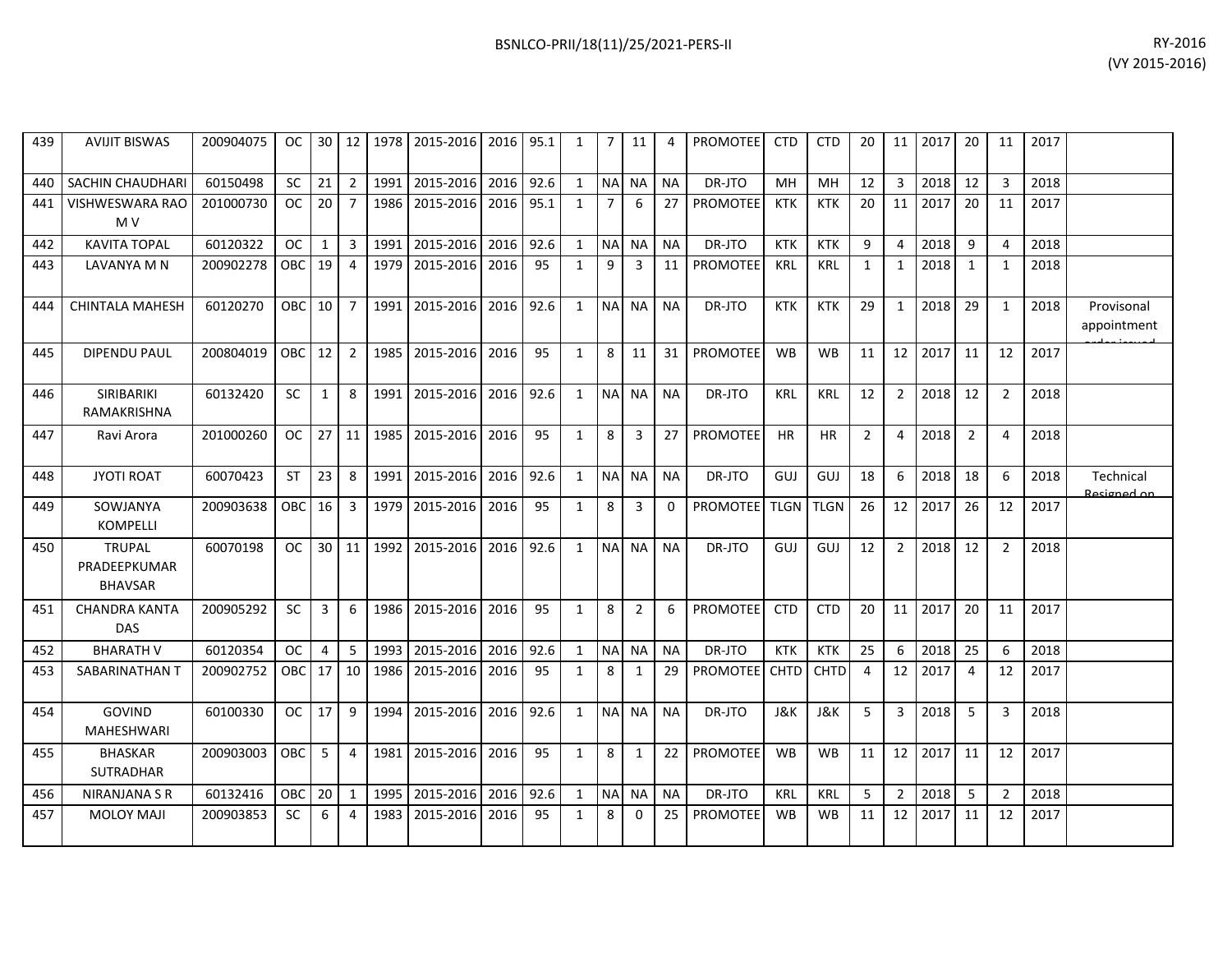| 458 | <b>VIPIN</b>                          | 60160171  | <b>SC</b>  | 4              | $\overline{4}$ | 1995 | 2015-2016           | 2016 | 92.6 | $\mathbf{1}$ | N <sub>A</sub> | <b>NA</b>      | <b>NA</b> | DR-JTO          | $NE-I$      | $NE-I$                           | 5            | $\overline{2}$ | 2018 | 5              | $\overline{2}$ | 2018 |                                                                                         |
|-----|---------------------------------------|-----------|------------|----------------|----------------|------|---------------------|------|------|--------------|----------------|----------------|-----------|-----------------|-------------|----------------------------------|--------------|----------------|------|----------------|----------------|------|-----------------------------------------------------------------------------------------|
| 459 | <b>CHANGUNE AMIT</b><br>GOVIND        | 200903843 | <b>OC</b>  | 13             | 10             | 1984 | 2015-2016           | 2016 | 95   | $\mathbf{1}$ | 8              | $\mathbf{0}$   | 13        | <b>PROMOTEE</b> | MH          | <b>CNTx</b><br>(West             | 4            | 12             | 2017 | $\overline{4}$ | 12             | 2017 |                                                                                         |
| 460 | <b>SURYA PRAKASH</b><br><b>TAMANG</b> | 60254153  | <b>ST</b>  | 4              | $\overline{2}$ | 1990 | 2015-2016           | 2016 | 92.5 | $\mathbf{1}$ | <b>NA</b>      | <b>NA</b>      | <b>NA</b> | DR-JTO          | <b>WB</b>   | <b>SIKKI</b><br>M                | 9            | $\overline{4}$ | 2018 | 9              | 4              | 2018 |                                                                                         |
| 461 | <b>VAIRAL DEEPAK R</b>                | 200903851 | OBC        | 25             | $\overline{4}$ | 1987 | 2015-2016           | 2016 | 95   | $\mathbf{1}$ | 8              | 0              | 13        | <b>PROMOTEE</b> | MH          | <b>MH</b>                        | 4            | 12             | 2017 | $\overline{4}$ | 12             | 2017 |                                                                                         |
| 462 | <b>ANUPAM SINGH</b>                   | 60100334  | OBC        | 10             | 3              | 1991 | 2015-2016 2016      |      | 92.5 | $\mathbf{1}$ | <b>NA</b>      | <b>NA</b>      | <b>NA</b> | DR-JTO          | J&K         | J&K                              | 5            | 3              | 2018 | 5              | 3              | 2018 |                                                                                         |
| 463 | <b>NALINI V V</b>                     | 201001847 | OBC        | 3              | 5              | 1983 | 2015-2016           | 2016 | 95   | $\mathbf{1}$ | $\overline{7}$ | 4              | 8         | PROMOTEE        | KTK         | <b>KTK</b>                       | 20           | 11             | 2017 | 20             | 11             | 2017 |                                                                                         |
| 464 | DIPANWITA DAS                         | 60320190  | <b>OC</b>  | 5              | 11             | 1991 | 2015-2016           | 2016 | 92.5 | $\mathbf{1}$ | N <sub>A</sub> | <b>NA</b>      | <b>NA</b> | DR-JTO          | <b>WB</b>   | <b>CNT<sub>x</sub></b><br>(East) | 9            | $\overline{4}$ | 2018 | 9              | 4              | 2018 |                                                                                         |
| 465 | <b>CHETHAN C R</b>                    | 200903736 | OBC        | 17             | $\overline{2}$ | 1988 | 2015-2016           | 2016 | 94.9 | $\mathbf{1}$ | 12             | $\overline{2}$ | 16        | PROMOTEE        | <b>KTK</b>  | <b>KTK</b>                       | 20           | 11             | 2017 | 20             | 11             | 2017 | Circle is again<br>requested to<br>verify the<br>Combined<br>Residency<br><b>Doriad</b> |
| 466 | <b>ANIL KUMAR-I</b>                   | 60210192  | OBC        | 20             | 5              | 1993 | 2015-2016           | 2016 | 92.5 | $\mathbf{1}$ | N <sub>A</sub> | NA             | <b>NA</b> | DR-JTO          | <b>KRL</b>  | <b>KRL</b>                       | 3            | 9              | 2018 | 3              | 9              | 2018 |                                                                                         |
| 467 | SINDHUKE                              | 200902223 | <b>OC</b>  | 15             | 11             | 1986 | 2015-2016           | 2016 | 94.9 | $\mathbf{1}$ | 8              | 3              | 10        | <b>PROMOTEE</b> | <b>KRL</b>  | <b>KRL</b>                       | 30           | 12             | 2017 | 1              | 1              | 2018 |                                                                                         |
| 468 | <b>MANAS RANJAN GIRI</b>              | 60260006  | <b>OBC</b> | 15             | 6              | 1993 | 2015-2016           | 2016 | 92.5 | $\mathbf{1}$ | <b>NA</b>      | <b>NA</b>      | <b>NA</b> | DR-JTO          | <b>OD</b>   | <b>OD</b>                        | 31           | 8              | 2018 | 1              | 10             | 2018 | Resigned                                                                                |
| 469 | <b>RACHANATV</b>                      | 200902225 | OBC        | 30             | 9              | 1985 | 2015-2016 2016      |      | 94.9 | $\mathbf{1}$ | 8              | 3              | 9         | <b>PROMOTEE</b> | <b>KRL</b>  | <b>KRL</b>                       | $\mathbf{1}$ | $\mathbf{1}$   | 2018 | 1              | 1              | 2018 |                                                                                         |
| 470 | <b>APURVA SAHU</b>                    | 60330084  | <b>OC</b>  | $\overline{2}$ | $\overline{7}$ | 1993 | 2015-2016           | 2016 | 92.5 | $\mathbf{1}$ | <b>NA</b>      | <b>NA</b>      | <b>NA</b> | DR-JTO          | CG          | <b>CNTx</b><br>(West             | 19           | $2^{\circ}$    | 2018 | 19             | 2              | 2018 |                                                                                         |
| 471 | <b>KRISHNAN DEVARAJ</b>               | 200903010 | OBC        | 15             | 6              | 1987 | 2015-2016           | 2016 | 94.9 | $\mathbf{1}$ | 8              | $\overline{2}$ | 4         | <b>PROMOTEE</b> | <b>TN</b>   | <b>TN</b>                        | 23           | 12             | 2017 | 23             | 12             | 2017 |                                                                                         |
| 472 | MUHAMMAD<br><b>HASSAN ANSARI</b>      | 201800057 | <b>OBC</b> | 13             | $\mathbf{1}$   |      | 1994 2015-2016      | 2016 | 92.5 | $\mathbf{1}$ | <b>NA</b>      | <b>NA</b>      | <b>NA</b> | DR-JTO          | MH          | MН                               | 9            | 7 <sup>7</sup> | 2018 | 9              | $\overline{7}$ | 2018 |                                                                                         |
| 473 | <b>KARTHIKEYAN P</b>                  | 200902746 | OBC 16     |                | 11             | 1981 | 2015-2016 2016 94.9 |      |      | $\mathbf{1}$ | 8              | 1              | 29        | PROMOTEE CHTD   |             | <b>CHTD</b>                      | 4            | 12             | 2017 | $\overline{4}$ | 12             | 2017 |                                                                                         |
| 474 | <b>VIVEK SHARMA</b>                   | 60120307  | <b>OC</b>  | 3              | 11             | 1994 | 2015-2016           | 2016 | 92.5 | $\mathbf{1}$ | <b>NA</b>      | NA.            | <b>NA</b> | DR-JTO          | KTK         | <b>KTK</b>                       | 9            | 4              | 2018 | 9              | 4              | 2018 |                                                                                         |
| 475 | SASIKUMARI R                          | 200902741 | OBC        | 23             | 6              | 1984 | 2015-2016           | 2016 | 94.9 | $\mathbf{1}$ | 8              | 1              | 29        | <b>PROMOTEE</b> | <b>CHTD</b> | CHTD                             | 4            | 12             | 2017 | $\overline{4}$ | 12             | 2017 |                                                                                         |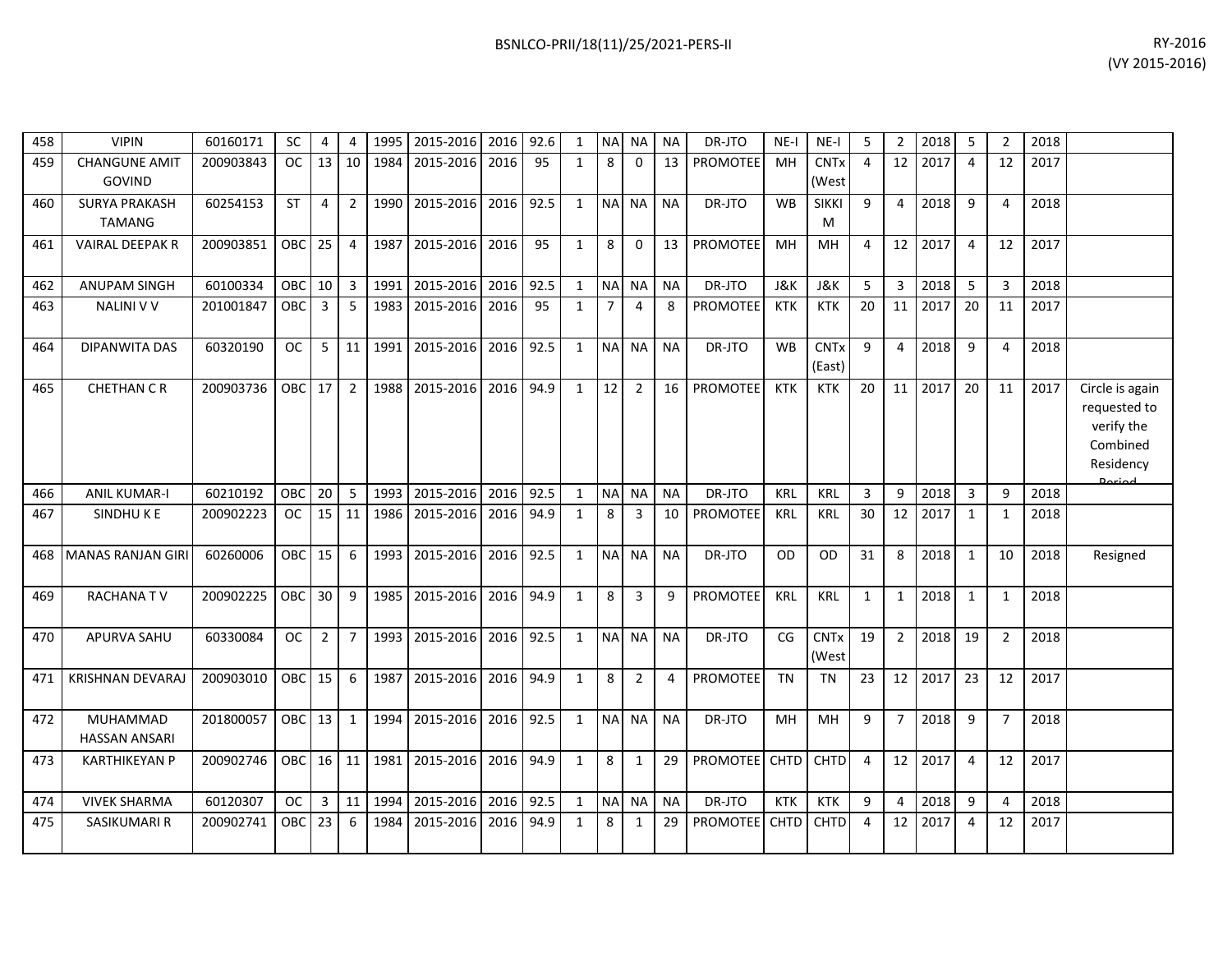| BSNLCO-PRII/18(11)/25/2021-PERS-II | RY-2016        |
|------------------------------------|----------------|
|                                    | (VY 2015-2016) |
|                                    |                |

| 476 | <b>SUMIT SINGH BISHT</b>                 | 60100340  | <b>OC</b>     | 6              | 5              | 1991 | 2015-2016 2016 |      | 92.4 | 1            | NA NA          |              | <b>NA</b>      | DR-JTO                | J&K            | <b>J&amp;K</b>       | 5              | 3              | 2018 | 5              | 3              | 2018 |                            |
|-----|------------------------------------------|-----------|---------------|----------------|----------------|------|----------------|------|------|--------------|----------------|--------------|----------------|-----------------------|----------------|----------------------|----------------|----------------|------|----------------|----------------|------|----------------------------|
| 477 | <b>PRADEEP KUMAR-I</b>                   | 200903604 | OBC.          | 18             | $\mathbf{1}$   | 1987 | 2015-2016      | 2016 | 94.9 | $\mathbf{1}$ | 8              | $\mathbf{1}$ | 18             | <b>PROMOTEE</b>       | HP             | HP                   | 26             | 12             | 2017 | 26             | 12             | 2017 |                            |
| 478 | <b>ARJUN P</b>                           | 201800364 | OBC           | 14             | 8              | 1991 | 2015-2016      | 2016 | 92.4 | $\mathbf{1}$ | NA NA          |              | <b>NA</b>      | DR-JTO                | <b>KRL</b>     | <b>KRL</b>           | 1              | $\mathbf{q}$   | 2018 | 3              | q              | 2018 |                            |
| 479 | <b>SATISH KUMAR</b>                      | 200904266 | OC.           | 12             | 8              | 1986 | 2015-2016      | 2016 | 94.9 | $\mathbf{1}$ | 8              | $\mathbf{0}$ | 13             | <b>PROMOTEE</b>       | HP             | HP                   | 26             | 12             | 2017 | 26             | 12             | 2017 |                            |
| 480 | <b>GERA BALA KRISHNA</b>                 | 60134035  | <b>SC</b>     | 17             | $\mathbf{3}$   | 1992 | 2015-2016      | 2016 | 92.4 | $\mathbf{1}$ | NA NA          |              | <b>NA</b>      | DR-JTO                | <b>KRL</b>     | <b>KRL</b>           | 12             | $\overline{2}$ | 2018 | 12             | $\overline{2}$ | 2018 |                            |
| 481 | THINAKARAN S                             | 200903598 | <b>OBC</b>    | 12             | 10             | 1980 | 2015-2016      | 2016 | 94.9 | $\mathbf{1}$ | 8              | $\mathbf 0$  | $\overline{7}$ | <b>PROMOTEE</b>       | <b>TN</b>      | <b>CNTx</b><br>(Sout | 27             | 11             | 2017 | 27             | 11             | 2017 |                            |
| 482 | <b>DIVYAM KUMAR</b>                      | 60120356  | <b>OC</b>     | 29             | $\overline{7}$ | 1992 | 2015-2016      | 2016 | 92.4 | $\mathbf{1}$ | NA NA          |              | <b>NA</b>      | DR-JTO                | <b>KTK</b>     | <b>KTK</b>           | 25             | 6              | 2018 | 25             | 6              | 2018 | Resignation                |
| 483 | NAGARAJ N MOGER                          | 200904445 | <b>SC</b>     | $\mathbf{1}$   | 5              | 1982 | 2015-2016      | 2016 | 94.9 | $\mathbf{1}$ | 8              | $\Omega$     | 4              | PROMOTEE              | <b>KTK</b>     | <b>KTK</b>           | 20             | 11             | 2017 | 20             | 11             | 2017 |                            |
| 484 | <b>PARUL SINGH</b>                       | 60138033  | <b>SC</b>     | 4              | 8              | 1992 | 2015-2016      | 2016 | 92.4 | $\mathbf{1}$ | NA NA          |              | <b>NA</b>      | DR-JTO                | <b>KRL</b>     | <b>KRL</b>           | 12             | $\overline{2}$ | 2018 | 12             | $\overline{2}$ | 2018 |                            |
| 485 | <b>SUJOY KUMAR</b><br><b>MAHINDER</b>    | 200903952 | <b>OC</b>     | $\overline{2}$ | 8              | 1982 | 2015-2016      | 2016 | 94.9 | 1            | 7              | 11           | 28             | <b>PROMOTEE</b>       | <b>CTD</b>     | <b>CTD</b>           | 20             | 11             | 2017 | 20             | 11             | 2017 |                            |
| 486 | <b>DANDUGULA VAMSI</b><br><b>KRISHNA</b> | 60120199  | <b>OBC</b>    | $\overline{2}$ | $\overline{2}$ | 1993 | 2015-2016      | 2016 | 92.4 | $\mathbf{1}$ |                | NA NA        | <b>NA</b>      | DR-JTO                | <b>KTK</b>     | <b>KTK</b>           | 8              | $\mathbf{1}$   | 2018 | 8              | $\mathbf{1}$   | 2018 |                            |
| 487 | <b>VIJYA LAXMI</b>                       | 200903972 | OBC I         | 15             | 10             | 1984 | 2015-2016      | 2016 | 94.9 | $\mathbf{1}$ | $\overline{7}$ | 11           | 28             | <b>PROMOTEE</b>       | <b>CTD</b>     | <b>CTD</b>           | 20             | 11             | 2017 | 20             | 11             | 2017 |                            |
| 488 | SIDDHARTH JAIN                           | 60150449  | OC            | 13             | 5              | 1993 | 2015-2016      | 2016 | 92.4 | $\mathbf{1}$ | NA NA          |              | <b>NA</b>      | DR-JTO                | <b>MH</b>      | <b>MH</b>            | 29             | 1              | 2018 | 29             | 1              | 2018 | Resigned on 10-<br>07.2010 |
| 489 | ANU PATHANIA                             | 200904247 | <b>OC</b>     |                | $10 \mid 11$   | 1985 | 2015-2016      | 2016 | 94.9 | 1            | $\overline{7}$ | 11           | 28             | <b>PROMOTEE</b> J & K |                | <b>J&amp;K</b>       | 4              | 12             | 2017 | $\overline{4}$ | 12             | 2017 |                            |
| 490 | <b>DANDE SRIHARI</b>                     | 60132418  | OBC.          | 10             | $\overline{7}$ | 1993 | 2015-2016      | 2016 | 92.4 | $\mathbf{1}$ |                | NA NA        | <b>NA</b>      | DR-JTO                | <b>KRL</b>     | <b>KRL</b>           | 12             | $\overline{2}$ | 2018 | 12             | $\overline{2}$ | 2018 |                            |
| 491 | <b>RAJU KUMAR-I</b>                      | 200904162 | <b>OBC</b>    | 25             | 10             | 1985 | 2015-2016      | 2016 | 94.9 | $\mathbf{1}$ | $\overline{7}$ | 11           | 27             | PROMOTEE J & K        |                | <b>J&amp;K</b>       | $\overline{4}$ | 12             | 2017 | $\overline{4}$ | 12             | 2017 |                            |
| 492 | <b>AMIT KUMAR-I</b>                      | 60070421  | <sub>OC</sub> | 5              | 10             | 1993 | 2015-2016      | 2016 | 92.4 | $\mathbf{1}$ | NA NA          |              | <b>NA</b>      | DR-JTO                | GUJ            | GUJ                  | 18             | 6              | 2018 | 18             | 6              | 2018 |                            |
| 493 | PONRUKKUMANI C                           | 201000053 | <b>OC</b>     | 9              | $\overline{7}$ | 1990 | 2015-2016      | 2016 | 94.9 | $\mathbf{1}$ | $\overline{7}$ | 10           | q              | <b>PROMOTEE</b>       | <b>TN</b>      | <b>TN</b>            | 27             | 11             | 2017 | 27             | 11             | 2017 |                            |
| 494 | <b>JALAJ JAISWAL</b>                     | 60100331  | $_{\rm OC}$   | $16\,$         | 12             | 1993 | 2015-2016      | 2016 | 92.4 | $\mathbf{1}$ | NA NA          |              | <b>NA</b>      | DR-JTO                | <b>J&amp;K</b> | <b>J&amp;K</b>       | 5              | 3              | 2018 | 5              | 3              | 2018 |                            |
| 495 | <b>ANKUSH KHURANA</b>                    | 201000357 | <b>OC</b>     | 8              | $\mathbf{1}$   | 1989 | 2015-2016      | 2016 | 94.9 | 1            | $\overline{7}$ | 9            | 18             | PROMOTEE UP(E)        |                | UP(E)                | $\overline{3}$ | 12             | 2017 | 3              | 12             | 2017 |                            |
| 496 | <b>VIVEK BADDE</b>                       | 60160172  | <b>SC</b>     | 23             | 12             | 1993 | 2015-2016      | 2016 | 92.4 | $\mathbf{1}$ | NA NA          |              | <b>NA</b>      | DR-JTO                | $NE-I$         | NE-I                 | -5             | $\overline{2}$ | 2018 | 5              | $\overline{2}$ | 2018 |                            |
| 497 | PRIYESH SATHYAN                          | 200903212 | OBC           | 17             | 5              | 1980 | 2015-2016      | 2016 | 94.9 | 1            | 8              | 3            | 3              | <b>PROMOTEE</b>       | <b>KRL</b>     | KRL                  | 1              | $\mathbf{1}$   | 2018 | $\mathbf{1}$   | 1              | 2018 |                            |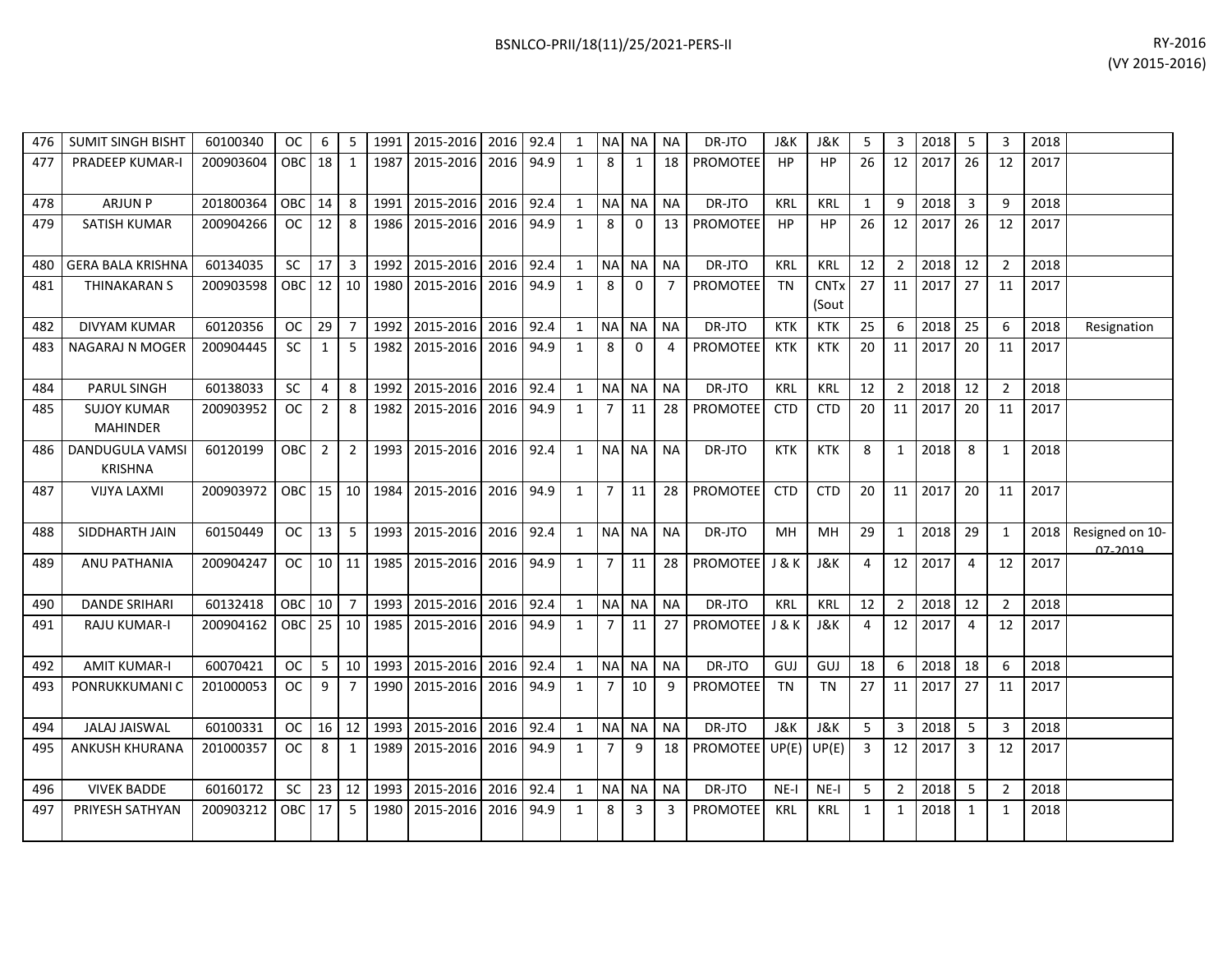| 498 | <b>MUDADLA</b><br><b>DASARADHA RAO</b>   | 60138020  | <b>OBC</b> | 1              | 5              | 1994 | 2015-2016 | 2016 | 92.4 | $\mathbf{1}$ | <b>NA</b>      | <b>NA</b>      | <b>NA</b> | DR-JTO          | <b>KRL</b>  | <b>KRL</b>           | 12             | $\overline{2}$ | 2018 | 12             | $\overline{2}$ | 2018 |                                                                        |
|-----|------------------------------------------|-----------|------------|----------------|----------------|------|-----------|------|------|--------------|----------------|----------------|-----------|-----------------|-------------|----------------------|----------------|----------------|------|----------------|----------------|------|------------------------------------------------------------------------|
| 499 | <b>RAJIB DAS</b>                         | 200902416 | <b>SC</b>  | 23             | 12             | 1983 | 2015-2016 | 2016 | 94.8 | $\mathbf{1}$ | 12             | $\overline{2}$ | 16        | <b>PROMOTEE</b> | $NE-I$      | $NE-I$               | 20             | 11             | 2017 | 20             | 11             | 2017 | Circle is again<br>requested to<br>verify the<br>Combined<br>Residency |
| 500 | <b>GARIKI NARESH</b>                     | 60350109  | OBC        | 8              | 6              | 1994 | 2015-2016 | 2016 | 92.4 | $\mathbf{1}$ | <b>NA</b>      | <b>NA</b>      | <b>NA</b> | DR-JTO          | <b>KTK</b>  | <b>CNTx</b><br>(Sout | 8              | $\mathbf{1}$   | 2018 | 8              | $\mathbf{1}$   | 2018 | Provisonal<br>appointment                                              |
| 501 | Pranjalya Srivastva                      | 200904118 | <b>OC</b>  | 13             | $\overline{4}$ | 1985 | 2015-2016 | 2016 | 94.8 | $\mathbf{1}$ | 8              | $\overline{4}$ | 27        | <b>PROMOTEE</b> | HR          | <b>HR</b>            | $\overline{2}$ | 4              | 2018 | $\overline{2}$ | 4              | 2018 |                                                                        |
| 502 | YADALA SAI HARIKA                        | 60120299  | <b>OC</b>  | 10             | 5              | 1995 | 2015-2016 | 2016 | 92.4 | $\mathbf{1}$ | <b>NA</b>      | NA             | <b>NA</b> | DR-JTO          | <b>KTK</b>  | <b>KTK</b>           | 9              | $\overline{4}$ | 2018 | 9              | 4              | 2018 |                                                                        |
| 503 | <b>VINEETH ADOLPH</b>                    | 200902259 | <b>OC</b>  | 29             | $\overline{7}$ | 1986 | 2015-2016 | 2016 | 94.8 | $\mathbf{1}$ | 8              | 3              | 18        | <b>PROMOTEE</b> | KRL         | <b>KRL</b>           | $\mathbf{1}$   | $\mathbf{1}$   | 2018 | $\mathbf{1}$   | 1              | 2018 |                                                                        |
| 504 | ABHISHEK<br><b>CHAKRABORTY</b>           | 60320139  | <b>OC</b>  | 25             | 11             | 1992 | 2015-2016 | 2016 | 92.3 | $\mathbf{1}$ | <b>NA</b>      | <b>NA</b>      | <b>NA</b> | DR-JTO          | $NE-I$      | <b>CNTx</b><br>(NER) | 5              | $\overline{2}$ | 2018 | 5              | $\overline{2}$ | 2018 | RESIGNED wef.<br>06.07.2019                                            |
| 505 | <b>SHRAVAN KUMAR D</b>                   | 200904542 | OBC        | 10             | $\overline{7}$ | 1985 | 2015-2016 | 2016 | 94.8 | $\mathbf{1}$ | 8              | 3              | $\Omega$  | <b>PROMOTEE</b> | <b>TLGN</b> | <b>TLGN</b>          | 26             | 12             | 2017 | 26             | 12             | 2017 |                                                                        |
| 506 | <b>KODANDA</b><br>GANGESWAR<br>MEDABALMI | 201401457 | <b>OC</b>  | 5              | 10             | 1993 | 2015-2016 | 2016 | 92.3 | $\mathbf{1}$ | <b>NA</b>      | <b>NA</b>      | <b>NA</b> | DR-JTO          | <b>KTK</b>  | AP                   | 9              | 4              | 2018 | 9              | $\overline{4}$ | 2018 |                                                                        |
| 507 | ANEESH K A                               | 200902790 | OBC        | 8              | $\mathbf{1}$   | 1986 | 2015-2016 | 2016 | 94.8 | $\mathbf{1}$ | 8              | $\overline{2}$ | 21        | PROMOTEE        | KRL         | KRL                  | $\mathbf{1}$   | $\mathbf{1}$   | 2018 | $\mathbf{1}$   | $\mathbf{1}$   | 2018 |                                                                        |
| 508 | <b>ADITYA PANCHAL</b>                    | 201800332 | <b>OBC</b> | 14             | $\overline{4}$ | 1994 | 2015-2016 | 2016 | 92.3 | $\mathbf{1}$ | N <sub>A</sub> | <b>NA</b>      | <b>NA</b> | DR-JTO          | <b>KRL</b>  | <b>KRL</b>           | 3              | 9              | 2018 | 3              | 9              |      | 2018 ResIGNED FROM<br>BSNL w.e.f                                       |
| 509 | SOWJANYA GALI                            | 200904109 | <b>SC</b>  | 5              | 11             | 1984 | 2015-2016 | 2016 | 94.8 | $\mathbf{1}$ | 8              | $\mathbf{1}$   | 25        | PROMOTEE        | AP          | AP                   | 26             | 12             | 2017 | 26             | 12             | 2017 |                                                                        |
| 510 | <b>SUNEEL KUMAR</b><br><b>PATEL</b>      | 201800880 | OBC        | $\overline{2}$ | 10             | 1994 | 2015-2016 | 2016 | 92.3 | $\mathbf{1}$ | <b>NA</b>      | <b>NA</b>      | <b>NA</b> | DR-JTO          | MH          | MH                   | 12             | 11             | 2018 | 12             | 11             | 2018 |                                                                        |
| 511 | <b>RAMESH BABU</b><br>SAMBHANGI          | 200904579 | OBC        | 6              | 5              | 1980 | 2015-2016 | 2016 | 94.8 | $\mathbf{1}$ | 8              | 1              | 5         | PROMOTEE        | AP          | AP                   | 26             | 12             | 2017 | 26             | 12             | 2017 |                                                                        |
| 512 | <b>RAVI RANJAN-II</b>                    | 60254960  | OBC        | 9              | 12             | 1995 | 2015-2016 | 2016 | 92.3 | $\mathbf{1}$ | N <sub>A</sub> | <b>NA</b>      | <b>NA</b> | DR-JTO          | <b>WB</b>   | <b>WB</b>            | 5              | $\overline{2}$ | 2018 | 5              | $\overline{2}$ | 2018 |                                                                        |
| 513 | SUBHENDU SAHA                            | 200903512 | <b>OC</b>  | 5              | 11             | 1984 | 2015-2016 | 2016 | 94.8 | $\mathbf{1}$ | 8              | $\mathbf{0}$   | 25        | <b>PROMOTEE</b> | <b>WB</b>   | <b>WB</b>            | 11             | 12             | 2017 | 11             | 12             | 2017 |                                                                        |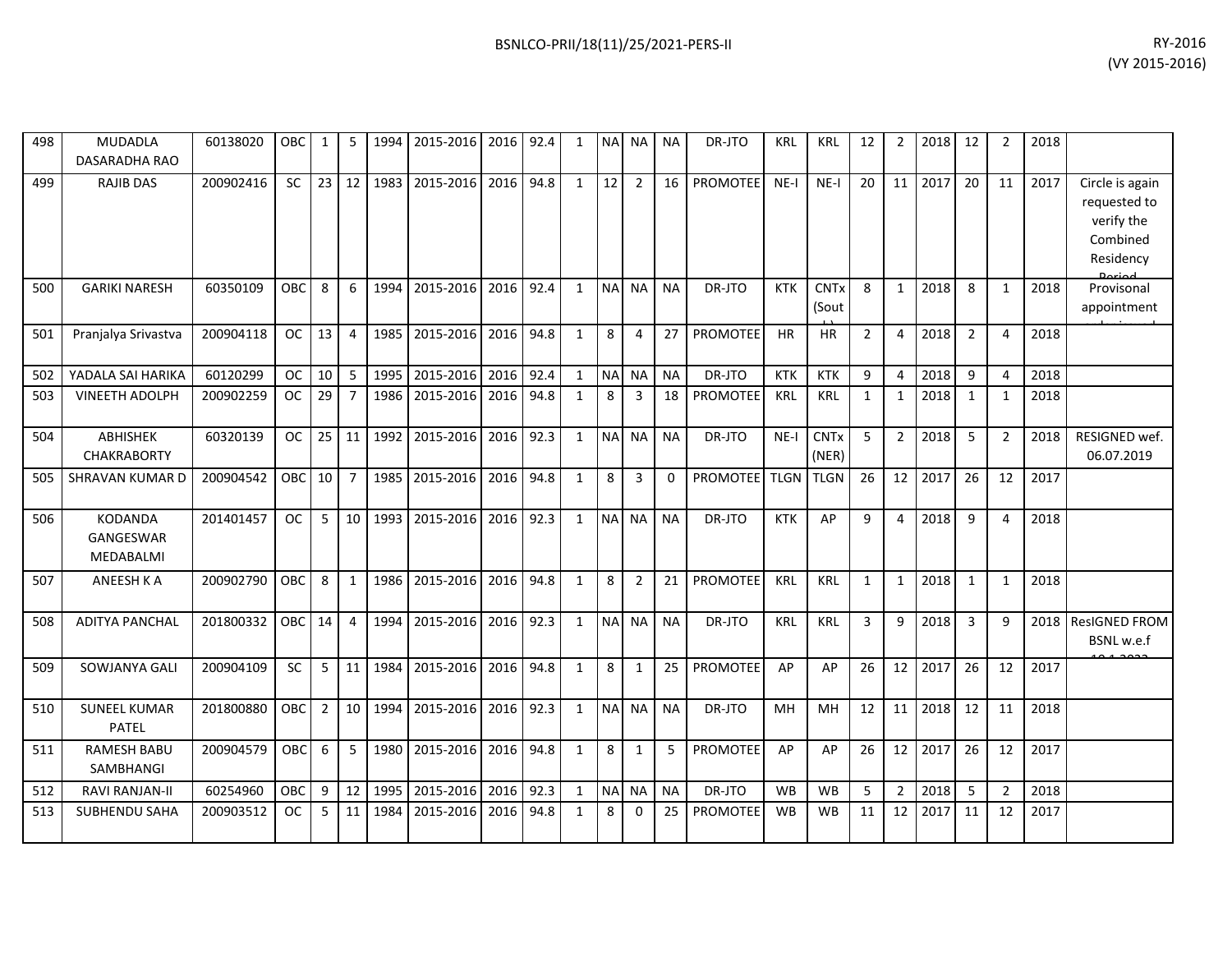| 514 | <b>GAVVALA</b><br>RAJASEKHAR                   | 60100134  | OBC 25        |                | 6              | 1987   | 2015-2016      | 2016 | 92.2 | 1            | <b>NAI</b>     | NA.            | <b>NA</b> | DR-JTO              | <b>KRL</b>     | <b>KTK</b>                      | $\mathbf{1}$   | 1              | 2018 | 1              | 1              | 2018 |                                                          |
|-----|------------------------------------------------|-----------|---------------|----------------|----------------|--------|----------------|------|------|--------------|----------------|----------------|-----------|---------------------|----------------|---------------------------------|----------------|----------------|------|----------------|----------------|------|----------------------------------------------------------|
| 515 | LAMKHEDE<br>SADANAND<br><b>DNYANESHWAR</b>     | 200903840 | <b>OC</b>     | $\overline{7}$ | $\mathbf{1}$   |        | 1985 2015-2016 | 2016 | 94.8 | 1            | 8              | $\Omega$       | 14        | <b>PROMOTEE</b>     | MH             | <b>CNT<sub>x</sub></b><br>(West | 4              | 12             | 2017 | $\overline{4}$ | 12             | 2017 |                                                          |
| 516 | Lalit Kumar Rouniyar                           | 201800097 | <sub>OC</sub> | 16             | 2              | 1989 L | 2015-2016      | 2016 | 92.2 | $\mathbf{1}$ | <b>NAI</b>     | <b>NA</b>      | <b>NA</b> | DR-JTO              | MH             | <b>BBN</b><br>W                 | 16             | 4              | 2018 | 16             | 4              | 2018 |                                                          |
| 517 | <b>TEHARE DIPAK</b><br>KADAJI<br>$\sim$ $\sim$ | 200904260 | OBC           | 5              | 6              |        | 1980 2015-2016 | 2016 | 94.8 | $\mathbf{1}$ | 8              | $\mathbf 0$    | 13        | <b>PROMOTEE</b>     | MH             | MН                              | 30             | 11             | 2017 | $\overline{4}$ | 12             | 2017 |                                                          |
| 518 | <b>VINEETHA</b><br>NANDAKUMAR                  | 60135616  | <sub>OC</sub> | 4              | $\overline{4}$ |        | 1990 2015-2016 | 2016 | 92.2 | $\mathbf{1}$ | <b>NA</b>      | <b>NA</b>      | <b>NA</b> | DR-JTO              | <b>KRL</b>     | KRL                             | 29             | 1              | 2018 | 29             | 1              | 2018 |                                                          |
| 519 | <b>NIHA RAINA</b>                              | 200904164 | <b>OC</b>     | 22             | $\overline{4}$ | 1986   | 2015-2016      | 2016 | 94.8 | $\mathbf{1}$ | $\overline{7}$ | 11             | 28        | <b>PROMOTEE</b>     | <b>J&amp;K</b> | J&K                             | 4              | 12             | 2017 | $\overline{4}$ | 12             | 2017 |                                                          |
| 520 | <b>ADITYA YADAV</b>                            | 60100149  | OBC           | 23             | $\mathbf{1}$   |        | 1991 2015-2016 | 2016 | 92.2 | $\mathbf{1}$ |                | NA NA          | <b>NA</b> | DR-JTO              | J&K            | J&K                             | $\overline{2}$ | 4              | 2018 | $\overline{2}$ | 4              | 2018 |                                                          |
| 521 | S SRINIVASA RAO                                | 201000317 | OC.           | 10             | $\overline{7}$ |        | 1980 2015-2016 | 2016 | 94.8 | 1            | 7              | 11             | 24        | <b>PROMOTEE</b>     | <b>TLGN</b>    | <b>ITPC</b>                     | 26             | 12             | 2017 | 26             | 12             | 2017 |                                                          |
| 522 | <b>AMIT KUMAR JHA</b>                          | 60190046  | <b>OC</b>     | 31             | 10             | 1991   | 2015-2016      | 2016 | 92.2 | $\mathbf{1}$ | N <sub>A</sub> | NA             | <b>NA</b> | DR-JTO              | <b>KTK</b>     | <b>KTK</b>                      | 25             | 6              | 2018 | 25             | 6              | 2018 |                                                          |
| 523 | <b>TAPIN SHARMA</b>                            | 201000076 | <b>OC</b>     | $\overline{2}$ | 8              | 1984   | 2015-2016      | 2016 | 94.8 | $\mathbf{1}$ | $\overline{7}$ | 9              | 27        | PROMOTEE            | <b>RAJ</b>     | RAJ                             | 20             | 11             | 2017 | 20             | 11             | 2017 |                                                          |
| 524 | <b>VISHAL BARUN</b>                            | 201801152 | <b>OC</b>     | 5              | $\mathbf{1}$   | 1992   | 2015-2016      | 2016 | 92.2 | $\mathbf{1}$ | <b>NA</b>      | NA             | <b>NA</b> | DR-JTO              | <b>JKD</b>     | <b>JKD</b>                      | -5             | 11             | 2018 | 30             | $\overline{7}$ | 2018 |                                                          |
| 525 | <b>VIVEK S VASIST</b>                          | 201000774 | <b>OC</b>     | 11             | 8              |        | 1986 2015-2016 | 2016 | 94.8 | $\mathbf{1}$ | $\overline{7}$ | $\overline{7}$ | 17        | <b>PROMOTEE</b>     | KTK            | <b>KTK</b>                      | 20             | 11             | 2017 | 20             | 11             | 2017 |                                                          |
| 526 | <b>DIL THOMAS</b>                              | 60130008  | <b>OC</b>     | 9              | $\overline{3}$ | 1992   | 2015-2016      | 2016 | 92.2 | 1            | <b>NA</b>      | <b>NA</b>      | <b>NA</b> | DR-JTO              | <b>KRL</b>     | <b>KRL</b>                      | 29             | 1              | 2018 | 29             | 1              | 2018 | Resigned                                                 |
| 527 | <b>ARINDAM BISWAS</b>                          | 200803377 | <sub>OC</sub> | 20             | 1              |        | 1983 2015-2016 | 2016 | 94.7 | $\mathbf{1}$ | 8              | 11             | 26        | <b>PROMOTEE</b>     | <b>WB</b>      | <b>WB</b>                       | 11             | 12             | 2017 | 11             | 12             | 2017 |                                                          |
| 528 | <b>GAURAV KUMAR-I</b>                          | 60150524  | <b>SC</b>     | 21             | 5              | 1992   | 2015-2016      | 2016 | 92.2 | $\mathbf{1}$ | <b>NA</b>      | <b>NA</b>      | <b>NA</b> | DR-JTO              | MH             | MH                              | 18             | 12             | 2017 | 18             | 12             | 2017 |                                                          |
| 529 | A N SAI SUNITHA                                | 200903671 | <b>OC</b>     | 16             | $\overline{7}$ |        | 1987 2015-2016 | 2016 | 94.7 | $\mathbf{1}$ | 8              | 3              | 0         | <b>PROMOTEE</b>     | <b>TLGN</b>    | <b>TLGN</b>                     | 26             | 12             | 2017 | 26             | 12             | 2017 |                                                          |
| 530 | RAMJEEVAN MEENA                                | 60330073  | OBC           | $\overline{7}$ | $\overline{7}$ |        | 1992 2015-2016 | 2016 | 92.2 | $\mathbf{1}$ | <b>NA</b>      | <b>NA</b>      | <b>NA</b> | DR-JTO              | CG             | <b>MP</b>                       | 19             | $\overline{2}$ | 2018 | 19             | $\overline{2}$ |      | 2018 Transferred from<br>CNTx-WR to MP<br>Telecom Circle |
| 531 | SADHNA BENIWAL                                 | 200903555 | OC .          | 25             | $\overline{7}$ | 1987   | 2015-2016      | 2016 | 94.7 | $\mathbf{1}$ | 8              | $\overline{2}$ | 15        | PROMOTEE UP(W) UP(W |                |                                 | 29             | 1              | 2018 | 29             | $\mathbf{1}$   | 2018 |                                                          |
| 532 | <b>GANDURI SAI</b><br><b>NARENDRA</b>          | 201800944 | <b>OC</b>     | 26             | 8              | 1994   | 2015-2016      | 2016 | 92.2 | $\mathbf{1}$ | <b>NAI</b>     | <b>NA</b>      | <b>NA</b> | DR-JTO              | <b>CHTD</b>    | <b>CHTD</b>                     | 12             | 11             | 2018 | 12             | 11             | 2018 |                                                          |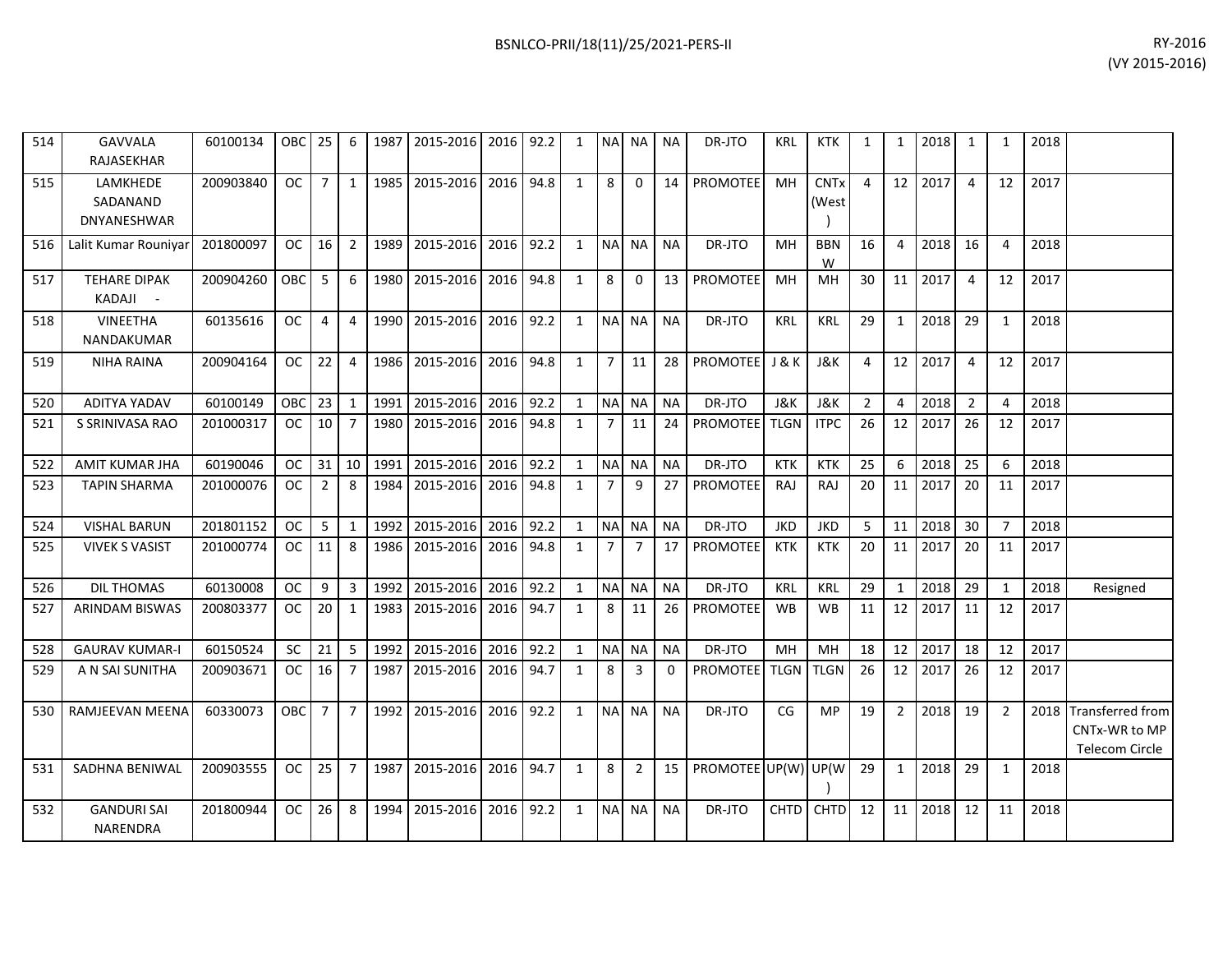| BSNLCO-PRII/18(11)/25/2021-PERS-II | RY-2016 |
|------------------------------------|---------|
|                                    |         |

| 533 | SOUNDARAVALLI C                    | 200902628 | SC.           | 31             | 5              |      | 1983 2015-2016 2016 94.7 |      |      | $\mathbf{1}$ | 8              | 1              | 22        | <b>PROMOTEE</b>       | TN         | TN                              | 27 | 11             | 2017 | 27             | 11             | 2017 |                         |
|-----|------------------------------------|-----------|---------------|----------------|----------------|------|--------------------------|------|------|--------------|----------------|----------------|-----------|-----------------------|------------|---------------------------------|----|----------------|------|----------------|----------------|------|-------------------------|
| 534 | Anil Kumar Meena                   | 60148516  | <b>ST</b>     | 15             | 1              | 1995 | 2015-2016                | 2016 | 92.2 | 1            | <b>NA</b>      | <b>NA</b>      | <b>NA</b> | DR-JTO                | <b>KRL</b> | <b>KRL</b>                      | 27 | 6              | 2017 | 27             | 6              | 2017 | Resigned                |
| 535 | <b>SHIBAJEE MONDAL</b>             | 200904167 | <sub>OC</sub> | 28             | 12             | 1984 | 2015-2016                | 2016 | 94.7 | $\mathbf{1}$ | 8              | $\Omega$       | 29        | <b>PROMOTEE</b>       | <b>WB</b>  | <b>WB</b>                       | 11 | 12             | 2017 | 11             | 12             | 2017 |                         |
| 536 | <b>MANOJ KUMAR</b><br>SAHOO        | 60320028  | OC            | 10             | 5              |      | 1990 2015-2016           | 2016 | 92.1 | $\mathbf{1}$ |                | NA NA          | <b>NA</b> | DR-JTO                | OD         | <b>OD</b>                       | 31 | 8              | 2018 | $\mathbf{1}$   | 10             | 2018 |                         |
| 537 | <b>KRISHNA PRASAD</b><br>KETHINENI | 201000216 | OC .          | 14             | 1              | 1988 | 2015-2016                | 2016 | 94.7 | $\mathbf{1}$ | $\overline{7}$ | 11             | 24        | PROMOTEE TLGN         |            | <b>TLGN</b>                     | 26 | 12             | 2017 | 26             | 12             | 2017 |                         |
| 538 | <b>MANISH KUMAR</b><br>SINGH-1     | 60320127  | OBC           | 11             | 6              | 1990 | 2015-2016                | 2016 | 92.1 | $\mathbf{1}$ | NA NA          |                | <b>NA</b> | DR-JTO                | $NE-I$     | <b>CNT<sub>x</sub></b><br>(NER) | 5  | $\overline{2}$ | 2018 | 5              | $\overline{2}$ | 2018 |                         |
| 539 | LOKESH KUMAR<br><b>SHARMA</b>      | 200904569 | OC .          | 15             | $\overline{7}$ | 1985 | 2015-2016                | 2016 | 94.7 | $\mathbf{1}$ | $\overline{7}$ | 11             | 12        | <b>PROMOTEE</b> J & K |            | J&K                             | 4  | 12             | 2017 | $\overline{4}$ | 12             | 2017 |                         |
| 540 | <b>PRAVEEN KUMAR</b>               | 60110051  | <b>OBC</b>    | $\overline{7}$ | 4              | 1992 | 2015-2016                | 2016 | 92.1 | 1            | <b>NA</b>      | NA             | <b>NA</b> | DR-JTO                | <b>JKD</b> | <b>JKD</b>                      | 11 | 12             | 2017 | $\overline{4}$ | 9              | 2017 |                         |
| 541 | <b>JAYANTA KUMAR</b><br><b>DAS</b> | 201000140 | <b>OC</b>     | $\overline{2}$ | 3              | 1989 | 2015-2016                | 2016 | 94.7 | 1            | $\overline{7}$ | 10             |           | 18 PROMOTEE           | <b>OD</b>  | <b>OD</b>                       | 20 | 10             | 2017 | 20             | 11             | 2017 |                         |
| 542 | <b>ANMOL KUMAR</b>                 | 60054256  | <b>OC</b>     | $\overline{2}$ | 9              | 1992 | 2015-2016                | 2016 | 92.1 | $\mathbf{1}$ | <b>NA</b>      | <b>NA</b>      | <b>NA</b> | DR-JTO                | <b>BH</b>  | <b>BH</b>                       | 26 | $\overline{2}$ | 2018 | 26             | $\overline{2}$ | 2018 | Resigned                |
| 543 | RASMI RANJAN DAS                   | 201000243 | SC.           | 23             | 5              | 1984 | 2015-2016                | 2016 | 94.7 | 1            | 7              | 9              | -5        | PROMOTEE              | 0D         | OD                              | 20 | 10             | 2017 | 20             | 11             | 2017 |                         |
| 544 | <b>BED PRAKASH</b><br>GONJHU       | 60258056  | <b>ST</b>     | 10             | 12             | 1992 | 2015-2016                | 2016 | 92.1 | $\mathbf{1}$ | NA NA          |                | <b>NA</b> | DR-JTO                | <b>WB</b>  | <b>WB</b>                       | 5  | $\overline{2}$ | 2018 | 5              | $\overline{2}$ | 2018 |                         |
| 545 | <b>HARSHA N-I</b>                  | 201000421 | <b>OC</b>     | 20             | 10             | 1984 | 2015-2016                | 2016 | 94.7 | $\mathbf{1}$ | $\overline{7}$ | $\overline{7}$ | 16        | <b>PROMOTEE</b>       | <b>KTK</b> | <b>KTK</b>                      | 20 | 11             | 2017 | 20             | 11             | 2017 |                         |
| 546 | <b>SAGAR KUMAR</b>                 | 60440021  | OBC I         | 31             | 5              | 1993 | 2015-2016                | 2016 | 92.1 | 1            | <b>NA</b>      | <b>NA</b>      | <b>NA</b> | DR-JTO                | CHTD       | <b>BBN</b><br>W                 | 12 | $\overline{2}$ | 2018 | 12             | $\overline{2}$ | 2018 |                         |
| 547 | NISHA S<br><b>NARAYANAN</b>        | 200803086 | OC .          | 25             | 10             | 1979 | 2015-2016                | 2016 | 94.6 | $\mathbf{1}$ | 8              | 9              | 3         | <b>PROMOTEE</b>       | <b>KRL</b> | <b>KRL</b>                      | 3  | 10             | 2017 | $\mathbf{3}$   | 10             | 2017 |                         |
| 548 | RAGHVENDRA<br><b>KUMAR</b>         | 60230213  | <b>OC</b>     | $\overline{7}$ | 6              | 1993 | 2015-2016                | 2016 | 92.1 | $\mathbf{1}$ |                | NA NA          | <b>NA</b> | DR-JTO                | UP(W) UP(W |                                 | 5  | 11             | 2018 | 5              | 11             | 2018 |                         |
| 549 | <b>MALAVIKA</b><br>AMALLADINNA     | 200905241 | OC.           | 6              | 11             |      | 1986 2015-2016           | 2016 | 94.6 | 1            | 8              | 6              | 6         | <b>PROMOTEE</b>       | AP         | AP                              | 25 | 6              | 2018 | 25             | 6              | 2018 |                         |
| 550 | <b>RAJAT SINHA</b>                 | 60120279  | OC.           | 23             | 9              |      | 1993 2015-2016           | 2016 | 92.1 | 1            | NA NA          |                | <b>NA</b> | DR-JTO                | <b>KTK</b> | <b>KTK</b>                      | 12 | 2              | 2018 | 12             | $\overline{2}$ | 2018 | Resigned on<br>20/05/18 |
| 551 | SREESABARI V P                     | 200902284 | <b>SC</b>     | 15             | 5              | 1984 | 2015-2016                | 2016 | 94.6 | $\mathbf{1}$ | 8              | 3              | 10        | <b>PROMOTEE</b>       | <b>KRL</b> | <b>KRL</b>                      | 1  | $\mathbf{1}$   | 2018 | $\mathbf{1}$   | $\mathbf{1}$   | 2018 |                         |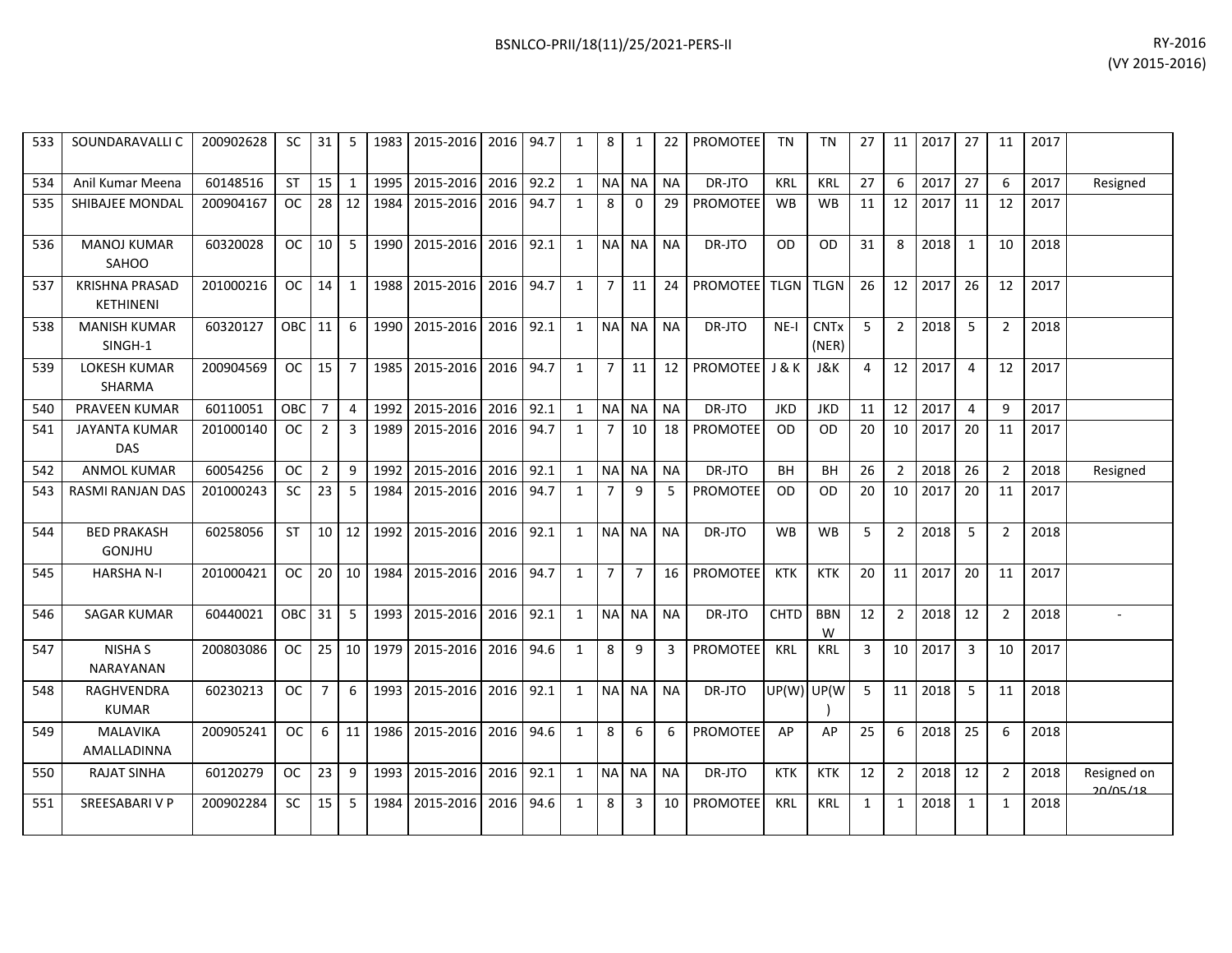| 552 | SAHIL GARG                              | 60070329  | <b>OC</b>  | 12              | 2                 | 1994 | 2015-2016   2016   92.1 |      |      | 1            |                | NA NA NA       |                | DR-JTO          | GUJ        | GUJ             | 12             | $\overline{2}$  | 2018 | 12             | 2              | 2018 | Resigned on<br>06.06.2019          |
|-----|-----------------------------------------|-----------|------------|-----------------|-------------------|------|-------------------------|------|------|--------------|----------------|----------------|----------------|-----------------|------------|-----------------|----------------|-----------------|------|----------------|----------------|------|------------------------------------|
| 553 | MANOJ S U                               | 200903360 | <b>OC</b>  | $\overline{27}$ | 11                | 1981 | 2015-2016               | 2016 | 94.6 | $\mathbf{1}$ | 8              | 3              | $\overline{3}$ | <b>PROMOTEE</b> | <b>KRL</b> | <b>KRL</b>      | $\mathbf{1}$   | 1               | 2018 | 1              | $\mathbf{1}$   | 2018 |                                    |
| 554 | <b>AMIT DUBEY</b>                       | 60093018  | <b>OC</b>  | 20              | $\overline{3}$    | 1994 | 2015-2016               | 2016 | 92.1 | 1            |                | NA NA          | <b>NA</b>      | DR-JTO          | <b>HP</b>  | <b>HP</b>       | 5              | 3               | 2018 | - 5            | 3              | 2018 | Resigned on<br><u>01.09.2020 -</u> |
| 555 | Pankaj -II                              | 201000030 | <b>OC</b>  | $\mathbf{1}$    | 10 <sup>1</sup>   | 1985 | 2015-2016               | 2016 | 94.6 | $\mathbf{1}$ | 8              | $\overline{2}$ | 23             | PROMOTEE        | <b>HR</b>  | HR              | $\overline{2}$ | 4               | 2018 | $\overline{2}$ | 4              | 2018 |                                    |
| 556 | RAJAT AGARWAL                           | 201800098 | <b>OC</b>  | 3               | 6                 | 1994 | 2015-2016               | 2016 | 92.1 | $\mathbf{1}$ |                | NA NA          | <b>NA</b>      | DR-JTO          | MH         | <b>BBN</b><br>W | 23             | $\overline{7}$  | 2018 | 23             | $\overline{7}$ | 2018 |                                    |
| 557 | <b>UJJAINKAR RAHUL</b><br>SHARAD        | 200903816 | OBC        | 13              | $\overline{3}$    | 1984 | 2015-2016               | 2016 | 94.6 | $\mathbf{1}$ | 8              | $\Omega$       | 12             | <b>PROMOTEE</b> | MH         | MH              | 4              | 12              | 2017 | $\overline{4}$ | 12             | 2017 |                                    |
| 558 | <b>SWATI SAHU</b>                       | 60060055  | OBC        | 27              | 6                 | 1994 | 2015-2016               | 2016 | 92.1 | $\mathbf{1}$ |                | NA NA          | <b>NA</b>      | DR-JTO          | CG         | CG              | 19             | $\overline{2}$  | 2018 | 19             | 2              | 2018 |                                    |
|     | 559 DEORE KIRANKUMAR<br>SHIVAJI         | 200904149 | OBC        | $\mathbf{1}$    | 5                 | 1984 | 2015-2016               | 2016 | 94.6 | $\mathbf{1}$ | 8              | $\Omega$       | 11             | <b>PROMOTEE</b> | MH         | MH              | $\mathbf{1}$   | 12              | 2017 | $\overline{4}$ | 12             | 2017 |                                    |
| 560 | MUKESH CHAND<br><b>MEENA</b>            | 60100336  | <b>ST</b>  | 18              | $\overline{4}$    | 1995 | 2015-2016               | 2016 | 92.1 | $\mathbf{1}$ |                | NA NA          | <b>NA</b>      | DR-JTO          | J&K        | J&K             | 5              | 3               | 2018 | -5             | 3              | 2018 |                                    |
| 561 | <b>VIJAY R</b>                          | 200904360 | OBC        | 13              | 9                 | 1979 | 2015-2016               | 2016 | 94.6 | $\mathbf{1}$ | 8              | $\Omega$       | 4              | <b>PROMOTEE</b> | <b>KTK</b> | <b>KTK</b>      | 20             | 11              | 2017 | 20             | 11             | 2017 |                                    |
| 562 | <b>DEVIVARA PRASAD</b><br><b>INDUPU</b> | 60150481  | <b>OBC</b> | 18              | $\overline{7}$    | 1995 | 2015-2016               | 2016 | 92.1 | $\mathbf{1}$ |                | NA NA          | <b>NA</b>      | DR-JTO          | MH         | MH              | 12             | 3               | 2018 | 12             | 3              | 2018 | Resigned w.e.f.<br>21.12.2019.     |
| 563 | MUSAVEER<br><b>AHAMED SYED</b>          | 201000034 | <b>OC</b>  | 29              | $\overline{7}$    | 1989 | 2015-2016               | 2016 | 94.6 | $\mathbf{1}$ | $\overline{7}$ | 11             | 24             | <b>PROMOTEE</b> | AP         | AP              | 26             | 12              | 2017 | 26             | 12             | 2017 |                                    |
| 564 | PANKAJ KUMAR-I                          | 60138844  | <b>SC</b>  | $\mathbf{1}$    | $\overline{7}$    | 1988 | 2015-2016               | 2016 | 92   | $\mathbf{1}$ |                | NA NA          | <b>NA</b>      | DR-JTO          | <b>KRL</b> | J&K             | 12             | $2^{\circ}$     | 2018 | $\overline{2}$ | 12             | 2018 | TRANSFERRED<br>ON INTERCIRCLE      |
| 565 | <b>SUMITRA SAHOO</b>                    | 201000238 | OBC        | 9               | $\overline{7}$    | 1984 | 2015-2016               | 2016 | 94.6 | $\mathbf{1}$ | $\overline{7}$ | 9              | 5              | <b>PROMOTEE</b> | <b>OD</b>  | O <sub>D</sub>  | 20             | 10 <sup>1</sup> | 2017 | 20             | 11             | 2017 |                                    |
| 566 | <b>NITIN KUMAR</b>                      | 60160125  | OBC        | 23              | 12                | 1990 | 2015-2016               | 2016 | 92   | $\mathbf{1}$ |                | NA NA          | <b>NA</b>      | DR-JTO          | $NE-I$     | $NE-I$          | $\mathbf{1}$   | $\mathbf{1}$    | 2018 | $\overline{1}$ | $\mathbf{1}$   | 2018 |                                    |
| 567 | SATHEESH D                              | 201000549 | OC.        | 6               | 10                | 1987 | 2015-2016               | 2016 | 94.6 | 1            | 7              | 3              | $\Omega$       | <b>PROMOTEE</b> | KTK        | <b>KTK</b>      | 20             | 11              | 2017 | 20             | 11             | 2017 |                                    |
| 568 | <b>RISHI KRISHNA</b><br><b>GOPAL</b>    | 60150455  | <b>OC</b>  | 17              | 4                 | 1991 | 2015-2016               | 2016 | 92   | $\mathbf{1}$ |                | NA NA          | <b>NA</b>      | DR-JTO          | MH         | MH              | 9              | $2^{\circ}$     | 2018 | 12             | $\overline{2}$ | 2018 | Absconding                         |
| 569 | Vinod Nehra                             | 200904656 | <b>OBC</b> | 10              | 1                 | 1989 | 2015-2016               | 2016 | 94.5 | $\mathbf{1}$ | 8              | 5              | 15             | <b>PROMOTEE</b> | <b>HR</b>  | <b>HR</b>       | $\overline{2}$ | $\overline{4}$  | 2018 | $\overline{2}$ | 4              | 2018 |                                    |
| 570 | <b>SUMIT KUMAR - I</b>                  | 60041268  | OC.        |                 | $25 \mid 11 \mid$ | 1991 | 2015-2016 2016          |      | 92   | $\mathbf{1}$ |                | NA NA          | <b>NA</b>      | DR-JTO          | <b>ASM</b> | ASM             | 19             | 2               | 2018 | 19             | $\overline{2}$ | 2018 |                                    |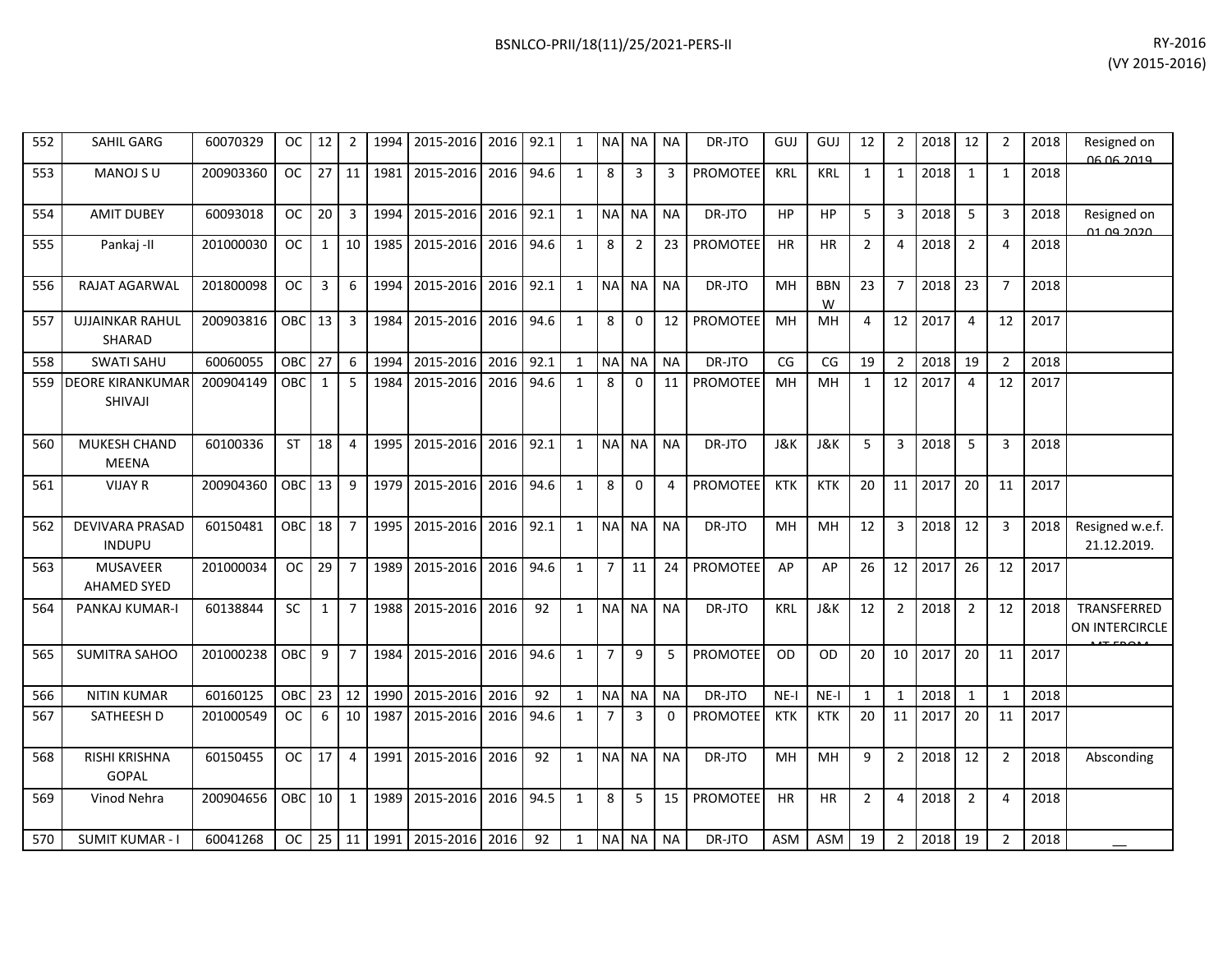| 571 | DHANYA U                              | 200903186 OBC |            | $\overline{2}$  | 5              |      | 1985 2015-2016 2016 94.5 |      |      | 1            | 8              | 3              | 17             | <b>PROMOTEE</b> | <b>KRL</b>  | <b>KRL</b>                      | 1              | 1              | 2018 | 1              | 1              | 2018 |                            |
|-----|---------------------------------------|---------------|------------|-----------------|----------------|------|--------------------------|------|------|--------------|----------------|----------------|----------------|-----------------|-------------|---------------------------------|----------------|----------------|------|----------------|----------------|------|----------------------------|
| 572 | <b>NEELESH PATEL</b>                  | 60320131      | OBC        | 18 l            | $\overline{2}$ | 1992 | 2015-2016                | 2016 | 92   | 1            | <b>NA</b>      | <b>NA</b>      | <b>NA</b>      | DR-JTO          | $NE-I$      | <b>CNT<sub>x</sub></b><br>(NER) | -5             | $\overline{2}$ | 2018 | 5              | 2              | 2018 |                            |
| 573 | <b>MAHESWARA RAO</b><br><b>CHILLA</b> | 200904535     | <b>SC</b>  | 6 <sup>1</sup>  | 6              | 1984 | 2015-2016                | 2016 | 94.5 | 1            | 8              | $\overline{3}$ | $\Omega$       | PROMOTEE   TLGN |             | <b>TLGN</b>                     | 26             | 12             | 2017 | 26             | 12             | 2017 |                            |
| 574 | <b>ADITI KUMARI</b>                   | 60057753      | OC.        | 2 <sup>1</sup>  | -8             | 1992 | 2015-2016                | 2016 | 92   | 1            | <b>NA</b>      | <b>NA</b>      | <b>NA</b>      | DR-JTO          | <b>JKD</b>  | <b>JKD</b>                      | 26             | $\overline{2}$ | 2018 | 20             | 11             | 2017 |                            |
| 575 | <b>AMARNATH DAS</b>                   | 200905122     | OC .       | $26$   12       |                | 1984 | 2015-2016                | 2016 | 94.5 | 1            | 8              | 1              | 22             | <b>PROMOTEE</b> | <b>WB</b>   | <b>CNTx</b><br>(East)           | 11             | 12             | 2017 | 11             | 12             | 2017 |                            |
|     | 576 ANUJ PRATAP SINGH                 | 60120330      | <b>OC</b>  | 15 <sup>1</sup> | 8              | 1992 | 2015-2016                | 2016 | 92   | 1            | <b>NA</b>      | <b>NA</b>      | <b>NA</b>      | DR-JTO          | <b>KTK</b>  | <b>KTK</b>                      | 9              | 4              | 2018 | 9              | 4              | 2018 | Resigned wef<br>10 10 2020 |
| 577 | <b>ASHISH PATEL</b>                   | 200903477     | OC         | 15 <sup>1</sup> | 6              | 1986 | 2015-2016                | 2016 | 94.5 | $\mathbf{1}$ | 8              | $\mathbf{1}$   | 3              | <b>PROMOTEE</b> | GUJ         | GUJ                             | 4              | 12             | 2017 | 4              | 12             | 2017 |                            |
| 578 | <b>RAKESH KUMAR</b><br><b>TARAI</b>   | 60184010      | SC.        | 8               | 4              | 1993 | 2015-2016                | 2016 | 92   | 1            | <b>NA</b>      | <b>NA</b>      | <b>NA</b>      | DR-JTO          | 0D.         | OD                              | $\overline{7}$ | 3              | 2018 | q              | $\Delta$       | 2018 |                            |
| 579 | YUVARAJ P                             | 200903890     | <b>OBC</b> | 14 <sup>1</sup> | 7              | 1981 | 2015-2016                | 2016 | 94.5 | 1            | 8              | $\mathbf{0}$   | $\overline{4}$ | PROMOTEE CHTD   |             | <b>CHTD</b>                     | $\overline{4}$ | 12             | 2017 | 4              | 12             | 2017 |                            |
| 580 | <b>ANNIE PURI</b>                     | 60090021      | OC         | $24$ 12         |                | 1993 | 2015-2016                | 2016 | 92   | 1            | <b>NA</b>      | <b>NA</b>      | <b>NA</b>      | DR-JTO          | <b>HP</b>   | <b>HP</b>                       | $\overline{4}$ | 12             | 2017 | $\overline{4}$ | 12             | 2017 | Resigned on<br>25 11 2021  |
| 581 | <b>DIBYAJIT</b><br>BHATTACHARYA       | 200903912     | OC.        | 19 <sup>1</sup> | 6              | 1984 | 2015-2016                | 2016 | 94.5 | 1            | $\overline{7}$ | 11             | 28             | <b>PROMOTEE</b> | <b>CTD</b>  | <b>CTD</b>                      | 20             | 11             | 2017 | 20             | 11             | 2017 |                            |
| 582 | Nandha Kumar                          | 60270127      | OC.        | 22 <sub>1</sub> | -3             | 1994 | 2015-2016                | 2016 | 92   | 1            | <b>NA</b>      | <b>NA</b>      | <b>NA</b>      | DR-JTO          | <b>CHTD</b> | CHTD                            | 12             | $\overline{2}$ | 2018 | 12             | $\overline{2}$ | 2018 | Resigned                   |
| 583 | <b>DEEPAK KUMAR-II</b>                | 200904860     | <b>SC</b>  | 7 <sup>1</sup>  | 9              | 1983 | 2015-2016                | 2016 | 94.5 | 1            | $\overline{7}$ | 11             | 6              | <b>PROMOTEE</b> | <b>CTD</b>  | <b>CTD</b>                      | 20             | 11             | 2017 | 20             | 11             | 2017 |                            |
| 584 | <b>RAGHAV GARG</b>                    | 60150512      | OC         | $16$   10       |                | 1994 | 2015-2016                | 2016 | 92   | $\mathbf{1}$ | <b>NA</b>      | <b>NA</b>      | <b>NA</b>      | DR-JTO          | MH          | <b>MH</b>                       | 9              | 3              | 2018 | 12             | 3              | 2018 | Resigned                   |
| 585 | <b>ABHISEK GHOSH</b>                  | 201000269     | OBC        | 21              | $\overline{2}$ | 1987 | 2015-2016                | 2016 | 94.5 | 1            | $\overline{7}$ | 10             | $\mathbf{q}$   | <b>PROMOTEE</b> | <b>WB</b>   | <b>WB</b>                       | 11             | 12             | 2017 | 11             | 12             | 2017 |                            |
| 586 | ANJALY K S                            | 60136446      | <b>OBC</b> |                 | $9$   11       | 1994 | 2015-2016                | 2016 | 92   | $\mathbf{1}$ | <b>NA</b>      | <b>NA</b>      | <b>NA</b>      | DR-JTO          | <b>KRL</b>  | <b>KRL</b>                      | 12             | $\overline{2}$ | 2018 | 12             | $\overline{2}$ | 2018 |                            |
|     | 587 CARMEL ANN DSILVA                 | 201000449     | <b>OC</b>  | 19 <sup>1</sup> | 5              | 1985 | 2015-2016                | 2016 | 94.5 | $\mathbf{1}$ | $\overline{7}$ | $\overline{7}$ | 16             | <b>PROMOTEE</b> | KTK         | <b>KTK</b>                      | 20             | 11             | 2017 | 20             | 11             | 2017 |                            |
| 588 | SOMANATH BEHERA                       | 60131621      | <b>SC</b>  | $14$   11       |                | 1994 | 2015-2016                | 2016 | 92   | 1            | <b>NA</b>      | <b>NA</b>      | <b>NA</b>      | DR-JTO          | <b>KRL</b>  | <b>KRL</b>                      | 12             | $\overline{2}$ | 2018 | 12             | $\overline{2}$ | 2018 |                            |
| 589 | <b>HARISH S-I</b>                     | 201000823     | OBC        | 24              | $\overline{7}$ | 1982 | 2015-2016                | 2016 | 94.5 | $\mathbf{1}$ | $\overline{7}$ | 6              | 27             | <b>PROMOTEE</b> | <b>KTK</b>  | <b>KTK</b>                      | 20             | 11             | 2017 | 20             | 11             | 2017 |                            |
| 590 | <b>MUTHUMANIS</b>                     | 60210294      | <b>SC</b>  | 18 <sup>1</sup> | 3              | 1995 | 2015-2016                | 2016 | 92   | $\mathbf{1}$ | <b>NA</b>      | <b>NA</b>      | <b>NA</b>      | DR-JTO          | <b>TN</b>   | <b>TN</b>                       | 5              | $\overline{2}$ | 2018 | 5              | $\overline{2}$ | 2018 | <b>RESIGNATION</b>         |
| 591 | <b>CHAVAN ARUN VILAS</b>              | 200904727     | <b>OC</b>  | 11              | 2              | 1987 | 2015-2016                | 2016 | 94.5 | 1            |                | 0              | 8              | PROMOTEE        | MH          | MH                              | 4              | 12             | 2017 | $\overline{4}$ | 12             | 2017 |                            |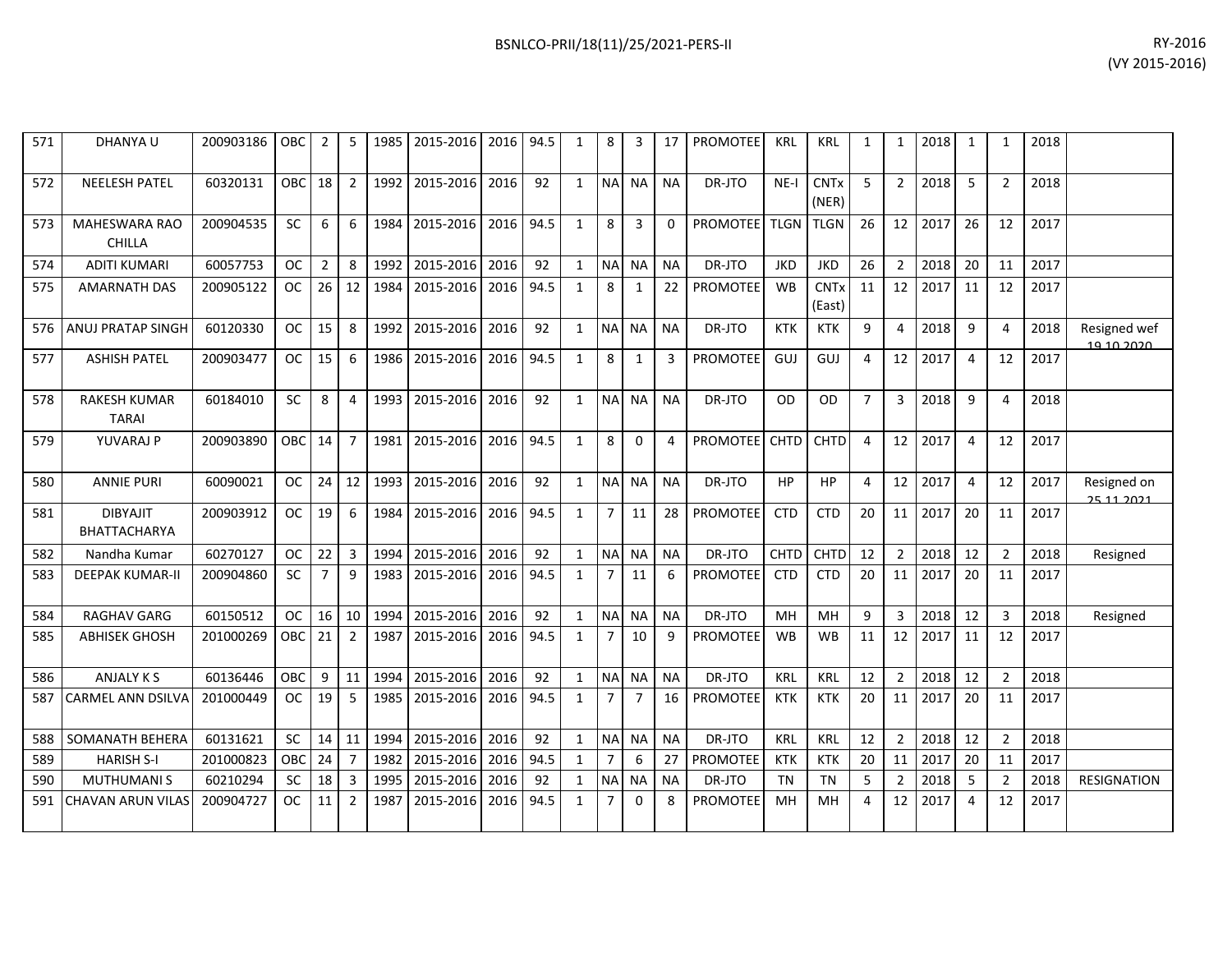| 592 | <b>ANISH KUMAR</b><br>YADAV           | 60150536  | OC.        | 27             | 9              | 1990 | 2015-2016      | 2016 | 91.9 | 1            | <b>NAI</b>     | <b>NA</b>      | <b>NA</b> | DR-JTO               | MH         | MH                              | 23             | 3              | 2018 | 26             | 3              | 2018 |                                                                                  |
|-----|---------------------------------------|-----------|------------|----------------|----------------|------|----------------|------|------|--------------|----------------|----------------|-----------|----------------------|------------|---------------------------------|----------------|----------------|------|----------------|----------------|------|----------------------------------------------------------------------------------|
| 593 | SARASWATHI S                          | 200903683 | SC         | 6              | 5              | 1987 | 2015-2016      | 2016 | 94.4 | $\mathbf{1}$ | 12             | $\overline{2}$ | 16        | <b>PROMOTEE</b>      | <b>KTK</b> | <b>KTK</b>                      | 20             | 11             | 2017 | 20             | 11             | 2017 | Circle is again<br>requested to<br>verify the<br>Combined<br>Residency<br>Dariad |
| 594 | <b>AISHWARYA V</b><br>LAKSHMI         | 60130012  | OBC        | 26             | $\mathbf{1}$   | 1992 | 2015-2016      | 2016 | 91.9 | $\mathbf{1}$ | <b>NA</b>      | <b>NA</b>      | <b>NA</b> | DR-JTO               | KRL        | <b>KRL</b>                      | 12             | $\overline{2}$ | 2018 | 12             | $\overline{2}$ | 2018 |                                                                                  |
| 595 | SELVAKUMAR                            | 200800714 | OBC        | $\overline{2}$ | 10             | 1984 | 2015-2016      | 2016 | 94.4 | $\mathbf{1}$ | 9              | $\overline{3}$ | 16        | <b>PROMOTEE</b>      | <b>TN</b>  | <b>TN</b>                       | 27             | 11             | 2017 | 27             | 11             | 2017 |                                                                                  |
| 596 | <b>VARSHA PANJWANI</b>                | 60060041  | <b>OC</b>  | 10             | 9              | 1992 | 2015-2016      | 2016 | 91.9 | $\mathbf{1}$ |                | NA NA          | <b>NA</b> | DR-JTO               | CG         | CG                              | 4              | 12             | 2017 | 4              | 12             | 2017 | <b>RESIGNED</b>                                                                  |
| 597 | <b>FATEH MOHAMMED</b><br>ABDUL SALEEM | 200803822 | <b>OC</b>  | 17             | $\overline{7}$ | 1984 | 2015-2016      | 2016 | 94.4 | $\mathbf{1}$ | 9              | $\Omega$       | 23        | <b>PROMOTEE</b>      | MH         | <b>CNTx</b><br>(West            | $\overline{4}$ | 12             | 2017 | $\overline{4}$ | 12             | 2017 |                                                                                  |
| 598 | <b>GAURAV KUMAR-II</b>                | 60480016  | OBC        | 20             | 9              | 1993 | 2015-2016      | 2016 | 91.9 | $\mathbf{1}$ | <b>NAI</b>     | <b>NA</b>      | <b>NA</b> | DR-JTO               | $NE-I$     | <b>CNTx</b><br>(NER)            | 5              | $\overline{2}$ | 2018 | 5              | $\overline{2}$ | 2018 |                                                                                  |
| 599 | <b>NAHEEDA S</b><br><b>SHIMOGA</b>    | 200803166 | OBC        | 5              | $\mathbf{1}$   | 1986 | 2015-2016      | 2016 | 94.4 | $\mathbf{1}$ | 8              | 11             | 22        | <b>PROMOTEE</b>      | <b>KTK</b> | <b>KTK</b>                      | 20             | 11             | 2017 | 20             | 11             | 2017 |                                                                                  |
| 600 | <b>SANJAY KUMAR</b><br>SAHU           | 60060060  | <b>OC</b>  | 18             | 6              | 1994 | 2015-2016      | 2016 | 91.9 | $\mathbf{1}$ | <b>NA</b>      | <b>NA</b>      | <b>NA</b> | DR-JTO               | CG         | $\mathsf{CG}\phantom{.}$        | 19             | $\overline{2}$ | 2018 | 19             | $2^{\circ}$    | 2018 |                                                                                  |
| 601 | <b>MEGHA AGARWAL</b>                  | 200902601 | <b>OC</b>  | $\overline{3}$ | 9              | 1986 | 2015-2016 2016 |      | 94.4 | $\mathbf{1}$ | 8              | 6              | 23        | PROMOTEE UP(W) UP(W) |            |                                 | 29             | 1              | 2018 | 29             | $\mathbf{1}$   | 2018 |                                                                                  |
| 602 | MHASKE ABHIJIT<br>ARUN                | 60047517  | OBC        | 11             | 1              | 1995 | 2015-2016      | 2016 | 91.9 | $\mathbf{1}$ |                | NA NA          | <b>NA</b> | DR-JTO               | <b>ASM</b> | <b>ASM</b>                      | 5              | $\overline{2}$ | 2018 | 5              | $\overline{2}$ | 2018 |                                                                                  |
| 603 | <b>VINOD KUMAR-I</b>                  | 200902800 | <b>OBC</b> | 16             | 8              | 1984 | 2015-2016      | 2016 | 94.4 | $\mathbf{1}$ | 8              | 4              | 15        | PROMOTEE UP(W) UP(W  |            |                                 | 29             | $\mathbf{1}$   | 2018 | 29             | $\mathbf{1}$   | 2018 |                                                                                  |
| 604 | <b>SURAJ GARG</b>                     | 60041281  | <b>OC</b>  | 20             | $\mathbf{1}$   | 1995 | 2015-2016      | 2016 | 91.9 | $\mathbf{1}$ | <b>NA</b>      | <b>NA</b>      | <b>NA</b> | DR-JTO               | <b>ASM</b> | <b>ASM</b>                      | 9              | 4              | 2018 | 9              | 4              | 2018 |                                                                                  |
| 605 | <b>RAMZI RAHMAN K</b>                 | 200902273 | OBC        | 13             | 9              | 1984 | 2015-2016      | 2016 | 94.4 | $\mathbf{1}$ | 8              | 3              | 18        | <b>PROMOTEE</b>      | <b>KRL</b> | <b>KRL</b>                      | $\mathbf{1}$   | $\mathbf{1}$   | 2018 | 1              | $\mathbf{1}$   | 2018 |                                                                                  |
| 606 | VIJAYPAL                              | 60150559  | OBC        | 30             | 6              | 1995 | 2015-2016      | 2016 | 91.9 | $\mathbf{1}$ | N <sub>A</sub> | <b>NA</b>      | <b>NA</b> | DR-JTO               | MH         | <b>MH</b>                       | 21             | 4              | 2018 | 23             | 4              | 2018 |                                                                                  |
| 607 | PREM CHANDRA                          | 200903076 | <b>OBC</b> | 12             | 1              | 1983 | 2015-2016      | 2016 | 94.4 | 1            | 8              | 3              | 10        | PROMOTEE UP(W)       |            | UP(W                            | 29             | 1              | 2018 | 29             | $\mathbf{1}$   | 2018 |                                                                                  |
| 608 | <b>JAVED JYRWA</b>                    | 60320138  | <b>ST</b>  | 12             | 8              | 1986 | 2015-2016      | 2016 | 91.8 | $\mathbf{1}$ | <b>NA</b>      | <b>NA</b>      | <b>NA</b> | DR-JTO               | $NE-I$     | <b>CNT<sub>x</sub></b><br>(NER) | 5              | $\overline{2}$ | 2018 | 5              | $\overline{2}$ | 2018 |                                                                                  |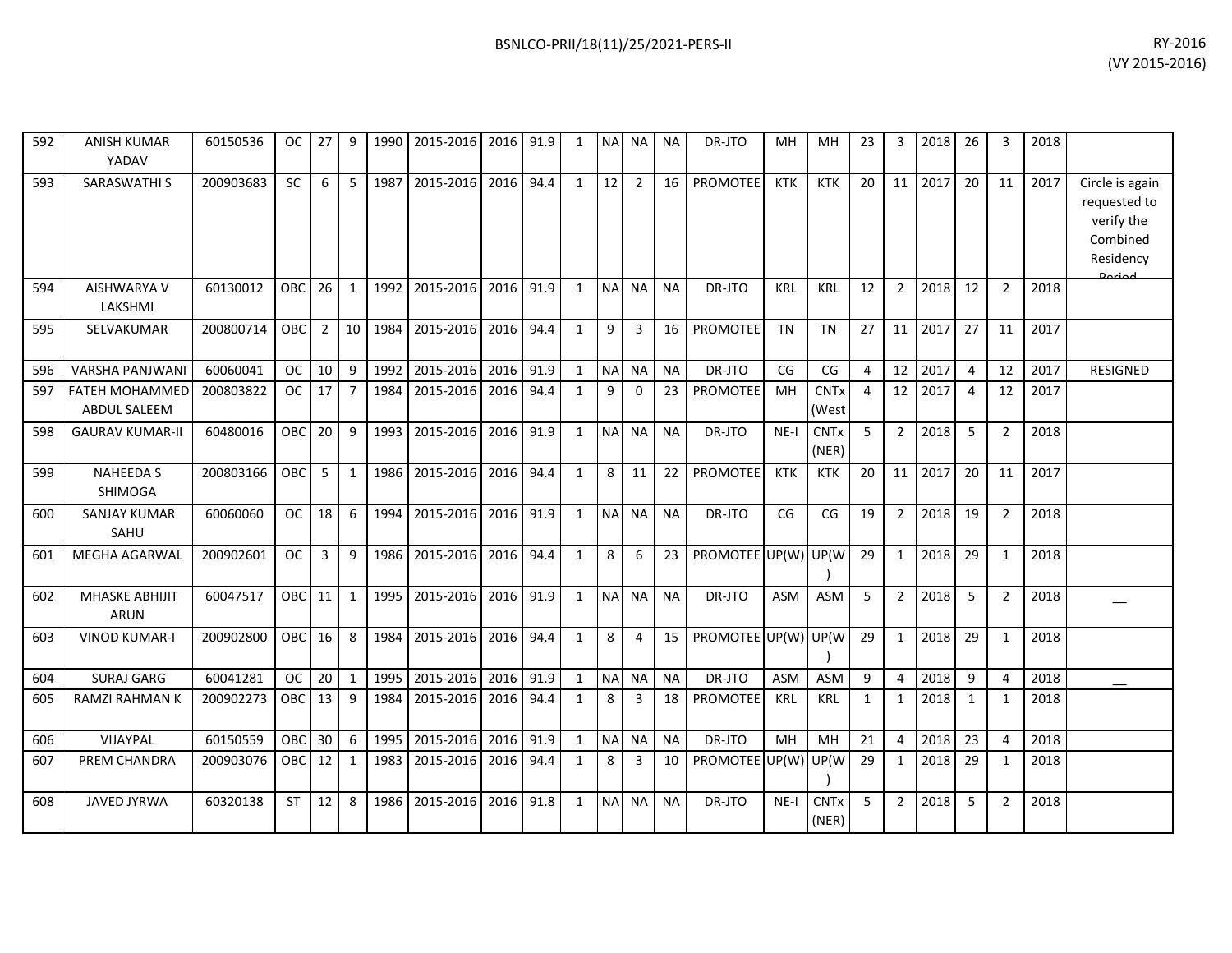| BSNLCO-PRII/18(11)/25/2021-PERS-II | RY-2016 |
|------------------------------------|---------|
|                                    |         |

| 609 | Alok Kumar-I                            | 200904467 | $OC$       | 10 I         | 5              |      | 1982 2015-2016 2016 94.4 |           |      | 1            | 8              | 3              | 8              | <b>PROMOTEE</b>        | HR             | HR                         | 2  | 4              | 2018           | 2              | 4              | 2018 |                             |
|-----|-----------------------------------------|-----------|------------|--------------|----------------|------|--------------------------|-----------|------|--------------|----------------|----------------|----------------|------------------------|----------------|----------------------------|----|----------------|----------------|----------------|----------------|------|-----------------------------|
| 610 | <b>SUMANTA KUNDU</b>                    | 60266515  | <b>OC</b>  | 29           | $\overline{4}$ | 1987 | 2015-2016                | 2016      | 91.8 | 1            | <b>NA</b>      | <b>NA</b>      | <b>NA</b>      | DR-JTO                 | <b>OD</b>      | <b>OD</b>                  | 29 | $\mathbf{1}$   | 2018           | 5              | $\overline{3}$ | 2018 |                             |
| 611 | <b>GOPI KRISHNA V</b>                   | 200904641 | <b>OBC</b> | 19           | 6              | 1984 | 2015-2016                | 2016      | 94.4 | 1            | 8              | 3              | $\Omega$       | PROMOTEE   TLGN   TLGN |                |                            | 26 | 12             | 2017           | 26             | 12             | 2017 |                             |
| 612 | <b>NABAJYOTI</b><br>HAZARIKA            | 01800730  | <b>SC</b>  | 21           | $\mathbf{1}$   | 1992 | 2015-2016                | 2016      | 91.8 | 1            | NA NA          |                | <b>NA</b>      | DR-JTO                 | <b>ASM</b>     | ASM                        | 5  | 11             | 2018           | 5              | 11             | 2018 |                             |
| 613 | <b>VIJAY PODDAR</b>                     | 200904996 | <b>OC</b>  | 20           | 3              | 1984 | 2015-2016                | 2016      | 94.4 | $\mathbf{1}$ | 8              | $\overline{2}$ | $\overline{7}$ | <b>PROMOTEE</b>        | $NE-I$         | <b>WB</b>                  | 20 |                | 11 2017        | 20             | 11             | 2017 | $R - 8$                     |
| 614 | <b>ABHA</b>                             | 60190628  | OBC        | 17           | 10             | 1992 | 2015-2016                | 2016      | 91.8 | 1            | NA NA          |                | <b>NA</b>      | DR-JTO                 | PB             | PB                         | 23 | 6              | 2018           | 18             | 6              | 2018 |                             |
| 615 | <b>KALPANA B</b>                        | 200902956 | OBC        | 1            | 6              | 1985 | 2015-2016                | 2016      | 94.4 | 1            | 8              | 1              | 23             | PROMOTEE CHTD          |                | <b>TN</b>                  | 4  | 12             | 2017           | $\overline{4}$ | 12             | 2017 | $R - 8(1/C)$                |
| 616 | <b>ASHOK KUMAR</b><br>MEENA             | 160320158 | <b>ST</b>  | $\mathbf{1}$ | 12             | 1992 | 2015-2016                | 2016      | 91.8 | 1            |                | NA NA          | NA             | DR-JTO                 | ASM            | <b>CNTx</b><br>(NER)       | 9  | 4              | 2018           | 9              | $\overline{4}$ | 2018 |                             |
| 617 | <b>NEETU GUPTA</b>                      | 200903402 | OC.        | 8            | 10             | 1986 | 2015-2016                | 2016 94.4 |      | $\mathbf{1}$ | 8              | 1              |                | 18 PROMOTEE Tx (Nor    |                | <b>CNTx</b><br>(Nort<br>h) | 20 |                | 11 2017        | 20             | 11             | 2017 |                             |
| 618 | <b>BIDHYA SAGAR</b><br><b>TRIPURA</b>   | 60480023  | <b>ST</b>  | 26           | 8              |      | 1993 2015-2016           | 2016 91.8 |      | 1            | <b>NA</b>      | <b>NA</b>      | <b>NA</b>      | DR-JTO                 | $NE-I$         | NE-I                       | -5 | $\overline{2}$ | 2018           | 5              | $\overline{2}$ | 2018 | RESIGNED wef.<br>13.07.2020 |
| 619 | RAMAPRABHA K                            | 200902674 | OBC I      | 28           | 3              | 1985 | 2015-2016                | 2016      | 94.4 | 1            | 8              | 1              | 8              | <b>PROMOTEE</b>        | <b>TN</b>      | <b>TN</b>                  | 27 |                | 11 2017        | 27             | 11             | 2017 |                             |
| 620 | <b>SURE VENKATA RAV</b><br><b>KIRAN</b> | 201800946 | <b>OC</b>  | 30           | 6              | 1994 | 2015-2016                | 2016 91.8 |      | $\mathbf{1}$ |                | NA NA          | <b>NA</b>      | DR-JTO                 | <b>CHTD</b>    | <b>CHTD</b>                | 12 |                | 11 2018        | 12             | 11             | 2018 |                             |
| 621 | <b>PARTHA PRATIM PAL</b>                | 200904049 | OC         | 23           | 8              |      | 1983 2015-2016           | 2016      | 94.4 | 1            | $\overline{7}$ | 11             | 28             | <b>PROMOTEE</b>        | <b>CTD</b>     | <b>CTD</b>                 | 20 |                | $11 \mid 2017$ | 20             | 11             | 2017 |                             |
| 622 | <b>MAYANK KUMAR</b><br>RANJAN           | 60120227  | <b>SC</b>  | 5            | 10             | 1994 | 2015-2016                | 2016 91.8 |      | 1            |                | NA NA          | <b>NA</b>      | DR-JTO                 | <b>KTK</b>     | KTK                        | 29 | 1              | 2018           | 29             | 1              | 2018 |                             |
| 623 | <b>NARENDRA SINGH-I</b>                 | 200904073 | OBC I      | 3            | 6              | 1985 | 2015-2016                | 2016      | 94.4 | $\mathbf{1}$ | $\overline{7}$ | 11             | 28             | <b>PROMOTEE</b>        | <b>CTD</b>     | <b>CTD</b>                 | 20 | 11             | 2017           | 20             | 11             | 2017 |                             |
| 624 | SRINIVAS R                              | 60041267  | OBC.       | 1            | $2^{\circ}$    | 1995 | 2015-2016                | 2016      | 91.8 | 1            | NA NA          |                | <b>NA</b>      | DR-JTO                 | <b>ASM</b>     | ASM                        | 19 | $\overline{2}$ | 2018           | 19             | $\overline{2}$ | 2018 |                             |
| 625 | RAMGOPAL<br><b>CHITTURI</b>             | 201000068 | OBC I      | 12           | 6              | 1984 | 2015-2016                | 2016      | 94.4 | 1            | $\overline{7}$ | 11             | 24             | <b>PROMOTEEI TLGN</b>  |                | <b>TLGN</b>                | 26 | 12             | 2017           | 26             | 12             | 2017 |                             |
| 626 | SHUBHAM TIWARI                          | 60100150  | OC.        | 28           | 5              | 1996 | 2015-2016 2016           |           | 91.8 | 1            | <b>NA</b>      | <b>NA</b>      | <b>NA</b>      | DR-JTO                 | <b>J&amp;K</b> | J&K                        | 25 | 6              | 2018           | 25             | 6              | 2018 |                             |
| 627 | SUBHANKAR SARKAR                        | 200904193 | SC         | 2            | 5              | 1985 | 2015-2016                | 2016      | 94.4 | 1            | 7              | 11             | -6             | <b>PROMOTEE</b>        | <b>CTD</b>     | <b>CTD</b>                 | 20 | 11             | 2017           | 20             | 11             | 2017 |                             |
|     |                                         |           |            |              |                |      |                          |           |      |              |                |                |                |                        |                |                            |    |                |                |                |                |      |                             |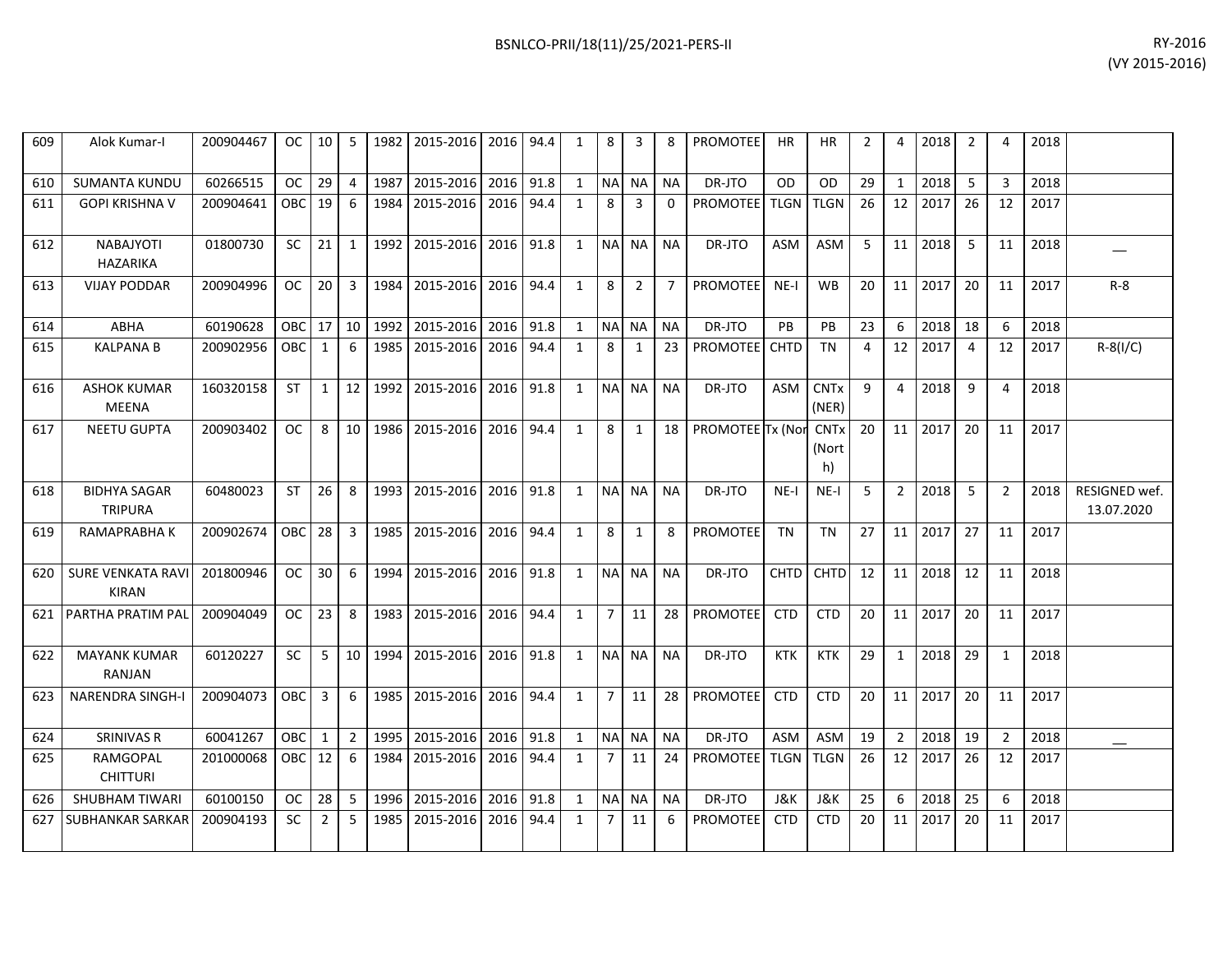| 628 | <b>SATYARTHA</b><br><b>SHARMA</b>    | 60060053  | <b>OC</b>     | 8               | $\overline{4}$ | 1991 | 2015-2016      | 2016 | 91.7 | 1            | <b>NAI</b>     | NA I           | <b>NA</b>      | DR-JTO          | CG            | <b>MP</b>   | 19           | 2              | 2018 | 19           | 02             | 2018 | <b>RESIGNED</b>                                                                  |
|-----|--------------------------------------|-----------|---------------|-----------------|----------------|------|----------------|------|------|--------------|----------------|----------------|----------------|-----------------|---------------|-------------|--------------|----------------|------|--------------|----------------|------|----------------------------------------------------------------------------------|
| 629 | <b>MONIR AHAMMED</b><br><b>MOLLA</b> | 201000467 | <sub>OC</sub> | 16              | $\overline{2}$ | 1984 | 2015-2016      | 2016 | 94.4 | $\mathbf{1}$ | 7 <sup>1</sup> | 9              | 25             | PROMOTEE        | <b>WB</b>     | <b>WB</b>   | 11           | 12             | 2017 | 11           | 12             | 2017 |                                                                                  |
| 630 | <b>MRITUNJAY KUMAR</b>               | 60254560  | OBC           | 6               | $\overline{7}$ | 1991 | 2015-2016      | 2016 | 91.7 | $\mathbf{1}$ |                | NA NA          | <b>NA</b>      | DR-JTO          | <b>WB</b>     | <b>WB</b>   | 5            | $\overline{2}$ | 2018 | 5            | 2              | 2018 |                                                                                  |
| 631 | <b>SUPRIYAN</b>                      | 201000817 | <b>OC</b>     | 18              | $\overline{3}$ | 1984 | 2015-2016      | 2016 | 94.4 | $\mathbf{1}$ | $7^{\circ}$    | 6              | 27             | <b>PROMOTEE</b> | KTK           | <b>KTK</b>  | 20           | 11             | 2017 | 20           | 11             | 2017 |                                                                                  |
| 632 | <b>VINEET KUMAR</b>                  | 60041276  | <b>OC</b>     | 29              | 12             | 1991 | 2015-2016 2016 |      | 91.7 | $\mathbf{1}$ | <b>NA</b>      | <b>NA</b>      | <b>NA</b>      | DR-JTO          | <b>ASM</b>    | <b>ASM</b>  | 19           | $\overline{2}$ | 2018 | 19           | $\overline{2}$ | 2018 |                                                                                  |
| 633 | <b>MARSHALL S</b><br>WARLARPIH       | 200905000 | <b>ST</b>     | 23              | 5              | 1984 | 2015-2016      | 2016 | 94.3 | $\mathbf{1}$ | 12             | $\overline{3}$ | 1              | <b>PROMOTEE</b> | $NE-I$        | $NE-I$      | 20           | 11             | 2017 | 20           | 11             | 2017 | Circle is again<br>requested to<br>verify the<br>Combined<br>Residency<br>Doriod |
| 634 | <b>RAKESH KUMAR</b><br><b>GUPTA</b>  | 60132425  | OBC           | 30 <sup>°</sup> | $\mathbf{1}$   | 1992 | 2015-2016      | 2016 | 91.7 | $\mathbf{1}$ | <b>NAI</b>     | <b>NA</b>      | <b>NA</b>      | DR-JTO          | KRL           | <b>KRL</b>  | 12           | $\overline{2}$ | 2018 | 12           | $\overline{2}$ | 2018 |                                                                                  |
| 635 | SURESH KANNA M R                     | 200802516 | OBC           | 21              | 10             | 1985 | 2015-2016      | 2016 | 94.3 | $\mathbf{1}$ | 9              | 1              | $\overline{2}$ | <b>PROMOTEE</b> | <b>TN</b>     | <b>TN</b>   | 27           | 11             | 2017 | 27           | 11             | 2017 |                                                                                  |
| 636 | <b>VISHAL TARAIYA</b>                | 260220489 | <b>SC</b>     | 12              | $\overline{3}$ | 1992 | 2015-2016 2016 |      | 91.7 | $\mathbf{1}$ | <b>NA</b>      | <b>NA</b>      | <b>NA</b>      | DR-JTO          | $UP(W)$ UP(W) |             | 15           | 5              | 2018 | 15           | 5              | 2018 |                                                                                  |
| 637 | <b>SEENAKP</b>                       | 200902923 | OBC           | 25              | 5              | 1982 | 2015-2016      | 2016 | 94.3 | $\mathbf{1}$ | 8              | $\overline{2}$ | 13             | PROMOTEE        | <b>KRL</b>    | <b>KRL</b>  | $\mathbf{1}$ | 1              | 2018 | 1            | -1             | 2018 |                                                                                  |
| 638 | <b>KUNDAN KUMAR</b>                  | 60182702  | OBC           | 15              | 9              | 1992 | 2015-2016      | 2016 | 91.7 | $\mathbf{1}$ | NA             | <b>NA</b>      | <b>NA</b>      | DR-JTO          | OD            | <b>OD</b>   | 29           | $\mathbf{1}$   | 2018 | 5            | 3              | 2018 |                                                                                  |
| 639 | <b>BALAMURUGAN S</b>                 | 200902924 | OBC           | $\overline{2}$  | 6              | 1985 | 2015-2016      | 2016 | 94.3 | $\mathbf{1}$ | 8              | $\mathbf{1}$   | 8              | <b>PROMOTEE</b> | <b>TN</b>     | <b>TN</b>   | 27           | 11             | 2017 | 27           | 11             | 2017 |                                                                                  |
| 640 | VADTHYA<br>SUMANJADAV                | 60120274  | <b>ST</b>     | 24              | $\overline{2}$ | 1993 | 2015-2016      | 2016 | 91.7 | $\mathbf{1}$ | <b>NAI</b>     | <b>NA</b>      | <b>NA</b>      | DR-JTO          | <b>KTK</b>    | <b>KTK</b>  | 12           | $\overline{2}$ | 2018 | 12           | 2              | 2018 | Provisonal<br>appointment                                                        |
| 641 | <b>JIBIN CHERIAN</b>                 | 200903710 | <b>OC</b>     | 26              | 8              | 1983 | 2015-2016      | 2016 | 94.3 | $\mathbf{1}$ | 8              | $\Omega$       | 4              | <b>PROMOTEE</b> | <b>TN</b>     | <b>TN</b>   | 27           | 11             | 2017 | 27           | 11             | 2017 |                                                                                  |
| 642 | PRINCE GAURAV                        | 60160123  | OBC           | 25              | $\overline{2}$ | 1993 | 2015-2016      | 2016 | 91.7 | $\mathbf{1}$ | NA             | <b>NA</b>      | <b>NA</b>      | DR-JTO          | $NE-I$        | $NE-I$      | $\mathbf{1}$ | $\mathbf{1}$   | 2018 | $\mathbf{1}$ | $\overline{1}$ | 2018 |                                                                                  |
| 643 | ANUSHA YATHIRAJU                     | 201000370 | <b>OC</b>     | 15              | 1              | 1988 | 2015-2016      | 2016 | 94.3 | $\mathbf{1}$ | $\overline{7}$ | 11             | 24             | <b>PROMOTEE</b> | <b>TLGN</b>   | <b>TLGN</b> | 26           | 12             | 2017 | 26           | 12             | 2017 |                                                                                  |
| 644 | <b>SAIF ALI KHAN</b>                 | 60110042  | <b>OC</b>     | 27              | $\overline{7}$ | 1993 | 2015-2016      | 2016 | 91.7 | $\mathbf{1}$ | <b>NAI</b>     | <b>NA</b>      | <b>NA</b>      | DR-JTO          | <b>JKD</b>    | <b>JKD</b>  | 11           | 12             | 2017 | 4            | q              | 2017 |                                                                                  |
| 645 | <b>RAJIV KUMAR</b>                   | 200904416 | OBC           | 15              | 10             | 1983 | 2015-2016      | 2016 | 94.3 | $\mathbf{1}$ | 7 <sup>1</sup> | 11             | 6              | PROMOTEE        | <b>CTD</b>    | <b>CTD</b>  | 20           | 11             | 2017 | 20           | 11             | 2017 |                                                                                  |
| 646 | <b>SULEKH</b><br>PADMANABHAM         | 201800176 | <b>OC</b>     | 19              | 11             | 1994 | 2015-2016      | 2016 | 91.7 | $\mathbf{1}$ | <b>NA</b>      | <b>NA</b>      | <b>NA</b>      | DR-JTO          | <b>KTK</b>    | <b>KTK</b>  | 6            | 8              | 2018 | 6            | 8              | 2018 |                                                                                  |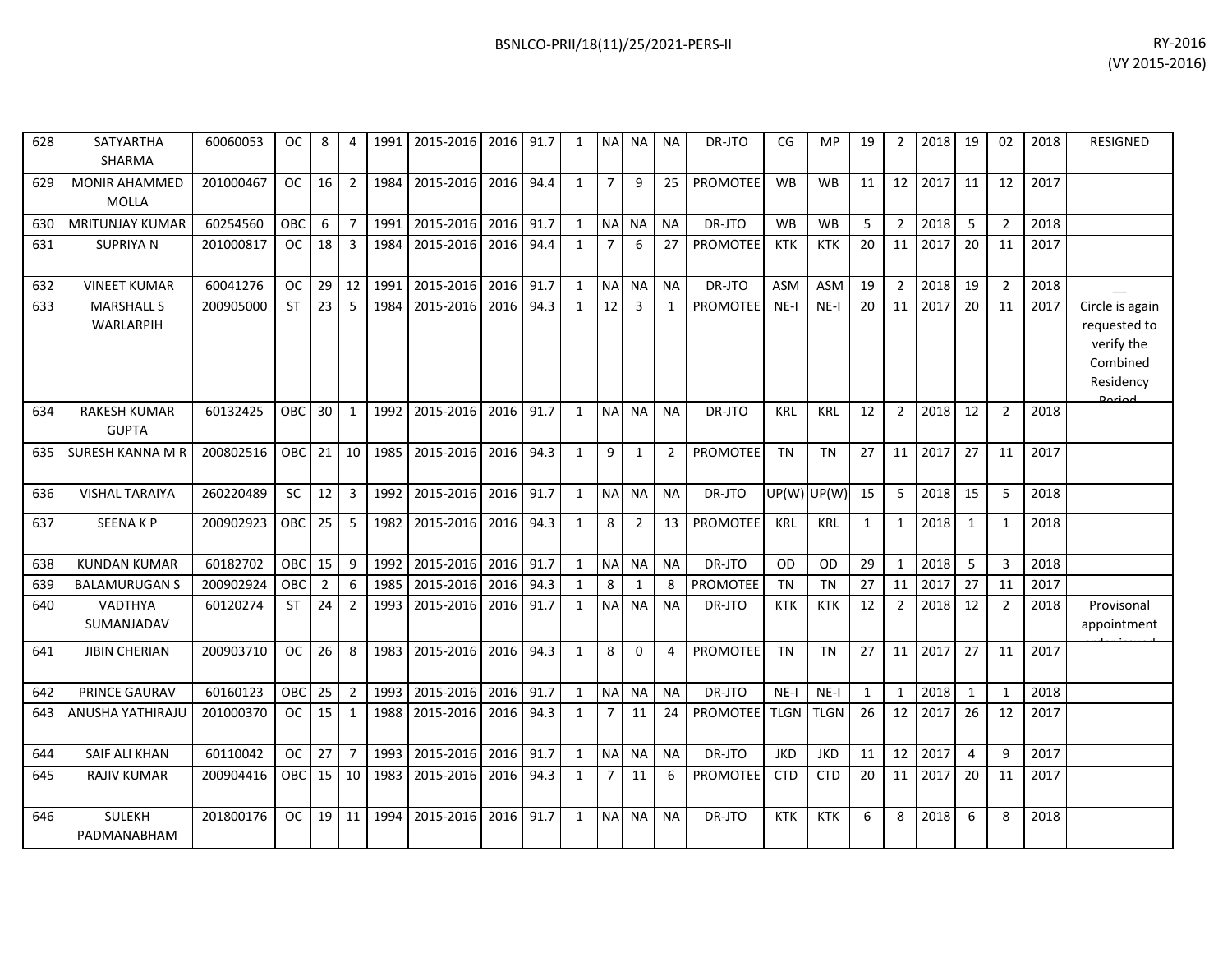| 647 | <b>MADHIVANAN P</b>              | 201000139 | OC.        | 14             | 7              |      | 1986 2015-2016 2016 |      | 94.3 | $\mathbf{1}$ | $\overline{7}$ | 10           | 2         | PROMOTEE        | TN         | TN                    | 27           |                | $11 \mid 2017$ | 27             | 11             | 2017 |                                                                                  |
|-----|----------------------------------|-----------|------------|----------------|----------------|------|---------------------|------|------|--------------|----------------|--------------|-----------|-----------------|------------|-----------------------|--------------|----------------|----------------|----------------|----------------|------|----------------------------------------------------------------------------------|
| 648 | <b>UMESH BHARTI</b>              | 60110049  | <b>OBC</b> | 11             | $\mathbf{1}$   | 1991 | 2015-2016           | 2016 | 91.6 | $\mathbf{1}$ | <b>NA</b>      | <b>NA</b>    | <b>NA</b> | DR-JTO          | <b>JKD</b> | <b>JKD</b>            | 11           | 12             | 2017           | $\overline{4}$ | q              | 2017 |                                                                                  |
| 649 | <b>RASHMIS</b>                   | 200803452 | <b>OBC</b> | 12             | 5              | 1980 | 2015-2016           | 2016 | 94.2 | $\mathbf{1}$ | 12             | 13           | 34        | PROMOTEE        | <b>KTK</b> | <b>KTK</b>            | 20           | 11             | 2017           | 20             | 11             | 2017 | Circle is again<br>requested to<br>verify the<br>Combined<br>Residency           |
| 650 | AMOL MEHRA                       | 60094514  | <b>OC</b>  | 28             | $\overline{7}$ | 1992 | 2015-2016           | 2016 | 91.6 | 1            | <b>NA</b>      | <b>NA</b>    | <b>NA</b> | DR-JTO          | <b>KRL</b> | MH                    | 26           | 3              | 2018           | 26             | 3              | 2018 | TRANSFERRED<br>ON INTERCIRCLE                                                    |
|     | 651   IBABITBHA KHARBULI         | 201000570 | <b>ST</b>  | 9              | 4              | 1982 | 2015-2016 2016      |      | 94.2 | $\mathbf{1}$ | 11             | 8            | 18        | PROMOTEE        | $NE-I$     | $NE-I$                | 20           | 11             | 2017           | 20             | 11             | 2017 | Circle is again<br>requested to<br>verify the<br>Combined<br>Residency<br>Doriod |
| 652 | <b>DILIP KUMAR</b>               | 60120258  | <b>OBC</b> | 14             | 9              | 1992 | 2015-2016 2016      |      | 91.6 | $\mathbf{1}$ | <b>NA</b>      | <b>NA</b>    | <b>NA</b> | DR-JTO          | <b>KTK</b> | <b>KTK</b>            | 12           | $\overline{2}$ | 2018           | 12             | $\overline{2}$ | 2018 | Provisonal<br>appointment                                                        |
| 653 | SHAILENDRA SINGH<br><b>RAWAT</b> | 201000601 | <b>OC</b>  | 27             | 10             | 1986 | 2015-2016           | 2016 | 94.2 | $\mathbf{1}$ | 11             | 8            | 13        | PROMOTEE        | <b>KTK</b> | <b>KTK</b>            | 20           | 11             | 2017           | 20             | 11             | 2017 | Circle is again<br>requested to<br>verify the<br>Combined<br>Residency           |
| 654 | Deepak Kumar<br>Sonwani          | 60138022  | SC         | $\overline{2}$ | 11             | 1992 | 2015-2016           | 2016 | 91.6 | $\mathbf{1}$ | <b>NA</b>      | <b>NA</b>    | <b>NA</b> | DR-JTO          | <b>KRL</b> | <b>KRL</b>            | 12           | $\overline{2}$ | 2018           | 12             | $\overline{2}$ | 2018 | Resigned                                                                         |
| 655 | <b>NISHA</b><br>PRABHAKARAN      | 200802022 | <b>OC</b>  | 20             | 5              | 1984 | 2015-2016 2016      |      | 94.2 | $\mathbf{1}$ | 9              | 3            | 3         | PROMOTEE        | KRL        | <b>KRL</b>            | $\mathbf{1}$ | $\mathbf{1}$   | 2018           | 1              | 1              | 2018 |                                                                                  |
| 656 | <b>SRIKANT KUMAR</b><br>SAHOO    | 60189753  | <b>OBC</b> | 19             | $\overline{7}$ | 1993 | 2015-2016 2016      |      | 91.6 | $\mathbf{1}$ | NA             | <b>NA</b>    | <b>NA</b> | DR-JTO          | <b>OD</b>  | <b>OD</b>             | 29           | $\mathbf{1}$   | 2018           | 5              | 3              | 2018 | Resigned                                                                         |
| 657 | <b>KALAIVANI J</b>               | 200802135 | <b>OC</b>  | 9              | 5              | 1989 | 2015-2016           | 2016 | 94.2 | $\mathbf{1}$ | 9              | $\mathbf{1}$ | 9         | <b>PROMOTEE</b> | <b>TN</b>  | <b>TN</b>             | 27           | 11             | 2017           | 27             | 11             | 2017 |                                                                                  |
| 658 | ATUL VISHWAKRMA                  | 60120228  | <b>OBC</b> | $\overline{2}$ | $\mathbf{1}$   |      | 1994 2015-2016 2016 |      | 91.6 | $\mathbf{1}$ | <b>NA</b>      | NA I         | <b>NA</b> | DR-JTO          | <b>KTK</b> | <b>KTK</b>            | 29           | $\mathbf{1}$   | 2018           | 29             | 1              | 2018 | Provisonal<br>appointment                                                        |
| 659 | <b>SANDIP MAHATA</b>             | 200803361 | <b>OC</b>  | 15             | 5              | 1983 | 2015-2016           | 2016 | 94.2 | $\mathbf{1}$ | 9              | $\Omega$     | 4         | PROMOTEE        | <b>WB</b>  | <b>CNTx</b><br>(East) | 11           | 12             | 2017           | 11             | 12             | 2017 |                                                                                  |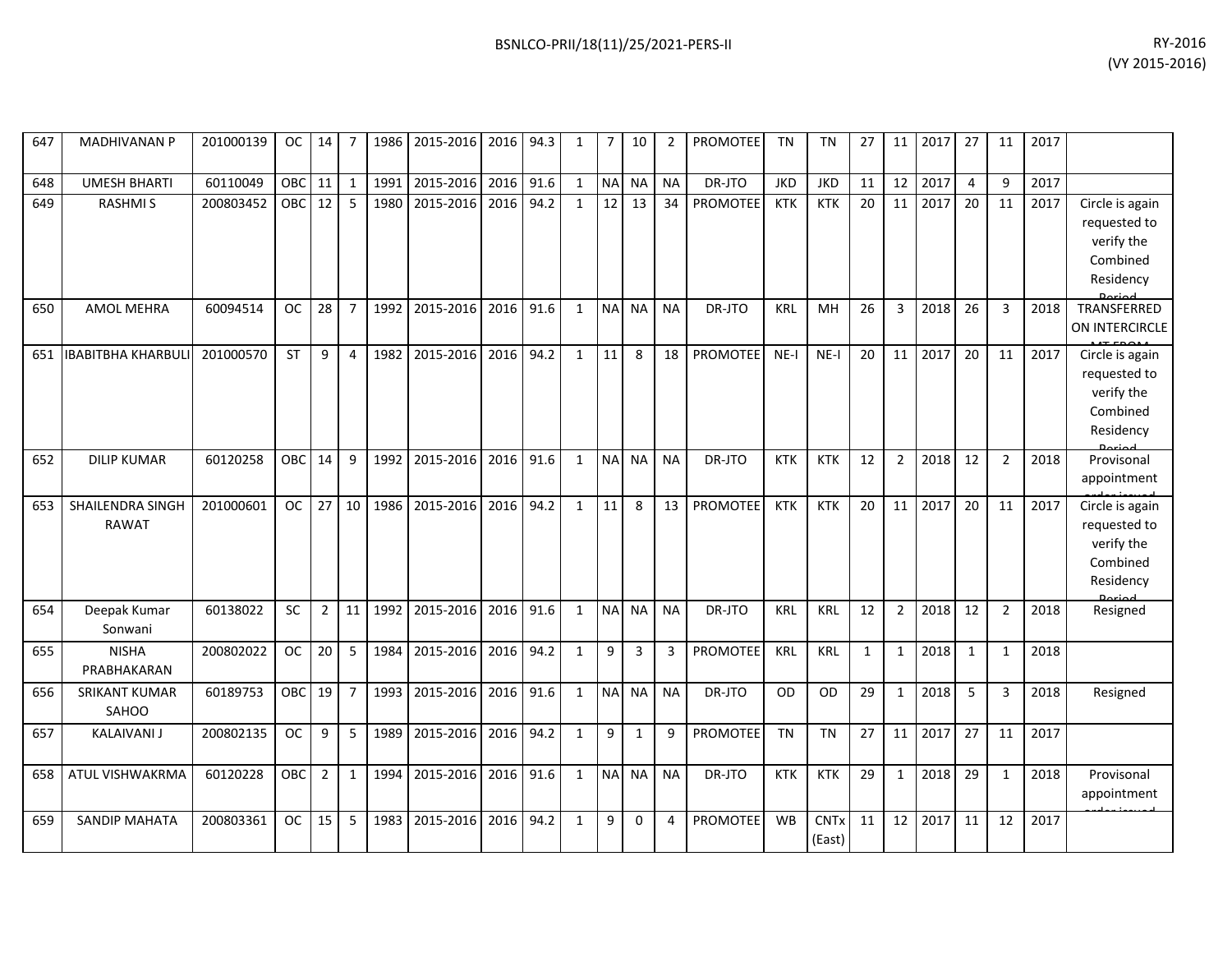| 660 | <b>VUTUKURI</b><br>YASWANTH KUMAR       | 60134038  | <b>OC</b>     | 5            | 3            | 1994 | 2015-2016 | 2016 | 91.6 | 1            | <b>NAI</b>     | NA I           | <b>NA</b>      | DR-JTO          | <b>KRL</b>     | <b>KRL</b>      | 19             | 3              | 2018 | 19             | 3            | 2018 |                                |
|-----|-----------------------------------------|-----------|---------------|--------------|--------------|------|-----------|------|------|--------------|----------------|----------------|----------------|-----------------|----------------|-----------------|----------------|----------------|------|----------------|--------------|------|--------------------------------|
| 661 | <b>JP SUBBAIAH</b>                      | 200904639 | SC            | 15           | 6            | 1985 | 2015-2016 | 2016 | 94.2 | $\mathbf{1}$ | 8              | 4              | 1              | <b>PROMOTEE</b> | <b>TLGN</b>    | <b>BBN</b><br>W | 26             | 12             | 2017 | 26             | 12           | 2017 |                                |
| 662 | <b>SAIRAM VEERLA</b>                    | 60136444  | OBC           | 17           | 6            | 1994 | 2015-2016 | 2016 | 91.6 | $\mathbf{1}$ |                | NA NA          | <b>NA</b>      | DR-JTO          | KRL            | KRL             | 12             | $\overline{2}$ | 2018 | 12             | 2            | 2018 |                                |
| 663 | <b>SIVA PURNA</b><br>CHANDRA RAO DH     | 200903188 | OC            | 23           | 8            | 1983 | 2015-2016 | 2016 | 94.2 | $\mathbf{1}$ | 8              | 3              | $\overline{2}$ | <b>PROMOTEE</b> | AP             | AP              | 28             | 12             | 2017 | 28             | 12           | 2017 |                                |
| 664 | <b>VINAY KUMAR</b><br><b>JATOTH</b>     | 60045013  | <b>ST</b>     | 31           | 8            | 1994 | 2015-2016 | 2016 | 91.6 | $\mathbf{1}$ | <b>NAI</b>     | <b>NA</b>      | <b>NA</b>      | DR-JTO          | ASM            | <b>ASM</b>      | 5              | $\overline{2}$ | 2018 | 5              | 2            | 2018 |                                |
| 665 | JEEVAS A S                              | 200903456 | OBC           | 28           | 5            | 1984 | 2015-2016 | 2016 | 94.2 | $\mathbf{1}$ | 8              | $\overline{2}$ | 20             | <b>PROMOTEE</b> | <b>KRL</b>     | <b>KRL</b>      | $\mathbf{1}$   | $\mathbf{1}$   | 2018 | $\mathbf{1}$   | $\mathbf{1}$ | 2018 |                                |
| 666 | <b>DEPANKAR</b><br><b>BHARADWAJ</b>     | 60186004  | <b>OC</b>     | $\mathbf{1}$ | 10           | 1995 | 2015-2016 | 2016 | 91.6 | $\mathbf{1}$ | <b>NA</b>      | <b>NA</b>      | <b>NA</b>      | DR-JTO          | OD             | <b>OD</b>       | 29             | $\mathbf{1}$   | 2018 | 9              | Δ            | 2018 | Resigned                       |
| 667 | NATTUTHURAI N                           | 200902723 | <b>OBC</b>    | 20           | 5            | 1980 | 2015-2016 | 2016 | 94.2 | $\mathbf{1}$ | 8              | $\mathbf{1}$   | 30             | <b>PROMOTEE</b> | <b>CHTD</b>    | <b>TN</b>       | $\overline{4}$ | 12             | 2017 | $\overline{4}$ | 12           | 2017 | R-8(M) I/C                     |
| 668 | <b>KARAKA SATYA</b><br><b>BHASKAR</b>   | 60120173  | <b>OBC</b>    | 10           | 8            | 1985 | 2015-2016 | 2016 | 91.5 | $\mathbf{1}$ | <b>NA</b>      | <b>NA</b>      | <b>NA</b>      | DR-JTO          | <b>KTK</b>     | <b>KTK</b>      | 11             | 12             | 2017 | 11             | 12           | 2017 | Resigned wef<br>07.10.2019     |
| 669 | <b>PRAKASH</b><br>KAILASAKOTA           | 200904876 | <b>SC</b>     | 10           | 6            | 1987 | 2015-2016 | 2016 | 94.2 | $\mathbf{1}$ | 8              | $\mathbf{1}$   | 5              | <b>PROMOTEE</b> | AP             | AP              | 26             | 12             | 2017 | 26             | 12           | 2017 |                                |
| 670 | <b>AMALAN JOSEPH</b><br><b>ANTONY A</b> | 201800353 | OBC           | 8            | 12           | 1988 | 2015-2016 | 2016 | 91.5 | $\mathbf{1}$ | NA             | <b>NA</b>      | <b>NA</b>      | DR-JTO          | <b>TN</b>      | <b>TN</b>       | $\overline{4}$ | 9              | 2018 | 4              | q            | 2018 | <b>RESIGNATION</b>             |
| 671 | <b>SURYA KUMAR</b><br><b>SHARMA</b>     | 200903806 | OBC           | 30           | $\mathbf{1}$ | 1986 | 2015-2016 | 2016 | 94.2 | $\mathbf{1}$ | 8              | $\Omega$       | 13             | <b>PROMOTEE</b> | UP(E)          | UP(E)           | $\overline{4}$ | 12             | 2017 | 4              | 12           | 2017 |                                |
| 672 | <b>BALAKRISHNA</b>                      | 60135632  | <sub>OC</sub> | 23           | 5            | 1989 | 2015-2016 | 2016 | 91.5 | $\mathbf{1}$ | <b>NA</b>      | <b>NA</b>      | <b>NA</b>      | DR-JTO          | <b>KRL</b>     | <b>KRL</b>      | 19             | 3              | 2018 | 19             | 3            | 2018 | Resigned                       |
| 673 | <b>SUBIR KUMAR DAS</b>                  | 200903911 | <b>SC</b>     | 16           | 11           | 1977 | 2015-2016 | 2016 | 94.2 | $\mathbf{1}$ | 7              | 11             | 28             | <b>PROMOTEE</b> | <b>CTD</b>     | <b>CTD</b>      | 20             | 11             | 2017 | 20             | 11           | 2017 |                                |
| 674 | <b>ALLANKI SHIVAJI</b>                  | 60120297  | <b>OC</b>     | 12           | 5            | 1991 | 2015-2016 | 2016 | 91.5 | $\mathbf{1}$ | <b>NA</b>      | <b>NA</b>      | <b>NA</b>      | DR-JTO          | <b>KTK</b>     | <b>KTK</b>      | 9              | 4              | 2018 | 9              | 4            | 2018 | Applied for<br>resignation wef |
| 675 | PRAKRITY KALYAN<br><b>SARKAR</b>        | 200904289 | <b>OC</b>     | 8            | 9            | 1982 | 2015-2016 | 2016 | 94.2 | $\mathbf{1}$ | $\overline{7}$ | 11             | 6              | <b>PROMOTEE</b> | <b>CTD</b>     | <b>CTD</b>      | 20             | 11             | 2017 | 20             | 11           | 2017 |                                |
| 676 | <b>ARUN KUMAR ARYA</b>                  | 60120226  | OBC           | 15           | 9            | 1992 | 2015-2016 | 2016 | 91.5 | $\mathbf{1}$ | <b>NA</b>      | <b>NA</b>      | <b>NA</b>      | DR-JTO          | <b>KTK</b>     | <b>KTK</b>      | 29             | 1              | 2018 | 29             | $\mathbf{1}$ | 2018 |                                |
| 677 | SONAM PANDHARE                          | 201000354 | <b>OC</b>     | 24           | $\mathbf{1}$ | 1985 | 2015-2016 | 2016 | 94.2 | $\mathbf{1}$ | $\overline{7}$ | 9              | 27             | PROMOTEE        | <b>KTK</b>     | <b>KTK</b>      | 20             | 11             | 2017 | 20             | 11           | 2017 |                                |
| 678 | <b>AJAY KUMAR</b><br><b>KUMAWAT</b>     | 60100062  | <b>OBC</b>    | 11           | 12           | 1992 | 2015-2016 | 2016 | 91.5 | $\mathbf{1}$ | <b>NA</b>      | <b>NA</b>      | <b>NA</b>      | DR-JTO          | <b>J&amp;K</b> | <b>J&amp;K</b>  | $\overline{2}$ | $\Delta$       | 2018 | $\overline{2}$ | Δ            | 2018 |                                |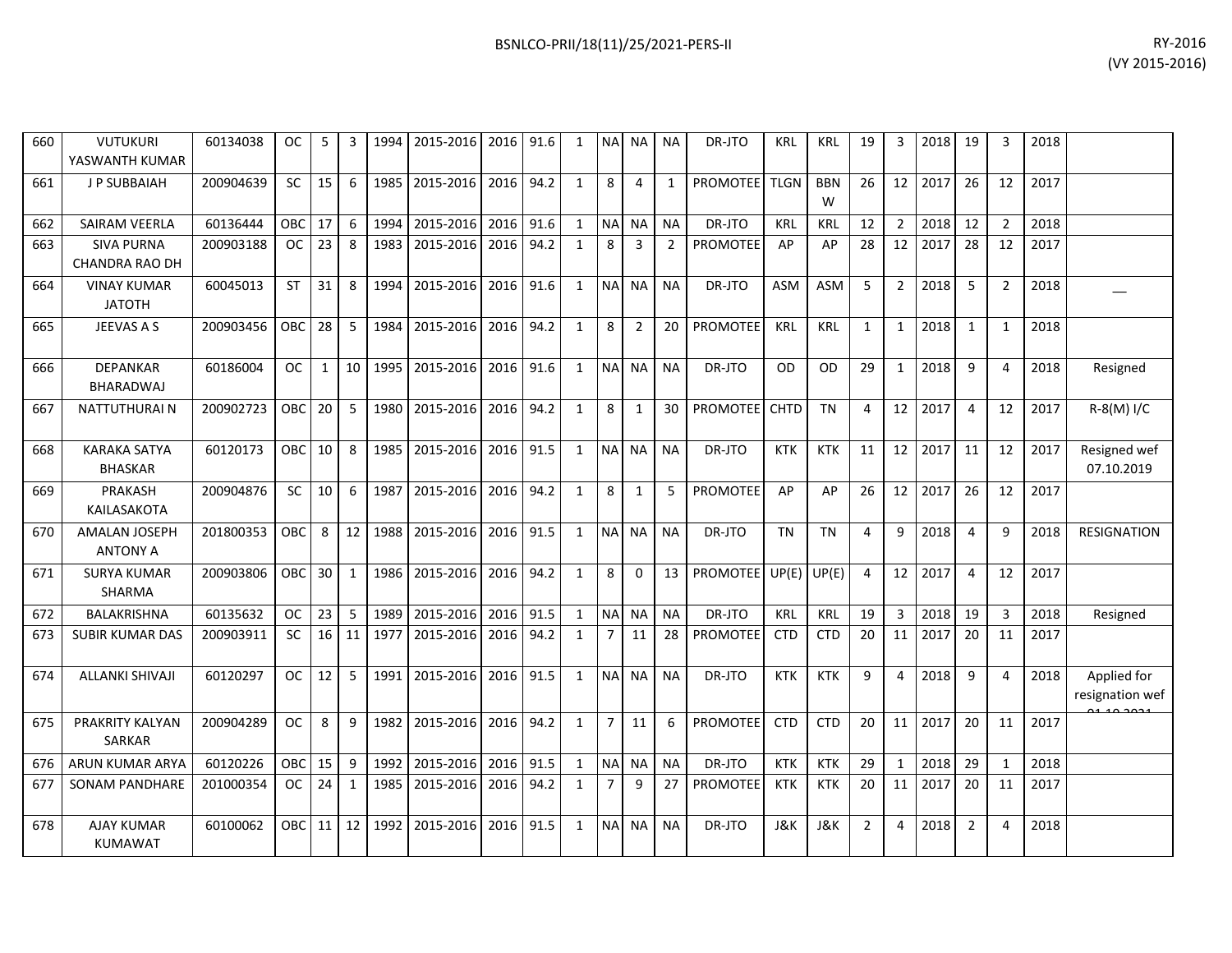| RY-2016        |
|----------------|
| (VY 2015-2016) |

| 679 | SAMIR KUMAR DALEI                      | 201000246 | <b>SC</b> | 10             | $\overline{4}$ | 1982 | 2015-2016 | 2016 | 94.2 | 1            | $\overline{7}$ | 9              | 5            | <b>PROMOTEE</b> | OD             | OD                    | 20           | 10             | 2017 | 20           | 11             | 2017 |                                                                                   |
|-----|----------------------------------------|-----------|-----------|----------------|----------------|------|-----------|------|------|--------------|----------------|----------------|--------------|-----------------|----------------|-----------------------|--------------|----------------|------|--------------|----------------|------|-----------------------------------------------------------------------------------|
| 680 | <b>DEEPAK KUMAR -I</b>                 | 60350141  | OBC       | 15             | 1              | 1993 | 2015-2016 | 2016 | 91.5 | $\mathbf{1}$ | <b>NA</b>      | <b>NA</b>      | <b>NA</b>    | DR-JTO          | Tx (Sou        | ASM                   | 12           | $\overline{2}$ | 2018 | 12           | 2              | 2018 | Mutual R-8 Trf<br>from STR Circle<br>to ASM Circle<br>w.e.f 07/05/2019            |
| 681 | ARUN KUMAR A                           | 201000582 | <b>OC</b> | 24             | $\mathbf{1}$   | 1986 | 2015-2016 | 2016 | 94.2 | $\mathbf{1}$ | $\overline{7}$ | 8              | $\Omega$     | <b>PROMOTEE</b> | <b>KTK</b>     | <b>KTK</b>            | 20           | 11             | 2017 | 20           | 11             | 2017 |                                                                                   |
| 682 | JAYAKRISHNAN J S                       | 60138815  | <b>OC</b> | 8              | 9              | 1993 | 2015-2016 | 2016 | 91.5 | $\mathbf{1}$ | <b>NA</b>      | <b>NA</b>      | <b>NA</b>    | DR-JTO          | <b>KRL</b>     | <b>KRL</b>            | 1            | 1              | 2018 | $\mathbf{1}$ | $\mathbf{1}$   | 2018 |                                                                                   |
| 683 | SANTOSH PRASAD                         | 201000775 | <b>OC</b> | 27             | 9              | 1983 | 2015-2016 | 2016 | 94.2 | $\mathbf{1}$ | $\overline{7}$ | $\overline{7}$ | 17           | <b>PROMOTEE</b> | <b>KTK</b>     | <b>KTK</b>            | 20           | 11             | 2017 | 20           | 11             | 2017 |                                                                                   |
| 684 | <b>VAIBHAV TIWARI</b>                  | 60210327  | <b>OC</b> | 13             | 12             | 1993 | 2015-2016 | 2016 | 91.5 | $\mathbf{1}$ | <b>NA</b>      | <b>NA</b>      | <b>NA</b>    | DR-JTO          | <b>TN</b>      | <b>TN</b>             | 5            | $\overline{2}$ | 2018 | 5            | $\overline{2}$ | 2018 |                                                                                   |
| 685 | <b>POONAM</b>                          | 200903514 | <b>OC</b> | $\overline{7}$ | $\overline{3}$ | 1985 | 2015-2016 | 2016 | 94.1 | $\mathbf{1}$ | 12             | 3              | $\mathbf{1}$ | <b>PROMOTEE</b> | $NE-I$         | $NE-I$                | 20           | 11             | 2017 | 20           | 11             | 2017 | Circle is again<br>requested to<br>verify the<br>Combined<br>Residency<br>لممنعمه |
| 686 | <b>BISHAKH DEY</b><br><b>CHOWDHURY</b> | 60320124  | <b>OC</b> | 27             | $\overline{4}$ | 1994 | 2015-2016 | 2016 | 91.5 | $\mathbf{1}$ | <b>NA</b>      | <b>NA</b>      | <b>NA</b>    | DR-JTO          | <b>WB</b>      | <b>CNTx</b><br>(East) | 5            | 2              | 2018 | 5            | $\overline{2}$ | 2018 |                                                                                   |
| 687 | <b>WILLESTAR SYIEM</b>                 | 200904984 | <b>ST</b> | 8              | 11             | 1982 | 2015-2016 | 2016 | 94.1 | $\mathbf{1}$ | 12             | $\overline{2}$ | 19           | <b>PROMOTEE</b> | $NE-I$         | $NE-I$                | 20           | 11             | 2017 | 20           | 11             | 2017 | Circle is again<br>requested to<br>verify the<br>Combined<br>Residency            |
| 688 | <b>NEHA VERMA</b>                      | 60120278  | SC        | 10             | $\overline{7}$ | 1990 | 2015-2016 | 2016 | 91.4 | $\mathbf{1}$ | <b>NA</b>      | <b>NA</b>      | <b>NA</b>    | DR-JTO          | <b>KTK</b>     | <b>KTK</b>            | 12           | $\overline{2}$ | 2018 | 12           | $\overline{2}$ | 2018 | Provisonal<br>appointment                                                         |
| 689 | MILTON DEBBARMA                        | 201000471 | <b>ST</b> | 15             | 8              | 1981 | 2015-2016 | 2016 | 94.1 | $\mathbf{1}$ | 11             | 9              | $\Omega$     | <b>PROMOTEE</b> | $NE-I$         | $NE-I$                | 20           | 11             | 2017 | 20           | 11             | 2017 | Circle is again<br>requested to<br>verify the<br>Combined<br>Residency<br>Doriad  |
| 690 | <b>PRINCE KUMAR</b><br>SHRIVASTAVA     | 60100168  | <b>OC</b> | 15             | 6              | 1992 | 2015-2016 | 2016 | 91.4 | $\mathbf{1}$ | <b>NA</b>      | <b>NA</b>      | <b>NA</b>    | DR-JTO          | <b>J&amp;K</b> | J&K                   | $\mathbf{1}$ | $\mathbf{1}$   | 2018 | $\mathbf{1}$ | $\mathbf{1}$   | 2018 |                                                                                   |
| 691 | <b>JASMINE BABY K A</b>                | 200801507 | <b>OC</b> | 22             | $\mathbf{1}$   | 1983 | 2015-2016 | 2016 | 94.1 | $\mathbf{1}$ | 9              | 5              | $\mathbf{1}$ | <b>PROMOTEE</b> | KRL            | <b>KRL</b>            | 22           | $\overline{2}$ | 2018 | 22           | $\overline{2}$ | 2018 |                                                                                   |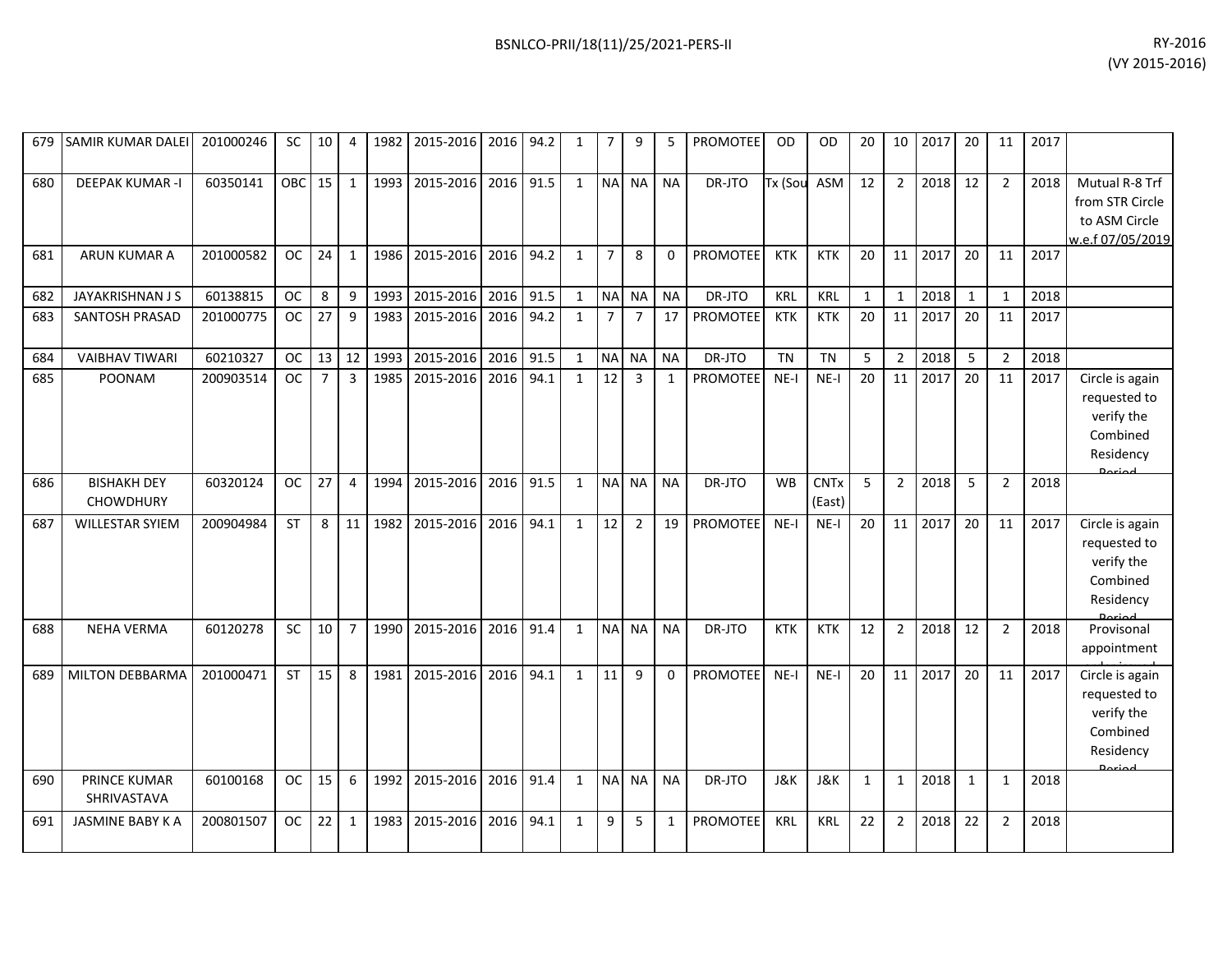| 692 | <b>SAGAR PAWAR</b>                                    | 60150418  | <b>OC</b> | 11           | 3              | 1994 | 2015-2016 | 2016 | 91.4 | $\mathbf{1}$ | <b>NA</b>      | <b>NA</b>      | <b>NA</b> | DR-JTO          | MH          | <b>MH</b>             | 4              | 12             | 2017 | $\overline{4}$ | 12             | 2017 | Resigned on<br>08/07/2019            |
|-----|-------------------------------------------------------|-----------|-----------|--------------|----------------|------|-----------|------|------|--------------|----------------|----------------|-----------|-----------------|-------------|-----------------------|----------------|----------------|------|----------------|----------------|------|--------------------------------------|
| 693 | <b>RAGY KA</b>                                        | 200801748 | OBC       | 10           | 9              | 1984 | 2015-2016 | 2016 | 94.1 | $\mathbf{1}$ | 9              | $\overline{2}$ | 20        | <b>PROMOTEE</b> | <b>KRL</b>  | <b>KRL</b>            | $\mathbf{1}$   | $\mathbf{1}$   | 2018 | 1              | $\mathbf{1}$   | 2018 |                                      |
| 694 | MALLI CHENCHU<br>RAMANAIAH                            | 60047516  | OBC       | 24           | $\overline{4}$ | 1994 | 2015-2016 | 2016 | 91.4 | $\mathbf{1}$ | <b>NA</b>      | <b>NA</b>      | <b>NA</b> | DR-JTO          | <b>ASM</b>  | <b>TN</b>             | 5              | $\overline{2}$ | 2018 | 5              | $\overline{2}$ | 2018 | Mutual R-8 Trf to<br>TN Circle w.e.f |
| 695 | <b>SATISH KUMAR</b><br>JAISWAL                        | 201000168 | OBC       | $\mathbf{1}$ | $\overline{2}$ | 1988 | 2015-2016 | 2016 | 94.1 | $\mathbf{1}$ | 8              | 9              | 12        | <b>PROMOTEE</b> | MP          | <b>MP</b>             | 5              | 11             | 2018 | 5              | 11             | 2018 |                                      |
| 696 | YATIN ARYA                                            | 60320174  | <b>SC</b> | 20           | $\overline{7}$ | 1994 | 2015-2016 | 2016 | 91.4 | $\mathbf{1}$ | <b>NA</b>      | <b>NA</b>      | <b>NA</b> | DR-JTO          | <b>OD</b>   | <b>CNTx</b><br>(East) | 5              | 3              | 2018 | 5              | 3              | 2018 |                                      |
| 697 | Vinay Sharma                                          | 200904572 | OBC       | 11           | 10             | 1987 | 2015-2016 | 2016 | 94.1 | $\mathbf{1}$ | 8              | 3              | 8         | <b>PROMOTEE</b> | <b>HR</b>   | <b>CNTx</b><br>(Nort  | $\overline{2}$ | 4              | 2018 | $\overline{2}$ | 4              | 2018 | On deputation to<br>NTR Ambala       |
| 698 | <b>AYUSHI DHAKRE</b>                                  | 60120331  | <b>OC</b> | 18           | 8              | 1994 | 2015-2016 | 2016 | 91.4 | $\mathbf{1}$ | <b>NA</b>      | <b>NA</b>      | <b>NA</b> | DR-JTO          | <b>KTK</b>  | <b>KTK</b>            | 9              | 4              | 2018 | 9              | 4              | 2018 |                                      |
| 699 | <b>MAHENDRAN S</b>                                    | 200902820 | OBC       | 24           | $\overline{4}$ | 1980 | 2015-2016 | 2016 | 94.1 | $\mathbf{1}$ | 8              | 1              | 22        | PROMOTEE        | <b>TN</b>   | <b>TN</b>             | 27             | 11             | 2017 | 27             | 11             | 2017 |                                      |
| 700 | <b>HUSSAIN</b><br><b>NOORUDDIN</b><br><b>KAPADIYA</b> | 60070445  | <b>OC</b> | 25           | $\overline{2}$ | 1995 | 2015-2016 | 2016 | 91.4 | $\mathbf{1}$ | <b>NA</b>      | <b>NA</b>      | <b>NA</b> | DR-JTO          | GUJ         | GUJ                   | 18             | 6              | 2018 | 18             | 6              | 2018 |                                      |
| 701 | <b>INDUMATHIR</b>                                     | 200902987 | OBC       | 8            | 5              | 1987 | 2015-2016 | 2016 | 94.1 | $\mathbf{1}$ | 8              | 1              | 22        | <b>PROMOTEE</b> | <b>CHTD</b> | CHTD                  | 4              | 12             | 2017 | 4              | 12             | 2017 |                                      |
| 702 | HARIKRISHNA<br>MAMILLAPALLI                           | 60136454  | <b>OC</b> | 18           | 8              | 1995 | 2015-2016 | 2016 | 91.4 | $\mathbf{1}$ | <b>NA</b>      | <b>NA</b>      | <b>NA</b> | DR-JTO          | <b>KRL</b>  | CHTD                  | $\overline{2}$ | 4              | 2018 | $\overline{2}$ | 4              | 2018 |                                      |
| 703 | <b>SENTHIL RAJ K</b>                                  | 200902925 | OBC       | 8            | 10             | 1981 | 2015-2016 | 2016 | 94.1 | $\mathbf{1}$ | 8              | 1              | 8         | PROMOTEE        | <b>TN</b>   | <b>TN</b>             | 27             | 11             | 2017 | 27             | 11             | 2017 |                                      |
| 704 | Prashob S                                             | 60137218  | <b>OC</b> | 26           | 12             | 1990 | 2015-2016 | 2016 | 91.3 | $\mathbf{1}$ | <b>NA</b>      | <b>NA</b>      | <b>NA</b> | DR-JTO          | <b>KRL</b>  | <b>KRL</b>            | 1              | 1              | 2018 | 1              | 1              | 2018 | Resigned                             |
| 705 | <b>NAIDU SUDHAKAR</b><br><b>JAYABALAN</b>             | 200903789 | <b>OC</b> | 26           | 9              | 1980 | 2015-2016 | 2016 | 94.1 | $\mathbf{1}$ | $\overline{7}$ | 11             | 27        | <b>PROMOTEE</b> | <b>TN</b>   | <b>TN</b>             | 27             | 11             | 2017 | 27             | 11             | 2017 |                                      |
| 706 | Roopesh Kumar                                         | 60135617  | <b>OC</b> | 30           | 12             | 1990 | 2015-2016 | 2016 | 91.3 | $\mathbf{1}$ | <b>NA</b>      | <b>NA</b>      | <b>NA</b> | DR-JTO          | <b>KRL</b>  | <b>KRL</b>            | 29             | $\mathbf{1}$   | 2018 | 29             | $\mathbf{1}$   | 2018 | Resigned                             |
| 707 | <b>RAMDHAN SAHU</b>                                   | 200904312 | OBC       | 15           | $\mathbf{1}$   | 1988 | 2015-2016 | 2016 | 94.1 | $\mathbf{1}$ | $\overline{7}$ | 11             | 6         | <b>PROMOTEE</b> | <b>CTD</b>  | <b>CTD</b>            | 20             | 11             | 2017 | 20             | 11             | 2017 |                                      |
| 708 | <b>VIJAY KUMAR</b>                                    | 60160158  | <b>SC</b> | 5            | 10             | 1991 | 2015-2016 | 2016 | 91.3 | $\mathbf{1}$ | <b>NA</b>      | <b>NA</b>      | <b>NA</b> | DR-JTO          | $NE-I$      | $NE-I$                | 5              | $\overline{2}$ | 2018 | 5              | $\overline{2}$ | 2018 | RESIGNED wef.<br>01.07.2018          |
| 709 | <b>HARIHAR PANDA</b>                                  | 201000231 | <b>OC</b> | 26           | 6              | 1986 | 2015-2016 | 2016 | 94.1 | $\mathbf{1}$ | $\overline{7}$ | 10             | 18        | PROMOTEE        | <b>OD</b>   | <b>OD</b>             | 20             | 10             | 2017 | 20             | 11             | 2017 |                                      |
| 710 | <b>ASHUTOSH KUMAR</b><br>RAI                          | 60100339  | <b>OC</b> | $\mathbf{1}$ | 11             | 1991 | 2015-2016 | 2016 | 91.3 | $\mathbf{1}$ | <b>NA</b>      | <b>NA</b>      | <b>NA</b> | DR-JTO          | J&K         | J&K                   | 5              | 3              | 2018 | 5              | 3              | 2018 |                                      |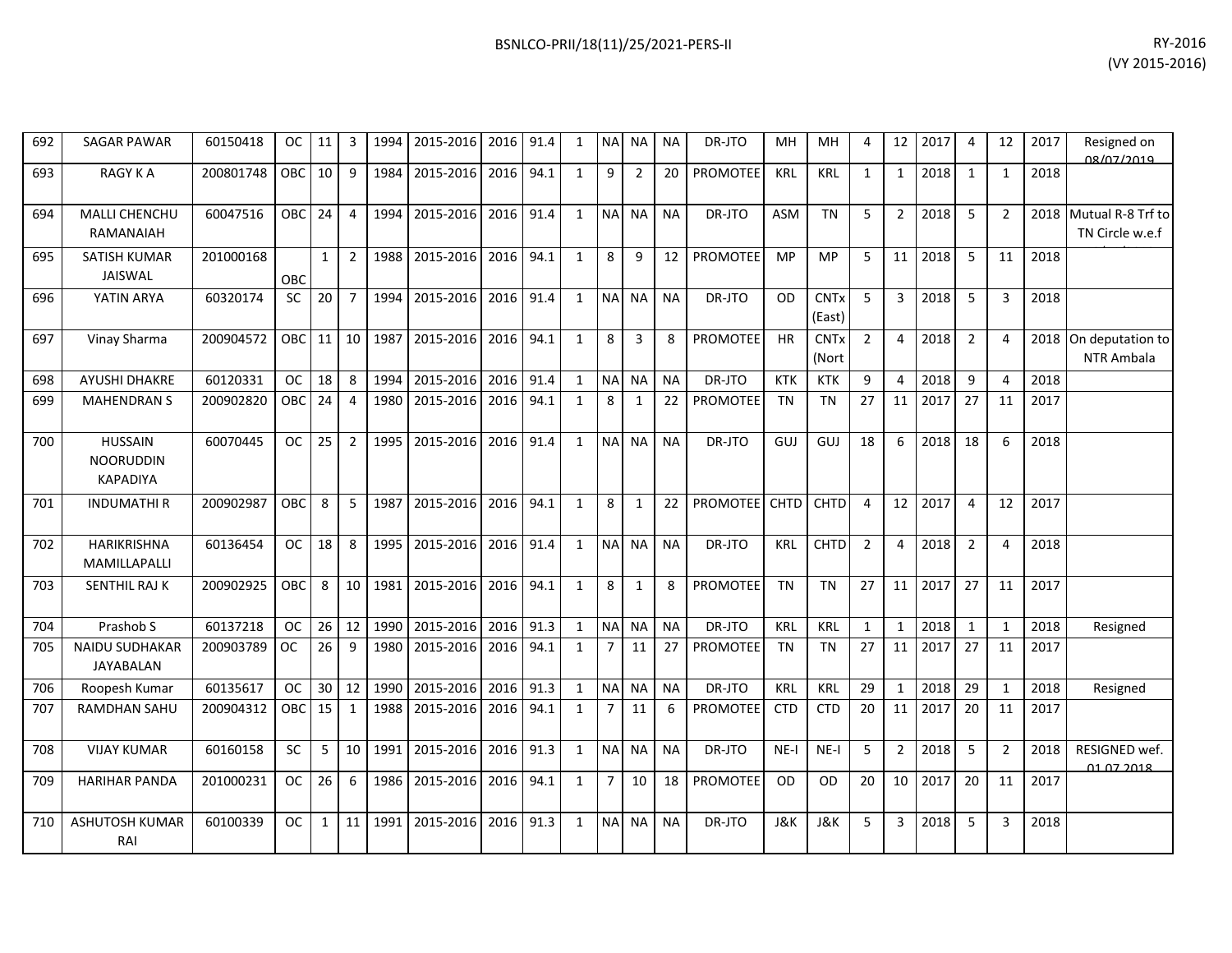| 711 | PRADEEP KUMAR-II             | 201000013 | OC.        | 13             | 5                | 1982 | 2015-2016      | 2016 | 94.1 | $\mathbf{1}$ | 7 <sup>1</sup> | 10             | 16        | PROMOTEE        | <b>RAJ</b> | RAJ                             | 20             | 11              | 2017 | 20                      | 11             | 2017 |                                                                                         |
|-----|------------------------------|-----------|------------|----------------|------------------|------|----------------|------|------|--------------|----------------|----------------|-----------|-----------------|------------|---------------------------------|----------------|-----------------|------|-------------------------|----------------|------|-----------------------------------------------------------------------------------------|
| 712 | SATYA PRAKASH<br>VISHWAKARMA | 60300013  | <b>OBC</b> | $\mathbf{1}$   | $\mathbf{1}$     | 1992 | 2015-2016      | 2016 | 91.3 | $\mathbf{1}$ | <b>NA</b>      | <b>NA</b>      | <b>NA</b> | DR-JTO          | Tx (Nor    | <b>CNTx</b><br>(West            | 25             | 9               | 2017 | 25                      | q              | 2017 |                                                                                         |
| 713 | <b>GAVI KIRAN Y</b>          | 201000922 | OBC        | 14             | $\overline{4}$   | 1986 | 2015-2016      | 2016 | 94.1 | $\mathbf{1}$ | 7 <sup>1</sup> | $\overline{7}$ | 4         | <b>PROMOTEE</b> | <b>KTK</b> | <b>KTK</b>                      | 20             | 11 <sup>1</sup> | 2017 | 20                      | 11             | 2017 |                                                                                         |
| 714 | <b>MD EKRAMA</b><br>ARSHAD   | 60120327  | <b>OC</b>  | $\overline{2}$ | 5                | 1992 | 2015-2016 2016 |      | 91.3 | $\mathbf{1}$ | N <sub>A</sub> | <b>NA</b>      | <b>NA</b> | DR-JTO          | KTK        | <b>KTK</b>                      | 9              | 4               | 2018 | 9                       | 4              | 2018 | Resigned wef<br>6.9.2018                                                                |
| 715 | <b>BINDU G V</b>             | 201000551 | <b>OC</b>  | 30             | $\boldsymbol{9}$ | 1987 | 2015-2016      | 2016 | 94   | $\mathbf{1}$ | 11             | 8              | 10        | PROMOTEE        | <b>KTK</b> | <b>KTK</b>                      | 20             | 11              | 2017 | 20                      | 11             | 2017 | Circle is again<br>requested to<br>verify the<br>Combined<br>Residency<br><b>Doriad</b> |
| 716 | SOURAV GUHA ROY              | 60480026  | ОC         | 19             | 9                | 1992 | 2015-2016      | 2016 | 91.3 | $\mathbf{1}$ | <b>NA</b>      | <b>NA</b>      | <b>NA</b> | DR-JTO          | $NE-I$     | <b>CNTx</b><br>(NER)            | 26             | $\overline{2}$  | 2018 | 26                      | $\overline{2}$ | 2018 |                                                                                         |
| 717 | <b>JERRY PAUL</b>            | 200801804 | <b>OC</b>  | 3              | 5                | 1983 | 2015-2016      | 2016 | 94   | $\mathbf{1}$ | 9              | 3              | 16        | PROMOTEE        | KRL        | <b>KRL</b>                      | 31             | 12              | 2017 | $\mathbf{1}$            | $\mathbf{1}$   | 2018 |                                                                                         |
| 718 | PILLI KEERTHANA              | 60134838  | <b>SC</b>  | 21             | $\overline{7}$   | 1993 | 2015-2016      | 2016 | 91.3 | $\mathbf{1}$ | <b>NA</b>      | <b>NA</b>      | <b>NA</b> | DR-JTO          | <b>KRL</b> | <b>CNT<sub>x</sub></b><br>(Sout | 19             | 3               | 2018 | 19                      | 3              | 2018 |                                                                                         |
| 719 | RAVI KISAN RAHATAL           | 200803825 | OBC        | $\mathbf{1}$   | $\overline{4}$   | 1979 | 2015-2016      | 2016 | 94   | $\mathbf{1}$ | 9              | 0              | 19        | PROMOTEE        | MH         | MН                              | 4              | 12              | 2017 | $\overline{4}$          | 12             | 2017 |                                                                                         |
| 720 | <b>NARESH PUSAPALLY</b>      | 201800060 | OBC        | 6              | 8                | 1993 | 2015-2016      | 2016 | 91.3 | $\mathbf{1}$ | <b>NA</b>      | <b>NA</b>      | <b>NA</b> | Dr-JTO          | MH         | MН                              | $\overline{7}$ | $\overline{7}$  | 2017 | 9                       | $\overline{7}$ | 2018 |                                                                                         |
| 721 | <b>SUBRATA KUILA</b>         | 200904333 | <b>OC</b>  | 26             | 9                | 1982 | 2015-2016      | 2016 | 94   | $\mathbf{1}$ | 8              | 11             | 19        | PROMOTEE        | <b>CTD</b> | <b>CTD</b>                      | 20             | 11              | 2017 | 20                      | 11             | 2017 |                                                                                         |
| 722 | S NAYAB RASOOL               | 60150516  | ОC         | 12             | 12               | 1993 | 2015-2016      | 2016 | 91.3 | $\mathbf{1}$ | <b>NA</b>      | <b>NA</b>      | <b>NA</b> | Dr-JTO          | MH         | <b>MH</b>                       | 9              | 3               | 2018 | 12                      | 3              | 2018 |                                                                                         |
| 723 | Arvind Kumar<br>Panwar       | 200903738 | OBC        | $\overline{4}$ | 12               | 1983 | 2015-2016      | 2016 | 94   | $\mathbf{1}$ | 8              | $\overline{7}$ | 10        | <b>PROMOTEE</b> | <b>HR</b>  | <b>HR</b>                       | $\overline{2}$ | 4               | 2018 | $\overline{2}$          | 4              | 2018 |                                                                                         |
| 724 | <b>TRIBHUWAN</b><br>SHARMA   | 201801064 | <b>OC</b>  | $\overline{7}$ | $\mathbf{1}$     | 1994 | 2015-2016      | 2016 | 91.3 | $\mathbf{1}$ | <b>NA</b>      | <b>NA</b>      | <b>NA</b> | DR-JTO          | MH         | MH                              | 12             | 11              | 2018 | 12                      | 11             | 2018 |                                                                                         |
| 725 | Deepika Verma                | 200904665 | OBC        | 19             | 12               | 1985 | 2015-2016 2016 |      | 94   | $\mathbf{1}$ | 8              | 5              | 15        | PROMOTEE        | <b>HR</b>  | <b>HR</b>                       | $\overline{2}$ | 4               | 2018 | $\overline{2}$          | 4              | 2018 |                                                                                         |
| 726 | <b>SURESH KATIKALA</b>       | 201800376 | <b>SC</b>  | 5              | 12               | 1994 | 2015-2016      | 2016 | 91.3 | $\mathbf{1}$ | <b>NA</b>      | <b>NA</b>      | <b>NA</b> | DR-JTO          | KRL        | <b>KRL</b>                      | 3              | 9               | 2018 | $\overline{\mathbf{3}}$ | 9              | 2018 | Resigned                                                                                |
| 727 | <b>NUTAN</b>                 | 200902946 | <b>OC</b>  | 4              | 5                | 1983 | 2015-2016      | 2016 | 94   | $\mathbf{1}$ | 8              | 3              | 10        | PROMOTEE UP(W)  |            | UP(W                            | 29             | $\mathbf{1}$    | 2018 | 29                      | 1              | 2018 |                                                                                         |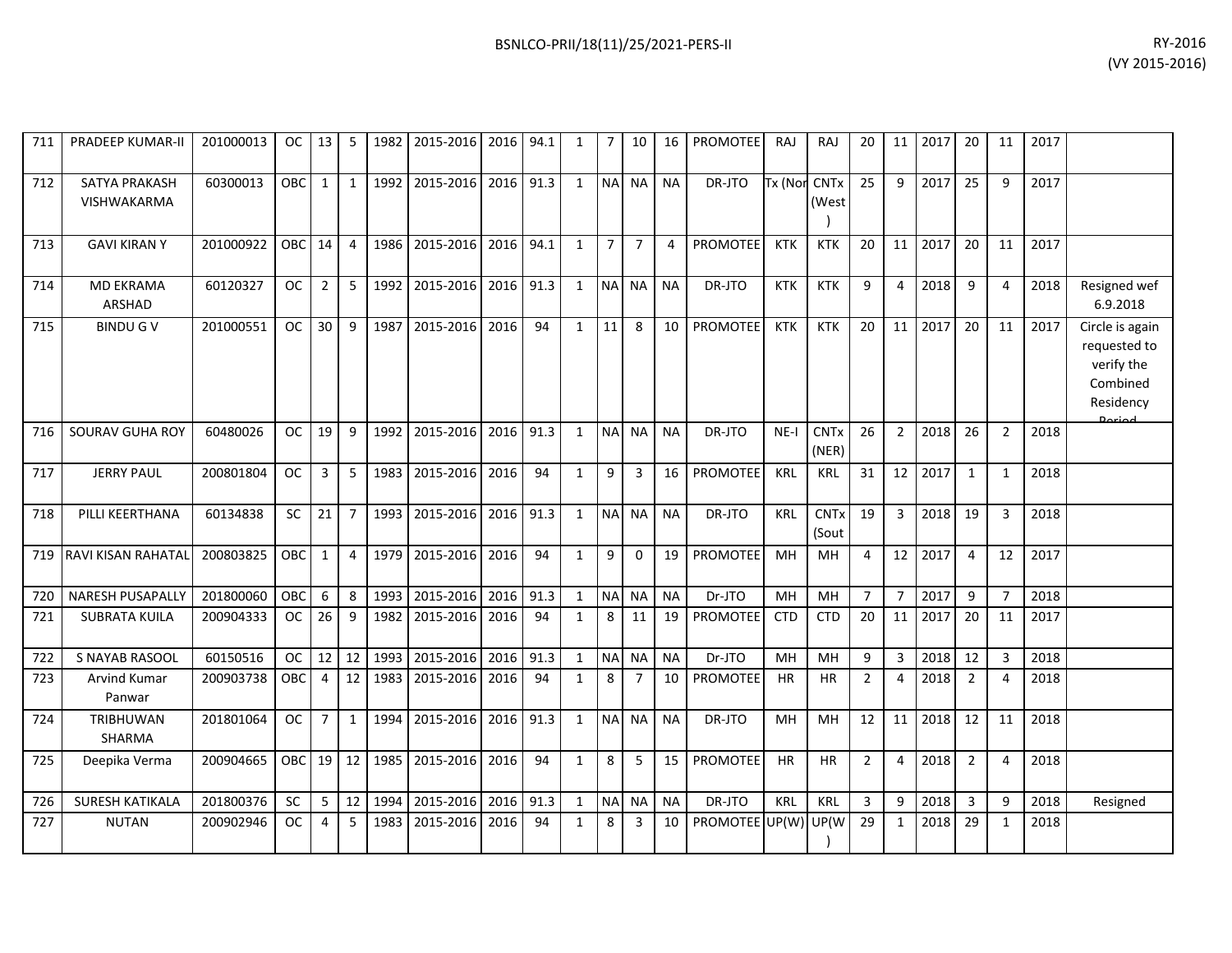| 728 | <b>SHAIK MEHTAB</b><br><b>BANU</b>       | 60189759  | ОC        | 23             | 6              | 1995 | 2015-2016      | 2016 | 91.3 | $\mathbf{1}$ | <b>NAI</b>     | <b>NA</b>      | <b>NA</b> | DR-JTO          | OD         | <b>KTK</b> | 9            | 4              | 2018 | 9              | Δ              | 2018 | Applied for<br>resignation wef |
|-----|------------------------------------------|-----------|-----------|----------------|----------------|------|----------------|------|------|--------------|----------------|----------------|-----------|-----------------|------------|------------|--------------|----------------|------|----------------|----------------|------|--------------------------------|
| 729 | <b>ANIRBAN DAS</b>                       | 200905024 | <b>SC</b> | 17             | $\mathbf{1}$   | 1984 | 2015-2016 2016 |      | 94   | $\mathbf{1}$ | 8              | $\Omega$       | 23        | <b>PROMOTEE</b> | <b>WB</b>  | <b>WB</b>  | 11           | 12             | 2017 | 11             | 12             | 2017 |                                |
| 730 | POSIMSETTI NAVEEN<br><b>KUMAR</b>        | 60120263  | <b>OC</b> | 17             | 5              | 1990 | 2015-2016      | 2016 | 91.2 | $\mathbf{1}$ | N <sub>A</sub> | <b>NA</b>      | <b>NA</b> | DR-JTO          | <b>KTK</b> | <b>KTK</b> | 12           | $\overline{2}$ | 2018 | 12             | 2              | 2018 | Resignation                    |
| 731 | PATIL VIKRANT BALU                       | 200903757 | <b>OC</b> | $\overline{4}$ | 10             | 1986 | 2015-2016      | 2016 | 94   | $\mathbf{1}$ | 8              | 0              | 11        | PROMOTEE        | MH         | MН         | $\mathbf{1}$ | 12             | 2017 | $\overline{4}$ | 12             | 2017 |                                |
| 732 | Siddharth Shivaji<br>Bansode             | 60310043  | <b>SC</b> | 10             | 10             | 1991 | 2015-2016      | 2016 | 91.2 | $\mathbf{1}$ | N <sub>A</sub> | <b>NA</b>      | <b>NA</b> | DR-JTO          | <b>KRL</b> | <b>KRL</b> | 29           | $\mathbf{1}$   | 2018 | 29             | 1              | 2018 | Resigned                       |
| 733 | <b>GOUTAM BISWAS</b>                     | 200904238 | <b>SC</b> | 20             | 11             | 1978 | 2015-2016      | 2016 | 94   | $\mathbf{1}$ | $\overline{7}$ | 11             | 28        | <b>PROMOTEE</b> | <b>CTD</b> | <b>CTD</b> | 20           | 11             | 2017 | 20             | 11             | 2017 |                                |
| 734 | <b>ALOK RANJAN</b><br><b>PANDEY</b>      | 60060059  | <b>OC</b> | 14             | 4              | 1992 | 2015-2016      | 2016 | 91.2 | $\mathbf{1}$ | <b>NA</b>      | <b>NA</b>      | <b>NA</b> | DR-JTO          | CG         | CG         | 19           | $\overline{2}$ | 2018 | 19             | $\overline{2}$ | 2018 |                                |
| 735 | <b>HEDGIRE MAHESH</b><br>LAXMAN          | 200904438 | OBC       | $\overline{4}$ | $\overline{4}$ | 1988 | 2015-2016      | 2016 | 94   | $\mathbf{1}$ | $\overline{7}$ | 11             | 20        | <b>PROMOTEE</b> | MH         | MН         | 4            | 12             | 2017 | $\overline{4}$ | 12             | 2017 |                                |
| 736 | PIPPERA NITHEESH<br><b>KUMAR</b>         | 60120251  | ОC        | 22             | 8              | 1992 | 2015-2016      | 2016 | 91.2 | $\mathbf{1}$ | <b>NA</b>      | <b>NA</b>      | <b>NA</b> | DR-JTO          | <b>KTK</b> | <b>KTK</b> | 12           | $\overline{2}$ | 2018 | 12             | $\overline{2}$ | 2018 | Provisonal<br>appointment      |
| 737 | <b>VARUN KUMAR M</b>                     | 201000583 | ОC        | 13             | $\overline{4}$ | 1989 | 2015-2016 2016 |      | 94   | $\mathbf{1}$ | $\overline{7}$ | 8              | 0         | PROMOTEE        | <b>KTK</b> | <b>KTK</b> | 20           | 11             | 2017 | 20             | 11             | 2017 |                                |
| 738 | Naman Khanna                             | 60138843  | OC.       | $\overline{4}$ | $\overline{7}$ | 1993 | 2015-2016      | 2016 | 91.2 | $\mathbf{1}$ | N <sub>A</sub> | <b>NA</b>      | <b>NA</b> | DR-JTO          | KRL        | <b>KRL</b> | 12           | $\overline{2}$ | 2018 | 12             | $\overline{2}$ | 2018 | Resigned                       |
| 739 | <b>ANAND PATIL</b>                       | 201000561 | <b>OC</b> | 10             | 11             | 1986 | 2015-2016      | 2016 | 94   | $\mathbf{1}$ | $\overline{7}$ | $\overline{7}$ | 30        | <b>PROMOTEE</b> | <b>KTK</b> | <b>KTK</b> | 20           | 11             | 2017 | 20             | 11             | 2017 |                                |
| 740 | YEDDU GOVINDHU                           | 60350140  | SC        | 20             | $\overline{7}$ | 1993 | 2015-2016      | 2016 | 91.2 | $\mathbf{1}$ | NA             | <b>NA</b>      | <b>NA</b> | DR-JTO          | KRL        | <b>KRL</b> | 12           | $\overline{2}$ | 2018 | 12             | $\overline{2}$ | 2018 | Resigned                       |
| 741 | <b>UMESH HARJIBHAI</b><br><b>KANJIYA</b> | 201000875 | <b>OC</b> | 30             | 11             | 1986 | 2015-2016      | 2016 | 94   | $\mathbf{1}$ | $\overline{7}$ | $\overline{7}$ | 3         | <b>PROMOTEE</b> | GUJ        | GUJ        | 4            | 12             | 2017 | $\overline{4}$ | 12             | 2017 | resigned wef<br>09.10.2021     |
| 742 | <b>JAI KUMAR GOYAL</b>                   | 201800058 | <b>OC</b> | 19             | 8              | 1993 | 2015-2016      | 2016 | 91.2 | $\mathbf{1}$ | <b>NA</b>      | <b>NA</b>      | <b>NA</b> | DR-JTO          | MH         | MH         | 9            | $\overline{7}$ | 2018 | 9              | $\overline{7}$ | 2018 |                                |
| 743 | <b>CHAITRA SHYAM</b><br>AKKASALI         | 201000655 | OBC       | 24             | 8              | 1985 | 2015-2016      | 2016 | 94   | $\mathbf{1}$ | $\overline{7}$ | 6              | 25        | <b>PROMOTEE</b> | <b>KTK</b> | <b>KTK</b> | 20           | 11             | 2017 | 20             | 11             | 2017 |                                |
| 744 | POOJA JAIN                               | 60070434  | <b>OC</b> | 16             | 9              | 1993 | 2015-2016      | 2016 | 91.2 | $\mathbf{1}$ | <b>NA</b>      | <b>NA</b>      | <b>NA</b> | DR-JTO          | <b>GUJ</b> | GUJ        | 18           | 6              | 2018 | 18             | 6              | 2018 |                                |
| 745 | <b>FARHAT ALI KHAN</b>                   | 200903068 | <b>OC</b> | 22             | $\overline{3}$ | 1986 | 2015-2016      | 2016 | 93.9 | $\mathbf{1}$ | 8              | $\overline{3}$ | 10        | PROMOTEE UP(W)  |            | UP(W       | 29           | 1              | 2018 | 29             | -1             | 2018 |                                |
| 746 | NIZAM SAITEJA                            | 60350026  | ОC        | 22             | 10             | 1993 | 2015-2016      | 2016 | 91.2 | $\mathbf{1}$ | <b>NA</b>      | <b>NA</b>      | <b>NA</b> | DR-JTO          | <b>KRL</b> | <b>KRL</b> | 3            | 9              | 2018 | $\overline{3}$ | 9              | 2018 |                                |
| 747 | ANWAR BASHA P                            | 200903174 | <b>OC</b> | 28             | $\overline{2}$ | 1986 | 2015-2016      | 2016 | 93.9 | $\mathbf{1}$ | 8              | 3              | 0         | <b>PROMOTEE</b> | AP         | AP         | 26           | 12             | 2017 | 26             | 12             | 2017 |                                |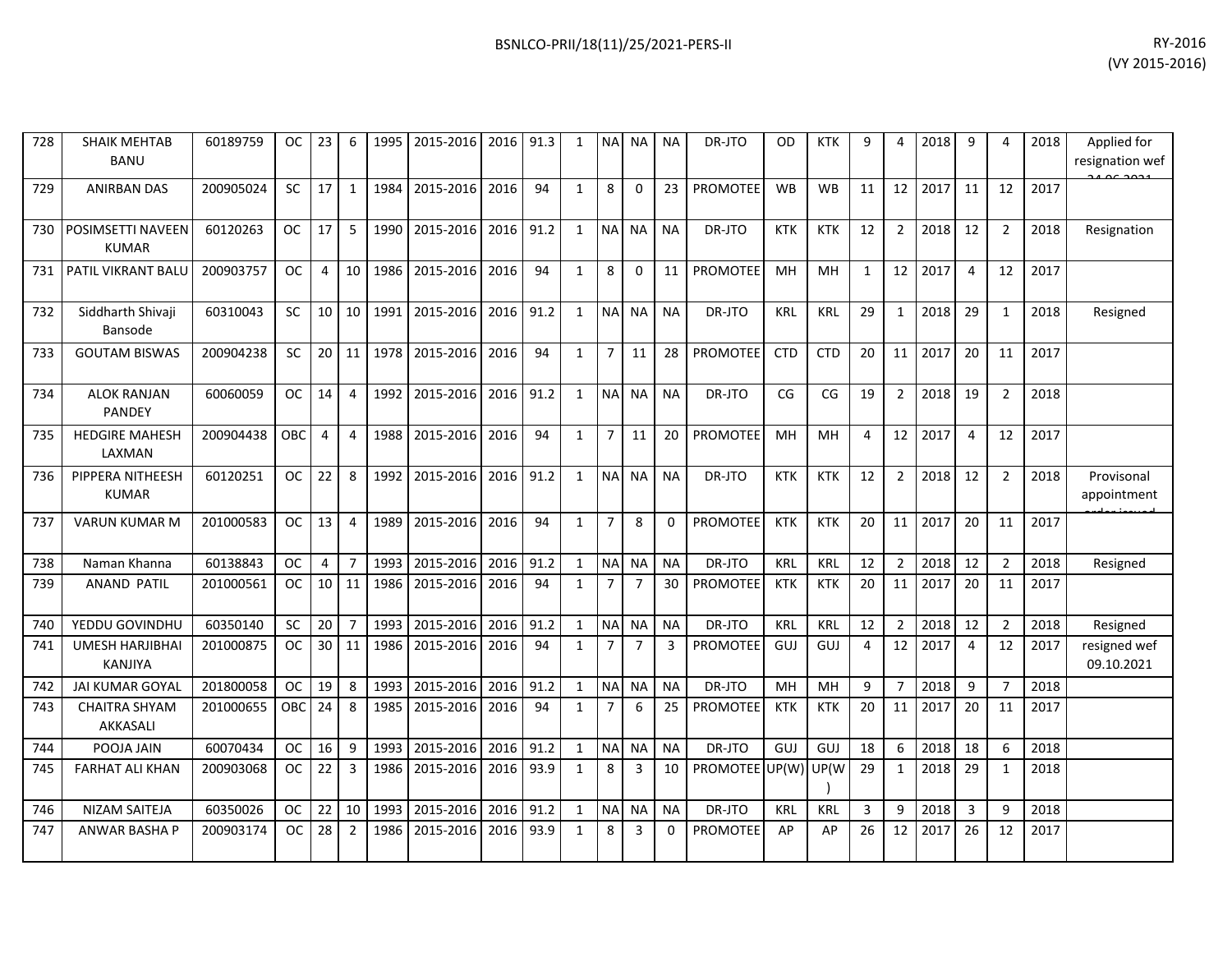| BSNLCO-PRII/18(11)/25/2021-PERS-II | RY-2016 |
|------------------------------------|---------|
|                                    |         |

| 748 | WUYYURU<br>LALITAANJALI<br><b>SWETHA</b> | 60120332  | OC.           | 20             | 1              |      | 1994 2015-2016 2016 91.2       |           |      | 1            |                | NA NA          | NA             | DR-JTO                | KTK         | KTK                             | 9              | 4              | 2018 | 9              | 4              | 2018 |                               |
|-----|------------------------------------------|-----------|---------------|----------------|----------------|------|--------------------------------|-----------|------|--------------|----------------|----------------|----------------|-----------------------|-------------|---------------------------------|----------------|----------------|------|----------------|----------------|------|-------------------------------|
| 749 | RAVI RANJAN<br>PRASAD                    | 200903317 | <b>OBC</b> 27 |                | 12             | 1988 | 2015-2016                      | 2016      | 93.9 | $\mathbf{1}$ | 8              | $\overline{2}$ | $\Omega$       | <b>PROMOTEE</b>       | <b>JKD</b>  | <b>JKD</b>                      | 27             | 11             | 2017 | 27             | 11             | 2017 |                               |
| 750 | Rahul Kumar-I                            | 60270128  | <b>ST</b>     | 20             | 6              | 1994 | 2015-2016                      | 2016      | 91.2 | $\mathbf{1}$ | <b>NA</b>      | <b>NA</b>      | <b>NA</b>      | DR-JTO                | <b>CHTD</b> | GUJ                             | 12             | 2              | 2018 | 12             | $\overline{2}$ | 2018 | Transferred                   |
| 751 | <b>GURUSAMY V</b>                        | 200902621 | OBC.          | 22             | $\overline{2}$ | 1983 | 2015-2016                      | 2016      | 93.9 | 1            | 8              | 1              | 22             | <b>PROMOTEE</b>       | <b>TN</b>   | <b>TN</b>                       | 27             | 11             | 2017 | 27             | 11             | 2017 |                               |
| 752 | LAVESH NAMA                              | 60480028  | OBC           | 22             | $\overline{4}$ | 1995 | 2015-2016                      | 2016 91.2 |      | $\mathbf{1}$ |                | NAI NA         | <b>NA</b>      | DR-JTO                | <b>ASM</b>  | <b>CNT<sub>x</sub></b><br>(NER) | 9              | 4              | 2018 | 9              | 4              | 2018 |                               |
| 753 | <b>DEEPA RANI</b>                        | 200902982 | SC            | 25             | 5              | 1985 | 2015-2016                      | 2016      | 93.9 | $\mathbf{1}$ | 8              | $\mathbf{1}$   | 22             | PROMOTEE CHTD         |             | <b>CHTD</b>                     | $\overline{4}$ | 12             | 2017 | $\overline{4}$ | 12             | 2017 |                               |
| 754 | SALIH SULAIMAN                           | 60134032  | OBC           | $\overline{2}$ | 8              | 1988 | 2015-2016                      | 2016      | 91.1 | $\mathbf{1}$ | <b>NA</b>      | <b>NA</b>      | <b>NA</b>      | DR-JTO                | KRL         | <b>KRL</b>                      | 12             | $\overline{2}$ | 2018 | 12             | $\overline{2}$ | 2018 | Resigned                      |
| 755 | <b>THAMIZH SELVI V</b>                   | 200902959 | <b>SC</b>     | 28             | 5              | 1979 | 2015-2016                      | 2016 93.9 |      | $\mathbf{1}$ | 8              | $\mathbf{1}$   | 15             | <b>PROMOTEE</b>       | <b>TN</b>   | <b>TN</b>                       | 27             | 11             | 2017 | 27             | 11             | 2017 |                               |
| 756 | <b>DEVENDRA</b><br>MAGRAIYA              | 60330086  | <b>SC</b>     | 14             | 4              | 1991 | 2015-2016                      | 2016      | 91.1 | 1            | <b>NA</b>      | <b>NA</b>      | <b>NA</b>      | DR-JTO                | CG          | <b>CNT<sub>x</sub></b><br>(West | 19             | $\overline{2}$ | 2018 | 19             | $\overline{2}$ | 2018 |                               |
| 757 | <b>SUBIR BARAL</b>                       | 200903747 | <b>SC</b>     | 22             | 12             | 1983 | 2015-2016                      | 2016      | 93.9 | $\mathbf{1}$ | $\overline{7}$ | 11             | 28             | <b>PROMOTEE</b>       | <b>CTD</b>  | <b>CTD</b>                      | 20             | 11             | 2017 | 20             | 11             | 2017 |                               |
| 758 | <b>AMIT KISHORE</b>                      | 60320141  | OC.           | 10             | 3              | 1992 | 2015-2016                      | 2016 91.1 |      | $\mathbf{1}$ | <b>NA</b>      | <b>NA</b>      | <b>NA</b>      | DR-JTO                | <b>ASM</b>  | <b>CNTx</b><br>(NER)            | 19             | $\overline{2}$ | 2018 | 19             | $\overline{2}$ | 2018 | Resigned w.e.f<br>13/05/2019  |
| 759 | SANJEEV KUMAR-I                          | 200904225 | <b>OC</b>     | 9              | 5              | 1969 | 2015-2016                      | 2016      | 93.9 | $\mathbf{1}$ | $\overline{7}$ | 11             | 27             | <b>PROMOTEE</b> J & K |             | J&K                             | $\overline{4}$ | 12             | 2017 | $\overline{4}$ | 12             | 2017 |                               |
| 760 | <b>CHITTHULURI ASHOK</b><br><b>KUMAR</b> | 60131626  | OBC.          | $\overline{7}$ | $\overline{7}$ | 1992 | 2015-2016                      | 2016 91.1 |      | $\mathbf{1}$ |                | NA NA          | <b>NA</b>      | DR-JTO                | <b>KRL</b>  | <b>KTK</b>                      | 12             | $\overline{2}$ | 2018 | 12             | $\overline{2}$ | 2018 | TRANSFERRED<br>ON INTERCIRCLE |
| 761 | <b>TIPALE RAVINDRA</b><br>RADHAKRISHNA   | 200904435 | OC.           | 20             | $\overline{7}$ | 1987 | 2015-2016                      | 2016      | 93.9 | $\mathbf{1}$ | $\overline{7}$ | 11             | 20             | <b>PROMOTEE</b>       | MH          | MH                              | 4              | 12             | 2017 | $\overline{4}$ | 12             | 2017 |                               |
| 762 | <b>BHARATH REDDY B</b>                   | 60150507  | <b>OC</b>     | 28             | 11             | 1992 | 2015-2016                      | 2016      | 91.1 | $\mathbf{1}$ | <b>NA</b>      | <b>NA</b>      | <b>NA</b>      | DR-JTO                | MH          | MH                              | 12             | 3              | 2018 | 12             | 3              | 2018 |                               |
| 763 | <b>CHAIN SINGH</b>                       | 201000199 | <b>OC</b>     | 14             | 2              | 1982 | 2015-2016                      | 2016      | 93.9 | $\mathbf{1}$ | $\overline{7}$ | 10             | $\overline{2}$ | <b>PROMOTEE</b>       | <b>RAJ</b>  | RAJ                             | 20             | 11             | 2017 | 20             | 11             | 2017 |                               |
| 764 | <b>GOWTHAMRAJ L</b>                      | 60210292  | <b>SC</b>     | $\overline{7}$ | $\overline{2}$ | 1993 | 2015-2016                      | 2016      | 91.1 | $\mathbf{1}$ | <b>NA</b>      | <b>NA</b>      | <b>NA</b>      | DR-JTO                | <b>TN</b>   | <b>TN</b>                       | 5              | $\overline{2}$ | 2018 | 5              | $\overline{2}$ | 2018 |                               |
| 765 | <b>ARSALAN SHEIKH</b>                    | 201000395 | OC.           | 12             | $\overline{2}$ | 1986 | 2015-2016                      | 2016 93.9 |      | $\mathbf{1}$ | $\overline{7}$ | 9              | 19             | PROMOTEE UP(E) UP(E)  |             |                                 | $\overline{4}$ | 12             | 2017 | $\overline{4}$ | 12             | 2017 |                               |
| 766 | <b>MOTILAL</b>                           | 60138842  | OBC I         | 30             | 5              |      | 1993   2015-2016   2016   91.1 |           |      | $\mathbf{1}$ |                | NA NA          | <b>NA</b>      | DR-JTO                | <b>KRL</b>  | <b>KRL</b>                      | 10             | 2              | 2018 | 12             | $\overline{2}$ | 2018 |                               |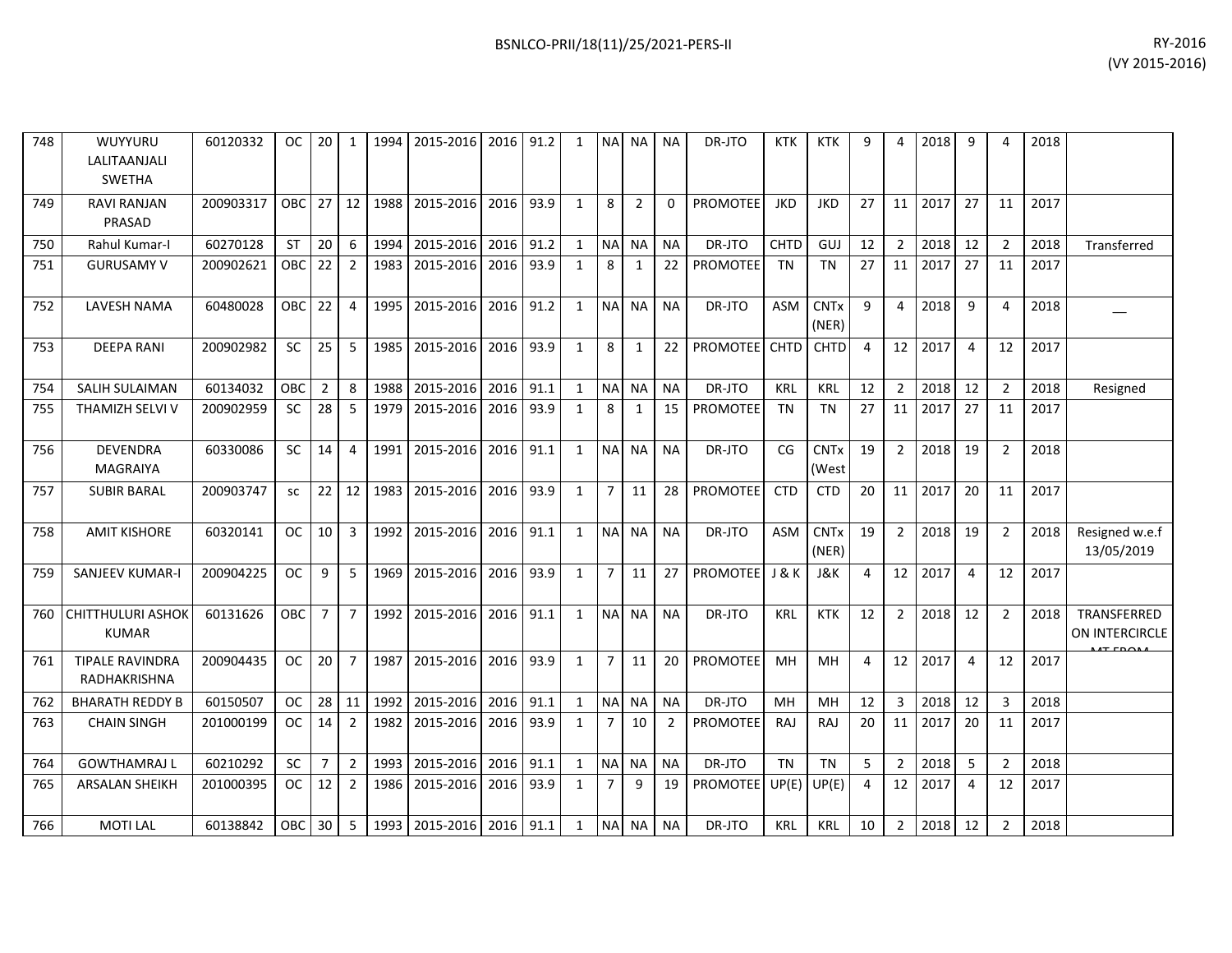| BSNLCO-PRII/18(11)/25/2021-PERS-II | RY-2016 |
|------------------------------------|---------|
|                                    | .       |

| 767 | ANUPAMA S R                         | 201000584 | OBC 21 2   |                 |                |      | 1987 2015-2016 2016 93.9 |           |      | 1            | $\overline{7}$ | 8              |           | <b>PROMOTEE</b>     | KTK         | KTK                  | 20             | 11 I            | 2017 | -20            | 11             | 2017 |                               |
|-----|-------------------------------------|-----------|------------|-----------------|----------------|------|--------------------------|-----------|------|--------------|----------------|----------------|-----------|---------------------|-------------|----------------------|----------------|-----------------|------|----------------|----------------|------|-------------------------------|
| 768 | <b>SAPAN GUPTA</b>                  | 60120362  | <b>OC</b>  | 29              | $\overline{7}$ | 1993 | 2015-2016                | 2016 91.1 |      | 1            | <b>NA</b>      | <b>NA</b>      | <b>NA</b> | DR-JTO              | <b>KTK</b>  | <b>KTK</b>           | 25             | 6               | 2018 | 25             | 6              | 2018 |                               |
| 769 | <b>Vikas</b>                        | 200903345 | OC .       | 10              | 9              | 1987 | 2015-2016                | 2016 93.8 |      | 1            | 8              | $\overline{7}$ | 10        | PROMOTEE            | <b>HR</b>   | <b>HR</b>            | $\overline{2}$ | 4               | 2018 | $\overline{2}$ | 4              | 2018 |                               |
| 770 | AJIT PAL SINGH<br><b>BHATI</b>      | 60138834  | <b>SC</b>  |                 | $30$   10      | 1994 | 2015-2016                | 2016 91.1 |      | 1            |                | NA NA          | <b>NA</b> | DR-JTO              | <b>KRL</b>  | <b>KRL</b>           | 10             | $\overline{2}$  | 2018 | 12             | $\overline{2}$ | 2018 |                               |
| 771 | <b>JITENDRA KUMAR-I</b>             | 200903230 | OC .       | 10 <sup>1</sup> | -6             |      | 1983 2015-2016           | 2016 93.8 |      | 1            | 8              | $\overline{4}$ | 15        | PROMOTEE UP(W) UP(W |             |                      | 29             | 1               | 2018 | 29             | 1              | 2018 |                               |
| 772 | <b>BODDU NAVEEN</b><br><b>KUMAR</b> | 60136441  | OBC        | 6               | 4              | 1995 | 2015-2016                | 2016 91.1 |      | 1            | <b>NA</b>      | <b>NA</b>      | <b>NA</b> | DR-JTO              | <b>KRL</b>  | KRL                  | 12             | $\overline{2}$  | 2018 | 12             | $\overline{2}$ | 2018 | Resigned wef 8-<br>04-2022    |
| 773 | SANGEETA SINGH                      | 200903285 | <b>SC</b>  | 2 <sup>1</sup>  | 1              | 1987 | 2015-2016                | 2016 93.8 |      | 1            | 8              | $\overline{a}$ | 15        | PROMOTEE UP(W)      |             | <b>BBN</b><br>W      | 29             | 1               | 2018 | 29             | 1              | 2018 |                               |
| 774 | <b>DINESH KUMAR</b><br>SAINI        | 60150482  | OBC        | $1\vert$        | 6              | 1995 | 2015-2016                | 2016 91.1 |      | 1            | <b>NA</b>      | <b>NA</b>      | <b>NA</b> | DR-JTO              | MН          | MН                   | 12             | 3               | 2018 | 12             | 3              | 2018 | Resigned<br>w.e.f.13.07.2018. |
| 775 | <b>DEEPNAB</b>                      | 200902266 | OC         | 13              | $\overline{4}$ |      | 1980 2015-2016           | 2016 93.8 |      | 1            | 8              | 3              | 10        | <b>PROMOTEE</b>     | <b>KRL</b>  | KRL                  | 1              | 1               | 2018 | $\mathbf{1}$   | 1              | 2018 |                               |
| 776 | <b>BHAVESH KUMAR</b>                | 60181504  | <b>OBC</b> | $23 \mid 12$    |                | 1995 | 2015-2016                | 2016 91.1 |      | 1            | <b>NA</b>      | <b>NA</b>      | <b>NA</b> | DR-JTO              | <b>OD</b>   | OD                   | 29             | $\mathbf{1}$    | 2018 | 5              | 3              | 2018 |                               |
| 777 | VISHNU V S                          | 200903357 | OBC I      | 22              | $\overline{4}$ | 1985 | 2015-2016                | 2016 93.8 |      | 1            | 8              | 3              | 2         | PROMOTEE            | KRL         | KRL                  | 1              | 1               | 2018 | 1              | 1              | 2018 |                               |
| 778 | <b>NABASHISH SARKAR</b>             | 60450012  | OBC        | 28              | 7              | 1986 | 2015-2016                | 2016      | 91   | 1            |                | NA NA          | <b>NA</b> | DR-JTO              | ASM         | <b>INSP</b><br>& QA  | 9              | $\overline{4}$  | 2018 | 9              | 4              | 2018 |                               |
| 779 | <b>BHARATHI KELLI</b>               | 200905200 | OBC        | 12              | - 5            |      | 1986 2015-2016           | 2016 93.8 |      | 1            | 8              | 3              | $\Omega$  | PROMOTEE TLGN       |             | <b>TLGN</b>          | 26             | 12              | 2017 | 26             | 12             | 2017 |                               |
| 780 | <b>K SRINIVASTAV</b>                | 60350144  | <b>SC</b>  | $2^{\circ}$     | $\overline{2}$ | 1991 | 2015-2016                | 2016      | 91   | 1            | NA             | <b>NA</b>      | <b>NA</b> | DR-JTO              | <b>KTK</b>  | <b>CNTx</b><br>(Sout | 12             | $\overline{2}$  | 2018 | 12             | $\overline{2}$ | 2018 |                               |
| 781 | <b>GIRI BABU GUTIGARI</b>           | 200903121 | OBC        | 20 <sup>1</sup> | $\overline{2}$ |      | 1988 2015-2016           | 2016 93.8 |      | 1            | 8              | 3              | $\Omega$  | PROMOTEE TLGN       |             | <b>TLGN</b>          | 26             | 12 <sup>1</sup> | 2017 | 26             | 12             | 2017 |                               |
| 782 | Surabhi Sharma                      | 60270129  | OC.        | $26 \quad 1$    |                | 1992 | 2015-2016                | 2016      | 91   | $\mathbf{1}$ | <b>NA</b>      | <b>NA</b>      | <b>NA</b> | DR-JTO              | <b>CHTD</b> | GUJ                  | 12             | $\overline{2}$  | 2018 | 12             | $\overline{2}$ | 2018 |                               |
| 783 | <b>CHETAN KUMAR</b><br>GARG         | 200903527 | OC.        | 22              | $\overline{4}$ |      | 1985 2015-2016           | 2016      | 93.8 | 1            | 8              | $\overline{2}$ | 22        | PROMOTEE UP(W)      |             | UP(W                 | 29             | $\mathbf{1}$    | 2018 | 29             | 1              | 2018 |                               |
| 784 | G Bala Janardhan                    | 60136431  | <b>OBC</b> | 1               | -6             | 1992 | 2015-2016                | 2016      | 91   | $\mathbf{1}$ | <b>NA</b>      | <b>NA</b>      | <b>NA</b> | DR-JTO              | <b>KRL</b>  | <b>KRL</b>           | $\mathbf{1}$   | $\mathbf{1}$    | 2018 | 1              | 1              | 2018 | Resigned                      |
| 785 | THAMILARASI V                       | 200902748 | <b>OBC</b> | $\overline{3}$  | $\overline{4}$ | 1983 | 2015-2016                | 2016      | 93.8 | 1            | 8              | 1              | 29        | <b>PROMOTEE</b>     | <b>CHTD</b> | CHTD                 | $\overline{4}$ | 12              | 2017 | 4              | 12             | 2017 |                               |
| 786 | NILESH AGRAWAL                      | 60060031  | OC         | $15$   11       |                |      | 1992 2015-2016 2016      |           | 91   | 1            | <b>NA</b>      | <b>NA</b>      | <b>NA</b> | DR-JTO              | CG          | CG                   | 4              | 12              | 2017 | $\overline{4}$ | 12             | 2017 |                               |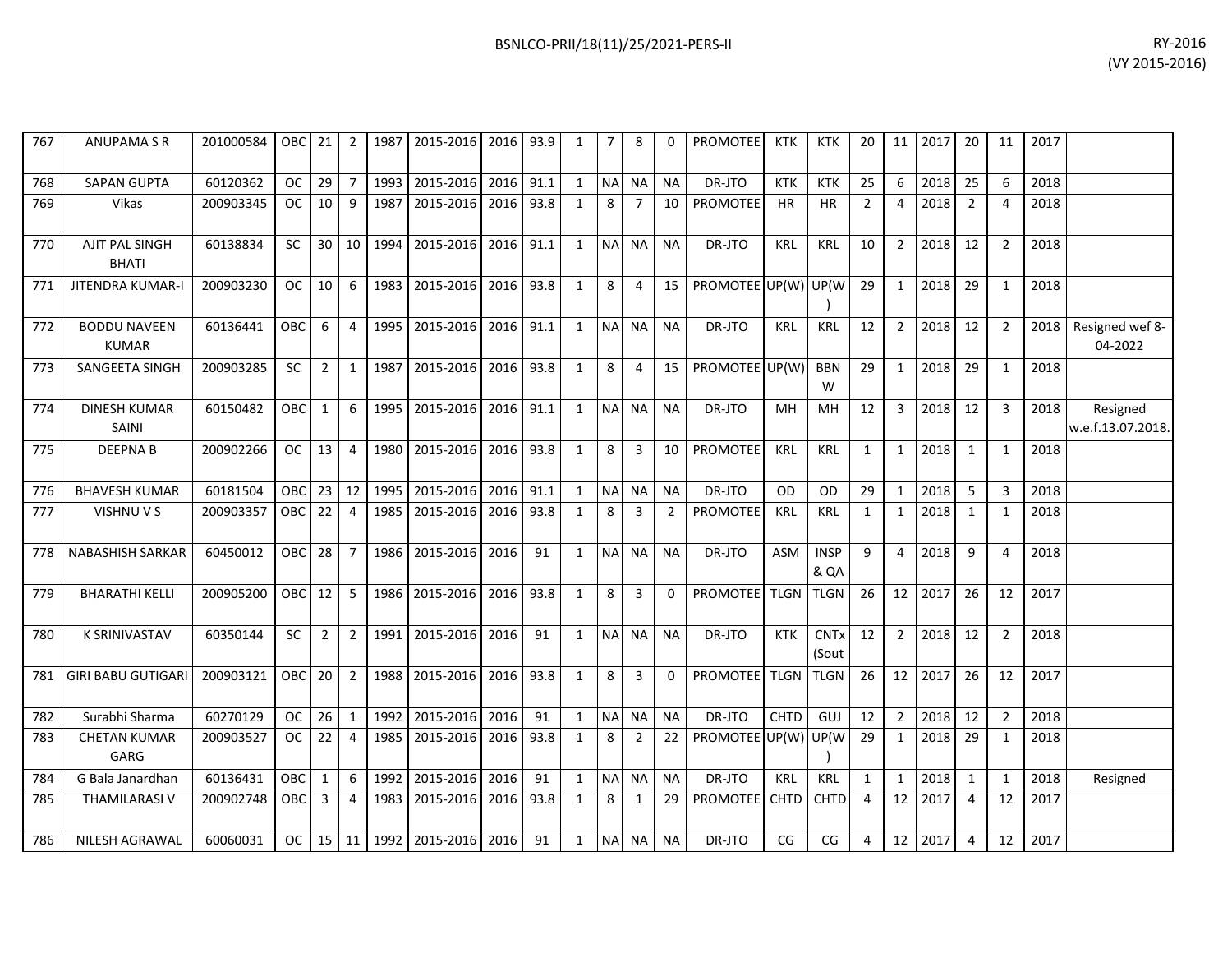| 787 | <b>BALAMURUGAN R</b>                   | 200902658 | SC         | 17              | 5               | 1987 | 2015-2016   2016   93.8 |           |      | 1            | 8              | 1              | 24        | <b>PROMOTEE</b> | TN.        | TN              | 27             |                 | 11 2017  | 27             | 11           | 2017 |                                     |
|-----|----------------------------------------|-----------|------------|-----------------|-----------------|------|-------------------------|-----------|------|--------------|----------------|----------------|-----------|-----------------|------------|-----------------|----------------|-----------------|----------|----------------|--------------|------|-------------------------------------|
| 788 | NIKHEEL KUMAR<br><b>GUPTA</b>          | 60150439  | <b>OC</b>  | 25              | 12              | 1992 | 2015-2016               | 2016      | 91   | $\mathbf{1}$ | N <sub>A</sub> | <b>NA</b>      | <b>NA</b> | DR-JTO          | <b>MH</b>  | <b>MH</b>       | 25             | $\mathbf{1}$    | 2018     | 29             | $\mathbf{1}$ | 2018 | Resigned                            |
| 789 | <b>UMASANKAR</b><br>SAHANA             | 200902993 | <b>SC</b>  | 2               | 5               | 1984 | 2015-2016               | 2016      | 93.8 | $\mathbf{1}$ | 8              | 1              | 22        | <b>PROMOTEE</b> | <b>WB</b>  | <b>WB</b>       | 11             | 12              | 2017     | 11             | 12           | 2017 |                                     |
| 790 | ANKATHI<br>GANGARAJU                   | 60134029  | OBC        | 12              | 1               | 1993 | 2015-2016               | 2016      | 91   | $\mathbf{1}$ | N <sub>A</sub> | <b>NA</b>      | <b>NA</b> | DR-JTO          | <b>KRL</b> | <b>KRL</b>      | 12             | $2^{\circ}$     | 2018     | 12             | 2            | 2018 |                                     |
| 791 | RAFIQ AHAMED A                         | 200903620 | <b>OBC</b> | 7 <sup>1</sup>  | 12 <sup>1</sup> | 1982 | 2015-2016               | 2016      | 93.8 | 1            | 8              | 1              | 10        | <b>PROMOTEE</b> | <b>TN</b>  | <b>TN</b>       | 29             | 11              | 2017     | 29             | 11           | 2017 |                                     |
| 792 | SONALI<br>PRIYADARSHINI                | 60320177  | <b>OBC</b> | 5               | 3               | 1993 | 2015-2016               | 2016      | 91   | $\mathbf{1}$ |                | NA NA          | <b>NA</b> | DR-JTO          | <b>OD</b>  | OD.             | $\overline{7}$ |                 | 3   2018 | 9              | 4            | 2018 | Resigned                            |
| 793 | PUSHPA M                               | 200902819 | OBC I      | 1               | 9               | 1979 | 2015-2016               | 2016      | 93.8 | 1            | 8              | 1              | 8         | <b>PROMOTEE</b> | <b>TN</b>  | <b>TN</b>       | 27             |                 | 11 2017  | 27             | 11           | 2017 |                                     |
| 794 | PROSHAN JEET<br><b>KUSHWAHA</b>        | 60090019  | <b>OBC</b> | 19              | 5               | 1993 | 2015-2016               | 2016      | 91   | $\mathbf{1}$ | N <sub>A</sub> | <b>NA</b>      | <b>NA</b> | DR-JTO          | <b>HP</b>  | HP              | 4              |                 | 12 2017  | $\overline{4}$ | 12           | 2017 |                                     |
| 795 | <b>HOL SHRIKANT</b><br><b>MANIKRAO</b> | 200904681 | OBC        | $\mathbf{1}$    | $\overline{7}$  | 1988 | 2015-2016               | 2016      | 93.8 | $\mathbf{1}$ | $\overline{7}$ | 11             | 9         | <b>PROMOTEE</b> | <b>MH</b>  | <b>BBN</b><br>W | $\overline{4}$ |                 | 12 2017  | $\overline{4}$ | 12           | 2017 |                                     |
| 796 | RASHMIKA RAI                           | 201800369 | OC .       | 27 <sup>1</sup> | 11              | 1993 | 2015-2016               | 2016      | 91   | 1            | <b>NA</b>      | <b>NA</b>      | <b>NA</b> | DR-JTO          | <b>KRL</b> | <b>KRL</b>      | 3              | 9               | 2018     | 3              | q            | 2018 | Resigned                            |
| 797 | PRAVEEN KUMAR G                        | 201003466 | OC         | $\overline{2}$  | 6               | 1987 | 2015-2016               | 2016      | 93.8 | 1            | $\overline{7}$ | 6              | 17        | <b>PROMOTEE</b> | A&N        | A&N             | 4              | 12 <sup>1</sup> | 2017     | 4              | 12           | 2017 |                                     |
| 798 | SABYASACHI DAS                         | 201800647 | OC         | 10 <sup>1</sup> | 1               | 1994 | 2015-2016               | 2016      | 91   | 1            | <b>NA</b>      | <b>NA</b>      | <b>NA</b> | DR-JTO          | 0D         | <b>OD</b>       | 31             | 8               | 2018     | $\mathbf{1}$   | 10           | 2018 |                                     |
| 799 | <b>SHIVA KUMAR K</b>                   | 200904548 | <b>OBC</b> | 20              | 1               | 1985 | 2015-2016               | 2016      | 93.7 | 1            | 8              | 3              | $\Omega$  | PROMOTEE TLGN   |            | <b>TLGN</b>     | 26             | 12              | 2017     | 26             | 12           | 2017 |                                     |
| 800 | <b>KONERI GOPALA</b><br><b>KRISHNA</b> | 60182013  | OBC        | 13              | 4               | 1994 | 2015-2016               | 2016      | 91   | 1            |                | NA NA          | <b>NA</b> | DR-JTO          | <b>OD</b>  | OD.             | 29             | $1 \quad$       | 2018     | 5              | 3            | 2018 |                                     |
| 801 | JITHESH G NAIR                         | 200902784 | OC .       | 30 <sup>1</sup> | 10 <sup>1</sup> | 1985 | 2015-2016               | 2016 93.7 |      | $\mathbf{1}$ | 8              | $\overline{2}$ | 20        | <b>PROMOTEE</b> | <b>KRL</b> | <b>KRL</b>      | 31             |                 | 12 2017  | 31             | 12           | 2017 |                                     |
| 802 | JITHUSH M                              | 201800337 | OBC        | 27              | 5               | 1994 | 2015-2016               | 2016      | 91   | $\mathbf{1}$ | NA NA          |                | <b>NA</b> | DR-JTO          | <b>KRL</b> | <b>KRL</b>      | 3              | 9               | 2018     | 3              | 9            |      | 2018 NOT CONFIRMED<br><b>IINDER</b> |
| 803 | <b>JANARTHANAN K</b>                   | 200903245 | SC         | 10              | 6               | 1981 | 2015-2016               | 2016      | 93.7 | $\mathbf{1}$ | 8              | 1              | 15        | PROMOTEE CHTD   |            | <b>CHTD</b>     | $\overline{4}$ |                 | 12 2017  | 4              | 12           | 2017 |                                     |
| 804 | <b>VULLANGULA BABY</b><br>PRAVALLIKA   | 60120348  | <b>OC</b>  | 19              | 8               | 1994 | 2015-2016               | 2016      | 91   | 1            | N <sub>A</sub> | <b>NA</b>      | <b>NA</b> | DR-JTO          | <b>KTK</b> | <b>KTK</b>      | 25             | 6               | 2018     | 25             | 6            | 2018 | Resigned wef<br>21.12.2019          |
| 805 | <b>SHANTANU SAHANA</b>                 | 200903998 | <b>SC</b>  | 22              | 8               | 1984 | 2015-2016               | 2016 93.7 |      | $\mathbf{1}$ | 8              | $\Omega$       | 18        | <b>PROMOTEE</b> | <b>CTD</b> | <b>CTD</b>      | 11             | 12              | 2017     | 11             | 12           | 2017 |                                     |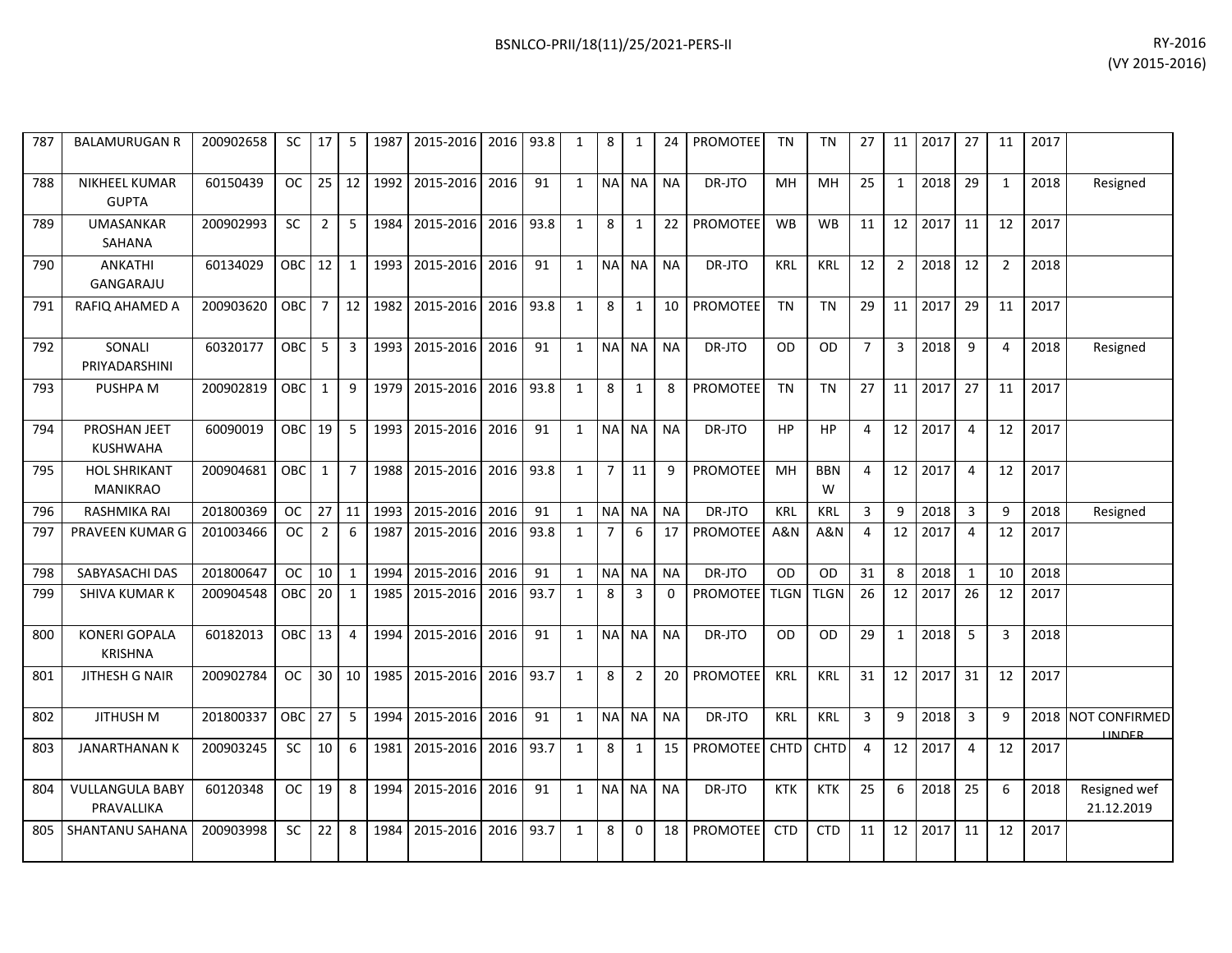| 806 | PRANSU GOYAL                               | 201800101 | <b>OC</b>  | 8               | 9               | 1994 | 2015-2016 2016 |      | 91   | 1            | NA NA          |                | <b>NA</b> | DR-JTO          | MН             | QA&                  | 23             | 7              | 2018 | 23             | 7              | 2018 |                                                                                   |
|-----|--------------------------------------------|-----------|------------|-----------------|-----------------|------|----------------|------|------|--------------|----------------|----------------|-----------|-----------------|----------------|----------------------|----------------|----------------|------|----------------|----------------|------|-----------------------------------------------------------------------------------|
| 807 | <b>SURESH SINGH</b>                        | 200904195 | OC         | 15              | $\overline{7}$  | 1979 | 2015-2016      | 2016 | 93.7 | $\mathbf{1}$ | $\overline{7}$ | 11             | 27        | <b>PROMOTEE</b> | <b>J&amp;K</b> | <b>J&amp;K</b>       | $\overline{4}$ | 12             | 2017 | $\overline{4}$ | 12             | 2017 |                                                                                   |
| 808 | <b>KUMAR SANGAM</b>                        | 60320161  | <b>OC</b>  | 10 <sup>1</sup> | 11              | 1994 | 2015-2016      | 2016 | 91   | $\mathbf{1}$ | <b>NA</b>      | <b>NA</b>      | <b>NA</b> | DR-JTO          | <b>JKD</b>     | <b>JKD</b>           | 11             | 12             | 2017 | $\overline{4}$ | 9              | 2017 |                                                                                   |
| 809 | LEONARD<br><b>MANBHALANG</b><br>MAWKHLIENG | 200904991 | <b>ST</b>  | 10 <sup>1</sup> | 10 <sup>1</sup> | 1983 | 2015-2016      | 2016 | 93.6 | $\mathbf{1}$ | 12             | $\overline{2}$ | 19        | <b>PROMOTEE</b> | $NE-I$         | $NE-I$               | 20             | 11             | 2017 | 20             | 11             | 2017 | Circle is again<br>requested to<br>verify the<br>Combined<br>Residency            |
| 810 | <b>MUKILAN G</b>                           | 60210187  | SC         | 27              | 11              | 1994 | 2015-2016      | 2016 | 91   | 1            | <b>NA</b>      | <b>NA</b>      | <b>NA</b> | DR-JTO          | <b>TN</b>      | <b>TN</b>            | 5              | $\overline{2}$ | 2018 | 5              | $\overline{2}$ | 2018 |                                                                                   |
| 811 | <b>DIBAKAR NATH</b>                        | 201000436 | <b>OBC</b> | 15              | $\overline{4}$  | 1983 | 2015-2016      | 2016 | 93.6 | $\mathbf{1}$ | 11             | q              | $\Omega$  | <b>PROMOTEE</b> | $NE-I$         | $NE-I$               | 20             | 11             | 2017 | 20             | 11             | 2017 | Circle is again<br>requested to<br>verify the<br>Combined<br>Residency            |
| 812 | <b>ALIM KHAN N</b>                         | 60137217  | <b>OC</b>  | 24              | 12              | 1987 | 2015-2016      | 2016 | 90.9 | 1            | <b>NA</b>      | <b>NA</b>      | <b>NA</b> | DR-JTO          | <b>KRL</b>     | <b>KRL</b>           | $\mathbf{1}$   | $\mathbf{1}$   | 2018 | $\mathbf{1}$   | $\mathbf{1}$   | 2018 |                                                                                   |
| 813 | PRAJILA K V                                | 201000423 | <b>OC</b>  | 16              | $\mathbf{1}$    | 1982 | 2015-2016      | 2016 | 93.6 | $\mathbf{1}$ | 11             | 8              | 13        | PROMOTEE        | <b>KTK</b>     | <b>KTK</b>           | 20             | 11             | 2017 | 20             | 11             | 2017 | Circle is again<br>requested to<br>verify the<br>Combined<br>Residency<br>Doriad  |
| 814 | <b>BHARATH</b><br>MAMILLAPALLI             | 201800355 | OBC        | 6               | 12              | 1990 | 2015-2016      | 2016 | 90.9 | $\mathbf{1}$ | <b>NA</b>      | <b>NA</b>      | <b>NA</b> | DR-JTO          | <b>TN</b>      | <b>TN</b>            | 4              | 9              | 2018 | 4              | 9              | 2018 |                                                                                   |
| 815 | VENKATARATHNAM<br>M <sub>V</sub>           | 201000627 | <b>OC</b>  | 5               | 5               | 1986 | 2015-2016      | 2016 | 93.6 | $\mathbf{1}$ | 11             | 8              | 12        | <b>PROMOTEE</b> | <b>KTK</b>     | <b>KTK</b>           | 20             | 11             | 2017 | 20             | 11             | 2017 | Circle is again<br>requested to<br>verify the<br>Combined<br>Residency<br>لممنعمه |
| 816 | <b>KUMAR PRASHANT</b>                      | 60160120  | OBC        | 9               | 6               | 1991 | 2015-2016      | 2016 | 90.9 | 1            | <b>NA</b>      | <b>NA</b>      | <b>NA</b> | DR-JTO          | $NE-I$         | $NE-I$               | $\mathbf{1}$   | $\mathbf{1}$   | 2018 | $\mathbf{1}$   | $\mathbf{1}$   | 2018 |                                                                                   |
| 817 | <b>SANDHYA RANI</b><br><b>BANOTH</b>       | 200803930 | <b>ST</b>  | 14              | 12              | 1985 | 2015-2016      | 2016 | 93.6 | $\mathbf{1}$ | 9              | $\overline{2}$ | 8         | <b>PROMOTEE</b> | AP             | AP                   | 26             | 12             | 2017 | 26             | 12             | 2017 |                                                                                   |
| 818 | <b>ATUL MAHAJAN</b>                        | 60100166  | <b>OC</b>  | 30 <sup>°</sup> | 10 <sup>1</sup> | 1991 | 2015-2016      | 2016 | 90.9 | $\mathbf{1}$ | <b>NA</b>      | <b>NA</b>      | <b>NA</b> | DR-JTO          | J&K            | <b>CNTx</b><br>(Nort | $\mathbf{1}$   | $\mathbf{1}$   | 2018 | 1              | 1              | 2018 |                                                                                   |
| 819 | SHYLISH KUMAR N                            | 200904945 | OBC        | 11              | 9               | 1985 | 2015-2016      | 2016 | 93.6 | $\mathbf{1}$ | 8              | $\mathbf{1}$   | 26        | <b>PROMOTEE</b> | <b>TLGN</b>    | <b>TLGN</b>          | 26             | 12             | 2017 | 26             | 12             | 2017 |                                                                                   |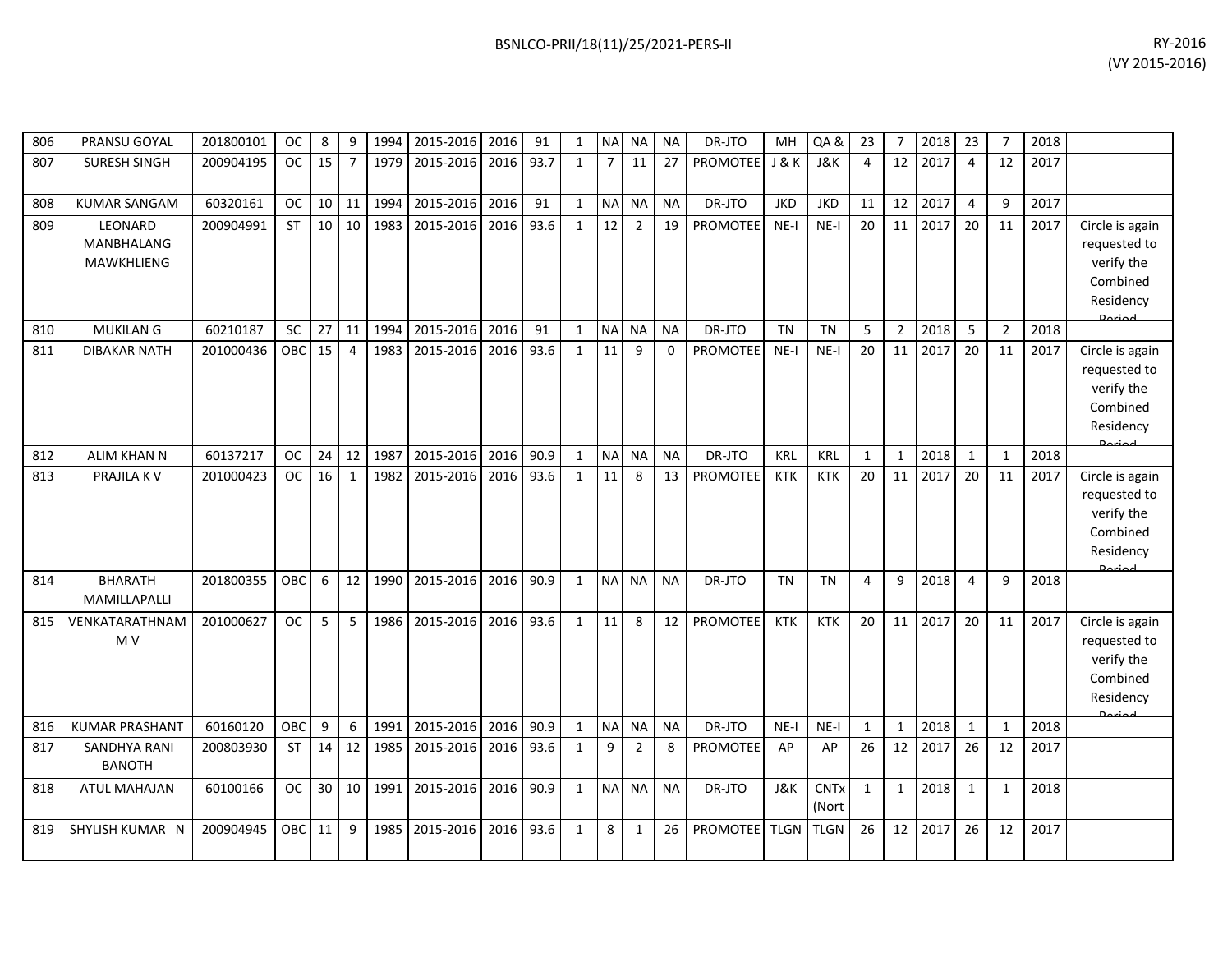| BSNLCO-PRII/18(11)/25/2021-PERS-II | RY-2016 |
|------------------------------------|---------|
|                                    | .       |

| 820 | <b>AKASH DWIVEDI</b>   | 60160078  | OC.           | 15             | 9              | 1992 | 2015-2016 2016 90.9 |      |      | 1            |                | NA NA          | NA        | DR-JTO          | $NE-I$      | <b>OD</b>              | $\overline{7}$ | 3              | 2018 | 9              | 4              | 2018 |                 |
|-----|------------------------|-----------|---------------|----------------|----------------|------|---------------------|------|------|--------------|----------------|----------------|-----------|-----------------|-------------|------------------------|----------------|----------------|------|----------------|----------------|------|-----------------|
| 821 | <b>PACKIAM P</b>       | 200904021 | OBC           | 3              | 5              | 1980 | 2015-2016           | 2016 | 93.6 | $\mathbf{1}$ | 8              | $\Omega$       | 5         | <b>PROMOTEE</b> | <b>TN</b>   | <b>CNT<sub>x</sub></b> | 27             | 11             | 2017 | 27             | 11             | 2017 |                 |
|     |                        |           |               |                |                |      |                     |      |      |              |                |                |           |                 |             | (Sout                  |                |                |      |                |                |      |                 |
| 822 | <b>ABINESH T R</b>     | 60210202  | OBC           | 5              | 3              | 1993 | 2015-2016           | 2016 | 90.9 | $\mathbf{1}$ | <b>NA</b>      | <b>NA</b>      | <b>NA</b> | DR-JTO          | <b>KRL</b>  | <b>TN</b>              | 12             | $\overline{2}$ | 2018 | 12             | $\overline{2}$ | 2018 |                 |
| 823 | <b>RAVINDRA V</b>      | 200904533 | <b>SC</b>     | 25             | $\overline{7}$ | 1984 | 2015-2016           | 2016 | 93.6 | 1            | 8              | $\Omega$       | $\Omega$  | <b>PROMOTEE</b> | <b>KTK</b>  | <b>KTK</b>             | 20             | 11             | 2017 | 20             | 11             | 2017 |                 |
|     |                        |           |               |                |                |      |                     |      |      |              |                |                |           |                 |             |                        |                |                |      |                |                |      |                 |
| 824 | TIYYAGURA GANESH       | 60120315  | <b>OC</b>     | 30             | 8              | 1993 | 2015-2016           | 2016 | 90.9 | $\mathbf{1}$ | <b>NA</b>      | <b>NA</b>      | <b>NA</b> | DR-JTO          | <b>KTK</b>  | <b>KTK</b>             | 9              | $\overline{a}$ | 2018 | 9              | 4              | 2018 |                 |
|     | REDDY                  |           |               |                |                |      |                     |      |      |              |                |                |           |                 |             |                        |                |                |      |                |                |      |                 |
| 825 | <b>ANITESH KUMAR</b>   | 200904072 | <b>OBC</b>    | 2              | $\mathbf{1}$   | 1988 | 2015-2016           | 2016 | 93.6 | $\mathbf{1}$ | $\overline{7}$ | 11             | 28        | PROMOTEE        | <b>CTD</b>  | <b>CTD</b>             | 20             | 11             | 2017 | 20             | 11             | 2017 |                 |
|     |                        |           |               |                |                |      |                     |      |      |              |                |                |           |                 |             |                        |                |                |      |                |                |      |                 |
| 826 | RAVI                   | 60120358  | OBC I         | 19             | 1              | 1994 | 2015-2016           | 2016 | 90.9 | $\mathbf{1}$ | <b>NA</b>      | <b>NA</b>      | <b>NA</b> | DR-JTO          | <b>KTK</b>  | <b>KTK</b>             | 25             | 6              | 2018 | 25             | 6              | 2018 | Applied for     |
|     |                        |           |               |                |                |      |                     |      |      |              |                |                |           |                 |             |                        |                |                |      |                |                |      | resignation wef |
| 827 | <b>VIJAY A</b>         | 201000016 | SC            | 3              | 6              | 1985 | 2015-2016           | 2016 | 93.6 | $\mathbf{1}$ | $\overline{7}$ | 10             | 11        | <b>PROMOTEE</b> | <b>TN</b>   | <b>TN</b>              | 27             | 11             | 2017 | 27             | 11             | 2017 |                 |
|     |                        |           |               |                |                |      |                     |      |      |              |                |                |           |                 |             |                        |                |                |      |                |                |      |                 |
| 828 | <b>AKASH JAIN</b>      | 60120310  | <b>OC</b>     | $\overline{7}$ | $\overline{2}$ | 1994 | 2015-2016           | 2016 | 90.9 | $\mathbf{1}$ | <b>NA</b>      | <b>NA</b>      | <b>NA</b> | DR-JTO          | <b>KTK</b>  | <b>KTK</b>             | 9              | $\overline{4}$ | 2018 | 9              | $\overline{4}$ | 2018 |                 |
| 829 | <b>NEETHUKJ</b>        | 201000626 | OBC.          | 10             | 9              | 1989 | 2015-2016           | 2016 | 93.6 | $\mathbf{1}$ | $\overline{7}$ | 9              | 13        | <b>PROMOTEE</b> | <b>KRL</b>  | <b>KRL</b>             | 1              | 1              | 2018 | 1              | 1              | 2018 |                 |
|     |                        |           |               |                |                |      |                     |      |      |              |                |                |           |                 |             |                        |                |                |      |                |                |      |                 |
| 830 | ANUP KARTHIYAYANI      | 60138814  | <b>OC</b>     | 28             | 12             | 1994 | 2015-2016           | 2016 | 90.9 | $\mathbf{1}$ | <b>NA</b>      | <b>NA</b>      | <b>NA</b> | DR-JTO          | <b>KRL</b>  | <b>KRL</b>             | $\mathbf{1}$   | $\mathbf{1}$   | 2018 | 1              | $\mathbf{1}$   | 2018 |                 |
|     | JAYAKUMARI             |           |               |                |                |      |                     |      |      |              |                |                |           |                 |             |                        |                |                |      |                |                |      |                 |
|     |                        |           |               |                |                |      |                     |      |      |              |                |                |           |                 |             |                        |                |                |      |                |                |      |                 |
| 831 | <b>RAJENDRA</b>        | 201000657 | OBC I         | 26             | 10             | 1986 | 2015-2016           | 2016 | 93.6 | $\mathbf{1}$ | $\overline{7}$ | 6              | 25        | <b>PROMOTEE</b> | KTK         | <b>KTK</b>             | 20             | 11             | 2017 | 20             | 11             | 2017 |                 |
|     | <b>MURDESHWAR</b>      |           |               |                |                |      |                     |      |      |              |                |                |           |                 |             |                        |                |                |      |                |                |      |                 |
| 832 | NUNNA YUVA TEJA        | 60136456  | <b>OC</b>     | 24             | $\overline{2}$ | 1995 | 2015-2016           | 2016 | 90.9 | $\mathbf{1}$ | <b>NA</b>      | <b>NA</b>      | <b>NA</b> | DR-JTO          | <b>KRL</b>  | <b>CHTD</b>            | $\overline{2}$ | $\overline{a}$ | 2018 | 4              | $\mathbf{1}$   | 2018 | TRANSFERRED     |
|     |                        |           |               |                |                |      |                     |      |      |              |                |                |           |                 |             |                        |                |                |      |                |                |      | ON INTERCIRCLE  |
|     | <b>BAMAPADA</b>        | 201001426 | <b>OC</b>     | 8              | $\mathbf{1}$   | 1983 | 2015-2016           | 2016 | 93.6 | $\mathbf{1}$ | $\overline{7}$ | $\overline{4}$ | 17        | <b>PROMOTEE</b> | <b>WB</b>   | <b>CNTx</b>            | 11             | 12             | 2017 | 11             | 12             |      |                 |
| 833 | <b>CHAKRABORTY</b>     |           |               |                |                |      |                     |      |      |              |                |                |           |                 |             | (East)                 |                |                |      |                |                | 2017 |                 |
| 834 | <b>RANDHIR KUMAR</b>   | 60052752  | OBC           | 8              | $\mathbf{1}$   | 1994 | 2015-2016           | 2016 | 90.9 | $\mathbf{1}$ | <b>NA</b>      | <b>NA</b>      | <b>NA</b> | DR-JTO          | BH          | BH                     | 19             | 3              | 2018 | 19             | $\overline{3}$ | 2018 |                 |
|     |                        |           |               |                | 6              |      | 2015-2016           | 2016 | 93.5 |              | 9              | $\Omega$       |           | <b>PROMOTEE</b> |             | <b>CHTD</b>            | $\overline{4}$ |                | 2017 | $\overline{4}$ | 12             |      |                 |
| 835 | <b>ALAGAMMAIN</b>      | 200802496 | <sub>OC</sub> | 4              |                | 1983 |                     |      |      | $\mathbf{1}$ |                |                | 24        |                 | <b>CHTD</b> |                        |                | 12             |      |                |                | 2017 |                 |
|     | <b>KAUSHIK DAS</b>     | 60160140  | <b>OC</b>     | 3              | 5              | 1987 | 2015-2016           | 2016 | 90.8 |              | <b>NA</b>      | <b>NA</b>      | <b>NA</b> | DR-JTO          | $NE-I$      | $NE-I$                 | 1              | $\mathbf{1}$   | 2018 | $\mathbf{1}$   | $\mathbf{1}$   | 2018 |                 |
| 836 | <b>GEORGE JOSEPH N</b> |           |               |                |                |      |                     |      |      | $\mathbf{1}$ |                |                |           |                 |             |                        |                |                |      |                |                |      |                 |
| 837 |                        | 200802408 | OBC.          | 30             | 5              | 1985 | 2015-2016           | 2016 | 93.5 | $\mathbf{1}$ | 8              | 11             | 28        | <b>PROMOTEE</b> | <b>KRL</b>  | <b>KRL</b>             | 3              | 10             | 2017 | 3              | 10             | 2017 |                 |
|     |                        |           |               |                |                |      |                     | 2016 |      |              |                |                |           |                 |             |                        |                |                |      |                |                |      |                 |
| 838 | <b>RAJ RANJAN</b>      | 60136423  | ОC            | 18<br>26       | 2<br>12        | 1988 | 2015-2016           |      | 90.8 | 1            | <b>NA</b><br>8 | NA             | <b>NA</b> | DR-JTO          | <b>KRL</b>  | <b>KRL</b>             | 26             | 3              | 2018 | 26             | 3              | 2018 |                 |
| 839 | SHAILENDRA SINHA       | 200901119 | ОC            |                |                | 1984 | 2015-2016           | 2016 | 93.5 | 1            |                | 4              | 14        | <b>PROMOTEE</b> | CG          | CG                     | 20             | 11             | 2017 | 20             | 11             | 2017 |                 |
|     |                        |           |               |                |                |      |                     |      |      |              |                |                |           |                 |             |                        |                |                |      |                |                |      |                 |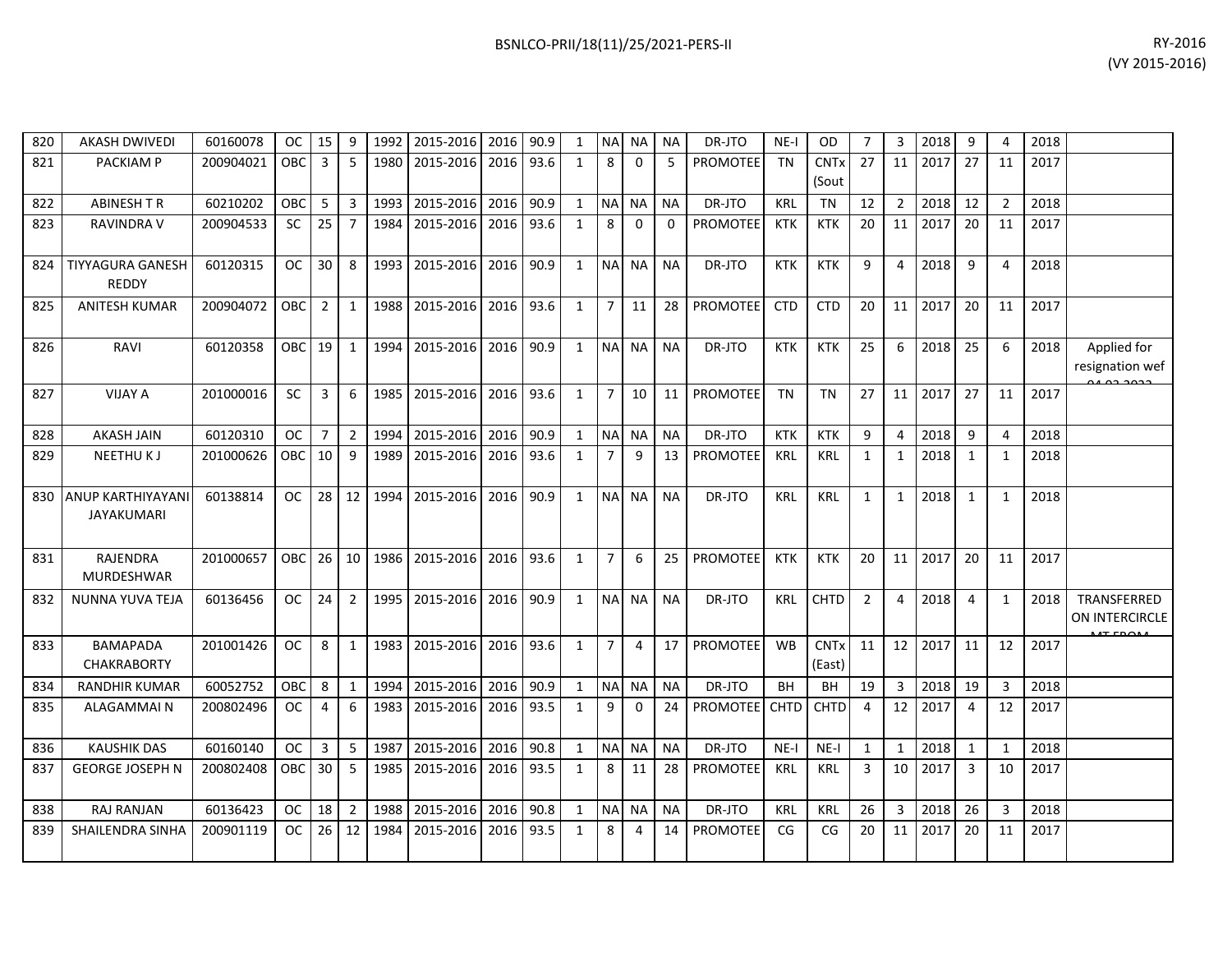| 840 | VISHNU P S VAS                           | 60130823  | <b>OBC</b> | 1               | 7               |      | 1988 2015-2016 2016 90.8 |           |      | 1            |                | NA NA NA     |                 | DR-JTO          | <b>KRL</b> | <b>KRL</b>                            | 13             | 3              | 2018 13 |                | 3              | 2018 |                                                                         |
|-----|------------------------------------------|-----------|------------|-----------------|-----------------|------|--------------------------|-----------|------|--------------|----------------|--------------|-----------------|-----------------|------------|---------------------------------------|----------------|----------------|---------|----------------|----------------|------|-------------------------------------------------------------------------|
| 841 | SANJAY BAGDI                             | 200902506 | <b>SC</b>  | 20              | 6               |      | 1978 2015-2016           | 2016      | 93.5 | 1            | 8              | 4            | $\overline{2}$  | <b>PROMOTEE</b> | <b>WB</b>  | <b>WB</b>                             | 11             | 12             | 2017    | 11             | 12             | 2017 |                                                                         |
| 842 | <b>AANAND</b><br>MURALEEDHARAN           | 60120343  | <b>OC</b>  | 5               | 11              | 1990 | 2015-2016                | 2016 90.8 |      | $\mathbf{1}$ | NA NA          |              | <b>NA</b>       | DR-JTO          | <b>KTK</b> | <b>KRL</b>                            | 25             | 6              | 2018    | 25             | 6              | 2018 |                                                                         |
| 843 | RIYAZ K M                                | 200902300 | OBC        | 31              | -5              | 1986 | 2015-2016                | 2016      | 93.5 | $\mathbf{1}$ | 8              | 3            | 18              | <b>PROMOTEE</b> | <b>KRL</b> | <b>KRL</b>                            | 1              | 1              | 2018    | 1              | 1              | 2018 |                                                                         |
| 844 | <b>RAHUL PRASAD</b>                      | 260020005 | OBC        | $\overline{3}$  | $\overline{2}$  | 1991 | 2015-2016                | 2016      | 90.8 | 1            |                | NA NA        | <b>NA</b>       | DR-JTO          | A&N        | <b>A&amp;N</b>                        | 12             | $\overline{2}$ | 2018    | 12             | $\overline{2}$ | 2018 |                                                                         |
| 845 | PARMANAND<br><b>KUMAR YADAV</b>          | 200901681 | <b>OC</b>  | $\mathbf{1}$    | $\mathbf{1}$    | 1983 | 2015-2016                | 2016      | 93.5 | 1            | 8              | 3            | 10              | PROMOTEE        | RAJ        | RAJ                                   | 20             | 11             | 2017    | 20             | 11             | 2017 |                                                                         |
| 846 | NARU NAGARJUNA                           | 60041279  | <b>OBC</b> | 22              | $\overline{7}$  |      | 1991 2015-2016           | 2016      | 90.8 | $\mathbf{1}$ |                | NA NA        | <b>NA</b>       | DR-JTO          | ASM        | <b>CNT<sub>x</sub></b><br>(Sout<br>h) | 9              | 4              | 2018    | 9              | $\overline{4}$ | 2018 | Mutual R-8 Trf to<br>STR Circle w.e.f<br>02/05/2019 &<br>Resigned w.e.f |
| 847 | <b>GEORGE JOSEPH</b>                     | 200902399 | OC.        | $\overline{2}$  | $\overline{4}$  | 1982 | 2015-2016                | 2016      | 93.5 | 1            | 8              | 3            | 3               | <b>PROMOTEE</b> | <b>KRL</b> | <b>KRL</b>                            | 1              | 1              | 2018    | $\mathbf{1}$   | 1              | 2018 |                                                                         |
| 848 | YOGESH KUMAR<br>LODWAL                   | 60160159  | <b>SC</b>  | 19              | 8               | 1991 | 2015-2016                | 2016      | 90.8 | 1            |                | NA NA        | <b>NA</b>       | DR-JTO          | $NE-I$     | $NE-I$                                | 5              | $\overline{2}$ | 2018    | 5              | $\overline{2}$ | 2018 |                                                                         |
| 849 | <b>SUGUMAR G</b>                         | 200902811 | <b>OBC</b> | 3               | 12              |      | 1984 2015-2016           | 2016      | 93.5 | $\mathbf{1}$ | 8              | 1            | 22              | <b>PROMOTEE</b> | <b>TN</b>  | <b>TN</b>                             | 27             | 11             | 2017    | 27             | 11             | 2017 |                                                                         |
| 850 | NAGASWATHI<br>PALLAPOLU                  | 60037806  | <b>OC</b>  | 10 <sup>1</sup> | $\mathbf{1}$    |      | 1992 2015-2016 2016      |           | 90.8 | $\mathbf{1}$ |                | NA NA        | <b>NA</b>       | DR-JTO          | <b>KRL</b> | <b>CNT<sub>x</sub></b><br>(Sout       | $\overline{2}$ | 4              | 2018    | $\overline{2}$ | $\overline{4}$ | 2018 |                                                                         |
| 851 | <b>ANAND KUMAR</b>                       | 200903704 | <b>SC</b>  | 28              | 10 <sup>1</sup> |      | 1983 2015-2016 2016 93.5 |           |      | $\mathbf{1}$ | 8              | $\mathbf{0}$ | 25              | PROMOTEE CHTD   |            | <b>CHTD</b>                           | 4              | 12             | 2017    | 4              | 12             | 2017 |                                                                         |
| 852 | <b>VARUN KUMAR</b><br><b>GUPTA</b>       | 60480010  | OC.        | 16              | $\overline{7}$  |      | 1992 2015-2016 2016      |           | 90.8 | $\mathbf{1}$ |                | NA NA        | <b>NA</b>       | DR-JTO          | $NE-I$     | <b>CNT<sub>x</sub></b><br>(NER)       | $\overline{4}$ | 12             | 2017    | 4              | 12             | 2017 |                                                                         |
| 853 | <b>DEBRAJ DAS</b>                        | 200904013 | <b>SC</b>  | 14              | 9               | 1983 | 2015-2016                | 2016      | 93.5 | $\mathbf{1}$ | 8              | $\Omega$     | 18              | <b>PROMOTEE</b> | <b>WB</b>  | <b>WB</b>                             | 11             | 12             | 2017    | 11             | 12             | 2017 |                                                                         |
| 854 | <b>AKASH AGRAWAL</b>                     | 60320156  | <b>OC</b>  | $\overline{2}$  | 10              | 1992 | 2015-2016                | 2016      | 90.8 | $\mathbf{1}$ |                | NA NA        | <b>NA</b>       | DR-JTO          | <b>ASM</b> | ASM                                   | 9              | 4              | 2018    | 9              | $\overline{4}$ | 2018 |                                                                         |
| 855 | <b>GEETANJLI</b><br><b>CHAUHAN GOGNA</b> | 200904265 | <b>OC</b>  | 5               | 9               | 1984 | 2015-2016                | 2016      | 93.5 | 1            | 8              | $\Omega$     | 13              | <b>PROMOTEE</b> | HP         | HP                                    | 26             | 12             | 2017    | 26             | 12             | 2017 |                                                                         |
| 856 | <b>DEBNATH</b><br>SADHUKHAN              | 60256862  | <b>OBC</b> | 3               | 10              |      | 1992 2015-2016 2016 90.8 |           |      | $\mathbf{1}$ | NA NA          |              | <b>NA</b>       | DR-JTO          | <b>WB</b>  | <b>WB</b>                             | 9              | $\overline{a}$ | 2018    | 9              | $\overline{4}$ | 2018 |                                                                         |
| 857 | LOVEMEET KOUR                            | 200904248 | OC .       | 12              | $\overline{7}$  |      | 1983 2015-2016 2016 93.5 |           |      | $\mathbf{1}$ | $\overline{7}$ | 11           | 28 <sup>1</sup> | PROMOTEE J & K  |            | J&K                                   | 4              | 12             | 2017    | $\overline{4}$ | 12             | 2017 |                                                                         |
| 858 | <b>ARUNISH KUMAR</b>                     | 60160143  | OBC 30     |                 | $\overline{4}$  |      | 1993 2015-2016 2016 90.8 |           |      | 1            |                | NA NA        | <b>NA</b>       | DR-JTO          | $NE-I$     | $NE-I$                                | 1              | 1              | 2018    | $\mathbf{1}$   | $\mathbf{1}$   | 2018 |                                                                         |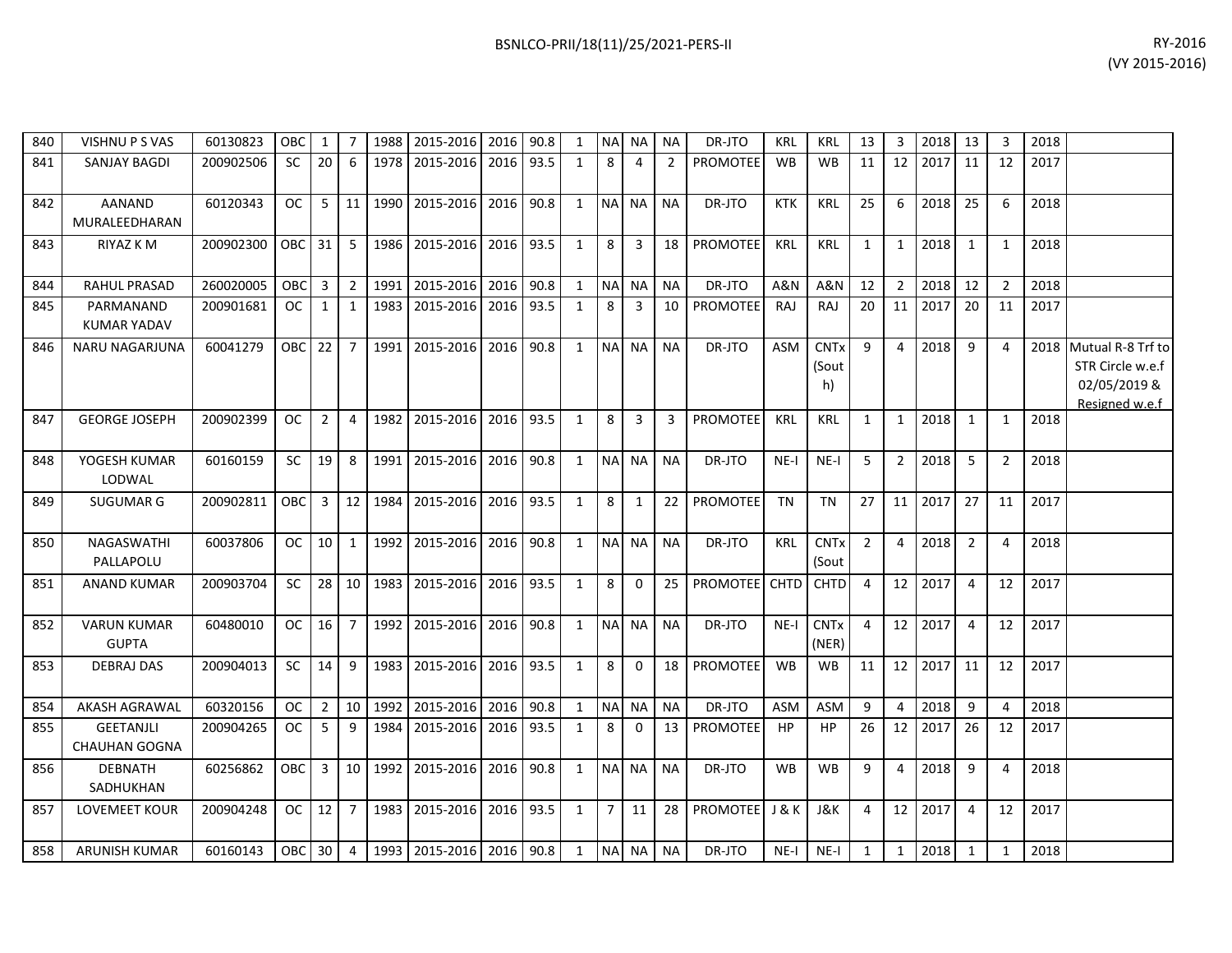| 859 | ABHA BHARATI           | 200904336 | OBC I         |                 | 9  |        | 1986 2015-2016                 | 2016 93.5 |      |   | 7 | 11    | 28              | <b>PROMOTEE</b> | <b>CTD</b> | <b>CTD</b> | 20 | 11              | 2017 | -20 | 11 | 2017 |  |
|-----|------------------------|-----------|---------------|-----------------|----|--------|--------------------------------|-----------|------|---|---|-------|-----------------|-----------------|------------|------------|----|-----------------|------|-----|----|------|--|
| 860 | DEBASMITA SAHOO        | 60189013  | OC I          | 14 I            |    |        | 1993 2015-2016                 | 2016      | 90.8 | 1 |   | NA NA | NA.             | DR-JTO          | <b>OD</b>  | OD         |    |                 | 2018 |     | 4  | 2018 |  |
|     | 861   RAJ KUMAR PRASAD | 201002203 | OBC I         | 6               | 3  | 1984 L | 2015-2016                      | 2016      | 93.5 |   |   | 10    | 16 <sup>1</sup> | PROMOTEE        | <b>JKD</b> | <b>JKD</b> | 27 | 11              | 2017 | 27  | 11 | 2017 |  |
| 862 | NANDYALA<br>SRIKANTH   | 60133218  | <sub>OC</sub> | 11 I            | 5. |        | 1994 2015-2016                 | 2016      | 90.8 | 1 |   | NA NA | <b>NA</b>       | DR-JTO          | <b>KRL</b> | <b>KRL</b> | 29 |                 | 2018 | -29 |    | 2018 |  |
| 863 | <b>PRANAB KUMAR</b>    | 201000204 | SC I          | 12 <sub>1</sub> | 6  |        | 1983   2015-2016   2016   93.5 |           |      |   |   | 9     |                 | <b>PROMOTEE</b> | <b>OD</b>  | OD         | 20 | 10 <sup>1</sup> | 2017 | -20 | 11 | 2017 |  |

| 860 | <b>DEBASMITA SAHOO</b>                        | 60189013  | <b>OC</b>  | 14              | 5               | 1993 | 2015-2016 | 2016 | 90.8 | 1            | <b>NA</b>      | <b>NA</b>      | <b>NA</b> | DR-JTO          | <b>OD</b>  | <b>OD</b>                       | $\overline{7}$ | 3              | 2018 | 9              | 4              | 2018 |                                           |
|-----|-----------------------------------------------|-----------|------------|-----------------|-----------------|------|-----------|------|------|--------------|----------------|----------------|-----------|-----------------|------------|---------------------------------|----------------|----------------|------|----------------|----------------|------|-------------------------------------------|
| 861 | <b>RAJ KUMAR PRASAD</b>                       | 201002203 | <b>OBC</b> | 6               | 3               | 1984 | 2015-2016 | 2016 | 93.5 | $\mathbf{1}$ | $\overline{7}$ | 10             | 16        | <b>PROMOTEE</b> | <b>JKD</b> | <b>JKD</b>                      | 27             | 11             | 2017 | 27             | 11             | 2017 |                                           |
| 862 | <b>NANDYALA</b><br>SRIKANTH                   | 60133218  | OC.        | 11              | 5.              | 1994 | 2015-2016 | 2016 | 90.8 | $\mathbf{1}$ | <b>NA</b>      | <b>NA</b>      | <b>NA</b> | DR-JTO          | KRL        | <b>KRL</b>                      | 29             | $\mathbf{1}$   | 2018 | 29             | 1              | 2018 |                                           |
| 863 | <b>PRANAB KUMAR</b><br><b>MALIK</b>           | 201000204 | <b>SC</b>  | 12              | 6               | 1983 | 2015-2016 | 2016 | 93.5 | 1            | $\overline{7}$ | q              | .5        | <b>PROMOTEE</b> | 0D         | OD                              | 20             | 10             | 2017 | 20             | 11             | 2017 |                                           |
| 864 | <b>MADHUSUDAN</b>                             | 60160166  | <b>OBC</b> | $\mathbf{3}$    | 10 <sup>1</sup> | 1994 | 2015-2016 | 2016 | 90.8 | $\mathbf{1}$ | <b>NA</b>      | <b>NA</b>      | <b>NA</b> | DR-JTO          | $NF-I$     | $NE-I$                          | 5              | 2              | 2018 | -5             | 2              | 2018 | Submitted<br>resignation fr<br>16.05.2021 |
| 865 | PRASANTA KUMAR<br>SAHU                        | 201000325 | OBC        | 24              | 6               | 1985 | 2015-2016 | 2016 | 93.5 | 1            | $\overline{7}$ | $\mathsf{q}$   | 5         | <b>PROMOTEE</b> | <b>OD</b>  | <b>OD</b>                       | 20             | 10             | 2017 | 20             | 11             | 2017 |                                           |
| 866 | <b>VENKATA NAGA</b><br><b>AVINASH BATTULA</b> | 60150483  | <b>OBC</b> | 16              | 10              | 1994 | 2015-2016 | 2016 | 90.8 | $\mathbf{1}$ | <b>NA</b>      | <b>NA</b>      | <b>NA</b> | Dr-JTO          | MН         | MН                              | 9              | 3              | 2018 | 12             | 3              | 2018 |                                           |
| 867 | <b>NAGARAJ M</b>                              | 201000767 | <b>ST</b>  | 23              | 5               | 1986 | 2015-2016 | 2016 | 93.5 | $\mathbf{1}$ | $\overline{7}$ | 8              | $\Omega$  | <b>PROMOTEE</b> | <b>KTK</b> | <b>KTK</b>                      | 20             | 11             | 2017 | 20             | 11             | 2017 |                                           |
| 868 | LAKSHMIPRASAD C N                             | 201800357 | OC         | 17 <sup>1</sup> | 11 <sup>1</sup> | 1994 | 2015-2016 | 2016 | 90.8 | 1            | <b>NA</b>      | <b>NA</b>      | <b>NA</b> | DR-JTO          | <b>TN</b>  | <b>TN</b>                       | 4              | 9              | 2018 | $\overline{4}$ | q              | 2018 |                                           |
| 869 | <b>DEEPU PAUL</b>                             | 201000714 | <b>OC</b>  | 6               | $\overline{7}$  | 1982 | 2015-2016 | 2016 | 93.5 | 1            | $\overline{7}$ | $\overline{7}$ | 15        | <b>PROMOTEE</b> | <b>KRL</b> | <b>KRL</b>                      | $\mathbf{1}$   | $\mathbf{1}$   | 2018 | 3              | 10             | 2017 |                                           |
| 870 | <b>BIJAY KUMAR</b><br><b>MEHTA</b>            | 60480017  | OBC        | 15              | 12 <sup>1</sup> | 1994 | 2015-2016 | 2016 | 90.8 | 1            | <b>NA</b>      | <b>NA</b>      | <b>NA</b> | DR-JTO          | $NE-I$     | <b>CNT<sub>x</sub></b><br>(NER) | 5              | $\overline{2}$ | 2018 | -5             | $\overline{2}$ | 2018 | RESIGNED wef.<br>01.11.2018               |
| 871 | SRIVIDYA S                                    | 201000705 | <b>OC</b>  | 23              | 1               | 1990 | 2015-2016 | 2016 | 93.5 | 1            | 7              | 6              | 27        | <b>PROMOTEE</b> | <b>KTK</b> | <b>KTK</b>                      | 20             | 11             | 2017 | 20             | 11             | 2017 |                                           |
| 872 | SHUBHAM SETH                                  | 60120198  | OC.        | 18              | 11              | 1995 | 2015-2016 | 2016 | 90.8 | 1            | <b>NA</b>      | <b>NA</b>      | <b>NA</b> | DR-JTO          | <b>KTK</b> | <b>KTK</b>                      | 8              | 1              | 2018 | 8              | 1              | 2018 | Resigned on<br>30/06/18                   |
| 873 | PAVANKUMAR<br>CHANABASAPPA<br><b>KINAGI</b>   | 201000869 | <b>OC</b>  | $\mathbf{1}$    | 4               | 1985 | 2015-2016 | 2016 | 93.5 | $\mathbf{1}$ | $\overline{7}$ | 6              | 26        | <b>PROMOTEE</b> | <b>KTK</b> | <b>KTK</b>                      | 20             | 11             | 2017 | 20             | 11             | 2017 |                                           |
| 874 | <b>BALWANT SINGH</b>                          | 60110058  | OC.        | 24              | $\mathbf{1}$    | 1995 | 2015-2016 | 2016 | 90.8 | $\mathbf{1}$ | <b>NA</b>      | <b>NA</b>      | <b>NA</b> | DR-JTO          | <b>UKD</b> | UKD                             | 26             | $\mathcal{P}$  | 2018 | 26             | $\overline{2}$ | 2018 |                                           |
| 875 | <b>VINAYAK SURESH</b><br><b>CHAVAN</b>        | 200802814 | <b>OC</b>  | 24              | 3               | 1981 | 2015-2016 | 2016 | 93.4 | 1            | 8              | 6              | 21        | <b>PROMOTEE</b> | MH         | MH                              | 5              | 6              | 2017 | 5              | 6              | 2017 |                                           |
| 876 | <b>VIVEK KUMAR</b><br><b>KUMPAWAT</b>         | 60150558  | <b>SC</b>  | 14              | 9               | 1985 | 2015-2016 | 2016 | 90.7 | $\mathbf{1}$ | <b>NA</b>      | <b>NA</b>      | <b>NA</b> | DR-JTO          | <b>MH</b>  | MH                              | 21             | 4              | 2018 | 23             | 4              | 2018 | Resigned                                  |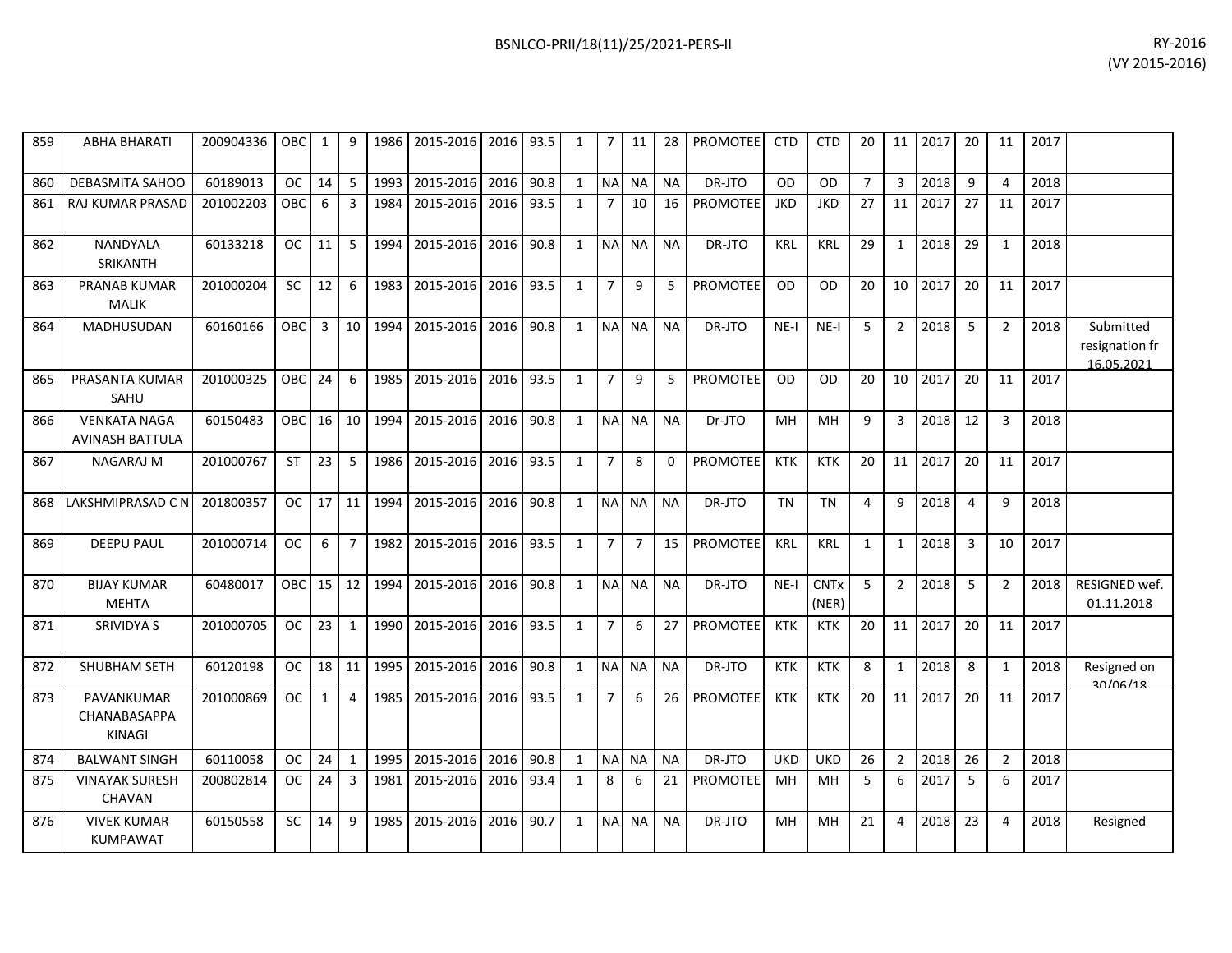| 877 | <b>RENJITH M</b>                        | 200903192 | OBC        | 22             | 5              | 1986 | 2015-2016 2016      |      | 93.4 | $\mathbf{1}$ | 8              | 3              | 18          | <b>PROMOTEE</b>      | <b>KRL</b>  | <b>KRL</b>           | $\mathbf{1}$ | $\mathbf{1}$   | 2018 | $\mathbf{1}$   |                | 2018 |                                                           |
|-----|-----------------------------------------|-----------|------------|----------------|----------------|------|---------------------|------|------|--------------|----------------|----------------|-------------|----------------------|-------------|----------------------|--------------|----------------|------|----------------|----------------|------|-----------------------------------------------------------|
| 878 | <b>BOLLA SURESH</b>                     | 60120206  | <b>OC</b>  | $\overline{7}$ | 6              | 1990 | 2015-2016           | 2016 | 90.7 | $\mathbf{1}$ |                | NA NA          | <b>NA</b>   | DR-JTO               | <b>KTK</b>  | <b>KTK</b>           | 8            | $\mathbf{1}$   | 2018 | 8              | $\mathbf{1}$   | 2018 | Resigned on<br>16/04/18                                   |
| 879 | SRIDHAR YADAV P                         | 200903833 | OBC        | 14             | 5              | 1983 | 2015-2016           | 2016 | 93.4 | $\mathbf{1}$ | 8              | 3              | 11          | <b>PROMOTEE</b>      | <b>TLGN</b> | <b>ITPC</b>          | 6            | $\mathbf{1}$   | 2018 | 6              | 1              | 2018 |                                                           |
| 880 | <b>KANDULA</b><br>NAGESWARA RAO         | 60182009  | <b>OC</b>  | 17             | $\overline{7}$ | 1990 | 2015-2016           | 2016 | 90.7 | $\mathbf{1}$ | <b>NA</b>      | <b>NA</b>      | <b>NA</b>   | DR-JTO               | OD          | <b>OD</b>            | 29           | $\mathbf{1}$   | 2018 | 5              | 3              | 2018 |                                                           |
| 881 | <b>SONA GUPTA</b>                       | 200901552 | <b>OC</b>  | 19             | $\overline{7}$ | 1984 | 2015-2016 2016      |      | 93.4 | $\mathbf{1}$ | 8              | 3              | 10          | PROMOTEE             | <b>RAJ</b>  | <b>MP</b>            | 20           | 11             | 2017 | 20             | 11             | 2017 |                                                           |
| 882 | SACHIN DHARIWAL                         | 60042518  | SC         | 10             | $\overline{7}$ | 1991 | 2015-2016           | 2016 | 90.7 | $\mathbf{1}$ | <b>NA</b>      | <b>NA</b>      | <b>NA</b>   | DR-JTO               | <b>ASM</b>  | <b>ASM</b>           | 19           | $\overline{2}$ | 2018 | 19             | $\overline{2}$ | 2018 | Resigned w.e.f<br>01/07/2020                              |
| 883 | <b>SATISH</b><br>KOORATHOTA             | 200903818 | <b>OBC</b> | 21             | 3              | 1983 | 2015-2016           | 2016 | 93.4 | $\mathbf{1}$ | 8              | 3              | $\mathbf 0$ | <b>PROMOTEE</b>      | <b>TLGN</b> | <b>TLGN</b>          | 26           | 12             | 2017 | 26             | 12             | 2017 |                                                           |
| 884 | <b>GITESH KUMAR</b>                     | 60060039  | <b>OBC</b> | 13             | 12             | 1991 | 2015-2016           | 2016 | 90.7 | $\mathbf{1}$ | <b>NA</b>      | <b>NA</b>      | <b>NA</b>   | DR-JTO               | CG          | CG                   | 4            | 12             | 2017 | $\overline{4}$ | 12             | 2017 |                                                           |
| 885 | <b>RAJEEV KUMAR</b>                     | 200903134 | OBC        | 1              | 5              | 1985 | 2015-2016           | 2016 | 93.4 | $\mathbf{1}$ | 8              | 2              | 15          | PROMOTEE UP(W) UP(W) |             |                      | 29           | $\mathbf{1}$   | 2018 | 29             | $\mathbf{1}$   | 2018 |                                                           |
| 886 | <b>NEERAJ GUPTA</b>                     | 60135618  | <b>OC</b>  | 9              | 5              | 1992 | 2015-2016           | 2016 | 90.7 | $\mathbf{1}$ | <b>NA</b>      | <b>NA</b>      | <b>NA</b>   | DR-JTO               | KRL         | MH                   | 29           | $\mathbf{1}$   | 2018 | 29             | $\mathbf{1}$   | 2018 | TRANSFERRED<br>ON INTERCIRCLE<br><b>MT FROM</b><br>KERALA |
| 887 | <b>OMKAR NATH</b><br><b>TIWARI</b>      | 200902740 | <b>OC</b>  | $\overline{2}$ | $\overline{2}$ | 1986 | 2015-2016           | 2016 | 93.4 | $\mathbf{1}$ | 8              | $\overline{2}$ | 6           | PROMOTEE             | <b>MP</b>   | <b>CNTx</b><br>(West | 20           | 11             | 2017 | 20             | 11             | 2017 |                                                           |
| 888 | Tirupati Hemanth<br><b>Kumar Chetty</b> | 60132413  | <b>OC</b>  | 6              | 6              | 1992 | 2015-2016           | 2016 | 90.7 | $\mathbf{1}$ | <b>NA</b>      | <b>NA</b>      | <b>NA</b>   | DR-JTO               | <b>KRL</b>  | KRL                  | 29           | $\mathbf{1}$   | 2018 | 29             | $\mathbf{1}$   | 2018 | Resigned                                                  |
| 889 | SUGANTHI C                              | 200902964 | OBC        | 29             | 5              | 1984 | 2015-2016           | 2016 | 93.4 | $\mathbf{1}$ | 8              | $\mathbf{1}$   | 23          | PROMOTEE CHTD        |             | <b>TN</b>            | 4            | 12             | 2017 | $\overline{4}$ | 12             | 2017 | R-8(M) I/C                                                |
| 890 | RAJU SINGH DEORA                        | 60270130  | <b>OC</b>  | $\mathbf{1}$   | $\mathbf{1}$   | 1993 | 2015-2016           | 2016 | 90.7 | $\mathbf{1}$ | <b>NA</b>      | <b>NA</b>      | <b>NA</b>   | DR-JTO               | <b>CHTD</b> | CHTD                 | 12           | $\overline{2}$ | 2018 | 12             | $\overline{2}$ | 2018 |                                                           |
| 891 | <b>KARTHIGAIRAJAN S</b>                 | 200902927 | <b>OBC</b> | 27             | 5              | 1986 | 2015-2016           | 2016 | 93.4 | $\mathbf{1}$ | 8              | $\mathbf{1}$   | 8           | <b>PROMOTEE</b>      | <b>TN</b>   | <b>TN</b>            | 27           | 11             | 2017 | 27             | 11             | 2017 |                                                           |
| 892 | <b>NEHA KUMARI</b>                      | 60110057  | <b>OBC</b> | 10             | $\mathbf{1}$   | 1994 | 2015-2016           | 2016 | 90.7 | $\mathbf{1}$ | <b>NA</b>      | <b>NA</b>      | <b>NA</b>   | DR-JTO               | <b>JKD</b>  | <b>JKD</b>           | 26           | $\overline{2}$ | 2018 | 20             | 11             | 2017 |                                                           |
| 893 | RADHAKISHAN<br><b>KARRE</b>             | 201000188 | SC         | 3              | 5              | 1982 | 2015-2016           | 2016 | 93.4 | $\mathbf{1}$ | 7 <sup>1</sup> | 11             | 24          | <b>PROMOTEE</b>      | <b>TLGN</b> | <b>TLGN</b>          | 26           | 12             | 2017 | 26             | 12             | 2017 |                                                           |
| 894 | RAJ DEBESH SETH                         | 60189009  | <b>SC</b>  | 10             | $\overline{3}$ |      | 1994 2015-2016 2016 |      | 90.7 | $\mathbf{1}$ | <b>NAI</b>     | <b>NA</b>      | <b>NA</b>   | DR-JTO               | <b>OD</b>   | <b>OD</b>            | 29           | $\mathbf{1}$   | 2018 | 5              | 3              | 2018 | Resigned                                                  |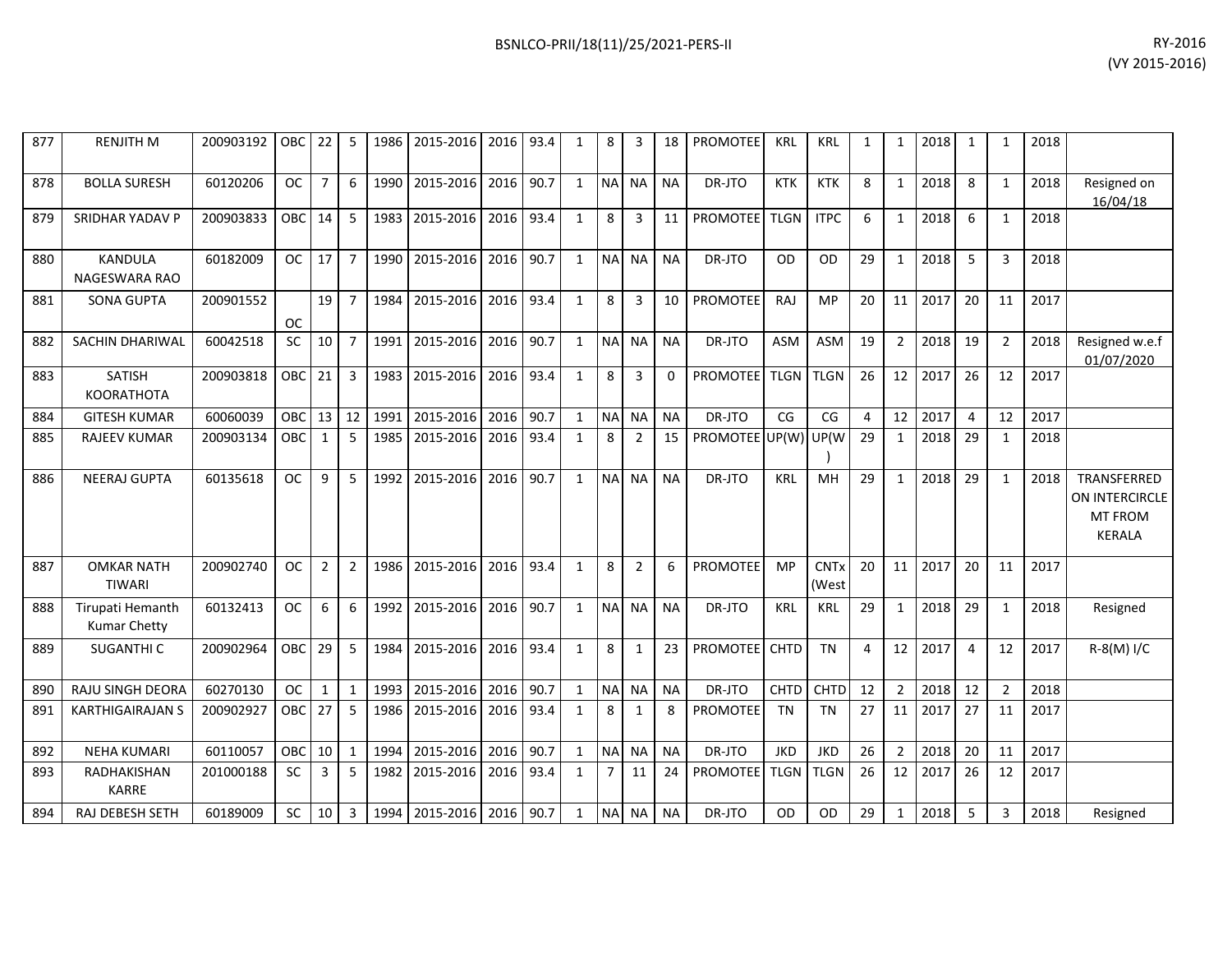|     | 895   MAHESWAR BEHERA                 | 201000731 | $OC$ 22    |                 |                  |         | 2   1982   2015-2016   2016   93.4 |           |           | 1            | 7 <sup>1</sup> | 10             |                 | 18   PROMOTEE              | <b>OD</b>   | OD.                              | 20           |                | 10 2017 20 |                | 11             | 2017 |                                           |
|-----|---------------------------------------|-----------|------------|-----------------|------------------|---------|------------------------------------|-----------|-----------|--------------|----------------|----------------|-----------------|----------------------------|-------------|----------------------------------|--------------|----------------|------------|----------------|----------------|------|-------------------------------------------|
| 896 | Rakesh Kumar Olkha                    | 60138847  | OBC        | 15              | 9                | 1996    | 2015-2016                          | 2016      | 90.7      | $\mathbf{1}$ | <b>NA</b>      | <b>NA</b>      | <b>NA</b>       | DR-JTO                     | <b>KRL</b>  | <b>KRL</b>                       | 12           | $\overline{2}$ | 2018       | 12             | $\overline{2}$ | 2018 | Resigned                                  |
| 897 | KAILASH PRADHAN                       | 201000054 | <b>OC</b>  | 3               | 9                | 1984    | 2015-2016                          | 2016      | 93.4      | 1            | $\overline{7}$ | 10             | 18              | <b>PROMOTEE</b>            | <b>OD</b>   | <b>OD</b>                        | 20           |                | 10 2017    | 20             | 11             | 2017 |                                           |
| 898 | <b>AMIT KUMAR</b><br>MANDAL           | 60480018  | <b>ST</b>  | 25              | 11               | 1988    | 2015-2016                          | 2016      | 90.6      | $\mathbf{1}$ | NA NA          |                | <b>NA</b>       | DR-JTO                     | $NE-I$      | <b>CNT<sub>x</sub></b><br>(NER)  | $5^{\circ}$  | $\overline{2}$ | 2018       | -5             | $\overline{2}$ | 2018 |                                           |
| 899 | <b>SANJAY KUMAR</b><br>SINGH-I        | 201000337 | <b>OC</b>  | $\mathbf{1}$    |                  | 10 1983 | 2015-2016                          | 2016 93.4 |           | 1            | $\overline{7}$ | 9              |                 | 18   PROMOTEE   J & K      |             | J&K                              | 4            |                | 12 2017    | $\overline{4}$ | 12             | 2017 |                                           |
| 900 | <b>RAHUL</b>                          | 60094519  | <b>ST</b>  | 19              | 4                | 1991    | 2015-2016                          | 2016 90.6 |           | 1            | NA NA          |                | <b>NA</b>       | DR-JTO                     | HP          | <b>HP</b>                        | 5            | 3              | 2018       | -5             | 3              | 2018 |                                           |
| 901 | DEEPAK KUMAR B                        | 201000677 | OC.        | 11              | 9                | 1984    | 2015-2016                          | 2016      | 93.4      | $\mathbf{1}$ | $\overline{7}$ | 8              | $\Omega$        | <b>PROMOTEE</b>            | <b>KTK</b>  | <b>KTK</b>                       | 20           | 11             | 2017       | 20             | 11             | 2017 |                                           |
| 902 | <b>SAROJ KUMAR</b><br><b>MOHARANA</b> | 60184008  | OBC        | 30 <sup>°</sup> | . <sub>5</sub> I | 1991    | 2015-2016                          | 2016 90.6 |           | 1            |                | NA NA          | <b>NA</b>       | DR-JTO                     | <b>OD</b>   | OD.                              | 29           | $\mathbf{1}$   | 2018       | -5             | 3              | 2018 |                                           |
| 903 | ABID HUSSAIN QAZI                     | 201002242 | OC.        | $\overline{3}$  |                  | 10 1977 | 2015-2016                          | 2016 93.4 |           | 1            | $\overline{7}$ | $\overline{a}$ | 8               | <b>PROMOTEEL J &amp; K</b> |             | J&K                              | 4            |                | 12 2017    | $\overline{4}$ | 12             | 2017 |                                           |
| 904 | <b>VIKASH KUMAR</b><br><b>SINGH</b>   | 60320167  | <b>OC</b>  | 23              | 3                | 1992    | 2015-2016                          | 2016 90.6 |           | 1            |                | NA NA          | <b>NA</b>       | DR-JTO                     | ASM         | <b>CNTx</b><br>(NER)             | 9            | 4              | 2018       | 9              | 4              | 2018 |                                           |
| 905 | <b>AKHILA S KUMAR</b>                 | 200803218 | <b>OBC</b> | 14              | 5                | 1983    | 2015-2016                          | 2016 93.3 |           | $\mathbf{1}$ | 9              | $\Omega$       |                 | 22 PROMOTEE                | <b>KRL</b>  | <b>KRL</b>                       | $\mathbf{1}$ | $\mathbf{1}$   | 2018       | 1              | $\mathbf{1}$   | 2018 |                                           |
| 906 | <b>GUNJAN SINGH</b>                   | 60230027  | SC         | 13              | $\overline{7}$   | 1992    | 2015-2016                          | 2016 90.6 |           | $\mathbf{1}$ |                | NA NA          | <b>NA</b>       | DR-JTO                     | UP(W) UP(W) |                                  | 14           | 5              | 2018       | 14             | 5              | 2018 |                                           |
| 907 | VEDALAKSHMI<br>PANDIRIPALLI           | 200803376 | OBC        | 16              | 6                | 1978    | 2015-2016                          | 2016 93.3 |           | $\mathbf{1}$ | 8              | 8              | q               | PROMOTEE TLGN              |             | <b>BBN</b><br>W                  | 27           | 6              | 2017       | 27             | 6              | 2017 |                                           |
| 908 | PRATTEEK<br>CHITLANGIA                | 60110047  | OC         | $\overline{3}$  | 8 I              | 1992    | 2015-2016                          | 2016 90.6 |           | 1            |                | NA NA          | <b>NA</b>       | DR-JTO                     | <b>JKD</b>  | <b>JKD</b>                       | 11           |                | 12 2017    | $\overline{4}$ | 9              | 2017 | Regination<br>accepted from<br>13.02.2021 |
| 909 | <b>BITHIKA MANDAL</b><br>SAMUI        | 200901832 | <b>SC</b>  | 19 <sup>1</sup> | 11 <sup>1</sup>  | 1982    | 2015-2016                          | 2016      | 93.3      | 1            | 8              | 3              | 18 <sup>1</sup> | <b>PROMOTEE</b>            | <b>WB</b>   | <b>CNT<sub>x</sub></b><br>(East) | 11           |                | 12 2017    | 11             | 12             | 2017 |                                           |
| 910 | <b>DIWAKAR SINGH</b><br>PAYAL         | 60480029  | OC .       | 26              | 8                | 1992    | 2015-2016                          | 2016 90.6 |           | 1            |                | NA NA          | <b>NA</b>       | DR-JTO                     | <b>ASM</b>  | <b>CNTx</b><br>(NER)             | 9            | 4              | 2018       | 9              | 4              | 2018 |                                           |
| 911 | SURESH KUMAR C                        | 200902998 | <b>OBC</b> | $\mathbf{1}$    | 6                | 1986    | 2015-2016                          |           | 2016 93.3 | $\mathbf{1}$ | 8              | 3              | $\Omega$        | PROMOTEE TLGN              |             | <b>TLGN</b>                      | 26           |                | 12 2017    | 26             | 12             | 2017 |                                           |
| 912 | ANIL KUMAR VERMA                      | 60320157  | <b>OBC</b> | 10 <sup>1</sup> | 12               | 1992    | 2015-2016                          | 2016 90.6 |           | 1            |                | NA NA          | <b>NA</b>       | DR-JTO                     | ASM         | <b>CNTx</b><br>(NER)             | 9            | 4              | 2018       | 9              | 4              | 2018 |                                           |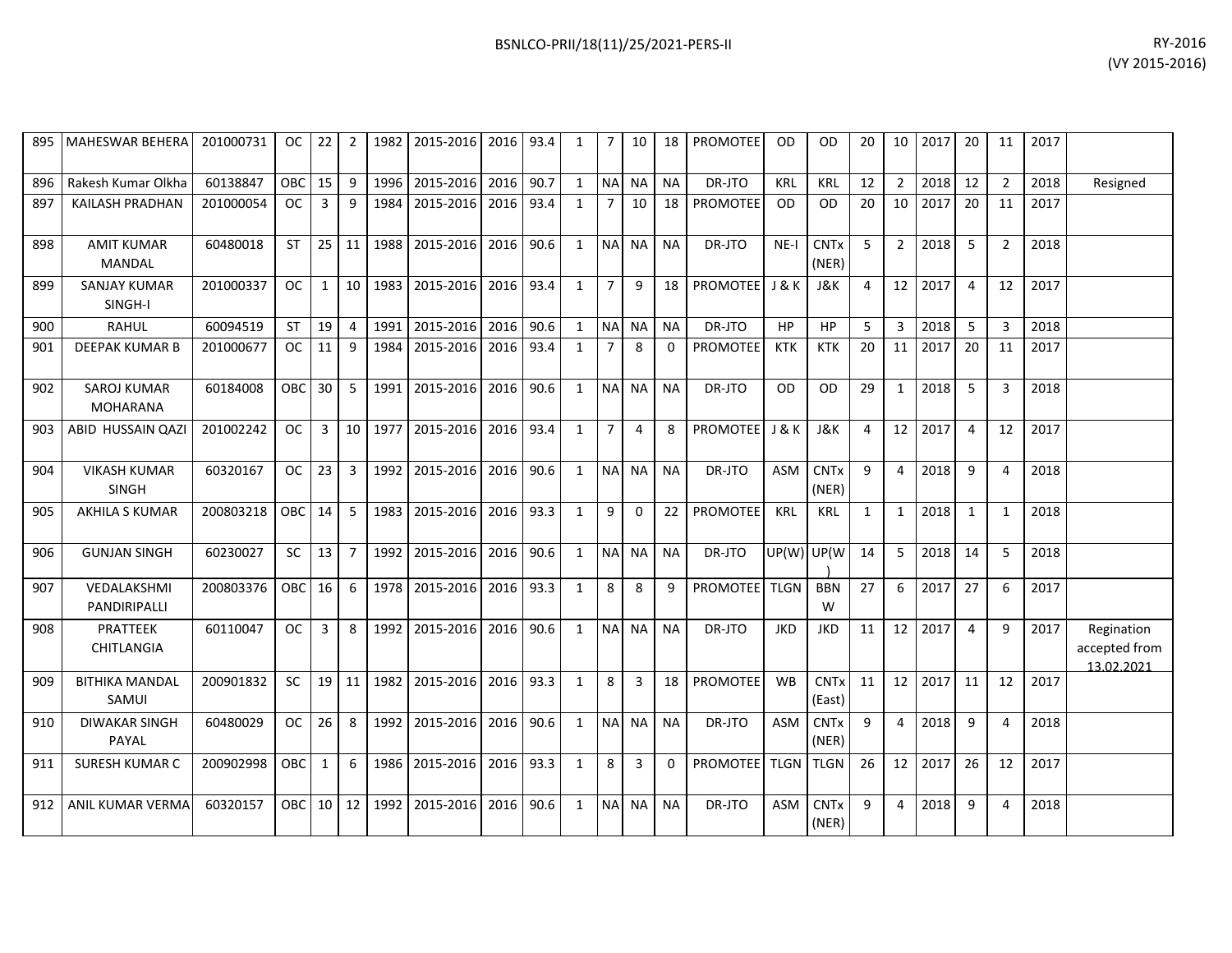| 913 | <b>SAMIR DABRAL</b>                     | 200903937 | <b>OC</b> | 28              | 4               | 1982 | 2015-2016 2016 93.3                |           |      | $\mathbf{1}$ | 8              | 1              | 10             | <b>PROMOTEE</b> | <b>UKD</b>  | <b>UKD</b>  | 4  |                         | 12 2017 | 4              | 12             | 2017 |                                |
|-----|-----------------------------------------|-----------|-----------|-----------------|-----------------|------|------------------------------------|-----------|------|--------------|----------------|----------------|----------------|-----------------|-------------|-------------|----|-------------------------|---------|----------------|----------------|------|--------------------------------|
| 914 | <b>GUJJULA NARENDRA</b><br><b>REDDY</b> | 60120316  | <b>OC</b> | 18              | 5               | 1993 | 2015-2016                          | 2016      | 90.6 | 1            | N <sub>A</sub> | <b>NA</b>      | <b>NA</b>      | DR-JTO          | <b>KTK</b>  | <b>KTK</b>  | 9  | 4                       | 2018    | 9              | Δ              | 2018 |                                |
| 915 | <b>KALEEM SYED</b>                      | 200904100 | <b>OC</b> | 9               | $\overline{2}$  | 1986 | 2015-2016                          | 2016      | 93.3 | 1            | 8              | 1              | 5              | <b>PROMOTEE</b> | AP          | AP          | 26 | 12 <sup>1</sup>         | 2017    | 26             | 12             | 2017 |                                |
| 916 | <b>SUNIL KUMAR</b><br><b>DHABAI</b>     | 60160165  | OBC       | 23              | 6               | 1993 | 2015-2016                          | 2016 90.6 |      | $\mathbf{1}$ |                | NA NA          | <b>NA</b>      | DR-JTO          | $NE-I$      | $NE-I$      | 5  | 2 <sup>1</sup>          | 2018    | 5              | 2              | 2018 | Absconding wef.<br>25.09.2019  |
| 917 | PATHAN MUJAHID<br><b>KHAN</b>           | 200904257 | <b>OC</b> | 8               | 3               | 1987 | 2015-2016                          | 2016      | 93.3 | 1            | 8              | 0              | 13             | <b>PROMOTEE</b> | MH          | MН          | 30 | 11 <sup>1</sup>         | 2017    | $\overline{4}$ | 12             | 2017 |                                |
| 918 | SIBAPRASAD<br><b>MISHRA</b>             | 60047526  | <b>OC</b> | 3               | 4               | 1994 | 2015-2016                          | 2016      | 90.6 | $\mathbf{1}$ | <b>NA</b>      | <b>NA</b>      | <b>NA</b>      | DR-JTO          | <b>ASM</b>  | ASM         | 19 | 2 <sup>1</sup>          | 2018    | 19             | $\mathfrak{D}$ | 2018 |                                |
| 919 | <b>BHARGAVII</b>                        | 200905291 | <b>SC</b> | $\overline{7}$  | 8               | 1987 | 2015-2016                          | 2016      | 93.3 | $\mathbf{1}$ | 8              | 0              | $\overline{7}$ | PROMOTEE TLGN   |             | <b>TLGN</b> | 26 |                         | 12 2017 | 26             | 12             | 2017 |                                |
| 920 | K RAMAKRISHNA                           | 60150560  | <b>OC</b> | 26              | 8               | 1994 | 2015-2016                          | 2016      | 90.6 | 1            | <b>NA</b>      | <b>NA</b>      | <b>NA</b>      | DR-JTO          | MH          | MH          | 21 | $\overline{\mathbf{A}}$ | 2018    | 23             |                | 2018 |                                |
| 921 | PURUSHOTHAMA A                          | 200904378 | OBC       | 14              | $\overline{7}$  | 1986 | 2015-2016                          | 2016      | 93.3 | 1            | 8              | $\Omega$       | Δ              | <b>PROMOTEE</b> | KTK         | <b>KTK</b>  | 20 | 11                      | 2017    | 20             | 11             | 2017 |                                |
| 922 | <b>DHARAVATH</b><br>RAMESH              | 60270131  | <b>ST</b> | $\overline{7}$  | 9               | 1994 | 2015-2016                          | 2016      | 90.6 | 1            |                | NA NA          | <b>NA</b>      | DR-JTO          | <b>CHTD</b> | <b>CHTD</b> | 12 | 2 <sup>1</sup>          | 2018    | 12             | $\overline{2}$ | 2018 | Resigned                       |
| 923 | <b>B MANIKANTA</b>                      | 200904837 | <b>OC</b> | 26              | 6               | 1988 | 2015-2016                          | 2016 93.3 |      | $\mathbf{1}$ | 8              | $\Omega$       | $\Delta$       | <b>PROMOTEE</b> | <b>KTK</b>  | <b>KTK</b>  | 25 |                         | 11 2017 | 25             | 11             | 2017 |                                |
| 924 | LALITHA LAVANYA<br>VECHALAPU            | 60120190  | OBC       | 21              | 10 <sup>1</sup> | 1994 | 2015-2016                          | 2016      | 90.6 | 1            | <b>NA</b>      | NA             | <b>NA</b>      | DR-JTO          | <b>KTK</b>  | <b>KTK</b>  | 26 |                         | 12 2017 | 26             | 12             | 2017 |                                |
| 925 | SANDIP SHRAWAN<br><b>HARNE</b>          | 200904478 | OBC       | 10 <sup>1</sup> | $\overline{7}$  | 1984 | 2015-2016                          | 2016 93.3 |      | $\mathbf{1}$ | $\overline{7}$ | 11             | 9              | <b>PROMOTEE</b> | MH          | <b>MH</b>   | 4  |                         | 12 2017 | $\overline{4}$ | 12             | 2017 |                                |
| 926 | <b>ARUN KUMAR</b><br>YADAV              | 60150525  | OBC       | 22              | 8               | 1996 | 2015-2016                          | 2016      | 90.6 | $\mathbf{1}$ |                | NA NA          | <b>NA</b>      | DR-JTO          | <b>MH</b>   | <b>MH</b>   | 18 |                         | 12 2017 | 18             | 12             | 2017 |                                |
| 927 | SHRUTI V JERE                           | 201000629 | OC        | 20 <sup>1</sup> | 10 <sup>1</sup> | 1985 | 2015-2016                          | 2016      | 93.3 | $\mathbf{1}$ | $\overline{7}$ | 8              | $\Omega$       | <b>PROMOTEE</b> | KTK         | <b>KTK</b>  | 20 | 11 <sup>1</sup>         | 2017    | 20             | 11             | 2017 | Resignation                    |
| 928 | LIMASANEN                               | 60160161  | <b>ST</b> | 16              | $\mathbf{1}$    | 1986 | 2015-2016                          | 2016      | 90.5 | $\mathbf{1}$ | <b>NA</b>      | <b>NA</b>      | <b>NA</b>      | DR-JTO          | $NE-I$      | <b>NEII</b> | 5  | $\overline{2}$          | 2018    | 5              | 2              | 2018 | TRANSFERRED<br><b>TO NE-IL</b> |
| 929 | <b>JOBIN JOHN</b>                       | 201000752 | OC.       | 21              | 3               | 1982 | 2015-2016                          | 2016      | 93.3 | $\mathbf{1}$ | $\overline{7}$ | $\overline{7}$ | 15             | <b>PROMOTEE</b> | <b>KRL</b>  | <b>KRL</b>  | 31 |                         | 12 2017 | 31             | 12             | 2017 |                                |
| 930 | MOHD AAMIR                              | 60100133  |           |                 |                 |      | OBC 14 12 1989 2015-2016 2016 90.5 |           |      | $\mathbf{1}$ |                | NA NA          | <b>NA</b>      | DR-JTO          | J&K         | J&K         | 1  | $\mathbf{1}$            | 2018    | 1              | 1              | 2018 |                                |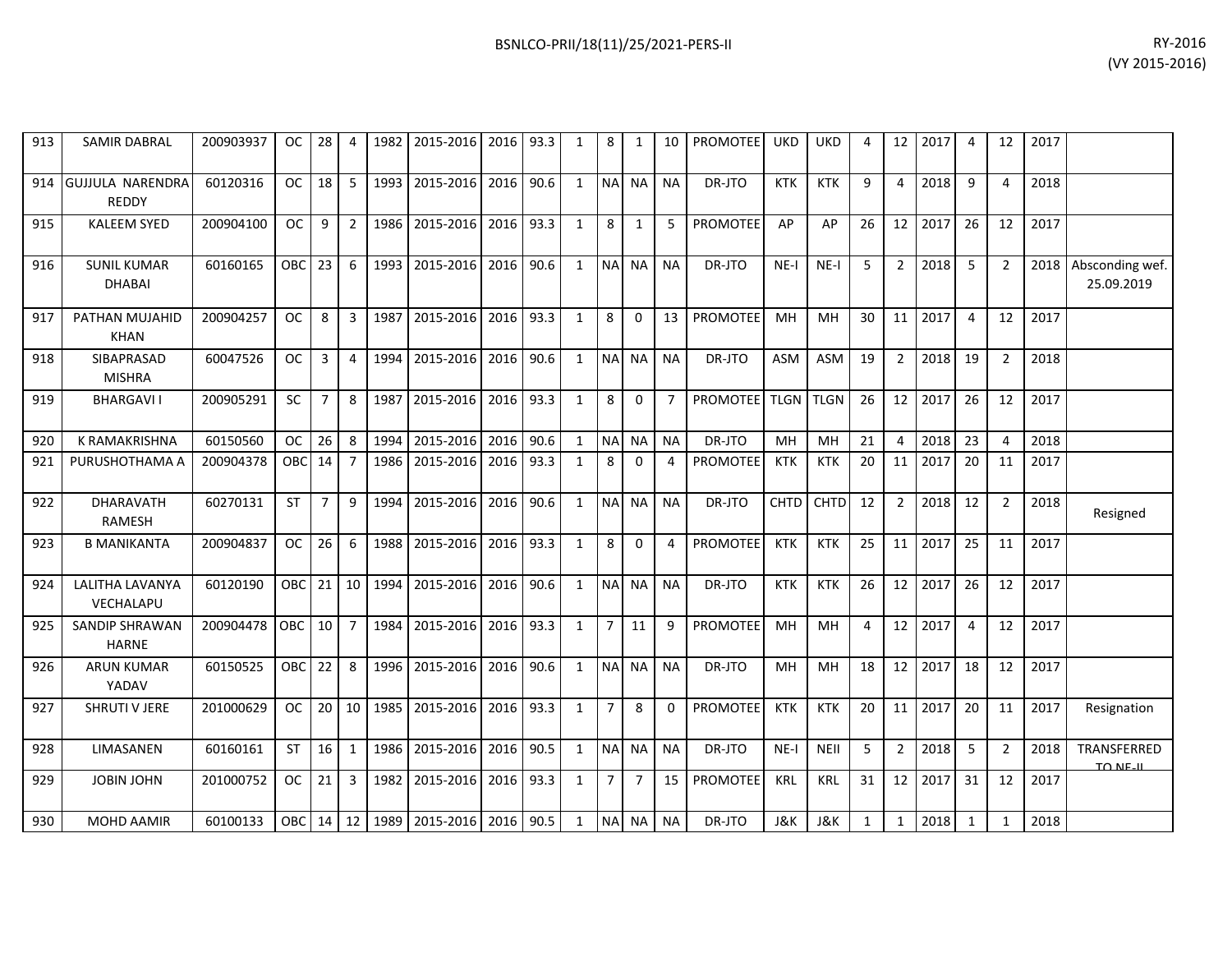| 931 | <b>NIRMALD</b>                      | 201000758 | OС            | 29             | 3              | 1984 | 2015-2016   2016   93.3  |      |      | 1            | $\overline{7}$ | 7              | 15           | PROMOTEE            | <b>KRL</b> | <b>KRL</b>      | 30             |                | 12 2017 | 1              | 1              | 2018 |                                                                        |
|-----|-------------------------------------|-----------|---------------|----------------|----------------|------|--------------------------|------|------|--------------|----------------|----------------|--------------|---------------------|------------|-----------------|----------------|----------------|---------|----------------|----------------|------|------------------------------------------------------------------------|
| 932 | DILIP KUMAR SAHOO                   | 60189506  | <b>OC</b>     | 30             | $\overline{7}$ | 1990 | 2015-2016                | 2016 | 90.5 | $\mathbf{1}$ | $\sf NA$       | <b>NA</b>      | <b>NA</b>    | DR-JTO              | OD         | <b>OD</b>       | $\overline{7}$ | 3              | 2018    | 9              | $\Delta$       | 2018 |                                                                        |
| 933 | <b>ABHIJIT ROY</b>                  | 200902403 | <b>OBC</b>    | 22             | 10             | 1985 | 2015-2016                | 2016 | 93.2 | 1            | 12             | 3              | $\mathbf{1}$ | <b>PROMOTEE</b>     | $NE-I$     | $NE-I$          | 20             | 11             | 2017    | 20             | 11             | 2017 | Circle is again<br>requested to<br>verify the<br>Combined<br>Residency |
| 934 | <b>HARKIRAT SINGH</b>               | 60191535  | OBC           | 3              | 3              | 1991 | 2015-2016                | 2016 | 90.5 | 1            | <b>NA</b>      | <b>NA</b>      | <b>NA</b>    | DR-JTO              | PB         | <b>PB</b>       | 11             | 12             | 2017    | 11             | 12             | 2017 |                                                                        |
| 935 | D CHANDANA<br>CHAKMA                | 200903022 | <b>ST</b>     | $\overline{2}$ | 11             | 1988 | 2015-2016                | 2016 | 93.2 | 1            | 12             | 3              | 1            | PROMOTEE            | $NE-I$     | $NE-I$          | 20             | 11             | 2017    | 20             | 11             | 2017 | Circle is again<br>requested to<br>verify the<br>Combined<br>Residency |
| 936 | <b>MANYAM SRIKANTH</b>              | 60160126  | OBC           | 15             | 6              | 1991 | 2015-2016                | 2016 | 90.5 | 1            | <b>NA</b>      | <b>NA</b>      | <b>NA</b>    | DR-JTO              | $NE-I$     | <b>KRL</b>      | 1              | $\mathbf{1}$   | 2018    | $\mathbf{1}$   | $\mathbf{1}$   | 2018 | TRANSFERRED                                                            |
| 937 | <b>ARUMUGA RAJA S</b>               | 200902623 | OBC           | 28             | 8              | 1986 | 2015-2016                | 2016 | 93.2 | 1            | 8              | 10             | 29           | <b>PROMOTEE</b>     | <b>TN</b>  | <b>TN</b>       | 4              | 9              | 2018    | $\overline{4}$ | 9              | 2018 |                                                                        |
| 938 | <b>HAMID ARIZ</b>                   | 201800777 | <b>OBC</b>    | $\mathbf{1}$   | 9              | 1991 | 2015-2016                | 2016 | 90.5 | $\mathbf{1}$ | <b>NA</b>      | <b>NA</b>      | <b>NA</b>    | DR-JTO              | UP(W)      | <b>BBN</b><br>W | 5              |                | 11 2018 | -5             | 11             | 2018 | <b>QUALIFIED IN</b><br>GATE-2017                                       |
| 939 | SHILPA VERMA                        | 200901662 | <b>OC</b>     | 15             | $\mathbf{1}$   | 1986 | 2015-2016                | 2016 | 93.2 | 1            | 8              | 4              | 10           | <b>PROMOTEE</b>     | CG         | CG              | 20             | 11             | 2017    | 20             | 11             | 2017 |                                                                        |
| 940 | <b>LOKESH SAINI</b>                 | 60191024  | OBC           | 8              | 9              | 1991 | 2015-2016                | 2016 | 90.5 | $\mathbf{1}$ | <b>NA</b>      | <b>NA</b>      | <b>NA</b>    | DR-JTO              | <b>PB</b>  | PB              | 11             | 12             | 2017    | 11             | 12             | 2017 |                                                                        |
| 941 | <b>DILIP KUMAR</b><br><b>SHARMA</b> | 200903529 | OBC           | 8              | 8              | 1983 | 2015-2016                | 2016 | 93.2 | 1            | 8              | 3              | 10           | PROMOTEE UP(W) UP(W |            |                 | 29             | 1              | 2018    | 29             | -1             | 2018 |                                                                        |
| 942 | Neethu Mary<br>Mathews              | 60134839  | <b>OC</b>     | 10             | $\mathbf{1}$   | 1992 | 2015-2016                | 2016 | 90.5 | 1            | N <sub>A</sub> | <b>NA</b>      | <b>NA</b>    | DR-JTO              | KRL        | <b>KRL</b>      | 26             | 3              | 2018    | 26             | 3              | 2018 | Resigned                                                               |
| 943 | <b>ADITYA TEJASWI</b><br>SAKINALA   | 200903015 | <b>OC</b>     | 16             | 8              | 1987 | 2015-2016                | 2016 | 93.2 | 1            | 8              | 3              | $\Omega$     | PROMOTEE TLGN       |            | <b>TLGN</b>     | 26             | 12             | 2017    | 26             | 12             | 2017 |                                                                        |
| 944 | SHASHI KUMAR SAIN                   | 60070437  | OBC           | 5              | $\overline{2}$ | 1992 | 2015-2016                | 2016 | 90.5 | 1            | $\sf NA$       | <b>NA</b>      | <b>NA</b>    | DR-JTO              | GUJ        | GUJ             | 18             | 6              | 2018    | 18             | 6              | 2018 |                                                                        |
| 945 | <b>VINITHA A</b>                    | 200903445 | SC            | 21             | 5              | 1985 | 2015-2016                | 2016 | 93.2 | 1            | 8              | $\overline{2}$ | 26           | PROMOTEE            | KRL        | <b>KRL</b>      | $\mathbf{1}$   | $\mathbf{1}$   | 2018    | 1              | $\mathbf 1$    | 2018 |                                                                        |
| 946 | <b>RAKESH ROSHAN-I</b>              | 60137233  | ST            | $\mathbf{1}$   | 3              | 1992 | 2015-2016                | 2016 | 90.5 | 1            | <b>NA</b>      | <b>NA</b>      | <b>NA</b>    | DR-JTO              | KRL        | <b>KRL</b>      | 12             | $\overline{2}$ | 2018    | 12             | $\overline{2}$ | 2018 | Resigned                                                               |
| 947 | RAVI PRAKASH<br>MALVIYA             | 200902050 | SC            | 15             | 3              | 1984 | 2015-2016                | 2016 | 93.2 | 1            | 8              | $\overline{2}$ | 6            | <b>PROMOTEE</b>     | <b>MP</b>  | <b>MP</b>       | 20             | 11             | 2017    | 20             | 11             | 2017 |                                                                        |
| 948 | <b>MELVIN THOMAS</b>                | 60134834  | <sub>OC</sub> | 11             | 8              |      | 1992 2015-2016 2016 90.5 |      |      | $\mathbf{1}$ | <b>NA</b>      | NA             | <b>NA</b>    | DR-JTO              | <b>KRL</b> | <b>KRL</b>      | 12             | 2              | 2018    | 12             | $\overline{2}$ | 2018 |                                                                        |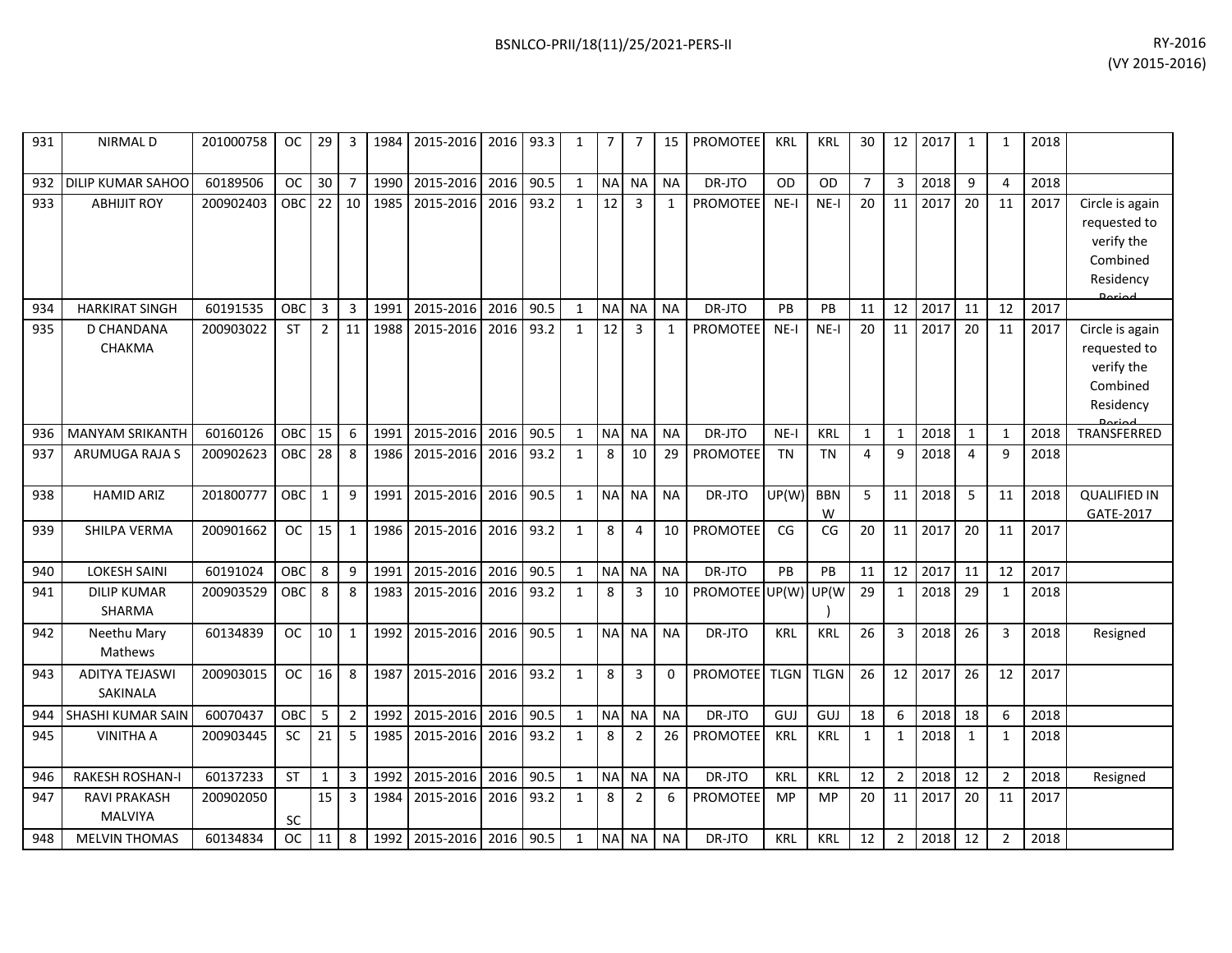| 949 | <b>PAWAR SUNIL</b><br>PANDURANG  | 200903776 | <b>ST</b>     | 27 <sup>1</sup> | 11             |      | 1981 2015-2016 2016 93.2 |      |      | 1            | 8              | $\Omega$       | 12             | <b>PROMOTEE</b> | MH             | MH             | 1  | 12             | 2017 | 4              | 12             | 2017 |                                                                                         |
|-----|----------------------------------|-----------|---------------|-----------------|----------------|------|--------------------------|------|------|--------------|----------------|----------------|----------------|-----------------|----------------|----------------|----|----------------|------|----------------|----------------|------|-----------------------------------------------------------------------------------------|
| 950 | <b>DARSHIT GUPTA</b>             | 201800116 | <b>OC</b>     |                 | $4 \mid 12$    | 1992 | 2015-2016                | 2016 | 90.5 | $\mathbf{1}$ | <b>NA</b>      | <b>NA</b>      | <b>NA</b>      | DR-JTO          | MH             | MH             | 23 | $\overline{7}$ | 2018 | 23             | $\overline{7}$ | 2018 |                                                                                         |
| 951 | PRAVEEN KUMAR M<br>G             | 200904353 | OBC           | 24              | 8              | 1986 | 2015-2016                | 2016 | 93.2 | 1            | 8              | $\Omega$       | $\overline{4}$ | <b>PROMOTEE</b> | <b>KTK</b>     | <b>KTK</b>     | 20 | 11             | 2017 | 20             | 11             | 2017 |                                                                                         |
| 952 | ANSHUL<br>KHANDELWAL             | 60070439  | <b>OC</b>     | 29              | $\overline{3}$ | 1993 | 2015-2016                | 2016 | 90.5 | 1            | <b>NA</b>      | <b>NA</b>      | <b>NA</b>      | DR-JTO          | GUJ            | GUJ            | 18 | 6              | 2018 | 18             | 6              | 2018 |                                                                                         |
| 953 | PURUSHOTTAM<br><b>BIRLA</b>      | 201000401 | OC            | 10 <sup>1</sup> | 8              | 1986 | 2015-2016                | 2016 | 93.2 | $\mathbf{1}$ | $\overline{7}$ | 10             | 12             | <b>PROMOTEE</b> | RAJ            | RAJ            | 20 | 11             | 2017 | 20             | 11             | 2017 |                                                                                         |
| 954 | <b>JAGANA</b><br>AJAYKRISHNA     | 60120174  | <b>OBC</b>    | 25              | 6              |      | 1993 2015-2016           | 2016 | 90.5 | 1            | NA NA          |                | <b>NA</b>      | DR-JTO          | <b>KTK</b>     | <b>KTK</b>     | 11 | 12             | 2017 | 11             | 12             | 2017 | Resignation wef<br>01.05.2018                                                           |
| 955 | DHANANJAYA G J                   | 201000613 | <b>OC</b>     | 25              | -5             | 1984 | 2015-2016                | 2016 | 93.2 | $\mathbf{1}$ | $\overline{7}$ | 8              | $\Omega$       | <b>PROMOTEE</b> | <b>KTK</b>     | <b>KTK</b>     | 20 | 11             | 2017 | 20             | 11             | 2017 |                                                                                         |
| 956 | SHAHNAWAZ<br><b>AHMAD</b>        | 60100337  | OBC           | 24              | $\overline{7}$ |      | 1993 2015-2016           | 2016 | 90.5 | $\mathbf{1}$ | <b>NA</b>      | <b>NA</b>      | <b>NA</b>      | DR-JTO          | <b>J&amp;K</b> | <b>J&amp;K</b> | 5  | 3              | 2018 | 5              | 3              | 2018 |                                                                                         |
| 957 | <b>LOKANATH R</b>                | 201000766 | <b>SC</b>     | 28 <sup>1</sup> | $\overline{7}$ | 1986 | 2015-2016                | 2016 | 93.2 | 1            | $\overline{7}$ | $\overline{7}$ | 17             | <b>PROMOTEE</b> | <b>KTK</b>     | <b>KTK</b>     | 20 | 11             | 2017 | 20             | 11             | 2017 |                                                                                         |
| 958 | Virender Singh                   | 60310052  | OC            | $10$   12       |                | 1993 | 2015-2016                | 2016 | 90.5 | $\mathbf{1}$ | <b>NA</b>      | <b>NA</b>      | <b>NA</b>      | DR-JTO          | KRL            | <b>KRL</b>     | 12 | $\overline{2}$ | 2018 | 12             | $\overline{2}$ | 2018 | Resigned                                                                                |
| 959 | <b>CHINMOY DAS</b>               | 200902380 | <b>SC</b>     | $15$   10       |                | 1982 | 2015-2016                | 2016 | 93.1 | 1            | 12             | $\overline{3}$ | 1              | <b>PROMOTEE</b> | $NE-I$         | $NE-I$         | 20 | 11             | 2017 | 20             | 11             | 2017 | Circle is again<br>requested to<br>verify the<br>Combined<br>Residency                  |
| 960 | <b>HANISH SINGHAL</b>            | 60135620  | <sub>OC</sub> | 1               | $\mathbf{1}$   | 1994 | 2015-2016                | 2016 | 90.5 | $\mathbf{1}$ | <b>NA</b>      | <b>NA</b>      | <b>NA</b>      | DR-JTO          | KRL            | GUJ            | 5  | $\overline{2}$ | 2018 | $\overline{2}$ | 5              | 2018 | TRANSFERRED<br>ON INTERCIRCLE                                                           |
| 961 | RAVIRAJ BADIGER                  | 200903969 | OBC           | 21              | $\overline{7}$ | 1987 | 2015-2016                | 2016 | 93.1 | 1            | 12             | $\Omega$       | 14             | <b>PROMOTEE</b> | <b>KTK</b>     | <b>KTK</b>     | 20 | 11             | 2017 | 20             | 11             | 2017 | Circle is again<br>requested to<br>verify the<br>Combined<br>Residency<br><b>Doripd</b> |
| 962 | <b>KAPIL KUMAR</b><br>KHANDELWAL | 60120335  | <b>OC</b>     | $\mathbf{1}$    | $\overline{4}$ | 1995 | 2015-2016                | 2016 | 90.5 | 1            | <b>NA</b>      | <b>NA</b>      | <b>NA</b>      | DR-JTO          | <b>KTK</b>     | <b>KTK</b>     | 25 | 6              | 2018 | 25             | 6              | 2018 |                                                                                         |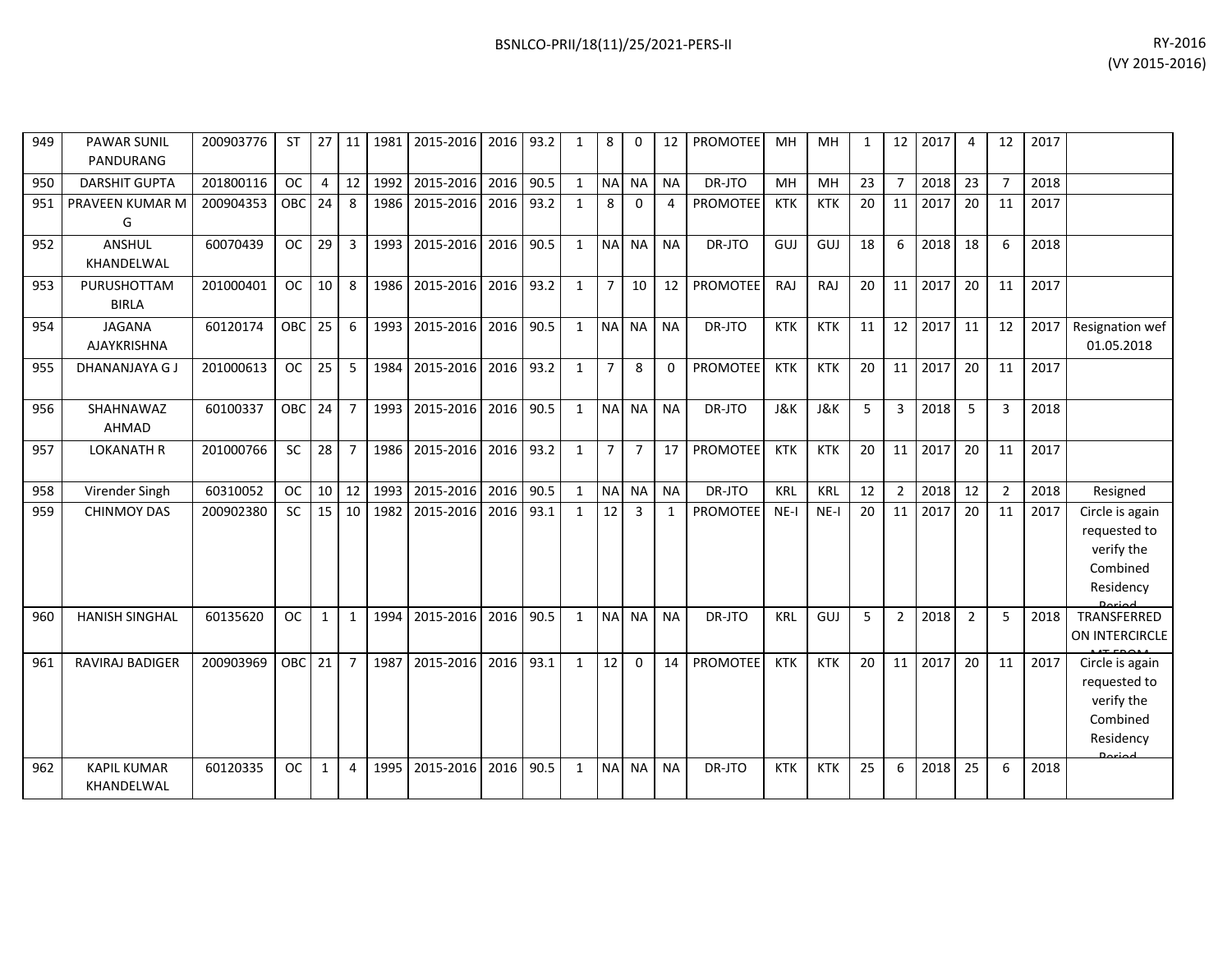| 963 | SIDDARAM<br><b>ESHWARAPPA KORE</b>  | 201001631 | <b>OC</b> | 19             | $\overline{7}$ | 1989 | 2015-2016      | 2016 | 93.1 | $\mathbf{1}$ | 11        | 6              | 20           | <b>PROMOTEE</b>     | <b>KTK</b>  | <b>KTK</b>           | 20           | 11             | 2017 | 20             | 11             | 2017 | Circle is again<br>requested to<br>verify the<br>Combined<br>Residency<br><b>Dorigal</b> |
|-----|-------------------------------------|-----------|-----------|----------------|----------------|------|----------------|------|------|--------------|-----------|----------------|--------------|---------------------|-------------|----------------------|--------------|----------------|------|----------------|----------------|------|------------------------------------------------------------------------------------------|
| 964 | K M Pinky                           | 60138028  | <b>SC</b> | 1              | $\overline{7}$ | 1995 | 2015-2016      | 2016 | 90.5 | $\mathbf{1}$ | <b>NA</b> | <b>NA</b>      | <b>NA</b>    | DR-JTO              | KRL         | <b>KRL</b>           | 12           | $\overline{2}$ | 2018 | 12             | $\overline{2}$ | 2018 | Resigned                                                                                 |
| 965 | <b>VINOTH K</b>                     | 200802122 | OBC       | 25             | 12             | 1985 | 2015-2016      | 2016 | 93.1 | $\mathbf{1}$ | 9         | 1              | 16           | <b>PROMOTEE</b>     | <b>CHTD</b> | <b>CHTD</b>          | 4            | 12             | 2017 | 4              | 12             | 2017 |                                                                                          |
| 966 | SHITANSHU RAJ                       | 201800117 | <b>OC</b> | 12             | 10             | 1988 | 2015-2016      | 2016 | 90.4 | $\mathbf{1}$ | $\sf NA$  | <b>NA</b>      | <b>NA</b>    | DR-JTO              | MH          | MH                   | 23           | $\overline{7}$ | 2018 | 23             | $\overline{7}$ | 2018 |                                                                                          |
| 967 | <b>DIPANKAR MAHATO</b>              | 200803993 | OBC       | 22             | 10             | 1977 | 2015-2016      | 2016 | 93.1 | $\mathbf{1}$ | 9         | $\Omega$       | 3            | PROMOTEE            | <b>CTD</b>  | <b>CTD</b>           | 20           | 11             | 2017 | 20             | 11             | 2017 |                                                                                          |
| 968 | <b>VISHAL BHARDWAJ</b>              | 201800372 | <b>OC</b> | 24             | $\mathbf{1}$   | 1994 | 2015-2016      | 2016 | 90.4 | $\mathbf{1}$ | <b>NA</b> | <b>NA</b>      | <b>NA</b>    | DR-JTO              | KRL         | <b>KRL</b>           | $\mathbf{3}$ | 9              | 2018 | $\overline{3}$ | 9              | 2018 | Resigned                                                                                 |
| 969 | <b>INDER PAL</b><br><b>GANGWAR</b>  | 200903583 | OBC       | 1              | $\overline{2}$ | 1981 | 2015-2016      | 2016 | 93.1 | $\mathbf{1}$ | 8         | 3              | 10           | PROMOTEE UP(W)      |             | UP(W                 | 29           | $\mathbf{1}$   | 2018 | 29             | $\mathbf{1}$   | 2018 |                                                                                          |
| 970 | <b>GOPI</b><br>GUMMADIDALA          | 60182011  | <b>OC</b> | $\overline{7}$ | 6              | 1994 | 2015-2016      | 2016 | 90.4 | $\mathbf{1}$ | <b>NA</b> | <b>NA</b>      | <b>NA</b>    | DR-JTO              | OD          | OD                   | 29           | $\mathbf{1}$   | 2018 | 5              | 3              | 2018 | Resigned                                                                                 |
| 971 | <b>VIKAS VERMA-I</b>                | 200903531 | SC        | $\overline{2}$ | 10             | 1985 | 2015-2016      | 2016 | 93.1 | $\mathbf{1}$ | 8         | 3              | 10           | PROMOTEE UP(W) UP(W |             |                      | 29           | $\mathbf{1}$   | 2018 | 29             | $\mathbf{1}$   | 2018 |                                                                                          |
| 972 | SAUBHAGYA DAS                       | 60181503  | SC        | 14             | 6              | 1988 | 2015-2016      | 2016 | 90.3 | $\mathbf{1}$ | <b>NA</b> | <b>NA</b>      | <b>NA</b>    | DR-JTO              | <b>OD</b>   | <b>OD</b>            | 29           | $\mathbf{1}$   | 2018 | 5              | 3              | 2018 |                                                                                          |
| 973 | <b>SUNITHAK</b>                     | 200903210 | <b>SC</b> | 24             | $\overline{4}$ | 1984 | 2015-2016      | 2016 | 93.1 | $\mathbf{1}$ | 8         | 3              | 3            | <b>PROMOTEE</b>     | KRL         | <b>KRL</b>           | $\mathbf{1}$ | 1              | 2018 | 1              | 1              | 2018 |                                                                                          |
| 974 | Ms. TAILANG<br>YARANG               | 260320123 | ST        | 2              | $\overline{4}$ | 1991 | 2015-2016      | 2016 | 90.3 | $\mathbf{1}$ | <b>NA</b> | <b>NA</b>      | <b>NA</b>    | DR-JTO              | NE-II       | <b>CNTx</b><br>(NER) | 5            | 12             | 2017 | 5              | 12             | 2017 |                                                                                          |
| 975 | SRI SWARNA DURGA<br><b>AVINASH</b>  | 200903108 | <b>OC</b> | 5              | 5              | 1984 | 2015-2016      | 2016 | 93.1 | $\mathbf{1}$ | 8         | 3              | $\mathbf{0}$ | <b>PROMOTEE</b>     | <b>TLGN</b> | <b>TLGN</b>          | 26           | 12             | 2017 | 26             | 12             | 2017 |                                                                                          |
| 976 | <b>GURUKUNTLA</b><br><b>PRAVEEN</b> | 60132421  | SC        | 30             | 6              | 1991 | 2015-2016      | 2016 | 90.3 | $\mathbf{1}$ | <b>NA</b> | <b>NA</b>      | <b>NA</b>    | DR-JTO              | <b>KRL</b>  | <b>KRL</b>           | 12           | $\overline{2}$ | 2018 | 12             | $\overline{2}$ | 2018 |                                                                                          |
| 977 | <b>VENKATESH</b><br><b>ANANTHA</b>  | 200903839 | OBC       | 21             | $\mathbf{1}$   | 1984 | 2015-2016      | 2016 | 93.1 | $\mathbf{1}$ | 8         | $\overline{2}$ | 26           | <b>PROMOTEE</b>     | <b>TLGN</b> | <b>TLGN</b>          | 26           | 12             | 2017 | 26             | 12             | 2017 |                                                                                          |
| 978 | M PRAVEENKUMAR                      | 60120230  | SC        | $\overline{4}$ | $\overline{7}$ | 1991 | 2015-2016      | 2016 | 90.3 | $\mathbf{1}$ | <b>NA</b> | <b>NA</b>      | <b>NA</b>    | DR-JTO              | <b>KTK</b>  | <b>KTK</b>           | 8            | $\mathbf{1}$   | 2018 | 8              | $\mathbf{1}$   | 2018 | Provisonal<br>appointment                                                                |
| 979 | <b>ANANDA KUMAR C</b>               | 200904907 | <b>OC</b> | 28             | 6              | 1984 | 2015-2016      | 2016 | 93.1 | $\mathbf{1}$ | 8         | 1              | 5            | <b>PROMOTEE</b>     | AP          | AP                   | 26           | 12             | 2017 | 26             | 12             | 2017 |                                                                                          |
| 980 | YOGESH TRIPATHI                     | 60120360  | <b>OC</b> | $\overline{2}$ | 3              | 1992 | 2015-2016 2016 |      | 90.3 | 1            | <b>NA</b> | <b>NA</b>      | <b>NA</b>    | DR-JTO              | <b>KTK</b>  | <b>KTK</b>           | 25           | 6              | 2018 | 25             | 6              | 2018 | Resignation                                                                              |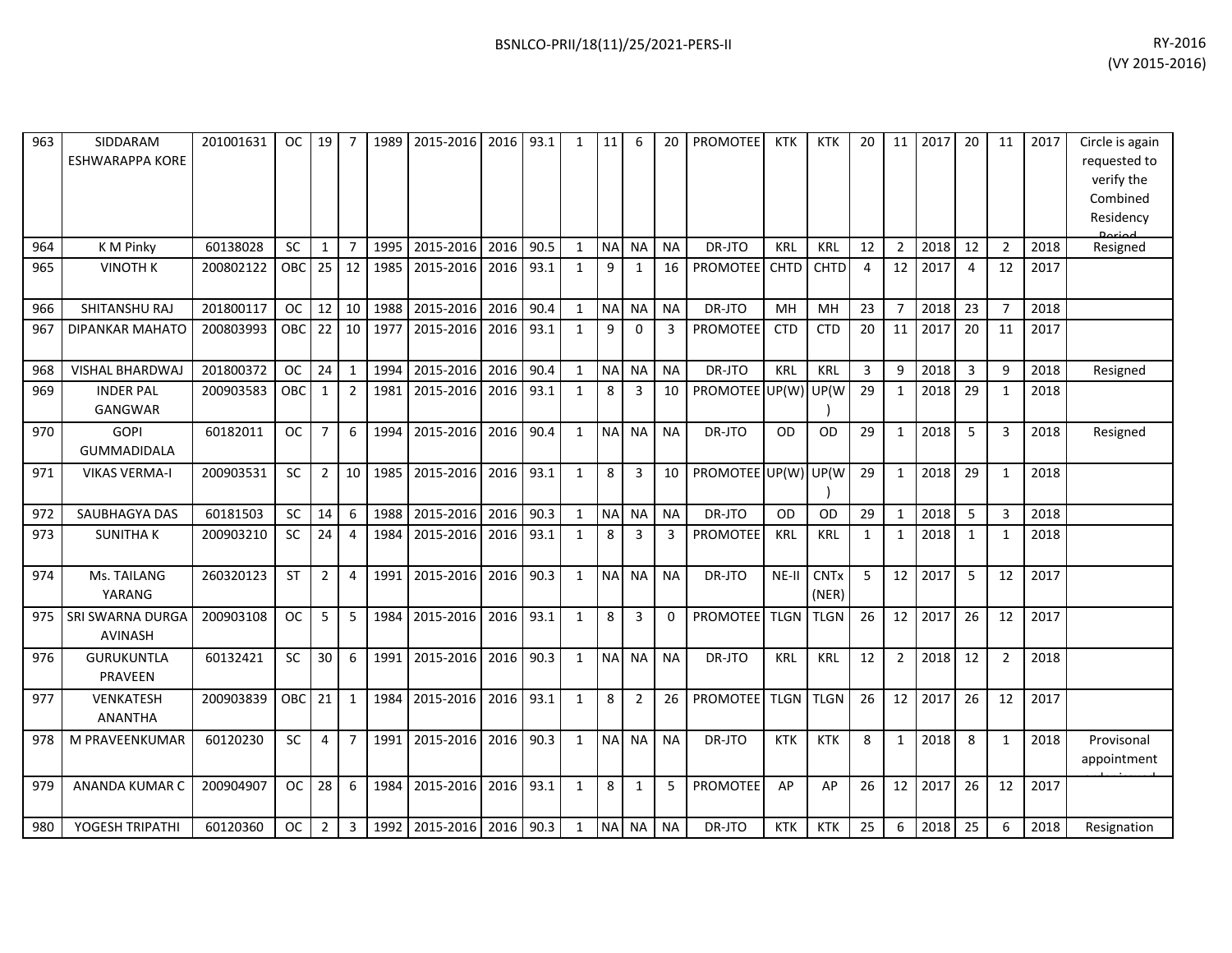| BSNLCO-PRII/18(11)/25/2021-PERS-II | RY-2016 |
|------------------------------------|---------|
|                                    |         |

| 981 | RAYADURG<br>MANJUNATH                       | 200904366 | <b>OBC</b> | 19              | 8              |         | 1985   2015-2016   2016   93.1 |           |      | 1            | 8              | 0              | 4            | <b>PROMOTEE</b>     | KTK        | <b>KTK</b>          | 20             | 11             | 2017 | 20             | 11             | 2017 |                                                                                   |
|-----|---------------------------------------------|-----------|------------|-----------------|----------------|---------|--------------------------------|-----------|------|--------------|----------------|----------------|--------------|---------------------|------------|---------------------|----------------|----------------|------|----------------|----------------|------|-----------------------------------------------------------------------------------|
| 982 | <b>ACHUTH MOHAN</b>                         | 60134036  | ОC         | 3 <sup>1</sup>  | 6              | 1992    | 2015-2016                      | 2016      | 90.3 | $\mathbf{1}$ | <b>NA</b>      | <b>NA</b>      | <b>NA</b>    | DR-JTO              | <b>KRL</b> | <b>KRL</b>          | 19             | 3              | 2018 | 19             | 3              | 2018 |                                                                                   |
| 983 | <b>SACHIN TATOBA</b><br><b>DHANAWADE</b>    | 200904807 | OC.        | 21              | $\overline{4}$ | 1986    | 2015-2016                      | 2016 93.1 |      | 1            | $\overline{7}$ | 11             | 10           | <b>PROMOTEE</b>     | <b>MH</b>  | <b>MH</b>           | $\overline{4}$ | 12             | 2017 | 4              | 12             | 2017 |                                                                                   |
| 984 | <b>GUGULOTHU VINOD</b><br><b>KUMAR</b>      | 60134027  | <b>ST</b>  | 18 <sup>1</sup> | $\overline{7}$ | 1992    | 2015-2016                      | 2016      | 90.3 | 1            | <b>NA</b>      | <b>NA</b>      | <b>NA</b>    | DR-JTO              | <b>KRL</b> | <b>KRL</b>          | 12             | $\overline{2}$ | 2018 | 12             | $\overline{2}$ | 2018 |                                                                                   |
| 985 | PRATAPSING<br>PANDHARINATH<br><b>ADHUDE</b> | 200904805 | OC.        | 2 <sup>1</sup>  |                | 12 1988 | 2015-2016                      | 2016 93.1 |      | 1            | $\overline{7}$ | 11             | 10           | <b>PROMOTEE</b>     | <b>MH</b>  | <b>MH</b>           | 4              | 12             | 2017 | $\overline{4}$ | 12             | 2017 |                                                                                   |
| 986 | <b>GADDA MANIKANTA</b>                      | 60120241  | SC         | 11              | 8              | 1992    | 2015-2016                      | 2016      | 90.3 | 1            | <b>NA</b>      | <b>NA</b>      | <b>NA</b>    | DR-JTO              | <b>KTK</b> | <b>KTK</b>          | 29             | $\mathbf{1}$   | 2018 | 29             | 1              | 2018 |                                                                                   |
| 987 | SURENDRA SINGH                              | 201000701 | OC         | 27              | 8              | 1998    | 2015-2016                      | 2016 93.1 |      | 1            | $\overline{7}$ | 10             | 8            | PROMOTEE UP(W) UP(W |            |                     | 29             | 1              | 2018 | 29             | 1              | 2018 |                                                                                   |
| 988 | <b>BALWANT KUMAR</b><br><b>MEHTA</b>        | 60320171  | OC.        | 12 <sup>1</sup> | $\overline{7}$ | 1993    | 2015-2016                      | 2016      | 90.3 | $\mathbf{1}$ | <b>NA</b>      | <b>NA</b>      | <b>NA</b>    | DR-JTO              | <b>OD</b>  | <b>OD</b>           | 29             | $\mathbf{1}$   | 2018 | 5              | 3              | 2018 | Resigned                                                                          |
| 989 | <b>NEENUS</b><br>THULASEEDHARAN             | 201000807 | OC.        | 6               | $\overline{2}$ | 1987    | 2015-2016                      | 2016 93.1 |      | 1            | $\overline{7}$ | 6              | 3            | <b>PROMOTEE</b>     | <b>KTK</b> | <b>KRL</b>          | 20             | 11             | 2017 | 20             | 11             | 2017 | R8 mutual tfr to<br>Kerala circle                                                 |
| 990 | <b>ADITYA KUMAR</b><br>SRINIVAS CHILIVERI   | 201800375 | OBC        | 31              | $\overline{7}$ | 1994    | 2015-2016                      | 2016      | 90.3 | $\mathbf{1}$ | <b>NA</b>      | <b>NA</b>      | <b>NA</b>    | DR-JTO              | <b>KRL</b> | <b>KRL</b>          | 3              | 9              | 2018 | $\overline{3}$ | 9              | 2018 |                                                                                   |
| 991 | <b>MRIDUL KAR</b>                           | 200905012 | OC.        | 20 <sup>1</sup> | $\overline{2}$ | 1983    | 2015-2016                      | 2016      | 93   | $\mathbf{1}$ | 12             | $\overline{3}$ | $\mathbf{1}$ | <b>PROMOTEE</b>     | $NE-I$     | $NE-I$              | 20             | 11             | 2017 | 20             | 11             | 2017 | Circle is again<br>requested to<br>verify the<br>Combined<br>Residency<br>Doriad  |
| 992 | N VISHNU SAI                                | 60350110  | OBC        | 13              | 1              | 1995    | 2015-2016                      | 2016      | 90.3 | 1            | <b>NA</b>      | <b>NA</b>      | <b>NA</b>    | DR-JTO              | Tx (Sou    | CNTx<br>(Sout<br>h) | 8              | 1              | 2018 | 8              | $\mathbf{1}$   | 2018 | Resigned on<br>8/05/18                                                            |
| 993 | SESHADRI MITRA                              | 200905002 | OC.        | 11              | 8              | 1983    | 2015-2016                      | 2016      | 93   | $\mathbf{1}$ | 12             | 3              | $\mathbf{1}$ | <b>PROMOTEE</b>     | $NE-I$     | WB                  | 20             | 11             | 2017 | 20             | 11             | 2017 | Circle is again<br>requested to<br>verify the<br>Combined<br>Residency<br>لممنعمه |
| 994 | <b>RAMA KRISHNA</b><br><b>REDDY G</b>       | 60120254  | <b>OC</b>  | 22              | 6              | 1989    | 2015-2016                      | 2016      | 90.2 | 1            | <b>NA</b>      | <b>NA</b>      | <b>NA</b>    | DR-JTO              | <b>KTK</b> | <b>KTK</b>          | 12             | $\overline{2}$ | 2018 | 12             | $\overline{2}$ | 2018 |                                                                                   |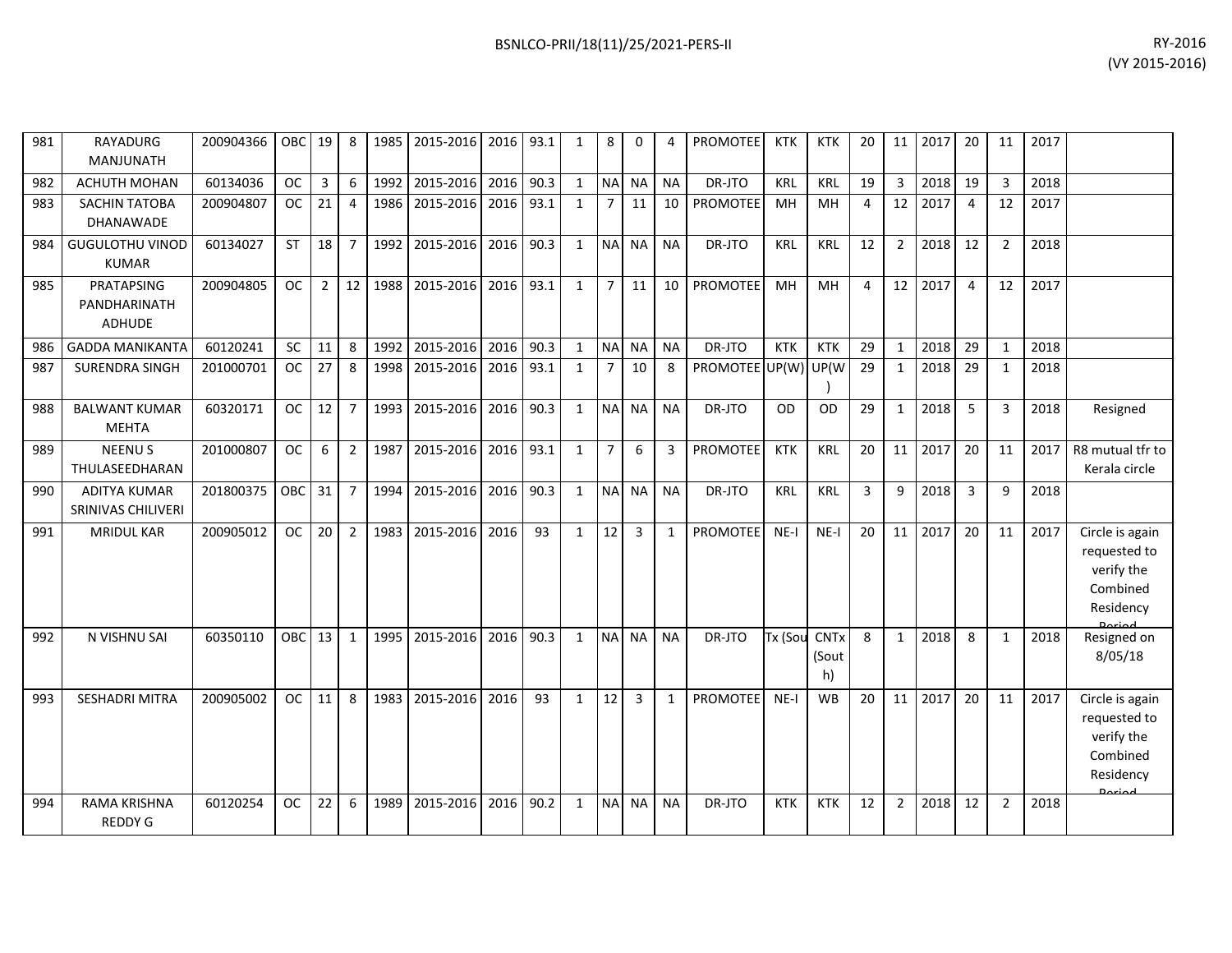| RY-2016        |
|----------------|
| (VY 2015-2016) |

| 995  | <b>VINAYAK HUGAR</b>                                | 201000765 | OBC       | 31             | 7              | 1986 | 2015-2016 | 2016 | 93   | 1            | 11        | 7              | 25             | <b>PROMOTEE</b>      | <b>KTK</b>  | <b>KTK</b>          | 20             | 11             | 2017    | 20             | 11             | 2017 | Circle is again<br>requested to<br>verify the<br>Combined<br>Residency |
|------|-----------------------------------------------------|-----------|-----------|----------------|----------------|------|-----------|------|------|--------------|-----------|----------------|----------------|----------------------|-------------|---------------------|----------------|----------------|---------|----------------|----------------|------|------------------------------------------------------------------------|
| 996  | <b>HAGE ANGA</b>                                    | 60450010  | <b>ST</b> | 15             | 12             | 1990 | 2015-2016 | 2016 | 90.2 | $\mathbf{1}$ | <b>NA</b> | NA I           | <b>NA</b>      | DR-JTO               | NE-II       | <b>INSP</b><br>& QA | 26             | $\overline{2}$ | 2018    | 26             | $\overline{2}$ | 2018 |                                                                        |
| 997  | PARVADHAVARDHINI<br>G                               | 200802440 | OBC       | 27             | 5              | 1980 | 2015-2016 | 2016 | 93   | $\mathbf{1}$ | 9         | 10             | 9              | <b>PROMOTEE</b>      | <b>TN</b>   | <b>TN</b>           | $\overline{a}$ | 9              | 2018    | $\overline{4}$ | q              | 2018 |                                                                        |
| 998  | <b>BANTU GANESH</b>                                 | 60120244  | OBC       | $\overline{7}$ | $\mathbf{1}$   | 1991 | 2015-2016 | 2016 | 90.2 | $\mathbf{1}$ | NA NA     |                | <b>NA</b>      | DR-JTO               | <b>KTK</b>  | OD                  | 29             | $\mathbf{1}$   | 2018    | 29             | $\mathbf{1}$   | 2018 |                                                                        |
| 999  | <b>SUMA SANTHI S M</b>                              | 200802157 | OBC       | 11             | 6              | 1981 | 2015-2016 | 2016 | 93   | $\mathbf{1}$ | 9         | $\mathbf{1}$   | 9              | <b>PROMOTEE</b>      | <b>TN</b>   | <b>TN</b>           | 27             | 11             | 2017    | 27             | 11             | 2017 |                                                                        |
| 1000 | <b>KRISHN KANT JOSHI</b>                            | 60270132  | <b>OC</b> | 6              | 8              | 1991 | 2015-2016 | 2016 | 90.2 | $\mathbf{1}$ |           | NA NA          | <b>NA</b>      | DR-JTO               | CHTD        | CHTD                | 12             | $\overline{2}$ | 2018    | 12             | $\overline{2}$ | 2018 | Resigned                                                               |
| 1001 | <b>ANUPAM KUMAR</b>                                 | 200902436 | <b>OC</b> | 8              | 11             | 1988 | 2015-2016 | 2016 | 93   | $\mathbf{1}$ | 8         | 5              | 14             | <b>PROMOTEE</b>      | <b>CTD</b>  | <b>CTD</b>          | 20             | 11             | 2017    | 20             | 11             | 2017 |                                                                        |
| 1002 | <b>BANA DIGVIJAY</b><br><b>SINGH</b><br>SURESHKUMAR | 60100132  | <b>OC</b> | 12             | 1              | 1992 | 2015-2016 | 2016 | 90.2 | $\mathbf{1}$ |           | NA NA          | <b>NA</b>      | DR-JTO               | J&K         | J&K                 | 1              | $\mathbf{1}$   | 2018    | $\mathbf{1}$   | 1              | 2018 |                                                                        |
| 1003 | <b>VINEETHA V V</b>                                 | 200902654 | OBC       | 19             | $\overline{2}$ | 1985 | 2015-2016 | 2016 | 93   | $\mathbf{1}$ | $\,8\,$   | 3              | $\overline{3}$ | PROMOTEE             | <b>KRL</b>  | <b>KRL</b>          | 1              | $\mathbf{1}$   | 2018    | $\mathbf{1}$   | 1              | 2018 |                                                                        |
| 1004 | <b>BHAWNA SINGH</b>                                 | 60070391  | OC.       | 14             | 12             | 1992 | 2015-2016 | 2016 | 90.2 | $\mathbf{1}$ |           | NA NA          | <b>NA</b>      | DR-JTO               | GUJ         | <b>BBN</b><br>W     | 5              | 3              | 2018    | 5              | 3              | 2018 |                                                                        |
| 1005 | <b>RAGHU RAVULA</b>                                 | 200903112 | <b>OC</b> | 16             | 8              | 1984 | 2015-2016 | 2016 | 93   | $\mathbf{1}$ | 8         | 3              | $\Omega$       | <b>PROMOTEE</b> TLGN |             | <b>TLGN</b>         | 26             |                | 12 2017 | 26             | 12             | 2017 |                                                                        |
| 1006 | <b>KANIKA ARORA</b>                                 | 60132412  | <b>OC</b> | $\mathbf{3}$   | 6              | 1993 | 2015-2016 | 2016 | 90.2 | $\mathbf{1}$ |           | NA NA          | <b>NA</b>      | DR-JTO               | KRL         | <b>KRL</b>          | 29             | $\mathbf{1}$   | 2018    | 29             | 1              | 2018 |                                                                        |
| 1007 | SATHYAVELU<br>YANGILICHETTI                         | 200903647 | <b>SC</b> | $\overline{2}$ | $\overline{2}$ | 1980 | 2015-2016 | 2016 | 93   | $\mathbf{1}$ | 8         | $\overline{2}$ | 26             | <b>PROMOTEE</b>      | <b>TLGN</b> | <b>TLGN</b>         | 26             | 12             | 2017    | 26             | 12             | 2017 |                                                                        |
| 1008 | <b>NANDINI KUMARI</b>                               | 60060028  | <b>OC</b> | 15             | 11             | 1993 | 2015-2016 | 2016 | 90.2 | $\mathbf{1}$ |           | NA NA          | <b>NA</b>      | DR-JTO               | CG          | CG                  | $\overline{4}$ | 12             | 2017    | $\overline{4}$ | 12             | 2017 | <b>RESIGNED</b>                                                        |
| 1009 | Mathur RIYA                                         | 200902939 | <b>OC</b> | 30             | 8              | 1982 | 2015-2016 | 2016 | 93   | $\mathbf{1}$ | 8         | $\overline{2}$ | 6              | <b>PROMOTEE</b>      | MP          | <b>MP</b>           | 20             | 11             | 2017    | 20             | 11             | 2017 |                                                                        |
| 1010 | <b>DEBI PRASAD SAHU</b>                             | 60320176  | <b>OC</b> | 13             | 12             | 1993 | 2015-2016 | 2016 | 90.2 | $\mathbf{1}$ | <b>NA</b> | <b>NA</b>      | <b>NA</b>      | DR-JTO               | OD          | <b>OD</b>           | $\overline{7}$ | $\overline{3}$ | 2018    | 9              | $\Delta$       | 2018 | Resigned                                                               |
| 1011 | ANBANANDHAN R                                       | 200904352 | <b>SC</b> | 11             | 6              | 1980 | 2015-2016 | 2016 | 93   | $\mathbf{1}$ | 8         | 1              | 29             | <b>PROMOTEE</b> CHTD |             | <b>CHTD</b>         | $\overline{4}$ | 12             | 2017    | $\overline{4}$ | 12             | 2017 |                                                                        |
| 1012 | <b>PRAVEENKUMAR S</b>                               | 60350132  | <b>SC</b> | 31             | $\mathbf{1}$   | 1994 | 2015-2016 | 2016 | 90.2 | 1            | NA NA     |                | <b>NA</b>      | DR-JTO               | <b>TN</b>   | <b>TN</b>           | 5              | $\overline{2}$ | 2018    | 5              | 2              | 2018 |                                                                        |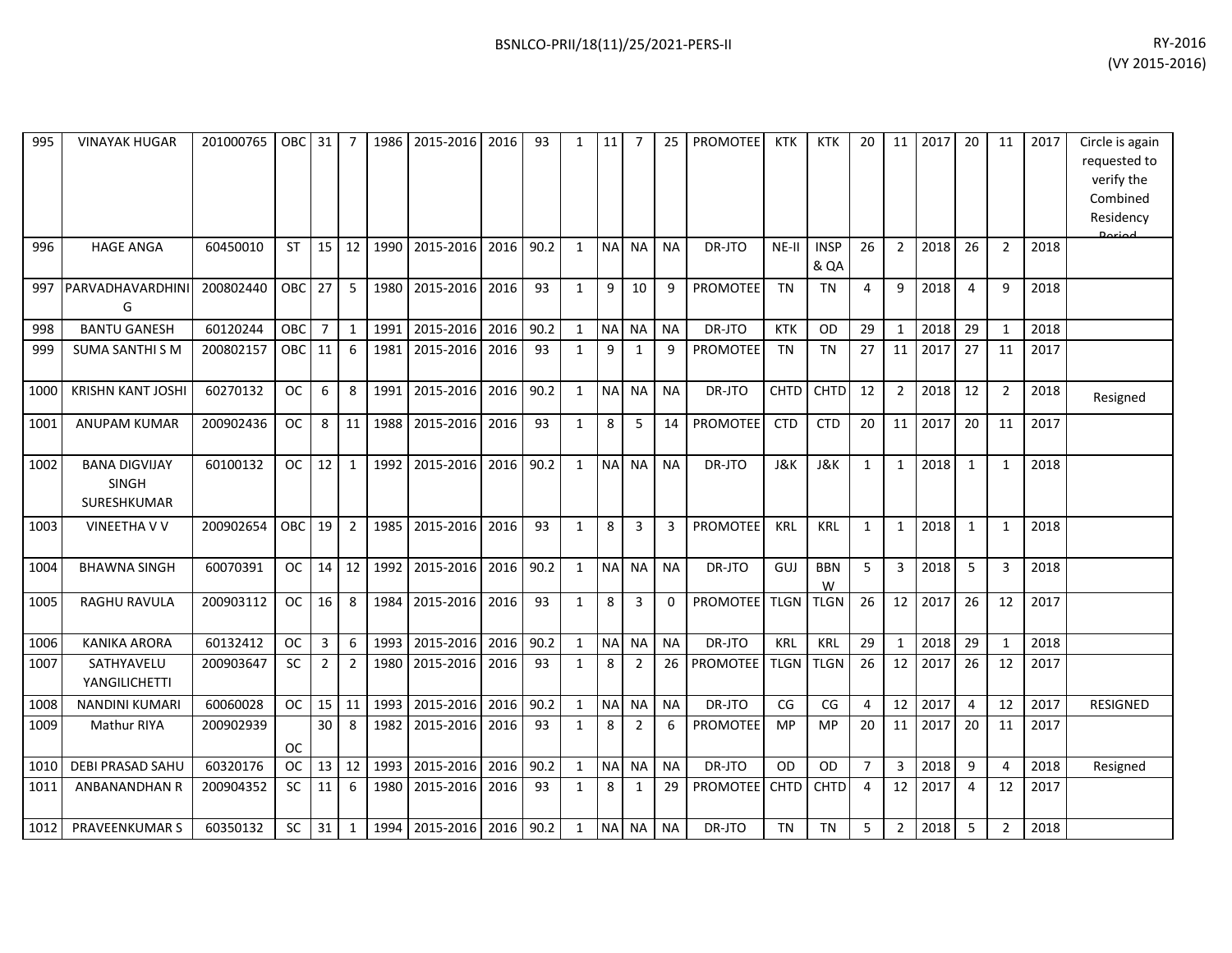| RY-2016        |
|----------------|
| (VY 2015-2016) |

| 1013 | RAHAMTHULLA<br><b>KUNTURI</b>         | 200904698 | OBC       | 2               | 6               | 1979 | 2015-2016 2016 |           | 93   | 1            | 8          | 1            | 18              | <b>PROMOTEE</b>      | AP         | <b>CNTx</b><br>(Sout       | 8              | 1               | 2018    | 8              | 1              | 2018 |             |
|------|---------------------------------------|-----------|-----------|-----------------|-----------------|------|----------------|-----------|------|--------------|------------|--------------|-----------------|----------------------|------------|----------------------------|----------------|-----------------|---------|----------------|----------------|------|-------------|
| 1014 | <b>RAIPALLI SIVA</b>                  | 60350111  | OBC       | 20              | 6               | 1994 | 2015-2016      | 2016 90.2 |      | $\mathbf{1}$ |            | NA NA        | <b>NA</b>       | DR-JTO               | Tx (Sou    | <b>CNTx</b><br>(Sout<br>h) | 8              | $\mathbf{1}$    | 2018    | 8              | 1              | 2018 | Resignation |
| 1015 | <b>MANNU PUSHAP</b>                   | 200903605 | OC.       | 4               | $\overline{2}$  |      | 1988 2015-2016 | 2016      | 93   | 1            | 8          | 1            | 18 <sup>1</sup> | <b>PROMOTEE</b>      | HP         | HP.                        | 26             |                 | 12 2017 | 26             | 12             | 2017 |             |
| 1016 | <b>KUMAR RAHUL</b><br><b>PANDEY</b>   | 60054257  | OC.       | 19 <sup>1</sup> | 10              |      | 1990 2015-2016 | 2016      | 90.2 | 1            |            | NA NA        | <b>NA</b>       | DR-JTO               | <b>BH</b>  | BН                         | 26             | $\overline{2}$  | 2018    | 26             | 2              | 2018 |             |
| 1017 | JAFFER SADDIQ A                       | 200903009 | OBC 16    |                 | $\overline{4}$  | 1985 | 2015-2016      | 2016      | 93   | $\mathbf{1}$ | 8          | 1            | 8               | <b>PROMOTEE</b>      | <b>TN</b>  | <b>TN</b>                  | 27             | 11 <sup>1</sup> | 2017    | 27             | 11             | 2017 |             |
| 1018 | <b>RAJESH KUMAR</b><br><b>MEENA-I</b> | 60253953  | ST I      | 15 <sup>1</sup> | 10 I            |      | 1991 2015-2016 | 2016      | 90.2 | $\mathbf{1}$ |            | NA NA        | <b>NA</b>       | DR-JTO               | <b>TN</b>  | <b>TN</b>                  | 5              | $\overline{2}$  | 2018    | - 5            | $\overline{2}$ | 2018 |             |
| 1019 | PRIYA G                               | 200903809 | <b>OC</b> | 15              | 10 <sup>1</sup> | 1982 | 2015-2016      | 2016      | 93   | 1            | 8          | $\Omega$     |                 | 18 PROMOTEE          | <b>TN</b>  | <b>TN</b>                  | 27             | 11              | 2017    | 27             | 11             | 2017 |             |
| 1020 | <b>RAMESH S</b>                       | 60210321  | OBC       | 20              | 5               | 1979 | 2015-2016      | 2016      | 90.1 | 1            | <b>NAI</b> | <b>NA</b>    | NA.             | DR-JTO               | TN         | TN                         | 5              | 2               | 2018    | -5             | 2              | 2018 |             |
| 1021 | <b>VENKATA RAMANA</b><br>N            | 200904897 | <b>OC</b> | 15              | 6               | 1984 | 2015-2016      | 2016      | 93   | 1            | 8          | $\Omega$     | 17              | <b>PROMOTEE</b>      | AP         | <b>CNTx</b><br>(Sout       | 26             |                 | 12 2017 | 26             | 12             | 2017 |             |
| 1022 | VIVEK M.V.                            | 60350052  | OBC       | 27              | 3 <sup>1</sup>  | 1988 | 2015-2016      | 2016      | 90.1 | $\mathbf{1}$ |            | NA NA        | <b>NA</b>       | DR-JTO               | <b>KRL</b> | <b>KRL</b>                 | 19             | 3               | 2018    | 19             | 3              | 2018 |             |
| 1023 | <b>VIKAS VERMA-II</b>                 | 200903780 | <b>SC</b> | 31              | 10              | 1983 | 2015-2016      | 2016      | 93   | 1            | 8          | $\mathbf{0}$ | 13              | PROMOTEE UP(E) UP(E) |            |                            | $\overline{4}$ | 12 <sup>1</sup> | 2017    | $\overline{4}$ | 12             | 2017 |             |
| 1024 | <b>RAVULA</b><br><b>JAYAKRISHNA</b>   | 60120192  | OBC I     | 11              | 8               | 1989 | 2015-2016      | 2016      | 90.1 | 1            |            | NA NA        | <b>NA</b>       | DR-JTO               | <b>KTK</b> | <b>KTK</b>                 | 8              | 1               | 2018    | 8              | 1              | 2018 |             |
| 1025 | <b>JARE RAMDAS B</b>                  | 200903834 | OC.       | 8               | $\overline{7}$  | 1984 | 2015-2016      | 2016      | 93   | 1            | 8          | $\Omega$     | 13 <sup>1</sup> | <b>PROMOTEE</b>      | MH         | MH                         | 4              |                 | 12 2017 | 6              | 12             | 2017 |             |
| 1026 | <b>RAKESH KUMAR-I</b>                 | 60096019  | OBC       | 17              | $\overline{4}$  | 1991 | 2015-2016      | 2016      | 90.1 | 1            |            | NA NA        | <b>NA</b>       | DR-JTO               | HP         | <b>HP</b>                  | 4              |                 | 12 2017 | 4              | 12             | 2017 |             |
| 1027 | <b>LATHAK</b>                         | 201000130 | OBC 15    |                 | 6               |      | 1982 2015-2016 | 2016      | 93   | 1            | 7          | 11           | 24              | PROMOTEE TLGN        |            | <b>TLGN</b>                | 26             |                 | 12 2017 | 26             | 12             | 2017 |             |
| 1028 | <b>SANDEEP KUMAR-I</b>                | 60245015  | <b>SC</b> | 29              | 8               | 1991 | 2015-2016      | 2016      | 90.1 | 1            |            | NA NA        | <b>NA</b>       | DR-JTO               | HP         | HP.                        | 5              | 11              | 2018    | -5             | 11             | 2018 |             |
| 1029 | <b>NEETA AKASH</b><br>PRAJAPATI       | 200904000 | ОВС       | 21              | 9               | 1985 | 2015-2016      | 2016      | 93   | 1            | 7          | 11           | 20              | <b>PROMOTEE</b>      | GUJ        | GUJ                        | 4              | 12 <sup>1</sup> | 2017    | 4              | 12             | 2017 |             |
| 1030 | PRANAV V P                            | 201800370 | OC.       | 5               | 6               | 1992 | 2015-2016      | 2016      | 90.1 | 1            | <b>NAI</b> | NA I         | NA.             | DR-JTO               | KRL        | KRL                        | 3              | 9               | 2018    | 3              | 9              | 2018 |             |
| 1031 | <b>VINOD BADLANI</b>                  | 200904217 | <b>OC</b> | 21              | 10              | 1986 | 2015-2016      | 2016      | 93   | 1            | 7          | 11           | 20              | PROMOTEE             | GUJ        | GUJ                        | 4              | 12 <sup>1</sup> | 2017    | 4              | 12             | 2017 |             |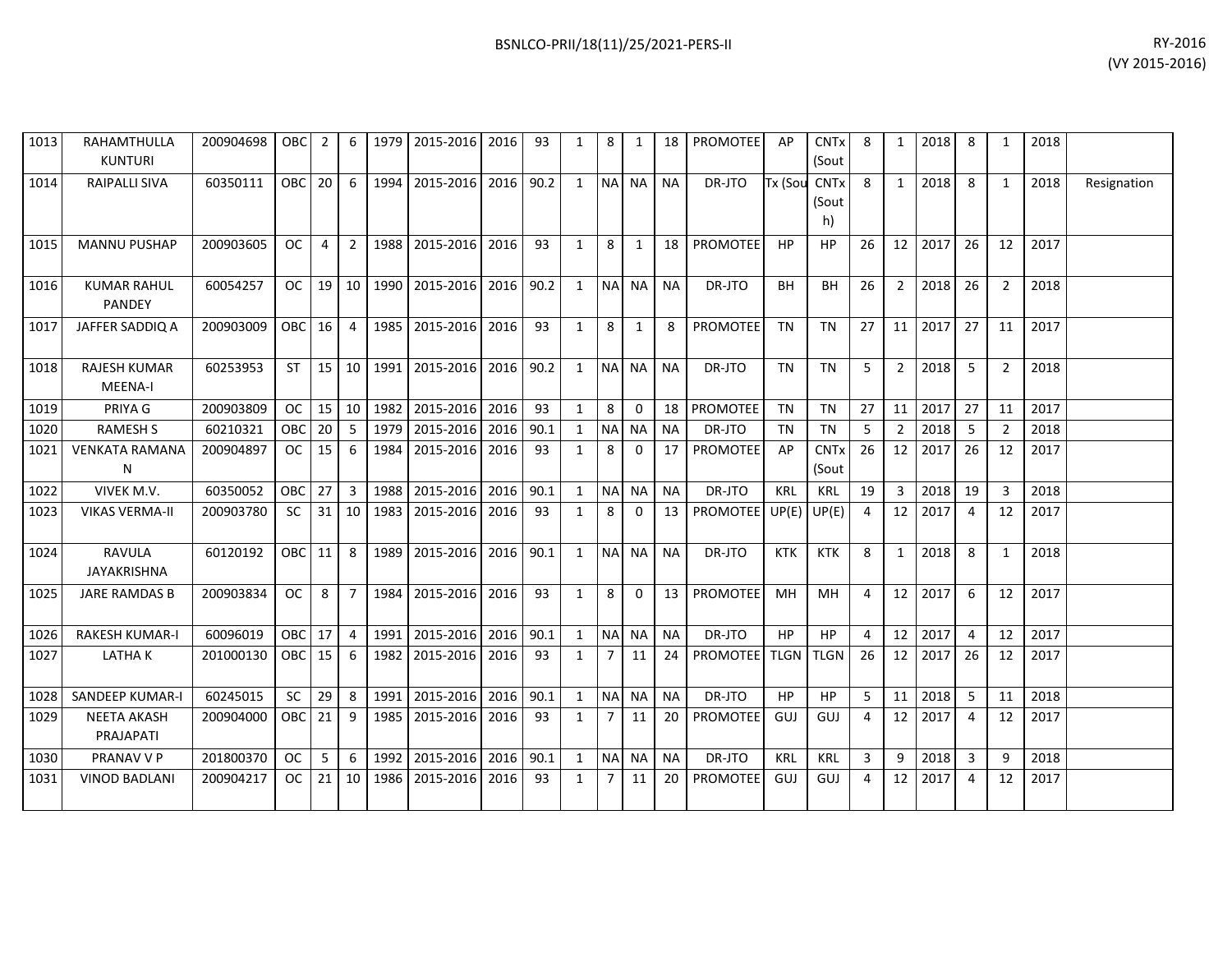| 1032 | <b>DABBARA SAI</b><br><b>SUMANTH</b><br><b>CHOWDARY</b> | 60134031  | <b>OC</b> | 10             | 6              | 1992 | 2015-2016 2016 90.1 |      |      | $\mathbf{1}$ | <b>NA</b>      | NA NA        |                | DR-JTO          | <b>KRL</b> | <b>KRL</b>                       | 12 | 2              | 2018 | 12             | 2              | 2018 |                                                                                         |
|------|---------------------------------------------------------|-----------|-----------|----------------|----------------|------|---------------------|------|------|--------------|----------------|--------------|----------------|-----------------|------------|----------------------------------|----|----------------|------|----------------|----------------|------|-----------------------------------------------------------------------------------------|
| 1033 | <b>PRATYUSH</b><br>PRIYADARSHI                          | 200905038 | <b>OC</b> | 24             | $\overline{3}$ | 1989 | 2015-2016           | 2016 | 93   | $\mathbf{1}$ | $\overline{7}$ | 11           | 13             | <b>PROMOTEE</b> | <b>JKD</b> | <b>JKD</b>                       | 27 | 11             | 2017 | 27             | 11             | 2017 |                                                                                         |
| 1034 | <b>SUMAN HUDDA</b>                                      | 201800118 | OBC       | 9              | 8              | 1992 | 2015-2016           | 2016 | 90.1 | $\mathbf{1}$ | <b>NA</b>      | <b>NA</b>    | <b>NA</b>      | DR-JTO          | MH         | <b>RAJ</b>                       | 23 | $7^{\circ}$    | 2018 | 23             | $\overline{7}$ | 2018 |                                                                                         |
| 1035 | <b>KIRAN SATALE</b>                                     | 201000547 | <b>OC</b> | 5              | 11             | 1983 | 2015-2016           | 2016 | 93   | $\mathbf{1}$ | $\overline{7}$ | 8            | 10             | PROMOTEE        | MH         | <b>CNTx</b><br>(West             | 4  | 12             | 2017 | $\overline{a}$ | 12             | 2017 |                                                                                         |
| 1036 | <b>GOPAL JI SINGH</b>                                   | 201800975 | <b>OC</b> | 13             | 8              | 1992 | 2015-2016           | 2016 | 90.1 | $\mathbf{1}$ | <b>NA</b>      | <b>NA</b>    | <b>NA</b>      | DR-JTO          | <b>JKD</b> | <b>JKD</b>                       | 5  | 11             | 2018 | 30             | $\overline{7}$ | 2018 |                                                                                         |
|      | 1037 YAWATKAR NILAYAM<br><b>ULHAS</b>                   | 200904737 | OBC       | 6              | 5              | 1983 | 2015-2016           | 2016 | 93   | $\mathbf{1}$ | $\overline{7}$ | 0            | 8              | <b>PROMOTEE</b> | MH         | MH                               | 4  | 12             | 2017 | 4              | 12             | 2017 |                                                                                         |
| 1038 | <b>AJAY SWAMI</b>                                       | 60138833  | OBC       | 30             | 12             | 1992 | 2015-2016           | 2016 | 90.1 | $\mathbf{1}$ | <b>NA</b>      | <b>NA</b>    | <b>NA</b>      | DR-JTO          | <b>KRL</b> | <b>KRL</b>                       | 10 | $2^{\circ}$    | 2018 | 12             | $\overline{2}$ | 2018 |                                                                                         |
| 1039 | <b>AADARSH P</b><br>DEVARAGUDI                          | 200903959 | OBC       | $\mathbf{1}$   | 6              | 1988 | 2015-2016           | 2016 | 92.9 | $\mathbf{1}$ | 12             | $\Omega$     | 14             | <b>PROMOTEE</b> | <b>KTK</b> | <b>KTK</b>                       | 20 | 11             | 2017 | 20             | 11             | 2017 | Circle is again<br>requested to<br>verify the<br>Combined<br>Residency<br><b>Doriod</b> |
| 1040 | <b>PRADEEP KUMAR-III</b>                                | 60160163  | OBC       | 14             | $\overline{3}$ | 1993 | 2015-2016           | 2016 | 90.1 | $\mathbf{1}$ | <b>NA</b>      | <b>NA</b>    | <b>NA</b>      | DR-JTO          | $NE-I$     | $NE-I$                           | 5  | $2^{\circ}$    | 2018 | 5              | $\overline{2}$ | 2018 | RESIGNED wef.<br><u>NO NO 2010</u>                                                      |
|      | 1041 MAHENDRA SWAMY<br>D <sub>M</sub>                   | 200904088 | <b>OC</b> | 8              | 3              | 1984 | 2015-2016           | 2016 | 92.9 | $\mathbf{1}$ | 11             | 8            | 25             | <b>PROMOTEE</b> | <b>KTK</b> | <b>KTK</b>                       | 20 | 11             | 2017 | 20             | 11             | 2017 | Circle is again<br>requested to<br>verify the<br>Combined<br>Residency<br>لممنعمه       |
| 1042 | <b>SAGEN MANDI</b>                                      | 60254152  | <b>ST</b> | 19             | $\overline{7}$ | 1993 | 2015-2016           | 2016 | 90.1 | $\mathbf{1}$ | N <sub>A</sub> | <b>NA</b>    | <b>NA</b>      | DR-JTO          | <b>WB</b>  | <b>SIKKI</b>                     | 5  | $\overline{2}$ | 2018 | 5              | $\overline{2}$ | 2018 |                                                                                         |
| 1043 | <b>RAMESH</b><br>LOGANATHAN A                           | 200802607 | OBC       | 10             | $\overline{4}$ | 1984 | 2015-2016           | 2016 | 92.9 | $\mathbf{1}$ | 9              | $\mathbf{1}$ | $\overline{2}$ | <b>PROMOTEE</b> | <b>TN</b>  | <b>TN</b>                        | 27 | 11             | 2017 | 27             | 11             | 2017 |                                                                                         |
| 1044 | <b>BHUPENDRA</b><br><b>KUMAR THAKUR</b>                 | 60290008  | ST        | 30             | 8              | 1993 | 2015-2016           | 2016 | 90.1 | $\mathbf{1}$ | <b>NA</b>      | <b>NA</b>    | <b>NA</b>      | DR-JTO          | CG         | CG                               | 19 | $\overline{2}$ | 2018 | 19             | $\overline{2}$ | 2018 |                                                                                         |
| 1045 | <b>SAMIT KUMAR</b><br>PRAMANIK                          | 200901828 | <b>OC</b> | $\overline{2}$ | $\overline{7}$ | 1984 | 2015-2016           | 2016 | 92.9 | $\mathbf{1}$ | 8              | 3            | 18             | PROMOTEE        | <b>WB</b>  | <b>CNT<sub>x</sub></b><br>(East) | 11 | 12             | 2017 | 11             | 12             | 2017 |                                                                                         |
| 1046 | <b>DEEPTI CHAMOLI</b>                                   | 60120357  | <b>OC</b> | 14             | 9              | 1993 | 2015-2016 2016 90.1 |      |      | $\mathbf{1}$ | <b>NA</b>      | <b>NA</b>    | <b>NA</b>      | DR-JTO          | <b>KTK</b> | <b>KTK</b>                       | 25 | 6              | 2018 | 25             | 6              | 2018 | Resignation                                                                             |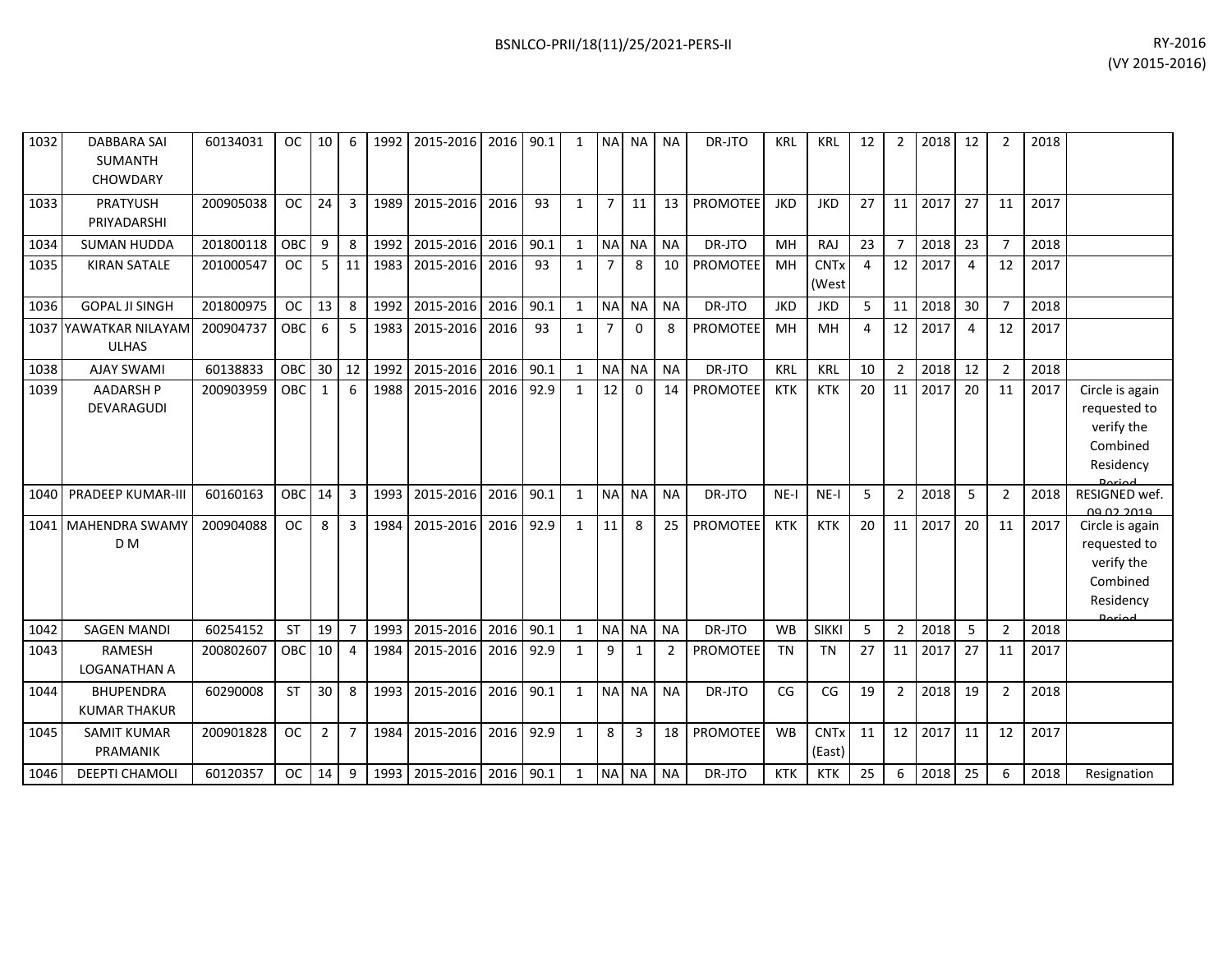| 1047 | K. SHIVA SHANKAR                       | 200902953 | <b>OBC</b> | 10             | $\overline{2}$ | 1986 | 2015-2016           | 2016 | 92.9 | 1            | 8              | 3            | 1         | <b>PROMOTEE</b>      | <b>TLGN</b> | <b>CNT<sub>x</sub></b><br>(Sout<br>h) | 26 | 12              | 2017 | 26                      | 12             | 2017 |          |
|------|----------------------------------------|-----------|------------|----------------|----------------|------|---------------------|------|------|--------------|----------------|--------------|-----------|----------------------|-------------|---------------------------------------|----|-----------------|------|-------------------------|----------------|------|----------|
| 1048 | Abhay Kori                             | 60138831  | <b>SC</b>  | 29             | 10             | 1993 | 2015-2016           | 2016 | 90.1 | $\mathbf{1}$ |                | NA NA        | <b>NA</b> | DR-JTO               | KRL         | KRL                                   | 12 | $\overline{2}$  | 2018 | 12                      | $\overline{2}$ | 2018 | Resigned |
| 1049 | <b>KRISHAN NANDAN</b><br><b>THAKUR</b> | 200904102 | <b>OBC</b> | 19             | $\overline{3}$ |      | 1987 2015-2016 2016 |      | 92.9 | $\mathbf{1}$ | 8              | 1            | 3         | <b>PROMOTEE</b>      | <b>CTD</b>  | <b>CTD</b>                            | 26 | 12              | 2017 | 26                      | 12             | 2017 |          |
| 1050 | <b>BHARATHIPRIYA P</b>                 | 60210320  | <b>SC</b>  | 21             | 12             |      | 1993 2015-2016 2016 |      | 90.1 | $\mathbf{1}$ |                | NA NA        | <b>NA</b> | DR-JTO               | <b>TN</b>   | <b>TN</b>                             | 5  | $\overline{2}$  | 2018 | 5                       | $\overline{2}$ | 2018 |          |
| 1051 | <b>SUJATHA D</b>                       | 200903388 | OBC        | 20             | 1              |      | 1982 2015-2016      | 2016 | 92.9 | $\mathbf{1}$ | 8              | $\mathbf{0}$ | 25        | <b>PROMOTEE</b> CHTD |             | <b>CHTD</b>                           | 4  | 12              | 2017 | $\overline{4}$          | 12             | 2017 |          |
| 1052 | <b>TAPAN KUMAR PAL</b>                 | 60041270  | OBC        | 1              | 5              | 1994 | 2015-2016           | 2016 | 90.1 | $\mathbf{1}$ |                | NA NA        | <b>NA</b> | DR-JTO               | <b>ASM</b>  | <b>ASM</b>                            | 19 | $\overline{2}$  | 2018 | 19                      | $\overline{2}$ | 2018 |          |
| 1053 | RISHAV SOOD                            | 200904227 | <b>OC</b>  | 3              | 10             |      | 1985 2015-2016 2016 |      | 92.9 | $\mathbf{1}$ | 8              | 0            | 13        | PROMOTEE             | HP          | HP                                    | 26 | 12              | 2017 | 26                      | 12             | 2017 |          |
| 1054 | <b>BALRAM MEENA</b>                    | 60281002  | <b>ST</b>  | 5              | 5              | 1994 | 2015-2016           | 2016 | 90.1 | $\mathbf{1}$ |                | NA NA        | <b>NA</b> | DR-JTO               | <b>OD</b>   | <b>CNTx</b><br>(East)                 | 9  | 4               | 2018 | 9                       | 4              | 2018 |          |
|      | 1055 AMIT KUMAR GUPTA                  | 200904356 | OBC        | $\overline{2}$ | $\overline{2}$ | 1984 | 2015-2016           | 2016 | 92.9 | 1            | 8              | $\Omega$     | 4         | PROMOTEE             | <b>KTK</b>  | <b>KTK</b>                            | 20 | 11 <sup>1</sup> | 2017 | 20                      | 11             | 2017 |          |
| 1056 | <b>BOMMANA VIJAYA</b><br><b>KUMAR</b>  | 201800373 | <b>OBC</b> | 5              | 8              | 1994 | 2015-2016           | 2016 | 90.1 | $\mathbf{1}$ |                | NA NA        | <b>NA</b> | DR-JTO               | KRL         | KRL                                   | 3  | 9               | 2018 | $\overline{\mathbf{3}}$ | 9              | 2018 |          |
| 1057 | <b>ASHOK</b>                           | 200904585 | <b>ST</b>  | 3              | 6              |      | 1985 2015-2016 2016 |      | 92.9 | $\mathbf{1}$ | 8              | 0            | 4         | <b>PROMOTEE</b>      | <b>KTK</b>  | <b>KTK</b>                            | 20 | 11              | 2017 | 20                      | 11             | 2017 |          |
| 1058 | <b>DEVENDER SINGH</b>                  | 60340029  | <b>SC</b>  | 20             | $\overline{2}$ | 1995 | 2015-2016           | 2016 | 90.1 | $\mathbf{1}$ |                | NA NA        | <b>NA</b> | DR-JTO               | HP          | <b>CNT<sub>x</sub></b><br>(Nort       | 5  | 3 <sup>1</sup>  | 2018 | 5                       | 3              | 2018 |          |
|      | 1059   SHIVNATH KUNWAR                 | 200903953 | <b>OBC</b> | $\overline{2}$ | 1              | 1987 | 2015-2016           | 2016 | 92.9 | $\mathbf{1}$ | $\overline{7}$ | 11           | 28        | PROMOTEE             | <b>CTD</b>  | <b>CTD</b>                            | 20 | 11 <sup>1</sup> | 2017 | 20                      | 11             | 2017 |          |
|      | 1060 SHYAMBABU KUMAR                   | 60135629  | SC         | 14             | 5              |      | 1995 2015-2016      | 2016 | 90.1 | $\mathbf{1}$ |                | NA NA        | <b>NA</b> | DR-JTO               | KRL         | <b>KRL</b>                            | 12 | $\overline{2}$  | 2018 | 12                      | $\overline{2}$ | 2018 |          |
| 1061 | <b>MANOJ KUMAR-I</b>                   | 200904448 | <b>OBC</b> | 18             | 2              | 1986 | 2015-2016           | 2016 | 92.9 | 1            | 7              | 11           | 13        | PROMOTEE             | JKD         | JKD                                   | 27 | 11              | 2017 | 27                      | 11             | 2017 |          |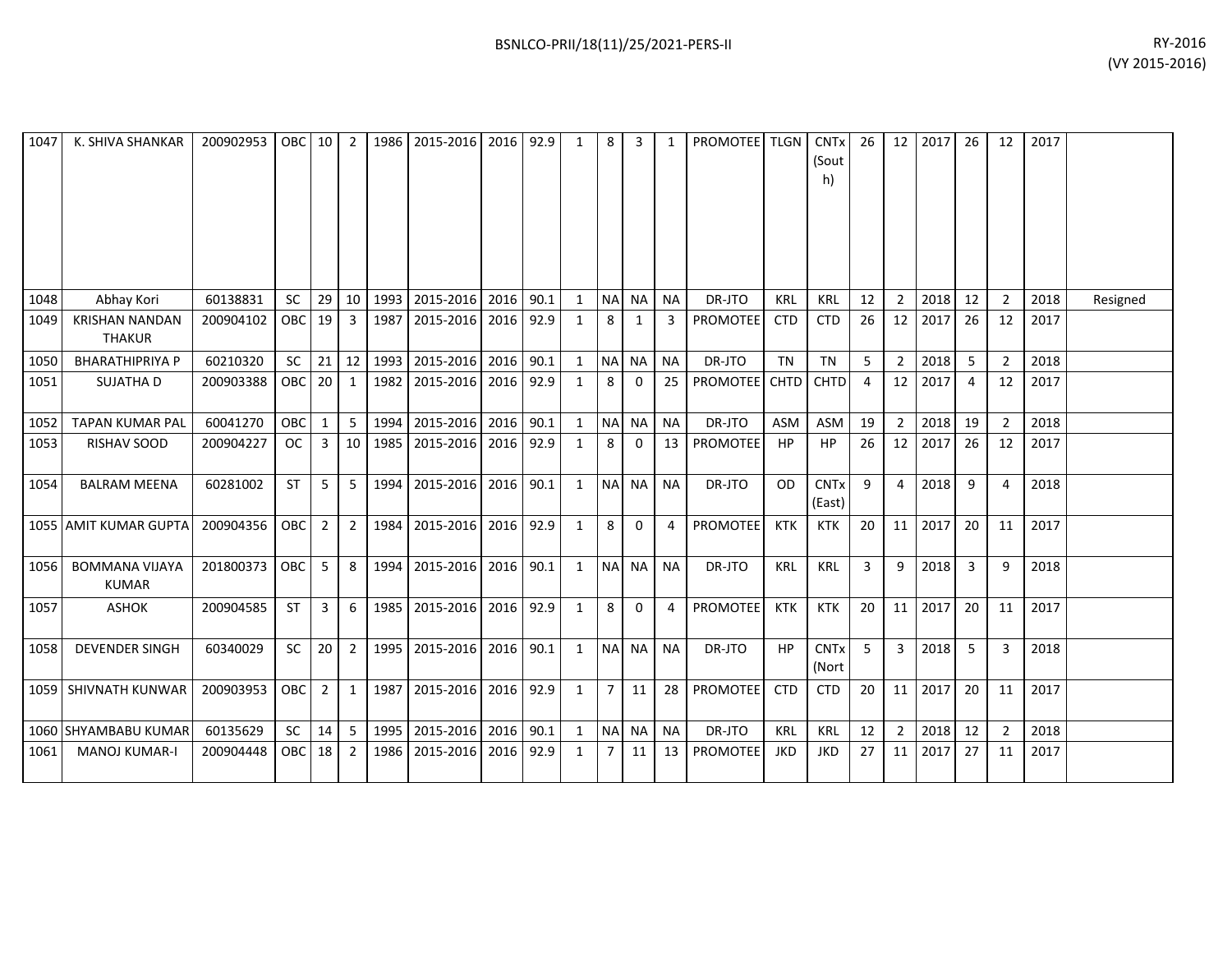| BSNLCO-PRII/18(11)/25/2021-PERS-II | RY-2016        |
|------------------------------------|----------------|
|                                    | (VY 2015-2016) |

| 1062 | KANDRATHI<br><b>VENKATA</b><br>NAGARJUNA<br>ANUDEEP | 60120245  | ST        | 10             | 8              | 1995 | 2015-2016 2016      |      | 90.1 | 1            | <b>NA</b>      | <b>NA</b>      | <b>NA</b>       | DR-JTO          | KTK        | KTK                   | 29             | 1               | 2018    | 29             | 1              | 2018 | Resigned wef<br>15.11.2021           |
|------|-----------------------------------------------------|-----------|-----------|----------------|----------------|------|---------------------|------|------|--------------|----------------|----------------|-----------------|-----------------|------------|-----------------------|----------------|-----------------|---------|----------------|----------------|------|--------------------------------------|
| 1063 | LOHITH C                                            | 201000755 | OBC       | 8              | 6              | 1983 | 2015-2016           | 2016 | 92.9 | 1            | 7 <sup>1</sup> | $\overline{7}$ | 17              | <b>PROMOTEE</b> | <b>KTK</b> | <b>KTK</b>            | 20             | 11 <sup>1</sup> | 2017    | 20             | 11             | 2017 |                                      |
| 1064 | <b>KANISHKA SINGH</b>                               | 201800849 | <b>ST</b> | $\overline{7}$ | $\overline{4}$ | 1996 | 2015-2016           | 2016 | 90.1 | $\mathbf{1}$ |                | NA NA          | NA              | DR-JTO          | UP(W) UP(W |                       | 5              | 11 <sup>1</sup> | 2018    | 5              | 11             | 2018 | Resigned from<br><b>RSNI Service</b> |
| 1065 | <b>MAMTA PANT</b><br>THAPLIYAL                      | 200903938 | OC.       | 13             | 12             | 1987 | 2015-2016 2016      |      | 92.9 | $\mathbf{1}$ | $7^{\circ}$    | $\overline{7}$ | 10 <sup>1</sup> | <b>PROMOTEE</b> | <b>UKD</b> | <b>UKD</b>            | 4              |                 | 12 2017 | $\overline{4}$ | 12             | 2017 |                                      |
| 1066 | <b>AKHILESH KUMAR</b><br>PANDEY                     | 60110052  | <b>OC</b> | $\mathbf{1}$   | 11             |      | 1988 2015-2016 2016 |      | 90   | 1            |                | NA NA          | <b>NA</b>       | DR-JTO          | <b>JKD</b> | <b>JKD</b>            | 11             |                 | 12 2017 | $\overline{4}$ | $\mathsf{q}$   | 2017 |                                      |
| 1067 | DHANLAKSHMI N                                       | 201003426 | OC        | 20             | 6              | 1982 | 2015-2016 2016      |      | 92.9 | 1            | 7 <sup>1</sup> | 6              | 17              | <b>PROMOTEE</b> | A&N        | <b>A&amp;N</b>        | 4              |                 | 12 2017 | $\overline{4}$ | 12             | 2017 |                                      |
| 1068 | SADDAM HUSSAIN                                      | 6032202   | <b>OC</b> | 3              | 9              | 1990 | 2015-2016           | 2016 | 90   | $\mathbf{1}$ |                | NA NA          | <b>NA</b>       | DR-JTO          | <b>BH</b>  | <b>CNTx</b><br>(East) | 26             | $\overline{2}$  | 2018    | 26             | $\overline{2}$ | 2018 |                                      |
| 1069 | <b>VINAYKUMAR T M</b>                               | 201001646 | OBC       | 5              | 1              | 1985 | 2015-2016   2016    |      | 92.9 | 1            | $7^{\circ}$    | 4              | 8               | <b>PROMOTEE</b> | KTK        | KTK                   | 20             | 11 <sup>1</sup> | 2017    | 20             | 11             | 2017 |                                      |
| 1070 | <b>MAYANK MEHRA</b>                                 | 60070347  | SC        | 27             | 9              | 1990 | 2015-2016 2016      |      | 90   | $\mathbf{1}$ |                | NA NA          | <b>NA</b>       | DR-JTO          | GUJ        | GUJ                   | 12             | 2 <sup>1</sup>  | 2018    | 12             | $\overline{2}$ | 2018 | Resigned on<br>17 11 2018            |
| 1071 | <b>ASWATHY RAJ P S</b>                              | 200903183 | <b>OC</b> | 29             | 10             | 1986 | 2015-2016           | 2016 | 92.8 | 1            | 9              | 4              | 16              | <b>PROMOTEE</b> | <b>KRL</b> | <b>KRL</b>            | 28             | $\mathbf{1}$    | 2019    | 31             | $\mathbf{1}$   | 2019 |                                      |
| 1072 | ABISH IQBAL                                         | 60100130  | <b>OC</b> | 27             | 10             | 1990 | 2015-2016 2016      |      | 90   | 1            |                | NA NA          | <b>NA</b>       | DR-JTO          | J&K        | <b>J&amp;K</b>        | 1              | 1               | 2018    | $\mathbf{1}$   | -1             | 2018 |                                      |
| 1073 | <b>RADHIKA S-II</b>                                 | 200903461 | OBC       | 25             | $\overline{2}$ | 1985 | 2015-2016           | 2016 | 92.8 | 1            | 9              | 3              | 25              | <b>PROMOTEE</b> | KRL        | <b>KRL</b>            | 28             | $\mathbf{1}$    | 2019    | 31             | 1              | 2019 |                                      |
| 1074 | NANASAHEB<br><b>BANSODE</b>                         | 60330099  | SC        | 24             | $\overline{2}$ |      | 1991 2015-2016 2016 |      | 90   | $\mathbf{1}$ |                | NA NA          | <b>NA</b>       | DR-JTO          | MH         | <b>CNTx</b><br>(West  | $\overline{7}$ | $1 \vert$       | 2019    | $\overline{7}$ | 1              | 2019 |                                      |
| 1075 | <b>SHAMNAS K A</b>                                  | 200902280 | OBC       | 1              | 6              | 1984 | 2015-2016 2016      |      | 92.8 | 1            | 9              | 3              | 9               | <b>PROMOTEE</b> | KRL        | KRL                   | 1              | $\mathbf{1}$    | 2018    | 1              | 1              | 2018 |                                      |
| 1076 | NARENDRA PAWAR                                      | 60047518  | OBC       | 11             | 8              | 1991 | 2015-2016           | 2016 | 90   | $\mathbf{1}$ |                | NA NA          | <b>NA</b>       | DR-JTO          | <b>ASM</b> | ASM                   | 5              | $\overline{2}$  | 2018    | 5              | $\overline{2}$ | 2018 |                                      |
| 1077 | <b>SUDHA RANI</b><br>KARNABATHI                     | 200802795 | OBC       | 3              | 5              | 1982 | 2015-2016           | 2016 | 92.8 | 1            | 9              | $\overline{2}$ | 8               | <b>PROMOTEE</b> | AP         | AP                    | 26             | 12 <sup>1</sup> | 2017    | 26             | 12             | 2017 |                                      |
| 1078 | SHIVA SHRIVASTAVA                                   | 60070275  | <b>OC</b> | 23             | 4              | 1992 | 2015-2016 2016      |      | 90   | 1            |                | NA NA          | <b>NA</b>       | DR-JTO          | MH         | MH                    | 3              | $\overline{7}$  | 2017    | 3              | $\overline{7}$ | 2017 |                                      |
| 1079 | <b>NARENDRA PAL</b>                                 | 200903280 | OBC       | 10             | 8              | 1982 | 2015-2016           | 2016 | 92.8 | $\mathbf{1}$ | 8              | 3              | 9               | PROMOTEE UP(W)  |            | UP(W                  | 29             | 1               | 2018    | 29             | -1             | 2018 |                                      |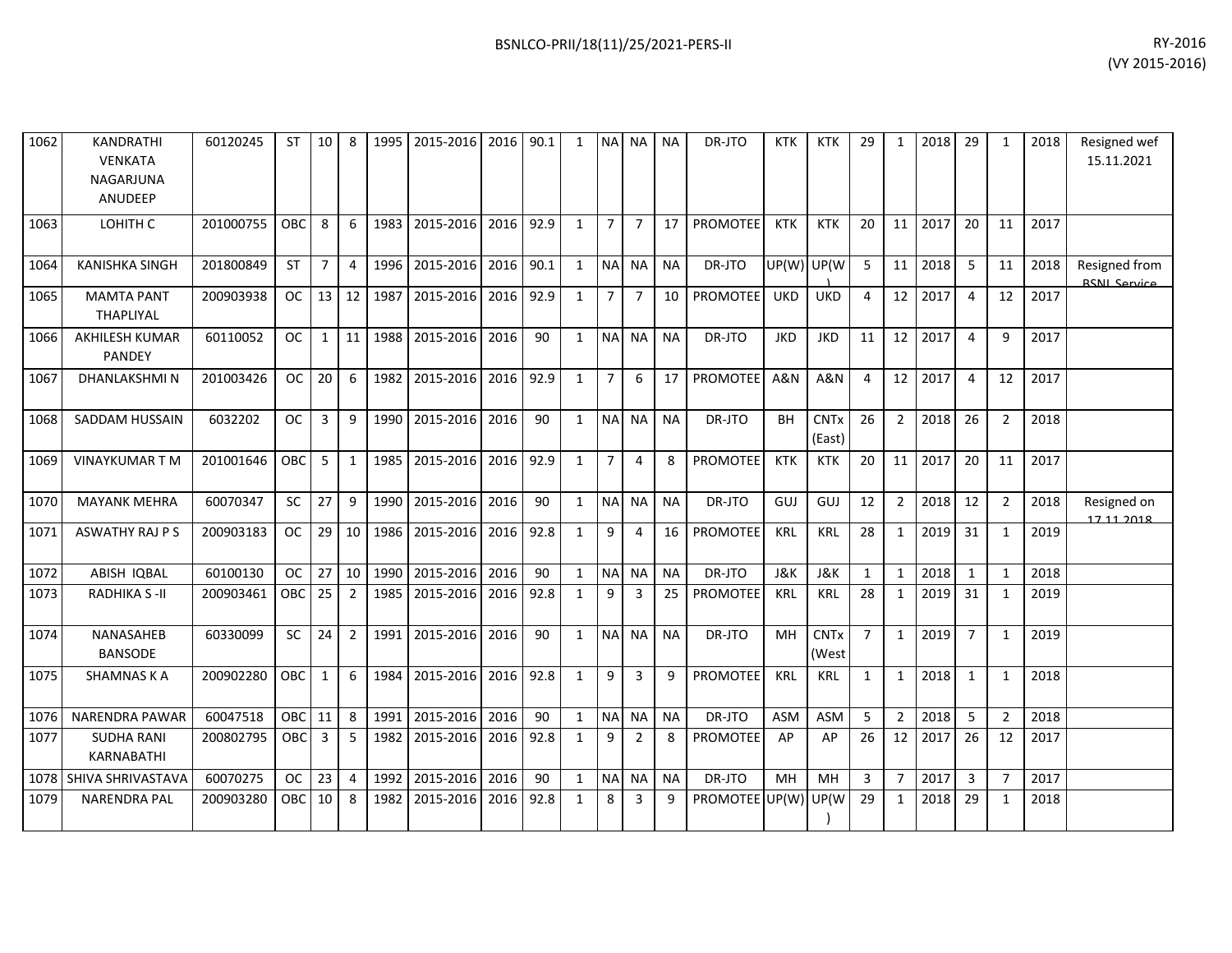| 1080 | <b>KAILASH NATH</b><br><b>DWIVEDI</b>  | 1801112   | OC.        | 30 <sup>1</sup> | 4               |      | 1992 2015-2016 2016 |           | 90   | $\mathbf{1}$ |                | NA NA NA       |           | DR-JTO          | MН               | MН          | 12 |                 | 11 2018 12 |                | 11             | 2018 | Resigned                      |
|------|----------------------------------------|-----------|------------|-----------------|-----------------|------|---------------------|-----------|------|--------------|----------------|----------------|-----------|-----------------|------------------|-------------|----|-----------------|------------|----------------|----------------|------|-------------------------------|
| 1081 | <b>SURESH PALLE</b>                    | 200903105 | <b>OBC</b> | 29              | 6               | 1981 | 2015-2016           | 2016      | 92.8 | $\mathbf{1}$ | 8              | $\overline{3}$ | $\Omega$  | PROMOTEE TLGN   |                  | <b>TLGN</b> | 26 | 12 <sup>1</sup> | 2017       | 26             | 12             | 2017 |                               |
| 1082 | SHUBHAM<br>SRIVASTAVA                  | 60110053  | <b>OC</b>  | 16              | 6               | 1992 | 2015-2016           | 2016      | 90   | $\mathbf{1}$ |                | NA NA          | <b>NA</b> | DR-JTO          | <b>JKD</b>       | <b>JKD</b>  | 11 |                 | 12 2017    | $\overline{4}$ | 9              | 2017 |                               |
| 1083 | <b>VINOTHKUMAR M</b>                   | 200902855 | <b>SC</b>  | 16              | 5               | 1982 | 2015-2016           | 2016      | 92.8 | $\mathbf{1}$ | 8              | 1              | 8         | <b>PROMOTEE</b> | TN               | <b>TN</b>   | 27 |                 | 11 2017    | 27             | 11             | 2017 |                               |
| 1084 | SATISH YADAV                           | 260330063 | <b>OBC</b> | 14              | 7 <sup>1</sup>  | 1992 | 2015-2016 2016      |           | 90   | 1            |                | NA NA          | NA.       | DR-JTO          | $UP(W)$ UP(W)    |             | 13 | 5               | 2018       | 13             | 5              | 2018 |                               |
| 1085 | <b>DEVENDRA REDDY</b><br><b>GURRAM</b> | 200904850 | <b>OC</b>  | 20              | $7^{\circ}$     | 1986 | 2015-2016           | 2016 92.8 |      | $\mathbf{1}$ | 8              | 1              | 5         | PROMOTEE        | AP               | AP          | 26 |                 | 12 2017    | 26             | 12             | 2017 |                               |
| 1086 | <b>KOTHALA SWATHI</b>                  | 60182012  | <b>OBC</b> | 8               | 7 <sup>1</sup>  | 1993 | 2015-2016 2016      |           | 90   | $\mathbf{1}$ |                | NA NA          | <b>NA</b> | DR-JTO          | OD               | 0D          | 29 | $\mathbf{1}$    | 2018       | 5              | 3              | 2018 |                               |
| 1087 | <b>ANIL SHARMA</b>                     | 200904207 | OC.        | 25              | 12              | 1986 | 2015-2016           | 2016      | 92.8 | $\mathbf{1}$ | 8              | $\Omega$       | 13        | PROMOTEE        | <b>HP</b>        | HP          | 26 | 12 <sup>1</sup> | 2017       | 26             | 12             | 2017 |                               |
| 1088 | <b>RAHUL DEV</b>                       | 60195544  | OBC        | 19              | $\overline{7}$  | 1993 | 2015-2016           | 2016      | 90   | $\mathbf{1}$ |                | NA NA          | <b>NA</b> | DR-JTO          | <b>PB</b>        | <b>PB</b>   | 19 | $\overline{2}$  | 2018       | 19             | 2              | 2018 |                               |
| 1089 | <b>TRIDIB DAS</b>                      | 200903956 | <b>SC</b>  | 24              | 10 <sup>1</sup> | 1984 | 2015-2016           | 2016      | 92.8 | $\mathbf{1}$ | 7              | 11             | 28        | <b>PROMOTEE</b> | <b>CTD</b>       | <b>CTD</b>  | 20 | 11              | 2017       | 20             | 11             | 2017 |                               |
| 1090 | PREETI JINDAL                          | 60200117  | OC.        | 13              | $\overline{2}$  | 1994 | 2015-2016           | 2016      | 90   | $1 \quad$    |                | NA NA          | NA.       | DR-JTO          | MН               | GUJ         | 12 | 11 <sup>1</sup> | 2018       | 12             | 11             | 2018 | Transferred from<br>MH Circle |
|      | 1091 SUBHASHINI KUMARI                 | 200903929 | OBC        | 5               | $\overline{2}$  | 1987 | 2015-2016           | 2016      | 92.8 | $\mathbf{1}$ | 7              | 11             | 28        | <b>PROMOTEE</b> | <b>CTD</b>       | <b>CTD</b>  | 20 | 11              | 2017       | 20             | 11             | 2017 |                               |
| 1092 | <b>BENDALAM</b><br>GNANESWAR           | 60270133  | <b>OBC</b> | 27              | $\overline{4}$  | 1994 | 2015-2016 2016      |           | 90   | $\mathbf{1}$ |                | NA NA          | <b>NA</b> | DR-JTO          | <b>CHTD</b>      | <b>CHTD</b> | 12 | $\overline{2}$  | 2018       | 12             | $\overline{2}$ | 2018 |                               |
| 1093 | KUMARESAN<br><b>AMARAN BABU</b>        | 200903639 | <b>SC</b>  | $7^{\circ}$     | 10 <sup>1</sup> | 1985 | 2015-2016           | 2016      | 92.8 | $\mathbf{1}$ | 7 <sup>1</sup> | 11             | 27        | PROMOTEE        | <b>TN</b>        | <b>TN</b>   | 27 |                 | 11 2017    | 27             | 11             | 2017 |                               |
| 1094 | <b>SOWNDHAR S</b>                      | 60310047  | SC         | 10              | 5               | 1994 | 2015-2016 2016      |           | 90   | $\mathbf{1}$ | NA             | I NA           | <b>NA</b> | DR-JTO          | <b>TN</b>        | <b>TN</b>   | 5  | 2               | 2018       | 5              | 2              | 2018 |                               |
| 1095 | <b>JYOTI VARDHAN</b>                   | 200904141 | <b>OBC</b> | 11              | 8               | 1987 | 2015-2016           | 2016      | 92.8 | $\mathbf{1}$ | $\overline{7}$ | 11             | 27        | PROMOTEE        | <b>J &amp; K</b> | J&K         | 4  |                 | 12 2017    | 4              | 12             | 2017 |                               |
| 1096 | PRAJAPATI VISHAL<br>MANGERAM           | 60150528  | <b>OC</b>  | 9               | $\overline{3}$  | 1995 | 2015-2016 2016      |           | 90   | $1 \quad$    |                | NA NA          | <b>NA</b> | DR-JTO          | MН               | <b>MH</b>   | 23 | 3               | 2018       | 26             | 3              | 2018 | Resigned                      |
| 1097 | DEEPAK KUMAR-IV                        | 200904166 | OBC        | 31              | $\mathbf{1}$    | 1988 | 2015-2016 2016      |           | 92.8 | $\mathbf{1}$ | $7^{\circ}$    | 11             | 27        | PROMOTEE J & K  |                  | J&K         | 4  |                 | 12 2017    | $\overline{4}$ | 12             | 2017 |                               |
| 1098 | <b>BETHA SURYA</b><br>PRAKASH          | 60150433  | <b>OBC</b> | $\overline{2}$  | 8               | 1995 | 2015-2016           | 2016      | 90   | $\mathbf{1}$ |                | NA NA          | <b>NA</b> | DR-JTO          | MН               | MH          | 25 | $\mathbf{1}$    | 2018       | 29             | 1              | 2018 | Resigned                      |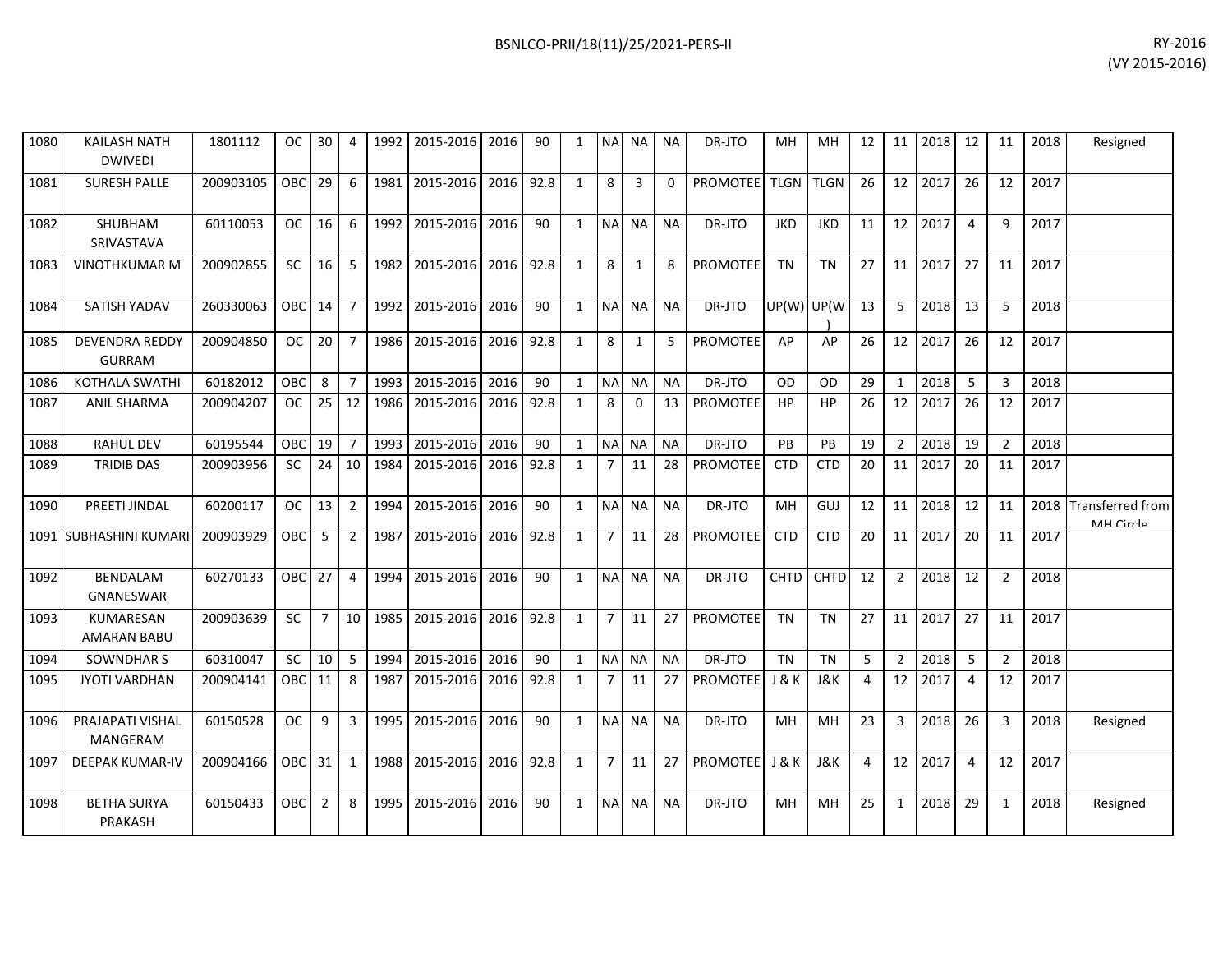| 1099 | <b>FARHAN MANSURI</b>                 | 201000302 | OBC        | 11              | 8              | 1979 | 2015-2016           | 2016 | 92.8 | 1            | $\overline{7}$ | 9              | 27        | <b>PROMOTEE</b>      | MP          | MP                              | 20             | 11             | 2017 | 20                      | 11             | 2017 |                                   |
|------|---------------------------------------|-----------|------------|-----------------|----------------|------|---------------------|------|------|--------------|----------------|----------------|-----------|----------------------|-------------|---------------------------------|----------------|----------------|------|-------------------------|----------------|------|-----------------------------------|
| 1100 | Bolisetti Sathya Sai<br>Asrit Kumar   | 60136429  | <b>OC</b>  | 14              | 8              |      | 1995 2015-2016      | 2016 | 90   | $\mathbf{1}$ | <b>NA</b>      | <b>NA</b>      | <b>NA</b> | DR-JTO               | <b>KRL</b>  | <b>KRL</b>                      | 1              | $\mathbf{1}$   | 2018 | 1                       | 1              | 2018 | Resigned                          |
| 1101 | <b>GALANDE DIPAK</b><br><b>MARUTI</b> | 200904852 | <b>OC</b>  | 23              | $\overline{7}$ | 1985 | 2015-2016           | 2016 | 92.8 | $\mathbf{1}$ | $\overline{7}$ | $\Omega$       | 8         | PROMOTEE             | MH          | <b>MH</b>                       | $\overline{4}$ | 12             | 2017 | $\overline{4}$          | 12             | 2017 |                                   |
| 1102 | <b>ANAND GAUTAM</b>                   | 01800727  | SC         | 25              | $\overline{4}$ | 1986 | 2015-2016 2016      |      | 89.9 | $\mathbf{1}$ | <b>NA</b>      | <b>NA</b>      | <b>NA</b> | DR-JTO               | <b>ASM</b>  | ASM                             | 5              | 11             | 2018 | 5                       | 11             | 2018 |                                   |
| 1103 | POOJA RANI                            | 200903934 | OBC        | 11              | $\mathbf{1}$   | 1980 | 2015-2016           | 2016 | 92.7 | $\mathbf{1}$ | 10             | $\overline{4}$ | 28        | PROMOTEE             | <b>UKD</b>  | <b>UKD</b>                      | 23             | $\overline{3}$ | 2020 | 23                      | 3              | 2020 |                                   |
| 1104 | <b>MITHUN KUMAR</b>                   | 60058751  | SC         | 13              | 1              | 1989 | 2015-2016           | 2016 | 89.9 | $\mathbf{1}$ | <b>NA</b>      | <b>NA</b>      | <b>NA</b> | DR-JTO               | <b>BH</b>   | BH                              | 26             | $\overline{2}$ | 2018 | 26                      | $\overline{2}$ | 2018 |                                   |
| 1105 | PALGHAT VENKATA<br>RAGHU              | 200801824 | <b>OC</b>  | 10              | 11             | 1984 | 2015-2016           | 2016 | 92.7 | $\mathbf{1}$ | 9              | $\mathbf{1}$   | 5         | PROMOTEE             | <b>KRL</b>  | <b>CNTx</b><br>(Sout            | 5              | $\overline{7}$ | 2018 | $\overline{\mathbf{3}}$ | 10             | 2017 |                                   |
| 1106 | <b>ANKIT KUMAR-I</b>                  | 60194013  | SC         | 20              | $\overline{2}$ | 1989 | 2015-2016           | 2016 | 89.9 | $\mathbf{1}$ | <b>NA</b>      | <b>NA</b>      | <b>NA</b> | DR-JTO               | MH          | MH                              | 23             | $\overline{7}$ | 2018 | 23                      | $\overline{7}$ | 2018 |                                   |
| 1107 | <b>SURESH R</b>                       | 200902974 | SC         | 12              | 8              | 1987 | 2015-2016           | 2016 | 92.7 | 1            | 8              | 10             | 22        | PROMOTEE             | TN          | <b>TN</b>                       | 4              | 9              | 2018 | $\overline{4}$          | 9              | 2018 |                                   |
| 1108 | PRASHANT KUMAR                        | 01800736  | OBC        | 24              | $\overline{2}$ | 1991 | 2015-2016           | 2016 | 89.9 | $\mathbf{1}$ | <b>NA</b>      | <b>NA</b>      | <b>NA</b> | DR-JTO               | <b>ASM</b>  | ASM                             | 5              | 11             | 2018 | -5                      | 11             | 2018 |                                   |
| 1109 | K. VAHINI                             | 200803425 | <b>OC</b>  | 25              | 8              | 1984 | 2015-2016           | 2016 | 92.7 | $\mathbf{1}$ | 8              | 10             | 18        | <b>PROMOTEE</b>      | <b>TLGN</b> | <b>CNTx</b><br>(Sout<br>h)      | 18             | 9              | 2017 | 26                      | 12             | 2017 |                                   |
| 1110 | AJAY KRISHNAN R                       | 60130007  | <b>OC</b>  | 12              | $\overline{3}$ | 1991 | 2015-2016 2016      |      | 89.9 | $\mathbf{1}$ |                | NA NA          | <b>NA</b> | DR-JTO               | KRL         | KRL                             | 29             | $\mathbf{1}$   | 2018 | 29                      | $\mathbf{1}$   | 2018 |                                   |
| 1111 | <b>INDRAJEET</b>                      | 200904461 | <b>OBC</b> | 10 <sup>1</sup> | 11             | 1982 | 2015-2016           | 2016 | 92.7 | $\mathbf{1}$ | 8              | 3              | 10        | PROMOTEE UP(W) UP(W  |             |                                 | 29             | $\mathbf{1}$   | 2018 | 29                      | $\mathbf{1}$   | 2018 |                                   |
| 1112 | <b>MUKALLA PAVAN</b><br><b>KUMAR</b>  | 60120214  | OBC        | 9               | 8              |      | 1991 2015-2016      | 2016 | 89.9 | $\mathbf{1}$ | <b>NAI</b>     | <b>NA</b>      | <b>NA</b> | DR-JTO               | <b>KTK</b>  | <b>KTK</b>                      | 29             | $\mathbf{1}$   | 2018 | 29                      | $\mathbf{1}$   | 2018 | Provisonal<br>appointment         |
| 1113 | <b>MANOJ KUMAR-II</b>                 | 200903347 | OC.        | 24              | $\overline{2}$ |      | 1986 2015-2016 2016 |      | 92.7 | $\mathbf{1}$ | 8              | $\overline{2}$ | 29        | PROMOTEE UP(W) UP(W) |             |                                 | 29             | $\mathbf{1}$   | 2018 | 29                      | $\mathbf{1}$   | 2018 |                                   |
| 1114 | <b>HIMANSHU</b><br>RAMESHBHAI PATEL   | 60330105  | <b>ST</b>  | 27              | 8              | 1991 | 2015-2016           | 2016 | 89.9 | $\mathbf{1}$ |                | NA NA          | <b>NA</b> | DR-JTO               | GUJ         | <b>CNT<sub>x</sub></b><br>(West | 18             | 6              | 2018 | 18                      | 6              | 2018 | Transferred to<br>CNTX(W) Circle. |
| 1115 | VINEETH M I                           | 200903457 | OBC        | 15              | 4              | 1986 | 2015-2016           | 2016 | 92.7 | $\mathbf{1}$ | 8              | $\overline{2}$ | 26        | PROMOTEE             | <b>KRL</b>  | <b>KRL</b>                      | $\mathbf{1}$   | $\mathbf{1}$   | 2018 | 1                       | $\mathbf{1}$   | 2018 |                                   |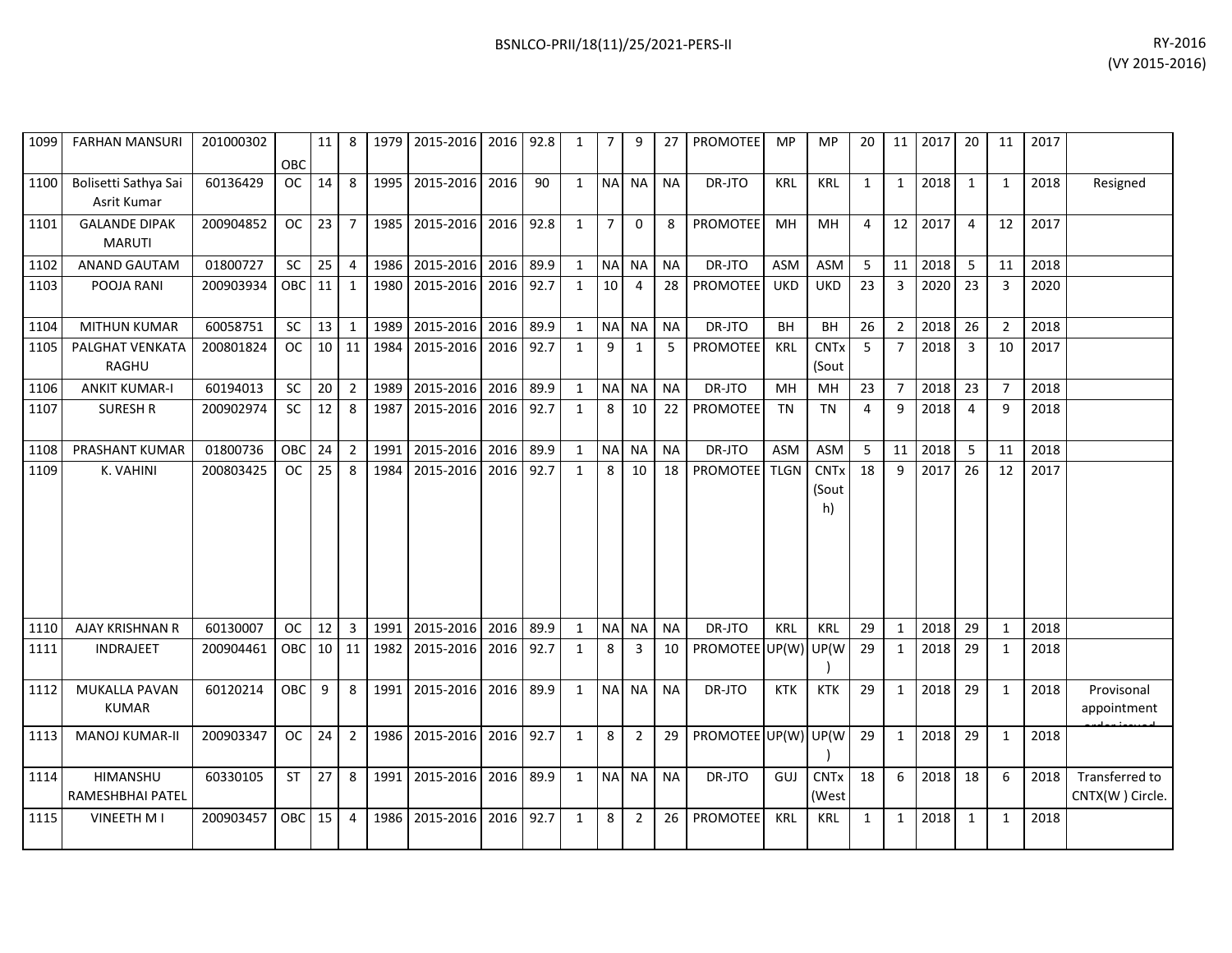| 1116 | PRABHANSHU<br><b>KUMAR</b>           | 60193041  | <b>SC</b>     | 15    | 3              |      | 1992 2015-2016 2016     |      | 89.9 | 1            | <b>NAI</b>     | NA I  | <b>NA</b> | DR-JTO               | <b>ASM</b>         | <b>ASM</b>  | 9              | 4              | 2018           | 9              | Δ             | 2018 |  |
|------|--------------------------------------|-----------|---------------|-------|----------------|------|-------------------------|------|------|--------------|----------------|-------|-----------|----------------------|--------------------|-------------|----------------|----------------|----------------|----------------|---------------|------|--|
| 1117 | <b>RADHA BALLABH</b><br>GOSWAMI      | 200903104 | <sub>OC</sub> | 27    | 6              | 1987 | 2015-2016               | 2016 | 92.7 | $\mathbf{1}$ | 8              | 2     | 6         | PROMOTEE             | <b>RAJ</b>         | RAJ         | 20             | 11             | 2017           | 20             | 11            | 2017 |  |
| 1118 | <b>MUKESH KUMAR</b><br>MANDAL        | 60045016  | <b>SC</b>     | 3     | 1              |      | 1993 2015-2016          | 2016 | 89.9 | $\mathbf{1}$ | <b>NA</b>      | NA.   | <b>NA</b> | DR-JTO               | <b>ASM</b>         | <b>ASM</b>  | 19             | $\overline{2}$ | 2018           | 19             | $\mathcal{P}$ | 2018 |  |
| 1119 | SURESH PARVATHI                      | 200904944 | OBC           | 15 I  | -5             |      | 1986 2015-2016          | 2016 | 92.7 | 1            | 8              | 1     | 26        | <b>PROMOTEE</b>      | <b>TLGN   TLGN</b> |             | 26             |                | 12 2017        | 26             | 12            | 2017 |  |
| 1120 | <b>HARMAN SINGH</b><br><b>BANGA</b>  | 60194526  | <b>SC</b>     | 24    | 9              |      | 1993 2015-2016          | 2016 | 89.9 | 1            |                | NA NA | <b>NA</b> | DR-JTO               | PB                 | <b>PB</b>   | 11             |                | $12 \mid 2017$ | 11             | 12            | 2017 |  |
| 1121 | <b>SURESH P</b>                      | 200902961 | <b>SC</b>     | -30 I | 10 I           |      | 1985   2015-2016   2016 |      | 92.7 | $\mathbf{1}$ | 8              | 1     | 22        | <b>PROMOTEE</b> CHTD |                    | <b>CHTD</b> | $\overline{4}$ |                | 12 2017        | $\overline{4}$ | 12            | 2017 |  |
| 1122 | SAIKIRAN SRIPADA                     | 60150467  | OBC           | 10    | 6              | 1994 | 2015-2016               | 2016 | 89.9 | $\mathbf{1}$ | NA             | NA    | <b>NA</b> | Dr-JTO               | MH                 | MH          | 25             |                | 2018           | 30             |               | 2018 |  |
| 1123 | <b>PALANIVEL G</b>                   | 200902722 | <b>OBC</b>    | 23    | -5             | 1984 | 2015-2016               | 2016 | 92.7 | 1            | 8              | 1     | 8         | <b>PROMOTEE</b>      | <b>TN</b>          | <b>TN</b>   | 27             | 11             | 2017           | 27             | 11            | 2017 |  |
| 1124 | <b>AMIT KUMAR-II</b>                 | 60096021  | OBC           | 8     | $\overline{3}$ |      | 1995 2015-2016 2016     |      | 89.9 | $\mathbf{1}$ |                | NA NA | <b>NA</b> | DR-JTO               | HP                 | <b>HP</b>   | 5              | $\overline{3}$ | 2018           | -5             | 3             | 2018 |  |
| 1125 | <b>SREENATH S</b>                    | 200902930 | <b>SC</b>     | 30    | -5             | 1984 | 2015-2016               | 2016 | 92.7 | 1            | 8              | 1     | 8         | <b>PROMOTEE</b>      | <b>TN</b>          | TN          | 27             | 11             | 2017           | 27             | 11            | 2017 |  |
| 1126 | <b>INDRA PAL SINGH</b>               | 60100332  | <b>OC</b>     | 21    | 5              |      | 1995 2015-2016          | 2016 | 89.9 | $\mathbf{1}$ |                | NA NA | <b>NA</b> | DR-JTO               | J&K                | J&K         | 5              | 3              | 2018           | 5              | 3             | 2018 |  |
| 1127 | NAGAMANI DARA                        | 200904840 | <b>SC</b>     | 1     | -5             |      | 1984 2015-2016          | 2016 | 92.7 | $\mathbf{1}$ | 8              | 1     | 5         | <b>PROMOTEE</b>      | <b>TLGN I TLGN</b> |             | 26             | 12             | 2017           | 26             | 12            | 2017 |  |
| 1128 | <b>KRANTI GAURAV</b>                 | 60160127  | <b>SC</b>     | 21    | 9              |      | 1995 2015-2016          | 2016 | 89.9 | 1            |                | NA NA | <b>NA</b> | DR-JTO               | $NE-I$             | $NE-I$      | 1              | $\mathbf{1}$   | 2018           | 1              |               | 2018 |  |
| 1129 | <b>ADITI ASHISH</b><br><b>KAMBLE</b> | 200904136 | <b>OBC</b>    | 20 l  | 12             |      | 1986 2015-2016          | 2016 | 92.7 | $\mathbf{1}$ | 7 I            | 11    | 20        | <b>PROMOTEE</b>      | MH                 | MH          | 4              | 12             | 2017           | 4              | 12            | 2017 |  |
| 1130 | <b>NELLI VENKATA</b><br>SATISH       | 60182010  | <b>SC</b>     | 1     | $\overline{4}$ | 1984 | 2015-2016 2016          |      | 89.8 | $\mathbf{1}$ |                | NA NA | <b>NA</b> | DR-JTO               | <b>OD</b>          | <b>OD</b>   | 29             | 1              | 2018           | -5             | ર             | 2018 |  |
| 1131 | <b>MOHAN</b><br>VISHWAKARMA          | 200905286 | OBC           | 8     | 1              | 1981 | 2015-2016               | 2016 | 92.7 | 1            | 7 <sup>1</sup> | 11    | 9         | <b>PROMOTEE</b>      | <b>JKD</b>         | <b>JKD</b>  | 27             | 11             | 2017           | 27             | 11            | 2017 |  |

200904854 | OBC | 5 | 7 | 1985 | 2015-2016 | 2016 | 92.7 | 1 | 7 | 11 | 6 | PROMOTEE | CTD | CTD | 20 | 11 |2017 | 20 | 11 | 2017

1132| DHEERAJ KUMAR | 60070186 | OC | 26 | 2 | 1989 | 2015-2016 | 2016 | 89.8 | 1 | NA | NA | NA | DR-JTO | JKD | JKD | 26 | 2 | 2018 | 20 | 11 | 2017

1134| KULVEER BASWAL | 60134835 | SC | 16|12|1989|2015-2016|2016|89.8| 1 |NA|NA | NA | DR-JTO | GUJ | RAJ | 12 | 2 |2018|12 | 2 |2018 1135 SANJEET RAO DORA 201000018 OC 4 9 1982 2015-2016 2016 92.7 1 7 10 18 PROMOTEE OD OD 20 10 2017 20 11 2017

1136| YOGESH MALI | 60150561 |OBC| 2 | 5 | 1991|2015-2016|2016|89.8| 1 |NA| NA | NA | DR-JTO | MH | MH | 21 | 4 |2018|23 | 4 | 2018| Resigned

1133 SANJAY KUMAR

YADAV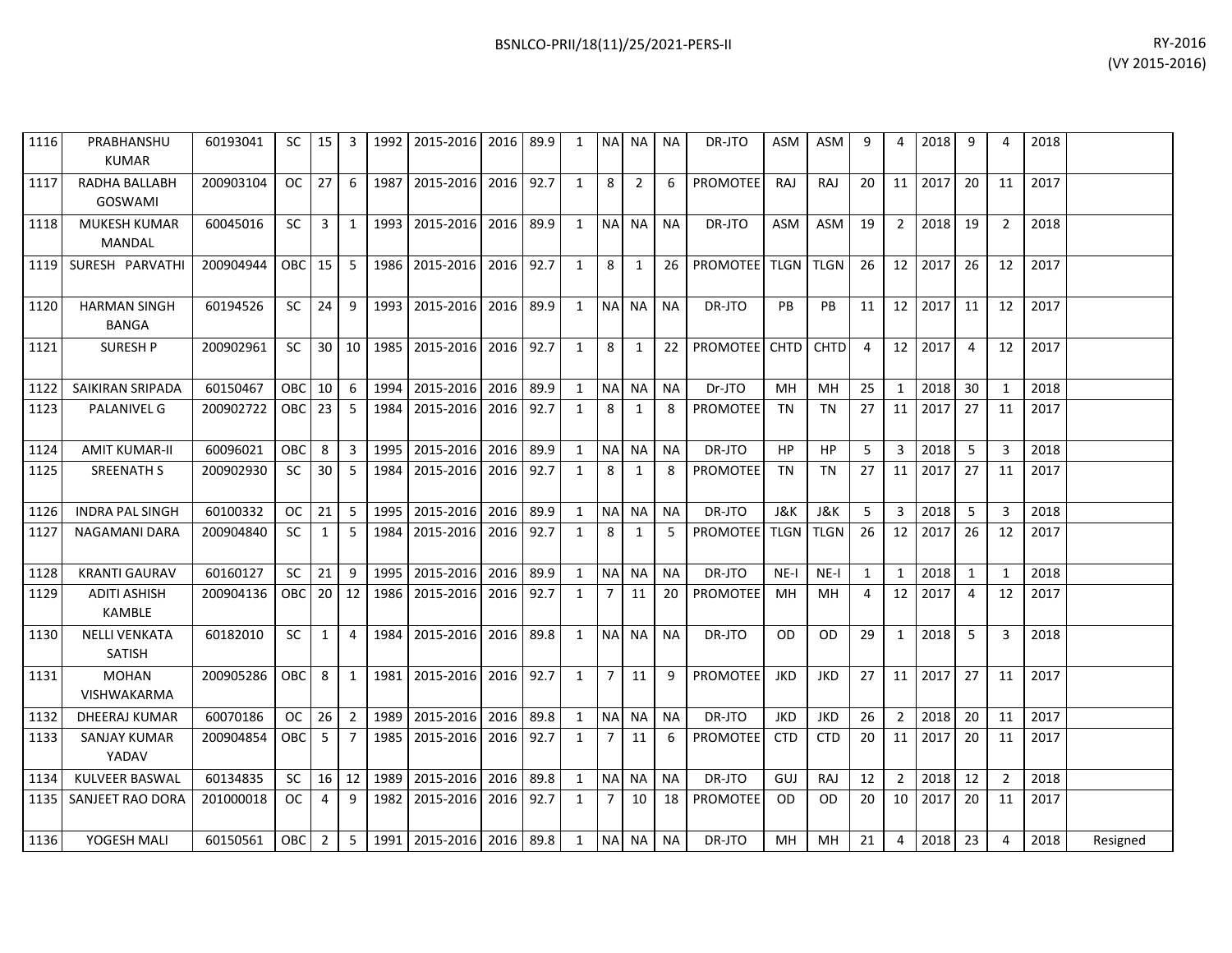|      | 1137 SHUBHAYU GARAIN                 | 201000156   OBC   12   5 |           |    |                 |      | 1983   2015-2016   2016   92.7 |      |      | $\mathbf{1}$ | 7 <sup>1</sup> | 10             | 9              | <b>PROMOTEE</b> | <b>WB</b>  | <b>WB</b>                       | 11             |                 | 12 2017 | 11             | 12             | 2017 |                                                                                         |
|------|--------------------------------------|--------------------------|-----------|----|-----------------|------|--------------------------------|------|------|--------------|----------------|----------------|----------------|-----------------|------------|---------------------------------|----------------|-----------------|---------|----------------|----------------|------|-----------------------------------------------------------------------------------------|
| 1138 | <b>RAHUL TIWARI</b>                  | 60480027                 | <b>OC</b> | 17 | -5              | 1991 | 2015-2016 2016                 |      | 89.8 | $\mathbf{1}$ |                | NA NA          | <b>NA</b>      | DR-JTO          | $NE-I$     | <b>CNTx</b><br>(NER)            | 26             | $\overline{2}$  | 2018    | 26             | $\overline{2}$ | 2018 |                                                                                         |
|      | 1139 SANDEEP AGARWAL                 | 201000206                | <b>OC</b> | 15 | 5               | 1986 | 2015-2016                      | 2016 | 92.7 | $\mathbf{1}$ | $\overline{7}$ | 10             | $\overline{2}$ | <b>PROMOTEE</b> | RAJ        | RAJ                             | 20             | 11              | 2017    | 20             | 11             | 2017 |                                                                                         |
| 1140 | <b>ADITYA</b>                        | 60190017                 | <b>OC</b> | 8  | 2 <sup>1</sup>  | 1992 | 2015-2016 2016                 |      | 89.8 | $\mathbf{1}$ | NA NA          |                | <b>NA</b>      | DR-JTO          | <b>KRL</b> | <b>KTK</b>                      | 19             | 3               | 2018    | 19             | 3              | 2018 |                                                                                         |
| 1141 | RASHMI PRAVA<br>LENKA                | 201000402                | <b>OC</b> | 6  | 5               | 1983 | 2015-2016                      | 2016 | 92.7 | $\mathbf{1}$ | 7              | q              | -5             | <b>PROMOTEE</b> | <b>OD</b>  | <b>OD</b>                       | 20             | 10              | 2017    | 20             | 11             | 2017 |                                                                                         |
| 1142 | SEHAJVEER SINGH<br><b>BRAR</b>       | 60090025                 | <b>OC</b> | 9  | 4               | 1993 | 2015-2016 2016                 |      | 89.8 |              | 1 NA NA        |                | <b>NA</b>      | DR-JTO          | <b>HP</b>  | <b>HP</b>                       | 5              | $\overline{3}$  | 2018    | 5              | 3              | 2018 |                                                                                         |
| 1143 | <b>NAVEEN</b>                        | 201000515                | OBC       | 30 | 6               | 1985 | 2015-2016                      | 2016 | 92.7 | $\mathbf{1}$ | $\overline{7}$ | 8              | $\Omega$       | <b>PROMOTEE</b> | <b>KTK</b> | <b>KTK</b>                      | 20             | 11              | 2017    | 20             | 11             | 2017 |                                                                                         |
| 1144 | J. MALAR                             | 60450007                 | <b>OC</b> | 5  | 6               | 1993 | 2015-2016 2016                 |      | 89.8 | $\mathbf{1}$ | NA NA          |                | <b>NA</b>      | DR-JTO          | <b>TN</b>  | <b>INSP</b><br>& QA             | 5              | 2               | 2018    | 5              | $\overline{2}$ | 2018 | Resigned from<br>service w.e.f. 20-<br>11-2019                                          |
|      | 1145   PRAHLAD KULKARNI              | 201001633                | <b>OC</b> | 17 | 11              | 1985 | 2015-2016                      | 2016 | 92.6 | $\mathbf{1}$ | 11             | 4              |                | 18 PROMOTEE     | <b>KTK</b> | <b>KTK</b>                      | 20             | 11 <sup>1</sup> | 2017    | 20             | 11             | 2017 | Circle is again<br>requested to<br>verify the<br>Combined<br>Residency<br><b>Dariad</b> |
| 1146 | PREMRAJ MEENA                        | 60132424                 | <b>ST</b> | 6  | 12              | 1993 | 2015-2016                      | 2016 | 89.8 | 1            | <b>NA</b>      | <b>NA</b>      | <b>NA</b>      | DR-JTO          | <b>KRL</b> | RAJ                             | 12             | $\overline{2}$  | 2018    | 12             | $\overline{2}$ | 2018 |                                                                                         |
| 1147 | <b>MADHU BABU</b><br><b>GELLA</b>    | 200801931                | SC        | 30 | 6               | 1983 | 2015-2016                      | 2016 | 92.6 | $\mathbf{1}$ | 9              | $\overline{2}$ | 8              | <b>PROMOTEE</b> | AP         | AP                              | 26             | 12              | 2017    | 26             | 12             | 2017 |                                                                                         |
| 1148 | Shri, PUNIT VERMA                    | 260170033                | OBC       | 27 | 5               | 1994 | 2015-2016                      | 2016 | 89.8 | $\mathbf{1}$ | NA NA          |                | <b>NA</b>      | DR-JTO          | $NE-II$    | <b>NEII</b>                     | $\overline{4}$ | 12              | 2017    | $\overline{4}$ | 12             | 2017 |                                                                                         |
|      | 1149 KRISHNAKUMARAN (                | 200802746                | <b>OC</b> | 20 | 11              | 1980 | 2015-2016                      | 2016 | 92.6 | $\mathbf{1}$ | 9              | $\overline{2}$ | 7              | <b>PROMOTEE</b> | KRL        | <b>KRL</b>                      | 1              | 1               | 2018    | 1              | 1              | 2018 |                                                                                         |
| 1150 | <b>PRADEEP NUNNA</b>                 | 60350149                 | <b>SC</b> | 5  | 8               | 1994 | 2015-2016                      | 2016 | 89.8 | $\mathbf{1}$ | NA NA          |                | <b>NA</b>      | DR-JTO          | <b>KTK</b> | <b>CNT<sub>x</sub></b><br>(Sout | 9              | $\overline{a}$  | 2018    | 9              | $\Delta$       | 2018 | Provisonal<br>appointment                                                               |
| 1151 | Kaushal Kumar<br>Verma               | 200901465                | OBC       |    | $24$ 11         | 1977 | 2015-2016 2016                 |      | 92.6 | $\mathbf{1}$ | 9              | $\Omega$       | 27             | <b>PROMOTEE</b> | <b>HR</b>  | ΗR                              | $\overline{2}$ | 4               | 2018    | $\overline{2}$ | $\Delta$       | 2018 |                                                                                         |
| 1152 | <b>VIKAS KUMAR</b><br><b>MAHAWAR</b> | 60150484                 | SC        | 16 | 10 <sup>1</sup> | 1994 | 2015-2016                      | 2016 | 89.8 | $\mathbf{1}$ | NA NA          |                | <b>NA</b>      | DR-JTO          | <b>MH</b>  | MН                              | 12             | 3               | 2018    | 12             | 3              | 2018 |                                                                                         |
| 1153 | <b>HARISH KUMAR</b><br>VADLAPATI     | 200904341                | SC        | 5  | 8               | 1986 | 2015-2016                      | 2016 | 92.6 | $\mathbf{1}$ | 8              | $\mathbf{1}$   | 25             | <b>PROMOTEE</b> | AP         | AP                              | 26             | 12              | 2017    | 26             | 12             | 2017 |                                                                                         |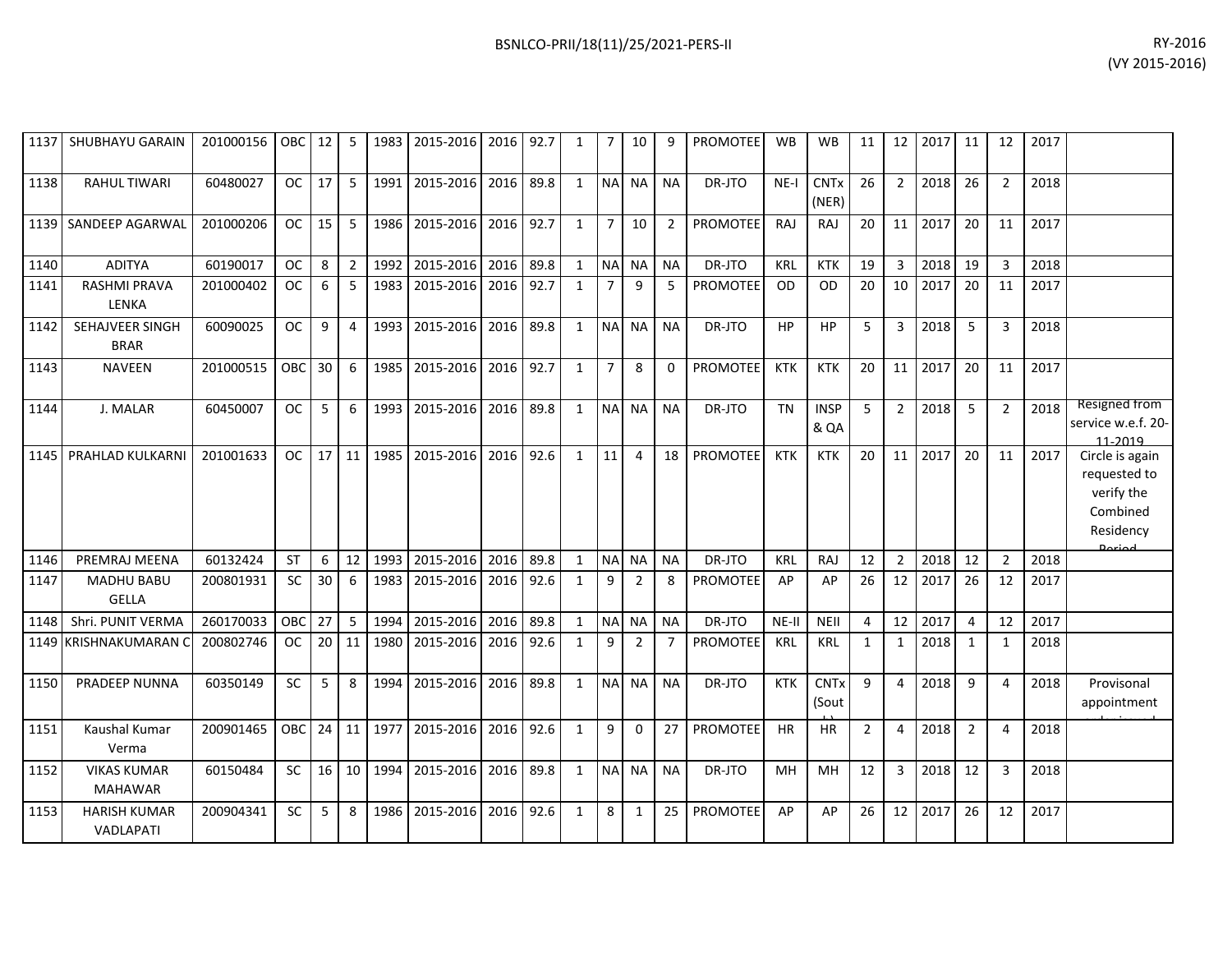1154

1157

1158

1159

1163

1164

1171 KRISHNENDU

1172 SACHIN

PRATIM NEOG

KHANDELWAL

| 1154 | <b>MANOJ KUMAR</b><br><b>SHARMA</b>     | 60320126  | OC.        | 29              | 10                      | 1994 | 2015-2016      | 2016 89.8 |           | 1            | N <sub>A</sub> | <b>NA</b>      | <b>NA</b>      | DR-JTO          | $NE-I$           | <b>CNT<sub>x</sub></b><br>(NER) | $\Delta$ | 12             | 2017 | -4             | 12             | 2017 | RESIGNED wef.<br>30.11.2018     |
|------|-----------------------------------------|-----------|------------|-----------------|-------------------------|------|----------------|-----------|-----------|--------------|----------------|----------------|----------------|-----------------|------------------|---------------------------------|----------|----------------|------|----------------|----------------|------|---------------------------------|
| 1155 | <b>JAMUNA C</b>                         | 200903095 | <b>SC</b>  | 5               | $\mathbf{1}$            | 1982 | 2015-2016      | 2016      | 92.6      | $\mathbf{1}$ | 8              | $\mathbf{1}$   | 9              | <b>PROMOTEE</b> | <b>TN</b>        | <b>CNT<sub>x</sub></b><br>(Sout | 27       | 11             | 2017 | 27             | 11             | 2017 |                                 |
| 1156 | <b>Vikas Kumar Meena</b>                | 60270134  | <b>ST</b>  | 3               | 11                      | 1994 | 2015-2016      | 2016      | 89.8      | 1            | <b>NA</b>      | <b>NA</b>      | <b>NA</b>      | DR-JTO          | <b>CHTD</b>      | <b>CHTD</b>                     | 12       | $2^{\circ}$    | 2018 | 12             | $\mathcal{P}$  | 2018 | Resigned                        |
| 1157 | <b>SRIRAM KUMAR</b><br><b>GEDDADA</b>   | 200904521 | OBC        |                 | $10$   12               | 1984 | 2015-2016      | 2016 92.6 |           | $\mathbf{1}$ | 8              | 1              | 5              | <b>PROMOTEE</b> | AP               | AP                              | 26       | 12             | 2017 | 26             | 12             | 2017 |                                 |
| 1158 | <b>ABHILASHA KUMARI</b><br><b>SINGH</b> | 60060074  | OC         | 15 <sub>1</sub> | $\overline{3}$          | 1995 | 2015-2016      | 2016 89.8 |           | $\mathbf{1}$ | <b>NA</b>      | <b>NA</b>      | <b>NA</b>      | DR-JTO          | CG               | CG                              | 18       | 6              | 2018 | 18             | 6              | 2018 |                                 |
| 1159 | VISHALKUMAR<br><b>PATEL</b>             | 200903162 | OC .       | 22              | 1                       | 1986 | 2015-2016      |           | 2016 92.6 | $\mathbf{1}$ | 8              | $\mathbf{1}$   | 3              | <b>PROMOTEE</b> | GUJ              | GUJ                             | $\Delta$ | 12             | 2017 | $\overline{a}$ | 12             | 2017 |                                 |
| 1160 | <b>NISHANT SHARMA</b>                   | 60070231  | OC.        | 25              | -5                      | 1995 | 2015-2016      | 2016 89.8 |           | $\mathbf{1}$ | <b>NA</b>      | <b>NA</b>      | <b>NA</b>      | DR-JTO          | MH               | <b>CNT<sub>x</sub></b><br>(West | 23       | 7 I            | 2018 | 23             | $\overline{7}$ | 2018 |                                 |
| 1161 | <b>K RAJESH</b>                         | 200905258 | OBC        | $\overline{2}$  | 11                      | 1984 | 2015-2016      | 2016      | 92.6      | $\mathbf{1}$ | 8              | $\Omega$       | $\overline{7}$ | <b>PROMOTEE</b> | <b>TLGN</b> TLGN |                                 | 26       | 12             | 2017 | 26             | 12             | 2017 |                                 |
| 1162 | <b>MD SHAKIL AHMAD</b>                  | 60056001  | <b>OBC</b> | $\overline{2}$  | $\overline{7}$          | 1992 | 2015-2016      | 2016      | 89.7      | 1            | <b>NA</b>      | <b>NA</b>      | <b>NA</b>      | DR-JTO          | <b>BH</b>        | <b>BH</b>                       | 26       | $\overline{2}$ | 2018 | 26             | $\mathfrak{D}$ | 2018 |                                 |
| 1163 | ABHISHEKKUMAR<br><b>GARASIA</b>         | 200904272 | <b>ST</b>  | 4               | 8                       | 1984 | 2015-2016      | 2016      | 92.6      | $\mathbf{1}$ | $\overline{7}$ | 11             | 20             | <b>PROMOTEE</b> | GUJ              | GUJ                             | 4        | 12             | 2017 | -4             | 12             | 2017 |                                 |
| 1164 | <b>KUNCHI VENKATA</b><br><b>RAMANA</b>  | 60132426  | <b>SC</b>  | $\mathbf{1}$    | 9                       | 1992 | 2015-2016      | 2016      | 89.7      | $\mathbf{1}$ | <b>NA</b>      | <b>NA</b>      | <b>NA</b>      | DR-JTO          | <b>KRL</b>       | <b>KRL</b>                      | 12       | $\overline{2}$ | 2018 | 12             | $\overline{2}$ | 2018 | confirmation<br>under process   |
| 1165 | <b>ANSHU SONI</b>                       | 201000127 | <b>OC</b>  |                 | $\overline{\mathbf{A}}$ | 1985 | 2015-2016      | 2016      | 92.6      | $\mathbf{1}$ | $\overline{7}$ | 10             | 27             | Promotee        | HP               | HP                              | 26       | 12             | 2017 | 26             | 12             | 2017 |                                 |
| 1166 | <b>SUMIT KUMAR</b>                      | 60085011  | <b>OC</b>  | 26              | $\overline{2}$          | 1993 | 2015-2016      | 2016      | 89.7      | $\mathbf{1}$ | <b>NA</b>      | <b>NA</b>      | <b>NA</b>      | DR-JTO          | HP               | <b>HR</b>                       | 5        | 3              | 2018 | -5             | 3              | 2018 | Transferred<br>under Rule -8 to |
| 1167 | PRASAD L M                              | 201000884 | <b>OBC</b> | 6               | $\overline{7}$          | 1986 | 2015-2016      | 2016      | 92.6      | $\mathbf{1}$ | $\overline{7}$ | $\overline{7}$ | 4              | <b>PROMOTEE</b> | <b>KTK</b>       | <b>KTK</b>                      | 20       | 11             | 2017 | 20             | 11             | 2017 |                                 |
| 1168 | <b>AKANSHA LAHRE</b>                    | 60060065  | <b>SC</b>  | 3               | 8                       | 1993 | 2015-2016      | 2016      | 89.7      | 1            | <b>NA</b>      | <b>NA</b>      | <b>NA</b>      | DR-JTO          | CG               | CG                              | 19       | $\overline{2}$ | 2018 | 19             | $\overline{2}$ | 2018 |                                 |
| 1169 | KARUNABAI                               | 201001289 | OC .       | 10              | $\overline{7}$          | 1980 | 2015-2016      | 2016      | 92.6      | $\mathbf{1}$ | $\overline{7}$ | 6              | 25             | <b>PROMOTEE</b> | <b>KTK</b>       | <b>KTK</b>                      | 20       | 11             | 2017 | 20             | 11             | 2017 |                                 |
| 1170 | <b>ANJALI KERKETTA</b>                  | 201800907 | <b>ST</b>  | $\overline{2}$  | 10 <sup>1</sup>         |      | 1993 2015-2016 | 2016 89.7 |           | $\mathbf{1}$ | <b>NA</b>      | <b>NA</b>      | <b>NA</b>      | DR-JTO          | <b>JKD</b>       | <b>JKD</b>                      | 5        | 11             | 2018 | 30             | $\overline{7}$ | 2018 |                                 |

201000283 OBC 4 | 10 | 1984 | 2015-2016 | 2016 | 92.6 | 1 | 7 | 11 | 9 | PROMOTEE | ASM | ASM | 11 | 12 | 2017 | 11 | 12 | 2017

60150423 | OC | 13 | 11 | 1993 | 2015-2016 | 2016 | 89.7 | 1 | NA | NA | NA | DR-JTO | MH | MH | 4 | 12 | 2017 | 4 | 12 | 2017 | Resigned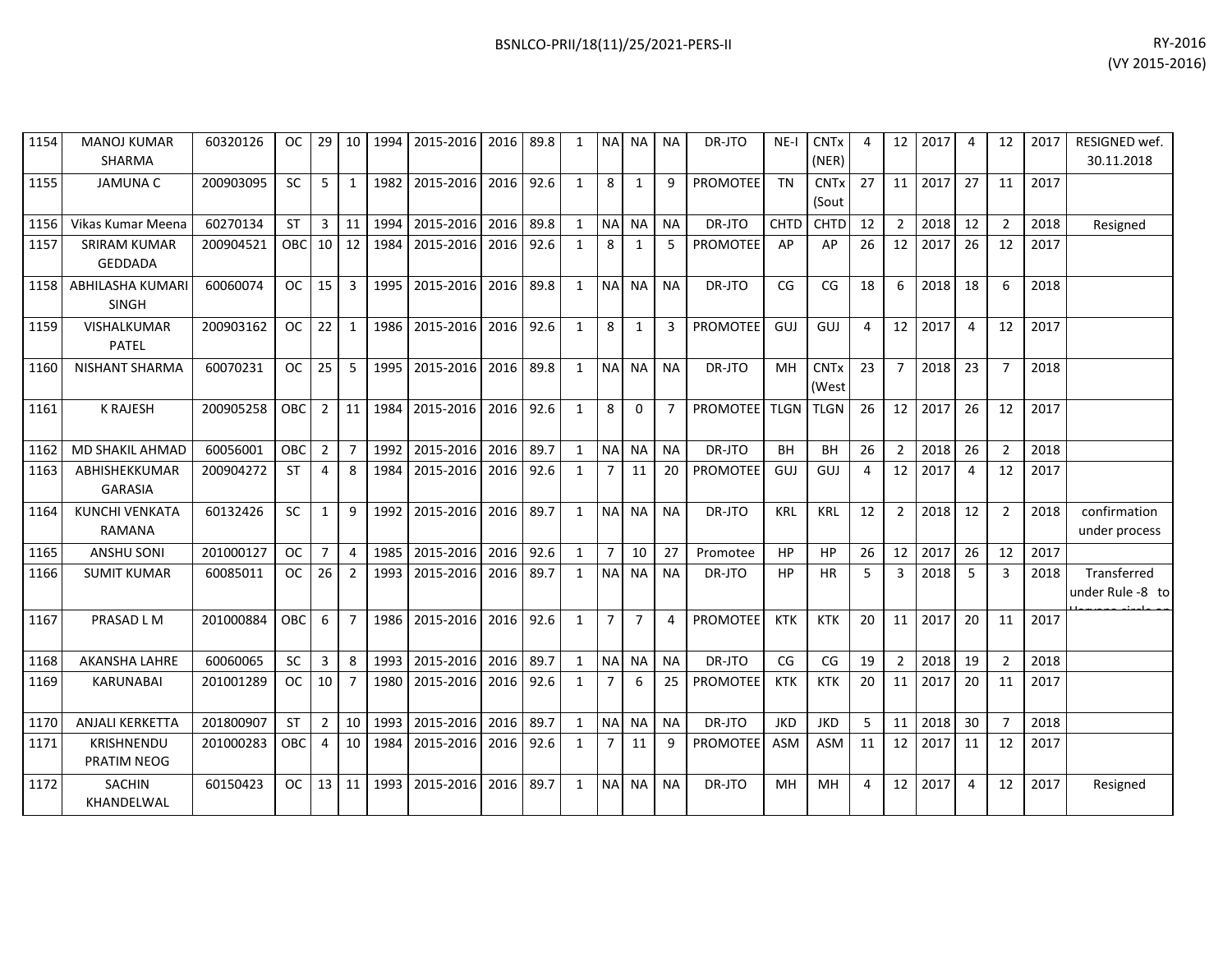| 1173 | <b>BINANDA BORAH</b>                          | 200905001 | <b>OBC</b> | 9              | 1              | 1983 | 2015-2016      | 2016 | 92.5 | $\mathbf{1}$ | 12             | $\overline{3}$ |           | <b>PROMOTEE</b> | $NE-I$     | $NE-I$                          | 20             | 11             | 2017 | 20             | 11             | 2017 | Circle is again<br>requested to<br>verify the<br>Combined<br>Residency<br>Doriad |
|------|-----------------------------------------------|-----------|------------|----------------|----------------|------|----------------|------|------|--------------|----------------|----------------|-----------|-----------------|------------|---------------------------------|----------------|----------------|------|----------------|----------------|------|----------------------------------------------------------------------------------|
| 1174 | <b>ARIJIT KUNDU</b>                           | 60250022  | <b>OC</b>  | $\overline{2}$ | $\overline{4}$ | 1994 | 2015-2016      | 2016 | 89.7 | $\mathbf{1}$ | <b>NAI</b>     | <b>NA</b>      | <b>NA</b> | DR-JTO          | <b>WB</b>  | <b>WB</b>                       | 9              | 4              | 2018 | 9              | 4              | 2018 |                                                                                  |
| 1175 | PRAVIN NILKANT<br>KOLI                        | 200803557 | <b>OC</b>  | 23             | 9              | 1987 | 2015-2016      | 2016 | 92.5 | $\mathbf{1}$ | 9              | 0              | 10        | PROMOTEE        | MH         | MH                              | 4              | 12             | 2017 | 4              | 12             | 2017 |                                                                                  |
| 1176 | <b>DIMMITI TARUN</b><br><b>SUDHARM</b>        | 60136442  | OBC        | 27             | $\overline{7}$ | 1994 | 2015-2016      | 2016 | 89.7 | $\mathbf{1}$ | <b>NA</b>      | <b>NA</b>      | <b>NA</b> | DR-JTO          | <b>KRL</b> | <b>KRL</b>                      | 12             | $\overline{2}$ | 2018 | 12             | $\overline{2}$ | 2018 |                                                                                  |
| 1177 | <b>JOMESH PETER</b>                           | 200903207 | <b>OC</b>  | 21             | $\overline{4}$ | 1983 | 2015-2016      | 2016 | 92.5 | $\mathbf{1}$ | 8              | $\overline{2}$ | 13        | PROMOTEE        | <b>KRL</b> | <b>KRL</b>                      | $\mathbf{1}$   | $\mathbf{1}$   | 2018 | $\mathbf{1}$   | 1              | 2018 |                                                                                  |
| 1178 | <b>AJAY KUMAR</b><br><b>MEENA</b>             | 60350133  | <b>ST</b>  | 15             | 5              | 1995 | 2015-2016      | 2016 | 89.7 | $\mathbf{1}$ | <b>NA</b>      | <b>NA</b>      | <b>NA</b> | DR-JTO          | <b>TN</b>  | <b>CNT<sub>x</sub></b><br>(Sout | 5              | $\overline{2}$ | 2018 | 5              | $\overline{2}$ | 2018 | R-8(M) O/G                                                                       |
| 1179 | <b>AMIT PUROHIT</b>                           | 200902898 | <b>OC</b>  | 21             | 12             | 1984 | 2015-2016      | 2016 | 92.5 | $\mathbf{1}$ | 8              | 1              | 8         | <b>PROMOTEE</b> | RAJ        | RAJ                             | 20             | 11             | 2017 | 20             | 11             | 2017 |                                                                                  |
| 1180 | PANGA SRAVAN<br><b>KUMAR</b>                  | 60120193  | OBC        | 10             | 8              |      | 1995 2015-2016 | 2016 | 89.7 | $\mathbf{1}$ | <b>NA</b>      | <b>NA</b>      | <b>NA</b> | DR-JTO          | <b>KTK</b> | <b>KTK</b>                      | 8              | 1              | 2018 | 8              | 1              | 2018 | Provisonal<br>appointment                                                        |
| 1181 | <b>RINKU CHOWDHURY</b>                        | 200904006 | SC         | 12             | $\mathbf{1}$   | 1982 | 2015-2016      | 2016 | 92.5 | $\mathbf{1}$ | 8              | $\mathbf{0}$   | 18        | PROMOTEE        | <b>CTD</b> | <b>CTD</b>                      | 11             | 12             | 2017 | 11             | 12             | 2017 |                                                                                  |
| 1182 | <b>RAMACHANDRAN R</b>                         | 60131634  | <b>SC</b>  | 18             | 5              | 1987 | 2015-2016      | 2016 | 89.6 | $\mathbf{1}$ | N <sub>A</sub> | <b>NA</b>      | <b>NA</b> | DR-JTO          | <b>KRL</b> | <b>KRL</b>                      | $\overline{2}$ | 4              | 2018 | $\overline{2}$ | 4              | 2018 |                                                                                  |
| 1183 | <b>VAIBHAV</b><br><b>ANANTRAO</b><br>KULKARNI | 200904192 | <b>OC</b>  | 20             | 3              | 1987 | 2015-2016      | 2016 | 92.5 | $\mathbf{1}$ | 8              | $\mathbf{0}$   | 14        | <b>PROMOTEE</b> | MH         | <b>CNT<sub>x</sub></b><br>(West | 4              | 12             | 2017 | 4              | 12             | 2017 |                                                                                  |
| 1184 | <b>RAMBABU YADAV</b>                          | 60160160  | OBC        | $\mathbf{1}$   | $\overline{7}$ | 1989 | 2015-2016      | 2016 | 89.6 | $\mathbf{1}$ | N <sub>A</sub> | <b>NA</b>      | <b>NA</b> | DR-JTO          | $NE-I$     | $NE-I$                          | 5              | $\overline{2}$ | 2018 | 5              | $\overline{2}$ | 2018 |                                                                                  |
| 1185 | <b>AMIT KUMAR</b><br>CHAUDHARI                | 200904493 | <b>SC</b>  | 3              | 5              | 1984 | 2015-2016      | 2016 | 92.5 | $\mathbf{1}$ | 8              | 0              | 13        | <b>PROMOTEE</b> | UP(E)      | UP(E)                           | 4              | 12             | 2017 | 4              | 12             | 2017 |                                                                                  |
| 1186 | <b>ANTONY N A</b>                             | 201800362 | <b>OC</b>  | 9              | 9              | 1989 | 2015-2016      | 2016 | 89.6 | $\mathbf{1}$ | <b>NA</b>      | NA             | <b>NA</b> | DR-JTO          | KRL        | <b>KRL</b>                      | 3              | 9              | 2018 | 3              | 9              | 2018 |                                                                                  |
| 1187 | <b>RANJITH KUMAR</b>                          | 200802892 | OBC        | 17             | 9              | 1985 | 2015-2016      | 2016 | 92.5 | $\mathbf{1}$ | 8              | $\mathbf{0}$   | $\Omega$  | <b>PROMOTEE</b> | <b>KTK</b> | <b>KTK</b>                      | 20             | 11             | 2017 | 20             | 11             | 2017 |                                                                                  |
| 1188 | <b>RAKESH KUMAR-II</b>                        | 60160176  | SC         | 15             | 10             | 1990 | 2015-2016      | 2016 | 89.6 | $\mathbf{1}$ | <b>NA</b>      | <b>NA</b>      | <b>NA</b> | DR-JTO          | $NE-I$     | $NE-I$                          | 26             | $\overline{2}$ | 2018 | 26             | $\overline{2}$ | 2018 |                                                                                  |
| 1189 | SATHIYA J                                     | 200903641 | <b>SC</b>  | 29             | $\overline{7}$ | 1977 | 2015-2016      | 2016 | 92.5 | $\mathbf{1}$ | 7              | 11             | 27        | <b>PROMOTEE</b> | <b>TN</b>  | <b>TN</b>                       | 27             | 11             | 2017 | 27             | 11             | 2017 |                                                                                  |
| 1190 | <b>NOVMAN KHAN</b>                            | 60120311  | <b>OC</b>  | $\overline{2}$ | 5              | 1991 | 2015-2016 2016 |      | 89.6 | 1            | <b>NA</b>      | NA.            | <b>NA</b> | DR-JTO          | <b>KTK</b> | <b>KTK</b>                      | 9              | 4              | 2018 | 9              |                | 2018 |                                                                                  |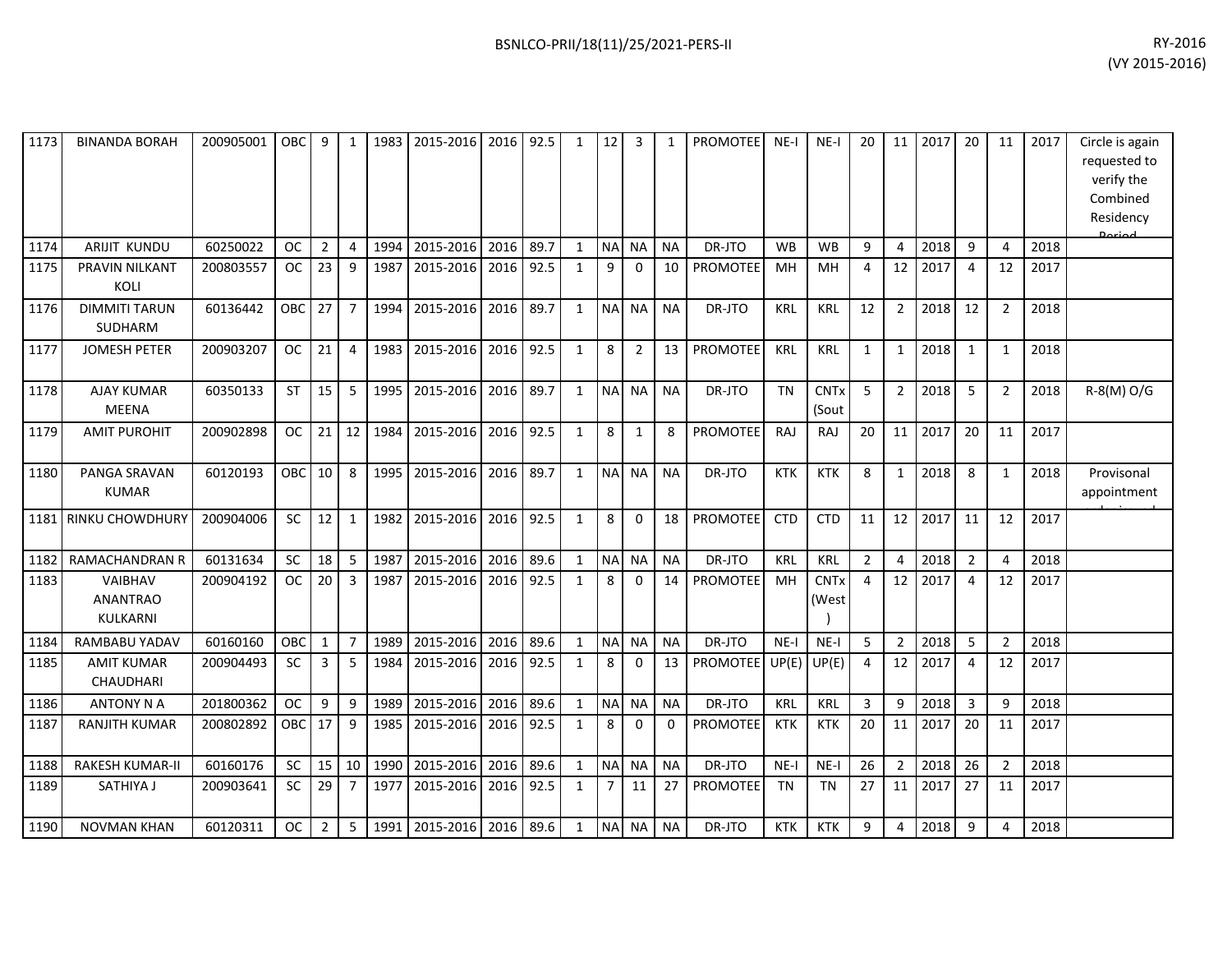| 1191 | <b>RAKESH KUMAR-III</b>                 | 201000147 | OС         | 1            | 4              | 1985 | 2015-2016   2016   92.5 |           |      | 1            | $\overline{7}$ | 10             | 18          | PROMOTEE        | 0D         | OD                   | 20             | 10 <sup>1</sup> | 2017 | 20             | 11             | 2017 |                                                                        |
|------|-----------------------------------------|-----------|------------|--------------|----------------|------|-------------------------|-----------|------|--------------|----------------|----------------|-------------|-----------------|------------|----------------------|----------------|-----------------|------|----------------|----------------|------|------------------------------------------------------------------------|
| 1192 | <b>ABHIK PAL</b>                        | 60320125  | <b>OC</b>  | 29           | 9              | 1991 | 2015-2016               | 2016      | 89.6 | $\mathbf{1}$ | <b>NA</b>      | <b>NA</b>      | <b>NA</b>   | DR-JTO          | $NE-I$     | <b>CNTx</b><br>(NER) | $\overline{4}$ | 12              | 2017 | $\overline{4}$ | 12             | 2017 |                                                                        |
| 1193 | <b>DASHRATH PRASAD</b><br>SAHU          | 201000287 | <b>OC</b>  | 15           | $\overline{7}$ | 1982 | 2015-2016               | 2016 92.5 |      | $\mathbf{1}$ | $\overline{7}$ | 9              | 25          | <b>PROMOTEE</b> | <b>MP</b>  | MP                   | 20             | 11              | 2017 | 20             | 11             | 2017 |                                                                        |
| 1194 | <b>MRIDUL SINGHAL</b>                   | 60270135  | <b>OC</b>  | 27           | 8              | 1992 | 2015-2016               | 2016      | 89.6 | $\mathbf{1}$ | <b>NA</b>      | <b>NA</b>      | <b>NA</b>   | DR-JTO          | CHTD       | <b>CHTD</b>          | 12             | $\overline{2}$  | 2018 | 12             | $\overline{2}$ | 2018 |                                                                        |
| 1195 | <b>SUNIL CHANDRA</b><br><b>NAYAK A</b>  | 201000678 | <b>OC</b>  | 5            | 5              | 1985 | 2015-2016               | 2016      | 92.5 | $\mathbf{1}$ | $\overline{7}$ | 8              | $\mathbf 0$ | <b>PROMOTEE</b> | KTK        | <b>KTK</b>           | 20             | 11              | 2017 | 20             | 11             | 2017 |                                                                        |
| 1196 | SHARATH T MATTAM                        | 60134025  | <b>OC</b>  | 11           | 9              | 1992 | 2015-2016               | 2016      | 89.6 | $\mathbf{1}$ | <b>NA</b>      | <b>NA</b>      | <b>NA</b>   | DR-JTO          | KRL        | KRL                  | 5              | $\overline{2}$  | 2018 | 5              | $\overline{2}$ | 2018 |                                                                        |
| 1197 | <b>ASHISH KUMAR</b><br>VAISHNAV         | 201001214 | OBC        | 13           | 8              | 1986 | 2015-2016               | 2016      | 92.5 | $\mathbf{1}$ | $\overline{7}$ | 6              | 5           | <b>PROMOTEE</b> | <b>RAJ</b> | <b>RAJ</b>           | 20             | 11              | 2017 | 20             | 11             | 2017 |                                                                        |
| 1198 | ANAGHA A V                              | 60130017  | OBC        | 18           | 6              | 1993 | 2015-2016               | 2016      | 89.6 | $\mathbf{1}$ | <b>NA</b>      | <b>NA</b>      | <b>NA</b>   | DR-JTO          | KRL        | <b>KRL</b>           | 12             | $\overline{2}$  | 2018 | 12             | $\overline{2}$ | 2018 |                                                                        |
| 1199 | BASAWARAJ                               | 200803256 | <b>OBC</b> | $\mathbf{1}$ | 5              | 1983 | 2015-2016               | 2016      | 92.5 | $\mathbf{1}$ | $\overline{7}$ | $\mathbf{0}$   | 17          | <b>PROMOTEE</b> | <b>KTK</b> | <b>KTK</b>           | 20             | 11              | 2017 | 20             | 11             | 2017 |                                                                        |
| 1200 | <b>RAMA KUMARI</b><br><b>MUNDETIYA</b>  | 60120285  | <b>SC</b>  | 11           | $\overline{7}$ | 1993 | 2015-2016               | 2016      | 89.6 | $\mathbf{1}$ | <b>NA</b>      | <b>NA</b>      | <b>NA</b>   | DR-JTO          | <b>KTK</b> | <b>KTK</b>           | 29             | 1               | 2018 | 29             | 1              | 2018 | Provisonal<br>appointment                                              |
| 1201 | NANDAWAR<br><b>NAGARAJ</b>              | 201000511 | OBC        | 2            | 3              | 1985 | 2015-2016               | 2016      | 92.4 | $\mathbf{1}$ | 11             | 10             | 12          | <b>PROMOTEE</b> | <b>KTK</b> | <b>KTK</b>           | 20             | 11              | 2017 | 20             | 11             | 2017 | Circle is again<br>requested to<br>verify the<br>Combined<br>Residency |
| 1202 | <b>RAGHAV SHARAN</b>                    | 60150454  | <b>OC</b>  | $\mathbf{1}$ | 12             | 1993 | 2015-2016               | 2016      | 89.6 | $\mathbf{1}$ | <b>NA</b>      | <b>NA</b>      | <b>NA</b>   | DR-JTO          | MH         | MH                   | 29             | $\mathbf{1}$    | 2018 | 29             | -1             | 2018 | Resigned                                                               |
| 1203 | MOHD ABAS LONE                          | 200802332 | <b>OBC</b> | 3            | 3              | 1983 | 2015-2016               | 2016      | 92.4 | $\mathbf{1}$ | 9              | $\overline{2}$ | 5           | <b>PROMOTEE</b> | J & K      | <b>J&amp;K</b>       | $\overline{4}$ | 12              | 2017 | $\overline{4}$ | 12             | 2017 |                                                                        |
| 1204 | YOGESHWAR<br><b>NARAYAN</b><br>DEWANGAN | 60041280  | <b>OC</b>  | 23           | $\overline{4}$ | 1994 | 2015-2016               | 2016      | 89.6 | $\mathbf{1}$ | <b>NA</b>      | <b>NA</b>      | <b>NA</b>   | DR-JTO          | <b>ASM</b> | ASM                  | 9              | 4               | 2018 | 9              | $\Delta$       | 2018 |                                                                        |
| 1205 | SHIVALI THAKUR                          | 200900674 | <b>OC</b>  | 19           | $\mathbf{1}$   | 1987 | 2015-2016               | 2016      | 92.4 | $\mathbf{1}$ | 8              | 6              | 21          | <b>PROMOTEE</b> | HP         | <b>HP</b>            | 26             | 12              | 2017 | 26             | 12             | 2017 |                                                                        |
| 1206 | Seri Sai Ram                            | 60137222  | OBC        | 10           | 6              | 1994 | 2015-2016               | 2016      | 89.6 | $\mathbf{1}$ | <b>NA</b>      | <b>NA</b>      | <b>NA</b>   | DR-JTO          | KRL        | <b>KRL</b>           | 29             | $\mathbf{1}$    | 2018 | 29             | $\mathbf 1$    | 2018 | Resigned                                                               |
| 1207 | <b>AGNIVESH ARYA</b>                    | 200902612 | OBC        | 20           | 6              | 1983 | 2015-2016               | 2016      | 92.4 | $\mathbf{1}$ | 8              | $\overline{2}$ | 5           | <b>PROMOTEE</b> | <b>MP</b>  | <b>CNTx</b><br>(West | 20             | 11              | 2017 | 20             | 11             | 2017 |                                                                        |
| 1208 | <b>BANDARU</b><br>PRANEETH SAI          | 60210316  | <b>OC</b>  | 22           | 9              | 1995 | 2015-2016               | 2016      | 89.6 | $\mathbf{1}$ | <b>NA</b>      | <b>NA</b>      | <b>NA</b>   | DR-JTO          | <b>TN</b>  | <b>TN</b>            | 5              | $\overline{2}$  | 2018 | 5              | $\overline{2}$ | 2018 |                                                                        |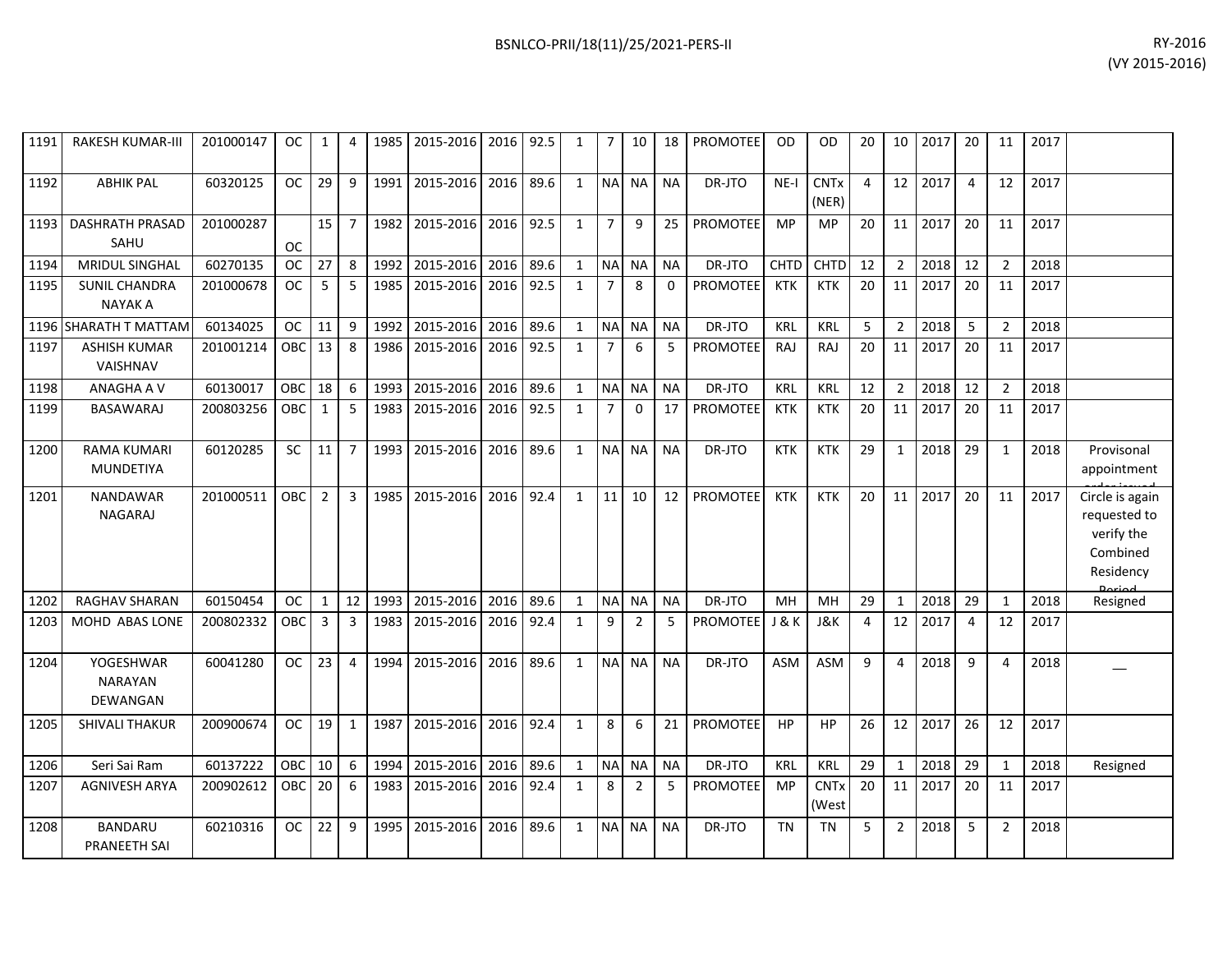| 1209 | OMPRAKASH<br><b>KUMAR GUPTA</b>           | 200903194 |            |                |                |      | OBC 30   10   1987   2015-2016   2016   92.4 |      |      | 1            | 8              | 2            |           | <b>PROMOTEE</b> | BH          | BН                              | 27             | 11             | 2017 | 27             | 11             | 2017 |                              |
|------|-------------------------------------------|-----------|------------|----------------|----------------|------|----------------------------------------------|------|------|--------------|----------------|--------------|-----------|-----------------|-------------|---------------------------------|----------------|----------------|------|----------------|----------------|------|------------------------------|
| 1210 | <b>VIVEK KUMAR-I</b>                      | 60160174  | <b>OC</b>  | 30             | 9              | 1992 | 2015-2016                                    | 2016 | 89.6 | $\mathbf{1}$ | <b>NA</b>      | <b>NA</b>    | <b>NA</b> | DR-JTO          | $NE-I$      | $NE-I$                          | 26             | $2^{\circ}$    | 2018 | 26             | $\overline{2}$ | 2018 |                              |
| 1211 | PATCHAMUTHU S                             | 200902769 | <b>OBC</b> | 12             | 5              | 1979 | 2015-2016                                    | 2016 | 92.4 | $\mathbf{1}$ | 8              | 1            | 29        | <b>PROMOTEE</b> | <b>CHTD</b> | <b>CHTD</b>                     | 4              | 12             | 2017 | $\overline{a}$ | 12             | 2017 |                              |
| 1212 | SANGEETA MEENA                            | 260230024 | <b>ST</b>  | $\mathbf{1}$   | 3              | 1994 | 2015-2016                                    | 2016 | 89.6 | $\mathbf{1}$ | <b>NA</b>      | <b>NA</b>    | <b>NA</b> | DR-JTO          |             | UP(W) UP(W                      | 16             | 4              | 2018 | 16             | 4              | 2018 |                              |
| 1213 | <b>CHITRAK</b>                            | 200902932 | SC         | 29             | 5              | 1987 | 2015-2016 2016 92.4                          |      |      | $\mathbf{1}$ | 8              | 1            | 29        | <b>PROMOTEE</b> | <b>CHTD</b> | <b>CHTD</b>                     | $\overline{4}$ | 12             | 2017 | 4              | 12             | 2017 |                              |
| 1214 | <b>SANTHINIL</b>                          | 60210335  | <b>SC</b>  | 24             | $\overline{7}$ | 1990 | 2015-2016                                    | 2016 | 89.5 | $\mathbf{1}$ | <b>NA</b>      | <b>NA</b>    | <b>NA</b> | DR-JTO          | <b>TN</b>   | <b>TN</b>                       | 5              | $\overline{2}$ | 2018 | 5              | $\overline{2}$ | 2018 |                              |
| 1215 | <b>ANIL KUMAR NAKKA</b>                   | 200904342 | <b>OBC</b> | 13             | 8              | 1985 | 2015-2016                                    | 2016 | 92.4 | $\mathbf{1}$ | 8              | $\mathbf{1}$ | 25        | PROMOTEE        | AP          | AP                              | 26             | 12             | 2017 | 26             | 12             | 2017 |                              |
| 1216 | <b>ARITRA BHOWMICK</b>                    | 60262503  | <b>OC</b>  | $31 \mid 12$   |                | 1990 | 2015-2016                                    | 2016 | 89.5 | $\mathbf{1}$ | <b>NA</b>      | <b>NA</b>    | <b>NA</b> | DR-JTO          | ASM         | <b>ASM</b>                      | 19             | $\overline{2}$ | 2018 | 19             | $\overline{2}$ | 2018 | Resigned w.e.f<br>12/02/2021 |
| 1217 | <b>MADHAVI LATHA A</b>                    | 200905307 | <b>OC</b>  | 29             | $\overline{7}$ |      | 1985 2015-2016                               | 2016 | 92.4 | $\mathbf{1}$ | 8              | 1            | 5         | PROMOTEE        | AP          | AP                              | 26             | 12             | 2017 | 26             | 12             | 2017 |                              |
| 1218 | RAMIGANI LAVA<br><b>KUMAR REDDY</b>       | 201800947 | <b>OC</b>  | 17             | 3              | 1991 | 2015-2016                                    | 2016 | 89.5 | $\mathbf{1}$ | <b>NA</b>      | <b>NA</b>    | <b>NA</b> | DR-JTO          | <b>CHTD</b> | <b>CHTD</b>                     | 12             | 11             | 2018 | 12             | 11             | 2018 |                              |
| 1219 | <b>RAJESH</b><br><b>VISSAMSETTY</b>       | 200904979 | OBC        | 19             | 8              | 1988 | 2015-2016                                    | 2016 | 92.4 | $\mathbf{1}$ | 8              | $\Omega$     | 26        | <b>PROMOTEE</b> | AP          | <b>CNT<sub>x</sub></b><br>(Sout | 26             | 12             | 2017 | 26             | 12             | 2017 |                              |
|      | 1220 SHAILENDRA KUMAR<br><b>SATYARTHI</b> | 60100333  | SC         | 9              | 6              | 1992 | 2015-2016                                    | 2016 | 89.5 | $\mathbf{1}$ | <b>NA</b>      | <b>NA</b>    | <b>NA</b> | DR-JTO          | J&K         | J&K                             | 5              | $\overline{3}$ | 2018 | 5              | 3              | 2018 |                              |
| 1221 | <b>ARUNKUMAR C</b>                        | 200903832 | SC         | 10             | 6              | 1984 | 2015-2016 2016 92.4                          |      |      | $\mathbf{1}$ | 8              | $\Omega$     | 4         | PROMOTEE        | <b>TN</b>   | <b>TN</b>                       | 27             | 11             | 2017 | 27             | 11             | 2017 |                              |
| 1222 | <b>MANIMEGALAI M</b>                      | 60210298  | OBC        | 24             | 9              | 1992 | 2015-2016 2016                               |      | 89.5 | $\mathbf{1}$ | <b>NA</b>      | <b>NA</b>    | <b>NA</b> | DR-JTO          | <b>TN</b>   | <b>TN</b>                       | 5              | $2^{\circ}$    | 2018 | 5              | $\overline{2}$ | 2018 |                              |
| 1223 | <b>DEBABRATA HALDAR</b>                   | 200903868 | <b>SC</b>  | 17             | 9              | 1979 | 2015-2016                                    | 2016 | 92.4 | $\mathbf{1}$ | $\overline{7}$ | 11           | 28        | PROMOTEE        | <b>CTD</b>  | <b>CTD</b>                      | 20             | 11             | 2017 | 20             | 11             | 2017 |                              |
| 1224 | <b>MANISH KUMAR</b>                       | 60480012  | <b>OBC</b> | $\overline{2}$ | $\mathbf{1}$   |      | 1993 2015-2016                               | 2016 | 89.5 | $\mathbf{1}$ | <b>NA</b>      | <b>NA</b>    | <b>NA</b> | DR-JTO          | $NE-I$      | <b>CNTx</b><br>(NER)            | 4              | 12             | 2017 | $\overline{a}$ | 12             | 2017 |                              |
|      | 1225 SUSHILA KUMAR DAS                    | 201000095 | OBC        | $\overline{3}$ | 6              | 1982 | 2015-2016 2016 92.4                          |      |      | $\mathbf{1}$ | $\overline{7}$ | 10           | 18        | <b>PROMOTEE</b> | <b>OD</b>   | OD.                             | 20             | 10             | 2017 | 20             | 11             | 2017 |                              |
| 1226 | <b>BAIJU KUMAR</b>                        | 60330067  | <b>OBC</b> | 12             | $\overline{2}$ | 1993 | 2015-2016                                    | 2016 | 89.5 | $\mathbf{1}$ | <b>NA</b>      | <b>NA</b>    | <b>NA</b> | DR-JTO          | <b>JKD</b>  | <b>JKD</b>                      | 11             | 12             | 2017 | 4              | 9              | 2017 |                              |
| 1227 | <b>RABISH TIWARI</b>                      | 201000342 | <b>OC</b>  | $\overline{3}$ | $\overline{7}$ | 1986 | 2015-2016                                    | 2016 | 92.4 | $\mathbf{1}$ | $\overline{7}$ | 9            | 19        | <b>PROMOTEE</b> | UP(E)       | UP(E)                           | 4              | 12             | 2017 | 4              | 12             | 2017 |                              |
| 1228 | <b>MUNNANGI</b><br><b>NYMISHA</b>         | 60120191  | <b>OC</b>  | 23             | 8              | 1993 | 2015-2016                                    | 2016 | 89.5 | $\mathbf{1}$ | <b>NA</b>      | <b>NA</b>    | <b>NA</b> | DR-JTO          | <b>KTK</b>  | <b>KTK</b>                      | 26             | 12             | 2017 | 26             | 12             | 2017 | Resigned on<br>30/06/18      |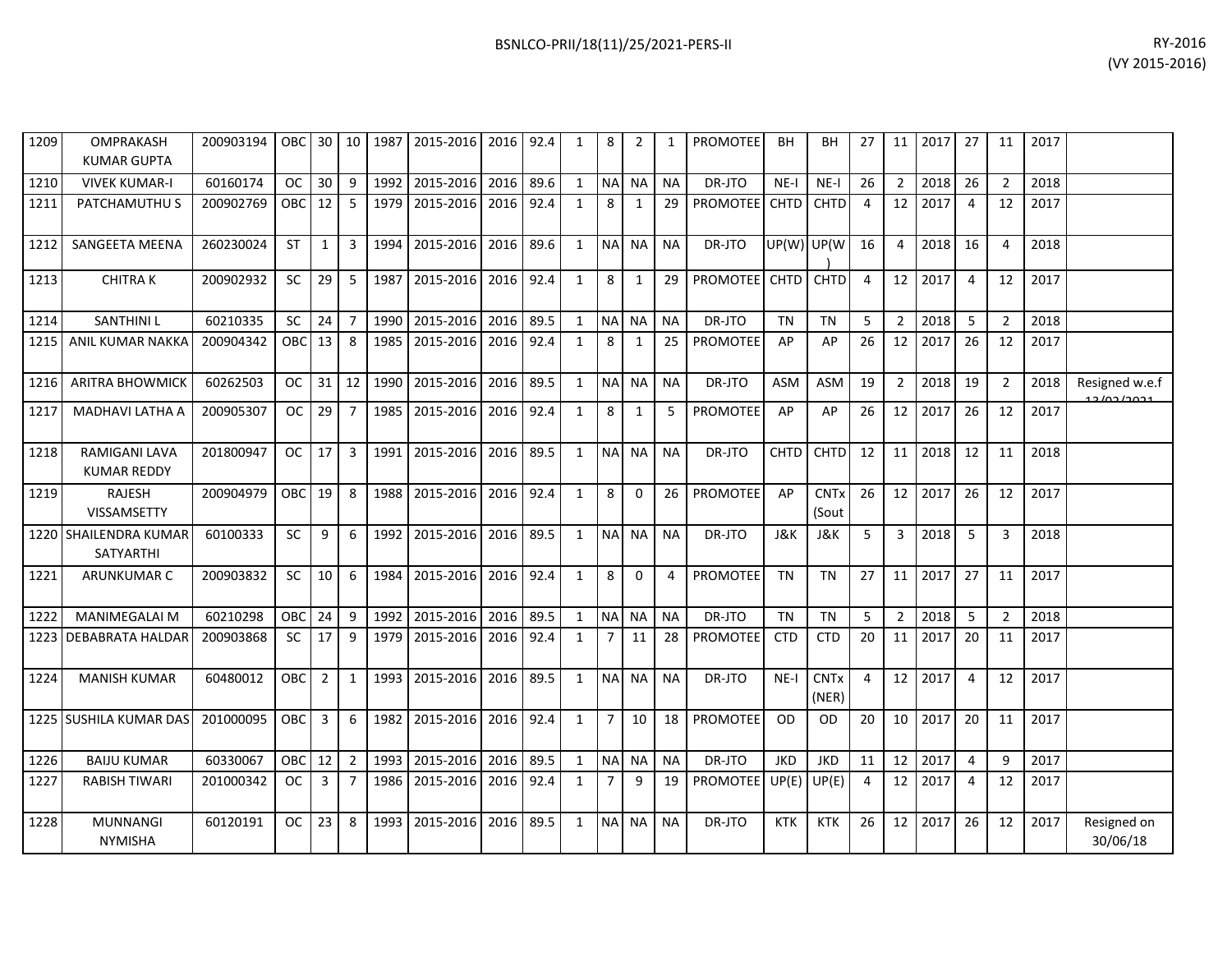| 1229 | <b>NUR ALAM</b>                      | 201000345 | OBC I     | 11             | 12             | 1983 | 2015-2016           | 2016 | 92.4 | $\mathbf{1}$ |                | 9              | 18             | <b>PROMOTEE</b> | <b>WB</b>  | <b>WB</b>  | 11 | 12              | 2017 | 11             | 12            | 2017 |                                                                                  |
|------|--------------------------------------|-----------|-----------|----------------|----------------|------|---------------------|------|------|--------------|----------------|----------------|----------------|-----------------|------------|------------|----|-----------------|------|----------------|---------------|------|----------------------------------------------------------------------------------|
| 1230 | <b>KARTIK BHATI</b>                  | 60070436  | OBC       | 3              | 11             | 1993 | 2015-2016 2016      |      | 89.5 | $\mathbf{1}$ | <b>NAI</b>     | <b>NA</b>      | <b>NA</b>      | DR-JTO          | GUJ        | GUJ        | 18 | 6               | 2018 | 18             | 6             | 2018 | Resigned on<br>14.02.2010                                                        |
| 1231 | SHAKTIMAYEE<br>PRADHAN               | 201000363 | OBC       | $\overline{7}$ | $\overline{7}$ |      | 1982 2015-2016      | 2016 | 92.4 | $\mathbf{1}$ | $\overline{7}$ | 9              | 5              | <b>PROMOTEE</b> | 0D         | <b>OD</b>  | 20 | 10              | 2017 | 20             | 11            | 2017 |                                                                                  |
| 1232 | <b>UPENDRA KUMAR-I</b>               | 60150485  | <b>SC</b> | 15             | $\overline{4}$ | 1994 | 2015-2016           | 2016 | 89.5 | $\mathbf{1}$ | <b>NA</b>      | <b>NA</b>      | <b>NA</b>      | DR-JTO          | MH         | MH         | 12 | 3               | 2018 | 12             | 3             | 2018 | Resigned<br>£ 22 06 2018                                                         |
| 1233 | <b>DHANANJAYA BILLAR</b>             | 201000527 | <b>SC</b> | 5              | 8              | 1985 | 2015-2016           | 2016 | 92.4 | $\mathbf{1}$ | $\overline{7}$ | $\overline{7}$ | 17             | <b>PROMOTEE</b> | <b>KTK</b> | <b>KTK</b> | 20 | 11 <sup>1</sup> | 2017 | 20             | 11            | 2017 |                                                                                  |
| 1234 | <b>ANUGU KAUSHIK</b><br>REDDY        | 60120298  | <b>OC</b> | 27             | 6              | 1994 | 2015-2016           | 2016 | 89.5 | $\mathbf{1}$ | N <sub>A</sub> | <b>NA</b>      | <b>NA</b>      | DR-JTO          | <b>KTK</b> | <b>KTK</b> | 9  | 4               | 2018 | 9              | $\Delta$      | 2018 | Resigned wef<br>22.9.2019                                                        |
| 1235 | <b>PRAKASH K</b>                     | 201000769 | <b>OC</b> | 25             | $\Delta$       | 1988 | 2015-2016           | 2016 | 92.4 | $\mathbf{1}$ | $\overline{7}$ | $\overline{7}$ | 17             | <b>PROMOTEE</b> | <b>KTK</b> | <b>KTK</b> | 20 | 11              | 2017 | 20             | 11            | 2017 |                                                                                  |
| 1236 | <b>JERRY CHERIAN</b>                 | 201800331 | <b>OC</b> | 3              | 8              | 1994 | 2015-2016           | 2016 | 89.5 | $\mathbf{1}$ | <b>NA</b>      | <b>NA</b>      | <b>NA</b>      | DR-JTO          | KRL        | <b>KRL</b> | 3  | 9               | 2018 | $\overline{3}$ | q             | 2018 |                                                                                  |
| 1237 | <b>ULKARSH S R</b>                   | 201000843 | OBC       | 16             | 12             | 1986 | 2015-2016           | 2016 | 92.4 | $\mathbf{1}$ |                |                | 15             | PROMOTEE        | <b>KRL</b> | <b>KRL</b> | 1  | $\mathbf{1}$    | 2018 | 1              | $\mathbf{1}$  | 2018 | Resigned                                                                         |
| 1238 | <b>RINKU SINGH</b>                   | 60138849  | <b>SC</b> | 10             | 10             | 1994 | 2015-2016           | 2016 | 89.5 | $\mathbf{1}$ | <b>NA</b>      | <b>NA</b>      | <b>NA</b>      | DR-JTO          | KRL        | <b>KRL</b> | 12 | $\mathcal{P}$   | 2018 | 12             | $\mathcal{P}$ | 2018 | Resigned                                                                         |
| 1239 | <b>MOHINDER LAL</b>                  | 201001652 | OBC       | 15             | $\overline{4}$ | 1982 | 2015-2016           | 2016 | 92.4 | $\mathbf{1}$ | 7 <sup>1</sup> | 5              | $\overline{7}$ | <b>PROMOTEE</b> | J & K      | J&K        | 4  | 12              | 2017 | 4              | 12            | 2017 |                                                                                  |
| 1240 | <b>DEEPAK MANRAL</b>                 | 201800363 | OBC       | 23             | $\overline{4}$ | 1990 | 2015-2016           | 2016 | 89.4 | $\mathbf{1}$ | NA             | <b>NA</b>      | <b>NA</b>      | DR-JTO          | KRL        | <b>KTK</b> | 3  | 9               | 2018 | $\overline{3}$ | q             | 2018 |                                                                                  |
| 1241 | <b>DHEERAJ KUMAR</b><br>SRIVASTAVA   | 201001273 | <b>OC</b> | 15             | 5              | 1982 | 2015-2016           | 2016 | 92.4 | $\mathbf{1}$ |                | 4              | 22             | PROMOTEE        | UP(E)      | UP(E)      |    | 12              | 2017 | $\overline{4}$ | 12            | 2017 |                                                                                  |
| 1242 | <b>MANOJ DHANJIBHAI</b><br>SABHADIYA | 60070425  | <b>OC</b> | 29             | 11             | 1991 | 2015-2016           | 2016 | 89.4 | $\mathbf{1}$ | <b>NA</b>      | <b>NA</b>      | <b>NA</b>      | DR-JTO          | GUJ        | GUJ        | 18 | 6               | 2018 | 18             | 6             | 2018 |                                                                                  |
| 1243 | <b>SOURAB DAS</b>                    | 200902139 | <b>SC</b> | 21             | 11             | 1985 | 2015-2016           | 2016 | 92.3 | $\mathbf{1}$ | 12             | $\mathbf{3}$   | $\mathbf{1}$   | <b>PROMOTEE</b> | $NE-I$     | $NE-I$     | 20 | 11              | 2017 | 20             | 11            | 2017 | Circle is again<br>requested to<br>verify the<br>Combined<br>Residency<br>Doriod |
| 1244 | <b>SHASHANK KUMAR</b>                | 201800908 | <b>OC</b> | 15             | $\overline{2}$ |      | 1992 2015-2016 2016 |      | 89.4 | $\mathbf{1}$ | <b>NAI</b>     | <b>NA</b>      | <b>NA</b>      | DR-JTO          | <b>JKD</b> | <b>JKD</b> | 26 | $\overline{2}$  | 2018 | 20             | 11            | 2017 |                                                                                  |

SINGH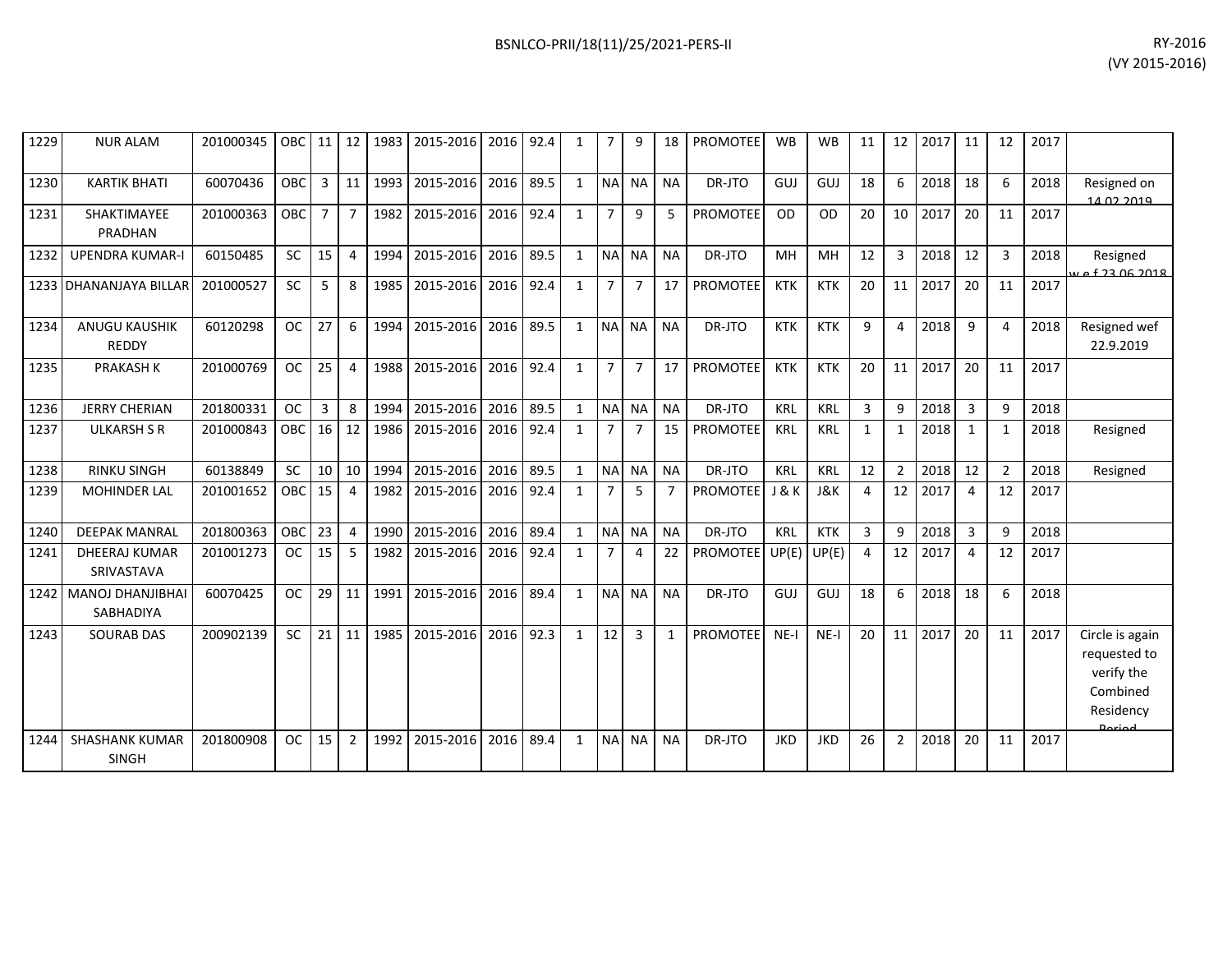| 1245 | SANTOSH KUMAR-I                          | 200905162 | OC.        | $\overline{2}$ | 6              | 1979 | 2015-2016 |           | 2016 92.3 | 1            | 12              | 2              | 19        | PROMOTEE        | $NE-I$     | BH                   | 20          | 11             | 2017 | 20             | 11             | 2017 | Transferred to<br>Bihar.<br>Circle is again<br>requested to<br>verify the<br>Combined<br>Residency |
|------|------------------------------------------|-----------|------------|----------------|----------------|------|-----------|-----------|-----------|--------------|-----------------|----------------|-----------|-----------------|------------|----------------------|-------------|----------------|------|----------------|----------------|------|----------------------------------------------------------------------------------------------------|
| 1246 | <b>NATIK JAIN</b>                        | 60120231  | <b>OC</b>  | 18             | -5             | 1992 | 2015-2016 | 2016      | 89.4      | $\mathbf{1}$ | <b>NA</b>       | <b>NA</b>      | <b>NA</b> | DR-JTO          | <b>KTK</b> | <b>KTK</b>           | 8           | $\mathbf{1}$   | 2018 | 8              | $\mathbf{1}$   | 2018 |                                                                                                    |
| 1247 | <b>RANGASWAMY R</b>                      | 201000746 | <b>SC</b>  | 27             | $\overline{7}$ | 1985 | 2015-2016 | 2016      | 92.3      | $\mathbf{1}$ | $\overline{11}$ | 9              | 8         | <b>PROMOTEE</b> | <b>KTK</b> | <b>KTK</b>           | 20          | 11             | 2017 | 20             | 11             | 2017 | Circle is again<br>requested to<br>verify the<br>Combined<br>Residency                             |
| 1248 | <b>BUDDA VENKATESH</b>                   | 60137226  | <b>OC</b>  | 5              | 6              | 1992 | 2015-2016 | 2016      | 89.4      | $\mathbf{1}$ | <b>NA</b>       | <b>NA</b>      | <b>NA</b> | DR-JTO          | KRL        | <b>KRL</b>           | 5           | $\overline{2}$ | 2018 | 5              | $\overline{2}$ | 2018 | Resigned                                                                                           |
| 1249 | SWATHI D D                               | 201001211 | OBC        | 30             | $\mathbf{1}$   | 1990 | 2015-2016 | 2016      | 92.3      | $\mathbf{1}$ | 10              | 18             | 20        | <b>PROMOTEE</b> | <b>KTK</b> | <b>KTK</b>           | 14          | 5              | 2018 | 14             | 5              | 2018 |                                                                                                    |
| 1250 | <b>RAKESH KUMAR-IV</b>                   | 01801148  | <b>OBC</b> | 4              | 9              | 1992 | 2015-2016 | 2016      | 89.4      | $\mathbf{1}$ | <b>NA</b>       | <b>NA</b>      | <b>NA</b> | DR-JTO          | HP         | <b>CNTx</b><br>(Nort | 5           | 11             | 2018 | 5              | 11             | 2018 |                                                                                                    |
| 1251 | YUGAL KISHOR<br><b>MAHTO</b>             | 200900768 | <b>OBC</b> | $\mathbf{1}$   | $\overline{3}$ | 1986 | 2015-2016 | 2016 92.3 |           | $\mathbf{1}$ | 8               | 9              | 10        | PROMOTEE        | <b>JKD</b> | <b>JKD</b>           | 27          | 11             | 2017 | 27             | 11             | 2017 |                                                                                                    |
| 1252 | <b>DHANA SRIKANTH</b><br><b>VENUKOTI</b> | 60320116  | <b>OBC</b> |                | 18 11          | 1993 | 2015-2016 |           | 2016 89.4 | $\mathbf{1}$ | <b>NA</b>       | <b>NA</b>      | <b>NA</b> | DR-JTO          | <b>ASM</b> | <b>CNTx</b><br>(NER) | 5           | $2^{\circ}$    | 2018 | 5              | $\overline{2}$ | 2018 |                                                                                                    |
| 1253 | Sanjay Kumar-I                           | 200905279 | <b>OC</b>  | $\mathbf{1}$   | $\overline{4}$ | 1986 | 2015-2016 |           | 2016 92.3 | $\mathbf{1}$ | 8               | 5              | 31        | <b>PROMOTEE</b> | <b>HR</b>  | <b>HR</b>            | $2^{\circ}$ | 4              | 2018 | $\overline{2}$ | $\overline{4}$ | 2018 |                                                                                                    |
| 1254 | <b>HARIPRASAD K</b>                      | 60135626  | <b>SC</b>  | 31             | $\overline{7}$ | 1994 | 2015-2016 | 2016      | 89.4      | $\mathbf{1}$ | <b>NA</b>       | <b>NA</b>      | <b>NA</b> | DR-JTO          | <b>KRL</b> | <b>KRL</b>           | 12          | $2^{\circ}$    | 2018 | 12             | $\overline{2}$ | 2018 |                                                                                                    |
| 1255 | <b>GAURI SHANKAR</b><br>PRASAD           | 200903970 | OBC        | $\mathbf{1}$   | 3              | 1983 | 2015-2016 | 2016      | 92.3      | 1            | 8               | $\overline{2}$ | 6         | PROMOTEE        | $NE-I$     | BH                   | 20          | 11             | 2017 | 20             | 11             | 2017 | Rule 8 in from<br><b>NE1</b>                                                                       |
| 1256 | Vana vijaya Saradhi<br>Naidu             | 60192024  | OBC        | 11             | 8              | 1994 | 2015-2016 | 2016      | 89.4      | $\mathbf{1}$ | <b>NA</b>       | <b>NA</b>      | <b>NA</b> | DR-JTO          | KRL        | <b>KRL</b>           | 16          | 10             | 2017 | 16             | 10             | 2017 | Resigned                                                                                           |
| 1257 | <b>NAVEEN DUTT</b>                       | 200904595 | <b>OC</b>  | $\overline{2}$ | 12             | 1986 | 2015-2016 |           | 2016 92.3 | 1            | 8               | $\mathbf{0}$   | 13        | <b>PROMOTEE</b> | HP         | HP                   | 26          | 12             | 2017 | 26             | 12             | 2017 |                                                                                                    |
| 1258 | PAL JOY ANUSHA                           | 60120351  | SC         | 28             | 8              | 1994 | 2015-2016 | 2016      | 89.4      | $\mathbf{1}$ | <b>NA</b>       | <b>NA</b>      | <b>NA</b> | DR-JTO          | <b>KTK</b> | <b>KTK</b>           | 25          | 6              | 2018 | 25             | 6              | 2018 | Provisonal<br>appointment                                                                          |
| 1259 | <b>ABHISHEK KUMAR</b>                    | 200905163 | <b>OC</b>  | 14             | $\overline{2}$ | 1984 | 2015-2016 | 2016      | 92.3      | $\mathbf{1}$ | $\overline{7}$  | 11             | 28        | <b>PROMOTEE</b> | <b>CTD</b> | <b>CTD</b>           | 20          | 11             | 2017 | 20             | 11             | 2017 |                                                                                                    |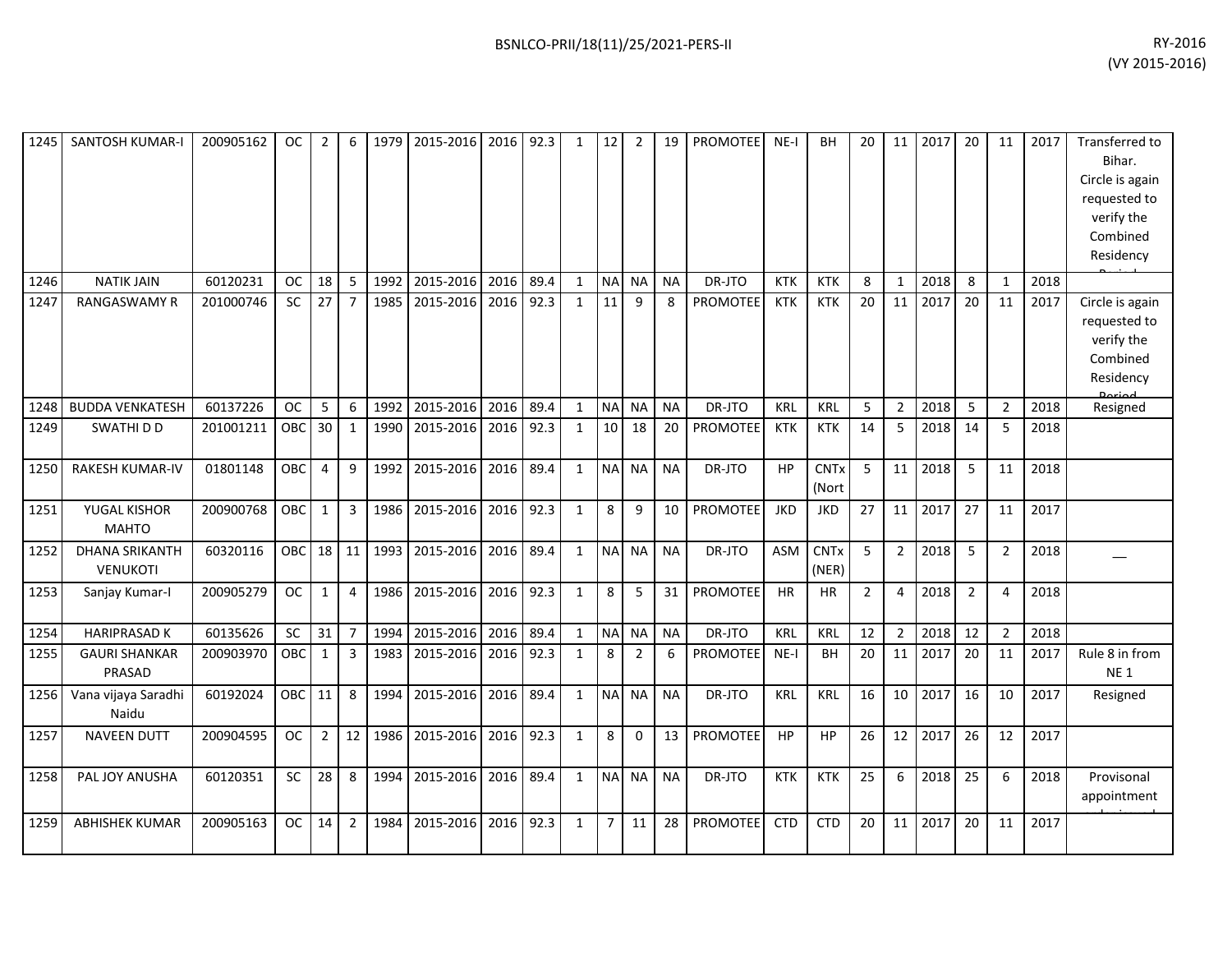|      | 1260 BINAY KUMAR SINGH                                  | 60183006  | <b>SC</b>  | 4              | 3              | 1995 | 2015-2016                | 2016 | 89.4 | 1            | <b>NA</b>      | <b>NA</b>      | <b>NA</b> | DR-JTO          | OD         | OD                              | 29             | 1              | 2018 | 5              | 3              | 2018 |                                                                                   |
|------|---------------------------------------------------------|-----------|------------|----------------|----------------|------|--------------------------|------|------|--------------|----------------|----------------|-----------|-----------------|------------|---------------------------------|----------------|----------------|------|----------------|----------------|------|-----------------------------------------------------------------------------------|
| 1261 | <b>BISWAJIT ACHARYA</b>                                 | 201000245 | OBC        | $\overline{7}$ | 5              | 1983 | 2015-2016                | 2016 | 92.3 | $\mathbf{1}$ | $\overline{7}$ | 9              | 5         | <b>PROMOTEE</b> | <b>OD</b>  | <b>OD</b>                       | 20             | 10             | 2017 | 20             | 11             | 2017 |                                                                                   |
| 1262 | <b>SURBHI SINGH</b>                                     | 60230224  | <b>SC</b>  | 6              | 3              | 1995 | 2015-2016                | 2016 | 89.4 | $\mathbf{1}$ | <b>NAI</b>     | <b>NA</b>      | <b>NA</b> | DR-JTO          | UP(W) UP(W |                                 | 16             | 4              | 2018 | 16             | 4              | 2018 |                                                                                   |
| 1263 | RAMAKANTA<br>PARAMANIK                                  | 201000253 | OBC        | $\overline{7}$ | $\overline{2}$ | 1989 | 2015-2016                | 2016 | 92.3 | $\mathbf{1}$ | $\overline{7}$ | 9              | 5         | <b>PROMOTEE</b> | OD         | OD                              | 20             | 10             | 2017 | 20             | 11             | 2017 |                                                                                   |
| 1264 | Bodakunta Sreedhar                                      | 60134030  | OBC        | 18             | 6              | 1995 | 2015-2016                | 2016 | 89.4 | $\mathbf{1}$ | <b>NA</b>      | <b>NA</b>      | <b>NA</b> | DR-JTO          | <b>KRL</b> | KRL                             | 12             | $\overline{2}$ | 2018 | 12             | 2              | 2018 | Resigned                                                                          |
| 1265 | <b>SACHIN KOLKAR</b>                                    | 201000556 | SC         | 15             | 2              | 1983 | 2015-2016                | 2016 | 92.3 | $\mathbf{1}$ | 7              | $\overline{7}$ | 28        | PROMOTEE        | <b>KTK</b> | <b>KTK</b>                      | 20             | 11             | 2017 | 20             | 11             | 2017 | Resigned wef<br>1/12/18, CO BG                                                    |
| 1266 | <b>RAHUL</b>                                            | 60480025  | OBC        | 24             | 12             | 1996 | 2015-2016                | 2016 | 89.4 | $\mathbf{1}$ | <b>NA</b>      | <b>NA</b>      | <b>NA</b> | DR-JTO          | $NE-I$     | <b>CNTx</b><br>(NER)            | 26             | $\overline{2}$ | 2018 | 26             | $\overline{2}$ | 2018 |                                                                                   |
| 1267 | SAMPATH KUMAR<br><b>DABBADI</b>                         | 201002099 | <b>OC</b>  | 5              | 6              | 1986 | 2015-2016                | 2016 | 92.3 | $\mathbf{1}$ | $\overline{7}$ | 3              | 28        | PROMOTEE        | AP         | AP                              | 26             | 12             | 2017 | 26             | 12             | 2017 |                                                                                   |
| 1268 | PUNIT KUMAR PAL                                         | 60120215  | <b>OBC</b> | 13             | 12             | 1988 | 2015-2016                | 2016 | 89.3 | $\mathbf{1}$ | <b>NA</b>      | <b>NA</b>      | <b>NA</b> | DR-JTO          | <b>KTK</b> | <b>KTK</b>                      | 29             | $\mathbf{1}$   | 2018 | 29             | $\mathbf{1}$   | 2018 | Provisonal<br>appointment                                                         |
| 1269 | YADHUNANDAN P                                           | 201000744 | OBC        | 12             | 12             | 1985 | 2015-2016                | 2016 | 92.2 | $\mathbf{1}$ | 11             | 9              | 8         | <b>PROMOTEE</b> | <b>KTK</b> | <b>KTK</b>                      | 20             | 11             | 2017 | 20             | 11             | 2017 | Circle is again<br>requested to<br>verify the<br>Combined<br>Residency            |
| 1270 | <b>ANGEL MERCINI P</b>                                  | 60350126  | SC         | 6              | $\mathbf{1}$   | 1990 | 2015-2016                | 2016 | 89.3 | $\mathbf{1}$ | <b>NA</b>      | <b>NA</b>      | <b>NA</b> | DR-JTO          | <b>TN</b>  | <b>CNT<sub>x</sub></b><br>(Sout | 5              | $\overline{2}$ | 2018 | 5              | $\mathfrak{p}$ | 2018 |                                                                                   |
| 1271 | <b>AMASIUS S POHTY</b>                                  | 201000728 | ST         | 15             | 8              | 1980 | 2015-2016                | 2016 | 92.2 | $\mathbf{1}$ | 11             | 8              | 18        | <b>PROMOTEE</b> | $NE-I$     | $NE-I$                          | 20             | 11             | 2017 | 20             | 11             | 2017 | Circle is again<br>requested to<br>verify the<br>Combined<br>Residency<br>لممنعمه |
| 1272 | VEERAMREDDY<br><b>SARAN ANAND</b><br><b>VINOD KUMAR</b> | 60270136  | <b>OC</b>  | 26             | 5              | 1991 | 2015-2016                | 2016 | 89.3 | 1            | <b>NA</b>      | <b>NA</b>      | <b>NA</b> | DR-JTO          | CHTD       | CHTD                            | 12             | $\overline{2}$ | 2018 | 12             | 2              | 2018 |                                                                                   |
| 1273 | Shiv Kumar                                              | 200904573 | OBC        | 27             | $\overline{2}$ | 1987 | 2015-2016                | 2016 | 92.2 | $\mathbf{1}$ | 8              | 3              | 8         | <b>PROMOTEE</b> | <b>HR</b>  | <b>HR</b>                       | $\overline{2}$ | 4              | 2018 | $\overline{2}$ | 4              | 2018 |                                                                                   |
| 1274 | <b>SUMANTA GHARUI</b>                                   | 60041273  | SC         | 5              | $\overline{7}$ |      | 1992 2015-2016 2016 89.3 |      |      | $\mathbf{1}$ |                | NA NA          | <b>NA</b> | DR-JTO          | <b>ASM</b> | ASM                             | 19             | $\overline{2}$ | 2018 | 19             | $\overline{2}$ | 2018 |                                                                                   |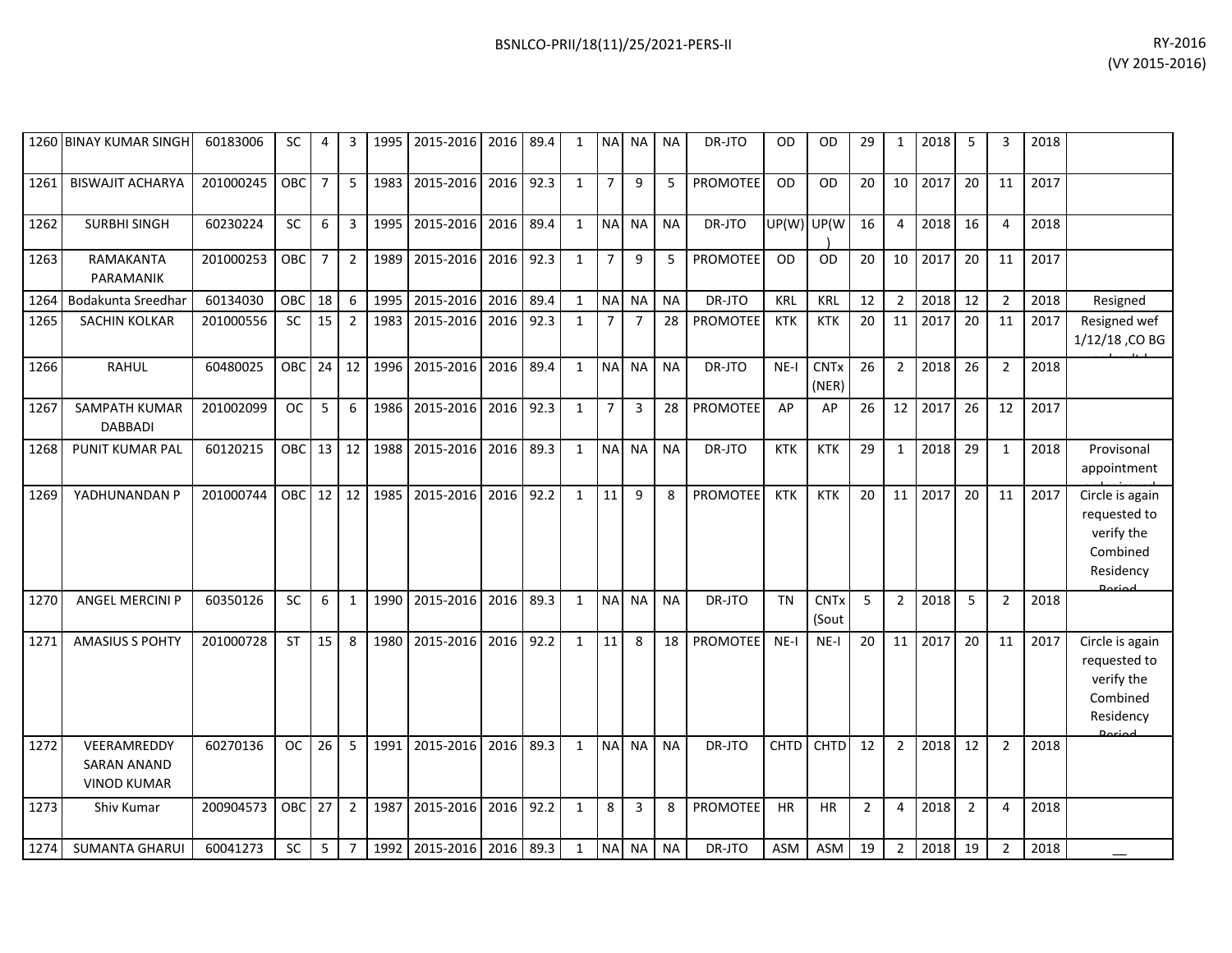| 1275 | PUSHPA SHARMA                                     | 200904969 |            |                |                         |      | OBC 15   12   1985   2015-2016   2016   92.2 |           |      | 1            | 8              | 2              | 6         | <b>PROMOTEE</b> | <b>CTD</b> | <b>CTD</b> | 20 |                 | 11 2017 | 20 l           | 11             | 2017 |                                                                                          |
|------|---------------------------------------------------|-----------|------------|----------------|-------------------------|------|----------------------------------------------|-----------|------|--------------|----------------|----------------|-----------|-----------------|------------|------------|----|-----------------|---------|----------------|----------------|------|------------------------------------------------------------------------------------------|
| 1276 | <b>Budde karthik</b>                              | 60135624  | <b>OBC</b> | 20             | 8                       | 1992 | 2015-2016                                    | 2016      | 89.3 | $\mathbf{1}$ |                | NA NA          | <b>NA</b> | DR-JTO          | KRL        | <b>KRL</b> | 12 | $\overline{2}$  | 2018    | 12             | $\overline{2}$ | 2018 | Resigned                                                                                 |
| 1277 | <b>NARESH</b><br>NARAYANAPPAGARI                  | 200905245 | <b>SC</b>  | 20             | 12                      | 1987 | 2015-2016                                    | 2016 92.2 |      | $\mathbf{1}$ | 8              | $\Omega$       | 9         | <b>PROMOTEE</b> | AP         | AP         | 28 | 12              | 2017    | 28             | 12             | 2017 |                                                                                          |
| 1278 | <b>SATHYA R</b>                                   | 60210322  | OBC        | 29             | 12                      | 1992 | 2015-2016                                    | 2016      | 89.3 | $\mathbf{1}$ | NA NA          |                | <b>NA</b> | DR-JTO          | <b>TN</b>  | <b>TN</b>  | 5  | $\overline{2}$  | 2018    | 5              | $\mathcal{P}$  | 2018 |                                                                                          |
| 1279 | <b>RENUKA JHA</b>                                 | 200905210 | <b>OC</b>  | 28             | $\overline{\mathbf{3}}$ | 1985 | 2015-2016                                    | 2016      | 92.2 | $\mathbf{1}$ | $\overline{7}$ | 11             | 13        | <b>PROMOTEE</b> | <b>JKD</b> | <b>JKD</b> | 27 | 11              | 2017    | 27             | 11             | 2017 |                                                                                          |
| 1280 | JAYESH TV                                         | 60138026  | OBC        | 6              | $2^{\circ}$             | 1993 | 2015-2016                                    | 2016      | 89.3 | $\mathbf{1}$ |                | NA NA          | <b>NA</b> | DR-JTO          | <b>KRL</b> | <b>KRL</b> | 12 | $\overline{2}$  | 2018    | 12             | $\overline{2}$ | 2018 |                                                                                          |
| 1281 | <b>SANKAR PRASAD</b><br><b>MAITY</b>              | 201000588 | <b>OC</b>  | $\overline{4}$ | $\overline{4}$          | 1984 | 2015-2016                                    | 2016 92.2 |      | $\mathbf{1}$ | $\overline{7}$ | 8              | 12        | <b>PROMOTEE</b> | <b>WB</b>  | <b>WB</b>  | 11 | 12              | 2017    | 11             | 12             | 2017 |                                                                                          |
|      | 1282   KAVULURI MOHANA<br>NAGAVENKATA<br>SRIKANTH | 60134028  | OBC        | 23             | $7^{\circ}$             | 1993 | 2015-2016                                    | 2016 89.3 |      | $\mathbf{1}$ |                | NA NA          | <b>NA</b> | DR-JTO          | <b>KRL</b> | <b>KRL</b> | 12 | $2^{\circ}$     | 2018    | 12             | $\overline{2}$ | 2018 |                                                                                          |
| 1283 | <b>VIPUL JAYPAL</b><br>KAMBLE                     | 201000579 | <b>SC</b>  | 27             | 8                       | 1986 | 2015-2016                                    | 2016      | 92.2 | $\mathbf{1}$ | $\overline{7}$ | $\overline{7}$ | 3         | <b>PROMOTEE</b> | MH         | MH         | 4  | 12              | 2017    | $\overline{4}$ | 12             | 2017 |                                                                                          |
| 1284 | <b>JISHNUG</b><br>SREEKUMAR                       | 60131627  | <b>OBC</b> | 29             | 8                       | 1994 | 2015-2016                                    | 2016 89.3 |      | $\mathbf{1}$ |                | NA NA          | <b>NA</b> | DR-JTO          | <b>KRL</b> | <b>KRL</b> | 12 | $\overline{2}$  | 2018    | 12             | 2              | 2018 |                                                                                          |
| 1285 | <b>CONSTANCE M</b>                                | 201001105 | <b>ST</b>  | 13             | 12                      | 1984 | 2015-2016                                    | 2016 92.2 |      | $\mathbf{1}$ | 7 <sup>7</sup> | 6              | 17        | <b>PROMOTEE</b> | A&N        | A&N        | 4  | 12              | 2017    | $\overline{4}$ | 12             | 2017 |                                                                                          |
| 1286 | NAGA SITARAM<br><b>GUDURI</b>                     | 60120187  | <b>OC</b>  | 26             | $\overline{4}$          | 1995 | 2015-2016                                    | 2016      | 89.3 | $\mathbf{1}$ |                | NA NA          | <b>NA</b> | DR-JTO          | <b>KTK</b> | <b>KTK</b> | 26 | 12              | 2017    | 26             | 12             | 2017 | Resigned on<br>31/03/18                                                                  |
| 1287 | SATEESH                                           | 201001562 | <b>OC</b>  | 24             | 8                       | 1983 | 2015-2016                                    | 2016 92.2 |      | $\mathbf{1}$ | $\overline{7}$ | 4              | 8         | <b>PROMOTEE</b> | KTK        | <b>KTK</b> | 20 |                 | 11 2017 | 10             | 11             | 2017 |                                                                                          |
| 1288 | <b>KOSARI SAIKUMAR</b>                            | 60120275  | <b>OBC</b> | $7^{\circ}$    | 10 <sup>1</sup>         | 1995 | 2015-2016                                    | 2016      | 89.3 | $\mathbf{1}$ | NA NA          |                | <b>NA</b> | DR-JTO          | <b>KTK</b> | <b>KTK</b> | 12 | $\overline{2}$  | 2018    | 12             | $\overline{2}$ | 2018 | Resigned on<br>05/04/18                                                                  |
| 1289 | <b>DEBARSHI KAR</b>                               | 201001638 | <b>OC</b>  | 30             | 8                       | 1984 | 2015-2016                                    | 2016      | 92.2 | $\mathbf{1}$ | $\overline{7}$ | 3              | 25        | <b>PROMOTEE</b> | $NE-I$     | <b>CTD</b> | 20 | 11 <sup>1</sup> | 2017    | 20             | 11             | 2017 |                                                                                          |
| 1290 | MUDDEPALLI<br><b>VINAYAKA</b>                     | 60210336  | <b>OC</b>  | 13             | 5                       | 1995 | 2015-2016                                    | 2016      | 89.3 | 1            |                | NA NA          | <b>NA</b> | DR-JTO          | <b>TN</b>  | <b>TN</b>  | 5  | $2^{\circ}$     | 2018    | 5              | $\overline{2}$ | 2018 | <b>RESIGNATION</b>                                                                       |
| 1291 | <b>MAITLYNTI</b><br><b>LYNGKHOI</b>               | 200904988 | <b>ST</b>  | 3              | 11                      | 1983 | 2015-2016                                    | 2016 92.1 |      | $\mathbf{1}$ | 12             | $\overline{2}$ | 19        | <b>PROMOTEE</b> | $NE-I$     | $NE-I$     | 20 | 11 <sup>1</sup> | 2017    | 20             | 11             | 2017 | Circle is again<br>requested to<br>verify the<br>Combined<br>Residency<br><b>Dorigal</b> |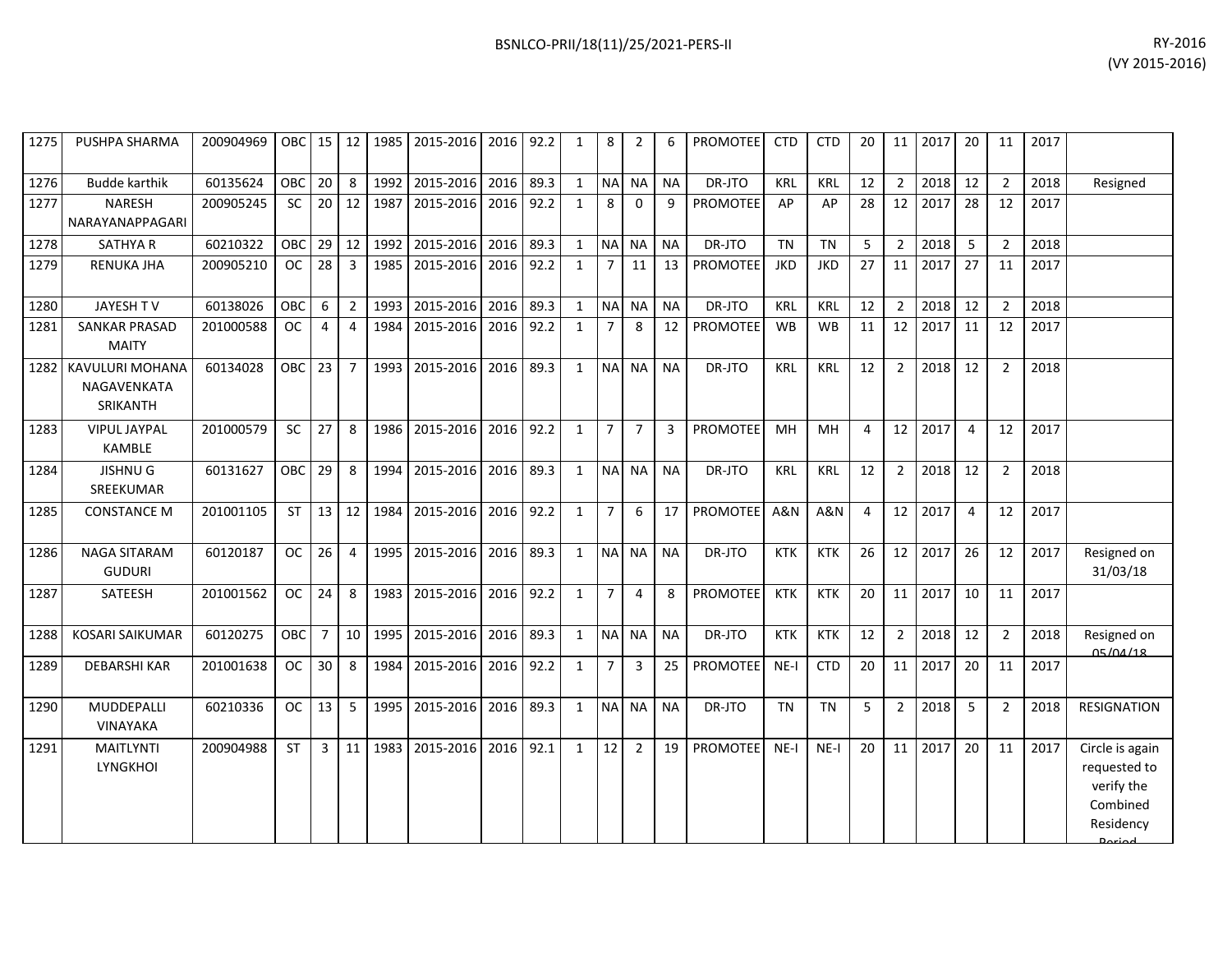| 1292 | <b>VIKRAM VISHAL</b>   | 60135630  | <b>OBC</b> | 26             | 6              | 1992 | 2015-2016           | 2016      | 89.2 | $\mathbf{1}$ | <b>NA</b>  | <b>NA</b>      | <b>NA</b> | DR-JTO          | <b>KRL</b> | <b>KRL</b> | 12 | $\overline{2}$ | 2018 | 12             | $\overline{2}$ | 2018 | confirmation                                               |
|------|------------------------|-----------|------------|----------------|----------------|------|---------------------|-----------|------|--------------|------------|----------------|-----------|-----------------|------------|------------|----|----------------|------|----------------|----------------|------|------------------------------------------------------------|
| 1293 | <b>RAGHAVENDRA S</b>   | 200903739 | <b>OBC</b> | 20             | $\overline{4}$ | 1984 | 2015-2016           | 2016      | 92.1 | $\mathbf{1}$ | 12         | $\overline{2}$ | 15        | <b>PROMOTEE</b> | <b>KTK</b> | <b>KTK</b> | 20 | 11             | 2017 | 20             | 11             | 2017 | inder process<br>Circle is again                           |
|      |                        |           |            |                |                |      |                     |           |      |              |            |                |           |                 |            |            |    |                |      |                |                |      | requested to                                               |
|      |                        |           |            |                |                |      |                     |           |      |              |            |                |           |                 |            |            |    |                |      |                |                |      | verify the                                                 |
|      |                        |           |            |                |                |      |                     |           |      |              |            |                |           |                 |            |            |    |                |      |                |                |      | Combined                                                   |
|      |                        |           |            |                |                |      |                     |           |      |              |            |                |           |                 |            |            |    |                |      |                |                |      | Residency                                                  |
|      |                        |           |            |                |                |      |                     |           |      |              |            |                |           |                 |            |            |    |                |      |                |                |      | <b>Dariad</b>                                              |
| 1294 | ANU BHALLA             | 60187008  | <b>OC</b>  | 27             | 6              | 1992 | 2015-2016           | 2016      | 89.2 | $\mathbf{1}$ | <b>NA</b>  | <b>NA</b>      | <b>NA</b> | DR-JTO          | OD         | OD         | 29 | 1              | 2018 | 5              | 3              | 2018 | Resigned                                                   |
| 1295 | <b>VINOD P KATIGAR</b> | 201000500 | OBC        | 12             | 12             | 1983 | 2015-2016           | 2016      | 92.1 | $\mathbf{1}$ | 11         | 8              | 10        | <b>PROMOTEE</b> | <b>KTK</b> | <b>KTK</b> | 20 | 11             | 2017 | 20             | 11             | 2017 | Circle is again                                            |
|      |                        |           |            |                |                |      |                     |           |      |              |            |                |           |                 |            |            |    |                |      |                |                |      | requested to                                               |
|      |                        |           |            |                |                |      |                     |           |      |              |            |                |           |                 |            |            |    |                |      |                |                |      | verify the                                                 |
|      |                        |           |            |                |                |      |                     |           |      |              |            |                |           |                 |            |            |    |                |      |                |                |      | Combined                                                   |
|      |                        |           |            |                |                |      |                     |           |      |              |            |                |           |                 |            |            |    |                |      |                |                |      | Residency                                                  |
| 1296 | <b>AJAY ATROLIYA</b>   | 60131625  | <b>SC</b>  | 30             | $\overline{7}$ | 1992 | 2015-2016           | 2016      | 89.2 | $\mathbf{1}$ | <b>NA</b>  | <b>NA</b>      | <b>NA</b> | DR-JTO          | <b>KRL</b> | GUJ        | 12 | $\overline{2}$ | 2018 | $\overline{2}$ | 12             | 2018 | TRANSFERRED                                                |
|      |                        |           |            |                |                |      |                     |           |      |              |            |                |           |                 |            |            |    |                |      |                |                |      | ON INTERCIRCLE                                             |
|      | 1297 KUMAR K SAVADATTI | 201000510 | <b>SC</b>  | 22             | 10             | 1985 | 2015-2016           | 2016      | 92.1 | $\mathbf{1}$ | 11         | 8              | 10        | <b>PROMOTEE</b> | <b>KTK</b> | <b>KTK</b> | 20 | 11             | 2017 | 20             | 11             | 2017 | Circle is again                                            |
|      |                        |           |            |                |                |      |                     |           |      |              |            |                |           |                 |            |            |    |                |      |                |                |      | requested to                                               |
|      |                        |           |            |                |                |      |                     |           |      |              |            |                |           |                 |            |            |    |                |      |                |                |      | verify the                                                 |
|      |                        |           |            |                |                |      |                     |           |      |              |            |                |           |                 |            |            |    |                |      |                |                |      | Combined                                                   |
|      |                        |           |            |                |                |      |                     |           |      |              |            |                |           |                 |            |            |    |                |      |                |                |      | Residency                                                  |
|      |                        |           |            |                |                |      |                     |           |      |              |            |                |           |                 |            |            |    |                |      |                |                |      |                                                            |
| 1298 | ROHIT POONIA           | 60046262  | OBC        | $\overline{2}$ | 8              | 1992 | 2015-2016           | 2016      | 89.2 | $\mathbf{1}$ | <b>NA</b>  | <b>NA</b>      | <b>NA</b> | DR-JTO          | <b>ASM</b> | <b>ASM</b> | 5  | $\overline{2}$ | 2018 | 5              | $\overline{2}$ | 2018 | Resigned w.e.f<br>مەمد <i>ا</i> دە <i>ل</i> <del>د</del> ە |
| 1299 | G.D.KHAMKAR            | 198401376 | <b>OC</b>  | 1              | 6              | 1961 | 2015-2016           | 2016      | 92.1 | $\mathbf{1}$ | 9          | 5              | 4         | PROMOTEE        | MН         | MН         | 3  | 6              | 2016 | 6              | 6              | 2016 | VRS-2019                                                   |
|      |                        |           |            |                |                |      |                     |           |      |              |            |                |           |                 |            |            |    |                |      |                |                |      |                                                            |
| 1300 | PAWAN KUMAR R          | 60120205  | SC         | 8              | 8              | 1992 | 2015-2016           | 2016      | 89.2 | $\mathbf{1}$ | <b>NA</b>  | <b>NA</b>      | <b>NA</b> | DR-JTO          | <b>KTK</b> | <b>KTK</b> | 8  | $\mathbf{1}$   | 2018 | 8              | $\mathbf{1}$   | 2018 |                                                            |
| 1301 | <b>NIHAR BHATT</b>     | 200800590 | <b>OC</b>  | 4              | 6              | 1985 | 2015-2016           | 2016      | 92.1 | $\mathbf{1}$ | 9          | $\overline{3}$ | 18        | <b>PROMOTEE</b> | GUJ        | GUJ        | 4  | 12             | 2017 | 4              | 12             | 2017 |                                                            |
|      |                        |           |            |                |                |      |                     |           |      |              |            |                |           |                 |            |            |    |                |      |                |                |      |                                                            |
| 1302 | <b>CHANCHAL KUMAR</b>  | 60110059  | <b>OC</b>  | 25             | 2              | 1993 | 2015-2016           | 2016      | 89.2 | $\mathbf{1}$ | <b>NA</b>  | <b>NA</b>      | <b>NA</b> | DR-JTO          | <b>JKD</b> | <b>JKD</b> | 26 | $\overline{2}$ | 2018 | 20             | 11             | 2017 | Regination                                                 |
|      | <b>ANWARUL AMIN</b>    |           | <b>OC</b>  | 17             | $\overline{4}$ | 1985 | 2015-2016           | 2016      | 92.1 |              | 9          |                |           | <b>PROMOTEE</b> | AP         |            |    | 12             | 2017 | 26             | 12             | 2017 | accented on                                                |
| 1303 | MOHAMMED               | 200802394 |            |                |                |      |                     |           |      | $\mathbf{1}$ |            | $\overline{2}$ | 8         |                 |            | AP         | 26 |                |      |                |                |      |                                                            |
|      |                        |           |            |                |                |      |                     |           |      |              |            |                |           |                 |            |            |    |                |      |                |                |      |                                                            |
| 1304 | <b>VIVEK GUPTA</b>     | 60060030  | OBC        | 30             | 6              | 1993 | 2015-2016           | 2016      | 89.2 | $\mathbf{1}$ | $\sf NA$   | <b>NA</b>      | <b>NA</b> | DR-JTO          | CG         | CG         | 4  | 12             | 2017 | 4              | 12             | 2017 |                                                            |
| 1305 | SHAHID N U             | 200902286 | OBC        | 5              | 4              | 1982 | 2015-2016           | 2016 92.1 |      | $\mathbf{1}$ | 8          | -5             | 8         | PROMOTEE        | KRL        | <b>KRL</b> | 22 | $\overline{2}$ | 2018 | 22             | 2              | 2018 |                                                            |
|      |                        |           |            |                |                |      |                     |           |      |              |            |                |           |                 |            |            |    |                |      |                |                |      |                                                            |
|      | 1306 PREMCHAND MEENA   | 60210317  | <b>ST</b>  | $\mathbf 1$    | $\overline{7}$ | 1993 | 2015-2016 2016 89.2 |           |      | $\mathbf{1}$ | <b>NAI</b> | NA.            | ΝA        | DR-JTO          | <b>TN</b>  | <b>TN</b>  | 5  | $\overline{2}$ | 2018 | 5              | 2              | 2018 |                                                            |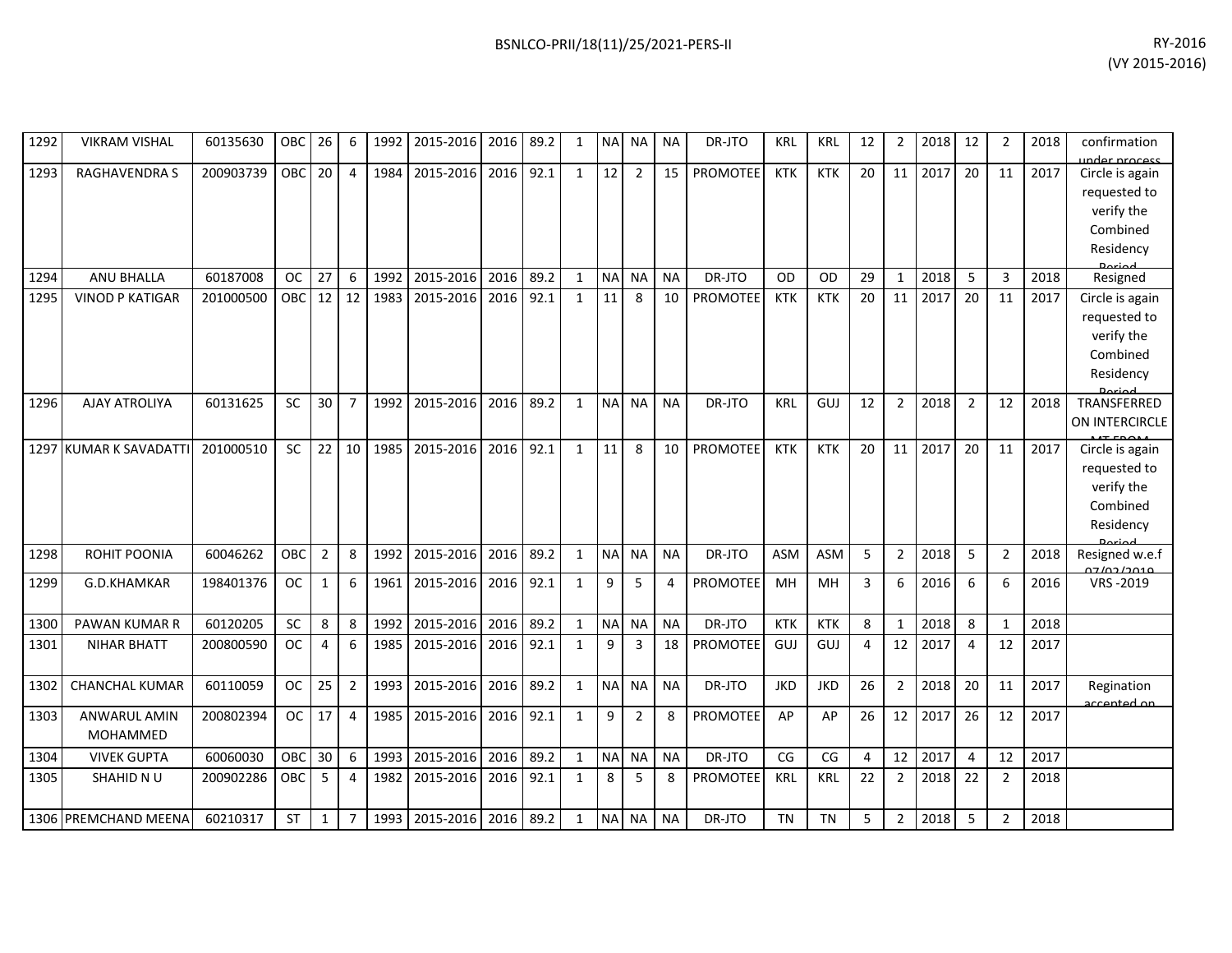| RY-2016        |
|----------------|
| (VY 2015-2016) |

| 1307 | PRABHAVATHI<br><b>BADUGU</b>            | 200904534 | OBC       | 11             | $\overline{2}$ | 1985 | 2015-2016 | 2016 | 92.1 | 1            | 8              | 3              |           | <b>PROMOTEE</b> TLGN |             | <b>TLGN</b>                     | 26             | 12              | 2017 | 26             | 12             | 2017 |                            |
|------|-----------------------------------------|-----------|-----------|----------------|----------------|------|-----------|------|------|--------------|----------------|----------------|-----------|----------------------|-------------|---------------------------------|----------------|-----------------|------|----------------|----------------|------|----------------------------|
| 1308 | <b>PUSHPENDRA</b><br><b>KUMAR YADAV</b> | 60290084  | OBC.      | $\mathbf{1}$   | $\mathbf{1}$   | 1996 | 2015-2016 | 2016 | 89.2 | $\mathbf{1}$ | <b>NAI</b>     | NA I           | <b>NA</b> | DR-JTO               | MН          | <b>CNT<sub>x</sub></b><br>(Nort | 23             | $\overline{7}$  | 2018 | 23             | 7              | 2018 | Rule-8                     |
| 1309 | <b>MAHESH GOPAL</b>                     | 200902495 | <b>OC</b> | 18             | $\overline{4}$ | 1985 | 2015-2016 | 2016 | 92.1 | $\mathbf{1}$ | 8              | $\overline{2}$ | 28        | <b>PROMOTEE</b>      | <b>KRL</b>  | <b>KRL</b>                      | 1              | $\mathbf{1}$    | 2018 | $\mathbf{1}$   | $\mathbf{1}$   | 2018 |                            |
| 1310 | SONAM CHANDRA                           | 60110044  | <b>OC</b> | $\mathbf{1}$   | 11             | 1989 | 2015-2016 | 2016 | 89.1 | $\mathbf{1}$ | N <sub>A</sub> | <b>NA</b>      | <b>NA</b> | DR-JTO               | <b>JKD</b>  | <b>BH</b>                       | 11             | 12              | 2017 | 11             | 12             | 2017 | Rule 8 in from JH          |
| 1311 | Shylendran K                            | 200902763 | OBC       | 16             | $\overline{4}$ | 1981 | 2015-2016 | 2016 | 92.1 | $\mathbf{1}$ | 8              | $\mathbf{1}$   | 29        | <b>PROMOTEE</b>      | <b>CHTD</b> | <b>KRL</b>                      | 4              | 12 <sup>1</sup> | 2017 | $\overline{4}$ | 12             | 2017 | Transferred                |
| 1312 | <b>BALARAM TRIPATHY</b>                 | 201801153 | <b>OC</b> | $\overline{2}$ | 6              | 1991 | 2015-2016 | 2016 | 89.1 | $\mathbf{1}$ | <b>NA</b>      | NA I           | <b>NA</b> | DR-JTO               | <b>JKD</b>  | <b>JKD</b>                      | 5              | 11 <sup>1</sup> | 2018 | 30             | $\overline{7}$ | 2018 | Regination<br>crented from |
| 1313 | <b>KANTHAVEL S</b>                      | 200902751 | <b>SC</b> | $\overline{2}$ | 5              | 1987 | 2015-2016 | 2016 | 92.1 | $\mathbf{1}$ | 8              | $\mathbf{1}$   | 29        | <b>PROMOTEE</b>      | <b>CHTD</b> | <b>CHTD</b>                     | $\overline{4}$ | 12              | 2017 | $\overline{4}$ | 12             | 2017 |                            |
| 1314 | <b>SHANTANU GUPTA</b>                   | 60070355  | <b>OC</b> | 10             | 6              | 1991 | 2015-2016 | 2016 | 89.1 | $\mathbf{1}$ | <b>NA</b>      | <b>NA</b>      | <b>NA</b> | DR-JTO               | GUJ         | GUJ                             | 12             | $\overline{2}$  | 2018 | 12             | $\overline{2}$ | 2018 |                            |
| 1315 | <b>DHEERAJ KUMAR</b><br><b>MAURYA</b>   | 200904486 | OBC       | $\mathbf{1}$   | $\mathbf{1}$   | 1987 | 2015-2016 | 2016 | 92.1 | $\mathbf{1}$ | 8              | $\mathbf{0}$   | 13        | PROMOTEE             | UP(E)       | UP(E)                           | $\overline{4}$ | 12              | 2017 | $\overline{4}$ | 12             | 2017 |                            |
| 1316 | <b>GARVIT SRIVASTAVA</b>                | 60131633  | <b>OC</b> | 4              | 8              | 1991 | 2015-2016 | 2016 | 89.1 | $\mathbf{1}$ | <b>NA</b>      | <b>NA</b>      | <b>NA</b> | DR-JTO               | <b>KRL</b>  | <b>KRL</b>                      | $\overline{2}$ | $\overline{4}$  | 2018 | $\overline{2}$ | $\overline{4}$ | 2018 |                            |
| 1317 | <b>MANOJ KUMAR-III</b>                  | 200903960 | <b>ST</b> | 15             | 6              | 1987 | 2015-2016 | 2016 | 92.1 | $\mathbf{1}$ | $\overline{7}$ | 11             | 28        | <b>PROMOTEE</b>      | <b>CTD</b>  | <b>CTD</b>                      | 20             | 11              | 2017 | 20             | 11             | 2017 |                            |
| 1318 | <b>RAHUL KUMAR</b>                      | 201800648 | OBC       | 5              | 3              | 1992 | 2015-2016 | 2016 | 89.1 | $\mathbf{1}$ | <b>NA</b>      | <b>NA</b>      | <b>NA</b> | DR-JTO               | <b>OD</b>   | <b>OD</b>                       | 31             | 8               | 2018 | $\mathbf{1}$   | 10             | 2018 | Resigned                   |
| 1319 | <b>BHARATH KUMAR M</b>                  | 201000148 | <b>OC</b> | 3              | 3              | 1986 | 2015-2016 | 2016 | 92.1 | $\mathbf{1}$ | 7              | 11             | 24        | <b>PROMOTEE</b>      | <b>TLGN</b> | <b>TLGN</b>                     | 26             | 12              | 2017 | 26             | 12             | 2017 |                            |
| 1320 | <b>SANDEEP KUMAR</b><br><b>BARWAR</b>   | 60120236  | <b>SC</b> | $\mathbf{1}$   | $\overline{7}$ | 1993 | 2015-2016 | 2016 | 89.1 | $\mathbf{1}$ | <b>NA</b>      | <b>NA</b>      | <b>NA</b> | DR-JTO               | <b>KTK</b>  | <b>KTK</b>                      | 29             | 1               | 2018 | 29             | $\mathbf{1}$   | 2018 |                            |
| 1321 | <b>RAVIKUMAR</b><br>SOLANKI             | 200903999 | <b>OC</b> | 15             | $\overline{7}$ | 1986 | 2015-2016 | 2016 | 92.1 | $\mathbf{1}$ | $\overline{7}$ | 11             | 20        | <b>PROMOTEE</b>      | GUJ         | GUJ                             | 4              | 12 <sup>1</sup> | 2017 | $\overline{4}$ | 12             | 2017 |                            |
| 1322 | SHASHIDHAR M<br><b>HUNGUND</b>          | 60120288  | <b>ST</b> | 31             | $\overline{7}$ | 1993 | 2015-2016 | 2016 | 89.1 | $\mathbf{1}$ |                | NA NA          | <b>NA</b> | DR-JTO               | <b>KTK</b>  | <b>CNT<sub>x</sub></b><br>(Sout | 12             | $\overline{2}$  | 2018 | 12             | $\overline{2}$ | 2018 | Provisonal<br>appointment  |
| 1323 | <b>VAIBHAV AGARWAL</b>                  | 201000114 | <b>OC</b> | 8              | $\overline{2}$ | 1987 | 2015-2016 | 2016 | 92.1 | $\mathbf{1}$ | $\overline{7}$ | 10             | $\Omega$  | <b>PROMOTEE</b>      | RAJ         | RAJ                             | 20             | 11 <sup>1</sup> | 2017 | 20             | 11             | 2017 |                            |
| 1324 | <b>ABHILASH VERMA</b>                   | 60150435  | OBC       | 16             | 9              | 1993 | 2015-2016 | 2016 | 89.1 | $\mathbf{1}$ | <b>NA</b>      | <b>NA</b>      | <b>NA</b> | DR-JTO               | MH          | MH                              | 25             | 1               | 2018 | 29             | $\mathbf{1}$   | 2018 |                            |
| 1325 | <b>MUZAMIL NAWAZ</b>                    | 201000625 | <b>OC</b> | $\mathbf{1}$   | $\mathbf{1}$   | 1984 | 2015-2016 | 2016 | 92.1 | $\mathbf{1}$ | $\overline{7}$ | 8              | $\Omega$  | <b>PROMOTEE</b>      | <b>KTK</b>  | <b>KTK</b>                      | 20             | 11              | 2017 | 20             | 11             | 2017 |                            |
| 1326 | Ankit Gupta                             | 60138835  | <b>OC</b> | 4              | 10             | 1993 | 2015-2016 | 2016 | 89.1 | $\mathbf{1}$ | <b>NA</b>      | <b>NA</b>      | <b>NA</b> | DR-JTO               | KRL         | <b>KRL</b>                      | 12             | $\overline{2}$  | 2018 | 12             | $\overline{2}$ | 2018 | Resigned                   |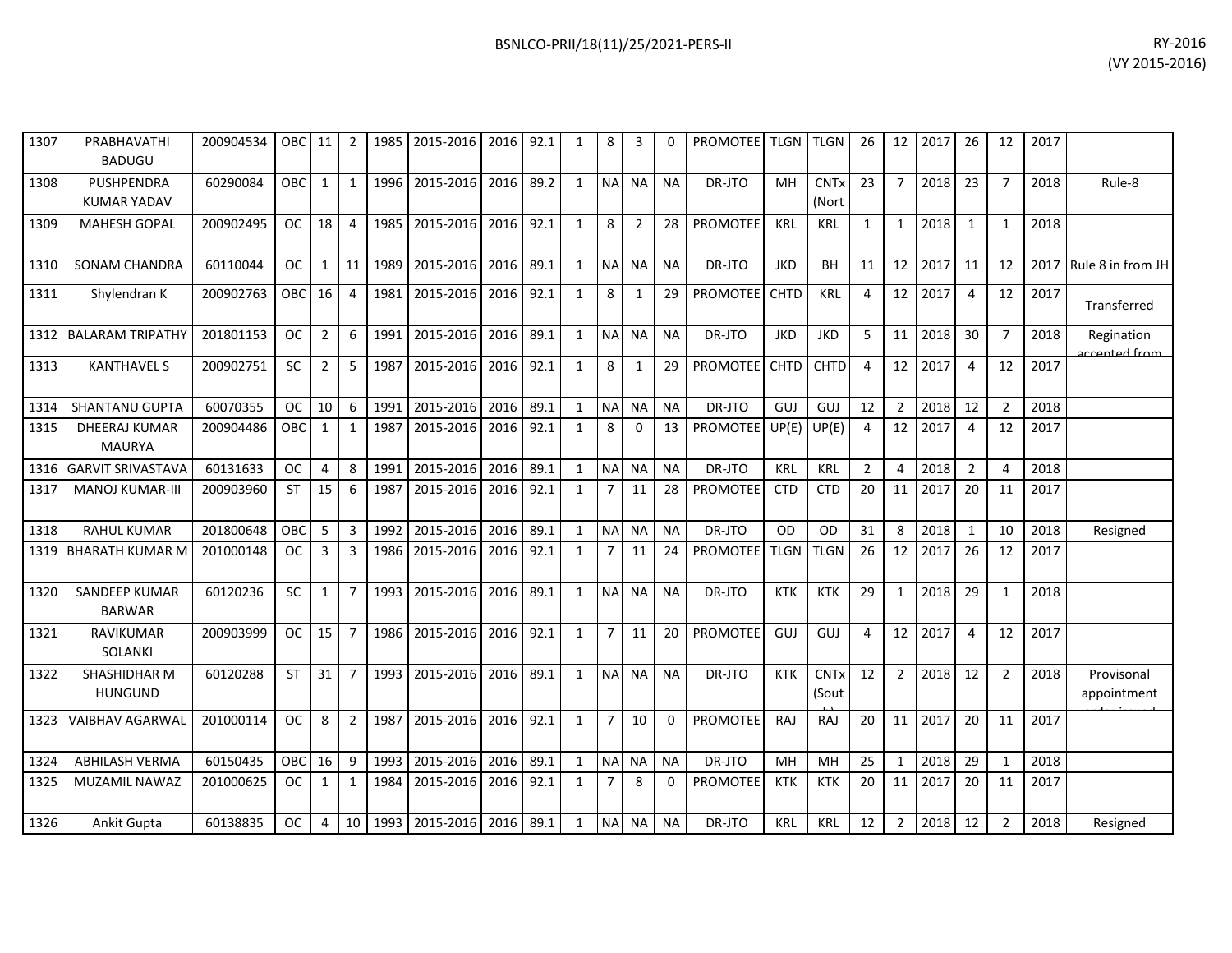|        | 1327   PARTHIV KANZARIA                | 201000576 |            |                 |                 |      | 0C   31   7   1987   2015-2016   2016   92.1 |      |      | 1 I          | 7 I         | 7           | 3               | PROMOTEE GUJ          |             | GUJ                             | 4  |                 | 12 2017            | 4              | 12             | 2017 |            |
|--------|----------------------------------------|-----------|------------|-----------------|-----------------|------|----------------------------------------------|------|------|--------------|-------------|-------------|-----------------|-----------------------|-------------|---------------------------------|----|-----------------|--------------------|----------------|----------------|------|------------|
| 1328   | <b>VIVEK KUMAR-II</b>                  | 60138853  | <b>OBC</b> | 15              | $1\vert$        | 1994 | 2015-2016 2016                               |      | 89.1 |              |             | 1 NA NA     | <b>NA</b>       | DR-JTO                | <b>KRL</b>  | <b>CNT<sub>x</sub></b><br>(Sout | 12 | $2^{\circ}$     | 2018               | 12             | $\overline{2}$ | 2018 |            |
| 1329 I | SARASWATI SAHOO                        | 201001707 | OC.        | 21              | 6               | 1987 | 2015-2016 2016 92.1                          |      |      | 1            | $7^{\circ}$ | 3           |                 | 24   PROMOTEE         | <b>OD</b>   | OD.                             | 20 |                 | 10 2017            | 20             | 11             | 2017 |            |
| 1330   | <b>KISHORE KUNAL</b><br><b>CHANDAN</b> | 60320163  | <b>SC</b>  | 31              | $\mathbf{1}$    | 1994 | 2015-2016                                    | 2016 | 89.1 |              |             | 1 NA NA     | <b>NA</b>       | DR-JTO                | <b>JKD</b>  | <b>JKD</b>                      | 11 |                 | 12 2017            | $\overline{4}$ | 9              | 2017 | Absconding |
| 1331   | K NAGARAJU                             | 200801238 | <b>OBC</b> | $\overline{4}$  | 6               | 1979 | 2015-2016 2016                               |      | 92   | $\mathbf{1}$ | 9           | 4           |                 | 15 PROMOTEE TLGN TLGN |             |                                 | 26 |                 | 12 2017            | 26             | 12             | 2017 |            |
| 1332   | SHAIK MASTHAN                          | 60120207  | 0C         | 6               | 6               | 1995 | 2015-2016 2016                               |      | 89.1 | 1            |             | NA NA       | <b>NA</b>       | DR-JTO                | KTK         | KTK                             | 8  | $\mathbf{1}$    | 2018               | 8              | $\mathbf 1$    | 2018 |            |
| 1333   | <b>MOHANDASS S</b>                     | 200802492 | OBC        | 8               | 2               | 1980 | 2015-2016 2016                               |      | 92   | $\mathbf{1}$ | 9           | $\Omega$    |                 | 17   PROMOTEE         | TN          | TN                              | 27 |                 | 11 2017            | 27             | 11             | 2017 |            |
|        | 1334 KRISHAN PLA SINGH<br>YADAV        | 1801111   | OBC        | 11              | 5               | 1985 | 2015-2016 2016                               |      | 89   | $\mathbf{1}$ |             | NA NA       | <b>NA</b>       | DR-JTO                | MН          | <b>MH</b>                       | 12 | 11 <sup>1</sup> | 2018               | 12             | 11             | 2018 | Resigned   |
|        | 1335 L SANGEETA RAJORA                 | 200803062 | OBC        | 13              | $7^{\circ}$     | 1985 | 2015-2016 2016                               |      | 92   | $\mathbf{1}$ | 9           | $\Omega$    |                 | 10   PROMOTEE         | RAJ         | RAJ                             | 20 |                 | 11 2017            | 20             | 11             | 2017 |            |
|        | 1336 ANUP KUMAR SINGH                  | 60150562  | OC.        | $2^{\circ}$     | 6               | 1990 | 2015-2016 2016                               |      | 89   | $\mathbf{1}$ |             | NA NA       | <b>NA</b>       | DR-JTO                | MH          | <b>MH</b>                       | 21 | 4               | 2018               | 23             | 4              | 2018 | Resigned   |
|        | 1337 I SUKANTA BANERJEE                | 200803384 | ОC         | 31              | 12 <sup>1</sup> | 1982 | 2015-2016                                    | 2016 | 92   | $\mathbf{1}$ | 8           | 11          | 14 <sup>1</sup> | <b>PROMOTEE</b>       | <b>WB</b>   | <b>WB</b>                       | 11 |                 | 12 2017            | 11             | 12             | 2017 |            |
| 1338   | <b>KUMBHA</b><br><b>VISHNUVARMA</b>    | 60270137  | <b>ST</b>  | 26              | 11 l            | 1990 | 2015-2016 2016                               |      | 89   |              |             | 1 NA NA NA  |                 | DR-JTO                | <b>CHTD</b> | <b>CHTD</b>                     | 12 | $\overline{2}$  | $\vert 2018 \vert$ | 12             | $\overline{2}$ | 2018 |            |
| 1339   | DAITHANKAR<br>PARMESHWAR<br>TUKARAM    | 200900100 | OC         | 19              | $1\vert$        | 1984 | 2015-2016 2016                               |      | 92   | 1            | 8           | 10          |                 | 23 PROMOTEE           | MH          | MН                              | 30 |                 | 11 2017            | $\overline{4}$ | 12             | 2017 |            |
| 1340   | PRASANT SWAIN                          | 60320059  | OC.        | $2^{\circ}$     | 6               | 1991 | 2015-2016 2016                               |      | 89   |              |             | 1 NA NA     | <b>NA</b>       | DR-JTO                | <b>OD</b>   | <b>CNTx</b><br>(East)           | 9  | 4               | 2018               | 9              | 4              | 2018 |            |
| 1341   | <b>BORHADE</b><br>SHUBHANGI V          | 200803824 | OBC        | 30 <sup>°</sup> | 7 I             | 1979 | 2015-2016 2016                               |      | 92   | $\mathbf{1}$ | 8           | 9           | 11              | PROMOTEE              | <b>MH</b>   | MН                              | 5  | 6               | 2017               | -5             | 6              | 2017 |            |
| 1342   | <b>SINGANAPUDI</b><br>LAKSHMINATH      | 60210330  | OBC I      | 30 <sub>1</sub> | 6               | 1991 | 2015-2016 2016                               |      | 89   |              |             | 1 INAINAINA |                 | DR-JTO                | TN          | TN                              | 5  | $\overline{2}$  | 2018               | - 5            | 2              | 2018 |            |
| 1343   | SANOJ C B                              | 200903179 | SC         | 28              | 5               |      | 1986 2015-2016 2016                          |      | 92   | $\mathbf{1}$ | 8           | 2           |                 | 13 PROMOTEE           | <b>KRL</b>  | KRL                             | 1  |                 | 1 2018             | $\overline{1}$ | 1              | 2018 |            |
| 1344   | DIVYA KUMAR<br><b>GAUTAM</b>           | 60070424  | <b>SC</b>  | 24              | $2^{\circ}$     |      | 1992 2015-2016 2016                          |      | 89   |              |             | 1 NA NA NA  |                 | DR-JTO                | GUJ         | <b>HP</b>                       | 18 | 6               | 2018               | 18             | 6              | 2018 |            |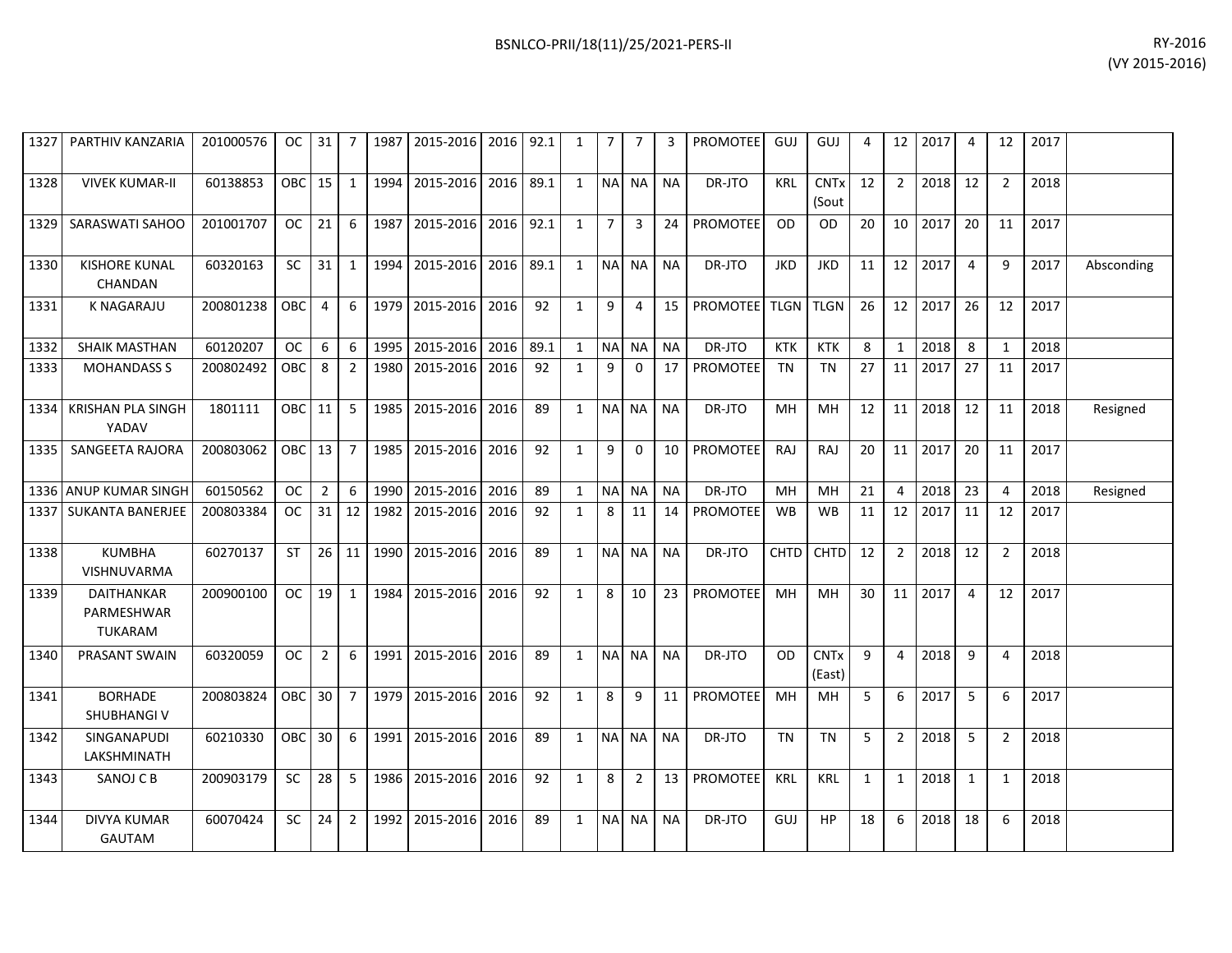| 1345 | <b>TARUN KUMAR</b><br><b>MONDAL</b>      | 200905266 | SC.        | 7              | 12 <sup>1</sup> |      | 1982 2015-2016 2016 |      | 92   | 1            | 8              | $\overline{2}$ | 6         | <b>PROMOTEE</b>      | <b>CTD</b>   | <b>CTD</b>  | 20             | 11              | 2017    | 20             | 11             | 2017 |                                 |
|------|------------------------------------------|-----------|------------|----------------|-----------------|------|---------------------|------|------|--------------|----------------|----------------|-----------|----------------------|--------------|-------------|----------------|-----------------|---------|----------------|----------------|------|---------------------------------|
| 1346 | <b>ANIL KUMAR-II</b>                     | 60130821  | <b>OBC</b> | 5              | $\mathbf{1}$    | 1993 | 2015-2016           | 2016 | 89   | 1            | <b>NA</b>      | NA             | NA        | DR-JTO               | <b>KRL</b>   | <b>KRL</b>  | 12             | $\overline{2}$  | 2018    | 12             | $\overline{2}$ | 2018 |                                 |
| 1347 | JAYA GANESH T G                          | 200902758 | <b>OBC</b> | 25             | $\overline{7}$  | 1979 | 2015-2016           | 2016 | 92   | $\mathbf{1}$ | 8              | 1              | 29        | PROMOTEE CHTD        |              | <b>CHTD</b> | 4              |                 | 12 2017 | $\overline{4}$ | 12             | 2017 |                                 |
| 1348 | <b>SHASHANK GOEL</b>                     | 201800852 | OC.        | 25             | 1               | 1994 | 2015-2016           | 2016 | 89   | 1            |                | NA NA          | <b>NA</b> | DR-JTO               | UP(W)        | UP(W        | 5              | 11              | 2018    | - 5            | 11             | 2018 |                                 |
| 1349 | SARAVANAN V                              | 200902958 | OBC        | $\overline{3}$ | $\overline{2}$  | 1985 | 2015-2016           | 2016 | 92   | $\mathbf{1}$ | 8              | 1              | 22        | PROMOTEE CHTD CHTD   |              |             | $\overline{4}$ |                 | 12 2017 | $\overline{4}$ | 12             | 2017 |                                 |
| 1350 | <b>VINAY KUMAR</b><br>MADDHESHIYA        | 60150537  | OC .       | 15             | $\overline{3}$  | 1994 | 2015-2016 2016      |      | 89   | $\mathbf{1}$ |                | NA NA          | <b>NA</b> | DR-JTO               | MН           | MН          | 23             | 3               | 2018    | 26             | 3              | 2018 | Absconding-<br>unsettled        |
| 1351 | <b>AMIT KUMAR-III</b>                    | 200902979 | OC.        | 27             | 1               | 1986 | 2015-2016           | 2016 | 92   | $\mathbf{1}$ | 8              | 1              | 22        | PROMOTEE CHTD        |              | <b>CHTD</b> | 4              | 12              | 2017    | $\overline{4}$ | 12             | 2017 |                                 |
| 1352 | <b>MAHENDRA NATH</b><br><b>MISHRA</b>    | 60182703  | OC.        | 15             | 6               | 1994 | 2015-2016           | 2016 | 89   | 1            |                | NA NA          | NA        | DR-JTO               | <b>OD</b>    | OD          | $\overline{7}$ | 3               | 2018    | 9              | 4              | 2018 | Resigned                        |
| 1353 | THENMOZHI M                              | 200902978 | <b>SC</b>  | $\overline{2}$ | 6               | 1987 | 2015-2016           | 2016 | 92   | $\mathbf{1}$ | 8              | 1              | 22        | <b>PROMOTEE</b> CHTD |              | <b>CHTD</b> | 4              | 12 <sub>1</sub> | 2017    | $\overline{a}$ | 12             | 2017 |                                 |
| 1354 | <b>ABHISHEK FOGAT</b>                    | 60097515  | OBC        | 22             | $\overline{2}$  | 1995 | 2015-2016           | 2016 | 89   | 1            |                | NA NA          | NA.       | DR-JTO               | HP           | RAJ         | 5              | 3               | 2018    | - 5            | 3              | 2018 | ON DEP FROM<br><b>HP CIRCLE</b> |
| 1355 | <b>KRISHNAKUMAR C</b>                    | 200902633 | OBC I      | 29             | 6               | 1983 | 2015-2016           | 2016 | 92   | $\mathbf{1}$ | 8              | 1              | 8         | <b>PROMOTEE</b>      | TN           | TN          | 27             | 11 <sup>1</sup> | 2017    | 27             | 11             | 2017 |                                 |
| 1356 | L BALESHWAR RAO                          | 60138021  | OBC.       | 30             | 6               | 1995 | 2015-2016           | 2016 | 89   | 1            |                | NA NA          | NA        | DR-JTO               | KRL          | KTK         | 12             | $\overline{2}$  | 2018    | 12             | 2              | 2018 |                                 |
| 1357 | DEEPIKA SHARMA                           | 200904561 | <b>OC</b>  | 11             | 11              | 1986 | 2015-2016           | 2016 | 92   | $\mathbf{1}$ | 8              | $\Omega$       | 13        | PROMOTEE             | HP           | <b>HP</b>   | 26             | 12              | 2017    | 26             | 12             | 2017 |                                 |
| 1358 | <b>SATYAM SUMAN</b>                      | 60135628  | OBC        | 28             | 9               | 1995 | 2015-2016           | 2016 | 89   | 1            |                | NA NA          | NA        | DR-JTO               | <b>KRL</b>   | KRL         | 12             | $\overline{2}$  | 2018    | 12             | 2              | 2018 |                                 |
| 1359 | SOMNATH PUSTE                            | 200903921 | <b>OC</b>  | 13             | 9               | 1983 | 2015-2016           | 2016 | 92   | $\mathbf{1}$ | $\overline{7}$ | 11             | 28        | <b>PROMOTEE</b>      | <b>CTD</b>   | <b>CTD</b>  | 20             |                 | 11 2017 | 20             | 11             | 2017 |                                 |
| 1360 | THOTADA VAMSI<br>PRIYANKA                | 60150456  | OC.        | 30             | 5               | 1996 | 2015-2016           | 2016 | 89   | 1            |                | NA NA          | <b>NA</b> | DR-JTO               | MH           | MН          | 9              | $\overline{2}$  | 2018    | 12             | 2              | 2018 | Resigned                        |
| 1361 | ASHIMESH MITRA                           | 200904311 | <b>SC</b>  | 6              | 7               | 1979 | 2015-2016           | 2016 | 92   | $\mathbf{1}$ | $\overline{7}$ | 11             | 27        | <b>PROMOTEE</b>      | <b>CTD</b>   | <b>CTD</b>  | 20             |                 | 11 2017 | 20             | 11             | 2017 |                                 |
| 1362 | YATESWARA<br>VARAPRASAD<br><b>DASARI</b> | 60350156  | <b>OBC</b> | 10             | 8               | 1987 | 2015-2016           | 2016 | 88.9 |              |                | 1 NA NA NA     |           | DR-JTO               | Tx (Sou CNTx | (Sout<br>h) | 11             |                 | 12 2017 | 11             | 12             | 2017 | Resigned wef<br>04.01.2018      |
| 1363 | <b>ASISH HALDER</b>                      | 200904939 | <b>SC</b>  | 28             | 7               | 1985 | 2015-2016           | 2016 | 92   | 1            | $\overline{7}$ | 11             | 26        | <b>PROMOTEE</b>      | <b>CTD</b>   | <b>CTD</b>  | 20             | 11 <sup>1</sup> | 2017    | 20             | 11             | 2017 |                                 |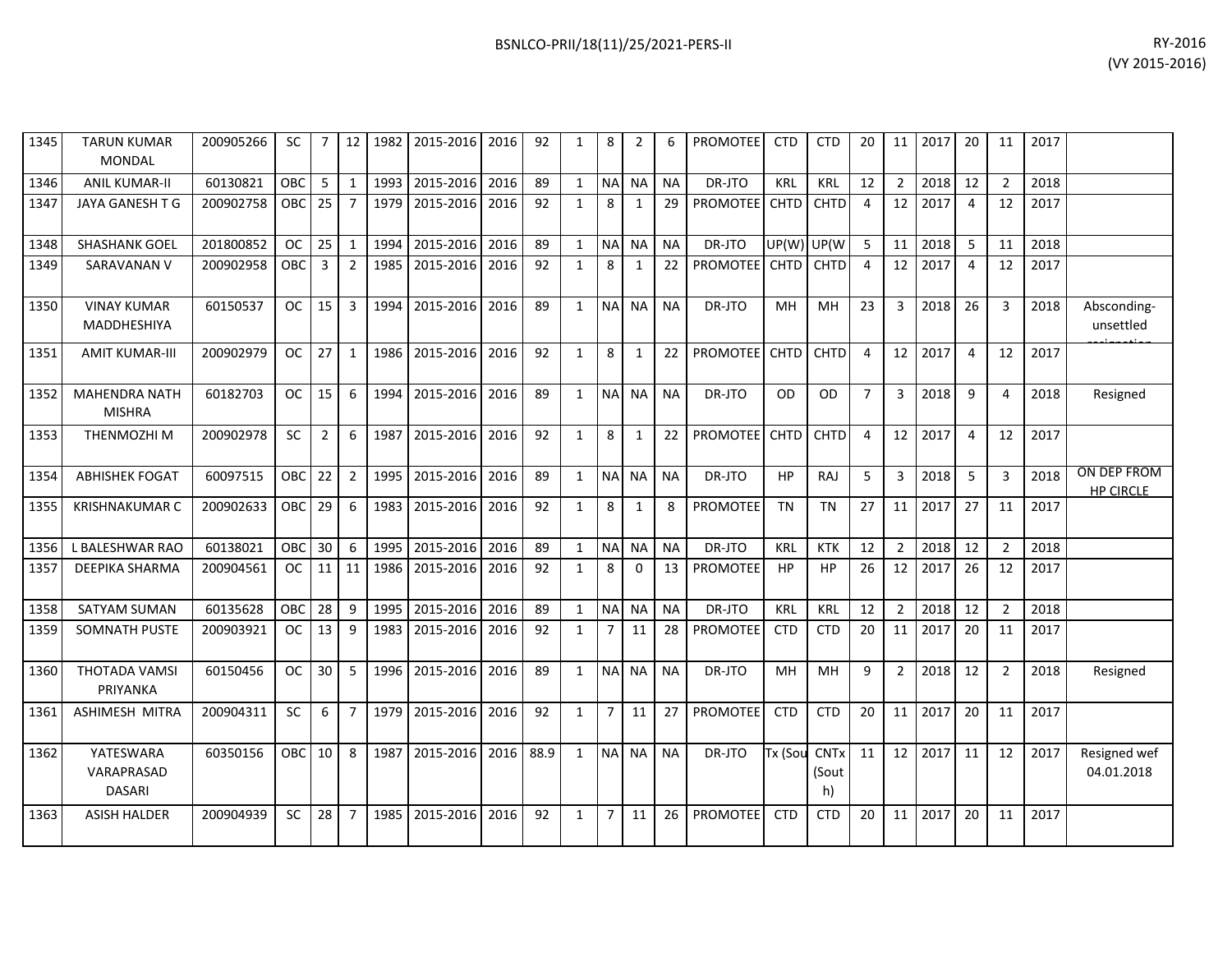| 1364 | <b>ARINDAM DAS</b>                    | 60047521  | <b>OC</b>  | 17             | 1              | 1990 | 2015-2016      | 2016 | 88.9 | 1            | <b>NAI</b>     | NA.            | <b>NA</b> | DR-JTO          | <b>ASM</b>     | <b>ASM</b>      | 19 | 2            | 2018 | 19             | $\overline{2}$ | 2018 |                                                                                   |
|------|---------------------------------------|-----------|------------|----------------|----------------|------|----------------|------|------|--------------|----------------|----------------|-----------|-----------------|----------------|-----------------|----|--------------|------|----------------|----------------|------|-----------------------------------------------------------------------------------|
| 1365 | <b>ADITYA RAVAL</b>                   | 200904274 | <b>OC</b>  | $\overline{4}$ | 3              | 1987 | 2015-2016      | 2016 | 92   | $\mathbf{1}$ | $\overline{7}$ | 11             | 20        | <b>PROMOTEE</b> | GUJ            | GUJ             | 4  | 12           | 2017 | $\overline{4}$ | 12             | 2017 |                                                                                   |
| 1366 | MUNAVATH<br><b>RAMESH</b>             | 60120225  | <b>ST</b>  | 16             | 3              | 1990 | 2015-2016      | 2016 | 88.9 | $\mathbf{1}$ | <b>NA</b>      | <b>NA</b>      | <b>NA</b> | DR-JTO          | <b>KTK</b>     | <b>KTK</b>      | 29 | 1            | 2018 | 29             | 1              | 2018 | Provisonal<br>appointment                                                         |
| 1367 | RASHMI RANJAN<br><b>ROUT</b>          | 201000226 | <b>OC</b>  | 5              | 6              | 1985 | 2015-2016      | 2016 | 92   | $\mathbf{1}$ | $\overline{7}$ | 10             | 16        | <b>PROMOTEE</b> | <b>OD</b>      | <b>OD</b>       | 20 | 10           | 2017 | 20             | 11             | 2017 |                                                                                   |
| 1368 | <b>SAURABH SINGH</b>                  | 60150436  | OBC        | 26             | 10             | 1990 | 2015-2016      | 2016 | 88.9 | $\mathbf{1}$ |                | NA NA          | <b>NA</b> | DR-JTO          | MH             | MH              | 25 | $\mathbf{1}$ | 2018 | 29             | $\mathbf{1}$   | 2018 |                                                                                   |
| 1369 | Shri. BATSU LEGO                      | 201000669 | <b>ST</b>  | 1              | $\overline{7}$ | 1986 | 2015-2016      | 2016 | 92   | $\mathbf{1}$ | $\overline{7}$ | $\overline{7}$ | 22        | <b>PROMOTEE</b> | $NE-I$         | <b>NEII</b>     | 20 | 11           | 2017 | 20             | 11             | 2017 | Transferred<br>under Rule-8                                                       |
| 1370 | NISHA DESHMUKH                        | 60060029  | OBC        | 11             | $\overline{7}$ | 1992 | 2015-2016      | 2016 | 88.9 | $\mathbf{1}$ |                | NA NA          | <b>NA</b> | DR-JTO          | CG             | CG              | 4  | 12           | 2017 | $\overline{4}$ | 12             | 2017 | RESIGNED                                                                          |
| 1371 | <b>SUJAYA B</b>                       | 201000550 | SC         | 28             | 3              | 1984 | 2015-2016      | 2016 | 92   | $\mathbf{1}$ | $\overline{7}$ | 6              | 27        | PROMOTEE        | <b>KTK</b>     | <b>KTK</b>      | 20 | 11           | 2017 | 20             | 11             | 2017 |                                                                                   |
| 1372 | <b>RAHUL KUMAR-II</b>                 | 60084007  | OBC        | $\overline{4}$ | $\mathbf{1}$   |      | 1993 2015-2016 | 2016 | 88.9 | $\mathbf{1}$ |                | NA NA          | <b>NA</b> | DR-JTO          | <b>OD</b>      | <b>BBN</b><br>W | 29 | $\mathbf{1}$ | 2018 | 5              | 3              | 2018 |                                                                                   |
| 1373 | <b>RANJAN KUMAR</b>                   | 201001294 | <b>OBC</b> | 11             | 11             | 1988 | 2015-2016      | 2016 | 92   | $\mathbf{1}$ | $\overline{7}$ | 5              | 21        | <b>PROMOTEE</b> | <b>J&amp;K</b> | <b>J&amp;K</b>  | 4  | 12           | 2017 | $\overline{4}$ | 12             | 2017 |                                                                                   |
| 1374 | <b>NEERAJ</b><br><b>CHOUDHARY</b>     | 60060073  | <b>OBC</b> | 19             | 1              | 1993 | 2015-2016      | 2016 | 88.9 | $\mathbf{1}$ | <b>NA</b>      | <b>NA</b>      | <b>NA</b> | DR-JTO          | CG             | CG              | 18 | 6            | 2018 | 18             | 6              | 2018 |                                                                                   |
| 1375 | <b>EMERALD STONE</b><br><b>SUSNGI</b> | 200905004 | <b>ST</b>  | 13             | 11             | 1986 | 2015-2016      | 2016 | 91.9 | $\mathbf{1}$ | 12             | $\overline{3}$ | 1         | <b>PROMOTEE</b> | $NE-I$         | $NE-I$          | 20 | 11           | 2017 | 20             | 11             | 2017 | Circle is again<br>requested to<br>verify the<br>Combined<br>Residency            |
| 1376 | <b>MANISHA MEENA</b>                  | 60070444  | <b>ST</b>  | 15             | $\overline{2}$ | 1993 | 2015-2016      | 2016 | 88.9 | $\mathbf{1}$ | <b>NA</b>      | <b>NA</b>      | <b>NA</b> | DR-JTO          | <b>GUJ</b>     | GUJ             | 18 | 6            | 2018 | 18             | 6              | 2018 | Resigned on<br>21 12 2019                                                         |
| 1377 | <b>AMRIT SADHAN</b><br>DEBBARMA       | 200902350 | <b>ST</b>  | $\overline{2}$ | 3              | 1982 | 2015-2016      | 2016 | 91.9 | $\mathbf{1}$ | 12             | $\overline{2}$ | 16        | <b>PROMOTEE</b> | $NE-I$         | $NE-I$          | 20 | 11           | 2017 | 20             | 11             | 2017 | Circle is again<br>requested to<br>verify the<br>Combined<br>Residency<br>لممنعمه |
| 1378 | <b>MAYANK SHARMA</b>                  | 60160114  | <b>OC</b>  | $\overline{7}$ | 3              | 1993 | 2015-2016      | 2016 | 88.9 | 1            |                | NA NA          | <b>NA</b> | DR-JTO          | $NE-I$         | NE-I            | 4  | 12           | 2017 | -4             | 12             | 2017 |                                                                                   |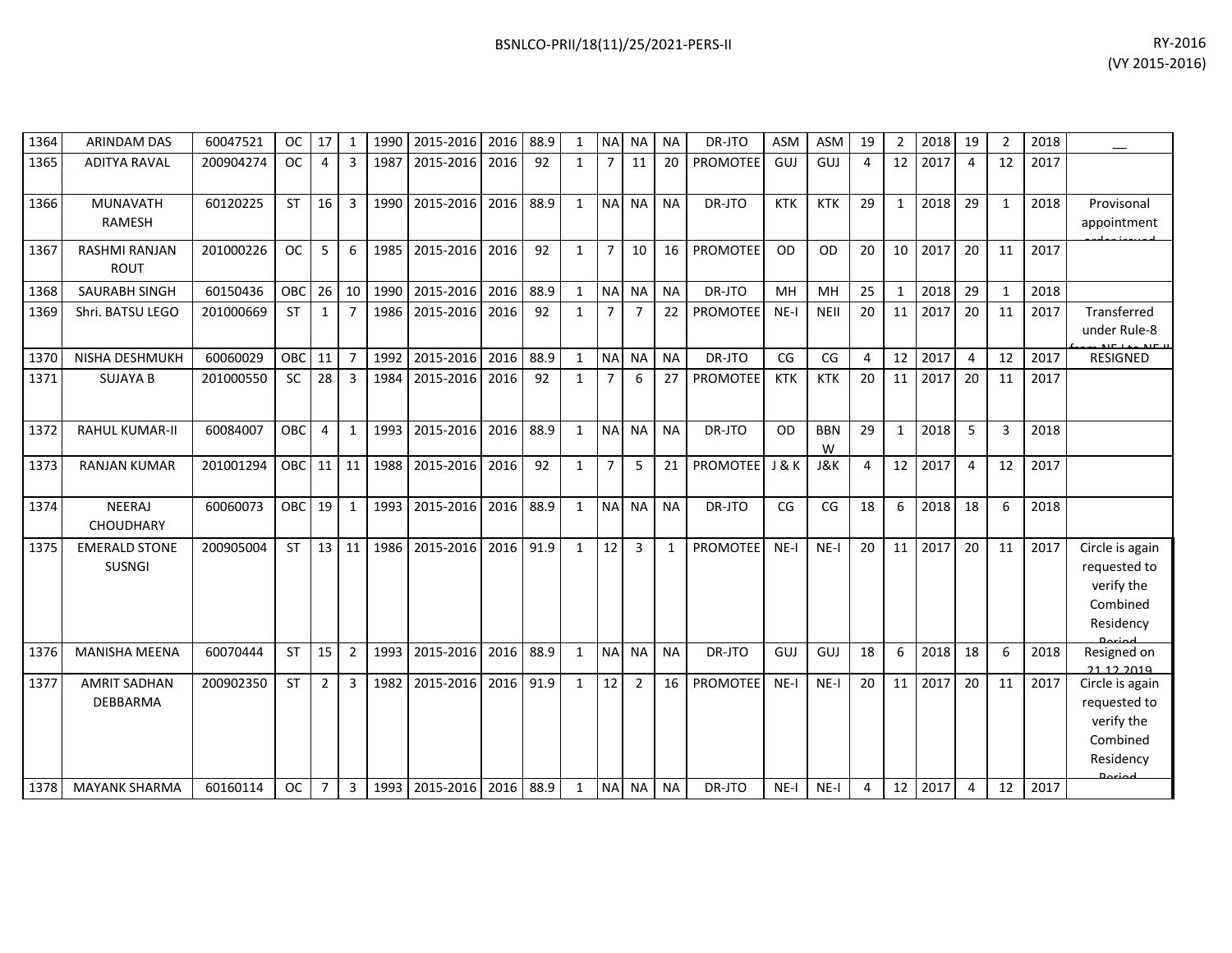| 1379 | MD. ABDUL KHADAR                          | 200904875 | OC.       | 6  | $\overline{4}$          | 1984 | 2015-2016 | 2016 91.9 |      | 1            | 11             | 1            | 14          | <b>PROMOTEE</b> |                | TLGN TLGN            | 26             | 12                      | 2017 | 26 | 12             | 2017 | Circle is again<br>requested to<br>verify the<br>Combined<br>Residency<br>Doriad |
|------|-------------------------------------------|-----------|-----------|----|-------------------------|------|-----------|-----------|------|--------------|----------------|--------------|-------------|-----------------|----------------|----------------------|----------------|-------------------------|------|----|----------------|------|----------------------------------------------------------------------------------|
| 1380 | <b>BOTUMANCHI</b><br><b>ASHOK</b>         | 60133228  | <b>SC</b> | 18 | 6                       | 1993 | 2015-2016 | 2016      | 88.9 | $\mathbf{1}$ | <b>NA</b>      | NA           | <b>NA</b>   | DR-JTO          | <b>KRL</b>     | <b>KRL</b>           | 12             | $\overline{2}$          | 2018 | 12 | $\overline{2}$ | 2018 |                                                                                  |
| 1381 | <b>SANTOSH KUMAR</b><br>SAH               | 200804061 | <b>OC</b> | 10 | 6                       | 1984 | 2015-2016 | 2016      | 91.9 | $\mathbf{1}$ | 9              | $\Omega$     | 16          | PROMOTEE        | <b>JKD</b>     | <b>JKD</b>           | 27             | 11                      | 2017 | 27 | 11             | 2017 |                                                                                  |
| 1382 | <b>MEENAKSHIK</b>                         | 201800122 | <b>OC</b> | 10 | 8                       | 1993 | 2015-2016 | 2016      | 88.9 | $\mathbf{1}$ | <b>NA</b>      | <b>NA</b>    | <b>NA</b>   | DR-JTO          | MH             | CNTx<br>(West        | 23             | $\overline{7}$          | 2018 | 23 | $\overline{7}$ | 2018 |                                                                                  |
| 1383 | J RADHIKA                                 | 200904491 | OBC       | 29 | 6                       | 1987 | 2015-2016 | 2016      | 91.9 | $\mathbf{1}$ | 8              | 8            | $\mathbf 0$ | PROMOTEE        | <b>TLGN</b>    | <b>CNTx</b><br>(Sout | 26             | 12                      | 2017 | 26 | 12             | 2017 |                                                                                  |
| 1384 | MD SADDAM<br><b>HUSSAIN</b>               | 60100135  | OBC       | 11 | 1                       | 1994 | 2015-2016 | 2016      | 88.9 | $\mathbf{1}$ | <b>NA</b>      | <b>NA</b>    | <b>NA</b>   | DR-JTO          | J&K            | J&K                  | 5 <sup>1</sup> | $\mathbf{3}$            | 2018 | 5  | 3              | 2018 |                                                                                  |
| 1385 | <b>DINESH KUMAR J</b>                     | 200902745 | <b>OC</b> | 19 | 9                       | 1985 | 2015-2016 | 2016      | 91.9 | $\mathbf{1}$ | $\,8\,$        | $\mathbf{1}$ | 29          | <b>PROMOTEE</b> | <b>CHTD</b>    | <b>CHTD</b>          | $\overline{4}$ | 12                      | 2017 | 4  | 12             | 2017 |                                                                                  |
| 1386 | <b>NARESH NAIK BUKKE</b>                  | 60350108  | ST        | 16 | $\overline{\mathbf{3}}$ | 1994 | 2015-2016 | 2016      | 88.9 | $\mathbf{1}$ | <b>NA</b>      | <b>NA</b>    | <b>NA</b>   | DR-JTO          | <b>KTK</b>     | <b>CNTx</b><br>(Sout | 8              | $\mathbf{1}$            | 2018 | 8  | $\mathbf{1}$   | 2018 | Provisonal<br>appointment                                                        |
| 1387 | <b>ASHISH KUMAR</b><br><b>VISHWAKARMA</b> | 200905010 | OBC       | 19 | -5                      | 1984 | 2015-2016 | 2016      | 91.9 | $\mathbf{1}$ | 8              | $\mathbf{1}$ | 24          | <b>PROMOTEE</b> | $NE-I$         | <b>CNTX</b><br>(West | 20             | 11                      | 2017 | 20 | 11             | 2017 |                                                                                  |
| 1388 | SANDEEP                                   | 60120260  | OBC       | 8  | 12                      | 1994 | 2015-2016 | 2016      | 88.9 | $\mathbf{1}$ | <b>NA</b>      | <b>NA</b>    | <b>NA</b>   | DR-JTO          | <b>KTK</b>     | <b>KTK</b>           | 12             | $2^{\circ}$             | 2018 | 12 | $\overline{2}$ | 2018 |                                                                                  |
| 1389 | SURYANARAYANA<br>RAJU PENMETSA            | 200904567 | <b>OC</b> | 24 | 6                       | 1983 | 2015-2016 | 2016      | 91.9 | $\mathbf{1}$ | 8              | $\mathbf{1}$ | 5           | <b>PROMOTEE</b> | AP             | AP                   | 26             | 12                      | 2017 | 26 | 12             | 2017 |                                                                                  |
| 1390 | <b>BIPUL KUMAR</b>                        | 60120257  | OBC 16    |    | 11                      | 1995 | 2015-2016 | 2016      | 88.9 | $\mathbf{1}$ | <b>NA</b>      | <b>NA</b>    | <b>NA</b>   | DR-JTO          | <b>KTK</b>     | <b>KTK</b>           | 12             | $\overline{2}$          | 2018 | 12 | $\overline{2}$ | 2018 | Provisonal<br>appointment                                                        |
| 1391 | <b>UPPALAIAH</b><br><b>MANDATI</b>        | 201000090 | <b>SC</b> | 10 | 11                      | 1979 | 2015-2016 | 2016      | 91.9 | $\mathbf{1}$ | $\overline{7}$ | 11           | 24          | PROMOTEE        | <b>TLGN</b>    | <b>TLGN</b>          | 26             | 12                      | 2017 | 26 | 12             | 2017 |                                                                                  |
| 1392 | <b>GAURAV RAJPUT</b>                      | 60100172  | OBC       | 30 | 12                      | 1990 | 2015-2016 | 2016      | 88.8 | $\mathbf{1}$ | <b>NA</b>      | <b>NA</b>    | <b>NA</b>   | DR-JTO          | <b>J&amp;K</b> | <b>J&amp;K</b>       | 5              | $\overline{\mathbf{3}}$ | 2018 | 5  | $\mathbf{3}$   | 2018 |                                                                                  |
| 1393 | SAMBASIVA RAO<br><b>VANGAPATI</b>         | 201000215 | <b>OC</b> | 24 | 8                       | 1988 | 2015-2016 | 2016      | 91.9 | 1            | $\overline{7}$ | 11           | 24          | <b>PROMOTEE</b> | AP             | AP                   | 26             | 12                      | 2017 | 26 | 12             | 2017 |                                                                                  |
| 1394 | <b>NANAJI</b><br>MALLAVARAPU              | 60187009  | OBC       | 9  | 8                       | 1991 | 2015-2016 | 2016      | 88.8 | $\mathbf{1}$ | <b>NA</b>      | <b>NA</b>    | <b>NA</b>   | DR-JTO          | <b>OD</b>      | <b>OD</b>            | 29             | $\mathbf{1}$            | 2018 | 5  | 3              | 2018 |                                                                                  |
| 1395 | RAMAHARI DAS                              | 201000017 | <b>OC</b> | 28 | $\overline{3}$          | 1992 | 2015-2016 | 2016      | 91.9 | $\mathbf{1}$ | $\overline{7}$ | 9            | 18          | PROMOTEE        | <b>OD</b>      | OD                   | 20             | 10                      | 2017 | 20 | 11             | 2017 |                                                                                  |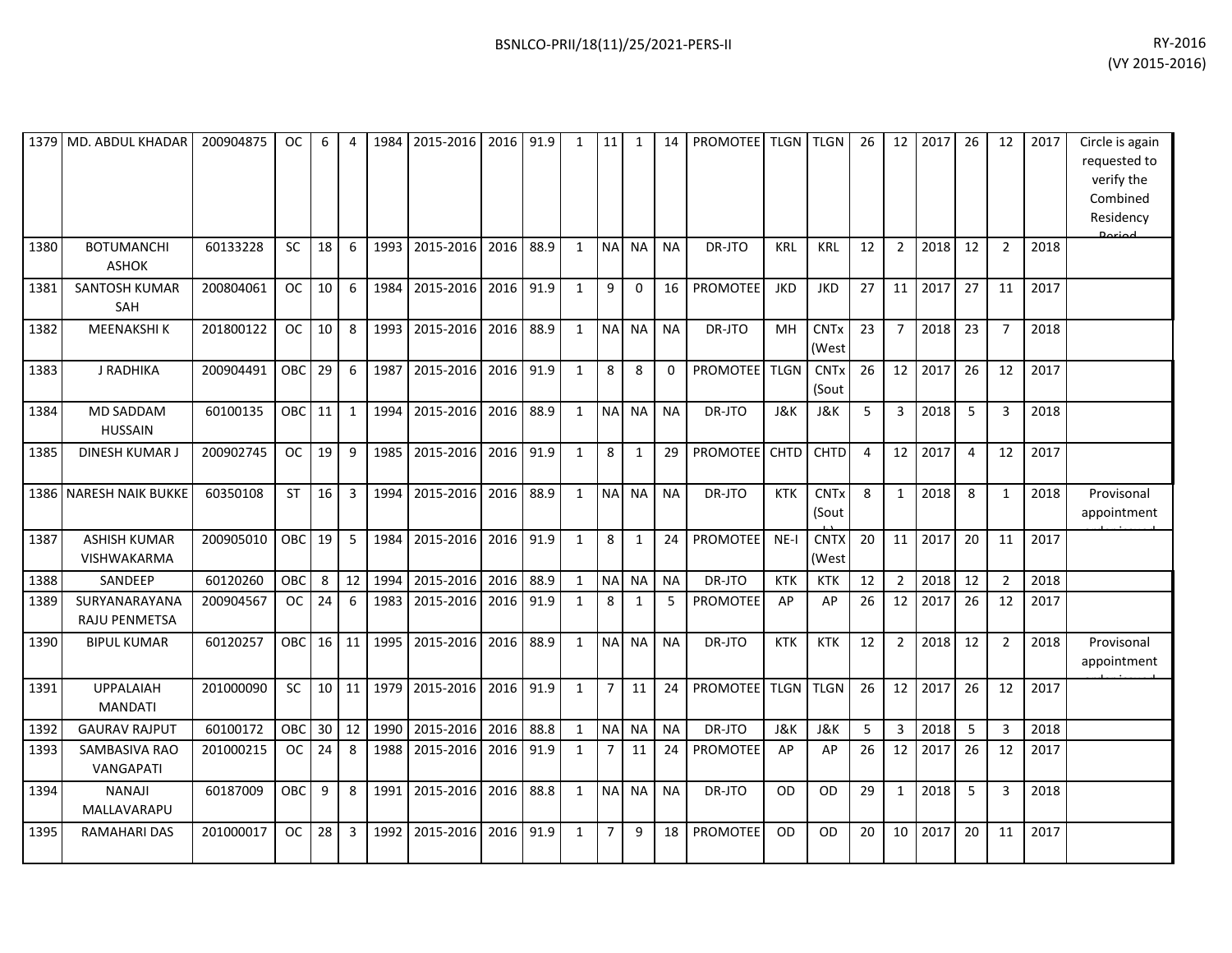| 1396 | <b>ARUNAVA DAS</b>                   | 60120361  | <b>OC</b>     | 12             | 1               | 1992 | 2015-2016 2016 |      | 88.8 | 1            |                 | NA NA          | NA           | DR-JTO               | <b>KTK</b>     | <b>KTK</b>  | 25 | 6               | 2018 | 25             | 6              | 2018 |                                                                                         |
|------|--------------------------------------|-----------|---------------|----------------|-----------------|------|----------------|------|------|--------------|-----------------|----------------|--------------|----------------------|----------------|-------------|----|-----------------|------|----------------|----------------|------|-----------------------------------------------------------------------------------------|
| 1397 | <b>NIKUNJA BIHARI</b><br><b>DHIR</b> | 201000293 | OC.           | 30             | 6               | 1983 | 2015-2016      | 2016 | 91.9 | $\mathbf{1}$ | 7               | q              | 5            | <b>PROMOTEE</b>      | <b>OD</b>      | <b>OD</b>   | 20 | 10              | 2017 | 20             | 11             | 2017 |                                                                                         |
| 1398 | CHANDRAKANTA<br><b>KHURA</b>         | 60189503  | <b>SC</b>     | 26             | 1               | 1992 | 2015-2016      | 2016 | 88.8 | $\mathbf{1}$ |                 | NA NA          | <b>NA</b>    | DR-JTO               | <b>OD</b>      | <b>OD</b>   | 29 | $\mathbf{1}$    | 2018 | 5              | 3              | 2018 |                                                                                         |
|      | 1399 RAJESH KUMAR BHOI               | 201000299 | OC.           | 14             | $7^{\circ}$     | 1984 | 2015-2016      | 2016 | 91.9 | $\mathbf{1}$ | $\overline{7}$  | 9              | 5            | <b>PROMOTEE</b>      | <b>OD</b>      | <b>OD</b>   | 20 | 10 <sup>1</sup> | 2017 | 20             | 11             | 2017 |                                                                                         |
| 1400 | SHAVINU GARG                         | 60190627  | OC.           | $\mathbf{1}$   | 10 <sup>1</sup> | 1992 | 2015-2016      | 2016 | 88.8 | $\mathbf{1}$ |                 | NAI NA         | <b>NA</b>    | DR-JTO               | PB             | PB          | 11 | 12 <sup>1</sup> | 2017 | 11             | 12             | 2017 | RESIGNED W.E.F<br>23.10.2020                                                            |
| 1401 | <b>ASHWIN R</b>                      | 201000772 | <b>SC</b>     | 25             | 12              | 1983 | 2015-2016      | 2016 | 91.9 | $\mathbf{1}$ | $\overline{7}$  | $\overline{7}$ | 17           | <b>PROMOTEE</b>      | <b>KTK</b>     | <b>KTK</b>  | 20 | 11 <sup>1</sup> | 2017 | 20             | 11             | 2017 |                                                                                         |
| 1402 | <b>NIMISH GARG</b>                   | 60120294  | <b>OC</b>     | 28             | $\mathbf{1}$    | 1993 | 2015-2016      | 2016 | 88.8 | $\mathbf{1}$ | NA NA           |                | <b>NA</b>    | DR-JTO               | <b>KTK</b>     | <b>KTK</b>  | 12 | 3               | 2018 | 12             | 3              | 2018 | Resigned wef<br>16/02/19                                                                |
| 1403 | <b>ALLEN JOSEPH</b><br>PEREIRA       | 201000468 | OC.           | 22             | $\overline{7}$  | 1988 | 2015-2016      | 2016 | 91.9 | $\mathbf{1}$ | $\overline{7}$  | $\overline{7}$ | 16           | <b>PROMOTEE</b>      | <b>KTK</b>     | <b>KTK</b>  | 20 | 11 <sup>1</sup> | 2017 | 20             | 11             | 2017 |                                                                                         |
|      | 1404 Shri. DEEPAK KUMAR<br>Ш         | 260170036 | OBC           | $\overline{2}$ | 4               | 1993 | 2015-2016      | 2016 | 88.8 | 1            |                 | NA NA          | <b>NA</b>    | DR-JTO               | NE-II          | <b>NEII</b> | 4  | 12              | 2017 | $\overline{4}$ | 12             | 2017 | On deputation to<br>TERM, NE II                                                         |
| 1405 | <b>KAMLA PRASAD</b>                  | 200303915 | <b>SC</b>     | $\mathbf{1}$   | $\overline{7}$  | 1978 | 2015-2016      | 2016 | 91.8 | $\mathbf{1}$ | 14 <sup>1</sup> | 8              | 12           | PROMOTEE UP(E) UP(E) |                |             | 6  | 8               | 2018 | 6              | 8              | 2018 | Circle is again<br>requested to<br>verify the<br>Combined<br>Residency                  |
| 1406 | SOURODEEP<br><b>MUKHERJEE</b>        | 60254962  | <b>OC</b>     | 18             | $\overline{7}$  | 1993 | 2015-2016      | 2016 | 88.8 | 1            |                 | NA NA          | <b>NA</b>    | DR-JTO               | <b>WB</b>      | <b>WB</b>   | 9  | 4               | 2018 | 9              | $\Delta$       | 2018 | Resigned from<br><b>BSNL</b>                                                            |
|      | 1407 JIMMY LALFAMKIMA                | 200903544 | <b>ST</b>     | $\overline{7}$ | 5               | 1977 | 2015-2016      | 2016 | 91.8 | $\mathbf{1}$ | 12              | $\overline{3}$ | 1            | <b>PROMOTEE</b>      | $NE-I$         | $NE-I$      | 20 | 11              | 2017 | 20             | 11             | 2017 | Circle is again<br>requested to<br>verify the<br>Combined<br>Residency<br><b>Doriad</b> |
| 1408 | <b>KISHAN LAL-I</b>                  | 60100177  | OBC           | 27             | $\overline{4}$  | 1994 | 2015-2016      | 2016 | 88.8 | $\mathbf{1}$ | <b>NA</b>       | <b>NA</b>      | <b>NA</b>    | DR-JTO               | <b>J&amp;K</b> | J&K         | 5  | $\overline{3}$  | 2018 | 5              | 3              | 2018 |                                                                                         |
| 1409 | <b>REEJITH K</b>                     | 200902057 | <sub>OC</sub> | 8              | 3               | 1983 | 2015-2016      | 2016 | 91.8 | 1            | 10              | $\Omega$       | 16           | <b>PROMOTEE</b>      | <b>KRL</b>     | <b>KRL</b>  | 28 | 9               | 2019 | 30             | q              | 2019 |                                                                                         |
| 1410 | <b>MANISH A</b>                      | 60133232  | <b>OC</b>     | $\mathbf{3}$   | 5 <sup>1</sup>  | 1994 | 2015-2016      | 2016 | 88.8 | $\mathbf{1}$ |                 | NA NA          | <b>NA</b>    | DR-JTO               | <b>KRL</b>     | <b>KRL</b>  | 26 | $\overline{3}$  | 2018 | 26             | $\overline{3}$ | 2018 |                                                                                         |
| 1411 | <b>VENKATESAN B</b>                  | 200801397 | OBC           | 9              | 11              | 1985 | 2015-2016      | 2016 | 91.8 | $\mathbf{1}$ | 9               | $\overline{3}$ | $\mathbf{q}$ | <b>PROMOTEE</b>      | <b>TN</b>      | <b>TN</b>   | 27 | 11              | 2017 | 27             | 11             | 2017 |                                                                                         |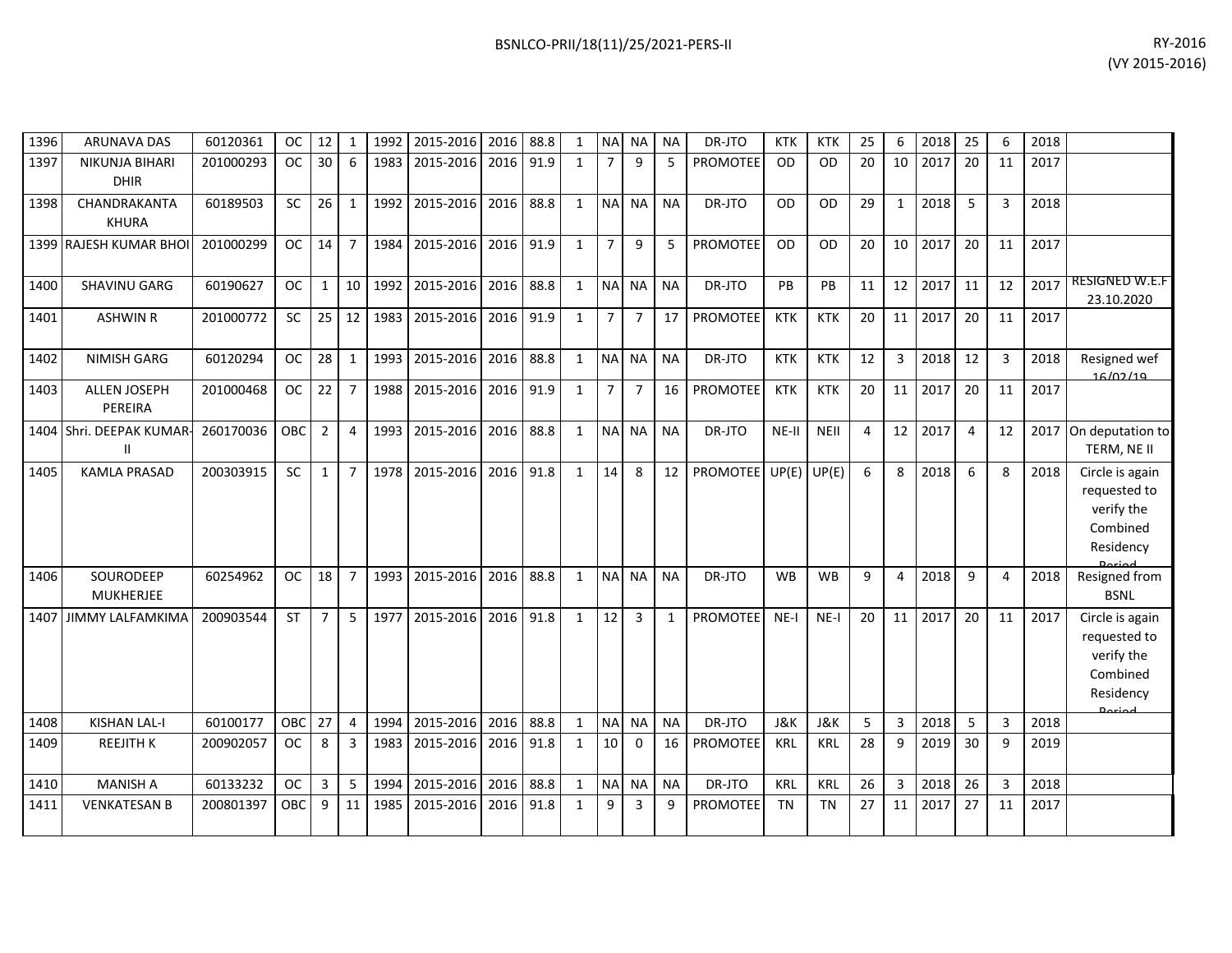| RY-2016        |
|----------------|
| (VY 2015-2016) |

| 1412 | <b>KAMLESH KUMAR</b><br><b>KUMAWAT</b>       | 60150437  | <b>OC</b>  | $\mathbf{1}$    | 7              | 1994 | 2015-2016 2016      |      | 88.8 | $\mathbf{1}$ |                | NA NA          | <b>NA</b>      | DR-JTO               | MH          | MH                   | 25             | $\mathbf{1}$    | 2018    | 29             | $\mathbf 1$    | 2018 |                                           |
|------|----------------------------------------------|-----------|------------|-----------------|----------------|------|---------------------|------|------|--------------|----------------|----------------|----------------|----------------------|-------------|----------------------|----------------|-----------------|---------|----------------|----------------|------|-------------------------------------------|
| 1413 | <b>SHWETAD</b><br>MEHARAWADE                 | 200802989 | OBC        | 16 <sup>1</sup> | 6              | 1987 | 2015-2016           | 2016 | 91.8 | 1            | 8 <sup>1</sup> | 11             | 29             | <b>PROMOTEE</b>      | <b>KTK</b>  | <b>KTK</b>           | 20             | 11 <sup>1</sup> | 2017    | 20             | 11             | 2017 |                                           |
| 1414 | <b>LALIT KUMAR</b><br><b>D.SINGH</b>         | 60330116  | OC.        | 14              | $\overline{7}$ |      | 1994 2015-2016      | 2016 | 88.8 | $\mathbf{1}$ |                | NA NA          | <b>NA</b>      | DR-JTO               | GUJ         | <b>CNTx</b><br>(West | 18             | 6               | 2018    | 18             | 6              | 2018 | <b>Transferred to</b><br>CNTX(W) Circle.  |
| 1415 | Sandeep Kumar-II                             | 200904428 | <b>OBC</b> | 23              | 9              | 1982 | 2015-2016           | 2016 | 91.8 | $\mathbf{1}$ | 8              | 5              | 15             | <b>PROMOTEE</b>      | <b>HR</b>   | <b>HR</b>            | $\overline{2}$ | $\overline{4}$  | 2018    | $\overline{2}$ | 4              | 2018 |                                           |
|      | 1416 AKI NAVEEN KUMAR                        | 60120329  | OC.        | 5               | 8              | 1994 | 2015-2016 2016 88.8 |      |      | $\mathbf{1}$ |                | NA NA          | <b>NA</b>      | DR-JTO               | <b>KTK</b>  | <b>KTK</b>           | 9              | $\overline{4}$  | 2018    | 9              | 4              | 2018 | Provisonal<br>appointment<br>order issued |
| 1417 | <b>ALPANA KUMARI</b>                         | 200903308 | <b>SC</b>  | 10              | $\overline{7}$ | 1987 | 2015-2016           | 2016 | 91.8 | 1            | 8              | 3              | 10             | PROMOTEE UP(W) UP(W) |             |                      | 29             | $\mathbf{1}$    | 2018    | 29             | $\mathbf{1}$   | 2018 |                                           |
| 1418 | <b>MARELLA SANDEEP</b>                       | 60133224  | <b>OC</b>  | 10              | 8              | 1995 | 2015-2016           | 2016 | 88.8 | 1            |                | NA NA          | <b>NA</b>      | DR-JTO               | <b>KRL</b>  | <b>KRL</b>           | 12             | $\overline{2}$  | 2018    | 12             | $\overline{2}$ | 2018 |                                           |
| 1419 | PRAKASH K                                    | 200902706 | <b>OC</b>  | 30              | 5              |      | 1985 2015-2016      | 2016 | 91.8 | $\mathbf{1}$ | 8              | $\overline{3}$ | $\overline{3}$ | <b>PROMOTEE</b>      | <b>KRL</b>  | KRL                  | $\mathbf{1}$   | $\mathbf{1}$    | 2018    | 1              | $\mathbf{1}$   | 2018 |                                           |
| 1420 | SHUVADIP SARKAR                              | 60160175  | <b>OC</b>  | 27              | $\overline{4}$ | 1993 | 2015-2016           | 2016 | 88.8 | $\mathbf{1}$ |                | NA NA          | <b>NA</b>      | DR-JTO               | $NE-I$      | $NE-I$               | 26             | $\overline{2}$  | 2018    | 26             | $\overline{2}$ | 2018 |                                           |
| 1421 | NAGESWAR RAO<br><b>GUGULOTH</b>              | 200904492 | <b>ST</b>  | 12              | 6              | 1985 | 2015-2016           | 2016 | 91.8 | $\mathbf{1}$ | 8              | $\mathbf{1}$   | 5              | <b>PROMOTEE</b>      | <b>TLGN</b> | <b>TLGN</b>          | 26             | 12              | 2017    | 26             | 12             | 2017 |                                           |
| 1422 | <b>RAUNAK KUMAR</b><br><b>BAIROLIYA</b>      | 60045019  | OBC        | $\overline{7}$  | $\overline{7}$ | 1987 | 2015-2016           | 2016 | 88.7 | $\mathbf{1}$ |                | NA NA          | <b>NA</b>      | DR-JTO               | <b>ASM</b>  | ASM                  | 19             | $\overline{2}$  | 2018    | 19             | $\overline{2}$ | 2018 |                                           |
|      | 1423 HANEEF KHAN HAFIZ<br><b>KHAN POSWAL</b> | 200903119 | OBC 21     |                 | $\mathbf{1}$   | 1987 | 2015-2016           | 2016 | 91.8 | $\mathbf{1}$ | 8              | $\mathbf{1}$   | $\overline{3}$ | <b>PROMOTEE</b>      | MH          | MH                   | 4              |                 | 12 2017 | $\overline{4}$ | 12             | 2017 |                                           |
| 1424 | <b>AMIT KUMAR-IV</b>                         | 60190015  | OBC        | 8               | 11             | 1989 | 2015-2016           | 2016 | 88.7 | 1            | NA NA          |                | <b>NA</b>      | DR-JTO               | <b>JKD</b>  | <b>JKD</b>           | 11             | 12              | 2017    | $\overline{4}$ | q              | 2017 |                                           |
| 1425 | <b>ALOK KUMAR-II</b>                         | 200904470 | <b>OC</b>  | 15              | 12             | 1987 | 2015-2016           | 2016 | 91.8 | $\mathbf{1}$ | 8              | 1              | 3              | PROMOTEE UP(W)       |             | UP(W                 | 29             | $\mathbf{1}$    | 2018    | 29             | $\mathbf{1}$   | 2018 |                                           |
| 1426 | <b>ANIP BHARDWAJ</b>                         | 60060057  | SC         | 29              | $\overline{4}$ |      | 1992 2015-2016      | 2016 | 88.7 | $\mathbf{1}$ |                | NA NA          | <b>NA</b>      | DR-JTO               | CG          | CG                   | 19             | $\overline{2}$  | 2018    | 19             | $\overline{2}$ | 2018 |                                           |
| 1427 | <b>RAMNATH RAJAK</b>                         | 200904707 | <b>SC</b>  | 6               | 9              | 1983 | 2015-2016           | 2016 | 91.8 | $\mathbf{1}$ | $\overline{7}$ | 11             | 28             | <b>PROMOTEE</b>      | <b>CTD</b>  | <b>CTD</b>           | 20             | 11              | 2017    | 20             | 11             | 2017 |                                           |
| 1428 | <b>ASHRAF ALI</b>                            | 60110060  | <b>OC</b>  | 10              | $\overline{7}$ | 1993 | 2015-2016 2016      |      | 88.7 | $\mathbf{1}$ | NA NA          |                | <b>NA</b>      | DR-JTO               | <b>JKD</b>  | <b>JKD</b>           | 26             | $\overline{2}$  | 2018    | 20             | 11             | 2017 |                                           |
| 1429 | <b>SUMAN PURELLA</b>                         | 201000352 | OBC        | 5               | 12             |      | 1985 2015-2016      | 2016 | 91.8 | 1            | $\overline{7}$ | 11             | 24             | PROMOTEE             | <b>TLGN</b> | <b>TLGN</b>          | 26             | 12              | 2017    | 26             | 12             | 2017 |                                           |
| 1430 | HIMANSHU<br>AGRAWAL                          | 60060042  | OC.        | $\mathbf{1}$    | $\overline{2}$ | 1994 | 2015-2016           | 2016 | 88.7 | $\mathbf{1}$ |                | NA NA          | <b>NA</b>      | DR-JTO               | CG          | CG                   | 4              |                 | 12 2017 | $\overline{4}$ | 12             | 2017 |                                           |
| 1431 | T N KANTHARAJU                               | 201000649 | <b>OBC</b> | 17              | 5              | 1988 | 2015-2016           | 2016 | 91.8 | $\mathbf{1}$ | 7 <sup>7</sup> | 8              | $\mathbf 0$    | <b>PROMOTEE</b>      | <b>KTK</b>  | <b>KTK</b>           | 20             | 11              | 2017    | 20             | 11             | 2017 |                                           |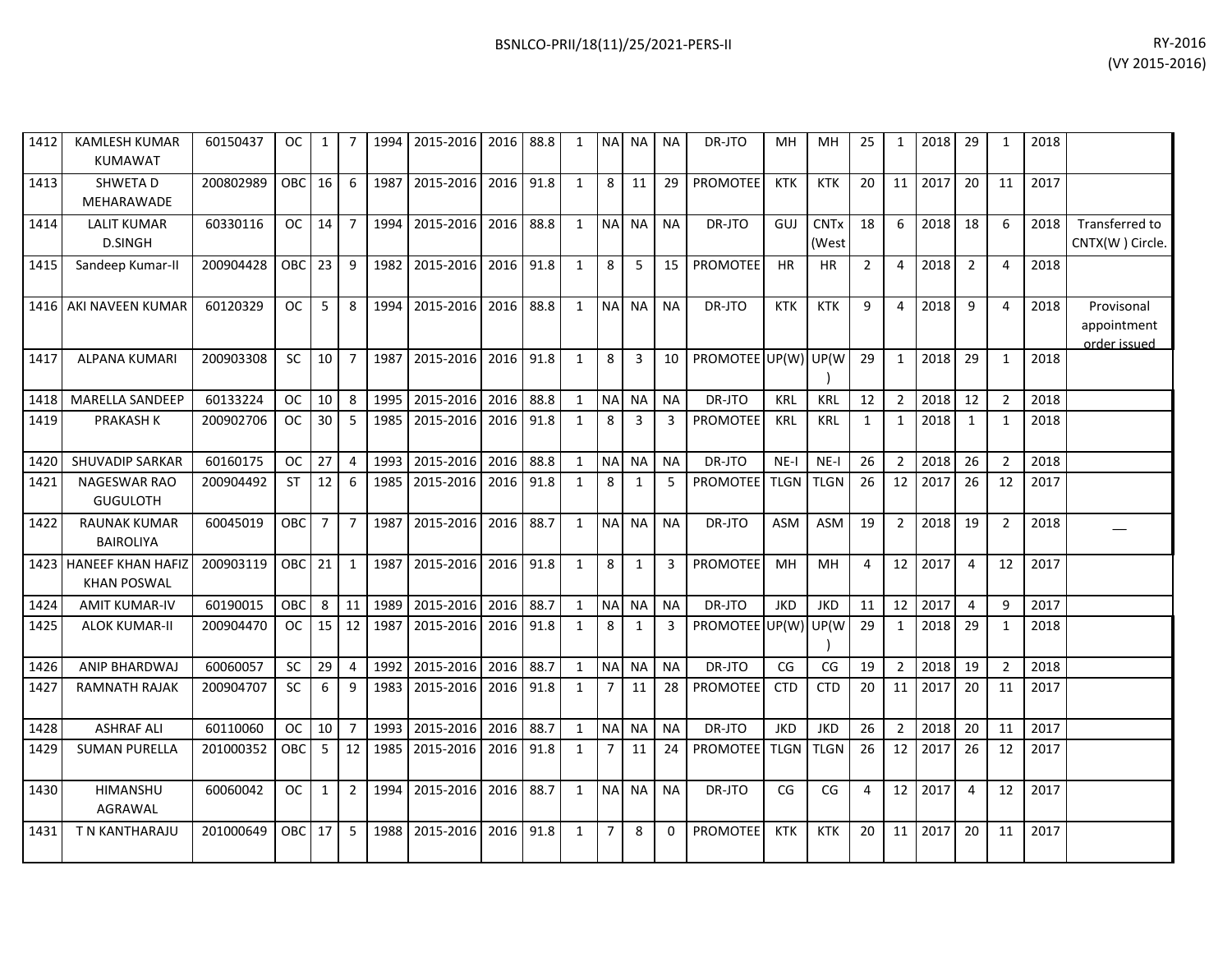| 1432 | RAJESH SAHU                          | 60189008  | <b>OC</b>  | 9            | 5              | 1995 | 2015-2016 2016 |      | 88.7 | $\mathbf{1}$ | <b>NA</b>      | NA             | <b>NA</b>      | DR-JTO            | <b>OD</b>  | <b>OD</b>             | 29           | 1              | 2018 | 5              | 3              | 2018 | Resigned                                                               |
|------|--------------------------------------|-----------|------------|--------------|----------------|------|----------------|------|------|--------------|----------------|----------------|----------------|-------------------|------------|-----------------------|--------------|----------------|------|----------------|----------------|------|------------------------------------------------------------------------|
| 1433 | <b>RAVIH</b>                         | 201000504 | <b>ST</b>  | 18           | $\overline{7}$ | 1980 | 2015-2016      | 2016 | 91.8 | $\mathbf{1}$ | $\overline{7}$ | $\overline{7}$ | 17             | PROMOTEE          | <b>KTK</b> | <b>KTK</b>            | 20           | 11             | 2017 | 20             | 11             | 2017 |                                                                        |
| 1434 | <b>NITHIN PP</b>                     | 60137231  | OBC        | 24           | $\overline{7}$ | 1995 | 2015-2016      | 2016 | 88.7 | $\mathbf{1}$ | <b>NA</b>      | <b>NA</b>      | <b>NA</b>      | DR-JTO            | <b>KRL</b> | <b>KRL</b>            | 12           | $\overline{2}$ | 2018 | 12             | $\overline{2}$ | 2018 | Resigned from                                                          |
| 1435 | SHARATH KUMAR H<br>N                 | 201000581 | <b>OC</b>  | $\mathbf{1}$ | 5              | 1986 | 2015-2016      | 2016 | 91.8 | $\mathbf{1}$ | $\overline{7}$ | $\overline{7}$ | 17             | <b>PROMOTEE</b>   | <b>KTK</b> | <b>KTK</b>            | 20           | 11             | 2017 | 20             | 11             | 2017 |                                                                        |
| 1436 | <b>NAVADEEP RANJAN</b>               | 60170031  | <b>OC</b>  | 5            | 9              | 1989 | 2015-2016      | 2016 | 88.6 | $\mathbf{1}$ | <b>NA</b>      | <b>NA</b>      | <b>NA</b>      | DR-JTO            | NE-II      | <b>JKD</b>            | 4            | 12             | 2017 | $\overline{4}$ | 9              | 2017 | Rule 8 joined on<br><u>በ3 በ7 2021 -</u>                                |
| 1437 | SANTOSHKUMAR G<br><b>DHULBHA</b>     | 201001021 | <b>OC</b>  | 16           | 5              | 1984 | 2015-2016      | 2016 | 91.8 | $\mathbf{1}$ | $\overline{7}$ | 6              | 26             | PROMOTEE          | <b>KTK</b> | <b>KTK</b>            | 20           | 11             | 2017 | 20             | 11             | 2017 |                                                                        |
| 1438 | <b>VISHNURAJ R V</b>                 | 60120309  | <b>OC</b>  | 5            | 1              | 1990 | 2015-2016      | 2016 | 88.6 | $\mathbf{1}$ | <b>NA</b>      | <b>NA</b>      | <b>NA</b>      | DR-JTO            | <b>KTK</b> | <b>KRL</b>            | 9            | 4              | 2018 | 9              | 4              | 2018 | R8 Mutual<br>Transfer r to KRL                                         |
| 1439 | <b>CHANKEY M</b>                     | 201001674 | <b>OBC</b> | $\mathbf{1}$ | $\overline{4}$ | 1987 | 2015-2016      | 2016 | 91.8 | $\mathbf{1}$ | $\overline{7}$ | 6              | 17             | PROMOTEE NTx (Eas |            | <b>CNTx</b><br>(Sout  | 4            | 12             | 2017 | 4              | 12             | 2017 |                                                                        |
| 1440 | <b>PRAVEEN KUMAR</b><br>YADAV        | 60150514  | <b>OBC</b> | 5            | $\overline{4}$ | 1990 | 2015-2016      | 2016 | 88.6 | $\mathbf{1}$ | <b>NA</b>      | <b>NA</b>      | <b>NA</b>      | DR-JTO            | MH         | <b>MH</b>             | 19           | $\mathbf{3}$   | 2018 | 19             | $\overline{3}$ | 2018 | Resigned                                                               |
| 1441 | SHAMEEM AHMED<br><b>MIR</b>          | 201002244 | <b>OC</b>  | 3            | $\overline{4}$ | 1984 | 2015-2016      | 2016 | 91.8 | $\mathbf{1}$ | $\overline{7}$ | 4              | $\overline{7}$ | <b>PROMOTEE</b>   | J&K        | J&K                   | 4            | 12             | 2017 | $\overline{4}$ | 12             | 2017 |                                                                        |
| 1442 | <b>VENKTESH N P</b>                  | 60120267  | <b>ST</b>  | 6            | $\overline{4}$ | 1991 | 2015-2016      | 2016 | 88.6 | $\mathbf{1}$ | N <sub>A</sub> | <b>NA</b>      | <b>NA</b>      | DR-JTO            | <b>KTK</b> | <b>KTK</b>            | 12           | $\overline{2}$ | 2018 | 12             | $\overline{2}$ | 2018 | Provisonal<br>appointment                                              |
| 1443 | MADHAVI PALIVELA                     | 201002169 | SC         | 15           | $\overline{4}$ | 1982 | 2015-2016      | 2016 | 91.8 | $\mathbf{1}$ | $\overline{7}$ | 3              | 28             | <b>PROMOTEE</b>   | AP         | AP                    | 26           | 12             | 2017 | 26             | 12             | 2017 |                                                                        |
| 1444 | <b>BENJAMIN</b><br><b>DEBBARMA</b>   | 60320143  | <b>ST</b>  | 30           | $\overline{4}$ | 1991 | 2015-2016      | 2016 | 88.6 | $\mathbf{1}$ | <b>NA</b>      | <b>NA</b>      | <b>NA</b>      | DR-JTO            | <b>ASM</b> | <b>ASM</b>            | 19           | $\overline{2}$ | 2018 | 19             | $\overline{2}$ | 2018 |                                                                        |
| 1445 | <b>KADAM SUNIL</b><br><b>SUBHASH</b> | 200904582 | <b>OC</b>  | 12           | $\overline{7}$ | 1984 | 2015-2016      | 2016 | 91.8 | $\mathbf{1}$ | $\overline{7}$ | $\Omega$       | 8              | <b>PROMOTEE</b>   | MH         | <b>MH</b>             | 4            | 12             | 2017 | $\overline{4}$ | 12             | 2017 |                                                                        |
| 1446 | NAGARAJU<br><b>BANOTHU</b>           | 201800650 | <b>ST</b>  | 18           | $\mathbf{1}$   | 1992 | 2015-2016      | 2016 | 88.6 | $\mathbf{1}$ | <b>NA</b>      | <b>NA</b>      | <b>NA</b>      | DR-JTO            | <b>OD</b>  | <b>CNTx</b><br>(East) | $\mathbf{1}$ | 10             | 2018 | $\mathbf{1}$   | 10             | 2018 |                                                                        |
| 1447 | PADMANABHA L                         | 200903730 | <b>ST</b>  | 16           | $\overline{2}$ | 1987 | 2015-2016      | 2016 | 91.7 | $\mathbf{1}$ | 12             | $\overline{2}$ | 16             | <b>PROMOTEE</b>   | <b>KTK</b> | <b>KTK</b>            | 20           | 11             | 2017 | 20             | 11             | 2017 | Circle is again<br>requested to<br>verify the<br>Combined<br>Residency |
| 1448 | <b>VISHAL KUMAR</b><br><b>RAHUL</b>  | 60150513  | SC         | 29           | $\mathbf{1}$   | 1993 | 2015-2016      | 2016 | 88.6 | $\mathbf{1}$ | <b>NA</b>      | <b>NA</b>      | <b>NA</b>      | DR-JTO            | <b>MH</b>  | MH                    | 12           | 3              | 2018 | 12             | $\overline{3}$ | 2018 | Resigned                                                               |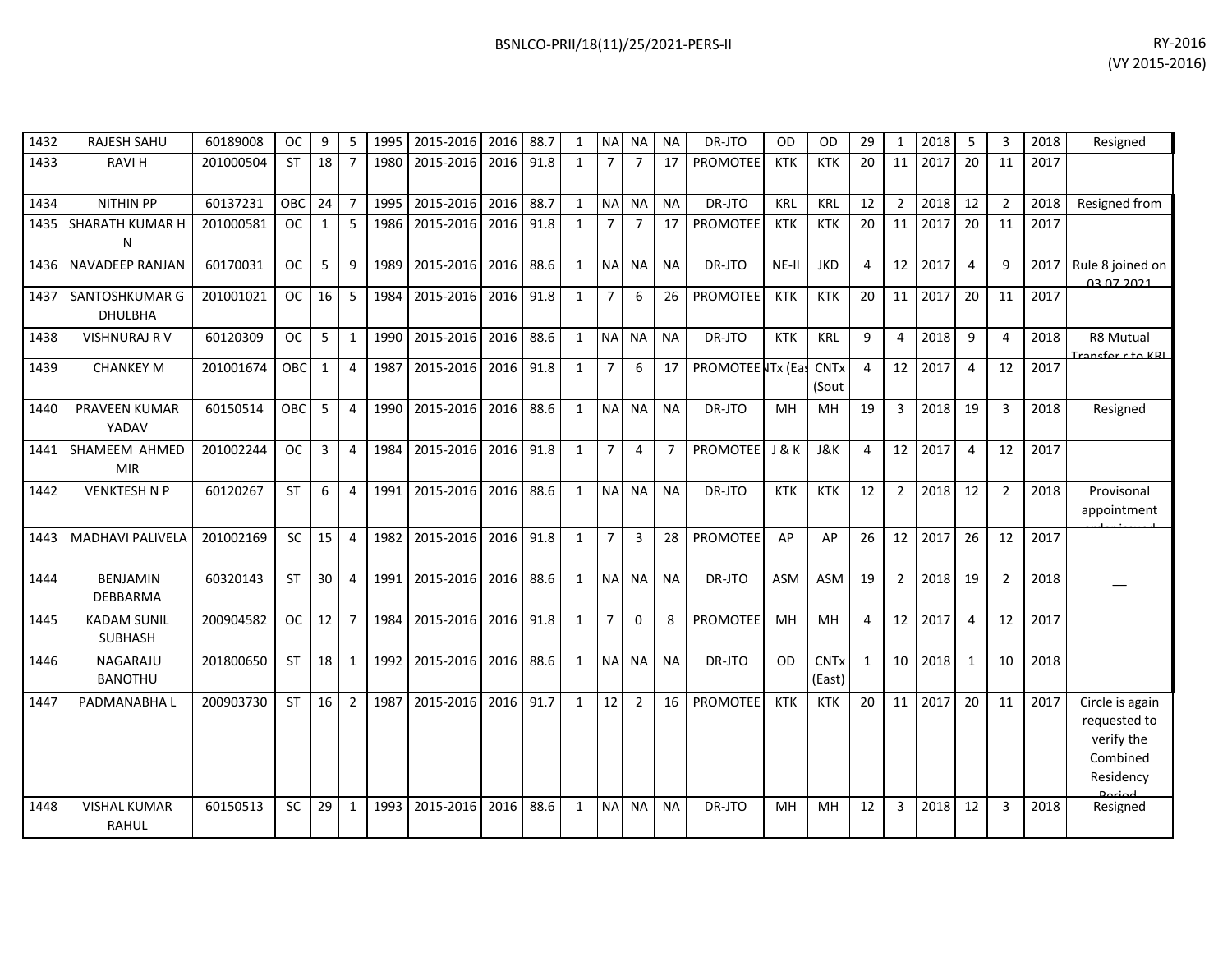| 1449 | <b>BISHMBER</b>                     | 200904761 | <b>OC</b>  | 10           | $\overline{2}$ | 1984 | 2015-2016 | 2016      | 91.7 | 1            | 12        | $\overline{2}$ | 3              | PROMOTEE UP(W)  |             | <b>CNT<sub>x</sub></b><br>(Nort<br>h) | 27             | 1              | 2018 | 27             | $\mathbf{1}$   | 2018 | Circle is again<br>requested to<br>verify the<br>Combined<br>Residency |
|------|-------------------------------------|-----------|------------|--------------|----------------|------|-----------|-----------|------|--------------|-----------|----------------|----------------|-----------------|-------------|---------------------------------------|----------------|----------------|------|----------------|----------------|------|------------------------------------------------------------------------|
| 1450 | <b>SUMIT KUMAR</b>                  | 60430040  | OC.        | 14           | 12             | 1993 | 2015-2016 | 2016      | 88.6 | 1            | <b>NA</b> | NA             | <b>NA</b>      | DR-JTO          | MH          | <b>BBN</b><br>W                       | 29             | $\mathbf{1}$   | 2018 | 29             | 1              | 2018 | Resigned on<br>29.11.2019                                              |
| 1451 | <b>UNNIKG</b>                       | 200903216 | <b>OC</b>  | 30           | 10             | 1985 | 2015-2016 | 2016      | 91.7 | $\mathbf{1}$ | 9         | 11             | 11             | <b>PROMOTEE</b> | <b>KRL</b>  | <b>KRL</b>                            | 30             | 9              | 2019 | 30             | 9              | 2019 |                                                                        |
| 1452 | VENKATESH<br><b>TANKALA</b>         | 60150533  | OBC        | 26           | $\overline{2}$ | 1994 | 2015-2016 | 2016      | 88.6 | $\mathbf{1}$ | <b>NA</b> | <b>NA</b>      | <b>NA</b>      | DR-JTO          | MH          | MH                                    | 26             | 3              | 2018 | 26             | 3              | 2018 | Resigned                                                               |
| 1453 | <b>MANICK MANDAL</b>                | 200801787 | <b>SC</b>  | 18           | 11             | 1979 | 2015-2016 | 2016      | 91.7 | $\mathbf{1}$ | 9         | $\overline{2}$ | 26             | PROMOTEE        | <b>WB</b>   | <b>WB</b>                             | 11             | 12             | 2017 | 11             | 12             | 2017 |                                                                        |
| 1454 | <b>KAMLESH KUMAR-I</b>              | 60253959  | <b>SC</b>  | 15           | $\mathbf{1}$   | 1986 | 2015-2016 | 2016      | 88.5 | $\mathbf{1}$ | <b>NA</b> | <b>NA</b>      | <b>NA</b>      | DR-JTO          | <b>WB</b>   | <b>WB</b>                             | 5              | $\overline{2}$ | 2018 | 5              | $\overline{2}$ | 2018 |                                                                        |
| 1455 | LAVANYA<br>CHINTHAPALLY             | 200803190 | <b>SC</b>  | 9            | 5              | 1976 | 2015-2016 | 2016      | 91.7 | 1            | 9         | 2              | 8              | <b>PROMOTEE</b> | <b>TLGN</b> | <b>TLGN</b>                           | 26             | 12             | 2017 | 26             | 12             | 2017 |                                                                        |
| 1456 | <b>ROHIT RAI</b>                    | 60350125  | OC.        | 29           | $\mathbf{1}$   | 1990 | 2015-2016 | 2016      | 88.5 | 1            | <b>NA</b> | <b>NA</b>      | <b>NA</b>      | DR-JTO          | <b>TN</b>   | <b>CNT<sub>x</sub></b><br>(Sout       | 5              | $\overline{2}$ | 2018 | 5              | $\overline{2}$ | 2018 | <b>RESIGNATION</b>                                                     |
| 1457 | <b>SUBHAS KUMAR</b><br><b>SINHA</b> | 200803874 | <b>OC</b>  | $\mathbf{1}$ | $\mathbf{1}$   | 1965 | 2015-2016 | 2016 91.7 |      | 1            | 9         | $\mathbf 0$    | 3              | PROMOTEE        | <b>CTD</b>  | <b>CTD</b>                            | 20             | 11             | 2017 | 20             | 11             | 2017 |                                                                        |
| 1458 | <b>ANKUSH JAIN</b>                  | 201800366 | <b>OC</b>  | 20           | 9              | 1992 | 2015-2016 | 2016      | 88.5 | $\mathbf{1}$ | <b>NA</b> | <b>NA</b>      | <b>NA</b>      | DR-JTO          | KRL         | <b>KRL</b>                            | 3              | 9              | 2018 | 3              | 9              | 2018 |                                                                        |
| 1459 | Amit Pathak                         | 200904349 | OC         | 3            | 9              | 1984 | 2015-2016 | 2016      | 91.7 | $\mathbf{1}$ | 8         | 8              | $\overline{7}$ | <b>PROMOTEE</b> | <b>HR</b>   | <b>HR</b>                             | $\overline{2}$ | $\overline{4}$ | 2018 | $\overline{2}$ | $\overline{4}$ | 2018 |                                                                        |
| 1460 | <b>ASHMAL ALI</b>                   | 60138015  | OBC        | 13           | 9              | 1995 | 2015-2016 | 2016      | 88.5 | $\mathbf{1}$ | NA        | <b>NA</b>      | <b>NA</b>      | DR-JTO          | KRL         | <b>KRL</b>                            | 29             | $\mathbf{1}$   | 2018 | 29             | $\mathbf{1}$   | 2018 |                                                                        |
| 1461 | Nitish Paliwal                      | 200903256 | OC         | 25           | 5              | 1987 | 2015-2016 | 2016      | 91.7 | 1            | 8         | 5              | 3              | PROMOTEE        | HR          | HR                                    | $\overline{2}$ | 4              | 2018 | $\overline{2}$ | $\overline{4}$ | 2018 | Resigned on 28-<br>06-2020                                             |
| 1462 | NAGA RAJU JOGU                      | 60134034  | SC         | 10           | $\overline{7}$ | 1987 | 2015-2016 | 2016      | 88.4 | $\mathbf{1}$ | <b>NA</b> | <b>NA</b>      | <b>NA</b>      | DR-JTO          | KRL         | KRL                                   | 12             | $\overline{2}$ | 2018 | 12             | $\overline{2}$ | 2018 |                                                                        |
| 1463 | <b>USHA GUSAIN BIST</b>             | 200903939 | <b>OC</b>  | 23           | 11             | 1985 | 2015-2016 | 2016      | 91.7 | $\mathbf{1}$ | 8         | $\overline{4}$ | $\overline{7}$ | PROMOTEE        | <b>UKD</b>  | <b>UKD</b>                            | 12             | 3              | 2018 | 12             | $\overline{3}$ | 2018 |                                                                        |
| 1464 | TV KRISHNARAO<br><b>MADDU</b>       | 60187013  | <b>OBC</b> | 12           | $\overline{3}$ | 1988 | 2015-2016 | 2016      | 88.4 | $\mathbf{1}$ | <b>NA</b> | <b>NA</b>      | <b>NA</b>      | DR-JTO          | <b>OD</b>   | OD                                    | 29             | $\mathbf{1}$   | 2018 | 5              | 3              | 2018 |                                                                        |
| 1465 | <b>KISHOR R S</b>                   | 200903492 | <b>OC</b>  | 25           | -5             | 1985 | 2015-2016 | 2016 91.7 |      | 1            | 8         | 3              | $\overline{2}$ | PROMOTEE        | <b>KRL</b>  | <b>KRL</b>                            | $\mathbf{1}$   | 1              | 2018 | $\mathbf{1}$   | $\mathbf{1}$   | 2018 |                                                                        |
| 1466 | YALAMATI<br>VENKATRAMAYYA           | 60120202  | <b>OC</b>  | 9            | 9              | 1989 | 2015-2016 | 2016      | 88.4 | 1            | <b>NA</b> | <b>NA</b>      | <b>NA</b>      | DR-JTO          | <b>KTK</b>  | <b>KTK</b>                            | 11             | 12             | 2017 | 11             | 12             | 2017 | Resigned wef<br>30.06.2018                                             |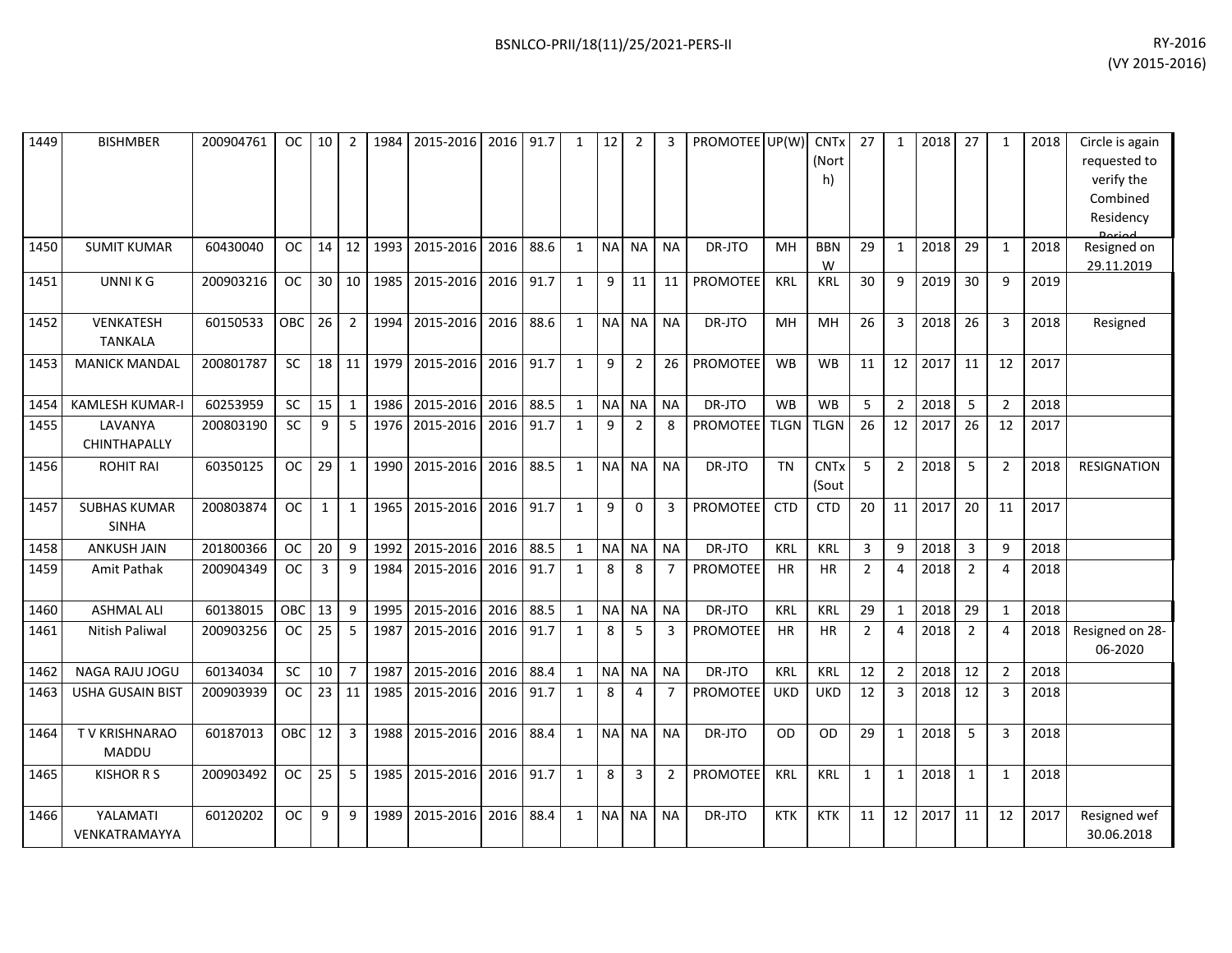1468

1471

1473

1475

1478

1481

1484

1485 SADANAND

GOPALRAO PATANGE

| 1467 | <b>CHINMOY BISWAS</b>                 | 200902357 | OC.        | 25           | 1               | 1985 | 2015-2016                | 2016      | 91.7 | $\mathbf{1}$ | 8              | 2            |              | <b>PROMOTEE</b> | $NE-I$      | <b>INSP</b><br>& QA             | 20             | 11              | 2017 | 20             | 11             | 2017 |                               |
|------|---------------------------------------|-----------|------------|--------------|-----------------|------|--------------------------|-----------|------|--------------|----------------|--------------|--------------|-----------------|-------------|---------------------------------|----------------|-----------------|------|----------------|----------------|------|-------------------------------|
| 1468 | CHINNAKOTLA<br><b>NETHAJI</b>         | 60133229  | <b>OBC</b> | 5            | 6               | 1990 | 2015-2016                | 2016      | 88.4 | $\mathbf{1}$ | <b>NA</b>      | <b>NA</b>    | <b>NA</b>    | DR-JTO          | <b>KRL</b>  | <b>CHTD</b>                     | 12             | $\overline{2}$  | 2018 | $\overline{2}$ | 12             | 2018 | TRANSFERRED<br>ON INTERCIRCLE |
| 1469 | <b>BHARATH S</b>                      | 200902760 | OC.        |              | $29$ 11         | 1983 | 2015-2016                | 2016 91.7 |      | $\mathbf{1}$ | 8              | 1            | 29           | PROMOTEE CHTD   |             | <b>CHTD</b>                     | $\overline{4}$ | 12              | 2017 | $\overline{4}$ | 12             | 2017 |                               |
| 1470 | <b>SUMI M M</b>                       | 60120255  | SC         | 27           | 9               | 1990 | 2015-2016                | 2016 88.4 |      | $\mathbf{1}$ | <b>NA</b>      | <b>NA</b>    | <b>NA</b>    | DR-JTO          | <b>KTK</b>  | <b>KTK</b>                      | 12             | $\overline{2}$  | 2018 | 12             | $\overline{2}$ | 2018 |                               |
| 1471 | <b>HUJARE JAVEED</b><br><b>ILAHI</b>  | 200903263 | $OBC$ 24   |              | $\overline{7}$  | 1979 | 2015-2016                | 2016 91.7 |      | $\mathbf{1}$ | 8              | $\mathbf{1}$ | 5            | <b>PROMOTEE</b> | <b>MH</b>   | <b>CNT<sub>x</sub></b><br>(West | $\overline{4}$ | 12 <sup>1</sup> | 2017 | $\overline{4}$ | 12             | 2017 |                               |
| 1472 | <b>NITISH TEWARY</b>                  | 60070372  | OC         | 25           | 12              | 1990 | 2015-2016                | 2016 88.4 |      | $\mathbf{1}$ | <b>NA</b>      | <b>NA</b>    | <b>NA</b>    | DR-JTO          | GUJ         | GUJ                             | 5              | $\mathbf{3}$    | 2018 | - 5            | 3              | 2018 | Resigned on<br>11.07.2018     |
| 1473 | MRUGESHBHAI<br><b>PATEL</b>           | 200903047 | OC.        |              | $14 \mid 12$    | 1984 | 2015-2016                | 2016 91.7 |      | $\mathbf{1}$ | 8              | $\mathbf{1}$ | 3            | PROMOTEE        | GUJ         | GUJ                             | 4              | 12              | 2017 | $\overline{4}$ | 12             | 2017 |                               |
| 1474 | <b>M NIYAS</b>                        | 60270138  | <b>OBC</b> | $24 \mid 7$  |                 | 1991 | 2015-2016                | 2016      | 88.4 | $\mathbf{1}$ | <b>NA</b>      | <b>NA</b>    | <b>NA</b>    | DR-JTO          | <b>CHTD</b> | <b>KRL</b>                      | 12             | $\overline{2}$  | 2018 | 12             | $\overline{2}$ | 2018 | Resigned wef 8-<br>വചാറാ      |
|      | 1475   VISHWESHWARAIAH<br>K S         | 200904530 | <b>OBC</b> | $\mathbf{1}$ | 9               | 1984 | 2015-2016                | 2016 91.7 |      | $\mathbf{1}$ | 8              | $\Omega$     | 4            | <b>PROMOTEE</b> | <b>KTK</b>  | <b>KTK</b>                      | 20             | 11              | 2017 | 20             | 11             | 2017 |                               |
| 1476 | <b>PRADEEP JAITPURA</b>               | 60150545  | <b>SC</b>  | 4            | $\overline{2}$  | 1992 | $\overline{2015} - 2016$ | 2016 88.4 |      | 1            | <b>NA</b>      | <b>NA</b>    | <b>NA</b>    | DR-JTO          | MH          | MH                              | 23             | $\overline{4}$  | 2018 | 23             | $\overline{a}$ | 2018 | Resigned                      |
| 1477 | <b>MANU BHATIA</b>                    | 200904414 | <b>OC</b>  | 7            | 12              | 1982 | 2015-2016                | 2016 91.7 |      | $\mathbf{1}$ | 8              | 0            | $\mathbf{1}$ | <b>PROMOTEE</b> | HP          | HP                              | 26             | 12              | 2017 | 26             | 12             | 2017 |                               |
|      | 1478 R BHAVANI SHANKAR<br><b>NAIK</b> | 60100170  | <b>ST</b>  | 5            | 4               | 1992 | 2015-2016                | 2016 88.4 |      | $\mathbf{1}$ | <b>NA</b>      | <b>NA</b>    | <b>NA</b>    | DR-JTO          | J&K         | <b>KRL</b>                      | 5              | 3 <sup>1</sup>  | 2018 | -5             | 3              | 2018 |                               |
| 1479 | <b>JAIDEEP GANDHI</b>                 | 200904292 | <b>OC</b>  |              | $30 \mid 12$    | 1980 | 2015-2016                | 2016 91.7 |      | $\mathbf{1}$ | $\overline{7}$ | 11           | 30           | PROMOTEE J & K  |             | J&K                             | 4              | 12              | 2017 | $\overline{4}$ | 12             | 2017 |                               |
| 1480 | <b>ANISH KUMAR</b>                    | 60056501  | <b>OC</b>  | 8            | 1               | 1993 | 2015-2016                | 2016      | 88.4 | 1            | <b>NA</b>      | <b>NA</b>    | <b>NA</b>    | DR-JTO          | <b>BH</b>   | <b>BH</b>                       | 26             | $\overline{2}$  | 2018 | 26             | 2              | 2018 |                               |
| 1481 | SHAILESH KUMAR<br><b>VERMA</b>        | 200904249 | <b>OBC</b> | -5           | 11              | 1986 | 2015-2016                | 2016 91.7 |      | $\mathbf{1}$ | $\overline{7}$ | 11           | 28           | <b>PROMOTEE</b> | J&K         | J&K                             | 4              | 12              | 2017 | $\overline{4}$ | 12             | 2017 |                               |
| 1482 | Brijraj Meena                         | 60132417  | <b>ST</b>  | 20           | $\overline{2}$  | 1994 | 2015-2016                | 2016      | 88.4 | 1            | <b>NA</b>      | <b>NA</b>    | <b>NA</b>    | DR-JTO          | <b>KRL</b>  | <b>KRL</b>                      | 5              | $\overline{2}$  | 2018 | -5             | $\overline{2}$ | 2018 | Resigned                      |
| 1483 | <b>ROBIN RAJAN</b>                    | 200903984 | OC.        | 19           | $\overline{11}$ | 1984 | 2015-2016                | 2016 91.7 |      | $\mathbf{1}$ | $\overline{7}$ | 11           | 20           | <b>PROMOTEE</b> | GUJ         | GUJ                             | 4              | 12              | 2017 | $\overline{4}$ | 12             | 2017 |                               |
| 1484 | <b>GUGULOTH</b><br>RAJKUMAR           | 60120224  | <b>ST</b>  | 12           | 3               | 1994 | 2015-2016                | 2016      | 88.4 | $\mathbf{1}$ | <b>NA</b>      | <b>NA</b>    | <b>NA</b>    | DR-JTO          | <b>KTK</b>  | <b>KTK</b>                      | 29             | 1               | 2018 | 29             | $\mathbf{1}$   | 2018 |                               |

200904437 OBC 15 6 1985 2015-2016 2016 91.7 1 7 11 20 PROMOTEE MH MH 4 12 2017 4 12 2017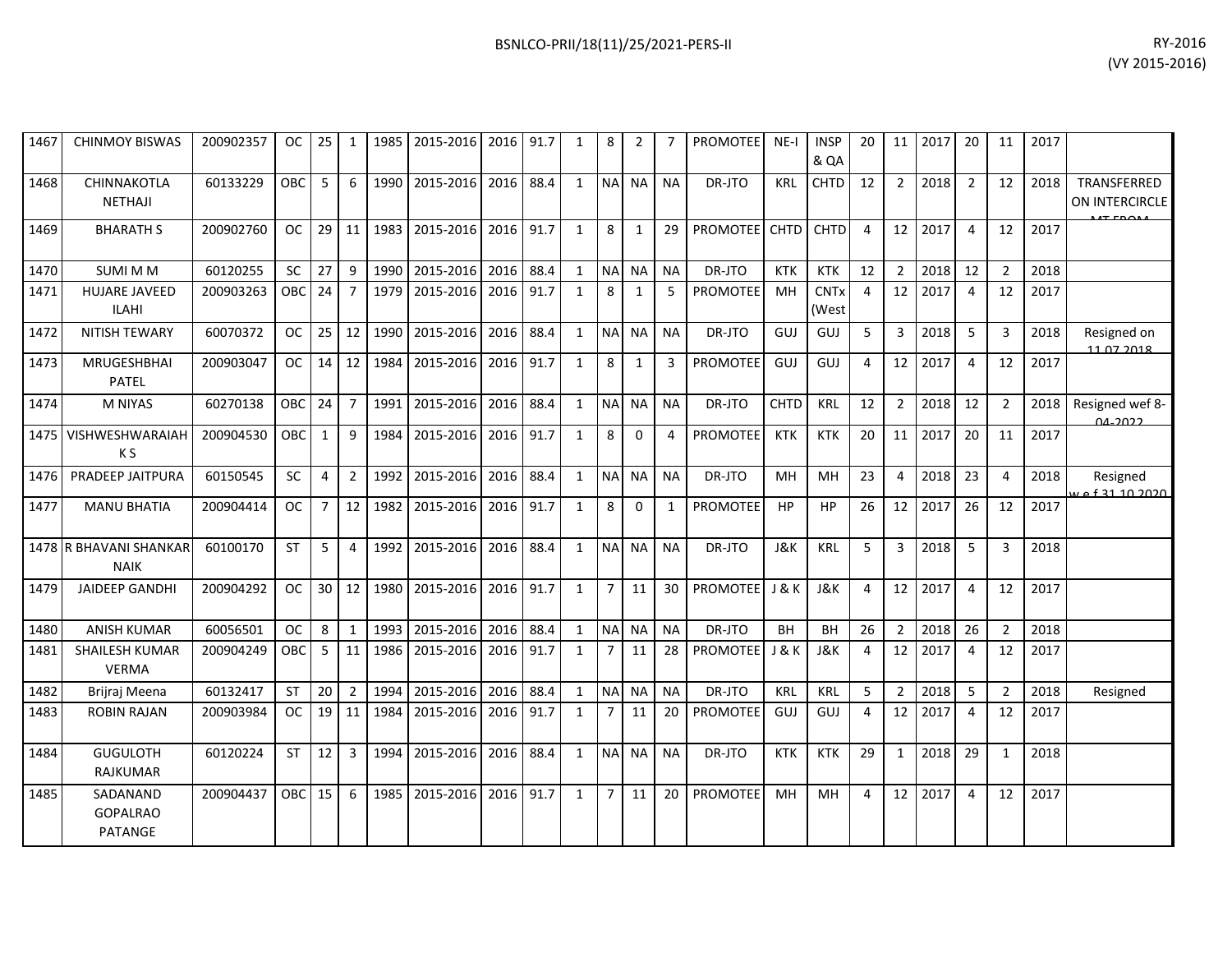| BSNLCO-PRII/18(11)/25/2021-PERS-II | RY-2016 |
|------------------------------------|---------|
|                                    |         |

| 1486 | <b>ABHIMANYU SINGH</b>                  | 60120300  | <b>OC</b>  | 9               | 5               | 1994 | 2015-2016 2016 88.4 |           |      | 1            |                | NA NA     | NA        | DR-JTO          | <b>KTK</b> | <b>KTK</b>                      | 9              | 4              | 2018 | 9              | $\overline{4}$ | 2018 | Resignation               |
|------|-----------------------------------------|-----------|------------|-----------------|-----------------|------|---------------------|-----------|------|--------------|----------------|-----------|-----------|-----------------|------------|---------------------------------|----------------|----------------|------|----------------|----------------|------|---------------------------|
| 1487 | PRAGNESHKUMAR<br><b>PATEL</b>           | 200904271 | <b>OC</b>  | 23              | 7               | 1985 | 2015-2016           | 2016      | 91.7 | 1            |                | 11        | 20        | <b>PROMOTEE</b> | GUJ        | GUJ                             | $\overline{4}$ | 12             | 2017 | 4              | 12             | 2017 |                           |
| 1488 | <b>ADITYA KAKERI</b>                    | 60133233  | OC.        | 25              | 7               | 1995 | 2015-2016           | 2016      | 88.4 | 1            | <b>NA</b>      | <b>NA</b> | <b>NA</b> | DR-JTO          | <b>KRL</b> | <b>KRL</b>                      | 26             | $\overline{3}$ | 2018 | 26             | 3              | 2018 |                           |
| 1489 | PRAVEEN TOPPO                           | 200905285 | <b>ST</b>  | 15              | 5               | 1986 | 2015-2016           | 2016      | 91.7 | $\mathbf{1}$ | $\overline{7}$ | 11        | 9         | PROMOTEE        | <b>JKD</b> | <b>JKD</b>                      | 27             | 11             | 2017 | 27             | 11             | 2017 |                           |
| 1490 | <b>SHANU KUMAR</b>                      | 60070245  | OC         | 4               | 12 <sup>1</sup> | 1990 | 2015-2016           | 2016      | 88.3 | 1            | <b>NA</b>      | <b>NA</b> | <b>NA</b> | DR-JTO          | <b>KTK</b> | <b>KTK</b>                      | 25             | 6              | 2018 | 25             | 6              | 2018 |                           |
| 1491 | SHIVAJEE BEHERA                         | 201000254 | OBC        | $\mathbf{1}$    | $\overline{7}$  | 1984 | 2015-2016           | 2016 91.7 |      | 1            | $\overline{7}$ | 9         | .5        | <b>PROMOTEE</b> | OD.        | OD.                             | 20             | 10             | 2017 | 20             | 11             | 2017 |                           |
| 1492 | <b>GIRISH KUMHAR</b>                    | 60120336  | OBC        | $\overline{4}$  | 9               | 1991 | 2015-2016           | 2016      | 88.3 | 1            | NA NA          |           | <b>NA</b> | DR-JTO          | <b>KTK</b> | GUJ                             | 25             | 6              | 2018 | 25             | 6              | 2018 | R8 M/Tfr to Guj<br>circle |
| 1493 | <b>KEDARLING JOTIBA</b><br><b>SUTAR</b> | 201000704 | <b>OBC</b> | 20 <sup>1</sup> | 5               | 1986 | 2015-2016           | 2016 91.7 |      | 1            | $\overline{7}$ | 8         | 14        | <b>PROMOTEE</b> | MН         | <b>MH</b>                       | $\overline{4}$ | 12             | 2017 | $\overline{4}$ | 12             | 2017 | Expired on<br>31.05.2021  |
| 1494 | <b>ROHITH SREENIVAS</b>                 | 60138024  | <b>OC</b>  | $\mathbf{1}$    | 10 <sup>1</sup> | 1991 | 2015-2016           | 2016 88.3 |      | 1            | <b>NA</b>      | <b>NA</b> | <b>NA</b> | DR-JTO          | <b>KRL</b> | <b>KRL</b>                      | 12             | $\overline{2}$ | 2018 | 12             | 6              | 2017 |                           |
| 1495 | <b>SHANKAR KM</b>                       | 201000614 | OBC        | $\mathbf{1}$    | 6               | 1982 | 2015-2016           | 2016      | 91.7 | 1            | $\overline{7}$ | 8         | $\Omega$  | <b>PROMOTEE</b> | <b>KTK</b> | <b>KTK</b>                      | 20             | 11             | 2017 | 20             | 11             | 2017 |                           |
| 1496 | <b>HEMANT KUMAR</b><br><b>SINGH</b>     | 60135627  | <b>OBC</b> | 25              | 3               | 1992 | 2015-2016           | 2016      | 88.3 | 1            | <b>NA</b>      | <b>NA</b> | <b>NA</b> | DR-JTO          | <b>KRL</b> | <b>KRL</b>                      | 12             | $\overline{2}$ | 2018 | 12             | $\overline{2}$ | 2018 |                           |
| 1497 | <b>MANJUNATHA B M</b>                   | 201000615 | OBC        | $1\phantom{0}$  | 12 <sub>1</sub> | 1985 | 2015-2016           | 2016 91.7 |      | 1            | 7              | -8        | 0         | <b>PROMOTEE</b> | <b>KTK</b> | <b>KTK</b>                      | 20             | 11             | 2017 | 20             | 11             | 2017 |                           |
| 1498 | SANJIVI RAJA D M                        | 60210296  | <b>SC</b>  | 13              | 9               | 1992 | 2015-2016           | 2016 88.3 |      | 1            | <b>NA</b>      | <b>NA</b> | <b>NA</b> | DR-JTO          | <b>TN</b>  | TN                              | 5              | 2              | 2018 | 5              | $\overline{2}$ | 2018 |                           |
|      | 1499 PRAVEEN KUMAR K F                  | 201000826 | OBC        | 26              | 6               | 1985 | 2015-2016           | 2016      | 91.7 | $\mathbf{1}$ | $\overline{7}$ | 6         | 27        | PROMOTEE        | <b>KTK</b> | <b>KTK</b>                      | 20             | 11             | 2017 | 20             | 11             | 2017 |                           |
| 1500 | <b>AMRIT KUMAR</b><br><b>SINGH</b>      | 60048776  | <b>OC</b>  | 5 <sup>5</sup>  | 11              | 1992 | 2015-2016           | 2016 88.3 |      | 1            | <b>NA</b>      | <b>NA</b> | <b>NA</b> | DR-JTO          | <b>ASM</b> | ASM                             | 9              | $\overline{4}$ | 2018 | 9              | $\overline{a}$ | 2018 |                           |
| 1501 | DHIBI V D                               | 200801775 | <b>OBC</b> | 30 <sup>1</sup> | $\overline{4}$  | 1984 | 2015-2016           | 2016 91.6 |      | 1            | 9              | 2         | 20        | <b>PROMOTEE</b> | <b>KRL</b> | <b>KRL</b>                      | $\mathbf{1}$   | 1              | 2018 | $\mathbf{1}$   | $\mathbf{1}$   | 2018 |                           |
| 1502 | <b>SIVA NARAYANA</b><br>NALLABOTHULA    | 60350148  | <b>OBC</b> | 5               | 2               | 1993 | 2015-2016           | 2016 88.3 |      | 1            |                | NA NA     | <b>NA</b> | DR-JTO          | <b>KTK</b> | <b>CNT<sub>x</sub></b><br>(Sout | 9              | $\overline{4}$ | 2018 | 9              | $\overline{4}$ | 2018 |                           |
| 1503 | <b>NARENDRA KUMAR-</b>                  | 200802567 | <b>OBC</b> | $2^{\circ}$     | 2               | 1986 | 2015-2016           | 2016 91.6 |      | 1            | 9              | 1         | 23        | <b>PROMOTEE</b> | <b>BH</b>  | BH                              | 27             | 11             | 2017 | 27             | 11             | 2017 |                           |
| 1504 | Shivani Agarwal                         | 201900017 | <b>OC</b>  | 20              | 8               | 1993 | 2015-2016           | 2016      | 88.3 | 1            | <b>NA</b>      | NA I      | <b>NA</b> | DR-JTO          | MН         | <b>BBN</b><br>W                 | $\overline{7}$ | 1              | 2019 | $\overline{7}$ | $\mathbf{1}$   | 2019 |                           |
| 1505 | GAUTAM<br>PARAMANIK                     | 200900051 | OC.        | 12              | 10 <sup>1</sup> | 1980 | 2015-2016           | 2016 91.6 |      | 1            | 8              | 10        | 13        | PROMOTEE        | <b>WB</b>  | WB                              | 11             | 12             | 2017 | 11             | 12             | 2017 |                           |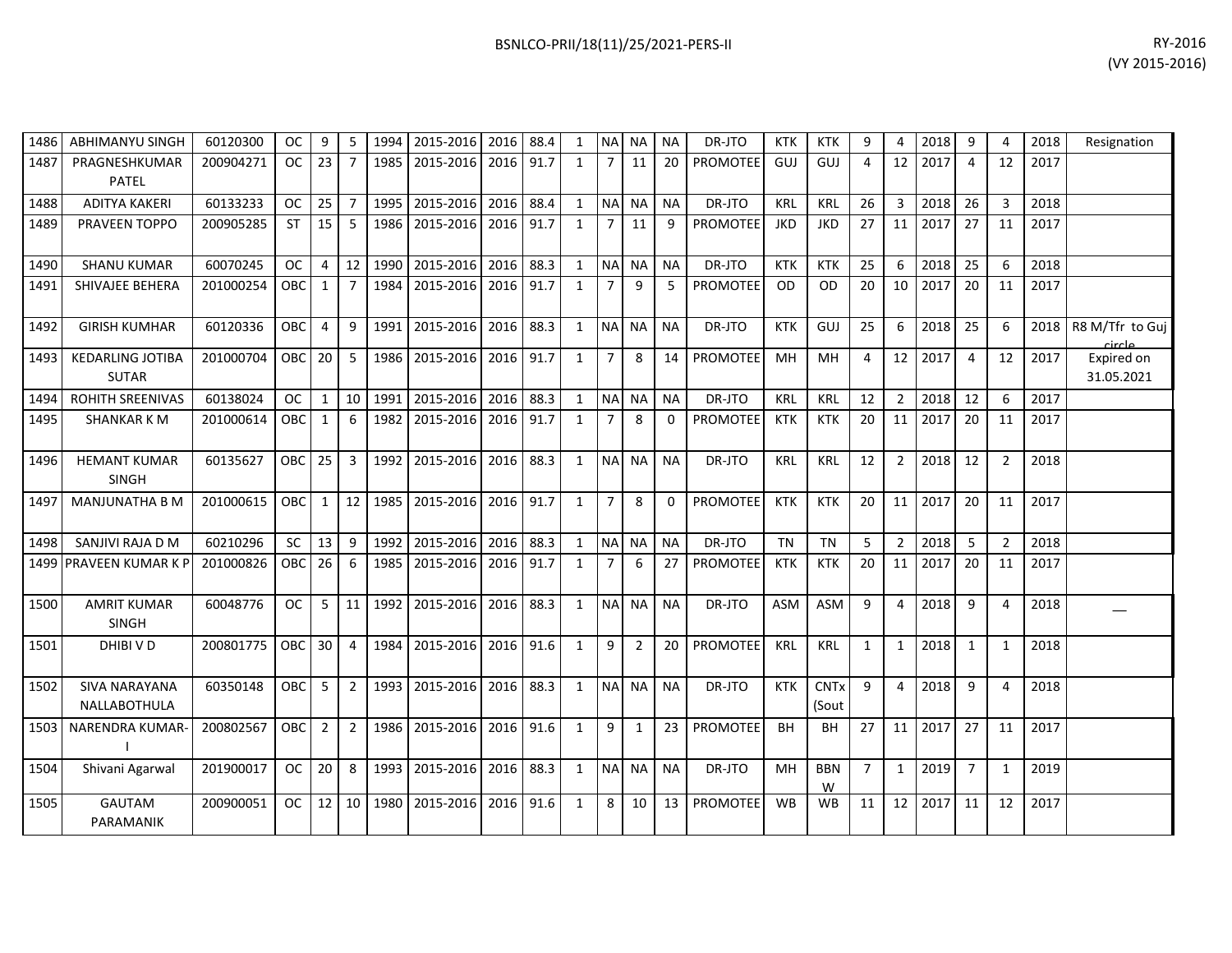| 1506 | <b>TANGUTURI OBULA</b><br><b>REDDY</b>   | 60270139  | <b>OC</b>     | 1            | 5              | 1994   | 2015-2016 2016      |      | 88.3 | 1            | <b>NA</b>      | NA.          | <b>NA</b>      | DR-JTO          | CHTD <sup>1</sup> | <b>CHTD</b>                     | 12           | 2              | 2018 | 12             | 2              | 2018 |                           |
|------|------------------------------------------|-----------|---------------|--------------|----------------|--------|---------------------|------|------|--------------|----------------|--------------|----------------|-----------------|-------------------|---------------------------------|--------------|----------------|------|----------------|----------------|------|---------------------------|
| 1507 | SUMEESH CS                               | 200902227 | <sub>OC</sub> | 31           | 1              |        | 1984 2015-2016      | 2016 | 91.6 | $\mathbf{1}$ | 8              | 3            | 10             | PROMOTEE        | <b>KRL</b>        | <b>KRL</b>                      | $\mathbf{1}$ | $\mathbf{1}$   | 2018 | 1              | 1              | 2018 |                           |
| 1508 | KUSHAL RAJ SINGH                         | 60070390  | OC.           | 15           | $\overline{7}$ |        | 1994 2015-2016      | 2016 | 88.3 | 1            | <b>NAI</b>     | NA.          | <b>NA</b>      | DR-JTO          | GUJ               | GUJ                             | 5            | $\mathbf{3}$   | 2018 | 5              | 3              | 2018 | Resigned on<br>12 10 2018 |
| 1509 | SOUMYA MOHAN                             | 200903206 | <b>OBC</b>    | 4            | 1              | 1984   | 2015-2016           | 2016 | 91.6 | $\mathbf{1}$ | 8              | 3            | $\overline{2}$ | <b>PROMOTEE</b> | <b>KRL</b>        | <b>KRL</b>                      | 1            | $\mathbf{1}$   | 2018 | 1              | $\mathbf{1}$   | 2018 |                           |
| 1510 | <b>SHASWAT SHEKHAR</b><br><b>PANDA</b>   | 60320179  | <b>OC</b>     | 6            | $\overline{2}$ |        | 1995 2015-2016      | 2016 | 88.3 | $\mathbf{1}$ | N <sub>A</sub> | <b>NA</b>    | <b>NA</b>      | DR-JTO          | OD                | <b>OD</b>                       | $7^{\circ}$  | $\mathbf{3}$   | 2018 | 9              | 4              | 2018 | Resigned                  |
| 1511 | <b>FAREEDUDDIN</b><br><b>AHMED SYED</b>  | 200904094 | <b>OC</b>     | 19           | 6              |        | 1987 2015-2016      | 2016 | 91.6 | $\mathbf{1}$ | 8              | 3            | $\Omega$       | <b>PROMOTEE</b> | <b>TLGN</b>       | <b>TLGN</b>                     | 26           | 12             | 2017 | 26             | 12             | 2017 |                           |
| 1512 | <b>USHA DEVI</b>                         | 60191014  | <b>SC</b>     | 25           | 10             |        | 1988 2015-2016 2016 |      | 88.2 | $\mathbf{1}$ | <b>NA</b>      | <b>NA</b>    | <b>NA</b>      | DR-JTO          | MH                | MН                              | 23           | $\overline{7}$ | 2018 | 23             | 7              | 2018 |                           |
| 1513 | <b>MUHAMMED</b><br><b>BASHEER MM</b>     | 200903219 | OBC           | 6            | 12             | 1981   | 2015-2016           | 2016 | 91.6 | $\mathbf{1}$ | 8              | 2            | 13             | <b>PROMOTEE</b> | <b>KRL</b>        | <b>KRL</b>                      | 31           | 12             | 2017 | 31             | 12             | 2017 |                           |
|      | 1514 SREERAM V MENON                     | 60136434  | <b>OC</b>     | 5            | $\overline{3}$ | 1989   | 2015-2016           | 2016 | 88.2 | $\mathbf{1}$ | <b>NA</b>      | <b>NA</b>    | <b>NA</b>      | DR-JTO          | <b>KRL</b>        | <b>KRL</b>                      | 17           | $\mathbf{1}$   | 2018 | 17             | $\mathbf{1}$   | 2018 |                           |
| 1515 | <b>RAVI KUMAR</b><br><b>BATTINA</b>      | 200904974 | OBC           | 12           | 3              | 1982   | 2015-2016           | 2016 | 91.6 | $\mathbf{1}$ | 8              | 1            | 25             | PROMOTEE        | AP                | AP                              | 26           | 12             | 2017 | -26            | 12             | 2017 |                           |
| 1516 | <b>SHIV KUMAR-I</b>                      | 60096007  | <b>OBC</b>    | $\mathbf{1}$ | $\mathbf{1}$   | 1990   | 2015-2016           | 2016 | 88.2 | $\mathbf{1}$ | <b>NA</b>      | <b>NA</b>    | <b>NA</b>      | DR-JTO          | HP                | <b>HP</b>                       | 5            | 3              | 2018 | 5              | 3              | 2018 |                           |
| 1517 | <b>GNANASUNDARAN G</b>                   | 200902809 | <b>OC</b>     | 18           | 5              | 1982   | 2015-2016           | 2016 | 91.6 | $\mathbf{1}$ | 8              | 1            | 8              | PROMOTEE        | TN                | TN                              | 27           | 11             | 2017 | 27             | 11             | 2017 |                           |
| 1518 | <b>BUKKE SIVA</b><br><b>KRISHNA NAIK</b> | 60320117  | OBC           | 20           | 6              | 1990 l | 2015-2016           | 2016 | 88.2 | $\mathbf{1}$ | <b>NA</b>      | NA           | <b>NA</b>      | DR-JTO          | <b>ASM</b>        | <b>CNT<sub>x</sub></b><br>(NER) | 5            | $\overline{2}$ | 2018 | 5              | $\overline{2}$ | 2018 |                           |
| 1519 | SAJID                                    | 200902834 | OBC           | 5            | $\overline{7}$ |        | 1985 2015-2016      | 2016 | 91.6 | $\mathbf{1}$ | 8              | 1            | 8              | PROMOTEE        | <b>RAJ</b>        | RAJ                             | 20           | 11             | 2017 | 20             | 11             | 2017 |                           |
|      | 1520 KATRAGADDA VAMSI<br><b>KRISHNA</b>  | 60120334  | <b>OC</b>     | 29           | 8              |        | 1991 2015-2016      | 2016 | 88.2 | $\mathbf{1}$ | <b>NA</b>      | <b>NA</b>    | <b>NA</b>      | DR-JTO          | <b>KTK</b>        | <b>KTK</b>                      | 25           | 6              | 2018 | 25             | 6              | 2018 |                           |
| 1521 | DHAVALKUMAR<br>SHAH                      | 200903141 | <b>OC</b>     | 8            | 5              | 1985   | 2015-2016           | 2016 | 91.6 | $\mathbf{1}$ | 8              | $\mathbf{1}$ | 3              | PROMOTEE        | GUJ               | GUJ                             | 4            | 12             | 2017 | $\overline{4}$ | 12             | 2017 |                           |
| 1522 | <b>ALOK RANJAN</b>                       | 60160128  | <b>OC</b>     | 11           | 12             | 1991   | 2015-2016           | 2016 | 88.2 | $\mathbf{1}$ | <b>NA</b>      | <b>NA</b>    | <b>NA</b>      | DR-JTO          | $NE-I$            | $NE-I$                          | $\mathbf{1}$ | $\mathbf{1}$   | 2018 | 1              | $\mathbf{1}$   | 2018 |                           |
| 1523 | <b>SUSHANTA KUMAR</b><br><b>ACHARYA</b>  | 201000089 | ОC            | 5            | 7              | 1983   | 2015-2016           | 2016 | 91.6 | 1            | 7              | 10           | 18             | PROMOTEE        | <b>OD</b>         | OD                              | 20           | 10             | 2017 | 20             | 11             | 2017 |                           |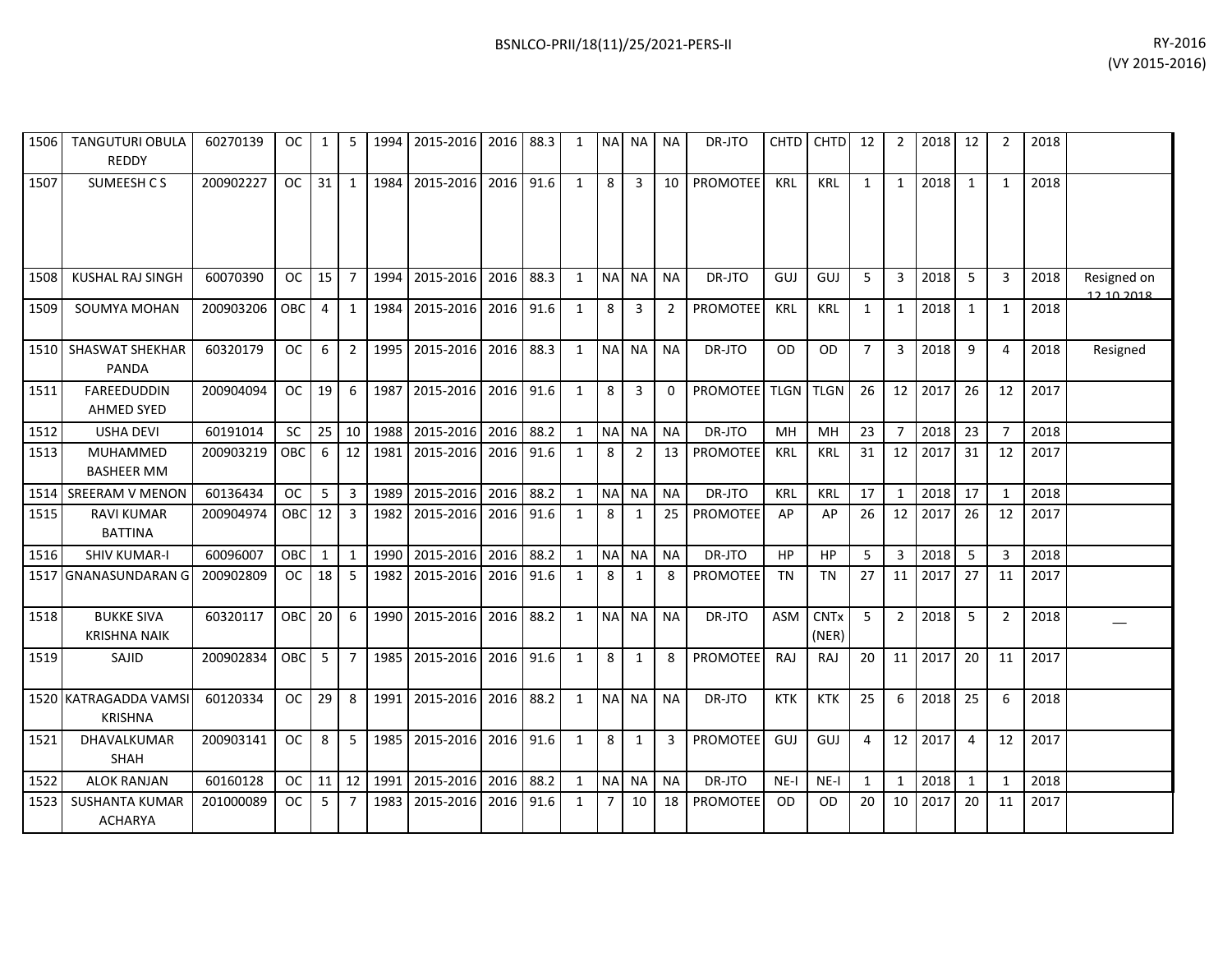| 1524 | PREETAM MEENA                        | 60120289  | ST         | 7  | 7              |      | 1992   2015-2016   2016   88.2 |      |      | 1            |                | NA NA NA       |                | DR-JTO              | KTK         | <b>KTK</b>                      | 12           | 2              | 2018 | 12             | 2              | 2018 | Provisonal<br>appointment                                              |
|------|--------------------------------------|-----------|------------|----|----------------|------|--------------------------------|------|------|--------------|----------------|----------------|----------------|---------------------|-------------|---------------------------------|--------------|----------------|------|----------------|----------------|------|------------------------------------------------------------------------|
| 1525 | <b>ANIL KUMAR</b>                    | 201000668 | OBC        | 28 | 9              | 1986 | 2015-2016                      | 2016 | 91.6 | $\mathbf{1}$ | $\overline{7}$ | 9              | $\overline{7}$ | PROMOTEE UP(W) UP(W |             |                                 | 29           | $\mathbf{1}$   | 2018 | 29             | $\mathbf{1}$   | 2018 |                                                                        |
| 1526 | <b>SHASHI KUMAR</b><br><b>MENENI</b> | 201800365 | <b>OC</b>  | 8  | $\overline{7}$ | 1992 | 2015-2016                      | 2016 | 88.2 | $\mathbf{1}$ | N <sub>A</sub> | <b>NA</b>      | <b>NA</b>      | DR-JTO              | <b>KRL</b>  | KRL                             | $\mathbf{1}$ | 9              | 2018 | 3              | 9              | 2018 |                                                                        |
| 1527 | <b>SUDHANSU</b><br><b>MOHAPATRA</b>  | 201000230 | <b>OBC</b> | 4  | 6              | 1984 | 2015-2016 2016                 |      | 91.6 | $\mathbf{1}$ | $\overline{7}$ | 9              | 5              | <b>PROMOTEE</b>     | <b>OD</b>   | <b>OD</b>                       | 20           | 10             | 2017 | 20             | 11             | 2017 |                                                                        |
| 1528 | <b>BMVSNMARUTHI</b>                  | 60120168  | <b>OC</b>  | 4  | 8              | 1992 | 2015-2016                      | 2016 | 88.2 | $\mathbf{1}$ | <b>NA</b>      | <b>NA</b>      | <b>NA</b>      | DR-JTO              | <b>KTK</b>  | <b>KTK</b>                      | 11           | 12             | 2017 | 11             | 12             | 2017 | Resignation wef<br>25.02.2021                                          |
| 1529 | <b>DIPAK KUMAR</b><br><b>KEWAT</b>   | 201000450 | <b>SC</b>  | 11 | 8              | 1985 | 2015-2016                      | 2016 | 91.6 | $\mathbf{1}$ | $\overline{7}$ | 8              | 29             | <b>PROMOTEE</b>     | J&K         | J&K                             | 4            | 12             | 2017 | $\overline{4}$ | 12             | 2017 |                                                                        |
| 1530 | KURAPATI<br>KARTHIKEYA               | 60350138  | <b>OBC</b> | 14 | 10             | 1992 | 2015-2016                      | 2016 | 88.2 | $\mathbf{1}$ | <b>NA</b>      | <b>NA</b>      | <b>NA</b>      | DR-JTO              | <b>KRL</b>  | <b>CNTx</b><br>(Sout            | 29           | $\mathbf{1}$   | 2018 | 29             | $\mathbf{1}$   | 2018 |                                                                        |
| 1531 | <b>G S AIRSANG</b>                   | 201000498 | <b>OC</b>  | 16 | $\overline{7}$ | 1983 | 2015-2016                      | 2016 | 91.6 | $\mathbf{1}$ | $\overline{7}$ | $\overline{7}$ | 17             | <b>PROMOTEE</b>     | <b>KTK</b>  | <b>CNT<sub>x</sub></b><br>(Sout | 20           | 11             | 2017 | 20             | 11             | 2017 |                                                                        |
| 1532 | <b>LAVOORI RAKESH</b><br><b>NAIK</b> | 60120276  | <b>ST</b>  | 16 | $\overline{2}$ | 1993 | 2015-2016                      | 2016 | 88.2 | $\mathbf{1}$ | <b>NA</b>      | <b>NA</b>      | <b>NA</b>      | DR-JTO              | <b>KTK</b>  | <b>KTK</b>                      | 12           | $\overline{2}$ | 2018 | 12             | $\overline{2}$ | 2018 |                                                                        |
| 1533 | <b>SUDARSHAN K</b>                   | 201000602 | SC         | 14 | 9              | 1983 | 2015-2016                      | 2016 | 91.6 | $\mathbf{1}$ | $\overline{7}$ | 6              | 25             | <b>PROMOTEE</b>     | <b>KTK</b>  | <b>KTK</b>                      | 20           | 11             | 2017 | 20             | 11             | 2017 |                                                                        |
|      | 1534 EKTA SOMA SHARMA                | 201801118 | <b>OC</b>  | 1  | 3              | 1993 | 2015-2016                      | 2016 | 88.2 | $\mathbf{1}$ | <b>NA</b>      | NA.            | <b>NA</b>      | DR-JTO              | <b>MH</b>   | <b>MH</b>                       | 12           | 11             | 2018 | 12             | 11             | 2018 |                                                                        |
| 1535 | LOHIT BOKI                           | 200904980 | ST         | 14 | $\mathbf{1}$   | 1984 | 2015-2016                      | 2016 | 91.5 | $\mathbf{1}$ | 12             | $\overline{2}$ | 16             | <b>PROMOTEE</b>     | $NE-I$      | $NE-I$                          | 20           | 11             | 2017 | 20             | 11             | 2017 | Circle is again<br>requested to<br>verify the<br>Combined<br>Residency |
| 1536 | <b>MANISHA KUMARI</b>                | 60120235  | OBC        | 3  | 6              | 1993 | 2015-2016                      | 2016 | 88.2 | $\mathbf{1}$ | <b>NA</b>      | <b>NA</b>      | <b>NA</b>      | DR-JTO              | <b>KTK</b>  | <b>KTK</b>                      | 29           | $\mathbf{1}$   | 2018 | 29             | $\mathbf{1}$   | 2018 | Provisonal<br>appointment                                              |
| 1537 | <b>SANEESH S</b>                     | 200902370 | <b>OC</b>  | 8  | 11             | 1983 | 2015-2016                      | 2016 | 91.5 | $\mathbf{1}$ | 10             | $\Omega$       | 16             | PROMOTEE            | KRL         | <b>KRL</b>                      | 30           | 9              | 2019 | 30             | 9              | 2019 |                                                                        |
| 1538 | <b>GURRALA</b><br>VENKATESH          | 60137239  | <b>OC</b>  | 15 | 8              | 1993 | 2015-2016                      | 2016 | 88.2 | $\mathbf{1}$ | <b>NA</b>      | <b>NA</b>      | <b>NA</b>      | DR-JTO              | <b>KRL</b>  | <b>CNTx</b><br>(Sout            | 26           | $\mathbf{3}$   | 2018 | 26             | 3              | 2018 |                                                                        |
| 1539 | RAJU DUVVA                           | 200803577 | OBC        | 25 | 8              | 1985 | 2015-2016                      | 2016 | 91.5 | $\mathbf{1}$ | 9              | 4              | 15             | <b>PROMOTEE</b>     | <b>TLGN</b> | <b>TLGN</b>                     | 26           | 12             | 2017 | 26             | 12             | 2017 |                                                                        |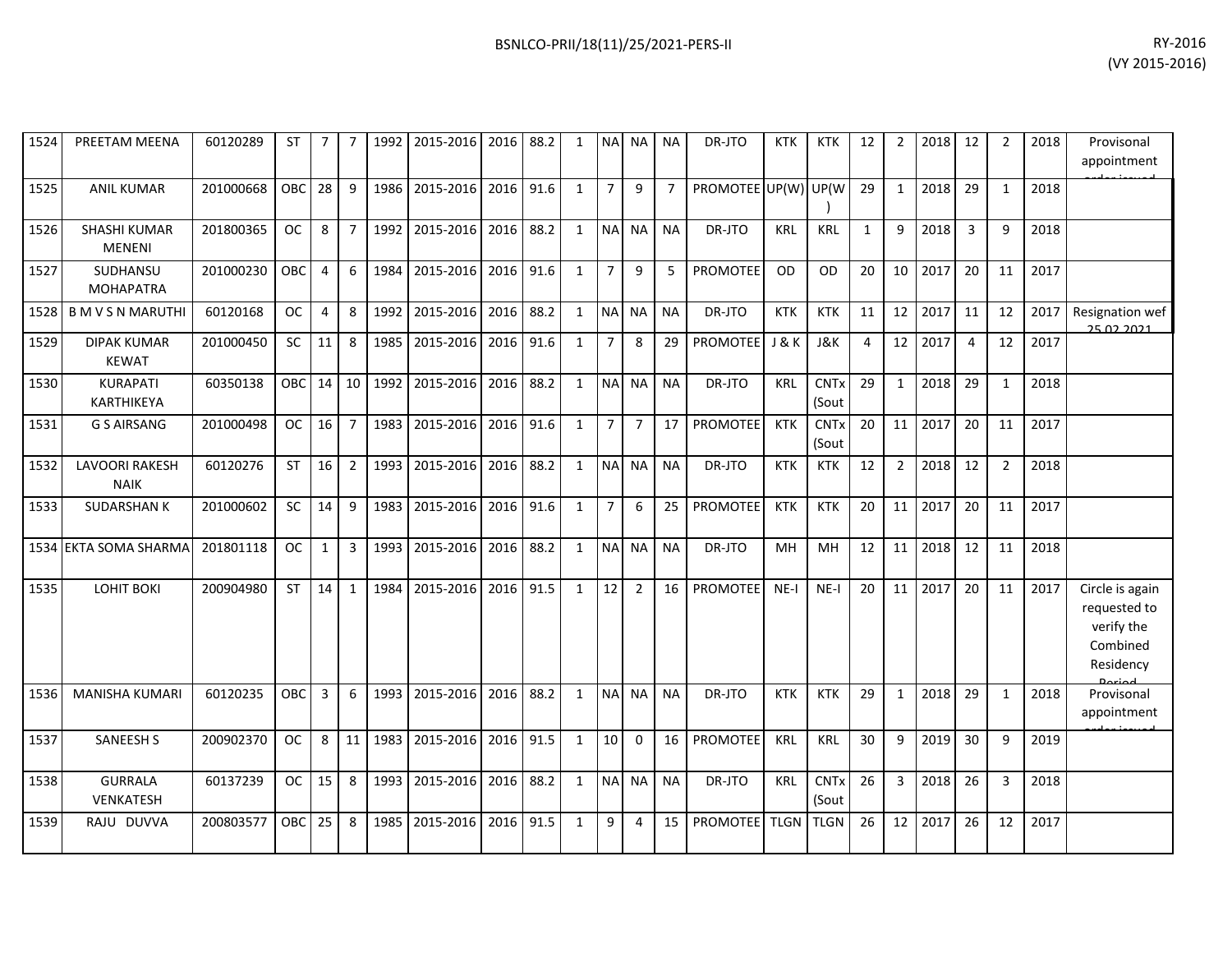| 1540 | <b>NATTI</b><br><b>BINDUANUSHA</b>         | 60120213  | OBC 23 6   |                 |                 |      | 1994   2015-2016   2016   88.2 |           |      | 1            |                |                | NA NA NA  | DR-JTO          | <b>KTK</b> | <b>KTK</b>     | 29           | 1               | $\mid$ 2018 | 29             | 1              | 2018 | Provisonal<br>appointment                            |
|------|--------------------------------------------|-----------|------------|-----------------|-----------------|------|--------------------------------|-----------|------|--------------|----------------|----------------|-----------|-----------------|------------|----------------|--------------|-----------------|-------------|----------------|----------------|------|------------------------------------------------------|
| 1541 | <b>ANOOP DIXIT</b>                         | 200801996 | <b>OC</b>  | $\mathbf{1}$    | 6               | 1984 | 2015-2016                      | 2016 91.5 |      | $\mathbf{1}$ | 9              | 1              | 23        | <b>PROMOTEE</b> | <b>MP</b>  | MP             | 20           | 11 <sup>1</sup> | 2017        | 20             | 11             | 2017 |                                                      |
|      | 1542 RAVINDER DADHICH                      | 60100171  | OC.        | 31              | 8               | 1994 | 2015-2016 2016                 |           | 88.2 | 1            |                | NA NA          | <b>NA</b> | DR-JTO          | J&K        | J&K            | 5            | 3               | 2018        | - 5            | 3              | 2018 |                                                      |
| 1543 | <b>SAVITHA B</b>                           | 200802156 | OBC        | 10 <sup>1</sup> | 10 I            | 1980 | 2015-2016                      | 2016 91.5 |      | 1            | 9              | 1              | 9         | <b>PROMOTEE</b> | TN         | <b>TN</b>      | 27           | 11              | 2017        | 27             | 11             | 2017 |                                                      |
|      | 1544 NIKHIL KHOBRAGADE                     | 201800124 | <b>SC</b>  | 24              | $\overline{7}$  | 1988 | 2015-2016                      | 2016      | 88.2 | $\mathbf{1}$ | <b>NAI</b>     | NA I           | <b>NA</b> | DR-JTO          | MH         | MH             | 23           | $\overline{7}$  | 2018        | 23             | $\overline{7}$ | 2018 |                                                      |
| 1545 | <b>HARINATHA REDDY</b><br><b>RAGIPINDI</b> | 200902991 | <b>OC</b>  | $\mathbf{1}$    | 6               | 1987 | 2015-2016                      | 2016 91.5 |      | $\mathbf{1}$ | 8              | 3              | $\Omega$  | PROMOTEE TLGN   |            | <b>KTK</b>     | 26           | 12 <sup>1</sup> | 2017        | 26             | 12             | 2017 |                                                      |
| 1546 | <b>BASHEER ALI SHEIK</b>                   | 201801062 | OBC        | 6               | 5               | 1984 | 2015-2016                      | 2016      | 88.1 | $\mathbf{1}$ | <b>NA</b>      | <b>NA</b>      | <b>NA</b> | DR-JTO          | <b>KTK</b> | <b>KTK</b>     | 12           | 11              | 2018        | 12             | 11             | 2018 |                                                      |
| 1547 | PRIYA M V                                  | 200903382 | <b>OBC</b> | 10              | $\overline{2}$  | 1979 | 2015-2016                      | 2016      | 91.5 | $\mathbf{1}$ | 8              | $\overline{2}$ | 26        | PROMOTEE        | KRL        | KRL            | $\mathbf{1}$ | $\mathbf{1}$    | 2018        | 1              | 1              | 2018 |                                                      |
| 1548 | <b>SUSMITA SINGH</b>                       | 60183009  | <b>SC</b>  | 5               | 9               | 1989 | 2015-2016                      | 2016 88.1 |      | $\mathbf{1}$ |                | NA NA          | <b>NA</b> | DR-JTO          | <b>OD</b>  | O <sub>D</sub> | 29           | $\mathbf{1}$    | 2018        | 5              | 3              | 2018 | Temporarily<br>transfered to Up<br>East Circle under |
| 1549 | <b>SUMITH SOMAN</b>                        | 200903633 | <b>OBC</b> | 27              | 5               | 1983 | 2015-2016                      | 2016      | 91.5 | 1            | 8              | $\overline{2}$ | 13        | PROMOTEE        | <b>KRL</b> | <b>KRL</b>     | 1            | 1               | 2018        | 1              | -1             | 2018 |                                                      |
| 1550 | Manoj R                                    | 60136447  | OBC        | $\overline{7}$  | 5               | 1990 | 2015-2016                      | 2016      | 88.1 | 1            | <b>NAI</b>     | ΝA             | <b>NA</b> | DR-JTO          | <b>KRL</b> | KRL            | 12           | 2               | 2018        | 12             | 2              | 2018 | Resigned                                             |
| 1551 | <b>VIJAY B SINGH</b>                       | 200903748 | OC.        | 10              | 7               | 1981 | 2015-2016                      | 2016      | 91.5 | 1            | 8              | $\Omega$       | 13        | <b>PROMOTEE</b> | MН         | MН             | 4            | 12 <sup>1</sup> | 2017        | $\overline{a}$ | 12             | 2017 |                                                      |
| 1552 | <b>KHALID HUSSAIN</b>                      | 201800985 | <b>OBC</b> | 14              | 9               | 1991 | 2015-2016 2016                 |           | 88.1 | $\mathbf{1}$ |                | NA NA          | <b>NA</b> | DR-JTO          | <b>JKD</b> | <b>JKD</b>     | 5            |                 | 11 2018     | 30             | $\overline{7}$ | 2018 |                                                      |
| 1553 | <b>KAPIL KUMAR</b><br><b>DHIMAN</b>        | 200904230 | OC.        | 8               | 6               | 1982 | 2015-2016                      | 2016 91.5 |      | $\mathbf{1}$ | 8              | $\mathbf 0$    | 13        | <b>PROMOTEE</b> | HP         | HP             | 26           |                 | 12 2017     | 26             | 12             | 2017 |                                                      |
| 1554 | <b>ABANTIKA</b><br><b>UPADHYAY</b>         | 60250021  | OC.        | 9               | $\overline{7}$  | 1993 | 2015-2016                      | 2016      | 88.1 | $\mathbf{1}$ |                | NA NA          | <b>NA</b> | DR-JTO          | <b>WB</b>  | <b>WB</b>      | 5            | $\overline{2}$  | 2018        | -5             | 2              | 2018 |                                                      |
| 1555 | <b>VENKATA KRISHNA</b><br><b>REDDY CH</b>  | 201000129 | <b>OC</b>  | 6               | $5^{\circ}$     | 1989 | 2015-2016                      | 2016 91.5 |      | $\mathbf{1}$ | $\overline{7}$ | 12             | 26        | PROMOTEE TLGN   |            | <b>TLGN</b>    | 26           | 12 <sup>1</sup> | 2017        | 26             | 12             | 2017 |                                                      |
| 1556 | <b>ASHISH KUMAR</b><br>YADAV               | 60137228  | OBC        | 30 <sup>1</sup> | 10 <sup>1</sup> | 1993 | 2015-2016                      | 2016      | 88.1 | 1            |                | NA NA          | <b>NA</b> | DR-JTO          | <b>KRL</b> | <b>KRL</b>     | 12           | $\overline{2}$  | 2018        | 12             | 2              | 2018 |                                                      |
| 1557 | <b>NOORJAHAN</b><br>CHOLAKKAL              | 200801210 | <b>OC</b>  | $\mathbf{1}$    | 12              | 1981 | 2015-2016                      | 2016      | 91.4 | $\mathbf{1}$ | 9              | 3              | 17        | PROMOTEE        | <b>KRL</b> | <b>KRL</b>     | 1            | $\mathbf{1}$    | 2018        | 1              | 1              | 2018 |                                                      |
| 1558 | <b>NITISH KUMAR-I</b>                      | 60100173  | OBC 10     |                 | 1               |      | 1994 2015-2016 2016 88.1       |           |      | 1            |                | NA NA          | <b>NA</b> | DR-JTO          | J&K        | J&K            | 5            | 3               | 2018        | 5              | 3              | 2018 |                                                      |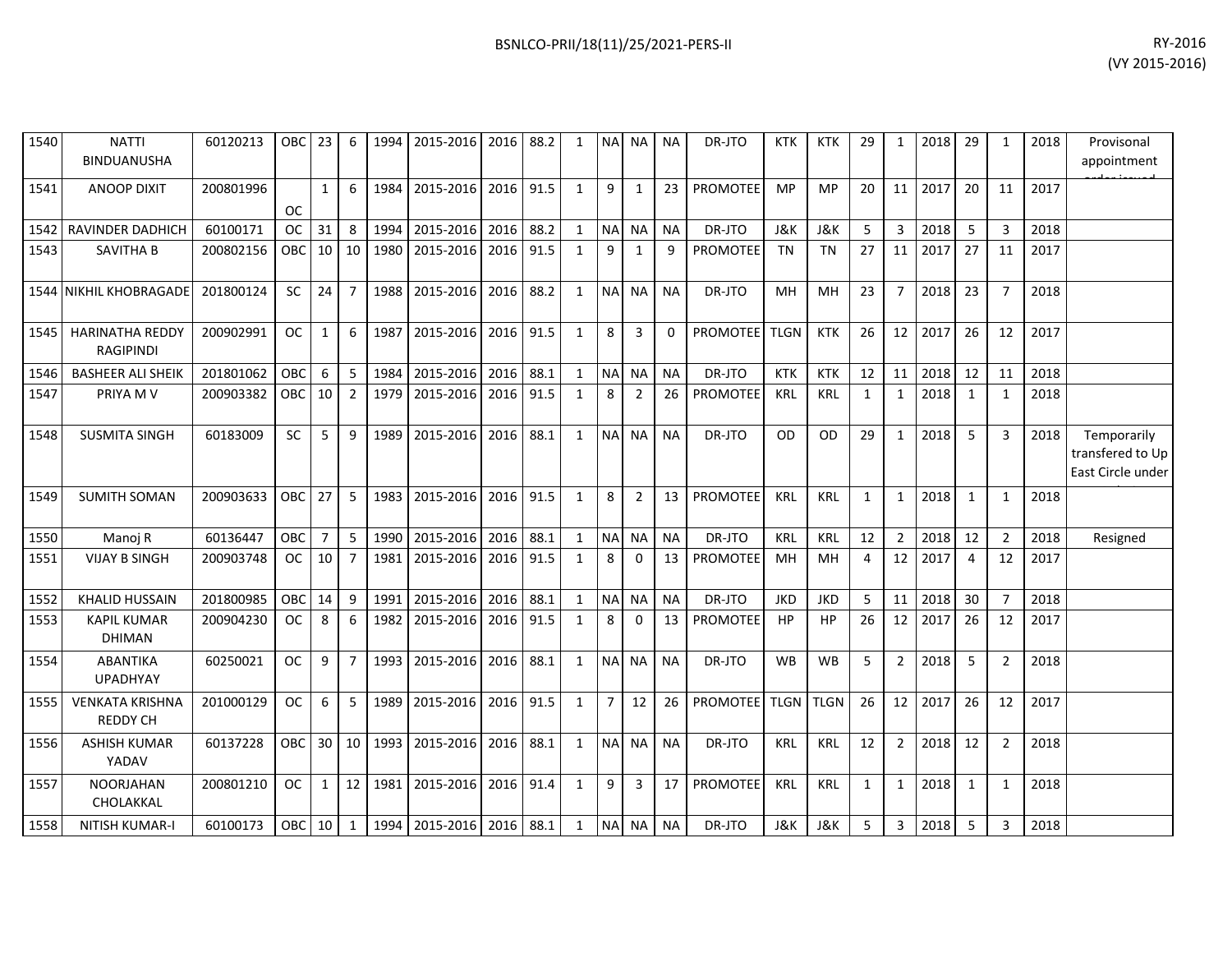| BSNLCO-PRII/18(11)/25/2021-PERS-II | RY-2016                                                                                                |
|------------------------------------|--------------------------------------------------------------------------------------------------------|
|                                    | $\mathbf{A} \times \mathbf{A} \times \mathbf{A} \times \mathbf{A} \times \mathbf{A} \times \mathbf{A}$ |

| 1559 | <b>Bishamber Dayal</b>               | 200901429 | OBC <sub>1</sub> | 15             | 8              | 1983 | 2015-2016 2016 91.4 |      |      | $\mathbf{1}$ | q              | $\Omega$       | 27        | <b>PROMOTEE</b> | <b>HR</b>  | HR.         | 2              | 4              | 2018 | $\overline{2}$ | $\Delta$       | 2018 |                              |
|------|--------------------------------------|-----------|------------------|----------------|----------------|------|---------------------|------|------|--------------|----------------|----------------|-----------|-----------------|------------|-------------|----------------|----------------|------|----------------|----------------|------|------------------------------|
| 1560 | <b>KRITARTHA SARMA</b>               | 60042534  | <b>OC</b>        | 22             | $\overline{2}$ | 1994 | 2015-2016           | 2016 | 88.1 | 1            | <b>NA</b>      | <b>NA</b>      | <b>NA</b> | DR-JTO          | <b>ASM</b> | <b>ASM</b>  | 19             | $\overline{2}$ | 2018 | 19             | $\overline{2}$ | 2018 |                              |
| 1561 | <b>VIMAL RAJ V A</b>                 | 200902263 | OBC.             | 30             | $\overline{4}$ | 1984 | 2015-2016           | 2016 | 91.4 | $\mathbf{1}$ | 8              | $\overline{3}$ | 18        | <b>PROMOTEE</b> | KRL        | <b>KRL</b>  | $\mathbf{1}$   | $\mathbf{1}$   | 2018 | $\mathbf{1}$   | $\mathbf{1}$   | 2018 |                              |
| 1562 | SANDEEP YADAV                        | 60120208  | OBC              | 24             | 6              | 1989 | 2015-2016           | 2016 | 88   | 1            | <b>NA</b>      | <b>NA</b>      | <b>NA</b> | DR-JTO          | <b>KTK</b> | KTK         | 8              | $\mathbf{1}$   | 2018 | 8              | $\mathbf{1}$   | 2018 |                              |
| 1563 | <b>SUDEESH K</b>                     | 200902224 | OC.              | 16             | $\overline{2}$ | 1982 | 2015-2016           | 2016 | 91.4 | 1            | 8              | 3              | 10        | PROMOTEE        | <b>KRL</b> | KRL         | 30             | 12             | 2017 | 1              | 1              | 2018 |                              |
| 1564 | <b>JEELAGA</b><br>DHANUNJAYA RAO     | 60138039  | <b>SC</b>        | 10             | $\overline{7}$ | 1989 | 2015-2016           | 2016 | 88   | $\mathbf{1}$ | <b>NA</b>      | <b>NA</b>      | <b>NA</b> | DR-JTO          | <b>KRL</b> | <b>KRL</b>  | $\overline{2}$ | 4              | 2018 | $\overline{2}$ | $\overline{4}$ | 2018 |                              |
| 1565 | <b>GANESAN R</b>                     | 200903337 | <b>OBC</b>       | $\overline{3}$ | 6              | 1986 | 2015-2016           | 2016 | 91.4 | $\mathbf{1}$ | 8              | $\mathbf{1}$   | 24        | <b>PROMOTEE</b> | <b>TN</b>  | <b>TN</b>   | 29             | 11             | 2017 | 29             | 11             | 2017 |                              |
| 1566 | Shri, BHASKAR<br><b>NANDI</b>        | 260170039 | OBC              | 23             | 8              | 1989 | 2015-2016           | 2016 | 88   | 1            |                | NA NA          | <b>NA</b> | DR-JTO          | NE-II      | <b>NEII</b> | $\overline{4}$ | 12             | 2017 | 4              | 12             | 2017 | Resigned on<br>18.02.2019    |
| 1567 | <b>BABUSA</b><br>SALAMMAGARI         | 200904846 | <b>OC</b>        | $\mathbf{1}$   | 8              | 1984 | 2015-2016           | 2016 | 91.4 | $\mathbf{1}$ | 8              | 1              | 5         | <b>PROMOTEE</b> | AP         | AP          | 26             | 12             | 2017 | 26             | 12             | 2017 |                              |
| 1568 | <b>NAVEENKUMAR K</b>                 | 60210289  | <b>OC</b>        | 5              | 6              | 1990 | 2015-2016           | 2016 | 88   | 1            | <b>NA</b>      | <b>NA</b>      | <b>NA</b> | DR-JTO          | <b>TN</b>  | <b>TN</b>   | 5              | $\overline{2}$ | 2018 | 5              | $\overline{2}$ | 2018 |                              |
| 1569 | LOMESHKUMAR<br><b>PANCHAL</b>        | 200903052 | OBC              | 5              | 6              | 1986 | 2015-2016           | 2016 | 91.4 | $\mathbf{1}$ | 8              | $\mathbf{1}$   | 3         | <b>PROMOTEE</b> | GUJ        | GUJ         | 4              | 12             | 2017 | $\overline{4}$ | 12             | 2017 |                              |
| 1570 | <b>VIPUL SHRIVASTAVA</b>             | 201800100 | <b>OC</b>        | 16             | 8              | 1990 | 2015-2016           | 2016 | 88   | 1            | <b>NA</b>      | <b>NA</b>      | <b>NA</b> | DR-JTO          | $NE-I$     | $NE-I$      | 23             | $\overline{7}$ | 2018 | 23             | $\overline{7}$ | 2018 |                              |
| 1571 | <b>PALASH PALLAV</b><br><b>GOGOI</b> | 200904604 | OBC              | 31             | 12             | 1985 | 2015-2016           | 2016 | 91.4 | $\mathbf{1}$ | 8              | $\Omega$       | 20        | <b>PROMOTEE</b> | ASM        | <b>ASM</b>  | 11             | 12             | 2017 | 11             | 12             | 2017 |                              |
| 1572 | Aavula Yaswanth<br>Yadav             | 60137221  | OC.              | 9              | 8              | 1991 | 2015-2016           | 2016 | 88   | $\mathbf{1}$ | <b>NA</b>      | <b>NA</b>      | <b>NA</b> | DR-JTO          | <b>KRL</b> | <b>KRL</b>  | 29             | $\mathbf{1}$   | 2018 | 29             | $\mathbf{1}$   | 2018 | Resigned                     |
| 1573 | <b>RAMESH R</b>                      | 200903278 | <b>SC</b>        | 6              | 2              | 1977 | 2015-2016           | 2016 | 91.4 | $\mathbf{1}$ | 8              | $\Omega$       | 18        | <b>PROMOTEE</b> | <b>TN</b>  | <b>TN</b>   | 27             | 11             | 2017 | 27             | 11             | 2017 |                              |
| 1574 | <b>NABAJIT DEKA</b>                  | 60042532  | <b>OC</b>        | $\overline{7}$ | 11             | 1991 | 2015-2016           | 2016 | 88   | $\mathbf{1}$ | <b>NA</b>      | <b>NA</b>      | <b>NA</b> | DR-JTO          | ASM        | <b>ASM</b>  | 19             | $\overline{2}$ | 2018 | 19             | $\overline{2}$ | 2018 | Resigned w.e.f<br>17/07/2010 |
| 1575 | <b>KRISHNA KUMAR H</b>               | 200904380 | <b>SC</b>        | 6              | $\overline{7}$ | 1986 | 2015-2016           | 2016 | 91.4 | $\mathbf{1}$ | 8              | $\Omega$       | 4         | <b>PROMOTEE</b> | <b>KTK</b> | <b>KTK</b>  | 20             | 11             | 2017 | 20             | 11             | 2017 |                              |
| 1576 | <b>SHIVANGI VERMA</b>                | 60120308  | <b>SC</b>        | 12             | $\mathbf{1}$   | 1993 | 2015-2016           | 2016 | 88   | $\mathbf{1}$ | <b>NA</b>      | <b>NA</b>      | <b>NA</b> | DR-JTO          | <b>KTK</b> | <b>KTK</b>  | 9              | $\overline{2}$ | 2018 | 9              | $\overline{2}$ | 2018 | On deptn in<br>IID(F) circle |
| 1577 | ARUN ANDANI                          | 201000559 | OC.              | 31             | $\overline{7}$ | 1984 | 2015-2016           | 2016 | 91.4 | 1            | $\overline{7}$ | $\overline{7}$ | 28        | <b>PROMOTEE</b> | <b>KTK</b> | <b>KTK</b>  | 20             | 11             | 2017 | 20             | 11             | 2017 |                              |
|      | 1578 BIKASH KUMAR SAW                | 60110050  | OBC              | 10             | 4              | 1993 | 2015-2016 2016      |      | 88   | 1            | <b>NA</b>      | <b>NA</b>      | <b>NA</b> | DR-JTO          | <b>JKD</b> | JKD         | 11             | 12             | 2017 | 4              | 9              | 2017 |                              |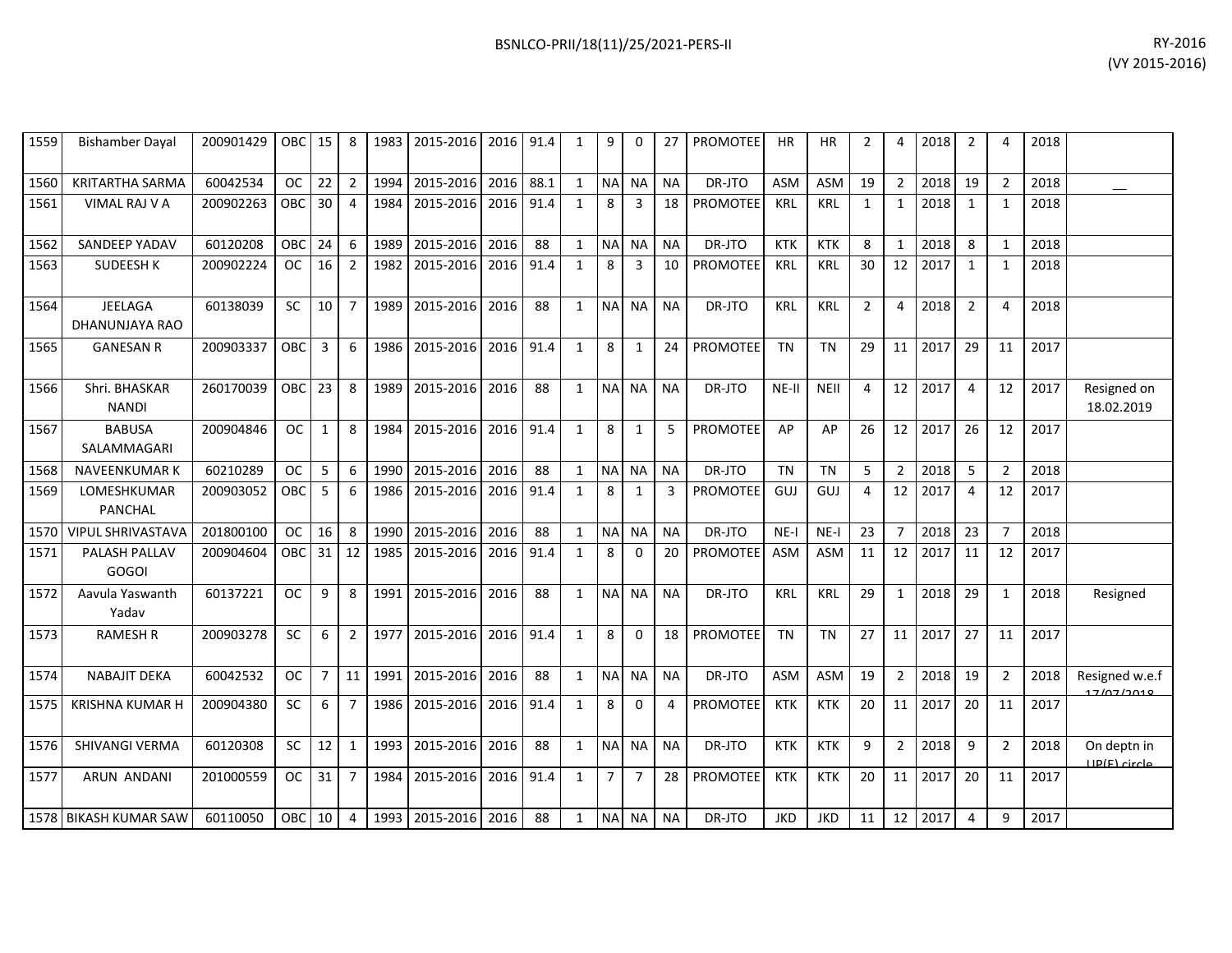| 1579 | <b>TIJU KUNJACHAN</b>                      | 200903057 | OC.        | 8              | 11             | 1986 | 2015-2016 2016           |      | 91.4 | 1            | 7              | 7              | 24             | <b>PROMOTEE</b> | <b>GUJ</b>  | <b>CNT<sub>x</sub></b> | 4              | 12              | 2017 | 4              | 12             | 2017 | Transferred to                    |
|------|--------------------------------------------|-----------|------------|----------------|----------------|------|--------------------------|------|------|--------------|----------------|----------------|----------------|-----------------|-------------|------------------------|----------------|-----------------|------|----------------|----------------|------|-----------------------------------|
|      | DANIEL                                     |           |            |                |                |      |                          |      |      |              |                |                |                |                 |             | (Sout                  |                |                 |      |                |                |      | CNTX-S Kerala                     |
| 1580 | <b>SHUBAM RAJPUT</b>                       | 60148016  | OC.        | 11             | 6              | 1993 | 2015-2016                | 2016 | 88   | $\mathbf{1}$ |                | NA NA          | <b>NA</b>      | DR-JTO          | <b>ASM</b>  | <b>ASM</b>             | 5              | 11              | 2018 | 5              | 11             | 2018 |                                   |
| 1581 | <b>SANDEEV DOBHAL</b>                      | 200903255 | <b>OC</b>  | 24             | $\overline{4}$ | 1983 | 2015-2016                | 2016 | 91.4 | $\mathbf{1}$ | $\overline{7}$ | $\overline{7}$ | 10             | PROMOTEE        | <b>UKD</b>  | <b>UKD</b>             | 4              | 12 <sup>1</sup> | 2017 | $\overline{4}$ | 12             | 2017 |                                   |
| 1582 | SAURABH PALIWAL                            | 60150541  | <b>OC</b>  | 23             | 9              | 1993 | 2015-2016                | 2016 | 88   | $\mathbf{1}$ | <b>NA</b>      | <b>NA</b>      | <b>NA</b>      | DR-JTO          | MH          | MH                     | 23             | 3               | 2018 | 26             | 3              | 2018 | Resigned                          |
|      | 1583 MANJARI BHARDWAJ                      | 200901285 | <b>OC</b>  | 28             | 1              | 1985 | 2015-2016                | 2016 | 91.3 | $\mathbf{1}$ | 9              | 1              | 29             | <b>PROMOTEE</b> | <b>MP</b>   | <b>MP</b>              | $\mathbf{1}$   | $\mathbf{1}$    | 2018 | 1              | $\mathbf{1}$   | 2018 |                                   |
| 1584 | <b>VINAY SHOKEEN</b>                       | 60150442  | <b>OC</b>  | 22             | 8              | 1994 | 2015-2016                | 2016 | 88   | $\mathbf{1}$ | N <sub>A</sub> | <b>NA</b>      | <b>NA</b>      | DR-JTO          | MH          | MH                     | 25             | 1               | 2018 | 29             | $\mathbf{1}$   | 2018 | Resigned                          |
| 1585 | <b>KARTHIKEYAN R</b>                       | 200803410 | OBC        | 14             | 12             | 1984 | 2015-2016                | 2016 | 91.3 | $\mathbf{1}$ | 9              | $\mathbf 0$    | 12             | PROMOTEE        | <b>TN</b>   | <b>TN</b>              | 27             | 11              | 2017 | 27             | 11             | 2017 |                                   |
| 1586 | <b>ABHILASH THAKRE</b>                     | 201800146 | OBC        | 28             | 12             | 1994 | 2015-2016                | 2016 | 88   | $\mathbf{1}$ | <b>NA</b>      | <b>NA</b>      | <b>NA</b>      | DR-JTO          | MH          | <b>CNTx</b><br>(West   | 23             | $\overline{7}$  | 2018 | 23             | 7              | 2018 |                                   |
| 1587 | <b>TARAK HEMBRAM</b>                       | 200803363 | <b>ST</b>  | 17             | $\overline{4}$ | 1981 | 2015-2016                | 2016 | 91.3 | $\mathbf{1}$ | 8              | 11             | 21             | PROMOTEE        | <b>WB</b>   | <b>CNTx</b><br>(East)  | 11             | 12              | 2017 | 11             | 12             | 2017 |                                   |
| 1588 | <b>AKANKSHA SINGH</b>                      | 60150426  | <b>OC</b>  | 4              | 11             | 1990 | 2015-2016                | 2016 | 87.9 | $\mathbf{1}$ | <b>NA</b>      | <b>NA</b>      | <b>NA</b>      | DR-JTO          | MH          | MH                     | $\mathbf{1}$   | 12              | 2017 | $\overline{4}$ | 12             | 2017 |                                   |
| 1589 | <b>Rahul Kaushik</b>                       | 200903085 | <b>OC</b>  | 11             | 10             | 1982 | 2015-2016                | 2016 | 91.3 | $\mathbf{1}$ | 8              | 8              | $\overline{7}$ | <b>PROMOTEE</b> | <b>HR</b>   | <b>HR</b>              | $\overline{2}$ | 4               | 2018 | $\overline{2}$ | 4              | 2018 |                                   |
| 1590 | <b>ABHISHEK SHARMA</b>                     | 60070369  | OBC        | 15             | $\mathbf{1}$   |      | 1991 2015-2016           | 2016 | 87.9 | $\mathbf{1}$ |                | NA NA          | <b>NA</b>      | DR-JTO          | GUJ         | <b>GUJ</b>             | 5              | 3               | 2018 | 5              | 3              | 2018 | Resigned on<br>18.02.2021         |
| 1591 | <b>VEDAVALLI B</b>                         | 200900600 | <b>OC</b>  | 21             | 3              | 1984 | 2015-2016                | 2016 | 91.3 | $\mathbf{1}$ | 8              | 6              | 23             | <b>PROMOTEE</b> | <b>CHTD</b> | <b>CHTD</b>            | 4              | 12              | 2017 | $\overline{4}$ | 12             | 2017 |                                   |
| 1592 | <b>KEYUR</b><br>KAMLESHBHAI<br><b>MODH</b> | 60290083  | ОC         | 8              | 8              | 1991 | 2015-2016                | 2016 | 87.9 | $\mathbf{1}$ | <b>NAI</b>     | <b>NA</b>      | <b>NA</b>      | DR-JTO          | GUJ         | <b>CNTx</b><br>(West   | 5              | 3               | 2018 | 5              | 3              | 2018 | Transferred to<br>CNTX(W) Circle. |
| 1593 | <b>HARISH KUMAR-I</b>                      | 200904623 | <b>OC</b>  | 4              | 5              | 1983 | 2015-2016                | 2016 | 91.3 | $\mathbf{1}$ | 8              | 3              | 10             | PROMOTEE UP(W)  |             | UP(W                   | 29             | 1               | 2018 | 29             | 1              | 2018 |                                   |
| 1594 | <b>DHARMA</b><br>SAMANVITHA                | 60210302  | <b>OC</b>  | 28             | 8              |      | 1991 2015-2016           | 2016 | 87.9 | $\mathbf{1}$ |                | NA NA          | <b>NA</b>      | DR-JTO          | <b>TN</b>   | <b>TN</b>              | 5              | $\overline{2}$  | 2018 | 5              | $\overline{2}$ | 2018 |                                   |
| 1595 | Ramdayal Singh                             | 200904328 | <b>OBC</b> | 30             | 6              | 1986 | 2015-2016 2016           |      | 91.3 | 1            | 8              | 3              | 8              | <b>PROMOTEE</b> | <b>HR</b>   | <b>HR</b>              | $\overline{2}$ | 4               | 2018 | $\overline{2}$ | 4              | 2018 |                                   |
| 1596 | <b>KARAN SINGH</b>                         | 60160129  | <b>SC</b>  | 3              | 12             | 1991 | 2015-2016                | 2016 | 87.9 | $\mathbf{1}$ | <b>NA</b>      | <b>NA</b>      | <b>NA</b>      | DR-JTO          | $NE-I$      | $NE-I$                 | $\mathbf{1}$   | $\mathbf{1}$    | 2018 | 1              | $\mathbf{1}$   | 2018 | RESIGNED wef.<br>30.06.2019       |
| 1597 | <b>VISHEK KUMAR</b>                        | 200904196 | SC         | 30             | 9              | 1980 | 2015-2016                | 2016 | 91.3 | $\mathbf{1}$ | 8              | $\overline{2}$ | 15             | PROMOTEE UP(W)  |             | UP(W                   | 29             | $\mathbf{1}$    | 2018 | 29             | $\mathbf{1}$   | 2018 |                                   |
| 1598 | LIJIN E M                                  | 60138841  | OBC        | $\overline{2}$ | $\overline{3}$ |      | 1992 2015-2016 2016 87.9 |      |      | $\mathbf{1}$ |                | NA NA          | <b>NA</b>      | DR-JTO          | <b>KRL</b>  | <b>KRL</b>             | 10             | $\overline{2}$  | 2018 | 12             | $\overline{2}$ | 2018 |                                   |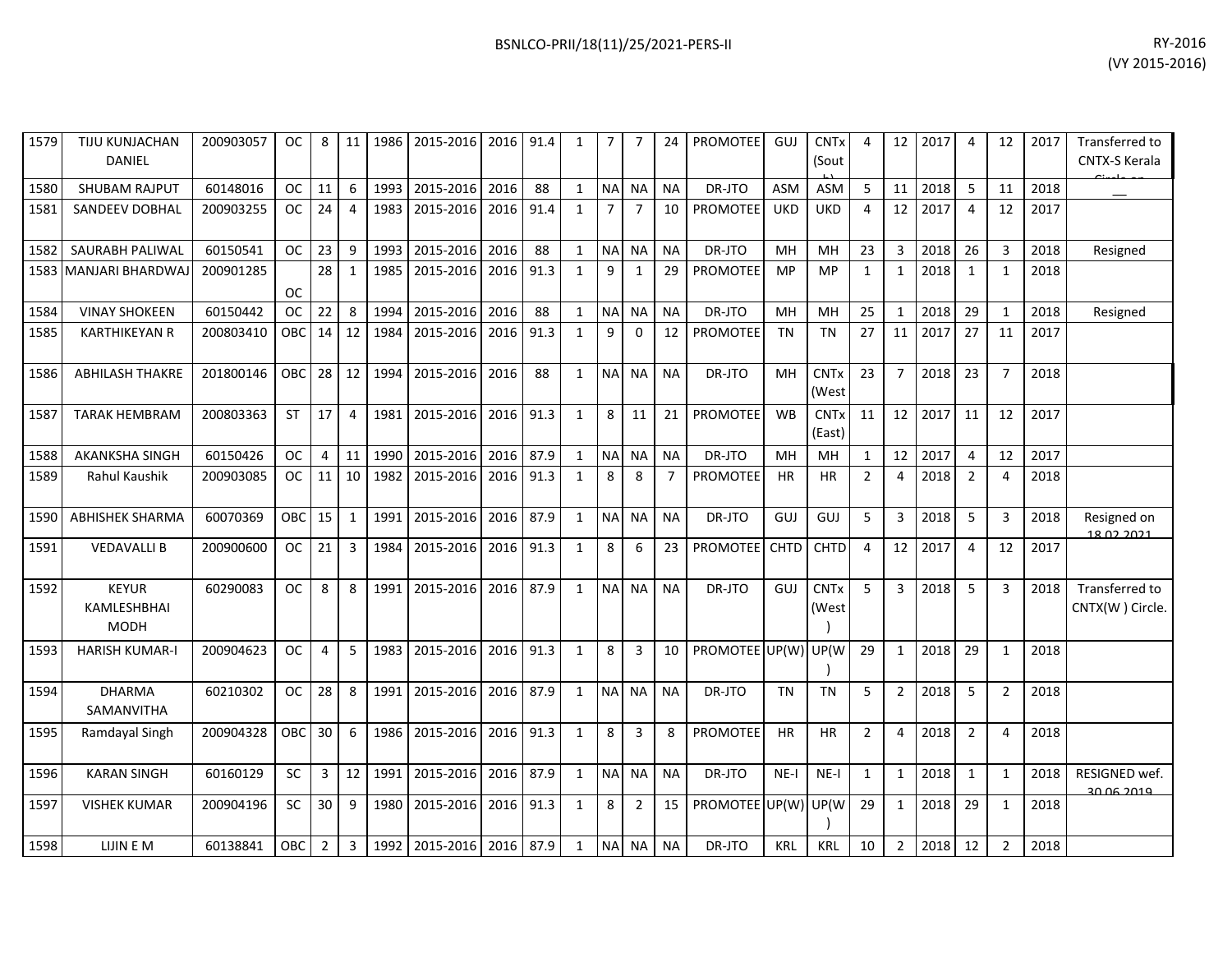| BSNLCO-PRII/18(11)/25/2021-PERS-II | RY-2016 |
|------------------------------------|---------|
|------------------------------------|---------|

| 1599 | <b>CHAMAN KUMAR</b>                         | 200903467 | SC I             | $14$ 6         |                |            | 1974   2015-2016   2016   91.3 |           | 1            | 8              | 1              | 17             | <b>PROMOTEE</b>           | <b>HP</b>  | <b>CNT<sub>x</sub></b><br>(Nort | 26             |                | 12 2017 26 |                | 12             | 2017 |          |
|------|---------------------------------------------|-----------|------------------|----------------|----------------|------------|--------------------------------|-----------|--------------|----------------|----------------|----------------|---------------------------|------------|---------------------------------|----------------|----------------|------------|----------------|----------------|------|----------|
| 1600 | <b>SOURAV DOBAI</b>                         | 60185008  | OC.              | 6              | $\overline{3}$ | 1992       | 2015-2016 2016 87.9            |           | 1            | <b>NA</b>      | <b>NA</b>      | <b>NA</b>      | DR-JTO                    | 0D.        | <b>OD</b>                       | 9              | $\Delta$       | 2018       | 9              | $\Delta$       | 2018 |          |
| 1601 | <b>SENTHIL KUMAR</b><br>SWAMIKANNU          | 200902963 | SC.              | 20             | $\overline{a}$ | 1980       | 2015-2016                      | 2016 91.3 | 1            | 8              | 1              | 15             | <b>PROMOTEE</b>           | TN         | <b>TN</b>                       | 27             | 11             | 2017       | 27             | 11             | 2017 |          |
| 1602 | MALLELA<br><b>MAHESWAR</b>                  | 60210331  | OBC.             | 10             | -6             | 1993       | 2015-2016                      | 2016 87.9 | 1            | <b>NA</b>      | <b>NA</b>      | NA.            | DR-JTO                    | <b>TN</b>  | <b>TN</b>                       | 5              | $\overline{2}$ | 2018       | 5              | $\overline{2}$ | 2018 |          |
| 1603 | <b>GIRIBABU VADLA</b>                       | 200904765 | OBC <sup>1</sup> | 29             | 8              |            | 1984 2015-2016 2016 91.3       |           | 1            | 8              | 1              | 5              | <b>PROMOTEE</b> TLGN TLGN |            |                                 | 26             | 12             | 2017       | 26             | 12             | 2017 |          |
| 1604 | <b>VIVEK KUMAR</b><br><b>VIHANGAM</b>       | 201801323 | <b>SC</b>        | 11             | $\overline{7}$ |            | 1993 2015-2016                 | 2016 87.9 | 1            | NA NA          |                | <b>NA</b>      | DR-JTO                    | <b>JKD</b> | <b>CNTx</b><br>(East)           | 5              |                | 11 2018    | -5             | 11             | 2018 |          |
| 1605 | <b>SHANKARA S</b>                           | 200803326 | <b>SC</b>        | $\mathbf{1}$   | 6              | 1983       | 2015-2016                      | 2016 91.3 | 1            | 8              | $\Omega$       | $\Omega$       | <b>PROMOTEE</b>           | <b>KTK</b> | <b>KTK</b>                      | 20             | 11             | 2017       | 20             | 11             | 2017 |          |
| 1606 | <b>SRIBAS MONDAL</b>                        | 60047528  | OC.              | $7^{\circ}$    |                | 10 1993    | 2015-2016                      | 2016 87.9 | 1            | <b>NA</b>      | <b>NA</b>      | <b>NA</b>      | DR-JTO                    | <b>ASM</b> | ASM                             | 19             | 2              | 2018       | 19             | $\overline{2}$ | 2018 |          |
| 1607 | <b>ANSHUL AGARWAL</b>                       | 200904970 | <b>OC</b>        | 17             | $\overline{3}$ | 1986       | 2015-2016                      | 2016 91.3 | 1            | 8              | $\Omega$       | 0              | PROMOTEE Tx (Nor          |            | <b>CNTx</b><br>(Nort<br>h)      | $\mathbf{1}$   | $\mathbf{1}$   | 2018       | 1              | $\mathbf{1}$   | 2018 |          |
| 1608 | MOHAMMAD<br>SHAMSHAD ALAM                   | 60134836  | OC .             | 21             | 3 I            |            | 1994 2015-2016 2016 87.9       |           | 1            |                | NA NA          | <b>NA</b>      | DR-JTO                    | KRL        | KRL                             | 12             | $\overline{2}$ | 2018 12    |                | $\overline{2}$ | 2018 |          |
| 1609 | <b>RAJIB SARKAR</b>                         | 200904401 | SC.              | 31             | 10 I           | 1984       | 2015-2016                      | 2016 91.3 | 1            | $\overline{7}$ | 11             | 28             | PROMOTEE                  | <b>CTD</b> | <b>CTD</b>                      | 20             | 11             | 2017       | 20             | 11             | 2017 |          |
| 1610 | SUDHEESH K                                  | 60138850  | <b>OBC</b>       | 25             | -5             | 1995       | 2015-2016 2016 87.9            |           | 1            | <b>NA</b>      | <b>NA</b>      | <b>NA</b>      | DR-JTO                    | <b>KRL</b> | <b>KRL</b>                      | 10             | $\overline{2}$ | 2018       | 12             | $\overline{2}$ | 2018 |          |
|      | 1611 RAMESHA NAYAKA B                       | 201000554 | ST               | 12             | - 6            | 1979       | 2015-2016                      | 2016 91.3 | 1            | $\overline{7}$ | 7              | 14             | <b>PROMOTEE</b>           | <b>KTK</b> | <b>KTK</b>                      | 20             | 11             | 2017       | 20             | 11             | 2017 |          |
| 1612 | <b>SOURABH TIWARI</b>                       | 60480008  | <b>OC</b>        | 27             | 8              | 1989       | 2015-2016                      | 2016 87.8 | 1            | NA NA          |                | NA.            | DR-JTO                    | $NE-I$     | <b>CNTx</b><br>(NER)            | $\overline{4}$ | 12             | 2017       | $\overline{4}$ | 12             | 2017 |          |
|      | 1613 NILESH RAMESHRAO<br><b>WADEKAR</b>     | 201001659 | <b>OC</b>        |                |                | 19 12 1987 | 2015-2016 2016 91.3            |           | 1            | $\overline{7}$ | 4              | $\overline{7}$ | <b>PROMOTEE</b>           | MH         | MH                              | 4              | 12             | 2017       | $\overline{4}$ | 12             | 2017 |          |
|      | 1614 RAJNEESH KARNWAL                       | 60340028  | <b>SC</b>        | 20             | $\overline{4}$ | 1990       | 2015-2016                      | 2016 87.8 | $\mathbf{1}$ | NA NA          |                | <b>NA</b>      | DR-JTO                    | <b>HP</b>  | <b>CNT<sub>x</sub></b><br>(Nort | 5              | 3              | 2018       | 5              | 3              | 2018 |          |
| 1615 | <b>VENKATA RATNA</b><br><b>KUMAR VELAGA</b> | 201002171 | <b>OC</b>        | 30             | -6             | 1985       | 2015-2016                      | 2016 91.3 | $\mathbf{1}$ | $\overline{7}$ | $\overline{3}$ | 28             | <b>PROMOTEE</b>           | AP         | AP                              | 26             | 12             | 2017       | 26             | 12             | 2017 |          |
|      | 1616 Mohammed Shareeq<br>M T                | 60135625  | OBC.             | $\overline{4}$ | - 5            |            | 1990 2015-2016                 | 2016 87.8 | 1            |                | NA NA          | <b>NA</b>      | DR-JTO                    | KRL        | KRL                             | 12             | 2              | 2018       | 12             | $\overline{2}$ | 2018 | Resigned |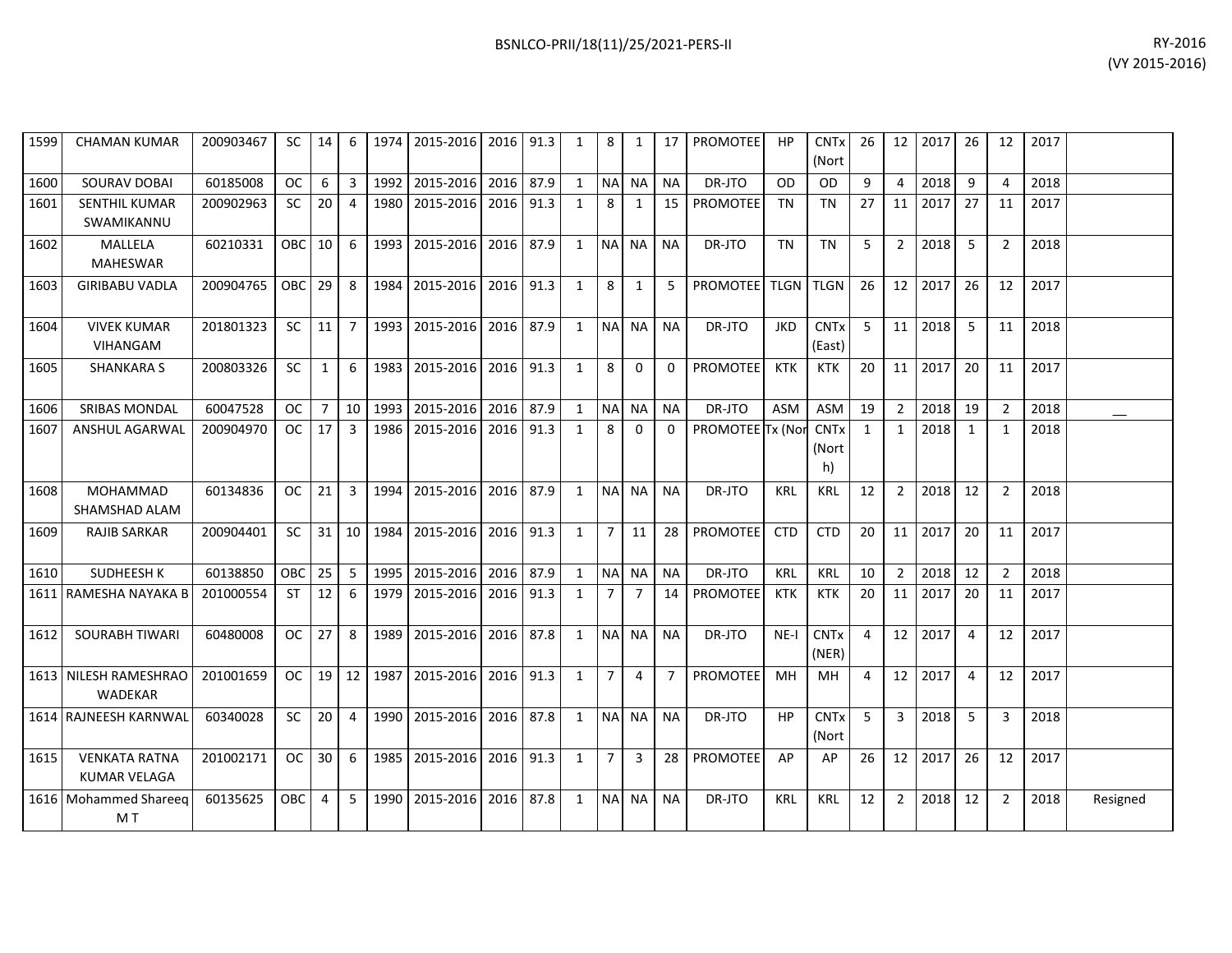| 1617 | RAJU MALAKAR                                               | 200902356 | SC        | $\overline{7}$ | 4              |      | 1984 2015-2016 2016 91.2 |      |      | 1            | 12 <sub>1</sub> | 3              | 1            | <b>PROMOTEE</b>      | $NE-I$      | NE-I                 | 20             | 11             | 2017 | 20             | 11             | 2017 | Circle is again<br>requested to<br>verify the<br>Combined<br>Residency<br><b>Dariad</b> |
|------|------------------------------------------------------------|-----------|-----------|----------------|----------------|------|--------------------------|------|------|--------------|-----------------|----------------|--------------|----------------------|-------------|----------------------|----------------|----------------|------|----------------|----------------|------|-----------------------------------------------------------------------------------------|
| 1618 | <b>SUMANT KUMAR</b>                                        | 60100175  | OBC       | 27             | 5 <sup>1</sup> | 1991 | 2015-2016                | 2016 | 87.8 | $\mathbf{1}$ | <b>NA</b>       | NA             | <b>NA</b>    | DR-JTO               | J&K         | J&K                  | 5              | 3              | 2018 | 5              | 3              | 2018 |                                                                                         |
| 1619 | <b>NANDITHA S</b>                                          | 201000788 | <b>ST</b> | 11             | 4              | 1986 | 2015-2016                | 2016 | 91.2 | $\mathbf{1}$ | 11              | $\overline{7}$ | 8            | <b>PROMOTEE</b>      | <b>KTK</b>  | <b>KTK</b>           | 20             | 11             | 2017 | 20             | 11             | 2017 | Circle is again<br>requested to<br>verify the<br>Combined<br>Residency<br>Doriad        |
| 1620 | RAGHVENDRA SAHL                                            | 201800882 | <b>OC</b> | $\mathbf{1}$   | $\overline{7}$ | 1991 | 2015-2016                | 2016 | 87.8 | 1            | <b>NA</b>       | <b>NA</b>      | <b>NA</b>    | DR-JTO               | MH          | MH                   | 12             | 11             | 2018 | 12             | 11             | 2018 |                                                                                         |
| 1621 | <b>JANARDHANA RAO</b><br>M                                 | 200302037 | <b>OC</b> | 29             | $\overline{5}$ | 1965 | 2015-2016                | 2016 | 91.2 | 1            | 11              | $\overline{a}$ | 13           | <b>PROMOTEE</b>      | AP          | AP                   | 14             | 5              | 2018 | 14             | 5              | 2018 | Circle is again<br>requested to<br>verify the<br>Combined<br>Residency<br><b>Doriod</b> |
| 1622 | <b>ROHIT PRAKASH</b>                                       | 60320162  | OBC       | 27             | $\mathbf{1}$   | 1992 | 2015-2016                | 2016 | 87.8 | $\mathbf{1}$ |                 | NA NA          | <b>NA</b>    | DR-JTO               | <b>JKD</b>  | <b>JKD</b>           | 11             | 12             | 2017 | $\overline{4}$ | 9              | 2017 |                                                                                         |
| 1623 | <b>ANITHA C</b>                                            | 200801275 | SC        | 9              | $\overline{2}$ | 1986 | 2015-2016                | 2016 | 91.2 | $\mathbf{1}$ | 9               | 3              | 9            | <b>PROMOTEE</b>      | CHTD        | CHTD                 | $\overline{4}$ | 12             | 2017 | $\overline{4}$ | 12             | 2017 |                                                                                         |
| 1624 | YOGESH KUMAR<br><b>SINGH</b>                               | 60120337  | <b>OC</b> | 26             | 6              | 1992 | 2015-2016                | 2016 | 87.8 | $\mathbf{1}$ | <b>NA</b>       | <b>NA</b>      | <b>NA</b>    | DR-JTO               | KTK         | <b>KTK</b>           | 25             | 6              | 2018 | 25             | 6              | 2018 |                                                                                         |
| 1625 | <b>JAYKUMAR</b><br><b>NAROTTAMBHAI</b><br><b>KATHROTIA</b> | 200900920 | <b>OC</b> | 30             | 4              | 1986 | 2015-2016                | 2016 | 91.2 | $\mathbf{1}$ | 8               | 5              | $\mathbf{0}$ | <b>PROMOTEE</b>      | GUJ         | GUJ                  | 4              | 12             | 2017 | 4              | 12             | 2017 |                                                                                         |
| 1626 | <b>JOYDIP PANJA</b>                                        | 01800729  | <b>OC</b> | 17             | 9              | 1992 | 2015-2016                | 2016 | 87.8 | $\mathbf{1}$ | <b>NA</b>       | <b>NA</b>      | <b>NA</b>    | DR-JTO               | <b>ASM</b>  | <b>ASM</b>           | 5              | 11             | 2018 | 5              | 11             | 2018 |                                                                                         |
| 1627 | <b>VIRENDRA KUMAR</b><br><b>GUPTA</b>                      | 200903559 | <b>OC</b> | 15             | $\overline{4}$ | 1982 | 2015-2016                | 2016 | 91.2 | 1            | 8               | 3              | 9            | PROMOTEE UP(W) UP(E) |             |                      | 29             | 1              | 2018 | 29             | 1              | 2018 |                                                                                         |
| 1628 | <b>BABLU DHAKAR</b>                                        | 60320118  | OBC       | 5              | $\mathbf{2}$   | 1993 | 2015-2016                | 2016 | 87.8 | 1            | <b>NA</b>       | <b>NA</b>      | <b>NA</b>    | DR-JTO               | <b>ASM</b>  | <b>CNTx</b><br>(NER) | 5              | $\overline{2}$ | 2018 | 5              | $\overline{2}$ | 2018 |                                                                                         |
| 1629 | <b>SANTHOSH R</b>                                          | 200903488 | OBC       | 3              | 8              | 1984 | 2015-2016                | 2016 | 91.2 | $\mathbf{1}$ | 8               | 3              | 0            | <b>PROMOTEE</b>      | <b>TLGN</b> | <b>TLGN</b>          | 26             | 12             | 2017 | 26             | 12             | 2017 |                                                                                         |
| 1630 | <b>ABHISHEK KUMAR-I</b>                                    | 60120273  | OBC       | 20             | 5              | 1993 | 2015-2016                | 2016 | 87.8 | $\mathbf{1}$ | <b>NA</b>       | <b>NA</b>      | <b>NA</b>    | DR-JTO               | <b>KTK</b>  | KTK                  | 29             | $\mathbf{1}$   | 2018 | 29             | $\mathbf{1}$   | 2018 |                                                                                         |
| 1631 | <b>RAMYAP</b>                                              | 200903339 | <b>OC</b> | 29             | 6              | 1984 | 2015-2016                | 2016 | 91.2 | 1            | 8               | 1              | 29           | PROMOTEE             | CHTD        | CHTD                 | 4              | 12             | 2017 | 4              | 12             | 2017 |                                                                                         |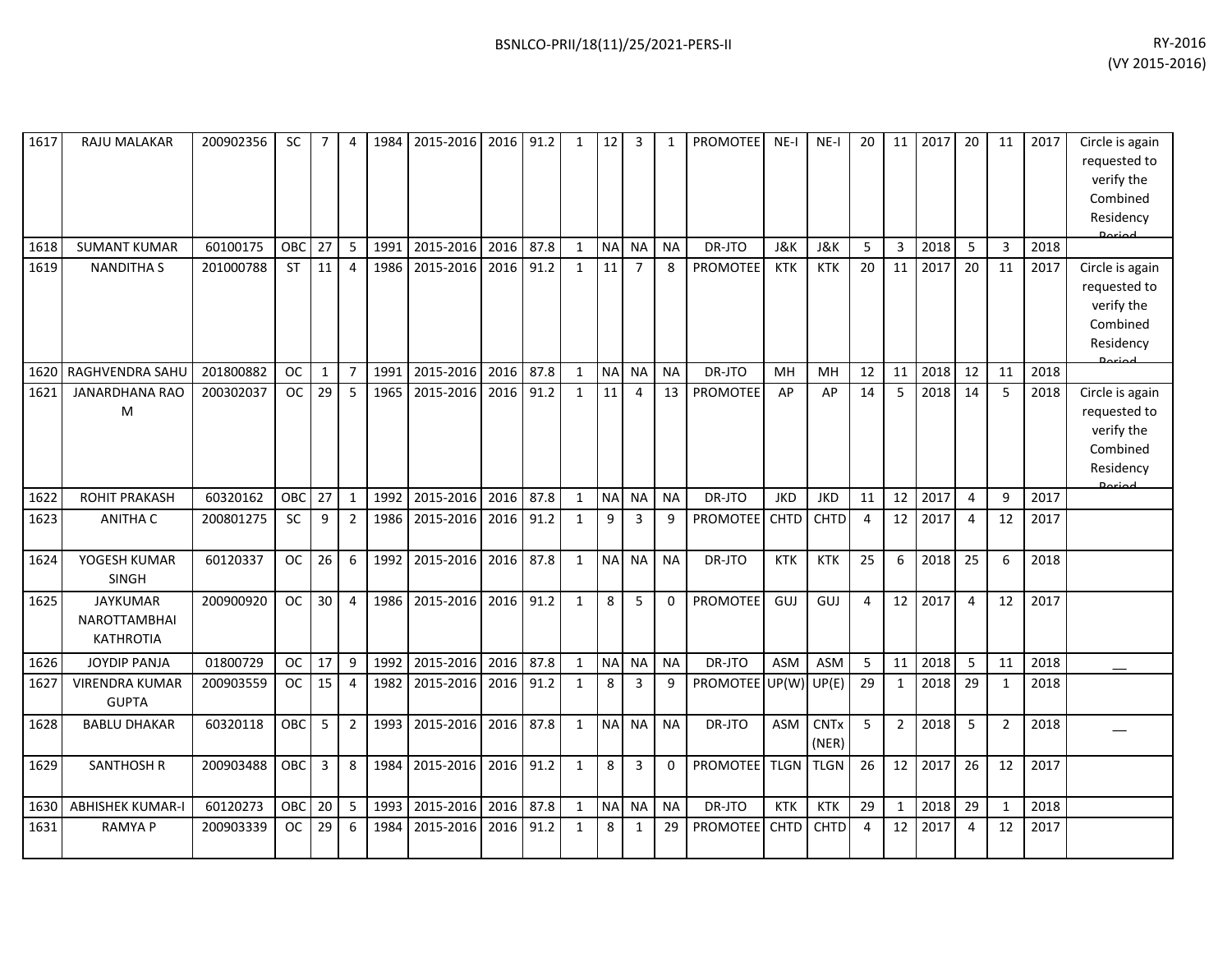| 1632 | AYISHA RABEEBA<br>POOLAKKAPARAMBA<br>N | 60131628  | OBC I      | 12 <sub>1</sub> | 7              |      | 1993 2015-2016 2016 87.8 |           |      | 1            |                | NA NA NA     |              | DR-JTO          | KRL         | KRL                   | 12 | 2              | 2018 | 12             |                | 2018 |                                                                        |
|------|----------------------------------------|-----------|------------|-----------------|----------------|------|--------------------------|-----------|------|--------------|----------------|--------------|--------------|-----------------|-------------|-----------------------|----|----------------|------|----------------|----------------|------|------------------------------------------------------------------------|
| 1633 | <b>G THIRUPATHI</b>                    | 200904480 | <b>OBC</b> | 10              | 12             | 1978 | 2015-2016                | 2016      | 91.2 | 1            | 8              | 1            | 26           | <b>PROMOTEE</b> | <b>TLGN</b> | <b>TLGN</b>           | 26 | 12             | 2017 | 26             | 12             | 2017 |                                                                        |
| 1634 | <b>UJJAWAL KUMAR</b>                   | 60048777  | <b>OC</b>  | 20              | 9              | 1993 | 2015-2016                | 2016      | 87.8 | 1            | NA             | <b>NA</b>    | <b>NA</b>    | DR-JTO          | <b>ASM</b>  | ASM                   | 9  | 4              | 2018 | 9              |                | 2018 |                                                                        |
| 1635 | <b>ASHOK SANKURU</b>                   | 200904624 | <b>SC</b>  | 10              | 6              | 1985 | 2015-2016                | 2016      | 91.2 | $\mathbf{1}$ | 8              | 1            | 25           | PROMOTEE        | AP          | AP                    | 26 | 12             | 2017 | 26             | 12             | 2017 |                                                                        |
| 1636 | SOUMYADEEP<br><b>DATTA</b>             | 60320191  | <b>OC</b>  | 24              | $\mathbf{1}$   | 1994 | 2015-2016                | 2016      | 87.8 | 1            | <b>NA</b>      | <b>NA</b>    | <b>NA</b>    | DR-JTO          | <b>WB</b>   | <b>CNTx</b><br>(East) | 9  | 5              | 2018 | 9              | 5              | 2018 | Resigned from<br><b>BSNL</b>                                           |
| 1637 | <b>SURJEET SINGH</b>                   | 200903364 | SC         | 13              | 9              | 1986 | 2015-2016                | 2016      | 91.2 | 1            | 8              | $\mathbf{1}$ | 17           | PROMOTEE        | HP          | <b>HP</b>             | 26 | 12             | 2017 | 26             | 12             | 2017 |                                                                        |
| 1638 | <b>BIKASH KUMAR</b><br>LATH            | 60320173  | <b>OC</b>  | 14              | $\overline{2}$ | 1994 | 2015-2016                | 2016      | 87.8 | 1            | <b>NA</b>      | <b>NA</b>    | <b>NA</b>    | DR-JTO          | OD          | <b>CNTx</b><br>(East) | 5  | 3              | 2018 | 5              | 3              | 2018 | <b>NIL</b>                                                             |
| 1639 | SHIRBHATE RAHUL<br><b>SUDHAKARRAO</b>  | 200903114 | <b>OBC</b> | 5               | 1              | 1983 | 2015-2016                | 2016 91.2 |      | 1            | 8              | 1            | 3            | <b>PROMOTEE</b> | MH          | MН                    | 4  | 12             | 2017 | $\overline{4}$ | 12             | 2017 |                                                                        |
| 1640 | <b>KHAKHU RAM</b>                      | 60070431  | SC         | 15              | $\overline{7}$ | 1994 | 2015-2016                | 2016      | 87.8 | $\mathbf{1}$ |                | NA NA        | <b>NA</b>    | DR-JTO          | GUJ         | GUJ                   | 18 | 6              | 2018 | 18             | 6              | 2018 | Resigned on<br>31 01 2019                                              |
| 1641 | <b>BIKASH KUSUM MOI</b>                | 200903955 | <b>SC</b>  | 21              | 10             | 1984 | 2015-2016                | 2016      | 91.2 | 1            | $\overline{7}$ | 11           | 28           | PROMOTEE        | <b>CTD</b>  | <b>CTD</b>            | 20 | 11             | 2017 | 20             | 11             | 2017 |                                                                        |
| 1642 | <b>NARENDRA SINGH</b><br>SHEKHAWAT     | 60047519  | <b>OC</b>  | $\mathbf{1}$    | $\mathbf{1}$   | 1996 | 2015-2016 2016           |           | 87.8 | 1            | N <sub>A</sub> | <b>NA</b>    | <b>NA</b>    | DR-JTO          | <b>ASM</b>  | ASM                   | 5  | $\overline{2}$ | 2018 | 5              | $\overline{2}$ | 2018 |                                                                        |
| 1643 | <b>SUBHRA SUTRADHAR</b>                | 200902363 | <b>OBC</b> | $\overline{7}$  | $\overline{2}$ | 1979 | 2015-2016                | 2016      | 91.1 | 1            | 12             | 3            | $\mathbf{1}$ | <b>PROMOTEE</b> | $NE-I$      | $NE-I$                | 20 | 11             | 2017 | 20             | 11             | 2017 | Circle is again<br>requested to<br>verify the<br>Combined<br>Residency |
| 1644 | <b>VIVEK KUMAR</b><br><b>KUSHWAHA</b>  | 201800130 | <b>OBC</b> | $\overline{7}$  | 8              | 1990 | 2015-2016                | 2016      | 87.8 | 1            | N <sub>A</sub> | <b>NA</b>    | <b>NA</b>    | DR-JTO          | MH          | MH                    | 23 | $\overline{7}$ | 2018 | 23             | $\overline{7}$ | 2018 | Resigned                                                               |
| 1645 | <b>MEHABOOB</b><br>AMARGOL             | 201000605 | OBC        | 20              | $\overline{7}$ | 1980 | 2015-2016                | 2016      | 91.1 | $\mathbf{1}$ | 11             | $\mathsf{R}$ | 10           | <b>PROMOTEE</b> | <b>KTK</b>  | <b>KTK</b>            | 20 | 11             | 2017 | 20             | 11             | 2017 | Circle is again<br>requested to<br>verify the<br>Combined<br>Residency |
| 1646 | <b>ASHU TANDON</b>                     | 60135619  | OC.        |                 | 16 12          |      | 1990 2015-2016 2016 87.7 |           |      | $\mathbf{1}$ |                | NA NA        | <b>NA</b>    | DR-JTO          | <b>KRL</b>  | <b>KRL</b>            | 29 | $\mathbf{1}$   | 2018 | 29             | 1              | 2018 |                                                                        |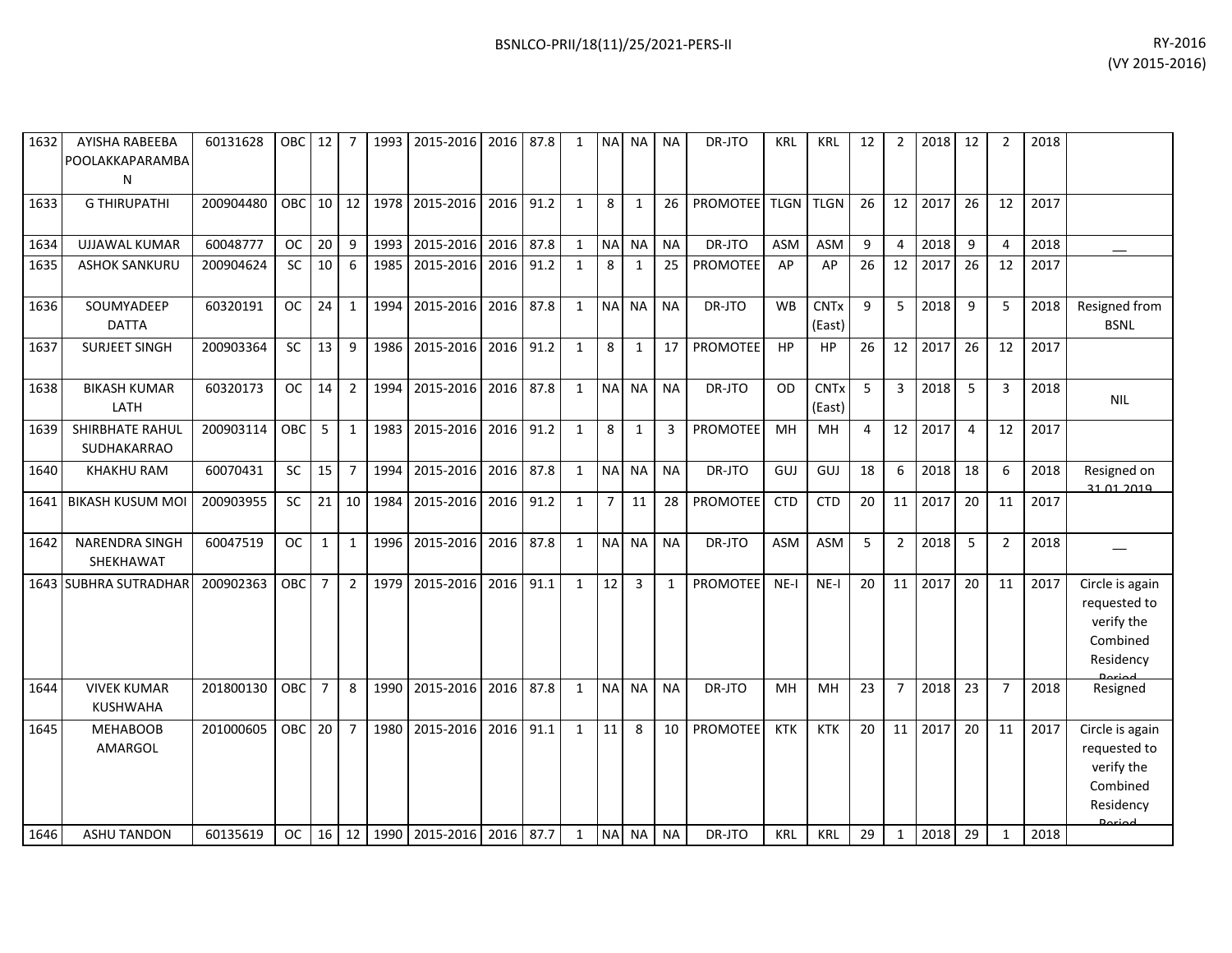| 1647 | <b>KULKARNI S.J</b>              | 198307595 | OBC I      | 9            | 1              | 1961 | 2015-2016 2016           |      | 91.1 | 1            | 9              | 5            | 6            | <b>PROMOTEE</b> | MН          | MН              | 6              | 6              | 2016 | 6              | 6              | 2016 |                                 |
|------|----------------------------------|-----------|------------|--------------|----------------|------|--------------------------|------|------|--------------|----------------|--------------|--------------|-----------------|-------------|-----------------|----------------|----------------|------|----------------|----------------|------|---------------------------------|
| 1648 | <b>TASGHEER EHSAN</b>            | 60042526  | <b>OBC</b> | 5            | 1              | 1991 | 2015-2016 2016           |      | 87.7 | $\mathbf{1}$ | <b>NA</b>      | <b>NA</b>    | <b>NA</b>    | DR-JTO          | <b>ASM</b>  | <b>ASM</b>      | 19             | $2^{\circ}$    | 2018 | 19             | $\overline{2}$ | 2018 | Resigned w.e.f<br>161112010     |
| 1649 | PRIYANKA KUMARI-I                | 200803490 | OBC        | 19 I         | 11             | 1978 | 2015-2016 2016           |      | 91.1 | $\mathbf{1}$ | 8              | 11           | 22           | <b>PROMOTEE</b> | <b>KTK</b>  | <b>KTK</b>      | 20             | 11             | 2017 | 20             | 11             | 2017 |                                 |
| 1650 | <b>ANSHAD V</b>                  | 60138025  | <b>OC</b>  | 23           | 11             | 1991 | 2015-2016                | 2016 | 87.7 | $\mathbf{1}$ | <b>NA</b>      | <b>NA</b>    | <b>NA</b>    | DR-JTO          | KRL         | <b>KRL</b>      | 12             | $2^{\circ}$    | 2018 | 12             | $\overline{2}$ | 2018 |                                 |
| 1651 | Ajay Kumar Rathi                 | 200904346 | <b>OC</b>  | 9            | 1              | 1985 | 2015-2016                | 2016 | 91.1 | $\mathbf{1}$ | 8              | 5            | 15           | PROMOTEE        | <b>HR</b>   | <b>HR</b>       | $\overline{2}$ | 4              | 2018 | $\overline{2}$ | 4              | 2018 |                                 |
| 1652 | <b>GAURAV GARG</b>               | 60430041  | <b>OC</b>  | 31           | 8              | 1992 | 2015-2016 2016           |      | 87.7 | $\mathbf{1}$ | <b>NA</b>      | <b>NA</b>    | <b>NA</b>    | DR-JTO          | MH          | <b>BBN</b><br>W | 29             | $\mathbf{1}$   | 2018 | 29             | $\mathbf{1}$   | 2018 | Resigned on<br>16.07.2018       |
| 1653 | <b>MANISHAR</b>                  | 200902330 | <b>OBC</b> | 31           | 5              | 1983 | 2015-2016 2016           |      | 91.1 | $\mathbf{1}$ | 8              | 3            | 10           | <b>PROMOTEE</b> | KRL         | <b>KRL</b>      | $\mathbf{1}$   | $\mathbf{1}$   | 2018 | $\mathbf{1}$   | $\mathbf{1}$   | 2018 |                                 |
| 1654 | <b>PARAS JAIN</b>                | 60138828  | <b>OC</b>  | 10           | 12             | 1992 | 2015-2016 2016           |      | 87.7 | $\mathbf{1}$ | $\sf NA$       | <b>NA</b>    | <b>NA</b>    | DR-JTO          | KRL         | <b>KRL</b>      | 3              | $\overline{2}$ | 2018 | 5              | $\overline{2}$ | 2018 |                                 |
| 1655 | <b>DINESH</b>                    | 200903218 | <b>OC</b>  | 15           | $\overline{4}$ | 1987 | 2015-2016 2016           |      | 91.1 | $\mathbf{1}$ | 8              | 2            | 28           | <b>PROMOTEE</b> | HP          | HP              | 26             | 12             | 2017 | 26             | 12             | 2017 |                                 |
| 1656 | PRATIBHA PUKHRAJ<br><b>MEENA</b> | 60070256  | <b>ST</b>  | 8            | 12             | 1993 | 2015-2016                | 2016 | 87.7 | $\mathbf{1}$ | <b>NA</b>      | <b>NA</b>    | <b>NA</b>    | DR-JTO          | GUJ         | GUJ             | 18             | 6              | 2018 | 18             | 6              | 2018 |                                 |
| 1657 | <b>HARISH KUMAR P</b>            | 200904326 | <b>SC</b>  | 27           | $\overline{7}$ | 1984 | 2015-2016                | 2016 | 91.1 | $\mathbf{1}$ | 8              | $\Omega$     | 4            | <b>PROMOTEE</b> | <b>KTK</b>  | <b>KTK</b>      | 20             | 11             | 2017 | 20             | 11             | 2017 |                                 |
| 1658 | <b>TWINKLE NIGAM</b>             | 60040012  | <b>OC</b>  | 8            | $\mathbf{1}$   | 1994 | 2015-2016 2016           |      | 87.7 | $\mathbf{1}$ | <b>NA</b>      | <b>NA</b>    | <b>NA</b>    | DR-JTO          | <b>ASM</b>  | <b>ASM</b>      | 19             | $\overline{2}$ | 2018 | 19             | $\overline{2}$ | 2018 |                                 |
| 1659 | <b>HEMANTH M S</b>               | 200903524 | OBC        | 21           | 6              | 1985 | 2015-2016                | 2016 | 91.1 | $\mathbf{1}$ | 8              | $\mathbf{0}$ | $\mathbf{0}$ | <b>PROMOTEE</b> | <b>KTK</b>  | <b>KTK</b>      | 20             | 11             | 2017 | 20             | 11             | 2017 |                                 |
| 1660 | <b>SANJANA SIVAN</b>             | 60130013  | <b>SC</b>  | 19           | $\overline{4}$ | 1994 | 2015-2016                | 2016 | 87.7 | $\mathbf{1}$ | <b>NA</b>      | <b>NA</b>    | <b>NA</b>    | DR-JTO          | KRL         | KRL             | 12             | $\overline{2}$ | 2018 | 12             | $\overline{2}$ | 2018 |                                 |
| 1661 | BALARAJU NAMANI                  | 201000542 | OBC        | 28           | $\overline{7}$ | 1983 | 2015-2016                | 2016 | 91.1 | $\mathbf{1}$ | $\overline{7}$ | 11           | 24           | <b>PROMOTEE</b> | <b>TLGN</b> | <b>TLGN</b>     | 26             | 12             | 2017 | 26             | 12             | 2017 |                                 |
| 1662 | <b>UMESH KUMAR</b>               | 60150500  | <b>OC</b>  | 1            | 6              | 1994 | 2015-2016                | 2016 | 87.7 | $\mathbf{1}$ | <b>NA</b>      | <b>NA</b>    | <b>NA</b>    | DR-JTO          | MH          | MH              | 12             | $\mathbf{3}$   | 2018 | 12             | 3              | 2018 |                                 |
| 1663 | <b>K.MAHIPAL</b>                 | 201000350 | OBC        | 10           | $\overline{2}$ | 1988 | 2015-2016                | 2016 | 91.1 | $\mathbf{1}$ | $\overline{7}$ | 11           | 24           | <b>PROMOTEE</b> | <b>TLGN</b> | <b>TLGN</b>     | 26             | 12             | 2017 | 26             | 12             | 2017 | <b>EXPIRED ON 2-</b><br>04-2021 |
| 1664 | <b>RAKENDUS</b>                  | 60134020  | <b>OC</b>  | 23           | 8              | 1994 | 2015-2016                | 2016 | 87.7 | $\mathbf{1}$ | $\sf NA$       | <b>NA</b>    | <b>NA</b>    | DR-JTO          | KRL         | KRL             | 29             | $\mathbf{1}$   | 2018 | 29             |                | 2018 | Resigned                        |
| 1665 | <b>KAVITA KSHATRIYA</b>          | 200903986 | <b>OC</b>  | 14           | 9              | 1982 | 2015-2016                | 2016 | 91.1 | $\mathbf{1}$ | $\overline{7}$ | 11           | 20           | <b>PROMOTEE</b> | GUJ         | GUJ             | 4              | 12             | 2017 | 4              | 12             | 2017 |                                 |
| 1666 | <b>AGYESH KUMAR</b>              | 01800726  | <b>SC</b>  | $\mathbf{1}$ | $\overline{2}$ |      | 1995 2015-2016 2016 87.7 |      |      | 1            | <b>NA</b>      | NA.          | <b>NA</b>    | DR-JTO          | <b>ASM</b>  | ASM             | 5              | 11             | 2018 | 5              | 11             | 2018 |                                 |

200904820 SC 6 5 1977 2015-2016 2016 91.1 1 7 11 10 PROMOTEE MH MH 4 12 2017 4 12 2017

1667 SANTOSHKUMAR P PAWAR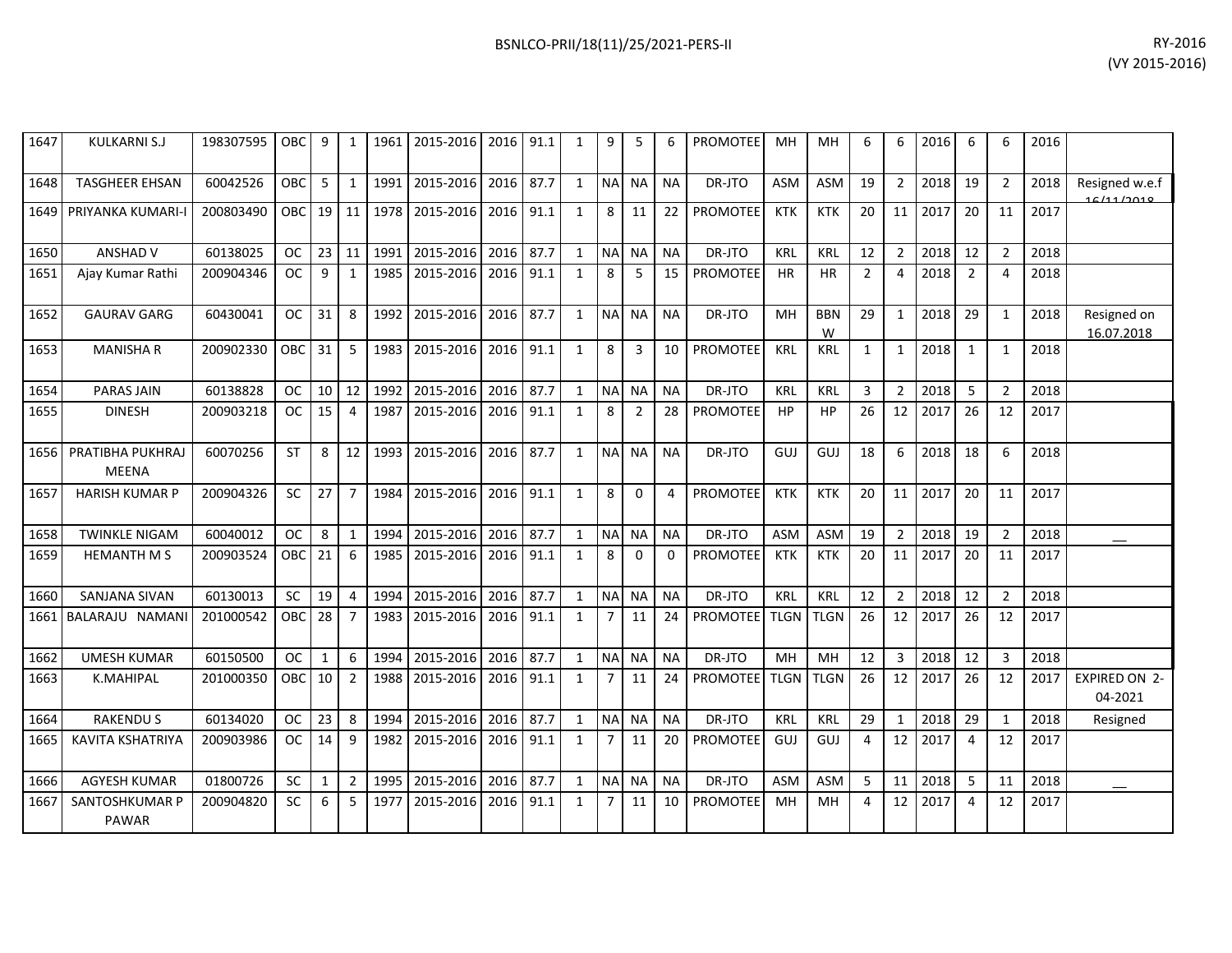| 1668 | KOTI<br>VEERABHADRAM<br><b>BASSAY</b>     | 60133225  | OBC 17     |                | 8              |      | 1988 2015-2016 2016 87.6 |           |      | $\mathbf{1}$ |                | NA NA NA       |                 | DR-JTO          | KRL        | <b>KRL</b>           | 12             | $\overline{2}$  | 2018    | 12             |                | 2018 |                                                                        |
|------|-------------------------------------------|-----------|------------|----------------|----------------|------|--------------------------|-----------|------|--------------|----------------|----------------|-----------------|-----------------|------------|----------------------|----------------|-----------------|---------|----------------|----------------|------|------------------------------------------------------------------------|
| 1669 | <b>KHAGENDRA DAS</b>                      | 200904462 | <b>SC</b>  | 10             | 5              | 1986 | 2015-2016                | 2016      | 91.1 | $\mathbf{1}$ | $\overline{7}$ | 11             | 6               | PROMOTEE        | <b>CTD</b> | <b>CTD</b>           | 20             | 11              | 2017    | 20             | 11             | 2017 |                                                                        |
| 1670 | <b>DEBARUN</b><br><b>BORTHAKUR</b>        | 60042520  | <b>OC</b>  | 12             | $\mathbf{1}$   | 1992 | 2015-2016                | 2016      | 87.6 | $\mathbf{1}$ | NA NA          |                | <b>NA</b>       | DR-JTO          | <b>ASM</b> | <b>ASM</b>           | 19             | $\overline{2}$  | 2018    | 19             | 2              | 2018 |                                                                        |
| 1671 | <b>DINESH KUMAR</b><br><b>VYAS</b>        | 201000213 | <b>OC</b>  | 16             | 5              | 1986 | 2015-2016                | 2016 91.1 |      | $\mathbf{1}$ | $\overline{7}$ | 10             | 16 <sup>1</sup> | PROMOTEE        | RAJ        | RAJ                  | 20             | 11              | 2017    | 20             | 11             | 2017 |                                                                        |
| 1672 | <b>MANISH KUMAR</b><br><b>GODARA</b>      | 60041278  | <b>OBC</b> | $\overline{2}$ | 2 <sup>1</sup> | 1992 | 2015-2016                | 2016      | 87.6 | $\mathbf{1}$ |                | NA NA          | <b>NA</b>       | DR-JTO          | <b>ASM</b> | <b>ASM</b>           | 9              | 4               | 2018    | 9              | 4              | 2018 |                                                                        |
| 1673 | ANOOP P                                   | 200902296 | <b>OC</b>  | 8              | $\overline{4}$ | 1984 | 2015-2016                | 2016      | 91.1 | $\mathbf{1}$ | $\overline{7}$ | 8              | 6               | PROMOTEE        | KRL        | KRL                  | $\mathbf{1}$   | $\mathbf{1}$    | 2018    | $\mathbf{1}$   | $\mathbf{1}$   | 2018 |                                                                        |
| 1674 | <b>VENUM SHIVA</b><br>SANKAR              | 60120188  | <b>OBC</b> | 14             | $\overline{4}$ | 1992 | 2015-2016                | 2016      | 87.6 | $\mathbf{1}$ |                | NA NA          | <b>NA</b>       | DR-JTO          | <b>KTK</b> | KTK                  | 26             | 12 <sup>1</sup> | 2017    | 26             | 12             | 2017 | Provisonal<br>appointment                                              |
| 1675 | RISHIKESH MEENA                           | 201001943 | <b>ST</b>  | 20             | $\overline{4}$ | 1987 | 2015-2016                | 2016 91.1 |      | $\mathbf{1}$ | $\overline{7}$ | $\overline{4}$ | 19              | PROMOTEE J & K  |            | <b>CNTx</b><br>(Nort | $\overline{4}$ | 12              | 2017    | $\overline{4}$ | 12             | 2017 |                                                                        |
| 1676 | <b>MANOHAR P</b>                          | 60120287  | <b>SC</b>  | 14             | 6              | 1992 | 2015-2016                | 2016      | 87.6 | $\mathbf{1}$ |                | NA NA          | <b>NA</b>       | DR-JTO          | <b>KTK</b> | <b>KTK</b>           | 12             | $\overline{2}$  | 2018    | 12             | 2              | 2018 | Provisonal<br>appointment                                              |
| 1677 | <b>VIRKAR GAJANAN</b><br><b>RAGHUNATH</b> | 200904171 | <b>OBC</b> | 10             | 6              | 1985 | 2015-2016                | 2016      | 91.1 | $\mathbf{1}$ | $\overline{7}$ | $\Omega$       | 8               | <b>PROMOTEE</b> | MH         | MH                   | 4              |                 | 12 2017 | $\overline{4}$ | 12             | 2017 |                                                                        |
| 1678 | PUSHDEEP GUPTA                            | 60150491  | <b>OC</b>  | 20             | 8              | 1992 | 2015-2016                | 2016      | 87.6 | $\mathbf{1}$ |                | NA NA          | <b>NA</b>       | DR-JTO          | MH         | MH                   | 9              | 3               | 2018    | 12             | $\overline{3}$ | 2018 |                                                                        |
| 1679 | SANTANU SARKAR                            | 200902379 | SC         | 18             | 9              | 1981 | 2015-2016                | 2016      | 91   | $\mathbf{1}$ | 12             | $\overline{3}$ | $\mathbf{1}$    | <b>PROMOTEE</b> | $NE-I$     | $NE-I$               | 20             | 11              | 2017    | 20             | 11             | 2017 | Circle is again<br>requested to<br>verify the<br>Combined<br>Residency |
| 1680 | <b>DODDI VENKATA</b><br>JEEVAN KUMAR      | 60120212  | <b>OBC</b> | $\mathbf{3}$   | $\mathbf{1}$   | 1993 | 2015-2016 2016           |           | 87.6 | $\mathbf{1}$ |                | NA NA          | <b>NA</b>       | DR-JTO          | <b>KTK</b> | <b>KTK</b>           | 29             | $\mathbf{1}$    | 2018    | 29             | $\mathbf{1}$   | 2018 | Resigned wef<br>18.08.2021                                             |
| 1681 | <b>LEENA LYNGDOH</b>                      | 200904985 | <b>ST</b>  | 19             | 12             | 1976 | 2015-2016                | 2016      | 91   | 1            | 12             | $\overline{2}$ | 19              | <b>PROMOTEE</b> | $NE-I$     | $NE-I$               | 20             | 11              | 2017    | 20             | 11             | 2017 | Circle is again<br>requested to<br>verify the<br>Combined<br>Residency |

Period.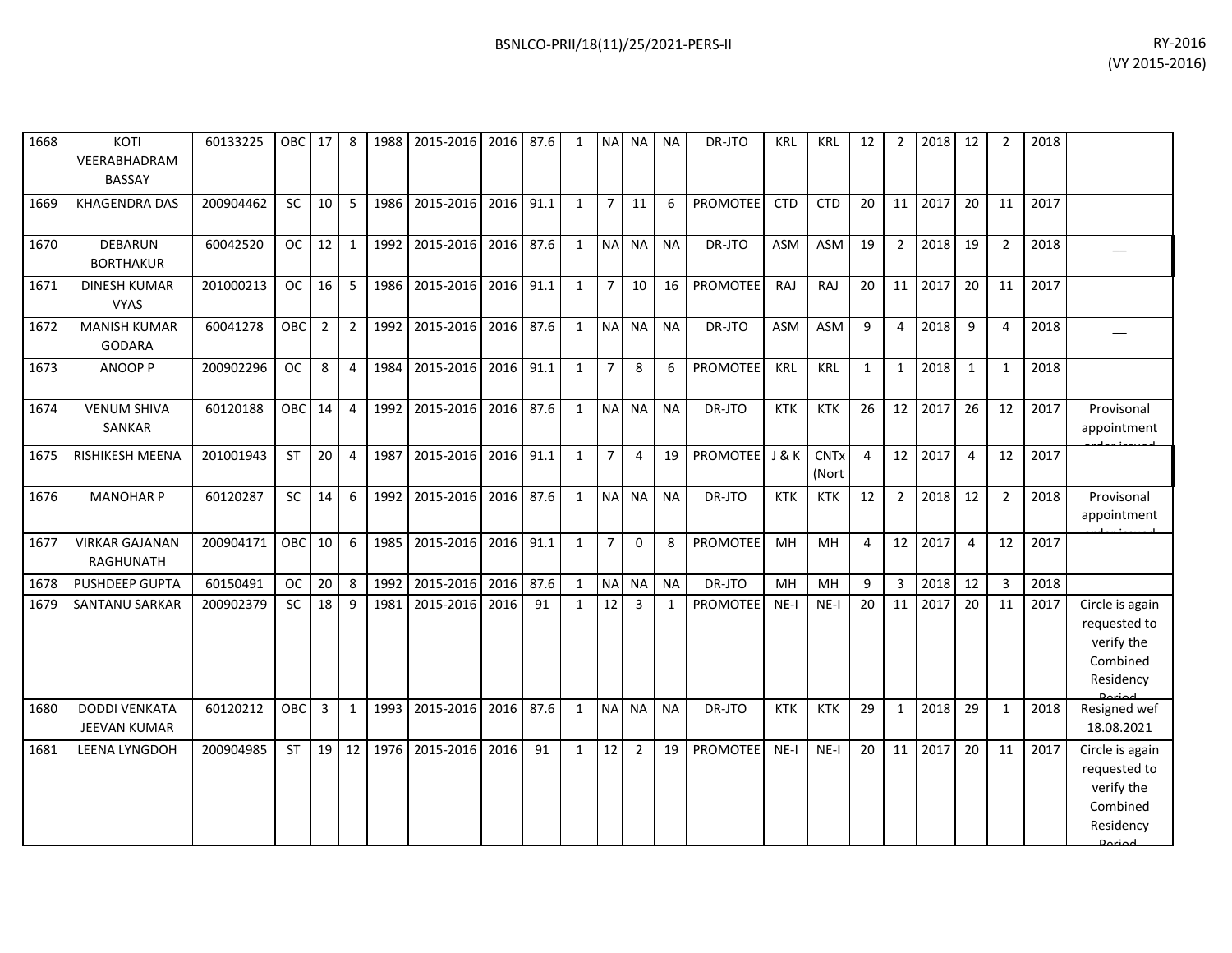|      | 1682 SOMYARANI BEHERA                                      | 60185003  | SC            | 26           | 5                          | 1993 | 2015-2016   2016   87.6  |      |      | 1            |            | NA NA NA       |           | DR-JTO               | OD               | <b>OD</b>                             | 29             | 1              | 2018 | 5              | 3  | 2018 | Resigned                      |
|------|------------------------------------------------------------|-----------|---------------|--------------|----------------------------|------|--------------------------|------|------|--------------|------------|----------------|-----------|----------------------|------------------|---------------------------------------|----------------|----------------|------|----------------|----|------|-------------------------------|
| 1683 | <b>RAMESH A</b>                                            | 200801725 | <b>OBC</b>    | 27           | $\overline{7}$             | 1981 | 2015-2016                | 2016 | 91   | 1            | 9          | 1              | 26        | <b>PROMOTEE</b>      | <b>TN</b>        | <b>TN</b>                             | 30             | 11             | 2017 | 30             | 11 | 2017 |                               |
| 1684 | <b>SANJAY KUMAR</b><br><b>MEENA</b>                        | 201800649 | <b>ST</b>     | $\mathbf{1}$ | 6                          | 1993 | 2015-2016                | 2016 | 87.6 | $\mathbf{1}$ | <b>NA</b>  | <b>NA</b>      | <b>NA</b> | DR-JTO               | <b>OD</b>        | <b>OD</b>                             | 31             | 8              | 2018 | 1              | 10 | 2018 | Resigned                      |
| 1685 | SEEMA NINGAPPA<br><b>BADIGER</b>                           | 200802981 | OBC           | 27           | 11                         | 1983 | 2015-2016                | 2016 | 91   | $\mathbf{1}$ | 9          | $\Omega$       | 18        | PROMOTEE             | <b>KTK</b>       | <b>KTK</b>                            | 20             | 11             | 2017 | 20             | 11 | 2017 |                               |
| 1686 | <b>ANURITA</b>                                             | 201800150 | <b>OC</b>     | 25           | 8                          | 1993 | 2015-2016                | 2016 | 87.6 | 1            | <b>NAI</b> | NA I           | <b>NA</b> | DR-JTO               | Tx (Sou          | <b>CNT<sub>x</sub></b><br>(Sout<br>h) | 6              | 8              | 2018 | 6              | 8  | 2018 | Resigned wef<br>20/12/2019    |
| 1687 | <b>ZADIKAR YOGESH C</b>                                    | 200801938 | OBC           | 3            | 9                          | 1984 | 2015-2016                | 2016 | 91   | 1            | 8          | 9              | 25        | <b>PROMOTEE</b>      | MH               | MН                                    | 5              | 6              | 2017 | 5              | 6  | 2017 |                               |
| 1688 | UNNIKRISHNAN C M                                           | 60138817  | OBC           | 8            | 9                          | 1993 | 2015-2016                | 2016 | 87.6 | 1            | <b>NAI</b> | <b>NA</b>      | <b>NA</b> | DR-JTO               | KRL              | KRL                                   | 1              | 1              | 2018 | -1             | -1 | 2018 |                               |
| 1689 | <b>ASHWANI KUMAR</b><br>ANDHRAWAN                          | 200900470 | <b>OBC</b>    | 15           | 8                          | 1984 | 2015-2016                | 2016 | 91   | 1            | 8          | $\overline{7}$ | 18        | <b>PROMOTEE</b>      | <b>J &amp; K</b> | CG                                    | 4              | 12             | 2017 | $\overline{4}$ | 12 | 2017 |                               |
| 1690 | PRASENJIT SARKAR                                           | 60320154  | SC            | 20           | 10                         | 1993 | 2015-2016                | 2016 | 87.6 | $\mathbf{1}$ | <b>NA</b>  | <b>NA</b>      | <b>NA</b> | DR-JTO               | <b>ASM</b>       | <b>CNTx</b><br>(NER)                  | 19             | $\overline{2}$ | 2018 | 19             | 2  | 2018 |                               |
| 1691 | <b>HEMANTH KUMAR N</b>                                     | 201000693 | SC            | 29           | 11                         | 1988 | 2015-2016                | 2016 | 91   | 1            | 8          | $\overline{7}$ | 18        | PROMOTEE             | <b>KTK</b>       | <b>KTK</b>                            | 20             | 11             | 2017 | 20             | 11 | 2017 | Resigned wef<br>05/08/2019    |
| 1692 | <b>GADDE SATYA</b><br>SANDEEP                              | 201800368 | <b>OC</b>     | 26           | 10                         | 1993 | 2015-2016                | 2016 | 87.6 | 1            | <b>NA</b>  | NA             | <b>NA</b> | DR-JTO               | <b>KRL</b>       | <b>KTK</b>                            | 3              | 9              | 2018 | $\overline{3}$ | q  | 2018 | TRANSFERRED<br>ON INTERCIRCLE |
| 1693 | Kamal Kumar                                                | 200903656 | SC            | 20           | 8                          | 1982 | 2015-2016                | 2016 | 91   | 1            | 8          | $\overline{7}$ | 10        | PROMOTEE             | <b>HR</b>        | HR                                    | $\overline{2}$ | 4              | 2018 | $\overline{2}$ | 4  | 2018 |                               |
| 1694 | <b>MAYA SHANKAR</b><br><b>THAKUR</b>                       | 60480013  | <b>OC</b>     | 15           | 12                         | 1993 | 2015-2016                | 2016 | 87.6 | 1            | <b>NA</b>  | <b>NA</b>      | <b>NA</b> | DR-JTO               | $NE-I$           | <b>CNTx</b><br>(NER)                  | 4              | 12             | 2017 | $\overline{4}$ | 12 | 2017 |                               |
| 1695 | <b>SANJEEV PAL</b>                                         | 200902562 | <b>OBC</b>    | $\mathbf{1}$ | $\mathbf{1}$               | 1987 | 2015-2016                | 2016 | 91   | 1            | 8          | 4              | 15        | PROMOTEE UP(W) UP(W) |                  |                                       | 29             | $\mathbf{1}$   | 2018 | 29             | -1 | 2018 |                               |
| 1696 | <b>KUNAL KUMAR</b>                                         | 60120326  | <b>OC</b>     | 10           | 12                         | 1994 | 2015-2016                | 2016 | 87.6 | $\mathbf{1}$ | <b>NA</b>  | <b>NA</b>      | <b>NA</b> | DR-JTO               | <b>KTK</b>       | <b>KTK</b>                            | 9              | 4              | 2018 | 9              |    | 2018 |                               |
| 1697 | <b>SREE RAMA</b><br><b>CHANDRA MURTHY</b><br><b>RAMBHA</b> | 200904344 | OBC.          | 10           | 6                          | 1986 | 2015-2016                | 2016 | 91   | 1            | 8          | 1              | 25        | <b>PROMOTEE</b>      | AP               | AP                                    | 26             | 12             | 2017 | 26             | 12 | 2017 |                               |
| 1698 | Shri. RAHUL                                                | 260320120 | <b>OC</b>     | 25           | $\mathbf{1}$               | 1995 | 2015-2016                | 2016 | 87.6 | 1            | <b>NA</b>  | <b>NA</b>      | <b>NA</b> | DR-JTO               | NE-II            | <b>CNTx</b><br>(NER)                  | 5              | 12             | 2017 | -5             | 12 | 2017 |                               |
| 1699 | <b>BALAJI A K</b>                                          | 200902637 | <b>OC</b>     | 12           | 6                          | 1987 | 2015-2016                | 2016 | 91   | $\mathbf{1}$ | 8          | $\mathbf{1}$   | 15        | PROMOTEE CHTD        |                  | CHTD                                  | 4              | 12             | 2017 | $\overline{4}$ | 12 | 2017 |                               |
| 1700 | SANJAY YADAV                                               | 60048765  | <b>OBC</b> 27 |              | $\overline{\phantom{a}}$ 3 |      | 1995 2015-2016 2016 87.6 |      |      | 1            |            | NA NA          | <b>NA</b> | DR-JTO               | <b>ASM</b>       | ASM                                   | 5              | $\overline{2}$ | 2018 | -5             | 2  | 2018 |                               |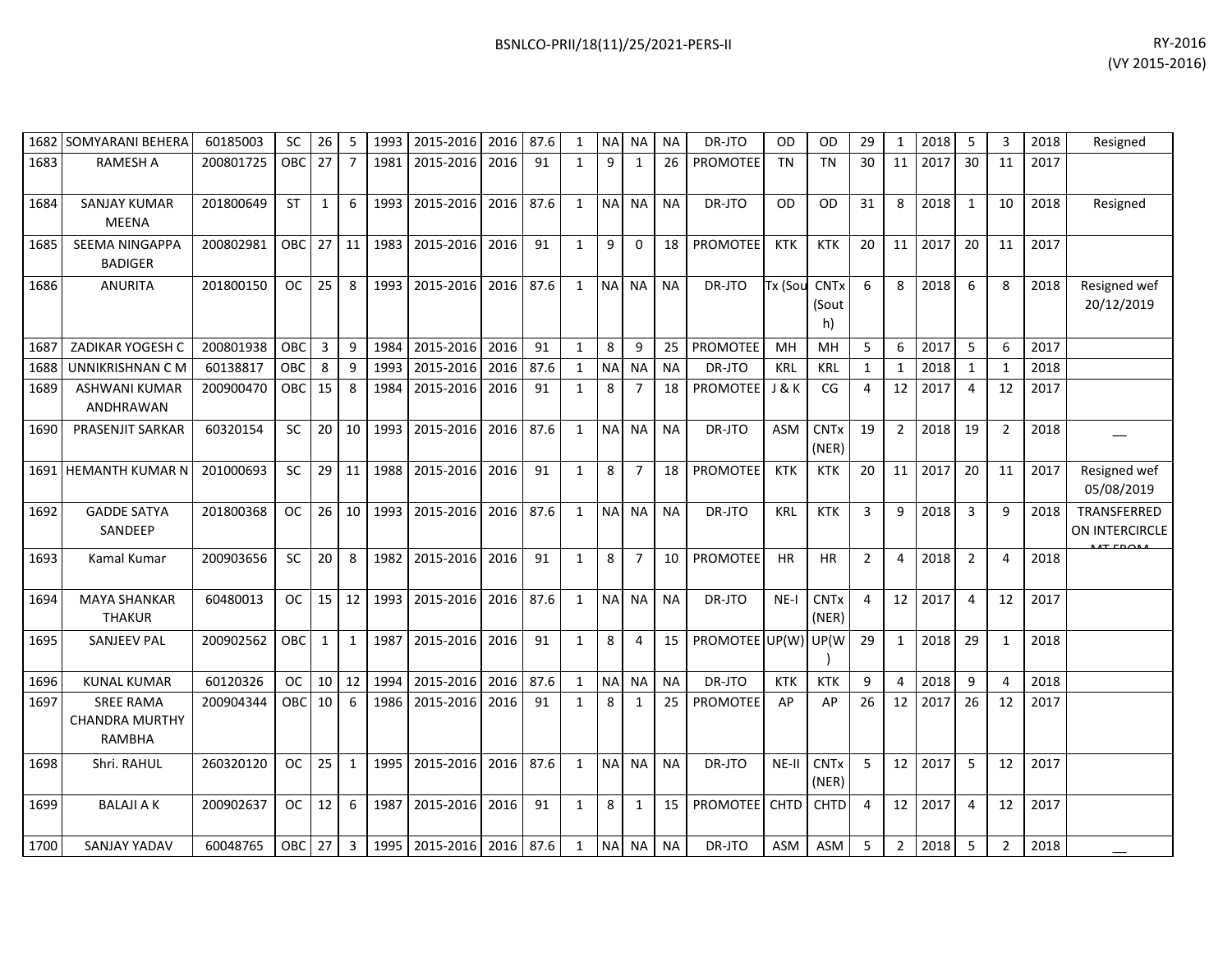|      | 1701   MRITUNJAY KUMAR<br><b>ANSHU</b>           | 200904963 | SC.        |                 |                | 16 10 1987 | 2015-2016 2016 |      | 91   | $\mathbf{1}$ | 8              | $\mathbf{1}$   | 15             | <b>PROMOTEE</b>     | <b>CTD</b>     | <b>CTD</b>                       | 20 |                | 11 2017 | 20                      | 11             | 2017 |                                          |
|------|--------------------------------------------------|-----------|------------|-----------------|----------------|------------|----------------|------|------|--------------|----------------|----------------|----------------|---------------------|----------------|----------------------------------|----|----------------|---------|-------------------------|----------------|------|------------------------------------------|
| 1702 | <b>TENTU JAGADEESH</b><br><b>DURGA KUMAR</b>     | 60182015  | <b>OBC</b> | 30 <sup>°</sup> | 8              | 1995       | 2015-2016      | 2016 | 87.6 | $\mathbf{1}$ | <b>NA</b>      | <b>NA</b>      | <b>NA</b>      | DR-JTO              | OD             | <b>OD</b>                        | 29 | 1              | 2018    | 5                       | 3              | 2018 | Resigned                                 |
| 1703 | <b>NISHANT EKAJI</b><br><b>BHANARKAR</b>         | 200903772 | <b>OC</b>  | 16              | $\overline{4}$ | 1985       | 2015-2016 2016 |      | 91   | $\mathbf{1}$ | 8              | 0              | 13             | PROMOTEE            | MH             | <b>MH</b>                        | 4  | 12             | 2017    | $\overline{4}$          | 12             | 2017 |                                          |
| 1704 | <b>DEVENDRA KUMAR</b><br><b>CHANDRA</b>          | 60060045  | OBC.       | 3               | $\overline{2}$ | 1990       | 2015-2016      | 2016 | 87.5 | $\mathbf{1}$ | <b>NA</b>      | <b>NA</b>      | <b>NA</b>      | DR-JTO              | CG             | CG                               | 4  | 12             | 2017    | $\overline{\mathbf{A}}$ | 12             | 2017 |                                          |
| 1705 | POOJA NIKHIL<br><b>SHINDE</b>                    | 200904199 | <b>OC</b>  | 22              | 8              | 1986       | 2015-2016      | 2016 | 91   | $\mathbf{1}$ | 8              | $\Omega$       | 13             | <b>PROMOTEE</b>     | MH             | <b>MH</b>                        | 30 | 11             | 2017    | $\overline{4}$          | 12             | 2017 |                                          |
| 1706 | SWATI                                            | 60070428  | <b>ST</b>  | 11              | $\overline{4}$ | 1992       | 2015-2016 2016 |      | 87.5 | $\mathbf{1}$ | <b>NA</b>      | <b>NA</b>      | <b>NA</b>      | DR-JTO              | <b>GUJ</b>     | GUJ                              | 18 | 6              | 2018    | 18                      | 6              | 2018 | Resigned on<br>06.05.2021                |
| 1707 | <b>SANDIP VIJAYRAO</b><br><b>PANDAO</b>          | 200904516 | OBC        | 26              | 6              | 1983       | 2015-2016      | 2016 | 91   | $\mathbf{1}$ | $\overline{7}$ | 11             | 20             | <b>PROMOTEE</b>     | MH             | <b>MH</b>                        | 4  | 12             | 2017    | $\overline{\mathbf{A}}$ | 12             | 2017 |                                          |
| 1708 | <b>VIVEK KUMAR</b><br><b>VERMA-I</b>             | 60281001  | <b>OC</b>  | $\mathbf{1}$    | 12             | 1992       | 2015-2016 2016 |      | 87.5 | $\mathbf{1}$ | <b>NA</b>      | <b>NA</b>      | <b>NA</b>      | DR-JTO              | OD             | <b>CNT<sub>x</sub></b><br>(East) | 9  | 4              | 2018    | 9                       | $\Lambda$      | 2018 |                                          |
| 1709 | <b>BHAWANA SHARMA</b>                            | 201000032 | <b>OC</b>  | 25              | 9              | 1982       | 2015-2016      | 2016 | 91   | $\mathbf{1}$ | $\overline{7}$ | 10             | 16             | PROMOTEE            | RAJ            | RAJ                              | 20 | 11             | 2017    | 20                      | 11             | 2017 |                                          |
| 1710 | PRABHAT<br><b>SHRIVASTAVA</b>                    | 60290085  | <b>OC</b>  | 17              | 12             | 1992       | 2015-2016      | 2016 | 87.5 | $\mathbf{1}$ | <b>NAI</b>     | <b>NA</b>      | <b>NA</b>      | DR-JTO              | GUJ            | <b>CNT<sub>x</sub></b><br>(West  | 18 | 6              | 2018    | 18                      | 6              | 2018 | <b>Transferred to</b><br>CNTX(W) Circle. |
| 1711 | <b>AMIT CHAUHAN</b>                              | 201000481 | <b>OC</b>  | $\mathbf{1}$    | 8              | 1984       | 2015-2016      | 2016 | 91   | $\mathbf{1}$ | $\overline{7}$ | 10             | $\overline{7}$ | PROMOTEE UP(W) UP(W |                |                                  | 23 | 6              | 2018    | 23                      | 6              | 2018 |                                          |
| 1712 | <b>VISHAL VARMA</b>                              | 60096017  | OBC        | 15              | 8              | 1993       | 2015-2016      | 2016 | 87.5 | $\mathbf{1}$ | <b>NA</b>      | NA.            | <b>NA</b>      | DR-JTO              | HP             | <b>HP</b>                        | 4  | 12             | 2017    | 4                       | 12             | 2017 |                                          |
| 1713 | <b>ALOK KUMAR-III</b>                            | 201003164 | OBC        | 1               | 3              | 1987       | 2015-2016      | 2016 | 91   | $\mathbf{1}$ | $\overline{7}$ | 9              | 19             | PROMOTEE            | <b>CTD</b>     | <b>CTD</b>                       | 20 | 11             | 2017    | 20                      | 11             | 2017 |                                          |
| 1714 | <b>INDRAJEET KUMAR-I</b>                         | 60184009  | <b>OBC</b> | 18              | 8              | 1994       | 2015-2016      | 2016 | 87.5 | $\mathbf{1}$ | <b>NA</b>      | <b>NA</b>      | <b>NA</b>      | DR-JTO              | <b>OD</b>      | <b>OD</b>                        | 29 | $\mathbf{1}$   | 2018    | 5                       |                | 2018 |                                          |
| 1715 | SHRIDHAR PATIL                                   | 201000560 | <b>OC</b>  | 4               | $\mathbf{1}$   | 1986       | 2015-2016      | 2016 | 91   | $\mathbf{1}$ | $\overline{7}$ | $\overline{7}$ | 6              | PROMOTEE            | <b>KTK</b>     | <b>KTK</b>                       | 20 | 11             | 2017    | 20                      | 11             | 2017 |                                          |
| 1716 | <b>UZAIRAHMED</b><br>ABDULKADAR<br><b>KHATRI</b> | 60100137  | <b>OC</b>  | 25              | 8              | 1995       | 2015-2016      | 2016 | 87.5 | $\mathbf{1}$ | <b>NA</b>      | <b>NA</b>      | <b>NA</b>      | DR-JTO              | J&K            | J&K                              | 5  | 3              | 2018    | - 5                     | 3              | 2018 |                                          |
| 1717 | <b>SUBRAT KUMAR</b><br><b>MAHAPATRA</b>          | 201002057 | <b>OC</b>  | 28              | $\overline{4}$ | 1983       | 2015-2016      | 2016 | 91   | $\mathbf{1}$ | $\overline{7}$ | 3              | 24             | <b>PROMOTEE</b>     | 0 <sub>D</sub> | <b>OD</b>                        | 20 | 10             | 2017    | 20                      | 11             | 2017 |                                          |
| 1718 | KUNKUNURU<br><b>SRIKANTH BABU</b>                | 60350137  | <b>OBC</b> | $\overline{2}$  | 5              | 1989       | 2015-2016      | 2016 | 87.4 | $\mathbf{1}$ | <b>NA</b>      | <b>NA</b>      | <b>NA</b>      | DR-JTO              | Tx (Sou        | <b>CNTx</b><br>(Sout<br>h)       | 12 | $\overline{2}$ | 2018    | 12                      | $\overline{2}$ | 2018 | Resignation wef<br>05/05/2018            |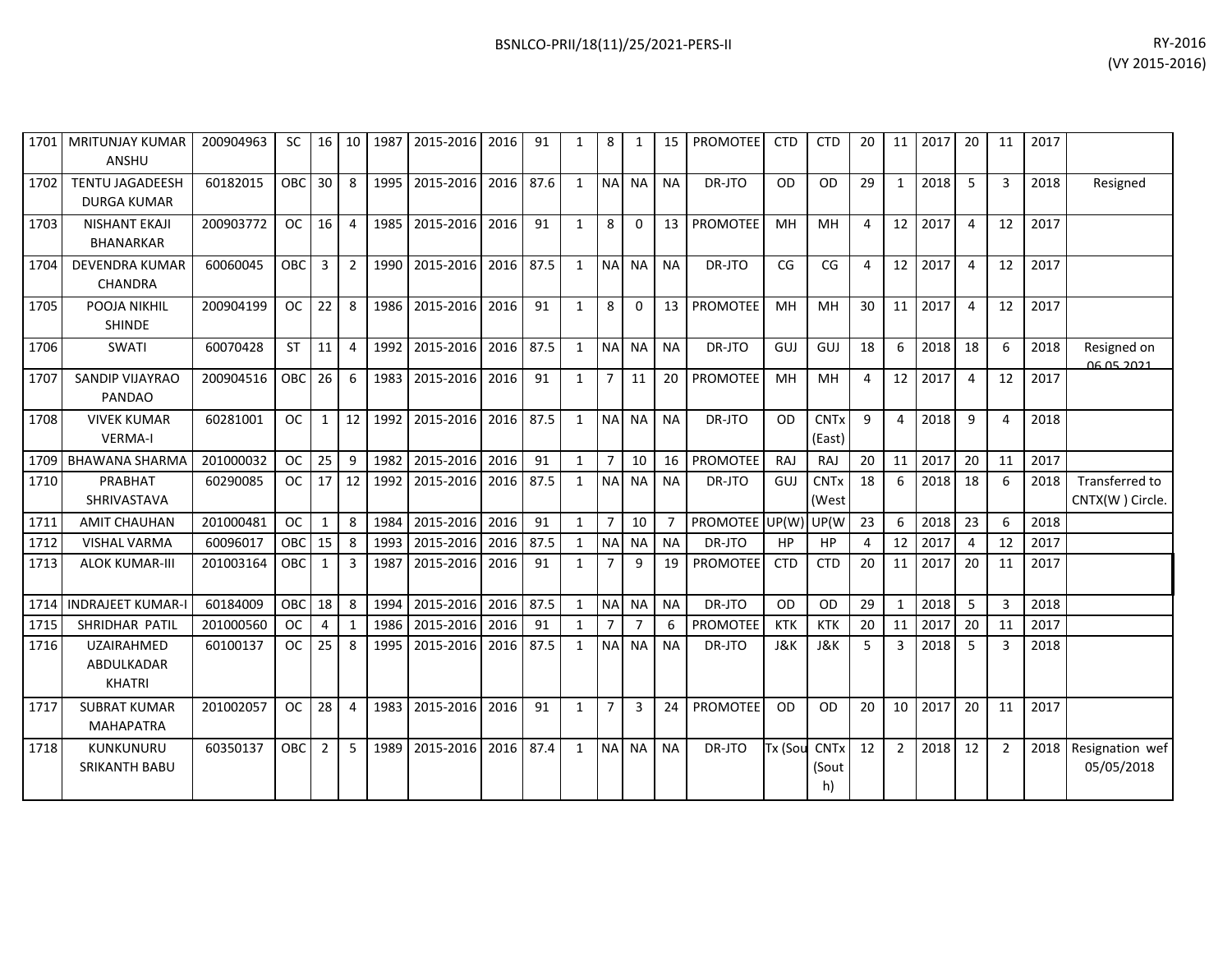| 1719 | KRISHNENDU<br><b>BANERJEE</b>            | 200904998 | OC.       | 17           | 11             | 1981 | 2015-2016        | 2016 | 90.9 | 1            | 12             | 3         | 1              | <b>PROMOTEE</b> | NE-I        | NE-I                       | 20           | 11             | 2017 | 20             | 11             | 2017 | Circle is again<br>requested to<br>verify the<br>Combined<br>Residency |
|------|------------------------------------------|-----------|-----------|--------------|----------------|------|------------------|------|------|--------------|----------------|-----------|----------------|-----------------|-------------|----------------------------|--------------|----------------|------|----------------|----------------|------|------------------------------------------------------------------------|
| 1720 | <b>HANUMAT PRASAD</b><br><b>TIWARI</b>   | 260230559 | OC.       | 25           | 11             | 1989 | 2015-2016   2016 |      | 87.4 | $\mathbf{1}$ | <b>NA</b>      | NA        | <b>NA</b>      | DR-JTO          | UP(W)       | UP(W                       | 14           | 5              | 2018 | 14             | 5              | 2018 | Resigned from<br><b>BSNL Service on</b>                                |
|      | 1721 SHIVA SHANKAR ROY                   | 199702423 | <b>OC</b> | 14           | 12             | 1968 | 2015-2016        | 2016 | 90.9 | $\mathbf{1}$ | 10             | 10        | 19             | PROMOTEE        | <b>CTD</b>  | <b>CTD</b>                 | 20           | 11             | 2017 | 20             | 11             | 2017 |                                                                        |
| 1722 | <b>NITISH NARAYAN</b><br><b>BAGDE</b>    | 201800881 | <b>SC</b> | 30           | 8              | 1991 | 2015-2016        | 2016 | 87.4 | $\mathbf{1}$ | <b>NA</b>      | <b>NA</b> | <b>NA</b>      | DR-JTO          | MH          | MH                         | 12           | 11             | 2018 | 12             | 11             | 2018 |                                                                        |
| 1723 | <b>SHAH SAURABH</b><br><b>SUBHASH</b>    | 200903242 | <b>OC</b> | 4            | $\overline{4}$ | 1986 | 2015-2016        | 2016 | 90.9 | $\mathbf{1}$ | 8              | 1         | 5              | <b>PROMOTEE</b> | MH          | MH                         | 4            | 12             | 2017 | $\overline{4}$ | 12             | 2017 |                                                                        |
| 1724 | <b>VIVEK DUBEY</b>                       | 201801151 | <b>OC</b> | 11           | 10             | 1992 | 2015-2016        | 2016 | 87.4 | $\mathbf{1}$ | <b>NA</b>      | <b>NA</b> | <b>NA</b>      | DR-JTO          | <b>JKD</b>  | <b>JKD</b>                 | 5            | 11             | 2018 | 30             | $\overline{7}$ | 2018 |                                                                        |
| 1725 | <b>KRISHNA CHAUHAN</b>                   | 200903163 | <b>OC</b> | 16           | 9              | 1987 | 2015-2016        | 2016 | 90.9 | $\mathbf{1}$ | 8              | 1         | 3              | PROMOTEE        | GUJ         | GUJ                        | 4            | 12             | 2017 | $\overline{4}$ | 12             | 2017 |                                                                        |
| 1726 | SOURABH KUMAR<br><b>KUSHWAHA</b>         | 60120237  | OBC       | $\mathbf{1}$ | 9              | 1993 | 2015-2016        | 2016 | 87.4 | $\mathbf{1}$ | N <sub>A</sub> | <b>NA</b> | <b>NA</b>      | DR-JTO          | <b>KTK</b>  | <b>KTK</b>                 | 29           | 1              | 2018 | 29             | 1              | 2018 | Provisonal<br>appointment                                              |
| 1727 | <b>DHARITRI NATH</b>                     | 200903568 | OBC       | 5            | 12             | 1981 | 2015-2016        | 2016 | 90.9 | $\mathbf{1}$ | 8              | $\Omega$  | 20             | <b>PROMOTEE</b> | ASM         | <b>ASM</b>                 | 11           | 12             | 2017 | 11             | 12             | 2017 |                                                                        |
| 1728 | <b>NITIN PRAKASH</b>                     | 60120290  | OBC       | 16           | 10             | 1993 | 2015-2016        | 2016 | 87.4 | $\mathbf{1}$ | <b>NA</b>      | <b>NA</b> | <b>NA</b>      | DR-JTO          | <b>KTK</b>  | <b>KTK</b>                 | 12           | $\overline{2}$ | 2018 | 12             | $\overline{2}$ | 2018 |                                                                        |
| 1729 | PRAGYAN<br>PHULKONWAR                    | 200903842 | OBC       | 19           | $\overline{2}$ | 1986 | 2015-2016        | 2016 | 90.9 | $\mathbf{1}$ | 8              | $\Omega$  | 20             | PROMOTEE        | ASM         | <b>ASM</b>                 | 11           | 12             | 2017 | 11             | 12             | 2017 |                                                                        |
| 1730 | <b>SHIVAM SHUKLA</b>                     | 201800371 | <b>OC</b> | 29           | $\overline{4}$ | 1994 | 2015-2016        | 2016 | 87.4 | $\mathbf{1}$ | <b>NA</b>      | <b>NA</b> | <b>NA</b>      | DR-JTO          | <b>KRL</b>  | <b>KRL</b>                 | $\mathbf{3}$ | 9              | 2018 | 3              | 9              | 2018 | Resigned                                                               |
| 1731 | RAVI MAMIDI                              | 201000351 | OBC       | 6            | 12             | 1982 | 2015-2016        | 2016 | 90.9 | $\mathbf{1}$ | $\overline{7}$ | 11        | 24             | PROMOTEE        | <b>TLGN</b> | <b>TLGN</b>                | 26           | 12             | 2017 | 26             | 12             | 2017 |                                                                        |
| 1732 | SARITA DAHIYA                            | 60340034  | <b>OC</b> | 6            | 8              | 1991 | 2015-2016        | 2016 | 87.3 | $\mathbf{1}$ | <b>NA</b>      | <b>NA</b> | <b>NA</b>      | DR-JTO          | Tx (Nor     | <b>CNTx</b><br>(Nort<br>h) | 16           | 4              | 2018 | 16             | 4              | 2018 |                                                                        |
| 1733 | SRIKANTH.J.K                             | 200904803 | OBC       | 5            | 3              | 1985 | 2015-2016        | 2016 | 90.9 | $\mathbf{1}$ | $\overline{7}$ | 11        | $\overline{7}$ | <b>PROMOTEE</b> | MH          | <b>KTK</b>                 | 4            | 12             | 2017 | $\overline{4}$ | 12             | 2017 |                                                                        |
| 1734 | <b>ENUGONDA JEEVAN</b><br><b>KISHORE</b> | 60120172  | OBC       | 20           | 8              | 1991 | 2015-2016        | 2016 | 87.3 | $\mathbf{1}$ | <b>NA</b>      | <b>NA</b> | <b>NA</b>      | DR-JTO          | <b>KTK</b>  | <b>KTK</b>                 | 11           | 12             | 2017 | 11             | 12             | 2017 | Resigned wef<br>03.04.2018                                             |
| 1735 | YASHPAL JAMWAL                           | 201000224 | <b>SC</b> | 6            | 5              | 1989 | 2015-2016 2016   |      | 90.9 | $\mathbf{1}$ | $\overline{7}$ | 11        | $\overline{2}$ | Promotee        | HP          | HP                         | 26           | 12             | 2017 | 26             | 12             | 2017 |                                                                        |
| 1736 | Shri.<br>KHOOMANLEMBA<br><b>MAIMOM</b>   | 260170037 | OBC       | 20           | 2              | 1992 | 2015-2016        | 2016 | 87.3 | $\mathbf{1}$ | <b>NA</b>      | <b>NA</b> | <b>NA</b>      | DR-JTO          | NE-II       | <b>NEII</b>                | 4            | 12             | 2017 | $\overline{4}$ | 12             | 2017 |                                                                        |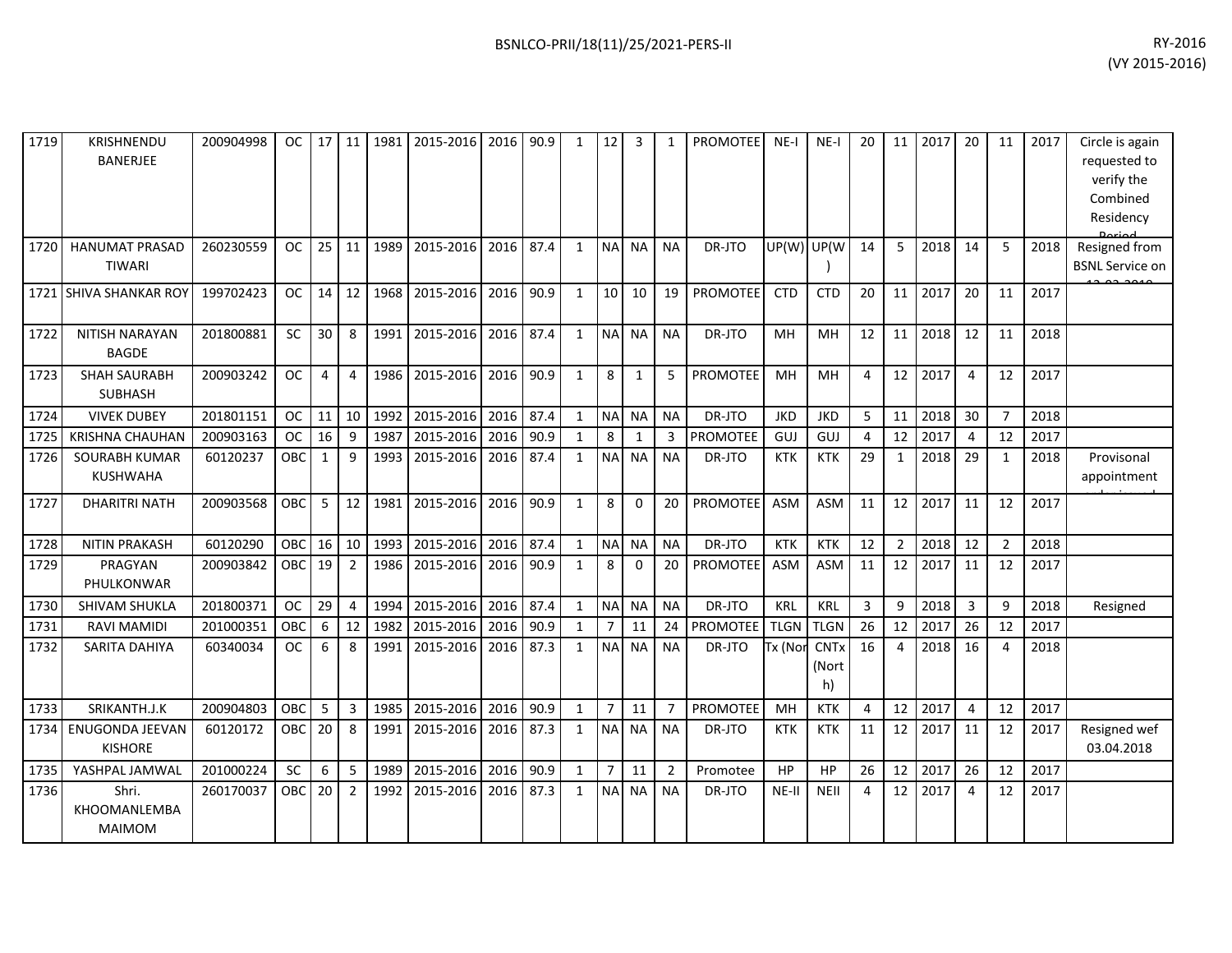| 1737 | HITESH KUMAR<br>YADAV                       | 201000102 | OBC           | 30 <sup>1</sup> | 6              |      | 1982 2015-2016 2016 |      | 90.9 | $\mathbf{1}$ | $\overline{7}$ | 9              | 25        | <b>PROMOTEE</b> | <b>MP</b>   | MP                              | 14 | 8              | 2017 | 14             | 8              | 2017 |                                                                        |
|------|---------------------------------------------|-----------|---------------|-----------------|----------------|------|---------------------|------|------|--------------|----------------|----------------|-----------|-----------------|-------------|---------------------------------|----|----------------|------|----------------|----------------|------|------------------------------------------------------------------------|
| 1738 | <b>KRANTHI KIRAN</b><br><b>TALLAPALLI</b>   | 201800125 | <b>OBC</b>    | 21              | $\overline{4}$ | 1992 | 2015-2016 2016      |      | 87.3 | $\mathbf{1}$ | <b>NA</b>      | NA I           | <b>NA</b> | DR-JTO          | MH          | <b>CNT<sub>x</sub></b><br>(West | 23 | $\overline{7}$ | 2018 | 23             | $\overline{7}$ | 2018 |                                                                        |
| 1739 | <b>VINAYAKA NAIK</b>                        | 201000664 | <b>OC</b>     | $\overline{4}$  | 5              | 1985 | 2015-2016           | 2016 | 90.9 | $\mathbf{1}$ | 7 <sup>1</sup> | 6              | 27        | <b>PROMOTEE</b> | <b>KTK</b>  | <b>KTK</b>                      | 20 | 11             | 2017 | 20             | 11             | 2017 |                                                                        |
|      | 1740 MAHENDRA PRATAP<br><b>SINGH RATHOR</b> | 60150499  | <sub>OC</sub> | 18              | 12             | 1992 | 2015-2016 2016      |      | 87.3 | $\mathbf{1}$ | <b>NA</b>      | <b>NA</b>      | <b>NA</b> | DR-JTO          | MH          | MH                              | 12 | $\overline{3}$ | 2018 | 12             | 3              | 2018 | Resignation<br>w.e.f. 14.08.2018                                       |
| 1741 | YUMNAM<br>DEPENDRAJIT                       | 200904999 | <b>OC</b>     | 24              | $\mathbf{1}$   | 1979 | 2015-2016           | 2016 | 90.8 | $\mathbf{1}$ | 12             | $\overline{2}$ | 16        | <b>PROMOTEE</b> | $NE-I$      | $NE-I$                          | 20 | 11             | 2017 | 20             | 11             | 2017 | Circle is again<br>requested to<br>verify the<br>Combined<br>Residency |
| 1742 | AAYUSH JANGID                               | 60200110  | <sub>OC</sub> | 20              | 10             | 1994 | 2015-2016           | 2016 | 87.3 | $\mathbf{1}$ | <b>NA</b>      | <b>NA</b>      | <b>NA</b> | DR-JTO          | GUJ         | GUJ                             | 5  | $\overline{2}$ | 2018 | 5              | $\overline{2}$ | 2018 | Resigned on<br>17.05.2019                                              |
| 1743 | <b>KALYAN MAZUMDER</b>                      | 201000521 | <sub>OC</sub> | 15              | 12             | 1983 | 2015-2016           | 2016 | 90.8 | $\mathbf{1}$ | 11             | 9              | 0         | <b>PROMOTEE</b> | $NE-I$      | $NE-I$                          | 20 | 11             | 2017 | 20             | 11             | 2017 | Circle is again<br>requested to<br>verify the<br>Combined<br>Residency |
| 1744 | <b>KORLAM SEKHAR</b><br><b>BABU</b>         | 60120283  | <b>OBC</b>    | 22              | 5              | 1995 | 2015-2016           | 2016 | 87.3 | $\mathbf{1}$ | <b>NA</b>      | <b>NA</b>      | <b>NA</b> | DR-JTO          | <b>KTK</b>  | <b>KTK</b>                      | 8  | $\mathbf{1}$   | 2018 | 8              | $\mathbf{1}$   | 2018 | Resigned wef<br>30.04.2021                                             |
| 1745 | <b>PRAJIN KUMAR K</b>                       | 200802178 | <b>OC</b>     | 15              | 5              | 1983 | 2015-2016 2016      |      | 90.8 | $\mathbf{1}$ | 9              | 4              | 9         | <b>PROMOTEE</b> | KRL         | <b>KRL</b>                      | 22 | $\overline{2}$ | 2018 | 22             | 2              | 2018 |                                                                        |
| 1746 | Shri. RAMJI KUMAR<br>YADAV                  | 260170034 | OBC           | 29              | 10             |      | 1991 2015-2016      | 2016 | 87.2 | $\mathbf{1}$ |                | NA NA          | <b>NA</b> | DR-JTO          | NE-II       | <b>NEII</b>                     | 4  | 12             | 2017 | $\overline{4}$ | 12             | 2017 |                                                                        |
| 1747 | <b>DENNIED</b>                              | 200801785 | <b>OC</b>     | 5               | 5              | 1985 | 2015-2016           | 2016 | 90.8 | $\mathbf{1}$ | 9              | $\overline{2}$ | 20        | <b>PROMOTEE</b> | KRL         | <b>KRL</b>                      | 1  | $\mathbf{1}$   | 2018 | 1              | -1             | 2018 |                                                                        |
| 1748 | Avneesh Kumar<br>Meena                      | 60270140  | <b>ST</b>     | 5               | $\overline{4}$ |      | 1992 2015-2016 2016 |      | 87.2 | $\mathbf{1}$ | <b>NA</b>      | NA             | <b>NA</b> | DR-JTO          | <b>CHTD</b> | GUJ                             | 12 | $\overline{2}$ | 2018 | 12             | $\overline{2}$ | 2018 | Transferred                                                            |
| 1749 | <b>MANOJ KUMAR</b><br><b>TANEJA</b>         | 200802048 | <sub>OC</sub> | 17              | 5              | 1984 | 2015-2016           | 2016 | 90.8 | $\mathbf{1}$ | 9              | 1              | 28        | <b>PROMOTEE</b> | <b>RAJ</b>  | RAJ                             | 20 | 11             | 2017 | 20             | 11             | 2017 |                                                                        |
| 1750 | AFSILA M                                    | 60138016  | <b>OC</b>     | 13              | 6              | 1992 | 2015-2016           | 2016 | 87.2 | $\mathbf{1}$ | <b>NA</b>      | <b>NA</b>      | <b>NA</b> | DR-JTO          | <b>KRL</b>  | KRL                             | 12 | $\overline{2}$ | 2018 | 12             | $\overline{2}$ | 2018 |                                                                        |
| 1751 | <b>VISHAL DINKAR</b><br><b>THINGLE</b>      | 200802872 | <b>ST</b>     | 1               | 6              | 1985 | 2015-2016           | 2016 | 90.8 | $\mathbf{1}$ | 9              | $\Omega$       | 18        | <b>PROMOTEE</b> | MH          | MH                              | 4  | 12             | 2017 | $\overline{a}$ | 12             | 2017 |                                                                        |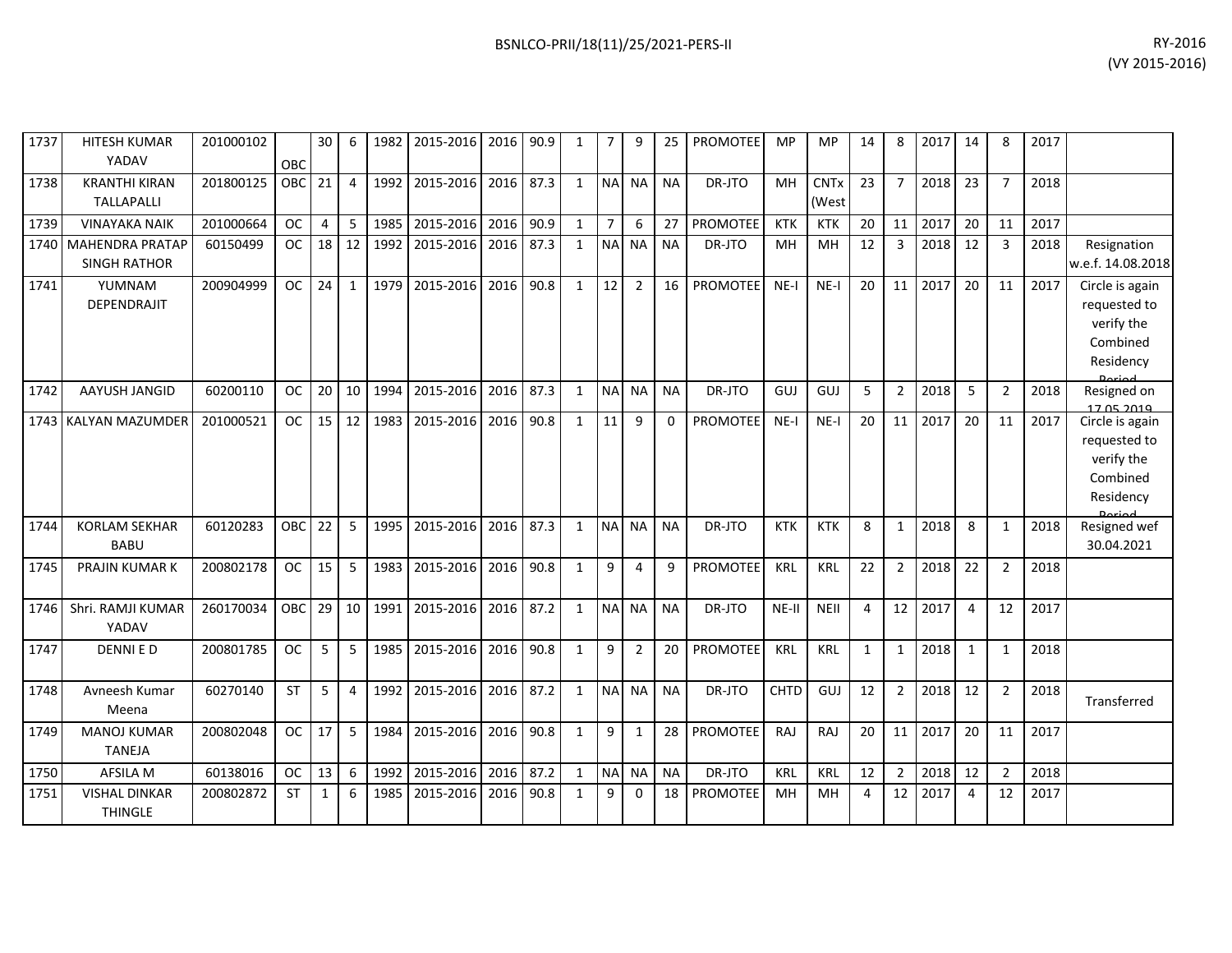| 1752 | <b>ANAND KUMAR</b><br><b>JAISWAL</b>   | 60320142  | OC I             | 13             | $\overline{7}$ | 1992 | 2015-2016 2016 87.2           |           |      | $\mathbf{1}$ | <b>NA</b>      | <b>NA</b>      | <b>NA</b>      | DR-JTO          | <b>ASM</b>  | <b>CNTx</b><br>(NER)       | 19             | $\overline{2}$ | 2018 | 19             | $\overline{2}$ | 2018 |                           |
|------|----------------------------------------|-----------|------------------|----------------|----------------|------|-------------------------------|-----------|------|--------------|----------------|----------------|----------------|-----------------|-------------|----------------------------|----------------|----------------|------|----------------|----------------|------|---------------------------|
| 1753 | <b>BISWADIP SAHA</b>                   | 200902471 | <b>OC</b>        | 22             | $\overline{7}$ | 1982 | 2015-2016 2016 90.8           |           |      | $\mathbf{1}$ | 8              | 3              | 20             | <b>PROMOTEE</b> | <b>WB</b>   | <b>WB</b>                  | 11             | 12             | 2017 | 11             | 12             | 2017 |                           |
| 1754 | <b>HEM SINGH MEENA</b>                 | 60138837  | <b>ST</b>        | 25             | 8              | 1992 | 2015-2016 2016                |           | 87.2 | $\mathbf{1}$ | <b>NA</b>      | <b>NA</b>      | <b>NA</b>      | DR-JTO          | <b>KRL</b>  | <b>KRL</b>                 | 10             | $\overline{2}$ | 2018 | 12             | $\overline{2}$ | 2018 |                           |
| 1755 | <b>GANGA RAJU</b><br><b>MATAM</b>      | 200903031 | SC               | 15             | $\overline{4}$ | 1987 | 2015-2016 2016                |           | 90.8 | $\mathbf{1}$ | 8              | 3              | $\mathbf 0$    | <b>PROMOTEE</b> | AP          | AP                         | 26             | 12             | 2017 | 26             | 12             | 2017 |                           |
| 1756 | VEERESH                                | 60120338  | <b>SC</b>        | 3              | 6              | 1993 | 2015-2016 2016 87.2           |           |      | $\mathbf{1}$ | <b>NA</b>      | <b>NA</b>      | <b>NA</b>      | DR-JTO          | KTK         | <b>KTK</b>                 | 25             | 6              | 2018 | 25             | 6              | 2018 | Provisonal<br>appointment |
| 1757 | <b>KARTHICK KUMAR K</b>                | 200902743 | <b>SC</b>        | 8              | 12             | 1985 | 2015-2016 2016 90.8           |           |      | 1            | 8              | $\mathbf{1}$   | 29             | PROMOTEE CHTD   |             | <b>CHTD</b>                | 4              | 12             | 2017 | $\overline{a}$ | 12             | 2017 |                           |
| 1758 | Shri. RAVIKANT<br><b>MUNDOTIYA</b>     | 260170038 | <b>SC</b>        | $\overline{2}$ | 8              | 1993 | 2015-2016 2016 87.2           |           |      | $\mathbf{1}$ | <b>NA</b>      | <b>NA</b>      | <b>NA</b>      | DR-JTO          | NE-II       | <b>NEII</b>                | $\overline{4}$ | 12             | 2017 | $\overline{a}$ | 12             | 2017 |                           |
| 1759 | VENKATESHWARLU                         | 200904308 | <b>ST</b>        | 8              | 5              | 1983 | 2015-2016 2016 90.8           |           |      | $\mathbf{1}$ | 8              | $\mathbf{1}$   | 26             | <b>PROMOTEE</b> | <b>TLGN</b> | <b>TLGN</b>                | 26             | 12             | 2017 | 26             | 12             | 2017 |                           |
| 1760 | <b>DEVWRITT ARYA</b>                   | 60150550  | OBC              | 29             | 9              | 1993 | 2015-2016 2016 87.2           |           |      | $\mathbf{1}$ | <b>NA</b>      | <b>NA</b>      | <b>NA</b>      | DR-JTO          | MH          | MH                         | 23             | $\overline{4}$ | 2018 | 23             | 4              | 2018 |                           |
| 1761 | <b>DHARMENDAR A</b>                    | 200904779 | OBC              | 14             | 6              | 1979 | 2015-2016 2016                |           | 90.8 | $\mathbf{1}$ | 8              | $\mathbf{1}$   | 5              | <b>PROMOTEE</b> | <b>TLGN</b> | <b>TLGN</b>                | 26             | 12             | 2017 | 26             | 12             | 2017 |                           |
| 1762 | PREETI KIRAN                           | 60120328  | OC.              | 15             | 11             | 1993 | 2015-2016 2016                |           | 87.2 | $\mathbf{1}$ | <b>NA</b>      | <b>NA</b>      | <b>NA</b>      | DR-JTO          | <b>KTK</b>  | KTK                        | 9              | 4              | 2018 | 9              | 4              | 2018 | Resignation               |
| 1763 | <b>KASI LAKSHMI M</b>                  | 200903284 | OBC              | 14             | 6              | 1985 | 2015-2016 2016                |           | 90.8 | $\mathbf{1}$ | 8              | $\Omega$       | 18             | <b>PROMOTEE</b> | <b>TN</b>   | <b>TN</b>                  | 27             | 11             | 2017 | 27             | 11             | 2017 |                           |
| 1764 | <b>SURAJ GUPTA</b>                     | 60138038  | <b>OC</b>        | 19             | 1              | 1995 | 2015-2016 2016                |           | 87.2 | $\mathbf{1}$ | $\sf NA$       | <b>NA</b>      | <b>NA</b>      | DR-JTO          | <b>KRL</b>  | J&K                        | 31             | 3              | 2018 | 31             | 3              | 2018 |                           |
| 1765 | SOURAV GUHA<br><b>THAKURTA</b>         | 200904016 | <b>OC</b>        | 5              | $\overline{3}$ | 1984 | 2015-2016 2016                |           | 90.8 | $\mathbf{1}$ | $\overline{7}$ | 11             | 28             | <b>PROMOTEE</b> | <b>CTD</b>  | <b>CTD</b>                 | 20             | 11             | 2017 | 20             | 11             | 2017 |                           |
| 1766 | SANDEEP KUMAR-III                      | 201800210 | <b>ST</b>        | $\overline{7}$ | 3              | 1990 | 2015-2016                     | 2016 87.1 |      | $\mathbf{1}$ | <b>NA</b>      | <b>NA</b>      | <b>NA</b>      | DR-JTO          | Tx (Nor     | <b>CNTx</b><br>(Nort<br>h) | 6              | 8              | 2018 | 6              | 8              | 2018 |                           |
| 1767 | <b>HARISH CHANDRA</b><br><b>DHAKAD</b> | 201000388 | OBC <sup>I</sup> | 10             | $\overline{4}$ | 1990 | 2015-2016 2016                |           | 90.8 | $\mathbf{1}$ | $\overline{7}$ | 9              | 18             | PROMOTEE        | RAJ         | RAJ                        | 20             | 11             | 2017 | 20             | 11             | 2017 |                           |
| 1768 | <b>DILLIP KUMAR</b><br><b>BISWAL</b>   | 60160146  | OBC <sup>1</sup> | $\overline{7}$ | $\overline{7}$ | 1990 | 2015-2016 2016                |           | 87.1 | $\mathbf{1}$ | <b>NA</b>      | <b>NA</b>      | <b>NA</b>      | DR-JTO          | $NE-I$      | $NE-I$                     | $\mathbf{1}$   | $\mathbf{1}$   | 2018 | $\mathbf{1}$   | $\mathbf{1}$   | 2018 |                           |
| 1769 | <b>ABHISHEK V</b>                      | 201000842 | OBC              | 25             | $\overline{4}$ | 1984 | 2015-2016 2016 90.8           |           |      | $\mathbf{1}$ | $\overline{7}$ | $\overline{7}$ | 14             | PROMOTEE        | <b>KRL</b>  | <b>KRL</b>                 | $\mathbf{1}$   | $\mathbf{1}$   | 2018 | 1              | $\mathbf{1}$   | 2018 |                           |
| 1770 | SATISH PUROHIT                         | 60244004  | <b>OC</b>        | 24             | $\mathbf{1}$   | 1991 | 2015-2016 2016                |           | 87.1 | $\mathbf{1}$ | <b>NA</b>      | <b>NA</b>      | <b>NA</b>      | DR-JTO          | <b>UKD</b>  | <b>UKD</b>                 | 9              | 12             | 2017 | 9              | 12             | 2017 |                           |
| 1771 | <b>VINOD KUMAR-II</b>                  | 201002587 | <b>SC</b>        |                |                |      | 12 9 1979 2015-2016 2016 90.8 |           |      | 1            | $\overline{7}$ | 4              | $\overline{7}$ | PROMOTEE J & K  |             | J&K                        | 4              | 12             | 2017 | $\overline{4}$ | 12             | 2017 |                           |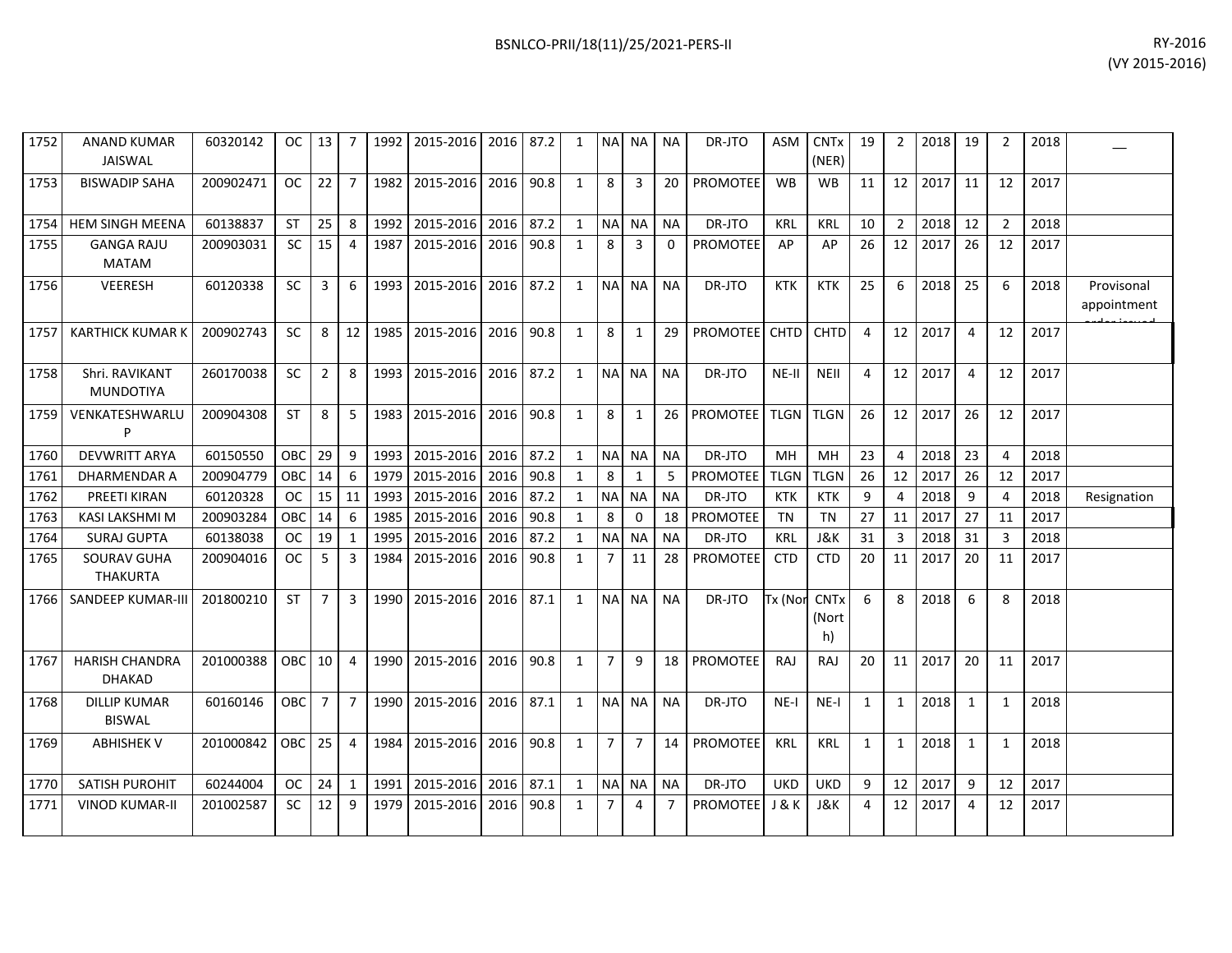| 1772 | <b>MIHIR RATH</b>                                    | 1800127   | <b>OC</b>  | 26              | 5              | 1991 | 2015-2016 | 2016 | 87.1 | $\mathbf{1}$ | <b>NA</b> | <b>NA</b>      | <b>NA</b>    | DR-JTO          | MН          | MH                               | $\overline{2}$ | 8              | 2018 | 2              | 8              | 2018 | Resigned on<br>31/12/2021                                                        |
|------|------------------------------------------------------|-----------|------------|-----------------|----------------|------|-----------|------|------|--------------|-----------|----------------|--------------|-----------------|-------------|----------------------------------|----------------|----------------|------|----------------|----------------|------|----------------------------------------------------------------------------------|
| 1773 | <b>BANITA DEBBARMA</b>                               | 200902132 | <b>ST</b>  | 25              | $\overline{3}$ | 1986 | 2015-2016 | 2016 | 90.7 | $\mathbf{1}$ | 12        | 3              | $\mathbf{1}$ | <b>PROMOTEE</b> | $NE-I$      | $NE-I$                           | 20             | 11             | 2017 | 20             | 11             | 2017 | Circle is again<br>requested to<br>verify the<br>Combined<br>Residency<br>Doriad |
| 1774 | <b>RAHUL BHARTI</b>                                  | 60320170  | <b>OC</b>  | 16              | 12             | 1991 | 2015-2016 | 2016 | 87.1 | $\mathbf{1}$ | <b>NA</b> | <b>NA</b>      | <b>NA</b>    | DR-JTO          | OD          | <b>CNT<sub>x</sub></b><br>(East) | 5              | 3              | 2018 | 5              | 3              | 2018 |                                                                                  |
| 1775 | <b>NAZIA HASAN</b><br>PEERZADE                       | 201000507 | <b>OBC</b> | 23              | $\overline{7}$ | 1986 | 2015-2016 | 2016 | 90.7 | $\mathbf{1}$ | 11        | 8              | 10           | <b>PROMOTEE</b> | <b>KTK</b>  | <b>KTK</b>                       | 20             | 11             | 2017 | 20             | 11             | 2017 | Circle is again<br>requested to<br>verify the<br>Combined<br>Residency<br>Dariad |
| 1776 | <b>MANOJ SHARMA</b>                                  | 201800948 | <b>OC</b>  | 29              | $\overline{4}$ | 1992 | 2015-2016 | 2016 | 87.1 | $\mathbf{1}$ | <b>NA</b> | <b>NA</b>      | <b>NA</b>    | DR-JTO          | <b>CHTD</b> | <b>CHTD</b>                      | 12             | 11             | 2018 | 12             | 11             | 2018 |                                                                                  |
| 1777 | SOMASHEKHAR<br><b>BHACHAGONDI</b>                    | 200803143 | OBC        | 21              | 6              | 1989 | 2015-2016 | 2016 | 90.7 | $\mathbf{1}$ | 9         | 0              | 19           | <b>PROMOTEE</b> | <b>KTK</b>  | <b>KTK</b>                       | 20             | 11             | 2017 | 20             | 11             | 2017 |                                                                                  |
| 1778 | <b>TATIKOLA</b><br>RAGHAVENDRA<br><b>VIDYA SAGAR</b> | 60120364  | <b>OC</b>  | 24              | $\overline{7}$ | 1993 | 2015-2016 | 2016 | 87.1 | $\mathbf{1}$ | <b>NA</b> | <b>NA</b>      | <b>NA</b>    | DR-JTO          | <b>KTK</b>  | <b>KTK</b>                       | 25             | 6              | 2018 | 25             | 6              | 2018 |                                                                                  |
| 1779 | <b>KHATAVKAR AMOL</b><br>DATTATRAY                   | 200803497 | OBC        | 17              | 11             | 1985 | 2015-2016 | 2016 | 90.7 | $\mathbf{1}$ | 8         | 6              | 18           | PROMOTEE        | <b>MH</b>   | <b>MH</b>                        | 5              | 6              | 2017 | 5              | 6              | 2017 |                                                                                  |
| 1780 | <b>CHANDRA BHUSHAN</b><br><b>KUMAR-I</b>             | 60110055  | <b>OBC</b> | 18 <sup>1</sup> | 11             | 1993 | 2015-2016 | 2016 | 87.1 | $\mathbf{1}$ | <b>NA</b> | <b>NA</b>      | <b>NA</b>    | DR-JTO          | <b>JKD</b>  | <b>JKD</b>                       | 11             | 12             | 2017 | 4              | q              | 2017 |                                                                                  |
| 1781 | <b>SIJO THANKACHAN</b>                               | 200902786 | <b>OBC</b> | 11              | 5              | 1982 | 2015-2016 | 2016 | 90.7 | $\mathbf{1}$ | 8         | $\overline{2}$ | 1            | <b>PROMOTEE</b> | <b>KRL</b>  | <b>CNTx</b><br>(Sout             | 30             | 12             | 2017 | 31             | 12             | 2017 |                                                                                  |
| 1782 | <b>MOHAMMAD ANAS</b>                                 | 60137223  | OBC        | $\overline{4}$  | 3              | 1994 | 2015-2016 | 2016 | 87.1 | $\mathbf{1}$ | <b>NA</b> | <b>NA</b>      | <b>NA</b>    | DR-JTO          | <b>KRL</b>  | <b>MH</b>                        | 29             | $\mathbf{1}$   | 2018 | 29             | $\mathbf{1}$   | 2018 |                                                                                  |
| 1783 | MURUGAVEL K                                          | 200902677 | OBC        | 29              | 12             | 1986 | 2015-2016 | 2016 | 90.7 | $\mathbf{1}$ | 8         | 1              | 8            | <b>PROMOTEE</b> | <b>TN</b>   | <b>TN</b>                        | 27             | 11             | 2017 | 27             | 11             | 2017 |                                                                                  |
| 1784 | <b>TARRA YAGNASREE</b>                               | 60120264  | OBC        | 27              | 6              | 1995 | 2015-2016 | 2016 | 87.1 | $\mathbf{1}$ | <b>NA</b> | <b>NA</b>      | <b>NA</b>    | DR-JTO          | <b>KTK</b>  | <b>KTK</b>                       | 12             | $\overline{2}$ | 2018 | 12             | $\overline{2}$ | 2018 | Provisonal<br>appointment                                                        |
| 1785 | RANJANA                                              | 200903861 | SC         | 5               | $\overline{2}$ | 1982 | 2015-2016 | 2016 | 90.7 | $\mathbf{1}$ | 8         | 0              | 13           | PROMOTEE        | UP(E)       | UP(E)                            | 4              | 12             | 2017 | $\overline{4}$ | 12             | 2017 |                                                                                  |
| 1786 | <b>GHANTASALA A B B</b><br>RAHUL                     | 60350029  | <b>SC</b>  | 16              | 8              | 1987 | 2015-2016 | 2016 | 87   | $\mathbf{1}$ | <b>NA</b> | <b>NA</b>      | <b>NA</b>    | DR-JTO          | <b>KTK</b>  | <b>KTK</b>                       | 25             | 6              | 2018 | 25             | 6              | 2018 | <b>Resignation WEF</b><br>20.07.2019                                             |
| 1787 | YOGESH                                               | 200904235 | <b>OC</b>  | 21              | 6              | 1988 | 2015-2016 | 2016 | 90.7 | $\mathbf{1}$ | 8         | $\Omega$       | 13           | Promotee        | HP          | HP                               | 26             | 12             | 2017 | 26             | 12             | 2017 |                                                                                  |
| 1788 | DHANALAL                                             | 60060032  | SC         | 10              | 12             | 1989 | 2015-2016 | 2016 | 87   | $\mathbf{1}$ | <b>NA</b> | <b>NA</b>      | <b>NA</b>    | DR-JTO          | CG          | CG                               | 4              | 12             | 2017 | $\overline{4}$ | 12             | 2017 | <b>RESIGNED</b>                                                                  |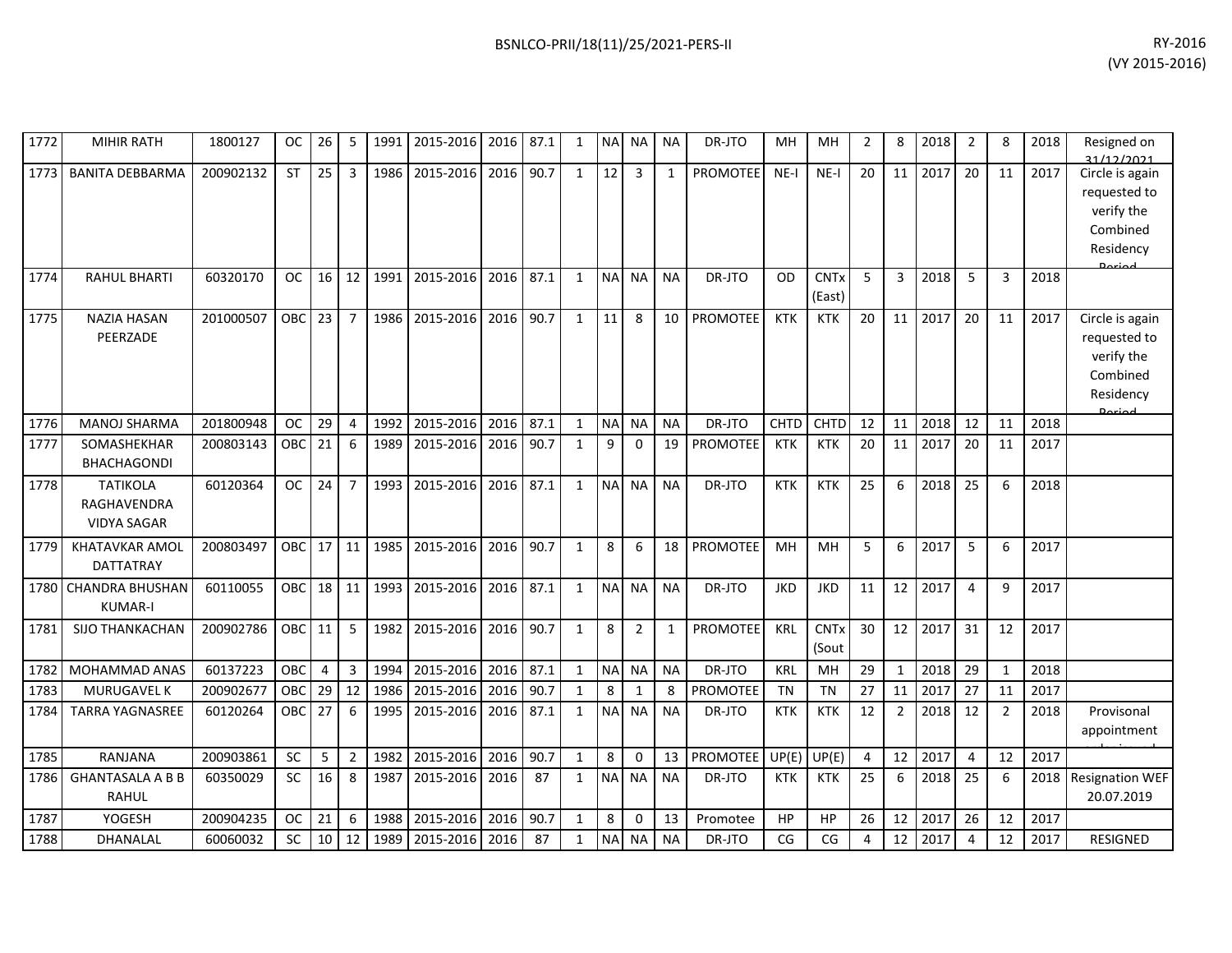| RY-2016        |
|----------------|
| (VY 2015-2016) |

| 1789 | ARGHYA PAL                                       | 200903870 | OC.       | 5              | 9              | 1982 | 2015-2016 | 2016 | 90.7 | 1            | 7              | 11             | 28        | <b>PROMOTEE</b> | <b>CTD</b> | <b>CTD</b> | 20             | 11             | 2017 | 20             | 11             | 2017 |                                                                                     |
|------|--------------------------------------------------|-----------|-----------|----------------|----------------|------|-----------|------|------|--------------|----------------|----------------|-----------|-----------------|------------|------------|----------------|----------------|------|----------------|----------------|------|-------------------------------------------------------------------------------------|
| 1790 | <b>BARAIYA</b><br>PRABHUBHAI<br><b>VELJIBHAI</b> | 60070335  | OBC       | 15             | 5              | 1992 | 2015-2016 | 2016 | 87   | $\mathbf{1}$ | N <sub>A</sub> | <b>NA</b>      | <b>NA</b> | DR-JTO          | GUJ        | GUJ        | 12             | $\overline{2}$ | 2018 | 12             | $\overline{2}$ | 2018 |                                                                                     |
| 1791 | MADHUSHREE<br><b>PANDA</b>                       | 201000587 | <b>OC</b> | 10             | 9              | 1983 | 2015-2016 | 2016 | 90.7 | $\mathbf{1}$ | $\overline{7}$ | 10             | 18        | <b>PROMOTEE</b> | OD         | OD         | 20             | 10             | 2017 | 20             | 11             | 2017 |                                                                                     |
| 1792 | MOHAMMAD<br>SHAFEEQ                              | 60134837  | <b>OC</b> | 26             | 6              | 1992 | 2015-2016 | 2016 | 87   | $\mathbf{1}$ |                | NA NA          | <b>NA</b> | DR-JTO          | <b>KRL</b> | <b>KRL</b> | 12             | $\overline{2}$ | 2018 | 12             | $\overline{2}$ | 2018 |                                                                                     |
| 1793 | NIVRUTTI RAKHMAJI<br>PAWAR                       | 201000289 | OBC       | 28             | 6              | 1979 | 2015-2016 | 2016 | 90.7 | $\mathbf{1}$ | 7              | 10             | 11        | <b>PROMOTEE</b> | MH         | MH         | 4              | 12             | 2017 | 4              | 12             | 2017 |                                                                                     |
| 1794 | <b>SURAJ KUMAR RAM</b>                           | 60254151  | <b>SC</b> | 6              | 12             | 1992 | 2015-2016 | 2016 | 87   | $\mathbf{1}$ | <b>NA</b>      | <b>NA</b>      | <b>NA</b> | DR-JTO          | <b>JKD</b> | <b>JKD</b> | 5              | 11             | 2018 | 30             | $\overline{7}$ | 2018 |                                                                                     |
| 1795 | DILEEP KUMAR D                                   | 201000759 | OBC       | 22             | 6              | 1987 | 2015-2016 | 2016 | 90.7 | $\mathbf{1}$ | $\overline{7}$ | $\overline{7}$ | 17        | <b>PROMOTEE</b> | <b>KTK</b> | <b>KTK</b> | 20             | 11             | 2017 | 20             | 11             | 2017 |                                                                                     |
| 1796 | <b>Ballem Sathya</b><br>Prakash                  | 60138821  | <b>SC</b> | 28             | 12             | 1992 | 2015-2016 | 2016 | 87   | $\mathbf{1}$ | <b>NA</b>      | <b>NA</b>      | <b>NA</b> | DR-JTO          | <b>KRL</b> | <b>KRL</b> | 29             | $\mathbf{1}$   | 2018 | 29             | 1              | 2018 | Resigned                                                                            |
| 1797 | <b>DILIP KUMAR NAIK</b><br>RAMAVATHU             | 201002183 | <b>ST</b> | 18             | $\overline{2}$ | 1986 | 2015-2016 | 2016 | 90.7 | $\mathbf{1}$ | $\overline{7}$ | $\overline{3}$ | 28        | <b>PROMOTEE</b> | AP         | AP         | 26             | 12             | 2017 | 26             | 12             | 2017 |                                                                                     |
| 1798 | <b>RIHITASH KUMAR</b><br><b>MEENA</b>            | 60070171  | <b>ST</b> | 22             | $\mathbf{1}$   | 1993 | 2015-2016 | 2016 | 87   | $\mathbf{1}$ |                | NA NA          | <b>NA</b> | DR-JTO          | <b>KTK</b> | <b>KTK</b> | 29             | $\mathbf{1}$   | 2018 | 29             | $\mathbf{1}$   | 2018 |                                                                                     |
| 1799 | KALYAN KARMAKAR                                  | 201002892 | OC        | 14             | $\overline{4}$ | 1983 | 2015-2016 | 2016 | 90.7 | $\mathbf{1}$ | $\overline{7}$ | 3              | 20        | <b>PROMOTEE</b> | <b>WB</b>  | <b>WB</b>  | 11             | 12             | 2017 | 11             | 12             | 2017 |                                                                                     |
| 1800 | ADUSUMALLI<br>MALLIKARJUNA RAO                   | 60134021  | <b>OC</b> | 15             | 5              | 1993 | 2015-2016 | 2016 | 87   | $\mathbf{1}$ |                | NA NA          | <b>NA</b> | DR-JTO          | <b>KRL</b> | KRL        | 29             | $\mathbf{1}$   | 2018 | 29             | $\mathbf{1}$   | 2018 | Resigned                                                                            |
| 1801 | AHIRRAO SHIVAJI<br>GANGADHAR                     | 198403232 | <b>OC</b> | $\overline{2}$ | 10             | 1962 | 2015-2016 | 2016 | 90.6 | $\mathbf{1}$ | 13             | $\overline{7}$ | 30        | <b>PROMOTEE</b> | MH         | MH         | 6              | 6              | 2016 | 6              | 6              | 2016 | VRS-2019.<br>Circle is again<br>requested to<br>verify the<br>Combined<br>Residency |
| 1802 | <b>KOTTA VENKATESH</b>                           | 60132435  | <b>OC</b> | $\mathsf 3$    | $\overline{7}$ | 1993 | 2015-2016 | 2016 | 87   | $\mathbf{1}$ | <b>NA</b>      | <b>NA</b>      | <b>NA</b> | DR-JTO          | <b>KRL</b> | <b>KRL</b> | $\overline{2}$ | $\overline{4}$ | 2018 | $\overline{2}$ | $\overline{4}$ | 2018 |                                                                                     |
| 1803 | <b>MADHU KUMARA</b>                              | 201000541 | SC        | 21             | 6              | 1988 | 2015-2016 | 2016 | 90.6 | $\mathbf{1}$ | 11             | 9              | 8         | <b>PROMOTEE</b> | <b>KTK</b> | <b>KTK</b> | 20             | 11             | 2017 | 20             | 11             | 2017 | Circle is again<br>requested to<br>verify the<br>Combined<br>Residency              |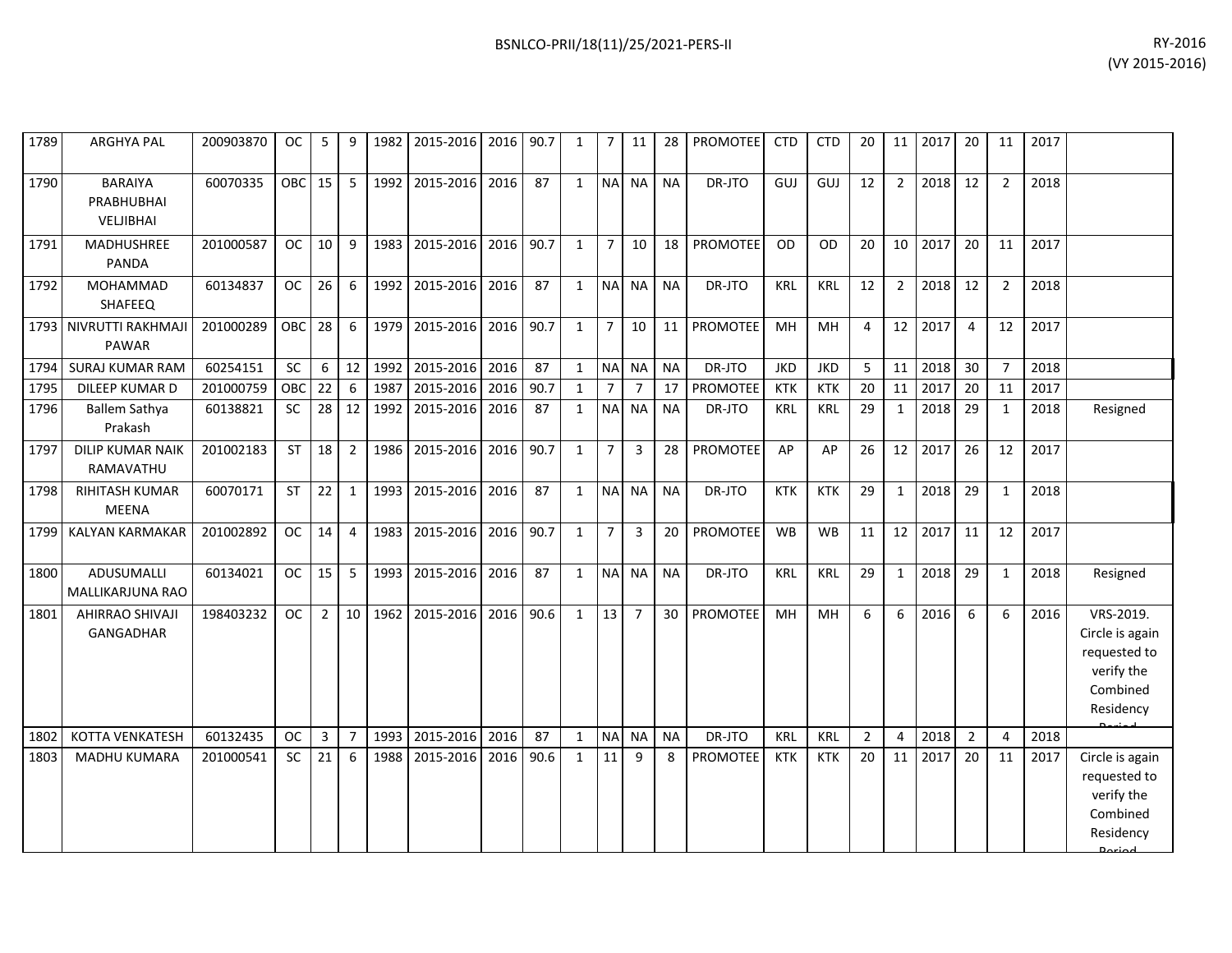| 1804 | <b>CHANDRA KANT</b><br><b>OJHA</b>      | 60330110  | OC.           |                 |                 |      | 29   10   1993   2015-2016   2016 |      | 87   | 1            |                | NA NA NA       |              | DR-JTO                  | GUJ              | <b>CNT<sub>x</sub></b><br>(West | 18             | 6              | 2018 18 |                |                | 2018 | Resigned on<br>26.11.2018    |
|------|-----------------------------------------|-----------|---------------|-----------------|-----------------|------|-----------------------------------|------|------|--------------|----------------|----------------|--------------|-------------------------|------------------|---------------------------------|----------------|----------------|---------|----------------|----------------|------|------------------------------|
| 1805 | SARITA KUMARI                           | 200900108 | <b>OBC</b>    | 20              | 12              | 1982 | 2015-2016                         | 2016 | 90.6 | $\mathbf{1}$ | 8              | 10             | 10           | <b>PROMOTEE</b>         | <b>BH</b>        | BH                              | 27             | 11             | 2017    | 27             | 11             | 2017 |                              |
| 1806 | <b>BHARAT GIRDHAR</b>                   | 60150438  | <b>OC</b>     | 17 <sup>1</sup> | 11 <sup>1</sup> | 1993 | 2015-2016                         | 2016 | 87   | $\mathbf{1}$ | <b>NA</b>      | NA I           | <b>NA</b>    | DR-JTO                  | MH               | MH                              | 25             | $\mathbf{1}$   | 2018    | 29             | $\mathbf{1}$   | 2018 | Absconding-<br>unsettled     |
| 1807 | <b>SARVESH KUMAR-I</b>                  | 200903070 | <b>SC</b>     | 30              | $\overline{3}$  | 1986 | 2015-2016                         | 2016 | 90.6 | $\mathbf{1}$ | 8              | 3              |              | 10 PROMOTEE UP(W) UP(W) |                  |                                 | 29             | $\mathbf{1}$   | 2018    | 29             | $\mathbf{1}$   | 2018 |                              |
| 1808 | PATCHIKAYALA<br>NARENDRA                | 60120248  | SC.           | 13              | $\overline{3}$  | 1994 | 2015-2016                         | 2016 | 87   | $\mathbf{1}$ |                | NA NA          | <b>NA</b>    | DR-JTO                  | <b>KTK</b>       | KTK                             | 12             | $\overline{2}$ | 2018    | 12             | $\overline{2}$ | 2018 | Provisonal<br>appointment    |
| 1809 | <b>SANTOSH KUMAR</b><br><b>GUPTA</b>    | 200902879 | OC .          | 11              | 3               | 1985 | 2015-2016                         | 2016 | 90.6 | $\mathbf{1}$ | 8              | $\overline{2}$ | $\mathbf{0}$ | <b>PROMOTEE</b>         | $UP(E)$ UP $(E)$ |                                 | 4              | 12             | 2017    | $\overline{4}$ | 12             | 2017 |                              |
| 1810 | <b>SWADHIN BHARATI</b><br><b>BISWAL</b> | 60440023  | <b>OC</b>     | 15              | $\overline{3}$  | 1994 | 2015-2016                         | 2016 | 87   | $\mathbf{1}$ | <b>NA</b>      | NA I           | <b>NA</b>    | DR-JTO                  | OD               | <b>BBN</b><br>W                 | $\overline{7}$ | $\overline{3}$ | 2018    | 9              | 4              | 2018 |                              |
| 1811 | <b>BABU PITTALA</b>                     | 200902976 | SC            | 13              | 6               | 1985 | 2015-2016                         | 2016 | 90.6 | $\mathbf{1}$ | 8              | $\mathbf{1}$   | 22           | PROMOTEE CHTD           |                  | <b>CHTD</b>                     | 4              | 12             | 2017    | $\overline{4}$ | 12             | 2017 |                              |
| 1812 | <b>RAJAT KUMAR</b><br>SANKHALA          | 60150430  | <b>OC</b>     | 14              | 6               | 1994 | 2015-2016                         | 2016 | 87   | $\mathbf{1}$ |                | NA NA          | <b>NA</b>    | DR-JTO                  | MH               | <b>MH</b>                       | 29             | $\mathbf{1}$   | 2018    | 29             | $\mathbf{1}$   | 2018 |                              |
| 1813 | <b>MANISH SHARMA</b>                    | 200902750 | <b>OC</b>     | $\overline{2}$  | 6               | 1986 | 2015-2016                         | 2016 | 90.6 | $\mathbf{1}$ | 8              | 1              | 9            | PROMOTEE                | <b>RAJ</b>       | RAJ                             | 20             | 11             | 2017    | 20             | 11             | 2017 |                              |
| 1814 | SIDDAPU LOKESH<br>YADAV                 | 60150564  | <b>OC</b>     | 14              | 12              | 1994 | 2015-2016                         | 2016 | 87   | $\mathbf{1}$ |                | NA NA          | <b>NA</b>    | DR-JTO                  | MH               | MН                              | 23             | 4              | 2018    | 23             | 4              | 2018 | Resigned                     |
| 1815 | <b>GNANAMANI J K</b>                    | 200904382 | <b>SC</b>     | 10              | 6               | 1985 | 2015-2016                         | 2016 | 90.6 | $\mathbf{1}$ | 8              | $\Omega$       | 4            | <b>PROMOTEE</b>         | <b>KTK</b>       | <b>KTK</b>                      | 20             | 11             | 2017    | 20             | 11             | 2017 |                              |
| 1816 | SOUMYA RANJAN<br><b>ACHARYA</b>         | 60047527  | <sub>OC</sub> | 10              | 5               | 1995 | 2015-2016                         | 2016 | 87   | $\mathbf{1}$ |                | NA NA          | <b>NA</b>    | DR-JTO                  | <b>ASM</b>       | <b>ASM</b>                      | 19             | $\Omega$       | 2018    | 19             | $\overline{2}$ | 2018 | Resigned w.e.f<br>24/09/2021 |
|      | 1817 SRINIVASULU PERIKA                 | 201001315 | <b>SC</b>     | $\overline{4}$  | 8               | 1978 | 2015-2016                         | 2016 | 90.6 | $\mathbf{1}$ | $\overline{7}$ | 11             | 24           | <b>PROMOTEE</b>         | TLGN TLGN        |                                 | 26             | 12             | 2017    | 26             | 12             | 2017 |                              |
| 1818 | <b>PRADEEP KUMAR-IV</b>                 | 60046263  | OBC           | 10              | $\mathbf{1}$    | 1996 | 2015-2016                         | 2016 | 87   | $\mathbf{1}$ |                | NA NA          | <b>NA</b>    | DR-JTO                  | <b>ASM</b>       | ASM                             | 5              | $\overline{2}$ | 2018    | -5             | $\overline{2}$ | 2018 |                              |
| 1819 | <b>SATISH GURUNATH</b><br><b>JOSHI</b>  | 200904766 | <b>OC</b>     | 24              | $\overline{2}$  | 1967 | 2015-2016                         | 2016 | 90.6 | $\mathbf{1}$ | $\overline{7}$ | 11             | 10           | <b>PROMOTEE</b>         | MH               | MH                              | 4              | 12             | 2017    | 4              | 12             | 2017 |                              |
| 1820 | <b>HARSH JANGIR</b>                     | 60340035  | <b>OBC</b>    | 26              | 11              | 1992 | 2015-2016                         | 2016 | 87   | $\mathbf{1}$ |                | NA NA          | <b>NA</b>    | DR-JTO                  | Tx (Nor          | <b>CNTx</b><br>(Nort<br>h)      | 16             | 4              | 2018    | 16             | 4              | 2018 |                              |
| 1821 | <b>RAJ KUMAR YADAV</b>                  | 201000250 | <b>OBC</b>    | 9               | 9               | 1980 | 2015-2016                         | 2016 | 90.6 | $\mathbf{1}$ | 7              | 9              | 25           | PROMOTEE                | <b>MP</b>        | <b>MP</b>                       | 20             | 11             | 2017    | 20             | 11             | 2017 |                              |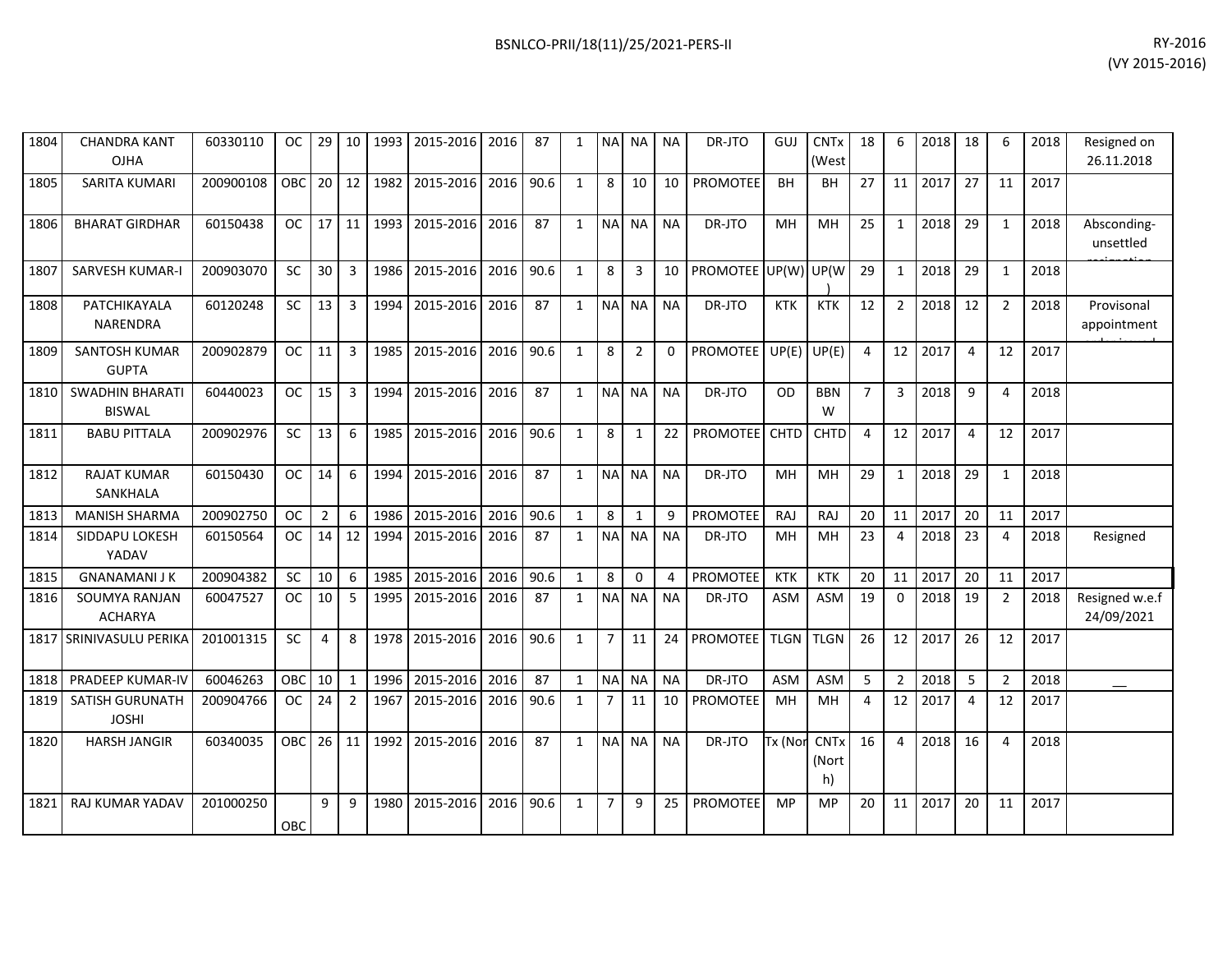| 1822 | <b>SURENDRA PAL</b>           | 60480014  | <b>OC</b>        | 7              | 12             | 1990 | 2015-2016      | 2016 | 86.9 | $\mathbf{1}$ | <b>NA</b>      | <b>NA</b>      | <b>NA</b> | DR-JTO          | $NE-I$      | QA&<br><b>INICD</b>  | $\Delta$       | 12             | 2017 | $\overline{4}$ | 12             | 2017 | RESIGNED wef.<br>10.08.2018                                            |
|------|-------------------------------|-----------|------------------|----------------|----------------|------|----------------|------|------|--------------|----------------|----------------|-----------|-----------------|-------------|----------------------|----------------|----------------|------|----------------|----------------|------|------------------------------------------------------------------------|
| 1823 | PRABHAT KUMAR<br><b>NAYAK</b> | 201000252 | <b>OC</b>        | 23             | $\overline{3}$ | 1985 | 2015-2016      | 2016 | 90.6 | $\mathbf{1}$ | $\overline{7}$ | 9              | 5         | <b>PROMOTEE</b> | OD          | <b>OD</b>            | 20             | 10             | 2017 | 20             | 11             | 2017 |                                                                        |
| 1824 | <b>ARUN KUMAR-II</b>          | 60150462  | <b>OC</b>        | 24             | $\overline{3}$ | 1991 | 2015-2016      | 2016 | 86.9 | $\mathbf{1}$ | <b>NA</b>      | <b>NA</b>      | <b>NA</b> | DR-JTO          | MH          | HP                   | 12             | $\overline{2}$ | 2018 | 12             | $\overline{2}$ | 2018 |                                                                        |
| 1825 | <b>VINAYAK KABATE</b>         | 201000558 | <b>OC</b>        | 12             | 11             | 1984 | 2015-2016      | 2016 | 90.6 | $\mathbf{1}$ | $\overline{7}$ | $\overline{7}$ | 30        | <b>PROMOTEE</b> | <b>KTK</b>  | <b>KTK</b>           | 20             | 11             | 2017 | 20             | 11             | 2017 |                                                                        |
| 1826 | RAJESH KUMAR DAS              | 60188002  | SC               | 27             | 10             | 1991 | 2015-2016      | 2016 | 86.9 | $\mathbf{1}$ | <b>NA</b>      | <b>NA</b>      | <b>NA</b> | DR-JTO          | OD          | <b>OD</b>            | 29             | $\mathbf{1}$   | 2018 | 5              | 3              | 2018 |                                                                        |
| 1827 | LAKSHMINARAYANA<br>H K        | 201000818 | <b>OC</b>        | 20             | 6              | 1982 | 2015-2016      | 2016 | 90.6 | $\mathbf{1}$ | $\overline{7}$ | 6              | 27        | PROMOTEE        | <b>KTK</b>  | <b>KTK</b>           | 20             | 11             | 2017 | 20             | 11             | 2017 |                                                                        |
| 1828 | <b>JAKKANI SIVANAIDU</b>      | 60189752  | <b>OBC</b>       | 15             | $\overline{3}$ | 1992 | 2015-2016      | 2016 | 86.9 | $\mathbf{1}$ | <b>NA</b>      | <b>NA</b>      | <b>NA</b> | DR-JTO          | OD          | <b>OD</b>            | 29             | $\mathbf{1}$   | 2018 | 5              | 3              | 2018 |                                                                        |
| 1829 | <b>RAKHEE MELDODDI</b>        | 200803394 | <b>OBC</b>       | 30             | 9              | 1980 | 2015-2016      | 2016 | 90.5 | $\mathbf{1}$ | 9              | 0              | 5         | <b>PROMOTEE</b> | KTK         | <b>KTK</b>           | 20             | 11             | 2017 | 20             | 11             | 2017 | Removed from<br>Sarvica                                                |
| 1830 | <b>ANSHUMNAN SWAIN</b>        | 60187011  | <b>OC</b>        | 20             | 9              | 1992 | 2015-2016      | 2016 | 86.9 | $\mathbf{1}$ | <b>NA</b>      | <b>NA</b>      | <b>NA</b> | DR-JTO          | OD          | <b>OD</b>            | 29             | $\mathbf{1}$   | 2018 | 5              | 3              | 2018 | Resigned                                                               |
| 1831 | RITESH KUMAWAT                | 200902650 | OBC              | 23             | 10             | 1984 | 2015-2016 2016 |      | 90.5 | $\mathbf{1}$ | 8              | 9              | 6         | PROMOTEE        | <b>MP</b>   | <b>MP</b>            | 20             | 11             | 2017 | 20             | 11             | 2017 |                                                                        |
| 1832 | RAMSWARUP                     | 60070278  | OBC              | 20             | 9              | 1992 | 2015-2016      | 2016 | 86.9 | $\mathbf{1}$ | <b>NA</b>      | <b>NA</b>      | <b>NA</b> | DR-JTO          | HP          | <b>HP</b>            | 5              | 3              | 2018 | 5              | 3              | 2018 |                                                                        |
| 1833 | LAXMI NARAYANA B              | 200904643 | <b>SC</b>        | 10             | 5              | 1977 | 2015-2016      | 2016 | 90.5 | $\mathbf{1}$ | 8              | 2              | 26        | <b>PROMOTEE</b> | <b>TLGN</b> | <b>TLGN</b>          | 26             | 12             | 2017 | 26             | 12             | 2017 |                                                                        |
| 1834 | <b>KARAN GATHIYAL</b>         | 60194014  | <b>OC</b>        | 30             | 12             | 1992 | 2015-2016 2016 |      | 86.9 | $\mathbf{1}$ | <b>NA</b>      | <b>NA</b>      | <b>NA</b> | DR-JTO          | PB          | <b>PB</b>            | 11             | 12             | 2017 | 11             | 12             | 2017 | RESIGNED W.E.F.<br>16.06.2018                                          |
| 1835 | <b>THULASIR</b>               | 200902739 | OBC              | 3              | $\overline{4}$ | 1981 | 2015-2016      | 2016 | 90.5 | $\mathbf{1}$ | 8              | 1              | 29        | <b>PROMOTEE</b> | <b>CHTD</b> | <b>CHTD</b>          | $\overline{4}$ | 12             | 2017 | $\overline{4}$ | 12             | 2017 |                                                                        |
| 1836 | <b>KUNDAN PRAKASH</b>         | 201800039 | <b>OC</b>        | 17             | 10             | 1993 | 2015-2016      | 2016 | 86.9 | $\mathbf{1}$ | N <sub>A</sub> | <b>NA</b>      | <b>NA</b> | DR-JTO          | MH          | <b>CNTx</b><br>(West | $\mathsf{q}$   | $\overline{7}$ | 2018 | 9              | $\overline{7}$ | 2018 |                                                                        |
| 1837 | <b>RAKESH KUMAR</b><br>SAHOO  | 201000255 | OBC <sub>1</sub> | 24             | 11             | 1986 | 2015-2016      | 2016 | 90.5 | $\mathbf{1}$ | $\overline{7}$ | 9              | 5         | <b>PROMOTEE</b> | OD          | <b>OD</b>            | 20             | 10             | 2017 | 20             | 11             | 2017 |                                                                        |
| 1838 | SANDESH JAIN                  | 60070378  | <b>OC</b>        | 18             | 10             | 1993 | 2015-2016      | 2016 | 86.9 | $\mathbf{1}$ | <b>NA</b>      | <b>NA</b>      | <b>NA</b> | DR-JTO          | GUJ         | GUJ                  | 5              | 3              | 2018 | 5              | $\overline{3}$ | 2018 |                                                                        |
| 1839 | SAICHAND<br>CHEDURUPALLI      | 201002352 | <b>OC</b>        | 10             | 6              | 1989 | 2015-2016      | 2016 | 90.5 | $\mathbf{1}$ | $\overline{7}$ | 3              | 28        | <b>PROMOTEE</b> | AP          | AP                   | 26             | 12             | 2017 | 26             | 12             | 2017 |                                                                        |
| 1840 | <b>ADITYA CHOUDHARY</b>       | 60132434  | <b>OC</b>        | 23             | 1              | 1994 | 2015-2016      | 2016 | 86.9 | $\mathbf{1}$ | <b>NA</b>      | <b>NA</b>      | <b>NA</b> | DR-JTO          | <b>KRL</b>  | <b>KTK</b>           | $\overline{2}$ | 4              | 2018 | $\overline{2}$ | 4              | 2018 | Resigned wef<br><u>01.08.2010</u>                                      |
| 1841 | THEKHO MOROWI                 | 200905011 | <b>ST</b>        | $\overline{2}$ | 1              | 1980 | 2015-2016      | 2016 | 90.4 | $\mathbf{1}$ | 12             | 2              | 19        | <b>PROMOTEE</b> | $NE-I$      | $NE-I$               | 20             | 11             | 2017 | 20             | 11             | 2017 | Circle is again<br>requested to<br>verify the<br>Combined<br>Residency |

Period.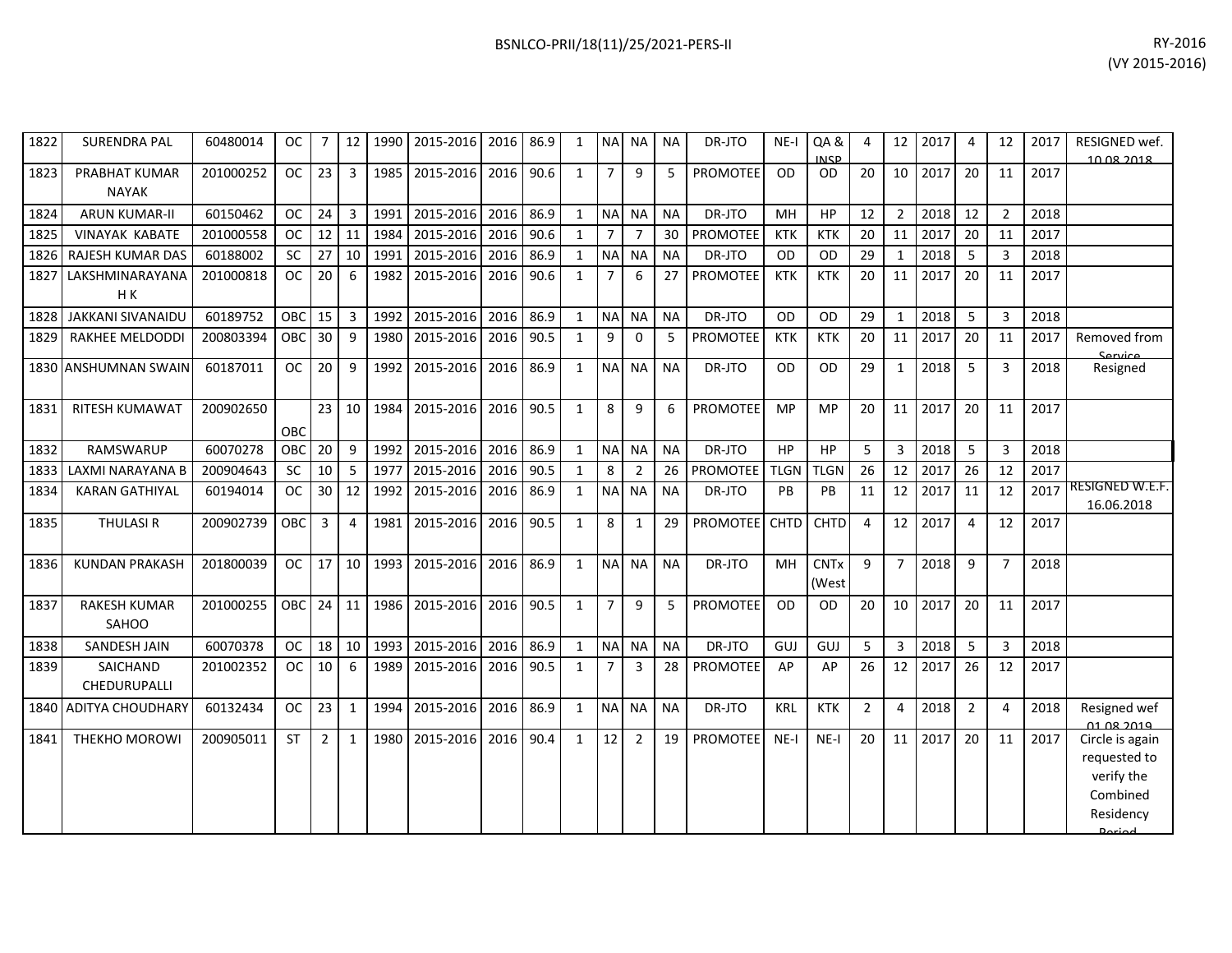| 1842 | <b>ANCHALA</b><br>NAGENDRA KUMAR<br><b>REDDY</b> | 60138031  | OC.        | 14             | 7              | 1994 | 2015-2016 | 2016 86.9 |      |              | <b>NA</b> | NA.            | NA        | DR-JTO          | KRL        | <b>KTK</b>                 | 12             | 2              | 2018 | 12             | 2              | 2018 |                                                                                         |
|------|--------------------------------------------------|-----------|------------|----------------|----------------|------|-----------|-----------|------|--------------|-----------|----------------|-----------|-----------------|------------|----------------------------|----------------|----------------|------|----------------|----------------|------|-----------------------------------------------------------------------------------------|
| 1843 | <b>RAVIS</b>                                     | 200903737 | <b>ST</b>  | 10             | 10             | 1987 | 2015-2016 | 2016      | 90.4 | $\mathbf{1}$ | 12        | $\overline{2}$ | 16        | <b>PROMOTEE</b> | <b>KTK</b> | <b>KTK</b>                 | 20             | 11             | 2017 | 20             | 11             | 2017 | Circle is again<br>requested to<br>verify the<br>Combined<br>Residency<br>لممنعها       |
| 1844 | PRASHANT<br><b>CHOUDHARY</b>                     | 201801117 | OBC        | 27             | 9              | 1994 | 2015-2016 | 2016      | 86.9 | $\mathbf{1}$ | <b>NA</b> | <b>NA</b>      | <b>NA</b> | DR-JTO          | MH         | MH                         | 12             | 11             | 2018 | 12             | 11             | 2018 |                                                                                         |
| 1845 | R LALNUNPUIA                                     | 201000745 | <b>ST</b>  | 31             | 12             | 1983 | 2015-2016 | 2016      | 90.4 | $\mathbf{1}$ | 11        | $\mathsf{q}$   | $\Omega$  | <b>PROMOTEE</b> | $NE-I$     | $NE-I$                     | 20             | 11             | 2017 | 20             | 11             | 2017 | Circle is again<br>requested to<br>verify the<br>Combined<br>Residency<br><b>Dariad</b> |
| 1846 | <b>AWANISH VERMA</b>                             | 60350142  | <b>OBC</b> | 23             | $\overline{7}$ | 1995 | 2015-2016 | 2016      | 86.9 | $\mathbf{1}$ | <b>NA</b> | <b>NA</b>      | <b>NA</b> | DR-JTO          | Tx (Soι    | <b>CNTx</b><br>(Sout<br>h) | 29             | $\mathbf{1}$   | 2018 | 29             | $\mathbf{1}$   | 2018 | Resigned wef<br>1/08/1818                                                               |
| 1847 | <b>FERDINAND P</b><br><b>NONGSTENG</b>           | 201000913 | <b>ST</b>  | 23             | $\overline{2}$ | 1981 | 2015-2016 | 2016      | 90.4 | $\mathbf{1}$ | 11        | 8              | 18        | <b>PROMOTEE</b> | $NE-I$     | <b>CNTx</b><br>(NER)       | 20             | 11             | 2017 | 20             | 11             | 2017 | Circle is again<br>requested to<br>verify the<br>Combined<br>Residency                  |
| 1848 | NARENDRA SINGH-II                                | 60070322  | OBC        | $\mathbf{1}$   | 8              | 1990 | 2015-2016 | 2016      | 86.8 | 1            | <b>NA</b> | <b>NA</b>      | <b>NA</b> | DR-JTO          | GUJ        | GUJ                        | 12             | $\overline{2}$ | 2018 | 12             | $\overline{2}$ | 2018 | Resigned on<br>20.10.2018                                                               |
| 1849 | <b>NETHRAVATHIR</b>                              | 200803413 | <b>SC</b>  | 13             | 11             | 1985 | 2015-2016 | 2016      | 90.4 | 1            | 8         | 11             | 22        | <b>PROMOTEE</b> | <b>KTK</b> | <b>KTK</b>                 | 20             | 11             | 2017 | 20             | 11             | 2017 |                                                                                         |
| 1850 | <b>ASHISH BORA</b>                               | 60440014  | <b>OC</b>  | 10             | $\mathbf{1}$   | 1992 | 2015-2016 | 2016      | 86.8 | 1            | <b>NA</b> | <b>NA</b>      | <b>NA</b> | DR-JTO          | <b>KTK</b> | <b>KTK</b>                 | 9              | $\overline{4}$ | 2018 | 9              | 4              | 2018 |                                                                                         |
| 1851 | Rajesh Kumar-I                                   | 200904439 | OBC        | 16             | $\overline{2}$ | 1983 | 2015-2016 | 2016      | 90.4 | $\mathbf{1}$ | 8         | 5              | 31        | Promotee        | <b>HR</b>  | <b>HR</b>                  | $\overline{2}$ | $\overline{4}$ | 2018 | $\overline{2}$ | $\overline{4}$ | 2018 |                                                                                         |
| 1852 | <b>HIMANSHU</b><br><b>MOHAPATRA</b>              | 60181008  | OC.        | 12             | 3              | 1992 | 2015-2016 | 2016      | 86.8 | 1            | <b>NA</b> | <b>NA</b>      | <b>NA</b> | DR-JTO          | OD.        | <b>OD</b>                  | 29             | $\mathbf{1}$   | 2018 | 5              | 3              | 2018 | Resigned                                                                                |
| 1853 | Amit                                             | 200905270 | <b>OBC</b> | 10             | 10             | 1986 | 2015-2016 | 2016      | 90.4 | $\mathbf{1}$ | 8         | 3              | 8         | Promotee        | <b>HR</b>  | HR                         | $\overline{2}$ | $\overline{4}$ | 2018 | $\overline{2}$ | 4              | 2018 |                                                                                         |
| 1854 | ANUJAYEE<br><b>JYOTIPRAKASH</b>                  | 60136452  | <b>OC</b>  | $\overline{7}$ | 6              | 1993 | 2015-2016 | 2016      | 86.8 | 1            | <b>NA</b> | <b>NA</b>      | <b>NA</b> | DR-JTO          | <b>KRL</b> | KRL                        | 26             | 3              | 2018 | 26             | 3              | 2018 |                                                                                         |

200904518 OBC 30 11 1982 2015-2016 2016 90.4 1 8 1 5 PROMOTEE AP AP 26 12 2017 26 12 2017

1855 SATYANARAYANA CHANDAKA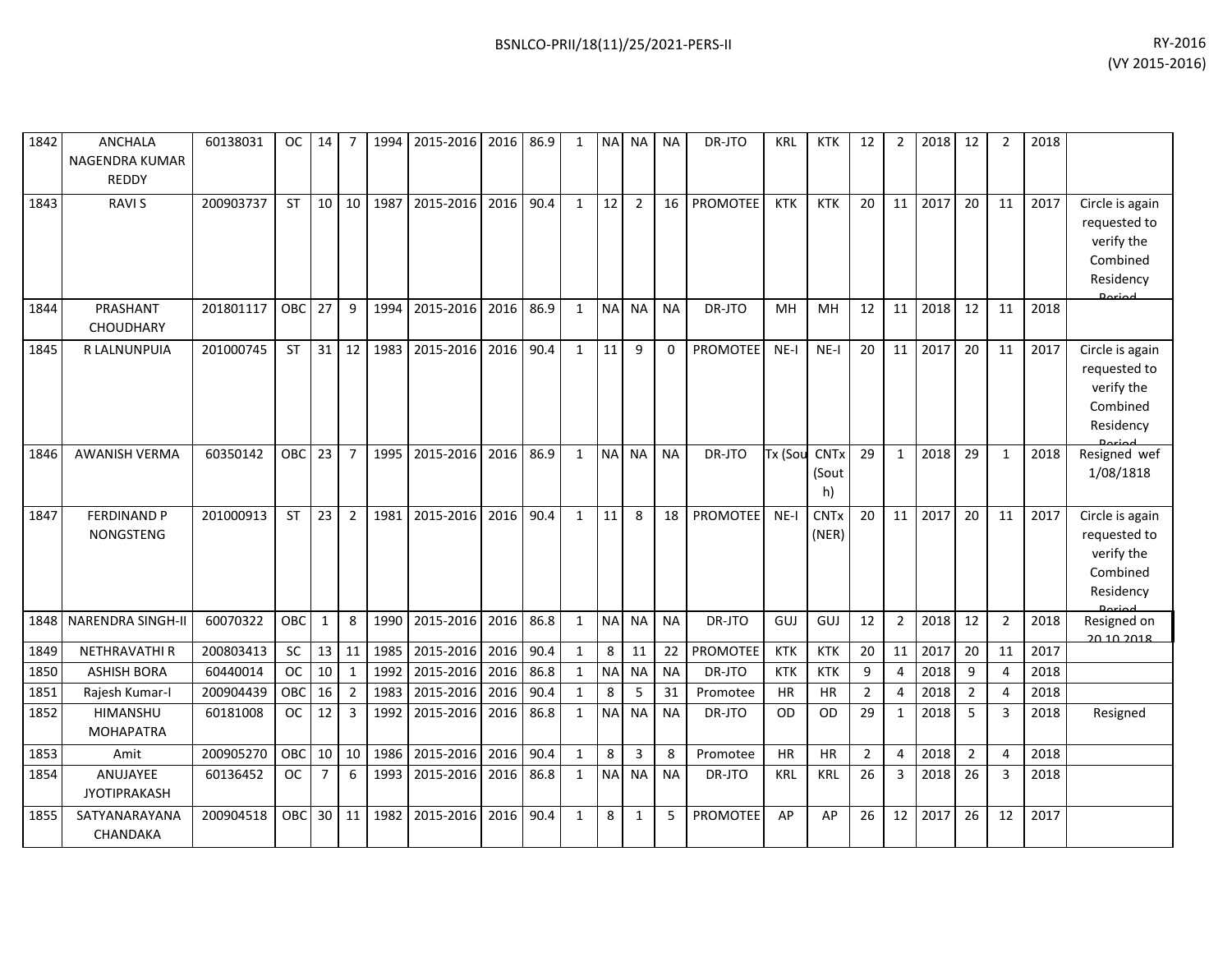| 1856 | POOJARI KISHORE                       | 60120250  | OBC       | 14              | 6              | 1993 | 2015-2016 | 2016 | 86.8 | 1            | <b>NA</b>      | NA.            | <b>NA</b> | DR-JTO          | <b>KTK</b>     | <b>KTK</b>                      | 12             | 2              | 2018 | 12             |                | 2018 | Provisonal<br>appointment                                              |
|------|---------------------------------------|-----------|-----------|-----------------|----------------|------|-----------|------|------|--------------|----------------|----------------|-----------|-----------------|----------------|---------------------------------|----------------|----------------|------|----------------|----------------|------|------------------------------------------------------------------------|
| 1857 | <b>JOYDIPTA</b><br><b>KARMAKAR</b>    | 200904159 | OBC       | $\overline{2}$  | 9              | 1986 | 2015-2016 | 2016 | 90.4 | $\mathbf{1}$ | 8              | $\Omega$       | 28        | <b>PROMOTEE</b> | <b>WB</b>      | <b>WB</b>                       | 11             | 12             | 2017 | 11             | 12             | 2017 |                                                                        |
| 1858 | <b>GAURAV KUMAR</b><br><b>GUPTA</b>   | 60100147  | <b>OC</b> | 27              | 8              | 1994 | 2015-2016 | 2016 | 86.8 | $\mathbf{1}$ | <b>NA</b>      | <b>NA</b>      | <b>NA</b> | DR-JTO          | <b>J&amp;K</b> | <b>J&amp;K</b>                  | $\overline{2}$ | 4              | 2018 | $\overline{2}$ | 4              | 2018 |                                                                        |
| 1859 | <b>CHAVAN ANJALI</b><br><b>RAHUL</b>  | 200903852 | OBC       | 16              | $\mathbf{1}$   | 1986 | 2015-2016 | 2016 | 90.4 | $\mathbf{1}$ | 8              | $\Omega$       | 14        | PROMOTEE        | MH             | <b>CNTx</b><br>(West            | 4              | 12             | 2017 | $\overline{4}$ | 12             | 2017 |                                                                        |
| 1860 | <b>HILESH KALAL</b>                   | 60070353  | OBC       | 17              | 10             | 1995 | 2015-2016 | 2016 | 86.8 | $\mathbf{1}$ | <b>NA</b>      | <b>NA</b>      | <b>NA</b> | DR-JTO          | GUJ            | GUJ                             | 12             | $\overline{2}$ | 2018 | 12             | $\overline{2}$ | 2018 |                                                                        |
| 1861 | <b>SUBARNO SARKAR</b>                 | 200903951 | <b>OC</b> | 23              | 4              | 1984 | 2015-2016 | 2016 | 90.4 | $\mathbf{1}$ | $\overline{7}$ | 11             | 28        | <b>PROMOTEE</b> | <b>CTD</b>     | <b>CTD</b>                      | 20             | 11             | 2017 | 20             | 11             | 2017 |                                                                        |
| 1862 | <b>ASHISH KRISHNA</b><br><b>WALKE</b> | 201800128 | <b>SC</b> | $\mathbf{1}$    | 5              | 1985 | 2015-2016 | 2016 | 86.7 | $\mathbf{1}$ | <b>NA</b>      | <b>NA</b>      | <b>NA</b> | DR-JTO          | MH             | MH                              | 23             | $7^{\circ}$    | 2018 | 23             | $\overline{7}$ | 2018 |                                                                        |
| 1863 | <b>DEEPENDRA KUMAR</b><br>DAS         | 200904064 | <b>SC</b> | 10 <sup>1</sup> | 12             | 1986 | 2015-2016 | 2016 | 90.4 | $\mathbf{1}$ | $\overline{7}$ | 11             | 28        | PROMOTEE        | <b>CTD</b>     | <b>CTD</b>                      | 20             | 11             | 2017 | 20             | 11             | 2017 |                                                                        |
| 1864 | <b>VENKATA REDDY G</b>                | 60136438  | <b>OC</b> | 22              | 8              | 1989 | 2015-2016 | 2016 | 86.7 | $\mathbf{1}$ |                | NA NA          | <b>NA</b> | DR-JTO          | KRL            | <b>KTK</b>                      | 29             | $\mathbf{1}$   | 2018 | 29             |                | 2018 |                                                                        |
| 1865 | <b>MANJUNATHA M</b>                   | 201000630 | <b>SC</b> | 14              | 6              | 1981 | 2015-2016 | 2016 | 90.4 | $\mathbf{1}$ | $\overline{7}$ | 8              | $\Omega$  | <b>PROMOTEE</b> | <b>KTK</b>     | <b>KTK</b>                      | 20             | 11             | 2017 | 20             | 11             | 2017 |                                                                        |
| 1866 | <b>GOVARDHAN</b><br>PENUMALLI         | 60120169  | <b>OC</b> | 25              | 5              | 1992 | 2015-2016 | 2016 | 86.7 | $\mathbf{1}$ |                | NA NA          | <b>NA</b> | DR-JTO          | <b>KTK</b>     | <b>KTK</b>                      | 11             | 12             | 2017 | 11             | 12             | 2017 | Resigned wef<br>1.10.2018                                              |
| 1867 | <b>BASAVARAJ</b>                      | 201000756 | <b>ST</b> | 12              | 10             | 1982 | 2015-2016 | 2016 | 90.4 | $\mathbf{1}$ | $\overline{7}$ | $\overline{7}$ | 17        | <b>PROMOTEE</b> | <b>KTK</b>     | <b>KTK</b>                      | 20             | 11             | 2017 | 20             | 11             | 2017 |                                                                        |
| 1868 | <b>GADE NARENDRA</b>                  | 60480030  | <b>OC</b> | 13              | 6              | 1993 | 2015-2016 | 2016 | 86.7 | $\mathbf{1}$ | <b>NA</b>      | <b>NA</b>      | <b>NA</b> | DR-JTO          | <b>ASM</b>     | <b>CNTx</b><br>(NER)            | 9              | 4              | 2018 | 9              | Δ              | 2018 |                                                                        |
| 1869 | SHIVAPRASAD BHAT                      | 201000661 | <b>OC</b> | 27              | $\overline{7}$ | 1987 | 2015-2016 | 2016 | 90.4 | $\mathbf{1}$ | $\overline{7}$ | 6              | 27        | <b>PROMOTEE</b> | <b>KTK</b>     | <b>KTK</b>                      | 20             | 11             | 2017 | 20             | 11             | 2017 |                                                                        |
| 1870 | <b>DEVENDRA KUMAR</b><br><b>VERMA</b> | 60138030  | <b>SC</b> | 20              | 6              | 1993 | 2015-2016 | 2016 | 86.7 | $\mathbf{1}$ | <b>NA</b>      | <b>NA</b>      | <b>NA</b> | DR-JTO          | KRL            | GUJ                             | 12             | $\overline{2}$ | 2018 | $\overline{2}$ | 12             | 2018 | TRANSFERRED<br>ON INTERCIRCLE                                          |
| 1871 | <b>BHEEM SINGH</b>                    | 201000764 | OBC       | 3               | 4              | 1980 | 2015-2016 | 2016 | 90.3 | $\mathbf{1}$ | 11             | 9              | 28        | <b>PROMOTEE</b> | <b>KTK</b>     | <b>KTK</b>                      | 20             | 11             | 2017 | 20             | 11             | 2017 | Circle is again<br>requested to<br>verify the<br>Combined<br>Residency |
| 1872 | <b>BABULAL MALVIYA</b>                | 60330095  | OBC       | 15              | $\overline{3}$ | 1994 | 2015-2016 | 2016 | 86.7 | $\mathbf{1}$ | <b>NA</b>      | <b>NA</b>      | <b>NA</b> | DR-JTO          | GUJ            | <b>CNT<sub>x</sub></b><br>(West | 5              | $\overline{3}$ | 2018 | 5              | 3              | 2018 |                                                                        |

)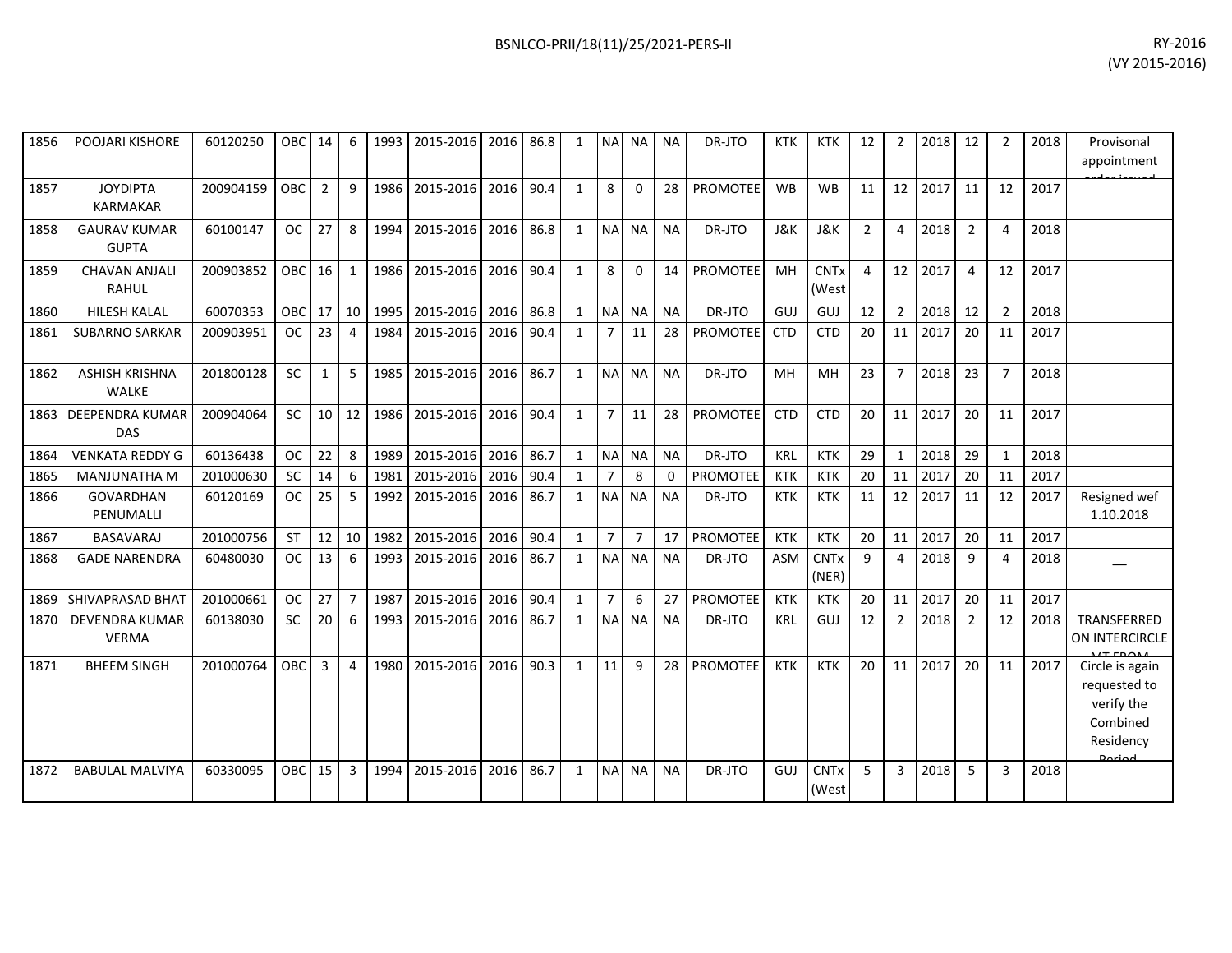| 1873 | PRABHUDEVA S M          | 201000544 | OBC       | 16             | 6              | 1986 | 2015-2016           | 2016 | 90.3 | 1            | 11             | 8              | 10        | <b>PROMOTEE</b> | <b>KTK</b>     | <b>KTK</b>             | 20             | 11             | 2017 | 20             | 11             | 2017 | Circle is again |
|------|-------------------------|-----------|-----------|----------------|----------------|------|---------------------|------|------|--------------|----------------|----------------|-----------|-----------------|----------------|------------------------|----------------|----------------|------|----------------|----------------|------|-----------------|
|      |                         |           |           |                |                |      |                     |      |      |              |                |                |           |                 |                |                        |                |                |      |                |                |      | requested to    |
|      |                         |           |           |                |                |      |                     |      |      |              |                |                |           |                 |                |                        |                |                |      |                |                |      | verify the      |
|      |                         |           |           |                |                |      |                     |      |      |              |                |                |           |                 |                |                        |                |                |      |                |                |      | Combined        |
|      |                         |           |           |                |                |      |                     |      |      |              |                |                |           |                 |                |                        |                |                |      |                |                |      | Residency       |
|      |                         |           |           |                |                |      |                     |      |      |              |                |                |           |                 |                |                        |                |                |      |                |                |      |                 |
| 1874 | <b>MARYALA</b>          | 60120318  | <b>OC</b> | 6              | 6              | 1994 | 2015-2016           | 2016 | 86.7 | 1            | <b>NA</b>      | <b>NA</b>      | <b>NA</b> | DR-JTO          | <b>KTK</b>     | <b>KTK</b>             | 9              | 4              | 2018 | 9              | 4              | 2018 |                 |
|      | ANILKUMAR               |           |           |                |                |      |                     |      |      |              |                |                |           |                 |                |                        |                |                |      |                |                |      |                 |
| 1875 | AYYANAGOUDA             | 201001595 | <b>OC</b> | 16             | 6              | 1983 | 2015-2016           | 2016 | 90.3 | $\mathbf{1}$ | 11             | 4              | 18        | <b>PROMOTEE</b> | <b>KTK</b>     | <b>KTK</b>             | 20             | 11             | 2017 | 20             | 11             | 2017 | Circle is again |
|      | <b>GOUDAR</b>           |           |           |                |                |      |                     |      |      |              |                |                |           |                 |                |                        |                |                |      |                |                |      | requested to    |
|      |                         |           |           |                |                |      |                     |      |      |              |                |                |           |                 |                |                        |                |                |      |                |                |      | verify the      |
|      |                         |           |           |                |                |      |                     |      |      |              |                |                |           |                 |                |                        |                |                |      |                |                |      | Combined        |
|      |                         |           |           |                |                |      |                     |      |      |              |                |                |           |                 |                |                        |                |                |      |                |                |      | Residency       |
| 1876 | <b>MALATHI PALADUGU</b> | 60136435  | <b>OC</b> | 27             | 6              | 1994 | 2015-2016           | 2016 | 86.7 | 1            | <b>NA</b>      | <b>NA</b>      | <b>NA</b> | DR-JTO          | KRL            | <b>KRL</b>             | 29             | $\mathbf{1}$   | 2018 | 29             | $\mathbf{1}$   | 2018 | <b>Dorigal</b>  |
| 1877 | BHUBNESHWAR             | 200802134 | <b>OC</b> | 30             | 10             | 1984 | 2015-2016           | 2016 | 90.3 | $\mathbf{1}$ | 9              | $\overline{2}$ | 23        | Promotee        | <b>HP</b>      | <b>HP</b>              | 26             | 12             | 2017 | 26             | 12             | 2017 |                 |
|      | <b>SINGH</b>            |           |           |                |                |      |                     |      |      |              |                |                |           |                 |                |                        |                |                |      |                |                |      |                 |
| 1878 | <b>VIVEK SINGH</b>      | 260020007 | OC        | 29             | 6              | 1994 | 2015-2016           | 2016 | 86.7 | $\mathbf{1}$ | <b>NA</b>      | <b>NA</b>      | <b>NA</b> | DR-JTO          | <b>A&amp;N</b> | <b>A&amp;N</b>         | 12             | $\overline{2}$ | 2018 | 12             | $\overline{2}$ | 2018 |                 |
| 1879 | SHIRAMBEKAR             | 200903314 | <b>OC</b> | 1              | 6              | 1984 | 2015-2016           | 2016 | 90.3 | 1            | 8              | 1              | 5         | <b>PROMOTEE</b> | MH             | <b>CNT<sub>x</sub></b> | $\overline{4}$ | 12             | 2017 | $\overline{4}$ | 12             | 2017 |                 |
|      | PRAVIN VIJAY            |           |           |                |                |      |                     |      |      |              |                |                |           |                 |                | (West                  |                |                |      |                |                |      |                 |
| 1880 | <b>KULDEEP</b>          | 60070432  | OBC       | 25             | 10             | 1994 | 2015-2016           | 2016 | 86.7 | $\mathbf{1}$ | <b>NA</b>      | <b>NA</b>      | <b>NA</b> | DR-JTO          | GUJ            | GUJ                    | 18             | 6              | 2018 | 18             | 6              | 2018 |                 |
|      | <b>CHOUDHARY</b>        |           |           |                |                |      |                     |      |      |              |                |                |           |                 |                |                        |                |                |      |                |                |      |                 |
| 1881 | <b>SHANKAR DAYAL</b>    | 200904022 | OBC       | 6              | 9              | 1980 | 2015-2016           | 2016 | 90.3 | $\mathbf{1}$ | $\overline{7}$ | 11             | 28        | <b>PROMOTEE</b> | <b>CTD</b>     | <b>CTD</b>             | 20             | 11             | 2017 | 20             | 11             | 2017 |                 |
|      |                         |           |           |                |                |      |                     |      |      |              |                |                |           |                 |                |                        |                |                |      |                |                |      |                 |
| 1882 | <b>MANTI VENKATA</b>    | 60120281  | OBC       | 18             | $\overline{2}$ | 1995 | 2015-2016           | 2016 | 86.7 | $\mathbf{1}$ | <b>NA</b>      | <b>NA</b>      | <b>NA</b> | DR-JTO          | <b>KTK</b>     | <b>KTK</b>             | 8              | $\mathbf{1}$   | 2018 | 8              | 1              | 2018 |                 |
|      | <b>SATYA PRAVEEN</b>    |           |           |                |                |      |                     |      |      |              |                |                |           |                 |                |                        |                |                |      |                |                |      |                 |
| 1883 | <b>SUPRATIK SETT</b>    | 200903908 | <b>OC</b> | 20             | $\overline{2}$ | 1987 | 2015-2016           | 2016 | 90.3 | $\mathbf{1}$ | $\overline{7}$ | 11             | 28        | <b>PROMOTEE</b> | <b>CTD</b>     | <b>CTD</b>             | 20             | 11             | 2017 | 20             | 11             | 2017 |                 |
|      |                         |           |           |                |                |      |                     |      |      |              |                |                |           |                 |                |                        |                |                |      |                |                |      |                 |
| 1884 | <b>HARSH KUMAR</b>      | 1801113   | SC        | $\overline{7}$ | 5              | 1995 | 2015-2016           | 2016 | 86.7 | $\mathbf{1}$ | <b>NA</b>      | <b>NA</b>      | <b>NA</b> | DR-JTO          | MH             | MH                     | 12             | 11             | 2018 | 12             | 11             | 2018 | Resigned        |
|      | <b>SINGH</b>            |           |           |                |                |      |                     |      |      |              |                |                |           |                 |                |                        |                |                |      |                |                |      |                 |
| 1885 | SHAMBHU NATH            | 200904968 | <b>ST</b> | 12             | $\overline{7}$ | 1988 | 2015-2016           | 2016 | 90.3 | $\mathbf{1}$ | $\overline{7}$ | 11             | 28        | <b>PROMOTEE</b> | <b>CTD</b>     | <b>CTD</b>             | 20             | 11             | 2017 | 20             | 11             | 2017 |                 |
|      | <b>MUNDA</b>            |           |           |                |                |      |                     |      |      |              |                |                |           |                 |                |                        |                |                |      |                |                |      |                 |
| 1886 | <b>BONDA MANOHAR</b>    | 60120282  | OBC       | 4              | 9              | 1995 | 2015-2016           | 2016 | 86.7 | 1            | <b>NA</b>      | <b>NA</b>      | <b>NA</b> | DR-JTO          | <b>KTK</b>     | <b>KTK</b>             | 8              | $\mathbf{1}$   | 2018 | 8              | 1              | 2018 | Resigned on     |
|      |                         |           |           |                |                |      |                     |      |      |              |                |                |           |                 |                |                        |                |                |      |                |                |      | 25.07.2018      |
| 1887 | PRATIKKUMAR             | 200904039 | <b>ST</b> | 17             | 6              | 1986 | 2015-2016           | 2016 | 90.3 | $\mathbf{1}$ | $\overline{7}$ | 11             | 20        | <b>PROMOTEE</b> | GUJ            | GUJ                    | 4              | 12             | 2017 | 4              | 12             | 2017 |                 |
|      | <b>BABUBHAI RATHOD</b>  |           |           |                |                |      |                     |      |      |              |                |                |           |                 |                |                        |                |                |      |                |                |      |                 |
| 1888 | <b>BIKASH DEKA</b>      | 60040014  | <b>OC</b> | 3              | 11             | 1990 | 2015-2016 2016 86.6 |      |      | 1            | <b>NA</b>      | <b>NA</b>      | <b>NA</b> | DR-JTO          | <b>ASM</b>     | ASM                    | 19             | $\overline{2}$ | 2018 | 19             | $\overline{2}$ | 2018 |                 |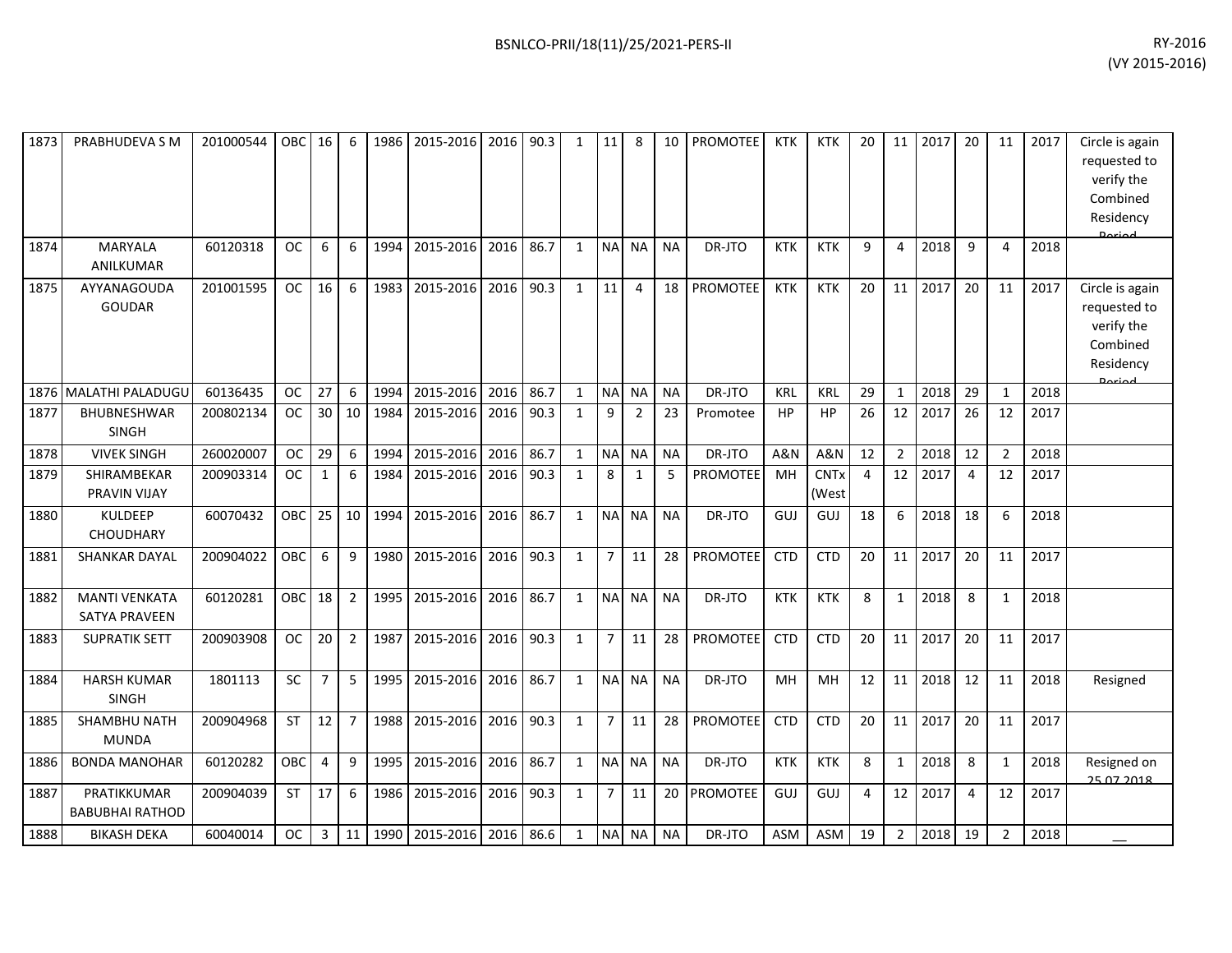| 1889 | PRITIMAYEE SHIAL                    | 201000403 | SC        | 4              | 2              | 1986 | 2015-2016   2016   90.3 |      |      | 1            | 7              | 9              | 5              | <b>PROMOTEE</b>  | 0D          | <b>OD</b>                  | 20             | 10 <sup>1</sup> | 2017 | 20             | 11             | 2017 |                                                                        |
|------|-------------------------------------|-----------|-----------|----------------|----------------|------|-------------------------|------|------|--------------|----------------|----------------|----------------|------------------|-------------|----------------------------|----------------|-----------------|------|----------------|----------------|------|------------------------------------------------------------------------|
| 1890 | <b>RAJKUMAR SINGH</b>               | 60101306  | SC        | 20             | 5              | 1992 | 2015-2016               | 2016 | 86.6 | $\mathbf{1}$ | <b>NA</b>      | <b>NA</b>      | <b>NA</b>      | DR-JTO           | GUJ         | GUJ                        | 12             | $\overline{2}$  | 2018 | 12             | $\overline{2}$ | 2018 | Resigned on<br>05 05 2018                                              |
| 1891 | <b>UMASHANKAR R</b>                 | 201000577 | <b>OC</b> | 23             | 3              | 1983 | 2015-2016               | 2016 | 90.3 | $\mathbf{1}$ | $\overline{7}$ | 8              | 0              | PROMOTEE         | <b>KTK</b>  | <b>KTK</b>                 | 20             | 11              | 2017 | 20             | 11             | 2017 |                                                                        |
| 1892 | SATYENDRA KUMAR<br><b>GAUTAM</b>    | 60310050  | SC        | $\overline{4}$ | 6              | 1992 | 2015-2016               | 2016 | 86.6 | $\mathbf{1}$ | <b>NA</b>      | <b>NA</b>      | <b>NA</b>      | DR-JTO           | <b>KRL</b>  | <b>CNTx</b><br>(Sout       | 12             | $\overline{2}$  | 2018 | 12             | $\overline{2}$ | 2018 |                                                                        |
| 1893 | <b>VIPUL DODIA</b>                  | 201000676 | <b>OC</b> | 27             | 5              | 1987 | 2015-2016               | 2016 | 90.3 | $\mathbf{1}$ | $\overline{7}$ | $\overline{7}$ | 3              | <b>PROMOTEE</b>  | GUJ         | GUJ                        | 4              | 12              | 2017 | $\overline{4}$ | 12             | 2017 |                                                                        |
| 1894 | KATARAPU SANDEEP<br><b>KUMAR</b>    | 60120238  | <b>OC</b> | 24             | 11             | 1992 | 2015-2016               | 2016 | 86.6 | $\mathbf{1}$ | <b>NA</b>      | <b>NA</b>      | <b>NA</b>      | DR-JTO           | <b>KTK</b>  | <b>KTK</b>                 | $\overline{2}$ | $\mathbf{1}$    | 2018 | $\overline{2}$ | $\mathbf{1}$   | 2018 |                                                                        |
| 1895 | <b>ABHISHEK</b><br><b>KHANDURI</b>  | 200904933 | <b>OC</b> | 13             | 8              | 1984 | 2015-2016               | 2016 | 90.2 | $\mathbf{1}$ | 11             | 11             | $\overline{7}$ | PROMOTEE Tx (Nor |             | <b>CNTx</b><br>(Nort<br>h) | 20             | 11              | 2017 | 20             | 11             | 2017 | Circle is again<br>requested to<br>verify the<br>Combined<br>Residency |
| 1896 | NIKHIL UPADHYAY                     | 60160145  | <b>OC</b> | 30             | 12             | 1992 | 2015-2016               | 2016 | 86.6 | $\mathbf{1}$ | <b>NA</b>      | <b>NA</b>      | <b>NA</b>      | DR-JTO           | $NE-I$      | $NE-I$                     | 1              | $\mathbf{1}$    | 2018 | $\mathbf{1}$   | $\mathbf{1}$   | 2018 |                                                                        |
| 1897 | S.A.PATIL                           | 198400214 | <b>OC</b> | 21             | $\overline{2}$ | 1962 | 2015-2016               | 2016 | 90.2 | $\mathbf{1}$ | 9              | 5              | 4              | PROMOTEE         | MH          | MH                         | 6              | 6               | 2016 | 6              | 6              | 2016 | VRS-2019                                                               |
| 1898 | <b>ARYAN RAJ</b>                    | 60186002  | ОC        | 26             | $\overline{2}$ | 1993 | 2015-2016               | 2016 | 86.6 | $\mathbf{1}$ | <b>NA</b>      | <b>NA</b>      | <b>NA</b>      | DR-JTO           | <b>OD</b>   | <b>OD</b>                  | 29             | 1               | 2018 | 5              |                | 2018 |                                                                        |
| 1899 | ASIS KUMAR MANNA                    | 200803358 | <b>OC</b> | 18             | 10             | 1980 | 2015-2016               | 2016 | 90.2 | $\mathbf{1}$ | 9              | $\mathbf 0$    | 4              | PROMOTEE         | <b>WB</b>   | <b>WB</b>                  | 11             | 12              | 2017 | 11             | 12             | 2017 |                                                                        |
| 1900 | <b>KANHAIYA LAL</b>                 | 60070175  | SC        | $\overline{7}$ | $\overline{4}$ | 1993 | 2015-2016               | 2016 | 86.6 | $\mathbf{1}$ | <b>NA</b>      | <b>NA</b>      | <b>NA</b>      | DR-JTO           | <b>GUJ</b>  | GUJ                        | 18             | 6               | 2018 | 18             | 6              | 2018 |                                                                        |
| 1901 | <b>MANOJ KUMAR</b><br><b>GAUTAM</b> | 200900205 | <b>SC</b> | $\overline{2}$ | $\overline{7}$ | 1978 | 2015-2016               | 2016 | 90.2 | $\mathbf{1}$ | 8              | 9              | 11             | <b>PROMOTEE</b>  | <b>CTD</b>  | <b>CTD</b>                 | 20             | 11              | 2017 | 20             | 11             | 2017 |                                                                        |
| 1902 | <b>DEBASISH SAHOO</b>               | 60189504  | <b>OC</b> | 26             | 6              | 1993 | 2015-2016               | 2016 | 86.6 | $\mathbf{1}$ | $\sf NA$       | <b>NA</b>      | <b>NA</b>      | DR-JTO           | <b>OD</b>   | <b>OD</b>                  | 29             | $\mathbf{1}$    | 2018 | 5              | 3              | 2018 | Resigned                                                               |
| 1903 | <b>SHIVA KUMAR P</b>                | 200902984 | OBC       | 9              | 3              | 1986 | 2015-2016               | 2016 | 90.2 | $\mathbf{1}$ | 8              | 1              | 22             | <b>PROMOTEE</b>  | <b>CHTD</b> | <b>CHTD</b>                | 4              | 12              | 2017 | $\overline{4}$ | 12             | 2017 |                                                                        |
| 1904 | RITUPARNA RABHA                     | 60042529  | <b>ST</b> | 30             | 11             | 1993 | 2015-2016               | 2016 | 86.6 | $\mathbf{1}$ | N <sub>A</sub> | <b>NA</b>      | <b>NA</b>      | DR-JTO           | <b>ASM</b>  | <b>ASM</b>                 | 19             | $\overline{2}$  | 2018 | 19             | $\overline{2}$ | 2018 |                                                                        |
| 1905 | SANDEEP DOGRA                       | 200903469 | <b>SC</b> | 28             | 5              | 1986 | 2015-2016               | 2016 | 90.2 | $\mathbf{1}$ | 8              | $\mathbf{1}$   | 18             | Promotee         | HP          | HP                         | 25             | 12              | 2017 | 25             | 12             | 2017 |                                                                        |
| 1906 | KHILESHWAR VERMA                    | 60100023  | OBC       | 30             | 3              | 1994 | 2015-2016               | 2016 | 86.6 | $\mathbf{1}$ | <b>NA</b>      | <b>NA</b>      | <b>NA</b>      | DR-JTO           | J&K         | J&K                        | $\mathbf{1}$   | $\mathbf{1}$    | 2018 | 1              | 1              | 2018 |                                                                        |
| 1907 | RAJENDRA RAJORA                     | 200903475 | OBC       | $\mathbf{1}$   | $\overline{7}$ | 1984 | 2015-2016               | 2016 | 90.2 | $\mathbf{1}$ | 8              | $\mathbf{1}$   | 8              | <b>PROMOTEE</b>  | <b>RAJ</b>  | RAJ                        | 20             | 11              | 2017 | 20             | 11             | 2017 |                                                                        |
| 1908 | Santosh Kumar                       | 60137225  | <b>OC</b> | 19             | $\overline{4}$ | 1994 | 2015-2016               | 2016 | 86.6 | $\mathbf{1}$ | <b>NA</b>      | <b>NA</b>      | <b>NA</b>      | DR-JTO           | <b>KRL</b>  | <b>KRL</b>                 | 29             | 1               | 2018 | 29             |                | 2018 | Resigned                                                               |
| 1909 | SANGEETHA<br>LAKSHMI RAVVA          | 200904551 | OBC       | $\mathbf 1$    | $\mathbf{1}$   | 1983 | 2015-2016               | 2016 | 90.2 | $\mathbf{1}$ | 8              | 1              | 5              | <b>PROMOTEE</b>  | AP          | AP                         | 26             | 12              | 2017 | 26             | 12             | 2017 |                                                                        |
| 1910 | <b>BHISHEK KUMAR</b>                | 60120252  | <b>ST</b> | 21             | $\overline{7}$ | 1994 | 2015-2016               | 2016 | 86.6 | $\mathbf{1}$ | <b>NA</b>      | <b>NA</b>      | <b>NA</b>      | DR-JTO           | <b>KTK</b>  | <b>KTK</b>                 | 12             | $\overline{2}$  | 2018 | 12             | $\overline{2}$ | 2018 | Resignation wef<br>01/10/2018                                          |
| 1911 | SHINDE GANESH V                     | 200903865 | OBC       | 12             | $\overline{4}$ | 1987 | 2015-2016               | 2016 | 90.2 | $\mathbf{1}$ | 8              | 0              | 13             | <b>PROMOTEE</b>  | MH          | <b>MH</b>                  | 4              | 12              | 2017 | $\overline{7}$ | 12             | 2017 |                                                                        |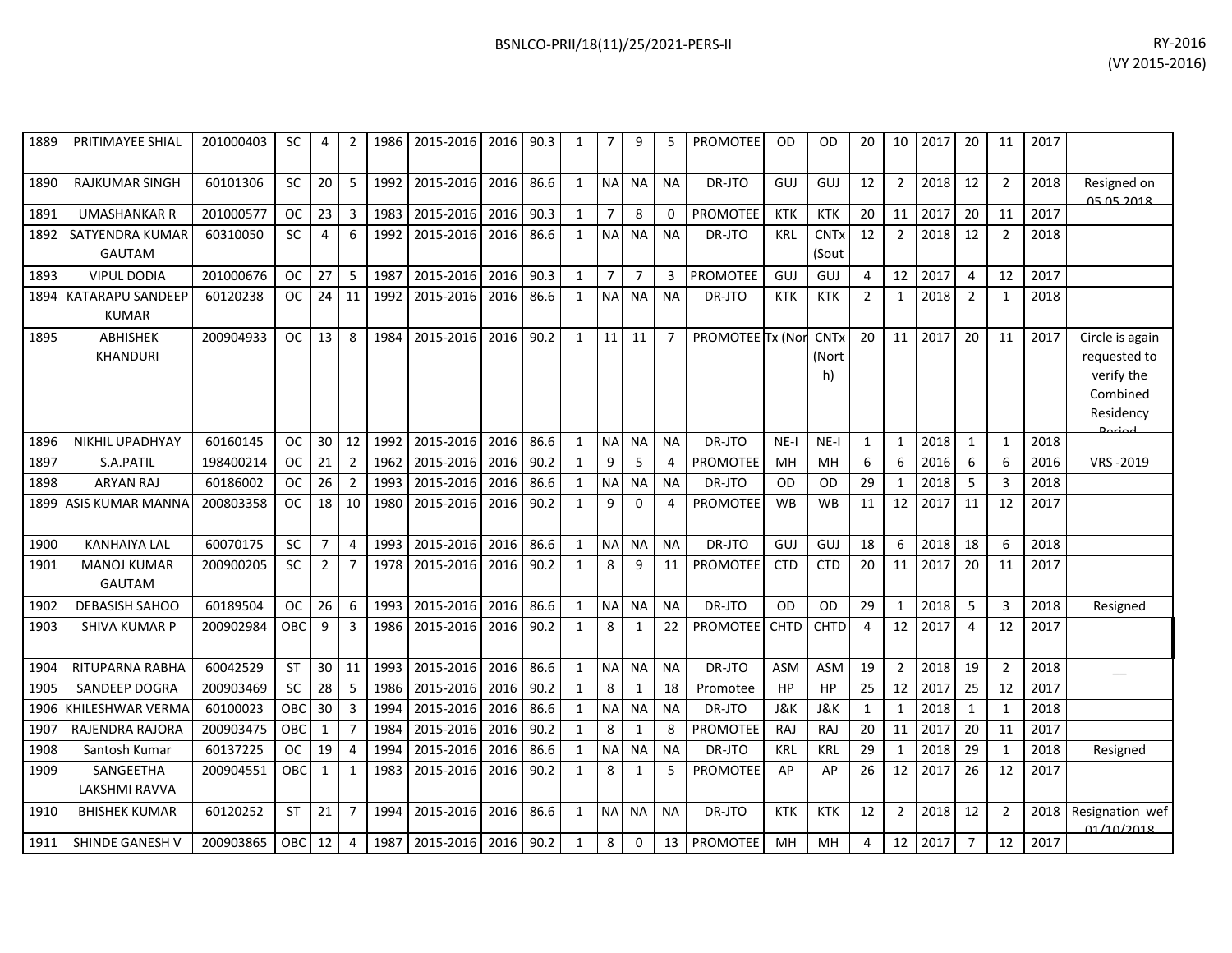| BSNLCO-PRII/18(11)/25/2021-PERS-II | RY-2016        |
|------------------------------------|----------------|
|                                    | (VY 2015-2016) |
|                                    |                |

| 1912 | <b>JANAGAM NAVEEN</b>                 | 60133226  | OBC        | 18             | 1              | 1995 | 2015-2016      | 2016 | 86.6 | 1            | <b>NA</b>      | <b>NA</b> | <b>NA</b> | DR-JTO          | <b>KRL</b> | <b>KRL</b>                     | 12 | $\overline{2}$ | 2018 | 12 | $\overline{2}$ | 2018 | Resigned                                                                          |
|------|---------------------------------------|-----------|------------|----------------|----------------|------|----------------|------|------|--------------|----------------|-----------|-----------|-----------------|------------|--------------------------------|----|----------------|------|----|----------------|------|-----------------------------------------------------------------------------------|
| 1913 | <b>NAVEEN KUMAR-I</b>                 | 200904331 | <b>OBC</b> | $\overline{2}$ | 10             | 1985 | 2015-2016      | 2016 | 90.2 | $\mathbf{1}$ | 8              | $\Omega$  | 4         | <b>PROMOTEE</b> | <b>BH</b>  | <b>BH</b>                      | 27 | 11             | 2017 | 27 | 11             | 2017 |                                                                                   |
| 1914 | ANSHUMAAN<br><b>VERMA</b>             | 60070442  | OC.        | 23             | $\overline{7}$ | 1995 | 2015-2016      | 2016 | 86.6 | $\mathbf{1}$ | NA NA          |           | <b>NA</b> | DR-JTO          | GUJ        | GUJ                            | 18 | 6              | 2018 | 18 | 6              | 2018 |                                                                                   |
| 1915 | <b>SUDIPTA NAIK</b>                   | 200903679 | OBC        | 10             | $\overline{7}$ | 1981 | 2015-2016      | 2016 | 90.2 | 1            | $\overline{7}$ | 11        | 29        | <b>PROMOTEE</b> | <b>OD</b>  | OD                             | 20 | 10             | 2017 | 20 | 11             | 2017 |                                                                                   |
| 1916 | <b>RICHA RANI</b>                     | 60340042  | <b>OBC</b> | 6              | 6              | 1992 | 2015-2016      | 2016 | 86.6 | $\mathbf{1}$ | <b>NA</b>      | <b>NA</b> | <b>NA</b> | DR-JTO          | Tx (Nor    | <b>CNTx</b><br>(Nort<br>h)     | 16 | $\overline{a}$ | 2018 | 16 | $\overline{4}$ | 2018 |                                                                                   |
| 1917 | <b>AVIJIT PAUL</b>                    | 201000001 | OBC I      | 15             | 10             | 1981 | 2015-2016      | 2016 | 90.2 | 1            | $\overline{7}$ | 11        | 9         | <b>PROMOTEE</b> | <b>ASM</b> | ASM                            | 11 | 12             | 2017 | 11 | 12             | 2017 |                                                                                   |
| 1918 | CHANDRAKANT<br><b>HANSDAK</b>         | 60070427  | <b>ST</b>  | $\overline{7}$ | $\overline{7}$ | 1989 | 2015-2016      | 2016 | 86.5 | 1            |                | NA NA     | <b>NA</b> | DR-JTO          | GUJ        | GUJ                            | 18 | 6              | 2018 | 18 | 6              | 2018 | Resigned on<br>08.04.2019                                                         |
| 1919 | <b>RAHUL KUMAR</b>                    | 200904821 | <b>SC</b>  | $\overline{2}$ | $\overline{7}$ | 1983 | 2015-2016      | 2016 | 90.2 | $\mathbf{1}$ | $\overline{7}$ | 11        | 6         | <b>PROMOTEE</b> | <b>CTD</b> | <b>CTD</b>                     | 20 | 11             | 2017 | 20 | 11             | 2017 |                                                                                   |
| 1920 | RAHUL SHARMA                          | 60100169  | OBC        | 29             | $\mathbf{1}$   | 1990 | 2015-2016      | 2016 | 86.5 | $\mathbf{1}$ | $\sf NA$       | <b>NA</b> | <b>NA</b> | DR-JTO          | J&K        | <b>J&amp;K</b>                 | 5  | 3              | 2018 | 5  | 3              | 2018 |                                                                                   |
| 1921 | <b>SUBHANKAR</b><br><b>PATTNAIK</b>   | 201001744 | <b>OC</b>  | 3              | 12             | 1986 | 2015-2016      | 2016 | 90.2 | $\mathbf{1}$ | $\overline{7}$ | 10        | 18        | <b>PROMOTEE</b> | <b>OD</b>  | OD                             | 20 | 10             | 2017 | 20 | 11             | 2017 |                                                                                   |
| 1922 | <b>RAHUL JAIN</b>                     | 60138829  | <b>OC</b>  | 12             | 4              | 1991 | 2015-2016      | 2016 | 86.5 | 1            | <b>NA</b>      | <b>NA</b> | <b>NA</b> | DR-JTO          | <b>KRL</b> | <b>KTK</b>                     | 5  | $\overline{2}$ | 2018 | 5  | $\overline{2}$ | 2018 | Resigned wef<br>11/02/10                                                          |
| 1923 | <b>DUNCAN A BAREH</b>                 | 200905003 | ST         | $\mathbf{1}$   | $\mathbf{1}$   | 1986 | 2015-2016      | 2016 | 90.1 | $\mathbf{1}$ | 12             | 3         |           | PROMOTEE        | $NE-I$     | $NE-I$                         | 20 | 11             | 2017 | 20 | 11             | 2017 | Circle is again<br>requested to<br>verify the<br>Combined<br>Residency<br>لممنعمه |
| 1924 | <b>JONI KUMAR</b>                     | 60136443  | <b>SC</b>  | $\overline{2}$ | $\overline{7}$ | 1991 | 2015-2016      | 2016 | 86.5 | $\mathbf{1}$ | NA NA          |           | <b>NA</b> | DR-JTO          | <b>KRL</b> | <b>KRL</b>                     | 12 | $\overline{2}$ | 2018 | 12 | $\overline{2}$ | 2018 |                                                                                   |
| 1925 | <b>SENTHIKUMAR S</b>                  | 200200643 | OBC        | 6              | 5              | 1978 | 2015-2016      | 2016 | 90.1 | 1            | 10             | 10        | 26        | PROMOTEE        | <b>TN</b>  | <b>TN</b>                      | 27 | 11             | 2017 | 27 | 11             | 2017 |                                                                                   |
| 1926 | <b>MAHENDRA KUMAR</b><br><b>JATAV</b> | 60450008  | OC.        | 24             | 4              | 1992 | 2015-2016      | 2016 | 86.5 | 1            | NAI            | l NA      | <b>NA</b> | DR-JTO          | <b>ASM</b> | <b>INSP</b><br><b>&amp; QA</b> | 23 | $\Delta$       | 2018 | 23 | 4              | 2018 | <b>Resigned from</b><br>service w.e.f. 20-<br>03-2019                             |
| 1927 | RENUKA<br>TIPPABATTUNI                | 200801159 | OBCI       | 25             | 12             | 1980 | 2015-2016      | 2016 | 90.1 | $\mathbf{1}$ | 9              | 4         | 15        | <b>PROMOTEE</b> | AP         | AP                             | 26 | 12             | 2017 | 26 | 12             | 2017 |                                                                                   |
| 1928 | <b>KARTHIK</b>                        | 60270141  | OBC        | 3              | $\overline{7}$ | 1992 | 2015-2016      | 2016 | 86.5 | 1            | <b>NA</b>      | <b>NA</b> | <b>NA</b> | DR-JTO          | CHTD       | <b>KRL</b>                     | 12 | $\overline{2}$ | 2018 | 12 | $\overline{2}$ | 2018 |                                                                                   |
| 1929 | SENTHILKUMAR T                        | 200903718 | <b>OC</b>  | 4              | 5              | 1986 | 2015-2016 2016 |      | 90.1 | 1            | 8              | 9         | 4         | <b>PROMOTEE</b> | TN         | <b>TN</b>                      | 4  | 9              | 2018 | 4  | 9              | 2018 |                                                                                   |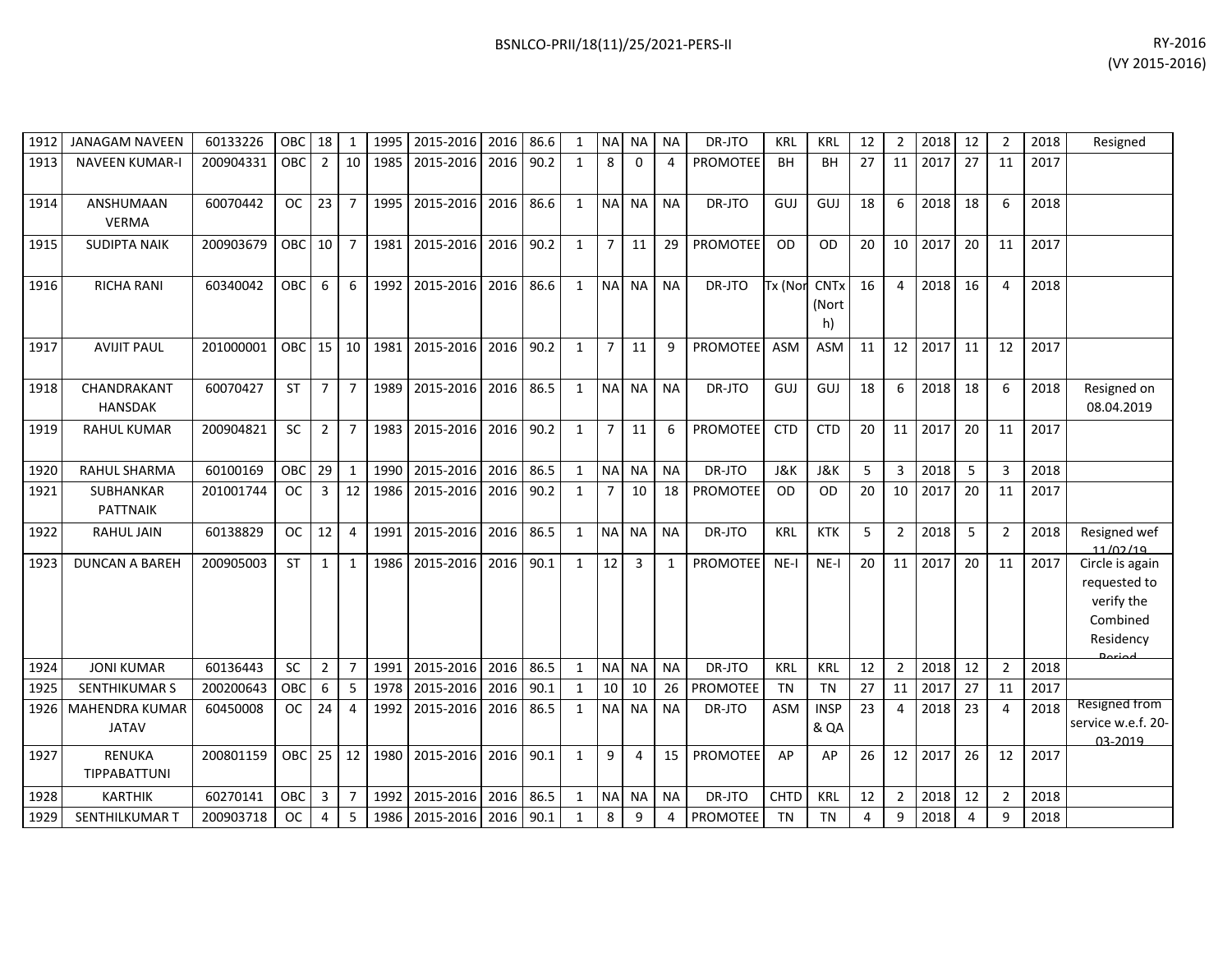| 1930 | YASHVARDHAN<br><b>GARDI</b>          | 60070380  | $OC$ $\blacksquare$ | 16 I         | 2              |      | 1993   2015-2016   2016   86.5 |      |      | 1            |           | NA NA NA       |              | DR-JTO          | GUJ        | GUJ                             | 5              | 3              | 2018 | 5              | 3              | 2018 | Resigned on<br>18.04.2018                                                         |
|------|--------------------------------------|-----------|---------------------|--------------|----------------|------|--------------------------------|------|------|--------------|-----------|----------------|--------------|-----------------|------------|---------------------------------|----------------|----------------|------|----------------|----------------|------|-----------------------------------------------------------------------------------|
| 1931 | <b>RAJESH RANJAN</b>                 | 200903297 | <b>OC</b>           | 9            | $\mathbf{1}$   | 1985 | 2015-2016                      | 2016 | 90.1 | $\mathbf{1}$ | 8         | $\overline{2}$ | $\mathbf{1}$ | <b>PROMOTEE</b> | <b>JKD</b> | <b>JKD</b>                      | 27             | 11             | 2017 | 27             | 11             | 2017 |                                                                                   |
| 1932 | <b>NIKHIL PANDYA</b>                 | 60070356  | OC.                 | 20           | 4              | 1993 | 2015-2016 2016                 |      | 86.5 | $\mathbf{1}$ |           | NA NA          | <b>NA</b>    | DR-JTO          | GUJ        | GUJ                             | 12             | $\overline{2}$ | 2018 | 12             | $\overline{2}$ | 2018 |                                                                                   |
| 1933 | <b>DURGA PRASAD</b><br><b>APPARI</b> | 200904525 | OBC                 | 10           | 5              | 1987 | 2015-2016                      | 2016 | 90.1 | $\mathbf{1}$ | 8         | $\mathbf{1}$   | 5            | PROMOTEE        | AP         | AP                              | 26             | 12             | 2017 | 26             | 12             | 2017 |                                                                                   |
| 1934 | MUSTAFA AHAMAD                       | 60160130  | OBC                 | 21           | $\overline{4}$ | 1993 | 2015-2016                      | 2016 | 86.5 | $\mathbf{1}$ | NA NA     |                | <b>NA</b>    | DR-JTO          | $NE-I$     | $NE-I$                          | $\mathbf{1}$   | $\mathbf{1}$   | 2018 | 1              | $\mathbf{1}$   | 2018 |                                                                                   |
| 1935 | SANDHYA SHAKYA                       | 200903963 | <b>SC</b>           | $\mathbf{1}$ | 6              | 1983 | 2015-2016                      | 2016 | 90.1 | $\mathbf{1}$ | 8         | $\Omega$       | 25           | <b>PROMOTEE</b> | UP(E)      | UP(E)                           | $\overline{4}$ | 12             | 2017 | $\overline{4}$ | 12             | 2017 |                                                                                   |
| 1936 | RANJEET YADAV                        | 60138023  | <b>OBC</b>          | 18           | 6              | 1993 | 2015-2016                      | 2016 | 86.5 | 1            | <b>NA</b> | <b>NA</b>      | <b>NA</b>    | DR-JTO          | <b>KRL</b> | <b>WTR</b>                      | 12             | 2              | 2018 | $\overline{2}$ | 12             | 2018 | TRANSFERRED<br>ON INTERCIRCLE                                                     |
| 1937 | <b>SUMIT SRIVASTAVA</b>              | 200904056 | <b>OC</b>           | 14           | 4              | 1989 | 2015-2016                      | 2016 | 90.1 | 1            | 8         | $\mathbf{0}$   | 13           | PROMOTEE UP(E)  |            | <b>CNTx</b><br>(Nort            | $\overline{4}$ | 12             | 2017 | $\overline{4}$ | 12             | 2017 |                                                                                   |
| 1938 | NAGASWARAM<br>PARAMESH               | 60137241  | <b>ST</b>           | 3            | 1              | 1994 | 2015-2016 2016                 |      | 86.5 | $\mathbf{1}$ |           | NA NA          | <b>NA</b>    | DR-JTO          | <b>KRL</b> | <b>KTK</b>                      | 26             | 3              | 2018 | 26             | 3              | 2018 |                                                                                   |
| 1939 | <b>VIJAYAKUMAR K</b>                 | 200904035 | <b>OC</b>           | 15           | 1              | 1965 | 2015-2016                      | 2016 | 90.1 | 1            | 8         | $\Omega$       | 4            | <b>PROMOTEE</b> | <b>TN</b>  | <b>CNT<sub>x</sub></b><br>(Sout | 3              | 12             | 2017 | 3              | 12             | 2017 |                                                                                   |
| 1940 | RAJ WARDHAN                          | 60320050  | <b>OC</b>           | 28           | 6              | 1993 | 2015-2016                      | 2016 | 86.4 | $\mathbf{1}$ | <b>NA</b> | <b>NA</b>      | <b>NA</b>    | DR-JTO          | <b>TN</b>  | <b>CNT<sub>x</sub></b><br>(Sout | 5              | $2^{\circ}$    | 2018 | 5              | $\overline{2}$ | 2018 |                                                                                   |
| 1941 | <b>NIPON BORI</b>                    | 200905013 | <b>ST</b>           | 31           | 12             | 1985 | 2015-2016 2016                 |      | 90   | $\mathbf{1}$ | 12        | 3              | $\mathbf{1}$ | <b>PROMOTEE</b> | $NE-I$     | <b>ASM</b>                      | 20             | 11             | 2017 | 20             | 11             | 2017 | Transferred to<br>ASM.                                                            |
| 1942 | SHIWALI                              | 60091504  | SC                  | $\mathbf{3}$ | 8              | 1993 | 2015-2016                      | 2016 | 86.4 | $\mathbf{1}$ |           | NA NA          | <b>NA</b>    | DR-JTO          | <b>HP</b>  | HP                              | 5              | 11             | 2018 | 5              | 11             | 2018 |                                                                                   |
| 1943 | <b>MOHAMMED ZAFAR</b>                | 200904632 | <b>OC</b>           | 23           | 5 <sup>5</sup> | 1983 | 2015-2016                      | 2016 | 90   | $\mathbf{1}$ | 12        | $\overline{2}$ | 15           | <b>PROMOTEE</b> | <b>KTK</b> | <b>KTK</b>                      | 20             | 11             | 2017 | 20             | 11             | 2017 | Circle is again<br>requested to<br>verify the<br>Combined<br>Residency<br>لممنعمه |
| 1944 | SHUBHAM BHAUJI<br><b>POTE</b>        | 201800063 | <b>OBC</b>          | 23           | 5              | 1994 | 2015-2016                      | 2016 | 86.4 | 1            | <b>NA</b> | <b>NA</b>      | <b>NA</b>    | DR-JTO          | MH         | MH                              | 9              | $\overline{7}$ | 2018 | -9             | $\overline{7}$ | 2018 |                                                                                   |
| 1945 | <b>HARSHA KUMAR</b>                  | 201000589 | <b>OBC</b>          | 4            | 3              | 1988 | 2015-2016                      | 2016 | 90   | $\mathbf{1}$ | 9         | 10             | 12           | PROMOTEE        | <b>KTK</b> | <b>KTK</b>                      | 20             | 11             | 2017 | 20             | 11             | 2017 |                                                                                   |
| 1946 | GADDAMEEDI<br><b>MANOJKUMAR</b>      | 60138018  | OBC                 | 5            | 8              | 1994 | 2015-2016                      | 2016 | 86.4 | $\mathbf{1}$ | <b>NA</b> | <b>NA</b>      | <b>NA</b>    | DR-JTO          | KRL        | <b>CNTx</b><br>(Sout            | 5              | $\overline{2}$ | 2018 | 5              | $\overline{2}$ | 2018 |                                                                                   |
|      | 1947   Mukesh Kumar Sinha            | 200904744 | OBC                 | 5            | 12             | 1984 | 2015-2016                      | 2016 | 90   | $\mathbf{1}$ | 8         | 3              | 8            | Promotee        | <b>HR</b>  | <b>HR</b>                       | $\overline{2}$ | 4              | 2018 | $\overline{2}$ | 4              | 2018 |                                                                                   |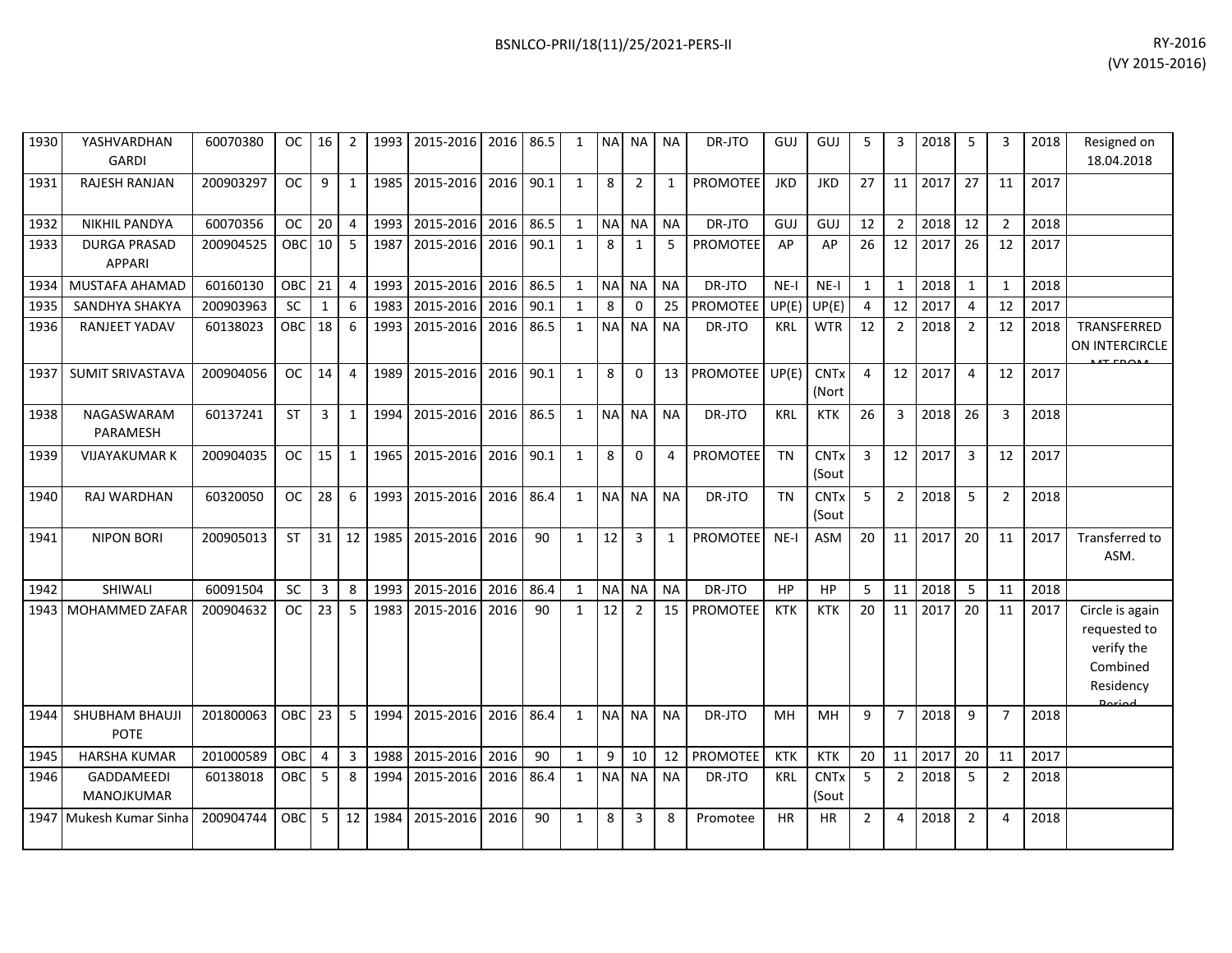| 1948 | <b>HARSHA VARDHAN</b><br><b>REDDY GODDULA</b><br><b>VEERA</b> | 60134831  | <b>OC</b>         | 5            | 8              |      | 1994 2015-2016 2016 86.4 |      |      | 1            |                | NA NA NA     |           | DR-JTO          | <b>KRL</b>  | <b>KRL</b>                       | 29           | $\mathbf{1}$    | 2018 | 29             | $\mathbf{1}$   | 2018 | Resigned                  |
|------|---------------------------------------------------------------|-----------|-------------------|--------------|----------------|------|--------------------------|------|------|--------------|----------------|--------------|-----------|-----------------|-------------|----------------------------------|--------------|-----------------|------|----------------|----------------|------|---------------------------|
| 1949 | Divya A                                                       | 200902719 | <b>OC</b>         | 20           | $\overline{3}$ | 1987 | 2015-2016                | 2016 | 90   | $\mathbf{1}$ | 8              | $\mathbf{1}$ | 15        | <b>PROMOTEE</b> | <b>CHTD</b> | <b>CHTD</b>                      | 4            | 12 <sup>2</sup> | 2017 | 4              | 12             | 2017 | Resigned                  |
| 1950 | <b>ANURANJAN</b><br><b>KUMAR</b>                              | 60046268  | OBC <sup>I</sup>  | 11           | $\overline{4}$ | 1996 | 2015-2016                | 2016 | 86.4 | $\mathbf{1}$ | <b>NA</b>      | <b>NA</b>    | <b>NA</b> | DR-JTO          | ASM         | <b>ASM</b>                       | 19           | $\overline{2}$  | 2018 | 19             | $\overline{2}$ | 2018 |                           |
| 1951 | <b>TAMAL BAIN</b>                                             | 200904967 | <b>SC</b>         | 20           | 10             | 1978 | 2015-2016                | 2016 | 90   | $\mathbf{1}$ | $\overline{7}$ | 11           | 28        | PROMOTEE        | <b>CTD</b>  | <b>CTD</b>                       | 20           | 11              | 2017 | 20             | 11             | 2017 |                           |
| 1952 | <b>VARUN PANDEY</b>                                           | 60350143  | <b>OC</b>         | 5            | $\overline{3}$ | 1991 | 2015-2016                | 2016 | 86.3 | $\mathbf{1}$ | <b>NA</b>      | <b>NA</b>    | <b>NA</b> | DR-JTO          | <b>KTK</b>  | <b>CNT<sub>x</sub></b><br>(Sout  | 12           | $\overline{2}$  | 2018 | 12             | $\overline{2}$ | 2018 |                           |
| 1953 | <b>INDRAJEET KUMAR</b>                                        | 200905257 | <b>SC</b>         | 31           | 12             | 1980 | 2015-2016                | 2016 | 90   | $\mathbf{1}$ | $\overline{7}$ | 11           | 27        | <b>PROMOTEE</b> | <b>CTD</b>  | <b>CTD</b>                       | 20           | 11              | 2017 | 20             | 11             | 2017 |                           |
| 1954 | <b>SHASHANK GOYAL</b>                                         | 60120301  | <b>OC</b>         | 5            | 12             | 1992 | 2015-2016                | 2016 | 86.3 | $\mathbf{1}$ | <b>NA</b>      | <b>NA</b>    | <b>NA</b> | DR-JTO          | <b>KTK</b>  | <b>KTK</b>                       | 9            | $\overline{4}$  | 2018 | 9              | 4              | 2018 | Provisonal<br>appointment |
| 1955 | <b>AMIT MAJI</b>                                              | 200905284 | <b>OC</b>         | $\mathbf{1}$ | $\overline{4}$ | 1983 | 2015-2016                | 2016 | 90   | $\mathbf{1}$ | $\overline{7}$ | 11           | 27        | <b>PROMOTEE</b> | <b>CTD</b>  | <b>CTD</b>                       | 20           | 11              | 2017 | 20             | 11             | 2017 |                           |
| 1956 | MEDURI RAVI TEJA                                              | 60132430  | <b>OC</b>         | 20           | 1              | 1993 | 2015-2016                | 2016 | 86.3 | $\mathbf{1}$ | <b>NA</b>      | <b>NA</b>    | <b>NA</b> | DR-JTO          | <b>KRL</b>  | <b>KRL</b>                       | 19           | 3               | 2018 | 19             | 3              | 2018 |                           |
| 1957 | <b>VIJAYKUMAR PATIL</b>                                       | 200903983 | <b>OC</b>         | 14           | $\overline{4}$ | 1986 | 2015-2016                | 2016 | 90   | $\mathbf{1}$ | $\overline{7}$ | 11           | 20        | <b>PROMOTEE</b> | GUJ         | GUJ                              | 4            | 12              | 2017 | 4              | 12             | 2017 |                           |
| 1958 | <b>ASHISH KUMAR</b><br><b>MISHRA</b>                          | 6032201   | <b>OC</b>         | 21           | 1              | 1993 | 2015-2016                | 2016 | 86.3 | $\mathbf{1}$ | <b>NA</b>      | <b>NA</b>    | <b>NA</b> | DR-JTO          | <b>BH</b>   | <b>CNT<sub>x</sub></b><br>(East) | $\mathbf{1}$ | $\overline{3}$  | 2018 | 1              | 3              | 2018 |                           |
| 1959 | <b>SANTOSH KUMAR</b><br><b>SUMAN</b>                          | 200905068 | OBC               | 11           | $\overline{2}$ | 1984 | 2015-2016                | 2016 | 90   | $\mathbf{1}$ | $\overline{7}$ | 11           | 6         | PROMOTEE        | <b>CTD</b>  | <b>CTD</b>                       | 20           | 11              | 2017 | 20             | 11             | 2017 |                           |
| 1960 | <b>MOHAN</b><br><b>GUGULOTHU</b>                              | 60136445  | <b>ST</b>         | 21           | $\overline{3}$ | 1994 | 2015-2016                | 2016 | 86.3 | $\mathbf{1}$ | N <sub>A</sub> | <b>NA</b>    | <b>NA</b> | DR-JTO          | <b>KRL</b>  | <b>KRL</b>                       | 12           | $\overline{2}$  | 2018 | 12             | $\overline{2}$ | 2018 | Resigned                  |
| 1961 | <b>DEBASIS NANDA</b>                                          | 201000257 | <b>OC</b>         | 5            | 6              | 1986 | 2015-2016                | 2016 | 90   | $\mathbf{1}$ | $\overline{7}$ | 9            | 5         | PROMOTEE        | OD          | OD                               | 20           | 10              | 2017 | 20             | 11             | 2017 |                           |
|      | 1962 PRASHANT KUMAR-II                                        | 60134037  | <b>OC</b>         | 6            | $\overline{3}$ | 1995 | 2015-2016                | 2016 | 86.3 | $\mathbf{1}$ | N <sub>A</sub> | <b>NA</b>    | <b>NA</b> | DR-JTO          | <b>KRL</b>  | <b>KRL</b>                       | 19           | $\mathbf{3}$    | 2018 | 19             | 3              | 2018 |                           |
| 1963 | SIVA SHANKARAIAH<br>K M                                       | 201002279 | <b>OC</b>         | 10           | $\mathbf{1}$   | 1988 | 2015-2016                | 2016 | 90   | $\mathbf{1}$ | $\overline{7}$ | 3            | 28        | PROMOTEE        | AP          | AP                               | 26           | 12              | 2017 | 26             | 12             | 2017 |                           |
| 1964 | <b>RAJESH KUMAR</b>                                           | 60093017  | OBC <sub>12</sub> |              | 5              | 1988 | 2015-2016 2016 86.2      |      |      | $\mathbf{1}$ | <b>NA</b>      | <b>NA</b>    | <b>NA</b> | DR-JTO          | <b>HP</b>   | <b>HP</b>                        | 4            | 12              | 2017 | $\overline{4}$ | 12             | 2017 |                           |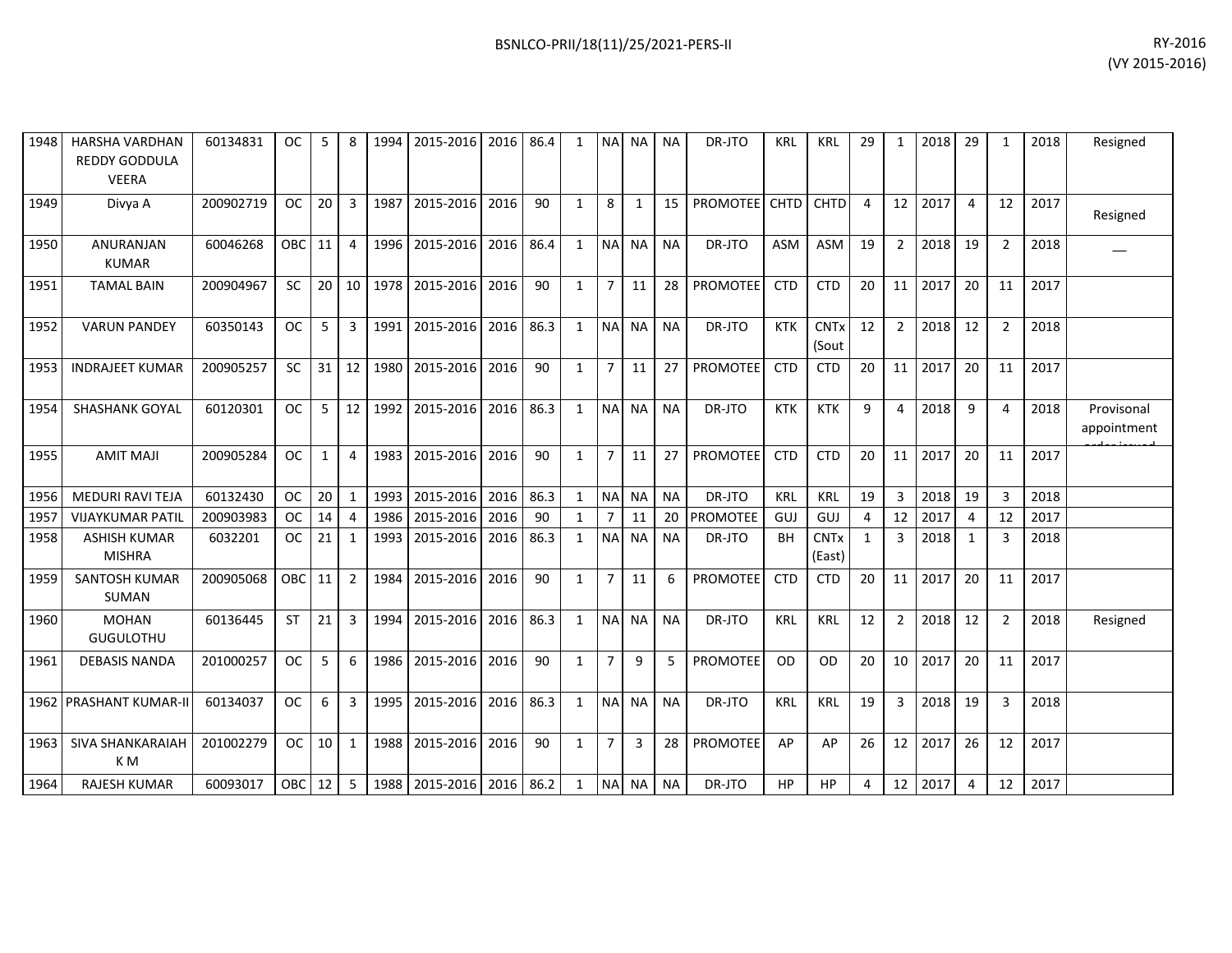| 1965 | <b>GOUDAPPA</b><br><b>HUBBALLI</b>     | 201000506 | OC.        | 10             | 1              | 1983 | 2015-2016 | 2016 | 89.9 | $\mathbf{1}$ | 11             | 8              | 10             | PROMOTEE             | KTK         | KTK                             | 20             | 11             | 2017 | 20             | 11             | 2017 | Circle is again<br>requested to<br>verify the<br>Combined<br>Residency |
|------|----------------------------------------|-----------|------------|----------------|----------------|------|-----------|------|------|--------------|----------------|----------------|----------------|----------------------|-------------|---------------------------------|----------------|----------------|------|----------------|----------------|------|------------------------------------------------------------------------|
| 1966 | SHUBHRA JYOTSNA<br><b>CHRISTI MINJ</b> | 60254563  | <b>ST</b>  | $\mathbf{1}$   | $\overline{7}$ | 1990 | 2015-2016 | 2016 | 86.2 | $\mathbf{1}$ | <b>NA</b>      | <b>NA</b>      | <b>NA</b>      | DR-JTO               | <b>WB</b>   | <b>WB</b>                       | 9              | 4              | 2018 | 9              | 4              | 2018 |                                                                        |
| 1967 | <b>BADARI JOSHI</b>                    | 201000545 | <b>OC</b>  | 4              | 9              | 1985 | 2015-2016 | 2016 | 89.9 | $\mathbf{1}$ | 11             | 8              | 10             | <b>PROMOTEE</b>      | <b>KTK</b>  | <b>KTK</b>                      | 20             | 11             | 2017 | 20             | 11             | 2017 | Circle is again<br>requested to<br>verify the<br>Combined<br>Residency |
| 1968 | <b>VIPIN TIWARI</b>                    | 60101316  | <b>OC</b>  | $\mathbf{1}$   | $\mathbf 1$    | 1992 | 2015-2016 | 2016 | 86.2 | $\mathbf{1}$ | <b>NA</b>      | <b>NA</b>      | <b>NA</b>      | DR-JTO               | J&K         | <b>CNT<sub>x</sub></b><br>(Nort | $\mathbf{1}$   | $\mathbf{1}$   | 2018 | 1              | 1              | 2018 |                                                                        |
| 1969 | <b>UMESH CHANDRA</b>                   | 200904806 | OBC        | 5              | 9              | 1981 | 2015-2016 | 2016 | 89.9 | $\mathbf{1}$ | 8              | $\mathbf{3}$   | 10             | PROMOTEE UP(W) UP(W) |             |                                 | 29             | $\mathbf{1}$   | 2018 | 29             | $\mathbf{1}$   | 2018 |                                                                        |
| 1970 | PRAKHAR KUMAR<br>GARG                  | 60150415  | <b>OC</b>  | 18             | $\overline{2}$ | 1992 | 2015-2016 | 2016 | 86.2 | $\mathbf{1}$ | <b>NA</b>      | <b>NA</b>      | <b>NA</b>      | DR-JTO               | MH          | <b>MH</b>                       | 12             | 3              | 2018 | 12             | 3              | 2018 | Resignation<br>w.e.f. 07.07.2018                                       |
| 1971 | <b>NEERAJ KUMAR-I</b>                  | 200904251 | SC         | 11             | 6              | 1983 | 2015-2016 | 2016 | 89.9 | $\mathbf{1}$ | 8              | 3              | 10             | PROMOTEE UP(W) UP(W  |             |                                 | 29             | $\mathbf{1}$   | 2018 | 29             | 1              | 2018 |                                                                        |
| 1972 | SONAM DOGRA                            | 60340036  | <b>OBC</b> | $\overline{4}$ | $\overline{4}$ | 1992 | 2015-2016 | 2016 | 86.2 | $\mathbf{1}$ | N <sub>A</sub> | <b>NA</b>      | <b>NA</b>      | DR-JTO               | Tx (Nor     | <b>CNTx</b><br>(Nort<br>h)      | 16             | 4              | 2018 | 16             | 4              | 2018 |                                                                        |
| 1973 | <b>RAJA SEKHAR</b><br>PUTCHAKAYALA     | 200904357 | SC         | $\mathbf{1}$   | 6              | 1983 | 2015-2016 | 2016 | 89.9 | $\mathbf{1}$ | 8              | 1              | 25             | <b>PROMOTEE</b>      | AP          | AP                              | 26             | 12             | 2017 | 26             | 12             | 2017 |                                                                        |
| 1974 | <b>REDDY SRIKANTH</b>                  | 60210332  | OBC        | 26             | 8              | 1992 | 2015-2016 | 2016 | 86.2 | $\mathbf{1}$ | N <sub>A</sub> | <b>NA</b>      | <b>NA</b>      | DR-JTO               | <b>TN</b>   | <b>TN</b>                       | 5              | $2^{\circ}$    | 2018 | 5              | $\mathfrak{p}$ | 2018 |                                                                        |
| 1975 | E. MALLIKARJUN                         | 200904869 | <b>SC</b>  | 30             | 8              | 1983 | 2015-2016 | 2016 | 89.9 | $\mathbf{1}$ | 8              | 1              | 5              | <b>PROMOTEE</b>      | <b>TLGN</b> | <b>TLGN</b>                     | 26             | 12             | 2017 | 26             | 12             | 2017 |                                                                        |
| 1976 | <b>ABHISHEK SAHU</b>                   | 60270142  | OBC        | 5              | 9              | 1992 | 2015-2016 | 2016 | 86.2 | $\mathbf{1}$ | <b>NA</b>      | NA             | <b>NA</b>      | DR-JTO               | CHTD        | <b>CHTD</b>                     | 12             | $\overline{2}$ | 2018 | 12             | $\overline{2}$ | 2018 |                                                                        |
| 1977 | <b>BHARATKUMAR</b><br><b>MAKWANA</b>   | 201000646 | SC         | 16             | 8              | 1986 | 2015-2016 | 2016 | 89.9 | $\mathbf{1}$ | $\overline{7}$ | $\overline{7}$ | $\overline{3}$ | <b>PROMOTEE</b>      | GUJ         | GUJ                             | 4              | 12             | 2017 | $\overline{4}$ | 12             | 2017 |                                                                        |
| 1978 | <b>MAHESH YALLALA</b>                  | 201800034 | <b>OC</b>  | 12             | 12             | 1992 | 2015-2016 | 2016 | 86.2 | $\mathbf{1}$ | N <sub>A</sub> | NA             | <b>NA</b>      | DR-JTO               | $NE-I$      | $NE-I$                          | 23             | $\overline{7}$ | 2018 | 23             |                | 2018 |                                                                        |
| 1979 | <b>DHANYA P BABU</b>                   | 200902488 | <b>OC</b>  | 19             | 10             | 1984 | 2015-2016 | 2016 | 89.8 | $\mathbf{1}$ | 9              | 11             | 11             | <b>PROMOTEE</b>      | KRL         | KRL                             | $\overline{2}$ | 9              | 2019 | $\overline{2}$ | 9              | 2019 |                                                                        |
| 1980 | <b>HARKARAN SINGH</b>                  | 60150493  | <b>OC</b>  | 17             | 9              | 1993 | 2015-2016 | 2016 | 86.2 | $\mathbf{1}$ | NA             | NA             | <b>NA</b>      | DR-JTO               | MH          | MН                              | 12             | $\mathbf{3}$   | 2018 | 12             | 3              | 2018 | Resigned                                                               |
| 1981 | MOHAMMED NEJAB<br>M A                  | 200904367 | OBC        | 22             | $\overline{4}$ | 1985 | 2015-2016 | 2016 | 89.8 | $\mathbf{1}$ | 9              | 10             | 14             | <b>PROMOTEE</b>      | KRL         | <b>KRL</b>                      | 30             | 9              | 2019 | 30             | 9              | 2019 |                                                                        |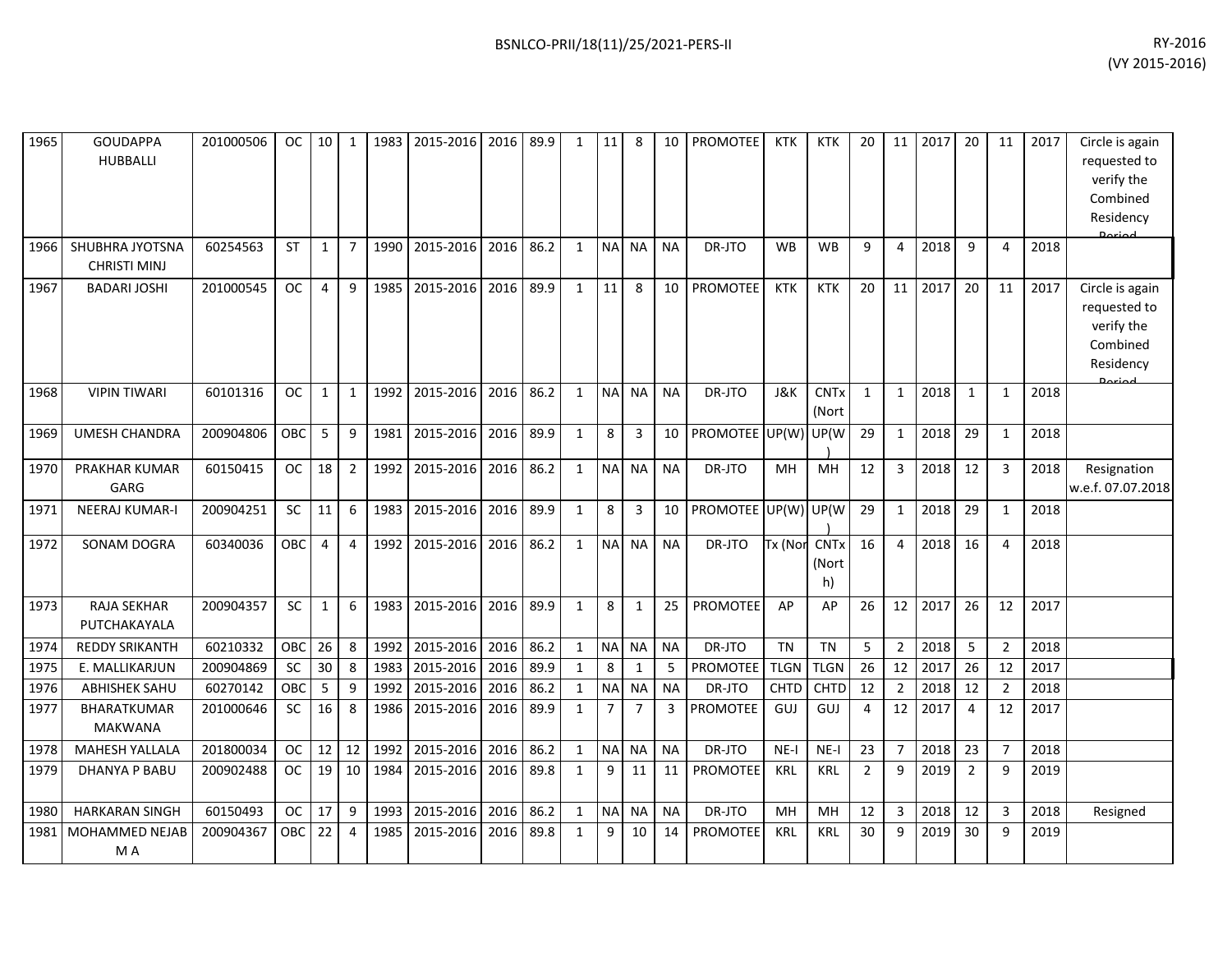| BSNLCO-PRII/18(11)/25/2021-PERS-II | RY-2016 |
|------------------------------------|---------|
|                                    | .       |

| 1982 | <b>JITENDRA SONI</b>                     | 60150546  | <b>OBC</b>    | 17             | 12             | 1993 | 2015-2016 | 2016 86.2 |      | 1            | <b>NA</b>      | NA             | ΝA           | DR-JTO               | MH         | MH                   | 23             | 4              | 2018 | 23             | 4              | 2018 |                                                                                         |
|------|------------------------------------------|-----------|---------------|----------------|----------------|------|-----------|-----------|------|--------------|----------------|----------------|--------------|----------------------|------------|----------------------|----------------|----------------|------|----------------|----------------|------|-----------------------------------------------------------------------------------------|
| 1983 | <b>SALIA.S</b>                           | 198208818 | <b>OC</b>     | $\mathbf{1}$   | 6              | 1957 | 2015-2016 | 2016      | 89.8 | $\mathbf{1}$ | 9              | 5              | 6            | <b>PROMOTEE</b>      | MH         | MH                   | 6              | 6              | 2016 | 6              | 6              | 2016 |                                                                                         |
| 1984 | PRAGYA KAUSHIK                           | 60330096  | ОC            | 12             | $\overline{7}$ | 1994 | 2015-2016 | 2016      | 86.2 | 1            | <b>NA</b>      | <b>NA</b>      | <b>NA</b>    | DR-JTO               | GUJ        | <b>CNTx</b><br>(West | -5             | 3              | 2018 | 5              | 3              | 2018 | Transferred to<br>CNTX(W) Circle.                                                       |
| 1985 | <b>SURAJ SR</b>                          | 200903443 | ОВС           | $\overline{2}$ | 3              | 1984 | 2015-2016 | 2016      | 89.8 | 1            | 8              | 2              | 26           | PROMOTEE             | <b>KRL</b> | <b>KRL</b>           | $\mathbf{1}$   | 1              | 2018 | 1              | $\mathbf{1}$   | 2018 |                                                                                         |
| 1986 | Ashutosh Kumar<br>Singh                  | 60430049  | OC.           | 14             | $\overline{7}$ | 1994 | 2015-2016 | 2016      | 86.2 | 1            | N <sub>A</sub> | <b>NA</b>      | <b>NA</b>    | DR-JTO               | UP(W)      | <b>BBN</b><br>W      | 16             | 4              | 2018 | 16             | $\overline{4}$ | 2018 | Resigned on<br>20.07.2018                                                               |
| 1987 | <b>MANISH KUMAR</b><br><b>SHAH</b>       | 200902951 | <b>OC</b>     | 20             | 1              | 1983 | 2015-2016 | 2016      | 89.8 | 1            | 8              | $\overline{2}$ | 6            | <b>PROMOTEE</b>      | <b>MP</b>  | MP                   | 20             | 11             | 2017 | 20             | 11             | 2017 |                                                                                         |
| 1988 | <b>SOURAV KUNDU</b>                      | 60110063  | <b>OC</b>     | 22             | $\overline{7}$ | 1994 | 2015-2016 | 2016      | 86.2 | $\mathbf{1}$ | <b>NA</b>      | <b>NA</b>      | <b>NA</b>    | DR-JTO               | <b>JKD</b> | <b>JKD</b>           | 12             | 3              | 2018 | 18             | 6              | 2018 |                                                                                         |
| 1989 | <b>ASHIM JYOTI GOGO</b>                  | 200903700 | OBC           | 31             | 12             | 1986 | 2015-2016 | 2016      | 89.8 | 1            | 8              | $\Omega$       | 20           | <b>PROMOTEE</b>      | <b>ASM</b> | ASM                  | 11             | 12             | 2017 | 11             | 12             | 2017 |                                                                                         |
| 1990 | <b>NELLI PRAVEEN</b><br><b>KUMAR</b>     | 60120189  | <b>SC</b>     | 10             | $\overline{4}$ | 1995 | 2015-2016 | 2016      | 86.2 | 1            | N <sub>A</sub> | <b>NA</b>      | <b>NA</b>    | DR-JTO               | <b>KTK</b> | KTK                  | 26             | 12             | 2017 | 26             | 12             | 2017 | Provisonal<br>appointment                                                               |
|      | 1991   KELAPURE SIDDHESH<br>SANJAY       | 200903820 | ОC            | 19             | 6              | 1984 | 2015-2016 | 2016      | 89.8 | 1            | 8              | $\Omega$       | $\mathbf{1}$ | <b>PROMOTEE</b>      | MH         | <b>MH</b>            | $\overline{4}$ | 12             | 2017 | $\overline{4}$ | 12             | 2017 |                                                                                         |
| 1992 | SACHIN RATHORE                           | 60120302  | <b>OC</b>     | 10             | 9              | 1995 | 2015-2016 | 2016      | 86.2 | 1            | <b>NA</b>      | <b>NA</b>      | <b>NA</b>    | DR-JTO               | <b>KTK</b> | <b>KTK</b>           | 9              | $\overline{4}$ | 2018 | 9              | $\overline{4}$ | 2018 |                                                                                         |
| 1993 | SHARADAMMA M                             | 201000803 | <b>SC</b>     | $\mathbf{1}$   | 6              | 1980 | 2015-2016 | 2016      | 89.8 | 1            | $\overline{7}$ | 6              | 27           | PROMOTEE             | <b>KTK</b> | <b>KTK</b>           | 20             | 11             | 2017 | 20             | 11             | 2017 |                                                                                         |
| 1994 | SATYENDRA<br>GANGWAR                     | 260020008 | OBC           | $\overline{7}$ | 8              | 1997 | 2015-2016 | 2016      | 86.2 | 1            | <b>NA</b>      | <b>NA</b>      | <b>NA</b>    | DR-JTO               | A&N        | A&N                  | 12             | $\overline{2}$ | 2018 | 12             | $\overline{2}$ | 2018 |                                                                                         |
| 1995 | SANTOSH Y JADHAV                         | 200005608 | <b>OC</b>     | 15             | 12             | 1981 | 2015-2016 | 2016      | 89.8 | $\mathbf{1}$ | 6              | 9              | 29           | <b>PROMOTEE</b>      | MH         | MH                   | 30             | 11             | 2017 | $\overline{4}$ | 12             | 2017 |                                                                                         |
| 1996 | <b>KISHOR KUMAR</b>                      | 201400325 | OBC           | 15             | 1              | 1989 | 2015-2016 | 2016      | 86.1 | 1            | <b>NA</b>      | <b>NA</b>      | <b>NA</b>    | DR-JTO               | <b>JKD</b> | <b>JKD</b>           | 5              | 11             | 2018 | 30             | $\overline{7}$ | 2018 |                                                                                         |
| 1997 | <b>KAKALI KRISHNA</b><br><b>BORDOLOI</b> | 201000110 | <b>ST</b>     | $\mathbf{1}$   | 1              | 1985 | 2015-2016 | 2016      | 89.8 | $\mathbf{1}$ | $\overline{7}$ | 11             | 9            | <b>PROMOTEE</b>      | <b>ASM</b> | ASM                  | 11             | 12             | 2017 | 11             | 12             | 2017 |                                                                                         |
| 1998 | <b>BHARAT BHUSHAN</b>                    | 60194527  | OBC           | 11             | 5              | 1990 | 2015-2016 | 2016      | 86.1 | 1            | <b>NA</b>      | <b>NA</b>      | <b>NA</b>    | DR-JTO               | <b>PB</b>  | <b>PB</b>            | 11             | 12             | 2017 | 11             | 12             | 2017 | RESIGNED W.E.F.<br>16.06.2018                                                           |
| 1999 | PF YEASUDASSAN                           | 199403997 | OC.           | 15             | -5             | 1971 | 2015-2016 | 2016      | 89.7 | 1            | 11             | $\mathbf{0}$   | 0            | PROMOTEE             | <b>KRL</b> | <b>KRL</b>           | 1              | 1              | 2018 | 1              | 1              | 2018 | Circle is again<br>requested to<br>verify the<br>Combined<br>Residency<br><b>Doriad</b> |
| 2000 | <b>KUNWAR MAHWAR</b><br><b>KHAN</b>      | 60138839  | <sub>OC</sub> | 5              | $\overline{7}$ | 1993 | 2015-2016 | 2016      | 86.1 | 1            | N <sub>A</sub> | <b>NA</b>      | <b>NA</b>    | DR-JTO               | <b>KRL</b> | <b>KRL</b>           | 12             | 2              | 2018 | 12             | $\overline{2}$ | 2018 |                                                                                         |
| 2001 | AJAY KUMAR RAI                           | 200803216 | ОC            | 8              | 6              | 1983 | 2015-2016 | 2016      | 89.7 | 1            | 9              | 2              | 12           | PROMOTEE UP(W) UP(W) |            |                      | 29             | 1              | 2018 | 29             | 1              | 2018 |                                                                                         |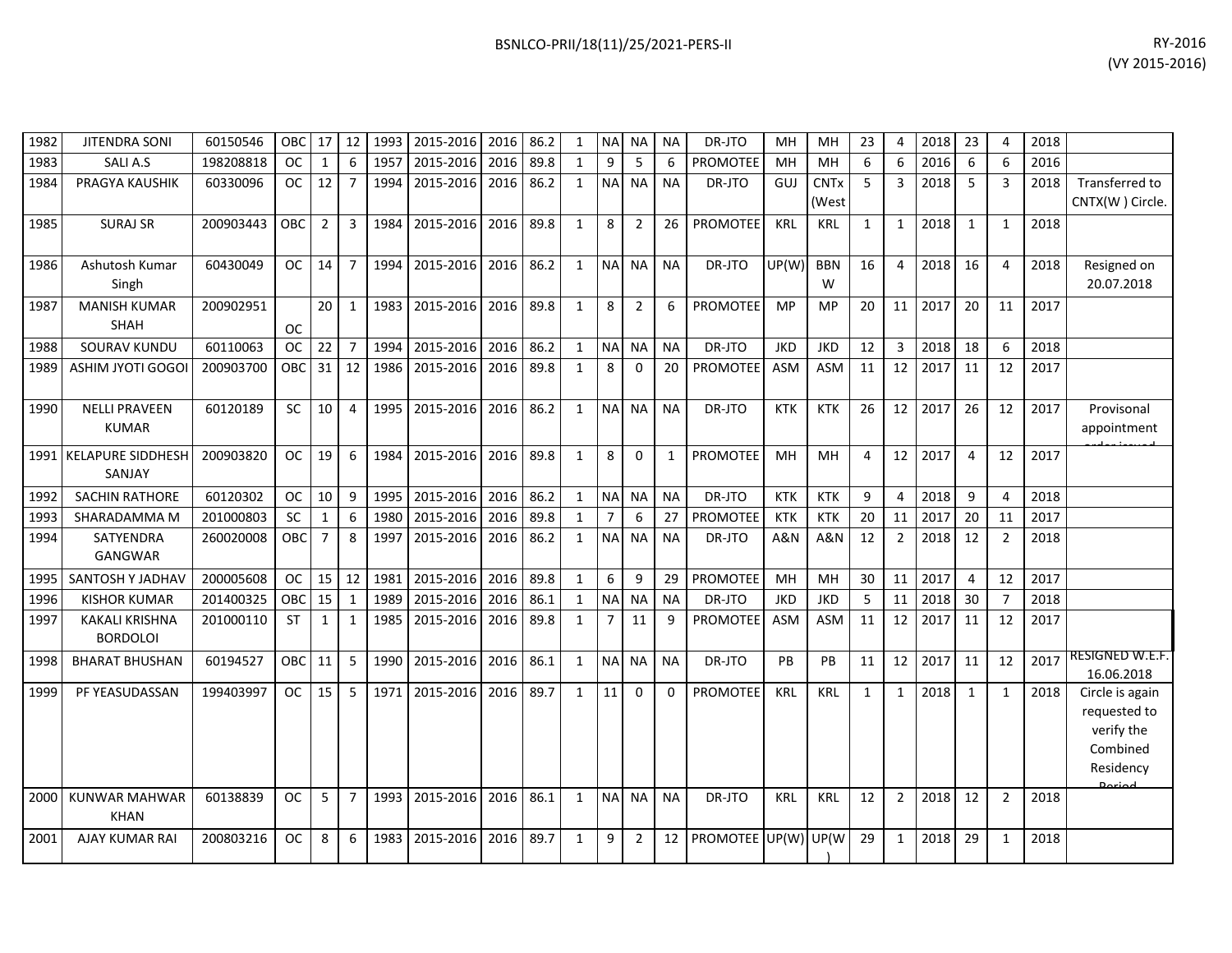| 2002 | <b>MANNAM ANIL</b><br><b>KUMAR</b>    | 60138027  | OC.        | 5              | 8              |      | 1993   2015-2016   2016   86.1 |      |      | $\mathbf{1}$ |           | NA NA          | <b>NA</b>    | DR-JTO              | <b>KRL</b>  | <b>KTK</b>  | 12 | $\overline{2}$ | 2018 | 12             | $\overline{2}$ | 2018 | Resigned wef<br>06.08.2020    |
|------|---------------------------------------|-----------|------------|----------------|----------------|------|--------------------------------|------|------|--------------|-----------|----------------|--------------|---------------------|-------------|-------------|----|----------------|------|----------------|----------------|------|-------------------------------|
| 2003 | MALLIKARJUN<br>CHOKKALLA              | 200803374 | <b>OBC</b> | 16             | $\overline{4}$ | 1981 | 2015-2016                      | 2016 | 89.7 | $\mathbf{1}$ | 9         | 2              | 8            | <b>PROMOTEE</b>     | TLGN TLGN   |             | 26 | 12             | 2017 | 26             | 12             | 2017 |                               |
| 2004 | <b>KASOJU VINOD</b>                   | 60210333  | OBC        | $\overline{7}$ | 12             | 1993 | 2015-2016                      | 2016 | 86.1 | $\mathbf{1}$ |           | NA NA          | <b>NA</b>    | DR-JTO              | <b>TN</b>   | <b>TN</b>   | 5  | $\overline{2}$ | 2018 | 5              | $\overline{2}$ | 2018 |                               |
| 2005 | <b>SOWMYAT</b>                        | 200803853 | <b>SC</b>  | $\overline{2}$ | 12             | 1983 | 2015-2016                      | 2016 | 89.7 | $\mathbf{1}$ | 8         | 11             | 22           | <b>PROMOTEE</b>     | <b>KTK</b>  | <b>KTK</b>  | 20 | 11             | 2017 | 20             | 11             | 2017 |                               |
| 2006 | <b>RAKESH MEENA</b>                   | 60120291  | <b>ST</b>  | 1              | 8              |      | 1994 2015-2016 2016            |      | 86.1 | 1            | <b>NA</b> | <b>NA</b>      | <b>NA</b>    | DR-JTO              | <b>KTK</b>  | <b>KTK</b>  | 12 | $\overline{2}$ | 2018 | 12             | $\overline{2}$ | 2018 | Provisonal<br>appointment     |
| 2007 | <b>VARUN KUMAR</b><br><b>SINGH</b>    | 200903229 | <b>OC</b>  | $\mathbf{1}$   | 11             | 1985 | 2015-2016                      | 2016 | 89.7 | $\mathbf{1}$ | 8         | $\overline{4}$ | 15           | PROMOTEE UP(W) UP(W |             |             | 29 | $\mathbf{1}$   | 2018 | 29             | $\mathbf{1}$   | 2018 |                               |
| 2008 | <b>MANDEEP SINGH</b>                  | 60100024  | <b>OC</b>  | $\overline{4}$ | $\mathbf{3}$   | 1995 | 2015-2016                      | 2016 | 86.1 | $\mathbf{1}$ |           | NA NA          | <b>NA</b>    | DR-JTO              | J&K         | J&K         | 1  | 1              | 2018 | 1              | $\mathbf{1}$   | 2018 |                               |
| 2009 | <b>VIJAYA SARADHI</b><br><b>TELLA</b> | 200904610 | SC         | 8              | 3              | 1983 | 2015-2016                      | 2016 | 89.7 | 1            | 8         | $\overline{2}$ | 26           | PROMOTEE            | <b>TLGN</b> | <b>TLGN</b> | 26 | 12             | 2017 | 26             | 12             | 2017 |                               |
|      | 2010 Rajesh Kumar Meena-<br>Ш         | 60138846  | <b>ST</b>  | $\mathbf{1}$   | 6              | 1995 | 2015-2016 2016                 |      | 86.1 | 1            | <b>NA</b> | <b>NA</b>      | <b>NA</b>    | DR-JTO              | <b>KRL</b>  | <b>KRL</b>  | 12 | $\overline{2}$ | 2018 | 12             | $\overline{2}$ | 2018 | Resigned                      |
| 2011 | AJAY RAJ                              | 200903136 | <b>OC</b>  | 25             | $\overline{3}$ | 1986 | 2015-2016                      | 2016 | 89.7 | $\mathbf{1}$ | 8         | $\overline{2}$ | $\mathbf{1}$ | <b>PROMOTEE</b>     | <b>JKD</b>  | <b>JKD</b>  | 27 | 11             | 2017 | 27             | 11             | 2017 |                               |
| 2012 | RAGHVENDRA<br>PRATAP VARMA            | 60043767  | <b>OBC</b> | 15             | 6              | 1991 | 2015-2016                      | 2016 | 86.1 | 1            | <b>NA</b> | <b>NA</b>      | <b>NA</b>    | DR-JTO              | <b>ASM</b>  | ASM         | 19 | $\overline{2}$ | 2018 | 19             | $\overline{2}$ | 2018 |                               |
|      | 2013 A RAJENDRA PRASAD                | 200904071 | OBC        | 9              | $\overline{7}$ |      | 1985 2015-2016                 | 2016 | 89.7 | $\mathbf{1}$ | 8         | 1              | 26           | <b>PROMOTEE</b>     |             | TLGN TLGN   | 26 | 12             | 2017 | 26             | 12             | 2017 |                               |
| 2014 | <b>RAHUL BUNDEL</b>                   | 1800126   | <b>SC</b>  | 30             | $\overline{3}$ | 1994 | 2015-2016                      | 2016 | 86   | $\mathbf{1}$ |           | NA NA          | <b>NA</b>    | DR-JTO              | <b>MH</b>   | <b>MH</b>   | 23 | $7^{\circ}$    | 2018 | 23             | $\overline{7}$ | 2018 | Resigned<br>e f 31 08 2018    |
| 2015 | <b>NITIN KUMAR</b><br>VARMA           | 200902695 | <b>OBC</b> | 18             | 8              | 1984 | 2015-2016                      | 2016 | 89.7 | 1            | 8         | 1              | 8            | <b>PROMOTEE</b>     | RAJ         | RAJ         | 20 | 11             | 2017 | 20             | 11             | 2017 |                               |
| 2016 | <b>BADAN SINGH</b><br><b>RAJPOOT</b>  | 60138034  | <b>OC</b>  | $\overline{2}$ | $\overline{7}$ | 1989 | 2015-2016                      | 2016 | 86   | $\mathbf{1}$ |           | NA NA          | <b>NA</b>    | DR-JTO              | KRL         | <b>KTK</b>  | 12 | $\overline{2}$ | 2018 | $\overline{2}$ | 12             | 2018 | TRANSFERRED<br>ON INTERCIRCLE |
| 2017 | CHANDRAKANTH<br>SAVELA                | 200904829 | <b>OC</b>  | 15             | 3              | 1984 | 2015-2016 2016                 |      | 89.7 | $\mathbf{1}$ | 8         | 1              | 5            | PROMOTEE            | TLGN TLGN   |             | 26 | 12             | 2017 | 26             | 12             | 2017 |                               |
| 2018 | <b>ASHOK KUMAR</b><br><b>KUSHWAHA</b> | 60070218  | <b>OBC</b> | 27             | 11             | 1989 | 2015-2016                      | 2016 | 86   | 1            | <b>NA</b> | <b>NA</b>      | <b>NA</b>    | DR-JTO              | <b>WB</b>   | <b>WB</b>   | 9  | 4              | 2018 | 9              | 4              | 2018 |                               |
| 2019 | <b>BIDYUT BIKASH</b><br><b>GOGOI</b>  | 200903796 | OBC        | 11             | 12             | 1981 | 2015-2016                      | 2016 | 89.7 | $\mathbf{1}$ | 8         | $\Omega$       | 20           | <b>PROMOTEE</b>     | <b>ASM</b>  | <b>ASM</b>  | 11 | 12             | 2017 | 11             | 12             | 2017 |                               |
| 2020 | <b>GUGULOTH ASHOK</b>                 | 60133223  | ST         | $\overline{2}$ | 5              |      | 1990 2015-2016 2016            |      | 86   | $\mathbf{1}$ | <b>NA</b> | NA             | <b>NA</b>    | DR-JTO              | <b>KRL</b>  | <b>KRL</b>  | 12 | $\overline{2}$ | 2018 | 12             | $\overline{2}$ | 2018 |                               |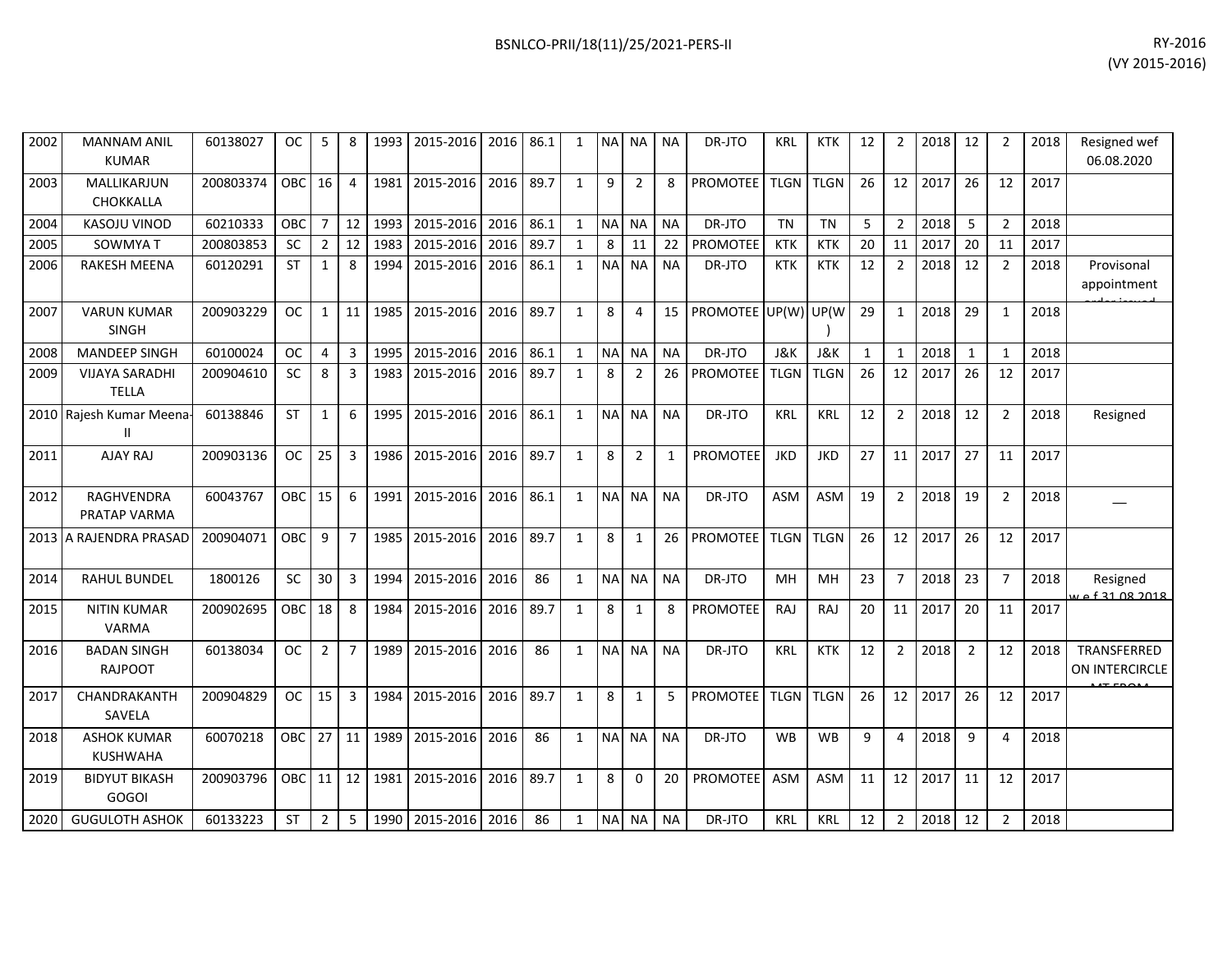| 2021 | ASHA M                                  | 201000585 | OC.           | 17             | 7              | 1986 | 2015-2016 2016 |      | 89.7 | 1            | 7              | 9              | 13        | PROMOTEE        | KRL        | KRL             | 1  | 1              | 2018 | 1            | 1              | 2018 |                                                                        |
|------|-----------------------------------------|-----------|---------------|----------------|----------------|------|----------------|------|------|--------------|----------------|----------------|-----------|-----------------|------------|-----------------|----|----------------|------|--------------|----------------|------|------------------------------------------------------------------------|
| 2022 | <b>G MUNI LAXMIKANT</b>                 | 60120303  | <b>OC</b>     | 29             | 10             | 1991 | 2015-2016      | 2016 | 86   | $\mathbf{1}$ | NA             | <b>NA</b>      | <b>NA</b> | DR-JTO          | <b>KTK</b> | <b>KTK</b>      | 9  | 4              | 2018 | 9            | 4              | 2018 | Resignation                                                            |
| 2023 | A K TANKASALI                           | 201000499 | OBC           | 10             | 12             | 1984 | 2015-2016      | 2016 | 89.7 | 1            | 7              |                | 30        | PROMOTEE        | KTK        | <b>KTK</b>      | 20 | 11             | 2017 | 20           | 11             | 2017 |                                                                        |
| 2024 | <b>VIKRAM SIGH</b><br><b>MEENA</b>      | 60148705  | <b>ST</b>     | 13             | 12             | 1991 | 2015-2016      | 2016 | 86   | $\mathbf{1}$ | <b>NA</b>      | <b>NA</b>      | <b>NA</b> | DR-JTO          | <b>KTK</b> | <b>KTK</b>      | 29 | 1              | 2018 | 29           | 1              | 2018 |                                                                        |
| 2025 | <b>KHALEEL RAHAMAN</b><br><b>MOHMAD</b> | 201002174 | <b>OC</b>     | 6              | 5              | 1977 | 2015-2016      | 2016 | 89.7 | $\mathbf{1}$ | $\overline{7}$ | 3              | 28        | <b>PROMOTEE</b> | AP         | AP              | 26 | 12             | 2017 | 26           | 12             | 2017 |                                                                        |
| 2026 | <b>MANDEEP</b><br>SHEOKAND              | 60189502  | <b>OC</b>     | 11             | 6              | 1992 | 2015-2016      | 2016 | 86   | $\mathbf{1}$ | <b>NA</b>      | <b>NA</b>      | <b>NA</b> | DR-JTO          | OD         | <b>OD</b>       | 29 | $\mathbf{1}$   | 2018 | 5            | 3              | 2018 |                                                                        |
| 2027 | PRASHANTA KUMAR<br>H                    | 201000557 | <b>SC</b>     | 9              | 8              | 1987 | 2015-2016      | 2016 | 89.6 | $\mathbf{1}$ | 11             | $\overline{7}$ | 27        | PROMOTEE        | <b>KTK</b> | <b>KTK</b>      | 20 | 11             | 2017 | 20           | 11             | 2017 | Circle is again<br>requested to<br>verify the<br>Combined<br>Residency |
| 2028 | <b>GOVIND PRASAD</b><br>PATEL           | 60130010  | OBC           | 27             | 6              | 1992 | 2015-2016      | 2016 | 86   | $\mathbf{1}$ | <b>NA</b>      | <b>NA</b>      | <b>NA</b> | DR-JTO          | <b>KRL</b> | <b>BBN</b><br>W | 5  | $\overline{2}$ | 2018 | 5            | $\overline{2}$ | 2018 |                                                                        |
| 2029 | <b>MUNI PRASAD P</b>                    | 200802519 | <b>ST</b>     | 25             | 6              | 1985 | 2015-2016      | 2016 | 89.6 | $\mathbf{1}$ | 9              | $\overline{2}$ | 12        | <b>PROMOTEE</b> | AP         | AP              | 30 | 12             | 2017 | 30           | 12             | 2017 |                                                                        |
| 2030 | <b>BORGADDA RAVI</b><br><b>TEJA</b>     | 60120197  | <b>SC</b>     | 12             | 6              | 1993 | 2015-2016      | 2016 | 86   | $\mathbf{1}$ | <b>NA</b>      | <b>NA</b>      | <b>NA</b> | DR-JTO          | <b>KTK</b> | <b>KTK</b>      | 8  | $\mathbf{1}$   | 2018 | $\mathbf{8}$ | $\mathbf{1}$   | 2018 | Provisonal<br>appointment                                              |
| 2031 | ANIL KUMAR B S                          | 200802654 | OC            | $\overline{2}$ | 3              | 1986 | 2015-2016      | 2016 | 89.6 | $\mathbf{1}$ | 9              | $\mathbf{1}$   | 5         | PROMOTEE        | <b>KTK</b> | <b>KTK</b>      | 20 | 11             | 2017 | 20           | 11             | 2017 |                                                                        |
| 2032 | <b>GAURAV ANAND</b>                     | 60188000  | OBC           | 5              | 11             | 1993 | 2015-2016      | 2016 | 86   | $\mathbf{1}$ | <b>NA</b>      | <b>NA</b>      | <b>NA</b> | DR-JTO          | OD         | <b>OD</b>       | 29 | 1              | 2018 | 5            | 3              | 2018 |                                                                        |
| 2033 | SHIJU C PAUL                            | 200903550 | <sub>OC</sub> | 20             | $\overline{2}$ | 1976 | 2015-2016      | 2016 | 89.6 | 1            | 8              | 3              | 2         | <b>PROMOTEE</b> | <b>KRL</b> | <b>KRL</b>      | 1  | 1              | 2018 | 1            | $\mathbf{1}$   | 2018 |                                                                        |
| 2034 | <b>SWATHI G</b>                         | 60210163  | OBC           | 12             | 11             | 1993 | 2015-2016      | 2016 | 86   | $\mathbf{1}$ | <b>NA</b>      | <b>NA</b>      | <b>NA</b> | DR-JTO          | <b>TN</b>  | <b>TN</b>       | 5  | $\overline{2}$ | 2018 | 5            | $\overline{2}$ | 2018 |                                                                        |
| 2035 | VIJAYA SANKARI D                        | 200903234 | OBC           | 22             | $2^{\circ}$    | 1985 | 2015-2016      | 2016 | 89.6 | $\mathbf{1}$ | $\,8\,$        | $\mathbf{1}$   | 8         | PROMOTEE        | <b>TN</b>  | <b>TN</b>       | 27 | 11             | 2017 | 27           | 11             | 2017 |                                                                        |
| 2036 | <b>REKHA MEENA</b>                      | 60070430  | <b>ST</b>     | 22             | 3              | 1994 | 2015-2016      | 2016 | 86   | 1            | <b>NA</b>      | <b>NA</b>      | <b>NA</b> | DR-JTO          | GUJ        | GUJ             | 18 | 6              | 2018 | 18           | 6              | 2018 |                                                                        |
| 2037 | RAVI KUMAR LANKA                        | 200904526 | OBC           | 12             | 6              | 1985 | 2015-2016      | 2016 | 89.6 | $\mathbf{1}$ | 8              | $\mathbf{1}$   | 5         | <b>PROMOTEE</b> | AP         | AP              | 26 | 12             | 2017 | 26           | 12             | 2017 |                                                                        |
| 2038 | <b>NIZAM VN</b>                         | 60137235  | OBC           | 14             | 6              | 1985 | 2015-2016      | 2016 | 85.9 | $\mathbf{1}$ | <b>NA</b>      | <b>NA</b>      | <b>NA</b> | DR-JTO          | KRL        | <b>KRL</b>      | 12 | $\overline{2}$ | 2018 | 12           | $\overline{2}$ | 2018 |                                                                        |
| 2039 | <b>HARNE LOKESH</b><br>SURESHRAO        | 200903129 | <b>OBC</b>    | 11             | 8              | 1986 | 2015-2016      | 2016 | 89.6 | $\mathbf{1}$ | $\,8\,$        | 1              | 3         | PROMOTEE        | MH         | MН              | 4  | 12             | 2017 | 4            | 12             | 2017 |                                                                        |
| 2040 | <b>HEMRAJ MEENA</b>                     | 60133227  | <b>ST</b>     | $\mathbf{1}$   | 11             | 1988 | 2015-2016      | 2016 | 85.9 | 1            | <b>NA</b>      | <b>NA</b>      | <b>NA</b> | DR-JTO          | <b>KRL</b> | GUJ             | 12 | $\overline{2}$ | 2018 | 12           | $\overline{2}$ |      | 2018 Transferred from<br>KERALA Circle                                 |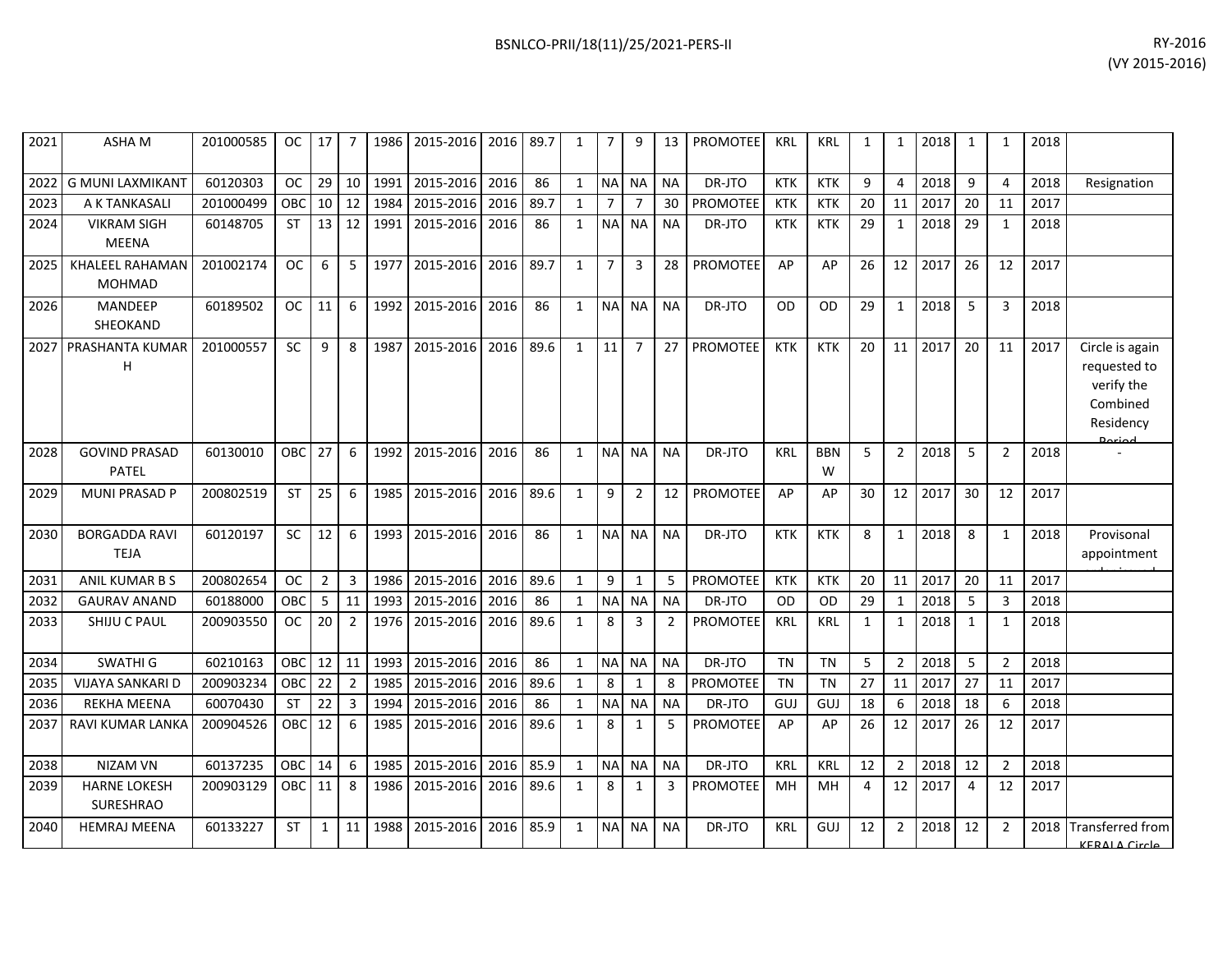|           |      |   |                          |  |   |  | BSNLCO-PRII/18(11)/25/2021-PERS-II |     |     |    |    |      |    |    |      | (VY 2015-2016) | RY-2016 |
|-----------|------|---|--------------------------|--|---|--|------------------------------------|-----|-----|----|----|------|----|----|------|----------------|---------|
|           |      |   |                          |  |   |  |                                    |     |     |    |    |      |    |    |      |                |         |
| <b>OC</b> | 30 I | 5 | 1985 2015-2016 2016 89.6 |  | 8 |  | <b>PROMOTEE</b>                    | KRL | KRL | 31 | 12 | 2017 | 31 | 12 | 2017 |                |         |

| 2041 | <b>DIVYA MATHEW</b>                 | 200903714 | <b>OC</b>  | 30             | 5              | 1985 | 2015-2016 | 2016 | 89.6 | $\mathbf{1}$ | 8              | $\mathbf{1}$   | 1            | <b>PROMOTEE</b> | KRL        | <b>KRL</b>                 | 31           | 12             | 2017 | 31           | 12             | 2017 |                                                                                        |
|------|-------------------------------------|-----------|------------|----------------|----------------|------|-----------|------|------|--------------|----------------|----------------|--------------|-----------------|------------|----------------------------|--------------|----------------|------|--------------|----------------|------|----------------------------------------------------------------------------------------|
| 2042 | <b>RAM GOPAL</b>                    | 260230807 | OBC        | 15             | $\overline{4}$ | 1989 | 2015-2016 | 2016 | 85.9 | $\mathbf{1}$ | <b>NA</b>      | <b>NA</b>      | <b>NA</b>    | DR-JTO          | UP(W)      | UP(W                       | 16           | 4              | 2018 | 16           | 4              | 2018 |                                                                                        |
| 2043 | NEELIMA GAUTAM                      | 201000040 | <b>OC</b>  | $\overline{7}$ | $\overline{2}$ | 1984 | 2015-2016 | 2016 | 89.6 | $\mathbf{1}$ | $\overline{7}$ | 10             | 26           | <b>PROMOTEE</b> | <b>RAJ</b> | <b>RAJ</b>                 | 11           | 12             | 2017 | 11           | 12             | 2017 |                                                                                        |
| 2044 | <b>ARUSHI SINGH</b><br>SENGAR       | 60194008  | <b>OC</b>  | 28             | $\overline{2}$ | 1993 | 2015-2016 | 2016 | 85.9 | $\mathbf{1}$ | <b>NA</b>      | <b>NA</b>      | <b>NA</b>    | DR-JTO          | GUJ        | GUJ                        | 5            | 3              | 2018 | 5            | 3              | 2018 |                                                                                        |
| 2045 | SHASHIKANT P                        | 201000870 | <b>SC</b>  | 21             | $\overline{7}$ | 1982 | 2015-2016 | 2016 | 89.6 | $\mathbf{1}$ | $\overline{7}$ | 6              | 26           | <b>PROMOTEE</b> | <b>KTK</b> | <b>KTK</b>                 | 20           | 11             | 2017 | 20           | 11             | 2017 |                                                                                        |
| 2046 | SULLURU VINAYAK                     | 60350112  | OBC        | 5              | $\overline{4}$ | 1993 | 2015-2016 | 2016 | 85.9 | $\mathbf{1}$ | <b>NA</b>      | <b>NA</b>      | <b>NA</b>    | DR-JTO          | Tx (Sou    | <b>CNTx</b><br>(Sout<br>h) | 8            | $\mathbf{1}$   | 2018 | 8            | 1              | 2018 | Resigned on<br>05/07/18                                                                |
| 2047 | <b>BANLUMLANG</b><br>SANGLYNE BASAN | 200904982 | <b>ST</b>  | 16             | 12             | 1980 | 2015-2016 | 2016 | 89.5 | $\mathbf{1}$ | 12             | 3              | $\mathbf{1}$ | <b>PROMOTEE</b> | $NE-I$     | $NE-I$                     | 20           | 11             | 2017 | 20           | 11             | 2017 | Circle is again<br>requested to<br>verify the<br>Combined<br>Residency                 |
| 2048 | <b>RITWIK PATHAK</b>                | 60042521  | <b>OC</b>  | 8              | $\overline{4}$ | 1993 | 2015-2016 | 2016 | 85.9 | $\mathbf{1}$ | <b>NA</b>      | <b>NA</b>      | <b>NA</b>    | DR-JTO          | <b>ASM</b> | <b>ASM</b>                 | 19           | $\overline{2}$ | 2018 | 19           | $\overline{2}$ | 2018 | Resigned w.e.f                                                                         |
| 2049 | <b>SILA BIKASH</b><br>CHAKMA        | 200902351 | <b>ST</b>  | 24             | 9              | 1988 | 2015-2016 | 2016 | 89.5 | $\mathbf{1}$ | 12             | $\overline{2}$ | 19           | <b>PROMOTEE</b> | $NE-I$     | $NE-I$                     | 20           | 11             | 2017 | 20           | 11             | 2017 | وجودا عوا ود<br>Circle is again<br>requested to<br>verify the<br>Combined<br>Residency |
| 2050 | <b>HARISH KUMAR-II</b>              | 201900012 | SC         | $\overline{7}$ | $\overline{7}$ | 1993 | 2015-2016 | 2016 | 85.9 | $\mathbf{1}$ | <b>NA</b>      | <b>NA</b>      | <b>NA</b>    | DR-JTO          | MH         | MH                         | $\mathbf{1}$ | $\overline{7}$ | 2019 | $\mathbf{1}$ | $\overline{7}$ | 2019 |                                                                                        |
| 2051 | ADINARAYANA<br><b>VASADI</b>        | 200801357 | <b>OBC</b> | $\mathbf{1}$   | 6              | 1983 | 2015-2016 | 2016 | 89.5 | $\mathbf{1}$ | 9              | 4              | 15           | <b>PROMOTEE</b> | AP         | AP                         | 26           | 12             | 2017 | 26           | 12             | 2017 |                                                                                        |
| 2052 | <b>AKSHAY KUMAR</b>                 | 60150451  | <b>OC</b>  | 22             | 12             | 1993 | 2015-2016 | 2016 | 85.9 | $\mathbf{1}$ | <b>NA</b>      | <b>NA</b>      | <b>NA</b>    | DR-JTO          | MH         | MH                         | 12           | $\overline{2}$ | 2018 | 12           | $\overline{2}$ | 2018 |                                                                                        |
| 2053 | <b>JAMEELY</b>                      | 200803739 | OBC        | 20             | 5              | 1983 | 2015-2016 | 2016 | 89.5 | $\mathbf{1}$ | 9              | 2              | $\mathbf{1}$ | <b>PROMOTEE</b> | KRL        | <b>KRL</b>                 | 22           | $\overline{2}$ | 2018 | 22           | $\overline{2}$ | 2018 |                                                                                        |
| 2054 | PRADHAN<br><b>CHOUDHARY</b>         | 60120317  | <b>OBC</b> | 20             | 6              | 1994 | 2015-2016 | 2016 | 85.9 | $\mathbf{1}$ | <b>NA</b>      | <b>NA</b>      | <b>NA</b>    | DR-JTO          | <b>KTK</b> | <b>KTK</b>                 | 9            | 4              | 2018 | 9            | $\Delta$       | 2018 |                                                                                        |
| 2055 | JAYESH KUMAR K                      | 200803217 | <b>OBC</b> | $\mathbf{1}$   | 5              | 1982 | 2015-2016 | 2016 | 89.5 | $\mathbf{1}$ | 9              | $\mathbf 0$    | 23           | <b>PROMOTEE</b> | <b>KRL</b> | <b>KRL</b>                 | 31           | 12             | 2017 | 31           | 12             | 2017 |                                                                                        |
| 2056 | PRASHANT KUAMAR                     | 60131620  | OBC        | 30             | 10             | 1995 | 2015-2016 | 2016 | 85.9 | $\mathbf{1}$ | <b>NA</b>      | <b>NA</b>      | <b>NA</b>    | DR-JTO          | KRL        | <b>KRL</b>                 | 12           | $\overline{2}$ | 2018 | 12           | $\overline{2}$ | 2018 | Resigned                                                                               |
| 2057 | <b>SURESH S</b>                     | 200903648 | <b>SC</b>  | 15             | 9              | 1979 | 2015-2016 | 2016 | 89.5 | $\mathbf{1}$ | 8              | 9              | 25           | <b>PROMOTEE</b> | <b>TN</b>  | <b>TN</b>                  | 4            | 9              | 2018 | 4            | 9              | 2018 |                                                                                        |
| 2058 | <b>BANOTHU RAVI</b><br><b>KIRAN</b> | 60134026  | <b>ST</b>  | 8              | 6              | 1986 | 2015-2016 | 2016 | 85.8 | $\mathbf{1}$ | <b>NA</b>      | <b>NA</b>      | <b>NA</b>    | DR-JTO          | KRL        | <b>KRL</b>                 | 12           | $\overline{2}$ | 2018 | 12           | 2              | 2018 |                                                                                        |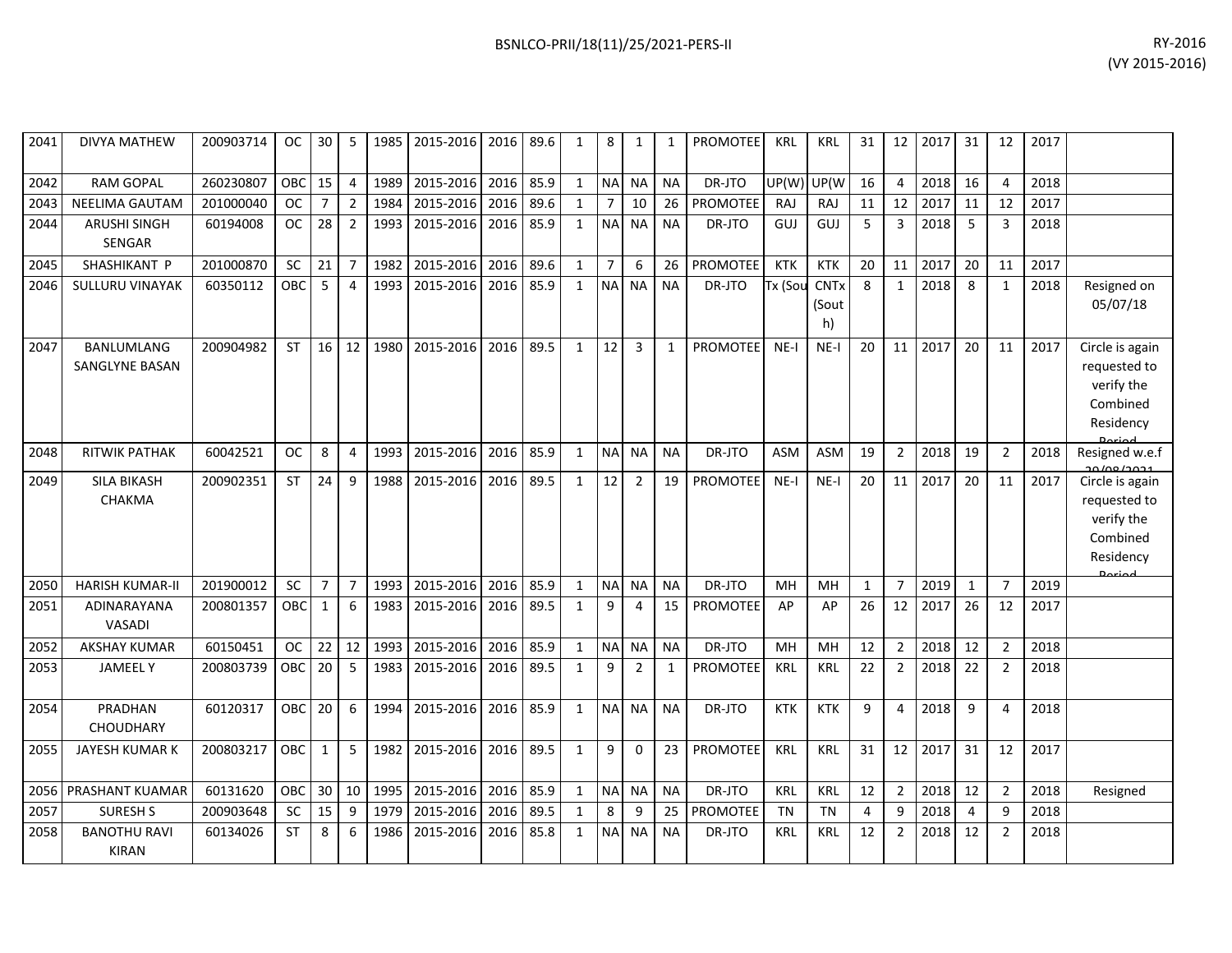| 2059 | <b>ABHILASH M P</b>                      | 200902487 | ОC            | 13           | 1              | 1983 | 2015-2016 2016 |      | 89.5 | 1            | 8              | 3         | 10        | <b>PROMOTEE</b>      | <b>KRL</b> | <b>KRL</b>                 | 1              | 1              | 2018 | 1              | 1              | 2018 |                                                                                  |
|------|------------------------------------------|-----------|---------------|--------------|----------------|------|----------------|------|------|--------------|----------------|-----------|-----------|----------------------|------------|----------------------------|----------------|----------------|------|----------------|----------------|------|----------------------------------------------------------------------------------|
| 2060 | <b>KANHAIYA LAL</b><br><b>AKODIYA</b>    | 60138838  | <b>SC</b>     | 20           | 1              | 1992 | 2015-2016      | 2016 | 85.8 | $\mathbf{1}$ |                | NA NA     | <b>NA</b> | DR-JTO               | <b>KRL</b> | <b>KRL</b>                 | 10             | $\overline{2}$ | 2018 | 12             | $\overline{2}$ | 2018 |                                                                                  |
| 2061 | <b>DINESH KUMAR</b><br>GANGWAR           | 200903590 | <b>OC</b>     | $\mathbf{1}$ | $\overline{7}$ | 1989 | 2015-2016 2016 |      | 89.5 | $\mathbf{1}$ | 8              | 3         | 10        | PROMOTEE UP(W) UP(W) |            |                            | 29             | 1              | 2018 | 29             | $\mathbf{1}$   | 2018 |                                                                                  |
| 2062 | <b>KSHATHRIYA</b><br><b>CHARAN SINGH</b> | 60131616  | OBC           | 12           | 5              | 1992 | 2015-2016      | 2016 | 85.8 | 1            | <b>NA</b>      | <b>NA</b> | <b>NA</b> | DR-JTO               | <b>KRL</b> | <b>CHTD</b>                | 29             | 1              | 2018 | 29             | $\mathbf{1}$   | 2018 |                                                                                  |
| 2063 | <b>KUDALE AMIT</b><br><b>BHIMRAO</b>     | 200903298 | <b>OBC</b>    | 26           | $\overline{4}$ | 1984 | 2015-2016      | 2016 | 89.5 | 1            | 8              | 1         | 5         | <b>PROMOTEE</b>      | MH         | <b>CNTx</b><br>(West       | $\overline{3}$ | 12             | 2017 | 3              | 12             | 2017 |                                                                                  |
| 2064 | <b>RAMKESH MEENA</b>                     | 60138848  | ST            | 25           | $\overline{7}$ | 1992 | 2015-2016      | 2016 | 85.8 | $\mathbf{1}$ | <b>NA</b>      | <b>NA</b> | <b>NA</b> | DR-JTO               | KRL        | <b>KRL</b>                 | 10             | $\overline{2}$ | 2018 | 12             | 2              | 2018 |                                                                                  |
| 2065 | <b>JAYAKUMAR</b><br>THAYUMANAVAR         | 200903790 | <b>OBC</b>    | 9            | 3              | 1984 | 2015-2016 2016 |      | 89.5 | 1            | 8              | $\Omega$  | 20        | PROMOTEE             | <b>TN</b>  | <b>TN</b>                  | 27             | 11             | 2017 | 27             | 11             | 2017 |                                                                                  |
| 2066 | <b>VINAY PRATAP</b><br><b>SINGH</b>      | 60138852  | SC            | 24           | $\overline{3}$ | 1993 | 2015-2016      | 2016 | 85.8 | 1            | <b>NA</b>      | <b>NA</b> | <b>NA</b> | DR-JTO               | KRL        | <b>KRL</b>                 | 10             | $\overline{2}$ | 2018 | 12             | 2              | 2018 | Not<br>confirmed, unaut<br>horized absence                                       |
| 2067 | <b>SAIKAT MANDAL</b>                     | 200904019 | <b>SC</b>     | 5            | $\overline{2}$ | 1978 | 2015-2016      | 2016 | 89.5 | $\mathbf{1}$ | $7^{\circ}$    | 11        | 28        | PROMOTEE             | <b>CTD</b> | <b>CTD</b>                 | 20             | 11             | 2017 | 20             | 11             | 2017 |                                                                                  |
| 2068 | SATYAM KUMAR                             | 60120345  | <b>OBC</b>    | 24           | 4              | 1995 | 2015-2016      | 2016 | 85.8 | 1            | <b>NA</b>      | <b>NA</b> | <b>NA</b> | DR-JTO               | <b>KTK</b> | <b>KTK</b>                 | 25             | 6              | 2018 | 25             | 6              | 2018 |                                                                                  |
| 2069 | <b>ASHIS RANJAN</b><br>LENKA             | 201000092 | OC.           | 21           | 11             | 1985 | 2015-2016 2016 |      | 89.5 | 1            | 7              | 10        | 18        | PROMOTEE             | <b>OD</b>  | <b>OD</b>                  | 20             | 10             | 2017 | 20             | 11             | 2017 |                                                                                  |
|      | 2070 SAGAR MUKESHBHAI<br><b>NAKRANI</b>  | 60070333  | <b>OC</b>     | $\mathbf{1}$ | 9              | 1995 | 2015-2016      | 2016 | 85.8 | $\mathbf{1}$ |                | NA NA     | <b>NA</b> | DR-JTO               | GUJ        | GUJ                        | 12             | $\overline{2}$ | 2018 | 12             | $\overline{2}$ | 2018 |                                                                                  |
| 2071 | <b>RAMJEET KUMAR</b>                     | 201000339 | <b>OBC</b>    | 12           | $\mathbf{1}$   | 1986 | 2015-2016      | 2016 | 89.5 | $\mathbf{1}$ | $\overline{7}$ | 9         | 18        | <b>PROMOTEE</b>      | J & K      | J&K                        | 4              | 12             | 2017 | $\overline{4}$ | 12             | 2017 |                                                                                  |
| 2072 | NITHYANAND A                             | 60120284  | SC            | 25           | $\mathbf{1}$   | 1987 | 2015-2016      | 2016 | 85.7 | $\mathbf{1}$ | <b>NA</b>      | <b>NA</b> | <b>NA</b> | DR-JTO               | <b>KTK</b> | <b>KTK</b>                 | 29             | 1              | 2018 | 29             | $\mathbf{1}$   | 2018 |                                                                                  |
| 2073 | <b>INDU SAHNI</b>                        | 200904116 | OC.           | 26           | 9              | 1987 | 2015-2016      | 2016 | 89.4 | 1            | 11             | 1         | 0         | PROMOTEE Tx (Nor     |            | <b>CNTx</b><br>(Nort<br>h) | 20             | 11             | 2017 | 20             | 11             | 2017 | Circle is again<br>requested to<br>verify the<br>Combined<br>Residency<br>Dariad |
| 2074 | Zohaib Khan                              | 60133217  | <sub>OC</sub> | 13           | 10             | 1988 | 2015-2016      | 2016 | 85.7 | 1            | N <sub>A</sub> | <b>NA</b> | <b>NA</b> | DR-JTO               | KRL        | <b>KRL</b>                 | 29             | 1              | 2018 | 29             | 1              | 2018 | Resigned                                                                         |
| 2075 | ANAMIKA                                  | 200900906 | <b>OBC</b>    | 10           | 12             | 1986 | 2015-2016      | 2016 | 89.4 | 1            | 8              | 10        | 10        | PROMOTEE             | BH         | BН                         | 27             | 11             | 2017 | 27             | -11            | 2017 |                                                                                  |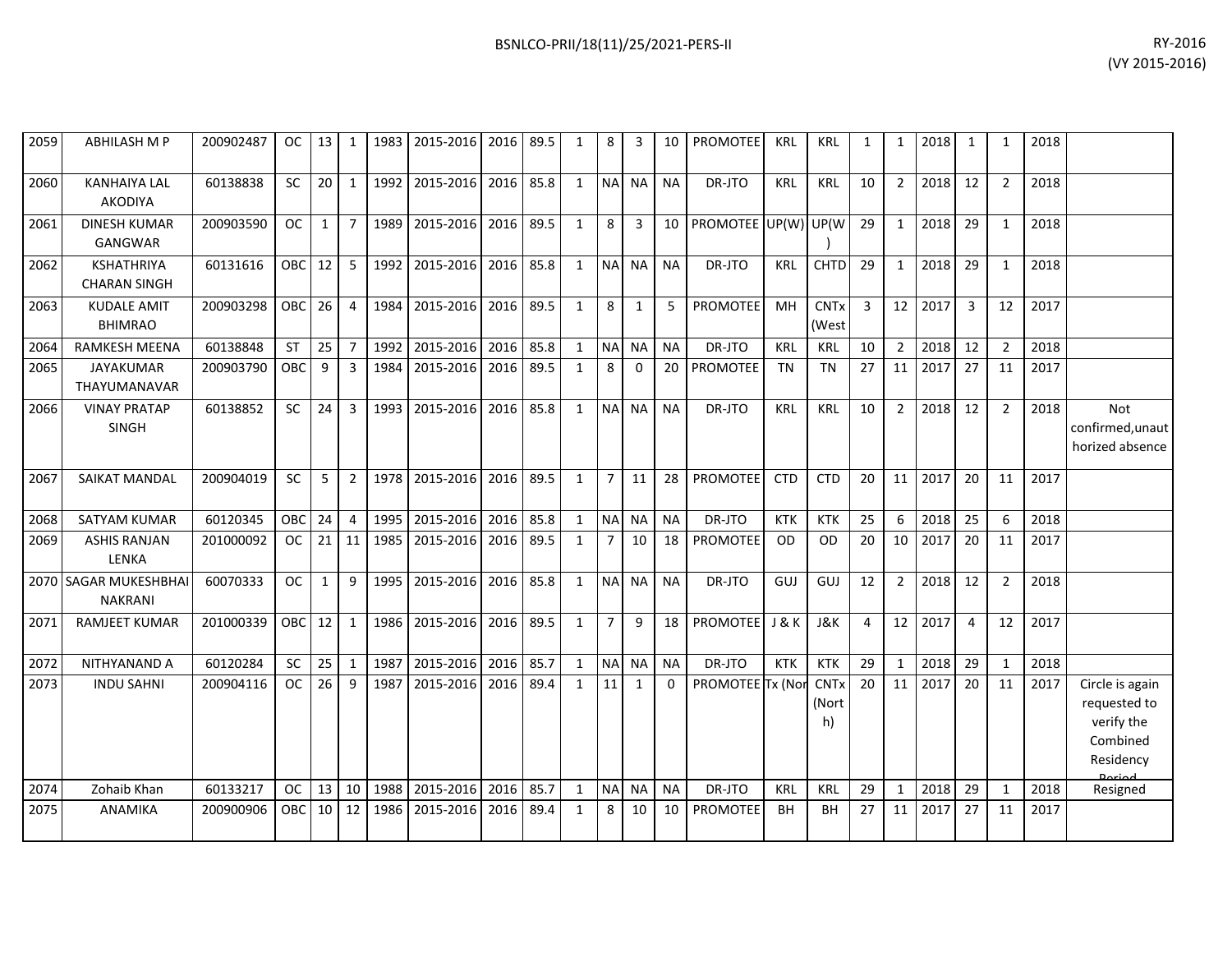| 2076 | <b>JITHIN ANTONY</b>                    | 201800350 | OBC       | 4              | 12              | 1988 | 2015-2016 | 2016 | 85.7 | $\mathbf{1}$ | NΑ            | <b>NA</b>    | <b>NA</b>      | DR-JTO          | <b>TN</b>   | <b>KRL</b> | 28             | 5              | 2018 | 28             | 5              | 2018 | <b>NOT CONFIRMED</b><br><b>IINDER</b> |
|------|-----------------------------------------|-----------|-----------|----------------|-----------------|------|-----------|------|------|--------------|---------------|--------------|----------------|-----------------|-------------|------------|----------------|----------------|------|----------------|----------------|------|---------------------------------------|
| 2077 | PRADEEP NAIK<br>ANGOTHU                 | 200903782 | <b>ST</b> | $\overline{2}$ |                 | 1985 | 2015-2016 | 2016 | 89.4 |              | 8             |              | 26             | <b>PROMOTEE</b> | <b>TLGN</b> | <b>STR</b> | 26             | 12             | 2017 | 26             | 12             | 2017 |                                       |
| 2078 | DHEERAVATH LINGA                        | 60120342  | <b>ST</b> | $\overline{7}$ | $\Delta$        | 1991 | 2015-2016 | 2016 | 85.7 | $\mathbf{1}$ | <b>NA</b>     | <b>NA</b>    | <b>NA</b>      | DR-JTO          | <b>KTK</b>  | <b>KTK</b> | 25             | 6              | 2018 | 25             | 6              | 2018 | Provisonal<br>appointment             |
| 2079 | <b>UNDRAJAVARAPU</b><br><b>RAJENDRA</b> | 200905251 | <b>SC</b> | 12             | 6               | 1987 | 2015-2016 | 2016 | 89.4 | $\mathbf{1}$ | 8             | $\mathbf{1}$ | 5              | <b>PROMOTEE</b> | AP          | AP         | 26             | 12             | 2017 | 26             | 12             | 2017 |                                       |
| 2080 | RAJESHKUMAR<br>DAYABHAI SABVA           | 60070344  | <b>OC</b> | 5              | 11              | 1991 | 2015-2016 | 2016 | 85.7 | $\mathbf{1}$ | <b>NA</b>     | <b>NA</b>    | <b>NA</b>      | DR-JTO          | GUJ         | GUJ        | 12             | $\overline{2}$ | 2018 | 12             | $\overline{2}$ | 2018 | Resigned on<br>28.02.2021             |
| 2081 | <b>FALGUNI PRAJAPATI</b>                | 200903313 | OBC       | 19             |                 | 1986 | 2015-2016 | 2016 | 89.4 | $\mathbf{1}$ | 8             | 1            | $\overline{3}$ | <b>PROMOTEE</b> | GUJ         | GUJ        |                | 12             | 2017 | $\overline{4}$ | 12             | 2017 |                                       |
| 2082 | <b>RAVI RAUSHAN</b><br><b>KUMAR</b>     | 60189757  | OBC.      | 25             | 11              | 1991 | 2015-2016 | 2016 | 85.7 | $\mathbf{1}$ | <b>NA</b>     | <b>NA</b>    | <b>NA</b>      | DR-JTO          | <b>OD</b>   | <b>OD</b>  | 29             | 1              | 2018 | 5              | $\overline{3}$ | 2018 | Resigned                              |
| 2083 | <b>VIPIN SINGH</b>                      | 200904017 | OBC       | 12             |                 | 1987 | 2015-2016 | 2016 | 89.4 | $\mathbf{1}$ | 8             | $\Omega$     | 13             | <b>PROMOTEE</b> | UP(E)       | UP(E)      | Δ              | 12             | 2017 | $\overline{4}$ | 12             | 2017 |                                       |
| 2084 | <b>GAURANG SUPE</b>                     | 60150424  | <b>OC</b> | 9              | 8               | 1993 | 2015-2016 | 2016 | 85.7 | $\mathbf{1}$ | <b>NA</b>     | <b>NA</b>    | <b>NA</b>      | DR-JTO          | MH          | MH         |                | 12             | 2017 | 4              | 12             | 2017 | Resigned on<br>20.00.2018             |
| 2085 | <b>CHANDAN KUMAR-I</b>                  | 200903813 | OBC       | 24             | 10 <sup>1</sup> | 1987 | 2015-2016 | 2016 | 89.4 | $\mathbf{1}$ | 8             | 0            | 13             | <b>PROMOTEE</b> | UP(E)       | UP(E)      | $\overline{4}$ | 12             | 2017 | 4              | 12             | 2017 |                                       |
| 2086 | <b>TOOM SRIKANTH</b><br><b>REDDY</b>    | 60120277  | <b>OC</b> | 22             | 3               | 1994 | 2015-2016 | 2016 | 85.7 | $\mathbf{1}$ | <b>NA</b>     | <b>NA</b>    | <b>NA</b>      | DR-JTO          | <b>KTK</b>  | <b>KTK</b> | 12             |                | 2018 | 12             | $\overline{2}$ | 2018 | Resigned on<br>1/05/18                |
| 2087 | <b>RAJESH S R</b>                       | 200802429 | <b>OC</b> | 21             | $\overline{4}$  | 1982 | 2015-2016 | 2016 | 89.4 | $\mathbf{1}$ | 8             | $\Omega$     | $\Omega$       | <b>PROMOTEE</b> | <b>KTK</b>  | <b>KTK</b> | 20             | 11             | 2017 | 20             | 11             | 2017 |                                       |
| 2088 | <b>BALVANT KUMAR</b>                    | 60150551  | OBC       | 8              | 6               | 1989 | 2015-2016 | 2016 | 85.6 | $\mathbf{1}$ | <b>NA</b>     | <b>NA</b>    | <b>NA</b>      | DR-JTO          | MH          | MH         | 23             |                | 2018 | 23             | $\overline{4}$ | 2018 |                                       |
| 2089 | <b>BOKEPHODE SAGAR</b><br>MCHIMAC       | 200904810 | <b>SC</b> | $\mathfrak{p}$ | 6               | 1985 | 2015-2016 | 2016 | 89.4 | $\mathbf 1$  | $\mathcal{I}$ | 11           | 8              | <b>PROMOTEE</b> | MH          | MH         |                | 12             | 2017 | 4              | 12             | 2017 |                                       |

| 2082 | <b>RAVI RAUSHAN</b><br><b>KUMAR</b>      | 60189757  | OBC       |    | 11             | 1991 | 2015-2016      | 2016 | 85.7 | $\mathbf{1}$ | <b>NA</b>      | <b>NA</b>    | <b>NA</b> | DR-JTO          | OD         | <b>OD</b>  | 29 | $\mathbf{1}$   | 2018 |    | 3              | 2018 | Resigned                    |
|------|------------------------------------------|-----------|-----------|----|----------------|------|----------------|------|------|--------------|----------------|--------------|-----------|-----------------|------------|------------|----|----------------|------|----|----------------|------|-----------------------------|
| 2083 | <b>VIPIN SINGH</b>                       | 200904017 | OBC       | 12 | $\overline{7}$ | 1987 | 2015-2016      | 2016 | 89.4 | $\mathbf{1}$ | 8              | $\mathbf{0}$ | 13        | PROMOTEE        | UP(E)      | UP(E)      | 4  | 12             | 2017 | 4  | 12             | 2017 |                             |
| 2084 | <b>GAURANG SUPE</b>                      | 60150424  | <b>OC</b> | 9  | 8              | 1993 | 2015-2016      | 2016 | 85.7 | $\mathbf{1}$ | <b>NA</b>      | <b>NA</b>    | <b>NA</b> | DR-JTO          | MH         | MH         | 4  | 12             | 2017 | 4  | 12             | 2017 | Resigned on<br>20.00.2018   |
| 2085 | <b>CHANDAN KUMAR-I</b>                   | 200903813 | OBC       | 24 | 10             | 1987 | 2015-2016      | 2016 | 89.4 | $\mathbf{1}$ | 8              | 0            | 13        | <b>PROMOTEE</b> | UP(E)      | UP(E)      | 4  | 12             | 2017 | 4  | 12             | 2017 |                             |
| 2086 | <b>TOOM SRIKANTH</b><br><b>REDDY</b>     | 60120277  | <b>OC</b> | 22 | 3              | 1994 | 2015-2016      | 2016 | 85.7 | 1            | <b>NA</b>      | <b>NA</b>    | <b>NA</b> | DR-JTO          | <b>KTK</b> | <b>KTK</b> | 12 | $\overline{2}$ | 2018 | 12 | $\overline{2}$ | 2018 | Resigned on<br>1/05/18      |
| 2087 | <b>RAJESH S R</b>                        | 200802429 | <b>OC</b> | 21 | $\Delta$       | 1982 | 2015-2016      | 2016 | 89.4 | $\mathbf{1}$ | 8              | $\mathbf{0}$ | $\Omega$  | <b>PROMOTEE</b> | <b>KTK</b> | <b>KTK</b> | 20 | 11             | 2017 | 20 | 11             | 2017 |                             |
| 2088 | <b>BALVANT KUMAR</b>                     | 60150551  | OBC       | 8  | 6              | 1989 | 2015-2016 2016 |      | 85.6 | $\mathbf{1}$ | <b>NA</b>      | <b>NA</b>    | <b>NA</b> | DR-JTO          | MH         | MH         | 23 | 4              | 2018 | 23 | 4              | 2018 |                             |
| 2089 | <b>BOKEPHODE SAGAR</b><br><b>VISHWAS</b> | 200904810 | <b>SC</b> | 2  | 6              | 1985 | 2015-2016      | 2016 | 89.4 | $\mathbf{1}$ | $\overline{7}$ | 11           | 8         | <b>PROMOTEE</b> | MH         | MH         | 4  | 12             | 2017 | 4  | 12             | 2017 |                             |
| 2090 | AMMANNAIDU<br><b>GEDELA</b>              | 60120194  | OBC       | 5  | $\overline{2}$ | 1990 | 2015-2016      | 2016 | 85.6 | $\mathbf{1}$ | <b>NA</b>      | <b>NA</b>    | <b>NA</b> | DR-JTO          | <b>KTK</b> | <b>KTK</b> | 26 | 12             | 2017 | 26 | 12             | 2017 | Resigned on<br>16/04/18     |
| 2091 | <b>CHAVAN SWASTIK</b><br>SADANAND        | 200904363 | <b>SC</b> | 28 | 11             | 1984 | 2015-2016      | 2016 | 89.4 | $\mathbf{1}$ | $\overline{7}$ | 11           | 3         | <b>PROMOTEE</b> | MH         | MH         | 6  | 11             | 2017 | 6  | 11             | 2017 |                             |
| 2092 | <b>NAVNEET KAUR</b><br><b>BHATIA</b>     | 60150458  | <b>OC</b> |    | 11             | 1990 | 2015-2016      | 2016 | 85.6 | $\mathbf{1}$ | <b>NA</b>      | <b>NA</b>    | <b>NA</b> | DR-JTO          | MH         | MH         | 9  | $\overline{2}$ | 2018 | 12 | $\overline{2}$ | 2018 |                             |
| 2093 | <b>SAUMEET</b><br><b>MOHAPATRA</b>       | 201000202 | <b>OC</b> | -1 | $\overline{7}$ | 1985 | 2015-2016      | 2016 | 89.4 | $\mathbf{1}$ | $\overline{7}$ | 10           | 18        | <b>PROMOTEE</b> | <b>OD</b>  | $\Omega$   | 20 | 10             | 2017 | 20 | 11             | 2017 |                             |
| 2094 | <b>BABLOO SAROJ</b>                      | 60160162  | <b>SC</b> | 10 | $\overline{7}$ | 1991 | 2015-2016      | 2016 | 85.6 | $\mathbf{1}$ | <b>NA</b>      | <b>NA</b>    | <b>NA</b> | DR-JTO          | $NE-I$     | $NE-I$     | 5  | $\overline{2}$ | 2018 | 5  | $\overline{2}$ | 2018 | RESIGNED wef.<br>16.07.2018 |
| 2095 | LAVANYA K B                              | 201000539 | <b>ST</b> | 19 | 6              | 1987 | 2015-2016 2016 |      | 89.4 | $\mathbf{1}$ | $\overline{7}$ | 6            | 25        | <b>PROMOTEE</b> | <b>KTK</b> | <b>KTK</b> | 20 | 11             | 2017 | 20 | 11             | 2017 |                             |
| 2096 | <b>KOUSHIK MURMU</b>                     | 60181005  | <b>ST</b> | 30 | 10             | 1992 | 2015-2016 2016 |      | 85.6 | 1            | <b>NA</b>      | <b>NA</b>    | <b>NA</b> | DR-JTO          | OD         | <b>OD</b>  | 29 | 1              | 2018 | 5  | 3              | 2018 |                             |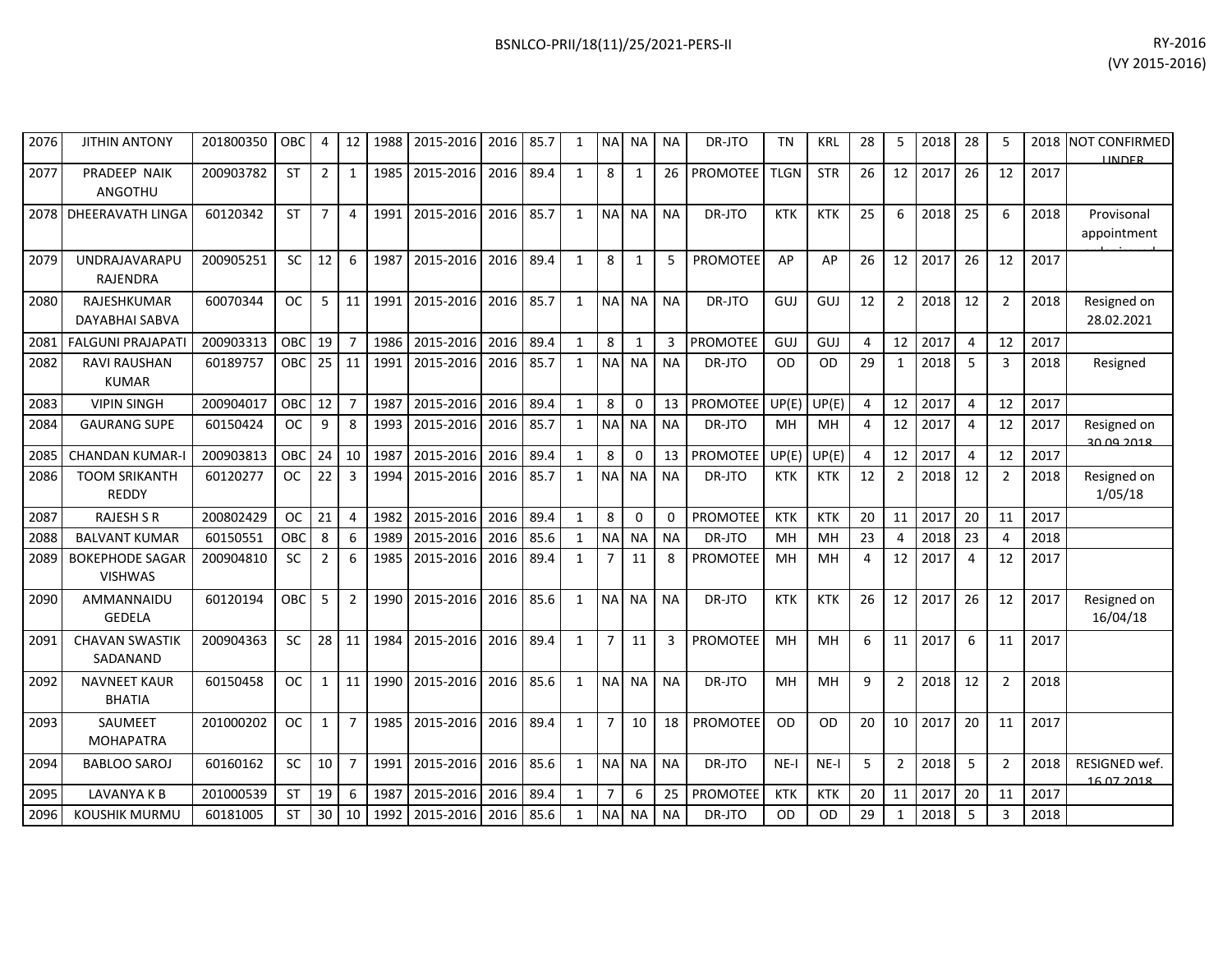| 2097 | SHILPARANI METRI                       | 201000503 | <b>SC</b> | 9  | 10             | 1986 | 2015-2016 | 2016 | 89.3 | $\mathbf{1}$ | 11             |           | 27        | <b>PROMOTEE</b> | <b>KTK</b>     | <b>KTK</b>                      | 20           | 11             | 2017 | -20                   | 11             | 2017 | Circle is again<br>requested to<br>verify the<br>Combined<br>Residency |
|------|----------------------------------------|-----------|-----------|----|----------------|------|-----------|------|------|--------------|----------------|-----------|-----------|-----------------|----------------|---------------------------------|--------------|----------------|------|-----------------------|----------------|------|------------------------------------------------------------------------|
| 2098 | <b>RAVI RANJAN-III</b>                 | 60100142  | <b>OC</b> | 31 | $\overline{7}$ | 1993 | 2015-2016 | 2016 | 85.6 | $\mathbf{1}$ | <b>NA</b>      | <b>NA</b> | <b>NA</b> | DR-JTO          | J&K            | J&K                             | 5            | $\mathbf{3}$   | 2018 | 5                     | 3              | 2018 | لممنعمه                                                                |
| 2099 | Hunny Juneja                           | 200904618 | <b>OC</b> | 15 | $\mathbf{1}$   | 1987 | 2015-2016 | 2016 | 89.3 | $\mathbf{1}$ | 8              | 5         | 29        | Promotee        | HR             | <b>HR</b>                       | 16           | 4              | 2018 | 16                    | 4              | 2018 |                                                                        |
| 2100 | <b>JITENDRA KUMAR</b><br><b>JAIN</b>   | 60330104  | <b>OC</b> | 18 | 8              | 1994 | 2015-2016 | 2016 | 85.6 | $\mathbf{1}$ | <b>NA</b>      | <b>NA</b> | <b>NA</b> | DR-JTO          | GUJ            | <b>CNT<sub>x</sub></b><br>(West | 18           | 6              | 2018 | 18                    | 6              | 2018 |                                                                        |
| 2101 | <b>DHANYA M</b>                        | 200902272 | <b>SC</b> | 5  | 1              | 1981 | 2015-2016 | 2016 | 89.3 | $\mathbf{1}$ | 8              | 3         | 10        | <b>PROMOTEE</b> | KRL            | <b>KRL</b>                      | $\mathbf{1}$ | $\mathbf{1}$   | 2018 | 1                     | 1              | 2018 |                                                                        |
| 2102 | <b>KRISHAN PRAJAPATI</b>               | 201801116 | <b>OC</b> | 22 | 9              | 1994 | 2015-2016 | 2016 | 85.6 | $\mathbf{1}$ | <b>NA</b>      | NA        | <b>NA</b> | DR-JTO          | MH             | MH                              | 12           | 11             | 2018 | 12                    | 11             | 2018 | Absconding                                                             |
| 2103 | <b>ANIL PH</b>                         | 200902703 | <b>OC</b> | 25 | $\overline{7}$ | 1981 | 2015-2016 | 2016 | 89.3 | 1            | 8              | 3         | 3         | <b>PROMOTEE</b> | KRL            | <b>KRL</b>                      | $\mathbf{1}$ | 1              | 2018 | 1                     | 1              | 2018 |                                                                        |
| 2104 | PRANJAL MISHRA                         | 60043772  | <b>OC</b> | 20 | 10             | 1994 | 2015-2016 | 2016 | 85.6 | $\mathbf{1}$ | <b>NA</b>      | <b>NA</b> | <b>NA</b> | DR-JTO          | <b>ASM</b>     | <b>ASM</b>                      | 19           | $\overline{2}$ | 2018 | 19                    | $\overline{2}$ | 2018 |                                                                        |
| 2105 | <b>RENU CHUNDAWAT</b>                  | 200903039 | <b>OC</b> | 12 | 11             | 1982 | 2015-2016 | 2016 | 89.3 | $\mathbf{1}$ | 8              | 1         | 3         | <b>PROMOTEE</b> | GUJ            | GUJ                             | 4            | 12             | 2017 | $\boldsymbol{\Delta}$ | 12             | 2017 |                                                                        |
| 2106 | <b>GIRISH RANJAN</b>                   | 201800131 | <b>OC</b> | 19 | $\overline{2}$ | 1995 | 2015-2016 | 2016 | 85.6 | $\mathbf{1}$ | <b>NA</b>      | <b>NA</b> | <b>NA</b> | DR-JTO          | MH             | MH                              | 20           | $\overline{7}$ | 2018 | 23                    |                | 2018 |                                                                        |
| 2107 | <b>NIKALIE</b><br><b>ASHWINKUMAR S</b> | 200903997 | <b>SC</b> | 23 | $\overline{7}$ | 1983 | 2015-2016 | 2016 | 89.3 | $\mathbf{1}$ | 8              | $\Omega$  | 13        | <b>PROMOTEE</b> | MH             | MH                              | 4            | 12             | 2017 | 6                     | 12             | 2017 |                                                                        |
| 2108 | <b>ARJUN DEV</b>                       | 60138820  | <b>OC</b> | 20 | 5              | 1990 | 2015-2016 | 2016 | 85.5 | $\mathbf{1}$ | <b>NA</b>      | <b>NA</b> | <b>NA</b> | DR-JTO          | KRL            | <b>KRL</b>                      | 29           | $\mathbf{1}$   | 2018 | 29                    | $\mathbf{1}$   | 2018 |                                                                        |
| 2109 | <b>DEEPIKA BISWAS</b>                  | 201001063 | <b>OC</b> | 29 | $\overline{4}$ | 1986 | 2015-2016 | 2016 | 89.3 | $\mathbf{1}$ | $\overline{7}$ | 10        | 30        | <b>PROMOTEE</b> | <b>A&amp;N</b> | <b>A&amp;N</b>                  | 4            | 12             | 2017 | $\overline{4}$        | 12             | 2017 |                                                                        |
| 2110 | ANKINAPALLI<br><b>PRASAD</b>           | 60210295  | <b>OC</b> | 10 | 8              | 1991 | 2015-2016 | 2016 | 85.5 | $\mathbf{1}$ | <b>NA</b>      | <b>NA</b> | <b>NA</b> | DR-JTO          | <b>TN</b>      | <b>TN</b>                       | 5            | $\overline{2}$ | 2018 | 5                     | $\overline{2}$ | 2018 |                                                                        |
| 2111 | <b>BISWA SWARUP</b><br><b>SETH</b>     | 201000300 | <b>SC</b> | 10 | $\overline{7}$ | 1987 | 2015-2016 | 2016 | 89.3 | $\mathbf{1}$ | $\overline{7}$ | 9         | 5         | <b>PROMOTEE</b> | <b>OD</b>      | <b>OD</b>                       | 20           | 10             | 2017 | 20                    | 11             | 2017 |                                                                        |
| 2112 | <b>B VENKATARAMI</b><br><b>REDDY</b>   | 60134023  | <b>OC</b> | 9  | 3              | 1992 | 2015-2016 | 2016 | 85.5 | $\mathbf{1}$ | <b>NA</b>      | <b>NA</b> | <b>NA</b> | DR-JTO          | KRL            | <b>KTK</b>                      | 29           | 1              | 2018 | 29                    | 1              | 2018 |                                                                        |
| 2113 | <b>ALOK KUMAR-IV</b>                   | 201001334 | <b>OC</b> | 1  | $\mathbf{1}$   | 1985 | 2015-2016 | 2016 | 89.3 | $\mathbf{1}$ | $\overline{7}$ | 6         | 17        | PROMOTEE UP(W)  |                | UP(W                            | 29           | $\mathbf{1}$   | 2018 | 29                    | 1              | 2018 |                                                                        |
| 2114 | <b>SHASHWAT KUMAR</b><br><b>TIWARI</b> | 60160113  | <b>OC</b> | 5  | 8              | 1993 | 2015-2016 | 2016 | 85.5 | $\mathbf{1}$ | <b>NA</b>      | <b>NA</b> | <b>NA</b> | DR-JTO          | $NE-I$         | $NE-I$                          | 4            | 12             | 2017 | 4                     | 12             | 2017 |                                                                        |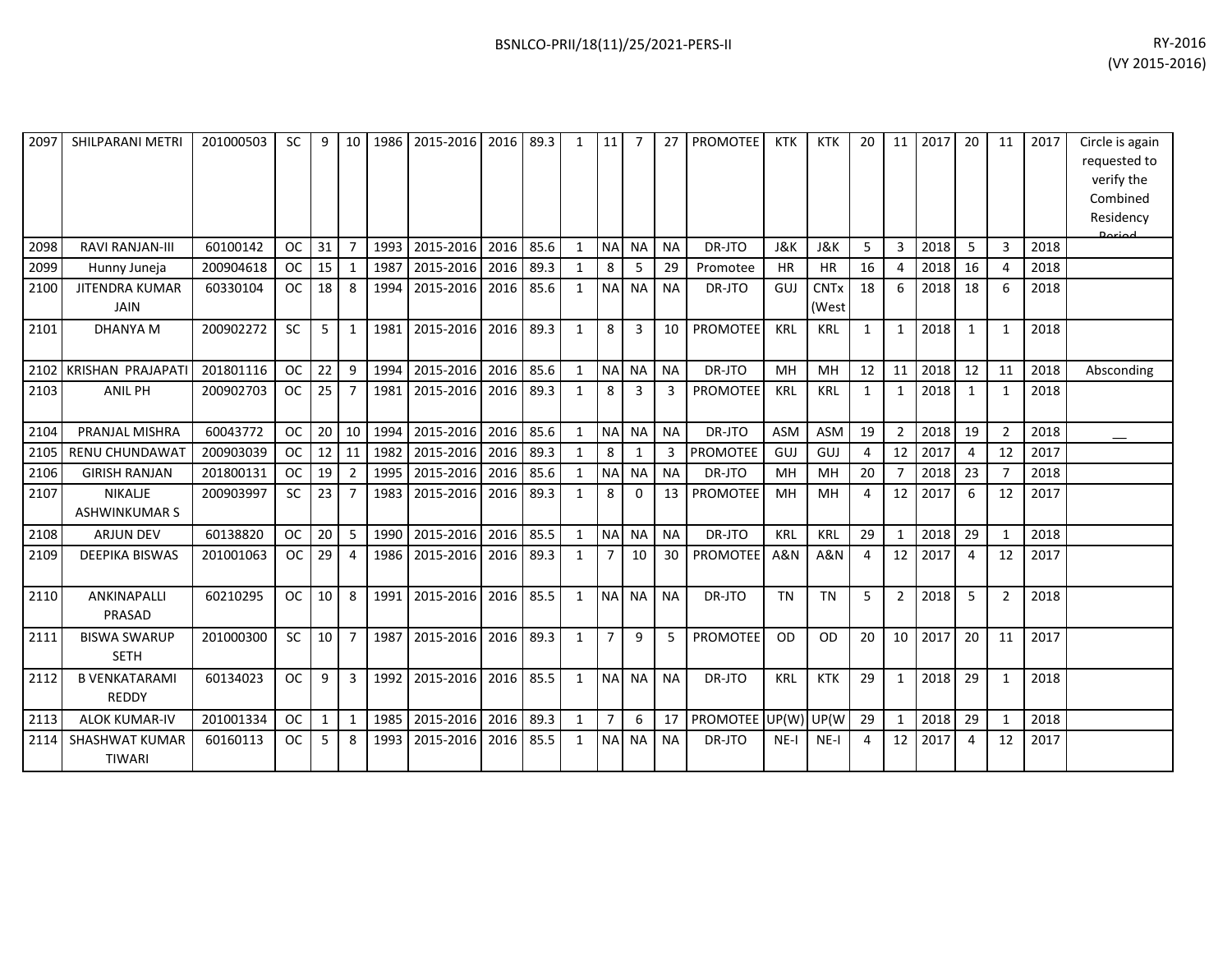| 2115 | <b>BANRISHA</b><br>MARBANIANG             | 200905007 | <b>ST</b>  | 28              | 3              | 1986 | 2015-2016 | 2016 | 89.2 | $\mathbf{1}$ | 12             | 3         | $\mathbf{1}$   | <b>PROMOTEE</b> | $NE-I$      | $NE-I$                          | 20           | 11             | 2017 | 20             | 11             | 2017 | Circle is again<br>requested to<br>verify the<br>Combined<br>Residency                  |
|------|-------------------------------------------|-----------|------------|-----------------|----------------|------|-----------|------|------|--------------|----------------|-----------|----------------|-----------------|-------------|---------------------------------|--------------|----------------|------|----------------|----------------|------|-----------------------------------------------------------------------------------------|
| 2116 | <b>KUSUMA</b><br><b>GOPIKRISHNA</b>       | 60134033  | OBC        | 10              | 8              | 1993 | 2015-2016 | 2016 | 85.5 | $\mathbf{1}$ | <b>NA</b>      | <b>NA</b> | <b>NA</b>      | DR-JTO          | <b>KRL</b>  | <b>KRL</b>                      | 12           | $\overline{2}$ | 2018 | 12             | $\overline{2}$ | 2018 | Resigned                                                                                |
| 2117 | RAVI KUMAR P D                            | 201000742 | OBC        | $\overline{2}$  | 6              | 1984 | 2015-2016 | 2016 | 89.2 | $\mathbf{1}$ | 11             | 9         | 8              | <b>PROMOTEE</b> | <b>KTK</b>  | <b>KTK</b>                      | 20           | 11             | 2017 | 20             | 11             | 2017 | Circle is again<br>requested to<br>verify the<br>Combined<br>Residency<br><b>Doriad</b> |
| 2118 | <b>MANVEER KAUR</b>                       | 60195540  | <b>OC</b>  | 23              | 10             | 1993 | 2015-2016 | 2016 | 85.5 | $\mathbf{1}$ | N <sub>A</sub> | <b>NA</b> | <b>NA</b>      | DR-JTO          | PB          | PB                              | 11           | 12             | 2017 | 11             | 12             | 2017 |                                                                                         |
| 2119 | <b>KAVITHAK</b>                           | 200802176 | OBC        | 18              | 8              | 1986 | 2015-2016 | 2016 | 89.2 | $\mathbf{1}$ | 9              | 4         | 3              | <b>PROMOTEE</b> | <b>TLGN</b> | <b>TLGN</b>                     | 26           | 12             | 2017 | 26             | 12             | 2017 |                                                                                         |
| 2120 | <b>GUJARI MANOJ</b><br><b>KUMAR</b>       | 60182008  | <b>OC</b>  | 17              | 5              | 1994 | 2015-2016 | 2016 | 85.5 | $\mathbf{1}$ | <b>NA</b>      | <b>NA</b> | <b>NA</b>      | DR-JTO          | <b>OD</b>   | <b>OD</b>                       | 29           | 1              | 2018 | 5              | 3              | 2018 |                                                                                         |
| 2121 | <b>PARMAR BHAVI</b><br><b>KANTILAL KU</b> | 200800893 | SC         | 26              | $\overline{4}$ | 1986 | 2015-2016 | 2016 | 89.2 | $\mathbf{1}$ | 9              | 3         | 4              | PROMOTEE        | MH          | MH                              | 4            | 12             | 2017 | $\overline{4}$ | 12             | 2017 |                                                                                         |
| 2122 | <b>SHALINI GUPTA</b>                      | 60060040  | OBC        | 3               | 9              | 1994 | 2015-2016 | 2016 | 85.5 | $\mathbf{1}$ | <b>NA</b>      | <b>NA</b> | <b>NA</b>      | DR-JTO          | CG          | CG                              | 4            | 12             | 2017 | 4              | 12             | 2017 | <b>RESIGNED</b>                                                                         |
| 2123 | <b>SUMIT KUMAR TYAGI</b>                  | 200903272 | <b>OC</b>  | 18              | 8              | 1987 | 2015-2016 | 2016 | 89.2 | $\mathbf{1}$ | 8              | 4         | 14             | PROMOTEE UP(W)  |             | UP(W                            | 29           | $\mathbf{1}$   | 2018 | 29             | $\mathbf{1}$   | 2018 |                                                                                         |
| 2124 | <b>AMIT KUMAR-V</b>                       | 60350146  | <b>SC</b>  | 17              | 9              | 1994 | 2015-2016 | 2016 | 85.5 | $\mathbf{1}$ | <b>NA</b>      | <b>NA</b> | <b>NA</b>      | DR-JTO          | <b>KTK</b>  | <b>CNT<sub>x</sub></b><br>(Sout | 9            | 4              | 2018 | 9              | 4              | 2018 | Provisonal<br>appointment                                                               |
| 2125 | SAJIKUMAR R                               | 200903359 | OBC        | 7               | 5              | 1986 | 2015-2016 | 2016 | 89.2 | $\mathbf{1}$ | 8              | 3         | $\overline{2}$ | PROMOTEE        | <b>KRL</b>  | <b>KRL</b>                      | $\mathbf{1}$ | $\mathbf{1}$   | 2018 | $\mathbf{1}$   | 1              | 2018 |                                                                                         |
| 2126 | SABHARISH<br>PADMANABHAN                  | 60150538  | <b>OC</b>  | 16              | 10             | 1994 | 2015-2016 | 2016 | 85.5 | $\mathbf{1}$ | <b>NA</b>      | <b>NA</b> | <b>NA</b>      | DR-JTO          | MH          | MH                              | 26           | $\mathbf{3}$   | 2018 | 26             | 3              | 2018 | Resigned                                                                                |
| 2127 | <b>NAGARAJU THALARI</b>                   | 200902835 | OBC        | 06 07           |                | 1984 | 2015-2016 | 2016 | 89.2 | $\mathbf{1}$ | 8              | 2         | 29             | <b>PROMOTEE</b> | <b>TLGN</b> | <b>CNTx</b><br>(Sout            | 26           | 12             | 2017 | 26             | 12             | 2017 |                                                                                         |
| 2128 | <b>TANKALA</b><br>RAMAKRISHNA RAO         | 60120268  | OBC        | 10 <sup>1</sup> | 8              | 1990 | 2015-2016 | 2016 | 85.4 | $\mathbf{1}$ | N <sub>A</sub> | <b>NA</b> | <b>NA</b>      | DR-JTO          | <b>KTK</b>  | KTK                             | 8            | 1              | 2018 | 8              | 1              | 2018 |                                                                                         |
| 2129 | <b>SHYAM SINGH</b><br><b>DHAKER</b>       | 200903061 | <b>OBC</b> | 15 <sup>1</sup> | 10             | 1983 | 2015-2016 | 2016 | 89.2 | $\mathbf{1}$ | 8              | 1         | 28             | PROMOTEE        | <b>MP</b>   | <b>CNTX</b><br>(West            | 20           | 11             | 2017 | 20             | 11             | 2017 |                                                                                         |
|      | 2130 BHIMANI PRAGNESH<br>KANJI            | 60070447  | ОC         | 21              | 9              | 1990 | 2015-2016 | 2016 | 85.4 | $\mathbf{1}$ | <b>NA</b>      | NA        | <b>NA</b>      | DR-JTO          | GUJ         | GUJ                             | 18           | 6              | 2018 | 21             | 6              | 2018 |                                                                                         |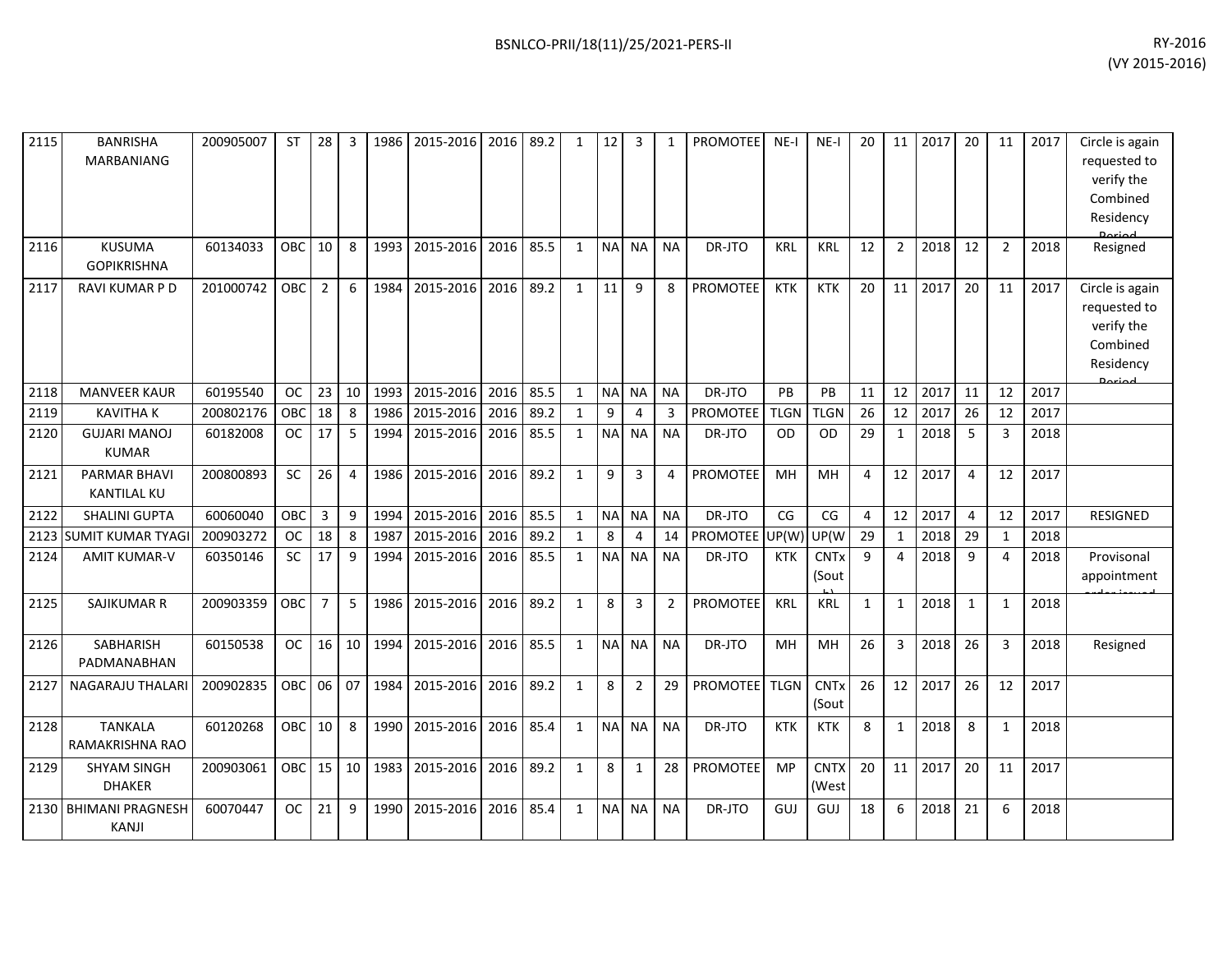| BSNLCO-PRII/18(11)/25/2021-PERS-II | RY-2016         |
|------------------------------------|-----------------|
|                                    | $(VI2015-2016)$ |

| 2131 | <b>BINOD DAS</b>                      | 200903565 | <b>OBC</b> | 4              | 2              | 1984 | 2015-2016 2016 |      | 89.2 | 1            | 8              | 0              | 20             | <b>PROMOTEE</b> | <b>ASM</b>     | ASM                        | 11             | 12             | 2017 | 11             | 12             | 2017 | Expired w.e.f<br>16/10/2018                                                      |
|------|---------------------------------------|-----------|------------|----------------|----------------|------|----------------|------|------|--------------|----------------|----------------|----------------|-----------------|----------------|----------------------------|----------------|----------------|------|----------------|----------------|------|----------------------------------------------------------------------------------|
| 2132 | YASHWANT SAHU                         | 60060047  | OBC        | 29             | 5              | 1991 | 2015-2016      | 2016 | 85.4 | $\mathbf{1}$ | <b>NA</b>      | <b>NA</b>      | <b>NA</b>      | DR-JTO          | CG             | CG                         | $\overline{4}$ | 12             | 2017 | $\overline{4}$ | 12             | 2017 |                                                                                  |
| 2133 | <b>KRISHNA GOGOI</b><br><b>SAIKIA</b> | 200903803 | OBC        | 19             | 5              | 1984 | 2015-2016      | 2016 | 89.2 | $\mathbf{1}$ | 8              | $\Omega$       | 20             | <b>PROMOTEE</b> | <b>ASM</b>     | ASM                        | 11             | 12             | 2017 | 11             | 12             | 2017 |                                                                                  |
| 2134 | SARASWATHI<br>VENKATESHWAR<br>RAJU    | 60350129  | <b>OBC</b> | 21             | 2              | 1992 | 2015-2016      | 2016 | 85.4 | $\mathbf{1}$ | <b>NA</b>      | <b>NA</b>      | <b>NA</b>      | DR-JTO          | <b>TN</b>      | <b>CNTx</b><br>(Sout<br>h) | 5              | $\overline{2}$ | 2018 | 5              | $\overline{2}$ | 2018 |                                                                                  |
|      | 2135 RAJU KUMAR GOGOI                 | 200903871 | OBC        | 30             | 6              | 1986 | 2015-2016      | 2016 | 89.2 | $\mathbf{1}$ | 8              | $\Omega$       | 20             | <b>PROMOTEE</b> | <b>ASM</b>     | ASM                        | 11             | 12             | 2017 | 11             | 12             | 2017 |                                                                                  |
|      | 2136 MOHAMMAD ASLAM                   | 60100140  | OBC        | 3              | $\mathbf{3}$   | 1992 | 2015-2016      | 2016 | 85.4 | 1            | <b>NA</b>      | <b>NA</b>      | <b>NA</b>      | DR-JTO          | <b>J&amp;K</b> | J&K                        | 5              | 3              | 2018 | 5              | 3              | 2018 |                                                                                  |
| 2137 | PRASAD PAWAR                          | 201001494 | OBC        | 9              | $\overline{3}$ | 1988 | 2015-2016      | 2016 | 89.2 | $\mathbf{1}$ | $\overline{7}$ | $\overline{4}$ | $\overline{7}$ | <b>PROMOTEE</b> | <b>KTK</b>     | <b>KTK</b>                 | 20             | 11             | 2017 | 20             | 11             | 2017 |                                                                                  |
| 2138 | <b>VINOD KUMAR KALA</b>               | 60150440  | <b>SC</b>  | $\overline{2}$ | $\overline{7}$ | 1992 | 2015-2016      | 2016 | 85.4 | $\mathbf{1}$ | <b>NA</b>      | <b>NA</b>      | <b>NA</b>      | DR-JTO          | MH             | MH                         | 25             | 1              | 2018 | 29             | $\mathbf{1}$   | 2018 |                                                                                  |
| 2139 | <b>SREEJAYAN K</b>                    | 200903732 | OBC        | 8              | $\mathbf{1}$   | 1980 | 2015-2016      | 2016 | 89.1 | $\mathbf{1}$ | 12             | $\overline{2}$ | 16             | <b>PROMOTEE</b> | <b>KTK</b>     | <b>KTK</b>                 | 20             | 11             | 2017 | 20             | 11             | 2017 | Circle is again<br>requested to<br>verify the<br>Combined<br>Residency<br>Doriod |
| 2140 | SABBELLA<br>VEERRAGHAVA<br>REDDY      | 201800288 | <b>OC</b>  | $\overline{4}$ | $\overline{2}$ | 1993 | 2015-2016      | 2016 | 85.4 | $\mathbf{1}$ | <b>NA</b>      | <b>NA</b>      | <b>NA</b>      | DR-JTO          | <b>KTK</b>     | <b>KTK</b>                 | 6              | 8              | 2018 | 6              | 8              | 2018 |                                                                                  |
| 2141 | <b>BULTI TRIPURA</b>                  | 201000479 | <b>ST</b>  | 22             | 12             | 1980 | 2015-2016      | 2016 | 89.1 | $\mathbf{1}$ | 11             | $\mathbf{q}$   | $\Omega$       | <b>PROMOTEE</b> | $NE-I$         | $NE-I$                     | 20             | 11             | 2017 | 20             | 11             | 2017 | Circle is again<br>requested to<br>verify the<br>Combined<br>Residency           |
| 2142 | <b>AKASH KUMAR</b><br>SINGH           | 60120312  | <b>OC</b>  | $\overline{7}$ | 6              | 1993 | 2015-2016      | 2016 | 85.4 | $\mathbf{1}$ | NA NA          |                | <b>NA</b>      | DR-JTO          | <b>KTK</b>     | <b>KTK</b>                 | 9              | 4              | 2018 | 9              | 4              | 2018 | Resignation                                                                      |
| 2143 | <b>MOORTHY N</b>                      | 200802338 | OBC        | 20             | 11             | 1977 | 2015-2016      | 2016 | 89.1 | $\mathbf{1}$ | 9              | $\mathbf 0$    | 29             | PROMOTEE        | <b>TN</b>      | <b>TN</b>                  | 27             | 11             | 2017 | 27             | 11             | 2017 |                                                                                  |
| 2144 | HABIB MOHAMMAD<br><b>KHAN</b>         | 60040016  | OC.        | $\mathbf{1}$   | $\mathbf{1}$   | 1994 | 2015-2016      | 2016 | 85.4 | $\mathbf{1}$ | <b>NA</b>      | NA             | <b>NA</b>      | DR-JTO          | <b>ASM</b>     | <b>ASM</b>                 | 19             | $\overline{2}$ | 2018 | 19             | $\overline{2}$ | 2018 | Resigned w.e.f<br>22/03/2018                                                     |
| 2145 | MD ZAHID ANSARI                       | 200900104 | <b>OBC</b> | 6              | $\mathbf{1}$   | 1985 | 2015-2016      | 2016 | 89.1 | $\mathbf{1}$ | 8              | 10             | $\Omega$       | <b>PROMOTEE</b> | <b>BH</b>      | BH                         | 27             | 11             | 2017 | 27             | 11             | 2017 |                                                                                  |
| 2146 | RAMA KRISHNA<br>DHARAVATH             | 60310045  | <b>ST</b>  | $\mathbf{1}$   | $\mathbf{1}$   | 1994 | 2015-2016      | 2016 | 85.4 | $\mathbf{1}$ | <b>NA</b>      | <b>NA</b>      | <b>NA</b>      | DR-JTO          | <b>KRL</b>     | <b>CNTx</b><br>(Sout       | 29             | $\mathbf{1}$   | 2018 | 29             | $\mathbf{1}$   | 2018 | TRANSFERRED<br>ON INTERCIRCLE<br>MTFROA4                                         |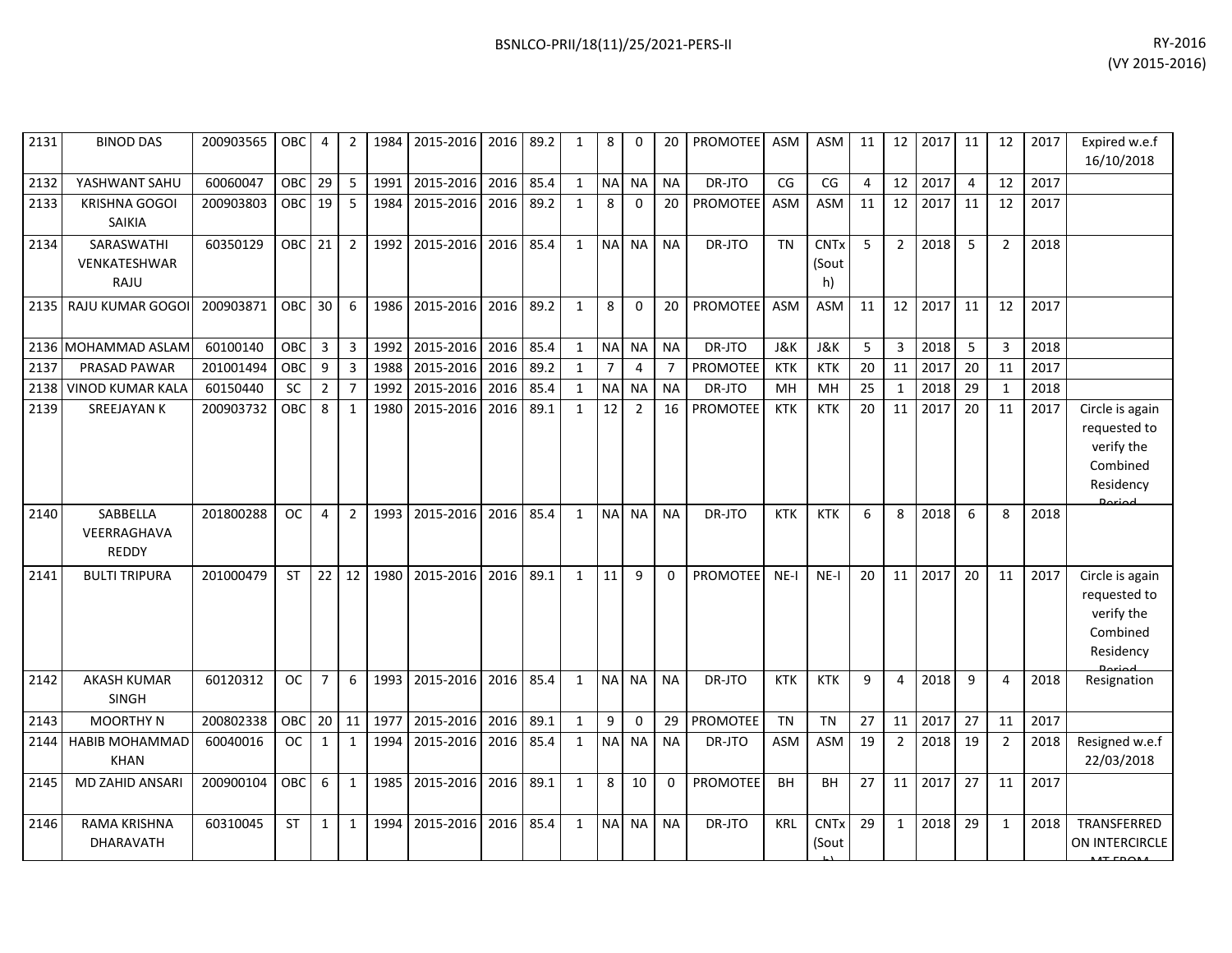| BSNLCO-PRII/18(11)/25/2021-PERS-II | RY-2016 |
|------------------------------------|---------|
|------------------------------------|---------|

| 2147 | <b>DEEPAK SINGHAL</b>                     | 200903464 | OC.        | 7              | 9              | 1988 | 2015-2016   2016   89.1 |      |      | 1            | 8              | 1            |           | <b>PROMOTEE</b>             | <b>RAJ</b>     | <b>CNT<sub>x</sub></b><br>(Nort | 20             |                | 11 2017 | 20             | 11             | 2017 |                                                                                  |
|------|-------------------------------------------|-----------|------------|----------------|----------------|------|-------------------------|------|------|--------------|----------------|--------------|-----------|-----------------------------|----------------|---------------------------------|----------------|----------------|---------|----------------|----------------|------|----------------------------------------------------------------------------------|
| 2148 | <b>TOMIN KURIACHAN</b>                    | 60137247  | <b>OC</b>  | $\overline{2}$ | 5              | 1994 | 2015-2016               | 2016 | 85.4 | $\mathbf{1}$ | <b>NA</b>      | <b>NA</b>    | <b>NA</b> | DR-JTO                      | <b>KRL</b>     | <b>KRL</b>                      | $\overline{2}$ | $\overline{4}$ | 2018    | $\overline{2}$ | $\overline{4}$ | 2018 | <b>ABCONDING</b><br><b>NOT CONFIRMED</b>                                         |
| 2149 | <b>SURESH PITTALA</b>                     | 200905259 | OBC        | 12             | 5              | 1987 | 2015-2016               | 2016 | 89.1 | $\mathbf{1}$ | 8              | $\Omega$     | 27        | <b>PROMOTEE</b>             | <b>TLGN</b>    | <b>TLGN</b>                     | 18             | $\mathbf{1}$   | 2018    | 18             | $\overline{1}$ | 2018 |                                                                                  |
| 2150 | NISHANT AGRAWAI                           | 60290077  | <b>OC</b>  | 8              | 9              | 1994 | 2015-2016               | 2016 | 85.4 | $\mathbf{1}$ | <b>NA</b>      | <b>NA</b>    | <b>NA</b> | DR-JTO                      | CG             | CG                              | $\overline{4}$ | 12             | 2017    | $\overline{4}$ | 12             | 2017 |                                                                                  |
| 2151 | MRIDU MOHAN<br><b>KONWAR</b>              | 200903792 | OBC        | 9              | 10             | 1985 | 2015-2016               | 2016 | 89.1 | $\mathbf{1}$ | 8              | $\mathbf{0}$ | 20        | <b>PROMOTEE</b>             | <b>ASM</b>     | <b>ASM</b>                      | 11             | 12             | 2017    | 11             | 12             | 2017 |                                                                                  |
| 2152 | <b>RAHUL GUPTA</b>                        | 60100143  | OBC        | 28             | 9              | 1994 | 2015-2016               | 2016 | 85.4 | $\mathbf{1}$ | <b>NA</b>      | <b>NA</b>    | <b>NA</b> | DR-JTO                      | <b>J&amp;K</b> | <b>J&amp;K</b>                  | 5              | $\overline{3}$ | 2018    | 5              | $\overline{3}$ | 2018 |                                                                                  |
| 2153 | <b>RANJAY KUMAR</b><br><b>SATYARTHI</b>   | 200904303 | OBC        | $\mathbf{1}$   | $\overline{2}$ | 1984 | 2015-2016               | 2016 | 89.1 | $\mathbf{1}$ | $\overline{7}$ | 11           | 30        | <b>PROMOTEE</b>             | J & K          | <b>J&amp;K</b>                  | $\overline{4}$ | 12             | 2017    | $\overline{4}$ | 12             | 2017 |                                                                                  |
| 2154 | Amit Kumar Verma                          | 60138819  | SC         | 22             | 10             | 1994 | 2015-2016               | 2016 | 85.4 | $\mathbf{1}$ | <b>NA</b>      | <b>NA</b>    | <b>NA</b> | DR-JTO                      | KRL            | <b>KRL</b>                      | 29             | $\mathbf{1}$   | 2018    | 29             | $\mathbf{1}$   | 2018 | Resigned                                                                         |
| 2155 | <b>JITENDRA KUMAR</b><br><b>BEHERA-I</b>  | 201000315 | <b>OC</b>  | 13             | 6              | 1986 | 2015-2016               | 2016 | 89.1 | $\mathbf{1}$ | $\overline{7}$ | $\mathsf{q}$ | 5         | <b>PROMOTEE</b>             | <b>OD</b>      | <b>OD</b>                       | 20             | 10             | 2017    | 20             | 11             | 2017 |                                                                                  |
| 2156 | <b>DEVAPUJALA SAI</b><br><b>SUMANTH</b>   | 60132419  | <b>OBC</b> | 16             | 5              | 1995 | 2015-2016               | 2016 | 85.4 | $\mathbf{1}$ | N <sub>A</sub> | <b>NA</b>    | <b>NA</b> | DR-JTO                      | <b>KRL</b>     | <b>KRL</b>                      | 12             | $\overline{2}$ | 2018    | 12             | $\overline{2}$ | 2018 |                                                                                  |
| 2157 | <b>DEEPAK V</b>                           | 201000982 | <b>OBC</b> | 29             | 9              | 1985 | 2015-2016               | 2016 | 89.1 | $\mathbf{1}$ | $\overline{7}$ | 6            | 27        | <b>PROMOTEE</b>             | KTK            | <b>CNT<sub>x</sub></b><br>(Sout | 20             | 11             | 2017    | 20             | 11             | 2017 |                                                                                  |
| 2158 | PRAMILA                                   | 60130020  | SC         | 26             | $\overline{2}$ | 1986 | 2015-2016               | 2016 | 85.3 | $\mathbf{1}$ |                | NA NA        | <b>NA</b> | DR-JTO                      | <b>KRL</b>     | <b>CNT<sub>x</sub></b><br>(Nort | 26             | $\overline{3}$ | 2018    | 26             | $\overline{3}$ | 2018 | <b>RULE 8 ONE WAY</b><br>TO CNTX-NORTH                                           |
| 2159 | <b>MARBOM LOLLEN</b>                      | 201000633 | <b>ST</b>  | 20             | 12             | 1987 | 2015-2016               | 2016 | 89   | $\mathbf{1}$ | 11             | 8            | 18        | <b>PROMOTEE</b>             | $NE-I$         | $NE-I$                          | 20             | 11             | 2017    | 20             | 11             | 2017 | Circle is again<br>requested to<br>verify the<br>Combined<br>Residency<br>Dariad |
| 2160 | <b>UMESH CHANDELIYA</b>                   | 201800144 | SC         | 20             | 6              | 1989 | 2015-2016               | 2016 | 85.3 | $\mathbf{1}$ | <b>NA</b>      | <b>NA</b>    | <b>NA</b> | DR-JTO                      | MH             | <b>CNTx</b><br>(West            | 24             | $\overline{7}$ | 2018    | 24             | $\overline{7}$ | 2018 |                                                                                  |
| 2161 | <b>AJAY NAGAR</b>                         | 200905034 | <b>OC</b>  | 11             | 5              | 1985 | 2015-2016               | 2016 | 89   | $\mathbf{1}$ | 8              | 10           | 22        | <b>PROMOTEE</b> UP(W) UP(E) |                |                                 | 6              | 8              | 2018    | 6              | 8              | 2018 |                                                                                  |
| 2162 | Kumari Manisha                            | 60137242  | <b>OC</b>  | $\overline{2}$ | $\mathbf{1}$   | 1991 | 2015-2016               | 2016 | 85.3 | $\mathbf{1}$ | <b>NA</b>      | <b>NA</b>    | <b>NA</b> | DR-JTO                      | <b>KRL</b>     | <b>KRL</b>                      | 26             | 3              | 2018    | 26             | $\overline{3}$ | 2018 | Resigned                                                                         |
| 2163 | <b>DEOVRATH KUMAR</b><br>RAJAK            | 200900543 | <b>SC</b>  | 22             | 11             | 1983 | 2015-2016               | 2016 | 89   | $\mathbf{1}$ | 8              | 9            | 29        | <b>PROMOTEE</b>             | <b>CTD</b>     | <b>CTD</b>                      | 20             | 11             | 2017    | 20             | 11             | 2017 |                                                                                  |
| 2164 | <b>AMIT KUMAR-VI</b>                      | 260192516 | OBC        | 3              | $\overline{2}$ | 1993 | 2015-2016               | 2016 | 85.3 | 1            | <b>NA</b>      | <b>NA</b>    | <b>NA</b> | DR-JTO                      | UP(W)          | UP(W                            | 14             | 5              | 2018    | 14             | 5              | 2018 |                                                                                  |
| 2165 | <b>JADHAV</b><br>VISHALKUMAR<br>SURYAKANT | 200803295 | OBC.       | 11             | 8              | 1983 | 2015-2016               | 2016 | 89   | $\mathbf{1}$ | 8              | 6            | 23        | <b>PROMOTEE</b>             | MH             | <b>MH</b>                       | 5              | 6              | 2017    | 5              | 6              | 2017 |                                                                                  |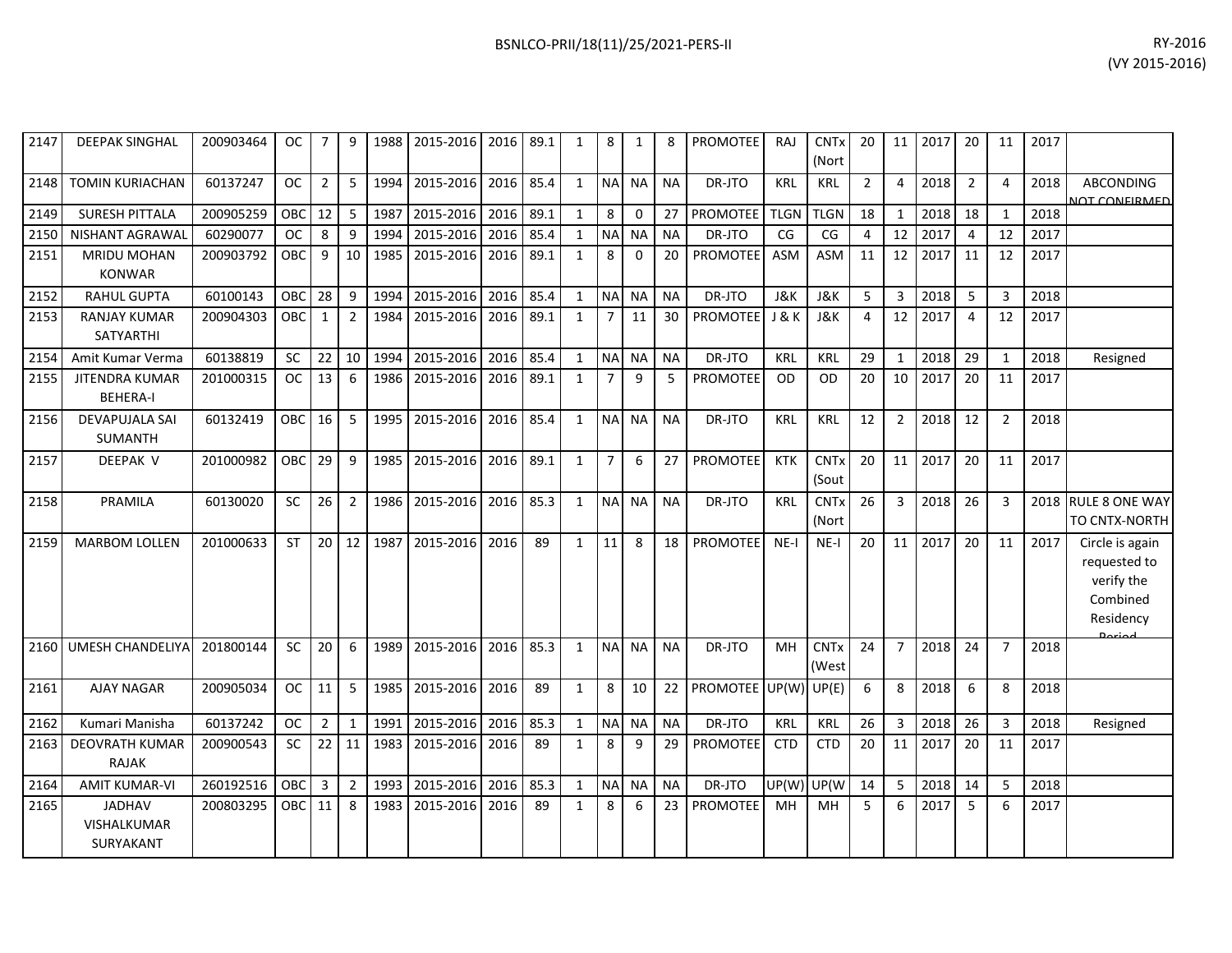| 2166 | Shri. SHYAMAL DAS                     | 260320121 | <b>SC</b>  | 24           | 4              | 1993 | 2015-2016 | 2016 | 85.3 | $\mathbf{1}$ | <b>NA</b>      | <b>NA</b>      | <b>NA</b>    | DR-JTO           | NE-II       | <b>CNT<sub>x</sub></b><br>(East) | 5  | 12             | 2017 | -5             | 12             | 2017 | Resigned on<br>20.07.2020                                              |
|------|---------------------------------------|-----------|------------|--------------|----------------|------|-----------|------|------|--------------|----------------|----------------|--------------|------------------|-------------|----------------------------------|----|----------------|------|----------------|----------------|------|------------------------------------------------------------------------|
| 2167 | <b>KAMBLE VIJAY</b><br><b>PRAKASH</b> | 200803293 | <b>SC</b>  | 21           | 11             | 1983 | 2015-2016 | 2016 | 89   | $\mathbf{1}$ | 8              | 6              | 23           | PROMOTEE         | MH          | MH                               | 5  | 6              | 2017 | -5             | 6              | 2017 |                                                                        |
| 2168 | <b>NEHA BHAGAT</b>                    | 60060046  | <b>ST</b>  | 26           | $\overline{7}$ | 1993 | 2015-2016 | 2016 | 85.3 | $\mathbf{1}$ | <b>NA</b>      | <b>NA</b>      | <b>NA</b>    | DR-JTO           | CG          | CG                               | 4  | 12             | 2017 | $\overline{4}$ | 12             | 2017 |                                                                        |
| 2169 | PRASAD M V D                          | 201000142 | <b>OC</b>  | 16           | 8              | 1983 | 2015-2016 | 2016 | 89   | $\mathbf{1}$ | $\overline{7}$ | 11             | 24           | PROMOTEE         | <b>TLGN</b> | <b>TLGN</b>                      | 26 | 12             | 2017 | 26             | 12             | 2017 |                                                                        |
| 2170 | RITESH PRASAD                         | 60070443  | <b>ST</b>  | 30           | 8              | 1993 | 2015-2016 | 2016 | 85.3 | $\mathbf{1}$ | <b>NA</b>      | <b>NA</b>      | <b>NA</b>    | DR-JTO           | <b>GUJ</b>  | GUJ                              | 18 | 6              | 2018 | 18             | 6              | 2018 |                                                                        |
| 2171 | BHAVESHKUMAR<br><b>PATEL</b>          | 200904276 | <b>ST</b>  | 3            | $\overline{7}$ | 1982 | 2015-2016 | 2016 | 89   | $\mathbf{1}$ | $\overline{7}$ | 11             | 20           | <b>PROMOTEE</b>  | GUJ         | GUJ                              | 4  | 12             | 2017 | $\overline{4}$ | 12             | 2017 |                                                                        |
| 2172 | <b>RAMANATH DASH</b>                  | 60182007  | <b>OC</b>  | $\mathbf{1}$ | $\overline{4}$ | 1994 | 2015-2016 | 2016 | 85.3 | $\mathbf{1}$ | <b>NA</b>      | <b>NA</b>      | <b>NA</b>    | DR-JTO           | OD          | <b>OD</b>                        | 29 | $\mathbf{1}$   | 2018 | 5              | 3              | 2018 |                                                                        |
| 2173 | <b>KISHAN LAL-II</b>                  | 201000135 | <b>SC</b>  | 3            | 8              | 1986 | 2015-2016 | 2016 | 89   | $\mathbf{1}$ |                | 9              | 25           | <b>PROMOTEE</b>  | RAJ         | <b>RAJ</b>                       | 20 | 11             | 2017 | 20             | 11             | 2017 |                                                                        |
| 2174 | <b>GANESH P BHAT</b>                  | 60120313  | <b>OC</b>  | 31           | 5              | 1994 | 2015-2016 | 2016 | 85.3 | $\mathbf{1}$ | NA             | NA             | <b>NA</b>    | DR-JTO           | <b>KTK</b>  | <b>KTK</b>                       | 9  | $\overline{4}$ | 2018 | 9              | $\Delta$       | 2018 | Resignation                                                            |
| 2175 | RAJKUMAR<br>TELASANG                  | 201000713 | SC         | 16           | $\overline{2}$ | 1984 | 2015-2016 | 2016 | 89   | $\mathbf{1}$ | $\overline{7}$ | 6              | 26           | <b>PROMOTEE</b>  | <b>KTK</b>  | <b>KTK</b>                       | 20 | 11             | 2017 | 20             | 11             | 2017 |                                                                        |
| 2176 | <b>NEERAJ KUMAR-II</b>                | 60330083  | <b>OBC</b> | 21           | $\overline{3}$ | 1995 | 2015-2016 | 2016 | 85.3 | $\mathbf{1}$ | <b>NA</b>      | <b>NA</b>      | <b>NA</b>    | DR-JTO           | MH          | <b>CNTx</b><br>(West             | 12 | $\overline{2}$ | 2018 | 12             | $\overline{2}$ | 2018 | Resigned w.e.f.<br>21.10.2021                                          |
| 2177 | SATYANARAYAN<br>PRADHAN               | 201001583 | <b>OC</b>  | 18           | 6              | 1983 | 2015-2016 | 2016 | 89   | $\mathbf{1}$ | $\overline{7}$ | 3              | 24           | PROMOTEE         | <b>OD</b>   | OD                               | 20 | 10             | 2017 | 20             | 11             | 2017 |                                                                        |
| 2178 | <b>ANKIT JAIN</b>                     | 60200111  | <b>OC</b>  | 3            | 11             | 1990 | 2015-2016 | 2016 | 85.2 | $\mathbf{1}$ | <b>NA</b>      | <b>NA</b>      | <b>NA</b>    | DR-JTO           | GUJ         | <b>CNTx</b><br>(West             | 18 | 6              | 2018 | 18             | 6              | 2018 | Transferred to<br>CNTX(W) Circle.                                      |
| 2179 | <b>HEMANT KUMAR</b>                   | 200902873 | SC         | 25           | $\mathbf{1}$   | 1984 | 2015-2016 | 2016 | 88.9 | $\mathbf{1}$ | 12             | $\overline{2}$ | 26           | PROMOTEE Tx (Nor |             | <b>CNTx</b><br>(Nort<br>h)       | 20 | 11             | 2017 | 20             | 11             | 2017 | Circle is again<br>requested to<br>verify the<br>Combined<br>Residency |
| 2180 | <b>ROUSHAN KUMAR</b><br>SHARMA        | 60100131  | <b>OC</b>  | 14           | 12             | 1991 | 2015-2016 | 2016 | 85.2 | $\mathbf{1}$ | <b>NAI</b>     | <b>NA</b>      | <b>NA</b>    | DR-JTO           | J&K         | <b>J&amp;K</b>                   | 1  | $\mathbf{1}$   | 2018 | 1              | $\mathbf{1}$   | 2018 |                                                                        |
| 2181 | SARAVANA KUMAR<br>$M-H$               | 200802600 | OBC        | 14           | 6              | 1980 | 2015-2016 | 2016 | 88.9 | $\mathbf{1}$ | 9              | $\mathbf{1}$   | 9            | <b>PROMOTEE</b>  | <b>TN</b>   | <b>TN</b>                        | 27 | 11             | 2017 | 27             | 11             | 2017 |                                                                        |
| 2182 | Shri. RAVI ASTHANA                    | 260170035 | <b>OC</b>  | 25           | $\mathbf{1}$   | 1992 | 2015-2016 | 2016 | 85.2 | $\mathbf{1}$ | <b>NA</b>      | <b>NA</b>      | <b>NA</b>    | DR-JTO           | $NE-II$     | NEII                             | 4  | 12             | 2017 | $\overline{4}$ | 12             | 2017 |                                                                        |
| 2183 | MOIZ BHARMAL                          | 200900921 | <b>OC</b>  | 29           | 12             | 1986 | 2015-2016 | 2016 | 88.9 | $\mathbf{1}$ | 8              | 5              | $\mathbf{0}$ | <b>PROMOTEE</b>  | GUJ         | GUJ                              | 4  | 12             | 2017 | $\overline{4}$ | 12             | 2017 |                                                                        |
| 2184 | MATALA MANOJ                          | 60120269  | OBC        | 26           | 3              | 1992 | 2015-2016 | 2016 | 85.2 | $\mathbf{1}$ | NA             | <b>NA</b>      | <b>NA</b>    | DR-JTO           | <b>KTK</b>  | <b>KTK</b>                       | 8  | 1              | 2018 | 8              | -1             | 2018 | Resignation                                                            |
| 2185 | <b>NEENU A R</b>                      | 200903493 | OBC        | 21           | 9              | 1984 | 2015-2016 | 2016 | 88.9 | $\mathbf{1}$ | 8              | 3              | 2            | PROMOTEE         | <b>KRL</b>  | <b>KRL</b>                       | 1  | 1              | 2018 | 1              | -1             | 2018 |                                                                        |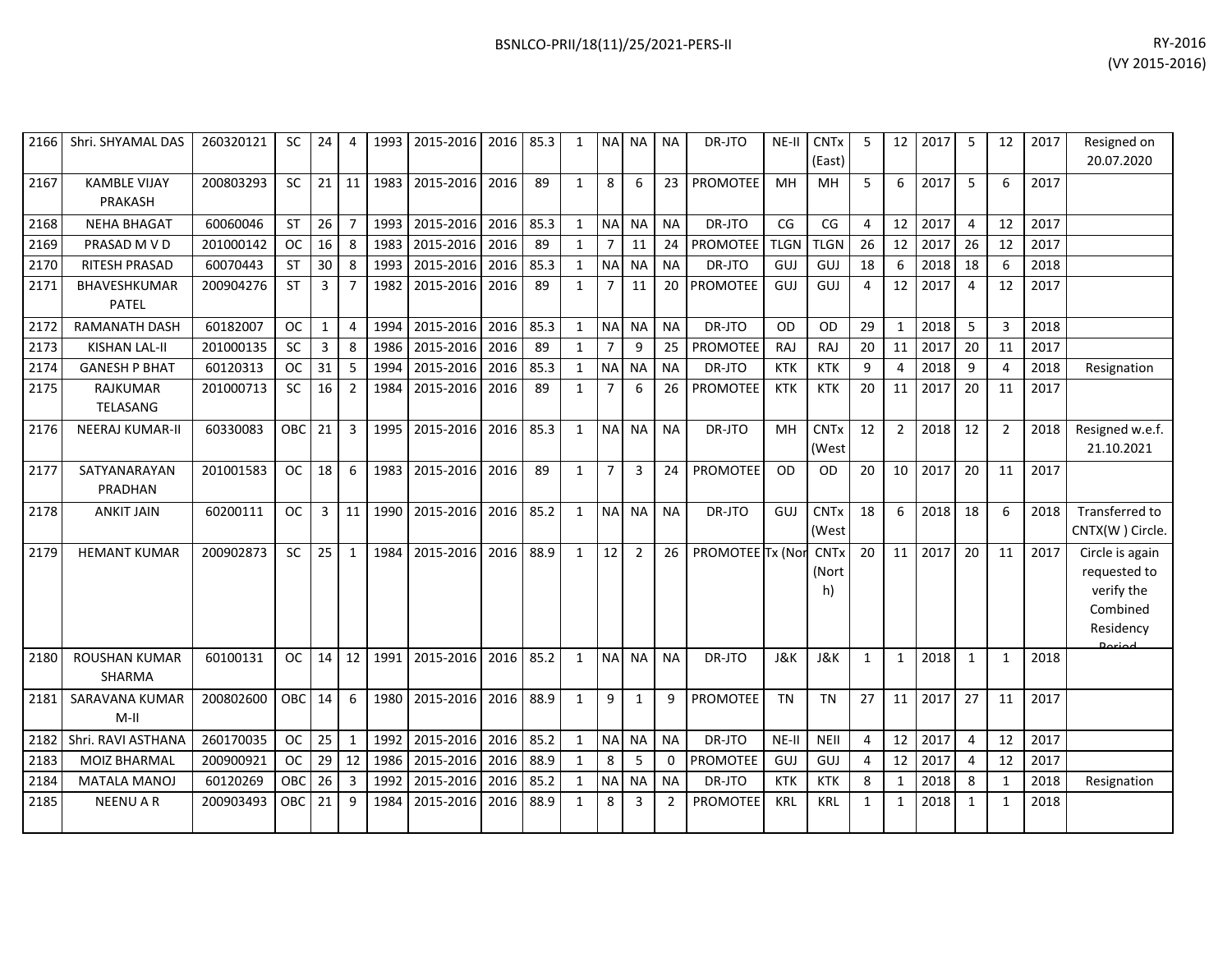| 2186 | SANGANNAGARI<br><b>KARUNAKAR REDDY</b>     | 60270143  | OC.        | 21 <sub>1</sub> | 8              | 1992 | 2015-2016   2016   85.2 |      |      | 1            |                | NA NA NA       |           | DR-JTO          |                | CHTD CHTD   | 12 | $\overline{2}$  | 2018 | 12             |                | 2018 |                                  |
|------|--------------------------------------------|-----------|------------|-----------------|----------------|------|-------------------------|------|------|--------------|----------------|----------------|-----------|-----------------|----------------|-------------|----|-----------------|------|----------------|----------------|------|----------------------------------|
| 2187 | <b>GIRIRAJ RATAN VYAS</b>                  | 200902339 | <b>OC</b>  | 16              | 8              | 1986 | 2015-2016               | 2016 | 88.9 | $\mathbf{1}$ | 8              | $\overline{2}$ | 6         | <b>PROMOTEE</b> | RAJ            | RAJ         | 20 | 11              | 2017 | 20             | 11             | 2017 |                                  |
| 2188 | <b>SAURABH</b><br>SRIVASTAVA               | 201800336 | OC.        | 29              | -8             | 1992 | 2015-2016               | 2016 | 85.2 | 1            | <b>NAI</b>     | NA I           | <b>NA</b> | DR-JTO          | <b>KRL</b>     | <b>KTK</b>  | 9  | 3               | 2018 | -9             | 3              | 2018 | TRANSFERRED<br>ON INTERCIRCLE    |
| 2189 | <b>BARAKATH NISHA A</b>                    | 200902756 | OBC.       | $\overline{4}$  | 5              | 1987 | 2015-2016               | 2016 | 88.9 | $\mathbf{1}$ | 8              | 1              | 29        | PROMOTEE CHTD   |                | <b>CHTD</b> | 4  | 12 <sup>1</sup> | 2017 | $\overline{4}$ | 12             | 2017 |                                  |
|      | 2190   ATUL KUMAR YADAV                    | 60070433  | <b>OBC</b> | 23              | 11             | 1992 | 2015-2016               | 2016 | 85.2 | $\mathbf{1}$ |                | NA NA          | NA.       | DR-JTO          | GUJ            | GUJ         | 18 | 6               | 2018 | 18             | 6              | 2018 | Resigned on<br>12 11 2018        |
| 2191 | <b>MOHD TARIO KHAN</b>                     | 200904212 | <b>OC</b>  | $\mathbf{1}$    | $\mathbf{1}$   | 1984 | 2015-2016               | 2016 | 88.9 | $\mathbf{1}$ | 8              | $\Omega$       | 17        | <b>PROMOTEE</b> | UP(E)          | UP(E)       | 1  | 1               | 2018 | 1              | 1              | 2018 |                                  |
| 2192 | <b>AVINASH</b><br>SHRIVASTAV               | 60100139  | <b>OC</b>  | 23              | 11             | 1993 | 2015-2016               | 2016 | 85.2 | $\mathbf{1}$ |                | NA NA          | <b>NA</b> | DR-JTO          | <b>J&amp;K</b> | J&K         | 5  | 3               | 2018 | 5              | 3              | 2018 |                                  |
| 2193 | <b>RANA PRATAP</b><br><b>KRANTIDARSHI</b>  | 200904552 | <b>SC</b>  | $\mathbf{1}$    | $\overline{7}$ | 1985 | 2015-2016               | 2016 | 88.9 | $\mathbf{1}$ | 8              | $\mathbf{0}$   |           | 13 PROMOTEE     | UP(E)          | UP(E)       | 4  | 12              | 2017 | $\overline{4}$ | 12             | 2017 |                                  |
| 2194 | <b>VINITA GUPTA</b>                        | 60150459  | OBC        | 15              | $\overline{4}$ | 1994 | 2015-2016               | 2016 | 85.2 | 1            | <b>NA</b>      | <b>NA</b>      | <b>NA</b> | DR-JTO          | MH             | MH          | 9  | $\overline{2}$  | 2018 | 12             | $\mathfrak{p}$ | 2018 |                                  |
| 2195 | <b>NAGA</b><br>VENKATESHWARA<br>RAO K      | 201000128 | OBC        | 22              | 4              | 1984 | 2015-2016               | 2016 | 88.9 | 1            | $\overline{7}$ | 11             | 24        | <b>PROMOTEE</b> | AP             | AP          | 26 | 12              | 2017 | 26             | 12             | 2017 |                                  |
| 2196 | <b>SUJINDAR S</b>                          | 60210310  | OBC        | 15              | 6              | 1994 | 2015-2016               | 2016 | 85.2 | 1            | NA NA          |                | <b>NA</b> | DR-JTO          | <b>TN</b>      | <b>TN</b>   | 5  | $\overline{2}$  | 2018 | 5              | $\overline{2}$ | 2018 | <b>RESIGNATION</b>               |
| 2197 | SWAYOMPRAVA<br><b>GHAREI</b>               | 201000232 | <b>OC</b>  | $\overline{7}$  | 6              | 1984 | 2015-2016               | 2016 | 88.9 | $\mathbf{1}$ | $\overline{7}$ | 9              | 5         | <b>PROMOTEE</b> | .OD            | OD          | 20 | 10              | 2017 | 20             | 11             | 2017 |                                  |
| 2198 | <b>NISHA MEENA</b>                         | 60120314  | <b>ST</b>  | $\overline{2}$  | $\overline{7}$ | 1994 | 2015-2016               | 2016 | 85.2 | $\mathbf{1}$ | NAI NA         |                | <b>NA</b> | DR-JTO          | <b>KTK</b>     | <b>KTK</b>  | 9  | 4               | 2018 | 9              | 4              | 2018 | Resigned wef<br>14/03/19         |
| 2199 | <b>RAJKUMAR</b>                            | 201000637 | <b>SC</b>  | 28              | 11             | 1978 | 2015-2016               | 2016 | 88.9 | 1            | $\overline{7}$ | 8              | $\Omega$  | <b>PROMOTEE</b> | <b>KTK</b>     | <b>KTK</b>  | 20 | 11              | 2017 | 20             | 11             | 2017 |                                  |
| 2200 | <b>JYOTI GAHLOT</b>                        | 60070328  | <b>SC</b>  | 12              | 10             | 1994 | 2015-2016               | 2016 | 85.2 | $\mathbf{1}$ | <b>NAI</b>     | NA I           | <b>NA</b> | DR-JTO          | GUJ            | GUJ         | 5  | $\overline{2}$  | 2018 | 5              | $\overline{2}$ | 2018 | Resigned on<br><u>NG 02 2021</u> |
| 2201 | SHABEENA C                                 | 201001565 | <b>OC</b>  | 30              | 5              | 1983 | 2015-2016               | 2016 | 88.9 | $\mathbf{1}$ | $\overline{7}$ | $\overline{4}$ | 8         | <b>PROMOTEE</b> | <b>KTK</b>     | <b>KRL</b>  | 20 | 11              | 2017 | 20             | 11             | 2017 | R8 Mutual<br>transfer to         |
| 2202 | <b>RAVIKANT KUMAR</b>                      | 60120220  | OBC        | 8               | 12             | 1994 | 2015-2016               | 2016 | 85.2 | $\mathbf{1}$ | <b>NA</b>      | NA I           | <b>NA</b> | DR-JTO          | <b>KTK</b>     | <b>KTK</b>  | 29 | $\mathbf{1}$    | 2018 | 29             | $\mathbf{1}$   | 2018 | Provisonal<br>appointment        |
| 2203 | <b>MANOHAR REDDY</b><br><b>MANTHULA</b>    | 201002281 | <b>OC</b>  | $\mathbf{1}$    | 6              | 1985 | 2015-2016               | 2016 | 88.9 | $\mathbf{1}$ | $\overline{7}$ | 3              | 28        | <b>PROMOTEE</b> | AP             | AP          | 26 | 12              | 2017 | 26             | 12             | 2017 |                                  |
| 2204 | NEMALIDINNE<br>RAJASEKHARA<br><b>REDDY</b> | 60120201  | OC.        | $\overline{7}$  | $\overline{7}$ | 1995 | 2015-2016               | 2016 | 85.2 | $\mathbf{1}$ | NA NA          |                | <b>NA</b> | DR-JTO          | <b>KTK</b>     | <b>KTK</b>  | 11 | 12              | 2017 | 11             | 12             | 2017 | Resigned wef<br>30.06.2018       |
| 2205 | <b>RUBUL SAIKIA</b>                        | 201000427 | <b>OC</b>  | $\mathbf{1}$    | $\overline{2}$ | 1984 | 2015-2016               | 2016 | 88.9 | $\mathbf{1}$ | $\overline{7}$ | 8              | 26        | <b>PROMOTEE</b> | <b>ASM</b>     | ASM         | 11 | 12              | 2017 | 11             | 12             | 2017 |                                  |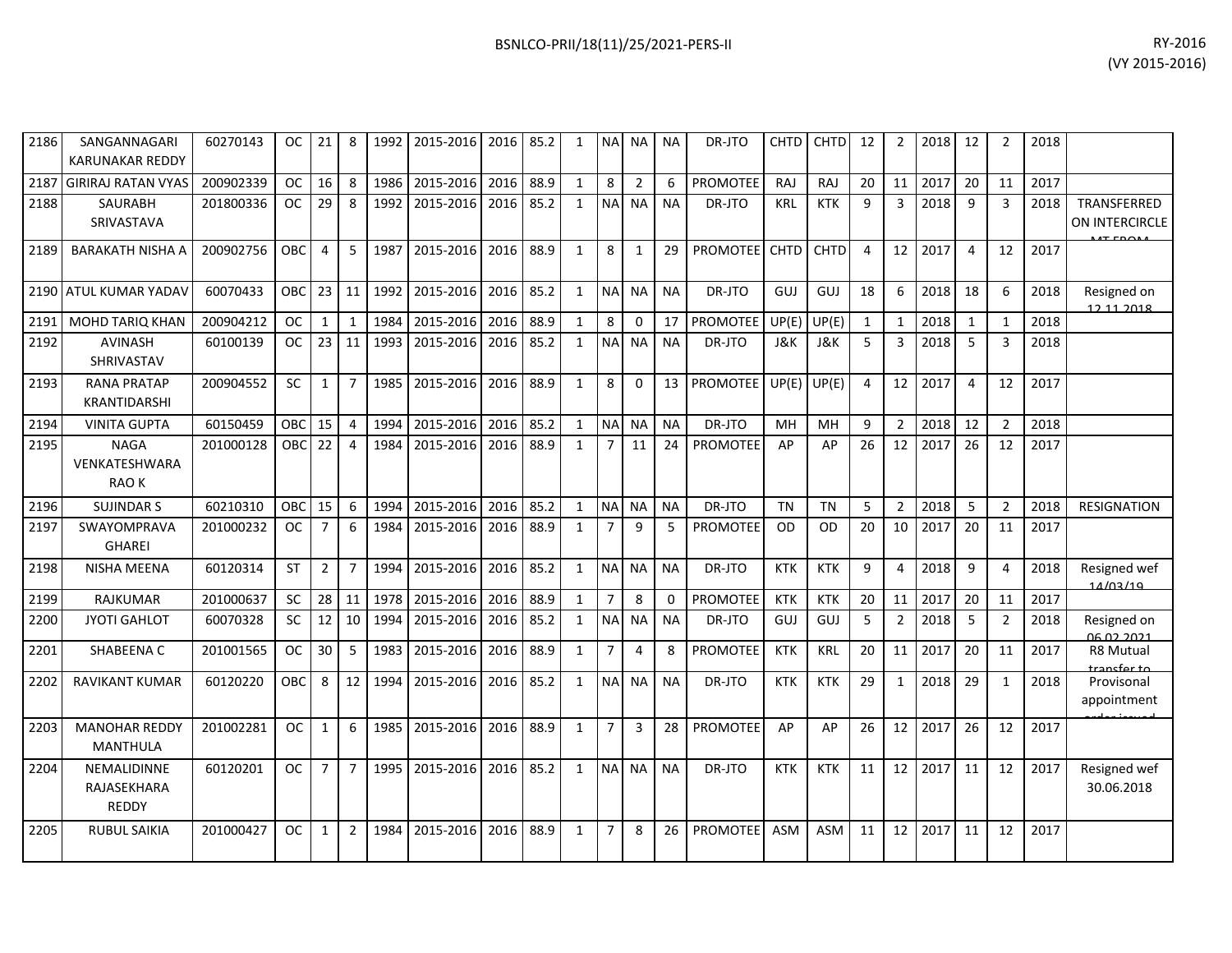| <b>ST</b><br>31<br>12<br>88.8<br>12<br>2017<br>2207<br>C ROSANGZUALA<br>200903539<br>1980<br>2015-2016<br>2016<br>3<br><b>PROMOTEE</b><br>$NE-I$<br>20<br>11<br>20<br>2017<br>$\mathbf{1}$<br>$\mathbf{1}$<br>$NE-I$<br>11<br>PRAVIN SHIVAJI<br><b>OBC</b><br>13<br>2<br>2015-2016<br>85.1<br>2208<br>1800064<br>1990<br>2016<br><b>NA</b><br><b>NA</b><br>DR-JTO<br>9<br>$\overline{7}$<br>2018<br>9<br>2018<br>$\mathbf{1}$<br>NA.<br>MН<br>MН<br>7<br><b>GAYKI</b><br>LAXMIDEVI<br>201000508<br><b>OBC</b><br>19<br>3<br>2015-2016<br>2016<br>88.8<br>11<br><b>PROMOTEE</b><br>2017<br>20<br>2209<br>1985<br>10<br>12 <sup>2</sup><br>KTK<br><b>KTK</b><br>20<br>11<br>11<br>2017<br>$\mathbf{1}$<br>MADAGUNDI | Circle is again<br>requested to<br>verify the<br>Combined<br>Residency<br>Circle is again<br>requested to<br>verify the<br>Combined<br>Residency |
|-------------------------------------------------------------------------------------------------------------------------------------------------------------------------------------------------------------------------------------------------------------------------------------------------------------------------------------------------------------------------------------------------------------------------------------------------------------------------------------------------------------------------------------------------------------------------------------------------------------------------------------------------------------------------------------------------------------------|--------------------------------------------------------------------------------------------------------------------------------------------------|
|                                                                                                                                                                                                                                                                                                                                                                                                                                                                                                                                                                                                                                                                                                                   |                                                                                                                                                  |
|                                                                                                                                                                                                                                                                                                                                                                                                                                                                                                                                                                                                                                                                                                                   |                                                                                                                                                  |
|                                                                                                                                                                                                                                                                                                                                                                                                                                                                                                                                                                                                                                                                                                                   |                                                                                                                                                  |
|                                                                                                                                                                                                                                                                                                                                                                                                                                                                                                                                                                                                                                                                                                                   |                                                                                                                                                  |
|                                                                                                                                                                                                                                                                                                                                                                                                                                                                                                                                                                                                                                                                                                                   |                                                                                                                                                  |
|                                                                                                                                                                                                                                                                                                                                                                                                                                                                                                                                                                                                                                                                                                                   |                                                                                                                                                  |
|                                                                                                                                                                                                                                                                                                                                                                                                                                                                                                                                                                                                                                                                                                                   |                                                                                                                                                  |
|                                                                                                                                                                                                                                                                                                                                                                                                                                                                                                                                                                                                                                                                                                                   |                                                                                                                                                  |
|                                                                                                                                                                                                                                                                                                                                                                                                                                                                                                                                                                                                                                                                                                                   |                                                                                                                                                  |
|                                                                                                                                                                                                                                                                                                                                                                                                                                                                                                                                                                                                                                                                                                                   |                                                                                                                                                  |
|                                                                                                                                                                                                                                                                                                                                                                                                                                                                                                                                                                                                                                                                                                                   |                                                                                                                                                  |
| 2210<br>RAMANADHAN<br>60120211<br>OBC<br>20<br>$\overline{2}$<br>2015-2016<br>2016<br>85.1<br>29<br>2018<br>29<br>1991<br>$\mathbf{1}$<br><b>NA</b><br><b>NA</b><br><b>NA</b><br>DR-JTO<br><b>KTK</b><br><b>KTK</b><br>$\mathbf{1}$<br>2018<br>$\mathbf 1$                                                                                                                                                                                                                                                                                                                                                                                                                                                        |                                                                                                                                                  |
| LAKSHMANA KUMAR                                                                                                                                                                                                                                                                                                                                                                                                                                                                                                                                                                                                                                                                                                   |                                                                                                                                                  |
| 26<br>88.8<br>9<br>200802232<br><b>OC</b><br>10<br>2015-2016<br>2016<br><b>PROMOTEE</b><br>12<br>2017<br>2017<br>2211<br>CHINTANKUMAR<br>1985<br>9<br>GUJ<br>GUJ<br>$\overline{4}$<br>12<br>$\mathbf{1}$<br>1<br>4<br>SOLANKI                                                                                                                                                                                                                                                                                                                                                                                                                                                                                     |                                                                                                                                                  |
| <b>ADITYA VERMA</b><br>60043769<br>OBC<br>16<br>2015-2016<br>2016<br>85.1<br><b>NA</b><br><b>NA</b><br>DR-JTO<br><b>ASM</b><br><b>ASM</b><br>19<br>$\overline{2}$<br>2018<br>19<br>2018<br>2212<br>$\overline{4}$<br>1991<br>$\mathbf{1}$<br><b>NA</b><br>2                                                                                                                                                                                                                                                                                                                                                                                                                                                       |                                                                                                                                                  |
| <b>RAMESH G</b><br>200903855<br><b>ST</b><br>15<br>2015-2016<br>2016<br>88.8<br>8<br><b>PROMOTEE</b><br><b>TLGN</b><br><b>TLGN</b><br>26<br>12<br>2017<br>2213<br>8<br>1988<br>2<br>26<br>26<br>12<br>2017<br>$\mathbf{1}$                                                                                                                                                                                                                                                                                                                                                                                                                                                                                        |                                                                                                                                                  |
| 85.1<br>5<br>12<br>2017<br>Shri. JITENDRA<br>260320122<br>OBC<br>18<br>6<br>2015-2016<br>2016<br><b>NA</b><br>NE-II<br><b>CNTx</b><br>5<br>12<br>2017<br>2214<br>1991<br>$\mathbf{1}$<br><b>NA</b><br><b>NA</b><br>DR-JTO                                                                                                                                                                                                                                                                                                                                                                                                                                                                                         |                                                                                                                                                  |
| <b>KUMAR</b><br>(NER)                                                                                                                                                                                                                                                                                                                                                                                                                                                                                                                                                                                                                                                                                             |                                                                                                                                                  |
| <b>OBC</b><br>15<br>1982<br>2015-2016<br>2016<br>88.8<br>8<br><b>PROMOTEE</b><br><b>CHTD</b><br>12<br>2017<br>2017<br><b>NIRMAL KUMAR R I</b><br>200902770<br>$\overline{4}$<br>$\mathbf{1}$<br>29<br><b>CHTD</b><br>$\overline{4}$<br>12<br>2215<br>$\mathbf{1}$<br>4                                                                                                                                                                                                                                                                                                                                                                                                                                            |                                                                                                                                                  |
|                                                                                                                                                                                                                                                                                                                                                                                                                                                                                                                                                                                                                                                                                                                   |                                                                                                                                                  |
| PRIYANKA<br>SC<br>26<br>2015-2016<br>85.1<br><b>NA</b><br>25<br>60120344<br>3<br>1992<br>2016<br><b>NA</b><br>DR-JTO<br><b>KTK</b><br><b>KTK</b><br>25<br>6<br>2018<br>2018<br>2216<br>$\mathbf{1}$<br><b>NA</b><br>6                                                                                                                                                                                                                                                                                                                                                                                                                                                                                             | Resigned wef                                                                                                                                     |
| <b>NAGWANSHI</b>                                                                                                                                                                                                                                                                                                                                                                                                                                                                                                                                                                                                                                                                                                  | 13.07.2018                                                                                                                                       |
| OBC<br>15<br>07<br>2015-2016<br>88.8<br><b>PROMOTEE</b><br><b>CNTx</b><br>2018<br>THUMMOJU<br>201000314<br>1979<br>2016<br>$\overline{7}$<br>11<br><b>TLGN</b><br>3<br>3<br>2018<br>2217<br>$\mathbf{1}$<br>14<br>$\mathbf{1}$<br>1<br>SRINIVASA CHARY<br>(Sout                                                                                                                                                                                                                                                                                                                                                                                                                                                   |                                                                                                                                                  |
| 60181007<br>15<br>2015-2016<br>85.1<br><b>NA</b><br>DR-JTO<br>29<br>2018<br>5<br><b>GIRIJA SANKAR PATI</b><br><b>OC</b><br>$\overline{2}$<br>1993<br>2016<br>$\mathbf{1}$<br><b>NA</b><br><b>NA</b><br><b>OD</b><br><b>OD</b><br>$\mathbf{1}$<br>2018<br>2218<br>3                                                                                                                                                                                                                                                                                                                                                                                                                                                | Resigned                                                                                                                                         |
| 10<br>2015-2016<br>88.8<br>11<br>12<br>2219<br>PABAN KUMAR<br>201000010<br>OBC<br>$\mathbf{1}$<br>1980<br>2016<br>$\overline{7}$<br>9<br><b>PROMOTEE</b><br><b>ASM</b><br><b>ASM</b><br>2017<br>11<br>12<br>2017<br>$\mathbf{1}$<br>11                                                                                                                                                                                                                                                                                                                                                                                                                                                                            |                                                                                                                                                  |
| <b>BORAH</b>                                                                                                                                                                                                                                                                                                                                                                                                                                                                                                                                                                                                                                                                                                      |                                                                                                                                                  |
| SUHAIL HAMEED<br><b>OC</b><br>5<br>$\overline{7}$<br>2015-2016<br>2016<br>85.1<br><b>NA</b><br><b>NA</b><br><b>J&amp;K</b><br><b>J&amp;K</b><br>$\mathbf{3}$<br>2018<br>5<br>2018<br>60100145<br>1993<br>$\mathbf{1}$<br><b>NA</b><br>DR-JTO<br>5<br>2220<br>3                                                                                                                                                                                                                                                                                                                                                                                                                                                    |                                                                                                                                                  |
| <b>ST</b><br>15<br>88.8<br>2221<br><b>MUKESH MEENA</b><br>201000180<br>1987<br>2015-2016<br>2016<br>10<br>PROMOTEE<br>20<br>11<br>2017<br>20<br>2017<br>3<br>$\mathbf{1}$<br>7<br>3<br>RAJ<br>RAJ<br>11                                                                                                                                                                                                                                                                                                                                                                                                                                                                                                           |                                                                                                                                                  |
| 30<br>85.1<br>2222<br>SACHIN DEWDA<br>60070440<br>OBC<br>9<br>1994<br>2015-2016<br>2016<br><b>NA</b><br>DR-JTO<br>18<br>2018<br>18<br>2018<br>$\mathbf{1}$<br><b>NA</b><br><b>NA</b><br>GUJ<br>GUJ<br>6<br>6                                                                                                                                                                                                                                                                                                                                                                                                                                                                                                      |                                                                                                                                                  |
| <b>OBC</b><br>88.8<br>2017<br>27<br>2223<br><b>HEMLATA</b><br>201000361<br>16<br>12<br>1980<br>2015-2016<br>2016<br>$\overline{7}$<br>9<br>12<br><b>PROMOTEE</b><br>BH<br>11<br>2017<br>$\mathbf{1}$<br>BН<br>27<br>11                                                                                                                                                                                                                                                                                                                                                                                                                                                                                            |                                                                                                                                                  |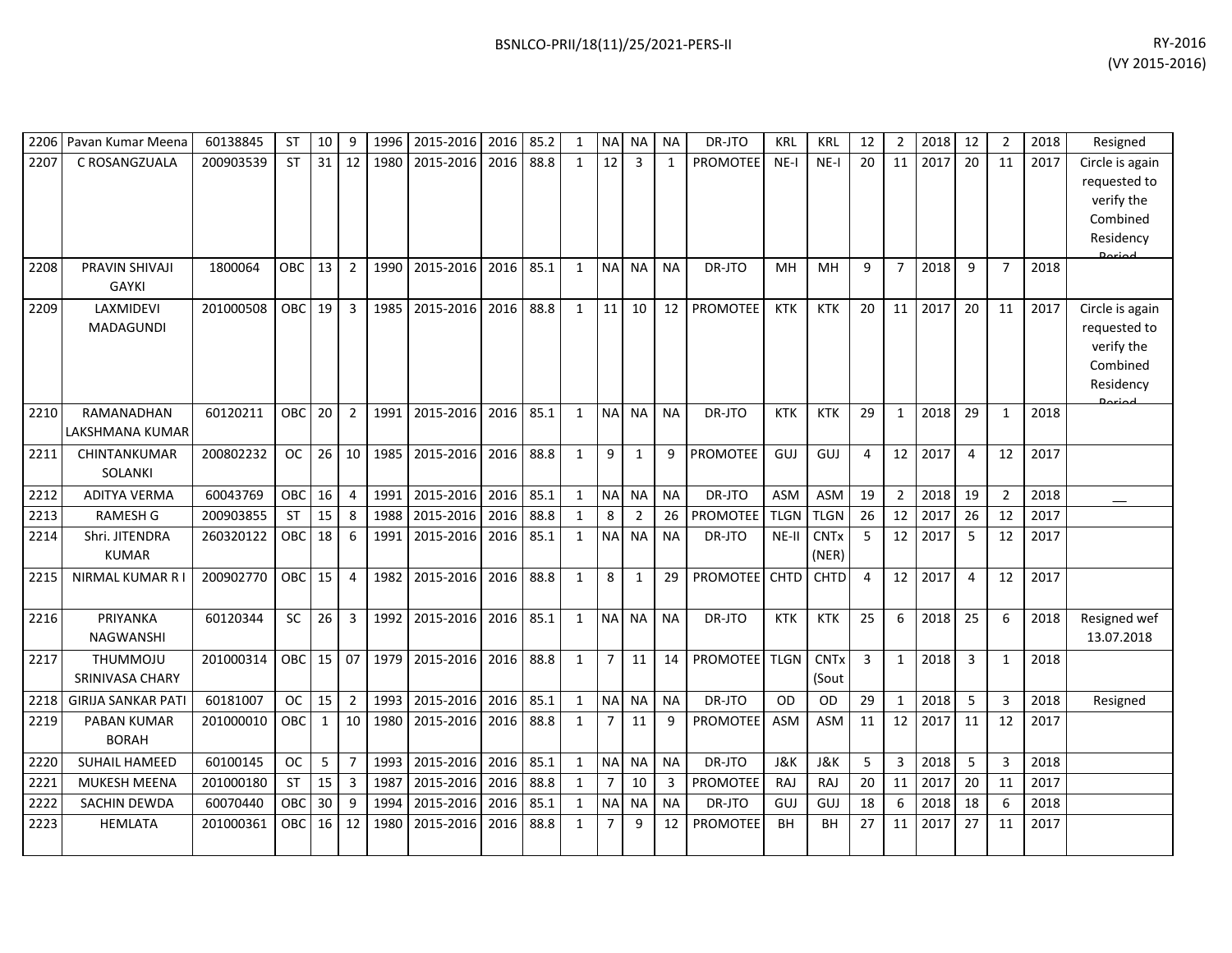| BSNLCO-PRII/18(11)/25/2021-PERS-II | RY-2016        |
|------------------------------------|----------------|
|                                    | (VY 2015-2016) |
|                                    |                |

| 2224 | <b>RAHUL MEENA</b>                 | 60430050  | <b>ST</b>  | 25             | 4                |      | 1991 2015-2016 2016 |      | 85.1 | 1            |                | NA NA          | ΝA          | DR-JTO          | UP(W)      | <b>BBN</b>           | 16 | 4              | 2018 | 16 | 4              | 2018 |                                                                                         |
|------|------------------------------------|-----------|------------|----------------|------------------|------|---------------------|------|------|--------------|----------------|----------------|-------------|-----------------|------------|----------------------|----|----------------|------|----|----------------|------|-----------------------------------------------------------------------------------------|
| 2225 | RAJENDRA SINGH                     | 201000638 | OBC        | $\mathbf{1}$   | $\boldsymbol{6}$ | 1979 | 2015-2016           | 2016 | 88.8 | $\mathbf{1}$ | $\overline{7}$ | 8              | $\mathbf 0$ | <b>PROMOTEE</b> | <b>KTK</b> | <b>KTK</b>           | 20 | 11             | 2017 | 20 | 11             | 2017 |                                                                                         |
| 2226 | <b>ABHINAV VINOD</b><br>DESHPANDE  | 60160117  | <b>OC</b>  | 5              | 8                | 1991 | 2015-2016           | 2016 | 85   | $\mathbf{1}$ | N <sub>A</sub> | <b>NA</b>      | <b>NA</b>   | DR-JTO          | $NE-I$     | NE-I                 | 4  | 12             | 2017 | 4  | 12             | 2017 |                                                                                         |
|      | 2227 MUKESH DEBBARMA               | 200902134 | <b>ST</b>  | 22             | 4                | 1981 | 2015-2016           | 2016 | 88.7 | $\mathbf{1}$ | 12             | $\overline{3}$ | 1           | <b>PROMOTEE</b> | NE-I       | NE-I                 | 20 | 11             | 2017 | 20 | 11             | 2017 | Circle is again<br>requested to<br>verify the<br>Combined<br>Residency<br><b>Dorios</b> |
| 2228 | <b>RAHUL KUMAR</b><br><b>SINHA</b> | 60189758  | <b>OC</b>  | 24             | 9                | 1991 | 2015-2016           | 2016 | 85   | $\mathbf{1}$ | <b>NA</b>      | NA             | <b>NA</b>   | DR-JTO          | OD         | OD                   | 29 | $\mathbf{1}$   | 2018 | 5  | $\overline{3}$ | 2018 |                                                                                         |
| 2229 | ZAHEER AHMED                       | 201001566 | OBC        | $\mathbf{1}$   | $\mathbf{1}$     | 1983 | 2015-2016           | 2016 | 88.7 | $\mathbf{1}$ | 11             | 6              | 10          | PROMOTEE        | <b>KTK</b> | <b>KTK</b>           | 20 | 11             | 2017 | 20 | 11             | 2017 | Circle is again<br>requested to<br>verify the<br>Combined<br>Residency<br>ممنعما        |
| 2230 | Vinay Kumar                        | 60138830  | <b>OBC</b> | 28             | 8                | 1992 | 2015-2016           | 2016 | 85   | $\mathbf{1}$ | <b>NA</b>      | <b>NA</b>      | <b>NA</b>   | DR-JTO          | KRL        | KRL                  | 5  | $\overline{2}$ | 2018 | 5  | $\overline{2}$ | 2018 | Resigned                                                                                |
| 2231 | VENKATARAMANA II<br><b>KESAM</b>   | 199304428 | OC.        | 1              | 6                | 1964 | 2015-2016           | 2016 | 88.7 | 1            | 10             | 11             | 25          | <b>PROMOTEE</b> | AP         | AP                   | 26 | 12             | 2017 | 26 | 12             | 2017 | <b>VRS-19</b>                                                                           |
| 2232 | <b>NITESH KUMAR</b>                | 60320172  | OBC        | 30             | 12               | 1992 | 2015-2016           | 2016 | 85   | $\mathbf{1}$ | N <sub>A</sub> | NA.            | <b>NA</b>   | DR-JTO          | <b>OD</b>  | OD                   | 29 | 1              | 2018 | 5  | 3              | 2018 | Resigned                                                                                |
| 2233 | <b>RAM CHANDRA</b><br>CHOUDHARY    | 200902201 | OBC        | $\mathbf{1}$   | $\overline{7}$   | 1983 | 2015-2016           | 2016 | 88.7 | $\mathbf{1}$ | 8              | $\overline{2}$ | 6           | <b>PROMOTEE</b> | <b>RAJ</b> | RAJ                  | 20 | 11             | 2017 | 20 | 11             | 2017 |                                                                                         |
| 2234 | <b>HEMANT KUMAR</b><br>SONWANI     | 60130011  | <b>SC</b>  | 17             | 5                | 1994 | 2015-2016           | 2016 | 85   | $\mathbf{1}$ |                | NA NA          | <b>NA</b>   | DR-JTO          | <b>KRL</b> | KRL                  | 5  | $\overline{2}$ | 2018 | 5  | $\overline{2}$ | 2018 |                                                                                         |
| 2235 | <b>KUMAR RELLI</b>                 | 200904354 | OBC        | 9              | 6                | 1983 | 2015-2016           | 2016 | 88.7 | $\mathbf{1}$ | 8              | 1              | 28          | <b>PROMOTEE</b> | AP         | AP                   | 29 | 12             | 2017 | 29 | 12             | 2017 |                                                                                         |
| 2236 | <b>MUSLIH K</b>                    | 60137230  | <b>OBC</b> | 22             | 11               | 1994 | 2015-2016           | 2016 | 85   | $\mathbf{1}$ | N <sub>A</sub> | <b>NA</b>      | <b>NA</b>   | DR-JTO          | <b>KRL</b> | <b>KRL</b>           | 12 | $\overline{2}$ | 2018 | 12 | $\overline{2}$ | 2018 |                                                                                         |
| 2237 | RAVICHANDRA R                      | 200904365 | OBC        | 3              | 9                | 1981 | 2015-2016           | 2016 | 88.7 | $\mathbf{1}$ | 8              | 0              | 4           | <b>PROMOTEE</b> | <b>KTK</b> | <b>KTK</b>           | 20 | 11             | 2017 | 20 | 11             | 2017 |                                                                                         |
| 2238 | Shri. RANJAN KUMAR                 | 260170040 | OBC        | 6              | 12               | 1994 | 2015-2016           | 2016 | 85   | $\mathbf{1}$ | <b>NA</b>      | <b>NA</b>      | <b>NA</b>   | DR-JTO          | NE-II      | <b>NEII</b>          | 4  | 12             | 2017 | 4  | 12             | 2017 |                                                                                         |
| 2239 | <b>BHUPEN DOLEY</b>                | 201000278 | <b>ST</b>  | $\overline{2}$ | 4                | 1979 | 2015-2016           | 2016 | 88.7 | $\mathbf{1}$ | $\overline{7}$ | 11             | 9           | <b>PROMOTEE</b> | ASM        | <b>CNTx</b><br>(NER) | 11 | 12             | 2017 | 11 | 12             | 2017 |                                                                                         |
| 2240 | HIMANSHU<br>CHHABRA                | 60045022  | OC.        | 30             | 4                | 1993 | 2015-2016           | 2016 | 85   | $\mathbf{1}$ |                | NA NA          | <b>NA</b>   | DR-JTO          | <b>ASM</b> | ASM                  | 19 | $\overline{2}$ | 2018 | 19 | $\overline{2}$ | 2018 |                                                                                         |
| 2241 | <b>VIJENDRA TANWER</b>             | 201000057 | <b>OBC</b> | 6              | 9                |      | 1985 2015-2016 2016 |      | 88.7 | $\mathbf{1}$ | $\overline{7}$ | 10             |             | 18 PROMOTEE     | RAJ        | RAJ                  | 20 | 11             | 2017 | 20 | 11             | 2017 |                                                                                         |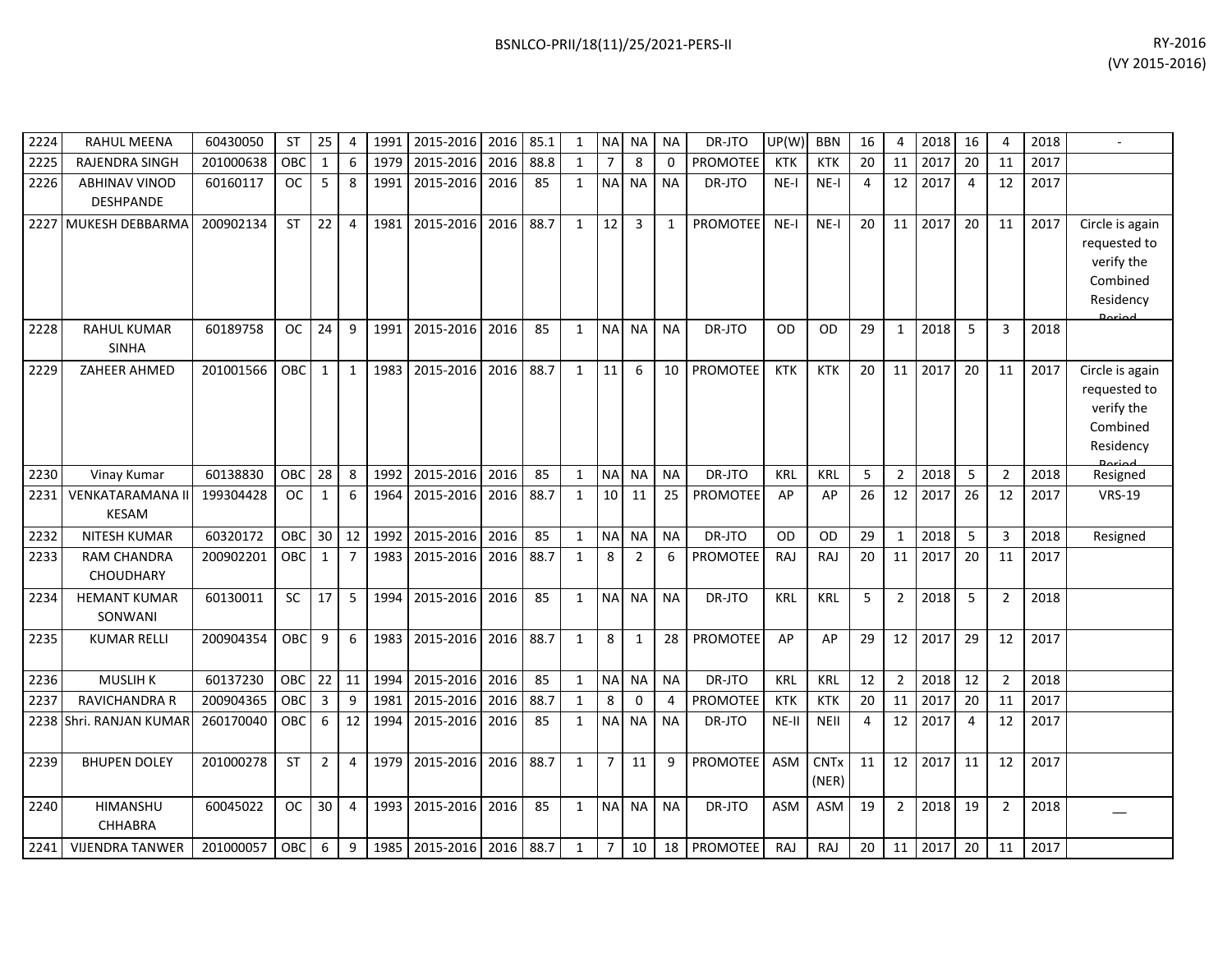| 2242 | <b>AMIR IMAM</b>                    | 60188001  | <b>OC</b>  | 20           | 8              | 1989   | 2015-2016      | 2016 | 84.9 | 1            | <b>NAI</b>     | ΝA        | <b>NA</b>      | DR-JTO              | OD             | <b>OD</b>   | 29 | 1              | 2018 | -5             | 3              | 2018 |                           |
|------|-------------------------------------|-----------|------------|--------------|----------------|--------|----------------|------|------|--------------|----------------|-----------|----------------|---------------------|----------------|-------------|----|----------------|------|----------------|----------------|------|---------------------------|
|      | 2243 AJAY VISHWAKARMA               | 201000489 | OBC        | 8            | $\overline{7}$ | 1984   | 2015-2016      | 2016 | 88.7 | $\mathbf{1}$ | $\overline{7}$ | 10        | $\overline{7}$ | <b>PROMOTEE</b>     | UP(W)          | UP(W        | 29 | $\mathbf{1}$   | 2018 | 29             | $\mathbf{1}$   | 2018 |                           |
| 2244 | <b>LALAM RAMESH</b><br><b>KUMAR</b> | 60120265  | <b>OBC</b> | 30           | 8              | 1990   | 2015-2016      | 2016 | 84.9 | $\mathbf{1}$ | <b>NA</b>      | <b>NA</b> | <b>NA</b>      | DR-JTO              | <b>KTK</b>     | <b>KTK</b>  | 12 | $\overline{2}$ | 2018 | 12             | $\overline{2}$ | 2018 | Provisonal<br>appointment |
| 2245 | <b>DEEPIKA CHOUHAN</b>              | 201000023 | <b>OC</b>  | 19           | $\overline{7}$ | 1987   | 2015-2016      | 2016 | 88.7 | $\mathbf{1}$ | $\overline{7}$ | 10        | 4              | <b>PROMOTEE</b>     | RAJ            | RAJ         | 20 | 11             | 2017 | 20             | 11             | 2017 |                           |
| 2246 | <b>BHUKYA HASMI</b>                 | 60120219  | <b>ST</b>  | 8            | 6              | 1991   | 2015-2016      | 2016 | 84.9 | $\mathbf{1}$ | <b>NA</b>      | <b>NA</b> | <b>NA</b>      | DR-JTO              | <b>KTK</b>     | <b>KTK</b>  | 29 | 1              | 2018 | 29             | 1              | 2018 | Provisonal<br>appointment |
| 2247 | <b>ASHISH GUPTA-I</b>               | 201000411 | <b>OC</b>  | 28           | $\overline{3}$ | 1982   | 2015-2016      | 2016 | 88.7 | $\mathbf{1}$ | $\overline{7}$ | 9         | 19             | <b>PROMOTEE</b>     | UP(E)          | UP(E)       | 4  | 12             | 2017 | $\overline{4}$ | 12             | 2017 |                           |
| 2248 | <b>RAKESH KUMAR-V</b>               | 60046260  | <b>SC</b>  | 22           | 8              | 1993   | 2015-2016      | 2016 | 84.9 | $\mathbf{1}$ | <b>NA</b>      | <b>NA</b> | <b>NA</b>      | DR-JTO              | <b>ASM</b>     | <b>ASM</b>  | -5 | $\overline{2}$ | 2018 | -5             | 2              | 2018 |                           |
| 2249 | AJEET KUMAR                         | 201000408 | OBC        | 21           | $\mathbf{1}$   | 1986   | 2015-2016      | 2016 | 88.7 | $\mathbf{1}$ | 7              | 9         | 12             | PROMOTEE            | <b>BH</b>      | BН          | 27 | 11             | 2017 | 27             | 11             | 2017 |                           |
| 2250 | UTTAM DHAKED                        | 60070368  | <b>OC</b>  | $\mathbf{1}$ | $\overline{2}$ | 1994   | 2015-2016      | 2016 | 84.9 | $\mathbf{1}$ | <b>NA</b>      | <b>NA</b> | <b>NA</b>      | DR-JTO              | GUJ            | GUJ         | 5  | 3              | 2018 | 5              | 3              | 2018 |                           |
| 2251 | <b>DILLIP KUMAR SANTY</b>           | 201000244 | OBC        | 12           | $\overline{7}$ | 1985   | 2015-2016      | 2016 | 88.7 | $\mathbf{1}$ | $\overline{7}$ | 9         | 5              | <b>PROMOTEE</b>     | <b>OD</b>      | <b>OD</b>   | 20 | 10             | 2017 | 20             | 11             | 2017 |                           |
| 2252 | <b>MADHAV KUMAR</b>                 | 60210328  | <b>OC</b>  | 16           | $\overline{3}$ | 1995   | 2015-2016      | 2016 | 84.9 | $\mathbf{1}$ | NA             | <b>NA</b> | <b>NA</b>      | DR-JTO              | <b>TN</b>      | <b>TN</b>   | 5  | $\overline{2}$ | 2018 | 5              | 2              | 2018 |                           |
| 2253 | <b>SUKANTI PRADHAN</b>              | 201000404 | <b>ST</b>  | 18           | $\overline{7}$ | 1989   | 2015-2016      | 2016 | 88.7 | $\mathbf{1}$ | 7              | 9         | 5              | <b>PROMOTEE</b>     | <b>OD</b>      | <b>OD</b>   | 20 | 10             | 2017 | 20             | 11             | 2017 |                           |
| 2254 | SHIVAMKUMAR<br>SRIVASTAV            | 201800339 | <b>OC</b>  | 4            | $\overline{4}$ | 1995   | 2015-2016      | 2016 | 84.9 | $\mathbf{1}$ | <b>NA</b>      | <b>NA</b> | <b>NA</b>      | DR-JTO              | <b>KRL</b>     | <b>KRL</b>  | 3  | 9              | 2018 | 3              | 9              | 2018 | Resigned                  |
| 2255 | <b>MANOHAR DUNG</b><br><b>DUNG</b>  | 201003458 | <b>ST</b>  | 4            | 12             | 1984   | 2015-2016      | 2016 | 88.7 | $\mathbf{1}$ | $\overline{7}$ | 6         | 17             | <b>PROMOTEE</b>     | <b>A&amp;N</b> | A&N         | 4  | 12             | 2017 | $\overline{4}$ | 12             | 2017 |                           |
| 2256 | MAHESH R                            | 60270144  | <b>OC</b>  | 10           | $\overline{7}$ |        | 1990 2015-2016 | 2016 | 84.8 | $\mathbf{1}$ | N <sub>A</sub> | <b>NA</b> | <b>NA</b>      | DR-JTO              | <b>CHTD</b>    | <b>CHTD</b> | 12 | $\overline{2}$ | 2018 | 12             | 2              | 2018 |                           |
| 2257 | <b>VISHNUKUMAR S</b>                | 200801854 | OBC        | 10           | $\overline{2}$ | 1982   | 2015-2016      | 2016 | 88.6 | $\mathbf{1}$ | 9              | 1         | 11             | PROMOTEE            | <b>TN</b>      | <b>TN</b>   | 29 | 11             | 2017 | 29             | 11             | 2017 |                           |
| 2258 | <b>MANISH KUMAR</b><br>SINGH-I      | 60160116  | <b>OC</b>  | 18           | 10             | 1990   | 2015-2016      | 2016 | 84.8 | $\mathbf{1}$ | <b>NA</b>      | <b>NA</b> | <b>NA</b>      | DR-JTO              | $NE-I$         | NE-I        | 4  | 12             | 2017 | 4              | 12             | 2017 |                           |
| 2259 | <b>VIPIN P VIJAYAN</b>              | 200902052 | <b>OC</b>  | 16           | 6              | 1986   | 2015-2016      | 2016 | 88.6 | $\mathbf{1}$ | 8              | 3         | 18             | <b>PROMOTEE</b>     | <b>KRL</b>     | <b>KRL</b>  | 30 | 12             | 2017 | $\mathbf{1}$   | $\mathbf{1}$   | 2018 |                           |
| 2260 | Shri. PRASHANT<br>AGRAWAL           | 260170032 | <b>OC</b>  | 17           | 3              | 1992   | 2015-2016      | 2016 | 84.8 | $\mathbf{1}$ | N <sub>A</sub> | <b>NA</b> | <b>NA</b>      | DR-JTO              | $NE-II$        | NE II       | 4  | 12             | 2017 | 4              | 12             | 2017 | Resigned on<br>06.09.2018 |
| 2261 | <b>BHOOPENDRA</b><br><b>KUMAR</b>   | 200902944 | SC         | 5            | 11             | 1987   | 2015-2016      | 2016 | 88.6 | $\mathbf{1}$ | 8              | 3         | 10             | PROMOTEE UP(W) UP(W |                |             | 29 | $\mathbf{1}$   | 2018 | 29             | $\mathbf{1}$   | 2018 |                           |
| 2262 | PANKAJ KUMAR<br><b>DAHIMA</b>       | 60047520  | <b>SC</b>  | $10$   11    |                | 1993 L | 2015-2016      | 2016 | 84.8 | $\mathbf{1}$ | <b>NA</b>      | <b>NA</b> | <b>NA</b>      | DR-JTO              | <b>ASM</b>     | <b>ASM</b>  | 5  | $\overline{2}$ | 2018 | 5              | 2              | 2018 |                           |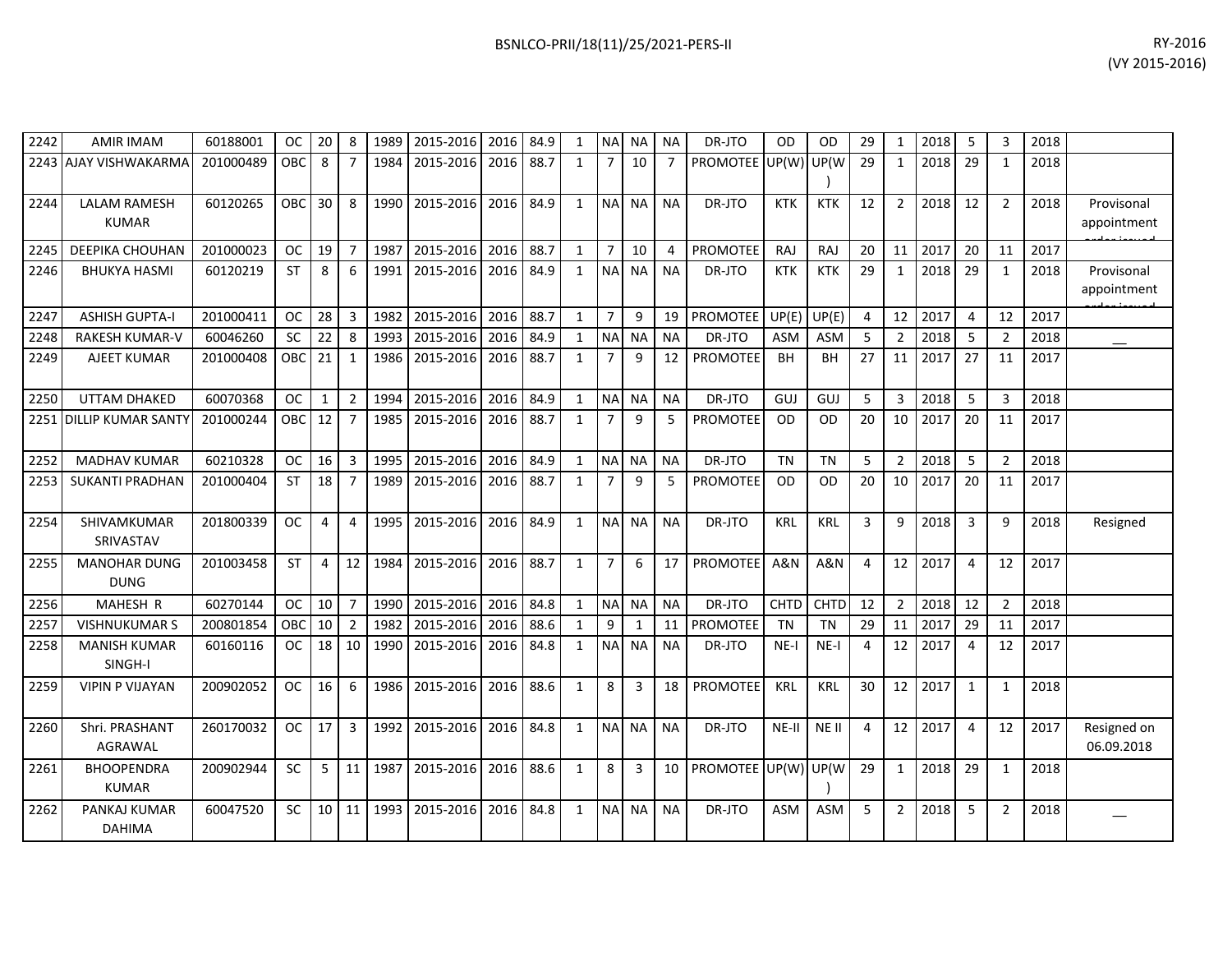| 2263 | <b>AMIT JAYANTILAL</b><br>PATEL      | 200903038 | OC.               | 11             | 8              | 1987 | 2015-2016                | 2016      | 88.6 | $\mathbf{1}$ | 8              | 1            | 3              | <b>PROMOTEE</b>  | <b>GUJ</b>     | GUJ                        | 4  | 12              | 2017 | 4              | 12             | 2017 |                                                                                                            |
|------|--------------------------------------|-----------|-------------------|----------------|----------------|------|--------------------------|-----------|------|--------------|----------------|--------------|----------------|------------------|----------------|----------------------------|----|-----------------|------|----------------|----------------|------|------------------------------------------------------------------------------------------------------------|
| 2264 | <b>VIVEK SINGH-II</b>                | 60043766  | <b>OC</b>         | 26             | 6              |      | 1994 2015-2016 2016 84.8 |           |      | $\mathbf{1}$ |                | NA NA        | <b>NA</b>      | DR-JTO           | <b>ASM</b>     | <b>ASM</b>                 | 5  | 2 <sup>1</sup>  | 2018 | 5              | 2              | 2018 |                                                                                                            |
| 2265 | <b>RAVI KUMAR</b><br><b>BANOTH</b>   | 201000580 | <b>ST</b>         | 12             | 8              | 1984 | 2015-2016 2016 88.6      |           |      | $\mathbf{1}$ | 7              | 11           | 25             | PROMOTEE TLGN    |                | <b>CNTx</b><br>(Sout       | 26 | 12              | 2017 | 26             | 12             | 2017 |                                                                                                            |
| 2266 | <b>CHANDAN MAURYA</b>                | 60150450  | <b>OC</b>         | 28             | 10             | 1991 | 2015-2016 2016           |           | 84.7 | $\mathbf{1}$ | <b>NA</b>      | <b>NA</b>    | <b>NA</b>      | DR-JTO           | MH             | <b>MH</b>                  | 29 | $\mathbf{1}$    | 2018 | 29             | 1              | 2018 | Technical<br>Resignation                                                                                   |
| 2267 | PANKAJ -I                            | 201000383 | OBC               | 24             | 4              | 1985 | 2015-2016                | 2016      | 88.6 | $\mathbf{1}$ | $7^{\circ}$    | 10           | $\overline{2}$ | <b>PROMOTEE</b>  | RAJ            | RAJ                        | 20 | 11              | 2017 | 20             | 11             | 2017 |                                                                                                            |
|      | 2268 MOHAMMED AJMAL<br>М             | 60130009  | OBC               | 16             | 9              | 1992 | 2015-2016 2016 84.7      |           |      | $\mathbf{1}$ | <b>NA</b>      | <b>NA</b>    | <b>NA</b>      | DR-JTO           | <b>KRL</b>     | <b>KRL</b>                 | 29 | $\mathbf{1}$    | 2018 | 29             | 1              | 2018 |                                                                                                            |
| 2269 | <b>ROBIN RAINA</b>                   | 201000222 | <b>OC</b>         | $\overline{7}$ | 9              |      | 1987 2015-2016 2016 88.6 |           |      | $\mathbf{1}$ | $7^{\circ}$    | 9            | 18             | PROMOTEE J & K   |                | J&K                        | 4  | 12 <sup>1</sup> | 2017 | $\overline{4}$ | 12             | 2017 |                                                                                                            |
| 2270 | <b>PRATEEK GILANI</b>                | 60320155  | <b>OC</b>         | 17             | $\overline{2}$ | 1993 | 2015-2016 2016           |           | 84.7 | $\mathbf{1}$ | <b>NA</b>      | <b>NA</b>    | <b>NA</b>      | DR-JTO           | <b>ASM</b>     | <b>CNTx</b><br>(NER)       | 19 | $2^{\circ}$     | 2018 | 19             | 2              | 2018 |                                                                                                            |
| 2271 | <b>CHAITALI SAHA</b>                 | 201000415 | OBC <sub>26</sub> |                | 2              | 1979 | 2015-2016 2016 88.6      |           |      | $\mathbf{1}$ | $\overline{7}$ | 8            | 26             | <b>PROMOTEE</b>  | <b>ASM</b>     | <b>ASM</b>                 | 11 | 12 <sup>1</sup> | 2017 | 11             | 12             | 2017 |                                                                                                            |
| 2272 | <b>JASILK</b>                        | 60210311  | <b>OBC</b>        | 16             | 5              | 1993 | 2015-2016 2016           |           | 84.7 | $\mathbf{1}$ | N <sub>A</sub> | <b>NA</b>    | <b>NA</b>      | DR-JTO           | <b>TN</b>      | <b>TN</b>                  | 5  | $2^{\circ}$     | 2018 | 5              | $\overline{2}$ | 2018 |                                                                                                            |
| 2273 | YOGESH YASHWANT<br>PARIT             | 201000700 | OBC               | 25             | 5              | 1985 | 2015-2016                | 2016      | 88.6 | $\mathbf{1}$ | $\overline{7}$ | 8            | 14             | PROMOTEE         | MH             | MH                         | 4  | 12              | 2017 | $\overline{4}$ | 12             | 2017 |                                                                                                            |
| 2274 | <b>SOURABH KIRAR</b>                 | 60048767  | OBC               | 5              | $\overline{7}$ | 1993 | 2015-2016 2016           |           | 84.7 | $\mathbf{1}$ | <b>NA</b>      | <b>NA</b>    | <b>NA</b>      | DR-JTO           | <b>ASM</b>     | <b>ASM</b>                 | 5  | $\overline{2}$  | 2018 | 5              | $\overline{2}$ | 2018 |                                                                                                            |
| 2275 | <b>MANJIT KUMAR</b><br><b>THAKUR</b> | 201003446 | <b>OC</b>         | 6              | 1              | 1982 | 2015-2016                | 2016 88.6 |      | $\mathbf{1}$ | $\overline{7}$ | 6            | 17             | <b>PROMOTEE</b>  | A&N            | A&N                        | 4  | 12              | 2017 | 4              | 12             | 2017 |                                                                                                            |
| 2276 | HIMANSHU KUMAR                       | 60070324  | OBC               | 13             | 3              | 1995 | 2015-2016                | 2016      | 84.7 | $\mathbf{1}$ | <b>NA</b>      | <b>NA</b>    | <b>NA</b>      | DR-JTO           | <b>GUJ</b>     | GUJ                        | 5  | $2^{\circ}$     | 2018 | 5              | 2              | 2018 | Resigned on<br>28 US 2020                                                                                  |
| 2277 | <b>MONIKA</b>                        | 201000019 | <b>SC</b>         | 17             | $\overline{2}$ | 1988 | 2015-2016 2016           |           | 88.6 | $\mathbf{1}$ | $\overline{7}$ | $\mathbf{0}$ | $\Omega$       | PROMOTEE Tx (Nor |                | <b>CNTx</b><br>(Nort<br>h) | 20 | 11 <sup>1</sup> | 2017 | 20             | 11             | 2017 |                                                                                                            |
| 2278 | <b>SOM PRAKASH</b>                   | 60100141  | <b>OC</b>         | 27             | 8              | 1989 | 2015-2016 2016           |           | 84.6 | $\mathbf{1}$ | <b>NA</b>      | <b>NA</b>    | <b>NA</b>      | DR-JTO           | <b>J&amp;K</b> | <b>J&amp;K</b>             | 5  | 3 <sup>7</sup>  | 2018 | 5              | 3              | 2018 |                                                                                                            |
| 2279 | Jesme Leema Rose<br>M                | 198603466 | <b>OC</b>         | 25             | 4              | 1964 | 2015-2016                | 2016      | 88.5 | $\mathbf{1}$ | 15             | 5            | 10             | <b>PROMOTEE</b>  | <b>CHTD</b>    | <b>CHTD</b>                | 4  | 12              | 2017 | $\overline{4}$ | 12             | 2017 | Retired on VRS-<br>2019. Circle is<br>again requested<br>to verify the<br>Combined<br>Residency<br>Period. |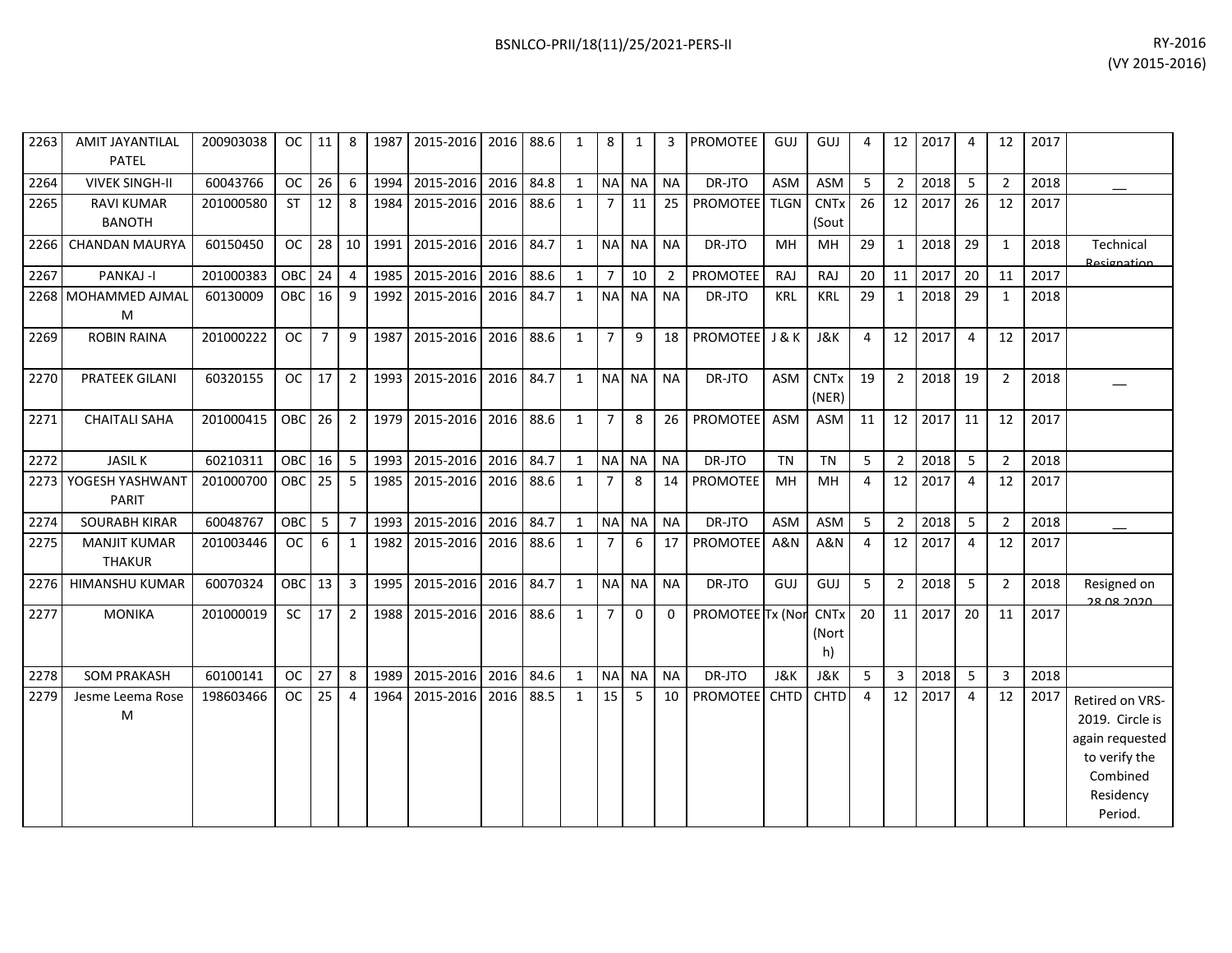| 2280 | <b>FAYAZ AHMAD</b>                       | 60340022  | <b>ST</b> | 28             | 3              | 1990 | 2015-2016 | 2016 | 84.6 | $\mathbf{1}$ | <b>NA</b>      | <b>NA</b>      | <b>NA</b> | DR-JTO          | J&K            | <b>CNT<sub>x</sub></b><br>(Nort  | 1              | 1              | 2018 | 1              |                | 2018 |                                                                                   |
|------|------------------------------------------|-----------|-----------|----------------|----------------|------|-----------|------|------|--------------|----------------|----------------|-----------|-----------------|----------------|----------------------------------|----------------|----------------|------|----------------|----------------|------|-----------------------------------------------------------------------------------|
| 2281 | ANINDYA<br><b>BHATTACHARYA</b>           | 201000478 | <b>OC</b> | 14             | $\overline{3}$ | 1983 | 2015-2016 | 2016 | 88.5 | $\mathbf{1}$ | 11             | 9              | 0         | <b>PROMOTEE</b> | $NE-I$         | NE-I                             | 20             | 11             | 2017 | 20             | 11             | 2017 | Circle is again<br>requested to<br>verify the<br>Combined<br>Residency<br>لممنعمه |
| 2282 | <b>SOUVIK DAS</b>                        | 60160115  | OBC       | 20             | $\mathbf{1}$   | 1991 | 2015-2016 | 2016 | 84.6 | $\mathbf{1}$ | <b>NA</b>      | <b>NA</b>      | <b>NA</b> | DR-JTO          | $NE-I$         | $NE-I$                           | 4              | 12             | 2017 | 4              | 12             | 2017 |                                                                                   |
| 2283 | <b>URGIAN KHANDO</b>                     | 200801325 | <b>ST</b> | 19             | 10             | 1982 | 2015-2016 | 2016 | 88.5 | $\mathbf{1}$ | 9              | $\overline{2}$ | 27        | <b>PROMOTEE</b> | J & K          | <b>J&amp;K</b>                   | 4              | 12             | 2017 | $\overline{4}$ | 12             | 2017 |                                                                                   |
| 2284 | <b>BISWAS PAKHRIN</b>                    | 60254561  | <b>ST</b> | 28             | 11             | 1991 | 2015-2016 | 2016 | 84.6 | $\mathbf{1}$ | <b>NA</b>      | <b>NA</b>      | <b>NA</b> | DR-JTO          | <b>WB</b>      | <b>WB</b>                        | 5              | $\overline{2}$ | 2018 | 5              | $\mathfrak{p}$ | 2018 |                                                                                   |
| 2285 | Amit Kumar-VII                           | 200903426 | OBC       | 19             | $\mathbf{1}$   | 1981 | 2015-2016 | 2016 | 88.5 | $\mathbf{1}$ | 8              | 5              | 31        | Promotee        | <b>HR</b>      | HR                               | $\overline{2}$ | 4              | 2018 | $\overline{2}$ | 4              | 2018 |                                                                                   |
| 2286 | <b>DESIREDDY</b><br><b>LOKNATH REDDY</b> | 60350134  | <b>OC</b> | 16             | 8              | 1992 | 2015-2016 | 2016 | 84.6 | $\mathbf{1}$ | N <sub>A</sub> | <b>NA</b>      | <b>NA</b> | DR-JTO          | <b>TN</b>      | <b>CNTx</b><br>(Sout             | 5              | $\overline{2}$ | 2018 | 5              | $\mathfrak{p}$ | 2018 |                                                                                   |
| 2287 | <b>MANOJ KUMAR</b><br><b>SINGH</b>       | 200903558 | <b>SC</b> | 3              | $\overline{7}$ | 1984 | 2015-2016 | 2016 | 88.5 | $\mathbf{1}$ | 8              | 2              | 9         | PROMOTEE UP(W)  |                | UP(W                             | 29             | $\mathbf{1}$   | 2018 | 29             | $\mathbf{1}$   | 2018 |                                                                                   |
| 2288 | <b>KM Swarnima Singh</b>                 | 60137243  | <b>OC</b> | 18             | $\overline{7}$ | 1993 | 2015-2016 | 2016 | 84.6 | $\mathbf{1}$ | <b>NA</b>      | <b>NA</b>      | <b>NA</b> | DR-JTO          | <b>KRL</b>     | <b>KRL</b>                       | 26             | 3              | 2018 | 26             | 3              | 2018 | Resigned                                                                          |
| 2289 | <b>SURENDRA KUMAR</b>                    | 200902734 | OBC       | 18             | 9              | 1983 | 2015-2016 | 2016 | 88.5 | $\mathbf{1}$ | 8              | 1              | 8         | <b>PROMOTEE</b> | <b>RAJ</b>     | RAJ                              | 20             | 11             | 2017 | 20             | 11             | 2017 |                                                                                   |
| 2290 | PAPANNAGARI<br><b>SAIDURGA</b>           | 60120347  | OBC       | 11             | 8              | 1993 | 2015-2016 | 2016 | 84.6 | $\mathbf{1}$ | <b>NA</b>      | <b>NA</b>      | <b>NA</b> | DR-JTO          | <b>KTK</b>     | <b>KTK</b>                       | 25             | 6              | 2018 | 25             | 6              | 2018 | Provisonal<br>appointment                                                         |
| 2291 | <b>BIDYUT JYOTI GOGOI</b>                | 200903900 | OBC       | 6              | $\mathbf{1}$   | 1983 | 2015-2016 | 2016 | 88.5 | $\mathbf{1}$ | 8              | $\Omega$       | 20        | <b>PROMOTEE</b> | <b>ASM</b>     | <b>ASM</b>                       | 11             | 12             | 2017 | 11             | 12             | 2017 |                                                                                   |
| 2292 | KISHORENEEDHI A                          | 60210323  | SC        | 6              | $\overline{4}$ | 1994 | 2015-2016 | 2016 | 84.6 | $\mathbf{1}$ | <b>NA</b>      | NA             | <b>NA</b> | DR-JTO          | <b>TN</b>      | <b>TN</b>                        | 5              | $\overline{2}$ | 2018 | 5              | $\overline{2}$ | 2018 |                                                                                   |
| 2293 | <b>BERAD ROHIT KAILAS</b>                | 200903854 | <b>OC</b> | 30             | $\overline{4}$ | 1987 | 2015-2016 | 2016 | 88.5 | $\mathbf{1}$ | 8              | $\mathbf 0$    | 13        | <b>PROMOTEE</b> | MH             | MH                               | 30             | 11             | 2017 | 4              | 12             | 2017 | Resigned                                                                          |
| 2294 | <b>VINOTH KUMAR R</b>                    | 60210334  | OBC       | 11             | 12             | 1994 | 2015-2016 | 2016 | 84.6 | $\mathbf{1}$ | <b>NA</b>      | <b>NA</b>      | <b>NA</b> | DR-JTO          | <b>TN</b>      | <b>TN</b>                        | 5              | 2              | 2018 | 5              | $\mathcal{P}$  | 2018 |                                                                                   |
| 2295 | <b>KALYAN KUMAR</b>                      | 200904146 | OBC       | 20             | $\overline{3}$ | 1983 | 2015-2016 | 2016 | 88.5 | $\mathbf{1}$ | 7              | 11             | 27        | PROMOTEE        | <b>J&amp;K</b> | <b>J&amp;K</b>                   | 4              | 12             | 2017 | $\overline{4}$ | 12             | 2017 |                                                                                   |
| 2296 | <b>RAJNISH KUMAR</b>                     | 60320160  | OBC       | $\overline{2}$ | $\mathbf{1}$   | 1995 | 2015-2016 | 2016 | 84.6 | $\mathbf{1}$ | <b>NA</b>      | <b>NA</b>      | <b>NA</b> | DR-JTO          | <b>JKD</b>     | <b>CNT<sub>x</sub></b><br>(East) | 11             | 12             | 2017 | 11             | 12             | 2017 | Absent from duy<br>since 12.05.2018                                               |
| 2297 | RAGHAVENDRA<br>SANKOJU                   | 201001739 | <b>OC</b> | 28             | 5              | 1984 | 2015-2016 | 2016 | 88.5 | $\mathbf{1}$ | $\overline{7}$ | 11             | 24        | <b>PROMOTEE</b> | <b>TLGN</b>    | <b>TLGN</b>                      | 26             | 12             | 2017 | 26             | 12             | 2017 |                                                                                   |
| 2298 | DEVULAPALLY UDAY<br><b>SANTHOSH</b>      | 1800132   | OBC       | 6              | 8              | 1995 | 2015-2016 | 2016 | 84.6 | $\mathbf{1}$ | <b>NAI</b>     | <b>NA</b>      | <b>NA</b> | DR-JTO          | MH             | MH                               | 23             | $\overline{7}$ | 2018 | 23             | $\overline{7}$ | 2018 | Resigned on<br>04/01/2019                                                         |
| 2299 | <b>ROHIT JAIN</b>                        | 201000134 | <b>OC</b> | 3              | 12             | 1982 | 2015-2016 | 2016 | 88.5 | $\mathbf{1}$ | $\overline{7}$ | 9              | 25        | <b>PROMOTEE</b> | <b>RAJ</b>     | RAJ                              | 20             | 11             | 2017 | 20             | 11             | 2017 |                                                                                   |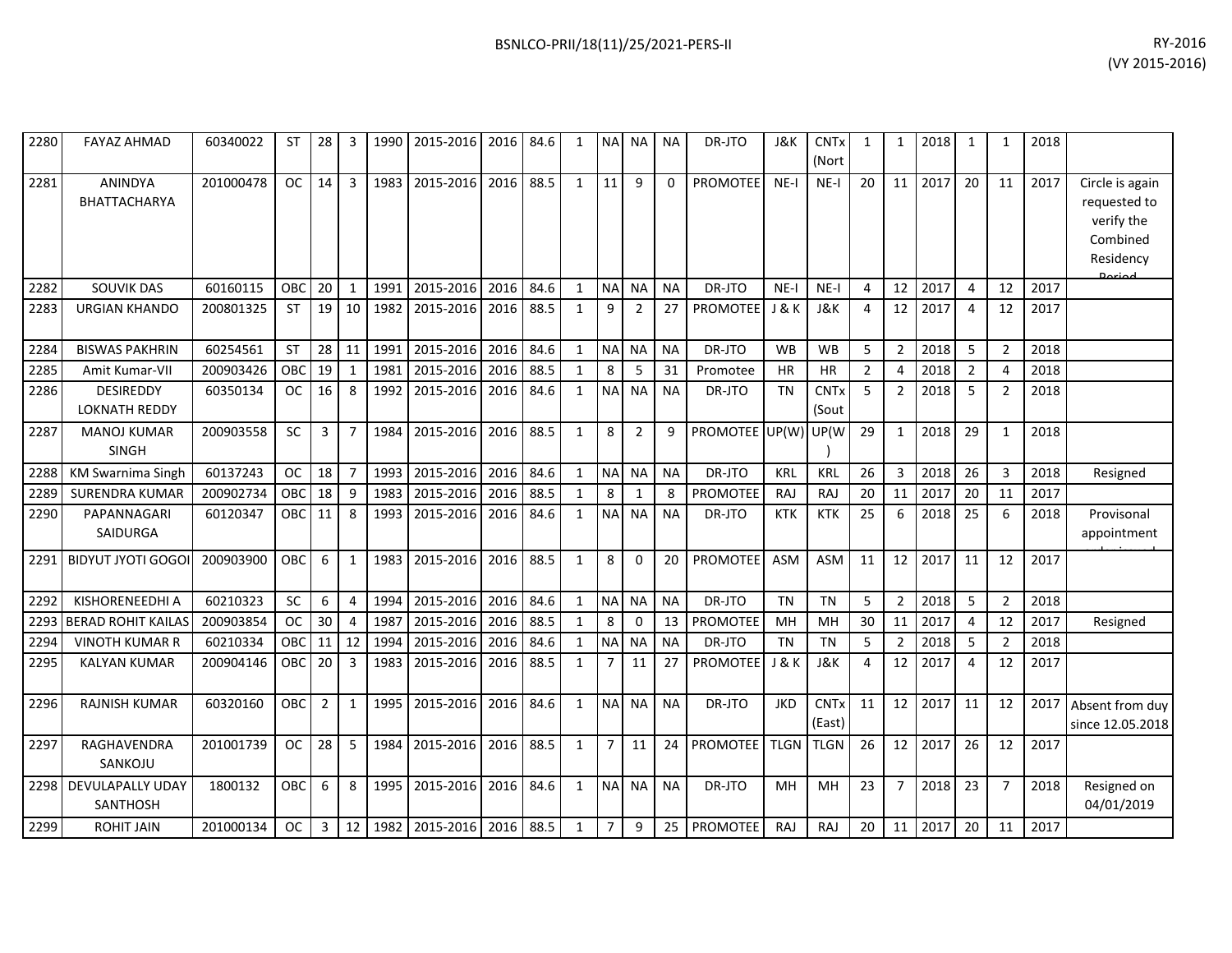| 2300 | <b>KURRA GOVINDA</b><br>RAJULU        | 60189505  | <b>OBC</b> | 6              | 8              | 1995 | 2015-2016 2016 84.6 |      |      | 1            | <b>NAI</b>     | NA I         | <b>NA</b>      | DR-JTO               | OD               | OD                              | 29             | $\mathbf{1}$   | 2018 | 5              |               | 2018 | Resigned                                                                         |
|------|---------------------------------------|-----------|------------|----------------|----------------|------|---------------------|------|------|--------------|----------------|--------------|----------------|----------------------|------------------|---------------------------------|----------------|----------------|------|----------------|---------------|------|----------------------------------------------------------------------------------|
| 2301 | SABITARANI PANDA                      | 201000228 | <b>OC</b>  | 19             | $\overline{4}$ | 1983 | 2015-2016           | 2016 | 88.5 | 1            | $\overline{7}$ | 9            | 5              | <b>PROMOTEE</b>      | <b>OD</b>        | <b>OD</b>                       | 20             | 10             | 2017 | 20             | 11            | 2017 |                                                                                  |
| 2302 | SUDHANSHU<br>CHAUDHARY                | 60330089  | <b>OC</b>  | 29             | 8              | 1992 | 2015-2016           | 2016 | 84.5 | 1            | <b>NA</b>      | <b>NA</b>    | <b>NA</b>      | DR-JTO               | GUJ              | <b>CNTx</b><br>(West            | 5              | $\overline{3}$ | 2018 | 5              | 3             | 2018 | Resigned on<br>19.12.2019                                                        |
| 2303 | <b>JAMES FERNANDEZ</b><br>B           | 201003459 | <b>OC</b>  | 11             | 11             | 1981 | 2015-2016           | 2016 | 88.5 | $\mathbf{1}$ | $\overline{7}$ | 6            | 17             | <b>PROMOTEE</b>      | <b>A&amp;N</b>   | <b>CNT<sub>x</sub></b><br>(Sout | 4              | 12             | 2017 | $\overline{4}$ | 12            | 2017 |                                                                                  |
| 2304 | <b>ASHUTOSH KUMAR</b>                 | 60241007  | <b>OBC</b> | 3              | $\mathbf{1}$   | 1993 | 2015-2016           | 2016 | 84.5 | $\mathbf{1}$ | <b>NA</b>      | <b>NA</b>    | <b>NA</b>      | DR-JTO               | <b>UKD</b>       | <b>JKD</b>                      | 11             | 12             | 2017 | $\overline{4}$ | q             | 2017 | mutual transfer<br>& joined on                                                   |
| 2305 | <b>DAYA SHANKER</b>                   | 201001357 | OBC        | $\overline{4}$ | 6              | 1983 | 2015-2016           | 2016 | 88.5 | 1            | $\overline{7}$ | 4            | 8              | PROMOTEE UP(W) UP(W) |                  |                                 | 4              | 12             | 2017 | $\overline{4}$ | 12            | 2017 | Rule 8 to upw 23-<br>വാറാ                                                        |
| 2306 | <b>HEMANT KUMAR</b><br>SARASWAT       | 201900016 | <b>OC</b>  | 27             | 6              | 1993 | 2015-2016           | 2016 | 84.5 | $\mathbf{1}$ | <b>NA</b>      | <b>NA</b>    | <b>NA</b>      | DR-JTO               | MH               | <b>BBN</b><br>W                 | $\overline{7}$ | $\mathbf{1}$   | 2019 | $\overline{7}$ | 1             | 2019 | <b>QUALIFIED IN</b><br>GATE-2017                                                 |
| 2307 | <b>BEENISH</b>                        | 201002243 | <b>OC</b>  | 19             | 4              | 1984 | 2015-2016           | 2016 | 88.5 | 1            | $\overline{7}$ | 4            | $\overline{7}$ | <b>PROMOTEE</b>      | <b>J &amp; K</b> | <b>J&amp;K</b>                  | 4              | 12             | 2017 | 4              | 12            | 2017 |                                                                                  |
| 2308 | ABHISHEK-I                            | 60120286  | SC         | 4              | $\overline{7}$ | 1993 | 2015-2016           | 2016 | 84.5 | 1            | <b>NA</b>      | NA.          | <b>NA</b>      | DR-JTO               | <b>KTK</b>       | <b>KTK</b>                      | 12             | $\overline{2}$ | 2018 | 12             | 2             | 2018 | Provisonal<br>appointment                                                        |
| 2309 | PRASHANT SHARMA                       | 201002012 | <b>OC</b>  | $\mathbf{1}$   | $\overline{7}$ | 1986 | 2015-2016           | 2016 | 88.5 | 1            | $\overline{7}$ | 3            | 0              | PROMOTEE             | $UP(E)$ UP(E)    |                                 | 4              | 12             | 2017 | $\overline{4}$ | 12            | 2017 |                                                                                  |
| 2310 | <b>JITENDRA SINGH</b>                 | 60091513  | <b>OC</b>  | 5              | 5              | 1994 | 2015-2016           | 2016 | 84.5 | $\mathbf{1}$ | <b>NA</b>      | <b>NA</b>    | <b>NA</b>      | DR-JTO               | HP               | HP                              | 5              | 3              | 2018 | -5             | 3             | 2018 |                                                                                  |
| 2311 | <b>SUBRATA</b><br>DEBBARMA            | 200902180 | <b>ST</b>  | 3              | 4              | 1982 | 2015-2016           | 2016 | 88.4 | 1            | 12             | 3            | $\mathbf{1}$   | <b>PROMOTEE</b>      | $NE-I$           | $NE-I$                          | 20             | 11             | 2017 | 20             | 11            | 2017 | Circle is again<br>requested to<br>verify the<br>Combined<br>Residency<br>Doriad |
| 2312 | <b>RAMU KUMBA</b>                     | 60136448  | <b>ST</b>  | 16             | 6              | 1994 | 2015-2016           | 2016 | 84.5 | $\mathbf{1}$ | <b>NA</b>      | <b>NA</b>    | <b>NA</b>      | DR-JTO               | KRL              | KRL                             | 12             | $\overline{2}$ | 2018 | 12             | $\mathcal{P}$ | 2018 |                                                                                  |
| 2313 | <b>GAYATRI TADVI</b>                  | 200802217 | <b>ST</b>  | 5              | 5              | 1985 | 2015-2016           | 2016 | 88.4 | 1            | 9              | $\mathbf{1}$ | 9              | <b>PROMOTEE</b>      | <b>GUJ</b>       | GUJ                             | 4              | 12             | 2017 | $\overline{4}$ | 12            | 2017 |                                                                                  |
| 2314 | <b>HARSH VARDHAN</b><br><b>MISHRA</b> | 60138836  | <b>OC</b>  | 15             | $\overline{7}$ | 1994 | 2015-2016           | 2016 | 84.5 | 1            | <b>NA</b>      | <b>NA</b>    | <b>NA</b>      | DR-JTO               | <b>KRL</b>       | <b>KRL</b>                      | 12             | $\overline{2}$ | 2018 | 12             | 2             | 2018 |                                                                                  |
| 2315 | PANDHARPATTE<br><b>APARNA SANJAY</b>  | 200801182 | <b>OBC</b> | 29             | 6              | 1984 | 2015-2016           | 2016 | 88.4 | $\mathbf{1}$ | 8              | 11           | 9              | <b>PROMOTEE</b>      | MH               | MH                              | 21             | 8              | 2017 | 21             | 8             | 2017 |                                                                                  |
| 2316 | <b>ANUPAMA SINGH</b>                  | 60150520  | <b>OBC</b> | 17             | 10             | 1994 | 2015-2016           | 2016 | 84.5 | $\mathbf{1}$ | NA NA          |              | <b>NA</b>      | DR-JTO               | MH               | MH                              | 26             | $\mathbf{3}$   | 2018 | 26             | 3             | 2018 |                                                                                  |
| 2317 | JITENDRA PAL SINGH                    | 200904894 | <b>OC</b>  | 17             | 9              | 1983 | 2015-2016           | 2016 | 88.4 | 1            | 8              | 3            | 10             | PROMOTEE UP(W) UP(W  |                  |                                 | 29             | 1              | 2018 | 29             |               | 2018 |                                                                                  |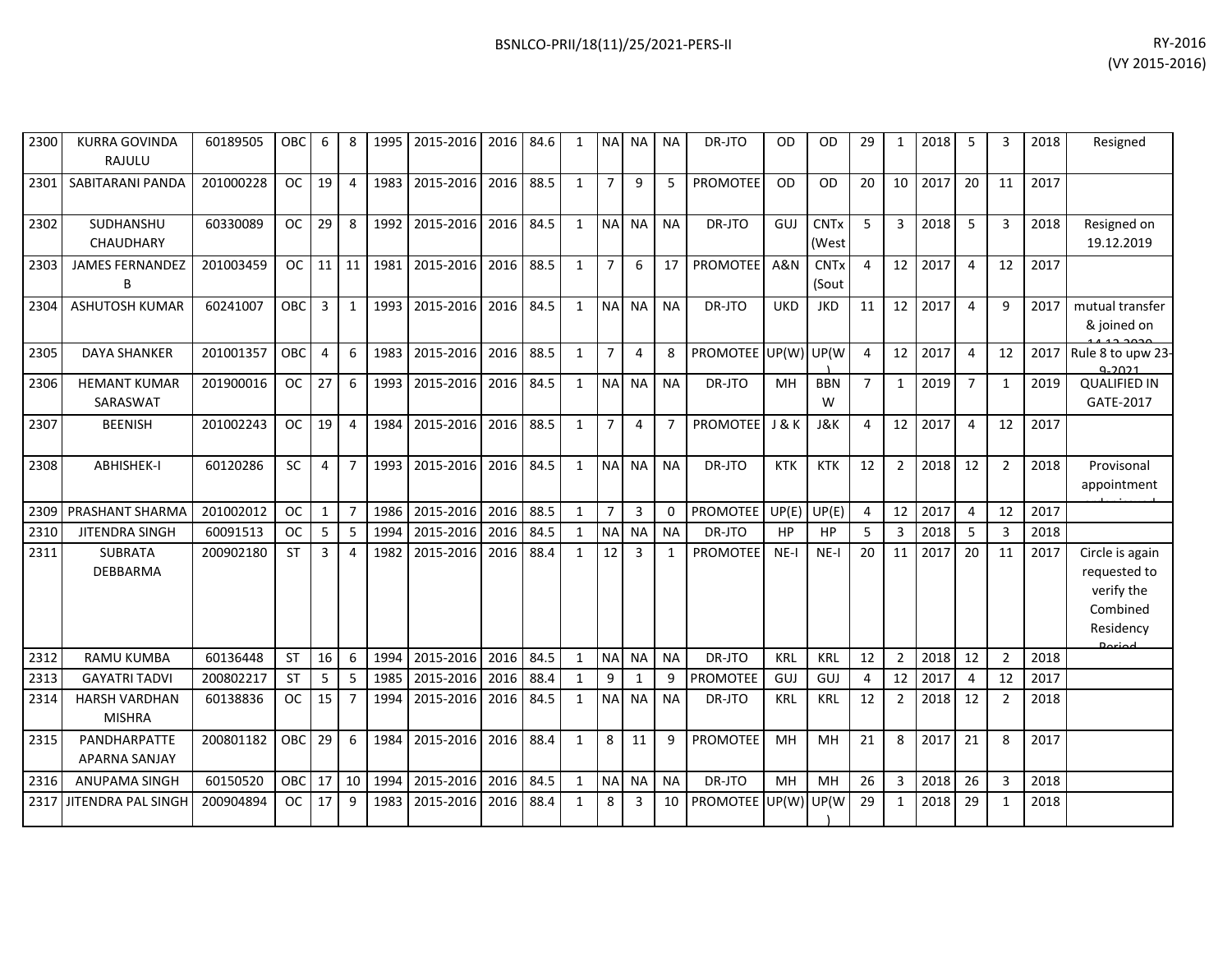| 2318 | <b>AMRESH KUMAR</b><br><b>NAG</b> | 60110046  | <b>SC</b>  | 11             | 12             | 1995 | 2015-2016                      | 2016 | 84.5 | $\mathbf{1}$ | <b>NA</b> | NA             | <b>NA</b> | DR-JTO          | <b>JKD</b>  | <b>JKD</b>  | 11             | 12              | 2017 | 4              | q              | 2017 |                            |
|------|-----------------------------------|-----------|------------|----------------|----------------|------|--------------------------------|------|------|--------------|-----------|----------------|-----------|-----------------|-------------|-------------|----------------|-----------------|------|----------------|----------------|------|----------------------------|
| 2319 | <b>DINESH KUMAR-I</b>             | 200901753 | OBC        | 5              | 6              | 1983 | 2015-2016                      | 2016 | 88.4 | $\mathbf{1}$ | 8         | $\overline{2}$ | 23        | <b>PROMOTEE</b> | <b>RAJ</b>  | RAJ         | 22             | 11              | 2017 | 22             | 11             | 2017 |                            |
| 2320 | VENKATESWARLU                     | 60187014  | OBC        | 20             | $\mathbf{1}$   | 1990 | 2015-2016                      | 2016 | 84.4 | $\mathbf{1}$ | <b>NA</b> | <b>NA</b>      | <b>NA</b> | DR-JTO          | OD          | <b>KTK</b>  | 9              | 4               | 2018 | 9              | $\Delta$       | 2018 |                            |
|      | <b>JAMALLA</b>                    |           |            |                |                |      |                                |      |      |              |           |                |           |                 |             |             |                |                 |      |                |                |      |                            |
| 2321 | <b>TOUSIF KAMAAL</b>              | 200902178 | OBC        | 13             | 8              | 1986 | 2015-2016                      | 2016 | 88.4 | $\mathbf{1}$ | 8         | $\overline{2}$ | 6         | PROMOTEE        | <b>RAJ</b>  | <b>RAJ</b>  | 20             | 11              | 2017 | 20             | 11             | 2017 |                            |
| 2322 | PREETAM DHAR                      | 60210297  | <b>OC</b>  | $\overline{2}$ | 12             | 1991 | 2015-2016                      | 2016 | 84.4 | $\mathbf{1}$ |           | NA NA          | <b>NA</b> | DR-JTO          | <b>TN</b>   | <b>TN</b>   | 5              | $\overline{2}$  | 2018 | 5              | $\overline{2}$ | 2018 |                            |
| 2323 | <b>BRITTO SV</b>                  | 200903158 | <b>OC</b>  | 1              | 4              | 1985 | 2015-2016                      | 2016 | 88.4 | $\mathbf{1}$ | 8         | -1             | 13        | PROMOTEE        | <b>TN</b>   | <b>TN</b>   | 22             | 12              | 2017 | 22             | 12             | 2017 |                            |
| 2324 | <b>TOOGU NAVEEN</b>               | 60120170  | <b>OC</b>  | 1              | 3              | 1995 | 2015-2016                      | 2016 | 84.4 | $\mathbf{1}$ | <b>NA</b> | <b>NA</b>      | <b>NA</b> | DR-JTO          | <b>KTK</b>  | <b>KTK</b>  | 11             | 12              | 2017 | 11             | 12             | 2017 | Resigned wef               |
|      | <b>KUMAR REDDY</b>                |           |            |                |                |      |                                |      |      |              |           |                |           |                 |             |             |                |                 |      |                |                |      | 19.09.2018                 |
| 2325 | <b>HUSSAIN HASANJI</b>            | 200903034 | <b>OC</b>  | $\mathbf{1}$   | 4              | 1986 | 2015-2016                      | 2016 | 88.4 | $\mathbf{1}$ | 8         | $\mathbf{1}$   | 3         | <b>PROMOTEE</b> | GUJ         | GUJ         | $\overline{a}$ | 12              | 2017 | $\overline{4}$ | 12             | 2017 |                            |
|      | <b>GODHRAWALA</b>                 |           |            |                |                |      |                                |      |      |              |           |                |           |                 |             |             |                |                 |      |                |                |      |                            |
| 2326 | S JAGADEESH                       | 200803523 | <b>OBC</b> | 30             | 10             | 1982 | 2015-2016                      | 2016 | 84.3 | $\mathbf{1}$ |           | NA NA          | <b>NA</b> | DR-JTO          | <b>KTK</b>  | KRL         | 12             | 6               | 2017 | 12             | 6              | 2017 |                            |
| 2327 | <b>BENY DOLEY</b>                 | 200903805 | <b>ST</b>  | 31             | 3              | 1981 | 2015-2016                      | 2016 | 88.4 | $\mathbf{1}$ | 8         | $\Omega$       | 20        | PROMOTEE        | <b>ASM</b>  | <b>ASM</b>  | 11             | 12              | 2017 | 11             | 12             | 2017 |                            |
|      |                                   |           |            |                |                |      |                                |      |      |              |           |                |           |                 |             |             |                |                 |      |                |                |      |                            |
| 2328 | <b>RAJEEV RANJAN</b>              | 201800351 | OBC        | 10             | $\overline{2}$ | 1993 | 2015-2016                      | 2016 | 84.3 | $\mathbf{1}$ |           | NA NA          | <b>NA</b> | DR-JTO          | <b>TN</b>   | <b>TN</b>   | $\overline{4}$ | 9               | 2018 | $\overline{4}$ | q              | 2018 |                            |
| 2329 | SUMAN                             | 201000347 | OBC        | 21             | 6              | 1982 | 2015-2016                      | 2016 | 88.4 | $\mathbf{1}$ | 7         | 11             | 24        | <b>PROMOTEE</b> | <b>TLGN</b> | <b>TLGN</b> | 26             | 12              | 2017 | 26             | 12             | 2017 |                            |
|      | <b>KONDAPURAM</b>                 |           |            |                |                |      |                                |      |      |              |           |                |           |                 |             |             |                |                 |      |                |                |      |                            |
| 2330 | <b>SAKET JAIN</b>                 | 60070438  | <b>OC</b>  | 1              | $\overline{3}$ | 1993 | 2015-2016                      | 2016 | 84.3 | $\mathbf{1}$ |           | NA NA          | <b>NA</b> | DR-JTO          | GUJ         | GUJ         | 18             | 6               | 2018 | 18             | 6              | 2018 |                            |
| 2331 | SACHIDANAND                       | 200904140 | OBC        | 7              | 12             | 1986 | 2015-2016                      | 2016 | 88.4 | $\mathbf{1}$ | 7         | 11             | 20        | <b>PROMOTEE</b> | MH          | MH          | 4              | 12 <sup>1</sup> | 2017 | 4              | 12             | 2017 |                            |
|      | <b>JANARDAN BHOIR</b>             |           |            |                |                |      |                                |      |      |              |           |                |           |                 |             |             |                |                 |      |                |                |      |                            |
| 2332 | <b>NIKKU</b>                      | 60070379  | <b>OC</b>  | $\overline{2}$ | 3              | 1993 | 2015-2016                      | 2016 | 84.3 | $\mathbf{1}$ |           | NA NA          | <b>NA</b> | DR-JTO          | GUJ         | GUJ         | 5              | 3               | 2018 | 5              | 3              | 2018 |                            |
| 2333 | <b>SUSHANTA DEB</b>               | 201000143 | OBC        | 27             | 12             | 1982 | 2015-2016                      | 2016 | 88.4 | 1            | 7         | 10             | 10        | <b>PROMOTEE</b> | <b>ASM</b>  | <b>ASM</b>  | 11             | 12              | 2017 | 11             | 12             | 2017 |                            |
|      |                                   |           |            |                |                |      |                                |      |      |              |           |                |           |                 |             |             |                |                 |      |                |                |      |                            |
| 2334 | <b>MANOJ KUMAR</b>                | 60070345  | <b>SC</b>  | 16             | 8              | 1993 | 2015-2016                      | 2016 | 84.3 | $\mathbf{1}$ |           | NA NA          | <b>NA</b> | DR-JTO          | GUJ         | GUJ         | 12             | $\overline{2}$  | 2018 | 19             | $\overline{2}$ | 2018 |                            |
| 2335 | <b>JANAKIRAMAN H</b>              | 200200615 | <b>ST</b>  | 22             | 11             | 1972 | 2015-2016                      | 2016 | 88.3 | $\mathbf{1}$ | 11        | 8              | 3         | <b>PROMOTEE</b> | <b>TN</b>   | <b>TN</b>   | $\overline{4}$ | 9               | 2018 | $\overline{4}$ | q              | 2018 | DEMISE.                    |
|      |                                   |           |            |                |                |      |                                |      |      |              |           |                |           |                 |             |             |                |                 |      |                |                |      | Circle is again            |
|      |                                   |           |            |                |                |      |                                |      |      |              |           |                |           |                 |             |             |                |                 |      |                |                |      | requested to<br>verify the |
|      |                                   |           |            |                |                |      |                                |      |      |              |           |                |           |                 |             |             |                |                 |      |                |                |      | Combined                   |
|      |                                   |           |            |                |                |      |                                |      |      |              |           |                |           |                 |             |             |                |                 |      |                |                |      | Residency                  |
|      |                                   |           |            |                |                |      |                                |      |      |              |           |                |           |                 |             |             |                |                 |      |                |                |      |                            |
| 2336 | <b>D.NIKHIL</b>                   | 60320115  | OBC        | 14             | 9              |      | 1993   2015-2016   2016   84.3 |      |      | 1            |           | NA NA          | <b>NA</b> | DR-JTO          | ASM         | <b>CNTx</b> | 5              | $\overline{2}$  | 2018 | 5              | $\overline{2}$ | 2018 |                            |

200801654 OC 8 9 1981 2015-2016 2016 88.3 1 9 2 27 PROMOTEE CG CG 20 11 2017 20 11 2017

2337 BHUPENDRA

KUMAR PATEL

(NER)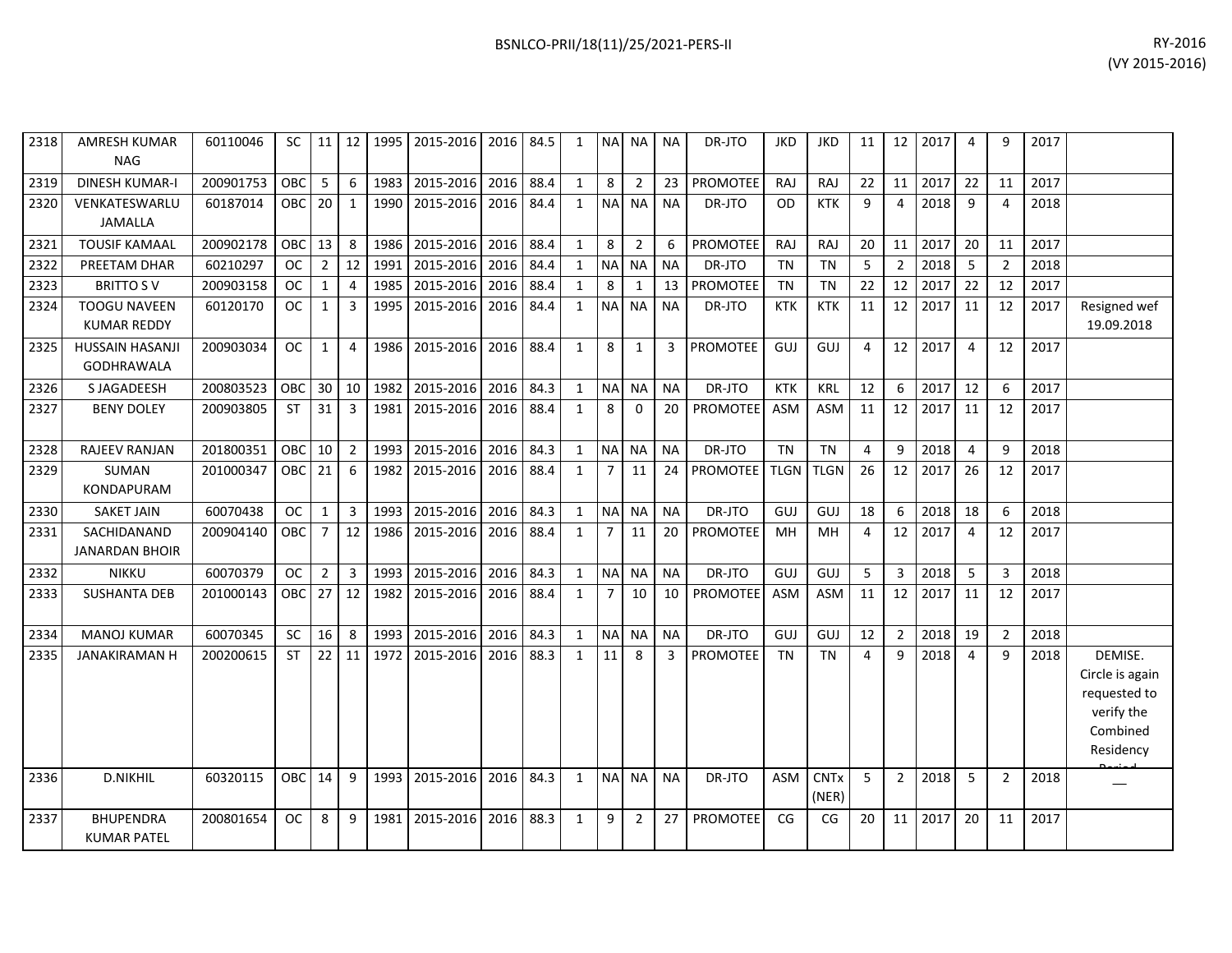| 2338 | <b>REETA MEENA</b>                    | 60070419  | <b>ST</b>  | 1              | 11                      | 1993 | 2015-2016 | 2016 | 84.3 | 1            | <b>NA</b>      | NА             | <b>NA</b> | DR-JTO           | GUJ         | GUJ                             | 18 | 6              | 2018 | 18 | 6              | 2018 |                                                                        |
|------|---------------------------------------|-----------|------------|----------------|-------------------------|------|-----------|------|------|--------------|----------------|----------------|-----------|------------------|-------------|---------------------------------|----|----------------|------|----|----------------|------|------------------------------------------------------------------------|
| 2339 | RAMAKRISHNA<br><b>DOKKU</b>           | 200802405 | OBC        | 15             | $\overline{4}$          | 1981 | 2015-2016 | 2016 | 88.3 | $\mathbf{1}$ | 9              | 1              | 25        | <b>PROMOTEE</b>  | AP          | AP                              | 26 | 12             | 2017 | 26 | 12             | 2017 |                                                                        |
| 2340 | <b>VAIBHAV PORWAL</b>                 | 60060036  | <b>OC</b>  | 3              | 11                      | 1993 | 2015-2016 | 2016 | 84.3 | $\mathbf{1}$ | <b>NA</b>      | <b>NA</b>      | <b>NA</b> | DR-JTO           | CG          | <b>MP</b>                       | 4  | 12             | 2017 | 4  | 12             | 2017 | <b>Transferred to</b><br>MP Teecom                                     |
| 2341 | <b>SAVITA KUMARI</b>                  | 200802262 | OBC        | 26             | $\overline{7}$          | 1979 | 2015-2016 | 2016 | 88.3 | $\mathbf{1}$ | 9              | 1              | 14        | <b>PROMOTEE</b>  | <b>BH</b>   | BН                              | 27 | 11             | 2017 | 27 | 11             | 2017 |                                                                        |
| 2342 | <b>MONIKA MEENA</b>                   | 60150457  | <b>ST</b>  | 15             | 12                      | 1993 | 2015-2016 | 2016 | 84.3 | $\mathbf{1}$ | <b>NA</b>      | <b>NA</b>      | <b>NA</b> | DR-JTO           | MH          | <b>MH</b>                       | 9  | $\overline{2}$ | 2018 | 12 | $\overline{2}$ | 2018 |                                                                        |
| 2343 | <b>SURESH GIRIGANI</b>                | 200904538 | OBC        | 12             | 5                       | 1987 | 2015-2016 | 2016 | 88.3 | $\mathbf{1}$ | 8              | $\overline{2}$ | 26        | <b>PROMOTEE</b>  | <b>TLGN</b> | <b>TLGN</b>                     | 26 | 12             | 2017 | 26 | 12             | 2017 |                                                                        |
| 2344 | <b>SHASHI PRAKASH</b>                 | 201800287 | OBC        | 11             | $\overline{7}$          | 1994 | 2015-2016 | 2016 | 84.3 | $\mathbf{1}$ | <b>NA</b>      | <b>NA</b>      | <b>NA</b> | DR-JTO           | <b>KTK</b>  | <b>KTK</b>                      | 6  | 8              | 2018 | 6  | 8              | 2018 |                                                                        |
| 2345 | <b>BOOBALARAJA C</b>                  | 200902366 | SC         | $\overline{2}$ | 10                      | 1979 | 2015-2016 | 2016 | 88.3 | $\mathbf{1}$ | 8              | 1              | 22        | PROMOTEE         | <b>TN</b>   | <b>TN</b>                       | 27 | 11             | 2017 | 27 | 11             | 2017 |                                                                        |
| 2346 | <b>FIROJ KUMAR SETHI</b>              | 60189007  | SC         | 18             | 12                      | 1994 | 2015-2016 | 2016 | 84.3 | $\mathbf{1}$ | <b>NA</b>      | <b>NA</b>      | <b>NA</b> | DR-JTO           | OD          | <b>OD</b>                       | 29 | 1              | 2018 | 5  | 3              | 2018 | Resigned                                                               |
| 2347 | <b>TRIDIP RAJKHOWA</b>                | 200903734 | <b>ST</b>  | 30             | 6                       | 1982 | 2015-2016 | 2016 | 88.3 | $\mathbf{1}$ | 8              | $\Omega$       | 20        | <b>PROMOTEE</b>  | <b>ASM</b>  | <b>ASM</b>                      | 11 | 12             | 2017 | 11 | 12             | 2017 |                                                                        |
| 2348 | <b>DEEPAK-I</b>                       | 60084006  | <b>OBC</b> | $\mathbf{1}$   | $\overline{\mathbf{3}}$ | 1995 | 2015-2016 | 2016 | 84.3 | $\mathbf{1}$ | <b>NA</b>      | <b>NA</b>      | <b>NA</b> | DR-JTO           | <b>GUJ</b>  | GUJ                             | 12 | $\overline{2}$ | 2018 | 12 | $\overline{2}$ | 2018 |                                                                        |
| 2349 | <b>KARTHIK S</b>                      | 200903354 | OBC        | 29             | 5                       | 1986 | 2015-2016 | 2016 | 88.3 | $\mathbf{1}$ | 8              | 0              | 18        | <b>PROMOTEE</b>  | <b>TN</b>   | <b>TN</b>                       | 27 | 11             | 2017 | 27 | 11             | 2017 |                                                                        |
| 2350 | <b>JAI DATT POONIA</b>                | 60330090  | OBC        | 10             | 11                      | 1995 | 2015-2016 | 2016 | 84.3 | $\mathbf{1}$ | <b>NA</b>      | <b>NA</b>      | <b>NA</b> | DR-JTO           | GUJ         | <b>CNT<sub>x</sub></b><br>(West | 5  | 3              | 2018 | 5  | 3              | 2018 | Resigned on<br>19.05.2019                                              |
|      | 2351 RAVI PREMDAS THUL                | 200904576 | <b>SC</b>  | $\overline{7}$ | 10                      | 1983 | 2015-2016 | 2016 | 88.3 | $\mathbf{1}$ | $\overline{7}$ | 11             | 9         | <b>PROMOTEE</b>  | MH          | MН                              | 4  | 12             | 2017 | 4  | 12             | 2017 |                                                                        |
| 2352 | CHUDASAMA<br><b>ASHVIN BHARATBHAI</b> | 60070384  | OBC        | 8              | 5                       | 1991 | 2015-2016 | 2016 | 84.2 | 1            | <b>NA</b>      | <b>NA</b>      | <b>NA</b> | DR-JTO           | GUJ         | GUJ                             | 5  | 3              | 2018 | -5 | 3              | 2018 |                                                                        |
| 2353 | <b>DEEP SINGH</b>                     | 201000087 | <b>OC</b>  | 16             | 6                       | 1986 | 2015-2016 | 2016 | 88.3 | $\mathbf{1}$ | 6              | 9              | 1         | PROMOTEE Tx (Nor |             | <b>CNTx</b><br>(Nort<br>h)      | 20 | 11             | 2017 | 20 | 11             | 2017 | The officer had<br>resigned from<br><b>BSNL on dated</b>               |
| 2354 | <b>ABHINAV VAISH</b>                  | 60070373  | <b>OC</b>  | 13             | 11                      | 1991 | 2015-2016 | 2016 | 84.2 | $\mathbf{1}$ | <b>NA</b>      | <b>NA</b>      | <b>NA</b> | DR-JTO           | GUJ         | GUJ                             | 5  | 3              | 2018 | 5  | 3              | 2018 | Resigned on<br><u>QG QQ 2018</u>                                       |
| 2355 | <b>CHAISA MOG</b>                     | 200902364 | <b>ST</b>  | 15             | $\mathbf{1}$            | 1980 | 2015-2016 | 2016 | 88.2 | $\mathbf{1}$ | 12             | 3              | 1         | <b>PROMOTEE</b>  | $NE-I$      | $NE-I$                          | 20 | 11             | 2017 | 20 | 11             | 2017 | Circle is again<br>requested to<br>verify the<br>Combined<br>Residency |
| 2356 | <b>ANURAG OJHA</b>                    | 60070374  | <b>OC</b>  | 27             | 5                       | 1992 | 2015-2016 | 2016 | 84.2 | 1            | <b>NA</b>      | <b>NA</b>      | <b>NA</b> | DR-JTO           | GUJ         | GUJ                             | 5  | 3              | 2018 | 5  | 3              | 2018 | Resigned on<br>15 12 2018                                              |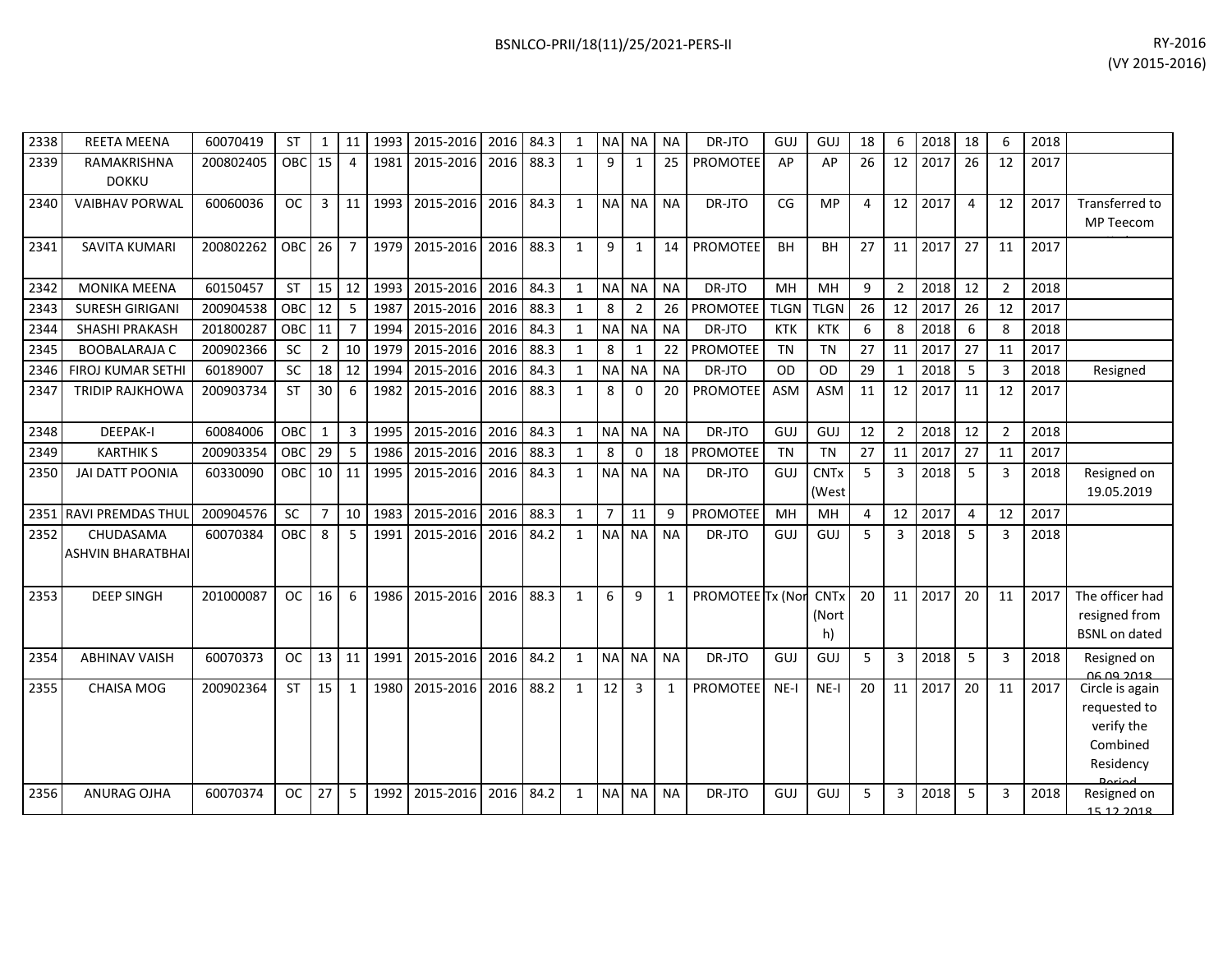| 2357 | AMBADAS                                     | 200903729 | <b>SC</b> | $31 \mid$      | $\overline{7}$ |      | 1984 2015-2016 2016 88.2 |      |      | $\mathbf{1}$ | 12        | $\overline{2}$ | 16 <sup>1</sup> | <b>PROMOTEE</b> | <b>KTK</b> | <b>KTK</b>           | 20             | 11             | 2017 | 20             | 11             | 2017 | Circle is again<br>requested to<br>verify the<br>Combined<br>Residency |
|------|---------------------------------------------|-----------|-----------|----------------|----------------|------|--------------------------|------|------|--------------|-----------|----------------|-----------------|-----------------|------------|----------------------|----------------|----------------|------|----------------|----------------|------|------------------------------------------------------------------------|
| 2358 | <b>SUSHANT PRASAD</b><br><b>GAUTAM</b>      | 60160144  | <b>OC</b> | $\mathbf{3}$   | $\overline{7}$ | 1992 | 2015-2016                | 2016 | 84.2 | $\mathbf{1}$ |           | NA NA          | <b>NA</b>       | DR-JTO          | $NE-I$     | $NE-I$               | $\mathbf{1}$   | $\mathbf{1}$   | 2018 | 1              | $\mathbf{1}$   | 2018 | <b>RESIGNED</b>                                                        |
| 2359 | K L LALBIAKCHAMA                            | 201000747 | <b>ST</b> | 23             | $\overline{2}$ | 1983 | 2015-2016                | 2016 | 88.2 | $\mathbf{1}$ | 11        | 9              | $\Omega$        | <b>PROMOTEE</b> | $NE-I$     | $NE-I$               | 20             | 11             | 2017 | 20             | 11             | 2017 | Circle is again<br>requested to<br>verify the<br>Combined<br>Residency |
| 2360 | PRASHANT KUMAR-<br>Ш                        | 60120179  | <b>OC</b> | 8              | 11             | 1992 | 2015-2016                | 2016 | 84.2 | $\mathbf{1}$ |           | NA NA          | <b>NA</b>       | DR-JTO          | <b>KTK</b> | <b>KTK</b>           | 26             | 12             | 2017 | 26             | 12             | 2017 | Resignation wef<br>31/05/2018                                          |
| 2361 | <b>VINODKUMAR</b><br><b>CHANNANNA MALGE</b> | 201001632 | OC        | 13             | $\overline{2}$ | 1990 | 2015-2016                | 2016 | 88.2 | $\mathbf{1}$ | 11        | 6              | 20              | PROMOTEE        | <b>KTK</b> | <b>KTK</b>           | 20             | 11             | 2017 | 20             | 11             | 2017 | Circle is again<br>requested to<br>verify the<br>Combined<br>Residency |
| 2362 | <b>SHARAT ROY</b>                           | 60048768  | <b>OC</b> | $\overline{7}$ | 4              | 1993 | 2015-2016                | 2016 | 84.2 | $\mathbf{1}$ |           | NA NA          | <b>NA</b>       | DR-JTO          | <b>ASM</b> | <b>ASM</b>           | 5              | $\overline{2}$ | 2018 | 5              | $\overline{2}$ | 2018 | <b>Doriad</b>                                                          |
| 2363 | <b>ARVIND KUMAR</b>                         | 200802476 | SC        | $\overline{4}$ | 8              | 1985 | 2015-2016                | 2016 | 88.2 | $\mathbf{1}$ | 9         | $\mathbf{1}$   | 9               | PROMOTEE        | UP(E)      | <b>CNTx</b><br>(Nort | $\overline{4}$ | 12             | 2017 | 4              | 12             | 2017 |                                                                        |
| 2364 | Abhinay Nadupuri                            | 60131619  | OBC       | 11             | 5              | 1993 | 2015-2016                | 2016 | 84.2 | 1            | <b>NA</b> | <b>NA</b>      | <b>NA</b>       | DR-JTO          | <b>KRL</b> | <b>KRL</b>           | 29             | $\mathbf{1}$   | 2018 | 29             | $\mathbf{1}$   | 2018 | Resigned                                                               |
| 2365 | ANILKUMAR<br><b>OGENNAVAR</b>               | 200903528 | OBC       | 22             | $\overline{7}$ | 1983 | 2015-2016                | 2016 | 88.2 | $\mathbf{1}$ | 8         | 4              | 0               | PROMOTEE        | <b>KTK</b> | <b>CNTx</b><br>(Sout | 20             | 11             | 2017 | 20             | 11             | 2017 |                                                                        |
|      | 2366 DEV KISHAN NAGAR                       | 60137229  | OBC       | 10             | 10             | 1994 | 2015-2016                | 2016 | 84.2 | $\mathbf{1}$ |           | NA NA          | <b>NA</b>       | DR-JTO          | <b>KRL</b> | KRL                  | 12             | $\overline{2}$ | 2018 | 12             | $\overline{2}$ | 2018 | Resigned                                                               |
|      | 2367 SUJITH SUKUMARAN                       | 200902516 | <b>SC</b> | 28             | $\overline{7}$ | 1981 | 2015-2016                | 2016 | 88.2 | $\mathbf{1}$ | 8         | $\overline{2}$ | 21              | <b>PROMOTEE</b> | <b>KRL</b> | <b>KRL</b>           | $\mathbf{1}$   | $\mathbf{1}$   | 2018 | 1              | $\mathbf{1}$   | 2018 |                                                                        |
| 2368 | <b>DANVEER</b><br>DEWANGAN                  | 60060043  | OBC       | 3              | $\overline{2}$ | 1995 | 2015-2016                | 2016 | 84.2 | $\mathbf{1}$ |           | NA NA          | <b>NA</b>       | DR-JTO          | CG         | CG                   | 4              | 12             | 2017 | $\overline{4}$ | 12             | 2017 |                                                                        |
| 2369 | <b>DEEP SANKAR</b><br><b>DOLEY</b>          | 200903800 | <b>ST</b> | $\mathbf{1}$   | $\mathbf{1}$   | 1984 | 2015-2016                | 2016 | 88.2 | $\mathbf{1}$ | 8         | $\Omega$       | 18              | <b>PROMOTEE</b> | <b>ASM</b> | <b>ASM</b>           | 11             | 12             | 2017 | 11             | 12             | 2017 |                                                                        |
| 2370 | <b>CHETAN KUMAR</b><br>SHARAMA              | 60150526  | <b>OC</b> | 8              | 12             | 1995 | 2015-2016                | 2016 | 84.2 | $\mathbf{1}$ | NA        | <b>NA</b>      | <b>NA</b>       | DR-JTO          | <b>MH</b>  | <b>MH</b>            | 18             | 12             | 2017 | 18             | 12             | 2017 |                                                                        |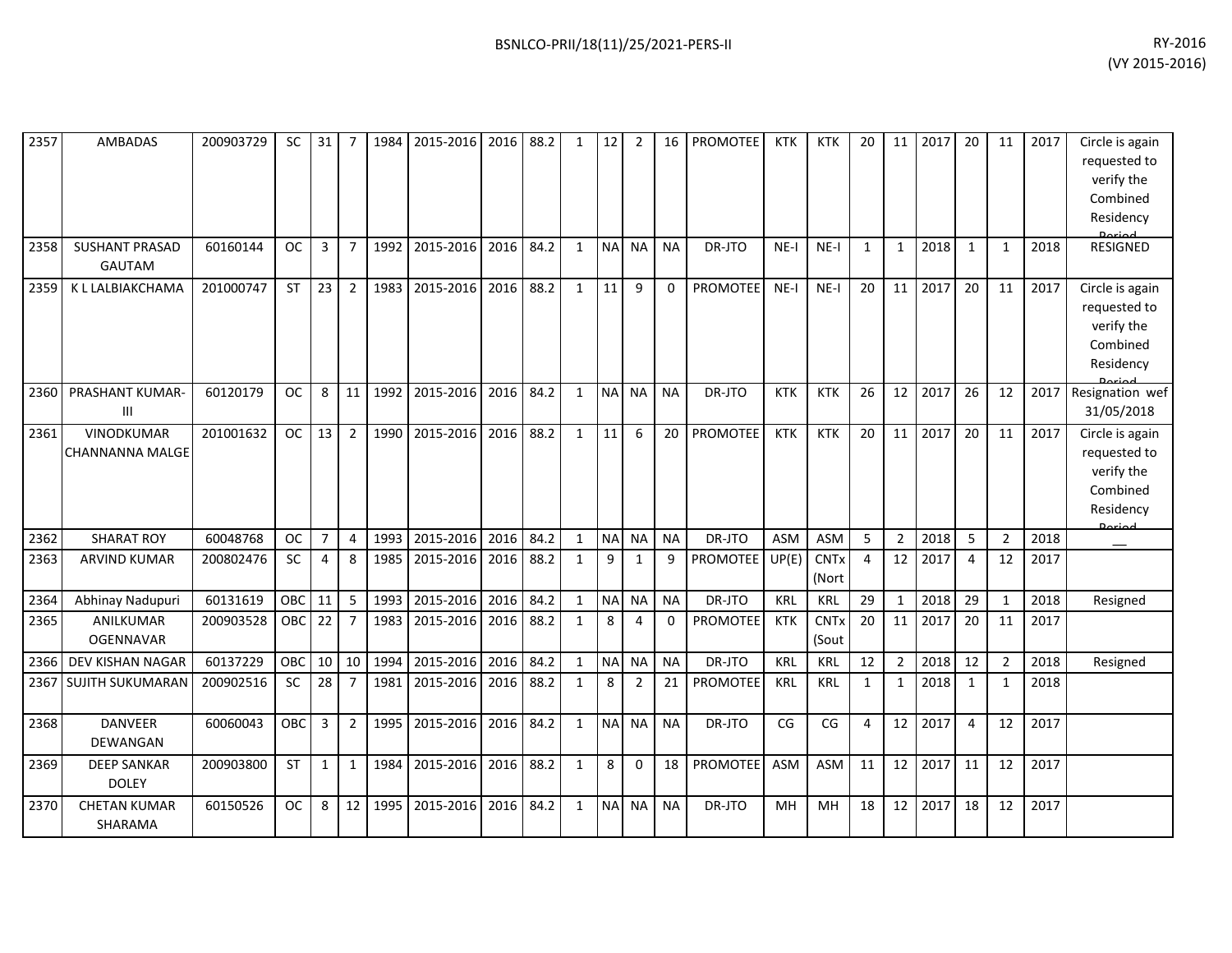|      | 2371 RASHMI DADASAHEB<br><b>WANKHEDE</b> | 200904602 | SC.        | 29 | 6              |      | 1982   2015-2016   2016   88.2 |      |      | 1            | 8              | 0              | 13             | <b>PROMOTEE</b> | MН         | MН                   | 4  | 12             | 2017 | 4  | 12             | 2017 |                                                                                  |
|------|------------------------------------------|-----------|------------|----|----------------|------|--------------------------------|------|------|--------------|----------------|----------------|----------------|-----------------|------------|----------------------|----|----------------|------|----|----------------|------|----------------------------------------------------------------------------------|
| 2372 | <b>MANIKANDAN K</b>                      | 60210319  | OBC        | 25 | $\overline{3}$ | 1987 | 2015-2016                      | 2016 | 84.2 | $\mathbf{1}$ | <b>NA</b>      | <b>NA</b>      | <b>NA</b>      | DR-JTO          | <b>TN</b>  | <b>TN</b>            | 5  | $\overline{2}$ | 2018 | 5  | $\overline{2}$ | 2018 | <b>PWD</b>                                                                       |
| 2373 | ARUNKUMAR M                              | 200903831 | SC         | 11 | 9              | 1985 | 2015-2016                      | 2016 | 88.2 | $\mathbf{1}$ | 8              | 0              | 4              | PROMOTEE        | <b>TN</b>  | <b>TN</b>            | 27 | 11             | 2017 | 27 | 11             | 2017 |                                                                                  |
| 2374 | <b>RITESH KUMAR RAVI</b>                 | 60070422  | <b>OBC</b> | 11 | 12             | 1989 | 2015-2016                      | 2016 | 84.2 | $\mathbf{1}$ | <b>NA</b>      | <b>NA</b>      | <b>NA</b>      | DR-JTO          | GUJ        | RAJ                  | 18 | 6              | 2018 | 18 | 6              | 2018 | ON DEP FROM<br><b>GUJ CIRCLE</b>                                                 |
| 2375 | <b>JAYAPRASAD M</b>                      | 200802896 | OBC        | 29 | 9              | 1984 | 2015-2016                      | 2016 | 88.2 | $\mathbf{1}$ | 8              | $\Omega$       | $\Omega$       | <b>PROMOTEE</b> | <b>KTK</b> | <b>KTK</b>           | 20 | 11             | 2017 | 20 | 11             | 2017 |                                                                                  |
| 2376 | MUHAMMED<br>AFTHAB SAHEED N              | 60138029  | <b>OC</b>  | 4  | $\mathbf{1}$   | 1990 | 2015-2016                      | 2016 | 84.1 | $\mathbf{1}$ | <b>NA</b>      | <b>NA</b>      | <b>NA</b>      | DR-JTO          | <b>KRL</b> | <b>KRL</b>           | 12 | $\overline{2}$ | 2018 | 12 | $\overline{2}$ | 2018 |                                                                                  |
| 2377 | PANDIT DIPTI<br>VARADRAJ                 | 200904122 | <b>OC</b>  | 19 | 9              | 1986 | 2015-2016                      | 2016 | 88.2 | $\mathbf{1}$ | $\overline{7}$ | 11             | 14             | <b>PROMOTEE</b> | MH         | MH                   | 6  | 11             | 2017 | 6  | 11             | 2017 |                                                                                  |
| 2378 | <b>BIBHUTI SHEKHAR</b>                   | 60042527  | OBC        | 25 | 9              | 1990 | 2015-2016                      | 2016 | 84.1 | $\mathbf{1}$ | <b>NA</b>      | <b>NA</b>      | <b>NA</b>      | DR-JTO          | <b>ASM</b> | <b>ASM</b>           | 19 | $\overline{2}$ | 2018 | 19 | $\overline{2}$ | 2018 |                                                                                  |
| 2379 | <b>MANOJ KUMAR-IV</b>                    | 200905121 | OBC        | 5  | $\overline{4}$ | 1979 | 2015-2016                      | 2016 | 88.2 | $\mathbf{1}$ | $\overline{7}$ | 11             | 6              | <b>PROMOTEE</b> | <b>CTD</b> | <b>CTD</b>           | 20 | 11             | 2017 | 20 | 11             | 2017 |                                                                                  |
| 2380 | Anandkumar                               | 60136439  | <b>OC</b>  | 15 | $9$            | 1993 | 2015-2016                      | 2016 | 84.1 | $\mathbf{1}$ | <b>NA</b>      | <b>NA</b>      | <b>NA</b>      | DR-JTO          | <b>KRL</b> | <b>KRL</b>           | 5  | $\overline{2}$ | 2018 | 5  | $\overline{2}$ | 2018 | Resigned                                                                         |
| 2381 | <b>SUBRAT KUMAR</b><br>SAHOO             | 201001745 | <b>OBC</b> | 27 | 6              | 1983 | 2015-2016                      | 2016 | 88.2 | $\mathbf{1}$ | $\overline{7}$ | 9              | 18             | PROMOTEE        | <b>OD</b>  | <b>OD</b>            | 20 | 10             | 2017 | 20 | 11             | 2017 |                                                                                  |
| 2382 | <b>SHRADDHA PRIYA</b>                    | 60110045  | <b>OC</b>  | 21 | $\overline{3}$ | 1994 | 2015-2016                      | 2016 | 84.1 | $\mathbf{1}$ | N <sub>A</sub> | <b>NA</b>      | <b>NA</b>      | DR-JTO          | <b>JKD</b> | <b>JKD</b>           | 11 | 12             | 2017 | 4  | $\mathsf{q}$   | 2017 | Absconding                                                                       |
| 2383 | ASHVINKUMAR<br>PRAJAPATI                 | 201000685 | OBC        | 4  | $\overline{2}$ | 1979 | 2015-2016                      | 2016 | 88.2 | $\mathbf{1}$ | $\overline{7}$ | $\overline{7}$ | 3              | PROMOTEE        | GUJ        | GUJ                  | 4  | 12             | 2017 | 4  | 12             | 2017 |                                                                                  |
| 2384 | <b>VIKRANT TOMAR</b>                     | 60045020  | <b>OC</b>  | 17 | 9              | 1993 | 2015-2016                      | 2016 | 84.1 | $\mathbf{1}$ | <b>NA</b>      | <b>NA</b>      | <b>NA</b>      | DR-JTO          | <b>ASM</b> | <b>ASM</b>           | 19 | $\overline{2}$ | 2018 | 19 | $\overline{2}$ | 2018 | Resigned w.e.f<br>10110100                                                       |
| 2385 | <b>EMON BORA</b><br><b>BHATTACHARJEE</b> | 201000426 | OBC        | 27 | 11             | 1985 | 2015-2016                      | 2016 | 88.2 | $\mathbf{1}$ | $\overline{7}$ | 8              | 26             | <b>PROMOTEE</b> | ASM        | <b>ASM</b>           | 11 | 12             | 2017 | 11 | 12             | 2017 |                                                                                  |
| 2386 | <b>SUMIT KUMAR</b><br>BHARGAVA           | 60150540  | <b>OC</b>  | 27 | $\mathbf{1}$   | 1990 | 2015-2016                      | 2016 | 84   | $\mathbf{1}$ | <b>NA</b>      | <b>NA</b>      | <b>NA</b>      | DR-JTO          | MH         | MH                   | 23 | 3              | 2018 | 29 | $\overline{3}$ | 2018 | Resigned                                                                         |
| 2387 | <b>BISWAJIT</b><br>DEBBARMA              | 201003305 | <b>ST</b>  | 10 | $\overline{2}$ | 1979 | 2015-2016                      | 2016 | 88.1 | $\mathbf{1}$ | 11             | 9              | 0              | <b>PROMOTEE</b> | $NE-I$     | <b>CNTx</b><br>(NER) | 20 | 11             | 2017 | 20 | 11             | 2017 | Circle is again<br>requested to<br>verify the<br>Combined<br>Residency<br>Dariad |
| 2388 | SHIVUNDU VATS                            | 201800099 | <b>OC</b>  | 19 | 6              | 1991 | 2015-2016                      | 2016 | 84   | $\mathbf{1}$ | <b>NA</b>      | <b>NA</b>      | <b>NA</b>      | DR-JTO          | $NE-I$     | $NE-I$               | 23 | $\overline{7}$ | 2018 | 23 | $\overline{7}$ | 2018 |                                                                                  |
| 2389 | NARENDRA KUMAR-<br>Ш                     | 200803302 | <b>OC</b>  | 30 | 6              | 1986 | 2015-2016                      | 2016 | 88.1 | $\mathbf{1}$ | 9              | 1              | $\overline{2}$ | <b>PROMOTEE</b> | <b>RAJ</b> | RAJ                  | 20 | 11             | 2017 | 20 | 11             | 2017 |                                                                                  |
| 2390 | <b>MORLA NARENDRA</b>                    | 60310046  | OBC        | 24 | 6              | 1991 | 2015-2016                      | 2016 | 84   | $\mathbf{1}$ | <b>NA</b>      | <b>NA</b>      | <b>NA</b>      | DR-JTO          | <b>TN</b>  | <b>CNTx</b><br>(Sout | 5  | $\overline{2}$ | 2018 | 5  | $\overline{2}$ | 2018 |                                                                                  |

h)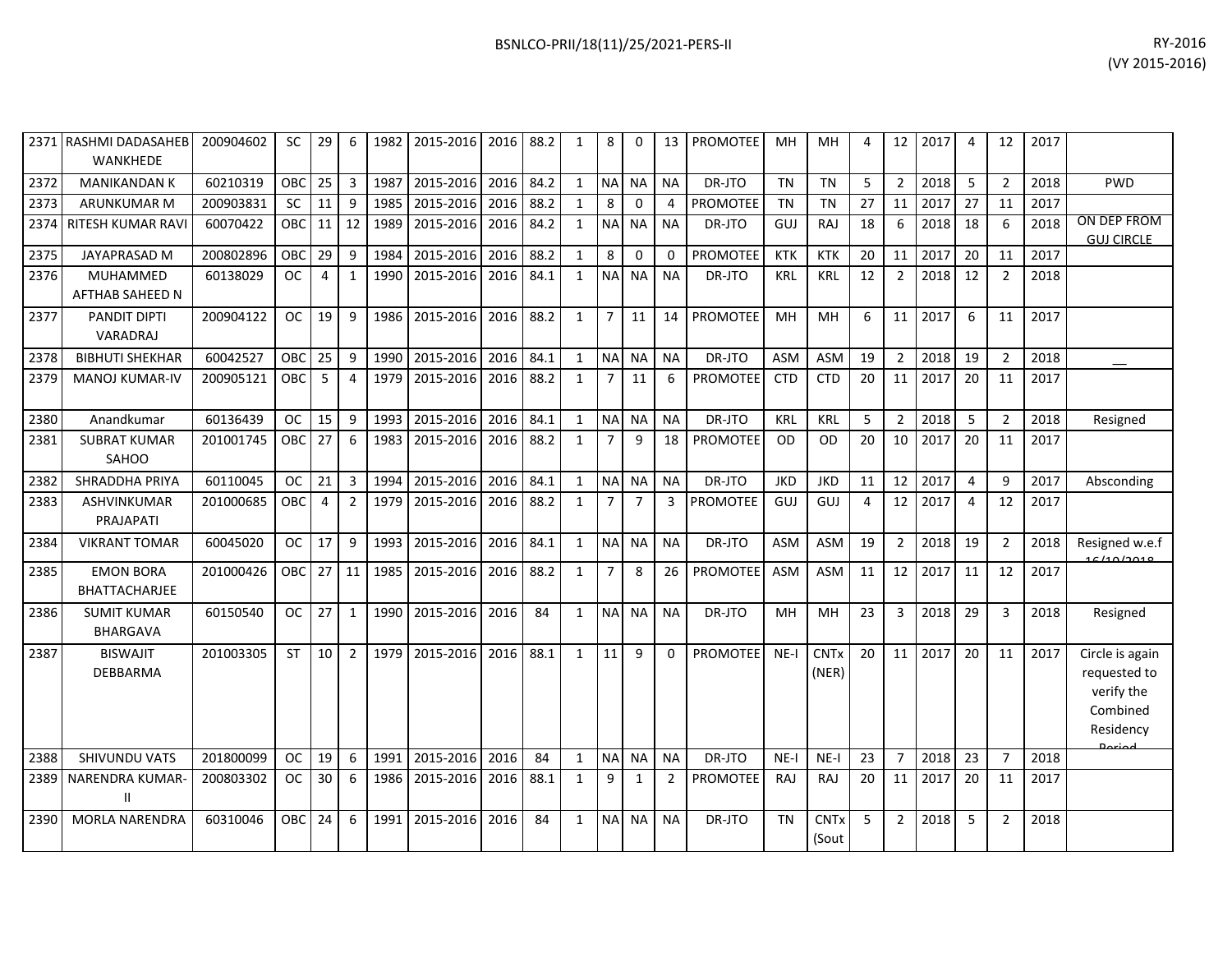| BSNLCO-PRII/18(11)/25/2021-PERS-II | RY-2016                                                                                                |
|------------------------------------|--------------------------------------------------------------------------------------------------------|
|                                    | $\mathbf{A} \times \mathbf{A} \times \mathbf{A} \times \mathbf{A} \times \mathbf{A} \times \mathbf{A}$ |

| 2391 | RICHA CHAUHAN                                       | 200803932 | <b>OC</b>  | 1              | 1              | 1985 | 2015-2016 | 2016 | 88.1 | $\mathbf{1}$ | 8              | 11             | 14           | <b>PROMOTEE</b> | UP(E)      | UP(E)                           | 4  | 12              | 2017 | $\overline{4}$ | 12             | 2017 |                                                                        |
|------|-----------------------------------------------------|-----------|------------|----------------|----------------|------|-----------|------|------|--------------|----------------|----------------|--------------|-----------------|------------|---------------------------------|----|-----------------|------|----------------|----------------|------|------------------------------------------------------------------------|
| 2392 | <b>ABHISHEK DAS</b>                                 | 60182014  | <b>OC</b>  | 19             | $\overline{1}$ | 1993 | 2015-2016 | 2016 | 84   | $\mathbf{1}$ | <b>NA</b>      | <b>NA</b>      | <b>NA</b>    | DR-JTO          | <b>OD</b>  | <b>OD</b>                       | 29 | $\mathbf{1}$    | 2018 | 5              | 3              | 2018 |                                                                        |
| 2393 | <b>ANJANA</b><br><b>BALACHANDRAN</b><br><b>NAIR</b> | 200902789 | <b>OC</b>  | $\overline{2}$ | 9              | 1983 | 2015-2016 | 2016 | 88.1 | $\mathbf{1}$ | 8              | $\overline{2}$ | 20           | <b>PROMOTEE</b> | <b>KRL</b> | <b>KRL</b>                      | 31 | 12              | 2017 | 31             | 12             | 2017 |                                                                        |
| 2394 | <b>SANJAY SHUKLA</b>                                | 260020011 | <b>OC</b>  | 15             | $\overline{4}$ | 1993 | 2015-2016 | 2016 | 84   | $\mathbf{1}$ | <b>NA</b>      | <b>NA</b>      | <b>NA</b>    | DR-JTO          | A&N        | <b>A&amp;N</b>                  | 12 | $\overline{2}$  | 2018 | 12             | $\overline{2}$ | 2018 |                                                                        |
| 2395 | <b>UDAY B JANA</b>                                  | 200905161 | <b>ST</b>  | 29             | $\mathbf{1}$   | 1978 | 2015-2016 | 2016 | 88.1 | $\mathbf{1}$ | 8              | 2              | 6            | PROMOTEE        | $NE-I$     | <b>INSP</b><br>& QA             | 20 | 11              | 2017 | 20             | 11             | 2017 |                                                                        |
| 2396 | <b>MD NOOR ALAM</b>                                 | 60042530  | OBC        | 27             | $\overline{2}$ | 1994 | 2015-2016 | 2016 | 84   | $\mathbf{1}$ | <b>NA</b>      | <b>NA</b>      | <b>NA</b>    | DR-JTO          | <b>ASM</b> | <b>ASM</b>                      | 19 | $\overline{2}$  | 2018 | 19             | $\overline{2}$ | 2018 |                                                                        |
| 2397 | RAMANUJAM D                                         | 200902656 | OBC        | 26             | $\overline{7}$ | 1984 | 2015-2016 | 2016 | 88.1 | $\mathbf{1}$ | 8              | $\mathbf{1}$   | 24           | <b>PROMOTEE</b> | <b>TN</b>  | <b>TN</b>                       | 27 | 11              | 2017 | 27             | 11             | 2017 |                                                                        |
| 2398 | <b>GAURAV KUMAR</b><br><b>AGARWAL</b>               | 60070365  | <b>OC</b>  | 10             | 6              | 1994 | 2015-2016 | 2016 | 84   | $\mathbf{1}$ | <b>NA</b>      | <b>NA</b>      | <b>NA</b>    | DR-JTO          | GUJ        | GUJ                             | 12 | $\overline{2}$  | 2018 | 12             | 2              | 2018 | Resigned on<br>30.06.2018                                              |
| 2399 | <b>VIPUL SHAH</b>                                   | 200904001 | <b>OBC</b> | 16             | 11             | 1978 | 2015-2016 | 2016 | 88.1 | $\mathbf{1}$ | 7              | 11             | 20           | <b>PROMOTEE</b> | GUJ        | GUJ                             | 4  | 12              | 2017 | $\overline{4}$ | 12             | 2017 |                                                                        |
| 2400 | PADALA SATISH                                       | 60150434  | OBC        | 14             | $\overline{7}$ | 1994 | 2015-2016 | 2016 | 84   | $\mathbf{1}$ | <b>NA</b>      | <b>NA</b>      | <b>NA</b>    | DR-JTO          | MH         | MH                              | 25 | $\mathbf{1}$    | 2018 | 29             | 1              | 2018 | Resigned                                                               |
| 2401 | <b>PRAVATI SAY</b>                                  | 201000236 | <b>ST</b>  | 1              | 6              | 1982 | 2015-2016 | 2016 | 88.1 | $\mathbf{1}$ | $\overline{7}$ | 9              | 5            | <b>PROMOTEE</b> | <b>OD</b>  | OD                              | 20 | 10 <sup>1</sup> | 2017 | 20             | 11             | 2017 |                                                                        |
| 2402 | <b>AKSHAY VINAYAK</b><br><b>BHAGAT</b>              | 60150472  | OBC        | 23             | 12             | 1994 | 2015-2016 | 2016 | 84   | $\mathbf{1}$ | <b>NA</b>      | <b>NA</b>      | <b>NA</b>    | DR-JTO          | MH         | <b>MH</b>                       | 29 | $\mathbf{1}$    | 2018 | 29             | 1              | 2018 | Resigned on<br>16.07.2019                                              |
| 2403 | <b>VINITHAK</b>                                     | 201000598 | OBC        | 14             | 5              | 1982 | 2015-2016 | 2016 | 88.1 | $\mathbf{1}$ | $\overline{7}$ | 8              | 0            | <b>PROMOTEE</b> | <b>KTK</b> | <b>KRL</b>                      | 20 | 11              | 2017 | 20             | 11             | 2017 | <b>R8 Mutual</b><br>Francfor r to KRL                                  |
| 2404 | <b>GAURAV DWIVEDI-I</b>                             | 6032200   | <b>OC</b>  | 28             | 9              | 1987 | 2015-2016 | 2016 | 84   | $\mathbf{1}$ | <b>NA</b>      | <b>NA</b>      | <b>NA</b>    | DR-JTO          | <b>BH</b>  | <b>UPE</b>                      | 26 | $\overline{2}$  | 2018 | 26             | $\overline{2}$ | 2018 | Transfered                                                             |
| 2405 | <b>KSHITINDRA</b><br><b>JAMATIA</b>                 | 201003304 | <b>ST</b>  | 31             | 12             | 1982 | 2015-2016 | 2016 | 88   | $\mathbf{1}$ | 11             | 9              | $\mathbf{0}$ | PROMOTEE        | $NE-I$     | <b>CNTx</b><br>(NER)            | 20 | 11              | 2017 | 20             | 11             | 2017 | Circle is again<br>requested to<br>verify the<br>Combined<br>Residency |
| 2406 | <b>SUMAN KUMAR</b>                                  | 201800134 | OBC I      | 27             | $\mathbf{1}$   | 1991 | 2015-2016 | 2016 | 83.9 | $\mathbf{1}$ | <b>NA</b>      | <b>NA</b>      | <b>NA</b>    | DR-JTO          | MH         | <b>CNT<sub>x</sub></b><br>(West | 23 | $\overline{7}$  | 2018 | 23             | $\overline{7}$ | 2018 |                                                                        |
| 2407 | <b>KANTEPPA</b>                                     | 201000546 | <b>SC</b>  | 6              | 5              | 1986 | 2015-2016 | 2016 | 88   | $\mathbf{1}$ | 11             | $\overline{7}$ | 27           | <b>PROMOTEE</b> | <b>KTK</b> | <b>KTK</b>                      | 20 | 11 <sup>1</sup> | 2017 | 20             | 11             | 2017 | Circle is again<br>requested to<br>verify the<br>Combined<br>Residency |
| 2408 | <b>SURJEET SINGH</b><br>YADAV                       | 60190049  | OBC.       | 15             | 10             | 1991 | 2015-2016 | 2016 | 83.9 | $\mathbf{1}$ | <b>NA</b>      | <b>NA</b>      | <b>NA</b>    | DR-JTO          | PB         | PB                              | 11 | 12              | 2017 | 11             | 12             | 2017 |                                                                        |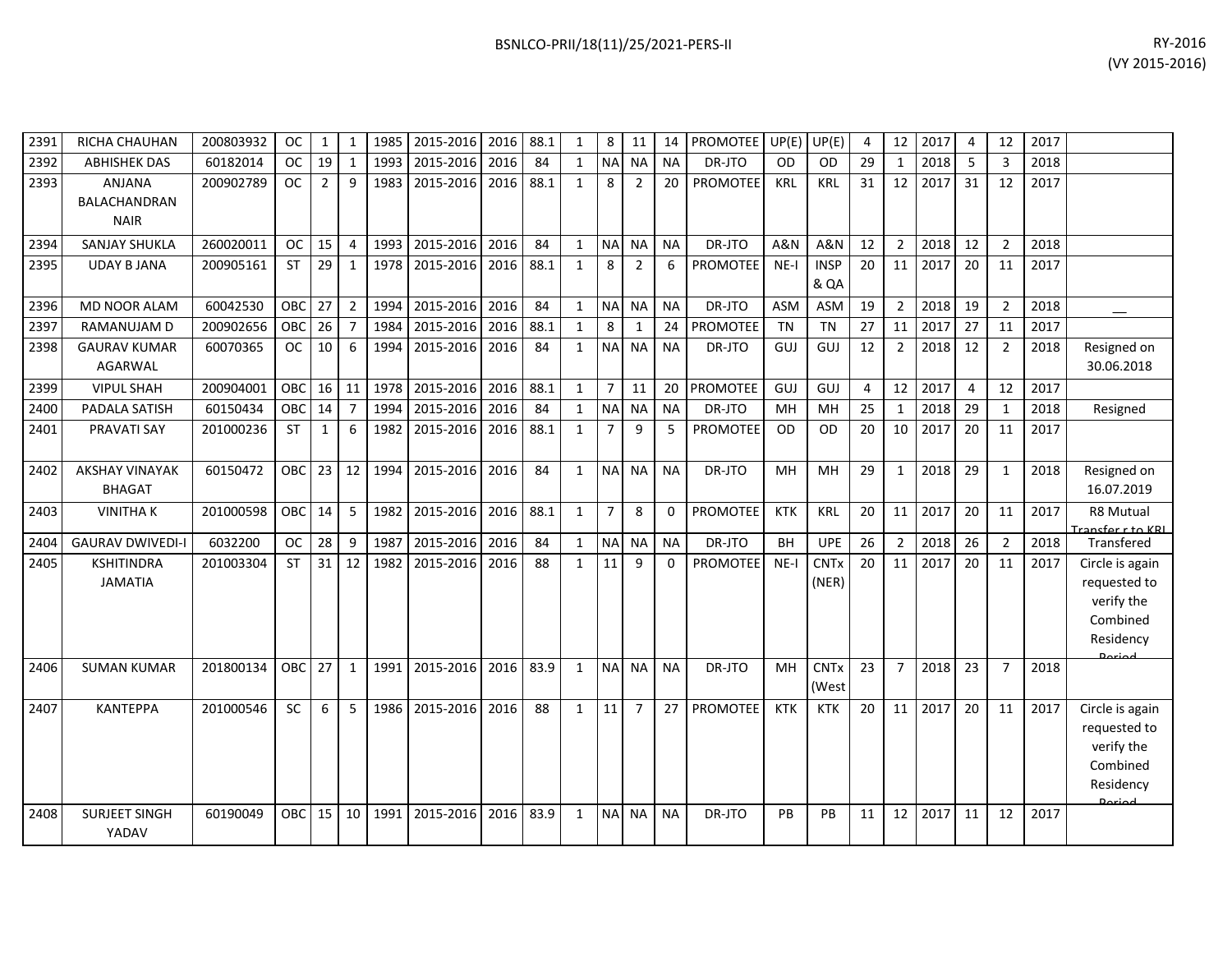| 2409 | <b>SEEMA GUPTA</b>                   | 200801911 | <b>OBC</b> | 20             | 8              | 1985 | 2015-2016 2016           |           | 88   | 1            | 9              |              | 29           | PROMOTEE UP(W) UP(W) |             |                                 | 30             | 6              | 2018 | 30             | 6              | 2018 |                                                                                                          |
|------|--------------------------------------|-----------|------------|----------------|----------------|------|--------------------------|-----------|------|--------------|----------------|--------------|--------------|----------------------|-------------|---------------------------------|----------------|----------------|------|----------------|----------------|------|----------------------------------------------------------------------------------------------------------|
| 2410 | <b>SUHAIL AKHTAR</b>                 | 201800074 | OC         | 12             | $\overline{3}$ | 1993 | 2015-2016 2016           |           | 83.9 | $\mathbf{1}$ | <b>NA</b>      | <b>NA</b>    | <b>NA</b>    | DR-JTO               | MH          | MH                              | 9              | $\overline{7}$ | 2018 | 9              | $\overline{7}$ | 2018 |                                                                                                          |
| 2411 | <b>VELMURUGAN S-I</b>                | 200802155 | <b>SC</b>  | 21             | 6              | 1970 | 2015-2016                | 2016      | 88   | $\mathbf{1}$ | 9              | $\mathbf{1}$ | 23           | <b>PROMOTEE</b>      | <b>TN</b>   | <b>TN</b>                       | 27             | 11             | 2017 | 27             | 11             | 2017 |                                                                                                          |
| 2412 | <b>PRASAD GOUD L</b>                 | 60350130  | OBC        | 19             | 6              | 1993 | 2015-2016                | 2016 83.9 |      | $\mathbf{1}$ | <b>NA</b>      | <b>NA</b>    | <b>NA</b>    | DR-JTO               | <b>TN</b>   | <b>CNT<sub>x</sub></b><br>(Sout | 5 <sup>1</sup> | $\overline{2}$ | 2018 | 5              | $\overline{2}$ | 2018 |                                                                                                          |
| 2413 | <b>UMESH KUMAR</b><br><b>SHARMA</b>  | 200903520 | <b>OC</b>  | 15             | $\overline{2}$ | 1979 | 2015-2016 2016           |           | 88   | 1            | 8              | 3            | 10           | PROMOTEE UP(W)       |             | UP(W                            | 29             | $\mathbf{1}$   | 2018 | 29             | 1              | 2018 |                                                                                                          |
| 2414 | <b>DIPANJAY</b><br><b>RAJPUROHIT</b> | 60330087  | <b>OC</b>  | 3              | 8              | 1994 | 2015-2016 2016 83.9      |           |      | $\mathbf{1}$ | <b>NA</b>      | <b>NA</b>    | <b>NA</b>    | DR-JTO               | MH          | <b>CNTx</b><br>(West            | 12             | $2^{\circ}$    | 2018 | 12             | $\overline{2}$ | 2018 | Resigned w.e.f.<br>28.07.2020                                                                            |
| 2415 | PEEYUSH YADAV                        | 200903903 | OBC 13     |                | $\overline{7}$ | 1986 | 2015-2016 2016           |           | 88   | $\mathbf{1}$ | 8              | 0            | 27           | <b>PROMOTEE</b>      | RAJ         | <b>CNT<sub>x</sub></b><br>(Nort | 20             | 11             | 2017 | 20             | 11             | 2017 |                                                                                                          |
| 2416 | <b>ABHINAV BACHHAN</b><br>YADAV      | 1800138   | OBC        | 6              | 8              | 1996 | 2015-2016 2016           |           | 83.9 | $\mathbf{1}$ | <b>NA</b>      | NA           | <b>NA</b>    | DR-JTO               | MH          | MH                              | 23             | $\overline{7}$ | 2018 | 23             | $\overline{7}$ | 2018 |                                                                                                          |
| 2417 | <b>MOHIT SHAH</b>                    | 201000336 | <b>OC</b>  | 6              | 12             | 1984 | 2015-2016                | 2016      | 88   | $\mathbf{1}$ | $\overline{7}$ | 10           | 12           | <b>PROMOTEE</b>      | RAJ         | <b>RAJ</b>                      | 20             | 11             | 2017 | 20             | 11             | 2017 |                                                                                                          |
| 2418 | <b>RAKESH INANI</b>                  | 60070420  | <b>OC</b>  | 12             | 9              | 1989 | 2015-2016                | 2016      | 83.8 | 1            | <b>NA</b>      | <b>NA</b>    | <b>NA</b>    | DR-JTO               | GUJ         | GUJ                             | 18             | 6              | 2018 | 18             | 6              | 2018 |                                                                                                          |
|      | 2419 MANIRAM MUNDARI                 | 201000189 | <b>ST</b>  | $\overline{2}$ | 11             | 1982 | 2015-2016                | 2016      | 88   | $\mathbf{1}$ | $\overline{7}$ | 9            | 5            | <b>PROMOTEE</b>      | <b>OD</b>   | <b>OD</b>                       | 20             | 10             | 2017 | 20             | 11             | 2017 |                                                                                                          |
| 2420 | Shri, NALLA VIKRAM                   | 60480015  | OBC        | 4              | 1              | 1992 | 2015-2016 2016           |           | 83.8 | $\mathbf{1}$ | <b>NA</b>      | <b>NA</b>    | <b>NA</b>    | DR-JTO               | NE-II       | <b>CNTx</b><br>(NER)            | $\overline{4}$ | 12             | 2017 | 4              | 12             | 2017 |                                                                                                          |
| 2421 | <b>SANJEEV KUMAR-II</b>              | 201001560 | <b>OC</b>  | 10             | 6              | 1982 | 2015-2016                | 2016      | 88   | $\mathbf{1}$ | $\overline{7}$ | 4            | 15           | <b>PROMOTEE</b>      | <b>BH</b>   | <b>BH</b>                       | 27             | 11             | 2017 | 27             | 11             | 2017 |                                                                                                          |
| 2422 | <b>ALOK SINGHAL</b>                  | 60192030  | <b>ST</b>  | 2              | $\overline{2}$ | 1994 | 2015-2016                | 2016      | 83.8 | $\mathbf{1}$ | <b>NA</b>      | <b>NA</b>    | <b>NA</b>    | DR-JTO               | PB          | PB                              | 11             | 12             | 2017 | 11             | 12             | 2017 | <b>RESIGNED W.E.F.</b><br>26.03.2020                                                                     |
| 2423 | Ramakrishnan S                       | 198502398 | <b>OC</b>  | 13             | 10             | 1961 | 2015-2016 2016 87.9      |           |      | $\mathbf{1}$ | 20             | 10           | $\mathbf{1}$ | <b>PROMOTEE</b>      | <b>CHTD</b> | <b>CHTD</b>                     | $\overline{4}$ | 12             | 2017 | $\overline{a}$ | 12             | 2017 | VR ON<br>12.06.2019.<br>Circle is again<br>requested to<br>verify the<br>Combined<br>Residency<br>Period |
| 2424 | PANKAJ KUMAR-II                      | 60060035  | OBC 26     |                | $\overline{2}$ |      | 1994 2015-2016 2016 83.8 |           |      | 1            |                | NA NA        | <b>NA</b>    | DR-JTO               | CG          | CG                              | 4              | 12             | 2017 | 4              | 12             | 2017 | RESIGNED                                                                                                 |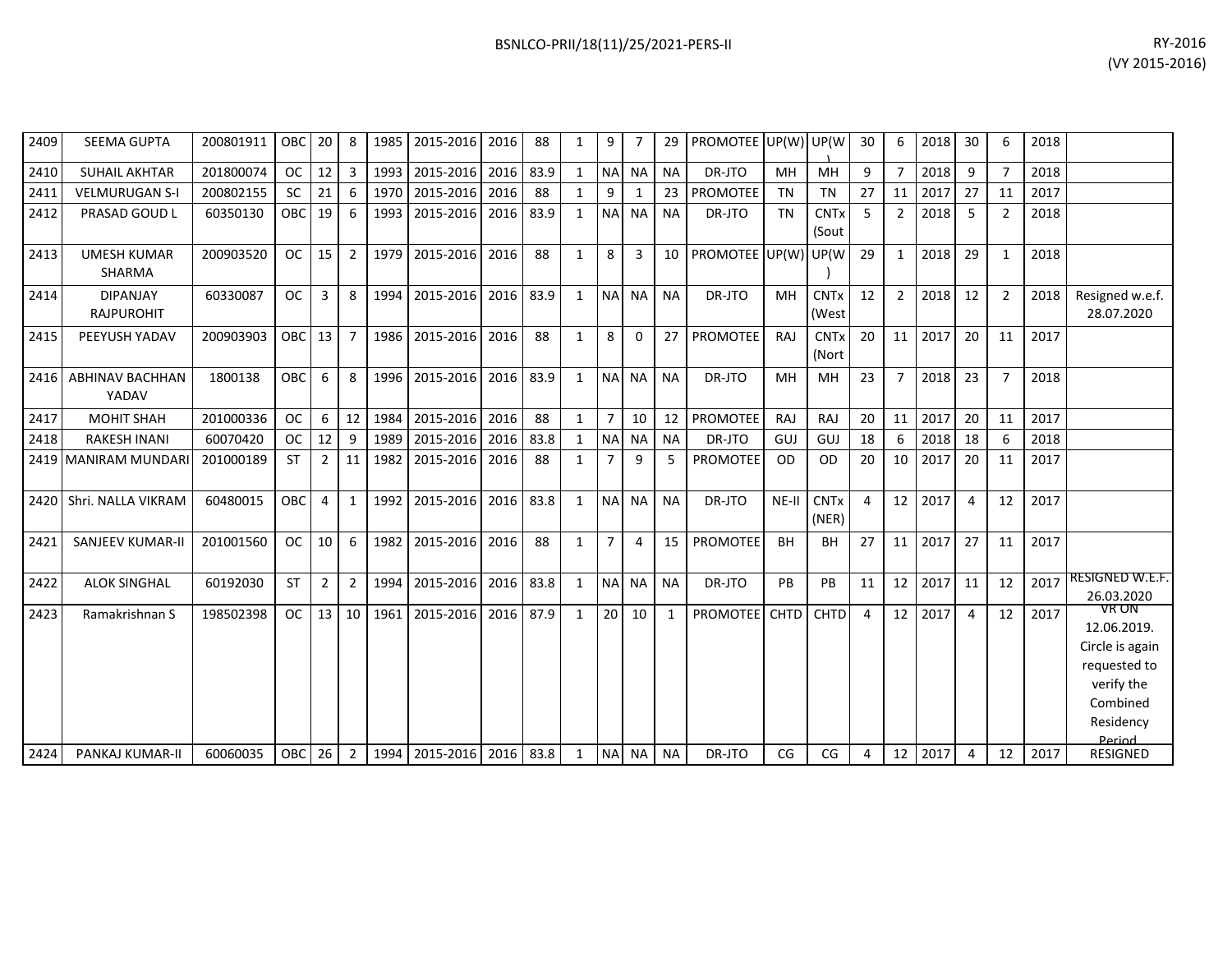| 2425 | LALROVI<br><b>KHAWLHRING</b>                         | 201000741 | <b>ST</b> | 28             | 11             | 1984 | 2015-2016 | 2016 | 87.9 | 1            | 11              | 9              | 0         | <b>PROMOTEE</b> | $NE-I$      | $NE-I$               | 20             | 11             | 2017 | 20             | 11             | 2017 | Circle is again<br>requested to<br>verify the<br>Combined<br>Residency |
|------|------------------------------------------------------|-----------|-----------|----------------|----------------|------|-----------|------|------|--------------|-----------------|----------------|-----------|-----------------|-------------|----------------------|----------------|----------------|------|----------------|----------------|------|------------------------------------------------------------------------|
| 2426 | <b>SAIKAT ROY</b>                                    | 60041272  | <b>OC</b> | 19             | 5              | 1994 | 2015-2016 | 2016 | 83.8 | $\mathbf{1}$ | <b>NA</b>       | <b>NA</b>      | <b>NA</b> | DR-JTO          | <b>ASM</b>  | ASM                  | 19             | $\overline{2}$ | 2018 | 19             | $\overline{2}$ | 2018 |                                                                        |
| 2427 | <b>NIRAV BAROT</b>                                   | 200800876 | OBC       | 9              | 3              | 1988 | 2015-2016 | 2016 | 87.9 | $\mathbf{1}$ | 8               | 9              | 11        | PROMOTEE        | GUJ         | <b>CNTx</b><br>(West | $\overline{4}$ | 12             | 2017 | $\overline{4}$ | 12             | 2017 |                                                                        |
| 2428 | <b>AYUSH SACHAN</b>                                  | 60120218  | OBC       | 20             | 12             | 1994 | 2015-2016 | 2016 | 83.8 | $\mathbf{1}$ | <b>NA</b>       | <b>NA</b>      | <b>NA</b> | DR-JTO          | <b>KTK</b>  | KTK                  | 29             | $\mathbf{1}$   | 2018 | 29             | $\mathbf{1}$   | 2018 |                                                                        |
| 2429 | JYOTI DHOLARIYA                                      | 200900922 | <b>OC</b> | 16             | 11             | 1985 | 2015-2016 | 2016 | 87.9 | $\mathbf{1}$ | 8               | 5              | 0         | PROMOTEE        | GUJ         | GUJ                  | 4              | 12             | 2017 | $\overline{4}$ | 12             | 2017 |                                                                        |
| 2430 | SHASHIDHAR ANGALI                                    | 60187010  | OBC       | 29             | $\mathbf{1}$   | 1995 | 2015-2016 | 2016 | 83.8 | $\mathbf{1}$ | <b>NA</b>       | <b>NA</b>      | <b>NA</b> | DR-JTO          | <b>OD</b>   | <b>OD</b>            | 29             | $\mathbf{1}$   | 2018 | -5             | 3              | 2018 | Resigned                                                               |
| 2431 | PAVITRA SINHA                                        | 200902889 | <b>OC</b> | 15             | $\overline{2}$ | 1983 | 2015-2016 | 2016 | 87.9 | $\mathbf{1}$ | 8               | 3              | 17        | PROMOTEE UP(W)  |             | UP(W                 | 29             | $\mathbf{1}$   | 2018 | 29             | $\mathbf 1$    | 2018 |                                                                        |
| 2432 | SAMBHU DAHAL                                         | 60041266  | <b>OC</b> | 10             | 5              | 1988 | 2015-2016 | 2016 | 83.7 | $\mathbf{1}$ | <b>NA</b>       | <b>NA</b>      | <b>NA</b> | DR-JTO          | <b>ASM</b>  | <b>ASM</b>           | 19             | $\overline{2}$ | 2018 | 19             | $\overline{2}$ | 2018 |                                                                        |
| 2433 | SIVARAO<br><b>КОТНАКОТА</b>                          | 200904880 | OBC       | 5              | 8              | 1986 | 2015-2016 | 2016 | 87.9 | $\mathbf{1}$ | 8               | $\mathbf{1}$   | 5         | PROMOTEE        | AP          | AP                   | 26             | 12             | 2017 | 26             | 12             | 2017 |                                                                        |
| 2434 | <b>AMIT KMAR SINGH</b>                               | 60120246  | OBC       | $\overline{3}$ | $\overline{2}$ | 1992 | 2015-2016 | 2016 | 83.7 | $\mathbf{1}$ | <b>NA</b>       | <b>NA</b>      | <b>NA</b> | DR-JTO          | <b>KTK</b>  | <b>KTK</b>           | 12             | $\overline{2}$ | 2018 | 12             | $\overline{2}$ | 2018 |                                                                        |
| 2435 | <b>KRISHNA MOHAN</b><br><b>REDDY P</b>               | 201001138 | <b>OC</b> | 21             | 8              | 1982 | 2015-2016 | 2016 | 87.9 | $\mathbf{1}$ | $\overline{7}$  | 11             | 24        | <b>PROMOTEE</b> | <b>TLGN</b> | <b>TLGN</b>          | 26             | 12             | 2017 | 26             | 12             | 2017 |                                                                        |
| 2436 | <b>NARSI LAL MEENA</b>                               | 201800075 | ST        | 10             | 8              | 1992 | 2015-2016 | 2016 | 83.7 | $\mathbf{1}$ |                 | NA NA          | <b>NA</b> | DR-JTO          | MH          | <b>MH</b>            | $\overline{9}$ | $\overline{7}$ | 2018 | $\overline{9}$ | $\overline{7}$ | 2018 |                                                                        |
| 2437 | <b>KRISHNAN M</b>                                    | 199604787 | <b>SC</b> | 3              | $\mathbf{1}$   | 1972 | 2015-2016 | 2016 | 87.8 | $\mathbf{1}$ | 11              | $\overline{3}$ | 1         | <b>PROMOTEE</b> | <b>KTK</b>  | <b>KTK</b>           | 20             | 11             | 2017 | 20             | 11             | 2017 | Circle is again<br>requested to<br>verify the<br>Combined<br>Residency |
| 2438 | <b>KISHORE BABU</b><br><b>GATLA</b>                  | 1800076   | <b>OC</b> | $\overline{2}$ | $\overline{2}$ | 1993 | 2015-2016 | 2016 | 83.7 | $\mathbf{1}$ | <b>NA</b>       | <b>NA</b>      | <b>NA</b> | DR-JTO          | MH          | MH                   | 9              | $\overline{7}$ | 2018 | 9              | $\overline{7}$ | 2018 |                                                                        |
| 2439 | <b>BINAYAK DEO</b>                                   | 200302023 | <b>OC</b> | 1              | $\overline{3}$ | 1979 | 2015-2016 | 2016 | 87.8 | $\mathbf{1}$ | 10 <sup>1</sup> | 10             | 26        | <b>PROMOTEE</b> | <b>BH</b>   | BH                   | 27             | 11             | 2017 | 27             | 11             | 2017 |                                                                        |
| 2440 | PENTAKOTA RAVI<br><b>VENKATA</b><br><b>GANGADHAR</b> | 60120249  | OBC       | 9              | 12             | 1993 | 2015-2016 | 2016 | 83.7 | $\mathbf{1}$ | <b>NA</b>       | <b>NA</b>      | <b>NA</b> | DR-JTO          | <b>KTK</b>  | <b>KTK</b>           | 12             | $\overline{2}$ | 2018 | 12             | $\overline{2}$ | 2018 | Provisonal<br>appointment<br>order issued                              |
| 2441 | PRINCE THOMAS                                        | 200804030 | <b>OC</b> | 20             | 5              | 1981 | 2015-2016 | 2016 | 87.8 | $\mathbf{1}$ | 9               | 0              | 24        | PROMOTEE        | KRL         | <b>CNTx</b><br>(Sout | 1              | $\mathbf{1}$   | 2018 | $\mathbf{1}$   | $\mathbf 1$    | 2018 |                                                                        |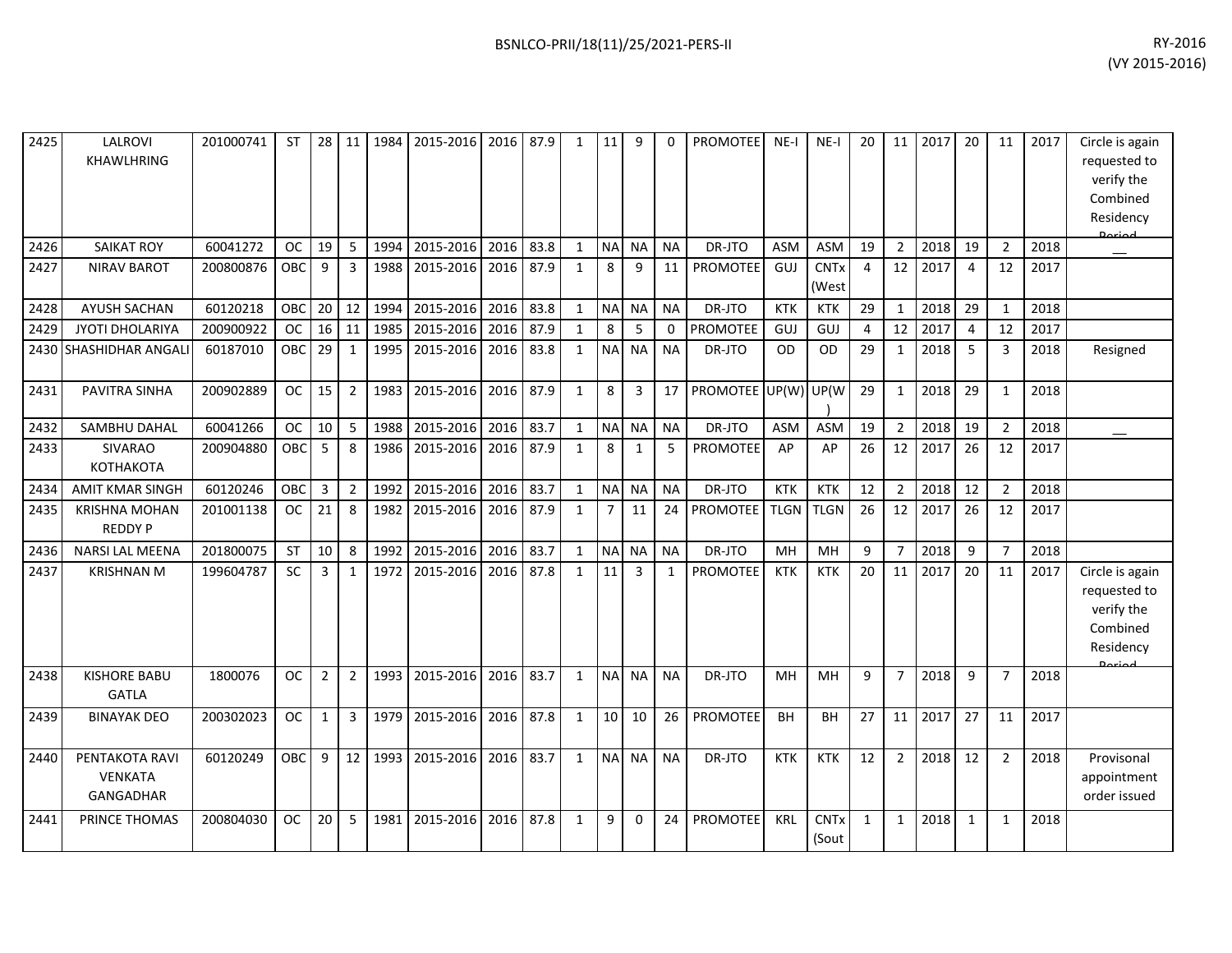| 2442 | <b>UMANG KUMAR</b>                        | 60070319  | OBC        | 5              | $\mathbf{1}$   | 1994 | 2015-2016 | 2016 | 83.7 | $\mathbf{1}$ | <b>NA</b>      | <b>NA</b>    | <b>NA</b> | DR-JTO          | GUJ        | GUJ                 | 5  | 2              | 2018 | 5              | $\overline{2}$ | 2018 | Resigned on<br>31 07 2018                                                               |
|------|-------------------------------------------|-----------|------------|----------------|----------------|------|-----------|------|------|--------------|----------------|--------------|-----------|-----------------|------------|---------------------|----|----------------|------|----------------|----------------|------|-----------------------------------------------------------------------------------------|
| 2443 | <b>JHORNA BARPATRA</b><br><b>GOHAIN</b>   | 200903746 | OBC        | 30             | 9              | 1983 | 2015-2016 | 2016 | 87.8 | $\mathbf{1}$ | 8              | $\Omega$     | 20        | <b>PROMOTEE</b> | <b>ASM</b> | ASM                 | 11 | 12             | 2017 | 11             | 12             | 2017 |                                                                                         |
| 2444 | <b>KRITI JANGADE</b>                      | 60060033  | <b>SC</b>  | $\overline{2}$ | 3              | 1994 | 2015-2016 | 2016 | 83.7 | $\mathbf{1}$ | <b>NA</b>      | <b>NA</b>    | <b>NA</b> | DR-JTO          | CG         | CG                  | 4  | 12             | 2017 | $\overline{4}$ | 12             | 2017 | <b>RESIGNED</b>                                                                         |
| 2445 | <b>RAJESH KUMAR R</b>                     | 200903279 | SC         | 4              | $\overline{4}$ | 1985 | 2015-2016 | 2016 | 87.8 | $\mathbf{1}$ | 8              | $\mathbf 0$  | 18        | <b>PROMOTEE</b> | <b>TN</b>  | <b>TN</b>           | 27 | 11             | 2017 | 27             | 11             | 2017 |                                                                                         |
| 2446 | <b>HARRI OM AMRUTE</b>                    | 60150425  | <b>OBC</b> | 15             | 5              | 1994 | 2015-2016 | 2016 | 83.7 | $\mathbf{1}$ | <b>NA</b>      | <b>NA</b>    | <b>NA</b> | DR-JTO          | MH         | MH                  | 4  | 12             | 2017 | $\overline{4}$ | 12             | 2017 | Resigned on<br>25.11.2010                                                               |
| 2447 | <b>JYOTI RANJAN</b><br>SAHOO              | 201000055 | <b>OC</b>  | 23             | $\overline{2}$ | 1984 | 2015-2016 | 2016 | 87.8 | $\mathbf{1}$ | $\overline{7}$ | 10           | 18        | <b>PROMOTEE</b> | <b>OD</b>  | <b>OD</b>           | 20 | 10             | 2017 | 20             | 11             | 2017 |                                                                                         |
| 2448 | T. DHAMODHARAN                            | 60450006  | <b>OC</b>  | 9              | $\overline{7}$ | 1992 | 2015-2016 | 2016 | 83.6 | $\mathbf{1}$ | <b>NA</b>      | <b>NA</b>    | <b>NA</b> | DR-JTO          | <b>TN</b>  | <b>INSP</b><br>& QA | 5  | $\overline{2}$ | 2018 | 5              | 2              | 2018 | Resigned from<br>service w.e.f. 30-<br>10-2021                                          |
| 2449 | <b>MUKHTIAR SINGH</b>                     | 201001141 | <b>ST</b>  | 10             | $\overline{4}$ | 1986 | 2015-2016 | 2016 | 87.8 | $\mathbf{1}$ | $\overline{7}$ | 6            | 22        | Promotee        | <b>HP</b>  | HP                  | 26 | 12             | 2017 | 26             | 12             | 2017 |                                                                                         |
| 2450 | <b>RITESH KUMAR</b>                       | 60100144  | <b>OC</b>  | 1              | $\overline{2}$ | 1993 | 2015-2016 | 2016 | 83.6 | $\mathbf{1}$ | <b>NA</b>      | <b>NA</b>    | <b>NA</b> | DR-JTO          | J&K        | <b>J&amp;K</b>      | 5  | 3              | 2018 | -5             | 3              | 2018 |                                                                                         |
| 2451 | <b>MUNINDRA BORAH</b>                     | 201000282 | <b>OC</b>  | 1              | $\overline{2}$ | 1982 | 2015-2016 | 2016 | 87.8 | $\mathbf{1}$ | $\overline{7}$ | 11           | 9         | PROMOTEE        | <b>ASM</b> | <b>ASM</b>          | 11 | 12             | 2017 | 11             | 12             | 2017 |                                                                                         |
| 2452 | <b>GUJJU RAMBABU</b>                      | 60120242  | OBC        | $\overline{2}$ | $\overline{4}$ | 1993 | 2015-2016 | 2016 | 83.6 | $\mathbf{1}$ | N <sub>A</sub> | <b>NA</b>    | <b>NA</b> | DR-JTO          | <b>KTK</b> | <b>KTK</b>          | 29 | $\mathbf{1}$   | 2018 | 29             | 1              | 2018 | Resigned wef<br>מכחב דח פכ                                                              |
| 2453 | <b>SHAJI THOMAS</b>                       | 198915356 | <b>OC</b>  | $\overline{2}$ | $\overline{4}$ | 1965 | 2015-2016 | 2016 | 87.7 | $\mathbf{1}$ | 12             | 10           | 14        | <b>PROMOTEE</b> | KRL        | <b>KRL</b>          | 31 | 12             | 2017 | 31             | 12             | 2017 | Circle is again<br>requested to<br>verify the<br>Combined<br>Residency<br><b>Doriad</b> |
| 2454 | <b>MANISH KUMAR-I</b>                     | 60120195  | OBC        | 13             | 3              | 1994 | 2015-2016 | 2016 | 83.6 | $\mathbf{1}$ | <b>NA</b>      | <b>NA</b>    | <b>NA</b> | DR-JTO          | <b>KTK</b> | <b>KTK</b>          | 26 | 12             | 2017 | 26             | 12             | 2017 |                                                                                         |
| 2455 | R.J.MORE                                  | 198404338 | <b>OC</b>  | $\mathbf{1}$   | 6              | 1962 | 2015-2016 | 2016 | 87.7 | $\mathbf{1}$ | 9              | 5            | 4         | <b>PROMOTEE</b> | MH         | MH                  | 3  | 6              | 2016 | 6              | 6              | 2016 | VRS-2019                                                                                |
| 2456 | TABJULA RAJAKULLAI<br><b>REDDY</b>        | 60120171  | <b>OC</b>  | 5              | 5              | 1995 | 2015-2016 | 2016 | 83.6 | $\mathbf{1}$ | <b>NA</b>      | <b>NA</b>    | <b>NA</b> | DR-JTO          | <b>KTK</b> | <b>KTK</b>          | 11 | 12             | 2017 | 11             | 12             | 2017 | Resigned wef<br>18.03.2019                                                              |
|      | 2457 ASWINI SHASHIDHAR<br><b>BASUTKAR</b> | 200803146 | OBC        | 30             | 9              | 1988 | 2015-2016 | 2016 | 87.7 | $\mathbf{1}$ | 9              | $\Omega$     | 5         | <b>PROMOTEE</b> | <b>KTK</b> | <b>KTK</b>          | 20 | 11             | 2017 | 20             | 11             | 2017 |                                                                                         |
| 2458 | <b>MOHAMED</b><br><b>AZARUDEEN S</b>      | 60210290  | OBC        | 25             | 5              | 1995 | 2015-2016 | 2016 | 83.6 | $\mathbf{1}$ | <b>NA</b>      | <b>NA</b>    | <b>NA</b> | DR-JTO          | <b>TN</b>  | <b>TN</b>           | 5  | $\overline{2}$ | 2018 | 5              | $\mathfrak{p}$ | 2018 |                                                                                         |
| 2459 | <b>SANJAY KUMAR-II</b>                    | 200900160 | <b>SC</b>  | 14             | 12             | 1977 | 2015-2016 | 2016 | 87.7 | $\mathbf{1}$ | 8              | 10           | 10        | <b>PROMOTEE</b> | <b>BH</b>  | BH                  | 27 | 11             | 2017 | 27             | 11             | 2017 |                                                                                         |
| 2460 | PRABHAT SHARMA                            | 60047531  | <b>OC</b>  | 20             | $\overline{7}$ | 1995 | 2015-2016 | 2016 | 83.6 | $\mathbf{1}$ | <b>NA</b>      | <b>NA</b>    | <b>NA</b> | DR-JTO          | <b>ASM</b> | <b>ASM</b>          | 6  | 3              | 2018 | 6              | 3              | 2018 | Resigned w.e.f<br>02/05/2010                                                            |
| 2461 | SRINIVASAN N                              | 200903336 | <b>SC</b>  | 9              | 11             | 1979 | 2015-2016 | 2016 | 87.7 | $\mathbf{1}$ | 8              | $\mathbf{1}$ | 22        | PROMOTEE        | <b>TN</b>  | <b>TN</b>           | 27 | 11             | 2017 | 27             | 11             | 2017 |                                                                                         |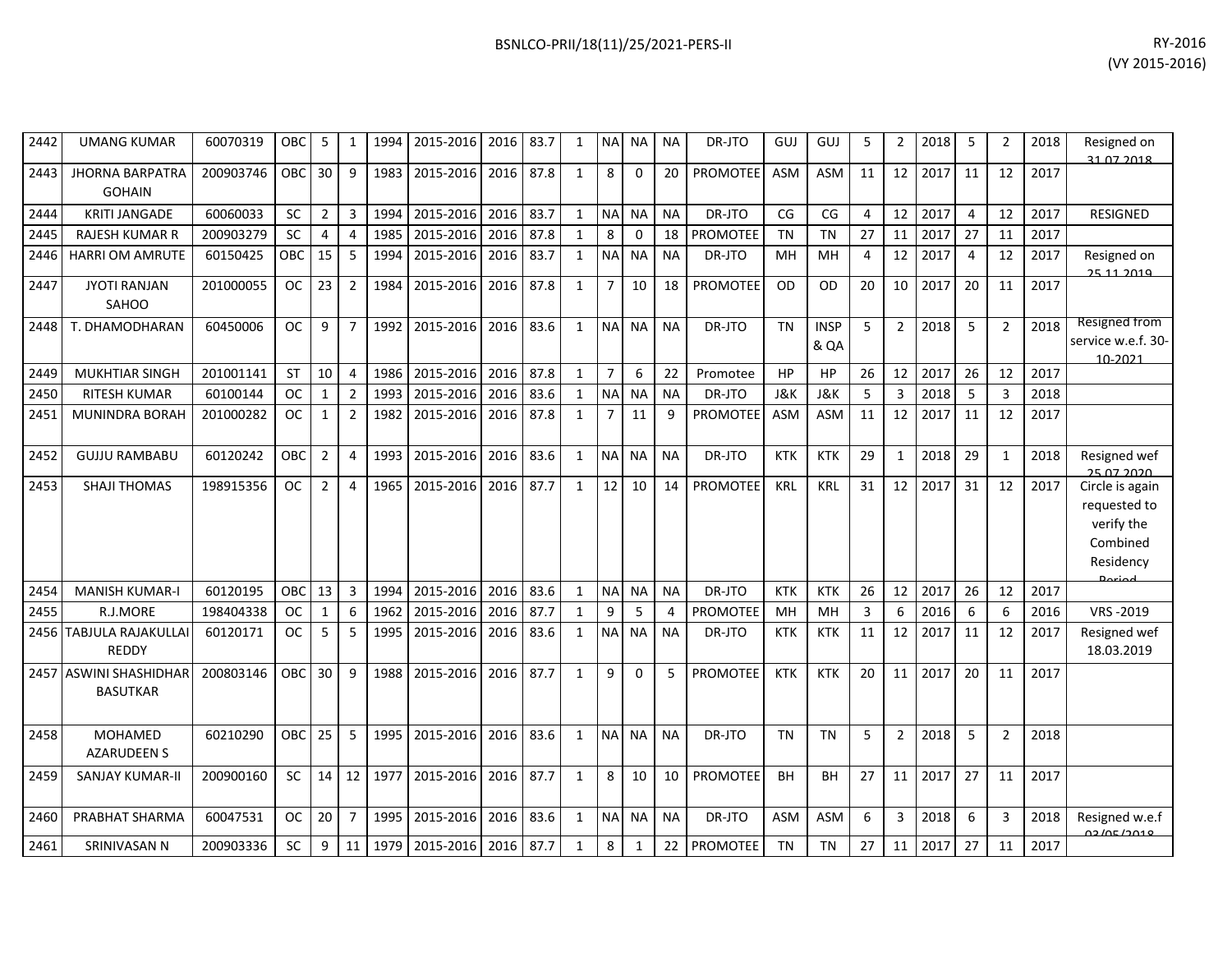| 2462 | <b>SATENDRA SINGH</b>                    | 60150422  | OBC        | $\mathbf{1}$   | $\mathbf{1}$   | 1989   | 2015-2016      | 2016 | 83.6 | 1            | <b>NA</b>      | NА             | <b>NA</b>      | DR-JTO          | MH          | MH                              | 4  | 12             | 2017 | 4              | 12             | 2017 |                               |
|------|------------------------------------------|-----------|------------|----------------|----------------|--------|----------------|------|------|--------------|----------------|----------------|----------------|-----------------|-------------|---------------------------------|----|----------------|------|----------------|----------------|------|-------------------------------|
| 2463 | <b>WAYCHAL AMOL</b><br><b>ANANT</b>      | 200903275 | OBC        | 8              | $\overline{7}$ | 1987   | 2015-2016      | 2016 | 87.7 | $\mathbf{1}$ | 8              | 1              | 5              | <b>PROMOTEE</b> | MН          | MH                              | 4  | 12             | 2017 | 4              | 12             | 2017 |                               |
| 2464 | <b>AVINASH KUMAR</b><br><b>SINGH</b>     | 201800885 | <b>SC</b>  | 8              | 8              | 1988   | 2015-2016      | 2016 | 83.5 | $\mathbf{1}$ | <b>NA</b>      | <b>NA</b>      | <b>NA</b>      | DR-JTO          | MH          | MН                              | 12 | 11             | 2018 | 12             | 11             | 2018 |                               |
| 2465 | <b>MALLIKARJUNA RAO</b><br><b>KASANI</b> | 201001292 | <b>OBC</b> | 10             | 5              |        | 1985 2015-2016 | 2016 | 87.7 | $\mathbf{1}$ | 8              | 0              | 22             | <b>PROMOTEE</b> | <b>TLGN</b> | <b>TLGN</b>                     | 24 | $\mathbf{1}$   | 2018 | 24             | $\mathbf{1}$   | 2018 |                               |
| 2466 | <b>ASHISH GUSAIN</b>                     | 60120229  | <b>OC</b>  | 16             | 11             | 1994   | 2015-2016      | 2016 | 83.5 | $\mathbf{1}$ | N <sub>A</sub> | <b>NA</b>      | <b>NA</b>      | DR-JTO          | <b>KTK</b>  | <b>KTK</b>                      | 8  | 1              | 2018 | 8              | $\mathbf{1}$   | 2018 |                               |
| 2467 | <b>MONJIT KUMAR</b><br><b>BORAH</b>      | 201000234 | OBC        | 1              | 9              | 1985   | 2015-2016      | 2016 | 87.7 | $\mathbf{1}$ | 7              | 11             | 8              | <b>PROMOTEE</b> | <b>ASM</b>  | <b>ASM</b>                      | 11 | 12             | 2017 | 11             | 12             | 2017 |                               |
| 2468 | SHUBHAM JAIN                             | 60060037  | <b>OC</b>  | 16             | 5              | 1992   | 2015-2016      | 2016 | 83.4 | $\mathbf{1}$ | <b>NA</b>      | <b>NA</b>      | <b>NA</b>      | DR-JTO          | CG          | <b>MP</b>                       | 4  | 12             | 2017 | $\overline{4}$ | 12             | 2017 |                               |
| 2469 | SANJIB TUDU                              | 201002325 | <b>ST</b>  | 4              | 4              | 1986   | 2015-2016      | 2016 | 87.7 | $\mathbf{1}$ | 6              | 9              | 4              | <b>PROMOTEE</b> | <b>WB</b>   | WB                              | 26 | 6              | 2017 | 26             | 6              | 2017 |                               |
| 2470 | <b>VIVEK RAJ</b>                         | 60330053  | OBC        | 21             | 3              | 1993 L | 2015-2016      | 2016 | 83.4 | $\mathbf{1}$ | <b>NA</b>      | <b>NA</b>      | <b>NA</b>      | DR-JTO          | GUJ         | <b>CNTx</b><br>(West            | 5  | $\overline{2}$ | 2018 | -5             | $\overline{2}$ | 2018 | Resigned on<br>16.04.2018     |
| 2471 | SENTHILKUMAR K                           | 200801375 | OBC        | 6              | 9              |        | 1978 2015-2016 | 2016 | 87.6 | 1            | 9              | 3              | 16             | <b>PROMOTEE</b> | <b>CHTD</b> | <b>CHTD</b>                     | 4  | 12             | 2017 | 4              | 12             | 2017 |                               |
| 2472 | P S R Pavani                             | 60137244  | <b>OC</b>  | 27             | 5              | 1994   | 2015-2016      | 2016 | 83.4 | $\mathbf{1}$ | <b>NA</b>      | <b>NA</b>      | <b>NA</b>      | DR-JTO          | <b>KRL</b>  | <b>KRL</b>                      | 26 | 3              | 2018 | 26             | 3              | 2018 | Resigned                      |
| 2473 | PAWAN KUMAR<br><b>SINGH</b>              | 200901391 | OBC        | 3              | 10             | 1987   | 2015-2016      | 2016 | 87.6 | $\mathbf{1}$ | 8              | 5              | $\overline{2}$ | Promotee        | HP          | <b>CNT<sub>x</sub></b><br>(Nort | 26 | 12             | 2017 | 26             | 12             | 2017 |                               |
| 2474 | <b>KARTIKEYA</b><br><b>KANDUKURI</b>     | 60350145  | OC.        | 21             | 5              | 1988   | 2015-2016      | 2016 | 83.3 | $\mathbf{1}$ | <b>NA</b>      | <b>NA</b>      | <b>NA</b>      | DR-JTO          | <b>KTK</b>  | <b>CNT<sub>x</sub></b><br>(Sout | 9  | 4              | 2018 | 9              | 4              | 2018 |                               |
| 2475 | <b>SHAILLY BHARDWAJ</b>                  | 200904645 | <b>OC</b>  | 5              | 3              | 1987   | 2015-2016      | 2016 | 87.6 | $\mathbf{1}$ | 8              | 3              | 10             | PROMOTEE UP(W)  |             | UP(W                            | 29 | 1              | 2018 | 29             | $\mathbf{1}$   | 2018 |                               |
| 2476 | Amit Kumar-VIII                          | 60132428  | <b>OC</b>  | 31             | 8              | 1990   | 2015-2016      | 2016 | 83.3 | $\mathbf{1}$ | <b>NA</b>      | <b>NA</b>      | <b>NA</b>      | DR-JTO          | <b>KRL</b>  | KRL                             | 5  | $\overline{2}$ | 2018 | -5             | $\overline{2}$ | 2018 | Resigned                      |
| 2477 | <b>KARTHIK M-I</b>                       | 200902431 | OBC        | -14            | 6              | 1980   | 2015-2016      | 2016 | 87.6 | 1            | 8              | $\overline{2}$ | 17             | PROMOTEE        | <b>TN</b>   | TN                              | 22 | 12             | 2017 | 22             | 12             | 2017 |                               |
| 2478 | <b>MUKHTAR HASSAN</b>                    | 60100138  | <b>ST</b>  | 8              | 12             | 1990   | 2015-2016      | 2016 | 83.3 | $\mathbf{1}$ | <b>NA</b>      | <b>NA</b>      | <b>NA</b>      | DR-JTO          | J&K         | J&K                             | 5  | 3              | 2018 | 5              | 3              | 2018 |                               |
| 2479 | <b>VED PRAKASH-I</b>                     | 200904997 | OBC        | $\overline{2}$ | 9              | 1985   | 2015-2016      | 2016 | 87.6 | $\mathbf{1}$ | 8              | $\overline{2}$ | 13             | <b>PROMOTEE</b> | BH          | BН                              | 27 | 11             | 2017 | 27             | 11             | 2017 |                               |
| 2480 | <b>ADITYA PATEL</b>                      | 60138832  | OBC        | 8              | $\overline{7}$ | 1991   | 2015-2016      | 2016 | 83.3 | $\mathbf{1}$ | <b>NA</b>      | NA             | NA             | DR-JTO          | KRL         | <b>KRL</b>                      | 10 | $\overline{2}$ | 2018 | 12             | 2              | 2018 | confirmation<br>under process |
| 2481 | <b>HEMANT BEDSE</b>                      | 200904279 | <b>OC</b>  | 11             | 10             | 1982   | 2015-2016      | 2016 | 87.6 | $\mathbf{1}$ | $7^{\circ}$    | 11             | 20             | PROMOTEE        | GUJ         | GUJ                             | 4  | 12             | 2017 | 4              | 12             | 2017 |                               |
| 2482 | <b>ALKA</b>                              | 60100165  | <b>SC</b>  | 10             | $\overline{2}$ | 1992   | 2015-2016      | 2016 | 83.3 | $\mathbf{1}$ | N <sub>A</sub> | NA             | <b>NA</b>      | DR-JTO          | J&K         | J&K                             | 1  | 1              | 2018 | 1              | 1              | 2018 |                               |
| 2483 | <b>SRINIVASAN K</b>                      | 200801930 | OBC        | 3              | 6              | 1984   | 2015-2016      | 2016 | 87.5 | $\mathbf{1}$ | 9              | 1              | 9              | <b>PROMOTEE</b> | <b>TN</b>   | TN                              | 27 | 11             | 2017 | 27             | 11             | 2017 |                               |
| 2484 | <b>RAHUL KUMAR</b><br><b>MEENA</b>       | 60150527  | <b>ST</b>  | 1              | 7              | 1992   | 2015-2016      | 2016 | 83.3 | 1            | <b>NA</b>      | NА             | <b>NA</b>      | DR-JTO          | MН          | MН                              | 26 | 3              | 2018 | 26             | 3              | 2018 |                               |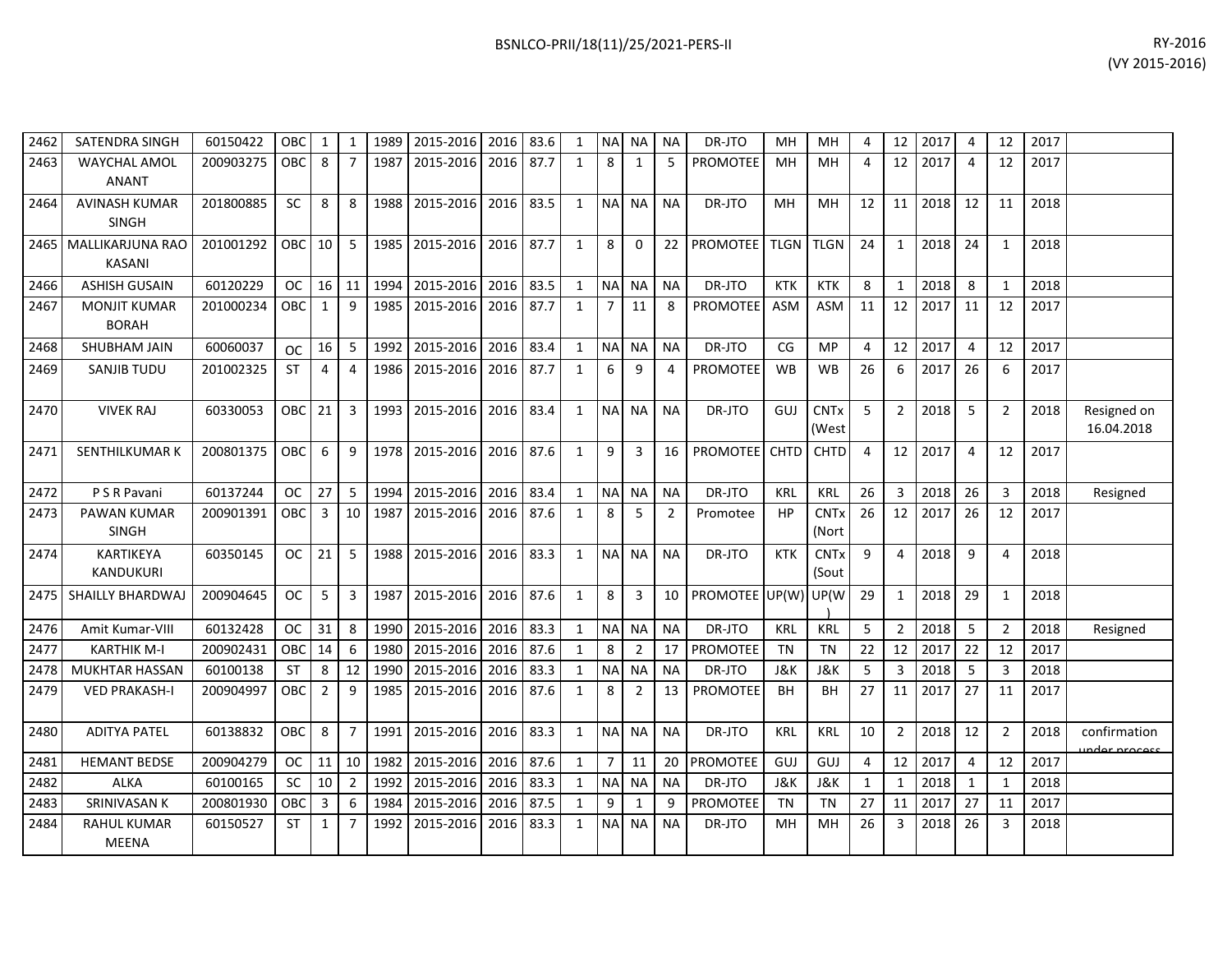| RY-2016                                                                                                                                                                                                                                                                                                                                                                                                                                                                                                                                                                                              | BSNLCO-PRII/18(11)/25/2021-PERS-II |
|------------------------------------------------------------------------------------------------------------------------------------------------------------------------------------------------------------------------------------------------------------------------------------------------------------------------------------------------------------------------------------------------------------------------------------------------------------------------------------------------------------------------------------------------------------------------------------------------------|------------------------------------|
| $\left\langle$ $\left\langle \right\rangle$ $\left\langle \right\rangle$ $\left\langle \right\rangle$ $\left\langle \right\rangle$ $\left\langle \right\rangle$ $\left\langle \right\rangle$ $\left\langle \right\rangle$ $\left\langle \right\rangle$ $\left\langle \right\rangle$ $\left\langle \right\rangle$ $\left\langle \right\rangle$ $\left\langle \right\rangle$ $\left\langle \right\rangle$ $\left\langle \right\rangle$ $\left\langle \right\rangle$ $\left\langle \right\rangle$ $\left\langle \right\rangle$ $\left\langle \right\rangle$ $\left\langle \right\rangle$ $\left\langle$ |                                    |

| 2485 | <b>AKKAMMA S PATIL</b>                                      | 200802980 | OBC           | $\overline{2}$  | 6               | 1981 | 2015-2016 | 2016      | 87.5 | $\mathbf{1}$ | 9              | 0              | 26        | <b>PROMOTEE</b> | <b>KTK</b>  | <b>KTK</b>           | 20             | 11             | 2017 | 20             | 11             | 2017 |                                                                        |
|------|-------------------------------------------------------------|-----------|---------------|-----------------|-----------------|------|-----------|-----------|------|--------------|----------------|----------------|-----------|-----------------|-------------|----------------------|----------------|----------------|------|----------------|----------------|------|------------------------------------------------------------------------|
| 2486 | MUKESH KUMAR-II                                             | 60042523  | OBC           | 3               | $\overline{2}$  | 1993 | 2015-2016 | 2016      | 83.3 | 1            | <b>NA</b>      | <b>NA</b>      | <b>NA</b> | DR-JTO          | <b>ASM</b>  | ASM                  | 19             | $\overline{2}$ | 2018 | 19             | $\overline{2}$ | 2018 |                                                                        |
| 2487 | SHIVNANDAN BEDIA                                            | 200803329 | ST            | 12              | - 6             | 1983 | 2015-2016 | 2016      | 87.5 | 1            | 9              | $\Omega$       | $\Omega$  | <b>PROMOTEE</b> | <b>JKD</b>  | <b>JKD</b>           | 27             | 11             | 2017 | 27             | 11             | 2017 |                                                                        |
| 2488 | <b>HARSH DATA</b>                                           | 60330111  | OC.           | 30 <sup>°</sup> | 12 <sup>1</sup> | 1993 | 2015-2016 | 2016      | 83.3 | $\mathbf{1}$ | <b>NA</b>      | <b>NA</b>      | <b>NA</b> | DR-JTO          | GUJ         | <b>CNTx</b><br>(West | 18             | 6              | 2018 | 18             | 6              | 2018 | Transferred to<br>CNTX(W) Circle.                                      |
| 2489 | <b>SUKUMARAN K</b>                                          | 200902102 | <b>OC</b>     | 10              | 8               | 1982 | 2015-2016 | 2016 87.5 |      | 1            | 8              | 3              | 18        | <b>PROMOTEE</b> | <b>KRL</b>  | KRL                  | 1              | 1              | 2018 | 5              | $\overline{2}$ | 2018 |                                                                        |
| 2490 | <b>PARAS GUPTA</b>                                          | 201801051 | OC.           | 16              | $\overline{2}$  | 1994 | 2015-2016 | 2016 83.3 |      | 1            |                | NA NA          | <b>NA</b> | DR-JTO          | UP(W)       | UP(W                 | -5             | 11             | 2018 | 5              | 11             | 2018 |                                                                        |
| 2491 | <b>VIJAY KUMAR</b><br>AHARWAR                               | 200902615 | <b>SC</b>     | $\mathbf{1}$    | 6               | 1983 | 2015-2016 | 2016 87.5 |      | 1            | 8              | $\overline{2}$ | 6         | <b>PROMOTEE</b> | <b>MP</b>   | <b>MP</b>            | 20             | 11             | 2017 | 20             | 11             | 2017 |                                                                        |
| 2492 | RONGALA BHARGAV<br><b>NAIDU</b>                             | 60150532  | <b>OBC</b>    | 6               | $\overline{7}$  | 1994 | 2015-2016 | 2016 83.3 |      | $\mathbf{1}$ | NA NA          |                | <b>NA</b> | DR-JTO          | MН          | MH                   | 26             | 3              | 2018 | 26             | 3              | 2018 | Resigned                                                               |
| 2493 | <b>SAURABH SAIKIA</b>                                       | 200904613 | OBC           | 31              | 12              | 1982 | 2015-2016 | 2016      | 87.5 | $\mathbf{1}$ | 8              | $\Omega$       | 20        | <b>PROMOTEE</b> | <b>ASM</b>  | <b>ASM</b>           | 11             | 12             | 2017 | 11             | 12             | 2017 |                                                                        |
| 2494 | <b>DEEPAK PATEL-I</b>                                       | 60150556  | OBC           | $\mathbf{1}$    | $\overline{7}$  | 1989 | 2015-2016 | 2016      | 83.2 | 1            | <b>NA</b>      | <b>NA</b>      | <b>NA</b> | DR-JTO          | MH          | MH                   | 23             | 4              | 2018 | 23             | $\overline{4}$ | 2018 |                                                                        |
| 2495 | <b>SNEHA SWAPNIL</b><br><b>PATIL</b>                        | 200903759 | <sub>OC</sub> | 26              | $\overline{a}$  | 1988 | 2015-2016 | 2016      | 87.5 | $\mathbf{1}$ | 8              | $\Omega$       | 13        | <b>PROMOTEE</b> | MH          | <b>CNTx</b><br>(West | $\overline{4}$ | 12             | 2017 | $\overline{4}$ | 12             | 2017 |                                                                        |
| 2496 | <b>VINEETH PL</b>                                           | 60137220  | OC.           | 18              | 6               | 1991 | 2015-2016 | 2016      | 83.2 | 1            | <b>NA</b>      | <b>NA</b>      | <b>NA</b> | DR-JTO          | KRL         | KRL                  | 1              | 1              | 2018 | 1              | 1              | 2018 |                                                                        |
| 2497 | <b>ALOK CHANDAN</b>                                         | 201000459 | <b>OC</b>     | $\overline{7}$  | 5               | 1985 | 2015-2016 | 2016      | 87.5 | $\mathbf{1}$ | $\overline{7}$ | 9              | 19        | <b>PROMOTEE</b> | UP(E)       | UP(E)                | $\overline{4}$ | 12             | 2017 | $\overline{4}$ | 12             | 2017 |                                                                        |
| 2498 | <b>RAMISETTY</b><br><b>VENKATA PRASANTH</b><br><b>KUMAR</b> | 60131623  | <b>OC</b>     | 12              | $\overline{2}$  | 1994 | 2015-2016 | 2016      | 83.2 | $\mathbf{1}$ | <b>NA</b>      | <b>NA</b>      | <b>NA</b> | DR-JTO          | KRL         | <b>KRL</b>           | 5              | $\overline{2}$ | 2018 | 5              | $\overline{2}$ | 2018 | Resigned                                                               |
| 2499 | <b>ABHIJIT HAZARIKA</b>                                     | 200905086 | OBC           | $\overline{4}$  | 10 <sup>1</sup> | 1983 | 2015-2016 | 2016      | 87.4 | 1            | 12             | $\overline{2}$ | 19        | <b>PROMOTEE</b> | $NE-I$      | $NE-I$               | 20             | 11             | 2017 | 20             | 11             | 2017 | Circle is again<br>requested to<br>verify the<br>Combined<br>Residency |
| 2500 | Robin Sharma                                                | 60136440  | ОC            | $\overline{7}$  | 6               | 1994 | 2015-2016 | 2016      | 83.2 | 1            | <b>NA</b>      | <b>NA</b>      | <b>NA</b> | DR-JTO          | <b>KRL</b>  | <b>KRL</b>           | 5              | $\overline{2}$ | 2018 | 5              | $\overline{2}$ | 2018 | Resigned                                                               |
| 2501 | NARESHKUMAR<br>PRAJAPATI                                    | 200801094 | OC.           | 29              | - 6             | 1985 | 2015-2016 | 2016      | 87.4 | 1            | 9              | 3              | q         | <b>PROMOTEE</b> | GUJ         | GUJ                  | 4              | 12             | 2017 | $\overline{4}$ | 12             | 2017 |                                                                        |
| 2502 | <b>VIPIN SHARMA</b>                                         | 60047530  | OC.           | 30              | 10 <sup>1</sup> | 1994 | 2015-2016 | 2016      | 83.2 | 1            | <b>NA</b>      | <b>NA</b>      | <b>NA</b> | DR-JTO          | <b>ASM</b>  | ASM                  | 19             | $\overline{2}$ | 2018 | 19             | $\overline{2}$ | 2018 |                                                                        |
| 2503 | <b>JHANSI RANI</b><br>YADHALA                               | 200903599 | <b>SC</b>     | 28              | 8               | 1983 | 2015-2016 | 2016      | 87.4 | 1            | 8              | 2              | 26        | <b>PROMOTEE</b> | <b>TLGN</b> | <b>TLGN</b>          | 26             | 12             | 2017 | 26             | 12             | 2017 |                                                                        |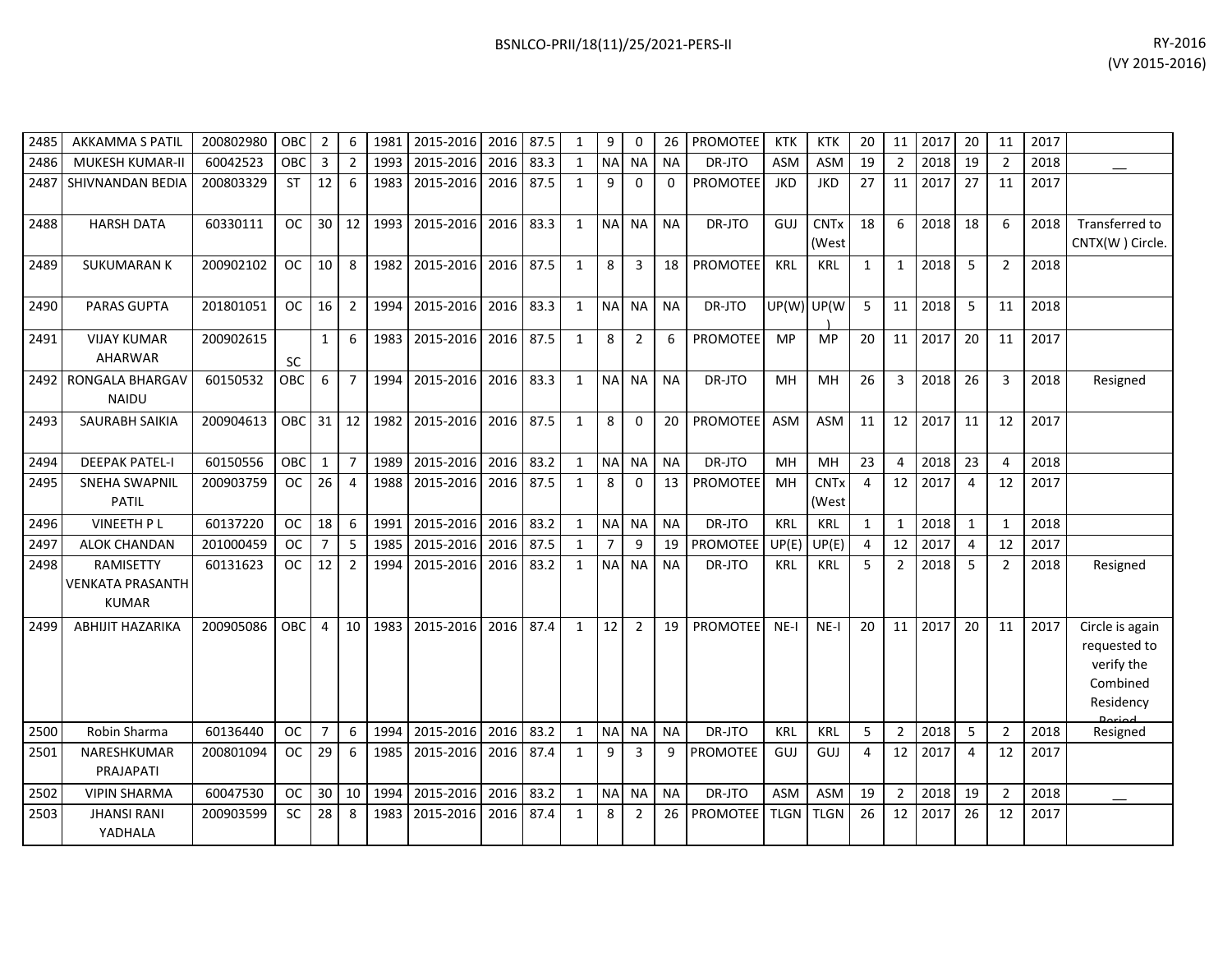| 2504 | <b>SAURABH</b><br><b>BHARDWAJ</b>      | 60340048  | <b>OC</b>     | 2              | 9              | 1995 | 2015-2016 | 2016 | 83.2 | 1            | <b>NA</b>      | <b>NA</b>      | <b>NA</b>    | DR-JTO          | UP(W)      | <b>CNT<sub>x</sub></b><br>(Nort | 14           | 4              | 2018 | 14       | Δ              | 2018 |                                                                                         |
|------|----------------------------------------|-----------|---------------|----------------|----------------|------|-----------|------|------|--------------|----------------|----------------|--------------|-----------------|------------|---------------------------------|--------------|----------------|------|----------|----------------|------|-----------------------------------------------------------------------------------------|
| 2505 | <b>PALANIS</b>                         | 200903600 | <b>SC</b>     | 9              | 6              | 1983 | 2015-2016 | 2016 | 87.4 | $\mathbf{1}$ | 8              | $\mathbf 0$    | 6            | <b>PROMOTEE</b> | <b>TN</b>  | <b>TN</b>                       | 27           | 11             | 2017 | 27       | 11             | 2017 |                                                                                         |
| 2506 | <b>SHASHI RANJAN</b><br><b>KUMAR</b>   | 60045015  | OBC           | 12             | -5             | 1991 | 2015-2016 | 2016 | 83.1 | 1            | <b>NA</b>      | <b>NA</b>      | <b>NA</b>    | DR-JTO          | <b>ASM</b> | <b>ASM</b>                      | 19           | $\overline{2}$ | 2018 | 19       | 2              | 2018 |                                                                                         |
| 2507 | <b>MRUTHYUNJAYA B G</b>                | 201000684 | <b>OC</b>     | 30             | $\overline{7}$ | 1984 | 2015-2016 | 2016 | 87.4 | 1            | $\overline{7}$ | 8              | $\mathbf{0}$ | PROMOTEE        | <b>KTK</b> | <b>KTK</b>                      | 20           | 11             | 2017 | 20       | 11             | 2017 |                                                                                         |
| 2508 | <b>ANAND SINGH</b>                     | 60120247  | <b>OC</b>     | 21             | 12             | 1991 | 2015-2016 | 2016 | 83.1 | 1            | <b>NA</b>      | <b>NA</b>      | <b>NA</b>    | DR-JTO          | <b>KTK</b> | <b>KTK</b>                      | 12           | $\overline{2}$ | 2018 | 12       | 2              | 2018 |                                                                                         |
| 2509 | <b>DEENANATH</b><br><b>BHAGAT</b>      | 200205664 | <b>OBC</b>    | 12             | 4              | 1977 | 2015-2016 | 2016 | 87.3 | $\mathbf{1}$ | 16             | 1              | 20           | <b>PROMOTEE</b> | <b>JKD</b> | <b>JKD</b>                      | 5            | 11             | 2018 | 5        | 11             | 2018 | Circle is again<br>requested to<br>verify the<br>Combined<br>Residency<br><b>Doriad</b> |
| 2510 | <b>DEEPENDRA</b><br><b>RASTOGI</b>     | 60070338  | <b>OBC</b>    | 5              | $\overline{7}$ | 1992 | 2015-2016 | 2016 | 83.1 | $\mathbf{1}$ | <b>NA</b>      | <b>NA</b>      | <b>NA</b>    | DR-JTO          | GUJ        | GUJ                             | 12           | $\overline{2}$ | 2018 | 12       | $\overline{2}$ | 2018 |                                                                                         |
| 2511 | AZHARPARVEZ<br><b>MOMIN</b>            | 200500854 | <b>OC</b>     | 15             | 5              | 1979 | 2015-2016 | 2016 | 87.3 | $\mathbf{1}$ | 12             | $\overline{4}$ | 3            | <b>PROMOTEE</b> | <b>KTK</b> | <b>KTK</b>                      | 20           | 11             | 2017 | 20       | 11             | 2017 | Circle is again<br>requested to<br>verify the<br>Combined<br>Residency<br><b>Doriod</b> |
| 2512 | <b>SAIKAT LAHA</b>                     | 60120234  | <b>OC</b>     | 25             | 3              | 1995 | 2015-2016 | 2016 | 83.1 | $\mathbf{1}$ | <b>NA</b>      | <b>NA</b>      | <b>NA</b>    | DR-JTO          | <b>KTK</b> | <b>KTK</b>                      | 29           | $\mathbf{1}$   | 2018 | 29       | 1              | 2018 | resigned wef<br>26.06.2018                                                              |
| 2513 | <b>ALOK KUMAR-V</b>                    | 200803886 | OC            | 1              | 3              | 1980 | 2015-2016 | 2016 | 87.3 | $\mathbf{1}$ | 9              | $\Omega$       | 15           | <b>PROMOTEE</b> | <b>BH</b>  | <b>BH</b>                       | 27           | 11             | 2017 | 27       | 11             | 2017 |                                                                                         |
| 2514 | RAJ SRIVASTAVA                         | 60150419  | <b>OC</b>     | $\overline{7}$ | 8              | 1987 | 2015-2016 | 2016 | 83   | $\mathbf{1}$ | <b>NA</b>      | <b>NA</b>      | <b>NA</b>    | DR-JTO          | MH         | MH                              | $\mathbf{1}$ | 12             | 2017 | $\Delta$ | 12             | 2017 |                                                                                         |
| 2515 | <b>CHANDAN KUMAR</b><br><b>KHANDEI</b> | 200904824 | <b>ST</b>     | $\overline{7}$ | 1              | 1986 | 2015-2016 | 2016 | 87.3 | 1            | 8              | 9              | 11           | <b>PROMOTEE</b> | <b>OD</b>  | <b>OD</b>                       | 20           | 10             | 2017 | 20       | 11             | 2017 |                                                                                         |
| 2516 | JITENDRA PACHOUR                       | 60480021  | <b>OC</b>     | 18             | 5              | 1992 | 2015-2016 | 2016 | 83   | 1            | <b>NA</b>      | <b>NA</b>      | <b>NA</b>    | DR-JTO          | <b>ASM</b> | <b>CNTx</b><br>(NER)            | 5            | $\overline{2}$ | 2018 | 5        | $\overline{2}$ | 2018 | Resigned w.e.f<br>01/10/2018                                                            |
| 2517 | <b>ASHEESH KUMAR</b><br><b>RATHORE</b> | 200901349 | OBC           | 23             | $\mathbf{1}$   | 1983 | 2015-2016 | 2016 | 87.3 | $\mathbf{1}$ | 8              | 4              | 16           | <b>PROMOTEE</b> | CG         | CG                              | 20           | 11             | 2017 | 20       | 11             | 2017 |                                                                                         |
| 2518 | <b>NANDULA SAI</b><br><b>KARTHIK</b>   | 60131631  | <sub>OC</sub> | 8              | 11             | 1992 | 2015-2016 | 2016 | 83   | $\mathbf{1}$ | <b>NA</b>      | <b>NA</b>      | <b>NA</b>    | DR-JTO          | <b>KRL</b> | <b>KTK</b>                      | 26           | 3              | 2018 | 26       | 3              | 2018 | TRANSFERRED<br>ON INTERCIRCLE                                                           |

 $MF$  from  $\ell$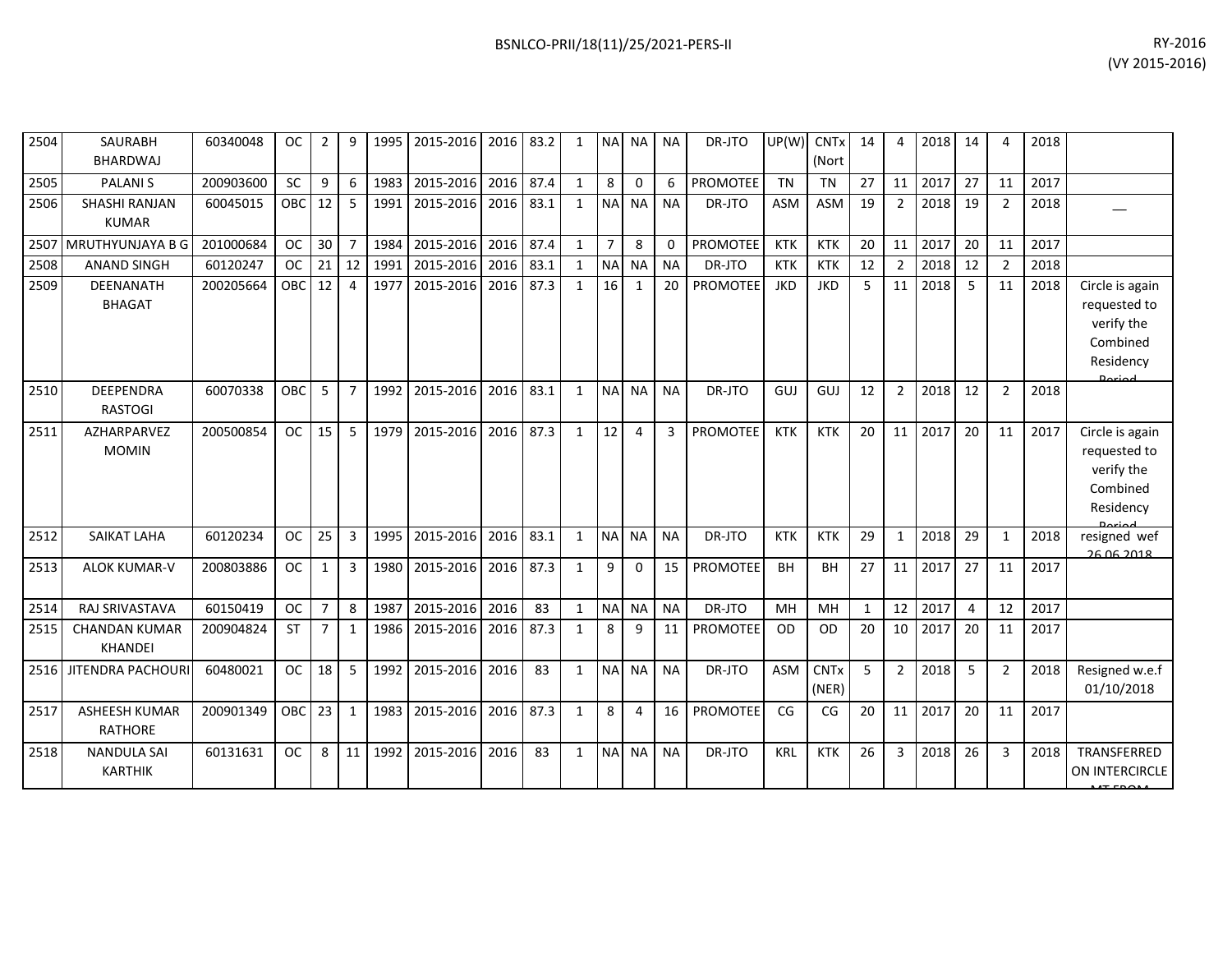| 2519 | M GANESH                                 | 200903591 | <b>ST</b>  | 10             | 6              | 1981 | 2015-2016 | 2016 | 87.3 | 1            | 8              | 1            | 26        | PROMOTEE TLGN   |            | <b>CNTx</b><br>(Sout<br>h) | 26             | 12 <sup>2</sup> | 2017 | 26             | 12             | 2017 |                                    |
|------|------------------------------------------|-----------|------------|----------------|----------------|------|-----------|------|------|--------------|----------------|--------------|-----------|-----------------|------------|----------------------------|----------------|-----------------|------|----------------|----------------|------|------------------------------------|
| 2520 | <b>ANKUR SINGH</b><br><b>THAKUR</b>      | 60290078  | <b>OC</b>  | 18             | $\overline{2}$ | 1993 | 2015-2016 | 2016 | 83   | 1            |                | NA NA        | <b>NA</b> | DR-JTO          | CG         | CG                         | 4              | 12              | 2017 | $\overline{4}$ | 12             | 2017 | <b>RESIGNED</b>                    |
| 2521 | <b>HARSHIT</b><br>CHANDRAVADAN<br>GAJJAR | 200903071 | OBC        | 8              | 10             | 1985 | 2015-2016 | 2016 | 87.3 | $\mathbf{1}$ | 8              | 1            | 3         | <b>PROMOTEE</b> | GUJ        | GUJ                        | 4              | 12              | 2017 | $\overline{4}$ | 12             | 2017 |                                    |
| 2522 | <b>SHIV KUMAR-II</b>                     | 60150539  | OBC        | $\mathbf{1}$   | 10             | 1993 | 2015-2016 | 2016 | 83   | $\mathbf{1}$ |                | NA NA        | <b>NA</b> | DR-JTO          | MH         | MH                         | 26             | 3               | 2018 | 26             | 3              | 2018 |                                    |
| 2523 | <b>KHADKE ABHIJIT</b><br><b>ARVIND</b>   | 200903850 | <b>OBC</b> | 20 l           | 12             | 1986 | 2015-2016 | 2016 | 87.3 | 1            | 8              | $\mathbf{0}$ | 13        | PROMOTEE        | MH         | MH                         | 30             | 11              | 2017 | $\overline{4}$ | 12             | 2017 |                                    |
| 2524 | <b>SARTHAK JAIN</b>                      | 60150420  | <b>OC</b>  | 24             | $\mathbf{1}$   | 1994 | 2015-2016 | 2016 | 83   | $\mathbf{1}$ |                | NA NA        | <b>NA</b> | DR-JTO          | MH         | MH                         | 4              | 12              | 2017 | $\overline{4}$ | 12             | 2017 |                                    |
| 2525 | <b>HITHESH KUMAR</b>                     | 200802781 | <b>OC</b>  | 23             | 12             | 1978 | 2015-2016 | 2016 | 87.3 | $\mathbf{1}$ | 8              | 0            | 0         | <b>PROMOTEE</b> | <b>KTK</b> | <b>KTK</b>                 | 20             | 11              | 2017 | 20             | 11             | 2017 |                                    |
| 2526 | <b>KUMAR ANKIT</b><br>RANJAN             | 60150441  | <b>OC</b>  | 4              | 9              | 1994 | 2015-2016 | 2016 | 83   | 1            | <b>NAI</b>     | NA.          | <b>NA</b> | DR-JTO          | MH         | MН                         | 25             | 1               | 2018 | 29             | -1             | 2018 | Resigned                           |
| 2527 | <b>PAWAN KUMAR</b><br><b>THAKUR</b>      | 200904450 | <b>OC</b>  | 12             | 11             | 1986 | 2015-2016 | 2016 | 87.3 | $\mathbf{1}$ | $\overline{7}$ | 10           | 24        | <b>PROMOTEE</b> | MP         | <b>MP</b>                  | 20             | 11              | 2017 | 20             | 11             | 2017 |                                    |
| 2528 | Bojanki Vinay<br>Chandra Mouli           | 60137227  | OBC        | 3              | 10             | 1994 | 2015-2016 | 2016 | 83   | $\mathbf{1}$ | <b>NA</b>      | NA           | <b>NA</b> | DR-JTO          | <b>KRL</b> | <b>KRL</b>                 | 5              | $\overline{2}$  | 2018 | 5              | $\overline{2}$ | 2018 | Resigned                           |
|      | 2529 SUMIT KUMAR SAIN                    | 201000056 | OBC        | 20             | 8              | 1984 | 2015-2016 | 2016 | 87.3 | $\mathbf{1}$ | $\overline{7}$ | 10           | 18        | PROMOTEE        | <b>RAJ</b> | RAJ                        | 20             | 11              | 2017 | 20             | 11             | 2017 |                                    |
| 2530 | <b>SATENDRA KUMAR</b>                    | 201800234 | <b>OBC</b> | 3              | 1              | 1993 | 2015-2016 | 2016 | 83   | $\mathbf{1}$ |                | NA NA        | <b>NA</b> | DR-JTO          | $NE-I$     | $NE-I$                     | 23             | $\overline{7}$  | 2018 | 23             | 7              | 2018 | RESIGNED wef.<br><u>ne na ener</u> |
| 2531 | <b>HARISH ARYA</b>                       | 201000203 | OBC        | 20             | $\overline{7}$ | 1982 | 2015-2016 | 2016 | 87.3 | $\mathbf{1}$ | $\overline{7}$ | 9            | 20        | <b>PROMOTEE</b> | <b>RAJ</b> | RAJ                        | 20             | 11              | 2017 | 20             | 11             | 2017 |                                    |
| 2532 | <b>ASHIS KUMAR</b><br><b>BEHERA</b>      | 60182016  | <b>SC</b>  | $\overline{7}$ | $\overline{7}$ | 1987 | 2015-2016 | 2016 | 82.9 | $\mathbf{1}$ | <b>NAI</b>     | <b>NA</b>    | <b>NA</b> | DR-JTO          | 0D         | <b>OD</b>                  | $\overline{7}$ | 3               | 2018 | 9              | Δ              | 2018 |                                    |
| 2533 | <b>KAVYASHREE J</b>                      | 201000989 | <b>OC</b>  | $\overline{7}$ | 10             | 1987 | 2015-2016 | 2016 | 87.3 | $\mathbf{1}$ | $\overline{7}$ | 6            | 27        | <b>PROMOTEE</b> | <b>KTK</b> | <b>KTK</b>                 | 20             | 11              | 2017 | 20             | 11             | 2017 |                                    |
| 2534 | <b>MOHIT KUMAR</b><br>SINGHAL            | 201900013 | <b>OC</b>  | 2              | 9              | 1991 | 2015-2016 | 2016 | 82.9 | 1            | <b>NA</b>      | NA.          | <b>NA</b> | DR-JTO          | MН         | MН                         | 21             | 1               | 2019 | 21             |                | 2019 |                                    |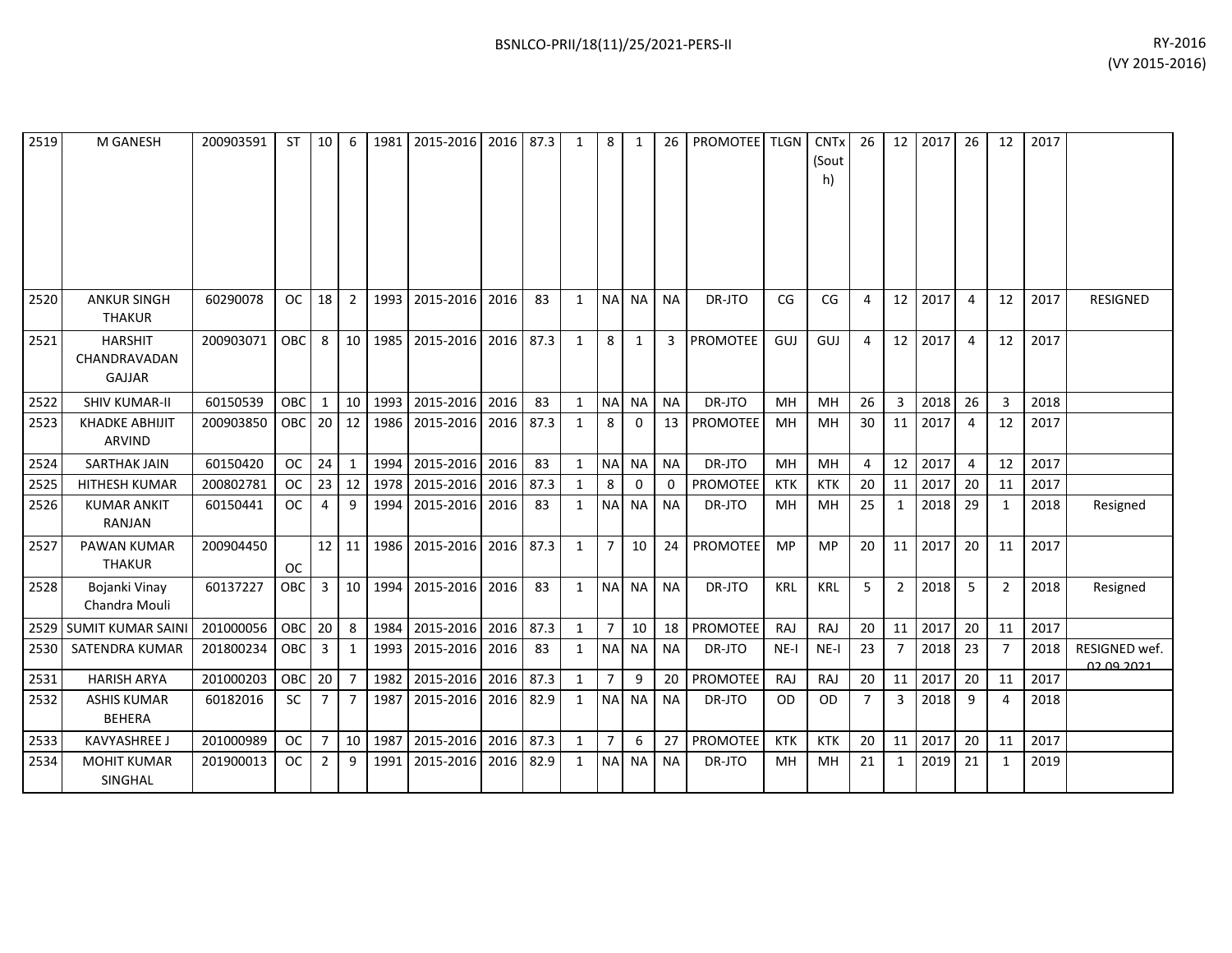| 2535 | <b>BINITA RABHA</b>                | 201002345 | <b>ST</b> | 27           | 1              | 1980 | 2015-2016 | 2016 | 87.2 | $\mathbf{1}$ | 12             | 3            | 1         | <b>PROMOTEE</b> | $NE-I$         | $NE-I$               | 20 | 11             | 2017 | 20             | 11             | 2017 | Circle is again<br>requested to<br>verify the<br>Combined<br>Residency<br>لممنعمه |
|------|------------------------------------|-----------|-----------|--------------|----------------|------|-----------|------|------|--------------|----------------|--------------|-----------|-----------------|----------------|----------------------|----|----------------|------|----------------|----------------|------|-----------------------------------------------------------------------------------|
| 2536 | <b>MUNCHUN KUMAR</b><br><b>SAH</b> | 60135633  | OBC       | 10           | 8              | 1992 | 2015-2016 | 2016 | 82.9 | $\mathbf{1}$ | <b>NA</b>      | <b>NA</b>    | <b>NA</b> | DR-JTO          | <b>KRL</b>     | <b>KRL</b>           | 19 | 3              | 2018 | 19             | 3              | 2018 |                                                                                   |
| 2537 | <b>TARA CHAND KHATI</b>            | 200802465 | OBC       | 10           | $\overline{7}$ | 1980 | 2015-2016 | 2016 | 87.2 | $\mathbf{1}$ | 9              | 0            | 29        | <b>PROMOTEE</b> | <b>RAJ</b>     | RAJ                  | 20 | 11             | 2017 | 20             | 11             | 2017 |                                                                                   |
| 2538 | <b>VIVEK JAIN</b>                  | 60100136  | <b>OC</b> | 15           | 9              | 1992 | 2015-2016 | 2016 | 82.9 | $\mathbf{1}$ | N <sub>A</sub> | <b>NA</b>    | <b>NA</b> | DR-JTO          | <b>J&amp;K</b> | <b>J&amp;K</b>       | 5  | $\overline{3}$ | 2018 | 5              | $\overline{3}$ | 2018 |                                                                                   |
| 2539 | <b>IRFAN MOHAMMED</b><br>SAIYAD    | 200900932 | OBC       | 7            | 1              | 1983 | 2015-2016 | 2016 | 87.2 | $\mathbf{1}$ | 8              | 5            | $\Omega$  | <b>PROMOTEE</b> | GUJ            | GUJ                  | 4  | 12             | 2017 | $\overline{4}$ | 12             | 2017 |                                                                                   |
| 2540 | PRIYANKA KUMARI-II                 | 60160111  | ОВС       | 12           | 12             | 1992 | 2015-2016 | 2016 | 82.9 | $\mathbf{1}$ | <b>NA</b>      | <b>NA</b>    | <b>NA</b> | DR-JTO          | $NE-I$         | $NE-I$               | 4  | 12             | 2017 | $\overline{4}$ | 12             | 2017 | On deputation in<br><b>TERM Cell</b>                                              |
| 2541 | <b>HARISH KUMAR</b><br>SHARMA      | 200904388 | <b>OC</b> | 15           | $\overline{2}$ | 1965 | 2015-2016 | 2016 | 87.2 | $\mathbf{1}$ | 8              | 3            | 9         | PROMOTEE UP(W)  |                | UP(W                 | 29 | $\mathbf{1}$   | 2018 | 29             | 1              | 2018 |                                                                                   |
| 2542 | NARESH KUMAR U                     | 60210329  | OBC       | 31           | $\mathbf{1}$   | 1993 | 2015-2016 | 2016 | 82.9 | $\mathbf{1}$ | <b>NA</b>      | <b>NA</b>    | <b>NA</b> | DR-JTO          | <b>TN</b>      | <b>TN</b>            | 5  | $\overline{2}$ | 2018 | 5              | $\overline{2}$ | 2018 |                                                                                   |
| 2543 | NITESH SHARMA                      | 200903471 | <b>OC</b> | 25           | 3              | 1986 | 2015-2016 | 2016 | 87.2 | $\mathbf{1}$ | 8              | $\mathbf{1}$ | 17        | Promotee        | HP             | HP                   | 26 | 12             | 2017 | 26             | 12             | 2017 |                                                                                   |
| 2544 | <b>DEEPAK YADAV</b>                | 201800079 | <b>OC</b> | 6            | 4              | 1994 | 2015-2016 | 2016 | 82.9 | $\mathbf{1}$ | <b>NA</b>      | <b>NA</b>    | <b>NA</b> | DR-JTO          | MH             | MH                   | 9  | 7              | 2018 | 9              | 7              | 2018 |                                                                                   |
| 2545 | GEDAM<br>NITINKUMAR PUNAJI         | 200903118 | <b>ST</b> | 1            | 7              | 1978 | 2015-2016 | 2016 | 87.2 | $\mathbf{1}$ | 8              | 1            | 4         | <b>PROMOTEE</b> | MH             | <b>CNTx</b><br>(West | 4  | 12             | 2017 | $\overline{4}$ | 12             | 2017 |                                                                                   |
| 2546 | SARVESH KUMAR<br><b>ARYA</b>       | 60310049  | SC        | 30           | 9              | 1994 | 2015-2016 | 2016 | 82.9 | $\mathbf{1}$ | <b>NA</b>      | <b>NA</b>    | <b>NA</b> | DR-JTO          | <b>KRL</b>     | GUJ                  | 12 | $\overline{2}$ | 2018 | 12             | $\overline{2}$ | 2018 | <b>Transferred from</b><br><b>KERALA Circle</b>                                   |
| 2547 | PARTHA PRATIM<br><b>BORAH</b>      | 200903841 | OBC       | $\mathbf{1}$ | 11             | 1984 | 2015-2016 | 2016 | 87.2 | $\mathbf{1}$ | 8              | $\Omega$     | 20        | <b>PROMOTEE</b> | <b>ASM</b>     | <b>ASM</b>           | 11 | 12             | 2017 | 11             | 12             | 2017 |                                                                                   |
| 2548 | PRATEEK KUMAR<br><b>AGRAWAL</b>    | 60134040  | <b>OC</b> | 6            | 3              | 1996 | 2015-2016 | 2016 | 82.9 | $\mathbf{1}$ | N <sub>A</sub> | <b>NA</b>    | <b>NA</b> | DR-JTO          | <b>KRL</b>     | <b>KRL</b>           | 25 | 6              | 2018 | 25             | 6              | 2018 |                                                                                   |
| 2549 | <b>DEBASHIS LIKHOK</b>             | 200904184 | OBC       | $\mathbf{1}$ | 9              | 1987 | 2015-2016 | 2016 | 87.2 | $\mathbf{1}$ | 8              | $\mathbf 0$  | 20        | <b>PROMOTEE</b> | ASM            | ASM                  | 11 | 12             | 2017 | 11             | 12             | 2017 |                                                                                   |
| 2550 | PEECHUGALLA<br><b>MADHURI</b>      | 60210324  | SC        | 3            | 6              | 1993 | 2015-2016 | 2016 | 82.9 | $\mathbf{1}$ | <b>NA</b>      | <b>NA</b>    | <b>NA</b> | DR-JTO          | <b>TN</b>      | <b>TN</b>            | 5  | $\overline{2}$ | 2018 | 5              | $\overline{2}$ | 2018 |                                                                                   |
| 2551 | JESINGKUMAR VAJA                   | 200904158 | OBC       | $\mathbf{1}$ | 6              | 1982 | 2015-2016 | 2016 | 87.2 | $\mathbf{1}$ | $\overline{7}$ | 11           | 20        | PROMOTEE        | GUJ            | <b>GUJ</b>           | 4  | 12             | 2017 | 4              | 12             | 2017 |                                                                                   |
| 2552 | <b>KUMAR UCHIT</b>                 | 60350127  | OBC       | 15           | 9              | 1989 | 2015-2016 | 2016 | 82.8 | $\mathbf{1}$ | N <sub>A</sub> | NA           | <b>NA</b> | DR-JTO          | <b>TN</b>      | <b>CNTx</b><br>(Sout | 5  | $\overline{2}$ | 2018 | 5              | $\overline{2}$ | 2018 |                                                                                   |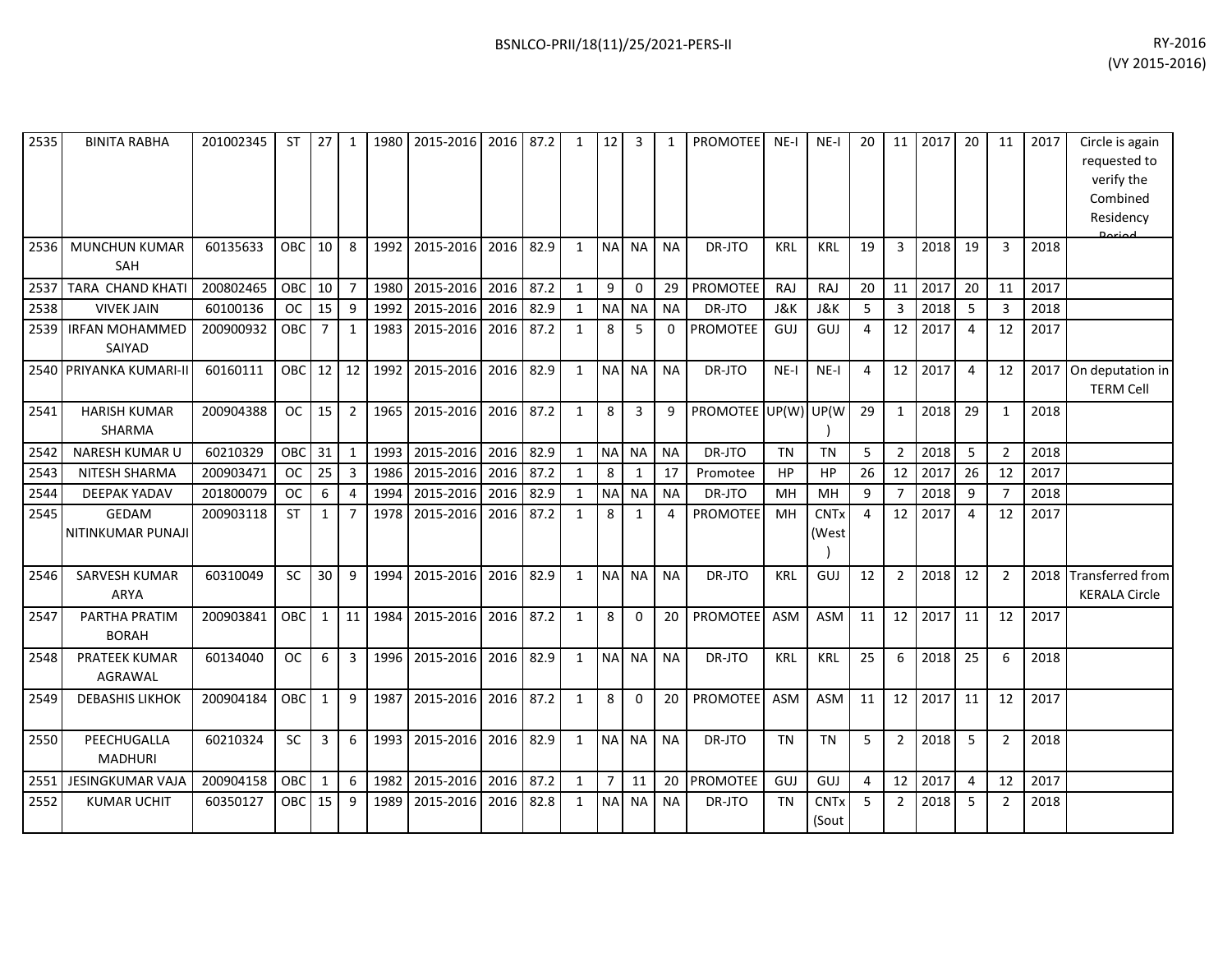| 2553 | PAWAN YOURAJ<br><b>TEMBHURNE</b>        | 200904568 | SC         | 11             |                | 1982 | 2015-2016 | 2016 | 87.2 | 1            | 7              | 11           | 8         | <b>PROMOTEE</b> | MН         | MН                         | 4              | 12             | 2017 | 4              | 12             | 2017 |                                                                        |
|------|-----------------------------------------|-----------|------------|----------------|----------------|------|-----------|------|------|--------------|----------------|--------------|-----------|-----------------|------------|----------------------------|----------------|----------------|------|----------------|----------------|------|------------------------------------------------------------------------|
| 2554 | <b>ANNU MEENA</b>                       | 60070323  | <b>ST</b>  | $\overline{7}$ | $\overline{4}$ | 1992 | 2015-2016 | 2016 | 82.8 | $\mathbf{1}$ | <b>NA</b>      | <b>NA</b>    | <b>NA</b> | DR-JTO          | GUJ        | GUJ                        | 5              | $\overline{2}$ | 2018 | 5              | $\overline{2}$ | 2018 | Resigned on<br>11 07 2018                                              |
| 2555 | PADMINI MUNDARI                         | 201000235 | ST         | 4              | 4              | 1980 | 2015-2016 | 2016 | 87.2 | $\mathbf{1}$ | $\overline{7}$ | 9            | 5         | <b>PROMOTEE</b> | <b>OD</b>  | <b>OD</b>                  | 20             | 10             | 2017 | 20             | 11             | 2017 |                                                                        |
| 2556 | <b>AVINASH JAIN</b>                     | 60189755  | <b>OC</b>  | 15             | 5              | 1992 | 2015-2016 | 2016 | 82.8 | 1            | <b>NA</b>      | <b>NA</b>    | <b>NA</b> | DR-JTO          | <b>OD</b>  | <b>OD</b>                  | 20             | 1              | 2018 | 5              | 3              | 2018 | Resigned                                                               |
| 2557 | M R FAZLULLA                            | 200900050 | <b>OBC</b> | 19             | 6              | 1983 | 2015-2016 | 2016 | 87.1 | $\mathbf{1}$ | 12             | 10           | 29        | <b>PROMOTEE</b> | <b>KTK</b> | <b>KTK</b>                 | 20             | 11             | 2017 | 20             | 11             | 2017 | Circle is again<br>requested to<br>verify the<br>Combined<br>Residency |
| 2558 | Adarsh Kumar<br>Kesharwani              | 60136437  | <b>OC</b>  | $\overline{2}$ | $\overline{7}$ | 1993 | 2015-2016 | 2016 | 82.8 | $\mathbf{1}$ | NA NA          |              | <b>NA</b> | DR-JTO          | <b>KRL</b> | <b>KRL</b>                 | 29             | 1              | 2018 | 29             | $\mathbf{1}$   | 2018 | Resigned                                                               |
| 2559 | <b>JABIR HUSSAIN</b><br><b>ANSARI</b>   | 200901655 | <b>OBC</b> | 20             | $\overline{2}$ | 1981 | 2015-2016 | 2016 | 87.1 | $\mathbf{1}$ | 8              | 9            | 18        | <b>PROMOTEE</b> | <b>JKD</b> | <b>JKD</b>                 | 4              | 12             | 2017 | 4              | 12             | 2017 |                                                                        |
| 2560 | <b>KOTHOORI</b><br>SHIVAKUMAR           | 60135623  | <b>SC</b>  | 21             | 10             | 1994 | 2015-2016 | 2016 | 82.8 | $\mathbf{1}$ | <b>NA</b>      | <b>NA</b>    | <b>NA</b> | DR-JTO          | <b>KRL</b> | <b>KRL</b>                 | 5              | $\overline{2}$ | 2018 | 5              | $\overline{2}$ | 2018 |                                                                        |
| 2561 | AJAY PAL SINGH                          | 200903073 | <b>OBC</b> | 10             | $\overline{7}$ | 1985 | 2015-2016 | 2016 | 87.1 | $\mathbf{1}$ | 8              | 3            | 10        | PROMOTEE UP(W)  |            | UP(W                       | 29             | $\mathbf{1}$   | 2018 | 29             | $\mathbf{1}$   | 2018 |                                                                        |
| 2562 | <b>HIMANSHU BARI</b>                    | 60070350  | SC         | 5              | 11             | 1994 | 2015-2016 | 2016 | 82.8 | $\mathbf{1}$ | <b>NA</b>      | <b>NA</b>    | <b>NA</b> | DR-JTO          | GUJ        | GUJ                        | 12             | $\overline{2}$ | 2018 | 12             | $\overline{2}$ | 2018 | Resigned on<br>13 07 2018                                              |
| 2563 | <b>MANAV</b><br><b>CHOUDHARY</b>        | 200902895 | <b>OBC</b> | $\overline{7}$ | 8              | 1984 | 2015-2016 | 2016 | 87.1 | $\mathbf{1}$ | 8              | $\mathbf{1}$ | q         | <b>PROMOTEE</b> | RAJ        | RAJ                        | 21             | 11             | 2017 | 21             | 11             | 2017 |                                                                        |
|      | 2564 LALIT MADHAB DHAL                  | 60182701  | <b>OC</b>  | $\mathbf{1}$   | 4              | 1991 | 2015-2016 | 2016 | 82.7 | $\mathbf{1}$ | <b>NA</b>      | <b>NA</b>    | <b>NA</b> | DR-JTO          | <b>OD</b>  | <b>OD</b>                  | 29             | 1              | 2018 | 5              | $\overline{3}$ | 2018 |                                                                        |
| 2565 | CHAMUNDESWAR<br><b>REDDY B</b>          | 200904908 | <b>OC</b>  | 16             | 8              | 1985 | 2015-2016 | 2016 | 87.1 | $\mathbf{1}$ | 8              | $\mathbf{1}$ | 5         | <b>PROMOTEE</b> | AP         | AP                         | 26             | 12             | 2017 | 26             | 12             | 2017 |                                                                        |
| 2566 | <b>INDRAJEET KUMAR-</b><br>$\mathbf{H}$ | 60046267  | <b>OBC</b> | 12             | 3              | 1993 | 2015-2016 | 2016 | 82.7 | $\mathbf{1}$ | <b>NA</b>      | <b>NA</b>    | <b>NA</b> | DR-JTO          | <b>ASM</b> | ASM                        | 19             | $\overline{2}$ | 2018 | 19             | $\overline{2}$ | 2018 |                                                                        |
| 2567 | <b>VIJAY RAJ</b>                        | 200903708 | SC         | $\overline{3}$ | 8              | 1981 | 2015-2016 | 2016 | 87.1 | $\mathbf{1}$ | 8              | $\Omega$     | 27        | <b>PROMOTEE</b> | UP(E)      | UP(E)                      | $\overline{4}$ | 12             | 2017 | $\overline{4}$ | 12             | 2017 |                                                                        |
| 2568 | <b>DEEPIKA</b>                          | 60120253  | <b>SC</b>  | 6              | 8              | 1994 | 2015-2016 | 2016 | 82.7 | $\mathbf{1}$ | <b>NA</b>      | <b>NA</b>    | <b>NA</b> | DR-JTO          | <b>KTK</b> | <b>KTK</b>                 | 12             | $\overline{2}$ | 2018 | 12             | $\overline{2}$ | 2018 | Resigned wef<br><u>07.10.2010</u>                                      |
| 2569 | JITENDRIYA BADHEI                       | 201000093 | SC         | 10             | 6              | 1984 | 2015-2016 | 2016 | 87.1 | $\mathbf{1}$ | $\overline{7}$ | 10           | 18        | <b>PROMOTEE</b> | <b>OD</b>  | <b>OD</b>                  | 20             | 10             | 2017 | 20             | 11             | 2017 |                                                                        |
| 2570 | <b>SURA YESHWANTH</b>                   | 60350102  | OBC        | $\overline{7}$ | 8              | 1992 | 2015-2016 | 2016 | 82.6 | $\mathbf{1}$ | <b>NA</b>      | <b>NA</b>    | <b>NA</b> | DR-JTO          | Tx (Sou    | <b>CNTx</b><br>(Sout<br>h) | 11             | 12             | 2017 | 11             | 12             | 2017 | Resigned wef<br>02.03.2018                                             |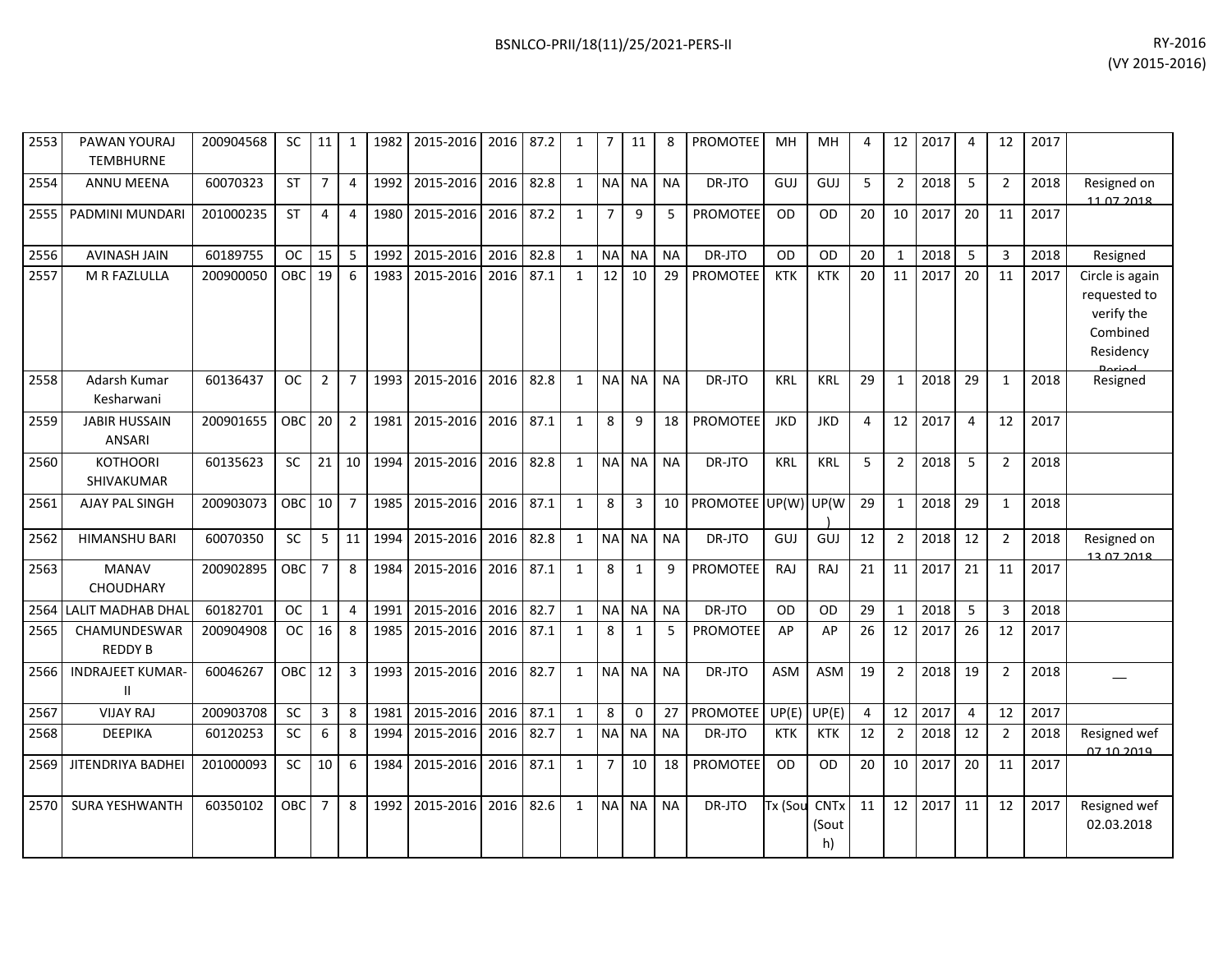| 2571 | <b>MANU KUMAR</b><br><b>SINGH</b>     | 201000178 | 0C        | 1              | 4              | 1983 | 2015-2016   2016   87.1 |      |      | 1            |                | 10           | 12        | PROMOTEE UP(E) UP(E) |            |                      | 4              | 12             | 2017 | 4              | 12             | 2017 |                                                                                  |
|------|---------------------------------------|-----------|-----------|----------------|----------------|------|-------------------------|------|------|--------------|----------------|--------------|-----------|----------------------|------------|----------------------|----------------|----------------|------|----------------|----------------|------|----------------------------------------------------------------------------------|
| 2572 | DHARMENDRA<br><b>GUPTA</b>            | 01800728  | <b>OC</b> | 13             | 10             | 1992 | 2015-2016               | 2016 | 82.6 | 1            |                | NA NA        | <b>NA</b> | DR-JTO               | <b>ASM</b> | ASM                  | 5              | 11             | 2018 | 5              | 11             | 2018 |                                                                                  |
| 2573 | PRAKASH KUMAR<br>PRAJAPATI            | 201000442 | OBC       | $10 \mid 12$   |                | 1986 | 2015-2016 2016          |      | 87.1 | $\mathbf{1}$ | $\overline{7}$ | 8            | 0         | <b>PROMOTEE</b>      | <b>BH</b>  | BH                   | 27             | 11             | 2017 | 27             | 11             | 2017 |                                                                                  |
| 2574 | ABHISHEK-II                           | 60184006  | <b>OC</b> | 15             | $\overline{3}$ |      | 1993 2015-2016          | 2016 | 82.6 | $\mathbf{1}$ |                | NA NA        | <b>NA</b> | DR-JTO               | OD         | PB                   | 5              | 3              | 2018 | 5              | 3              | 2018 | Transfer from<br>OD Circle                                                       |
| 2575 | JAI PRAKASH YADAV                     | 200903971 | OBC       | 24             | $\overline{2}$ |      | 1981 2015-2016 2016     |      | 87   | $\mathbf{1}$ | 12             | 3            | 1         | <b>PROMOTEE</b>      | $NE-I$     | <b>CNTx</b><br>(NER) | 20             | 11             | 2017 | 20             | 11             | 2017 | Circle is again<br>requested to<br>verify the<br>Combined<br>Residency<br>Doriod |
| 2576 | RAJENDRA BHAMU                        | 60200180  | OBC       | 5              | $\overline{7}$ | 1993 | 2015-2016               | 2016 | 82.6 | $\mathbf{1}$ | <b>NA</b>      | <b>NA</b>    | <b>NA</b> | DR-JTO               | GUJ        | <b>CNTx</b><br>(West | 5              | $\overline{3}$ | 2018 | 5              | 3              | 2018 |                                                                                  |
| 2577 | SHASHIDHARA D                         | 200803011 | OBC       | $\overline{7}$ | 5              | 1980 | 2015-2016 2016          |      | 87   | $\mathbf{1}$ | 8              | 11           | 29        | <b>PROMOTEE</b>      | <b>KTK</b> | <b>KTK</b>           | 20             | 11             | 2017 | 20             | 11             | 2018 |                                                                                  |
| 2578 | <b>AMARJEET VERMA</b>                 | 60150428  | OBC       | 8              | $\overline{2}$ | 1994 | 2015-2016               | 2016 | 82.6 | 1            |                | NA NA        | <b>NA</b> | DR-JTO               | MН         | <b>MH</b>            | 29             | 1              | 2018 | 29             | 1              | 2018 | Resigned on<br>13/07/2018                                                        |
| 2579 | <b>MADHUSUDHANA C</b>                 | 200803545 | <b>ST</b> | 18             | 6              | 1980 | 2015-2016               | 2016 | 87   | $\mathbf{1}$ | 8              | 11           | $\Omega$  | <b>PROMOTEE</b>      | <b>KTK</b> | <b>KTK</b>           | 20             | 11             | 2017 | 20             | 11             | 2017 |                                                                                  |
| 2580 | <b>NANDAN KUMAR</b>                   | 60186003  | <b>SC</b> | 7              | $\overline{4}$ | 1994 | 2015-2016               | 2016 | 82.6 | $\mathbf{1}$ |                | NA NA        | <b>NA</b> | DR-JTO               | <b>OD</b>  | OD                   | 29             | 1              | 2018 | 5              | 3              | 2018 |                                                                                  |
| 2581 | <b>RAVI KUMAR</b><br><b>BHARTI</b>    | 200900441 | OBC       | $\mathbf{1}$   | $\mathbf{1}$   | 1978 | 2015-2016               | 2016 | 87   | $\mathbf{1}$ | 8              | 6            | 26        | PROMOTEE             | <b>BH</b>  | BH                   | 27             | 11             | 2017 | 27             | 11             | 2017 |                                                                                  |
| 2582 | AJAY RAM MEENA                        | 60310048  | <b>ST</b> | $\mathbf{1}$   | $\overline{7}$ | 1994 | 2015-2016               | 2016 | 82.6 | 1            |                | NA NA        | <b>NA</b> | DR-JTO               | KRL        | <b>CNTx</b><br>(Sout | 5              | $\overline{2}$ | 2018 | 5              | $\overline{2}$ | 2018 |                                                                                  |
| 2583 | <b>GEETANJALI</b>                     | 200904514 | <b>OC</b> | 27             | 11             | 1989 | 2015-2016               | 2016 | 87   | 1            | 8              | 3            | 7         | <b>PROMOTEE</b>      | <b>HR</b>  | <b>BBN</b><br>W      | $\overline{2}$ | 4              | 2018 | $\overline{2}$ | 4              | 2018 |                                                                                  |
| 2584 | <b>PREETAM KUMAR</b>                  | 60133236  | SC        | 21             | 9              | 1994 | 2015-2016               | 2016 | 82.6 | $\mathbf{1}$ |                | NA NA        | <b>NA</b> | DR-JTO               | KRL        | <b>KRL</b>           | 26             | $\overline{3}$ | 2018 | 26             | $\overline{3}$ | 2018 |                                                                                  |
| 2585 | PAVAN A T B S                         | 200903053 | OBC       | 9              | 6              | 1987 | 2015-2016 2016          |      | 87   | 1            | 8              | 3            | $\Omega$  | PROMOTEE             | AP         | AP                   | 26             | 12             | 2017 | 26             | 12             | 2017 |                                                                                  |
| 2586 | SHIVAM PORWAL                         | 60070366  | <b>OC</b> | $\mathbf{1}$   | $\overline{2}$ | 1995 | 2015-2016 2016          |      | 82.6 | $\mathbf{1}$ | <b>NA</b>      | l NA         | <b>NA</b> | DR-JTO               | GUJ        | GUJ                  | 5              | $\overline{2}$ | 2018 | 5              | $\overline{2}$ | 2018 |                                                                                  |
| 2587 | <b>RAVI KANTH</b><br><b>NANDIPATI</b> | 200904351 | OBC       | 12             | $\overline{4}$ | 1983 | 2015-2016               | 2016 | 87   | $\mathbf{1}$ | 8              | $\mathbf{1}$ | 25        | PROMOTEE             | AP         | AP                   | 26             | 12             | 2017 | 26             | 12             | 2017 |                                                                                  |
| 2588 | SANJAY CHAUHAN                        | 01800738  | OBC       | 18             | 6              | 1989 | 2015-2016               | 2016 | 82.5 | $\mathbf{1}$ |                | NA NA        | <b>NA</b> | DR-JTO               | <b>ASM</b> | <b>ASM</b>           | 5              | 11             | 2018 | 5              | 11             | 2018 |                                                                                  |
| 2589 | KARTHIKEYAN                           | 200902632 | <b>OC</b> | 10             | 1              | 1986 | 2015-2016               | 2016 | 87   | 1            | 8              | 1            | 22        | PROMOTEE             | <b>TN</b>  | <b>TN</b>            | 27             | 11             | 2017 | 27             | 11             | 2017 |                                                                                  |
| 2590 | <b>ASHOK LAKHPATI</b>                 | 60330033  | OBC       | 1              | 9              | 1990 | 2015-2016               | 2016 | 82.5 | 1            |                | NA NA        | <b>NA</b> | DR-JTO               | GUJ        | GUJ                  | 12             | $\overline{2}$ | 2018 | 12             | $\overline{2}$ | 2018 | Resigned on<br>10 11 2018                                                        |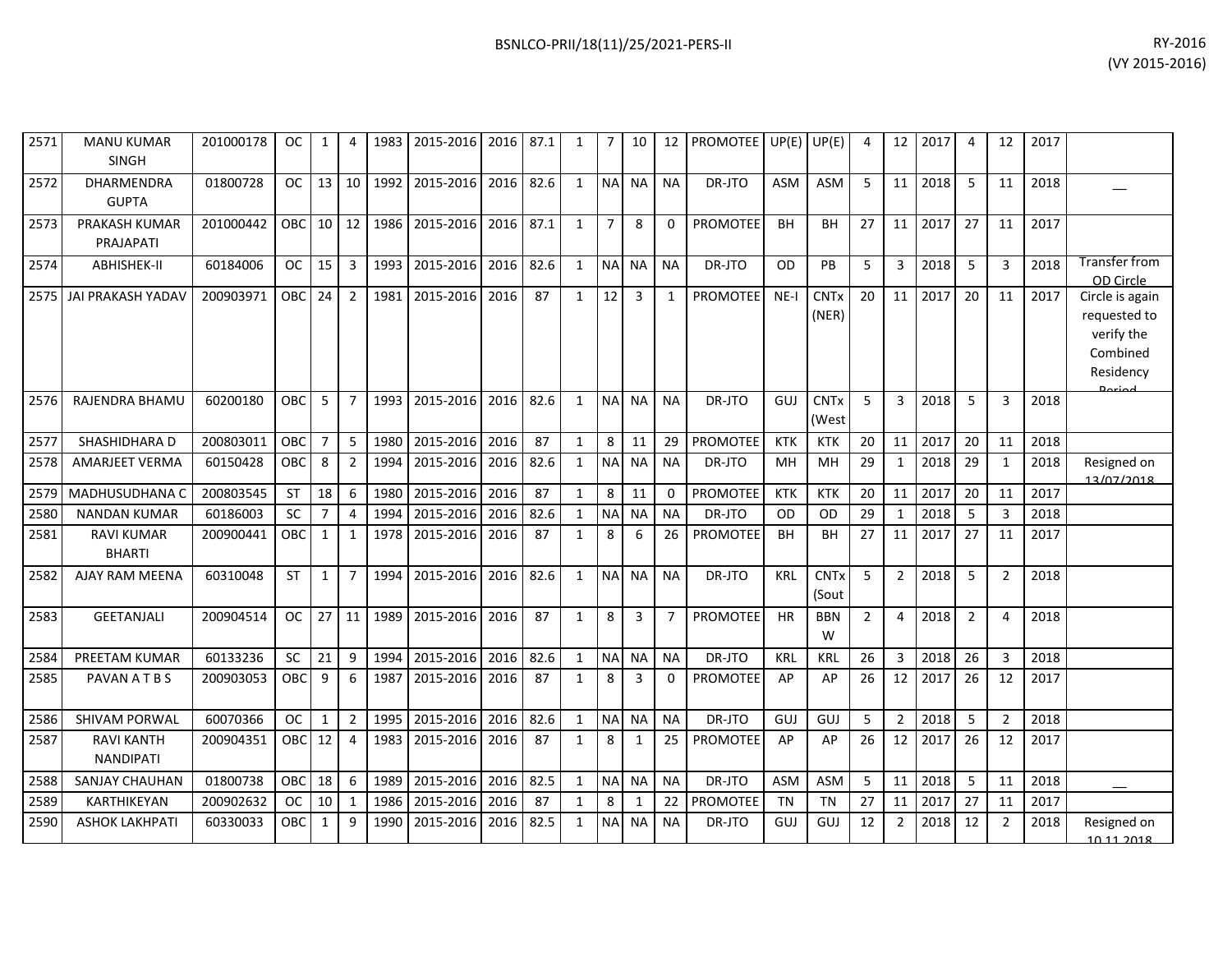| RY-2016        |
|----------------|
| (VY 2015-2016) |

| 2591 | <b>CHANDER KANT</b><br><b>KASHYAP</b>   | 200903451 | <b>OC</b>  | 28             | 8              | 1982 | 2015-2016 | 2016 | 87   | $\mathbf{1}$ | 8              | 1              | 18           | Promotee        | <b>HP</b>      | <b>HP</b>                  | 26             | 12 <sup>1</sup>  | 2017 | 26             | 12             | 2017 |                                                                        |
|------|-----------------------------------------|-----------|------------|----------------|----------------|------|-----------|------|------|--------------|----------------|----------------|--------------|-----------------|----------------|----------------------------|----------------|------------------|------|----------------|----------------|------|------------------------------------------------------------------------|
| 2592 | RAGHUVEER VERMA                         | 60135622  | <b>SC</b>  | 16             | 5              | 1991 | 2015-2016 | 2016 | 82.5 | 1            |                | NA NA          | <b>NA</b>    | DR-JTO          | <b>KRL</b>     | GUJ                        | 5              | $\overline{2}$   | 2018 | $\overline{2}$ | 5              | 2018 | TRANSFERRED<br>ON INTERCIRCLE                                          |
| 2593 | <b>SREENIVASA KUMAR</b><br>PANAMALA     | 200904376 | OBC        | 23             | $\overline{3}$ | 1987 | 2015-2016 | 2016 | 87   | $\mathbf{1}$ | 8              | $\mathbf{1}$   | 10           | <b>PROMOTEE</b> | AP             | AP                         | 26             | 12 <sup>1</sup>  | 2017 | 26             | 12             | 2017 |                                                                        |
| 2594 | <b>ASISH ANAND</b>                      | 60189010  | <b>OC</b>  | 24             | 10             | 1991 | 2015-2016 | 2016 | 82.5 | 1            | <b>NA</b>      | <b>NA</b>      | <b>NA</b>    | DR-JTO          | OD             | <b>OD</b>                  | 29             | $\mathbf{1}$     | 2018 | 5              | 3              | 2018 | Resigned                                                               |
| 2595 | PARIMALA R                              | 200902813 | <b>SC</b>  | $\mathbf{1}$   | 5              | 1978 | 2015-2016 | 2016 | 87   | $\mathbf{1}$ | 8              | $\mathbf{1}$   | 8            | <b>PROMOTEE</b> | <b>TN</b>      | <b>TN</b>                  | 27             | 11               | 2017 | 27             | 11             | 2017 |                                                                        |
| 2596 | <b>HITESH KUMAR</b>                     | 60070330  | OBC        | 8              | $\overline{7}$ | 1992 | 2015-2016 | 2016 | 82.5 | $\mathbf{1}$ | <b>NA</b>      | <b>NA</b>      | <b>NA</b>    | DR-JTO          | GUJ            | GUJ                        | 12             | $\overline{2}$   | 2018 | 12             | $\overline{2}$ | 2018 |                                                                        |
| 2597 | <b>SIVA KUMAR</b><br>PADASALA           | 200904865 | OBC        | 1              | $\overline{7}$ | 1987 | 2015-2016 | 2016 | 87   | $\mathbf{1}$ | 8              | 1              | 5            | PROMOTEE        | AP             | AP                         | 26             | 12               | 2017 | 26             | 12             | 2017 |                                                                        |
| 2598 | <b>BIPLAB DAS</b>                       | 60320095  | <b>SC</b>  | 23             | $\overline{7}$ | 1992 | 2015-2016 | 2016 | 82.5 | $\mathbf{1}$ | NA NA          |                | <b>NA</b>    | DR-JTO          | <b>ASM</b>     | <b>ASM</b>                 | 19             | $\overline{2}$   | 2018 | 19             | $\overline{2}$ | 2018 | Resigned w.e.f<br>0.0101/2020                                          |
| 2599 | <b>VIJETHA KN</b>                       | 200802775 | OBC        | 26             | 9              | 1983 | 2015-2016 | 2016 | 87   | $\mathbf{1}$ | 8              | 0              | 0            | <b>PROMOTEE</b> | <b>KTK</b>     | <b>KTK</b>                 | 20             | 11               | 2017 | 20             | 11             | 2017 |                                                                        |
| 2600 | <b>SINGH ANKIT</b>                      | 60150445  | <b>OBC</b> | 10             | 3              | 1993 | 2015-2016 | 2016 | 82.5 | $\mathbf{1}$ | <b>NA</b>      | <b>NA</b>      | <b>NA</b>    | DR-JTO          | MH             | MH                         | 29             | $\mathbf{1}$     | 2018 | 29             | 1              | 2018 | Resignation<br>e f 01 12 2020                                          |
| 2601 | <b>BIKIRAN BORA</b>                     | 201000106 | OBC        | 1              | $\mathbf{1}$   | 1979 | 2015-2016 | 2016 | 87   | 1            | 7              | 11             | 9            | <b>PROMOTEE</b> | <b>ASM</b>     | <b>ASM</b>                 | 11             | 12 <sup>12</sup> | 2017 | 11             | 12             | 2017 |                                                                        |
|      | 2602 KALLAMADI HUSSAIN<br><b>KOWSIK</b> | 60120305  | <b>OC</b>  | 18             | 6              | 1993 | 2015-2016 | 2016 | 82.5 | $\mathbf{1}$ | NA NA          |                | <b>NA</b>    | DR-JTO          | <b>KTK</b>     | <b>KTK</b>                 | 10             | 4                | 2018 | 10             | $\Delta$       | 2018 |                                                                        |
| 2603 | SOUMITRA<br><b>MAZUMDER</b>             | 201000196 | OBC        | 1              | $\mathbf{1}$   | 1986 | 2015-2016 | 2016 | 87   | $\mathbf{1}$ | $\overline{7}$ | 10             | 10           | <b>PROMOTEE</b> | <b>ASM</b>     | ASM                        | 11             | 12               | 2017 | 11             | 12             | 2017 |                                                                        |
| 2604 | <b>ARAVINDTHAN J</b>                    | 60210309  | OBC        | 29             | $\overline{7}$ | 1993 | 2015-2016 | 2016 | 82.5 | 1            | <b>NA</b>      | <b>NA</b>      | <b>NA</b>    | DR-JTO          | <b>TN</b>      | <b>TN</b>                  | 5              | $\overline{2}$   | 2018 | 5              | $\overline{2}$ | 2018 |                                                                        |
| 2605 | <b>MRIDUL BARHOI</b>                    | 201000443 | <b>OC</b>  | 30             | 6              | 1986 | 2015-2016 | 2016 | 87   | $\mathbf{1}$ | $\overline{7}$ | 8              | 14           | <b>PROMOTEE</b> | <b>ASM</b>     | <b>ASM</b>                 | 11             | 12               | 2017 | 11             | 12             | 2017 |                                                                        |
| 2606 | <b>SREENATH OP</b>                      | 260020013 | <b>OC</b>  | $\overline{7}$ | 9              | 1993 | 2015-2016 | 2016 | 82.5 | $\mathbf{1}$ | NA NA          |                | <b>NA</b>    | DR-JTO          | <b>A&amp;N</b> | <b>A&amp;N</b>             | 12             | $\overline{2}$   | 2018 | 12             | $\overline{2}$ | 2018 |                                                                        |
| 2607 | RISHABH KAPADIA                         | 201000639 | <b>SC</b>  | 18             | 10             | 1982 | 2015-2016 | 2016 | 87   | $\mathbf{1}$ | 7              | $\overline{7}$ | 3            | <b>PROMOTEE</b> | GUJ            | GUJ                        | $\overline{4}$ | 12               | 2017 | $\overline{4}$ | 12             | 2017 |                                                                        |
| 2608 | <b>NAVEEN KUMAR-II</b>                  | 60160133  | OBC        | 28             | $\overline{7}$ | 1994 | 2015-2016 | 2016 | 82.5 | 1            | <b>NA</b>      | NA             | <b>NA</b>    | DR-JTO          | $NE-I$         | NE-I                       | 1              | 1                | 2018 | $\mathbf{1}$   | $\mathbf{1}$   | 2018 |                                                                        |
| 2609 | SETHUMADHAVAN P                         | 200803074 | <b>OC</b>  | 6              | $\overline{3}$ | 1963 | 2015-2016 | 2016 | 87   | $\mathbf{1}$ | 9              | $\mathbf{1}$   | $\mathbf{0}$ | PROMOTEE        | <b>KRL</b>     | <b>KRL</b>                 | 1              | 1                | 2018 | 1              | -1             | 2018 | <b>BSNL VR Scheme</b><br>2019                                          |
| 2610 | <b>ANSHUL TOMAR</b>                     | 60210303  | <b>ST</b>  | 31             | $\overline{7}$ | 1991 | 2015-2016 | 2016 | 82.4 | $\mathbf{1}$ | N <sub>A</sub> | <b>NA</b>      | <b>NA</b>    | DR-JTO          | <b>TN</b>      | <b>TN</b>                  | 5              | $\overline{2}$   | 2018 | 5              | $\overline{2}$ | 2018 |                                                                        |
| 2611 | <b>OMKAR VERMA</b>                      | 200904252 | OBC        | 18             | 12             | 1985 | 2015-2016 | 2016 | 86.9 | 1            | 12             | $\mathbf{1}$   | 17           | PROMOTEE UP(W   |                | <b>CNTx</b><br>(Nort<br>h) | 8              | 6                | 2018 | 8              | 6              | 2018 | Circle is again<br>requested to<br>verify the<br>Combined<br>Residency |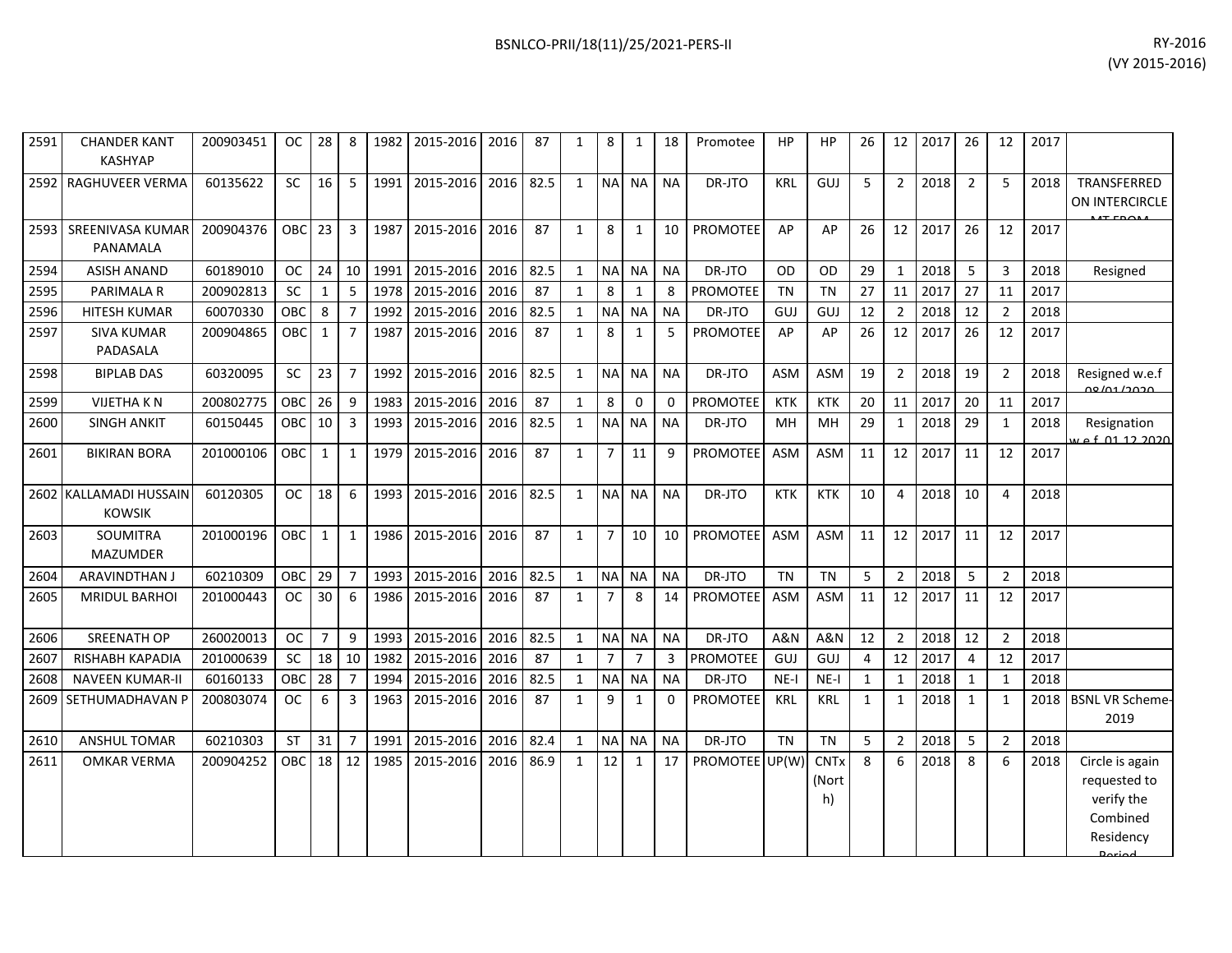| 2612 | <b>AMIT KUMAR</b><br><b>TAGORE</b>     | 60048770  | OBC 10        |    | 5              |      | 1992 2015-2016 2016 82.4 |      |      | 1            |                | NA NA NA       |           | DR-JTO          | ASM        | ASM                  | 19           | $\overline{2}$ | 2018 | 19             | $\mathcal{P}$  | 2018 |                                                                                                                     |
|------|----------------------------------------|-----------|---------------|----|----------------|------|--------------------------|------|------|--------------|----------------|----------------|-----------|-----------------|------------|----------------------|--------------|----------------|------|----------------|----------------|------|---------------------------------------------------------------------------------------------------------------------|
| 2613 | <b>TULSIDAS KHATRI</b>                 | 200903164 | <b>OC</b>     | 13 | 5              | 1987 | 2015-2016 2016           |      | 86.9 | $\mathbf{1}$ | 8              | 1              | 3         | PROMOTEE        | GUJ        | GUJ                  | 4            | 12             | 2017 | $\overline{4}$ | 12             | 2017 |                                                                                                                     |
| 2614 | <b>SUSHEEL KUMAR</b><br>SRIRAM         | 60350147  | OBC           | 14 | $\overline{4}$ | 1993 | 2015-2016                | 2016 | 82.4 | $\mathbf{1}$ | <b>NA</b>      | <b>NA</b>      | <b>NA</b> | DR-JTO          | <b>KTK</b> | <b>CNTx</b><br>(Sout | 9            | 4              | 2018 | -9             | 4              | 2018 | Provisonal<br>appointment                                                                                           |
| 2615 | <b>SHREYA RAHUL</b><br><b>THAKEKAR</b> | 200904236 | OBC           | 24 | 3              | 1985 | 2015-2016                | 2016 | 86.9 | $\mathbf{1}$ | $\overline{7}$ | 11             | 20        | <b>PROMOTEE</b> | MH         | MH                   | 4            | 12             | 2017 | $\overline{4}$ | 12             | 2017 |                                                                                                                     |
| 2616 | <b>BRIJ MOHAN</b>                      | 60070370  | <b>SC</b>     | 16 | 9              | 1993 | 2015-2016                | 2016 | 82.3 | 1            | <b>NA</b>      | <b>NA</b>      | <b>NA</b> | DR-JTO          | GUJ        | GUJ                  | 5            | 3              | 2018 | 5              |                | 2018 |                                                                                                                     |
| 2617 | <b>SYAM KUMAR</b>                      | 200902332 | <b>SC</b>     | 25 | 5              | 1978 | 2015-2016                | 2016 | 86.9 | 1            | 8              | $\overline{3}$ | 10        | <b>PROMOTEE</b> | KRL        | KRL                  | 1            | 1              | 2018 | 1              | -1             | 2018 |                                                                                                                     |
| 2618 | <b>BURUGULA</b><br><b>MAHENDER</b>     | 201800356 | <b>OBC</b>    | 12 | 1              | 1991 | 2015-2016                | 2016 | 82.2 | $\mathbf{1}$ | NA NA          |                | <b>NA</b> | DR-JTO          | <b>TN</b>  | <b>TN</b>            | 4            | 9              | 2018 | $\overline{4}$ | 9              | 2018 |                                                                                                                     |
| 2619 | PRIYANKA S<br><b>SHIROORKAR</b>        | 200803336 | <b>SC</b>     | 12 | $\overline{7}$ | 1987 | 2015-2016                | 2016 | 86.8 | $\mathbf{1}$ | 12             | 13             | 11        | <b>PROMOTEE</b> | <b>KTK</b> | KTK                  | 20           | 11             | 2017 | 20             | 11             | 2017 | Circle is again<br>requested to<br>verify the<br>Combined<br>Residency                                              |
| 2620 | <b>SUMIT KUMAR - II</b>                | 60210305  | <sub>OC</sub> | 29 | 11             | 1992 | 2015-2016                | 2016 | 82.2 | $\mathbf{1}$ |                | NA NA          | <b>NA</b> | DR-JTO          | <b>TN</b>  | <b>ASM</b>           | 5            | $\overline{2}$ | 2018 | 5              | $\overline{2}$ | 2018 | Mutual R-8 Trf<br>from TN Circle to<br>ASM Circle w.e.f<br>04/04/2019                                               |
|      | 2621 UMA SHANKAR VYAS                  | 198317944 | <b>OC</b>     | 21 | 5              | 1962 | 2015-2016                | 2016 | 86.8 | $\mathbf{1}$ | 11             | $\mathbf{1}$   | 9         | <b>PROMOTEE</b> | RAJ        | RAJ                  | 9            | 5              | 2016 | 9              | 5              | 2016 | <b>BSNL VK Scheme-</b><br>2019.<br>Circle is again<br>requested to<br>verify the<br>Combined<br>Residency<br>Period |
| 2622 | Manish Kaurav                          | 60133219  | <b>OC</b>     | 26 | $\overline{4}$ | 1993 | 2015-2016                | 2016 | 82.2 | $\mathbf{1}$ | NA NA          |                | <b>NA</b> | DR-JTO          | KRL        | KRL                  | 29           | 1              | 2018 | 29             | $\mathbf{1}$   | 2018 | Resigned                                                                                                            |
| 2623 | <b>KIRAN VERMA</b>                     | 200800657 | <b>SC</b>     | 30 | 11             | 1976 | 2015-2016                | 2016 | 86.8 | 1            | 9              | 11             | 18        | <b>PROMOTEE</b> | UP(E)      | UP(E)                | 4            | 8              | 2018 | $\overline{4}$ | Я              | 2018 |                                                                                                                     |
| 2624 | <b>AIRI RANJAN</b><br><b>MOHANTY</b>   | 60184007  | <b>OC</b>     | 15 | $\overline{7}$ | 1993 | 2015-2016                | 2016 | 82.2 | $\mathbf{1}$ |                | NA NA          | <b>NA</b> | DR-JTO          | OD.        | OD                   | 29           | 1              | 2018 | -5             | 3              | 2018 |                                                                                                                     |
| 2625 | NIVEDHYA K                             | 200803083 | <b>OC</b>     | 9  | 3              | 1982 | 2015-2016                | 2016 | 86.8 | $\mathbf{1}$ | 9              | $\mathbf{1}$   | 1         | <b>PROMOTEE</b> | <b>KRL</b> | KRL                  | $\mathbf{1}$ | $\mathbf{1}$   | 2018 | 1              | 1              | 2018 |                                                                                                                     |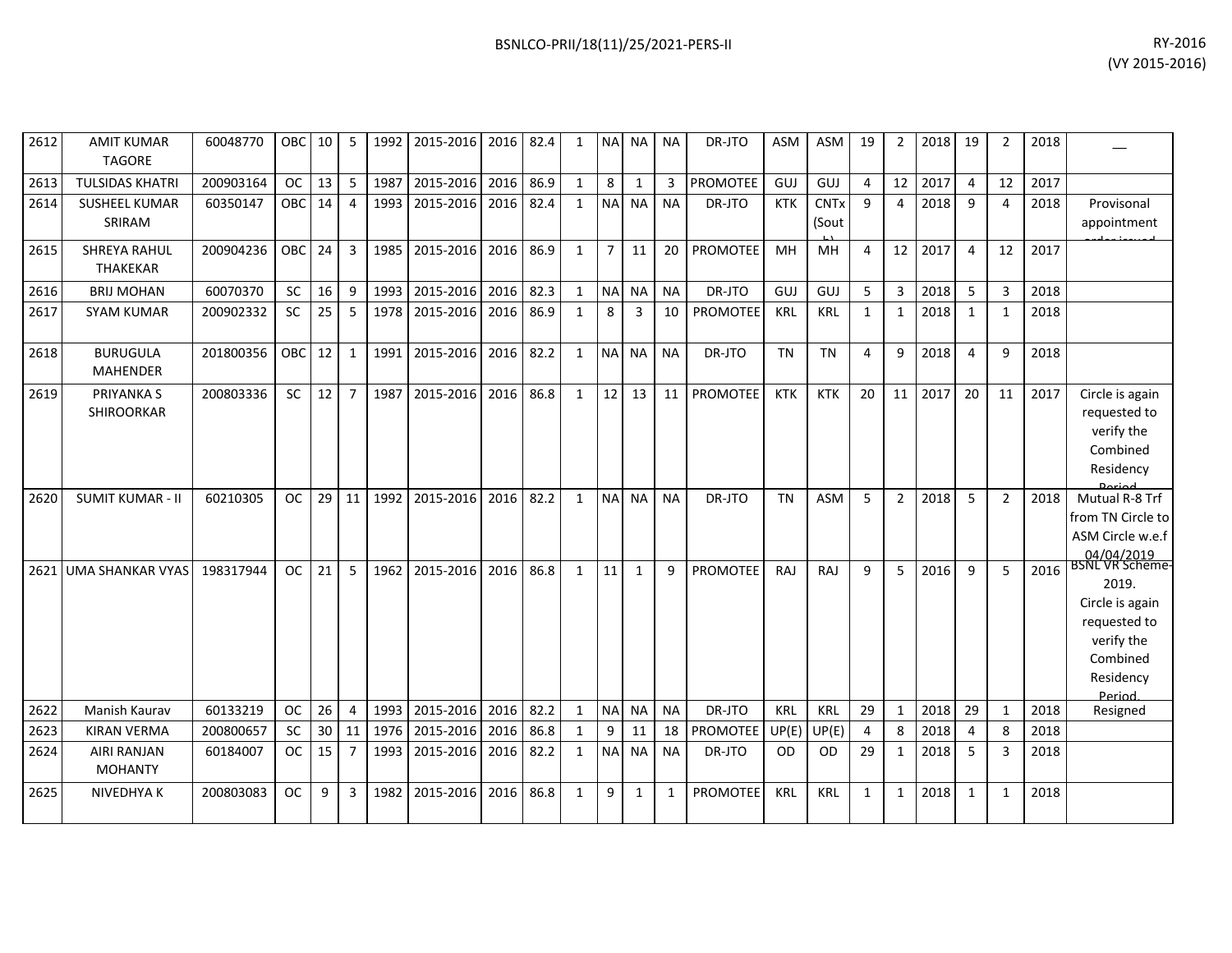| 2626 | YUGESH<br>CHANDRAKAPURE                    | 60041275  | SC         | 13 I            | 12             |      | 1993 2015-2016 | 2016 | 82.2 | 1            |                | NA NA     | ΝA              | DR-JTO                        | ASM           | ASM                             | 5  | $\overline{2}$  | 2018    | -5             | $\mathcal{P}$  | 2018 |                                         |
|------|--------------------------------------------|-----------|------------|-----------------|----------------|------|----------------|------|------|--------------|----------------|-----------|-----------------|-------------------------------|---------------|---------------------------------|----|-----------------|---------|----------------|----------------|------|-----------------------------------------|
| 2627 | <b>VIPIN KUMAR-II</b>                      | 200903079 | <b>SC</b>  | 3               | 9              |      | 1982 2015-2016 | 2016 | 86.8 | $\mathbf{1}$ | 8              | 3         | 10 <sup>1</sup> | PROMOTEE UP(W) UP(W)          |               |                                 | 29 | $\mathbf{1}$    | 2018    | 29             | $\mathbf{1}$   | 2018 |                                         |
| 2628 | SHREYASH<br><b>TAMRAKAR</b>                | 60060048  | OBC        | 5               | 3              |      | 1994 2015-2016 | 2016 | 82.2 | $\mathbf{1}$ |                | NA NA     | <b>NA</b>       | DR-JTO                        | CG            | CG                              | 4  | 12 <sup>1</sup> | 2017    | $\overline{4}$ | 12             | 2017 |                                         |
| 2629 | <b>VIKAS</b>                               | 200904286 | OC         | 20              | $\overline{7}$ |      | 1985 2015-2016 | 2016 | 86.8 | $\mathbf{1}$ | 8              | 3         | 10 I            | PROMOTEE UP(W) UP(W)          |               |                                 | 29 | 1               | 2018    | 29             | $\overline{1}$ | 2018 |                                         |
| 2630 | <b>SANJAY SINGH</b><br><b>RAWAT</b>        | 260230139 | <b>ST</b>  | $\overline{7}$  | 8              |      | 1994 2015-2016 | 2016 | 82.2 | $\mathbf{1}$ | <b>NA</b>      | <b>NA</b> | <b>NA</b>       | DR-JTO                        | $UP(W)$ UP(W) |                                 | 14 | 4               | 2018    | 14             | 4              | 2018 |                                         |
| 2631 | VENKATESHAM<br><b>KATAKAM</b>              | 200904770 | OBC        | <b>26</b>       | 1              |      | 1984 2015-2016 | 2016 | 86.8 | 1            | 8              | 1         | 5               | <b>PROMOTEE   TLGN   TLGN</b> |               |                                 | 26 | 12 <sup>1</sup> | 2017    | 26             | 12             | 2017 |                                         |
| 2632 | <b>ROHIT KUMAR SAHU</b>                    | 60046261  | OBC        | 31              | 8              | 1994 | 2015-2016      | 2016 | 82.2 | 1            |                | NA NA     | NA              | DR-JTO                        | <b>ASM</b>    | ASM                             | -5 | $\overline{2}$  | 2018    | -5             | 2              | 2018 |                                         |
| 2633 | <b>SRIKANTH PAPPU</b>                      | 200905118 | <b>OBC</b> | 23              | 8              |      | 1986 2015-2016 | 2016 | 86.8 | $\mathbf{1}$ | 8              | 1         | 5               | <b>PROMOTEE</b>               | AP            | AP                              | 26 | 12              | 2017    | 26             | 12             | 2017 |                                         |
| 2634 | Eruvuri Akhil Krishna<br>Reddy             | 60136430  | <b>OC</b>  | 19              | 8              |      | 1995 2015-2016 | 2016 | 82.2 | $\mathbf{1}$ |                | NA NA     | <b>NA</b>       | DR-JTO                        | KRL           | KRL                             | 1  | $\mathbf{1}$    | 2018    | 1              | $\mathbf{1}$   | 2018 | Resigned                                |
| 2635 | <b>CHAITALI SHAH</b>                       | 200903291 | <b>OC</b>  | 23              | 8              | 1986 | 2015-2016      | 2016 | 86.8 | $\mathbf{1}$ | 8              | 1         | $3-1$           | <b>PROMOTEE</b>               | GUJ           | GUJ                             | 4  | 12              | 2017    | 4              | 12             | 2017 |                                         |
| 2636 | <b>JINITH KUNNATH</b><br>RAMAKRISHNAN      | 60138037  | <b>SC</b>  | 10 <sup>1</sup> | 12             | 1990 | 2015-2016      | 2016 | 82.1 | $\mathbf{1}$ | <b>NA</b>      | <b>NA</b> | <b>NA</b>       | DR-JTO                        | KRL           | <b>KRL</b>                      | 2  | 4               | 2018    | $\overline{2}$ | 4              | 2018 |                                         |
| 2637 | <b>MOHAMMAD</b><br><b>HUSSAIN</b>          | 201000170 | OC.        | 25              | 8              |      | 1980 2015-2016 | 2016 | 86.8 | 1            | $\overline{7}$ | 11        | 10              | <b>PROMOTEE</b>               | <b>ASM</b>    | <b>ASM</b>                      | 11 | 12              | 2017    | 11             | 12             | 2017 |                                         |
| 2638 | <b>HARISH S-II</b>                         | 60350038  | ОC         | 9               | 2              |      | 1991 2015-2016 | 2016 | 82.1 | 1            | <b>NAI</b>     | <b>NA</b> | <b>NA</b>       | DR-JTO                        | <b>KRL</b>    | <b>CHTD</b>                     | 27 | 6               | 2017    | 26             | 3              | 2018 | TRANSFERRED<br>ON INTERCIRCLE<br>17.501 |
| 2639 | <b>SEEMA PUROHIT</b>                       | 201000198 | <b>OC</b>  | 5               | 9              | 1982 | 2015-2016 2016 |      | 86.8 | $\mathbf{1}$ | $\overline{7}$ | 10        | 16              | PROMOTEE                      | GUJ           | GUJ                             | 4  |                 | 12 2017 | $\overline{4}$ | 12             | 2017 |                                         |
| 2640 | SOURBH PALSANIA                            | 60430042  | OBC        | 26              | 8              | 1991 | 2015-2016      | 2016 | 82.1 | $\mathbf{1}$ |                | NA NA     | <b>NA</b>       | DR-JTO                        | MH            | RAJ                             | 29 | $\mathbf{1}$    | 2018    | 23             | 10             | 2017 |                                         |
| 2641 | M.J.PISOTRE                                | 198400988 | <b>OC</b>  | $\mathbf{1}$    | $\overline{4}$ | 1964 | 2015-2016      | 2016 | 86.7 | $\mathbf{1}$ | 9              | 5         | 4               | PROMOTEE                      | MH            | MH                              | 3  | 6               | 2016    | 6              | 6              | 2016 | VRS-2019                                |
| 2642 | <b>SANJAY KUMAR</b><br><b>NAIK BANOTHU</b> | 260020015 | <b>ST</b>  | 15              | 3              |      | 1992 2015-2016 | 2016 | 82.1 | $\mathbf{1}$ | <b>NA</b>      | <b>NA</b> | <b>NA</b>       | DR-JTO                        | A&N           | A&N                             | 12 | $\overline{2}$  | 2018    | 12             | 2              | 2018 |                                         |
| 2643 | <b>JIGNESH PATEL</b>                       | 200801242 | OBC        | 14              | $\overline{7}$ | 1984 | 2015-2016      | 2016 | 86.7 | $\mathbf{1}$ | 9              | 3         | 9               | <b>PROMOTEE</b>               | GUJ           | GUJ                             | 4  | 12              | 2017    | 4              | 12             | 2017 |                                         |
| 2644 | PANKAJ KUMAR<br><b>SINGH</b>               | 60340030  | <b>OC</b>  | 8               | 8              |      | 1992 2015-2016 | 2016 | 82.1 | $\mathbf{1}$ |                | NA NA     | <b>NA</b>       | DR-JTO                        | HP            | <b>CNT<sub>x</sub></b><br>(Nort | -5 | 3               | 2018    | -5             | 3              | 2018 |                                         |
| 2645 | <b>KAVITA SANTOSH</b><br><b>RATHOD</b>     | 200802714 | OBC        | 31              | $\mathbf{1}$   | 1978 | 2015-2016      | 2016 | 86.7 | $\mathbf{1}$ | 9              | 1         | 7               | <b>PROMOTEE</b>               | MH            | MН                              | Δ  | 12              | 2017    | 4              | 12             | 2017 |                                         |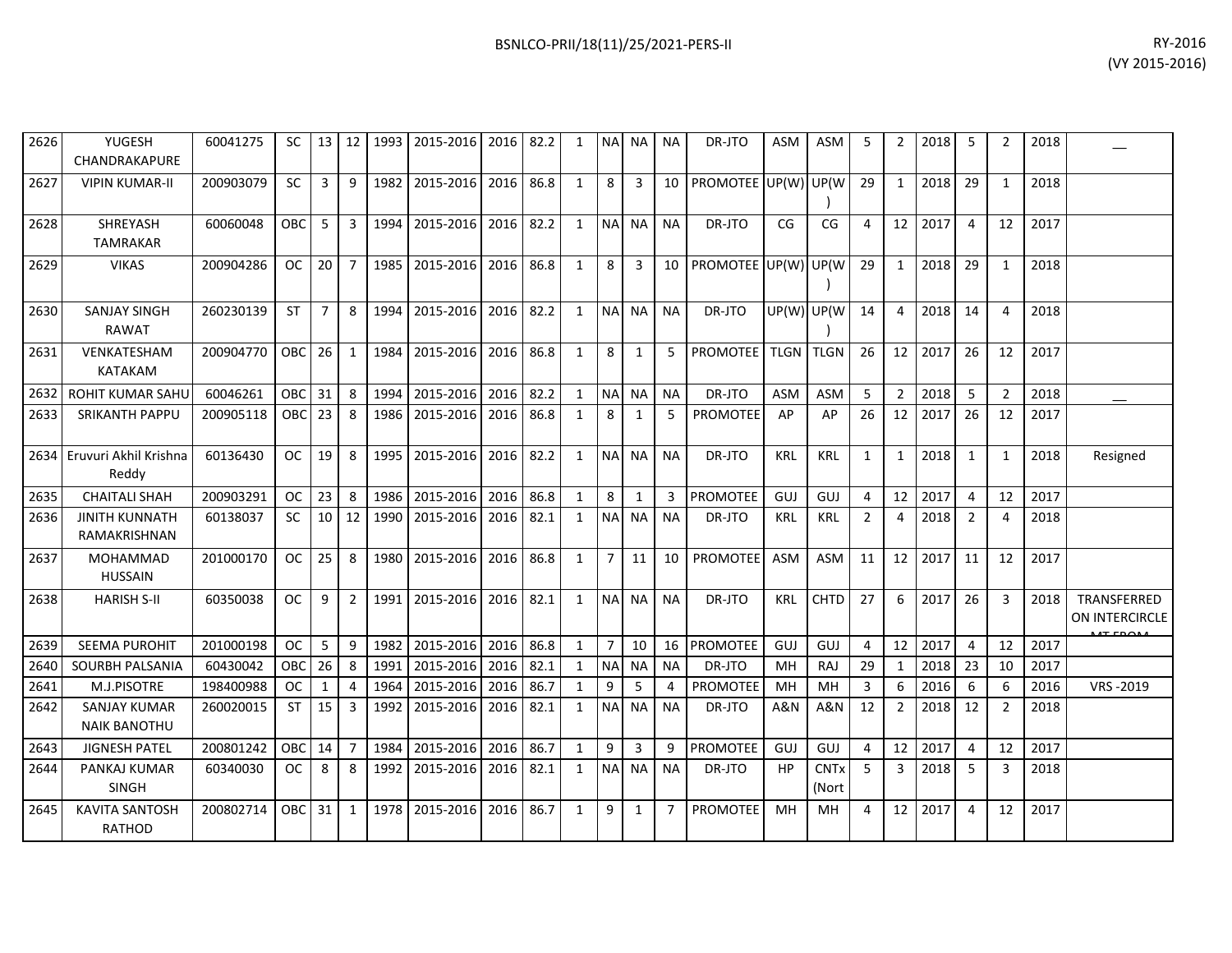| RY-2016        |
|----------------|
| (VY 2015-2016) |

| 2646 | RATNESH SAHU                                            | 60133221  | OBC I      | 25             | -5             | 1993   | 2015-2016      | 2016 | 82.1 | 1            | <b>NA</b>      | <b>NA</b>      | <b>NA</b> | DR-JTO          | <b>KRL</b>  | GUJ                 | 5  | 2              | 2018 | $\overline{2}$ | 5  | 2018 | TRANSFERRED<br>ON INTERCIRCLE                                                            |
|------|---------------------------------------------------------|-----------|------------|----------------|----------------|--------|----------------|------|------|--------------|----------------|----------------|-----------|-----------------|-------------|---------------------|----|----------------|------|----------------|----|------|------------------------------------------------------------------------------------------|
| 2647 | ANASUYA G                                               | 200903643 | <b>SC</b>  | 11             | 6              | 1980   | 2015-2016      | 2016 | 86.7 | $\mathbf{1}$ | 8              | $\overline{2}$ | 26        | PROMOTEE        | <b>TLGN</b> | <b>TLGN</b>         | 26 | 12             | 2017 | 26             | 12 | 2017 |                                                                                          |
| 2648 | NaveenKumar<br>Medisetty                                | 60137240  | <b>OBC</b> | 15             | 8              | 1993   | 2015-2016      | 2016 | 82.1 | $\mathbf{1}$ | <b>NA</b>      | <b>NA</b>      | <b>NA</b> | DR-JTO          | <b>KRL</b>  | <b>KRL</b>          | 26 | $\overline{3}$ | 2018 | 26             | 3  | 2018 | Resigned                                                                                 |
| 2649 | <b>RAM BHOOL SINGH</b>                                  | 200904143 | <b>OBC</b> | 1              | 4              | 1964   | 2015-2016      | 2016 | 86.7 | $\mathbf{1}$ | 8              | 1              | 20        | <b>PROMOTEE</b> | UP(W)       | UP(W                | 29 | 1              | 2018 | 29             | 1  | 2018 |                                                                                          |
| 2650 | <b>VAIBHAV KUMAR</b><br>SIWACH                          | 60070381  | <b>OC</b>  | $14$ 11        |                | 1993   | 2015-2016      | 2016 | 82.1 | $\mathbf{1}$ | <b>NA</b>      | <b>NA</b>      | <b>NA</b> | DR-JTO          | GUJ         | GUJ                 | 5  | 3              | 2018 | 5              | 3  | 2018 |                                                                                          |
| 2651 | <b>CHINCHANIKAR</b><br><b>BHARATI DEEPAK</b>            | 200903220 | OBC        | 15             | 8              | 1979 L | 2015-2016      | 2016 | 86.7 | $\mathbf{1}$ | 8              | 1              | 3         | <b>PROMOTEE</b> | MH          | MН                  | 30 | 11             | 2017 | 4              | 12 | 2017 |                                                                                          |
| 2652 | <b>VIVEK RAMKAILASH</b><br><b>SHAH</b>                  | 60450013  | <b>OC</b>  | 11             | $\mathbf{1}$   | 1995   | 2015-2016      | 2016 | 82.1 | $\mathbf{1}$ | N <sub>A</sub> | <b>NA</b>      | <b>NA</b> | DR-JTO          | MH          | <b>INSP</b><br>& QA | 23 | 4              | 2018 | 23             | 4  | 2018 | Resigned from<br><b>BSNL</b> on<br>01.10.2020 vide<br>letter no<br>CGM(QA&I)/SG-         |
| 2653 | <b>TRISHARAN</b><br><b>MANOHARRAO</b><br><b>GAIKWAD</b> | 200903920 | SC.        | 17             | $\overline{7}$ | 1981   | 2015-2016      | 2016 | 86.7 | $\mathbf{1}$ | 8              | 0              | 13        | <b>PROMOTEE</b> | MH          | MH                  | 30 | 11             | 2017 | 4              | 12 | 2017 |                                                                                          |
| 2654 | <b>ANGOTH SURESH</b>                                    | 201801136 | <b>ST</b>  | 20             | 6              | 1991   | 2015-2016      | 2016 | 82   | $\mathbf{1}$ | N <sub>A</sub> | <b>NA</b>      | <b>NA</b> | DR-JTO          | <b>KTK</b>  | <b>KTK</b>          | 12 | 11             | 2018 | 12             | 11 | 2018 |                                                                                          |
| 2655 | <b>RAHUL VERMA</b>                                      | 200904745 | <b>OC</b>  | 5              | 5              | 1985   | 2015-2016      | 2016 | 86.7 | $\mathbf{1}$ | 8              | $\Omega$       | 13        | Promotee        | HP          | HP                  | 26 | 12             | 2017 | 26             | 12 | 2017 |                                                                                          |
| 2656 | <b>VIKASH KUMAR</b>                                     | 60100059  | SC         | 1              | $\overline{2}$ | 1992   | 2015-2016      | 2016 | 82   | $\mathbf{1}$ | N <sub>A</sub> | <b>NA</b>      | <b>NA</b> | DR-JTO          | J&K         | J&K                 | 5  | $\overline{3}$ | 2018 | -5             | 3  | 2018 |                                                                                          |
| 2657 | <b>AMIT KUMAR SINGH</b>                                 | 201001174 | OBC        | 9              | 7              | 1985   | 2015-2016      | 2016 | 86.7 | $\mathbf{1}$ |                | 9              | 26        | PROMOTEE        | MP          | UP(E)               | 20 | 11             | 2017 | 20             | 11 | 2017 |                                                                                          |
| 2658 | <b>ANIKET KUMAR</b>                                     | 60150429  | <b>OBC</b> | 21             | 8              | 1992   | 2015-2016      | 2016 | 82   | $\mathbf{1}$ | <b>NA</b>      | <b>NA</b>      | <b>NA</b> | DR-JTO          | MH          | MH                  | 29 | 1              | 2018 | 29             | 1  | 2018 | Resigned on<br>13/07/2018                                                                |
| 2659 | <b>SANTOSH KUMAR-II</b>                                 | 201000309 | <b>SC</b>  | 5              | 9              | 1981   | 2015-2016      | 2016 | 86.7 | $\mathbf{1}$ | $\overline{7}$ | 9              | 17        | <b>PROMOTEE</b> | <b>CHTD</b> | BH                  | 4  | 12             | 2017 | 4              | 12 | 2017 | Rule 8 in from<br><b>CHTD</b>                                                            |
| 2660 | SHISHIR MAHESH<br><b>KOPULWAR</b>                       | 60150547  | OBC        | 30             | 6              | 1993   | 2015-2016      | 2016 | 82   | $\mathbf{1}$ | <b>NA</b>      | <b>NA</b>      | <b>NA</b> | DR-JTO          | MH          | MH                  | 23 | 4              | 2018 | 23             | 4  | 2018 | Resigned<br>w.e.f.31.01.2020                                                             |
| 2661 | SOUMITRA JAMATIA                                        | 201000492 | <b>ST</b>  | $\overline{2}$ | $\overline{4}$ |        | 1983 2015-2016 | 2016 | 86.6 | $\mathbf{1}$ | 11             | 9              | $\Omega$  | <b>PROMOTEE</b> | $NE-I$      | $NE-I$              | 20 | 11             | 2017 | 20             | 11 | 2017 | Circle is again<br>requested to<br>verify the<br>Combined<br>Residency<br><b>Dorigal</b> |
| 2662 | <b>VARUN KUMAR</b><br><b>SWAROOP</b>                    | 260020016 | OBC        | 5              | 10             | 1993   | 2015-2016      | 2016 | 82   | 1            | <b>NA</b>      | <b>NA</b>      | NA        | DR-JTO          | A&N         | A&N                 | 12 | $\overline{2}$ | 2018 | 12             | 2  | 2018 |                                                                                          |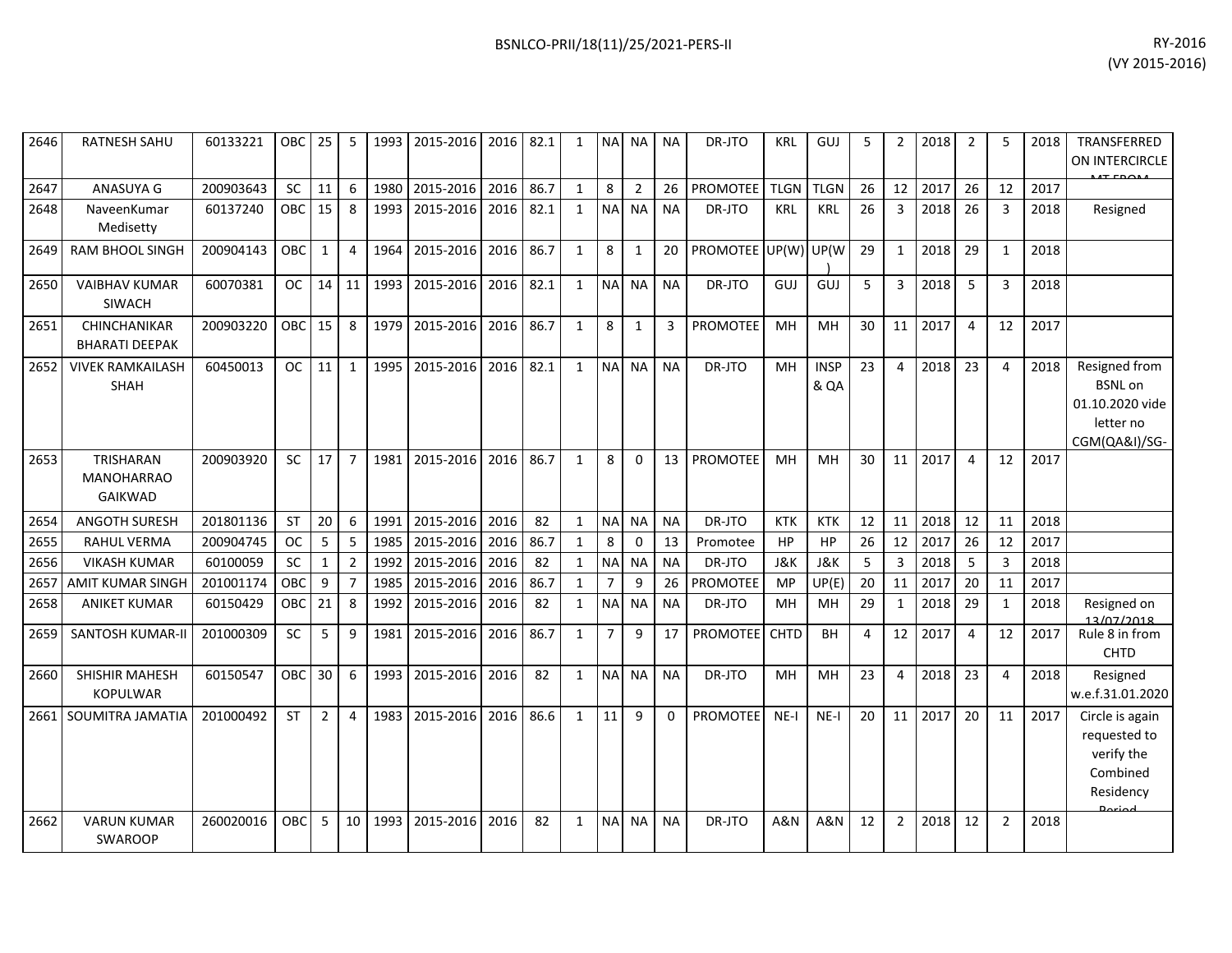| BSNLCO-PRII/18(11)/25/2021-PERS-II | RY-2016 |
|------------------------------------|---------|
|------------------------------------|---------|

| 2663 | PIRUMALA<br>VEERABHADRAPPA                 | 200802532 | <b>OBC</b> | 1              | 6              |      | 1982   2015-2016   2016   86.6 |      |      | 1            | 9              |              | 25             | <b>PROMOTEE</b> | AP          | AP                               | 28             | 12             | 2017 | 28             | 12             | 2017 |                                        |
|------|--------------------------------------------|-----------|------------|----------------|----------------|------|--------------------------------|------|------|--------------|----------------|--------------|----------------|-----------------|-------------|----------------------------------|----------------|----------------|------|----------------|----------------|------|----------------------------------------|
| 2664 | <b>VIVEK KUNAL</b>                         | 201800083 | <b>OBC</b> | 12             | 4              | 1994 | 2015-2016                      | 2016 | 82   | 1            | <b>NA</b>      | <b>NA</b>    | <b>NA</b>      | DR-JTO          | MH          | <b>MH</b>                        | 9              | $\overline{7}$ | 2018 | 9              | $\overline{7}$ | 2018 |                                        |
| 2665 | RAMESHNAYAK<br><b>BANOTHU</b>              | 200803366 | <b>ST</b>  | 11             | 8              | 1982 | 2015-2016                      | 2016 | 86.6 | $\mathbf{1}$ | 9              | $\mathbf{1}$ | 25             | <b>PROMOTEE</b> | <b>TLGN</b> | <b>TLGN</b>                      | 26             | 12             | 2017 | 26             | 12             | 2017 |                                        |
| 2666 | <b>HITAISH KUMAR</b><br><b>MEENA</b>       | 60350135  | <b>ST</b>  | 9              | 4              | 1995 | 2015-2016                      | 2016 | 82   | 1            | <b>NA</b>      | NA           | <b>NA</b>      | DR-JTO          | TN          | <b>CNT<sub>x</sub></b><br>(Sout  | -5             | 2              | 2018 | 5              | $\overline{2}$ | 2018 | $R-S(M)O/G$                            |
|      | 2667 RASHMITA PRADHAN                      | 200803340 | OBC        | 5              | $\overline{7}$ | 1979 | 2015-2016                      | 2016 | 86.6 | 1            | 8              | 11           | 28             | <b>PROMOTEE</b> | KTK         | OD.                              | 20             | 10             | 2017 | 20             | 11             | 2017 |                                        |
| 2668 | <b>ANJAN KUMAR</b>                         | 60138035  | <b>OC</b>  | 18             | 1              | 1989 | 2015-2016                      | 2016 | 81.9 | $\mathbf{1}$ | N <sub>A</sub> | <b>NA</b>    | <b>NA</b>      | DR-JTO          | <b>KRL</b>  | <b>KTK</b>                       | 12             | 2              | 2018 | $\overline{2}$ | 12             | 2018 | TRANSFERRED<br><b>ON INTERCIRCLE</b>   |
| 2669 | <b>GANESH DHAKED</b>                       | 200903585 | <b>OBC</b> | 11             | 9              | 1988 | 2015-2016                      | 2016 | 86.6 | 1            | 8              | 3            | 9              | <b>PROMOTEE</b> | RAJ         | RAJ                              | 20             | 11             | 2017 | 20             | 11             | 2017 |                                        |
| 2670 | <b>BILLA</b><br>PURNACHANDRA<br><b>RAO</b> | 60350150  | <b>OBC</b> | $\overline{7}$ | $\mathbf{1}$   | 1992 | 2015-2016                      | 2016 | 81.9 | $\mathbf{1}$ | <b>NA</b>      | <b>NA</b>    | <b>NA</b>      | DR-JTO          | Tx (Sou     | <b>CNTx</b><br>(Sout<br>h)       | $\mathbf{q}$   | 4              | 2018 | 9              | 4              | 2018 | Resignation wef<br>25/07/2019          |
| 2671 | <b>GAYATHIRI E</b>                         | 200902970 | <b>OBC</b> | 10             | 8              | 1987 | 2015-2016                      | 2016 | 86.6 | 1            | 8              | $\mathbf{1}$ | 22             | <b>PROMOTEE</b> | <b>CHTD</b> | <b>CHTD</b>                      | $\overline{4}$ | 12             | 2017 | 4              | 12             | 2017 |                                        |
| 2672 | SHIVAM SAHU                                | 60070325  | <b>OBC</b> | 22             | $\mathbf{3}$   | 1992 | 2015-2016                      | 2016 | 81.9 | 1            | <b>NA</b>      | <b>NA</b>    | <b>NA</b>      | DR-JTO          | GUJ         | GUJ                              | 5              | $\overline{2}$ | 2018 | 6              | $\overline{2}$ | 2018 |                                        |
| 2673 | N DURGAIAH                                 | 200905255 | <b>SC</b>  | 28             | 9              | 1979 | 2015-2016                      | 2016 | 86.6 | 1            | 8              | $\Omega$     | $\overline{7}$ | <b>PROMOTEE</b> | <b>TLGN</b> | <b>TLGN</b>                      | 26             | 12             | 2017 | 26             | 12             | 2017 |                                        |
| 2674 | <b>CHANDAN KUMAR</b><br>YADAV              | 201800084 | OBC        | 4              | 5              | 1992 | 2015-2016                      | 2016 | 81.9 | $\mathbf{1}$ | <b>NA</b>      | <b>NA</b>    | <b>NA</b>      | DR-JTO          | MH          | MН                               | 9              | $\overline{7}$ | 2018 | 9              | $\overline{7}$ | 2018 |                                        |
| 2675 | <b>SUVARNA KIRAN</b><br><b>KADAM</b>       | 200904173 | <b>OBC</b> | $\overline{7}$ | 11             | 1983 | 2015-2016                      | 2016 | 86.6 | $\mathbf{1}$ | $\overline{7}$ | 11           | 20             | <b>PROMOTEE</b> | MH          | MН                               | 4              | 12             | 2017 | 4              | 12             | 2017 |                                        |
| 2676 | SHYAMAL<br><b>KUMBHAKAR</b>                | 60047525  | <b>OBC</b> | 9              | 6              | 1993 | 2015-2016                      | 2016 | 81.9 | $\mathbf{1}$ | <b>NA</b>      | <b>NA</b>    | <b>NA</b>      | DR-JTO          | ASM         | ASM                              | 19             | 2              | 2018 | 19             | $\overline{2}$ | 2018 |                                        |
| 2677 | <b>MRUNMAYA RATH</b>                       | 201000091 | <b>OC</b>  | 30             | 4              | 1984 | 2015-2016                      | 2016 | 86.6 | $\mathbf{1}$ | 7              | 10           | 18             | <b>PROMOTEE</b> | OD          | 0D                               | 20             | 10             | 2017 | 20             | 11             | 2017 |                                        |
| 2678 | <b>ABHISHEKH PATEL</b>                     | 60150431  | OBC.       | 20             | 12             | 1993 | 2015-2016                      | 2016 | 81.9 | 1            | <b>NA</b>      | <b>NA</b>    | <b>NA</b>      | DR-JTO          | MH          | MН                               | 29             | $\mathbf{1}$   | 2018 | 29             | 1              | 2018 | Resigned<br><u> 4 14 15 16 2019 لو</u> |
| 2679 | <b>BHUBAN NAYAK</b>                        | 201000441 | <b>ST</b>  | 10             | 11             | 1976 | 2015-2016                      | 2016 | 86.6 | $\mathbf{1}$ | $\overline{7}$ | 9            | $\Delta$       | <b>PROMOTEE</b> | <b>OD</b>   | <b>CNT<sub>x</sub></b><br>(East) | 20             | 10             | 2017 | 20             | 11             | 2017 |                                        |
| 2680 | <b>VIKASH</b>                              | 60100058  | OBC.       | 12             | 6              | 1994 | 2015-2016                      | 2016 | 81.9 | 1            | <b>NA</b>      | <b>NA</b>    | <b>NA</b>      | DR-JTO          | J&K         | J&K                              | 5              | 3              | 2018 | 5              | 3              | 2018 |                                        |
| 2681 | <b>DEEPIKA BHATARI</b><br><b>BARMAN</b>    | 201000530 | <b>ST</b>  | 8              | 12             | 1983 | 2015-2016                      | 2016 | 86.6 | 1            | $\overline{7}$ | 8            | 12             | <b>PROMOTEE</b> | <b>ASM</b>  | <b>ASM</b>                       | 11             | 12             | 2017 | 11             | 12             | 2017 |                                        |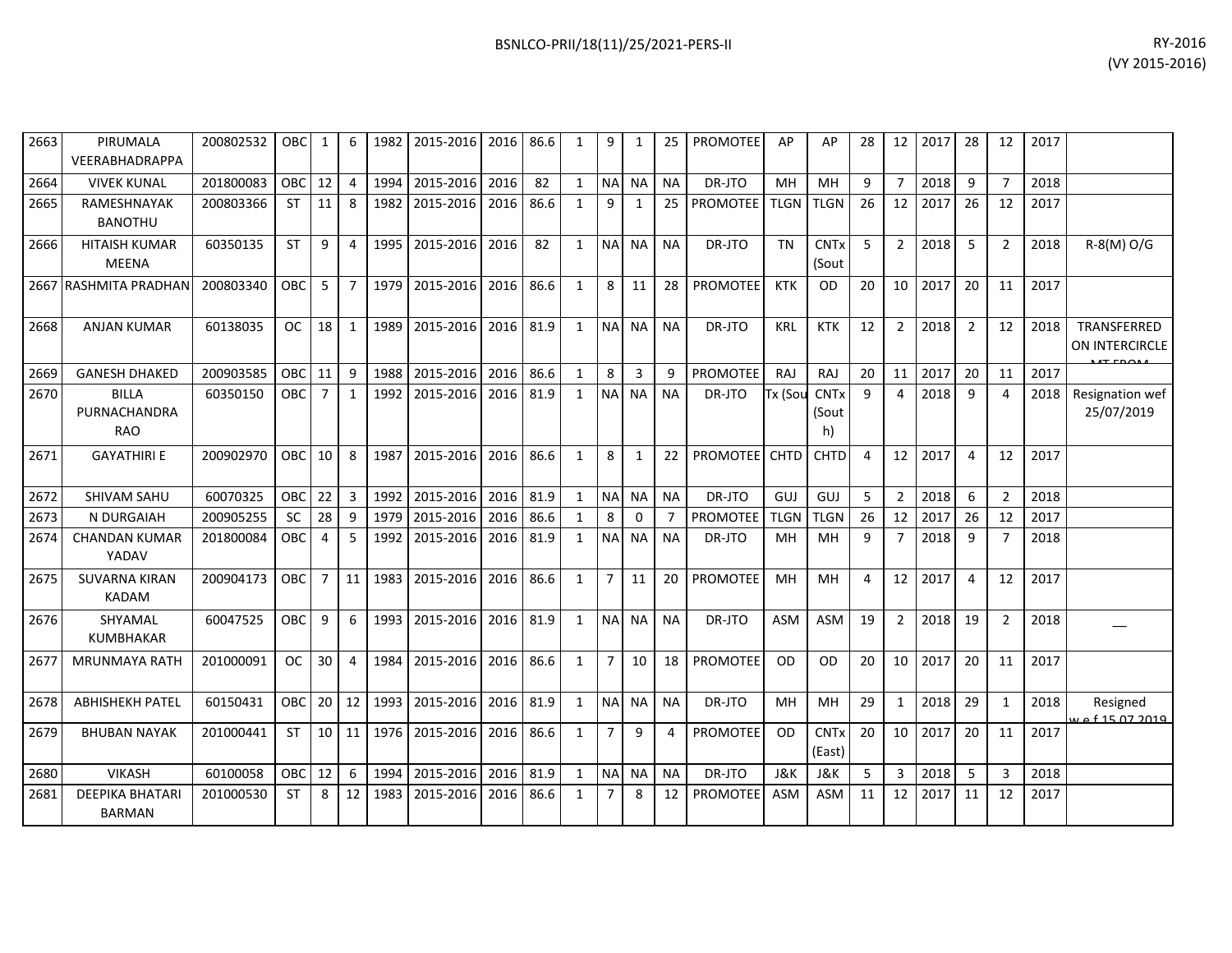| 2682 | VANNELA<br>HARIKRISHNA              | 60120266  | OBC       | 20               | 8                | 1995 | 2015-2016      | 2016 | 81.9 | $\mathbf{1}$ |                | NA NA          | <b>NA</b> | DR-JTO          | <b>KTK</b>       | <b>KTK</b>           | 12             | $\overline{2}$ | 2018 | 12             | $\overline{2}$ | 2018 | Provisonal<br>appointment |
|------|-------------------------------------|-----------|-----------|------------------|------------------|------|----------------|------|------|--------------|----------------|----------------|-----------|-----------------|------------------|----------------------|----------------|----------------|------|----------------|----------------|------|---------------------------|
| 2683 | <b>CHETNA PARMAR</b>                | 201000574 | OBC       | 31               | 12               | 1984 | 2015-2016      | 2016 | 86.6 | $\mathbf{1}$ | $\overline{7}$ | $\overline{7}$ | 3         | <b>PROMOTEE</b> | GUJ              | GUJ                  | 4              | 12             | 2017 | $\overline{4}$ | 12             | 2017 |                           |
| 2684 | PRIYANKA SINHA                      | 60042516  | <b>OC</b> | $\overline{4}$   | 8                | 1990 | 2015-2016      | 2016 | 81.8 | $\mathbf{1}$ | <b>NA</b>      | <b>NA</b>      | <b>NA</b> | DR-JTO          | <b>ASM</b>       | <b>ASM</b>           | 19             | $\overline{2}$ | 2018 | 19             | $\overline{2}$ | 2018 |                           |
| 2685 | ALPESHKUMAR<br>RATHVA               | 201000575 | <b>ST</b> | 11               | $\overline{7}$   | 1986 | 2015-2016      | 2016 | 86.6 | $\mathbf{1}$ | 7              | $\overline{7}$ | 3         | <b>PROMOTEE</b> | GUJ              | GUJ                  | 4              | 12             | 2017 | $\overline{4}$ | 12             | 2017 |                           |
| 2686 | <b>UTPAL KANT</b>                   | 60048772  | OBC       | 10               | 12               | 1992 | 2015-2016      | 2016 | 81.8 | $\mathbf{1}$ | NA NA          |                | <b>NA</b> | DR-JTO          | <b>ASM</b>       | <b>ASM</b>           | 19             | $\overline{2}$ | 2018 | 19             | $\overline{2}$ | 2018 |                           |
| 2687 | <b>JASDEV KUMAR</b>                 | 201000878 | <b>SC</b> | 30               | 8                | 1979 | 2015-2016      | 2016 | 86.6 | $\mathbf{1}$ | $\overline{7}$ | 6              | 18        | PROMOTEE        | J&K              | J&K                  | 4              | 12             | 2017 | $\overline{4}$ | 12             | 2017 |                           |
| 2688 | <b>NIRMAL KUMAR</b><br><b>MEENA</b> | 60160137  | <b>ST</b> | 26               | 12               | 1992 | 2015-2016      | 2016 | 81.8 | $\mathbf{1}$ | <b>NA</b>      | <b>NA</b>      | <b>NA</b> | DR-JTO          | $NE-I$           | NE-I                 | $\mathbf{1}$   | $\mathbf{1}$   | 2018 | 1              | 1              | 2018 |                           |
| 2689 | SMINOJ K P                          | 200902785 | OBC       | 6                | 5                | 1984 | 2015-2016      | 2016 | 86.6 | $\mathbf{1}$ | 8              | $\overline{4}$ | 11        | <b>PROMOTEE</b> | KRL              | <b>KRL</b>           | 22             | $\overline{2}$ | 2018 | 22             | $\overline{2}$ | 2018 |                           |
| 2690 | PRATEEK<br>SRIVASTAVA               | 60450014  | <b>OC</b> | 22               | $\mathbf{1}$     | 1993 | 2015-2016      | 2016 | 81.8 | $\mathbf{1}$ | <b>NA</b>      | <b>NA</b>      | <b>NA</b> | DR-JTO          | GUJ              | <b>INSP</b><br>& QA  | 18             | 6              | 2018 | 18             | 6              | 2018 |                           |
| 2691 | <b>HITESH DESAI</b>                 | 200802341 | <b>OC</b> | 25               | 11               |      | 1983 2015-2016 | 2016 | 86.5 | $\mathbf{1}$ | 9              | $\mathbf{1}$   | 9         | <b>PROMOTEE</b> | GUJ              | GUJ                  | 4              | 12             | 2017 | $\overline{4}$ | 12             | 2017 |                           |
| 2692 | DHANANJAY TIWARI                    | 60120232  | <b>OC</b> | 22               | 12               | 1993 | 2015-2016      | 2016 | 81.8 | $\mathbf{1}$ | N <sub>A</sub> | NA             | <b>NA</b> | DR-JTO          | <b>KTK</b>       | <b>KTK</b>           | 29             | 1              | 2018 | 29             | -1             | 2018 | Resignation               |
| 2693 | <b>SHUAB UDDIN KHAN</b>             | 200900048 | <b>OC</b> | 9                | 11               | 1983 | 2015-2016      | 2016 | 86.5 | $\mathbf{1}$ | 8              | 10             | 8         | <b>PROMOTEE</b> | MP               | <b>MP</b>            | 20             | 11             | 2017 | 20             | 11             | 2017 |                           |
| 2694 | CHANDRABHANU<br><b>KUMAR</b>        | 60320145  | OBC       | 5                | 12               | 1993 | 2015-2016      | 2016 | 81.8 | 1            | <b>NA</b>      | <b>NA</b>      | <b>NA</b> | DR-JTO          | <b>ASM</b>       | <b>CNTx</b><br>(NER) | 19             | $\overline{2}$ | 2018 | 19             | $\overline{2}$ | 2018 |                           |
| 2695 | SANDEEP SINGH<br><b>TOMER</b>       | 200905033 | <b>OC</b> | 8                | 10               | 1985 | 2015-2016      | 2016 | 86.5 | $\mathbf{1}$ | 8              | 4              | 15        | PROMOTEE UP(W)  |                  | UP(W                 | 29             | 1              | 2018 | 29             | 1              | 2018 |                           |
| 2696 | <b>AKSHAT TYAGI</b>                 | 1800085   | ОC        | $\overline{7}$   | 11               | 1992 | 2015-2016      | 2016 | 81.7 | $\mathbf{1}$ |                | NA NA          | <b>NA</b> | DR-JTO          | MH               | MH                   | 9              | $\overline{7}$ | 2018 | 9              | $\overline{7}$ | 2018 | Resigned                  |
| 2697 | <b>NANDINI B</b>                    | 200902971 | OBC       | 7                | $\boldsymbol{6}$ | 1984 | 2015-2016      | 2016 | 86.5 | $\mathbf{1}$ | 8              | $\mathbf{1}$   | 22        | <b>PROMOTEE</b> | <b>CHTD</b>      | <b>CHTD</b>          | 4              | 12             | 2017 | $\overline{4}$ | 12             | 2017 |                           |
| 2698 | <b>JITENDRA KUMAR</b>               | 201800338 | SC        | $\overline{4}$   | 6                | 1993 | 2015-2016      | 2016 | 81.7 | $\mathbf{1}$ |                | NA NA          | <b>NA</b> | DR-JTO          | <b>KRL</b>       | <b>KTK</b>           | 3              | 9              | 2018 | $\overline{3}$ | 9              | 2018 |                           |
| 2699 | <b>TAIRA SHAMIM</b>                 | 200904186 | <b>ST</b> | 15               | $\overline{4}$   | 1980 | 2015-2016      | 2016 | 86.5 | $\mathbf{1}$ | $\overline{7}$ | 11             | 27        | <b>PROMOTEE</b> | <b>J &amp; K</b> | J&K                  | 4              | 12             | 2017 | $\overline{a}$ | 12             | 2017 |                           |
| 2700 | Dharan Vennela                      | 60138012  | OBC       | 10               | $\overline{7}$   | 1993 | 2015-2016      | 2016 | 81.7 | $\mathbf{1}$ | <b>NA</b>      | <b>NA</b>      | <b>NA</b> | DR-JTO          | KRL              | KRL                  | $\mathbf{1}$   | $\mathbf{1}$   | 2018 | $\mathbf{1}$   | $\mathbf{1}$   | 2018 | Resigned                  |
| 2701 | RAJIV JAMNADAS<br><b>KUBAVAT</b>    | 200904043 | OBC       | 19               | 12               | 1984 | 2015-2016      | 2016 | 86.5 | $\mathbf{1}$ | 7              | 11             | 20        | PROMOTEE        | GUJ              | GUJ                  | 4              | 12             | 2017 | $\overline{4}$ | 12             | 2017 |                           |
| 2702 | PRATIK GAWAI                        | 201900014 | SC        | $\boldsymbol{6}$ | 9                | 1993 | 2015-2016      | 2016 | 81.7 | $\mathbf{1}$ | N <sub>A</sub> | <b>NA</b>      | <b>NA</b> | DR-JTO          | MH               | MH                   | $\overline{7}$ | $\mathbf{1}$   | 2019 | $\overline{7}$ | -1             | 2019 |                           |
| 2703 | <b>MANISH KUMAR</b><br>RANJAN       | 200905099 | OBC       | 1                | $\overline{2}$   | 1987 | 2015-2016      | 2016 | 86.5 | $\mathbf{1}$ | $\overline{7}$ | 11             | 13        | <b>PROMOTEE</b> | BH               | <b>CNTx</b><br>(EAST | 27             | 11             | 2017 | 27             | 11             | 2017 |                           |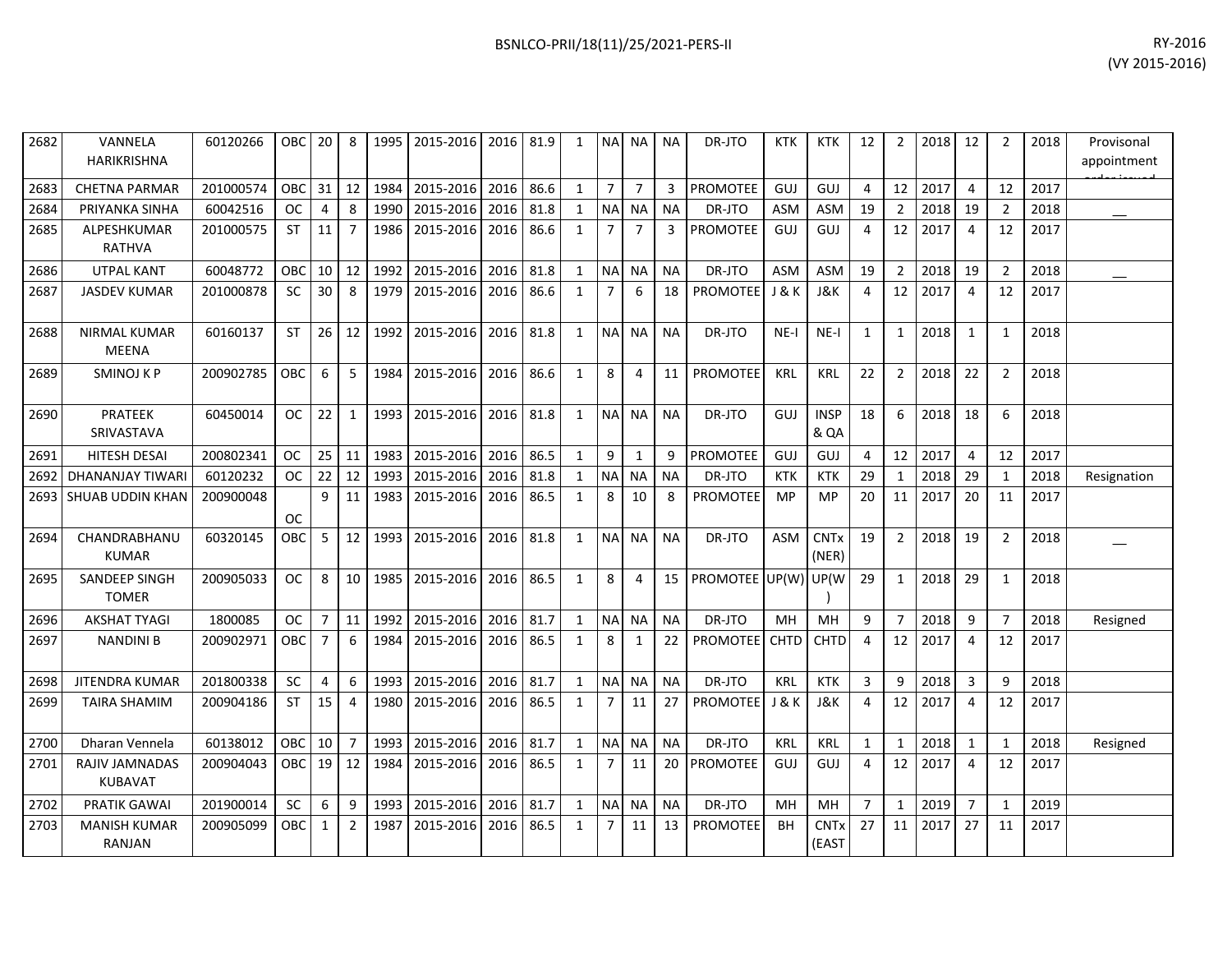| 2704 | <b>CHANDAN KUMAR-II</b>             | 60045014  | OC .       | 2              | 12 <sub>1</sub> | 1995 | 2015-2016   2016   81.7 |      |      | 1            |                | NA NA NA       |              | DR-JTO          | ASM         | ASM                             | 19 | $\overline{2}$ | 2018 19 |                | 2              | 2018 |                                                                                         |
|------|-------------------------------------|-----------|------------|----------------|-----------------|------|-------------------------|------|------|--------------|----------------|----------------|--------------|-----------------|-------------|---------------------------------|----|----------------|---------|----------------|----------------|------|-----------------------------------------------------------------------------------------|
| 2705 | <b>CHANDAN BORAH</b>                | 201000113 | <b>OC</b>  | 28             | 12              | 1984 | 2015-2016               | 2016 | 86.5 | $\mathbf{1}$ | $\overline{7}$ | 11             | 10           | <b>PROMOTEE</b> | <b>ASM</b>  | <b>ASM</b>                      | 11 | 12             | 2017    | 11             | 12             | 2017 |                                                                                         |
| 2706 | SUBHANJAYA DAS                      | 60189756  | SC         | 21             | 3               | 1992 | 2015-2016               | 2016 | 81.6 | $\mathbf{1}$ | <b>NA</b>      | <b>NA</b>      | <b>NA</b>    | DR-JTO          | OD          | <b>OD</b>                       | 29 | $\mathbf{1}$   | 2018    | 5              | 3              | 2018 | Resigned                                                                                |
| 2707 | SAITLUANGPUII<br>SAILO              | 200903513 | <b>ST</b>  | 31             | $\overline{7}$  | 1983 | 2015-2016               | 2016 | 86.4 | $\mathbf{1}$ | 12             | $\mathbf{3}$   | $\mathbf{1}$ | <b>PROMOTEE</b> | $NE-I$      | $NE-I$                          | 20 | 11             | 2017    | 20             | 11             | 2017 | Circle is again<br>requested to<br>verify the<br>Combined<br>Residency<br><b>Doriad</b> |
| 2708 | <b>VINOD RAVINDRA</b><br>PATIL      | 60150432  | OBC        | 19             | $\overline{2}$  | 1993 | 2015-2016               | 2016 | 81.6 | $\mathbf{1}$ | <b>NA</b>      | <b>NA</b>      | <b>NA</b>    | DR-JTO          | MН          | <b>MH</b>                       | 29 | $\mathbf{1}$   | 2018    | 29             | 1              | 2018 | Resigned<br>w.e.f.30.06.2028.                                                           |
| 2709 | CHELLAMMAL S                        | 200802082 | <b>OBC</b> | 18             | 12              | 1982 | 2015-2016               | 2016 | 86.4 | $\mathbf{1}$ | 9              | 1              | 16           | PROMOTEE        | <b>CHTD</b> | CHTD                            | 4  | 12             | 2017    | $\overline{4}$ | 12             | 2017 | Resigned                                                                                |
| 2710 | <b>AAKASH PARASHAR</b>              | 60310053  | <b>OC</b>  | 2              | 3               | 1993 | 2015-2016               | 2016 | 81.6 | 1            | <b>NA</b>      | <b>NA</b>      | <b>NA</b>    | DR-JTO          | <b>KRL</b>  | <b>CNT<sub>x</sub></b><br>(Sout | 19 | 3              | 2018    | 19             | 3              | 2018 |                                                                                         |
| 2711 | <b>MD RIYAJ KHAN</b>                | 200905009 | <b>OBC</b> | $\mathbf{1}$   | $\overline{3}$  | 1986 | 2015-2016               | 2016 | 86.4 | $\mathbf{1}$ | 8              | $\overline{2}$ | 8            | PROMOTEE        | $NE-I$      | <b>NEII</b>                     | 20 | 11             | 2017    | 20             | 11             | 2017 | Transferred<br>under Rule-8                                                             |
| 2712 | <b>BRIJESH YADAV</b>                | 60320144  | OBC I      | 10             | $\overline{7}$  | 1994 | 2015-2016               | 2016 | 81.6 | 1            | <b>NA</b>      | <b>NA</b>      | <b>NA</b>    | DR-JTO          | <b>ASM</b>  | <b>CNT<sub>x</sub></b><br>(NER) | 19 | $\overline{2}$ | 2018    | 19             | $\overline{2}$ | 2018 |                                                                                         |
| 2713 | SENTHILKUMAR SV                     | 200902968 | SC         | 5              | 11              | 1980 | 2015-2016               | 2016 | 86.4 | $\mathbf{1}$ | 8              | 1              | 22           | <b>PROMOTEE</b> | <b>CHTD</b> | CHTD                            | 4  | 12             | 2017    | $\overline{4}$ | 12             | 2017 |                                                                                         |
| 2714 | NAGAHAREESH<br><b>GORANTLA</b>      | 60136450  | OBC        | 22             | 8               | 1994 | 2015-2016               | 2016 | 81.6 | $\mathbf{1}$ | N <sub>A</sub> | <b>NA</b>      | <b>NA</b>    | DR-JTO          | <b>KRL</b>  | <b>CHTD</b>                     | 19 | 3              | 2018    | 19             | 3              | 2018 | TRANSFERRED<br>ON INTERCIRCLE                                                           |
| 2715 | ROHINI SREEJITH                     | 200903032 | <b>OC</b>  | 11             | 8               | 1985 | 2015-2016               | 2016 | 86.4 | $\mathbf{1}$ | 8              | $\mathbf{1}$   | 3            | <b>PROMOTEE</b> | <b>GUJ</b>  | <b>KRL</b>                      | 4  | 12             | 2017    | 4              | 12             | 2017 | TRANSFERRED<br><b>TO KERALA</b>                                                         |
| 2716 | <b>MANPREET SINGH</b>               | 60150548  | OBC        | 13             | 9               | 1989 | 2015-2016               | 2016 | 81.5 | $\mathbf{1}$ | NA NA          |                | <b>NA</b>    | DR-JTO          | MH          | MH                              | 23 | $\overline{4}$ | 2018    | 23             | 4              | 2018 |                                                                                         |
| 2717 | <b>AMIN ALI</b>                     | 200904558 | <b>OC</b>  | $\overline{3}$ | 3               | 1982 | 2015-2016               | 2016 | 86.4 | $\mathbf{1}$ | 8              | $\Omega$       | 13           | Promotee        | HP          | <b>HP</b>                       | 26 | 12             | 2017    | 26             | 12             | 2017 |                                                                                         |
| 2718 | <b>PRINCE KUMAR</b>                 | 60210181  | OBC        | 4              | $\overline{2}$  | 1994 | 2015-2016               | 2016 | 81.5 | 1            | <b>NA</b>      | <b>NA</b>      | <b>NA</b>    | DR-JTO          | <b>TN</b>   | <b>TN</b>                       | 4  | 9              | 2018    | 4              | q              | 2018 |                                                                                         |
| 2719 | <b>BHASKAR JYOTI</b><br><b>NATH</b> | 201000008 | <b>OBC</b> | 30             | $\mathbf{1}$    | 1984 | 2015-2016               | 2016 | 86.4 | $\mathbf{1}$ | $\overline{7}$ | 11             | 8            | <b>PROMOTEE</b> | <b>ASM</b>  | <b>ASM</b>                      | 11 | 12             | 2017    | 11             | 12             | 2017 |                                                                                         |
| 2720 | <b>BANDI VINOD</b><br><b>KUMAR</b>  | 60150460  | <b>OBC</b> | 25             | 5               | 1994 | 2015-2016               | 2016 | 81.5 | $\mathbf{1}$ | <b>NA</b>      | NA.            | <b>NA</b>    | DR-JTO          | MH          | <b>CHTD</b>                     | 12 | $\overline{2}$ | 2018    | 12             | $\overline{2}$ | 2018 |                                                                                         |
| 2721 | <b>BANGAR PRASHANT</b><br>SAHEBRAO  | 200904494 | <b>OC</b>  | 6              | $\overline{2}$  | 1990 | 2015-2016               | 2016 | 86.4 | $\mathbf{1}$ | $\overline{7}$ | 11             | 8            | <b>PROMOTEE</b> | MH          | MH                              | 30 | 11             | 2017    | 4              | 12             | 2017 |                                                                                         |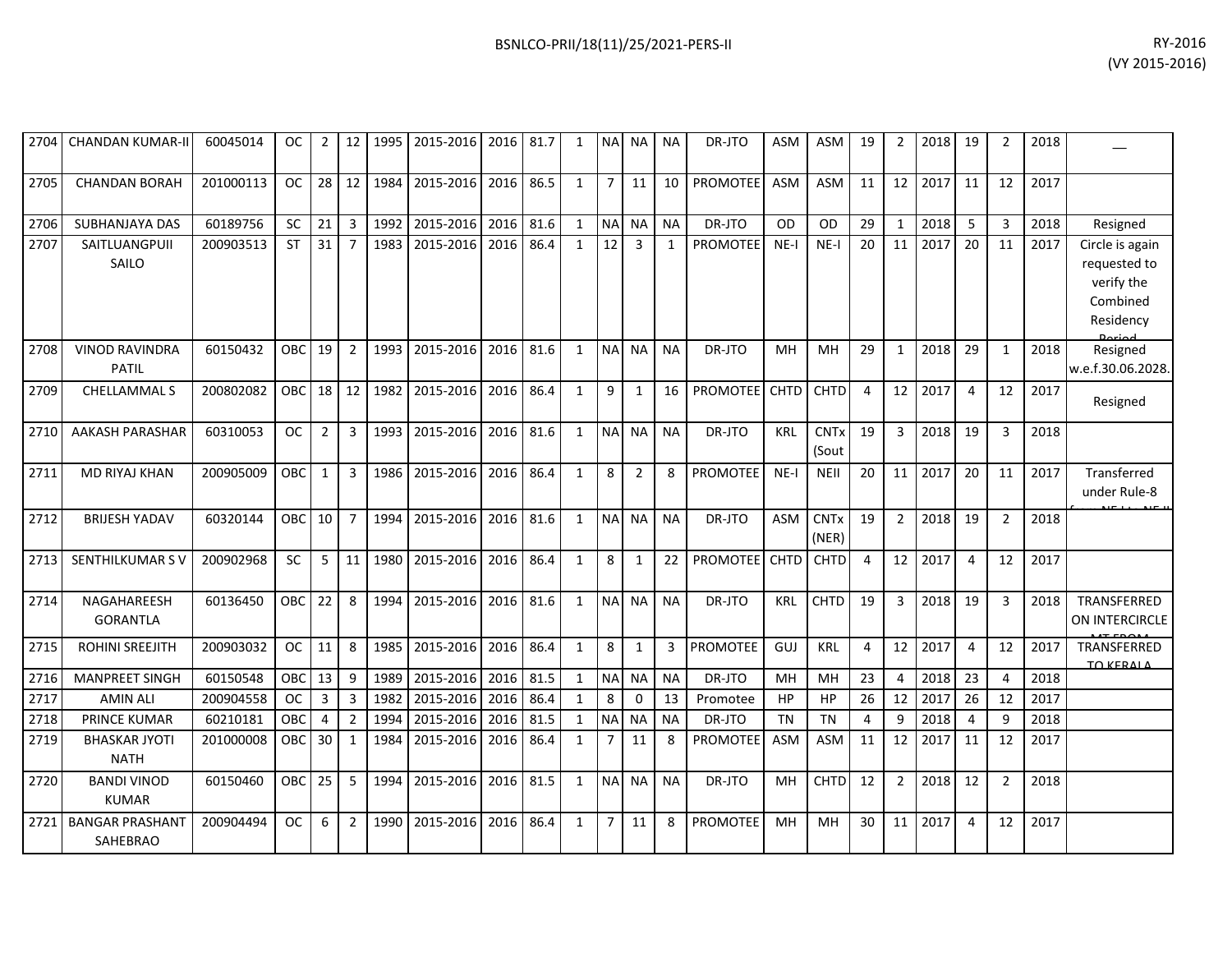|      |                                       |           |           |                |                |      |                |      |      |              |                |           |           |                  |            |                        |    |                |      |    |                |      | י-כב טביין,                                 |
|------|---------------------------------------|-----------|-----------|----------------|----------------|------|----------------|------|------|--------------|----------------|-----------|-----------|------------------|------------|------------------------|----|----------------|------|----|----------------|------|---------------------------------------------|
|      |                                       |           |           |                |                |      |                |      |      |              |                |           |           |                  |            |                        |    |                |      |    |                |      |                                             |
|      |                                       |           |           |                |                |      |                |      |      |              |                |           |           |                  |            |                        |    |                |      |    |                |      |                                             |
| 2722 | <b>VIKASH KUMAR</b><br>MAURYA         | 60340012  | OBC       | 26             | 6              | 1984 | 2015-2016 2016 |      | 81.4 |              | <b>NAI</b>     | <b>NA</b> | <b>NA</b> | DR-JTO           | PB         | <b>CNTX</b>            | 11 | 12             | 2017 | 11 | 12             | 2017 |                                             |
| 2723 | <b>TRIPTI ROY</b>                     | 201000996 | <b>OC</b> | 23             | $\overline{4}$ | 1983 | 2015-2016      | 2016 | 86.4 |              | $\overline{7}$ | 10        | 30        | <b>PROMOTEE</b>  | A&N        | A&N                    | 4  | 12             | 2017 |    | 12             | 2017 |                                             |
| 2724 | <b>RAJESH KUMAR GIL</b>               | 60046264  | OBC       | $\overline{2}$ | 12             | 1990 | 2015-2016 2016 |      | 81.4 | $\mathbf{1}$ | <b>NAI</b>     | <b>NA</b> | <b>NA</b> | DR-JTO           | <b>ASM</b> | <b>ASM</b>             | 5. | $\overline{2}$ | 2018 | 5  | $\overline{2}$ | 2018 | <b>EXPIRED W.E.F</b><br><u>na Inn Ianas</u> |
| 2725 | <b>BHARAT PARIHAR</b>                 | 201000048 | <b>SC</b> | 16             | 5              | 1985 | 2015-2016 2016 |      | 86.4 |              | $\overline{7}$ | 10        | 18        | PROMOTEE         | RAJ        | RAJ                    | 20 | 11             | 2017 | 20 | 11             | 2017 |                                             |
| 2726 | <b>VIVEK KUMAR M</b>                  | 60120185  | <b>SC</b> | 29             | 6              | 1991 | 2015-2016 2016 |      | 81.4 |              | <b>NA</b>      | <b>NA</b> | <b>NA</b> | DR-JTO           | <b>KTK</b> | <b>KTK</b>             | 11 | 12             | 2017 | 11 | 12             | 2017 | Resigned wef<br>01 08 2018                  |
| 2727 | RAJESH KISANRAO<br><b>KOSARKAR</b>    | 201000271 | OBC       | $\mathbf{q}$   | 10             | 1978 | 2015-2016 2016 |      | 86.4 |              | $\overline{7}$ | 10        | 12        | <b>PROMOTEE</b>  | MH         | MH                     | 4  | 12             | 2017 |    | 12             | 2017 |                                             |
| 2728 | NITISH SHARMA                         | 60290079  | <b>OC</b> |                | $\overline{4}$ | 1992 | 2015-2016      | 2016 | 81.4 | 1            | <b>NA</b>      | <b>NA</b> | <b>NA</b> | DR-JTO           | MH         | <b>CNTx</b><br>(West   | 12 | $\mathbf{3}$   | 2018 | 12 | 3              | 2018 |                                             |
| 2729 | <b>KUNAL SHAMRAO</b><br><b>KATKAR</b> | 201001600 | <b>OC</b> | 15             | 8              | 1982 | 2015-2016 2016 |      | 86.4 |              | $\overline{7}$ | 4         | 8         | PROMOTEE         | MH         | MH                     | 30 | 11             | 2017 |    | 12             | 2017 |                                             |
| 2730 | <b>SHIVAM SONI</b>                    | 60120186  | OBC       | 26             | 5              | 1993 | 2015-2016      | 2016 | 81.4 |              | <b>NAI</b>     | NA        | <b>NA</b> | DR-JTO           | <b>KTK</b> | <b>KTK</b>             | 26 | 12             | 2017 | 26 | 12             | 2017 |                                             |
| 2731 | AQEEL AHMAD                           | 200803468 | <b>OC</b> |                | 7              | 1981 | 2015-2016      | 2016 | 86.3 |              | 12             | 11        | 25        | PROMOTEE Tx (Nor |            | <b>CNTx</b><br>(Nort I | 20 | 11             | 2017 | 20 | 11             | 2017 | Circle is again<br>requested to             |

| 2731 | <b>AQEEL AHMAD</b>      | 200803468 | OC.        | 1            |                |      | 1981 2015-2016 2016 |      | 86.3 |              | 12 <sub>1</sub> | 11             | 25 <sub>1</sub> | PROMOTEE Tx (Nor CNTx |             |             | 20 | 11 | 2017 | 20 | 11             | 2017 | Circle is again              |
|------|-------------------------|-----------|------------|--------------|----------------|------|---------------------|------|------|--------------|-----------------|----------------|-----------------|-----------------------|-------------|-------------|----|----|------|----|----------------|------|------------------------------|
|      |                         |           |            |              |                |      |                     |      |      |              |                 |                |                 |                       |             | (Nort       |    |    |      |    |                |      | requested to                 |
|      |                         |           |            |              |                |      |                     |      |      |              |                 |                |                 |                       |             | h)          |    |    |      |    |                |      | verify the                   |
|      |                         |           |            |              |                |      |                     |      |      |              |                 |                |                 |                       |             |             |    |    |      |    |                |      | Combined                     |
|      |                         |           |            |              |                |      |                     |      |      |              |                 |                |                 |                       |             |             |    |    |      |    |                |      | Residency<br>Doriad          |
| 2732 | <b>AJIT PATEL</b>       | 60210299  | OBC        | 15           | 12             | 1993 | 2015-2016           | 2016 | 81.4 |              |                 | NA NA          | <b>NA</b>       | DR-JTO                | <b>TN</b>   | GUJ         | 5  |    | 2018 | 5  | $\overline{2}$ | 2018 | $R-S(M)O/G$                  |
| 2733 | <b>HISMAJESTY</b>       | 201003477 | <b>ST</b>  | $\mathbf{1}$ | $\overline{7}$ | 1977 | 2015-2016           | 2016 | 86.3 |              | 11              |                | 19              | <b>PROMOTEE</b>       | $NE-I$      | NE-I        | 20 | 11 | 2017 | 20 | 11             | 2017 | Circle is again              |
|      | <b>MANNERS</b>          |           |            |              |                |      |                     |      |      |              |                 |                |                 |                       |             |             |    |    |      |    |                |      | requested to                 |
|      |                         |           |            |              |                |      |                     |      |      |              |                 |                |                 |                       |             |             |    |    |      |    |                |      | verify the                   |
|      |                         |           |            |              |                |      |                     |      |      |              |                 |                |                 |                       |             |             |    |    |      |    |                |      | Combined                     |
|      |                         |           |            |              |                |      |                     |      |      |              |                 |                |                 |                       |             |             |    |    |      |    |                |      | Residency                    |
|      |                         |           |            |              |                |      |                     |      |      |              |                 |                |                 |                       |             |             |    |    |      |    |                |      | Doriod                       |
| 2734 | RIA GARG                | 60090023  | <b>OC</b>  | 23           |                | 1995 | 2015-2016           | 2016 | 81.4 |              |                 | NA NA          | <b>NA</b>       | DR-JTO                | HP          | HP          | 5  | 3  | 2018 | 5  | 3              | 2018 |                              |
| 2735 | S.G.MANE                | 198104739 | <b>OC</b>  | 1            | 6              | 1962 | 2015-2016           | 2016 | 86.3 |              | 9               | 5              |                 | <b>PROMOTEE</b>       | MH          | MH          | 3  | 6  | 2016 | 6  | 6              | 2016 | Expired                      |
|      | 2736 LAVUDI JAYAMANTH   | 60270145  | <b>ST</b>  | 23           | 5              | 1995 | 2015-2016           | 2016 | 81.4 |              |                 | NA NA          | <b>NA</b>       | DR-JTO                | <b>CHTD</b> | <b>CHTD</b> | 12 |    | 2018 | 12 | $\overline{2}$ | 2018 |                              |
| 2737 | <b>LATENDRA BILLORE</b> | 200802086 |            | 12           |                | 1984 | 2015-2016           | 2016 | 86.3 | $\mathbf{1}$ | 9               | $\overline{3}$ | q               | <b>PROMOTEE</b>       | MP          | MP          | 20 | 11 | 2017 | 20 | 11             | 2017 |                              |
|      |                         |           | <b>SC</b>  |              |                |      |                     |      |      |              |                 |                |                 |                       |             |             |    |    |      |    |                |      |                              |
| 2738 | <b>FAKHRUL ISLAM</b>    | 60042525  | <b>OBC</b> | 5            | 3              | 1992 | 2015-2016           | 2016 | 81.4 |              |                 | NA NA          | <b>NA</b>       | DR-JTO                | ASM         | ASM         | 19 |    | 2018 | 19 | $\overline{2}$ | 2018 | Resigned w.e.f<br>01/07/2021 |
| 2739 | <b>BRAHM PAL SINGH</b>  | 200804118 | OBC        | $\mathbf{1}$ | 12             | 1980 | 2015-2016           | 2016 | 86.3 |              | 9               |                |                 | PROMOTEE UP(W) UP(W   |             |             | 27 |    | 2018 | 27 |                | 2018 |                              |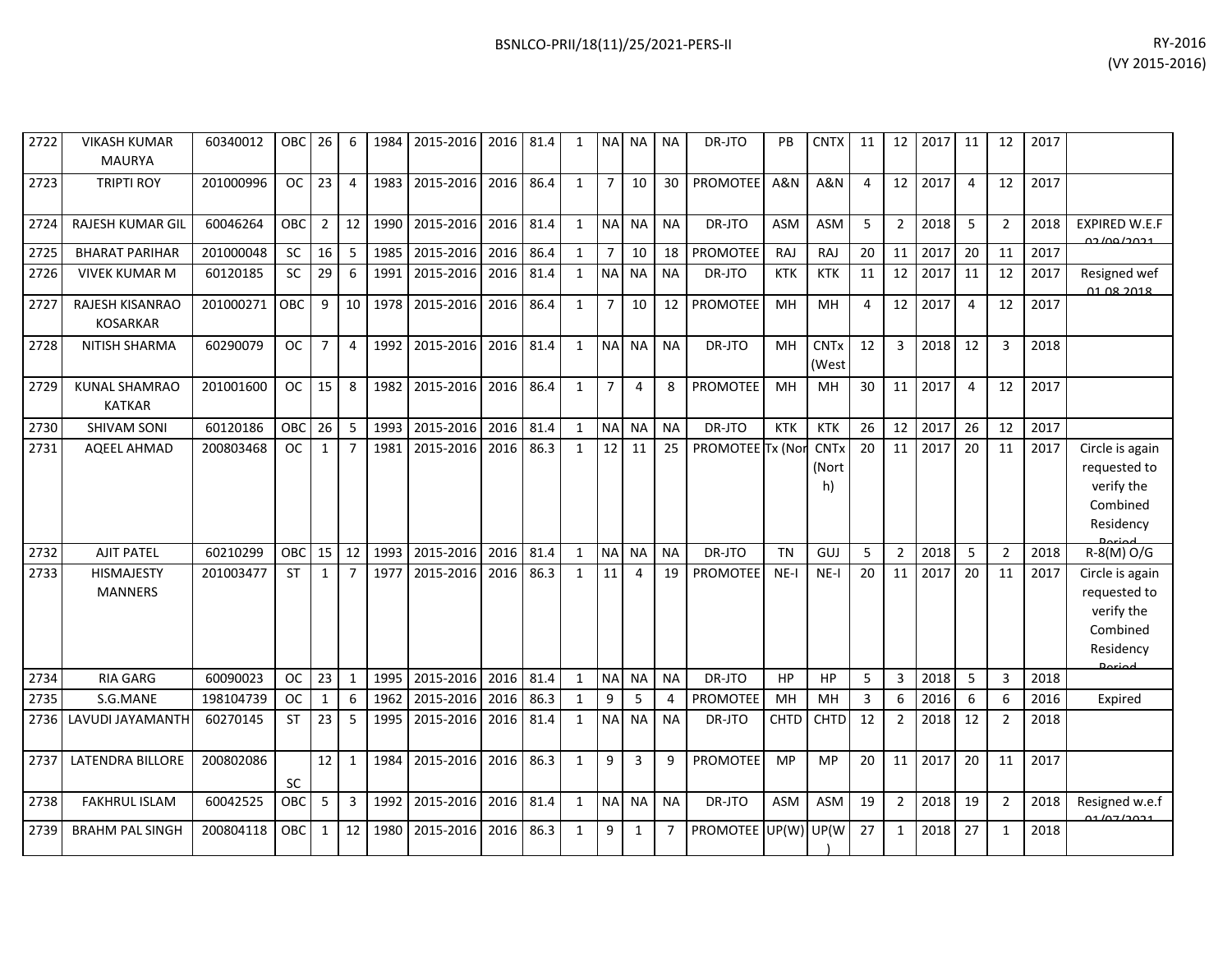| BSNLCO-PRII/18(11)/25/2021-PERS-II | RY-2016 |
|------------------------------------|---------|
|                                    |         |

| 2740 | <b>RAKESH MEHRA</b>                  | 60150470  | <b>SC</b>  | 4               |                 | 1992 | 2015-2016 2016 81.3      |           |      | 1            |                | NA NA NA     |           | DR-JTO          | MН         | MН                              | 29             | 1               | 2018 | 29             | 1              | 2018 | Resigned w.e.f<br>22.04.2021   |
|------|--------------------------------------|-----------|------------|-----------------|-----------------|------|--------------------------|-----------|------|--------------|----------------|--------------|-----------|-----------------|------------|---------------------------------|----------------|-----------------|------|----------------|----------------|------|--------------------------------|
| 2741 | <b>ASHWINI PATIL</b>                 | 200803165 | OBC        | 9               | 8               | 1986 | 2015-2016                | 2016      | 86.3 | $\mathbf{1}$ | 8              | 6            | 21        | <b>PROMOTEE</b> | <b>MH</b>  | <b>MH</b>                       | 5              | 6               | 2017 | 5              | 6              | 2017 |                                |
| 2742 | <b>BANKA PRITHVI RAJ</b>             | 60131624  | <b>SC</b>  | $\mathbf{1}$    | 1               | 1993 | 2015-2016                | 2016 81.3 |      | 1            | <b>NA</b>      | <b>NA</b>    | <b>NA</b> | DR-JTO          | <b>KRL</b> | <b>CNT<sub>x</sub></b><br>(Sout | 5              | $\overline{2}$  | 2018 | 5              | $\overline{2}$ | 2018 |                                |
| 2743 | SHIJI P                              | 200902986 | <b>OC</b>  | $\mathbf{1}$    | 6               | 1982 | 2015-2016                | 2016      | 86.3 | 1            | 8              | 1            | 22        | PROMOTEE CHTD   |            | CHTD                            | $\overline{4}$ | 12              | 2017 | $\overline{4}$ | 12             | 2017 |                                |
| 2744 | <b>ADITYA KUMAR</b><br><b>GAUTAM</b> | 60330092  | <b>SC</b>  | 5 <sup>7</sup>  | 11              | 1993 | 2015-2016                | 2016      | 81.3 | 1            | <b>NA</b>      | <b>NA</b>    | <b>NA</b> | DR-JTO          | GUJ        | <b>CNTx</b><br>(West            | 5              | $\overline{3}$  | 2018 | 5              | 3              | 2018 | Resigned w.e.f.<br>14.08.2021  |
| 2745 | KULSHRESHTHA<br><b>MAHAJAN</b>       | 198503742 | OC.        | 20 <sup>1</sup> | $\overline{4}$  | 1962 | 2015-2016                | 2016      | 86.2 | $\mathbf{1}$ | 10             | 10           | 29        | PROMOTEE        | RAJ        | RAJ                             | 29             | $\overline{2}$  | 2016 | 29             | $\overline{2}$ | 2016 | <b>BSNL VR Scheme-</b><br>2019 |
| 2746 | Rajesh Babu<br>Kodavandla            | 60138824  | <b>SC</b>  | 17              | $\overline{7}$  | 1994 | 2015-2016                | 2016 81.3 |      | $\mathbf{1}$ | <b>NA</b>      | <b>NA</b>    | <b>NA</b> | DR-JTO          | <b>KRL</b> | KRL                             | 29             | 1               | 2018 | 29             | $\mathbf{1}$   | 2018 | Resigned                       |
| 2747 | <b>DEEPAK KUMAR</b><br><b>PALAI</b>  | 200802131 | <b>OC</b>  | $\overline{2}$  | 9               | 1984 | 2015-2016                | 2016 86.2 |      | 1            | 9              | 1            | 23        | <b>PROMOTEE</b> | <b>OD</b>  | <b>OD</b>                       | 20             | 10              | 2017 | 20             | 11             | 2017 |                                |
| 2748 | ANURAG                               | 60070392  | OC.        | 1               | 10 <sup>1</sup> | 1990 | 2015-2016                | 2016      | 81.2 | 1            | <b>NA</b>      | <b>NA</b>    | <b>NA</b> | DR-JTO          | GUJ        | GUJ                             | 5              | $\overline{3}$  | 2018 | 5              | $\overline{3}$ | 2018 |                                |
| 2749 | <b>RAJKUMAR</b><br>SHARANAPPA        | 200803134 | <b>OC</b>  | $\overline{2}$  | 6               | 1984 | 2015-2016                | 2016      | 86.2 | $\mathbf{1}$ | 9              | $\Omega$     | 26        | PROMOTEE        | <b>KTK</b> | <b>KTK</b>                      | 20             | 11              | 2017 | 20             | 11             | 2017 |                                |
| 2750 | <b>MANISH KUMAR</b><br><b>THAKUR</b> | 201800135 | OBC        | 15              | $\overline{7}$  | 1991 | 2015-2016                | 2016      | 81.2 | $\mathbf{1}$ | <b>NA</b>      | <b>NA</b>    | <b>NA</b> | DR-JTO          | <b>MH</b>  | <b>CNT<sub>x</sub></b><br>(West | 23             | $\overline{7}$  | 2018 | 23             | $\overline{7}$ | 2018 |                                |
| 2751 | <b>RAKESH ROSHAN-II</b>              | 200900112 | <b>OC</b>  | 14              | $\overline{2}$  | 1981 | 2015-2016                | 2016 86.2 |      | $\mathbf{1}$ | 8              | q            | 17        | <b>PROMOTEE</b> | <b>JKD</b> | JKD                             | 27             | 11              | 2017 | 27             | 11             | 2017 |                                |
| 2752 | <b>DAULAT PRASAD</b><br><b>VERMA</b> | 60070331  | OBC        | 28              | 8               | 1991 | 2015-2016                | 2016 81.2 |      | $\mathbf{1}$ | <b>NA</b>      | <b>NA</b>    | <b>NA</b> | DR-JTO          | GUJ        | GUJ                             | 12             | $\overline{2}$  | 2018 | 12             | $\overline{2}$ | 2018 | Resigned on<br>10.12.2018      |
|      | 2753 SACHITHANANTHAN<br>A            | 200902532 | <b>SC</b>  | 5               | 6               | 1984 | 2015-2016                | 2016      | 86.2 | $\mathbf{1}$ | 8              | $\mathbf{1}$ | 24        | <b>PROMOTEE</b> | <b>TN</b>  | TN                              | 27             | 11              | 2017 | 27             | 11             | 2017 | DEMISE                         |
| 2754 | M SRINIVAS REDDY                     | 60134022  | <b>OC</b>  | 24              | 6               | 1992 | 2015-2016                | 2016      | 81.2 | $\mathbf{1}$ | <b>NA</b>      | <b>NA</b>    | <b>NA</b> | DR-JTO          | <b>KRL</b> | <b>KRL</b>                      | 29             | $\mathbf{1}$    | 2018 | 29             | $\mathbf{1}$   | 2018 |                                |
| 2755 | <b>RAVINDRA MOHAN</b><br>SAHU        | 200904545 | OBC        | 28              | 11 <sup>1</sup> | 1983 | 2015-2016                | 2016 86.2 |      | $\mathbf{1}$ | 8              | $\Omega$     | 13        | <b>PROMOTEE</b> | UP(E)      | UP(E)                           | 4              | 12              | 2017 | $\overline{4}$ | 12             | 2017 |                                |
| 2756 | <b>ABHISHEK SUKHIJA</b>              | 60131630  | <b>OC</b>  | 22              | 1               | 1993 | 2015-2016                | 2016      | 81.2 | 1            | <b>NA</b>      | <b>NA</b>    | <b>NA</b> | DR-JTO          | <b>KRL</b> | <b>KRL</b>                      | 26             | $\overline{3}$  | 2018 | 26             | $\overline{3}$ | 2018 | Resigned                       |
| 2757 | <b>BALRAJ DOGIWAL</b>                | 201000058 | OBC        | 8               | 12              | 1983 | 2015-2016                | 2016      | 86.2 | 1            | $\overline{7}$ | 10           | 18        | PROMOTEE        | RAJ        | RAJ                             | 20             | 11              | 2017 | 20             | 11             | 2017 |                                |
| 2758 | AJAYKUMAR<br>TANNEERU                | 60350139  | <b>OBC</b> | 19              | $\overline{4}$  | 1994 | 2015-2016                | 2016      | 81.2 | $\mathbf{1}$ | <b>NA</b>      | <b>NA</b>    | <b>NA</b> | DR-JTO          | <b>KRL</b> | <b>CNTx</b><br>(Sout            | 29             | 1               | 2018 | 29             | $\mathbf{1}$   | 2018 |                                |
|      | 2759 CHANDRA BHUSHAN<br><b>KUMAR</b> | 201000431 | OBC        | 11              | $\overline{2}$  | 1985 | 2015-2016                | 2016      | 86.2 | $\mathbf{1}$ | $\overline{7}$ | 8            | 27        | <b>PROMOTEE</b> | ASM        | <b>BH</b>                       | 11             | 12 <sup>1</sup> | 2017 | 11             | 12             | 2017 | Rule 8 in from AS              |
| 2760 | <b>HARI OM MEENA-I</b>               | 60138826  | <b>ST</b>  | 5 <sup>1</sup>  | 8               |      | 1994 2015-2016 2016 81.2 |           |      | $\mathbf{1}$ | <b>NA</b>      | <b>NA</b>    | <b>NA</b> | DR-JTO          | <b>KRL</b> | <b>KRL</b>                      | 31             | $\overline{3}$  | 2018 | $\overline{2}$ | $\overline{4}$ | 2018 |                                |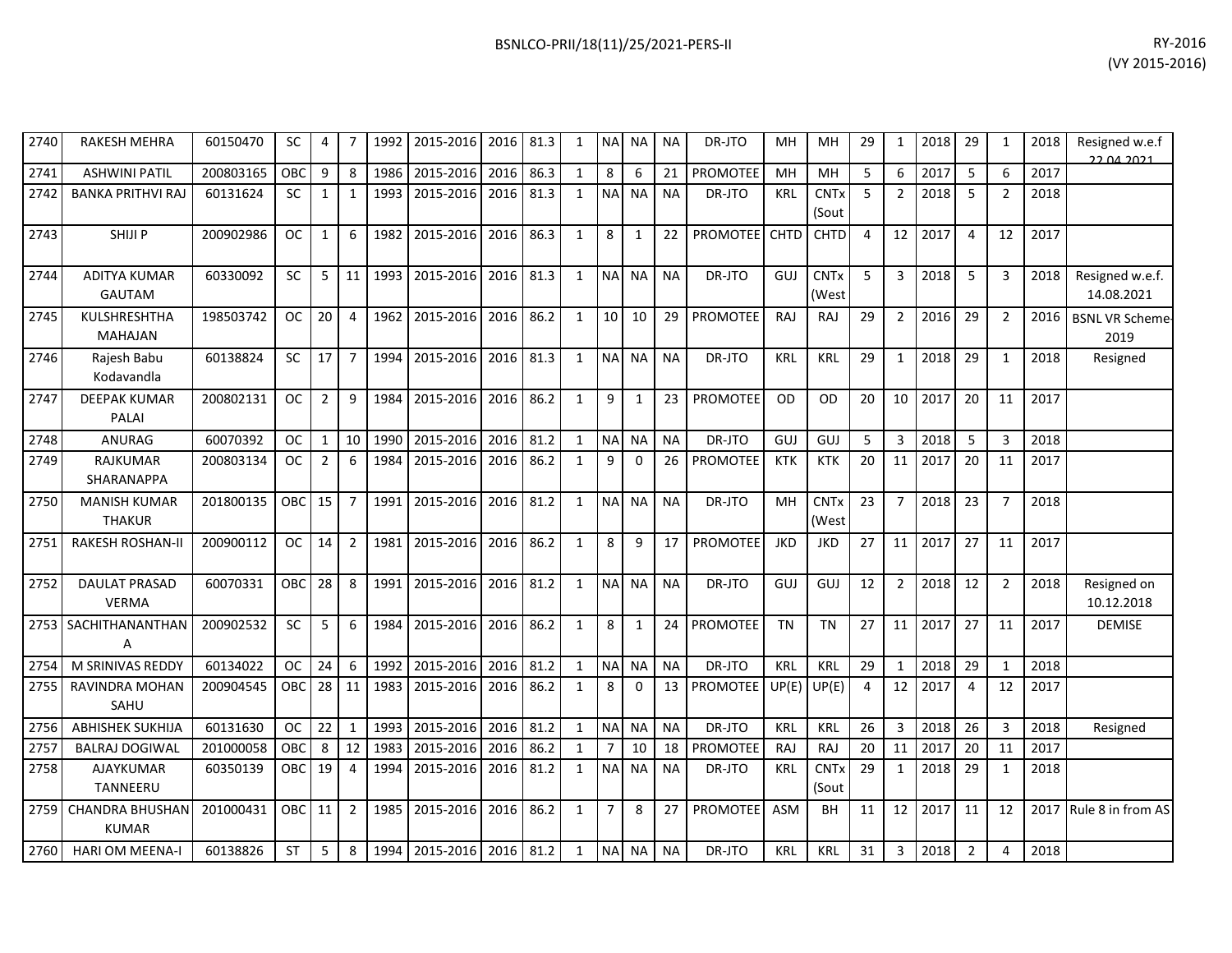| BSNLCO-PRII/18(11)/25/2021-PERS-II | RY-2016            |
|------------------------------------|--------------------|
|                                    | $(1/V)$ 2015-2016) |

|      | 2761 CHARAN DAS MEENA                | 201000900 | ST         | 4            | 2              | 1986 | 2015-2016   2016   86.2 |      |      | 1            | $\overline{7}$ | 6              | 20           | PROMOTEE J & K  |            | <b>J&amp;K</b> | 4              | 12             | 2017 | 4              | 12             | 2017 |                                                                                         |
|------|--------------------------------------|-----------|------------|--------------|----------------|------|-------------------------|------|------|--------------|----------------|----------------|--------------|-----------------|------------|----------------|----------------|----------------|------|----------------|----------------|------|-----------------------------------------------------------------------------------------|
|      | 2762 GUDLA KAMESWARA<br><b>RAO</b>   | 60136436  | <b>OC</b>  | 27           | 8              | 1995 | 2015-2016               | 2016 | 81.2 | $\mathbf{1}$ | <b>NA</b>      | <b>NA</b>      | <b>NA</b>    | DR-JTO          | KRL        | <b>KRL</b>     | 29             | $\mathbf{1}$   | 2018 | 29             | $\mathbf{1}$   | 2018 |                                                                                         |
| 2763 | <b>PRANOY SARKAR</b>                 | 200902409 | SC         | 19           | 10             | 1982 | 2015-2016               | 2016 | 86.1 | $\mathbf{1}$ | 12             | 3              |              | <b>PROMOTEE</b> | $NE-I$     | $NE-I$         | 20             | 11             | 2017 | 20             | 11             | 2017 | Circle is again<br>requested to<br>verify the<br>Combined<br>Residency<br>Doriad        |
| 2764 | <b>DHARMESH</b><br><b>AGRAWAL</b>    | 60070326  | <b>OC</b>  | 24           | 12             | 1992 | 2015-2016               | 2016 | 81.2 | $\mathbf{1}$ | <b>NA</b>      | <b>NA</b>      | <b>NA</b>    | DR-JTO          | GUJ        | GUJ            | 5              | $\overline{2}$ | 2018 | 5              | $\overline{2}$ | 2018 |                                                                                         |
| 2765 | SHYRAM RAO M                         | 200904591 | <b>OC</b>  | 20           | 10             | 1982 | 2015-2016               | 2016 | 86.1 | $\mathbf{1}$ | 8              | 1              | 5            | <b>PROMOTEE</b> | AP         | AP             | 26             | 12             | 2017 | 26             | 12             | 2017 |                                                                                         |
| 2766 | <b>BODDAPALLI</b><br>ANILKUMAR       | 60210227  | SC         | 28           | 5              | 1989 | 2015-2016               | 2016 | 81.1 | $\mathbf{1}$ | N <sub>A</sub> | <b>NA</b>      | <b>NA</b>    | DR-JTO          | <b>KTK</b> | <b>KTK</b>     | 25             | 6              | 2018 | 25             | 6              | 2018 |                                                                                         |
| 2767 | <b>SUBHASHCHANDRA</b><br>PATEL       | 200903311 | <b>OC</b>  |              | $30$ 11        | 1984 | 2015-2016               | 2016 | 86.1 | $\mathbf{1}$ | 8              | $\mathbf{1}$   | 3            | <b>PROMOTEE</b> | GUJ        | GUJ            | $\overline{4}$ | 12             | 2017 | $\overline{4}$ | 12             | 2017 |                                                                                         |
| 2768 | <b>AASHNA BODELE</b>                 | 1800086   | <b>SC</b>  | $\mathbf{1}$ | 12             | 1993 | 2015-2016               | 2016 | 81.1 | $\mathbf{1}$ | <b>NA</b>      | <b>NA</b>      | <b>NA</b>    | DR-JTO          | MH         | MH             | 9              | $\overline{7}$ | 2018 | 9              | $\overline{7}$ | 2018 | Resigned                                                                                |
| 2769 | <b>DHRUMIT</b><br>DIPAKKUMAR SHAH    | 200903312 | <b>OC</b>  | 17           | 8              | 1986 | 2015-2016               | 2016 | 86.1 | $\mathbf{1}$ | 8              | 1              | 3            | <b>PROMOTEE</b> | GUJ        | GUJ            | $\overline{4}$ | 12             | 2017 | $\overline{4}$ | 12             | 2017 | resigned w.e.f<br>16.05.2019                                                            |
| 2770 | SANDEEP KUMAR-IV                     | 60070337  | OBC        | 24           | $\mathbf{1}$   | 1992 | 2015-2016               | 2016 | 81   | $\mathbf{1}$ | <b>NA</b>      | <b>NA</b>      | <b>NA</b>    | DR-JTO          | GUJ        | GUJ            | 12             | $\overline{2}$ | 2018 | 12             | $\overline{2}$ | 2018 |                                                                                         |
| 2771 | <b>BAKHAINBOR</b><br><b>NONGSIEJ</b> | 201000569 | <b>ST</b>  | 16           | $\overline{7}$ | 1986 | 2015-2016               | 2016 | 86   | $\mathbf{1}$ | 11             | 8              | 18           | <b>PROMOTEE</b> | $NE-I$     | $NE-I$         | 20             | 11             | 2017 | 20             | 11             | 2017 | Circle is again<br>requested to<br>verify the<br>Combined<br>Residency<br><b>Dariad</b> |
| 2772 | PURVA SAHU                           | 60070387  | <b>OC</b>  | 24           | 8              | 1992 | 2015-2016               | 2016 | 81   | $\mathbf{1}$ | <b>NA</b>      | <b>NA</b>      | <b>NA</b>    | DR-JTO          | GUJ        | GUJ            | 5              | $\overline{3}$ | 2018 | 5              | $\overline{3}$ | 2018 |                                                                                         |
| 2773 | <b>KANTESH S</b><br><b>KATTIMANI</b> | 200803495 | <b>SC</b>  | 20           | $\overline{7}$ | 1979 | 2015-2016               | 2016 | 86   | $\mathbf{1}$ | 11             | $\Omega$       | $\mathbf{1}$ | <b>PROMOTEE</b> | <b>KTK</b> | <b>KTK</b>     | 20             | 11             | 2017 | 20             | 11             | 2017 | Circle is again<br>requested to<br>verify the<br>Combined<br>Residency                  |
| 2774 | <b>SHIVENDRA KUMAR</b>               | 60070342  | <b>OBC</b> | 8            | 3              | 1994 | 2015-2016               | 2016 | 81   | $\mathbf{1}$ | <b>NA</b>      | <b>NA</b>      | <b>NA</b>    | DR-JTO          | GUJ        | GUJ            | 12             | $\overline{2}$ | 2018 | 12             | $\overline{2}$ | 2018 | Resigned on<br>30.06.2018                                                               |
|      | 2775 MURDARE VINOD R                 | 200803160 | OBC        | 22           | $\overline{2}$ | 1980 | 2015-2016 2016          |      | 86   | $\mathbf{1}$ | 9              | $\overline{2}$ | 26           | PROMOTEE        | MH         | MH             | $\overline{4}$ | 12             | 2017 | $\overline{7}$ | 12             | 2017 |                                                                                         |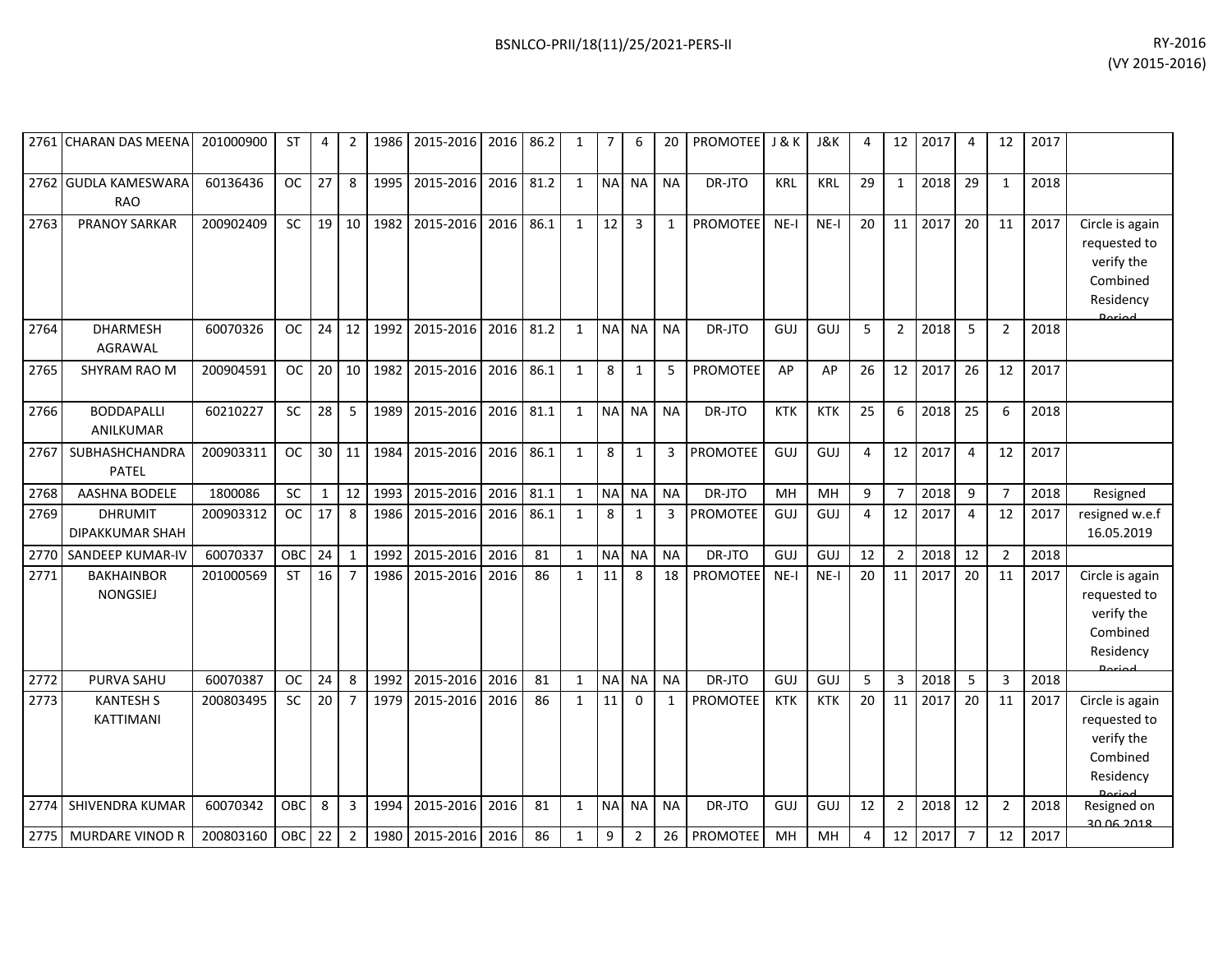| 2776 | <b>POTHAMSETTI</b><br>LAXMI NARAYANA     | 60137237  | OС         | 15             | 7              | 1991 | 2015-2016 2016      |      | 80.9 | 1            | <b>NAI</b>     | NA             | ΝA        | DR-JTO          | KRL            | KRL                                   | 19             | 3              | 2018 | 19 |                |      | 2018 NOT CONFIRMED<br>, UNDER          |
|------|------------------------------------------|-----------|------------|----------------|----------------|------|---------------------|------|------|--------------|----------------|----------------|-----------|-----------------|----------------|---------------------------------------|----------------|----------------|------|----|----------------|------|----------------------------------------|
| 2777 | <b>SATISH RAMDAS</b><br><b>JIBHAKATE</b> | 200802904 | <b>OBC</b> | 19             | 6              | 1984 | 2015-2016           | 2016 | 86   | $\mathbf{1}$ | 9              | $\mathbf 0$    | 12        | <b>PROMOTEE</b> | <b>MH</b>      | <b>MH</b>                             | $\overline{a}$ | 12             | 2017 | 4  | 12             | 2017 |                                        |
| 2778 | PAWAN KUMAR-II                           | 60043771  | OBC        | 15             | 12             | 1990 | 2015-2016           | 2016 | 80.8 | $\mathbf{1}$ | <b>NA</b>      | <b>NA</b>      | <b>NA</b> | DR-JTO          | ASM            | <b>ASM</b>                            | 19             | $\overline{2}$ | 2018 | 19 | $\overline{2}$ | 2018 |                                        |
| 2779 | <b>BALESH KAMKAR</b>                     | 200803604 | OBC        | 21             | 8              | 1979 | 2015-2016           | 2016 | 86   | $\mathbf{1}$ | 8              | 11             | 21        | <b>PROMOTEE</b> | <b>KTK</b>     | <b>KTK</b>                            | 20             | 11             | 2017 | 20 | 11             | 2017 |                                        |
| 2780 | PUROOSHOTTAM<br>MEENA                    | 60270146  | <b>ST</b>  | 15             | 12             | 1991 | 2015-2016           | 2016 | 80.8 | $\mathbf{1}$ | <b>NA</b>      | <b>NA</b>      | <b>NA</b> | DR-JTO          | <b>CHTD</b>    | GUJ                                   | 12             | $\overline{2}$ | 2018 | 12 | 2              | 2018 | <b>Transferred from</b><br>CHENNAI     |
| 2781 | VATSAL SRIVASTAVA                        | 200903082 | <b>OC</b>  | 11             | $\mathbf{1}$   | 1985 | 2015-2016           | 2016 | 86   | $\mathbf{1}$ | 8              | $\overline{2}$ | 0         | PROMOTEE        | UP(E)          | UP(E)                                 | $\overline{4}$ | 12             | 2017 | 4  | 12             | 2017 |                                        |
| 2782 | <b>RAJAN PRASAD</b>                      | 60160142  | OBC        | $\overline{7}$ | $\overline{2}$ | 1993 | 2015-2016           | 2016 | 80.8 | $\mathbf{1}$ | <b>NA</b>      | <b>NA</b>      | <b>NA</b> | DR-JTO          | $NE-I$         | $NE-I$                                | $\mathbf{1}$   | 1              | 2018 | 1  | $\mathbf 1$    | 2018 |                                        |
| 2783 | PRAVIN MAHIPAL                           | 200903389 | <b>OC</b>  | 10             | $\overline{2}$ | 1987 | 2015-2016           | 2016 | 86   | $\mathbf{1}$ | 8              | $\mathbf{1}$   | 3         | PROMOTEE        | GUJ            | <b>GUJ</b>                            | 4              | 12             | 2017 | 4  | 12             | 2017 |                                        |
| 2784 | <b>SAURAV SINGH-I</b>                    | 60160136  | SC         | 29             | 3              | 1993 | 2015-2016           | 2016 | 80.8 | $\mathbf{1}$ | <b>NA</b>      | NA             | <b>NA</b> | DR-JTO          | $NE-I$         | $NE-I$                                | 1              | $\mathbf{1}$   | 2018 | 1  | $\mathbf{1}$   | 2018 |                                        |
| 2785 | ARVIND NIMBAJI<br><b>CHAVAN</b>          | 200904258 | OBC        | 27             | $\overline{4}$ | 1979 | 2015-2016           | 2016 | 86   | $\mathbf{1}$ | 8              | 0              | 14        | <b>PROMOTEE</b> | MH             | MH                                    | 4              | 12             | 2017 | 4  | 12             | 2017 |                                        |
| 2786 | <b>ABHISHEK SONI</b>                     | 60070332  | OBC        | 9              | $\overline{7}$ | 1993 | 2015-2016           | 2016 | 80.8 | $\mathbf{1}$ | <b>NA</b>      | <b>NA</b>      | <b>NA</b> | DR-JTO          | GUJ            | GUJ                                   | 5              | $\overline{2}$ | 2018 | 5  | 2              | 2018 | Resigned on<br>21 08 2018              |
| 2787 | <b>HEMANGINI PATIL</b>                   | 200903975 | <b>OC</b>  | 12             | 12             | 1984 | 2015-2016           | 2016 | 86   | $\mathbf{1}$ | $\overline{7}$ | 11             | 20        | <b>PROMOTEE</b> | GUJ            | GUJ                                   | 4              | 12             | 2017 | 4  | 12             | 2017 |                                        |
| 2788 | SAMEESH PATEL                            | 60070358  | OBC        | 6              | 11             | 1994 | 2015-2016           | 2016 | 80.8 | $\mathbf{1}$ | <b>NA</b>      | <b>NA</b>      | <b>NA</b> | DR-JTO          | GUJ            | GUJ                                   | 5              | $\overline{2}$ | 2018 | 5  | $\overline{2}$ | 2018 | Resigned on<br>22 06 2018              |
| 2789 | <b>TEJAS VITHOBA</b><br><b>UKARDE</b>    | 200904237 | <b>SC</b>  | 10             | 9              | 1986 | 2015-2016           | 2016 | 86   | $\mathbf{1}$ | $\overline{7}$ | 11             | 20        | <b>PROMOTEE</b> | MH             | MH                                    | 30             | 11             | 2017 | 4  | 12             | 2017 |                                        |
| 2790 | <b>MURALIDHAR</b><br><b>JANGID</b>       | 60070305  | <b>OBC</b> | $\overline{2}$ | 1              | 1995 | 2015-2016           | 2016 | 80.8 | $\mathbf{1}$ | <b>NA</b>      | <b>NA</b>      | <b>NA</b> | DR-JTO          | GUJ            | GUJ                                   | 12             | $\overline{2}$ | 2018 | 12 | $\overline{2}$ | 2018 | Resigned on<br>30.06.2018              |
| 2791 | <b>HEMANTH KUMAR B</b>                   | 201000762 | <b>OC</b>  | 19             | 10             | 1984 | 2015-2016           | 2016 | 86   | $\mathbf{1}$ | $\overline{7}$ | $\overline{7}$ | 17        | PROMOTEE        | <b>KTK</b>     | <b>KTK</b>                            | 20             | 11             | 2017 | 20 | 11             | 2017 |                                        |
| 2792 | <b>VINIT KUMAR</b>                       | 60340041  | OBC        | 25             | 1              | 1992 | 2015-2016           | 2016 | 80.8 | $\mathbf{1}$ | <b>NA</b>      | <b>NA</b>      | <b>NA</b> | DR-JTO          | Tx (Nor        | BH                                    | 16             | 4              | 2018 | 16 | 4              | 2018 |                                        |
| 2793 | <b>VIPAN KUMAR</b>                       | 201001358 | <b>OC</b>  | $\overline{2}$ | $\overline{4}$ | 1983 | 2015-2016           | 2016 | 86   | $\mathbf{1}$ | $\overline{7}$ | 5              | 25        | <b>PROMOTEE</b> | <b>J&amp;K</b> | J&K                                   | 20             | $\mathbf{1}$   | 2018 | 20 | 1              | 2018 |                                        |
| 2794 | MANU ELDHO                               | 60130014  | <b>OC</b>  | $\overline{2}$ | 3              | 1992 | 2015-2016           | 2016 | 80.7 | $\mathbf{1}$ | $\sf NA$       | <b>NA</b>      | <b>NA</b> | DR-JTO          | <b>KRL</b>     | <b>KRL</b>                            | 12             | $\overline{2}$ | 2018 | 12 | $\overline{2}$ | 2018 |                                        |
| 2795 | <b>JAI SINGH</b><br><b>RAJPUROHIT</b>    | 198703460 | <b>OC</b>  | 28             | 6              | 1963 | 2015-2016           | 2016 | 85.9 | $\mathbf{1}$ | 9              | 4              | 9         | PROMOTEE        | RAJ            | <b>CNTx</b><br>(Nort                  | 9              | 5              | 2016 | 9  | 5              | 2016 | Retifed in BSNL<br>VRS scheme-<br>2010 |
| 2796 | <b>KORAPATI RAJ</b><br><b>PRAKASH</b>    | 60350104  | <b>SC</b>  | 4              | 8              | 1992 | 2015-2016           | 2016 | 80.7 | $\mathbf{1}$ | <b>NA</b>      | <b>NA</b>      | <b>NA</b> | DR-JTO          | Tx (Sou        | <b>CNT<sub>x</sub></b><br>(Sout<br>h) | 26             | 12             | 2017 | 26 | 12             | 2017 | Resigned wef<br>21.12.2019             |
| 2797 | <b>REETA KUMARI</b>                      | 200801202 | OBC I      | 28             | $\overline{4}$ | 1986 | 2015-2016 2016 85.9 |      |      | 1            | 9              | 3              | 19        | Promotee        | HP             | <b>HP</b>                             | 26             | 12             | 2017 | 26 | 12             | 2017 |                                        |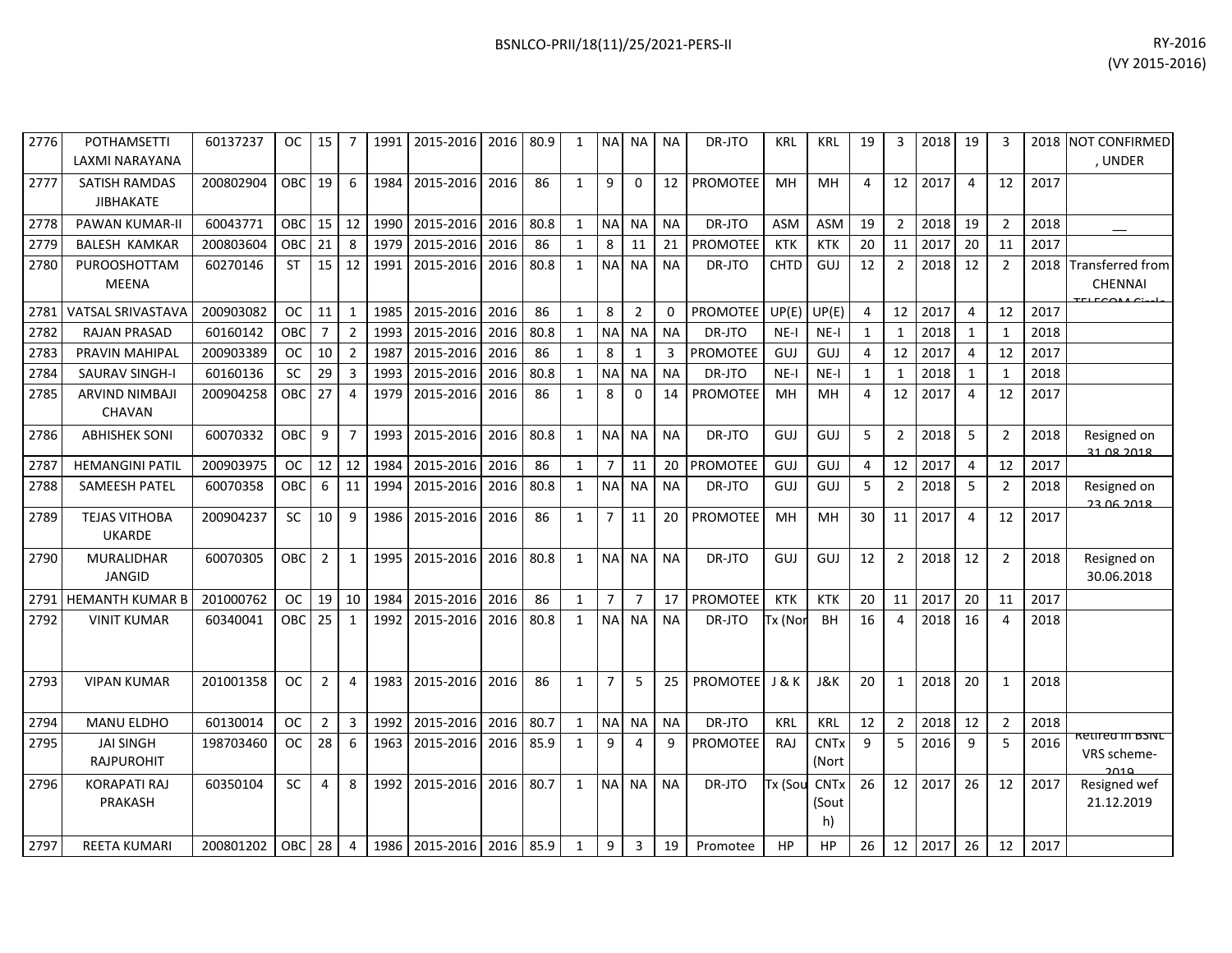| 2798 | <b>GERA SUNDARA RAO</b>            | 60138823  | <b>SC</b>     | $\overline{7}$ | 6              | 1993 | 2015-2016 2016 |      | 80.7 | $\mathbf{1}$ | <b>NA</b>      | NA             | <b>NA</b> | DR-JTO          | <b>KRL</b>  | <b>KRL</b>  | 27 | 1              | 2018 | 29             | $\mathbf{1}$   | 2018 |                                                                                   |
|------|------------------------------------|-----------|---------------|----------------|----------------|------|----------------|------|------|--------------|----------------|----------------|-----------|-----------------|-------------|-------------|----|----------------|------|----------------|----------------|------|-----------------------------------------------------------------------------------|
| 2799 | <b>MANOJ KUMAR-V</b>               | 200902410 | <sub>OC</sub> | 15             | 8              | 1969 | 2015-2016      | 2016 | 85.9 | $\mathbf{1}$ | 8              | 4              | 19        | PROMOTEE        | UP(W)       | UP(W        | 29 | 1              | 2018 | 29             | 1              | 2018 |                                                                                   |
| 2800 | <b>RAJSHREE MEENA</b>              | 60147025  | <b>ST</b>     | $\mathbf{1}$   | 6              | 1994 | 2015-2016      | 2016 | 80.7 | $\mathbf{1}$ | <b>NA</b>      | <b>NA</b>      | <b>NA</b> | DR-JTO          | GUJ         | GUJ         | 18 | 6              | 2018 | 18             | 6              | 2018 | Resigned on                                                                       |
| 2801 | PAWAN KUMAR-III                    | 200902816 | SC            | 20             | $\overline{4}$ | 1982 | 2015-2016      | 2016 | 85.9 | $\mathbf{1}$ | 8              | 4              | 14        | PROMOTEE UP(W)  |             | UP(W        | 29 | $\mathbf{1}$   | 2018 | 29             | $\mathbf{1}$   | 2018 |                                                                                   |
| 2802 | <b>RISHIL KUMAR</b>                | 60350034  | OBC           | 5              | 5              | 1990 | 2015-2016      | 2016 | 80.6 | $\mathbf{1}$ | <b>NA</b>      | <b>NA</b>      | <b>NA</b> | DR-JTO          | <b>KRL</b>  | <b>KRL</b>  | 24 | 3              | 2018 | 26             | 3              | 2018 |                                                                                   |
| 2803 | PRASHANTH BABU<br>GS               | 200903749 | SC            | 9              | $\overline{7}$ | 1977 | 2015-2016      | 2016 | 85.9 | $\mathbf{1}$ | 8              | $\overline{2}$ | 26        | <b>PROMOTEE</b> | <b>TLGN</b> | <b>TLGN</b> | 26 | 12             | 2017 | 26             | 12             | 2017 |                                                                                   |
| 2804 | NITISH KUMAR-II                    | 60160119  | <b>OC</b>     | 5              | 12             | 1992 | 2015-2016 2016 |      | 80.6 | $\mathbf{1}$ | <b>NA</b>      | <b>NA</b>      | <b>NA</b> | DR-JTO          | $NE-I$      | NE-I        | 4  | 12             | 2017 | $\overline{4}$ | 12             | 2017 |                                                                                   |
| 2806 | Rajat Kumar Shah                   | 260230032 | <b>ST</b>     | $\overline{7}$ | $\overline{2}$ | 1994 | 2015-2016      | 2016 | 80.6 | $\mathbf{1}$ | <b>NA</b>      | <b>NA</b>      | <b>NA</b> | DR-JTO          | UP(W) UP(W  |             | 16 | $\overline{4}$ | 2018 | 16             | 4              | 2018 |                                                                                   |
| 2807 | <b>MANIKYAM DASS</b>               | 201000327 | OBC           | 28             | 9              | 1980 | 2015-2016      | 2016 | 85.9 | $\mathbf{1}$ | $\overline{7}$ | 9              | 5         | PROMOTEE        | <b>OD</b>   | <b>OD</b>   | 20 | 10             | 2017 | 20             | 11             | 2017 |                                                                                   |
| 2808 | <b>RAM KRISHNA</b><br><b>GUPTA</b> | 60045023  | <b>OC</b>     | $\overline{7}$ | 9              | 1993 | 2015-2016 2016 |      | 80.6 | $\mathbf{1}$ | <b>NA</b>      | <b>NA</b>      | <b>NA</b> | DR-JTO          | <b>ASM</b>  | <b>ASM</b>  | 19 | $\overline{2}$ | 2018 | 19             | $\overline{2}$ | 2018 |                                                                                   |
| 2809 | SAI CHANDNITK                      | 200802862 | OBC 27        |                | $\overline{4}$ | 1980 | 2015-2016 2016 |      | 85.8 | $\mathbf{1}$ | 8              | 11             | 29        | <b>PROMOTEE</b> | <b>KTK</b>  | KRL         | 20 | 11             | 2017 | 20             | 11             | 2017 |                                                                                   |
| 2810 | RAVINDRA SINGH<br>SASTIYA          | 60070363  | <b>ST</b>     | 6              | 6              | 1990 | 2015-2016 2016 |      | 80.5 | $\mathbf{1}$ | <b>NA</b>      | <b>NA</b>      | <b>NA</b> | DR-JTO          | <b>GUJ</b>  | GUJ         | 5  | $\overline{2}$ | 2018 | 5              | 2              | 2018 | Resigned on<br>27.08.2018                                                         |
| 2811 | <b>SUNIL PAL</b>                   | 200802531 | OBC           | 10             | 11             | 1984 | 2015-2016 2016 |      | 85.8 | $\mathbf{1}$ | 8              | 8              | 12        | <b>PROMOTEE</b> | UP(W)       | UP(W        | 15 | 5              | 2017 | 15             | 5              | 2017 |                                                                                   |
| 2812 | <b>ABHIJIT SINHA</b>               | 60185007  | <b>OC</b>     | 26             | 8              | 1990 | 2015-2016      | 2016 | 80.5 | $\mathbf{1}$ | <b>NA</b>      | <b>NA</b>      | <b>NA</b> | DR-JTO          | <b>OD</b>   | <b>OD</b>   | 5  | 3              | 2018 | -5             | 3              | 2018 |                                                                                   |
| 2813 | AJIT CHANDRAKANT<br><b>KAMBLE</b>  | 200904600 | SC            | $\overline{7}$ | 10             | 1984 | 2015-2016      | 2016 | 85.8 | $\mathbf{1}$ | 8              | $\mathbf 0$    | 10        | <b>PROMOTEE</b> | MH          | MH          | 4  | 12             | 2017 | $\overline{4}$ | 12             | 2017 |                                                                                   |
| 2814 | SHASHANK<br>SRIVASTAVA             | 1800087   | <b>OC</b>     | 9              | $\overline{7}$ | 1992 | 2015-2016 2016 |      | 80.5 | $\mathbf{1}$ | <b>NA</b>      | <b>NA</b>      | <b>NA</b> | DR-JTO          | MH          | MH          | 9  | $7^{\circ}$    | 2018 | 9              | $\overline{7}$ | 2018 |                                                                                   |
| 2815 | <b>MAHITHA YAKASIRI</b>            | 201000035 | <b>ST</b>     | 22             | -5             | 1980 | 2015-2016 2016 |      | 85.8 | $\mathbf{1}$ | $\overline{7}$ | 11             | 24        | PROMOTEE        | AP          | AP          | 26 | 12             | 2017 | 26             | 12             | 2017 |                                                                                   |
| 2816 | SAPTARSHI JANA                     | 60047524  | <b>OC</b>     | 20             | 6              | 1993 | 2015-2016      | 2016 | 80.5 | $\mathbf{1}$ | <b>NA</b>      | <b>NA</b>      | <b>NA</b> | DR-JTO          | <b>ASM</b>  | <b>ASM</b>  | 19 | $\overline{2}$ | 2018 | 19             | 2              | 2018 |                                                                                   |
| 2817 | SRIKANTA KUMAR<br><b>BEHERA</b>    | 201000191 | SC            | 17             | $\overline{2}$ | 1983 | 2015-2016 2016 |      | 85.8 | $\mathbf{1}$ | $\overline{7}$ | 9              | 5         | PROMOTEE        | <b>OD</b>   | OD          | 20 | 10             | 2017 | 20             | 11             | 2017 |                                                                                   |
| 2818 | <b>VIVEK MOHAN</b>                 | 60070382  | SC            | 19             | -5             | 1994 | 2015-2016      | 2016 | 80.5 | $\mathbf{1}$ | <b>NA</b>      | <b>NA</b>      | <b>NA</b> | DR-JTO          | GUJ         | GUJ         | 5  | $\mathbf{3}$   | 2018 | 5              | 3              | 2018 |                                                                                   |
| 2819 | <b>SURESH K</b>                    | 200902759 | OBC           | 12             | $\mathbf{1}$   | 1986 | 2015-2016      | 2016 | 85.7 | $\mathbf{1}$ | 12             | $\overline{2}$ | 10        | <b>PROMOTEE</b> | <b>CHTD</b> | <b>KTK</b>  | 4  | 12             | 2017 | $\overline{4}$ | 12             | 2017 | Circle is again<br>requested to<br>verify the<br>Combined<br>Residency<br>لمهنعها |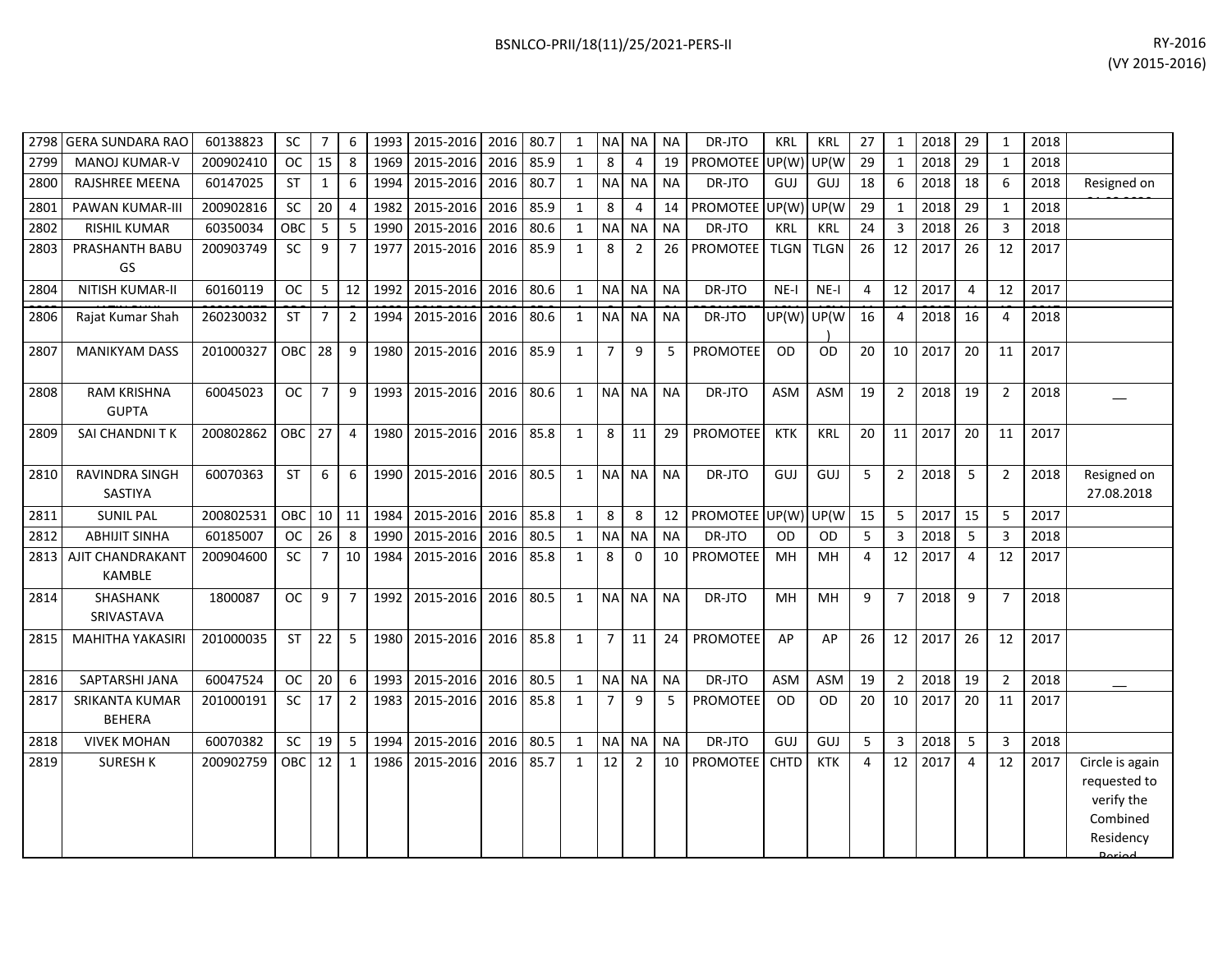| 2820 | <b>VEERENDRA KUMAR</b><br><b>SINGH</b>  | 60100060  | <b>OC</b>  | 27 | 7              | 1994 | 2015-2016 | 2016 | 80.5 | 1            | <b>NA</b>      | <b>NA</b>    | <b>NA</b>    | DR-JTO          | J&K        | <b>J&amp;K</b>       | 6              | 3              | 2018    | 6              | 3              | 2018 |                                                                        |
|------|-----------------------------------------|-----------|------------|----|----------------|------|-----------|------|------|--------------|----------------|--------------|--------------|-----------------|------------|----------------------|----------------|----------------|---------|----------------|----------------|------|------------------------------------------------------------------------|
| 2821 | SANTHOSHA KUMAR                         | 200803705 | <b>OBC</b> | 6  | 6              | 1981 | 2015-2016 | 2016 | 85.7 | $\mathbf{1}$ | 9              | 1            | $\mathbf{0}$ | <b>PROMOTEE</b> | <b>KTK</b> | <b>KTK</b>           | 20             | 11             | 2017    | 20             | 11             | 2017 |                                                                        |
| 2822 | <b>DEBENDRA KUMAR</b><br><b>NAIK</b>    | 60189754  | <b>ST</b>  | 19 | $\overline{7}$ | 1990 | 2015-2016 | 2016 | 80.4 | $\mathbf{1}$ | <b>NAI</b>     | <b>NA</b>    | <b>NA</b>    | DR-JTO          | <b>OD</b>  | <b>OD</b>            | 29             | 1              | 2018    | 5              | Э              | 2018 | Resigned                                                               |
| 2823 | <b>MALLA</b><br>CHANDRASEKHAR           | 200904992 | OBC        | 15 | 8              | 1979 | 2015-2016 | 2016 | 85.7 | $\mathbf{1}$ | 8              | $\mathbf{1}$ | 6            | <b>PROMOTEE</b> | AP         | AP                   | 27             |                | 12 2017 | 27             | 12             | 2017 |                                                                        |
| 2824 | <b>MANISH KUMAR</b><br><b>MAHTO</b>     | 60120359  | <b>SC</b>  | 15 | 1              | 1991 | 2015-2016 | 2016 | 80.4 | $\mathbf{1}$ | <b>NAI</b>     | <b>NA</b>    | <b>NA</b>    | DR-JTO          | <b>KTK</b> | <b>KTK</b>           | 25             | 6              | 2018    | 25             | 6              | 2018 | Provisonal<br>appointment                                              |
| 2825 | <b>LAVANYA PEMULA</b>                   | 200904658 | <b>SC</b>  | 15 | 6              | 1984 | 2015-2016 | 2016 | 85.7 | $\mathbf{1}$ | 8              | 1            | 5            | PROMOTEE        | AP         | AP                   | 26             | 12             | 2017    | 26             | 12             | 2017 |                                                                        |
| 2826 | <b>SHIVENDRA KUMAR</b><br><b>SHARMA</b> | 60330048  | <b>OC</b>  | 15 | $\overline{7}$ | 1991 | 2015-2016 | 2016 | 80.4 | $\mathbf{1}$ | <b>NA</b>      | <b>NA</b>    | <b>NA</b>    | DR-JTO          | MH         | MH                   | 24             | $\overline{7}$ | 2017    | 24             | 7              | 2017 | Resignation<br>w.e.f. 23.03.2019                                       |
| 2827 | MEHULKUMAR<br><b>RAJNIKANT SONEJI</b>   | 200903097 | <b>OC</b>  | 24 | 8              | 1987 | 2015-2016 | 2016 | 85.7 | $\mathbf{1}$ | 8              | $\mathbf{1}$ | 3            | <b>PROMOTEE</b> | <b>GUJ</b> | GUJ                  | $\overline{a}$ |                | 12 2017 | $\overline{4}$ | 12             | 2017 |                                                                        |
| 2828 | <b>RAVINDRA SINGH</b><br><b>TOMAR</b>   | 60070320  | <b>OC</b>  | 16 | 8              | 1991 | 2015-2016 | 2016 | 80.4 | $\mathbf{1}$ | <b>NA</b>      | <b>NA</b>    | <b>NA</b>    | DR-JTO          | GUJ        | GUJ                  | 5              | $\overline{2}$ | 2018    | 5              | $\overline{2}$ | 2018 | Resigned on<br>25.07.2019                                              |
| 2829 | <b>GAWARI VIJAYA</b><br>PRAVIN          | 200904686 | <b>ST</b>  | 21 | $\mathbf{1}$   | 1981 | 2015-2016 | 2016 | 85.7 | $\mathbf{1}$ | $\overline{7}$ | 11           | 8            | <b>PROMOTEE</b> | MH         | MH                   | 30             | 11             | 2017    | $\overline{4}$ | 12             | 2017 |                                                                        |
| 2830 | <b>AJAY SINGH</b>                       | 60070349  | <b>SC</b>  | 1  | 11             | 1991 | 2015-2016 | 2016 | 80.4 | $\mathbf{1}$ | <b>NAI</b>     | <b>NA</b>    | <b>NA</b>    | DR-JTO          | GUJ        | GUJ                  | 12             | $\overline{2}$ | 2018    | 12             | $\overline{2}$ | 2018 |                                                                        |
| 2831 | <b>GHADSHI ABHAY</b><br><b>AVINASH</b>  | 200904322 | OBC        | 6  | 9              | 1982 | 2015-2016 | 2016 | 85.7 | $\mathbf{1}$ |                | 10           | 24           | <b>PROMOTEE</b> | MH         | MH                   | 6              | 11             | 2017    | 6              | 11             | 2017 |                                                                        |
| 2832 | <b>HRADESH PATEL</b>                    | 201900020 | OBC        | 20 | $\overline{7}$ | 1993 | 2015-2016 | 2016 | 80.4 | $\mathbf{1}$ | <b>NAI</b>     | <b>NA</b>    | <b>NA</b>    | DR-JTO          | MH         | <b>CNTx</b><br>(West | $\overline{7}$ | $\mathbf{1}$   | 2019    | $\overline{7}$ | -1             | 2019 |                                                                        |
| 2833 | <b>NAGARAJ B</b>                        | 201000509 | <b>OC</b>  | 23 | $\mathbf{1}$   | 1986 | 2015-2016 | 2016 | 85.6 | $\mathbf{1}$ | 11             | 8            | 10           | <b>PROMOTEE</b> | <b>KTK</b> | <b>KTK</b>           | 20             | 11             | 2017    | 20             | 11             | 2017 | Circle is again<br>requested to<br>verify the<br>Combined<br>Residency |

2834 GAJENDRA YADU 60070339 OBC 30 8 1993 2015-2016 2016 80.4 1 NA NA NA DR-JTO GUJ GUJ 5 2 2018 5 2 2018

Resigned on

30.06.2018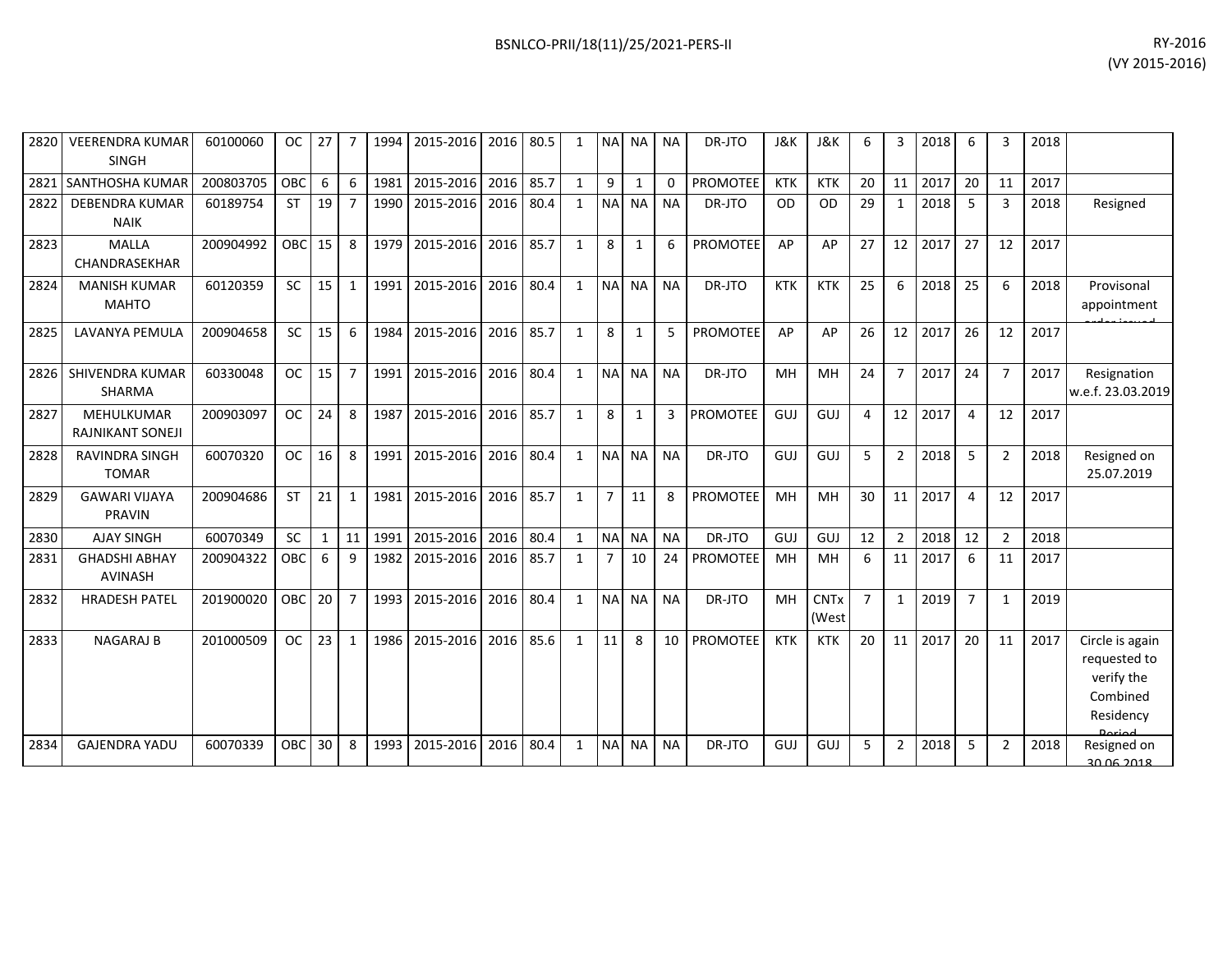|      | 2835 UMMED SINGH RAO                 | 198503915 | <b>OC</b>  | 28             | 6                | 1963 | 2015-2016      | 2016 | 85.6 | $\mathbf{1}$ | 11        | 1              | 9         | PROMOTEE        | RAJ        | <b>RAJ</b>           | 9  | 5              | 2016 | 9  | 5              | 2016 | <b>BSNL VR Scheme-</b><br>2019.<br>Circle is again<br>requested to<br>verify the<br>Combined<br>Residency<br>Period |
|------|--------------------------------------|-----------|------------|----------------|------------------|------|----------------|------|------|--------------|-----------|----------------|-----------|-----------------|------------|----------------------|----|----------------|------|----|----------------|------|---------------------------------------------------------------------------------------------------------------------|
| 2836 | DAMARAGIDDA<br>SAIRAJ                | 60133220  | <b>OC</b>  | 6              | $\overline{4}$   | 1995 | 2015-2016      | 2016 | 80.4 | $\mathbf{1}$ | <b>NA</b> | <b>NA</b>      | <b>NA</b> | DR-JTO          | <b>KRL</b> | <b>KTK</b>           | 29 | $\mathbf{1}$   | 2018 | 29 | 1              | 2018 |                                                                                                                     |
| 2837 | <b>RAVI YADAV</b>                    | 200900132 | OBC        | 20             | $\overline{3}$   | 1983 | 2015-2016      | 2016 | 85.6 | $\mathbf{1}$ | 8         | 9              | 11        | <b>PROMOTEE</b> | <b>MP</b>  | <b>MP</b>            | 20 | 11             | 2017 | 20 | 11             | 2017 |                                                                                                                     |
| 2838 | <b>BIJAY BUDUMURU</b>                | 60187012  | OBC        | 10             | 6                | 1995 | 2015-2016      | 2016 | 80.4 | $\mathbf{1}$ | $\sf NA$  | NA             | <b>NA</b> | DR-JTO          | <b>OD</b>  | OD                   | 29 | 1              | 2018 | 5  | 3              | 2018 | Resigned                                                                                                            |
| 2839 | SUYASH VAIRAGADE                     | 200903517 | <b>OC</b>  | 21             | 9                | 1986 | 2015-2016      | 2016 | 85.6 | $\mathbf{1}$ | 8         | 4              | 16        | PROMOTEE        | CG         | CG                   | 20 | 11             | 2017 | 20 | 11             | 2017 |                                                                                                                     |
| 2840 | PRAMOD KUMAR<br>YADAV                | 60070340  | OBC        | 5              | $\overline{7}$   | 1995 | 2015-2016      | 2016 | 80.4 | $\mathbf{1}$ | <b>NA</b> | <b>NA</b>      | <b>NA</b> | DR-JTO          | GUJ        | GUJ                  | 12 | $\overline{2}$ | 2018 | 12 | 2              | 2018 | Resigned on<br>10.10.2018                                                                                           |
| 2841 | SARVESH PANDEY                       | 200902599 | <b>OC</b>  | 28             | $\boldsymbol{9}$ | 1986 | 2015-2016      | 2016 | 85.6 | $\mathbf{1}$ | 8         | $\overline{2}$ | 20        | PROMOTEE        | UP(E)      | UP(E)                | 4  | 12             | 2017 | 4  | 12             | 2017 |                                                                                                                     |
| 2842 | <b>HARI OM MEENA-II</b>              | 201800088 | <b>ST</b>  | $\overline{2}$ | $\overline{7}$   | 1990 | 2015-2016      | 2016 | 80.3 | $\mathbf{1}$ | $\sf NA$  | <b>NA</b>      | <b>NA</b> | DR-JTO          | MH         | <b>MH</b>            | 9  | $\overline{7}$ | 2018 | 9  | $\overline{7}$ | 2018 |                                                                                                                     |
| 2843 | RAVINDRAKUMAR<br>KHEDEKAR            | 200904029 | OBC        | 20             | 11               | 1979 | 2015-2016      | 2016 | 85.6 | $\mathbf{1}$ | 8         | 0              | 14        | PROMOTEE        | MH         | <b>CNTx</b><br>(West | 4  | 12             | 2017 | 4  | 12             | 2017 |                                                                                                                     |
| 2844 | <b>VIKAS CHANDRA</b><br><b>VERMA</b> | 60138036  | <b>OBC</b> | 14             | $\overline{7}$   | 1990 | 2015-2016      | 2016 | 80.3 | $\mathbf{1}$ | <b>NA</b> | <b>NA</b>      | <b>NA</b> | DR-JTO          | <b>KRL</b> | <b>TN</b>            | 19 | 3              | 2018 | 19 | 3              | 2018 | $R-S(M)$ I/C                                                                                                        |
| 2845 | JAYESH AUGUSTINE                     | 200801340 | <b>OC</b>  | $\mathbf{1}$   | 5                | 1985 | 2015-2016      | 2016 | 85.5 | $\mathbf{1}$ | 11        | 3              | 22        | PROMOTEE        | <b>KRL</b> | KRL                  | 28 | 9              | 2019 | 3  | 12             | 2019 | Circle is again<br>requested to<br>verify the<br>Combined<br>Residency                                              |
| 2846 | <b>BHASKARDUTT</b><br>SHARMA         | 60300014  | OBC        | 21             | 8                | 1992 | 2015-2016      | 2016 | 80.3 | $\mathbf{1}$ | <b>NA</b> | <b>NA</b>      | <b>NA</b> | DR-JTO          | HP         | <b>CNTx</b><br>(Nort | 5  | 3              | 2018 | 5  | з              | 2018 |                                                                                                                     |
| 2847 | <b>HARSHA N-II</b>                   | 199703446 | <b>OC</b>  | 10             | $\overline{3}$   | 1978 | 2015-2016      | 2016 | 85.5 | $\mathbf{1}$ | 11        | $\mathbf{1}$   | 28        | <b>PROMOTEE</b> | <b>KTK</b> | <b>KTK</b>           | 20 | 11             | 2017 | 20 | 11             | 2017 | Circle is again<br>requested to<br>verify the<br>Combined<br>Residency<br><b>Doriad</b>                             |
|      | 2848 GEDELA VASU BABU                | 60210306  | OBC        | 16             | $\overline{3}$   | 1995 | 2015-2016 2016 |      | 80.3 | $\mathbf{1}$ | <b>NA</b> | <b>NA</b>      | <b>NA</b> | DR-JTO          | <b>TN</b>  | <b>TN</b>            | 5  | $\overline{2}$ | 2018 | 5  | 2              | 2018 |                                                                                                                     |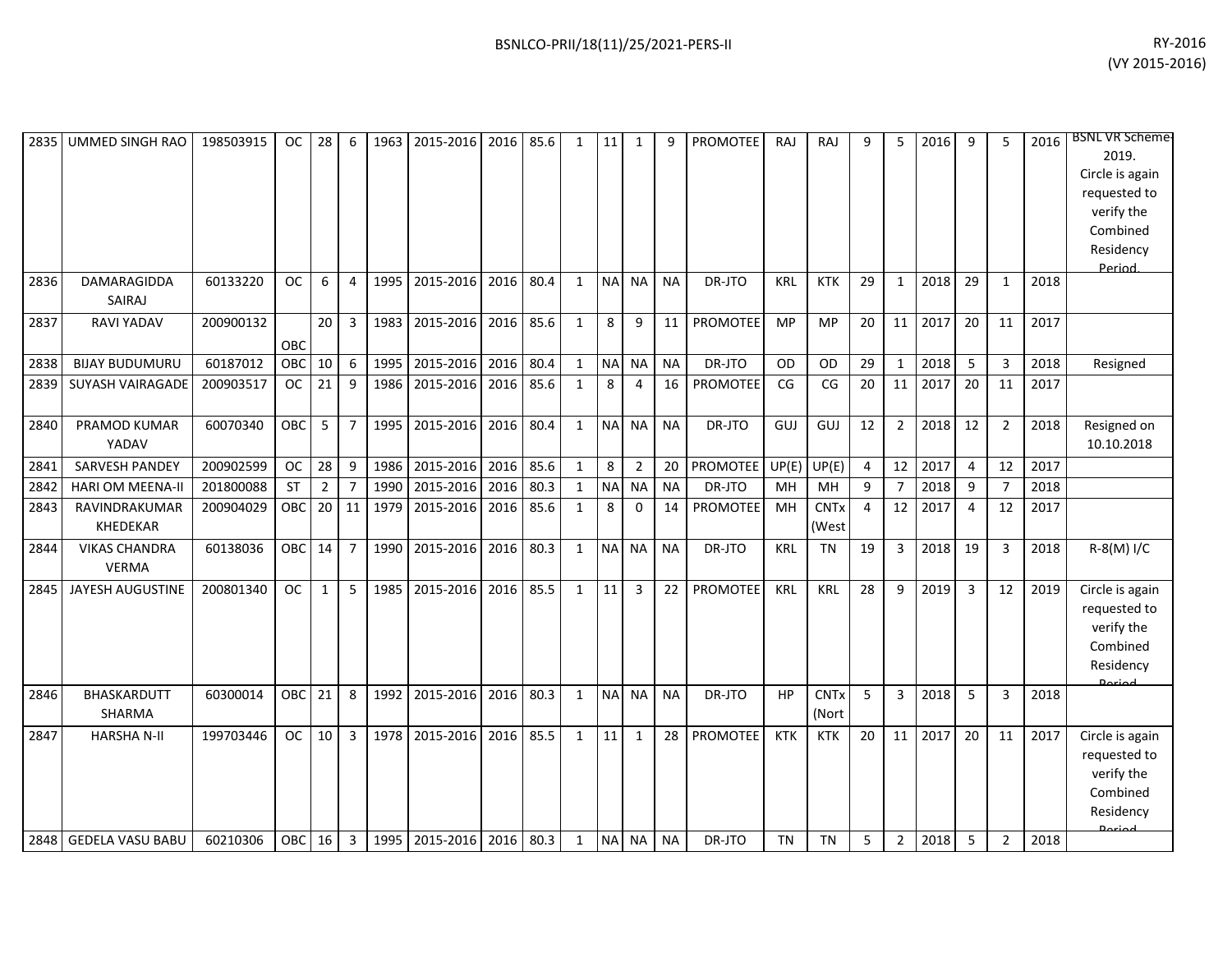| BSNLCO-PRII/18(11)/25/2021-PERS-II | RY-2016 |
|------------------------------------|---------|
|                                    | .       |

| 2849 | S.M.MORE                             | 198401296 | <b>OC</b> | 1               | 6              | 1962 | 2015-2016           | 2016 | 85.5 | 1            | 9              | 5              | 4           | <b>PROMOTEE</b> | MH             | MН                   | 3              | 6              | 2016 | 6  | 6              | 2016 | VRS-2019                                                                            |
|------|--------------------------------------|-----------|-----------|-----------------|----------------|------|---------------------|------|------|--------------|----------------|----------------|-------------|-----------------|----------------|----------------------|----------------|----------------|------|----|----------------|------|-------------------------------------------------------------------------------------|
| 2850 | <b>SANJAY GHOSE</b>                  | 60181505  | OBC       | $\mathbf{1}$    | 4              | 1990 | 2015-2016           | 2016 | 80.2 | 1            | <b>NA</b>      | <b>NA</b>      | <b>NA</b>   | DR-JTO          | OD             | <b>OD</b>            | 29             | $\mathbf{1}$   | 2018 | 5  | 3              | 2018 | Resigned                                                                            |
| 2851 | <b>SHRISH KUMAR</b><br><b>MISHRA</b> | 200802167 | OC        | 15              | 10             | 1981 | 2015-2016           | 2016 | 85.5 | $\mathbf{1}$ | 9              | $\mathbf{1}$   | 13          | <b>PROMOTEE</b> | UP(E)          | UP(E)                | $\overline{4}$ | 12             | 2017 | 4  | 12             | 2017 | RESIGNED                                                                            |
| 2852 | <b>NENAVATH BALU</b>                 | 60270147  | ST        | 15              | $\overline{4}$ | 1993 | 2015-2016           | 2016 | 80.2 | 1            | <b>NA</b>      | <b>NA</b>      | <b>NA</b>   | DR-JTO          | <b>CHTD</b>    | <b>CHTD</b>          | 12             | $\overline{2}$ | 2018 | 12 | $\overline{2}$ | 2018 |                                                                                     |
| 2853 | <b>BHEEMA GUGULOTH</b>               | 200903674 | ST        | 14              | 3              | 1982 | 2015-2016           | 2016 | 85.5 | 1            | 8              | 3              | 0           | PROMOTEE        | <b>TLGN</b>    | <b>TLGN</b>          | 26             | 12             | 2017 | 26 | 12             | 2017 |                                                                                     |
| 2854 | SHASHANK<br><b>BHASKARRAO BHELE</b>  | 60150497  | OBC       | 11              | $\overline{7}$ | 1993 | 2015-2016           | 2016 | 80.2 | 1            | <b>NA</b>      | <b>NA</b>      | <b>NA</b>   | DR-JTO          | MH             | MH                   | 12             | 3              | 2018 | 12 | $\mathbf{3}$   |      | 2018 Resignation w.e.f<br>01.12.2020                                                |
| 2855 | <b>SRAVAN KUMAR K</b>                | 200902980 | SC        | 13              | 8              | 1987 | 2015-2016           | 2016 | 85.5 | $\mathbf{1}$ | 8              | $\overline{3}$ | $\mathbf 0$ | <b>PROMOTEE</b> | <b>TLGN</b>    | <b>TLGN</b>          | 26             | 12             | 2017 | 26 | 12             | 2017 | Resignation<br><u>NG NO 2021</u>                                                    |
| 2856 | JANI BIJU BABJAN                     | 60130016  | OBC       | $\overline{12}$ | $\overline{3}$ | 1994 | 2015-2016           | 2016 | 80.2 | $\mathbf{1}$ | <b>NA</b>      | <b>NA</b>      | <b>NA</b>   | DR-JTO          | <b>KRL</b>     | <b>KRL</b>           | 12             | $\overline{2}$ | 2018 | 12 | $\overline{2}$ | 2018 |                                                                                     |
| 2857 | <b>MARISELVAM A</b>                  | 200903193 | OBC       | 17              | 5              | 1988 | 2015-2016           | 2016 | 85.5 | 1            | 8              | 0              | 18          | <b>PROMOTEE</b> | <b>TN</b>      | TN                   | 27             | 11             | 2017 | 27 | 11             | 2017 |                                                                                     |
| 2858 | RAJU KUMAR-II                        | 260480024 | OBC       | 23              | 10             | 1994 | 2015-2016           | 2016 | 80.2 | $\mathbf{1}$ | <b>NA</b>      | <b>NA</b>      | <b>NA</b>   | DR-JTO          | ASM            | <b>CNTx</b><br>(NER) | 19             | $\overline{2}$ | 2018 | 19 | $\overline{2}$ | 2018 |                                                                                     |
| 2859 | <b>DEEPAK-II</b>                     | 200904537 | OBC       | 19              | $\overline{7}$ | 1983 | 2015-2016           | 2016 | 85.5 | $\mathbf{1}$ | 8              | $\mathbf 0$    | 13          | <b>PROMOTEE</b> | UP(E)          | UP(E)                | $\overline{4}$ | 12             | 2017 | 4  | 12             | 2017 |                                                                                     |
| 2860 | <b>SUBHRAJIT DEHURY</b>              | 60160132  | OBC       | $\overline{4}$  | 9              | 1990 | 2015-2016           | 2016 | 80.1 | $\mathbf{1}$ | <b>NA</b>      | <b>NA</b>      | <b>NA</b>   | DR-JTO          | $NE-I$         | $NE-I$               | 1              | 1              | 2018 | 1  | 1              | 2018 |                                                                                     |
| 2861 | <b>SACHIN M</b>                      | 201000814 | <b>OC</b> | 24              | $\overline{2}$ | 1986 | 2015-2016           | 2016 | 85.5 | 1            | $\overline{7}$ | 6              | 27          | <b>PROMOTEE</b> | <b>KTK</b>     | <b>KTK</b>           | 20             | 11             | 2017 | 20 | 11             | 2017 |                                                                                     |
| 2862 | SANTOSH KUMAR<br><b>BEHRA</b>        | 60330097  | <b>SC</b> | $\overline{2}$  | 9              | 1991 | 2015-2016           | 2016 | 80.1 | $\mathbf{1}$ | <b>NA</b>      | <b>NA</b>      | <b>NA</b>   | DR-JTO          | GUJ            | <b>CNTx</b><br>(West | 5              | 3              | 2018 | 5  | 3              | 2018 |                                                                                     |
| 2863 | <b>PATHAK SUNIL</b><br><b>GANESH</b> | 198404931 | <b>OC</b> | 30              | 5              | 1962 | 2015-2016           | 2016 | 85.4 | $\mathbf{1}$ | 12             | 8              | 21          | <b>PROMOTEE</b> | MH             | <b>MH</b>            | 6              | 6              | 2016 | 6  | 6              | 2016 | VRS-2019.<br>Circle is again<br>requested to<br>verify the<br>Combined<br>Residency |
| 2864 | <b>SURAJ KUMAR</b>                   | 60100026  | OBC       | 15              | $\overline{2}$ | 1993 | 2015-2016           | 2016 | 80.1 | 1            | <b>NA</b>      | <b>NA</b>      | <b>NA</b>   | DR-JTO          | <b>J&amp;K</b> | <b>J&amp;K</b>       | 12             | 3              | 2018 | 12 | $\overline{3}$ | 2018 | Under                                                                               |
| 2865 | M CHIRANJEEVI                        | 201000754 | ST        | $\overline{27}$ | $\overline{4}$ | 1988 | 2015-2016           | 2016 | 85.4 | $\mathbf{1}$ | 11             | $\overline{7}$ | 6           | <b>PROMOTEE</b> | <b>KTK</b>     | <b>KTK</b>           | 20             | 11             | 2017 | 20 | 11             | 2017 | Circle is again<br>requested to<br>verify the<br>Combined<br>Residency<br>Doriad    |
| 2866 | <b>ASKARK</b>                        | 60138014  | OBC       | 18              | $\overline{2}$ | 1994 | 2015-2016           | 2016 | 80.1 | 1            | <b>NA</b>      | <b>NA</b>      | <b>NA</b>   | DR-JTO          | KRL            | <b>KRL</b>           | 29             | $\mathbf{1}$   | 2018 | 29 | $\mathbf{1}$   | 2018 |                                                                                     |
| 2867 | <b>ARUN KUMAR</b><br>VALLURU         | 199415713 | <b>OC</b> | 6               | $\overline{4}$ | 1964 | 2015-2016           | 2016 | 85.4 | $\mathbf{1}$ | 10             | 11             | 6           | <b>PROMOTEE</b> | <b>TLGN</b>    | <b>TLGN</b>          | 26             | 12             | 2017 | 26 | 12             | 2017 |                                                                                     |
|      | 2868 SUMIT KUMAR SAR                 | 60185004  | OC.       | 20              | $\mathsf{q}$   |      | 1989 2015-2016 2016 |      | 80   | $\mathbf{1}$ | <b>NA</b>      | <b>NA</b>      | <b>NA</b>   | DR-JTO          | <b>OD</b>      | <b>OD</b>            | 5              | $\overline{3}$ | 2018 | 5  | 3              | 2018 |                                                                                     |

2869 HETALBEN PATEL 200900983 OBC 1 4 1985 2015-2016 2016 85.4 1 8 5 0 PROMOTEE GUJ GUJ 4 12 2017 4 12 2017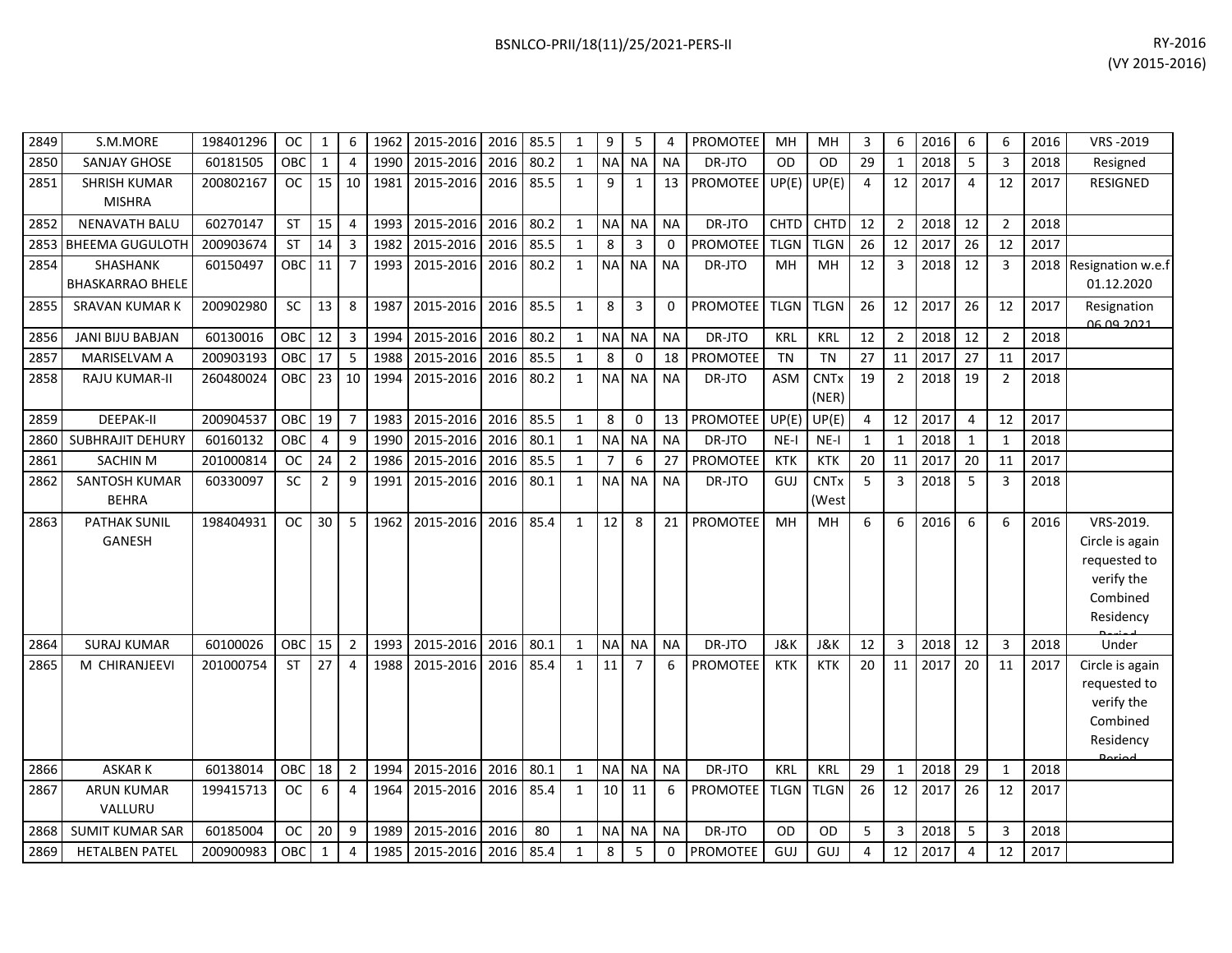| 2870 | <b>VEER SINGH SHAKYA</b>                    | 201800333 | <b>SC</b>  | 19             |    | 1994 | 2015-2016      | 2016 | 80   | 1            | N <sub>A</sub>  | <b>NA</b>      | <b>NA</b> | DR-JTO          | <b>KRL</b> | KRL                             | 3  | 9              | 2018 | 3  | 9              | 2018 |                                                                                                      |
|------|---------------------------------------------|-----------|------------|----------------|----|------|----------------|------|------|--------------|-----------------|----------------|-----------|-----------------|------------|---------------------------------|----|----------------|------|----|----------------|------|------------------------------------------------------------------------------------------------------|
| 2871 | <b>HEERA MANI</b>                           | 200904181 | <b>SC</b>  | 5              | 2  | 1984 | 2015-2016      | 2016 | 85.4 | $\mathbf{1}$ | 8               | 3              | q         | PROMOTEE        | UP(W)      | UP(E)                           | 29 |                | 2018 | 29 |                | 2018 |                                                                                                      |
| 2872 | <b>MANISH KUMAR-II</b>                      | 60330108  | <b>SC</b>  | 12             | 4  | 1995 | 2015-2016      | 2016 | 80   | $\mathbf{1}$ | NA <sup>I</sup> | <b>NA</b>      | <b>NA</b> | DR-JTO          | GUJ        | <b>CNT<sub>x</sub></b><br>(West | 18 | 6              | 2018 | 18 | 6              | 2018 | Transferred to<br>CNTX(W) Circle.                                                                    |
| 2873 | <b>VED PRAKASH-II</b>                       | 200902528 | OBC        | $\overline{4}$ | 11 | 1983 | 2015-2016      | 2016 | 85.4 | $\mathbf{1}$ | 8               |                | 13        | <b>PROMOTEE</b> | <b>RAJ</b> | <b>RAJ</b>                      | 25 | 11             | 2017 | 25 | 11             | 2017 |                                                                                                      |
|      | 2874 RAJVIR MEETKUMAR<br><b>GIRISHKUMAR</b> | 60070446  | <b>OC</b>  | 27             | 8  | 1995 | 2015-2016      | 2016 | 80   | $\mathbf{1}$ | NA              | <b>NA</b>      | <b>NA</b> | DR-JTO          | GUJ        | GUJ                             | 18 | 6              | 2018 | 18 | 6              | 2018 | Resigned on<br>18.02.2019                                                                            |
| 2875 | TOM P G                                     | 198806817 | <b>OC</b>  | 19             | 5  | 1959 | 2015-2016      | 2016 | 85.3 | $\mathbf{1}$ | 11              | $\Omega$       | $\Delta$  | <b>PROMOTEE</b> | RAJ        | <b>RAJ</b>                      | 4  | $\overline{4}$ | 2016 | 4  | $\overline{4}$ | 2016 | Superannuation.<br>Circle is again<br>requested to<br>verify the<br>Combined<br>Residency<br>Period. |
| 2876 | <b>PRATEEK KUMAR</b><br><b>SHARMA</b>       | 60070418  | <b>OC</b>  | 19             | 12 | 1993 | 2015-2016      | 2016 | 80   | -1           | <b>NA</b>       | <b>NA</b>      | <b>NA</b> | DR-JTO          | GUJ        | GUJ                             | 18 | 6              | 2018 | 18 | 6              | 2018 |                                                                                                      |
| 2877 | <b>SURESH CHANDRA</b><br><b>TANWAR</b>      | 198505432 | <b>OC</b>  | 24             | 3  | 1963 | 2015-2016      | 2016 | 85.3 | $\mathbf{1}$ | 10              | 10             | 29        | <b>PROMOTEE</b> | RAJ        | RAJ                             | 29 | $\overline{2}$ | 2016 | 29 | $\overline{2}$ | 2016 | <b>BSNL VR Scheme-</b><br>2019                                                                       |
| 2878 | <b>RITESH KUMAR RAI</b>                     | 60047523  | <b>OC</b>  | $\overline{2}$ | 1  | 1988 | 2015-2016      | 2016 | 79.9 | -1           | <b>NA</b>       | <b>NA</b>      | <b>NA</b> | DR-JTO          | <b>ASM</b> | <b>ASM</b>                      | 19 | $\overline{2}$ | 2018 | 19 | $\overline{2}$ | 2018 | $\overline{\phantom{m}}$                                                                             |
| 2879 | PRASHANT<br>SHASHIKANT<br><b>BAVISKAR</b>   | 200802765 | <b>OBC</b> | 1              | 8  | 1984 | 2015-2016      | 2016 | 85.3 |              | 9               | $\overline{2}$ | 28        | <b>PROMOTEE</b> | MH         | MH                              | 12 | $\overline{2}$ | 2018 | 12 | $\overline{2}$ | 2018 |                                                                                                      |
| 2880 | <b>NITESH SONI</b>                          | 60120216  | <b>OBC</b> | $\overline{4}$ | 4  | 1991 | 2015-2016 2016 |      | 79.9 | 1            |                 | NA NA          | <b>NA</b> | DR-JTO          | <b>KTK</b> | <b>KTK</b>                      | 26 | 12             | 2017 | 26 | 12             | 2017 | Provisonal                                                                                           |

ORDER ISSUED 200902510 OBC 22 5 1985 2015-2016 2016 85.3 1 9 2 21 PROMOTEE KRL KRL 1 1 2018 1 1 2018

2884 SHAILENDRA KUMAR 60160124 OC 1 1 1 1 1988 2015-2016 2016 79.8 1 NA NA NA NA DR-JTO NE-I NE-I 1 1 1 2018 1 1 1 2018 2885| VELAYUDHAM M S | 200902975 | OBC| 22| 7 | 1981|2015-2016|2016|85.3| 1 | 8| 1 | 22|PROMOTEE| CHTD| CHTD| 4 | 12|2017| 4 | 12|2017

2886| ARJUN KUMAR |60150477 |SC |4 |11 |1990 |2015-2016 |2016 |79.8 | 1 |NA|NA |NA |NA |DR-JTO |MH |MH |12 |2 |2018 |12 | 2 |2018

200803694 OBC 2 11 1984 2015-2016 2016 85.3 1 9 1 2 PROMOTEE UP(E) UP(E) 4 12 2017 4 12 2017

(West  $UP(E)$ 

2882 GAJENDRA BATESAR 60330106 OBC 1 3 1994 2015-2016 2016 79.9 1 NA NA NA NA DR-JTO GUJ CNTx

2883 FAIZAN AHMAD

ANSARI

appointment

22.01.2019

18 6 2018 18 6 2018 Resigned on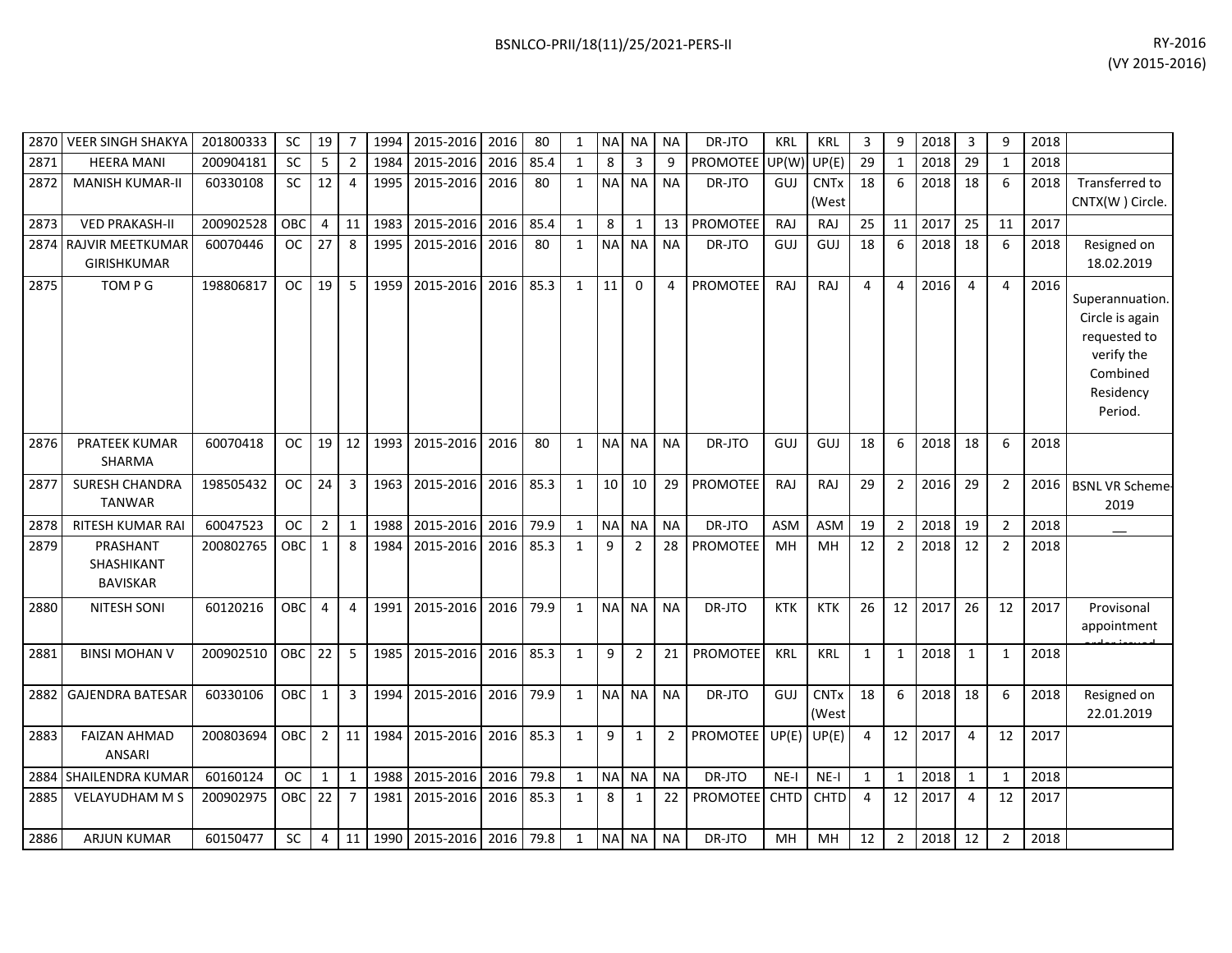| 2887 | <b>DILIPBHAI ASHARA</b> | 200903046 | <b>OC</b>  | 11               | 3              | 1986 | 2015-2016 2016 |      | 85.3 | 1            | 8              | $\mathbf{1}$ | 3            | <b>PROMOTEE</b>         | GUJ        | GUJ                    | 4  | 12             | 2017 | 4              | 12           | 2017 |                               |
|------|-------------------------|-----------|------------|------------------|----------------|------|----------------|------|------|--------------|----------------|--------------|--------------|-------------------------|------------|------------------------|----|----------------|------|----------------|--------------|------|-------------------------------|
| 2888 | PANKAJ PRATAP           | 60120233  | <b>SC</b>  | 20               | 5              | 1992 | 2015-2016      | 2016 | 79.8 | 1            |                | NA NA        | <b>NA</b>    | DR-JTO                  | <b>KTK</b> | <b>KTK</b>             | 29 | $\mathbf{1}$   | 2018 | 29             | $\mathbf{1}$ | 2018 | Provisonal                    |
|      |                         |           |            |                  |                |      |                |      |      |              |                |              |              |                         |            |                        |    |                |      |                |              |      | appointment                   |
| 2889 | <b>HITEN NAKUM</b>      | 200904221 | OBC        | 13               | 3              | 1984 | 2015-2016      | 2016 | 85.3 | $\mathbf{1}$ | $\overline{7}$ | 11           | 20           | <b>PROMOTEE</b>         | GUJ        | GUJ                    | 4  | 12             | 2017 | $\overline{4}$ | 12           | 2017 |                               |
| 2890 | <b>NISHA KUMARI</b>     | 60090024  | <b>ST</b>  | 15               | 8              | 1992 | 2015-2016      | 2016 | 79.8 | $\mathbf{1}$ |                | NA NA        | <b>NA</b>    | DR-JTO                  | HP         | <b>HP</b>              | 5  | 3              | 2018 | 5              | 3            | 2018 |                               |
|      | <b>MEENA</b>            |           |            |                  |                |      |                |      |      |              |                |              |              |                         |            |                        |    |                |      |                |              |      |                               |
| 2891 | <b>SURAJIT SAIKIA</b>   | 201000505 | <b>ST</b>  | 24               | $\overline{2}$ | 1983 | 2015-2016      | 2016 | 85.3 | $\mathbf{1}$ | $\overline{7}$ | 8            | 15           | <b>PROMOTEE</b>         | <b>ASM</b> | ASM                    | 11 | 12             | 2017 | 11             | 12           | 2017 |                               |
|      |                         |           |            |                  |                |      |                |      |      |              |                |              |              |                         |            |                        |    |                |      |                |              |      |                               |
| 2892 | <b>KRISHN KUMAR</b>     | 60070321  | <b>OC</b>  | 21               | 12             | 1992 | 2015-2016      | 2016 | 79.8 | 1            | NA             | <b>NA</b>    | <b>NA</b>    | DR-JTO                  | GUJ        | GUJ                    | 5  | $\overline{2}$ | 2018 | 5              | 2            | 2018 | Resigned on                   |
| 2893 | <b>LALIT KUMAR</b>      | 200400999 | <b>OBC</b> | 12               | 9              | 1975 | 2015-2016      | 2016 | 85.2 | $\mathbf{1}$ | 14             | 4            |              | 22 PROMOTEE UP(W) UP(W) |            |                        | 25 | 6              | 2018 | 25             | 6            | 2018 | 14.08.2018<br>Circle is again |
|      | <b>BHARTI</b>           |           |            |                  |                |      |                |      |      |              |                |              |              |                         |            |                        |    |                |      |                |              |      | requested to                  |
|      |                         |           |            |                  |                |      |                |      |      |              |                |              |              |                         |            |                        |    |                |      |                |              |      | verify the                    |
|      |                         |           |            |                  |                |      |                |      |      |              |                |              |              |                         |            |                        |    |                |      |                |              |      | Combined                      |
|      |                         |           |            |                  |                |      |                |      |      |              |                |              |              |                         |            |                        |    |                |      |                |              |      | Residency                     |
| 2894 | <b>MOHIT GUPTA</b>      | 60131054  | <b>OC</b>  | 15               | $\mathbf{1}$   | 1993 | 2015-2016      | 2016 | 79.8 | 1            | N <sub>A</sub> | <b>NA</b>    | <b>NA</b>    | DR-JTO                  | KRL        | KRL                    | 19 | 3              | 2018 | 19             | 3            | 2018 | Resigned                      |
| 2895 | <b>TARUN KUMAR</b>      | 200904879 | <b>SC</b>  | 3                | 4              | 1985 | 2015-2016      | 2016 | 85.2 | $\mathbf{1}$ | 11             | 11           | $\mathbf{1}$ | PROMOTEE Tx (Nor        |            | <b>CNTx</b>            | 20 | 11             | 2017 | 20             | 11           | 2017 | Circle is again               |
|      |                         |           |            |                  |                |      |                |      |      |              |                |              |              |                         |            | (Nort                  |    |                |      |                |              |      | requested to                  |
|      |                         |           |            |                  |                |      |                |      |      |              |                |              |              |                         |            | h)                     |    |                |      |                |              |      | verify the                    |
|      |                         |           |            |                  |                |      |                |      |      |              |                |              |              |                         |            |                        |    |                |      |                |              |      | Combined                      |
|      |                         |           |            |                  |                |      |                |      |      |              |                |              |              |                         |            |                        |    |                |      |                |              |      | Residency                     |
| 2896 | <b>PURNISH</b>          | 60100176  | SC         | $\boldsymbol{9}$ | $\overline{3}$ | 1993 | 2015-2016      | 2016 | 79.8 | 1            | NA NA          |              | <b>NA</b>    | DR-JTO                  | J&K        | J&K                    | 8  | 3              | 2018 | 8              | 3            | 2018 | <b>Dorigal</b>                |
| 2897 | <b>SANJIB KUMAR ROY</b> | 198916003 | <b>OC</b>  | 25               | 8              | 1961 | 2015-2016      | 2016 | 85.2 | $\mathbf{1}$ | 11             | 10           | 3            | <b>PROMOTEE</b>         | JKD        | <b>JKD</b>             | 5  | 11             | 2018 | -5             | 11           | 2018 | <b>RETIRED ON</b>             |
|      |                         |           |            |                  |                |      |                |      |      |              |                |              |              |                         |            |                        |    |                |      |                |              |      | 31.08.2021.                   |
|      |                         |           |            |                  |                |      |                |      |      |              |                |              |              |                         |            |                        |    |                |      |                |              |      | Circle is again               |
|      |                         |           |            |                  |                |      |                |      |      |              |                |              |              |                         |            |                        |    |                |      |                |              |      | requested to                  |
|      |                         |           |            |                  |                |      |                |      |      |              |                |              |              |                         |            |                        |    |                |      |                |              |      | verify the                    |
|      |                         |           |            |                  |                |      |                |      |      |              |                |              |              |                         |            |                        |    |                |      |                |              |      | Combined                      |
|      |                         |           |            |                  |                |      |                |      |      |              |                |              |              |                         |            |                        |    |                |      |                |              |      | Residency                     |
| 2898 | <b>PUNEET KUMAR</b>     | 60320164  | <b>SC</b>  | 3                | 10             | 1993 | 2015-2016      | 2016 | 79.8 | 1            | NA             | <b>NA</b>    | <b>NA</b>    | DR-JTO                  | <b>JKD</b> | <b>CNT<sub>x</sub></b> | 11 | 12             | 2017 | 11             | 12           | 2017 | <b>Tendered</b>               |
|      | <b>NIRAJ</b>            |           |            |                  |                |      |                |      |      |              |                |              |              |                         |            | (East)                 |    |                |      |                |              |      | resignation w.e.f             |
|      |                         |           |            |                  |                |      |                |      |      |              |                |              |              |                         |            |                        |    |                |      |                |              |      | 16.09.2021                    |

(VY 2015-2016)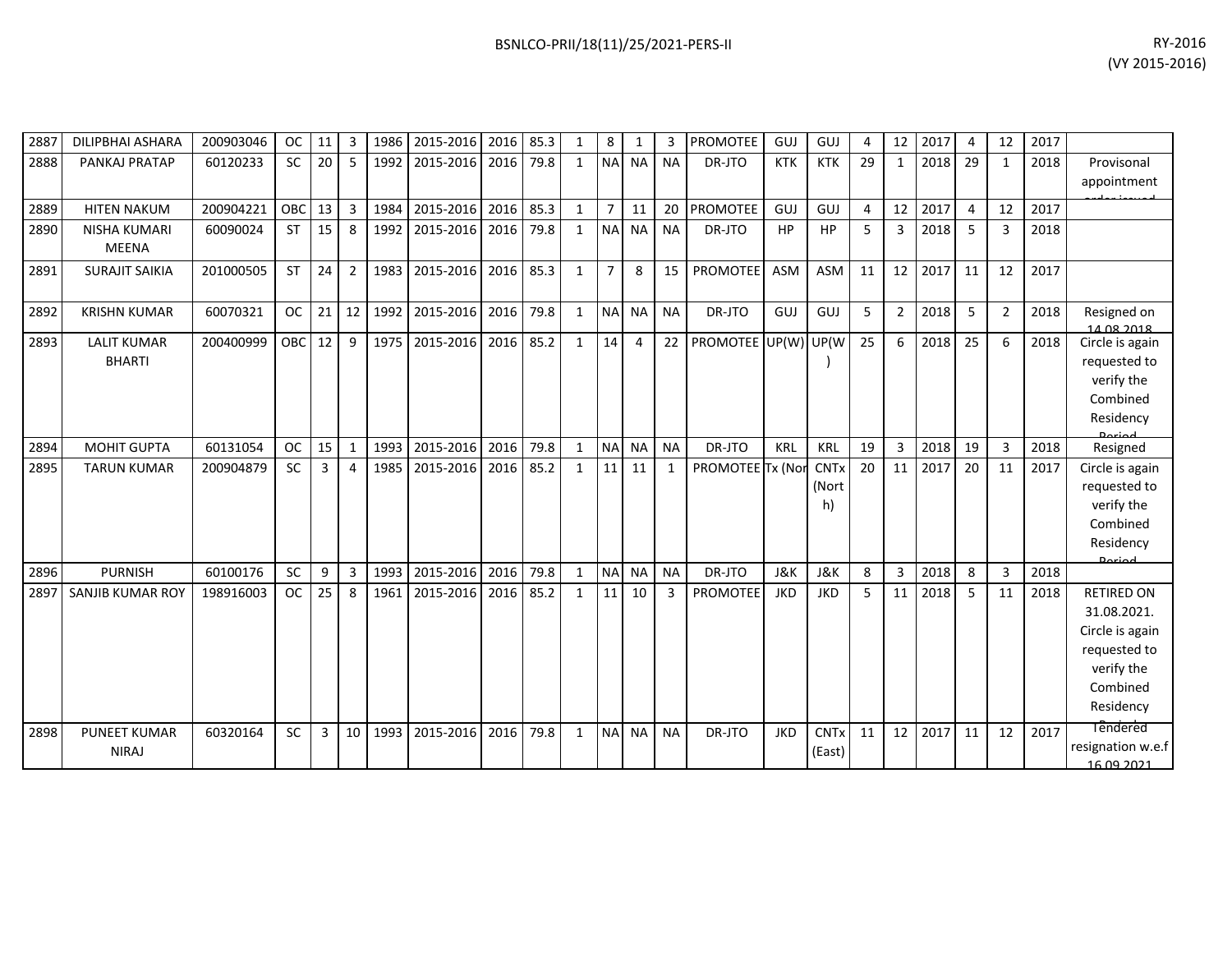| 2899 | <b>JAGADISH KAMMAR</b>                   | 200012213 | <b>OC</b> | 1              | 7              | 1978 | 2015-2016                | 2016 | 85.2 | $\mathbf{1}$ | 11             | 3              | 1            | <b>PROMOTEE</b> | <b>KTK</b>  | <b>KTK</b>           | 20           | 11             | 2017 | 20             | 11             | 2017 | Circle is again<br>requested to<br>verify the<br>Combined<br>Residency<br>Doriod |
|------|------------------------------------------|-----------|-----------|----------------|----------------|------|--------------------------|------|------|--------------|----------------|----------------|--------------|-----------------|-------------|----------------------|--------------|----------------|------|----------------|----------------|------|----------------------------------------------------------------------------------|
| 2900 | <b>SANDEEP GHOSE</b>                     | 60150452  | <b>OC</b> | 6              | 5              | 1988 | 2015-2016                | 2016 | 79.7 | $\mathbf{1}$ | <b>NA</b>      | <b>NA</b>      | <b>NA</b>    | DR-JTO          | MН          | MH                   | 6            | 11             | 2017 | 12             | $\overline{2}$ | 2018 |                                                                                  |
| 2901 | <b>ASIM PANJVANI</b>                     | 200206813 | <b>OC</b> | 19             | 9              | 1979 | 2015-2016                | 2016 | 85.2 | $\mathbf{1}$ | 10             | 11             | 3            | <b>PROMOTEE</b> | GUJ         | GUJ                  | 4            | 12             | 2017 | $\overline{4}$ | 12             | 2017 | <b>RETIRED ON</b><br>21 08 2021                                                  |
| 2902 | <b>ABHISHEK KUMAR-II</b>                 | 60330082  | SC        | $\overline{7}$ | 8              | 1988 | 2015-2016                | 2016 | 79.7 | $\mathbf{1}$ | <b>NA</b>      | <b>NA</b>      | <b>NA</b>    | DR-JTO          | GUJ         | <b>CNTx</b><br>(West | 5            | $\overline{2}$ | 2018 | 5              | $\overline{2}$ | 2018 | Transferred to<br>CNTX(W) Circle.                                                |
| 2903 | <b>MADAN LAL JANWA</b>                   | 200203894 | OBC       | 10             | 10             | 1972 | 2015-2016                | 2016 | 85.2 | $\mathbf{1}$ | 10             | 10             | 19           | <b>PROMOTEE</b> | RAJ         | RAJ                  | 20           | 11             | 2017 | 20             | 11             | 2017 |                                                                                  |
| 2904 | <b>KOVELADINNE</b><br>VEERENDRANATH      | 60120243  | <b>SC</b> | 10             | 12             | 1990 | 2015-2016                | 2016 | 79.7 | $\mathbf{1}$ | <b>NA</b>      | <b>NA</b>      | <b>NA</b>    | DR-JTO          | KTK         | <b>KTK</b>           | 29           | $\mathbf{1}$   | 2018 | 29             | 1              | 2018 |                                                                                  |
| 2905 | MOHAMMAD NISAR<br>M YUSUF                | 198109664 | <b>OC</b> | $\overline{4}$ | $\overline{4}$ | 1962 | 2015-2016                | 2016 | 85.2 | $\mathbf{1}$ | 9              | 5              | 5            | <b>PROMOTEE</b> | MH          | MH                   | 6            | 6              | 2016 | 6              | 6              | 2016 | retired VRS 2019<br>& Expired after                                              |
| 2906 | <b>SANCHIT SHARMA</b>                    | 201800089 | <b>OC</b> | 29             | $\overline{7}$ | 1989 | 2015-2016                | 2016 | 79.6 | $\mathbf{1}$ | NA             | <b>NA</b>      | <b>NA</b>    | DR-JTO          | MH          | MH                   | 9            | $\overline{7}$ | 2018 | 9              | $\overline{7}$ | 2018 |                                                                                  |
| 2907 | <b>JOSTIN KUJUR</b>                      | 200800715 | <b>ST</b> | 15             | 3              | 1980 | 2015-2016                | 2016 | 85.2 | $\mathbf{1}$ | 9              | 4              | $\mathbf{1}$ | PROMOTEE        | CG          | CG                   | 20           | 11             | 2017 | 20             | 11             | 2017 |                                                                                  |
| 2908 | NITESH KUMAR<br><b>SINGH</b>             | 60046265  | <b>OC</b> | 6              | 9              | 1990 | 2015-2016                | 2016 | 79.6 | $\mathbf{1}$ | <b>NA</b>      | <b>NA</b>      | <b>NA</b>    | DR-JTO          | ASM         | ASM                  | 19           | $\overline{2}$ | 2018 | 19             | $\overline{2}$ | 2018 |                                                                                  |
| 2909 | <b>MUNNA KUMAR</b>                       | 200801796 | OBC       | $\mathbf{1}$   | $\mathbf{1}$   | 1984 | 2015-2016                | 2016 | 85.2 | $\mathbf{1}$ | 9              | $\overline{2}$ | 23           | Promotee        | HP          | HP                   | 26           | 12             | 2017 | 26             | 12             | 2017 |                                                                                  |
| 2910 | Mohit Tyagi                              | 60131618  | <b>OC</b> | 24             | 8              | 1991 | 2015-2016                | 2016 | 79.6 | $\mathbf{1}$ | <b>NA</b>      | <b>NA</b>      | <b>NA</b>    | DR-JTO          | <b>KRL</b>  | <b>KRL</b>           | 29           | 1              | 2018 | 29             | $\mathbf{1}$   | 2018 | Resigned                                                                         |
| 2911 | <b>BIRANCHI NARAYAN</b><br><b>BEHERA</b> | 200900186 | <b>SC</b> | 4              | 4              | 1985 | 2015-2016                | 2016 | 85.2 | $\mathbf{1}$ | 8              | 9              | 23           | <b>PROMOTEE</b> | <b>CTD</b>  | <b>OD</b>            | 20           | 10             | 2017 | 20             | 11             | 2017 |                                                                                  |
| 2912 | <b>SUMIT</b><br><b>VISHWAKARMA</b>       | 60060044  | OBC       | 23             | 6              | 1993 | 2015-2016                | 2016 | 79.6 | $\mathbf{1}$ | <b>NA</b>      | <b>NA</b>      | <b>NA</b>    | DR-JTO          | CG          | CG                   | 4            | 12             | 2017 | 4              | 12             | 2017 |                                                                                  |
| 2913 | <b>THUMMA SATISH</b>                     | 200903608 | OBC       | 9              | $\overline{4}$ | 1984 | 2015-2016                | 2016 | 85.2 | $\mathbf{1}$ | 8              | 1              | 26           | <b>PROMOTEE</b> | <b>TLGN</b> | <b>STR</b>           | 26           | 12             | 2017 | 26             | 12             | 2017 |                                                                                  |
| 2914 | PRAKASH SHARMA                           | 60043773  | <b>OC</b> | 22             | 9              | 1994 | 2015-2016                | 2016 | 79.6 | $\mathbf{1}$ | $\sf NA$       | <b>NA</b>      | <b>NA</b>    | DR-JTO          | ASM         | <b>ASM</b>           | 19           | $\overline{2}$ | 2018 | 19             | 2              | 2018 |                                                                                  |
| 2915 | <b>BALRAM DHIMAN</b>                     | 200903941 | OBC       | 31             | $\overline{7}$ | 1986 | 2015-2016                | 2016 | 85.2 | $\mathbf{1}$ | 8              | 1              | 20           | Promotee        | HP          | HP                   | 26           | 12             | 2017 | 26             | 12             | 2017 |                                                                                  |
| 2916 | <b>DEEPAK PATEL-II</b>                   | 60160131  | OBC       | 22             | 11             | 1995 | 2015-2016                | 2016 | 79.6 | $\mathbf{1}$ | <b>NA</b>      | <b>NA</b>      | <b>NA</b>    | DR-JTO          | $NE-I$      | $NE-I$               | $\mathbf{1}$ | $\mathbf{1}$   | 2018 | $\mathbf{1}$   | 1              | 2018 |                                                                                  |
| 2917 | <b>SUMAN LAL</b>                         | 200903973 | SC        | 15             | 6              | 1988 | 2015-2016                | 2016 | 85.2 | $\mathbf{1}$ | $\overline{7}$ | 11             | 28           | <b>PROMOTEE</b> | <b>CTD</b>  | <b>CTD</b>           | 20           | 11             | 2017 | 20             | 11             | 2017 |                                                                                  |
| 2918 | PRAVIND KUMAR                            | 160230044 | <b>ST</b> | 22             | 5              | 1989 | 2015-2016                | 2016 | 79.5 | $\mathbf{1}$ | <b>NA</b>      | <b>NA</b>      | <b>NA</b>    | DR-JTO          | UP(W)       | UP(W                 | 14           | 5              | 2018 | 14             | 5              | 2018 |                                                                                  |
| 2919 | <b>RAM SINGH-I</b>                       | 201000133 | <b>SC</b> | 29             | 10             |      | 1983 2015-2016 2016 85.2 |      |      | $\mathbf{1}$ | $\overline{7}$ | 10             | 22           | PROMOTEE        | RAJ         | <b>RAJ</b>           | 11           | 12             | 2017 | 11             | 12             | 2017 |                                                                                  |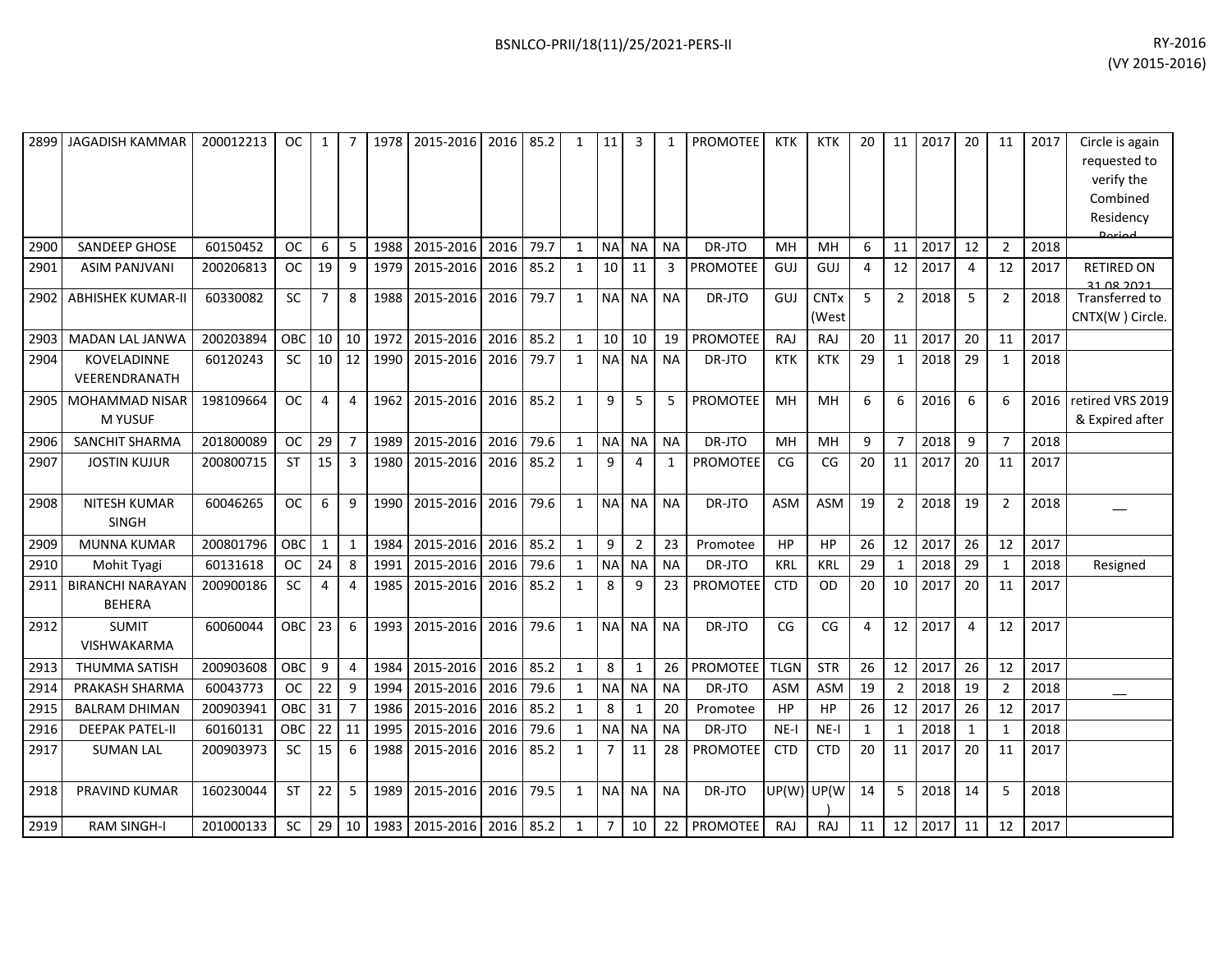| RY-2016        | BSNLCO-PRII/18(11)/25/2021-PERS-II |
|----------------|------------------------------------|
| (VY 2015-2016) |                                    |
|                |                                    |

| 2920 | <b>SANTOSH KUMAR</b>                 | 60070261  | OC.        | 20             | 6              | 1990 | 2015-2016 | 2016 | 79.5 | 1            | NA             | ΝA             | NA        | DR-JTO            | GUJ         | GUJ        | 5              | 3              | 2018 | 5            | 3              | 2018 | Resigned on<br>14.06.2018       |
|------|--------------------------------------|-----------|------------|----------------|----------------|------|-----------|------|------|--------------|----------------|----------------|-----------|-------------------|-------------|------------|----------------|----------------|------|--------------|----------------|------|---------------------------------|
| 2921 | <b>DHEERENDRA PAL</b>                | 201000262 | OBC        | 23             | $\overline{7}$ | 1987 | 2015-2016 | 2016 | 85.2 | $\mathbf{1}$ | $\overline{7}$ | 9              | 19        | PROMOTEE          | UP(E)       | UP(E)      | $\overline{4}$ | 12             | 2017 | 4            | 12             | 2017 |                                 |
| 2922 | <b>PANKAJ</b>                        | 60045018  | OBC        | 22             | 8              | 1992 | 2015-2016 | 2016 | 79.5 | $\mathbf{1}$ | <b>NA</b>      | <b>NA</b>      | <b>NA</b> | DR-JTO            | ASM         | ASM        | 19             | $\overline{2}$ | 2018 | 19           | $\overline{2}$ | 2018 |                                 |
| 2923 | <b>SOMANNA BABU</b><br><b>ANDURI</b> | 200802791 | OBC        | $\overline{7}$ | 10             | 1978 | 2015-2016 | 2016 | 85.1 | $\mathbf{1}$ | 9              | $\overline{2}$ | 8         | PROMOTEE          | AP          | AP         | 26             | 12             | 2017 | 26           | 12             | 2017 |                                 |
| 2924 | <b>AKASH VERMA</b>                   | 60070367  | <b>OBC</b> | 17             | $\overline{2}$ | 1994 | 2015-2016 | 2016 | 79.5 | $\mathbf{1}$ | <b>NA</b>      | <b>NA</b>      | <b>NA</b> | DR-JTO            | GUJ         | GUJ        | 12             | 2              | 2018 | 12           | $\overline{2}$ | 2018 | Resigned on<br>2011 2018        |
| 2925 | <b>MALLIKA M</b>                     | 200904612 | OBC        | 8              | $\overline{4}$ | 1988 | 2015-2016 | 2016 | 85.1 | $\mathbf{1}$ | 8              | $\overline{7}$ | 24        | PROMOTEE          | <b>TLGN</b> | TLGN       | 25             | 6              | 2018 | 25           | 6              | 2018 |                                 |
| 2926 | <b>MIKHIL GUPTA</b>                  | 60150495  | <b>OC</b>  | 18             | 11             | 1993 | 2015-2016 | 2016 | 79.4 | $\mathbf{1}$ | <b>NA</b>      | ΝA             | <b>NA</b> | DR-JTO            | MH          | MH         | 12             | $\overline{2}$ | 2018 | 12           | $\overline{2}$ | 2018 | Resigned                        |
| 2927 | <b>SANTOSH KUMAR-III</b>             | 200902336 | <b>OC</b>  | 20             | 8              | 1984 | 2015-2016 | 2016 | 85.1 | $\mathbf{1}$ | 8              | $\overline{2}$ | 6         | <b>PROMOTEE</b>   | <b>RAJ</b>  | RAJ        | 20             | 11             | 2017 | 20           | 11             | 2017 |                                 |
| 2928 | <b>BRIJESH KUMAR</b>                 | 60210211  | SC         | 3              | 4              | 1991 | 2015-2016 | 2016 | 79.4 | $\mathbf{1}$ | <b>NA</b>      | <b>NA</b>      | <b>NA</b> | DR-JTO            | <b>ASM</b>  | ASM        | 19             | $\overline{2}$ | 2018 | 19           | $\overline{2}$ | 2018 |                                 |
| 2929 | <b>NARESH KUMAR</b><br><b>VERMA</b>  | 200902647 | <b>SC</b>  | $\overline{2}$ | 9              | 1984 | 2015-2016 | 2016 | 85.1 | $\mathbf{1}$ | 8              | $\mathbf{1}$   | 8         | <b>PROMOTEE</b>   | <b>RAJ</b>  | RAJ        | 20             | 11             | 2017 | 20           | 11             | 2017 |                                 |
| 2930 | <b>KASHYAP YASHPAL</b>               | 60042524  | <b>OC</b>  | $\overline{2}$ | 3              | 1991 | 2015-2016 | 2016 | 79.3 | $\mathbf{1}$ | <b>NA</b>      | <b>NA</b>      | <b>NA</b> | DR-JTO            | ASM         | ASM        | 19             | $\overline{2}$ | 2018 | 19           | $\overline{2}$ | 2018 |                                 |
| 2931 | DIRK ANKLESARIA                      | 200903165 | <b>OC</b>  | 9              | 12             | 1986 | 2015-2016 | 2016 | 85.1 | $\mathbf{1}$ | 8              | 1              | 3         | <b>PROMOTEE</b>   | GUJ         | GUJ        | 4              | 12             | 2017 | 4            | 12             | 2017 |                                 |
| 2932 | PRATIMA NAYAK                        | 60183007  | <b>ST</b>  | 25             | 5              | 1993 | 2015-2016 | 2016 | 79.3 | 1            | <b>NA</b>      | NA             | <b>NA</b> | DR-JTO            | <b>OD</b>   | OD         | 29             | 1              | 2018 | 5            | 3              | 2018 | Resigned                        |
| 2933 | RAVISUDHAKAR S                       | 200904434 | <b>OC</b>  | 25             | $\overline{7}$ | 1965 | 2015-2016 | 2016 | 85.1 | $\mathbf{1}$ | 8              | $\Omega$       | 7         | <b>PROMOTEE</b>   | <b>TLGN</b> | TLGN       | 26             | 12             | 2017 | 26           | 12             | 2017 | <b>BSNL VR Scheme</b><br>2019   |
| 2934 | ANTONY D SOUZA C                     | 60210308  | OBC        | 13             | 6              | 1994 | 2015-2016 | 2016 | 79.3 | $\mathbf{1}$ | <b>NA</b>      | NA             | <b>NA</b> | DR-JTO            | <b>TN</b>   | <b>TN</b>  | 5              | $\overline{2}$ | 2018 | 5            | $\overline{2}$ | 2018 | <b>RESIGNATION</b>              |
| 2935 | ANUP ANURANJAN<br><b>EKKA</b>        | 201000440 | ST         | 16             | 2              | 1986 | 2015-2016 | 2016 | 85.1 | $\mathbf{1}$ | $\overline{7}$ | 9              | 5         | PROMOTEE          | <b>OD</b>   | <b>CNE</b> | 20             | 10             | 2017 | 20           | 11             | 2017 |                                 |
| 2936 | <b>GAURAV SRIVATAVA</b>              | 60150446  | <b>OC</b>  | 12             | 1              | 1990 | 2015-2016 | 2016 | 79.2 | $\mathbf{1}$ | <b>NA</b>      | <b>NA</b>      | <b>NA</b> | DR-JTO            | MН          | <b>MH</b>  | 29             | 1              | 2018 | 29           | 1              | 2018 | Resigned wef 25<br><u>രാറാറ</u> |
| 2937 | <b>SYAM MOHAN</b>                    | 200801518 | <b>OBC</b> | $\mathbf{1}$   | $\mathbf{1}$   | 1984 | 2015-2016 | 2016 | 85   | $\mathbf{1}$ | 9              | 3              | 9         | PROMOTEE          | KRL         | KRL        | 1              | 1              | 2018 | $\mathbf{1}$ | 1              | 2018 |                                 |
| 2938 | <b>RONAK VERMA</b>                   | 60048764  | <b>SC</b>  | 9              | 10             | 1992 | 2015-2016 | 2016 | 79.2 | $\mathbf{1}$ | <b>NA</b>      | <b>NA</b>      | <b>NA</b> | DR-JTO            | ASM         | ASM        | 5              | $\overline{2}$ | 2018 | 5            | $\overline{2}$ | 2018 |                                 |
| 2939 | MITHLESH MINJ                        | 200803118 | <b>ST</b>  | 11             | 3              | 1976 | 2015-2016 | 2016 | 85   | $\mathbf{1}$ | 9              | 1              | 28        | <b>PROMOTEE</b>   | CG          | CG         | 20             | 11             | 2017 | 20           | 11             | 2017 |                                 |
| 2940 | <b>SONU KUMAR</b><br><b>SINGH</b>    | 60042531  | ОC         | 9              | 5              | 1991 | 2015-2016 | 2016 | 79.1 | $\mathbf{1}$ | <b>NA</b>      | <b>NA</b>      | <b>NA</b> | DR-JTO            | <b>ASM</b>  | <b>ASM</b> | 19             | $\overline{2}$ | 2018 | 19           | $\overline{2}$ | 2018 |                                 |
| 2941 | <b>SHAHINAZ K</b>                    | 200802530 | <b>OBC</b> | 14             | $\overline{7}$ | 1982 | 2015-2016 | 2016 | 85   | $\mathbf{1}$ | 9              | $\mathbf{1}$   | 7         | <b>PROMOTEE</b>   | <b>KTK</b>  | <b>KTK</b> | 20             | 11             | 2017 | 20           | 11             | 2017 |                                 |
| 2942 | ABHAY RAJ MAURYA                     | 60048769  | <b>OBC</b> | $\overline{2}$ | 11             | 1992 | 2015-2016 | 2016 | 79.1 | 1            | <b>NA</b>      | <b>NA</b>      | <b>NA</b> | DR-JTO            | ASM         | ASM        | 19             | $\overline{2}$ | 2018 | 19           | $\overline{2}$ | 2018 |                                 |
| 2943 | SONAL KOKATE                         | 200903844 | ОC         | 3              | 5              | 1986 | 2015-2016 | 2016 | 85   | $\mathbf{1}$ | 8              | 2              | 11        | <b>PROMOTEE</b>   | MH          | MH         | 30             | 11             | 2017 | $\mathbf{1}$ | $\overline{2}$ | 2018 | Expired                         |
| 2944 | <b>INDRAJEET KUMAR</b><br>Ш          | 60150552  | <b>OBC</b> | 15             | 6              | 1992 | 2015-2016 | 2016 | 79   | $\mathbf{1}$ | N <sub>A</sub> | NA             | NA        | DR-JTO            | MН          | MH         | 23             | 4              | 2018 | 23           | 4              | 2018 | Resigned                        |
| 2945 | <b>AMRESH KUMAR</b>                  | 200902965 | <b>OBC</b> | 11             | 8              | 1979 | 2015-2016 | 2016 | 85   | $\mathbf{1}$ | 8              | 1              |           | 15 PROMOTEE UP(E) |             | UP(E)      | $\overline{4}$ | 12             | 2017 | 4            | 12             | 2017 |                                 |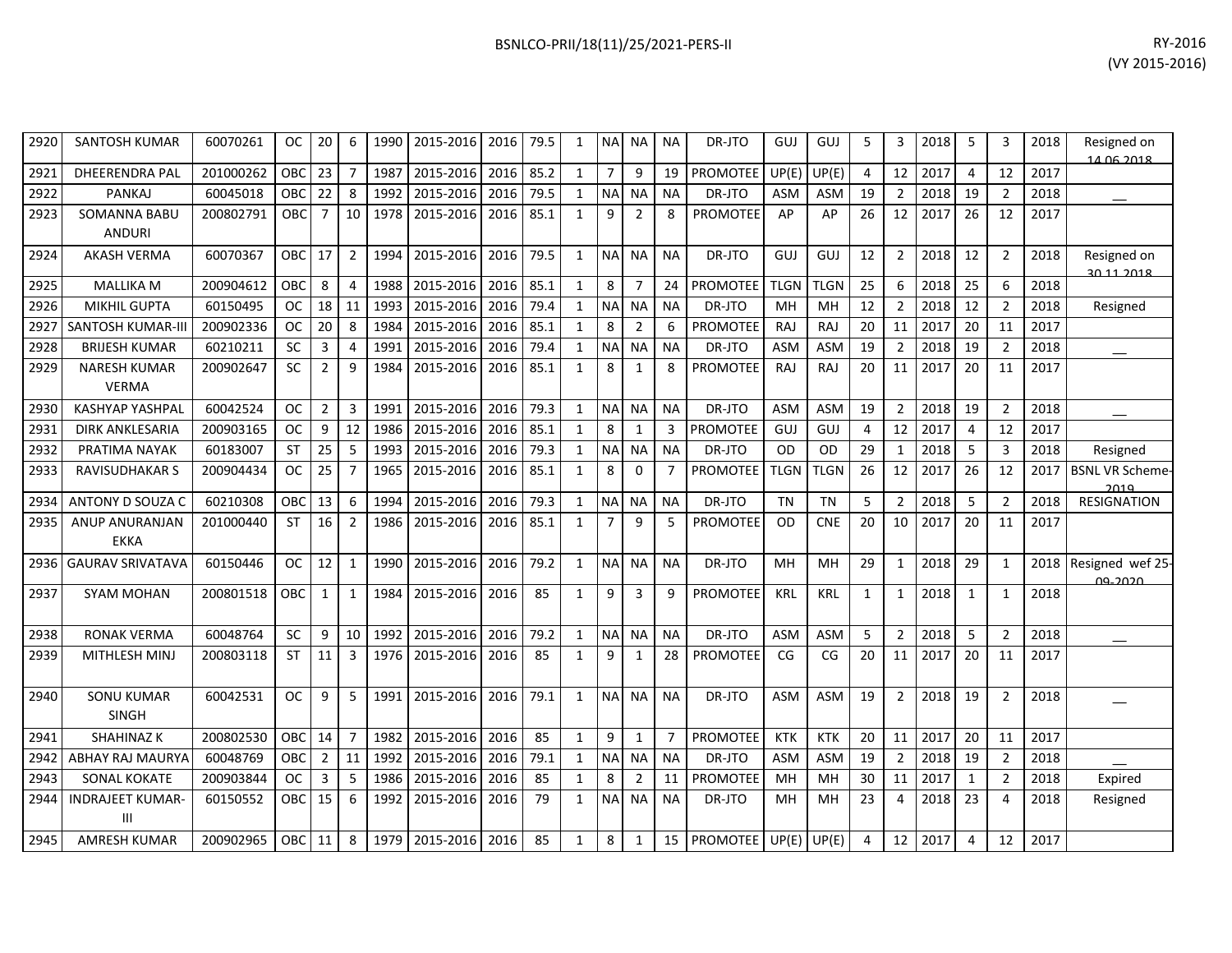| 2946 | <b>VIKASH MAURYA</b>                      | 60070371  | OBC        | 7              | 11             | 1992 | 2015-2016      | 2016 | 79   | $\mathbf{1}$ | <b>NA</b>      | <b>NA</b>      | <b>NA</b>      | DR-JTO               | GUJ         | GUJ                  | 5  | 3              | 2018 | 5              | 3              | 2018 |                                                        |
|------|-------------------------------------------|-----------|------------|----------------|----------------|------|----------------|------|------|--------------|----------------|----------------|----------------|----------------------|-------------|----------------------|----|----------------|------|----------------|----------------|------|--------------------------------------------------------|
| 2947 | <b>MUTTESWARA RAO</b><br>т                | 200904663 | <b>ST</b>  | 6              | 6              | 1980 | 2015-2016      | 2016 | 85   | $\mathbf{1}$ | 8              | $\Omega$       | $\overline{7}$ | <b>PROMOTEE</b>      | AP          | AP                   | 26 | 12             | 2017 | 26             | 12             | 2017 |                                                        |
| 2948 | <b>ABHINEET</b>                           | 60060034  | OBC        | 16             | 10             | 1995 | 2015-2016      | 2016 | 79   | $\mathbf{1}$ | <b>NA</b>      | <b>NA</b>      | <b>NA</b>      | DR-JTO               | CG          | CG                   | 4  | 12             | 2017 | 4              | 12             | 2017 |                                                        |
| 2949 | <b>CHETHANA RAKESH</b>                    | 200803305 | <b>ST</b>  | 31             | 12             | 1985 | 2015-2016      | 2016 | 85   | $\mathbf{1}$ | 8              | 0              | $\Omega$       | <b>PROMOTEE</b>      | <b>KTK</b>  | <b>KTK</b>           | 20 | 11             | 2017 | 20             | 11             | 2017 |                                                        |
| 2950 | <b>BODDU</b><br><b>MANIKANTHA</b>         | 60210300  | <b>OC</b>  | 20             | 8              | 1994 | 2015-2016      | 2016 | 79   | $\mathbf{1}$ | <b>NA</b>      | <b>NA</b>      | <b>NA</b>      | DR-JTO               | <b>TN</b>   | <b>TN</b>            | 5  | $\overline{2}$ | 2018 | 5              | $\overline{2}$ | 2018 | <b>PWD</b>                                             |
| 2951 | <b>IMRAN ABDUL</b><br><b>JABBAR PATIL</b> | 201000865 | <b>OC</b>  | 9              | 10             | 1983 | 2015-2016      | 2016 | 85   | $\mathbf{1}$ | $\overline{7}$ | 6              | 26             | <b>PROMOTEE</b>      | <b>KTK</b>  | <b>KTK</b>           | 20 | 11             | 2017 | 20             | 11             | 2017 |                                                        |
| 2952 | PURUSHOTTAM<br><b>MEENA</b>               | 60350136  | <b>ST</b>  | 4              | $\overline{4}$ | 1993 | 2015-2016      | 2016 | 78.9 | $\mathbf{1}$ | <b>NA</b>      | <b>NA</b>      | <b>NA</b>      | DR-JTO               | <b>TN</b>   | <b>CNTx</b><br>(Sout | 5  | $\overline{2}$ | 2018 | 5              | $\overline{2}$ | 2018 | R-8(M) O/G                                             |
| 2953 | SHOBHNATH                                 | 201001500 | <b>OC</b>  | 22             | 6              | 1965 | 2015-2016      | 2016 | 85   | $\mathbf{1}$ | $\overline{7}$ | 4              | 22             | PROMOTEE             | UP(E)       | UP(E)                | 4  | 12             | 2017 | $\overline{4}$ | 12             | 2017 |                                                        |
| 2954 | <b>KAKARLA</b><br>KHAJARASOOL             | 60120272  | OBC        | 19             | 6              | 1995 | 2015-2016      | 2016 | 78.9 | 1            | <b>NA</b>      | <b>NA</b>      | <b>NA</b>      | DR-JTO               | <b>KTK</b>  | KTK                  | 12 | $\overline{2}$ | 2018 | 12             | $\overline{2}$ | 2018 | Provisonal<br>appointment                              |
| 2955 | <b>SHANKER N</b>                          | 200904651 | <b>ST</b>  | 24             | 11             | 1984 | 2015-2016      | 2016 | 84.9 | $\mathbf{1}$ | 8              | $\overline{2}$ | 26             | <b>PROMOTEE</b>      | <b>TLGN</b> | <b>TLGN</b>          | 26 | 12             | 2017 | 26             | 12             | 2017 |                                                        |
| 2956 | <b>VANDANA KULDEEP</b>                    | 60120181  | SC         | $\overline{7}$ | 10             | 1990 | 2015-2016      | 2016 | 78.8 | $\mathbf{1}$ | <b>NA</b>      | <b>NA</b>      | <b>NA</b>      | DR-JTO               | <b>KTK</b>  | <b>KTK</b>           | 26 | 12             | 2017 | 26             | 12             | 2017 | Provisonal<br>appointment                              |
| 2957 | ANUJ NARAYAN<br><b>KHARE</b>              | 200902744 | <b>OC</b>  | $\mathbf{1}$   | $\mathbf{1}$   | 1983 | 2015-2016      | 2016 | 84.9 | $\mathbf{1}$ | 8              | $\overline{2}$ | 6              | <b>PROMOTEE</b>      | <b>MP</b>   | <b>MP</b>            | 20 | 11             | 2017 | 20             | 11             | 2017 |                                                        |
| 2958 | <b>PRANAB PATNAIK</b>                     | 60182704  | <b>OC</b>  | 10             | $\overline{4}$ | 1991 | 2015-2016      | 2016 | 78.8 | $\mathbf{1}$ | <b>NA</b>      | <b>NA</b>      | <b>NA</b>      | DR-JTO               | <b>OD</b>   | OD                   | 29 | 1              | 2018 | 5              | 3              | 2018 | Resigned                                               |
| 2959 | <b>NAVNEET KUMAR</b><br>SRIVASTAVA        | 200904371 | <b>OC</b>  | 13             | $\overline{7}$ | 1987 | 2015-2016      | 2016 | 84.9 | $\mathbf{1}$ | 8              | $\Omega$       | 18             | PROMOTEE             | UP(E)       | UP(E)                | 4  | 12             | 2017 | $\overline{a}$ | 12             | 2017 |                                                        |
| 2960 | CHEEDARABOINA<br><b>VENKAT KRISHNA</b>    | 60120323  | OBC        | 18             | $\overline{7}$ | 1993 | 2015-2016      | 2016 | 78.8 | $\mathbf{1}$ | <b>NA</b>      | <b>NA</b>      | <b>NA</b>      | DR-JTO               | <b>KTK</b>  | <b>KTK</b>           | 9  | 4              | 2018 | 9              | 4              | 2018 |                                                        |
| 2961 | MANOJ KUMAR-VI                            | 201000242 | <b>SC</b>  | 12             | 8              | 1986 | 2015-2016      | 2016 | 84.9 | $\mathbf{1}$ | $\overline{7}$ | 10             | $\overline{2}$ | <b>PROMOTEE</b>      | RAJ         | RAJ                  | 20 | 11             | 2017 | 20             | 11             | 2017 |                                                        |
| 2962 | <b>KARRI NITHIN</b><br>NAGARJUNA          | 60480022  | OBC        | 17             | 5              | 1993 | 2015-2016      | 2016 | 78.7 | $\mathbf{1}$ | <b>NA</b>      | <b>NA</b>      | <b>NA</b>      | DR-JTO               | <b>ASM</b>  | <b>CNTx</b><br>(NER) | 5  | $\overline{2}$ | 2018 | 5              | $\overline{2}$ | 2018 |                                                        |
| 2963 | <b>RAJESH KUMAR</b><br><b>MISHRA</b>      | 201000451 | <b>OC</b>  | 8              | 8              | 1985 | 2015-2016      | 2016 | 84.9 | $\mathbf{1}$ | $\overline{7}$ | 8              | 15             | <b>PROMOTEE</b>      | ASM         | UP(E)                | 11 | 12             | 2017 | 11             | 12             | 2017 | Trf. Under R-8 to<br>UP (E) Circle<br>w.e.f 30/09/2021 |
| 2964 | <b>PRANAV KUMAR</b><br><b>PRAVIN</b>      | 60042522  | <b>OBC</b> | 15             | 6              | 1993 | 2015-2016      | 2016 | 78.7 | $\mathbf{1}$ | <b>NA</b>      | <b>NA</b>      | <b>NA</b>      | DR-JTO               | <b>ASM</b>  | <b>ASM</b>           | 19 | $\overline{2}$ | 2018 | 19             | $\overline{2}$ | 2018 |                                                        |
| 2965 | <b>AJAY KUMAR-I</b>                       | 199504780 | <b>OC</b>  | 13             | 8              | 1969 | 2015-2016 2016 |      | 84.8 | $\mathbf{1}$ | 10             | 4              | 27             | PROMOTEE UP(W) UP(W) |             |                      | 29 | $\mathbf{1}$   | 2018 | 29             |                | 2018 |                                                        |

2966 MAHESH 60047515 OC 7 7 1993 2015-2016 2016 78.7 1 NA NA NA DR-JTO ASM ASM 5 2 2018 5 2 2018 Resigned w.e.f

 $\frac{)}{ASM}$ 

07/10/2018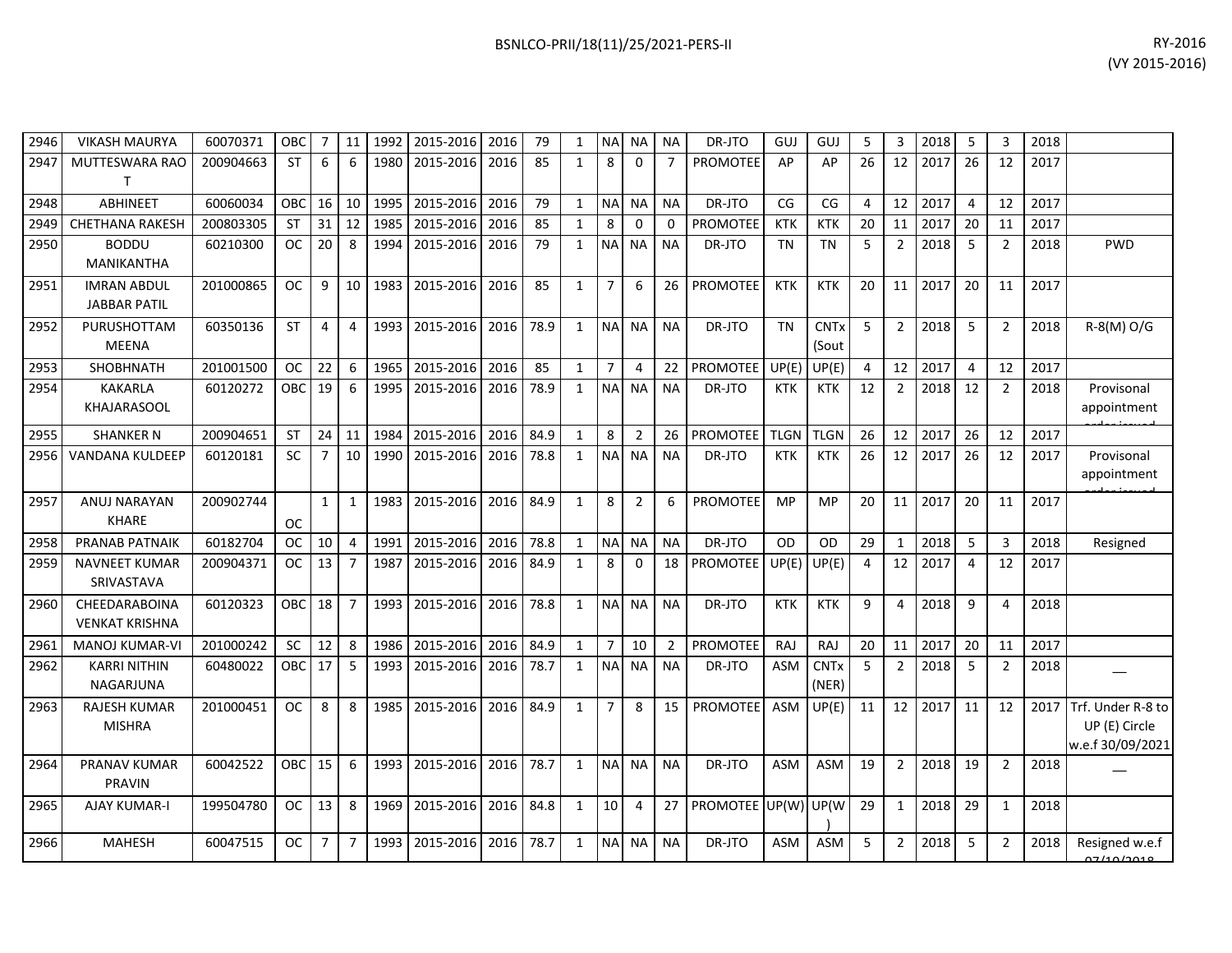| 2967 | <b>B.B.ANANDACHE</b>                                  | 198205997 | <b>OC</b> | 19             | 1              | 1961 | 2015-2016 | 2016 | 84.8 | 1            | 9              | 5         | 4         | <b>PROMOTEE</b> | MH         | <b>MH</b>                       | 3  | 6              | 2016 | 6  | 6             | 2016 | VRS-2019                    |
|------|-------------------------------------------------------|-----------|-----------|----------------|----------------|------|-----------|------|------|--------------|----------------|-----------|-----------|-----------------|------------|---------------------------------|----|----------------|------|----|---------------|------|-----------------------------|
| 2968 | <b>MANOJBHAI</b><br><b>AMARABHAI</b><br><b>RATHOD</b> | 60070341  | <b>SC</b> | 24             | 12             | 1994 | 2015-2016 | 2016 | 78.6 | $\mathbf{1}$ | <b>NA</b>      | <b>NA</b> | <b>NA</b> | DR-JTO          | GUJ        | GUJ                             | 12 | $\overline{2}$ | 2018 | 12 |               | 2018 |                             |
| 2969 | A.G.KHOT                                              | 198401168 | <b>OC</b> | 1              | 6              | 1962 | 2015-2016 | 2016 | 84.8 | $\mathbf{1}$ | 9              | 5         | 4         | <b>PROMOTEE</b> | MH         | <b>MH</b>                       | 3  | 6              | 2016 | 6  | 6             | 2016 | VRS-2019                    |
| 2970 | <b>HEMSAGAR</b>                                       | 60480020  | <b>OC</b> | 8              | 5              | 1991 | 2015-2016 | 2016 | 78.5 | $\mathbf{1}$ | <b>NA</b>      | <b>NA</b> | <b>NA</b> | DR-JTO          | <b>ASM</b> | <b>ASM</b>                      | 5  | $\overline{2}$ | 2018 | 5  | $\mathcal{P}$ | 2018 |                             |
| 2971 | <b>DIPTI SHIKHA</b>                                   | 200802876 | <b>OC</b> | 13             | $\mathbf{1}$   | 1988 | 2015-2016 | 2016 | 84.8 | $\mathbf{1}$ | 9              | 0         | 17        | PROMOTEE        | <b>BH</b>  | <b>BH</b>                       | 27 | 11             | 2017 | 27 | 11            | 2017 |                             |
| 2972 | <b>BASUDEV NAYAK</b>                                  | 60185005  | <b>OC</b> | 28             | $\overline{2}$ | 1992 | 2015-2016 | 2016 | 78.5 | $\mathbf{1}$ | N <sub>A</sub> | <b>NA</b> | <b>NA</b> | DR-JTO          | <b>OD</b>  | <b>OD</b>                       | 29 | 1              | 2018 | 5  | 3             | 2018 | Resigned                    |
| 2973 | <b>ANISH KUMAR SINGH</b>                              | 200902492 | OBC       | 5              | 2              | 1981 | 2015-2016 | 2016 | 84.8 | $\mathbf{1}$ | 8              | 9         | 10        | PROMOTEE UP(W)  |            | UP(E)                           | 25 | 6              | 2018 | 25 | 6             | 2018 |                             |
| 2974 | <b>AJAY SAROJ</b>                                     | 60120204  | <b>SC</b> | 4              | 8              | 1993 | 2015-2016 | 2016 | 78.4 | 1            | <b>NA</b>      | <b>NA</b> | <b>NA</b> | DR-JTO          | <b>KTK</b> | <b>KTK</b>                      | 26 | 12             | 2017 | 26 | 12            | 2017 | Resigned on                 |
| 2975 | <b>DIGAMBAR ARJUN</b><br><b>BAIKAR</b>                | 200802772 | OBC       | 28             | 3              | 1985 | 2015-2016 | 2016 | 84.8 | $\mathbf{1}$ | 8              | 8         | 0         | <b>PROMOTEE</b> | MH         | MH                              | 15 | $\overline{7}$ | 2017 | 15 | 7             | 2017 | Resigned we.f.<br>14.6.2018 |
| 2976 | <b>SUNIL KUMAR</b>                                    | 60097503  | OBC       | 10             | 10             | 1992 | 2015-2016 | 2016 | 78.3 | $\mathbf{1}$ | <b>NA</b>      | <b>NA</b> | <b>NA</b> | DR-JTO          | GUJ        | GUJ                             | 12 | $2^{\circ}$    | 2018 | 12 | 2             | 2018 |                             |
| 2977 | <b>VARUN KAUSHAL</b>                                  | 200903472 | <b>SC</b> | 18             | 12             | 1987 | 2015-2016 | 2016 | 84.8 | 1            | 8              | 1         | 17        | Promotee        | HP         | HP                              | 26 | 12             | 2017 | 26 | 12            | 2017 |                             |
| 2978 | <b>ASHISH YADAV-I</b>                                 | 60330079  | OBC       | 27             | 12             | 1992 | 2015-2016 | 2016 | 78.3 | $\mathbf{1}$ | <b>NA</b>      | <b>NA</b> | <b>NA</b> | DR-JTO          | MH         | <b>CNTx</b><br>(West            | 29 | 1              | 2018 | 29 | 1             | 2018 |                             |
| 2979 | <b>JUGANTA SAIKIA</b>                                 | 200904370 | <b>ST</b> | 16             | $\overline{4}$ | 1980 | 2015-2016 | 2016 | 84.8 | $\mathbf{1}$ | 8              | 0         | 21        | <b>PROMOTEE</b> | <b>ASM</b> | <b>CNT<sub>x</sub></b><br>(NER) | 11 | 12             | 2017 | 11 | 12            | 2017 |                             |
| 2980 | <b>NAVEEN</b>                                         | 60093019  | <b>OC</b> | $\overline{7}$ | 12             | 1993 | 2015-2016 | 2016 | 78.3 | $\mathbf{1}$ | <b>NA</b>      | <b>NA</b> | <b>NA</b> | DR-JTO          | HP         | <b>HP</b>                       | 5  | $\overline{3}$ | 2018 | 5  | 3             | 2018 |                             |
| 2981 | <b>SANJAY KUMAR</b><br><b>SETHI</b>                   | 201000439 | <b>SC</b> | 5              | 2              | 1983 | 2015-2016 | 2016 | 84.8 | 1            | 7              | 9         | 5         | <b>PROMOTEE</b> | <b>OD</b>  | 0D                              | 20 | 10             | 2017 | 20 | 11            | 2017 |                             |
| 2982 | <b>KANAPARTHI</b><br><b>MOUNIKA</b>                   | 60134832  | <b>SC</b> | 30             | 8              | 1995 | 2015-2016 | 2016 | 78.3 | $\mathbf{1}$ | <b>NA</b>      | <b>NA</b> | <b>NA</b> | DR-JTO          | <b>KRL</b> | <b>KRL</b>                      | 29 | 1              | 2018 | 29 |               | 2018 |                             |
| 2983 | <b>GAJANANA BAG</b>                                   | 201000190 | <b>SC</b> | 8              | $\overline{4}$ | 1983 | 2015-2016 | 2016 | 84.8 | $\mathbf{1}$ | $\overline{7}$ | 9         | 5         | <b>PROMOTEE</b> | OD         | <b>CNE</b>                      | 20 | 10             | 2017 | 20 | 11            | 2017 |                             |
| 2984 | <b>MAHENDRA YADAV</b>                                 | 60230309  | OBC       | 3              | $\overline{7}$ | 1989 | 2015-2016 | 2016 | 78.2 | $\mathbf{1}$ | <b>NA</b>      | <b>NA</b> | <b>NA</b> | DR-JTO          | UP(W)      | UP(W                            | 16 | $\overline{4}$ | 2018 | 16 | Δ             | 2018 |                             |
| 2985 | <b>HARISHA SK</b>                                     | 201000532 | <b>SC</b> | 1              | 3              | 1985 | 2015-2016 | 2016 | 84.8 | $\mathbf{1}$ | $\overline{7}$ | 8         | $\Omega$  | <b>PROMOTEE</b> | <b>KTK</b> | <b>KTK</b>                      | 20 | 11             | 2017 | 20 | 11            | 2017 |                             |
| 2986 | <b>GURUGUBELLI SIVA</b><br>SANKAR                     | 60480019  | OBC       | 15             | 5              | 1992 | 2015-2016 | 2016 | 78.2 | 1            | <b>NA</b>      | <b>NA</b> | <b>NA</b> | DR-JTO          | <b>ASM</b> | <b>CNT<sub>x</sub></b><br>(NER) | 5  | 2              | 2018 | 5  |               | 2018 |                             |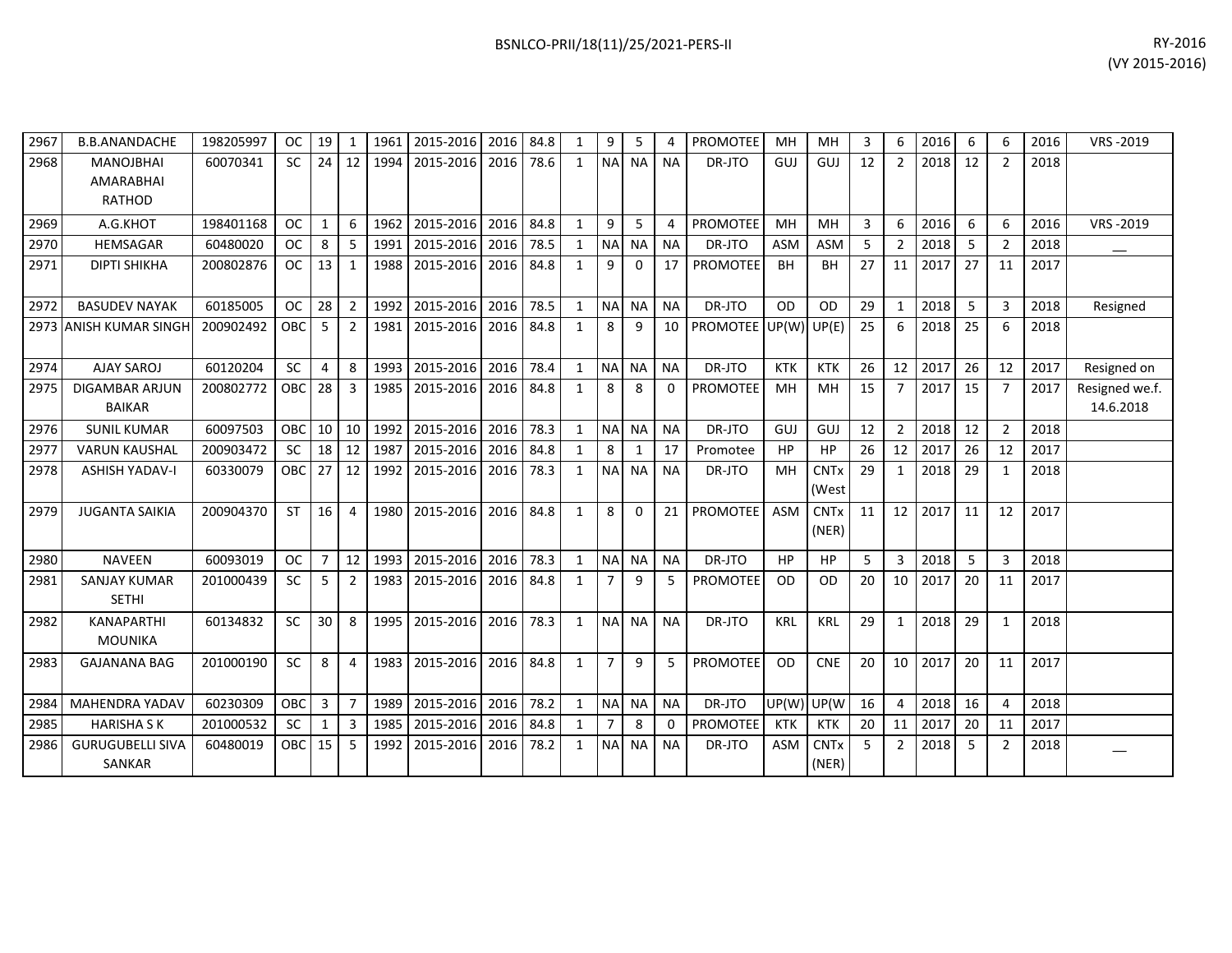| 2987 | <b>RAVI KIRAN B</b>                                  | 201000564 | OBC.       | 28             | 12             | 1986 | 2015-2016      | 2016 | 84.7 | $\mathbf{1}$ | 11             | 8              | 13        | <b>PROMOTEE</b> | <b>KTK</b>     | <b>KTK</b>     | 20             | 11             | 2017 | 20             | 11             | 2017 | Circle is again              |
|------|------------------------------------------------------|-----------|------------|----------------|----------------|------|----------------|------|------|--------------|----------------|----------------|-----------|-----------------|----------------|----------------|----------------|----------------|------|----------------|----------------|------|------------------------------|
|      |                                                      |           |            |                |                |      |                |      |      |              |                |                |           |                 |                |                |                |                |      |                |                |      | requested to<br>verify the   |
|      |                                                      |           |            |                |                |      |                |      |      |              |                |                |           |                 |                |                |                |                |      |                |                |      | Combined                     |
|      |                                                      |           |            |                |                |      |                |      |      |              |                |                |           |                 |                |                |                |                |      |                |                |      | Residency                    |
| 2988 | <b>ANKITA SHUKLA</b>                                 | 60210291  | <b>OC</b>  | 10             | $\overline{7}$ | 1994 | 2015-2016      | 2016 | 78.2 | $\mathbf{1}$ | <b>NA</b>      | <b>NA</b>      | <b>NA</b> | DR-JTO          | GUJ            | <b>UPE</b>     | 10             | $\overline{2}$ | 2018 | 10             | $\overline{2}$ | 2018 | Doriod<br>Rule-9             |
| 2989 | <b>SWANAND SURESH</b>                                | 200904456 | OBC        | 30             | $\overline{4}$ | 1986 | 2015-2016      | 2016 | 84.7 | $\mathbf{1}$ | 8              | $\Omega$       | 13        | <b>PROMOTEE</b> | MH             | <b>CNTx</b>    | 4              | 12             | 2017 | $\overline{a}$ | 12             | 2017 | <b>RETIRED ON</b>            |
|      | <b>MAYEKAR</b>                                       |           |            |                |                |      |                |      |      |              |                |                |           |                 |                | (West          |                |                |      |                |                |      | 31.08.2021                   |
| 2990 | <b>BHARATSIMHA</b><br><b>REDDY PALAGIRI</b>          | 60210318  | <b>OC</b>  | 17             | $\mathbf{1}$   | 1995 | 2015-2016      | 2016 | 78.2 | $\mathbf{1}$ | <b>NA</b>      | <b>NA</b>      | <b>NA</b> | DR-JTO          | <b>TN</b>      | <b>TN</b>      | 5              | $\overline{2}$ | 2018 | 5              | $\overline{2}$ | 2018 |                              |
| 2991 | <b>AAKASH</b><br><b>NANDKISHOR</b><br><b>UPASANI</b> | 200903777 | <b>OC</b>  | 15             | 9              | 1986 | 2015-2016      | 2016 | 84.7 | $\mathbf{1}$ | 8              | $\mathbf{0}$   | 13        | PROMOTEE        | MH             | MH             | 30             | 11             | 2017 | 4              | 12             | 2017 |                              |
| 2992 | <b>KESHAV KUMAR</b><br>YADAV                         | 60060056  | <b>OBC</b> | $\overline{7}$ | $\overline{7}$ | 1994 | 2015-2016      | 2016 | 78.1 | $\mathbf{1}$ | <b>NA</b>      | <b>NA</b>      | <b>NA</b> | DR-JTO          | CG             | CG             | 19             | $\overline{2}$ | 2018 | 19             | $\overline{2}$ | 2018 |                              |
| 2993 | Ashish Gupta-II                                      | 200903072 | <b>OC</b>  | 20             | 10             |      | 1986 2015-2016 | 2016 | 84.7 | $\mathbf{1}$ | 8              | $\Omega$       | 3         | <b>PROMOTEE</b> | GUJ            | <b>MP</b>      | 4              | 12             | 2017 | 4              | 12             | 2017 | Working on<br>Temp. Transfer |
| 2994 | RAVI PRAKASH                                         | 60070388  | OBC        | 15             | 8              | 1995 | 2015-2016      | 2016 | 78.1 | $\mathbf{1}$ | <b>NA</b>      | <b>NA</b>      | <b>NA</b> | DR-JTO          | GUJ            | GUJ            | 12             | $\overline{2}$ | 2018 | 12             | $\overline{2}$ | 2018 | Resigned on<br>05.00.2018    |
| 2995 | <b>RAJIV SAIKIA</b>                                  | 201000107 | <b>OBC</b> | $\overline{7}$ | 5              | 1980 | 2015-2016      | 2016 | 84.7 | $\mathbf{1}$ | $\overline{7}$ | 11             | 10        | <b>PROMOTEE</b> | <b>ASM</b>     | <b>ASM</b>     | 11             | 12             | 2017 | 11             | 12             | 2017 |                              |
| 2996 | <b>GAURAV PARIHAR</b>                                | 60070375  | OBC        | 25             | 12             | 1995 | 2015-2016      | 2016 | 78.1 | $\mathbf{1}$ | <b>NA</b>      | <b>NA</b>      | <b>NA</b> | DR-JTO          | GUJ            | GUJ            | 12             | $\overline{2}$ | 2018 | 12             | $\overline{2}$ | 2018 |                              |
| 2997 | <b>BRIJESH KUMAR</b><br>YADAV                        | 201000279 | OBC        | $\mathbf{1}$   | 7              | 1985 | 2015-2016      | 2016 | 84.7 | $\mathbf{1}$ | $\overline{7}$ | 9              | 19        | PROMOTEE        | UP(E)          | UP(E)          | 4              | 12             | 2017 | 4              | 12             | 2017 |                              |
| 2998 | <b>TUSHAR KANT</b><br><b>MAURYA</b>                  | 60100025  | OBC        | 25             | 12             | 1991 | 2015-2016      | 2016 | 78   | $\mathbf{1}$ | <b>NA</b>      | <b>NA</b>      | <b>NA</b> | DR-JTO          | <b>J&amp;K</b> | <b>J&amp;K</b> | $\overline{7}$ | 3              | 2018 | $\overline{7}$ | 3              | 2018 |                              |
| 2999 | <b>BHARAT SINGH</b><br><b>MEENA</b>                  | 201002091 | <b>ST</b>  | 29             | 3              | 1986 | 2015-2016      | 2016 | 84.7 | $\mathbf{1}$ | $\overline{7}$ | $\overline{7}$ | 3         | <b>PROMOTEE</b> | GUJ            | GUJ            | 4              | 12             | 2017 | 4              | 12             | 2017 |                              |
| 3000 | Vasava Ankur<br>Nurjibhai                            | 60270148  | <b>ST</b>  | 9              | $\overline{2}$ | 1992 | 2015-2016      | 2016 | 78   | $\mathbf{1}$ | <b>NA</b>      | <b>NA</b>      | <b>NA</b> | DR-JTO          | <b>CHTD</b>    | MH             | 12             | $\overline{2}$ | 2018 | 12             | $\overline{2}$ | 2018 | Transferred                  |
| 3001 | Sunil Kumar-I                                        | 201000036 | <b>SC</b>  | 20             | 7              | 1985 | 2015-2016      | 2016 | 84.7 | $\mathbf{1}$ | 8              | 5              | 14        | Promotee        | <b>HR</b>      | <b>HR</b>      | 16             | 4              | 2018 | 16             | 4              | 2018 |                              |
| 3002 | <b>GYAN PRAKASH</b><br><b>NIRMAL</b>                 | 60070346  | <b>SC</b>  | 14             | 3              | 1995 | 2015-2016      | 2016 | 78   | $\mathbf{1}$ | <b>NA</b>      | <b>NA</b>      | <b>NA</b> | DR-JTO          | GUJ            | <b>GUJ</b>     | 12             | $\overline{2}$ | 2018 | 12             | 2              | 2018 | Resigned on<br>24.05.2019    |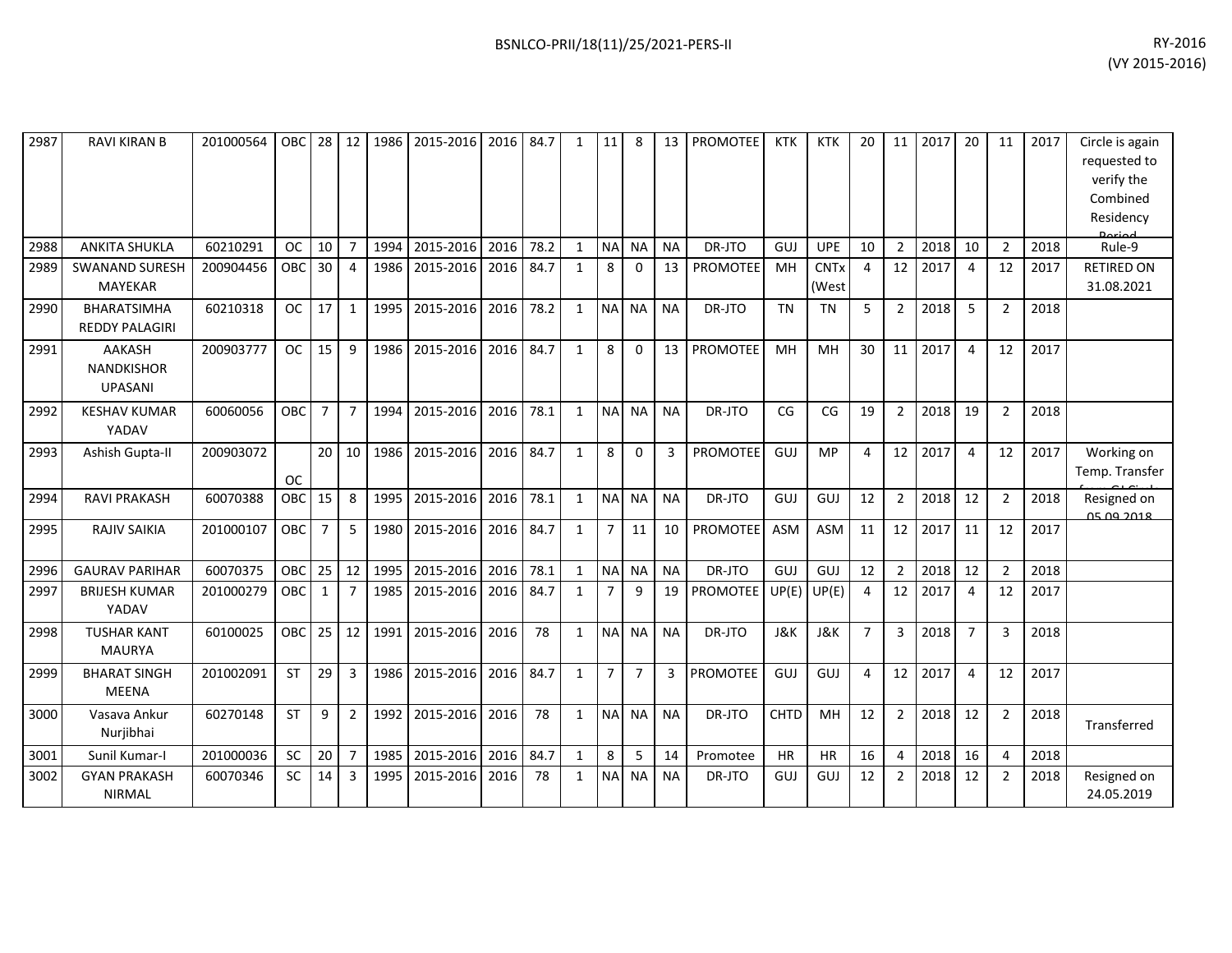| 3003 | <b>BISWAJIT JAMATIA</b>                  | 200902415 | <b>ST</b> | 14              | 8              |      | 1983 2015-2016 2016 84.6 |      |      | $\mathbf{1}$ | 12             | $\overline{2}$ | 16           | <b>PROMOTEE</b> | $NE-I$      | $NE-I$      | 20 | 11             | 2017 | 20             | 11             | 2017 | Circle is again<br>requested to<br>verify the<br>Combined<br>Residency                                     |
|------|------------------------------------------|-----------|-----------|-----------------|----------------|------|--------------------------|------|------|--------------|----------------|----------------|--------------|-----------------|-------------|-------------|----|----------------|------|----------------|----------------|------|------------------------------------------------------------------------------------------------------------|
| 3004 | <b>ANKIT KUMAR-II</b>                    | 260230308 | <b>SC</b> | $\overline{7}$  | 8              | 1992 | 2015-2016 2016           |      | 78   | $\mathbf{1}$ | <b>NA</b>      | <b>NA</b>      | <b>NA</b>    | DR-JTO          |             | UP(W) UP(W) | 16 | $\overline{4}$ | 2018 | 16             | $\overline{4}$ | 2018 |                                                                                                            |
| 3005 | Baskaran R                               | 199403929 | <b>OC</b> | 17              | $\overline{7}$ | 1965 | 2015-2016                | 2016 | 84.6 | $\mathbf{1}$ | 11             | 5              | $\mathbf{1}$ | <b>PROMOTEE</b> | CHTD        | <b>CHTD</b> | 4  | 12             | 2017 | $\overline{4}$ | 12             | 2017 | <b>RETIRED ON</b><br>31.08.2021.<br>Circle is again<br>requested to<br>verify the<br>Combined<br>Residency |
| 3006 | <b>ABHISHEK KUMAR-III</b>                | 60042528  | <b>OC</b> | 9               | $\overline{7}$ | 1992 | 2015-2016                | 2016 | 77.9 | $\mathbf{1}$ | <b>NA</b>      | <b>NA</b>      | <b>NA</b>    | DR-JTO          | ASM         | <b>ASM</b>  | 19 | $\overline{2}$ | 2018 | 19             | $\overline{2}$ | 2018 |                                                                                                            |
| 3007 | <b>MAHESH RATHOD</b>                     | 200206347 | OBC       | 7               | 8              | 1978 | 2015-2016                | 2016 | 84.6 | $\mathbf{1}$ | 10             | 11             | 3            | <b>PROMOTEE</b> | GUJ         | GUJ         | 4  | 12             | 2017 | 4              | 12             | 2017 |                                                                                                            |
| 3008 | Puspendrakumar<br>Yadav                  | 60137224  | OBC       | 25              | 9              | 1992 | 2015-2016                | 2016 | 77.9 | $\mathbf{1}$ | <b>NA</b>      | <b>NA</b>      | <b>NA</b>    | DR-JTO          | <b>KRL</b>  | <b>KRL</b>  | 29 | $\mathbf{1}$   | 2018 | 29             | 1              | 2018 | Resigned                                                                                                   |
| 3009 | <b>SHASHIKANT KUMAR</b><br><b>PANDIT</b> | 201000529 | OBC       | 12              | 5              | 1985 | 2015-2016                | 2016 | 84.6 | $\mathbf{1}$ | $\overline{7}$ | 8              | 14           | <b>PROMOTEE</b> | ASM         | <b>CTD</b>  | 11 | 12             | 2017 | 11             | 12             | 2017 |                                                                                                            |
| 3010 | <b>PRAKASH A</b>                         | 60210307  | OBC       | 8               | 3              | 1994 | 2015-2016                | 2016 | 77.9 | $\mathbf{1}$ | N <sub>A</sub> | <b>NA</b>      | <b>NA</b>    | DR-JTO          | <b>TN</b>   | <b>TN</b>   | 5  | $\overline{2}$ | 2018 | 5              | $\overline{2}$ | 2018 |                                                                                                            |
| 3011 | <b>THANIGAIMALAI K</b>                   | 199407474 | <b>OC</b> | 5               | 7              | 1961 | 2015-2016                | 2016 | 84.5 | $\mathbf{1}$ | 23             | 4              | 18           | <b>PROMOTEE</b> | <b>CHTD</b> | <b>CHTD</b> | 4  | 12             | 2017 | $\overline{4}$ | 12             | 2017 | Retired on VRS-<br>2019. Circle is<br>again requested<br>to verify the<br>Combined<br>Residency<br>Period. |
| 3012 | <b>RISHABH SINGH</b>                     | 60195537  | <b>SC</b> | 28 <sup>1</sup> | 12             |      | 1994 2015-2016 2016 77.9 |      |      | $\mathbf{1}$ |                | NA NA          | <b>NA</b>    | DR-JTO          | PB          | PB          | 14 | 12             | 2017 | 14             | 12             | 2017 |                                                                                                            |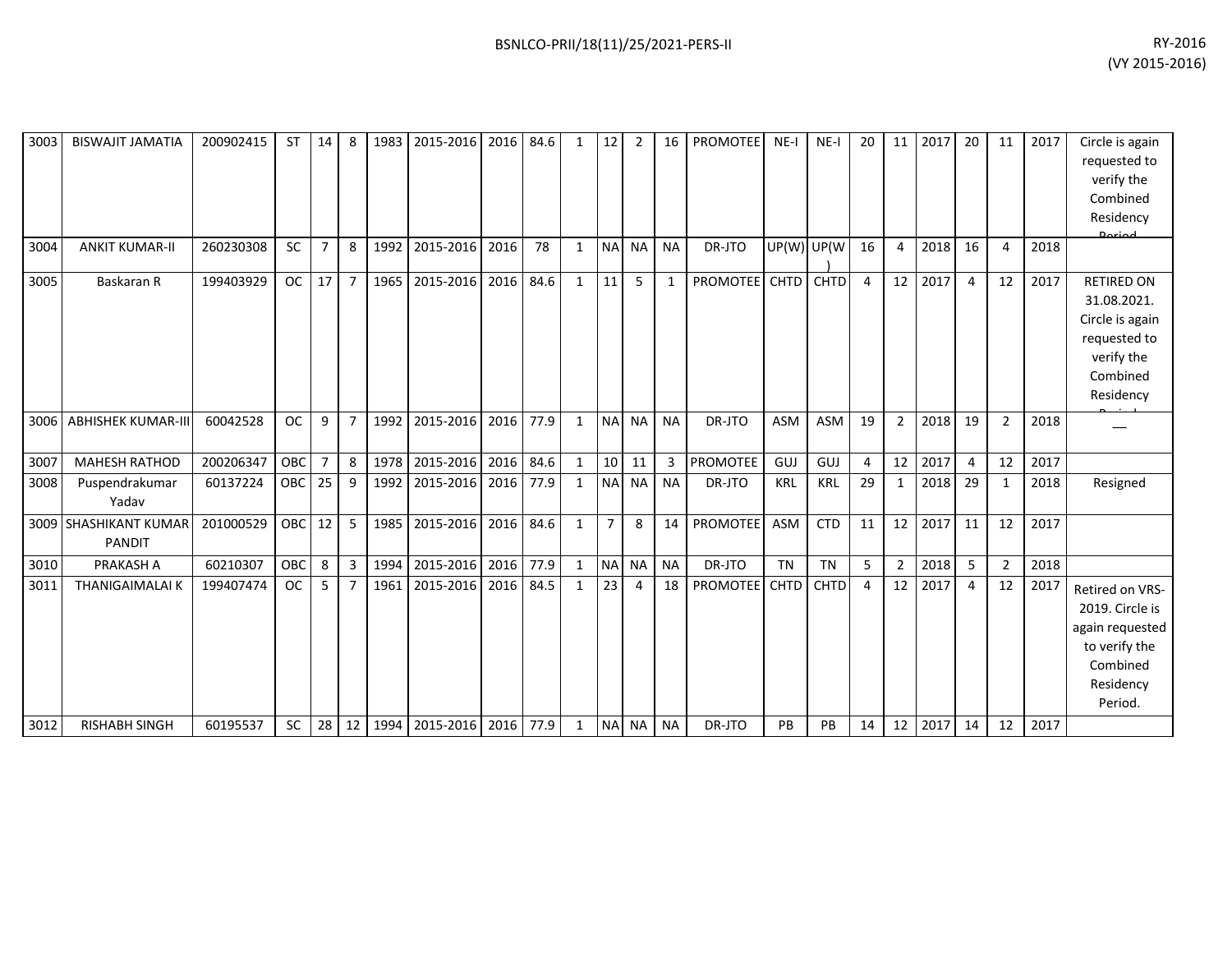| 3013 | <b>K.RAVINDER</b>                    | 199207745 | OC.        | 6              | 9              | 1965 | 2015-2016      | 2016 | 84.5 | 1            | 17             | $\overline{2}$ | 25              | <b>PROMOTEE</b> |             | TLGN   TLGN                     | 26           | 12             | 2017 | 26             | 12             | 2017 | VR Scheme-<br>2019. Circle is<br>again requested<br>to verify the<br>Combined<br>Residency<br>Period. |
|------|--------------------------------------|-----------|------------|----------------|----------------|------|----------------|------|------|--------------|----------------|----------------|-----------------|-----------------|-------------|---------------------------------|--------------|----------------|------|----------------|----------------|------|-------------------------------------------------------------------------------------------------------|
| 3014 | SANJEEV YADAV                        | 60160135  | OBC        | $\overline{7}$ | 8              | 1989 | 2015-2016      | 2016 | 77.8 | $\mathbf{1}$ | <b>NA</b>      | <b>NA</b>      | <b>NA</b>       | DR-JTO          | $NE-I$      | $NE-I$                          | $\mathbf{1}$ | $\mathbf{1}$   | 2018 | $\mathbf{1}$   | $\mathbf{1}$   | 2018 |                                                                                                       |
| 3015 | <b>RAKESH KUMAR-VI</b>               | 200903080 | OBC        | $\overline{2}$ | $\overline{4}$ | 1980 | 2015-2016      | 2016 | 84.5 | $\mathbf{1}$ | 8              | 3              | 10              | <b>PROMOTEE</b> | UP(W)       | UP(W                            | 29           | 1              | 2018 | 29             | 1              | 2018 |                                                                                                       |
| 3016 | <b>DEBOJIT DAS</b>                   | 60042519  | <b>OC</b>  | 9              | $\overline{2}$ | 1991 | 2015-2016      | 2016 | 77.8 | $\mathbf{1}$ | <b>NA</b>      | <b>NA</b>      | <b>NA</b>       | DR-JTO          | ASM         | <b>ASM</b>                      | 19           | $\overline{2}$ | 2018 | 19             | $\overline{2}$ | 2018 |                                                                                                       |
| 3017 | <b>SAURAV SINGH</b>                  | 200903533 | <b>OC</b>  | 11             | 10             | 1985 | 2015-2016      | 2016 | 84.5 | $\mathbf{1}$ | 8              | 3              | 10              | <b>PROMOTEE</b> | UP(W)       | UP(W                            | 29           | $\mathbf{1}$   | 2018 | 29             | $\mathbf{1}$   | 2018 |                                                                                                       |
| 3018 | <b>DEEPAK KUMAR-VI</b>               | 201800090 | OBC        | $\overline{2}$ | 10             | 1991 | 2015-2016      | 2016 | 77.8 | $\mathbf{1}$ | N <sub>A</sub> | <b>NA</b>      | <b>NA</b>       | DR-JTO          | MH          | MH                              | 9            | $\overline{7}$ | 2018 | 9              | $\overline{7}$ | 2018 |                                                                                                       |
| 3019 | <b>RAVI KUMAR</b><br>MUNAGALA        | 200903130 | OBC        | 15             | 5              | 1981 | 2015-2016      | 2016 | 84.5 | $\mathbf{1}$ | 8              | 3              | $\mathbf{0}$    | PROMOTEE        | <b>TLGN</b> | <b>TLGN</b>                     | 26           | 12             | 2017 | 26             | 12             | 2017 |                                                                                                       |
| 3020 | <b>MAHENDRA MOY</b><br><b>SAHA</b>   | 60120350  | <b>SC</b>  | 27             | 11             | 1990 | 2015-2016      | 2016 | 77.7 | $\mathbf{1}$ | <b>NA</b>      | <b>NA</b>      | <b>NA</b>       | DR-JTO          | <b>KTK</b>  | <b>KTK</b>                      | 26           | 6              | 2018 | 25             | 6              | 2018 |                                                                                                       |
| 3021 | RAM JEE GUPTA                        | 200903942 | OBC        | 12             | $\overline{7}$ | 1985 | 2015-2016      | 2016 | 84.5 | $\mathbf{1}$ | 8              | $\overline{2}$ | 10 <sup>1</sup> | PROMOTEE UP(W)  |             | UP(W                            | 29           | $\mathbf{1}$   | 2018 | 29             | $\mathbf{1}$   | 2018 |                                                                                                       |
| 3022 | <b>RAUNAK</b>                        | 60047522  | <b>OBC</b> | 22             | 12             | 1991 | 2015-2016 2016 |      | 77.7 | $\mathbf{1}$ |                | NA NA          | <b>NA</b>       | DR-JTO          | <b>ASM</b>  | ASM                             | 19           | $\overline{2}$ | 2018 | 19             | $\overline{2}$ | 2018 |                                                                                                       |
| 3023 | Jitendra Kumar-II                    | 200902749 | <b>ST</b>  | 15             | 6              | 1981 | 2015-2016      | 2016 | 84.5 | $\mathbf{1}$ | 8              | $\overline{2}$ | 6               | <b>PROMOTEE</b> | <b>MP</b>   | <b>MP</b>                       | 20           | 11             | 2017 | 20             | 11             | 2017 |                                                                                                       |
| 3024 | <b>RAJESH</b><br>CHOUWDARY           | 201800096 | <b>OC</b>  | 4              | 1              | 1992 | 2015-2016      | 2016 | 77.7 | 1            |                | NA NA          | <b>NA</b>       | DR-JTO          | MН          | MН                              | 9            | $\overline{7}$ | 2018 | 9              | $\overline{7}$ | 2018 |                                                                                                       |
| 3025 | <b>BHARAT SINGH</b><br>CHAUHAN       | 200902071 | OBC        | 11             | 12             | 1986 | 2015-2016      | 2016 | 84.5 | $\mathbf{1}$ | 8              | $\overline{2}$ | 6               | <b>PROMOTEE</b> | RAJ         | RAJ                             | 20           | 11             | 2017 | 20             | 11             | 2017 |                                                                                                       |
| 3026 | PAWAN KUMAR-IV                       | 60210312  | OBC        | 18             | $\overline{3}$ | 1992 | 2015-2016      | 2016 | 77.7 | $\mathbf{1}$ |                | NA NA          | <b>NA</b>       | DR-JTO          | <b>TN</b>   | <b>TN</b>                       | 5            | $\overline{2}$ | 2018 | 5              | $\overline{2}$ | 2018 |                                                                                                       |
| 3027 | RAVI PRAKASH                         | 200903566 | <b>SC</b>  | 20             | $\overline{4}$ | 1984 | 2015-2016      | 2016 | 84.5 | $\mathbf{1}$ | 8              | 1              | 15              | <b>PROMOTEE</b> | UP(E)       | UP(E)                           | 4            | 12             | 2017 | 4              | 12             | 2017 |                                                                                                       |
| 3028 | RISHABH RAJPOOT                      | 201801190 | OBC        | $\overline{2}$ | 6              | 1994 | 2015-2016      | 2016 | 77.7 | $\mathbf{1}$ |                | NA NA          | <b>NA</b>       | DR-JTO          | UP(W)I      | UP(W                            | 5            | 11             | 2018 | -5             | 11             | 2018 | Resigned from<br><b>BSNL</b>                                                                          |
| 3029 | <b>JINS THOMAS</b>                   | 200902928 | OBC        | 14             | $\mathbf{1}$   | 1985 | 2015-2016      | 2016 | 84.5 | $\mathbf{1}$ | 8              | $\mathbf{1}$   | 8               | PROMOTEE        | <b>TN</b>   | <b>TN</b>                       | 27           | 11             | 2017 | 27             | 11             | 2017 |                                                                                                       |
| 3030 | <b>RUPESH KUMAR</b><br><b>MANDAL</b> | 60340027  | <b>OBC</b> | 15             | $\overline{2}$ | 1992 | 2015-2016      | 2016 | 77.6 | 1            | <b>NA</b>      | <b>NA</b>      | <b>NA</b>       | DR-JTO          | J&K         | <b>CNT<sub>x</sub></b><br>(Nort | 5            | 3              | 2018 | -5             | 3              | 2018 |                                                                                                       |
| 3031 | SIDDIQUI<br>MOHAMMAD AMIN            | 200904259 | OC.        | 15             | 8              | 1985 | 2015-2016      | 2016 | 84.5 | $\mathbf{1}$ | 8              | 0              | 13              | PROMOTEE        | MH          | <b>CNTx</b><br>(West            | 4            | 12             | 2017 | $\overline{4}$ | 12             | 2017 |                                                                                                       |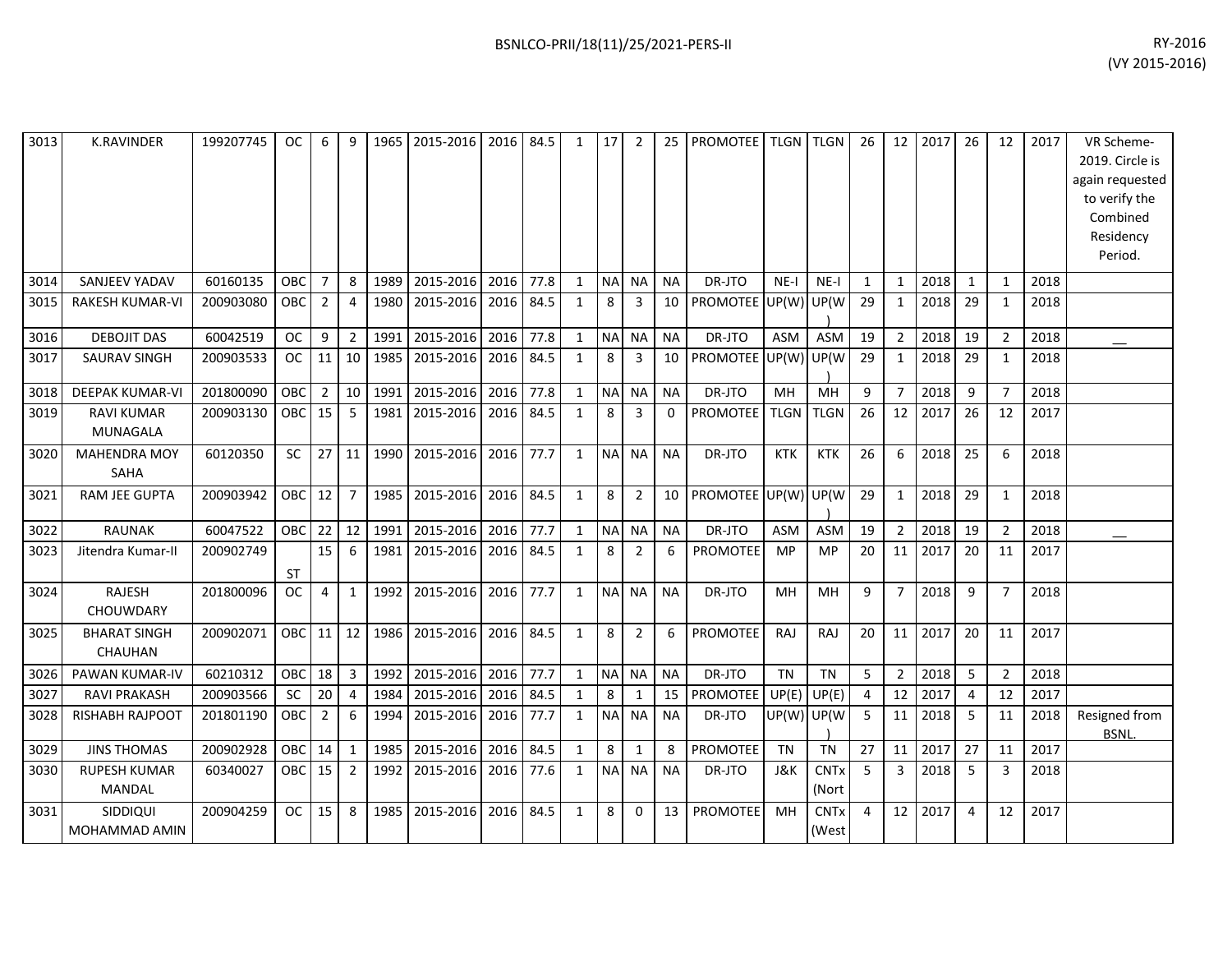| 3032 | DHARM RAJ MEENA                         | 60070393  | <b>ST</b> | 5            | 7              | 1990 | 2015-2016                | 2016 | 77.5 | $\mathbf{1}$ | <b>NA</b>      | <b>NA</b>      | <b>NA</b>    | DR-JTO           | GUJ        | GUJ                        | 5  | 3              | 2018 | 5              | 3              | 2018 | Resigned on<br>20.09.2021                                                               |
|------|-----------------------------------------|-----------|-----------|--------------|----------------|------|--------------------------|------|------|--------------|----------------|----------------|--------------|------------------|------------|----------------------------|----|----------------|------|----------------|----------------|------|-----------------------------------------------------------------------------------------|
| 3033 | RAMANAND<br><b>BABRUWAN</b><br>SAUDAGAR | 200903917 | SC        | 5            | 3              | 1987 | 2015-2016                | 2016 | 84.5 | $\mathbf{1}$ | 8              | 0              | 13           | <b>PROMOTEE</b>  | MH         | MH                         | 30 | 11             | 2017 | $\overline{4}$ | 12             | 2017 |                                                                                         |
| 3034 | AJAY VISHNU                             | 60137245  | OBC       | $\mathbf{1}$ | $\overline{7}$ | 1992 | 2015-2016                | 2016 | 77.5 | $\mathbf{1}$ | <b>NA</b>      | <b>NA</b>      | <b>NA</b>    | DR-JTO           | <b>KRL</b> | <b>KRL</b>                 | 19 | 3              | 2018 | 19             | 3              | 2018 |                                                                                         |
| 3035 | SOMDUTT                                 | 201000063 | <b>OC</b> | 15           | 8              | 1985 | 2015-2016                | 2016 | 84.5 | $\mathbf{1}$ | 8              | $\Omega$       | 3            | PROMOTEE         | <b>RAJ</b> | <b>CNTx</b><br>(Nort       | 5  | $\mathbf{1}$   | 2018 | 5              |                | 2018 |                                                                                         |
| 3036 | SHAIK ZEESHAN ALI                       | 60131617  | <b>OC</b> | 16           | $\overline{2}$ | 1993 | 2015-2016                | 2016 | 77.4 | $\mathbf{1}$ | <b>NA</b>      | <b>NA</b>      | <b>NA</b>    | DR-JTO           | KRL        | <b>KRL</b>                 | 29 | $\mathbf{1}$   | 2018 | 29             | $\mathbf{1}$   | 2018 | Resigned                                                                                |
| 3037 | <b>PAWAN KUMAR-V</b>                    | 201000124 | <b>OC</b> | 13           | $\overline{7}$ | 1984 | 2015-2016                | 2016 | 84.5 | $\mathbf{1}$ | 7              | 10             | 28           | Promotee         | HP         | HP                         | 26 | 12             | 2017 | 26             | 12             | 2017 |                                                                                         |
| 3038 | <b>JAGJEET VERMA</b>                    | 60183010  | OBC       | 18           | $\overline{4}$ | 1993 | 2015-2016                | 2016 | 77.4 | $\mathbf{1}$ | <b>NA</b>      | <b>NA</b>      | <b>NA</b>    | DR-JTO           | OD         | <b>OD</b>                  | 29 | $\mathbf{1}$   | 2018 | 5              | 3              | 2018 | Resigned                                                                                |
| 3039 | SUDHANSU MOHAN<br>PRUSTY                | 201000326 | OBC       | 15           | $\overline{a}$ | 1983 | 2015-2016                | 2016 | 84.5 | $\mathbf{1}$ | $\overline{7}$ | 9              | 5            | <b>PROMOTEE</b>  | <b>OD</b>  | <b>OD</b>                  | 20 | 10             | 2017 | 20             | 11             | 2017 |                                                                                         |
| 3040 | <b>VIVEK KUMAR</b>                      | 60120340  | SC        | 15           | 3              | 1994 | 2015-2016                | 2016 | 77.4 | $\mathbf{1}$ | <b>NA</b>      | <b>NA</b>      | <b>NA</b>    | DR-JTO           | <b>KTK</b> | <b>KTK</b>                 | 25 | 6              | 2018 | 25             | 6              | 2018 | Resigned wef<br>2/7/2018                                                                |
| 3041 | <b>RUPAK BORA</b>                       | 201000109 | <b>OC</b> | 30           | $\mathbf{1}$   | 1982 | 2015-2016                | 2016 | 84.5 | $\mathbf{1}$ | 7              | 11             | 10           | PROMOTEE         | ASM        | <b>ASM</b>                 | 11 | 12             | 2017 | 11             | 12             | 2017 |                                                                                         |
| 3042 | <b>RANJEET MEENA</b>                    | 206023003 | <b>ST</b> | 15           | 6              | 1994 | 2015-2016                | 2016 | 77.4 | $\mathbf{1}$ | <b>NA</b>      | <b>NA</b>      | <b>NA</b>    | DR-JTO           | UP(W) UP(W |                            | 16 | 4              | 2018 | 16             | 4              | 2018 |                                                                                         |
| 3043 | <b>MANORANJAN</b><br>PRASAD             | 201000434 | OBC       | 20           | $\mathbf{1}$   | 1980 | 2015-2016                | 2016 | 84.5 | $\mathbf{1}$ | $\overline{7}$ | 8              | 15           | <b>PROMOTEE</b>  | <b>ASM</b> | <b>ASM</b>                 | 11 | 12             | 2017 | 11             | 12             | 2017 |                                                                                         |
| 3044 | <b>LALIT MOHAN</b><br>PRADHAN           | 60180010  | <b>OC</b> | 16           | $\overline{4}$ | 1990 | 2015-2016                | 2016 | 77.3 | $\mathbf{1}$ | <b>NA</b>      | <b>NA</b>      | <b>NA</b>    | DR-JTO           | OD         | OD                         | 29 | $\mathbf{1}$   | 2018 | 5              | 3              | 2018 |                                                                                         |
| 3045 | PARAMITA<br>DEBBARMA                    | 200902358 | <b>ST</b> | 22           | 10             | 1982 | 2015-2016                | 2016 | 84.4 | $\mathbf{1}$ | 12             | $\overline{3}$ | $\mathbf{1}$ | <b>PROMOTEE</b>  | $NE-I$     | $NE-I$                     | 20 | 11             | 2017 | 20             | 11             | 2017 | Circle is again<br>requested to<br>verify the<br>Combined<br>Residency<br><b>Doriod</b> |
| 3046 | <b>KAMAL KISHORE</b>                    | 60160139  | SC        | 15           | 12             | 1992 | 2015-2016                | 2016 | 77.3 | $\mathbf{1}$ | <b>NA</b>      | <b>NA</b>      | <b>NA</b>    | DR-JTO           | $NE-I$     | NE-I                       | 1  | $\mathbf{1}$   | 2018 | 1              | -1             | 2018 |                                                                                         |
| 3047 | <b>ALKA SINGH</b>                       | 200904920 | <b>OC</b> | 3            | $\mathbf{1}$   | 1987 | 2015-2016                | 2016 | 84.4 | $\mathbf{1}$ | 11             | 11             | $\mathbf{1}$ | PROMOTEE Tx (Nor |            | <b>CNTx</b><br>(Nort<br>h) | 20 | 11             | 2017 | 20             | 11             | 2017 | Circle is again<br>requested to<br>verify the<br>Combined<br>Residency<br>Doriad        |
| 3048 | <b>SHUBHAM SINGH</b>                    | 201800107 | <b>OC</b> | 22           | 6              |      | 1995 2015-2016 2016 77.3 |      |      | $\mathbf{1}$ |                | NA NA          | <b>NA</b>    | DR-JTO           | MH         | <b>MH</b>                  | 9  | $\overline{7}$ | 2018 | 9              | $\overline{7}$ | 2018 |                                                                                         |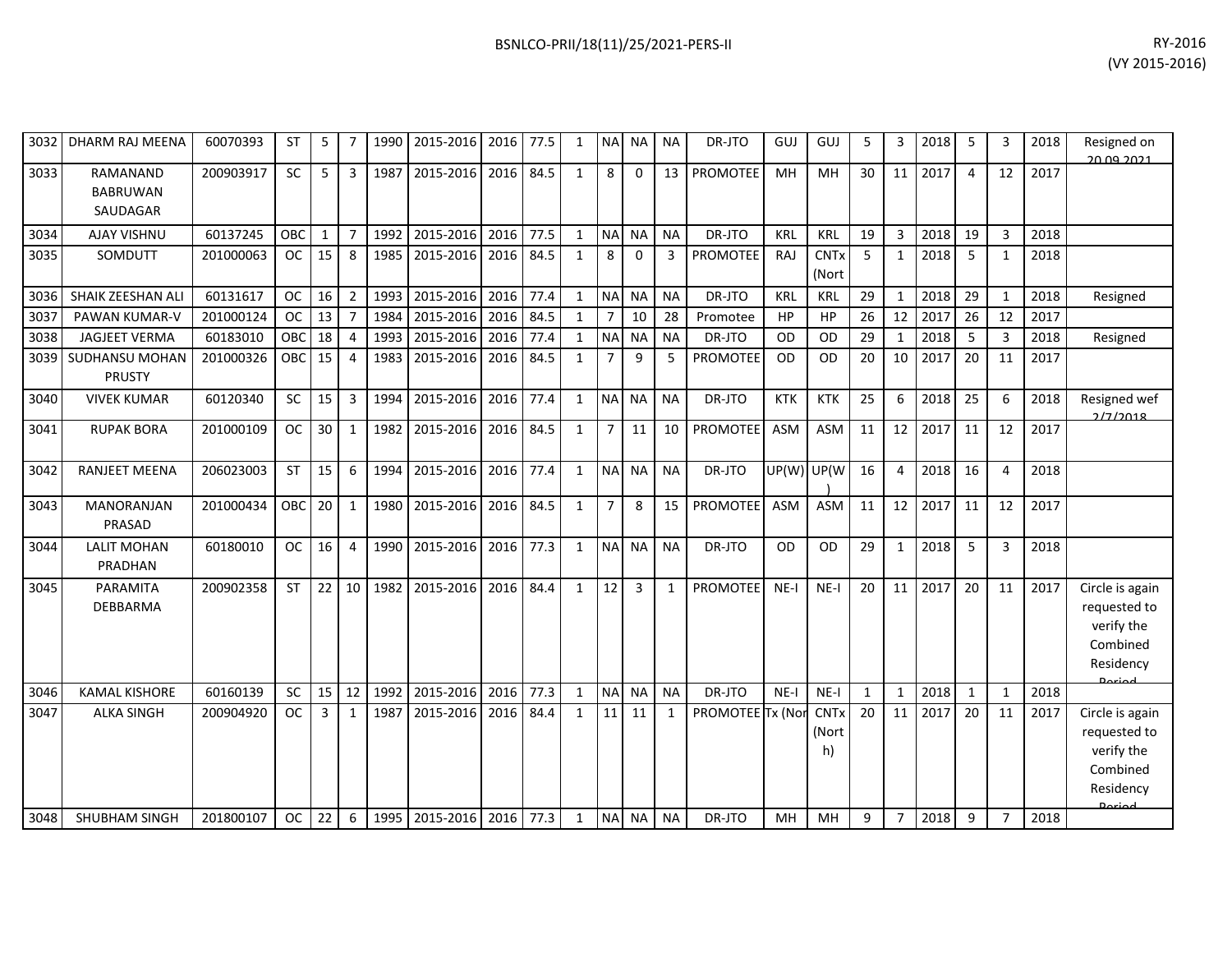| 3049 | <b>ARSHAD ANSARI</b>          | 198314152 | OС         | 26 I           | 1              | 1962 | 2015-2016   2016   84.4 |      |      | 1            | 10 <sup>1</sup> | 10             | 26        | PROMOTEE         | BH            | BН                     | 27             | 11             | 2017 | 27 | 11             | 2017 | VRS-2019               |
|------|-------------------------------|-----------|------------|----------------|----------------|------|-------------------------|------|------|--------------|-----------------|----------------|-----------|------------------|---------------|------------------------|----------------|----------------|------|----|----------------|------|------------------------|
| 3050 | <b>KARANVIR SINGH</b>         | 60320153  | <b>OC</b>  | 25             | 6              | 1993 | 2015-2016               | 2016 | 77.2 | $\mathbf{1}$ | <b>NA</b>       | <b>NA</b>      | <b>NA</b> | DR-JTO           | <b>ASM</b>    | <b>CNTx</b><br>(NER)   | 19             | $\overline{2}$ | 2018 | 19 | $\overline{2}$ | 2018 |                        |
| 3051 | RAJU KATROVATH                | 200904650 | <b>ST</b>  | 17             | 3              | 1986 | 2015-2016               | 2016 | 84.4 | $\mathbf{1}$ | 8               | $\mathcal{P}$  | 26        | <b>PROMOTEE</b>  | <b>TLGN</b>   | <b>TLGN</b>            | 26             | 12             | 2017 | 26 | 12             | 2017 |                        |
| 3052 | <b>GAURAV DHONGDE</b>         | 60150463  | OBC        | 22             | 11             | 1994 | 2015-2016               | 2016 | 77.2 | $\mathbf{1}$ | <b>NA</b>       | <b>NA</b>      | <b>NA</b> | DR-JTO           | MH            | MH                     | 12             | $\overline{2}$ | 2018 | 12 | $\overline{2}$ | 2018 | Resigned               |
| 3053 | <b>ANITA SINGHAL</b>          | 201000060 | <b>SC</b>  | 29             | $\mathbf{3}$   | 1984 | 2015-2016               | 2016 | 84.4 | $\mathbf{1}$ | $\overline{7}$  | 10             | 4         | <b>PROMOTEE</b>  | <b>RAJ</b>    | <b>RAJ</b>             | 20             | 11             | 2017 | 20 | 11             | 2017 |                        |
| 3054 | ANIMESH KUMAR                 | 60253960  | OBC        | 18             | 10             | 1991 | 2015-2016               | 2016 | 77.1 | $\mathbf{1}$ | <b>NA</b>       | <b>NA</b>      | <b>NA</b> | DR-JTO           | <b>WB</b>     | <b>WB</b>              | 9              | 4              | 2018 | 9  |                | 2018 |                        |
| 3055 | PRATHAMA NAND<br><b>SINGH</b> | 201000493 | <b>OC</b>  | 12             | 5              | 1984 | 2015-2016               | 2016 | 84.4 | $\mathbf{1}$ | $\overline{7}$  | 8              | 23        | <b>PROMOTEE</b>  | UP(E)         | UP(E)                  | 4              | 12             | 2017 | 4  | 12             | 2017 |                        |
| 3056 | <b>MANSINGH MEENA</b>         | 201800108 | <b>ST</b>  | 11             | $\overline{7}$ | 1994 | 2015-2016               | 2016 | 77.1 | 1            | <b>NA</b>       | <b>NA</b>      | <b>NA</b> | DR-JTO           | MH            | <b>MH</b>              | $\overline{2}$ | 4              | 2018 | 9  | $\overline{7}$ | 2018 |                        |
| 3057 | <b>NILOFER</b>                | 200903153 | <b>OBC</b> | 30             | 9              | 1985 | 2015-2016               | 2016 | 84.3 | $\mathbf{1}$ | 12              | $\overline{2}$ | 26        | PROMOTEE Tx (Nor |               | <b>CNTx</b>            | 20             | 11             | 2017 | 20 | 11             | 2017 | Circle is again        |
|      |                               |           |            |                |                |      |                         |      |      |              |                 |                |           |                  |               | (Nort                  |                |                |      |    |                |      | requested to           |
|      |                               |           |            |                |                |      |                         |      |      |              |                 |                |           |                  |               | h)                     |                |                |      |    |                |      | verify the             |
|      |                               |           |            |                |                |      |                         |      |      |              |                 |                |           |                  |               |                        |                |                |      |    |                |      | Combined               |
|      |                               |           |            |                |                |      |                         |      |      |              |                 |                |           |                  |               |                        |                |                |      |    |                |      | Residency              |
| 3058 | <b>KAILASH PRASAD</b>         | 60120203  | OBC        | $\overline{7}$ | 8              | 1992 | 2015-2016               | 2016 | 77   | $\mathbf{1}$ | <b>NA</b>       | <b>NA</b>      | <b>NA</b> | DR-JTO           | <b>KTK</b>    | <b>KTK</b>             | 26             | 12             | 2017 | 26 | 12             | 2017 |                        |
| 3059 | UTTAM CHAKMA                  | 200902413 | ST         | $\mathbf{1}$   | 9              | 1985 | 2015-2016               | 2016 | 84.3 | 1            | 12              | 2              | 16        | PROMOTEE         | $NE-I$        | $NE-I$                 | 20             | 11             | 2017 | 20 | 11             | 2017 | Circle is again        |
|      |                               |           |            |                |                |      |                         |      |      |              |                 |                |           |                  |               |                        |                |                |      |    |                |      | requested to           |
|      |                               |           |            |                |                |      |                         |      |      |              |                 |                |           |                  |               |                        |                |                |      |    |                |      | verify the             |
|      |                               |           |            |                |                |      |                         |      |      |              |                 |                |           |                  |               |                        |                |                |      |    |                |      | Combined               |
|      |                               |           |            |                |                |      |                         |      |      |              |                 |                |           |                  |               |                        |                |                |      |    |                |      | Residency              |
| 3060 | PINTU KUMAR                   | 60150553  | OBC        | $\overline{2}$ | 1              | 1993 | 2015-2016               | 2016 | 77   | 1            | <b>NA</b>       | <b>NA</b>      | <b>NA</b> | DR-JTO           | MH            | MH                     | 23             | $\overline{4}$ | 2018 | 23 | 4              | 2018 | Resigned               |
| 3061 | TEJ MAL SEN                   | 198406982 | <b>OC</b>  | 4              | $\overline{7}$ | 1963 | 2015-2016               | 2016 | 84.3 | 1            | 10              | 10             | 29        | <b>PROMOTEE</b>  | RAJ           | RAJ                    | 29             | $\overline{2}$ | 2016 | 29 | $\overline{2}$ | 2016 | <b>BSNL VR Scheme-</b> |
|      |                               |           |            |                |                |      |                         |      |      |              |                 |                |           |                  |               |                        |                |                |      |    |                |      | 2019                   |
| 3062 | <b>GAURAV MEENA</b>           | 260230673 | <b>ST</b>  | 31             | 5              | 1994 | 2015-2016               | 2016 | 76.9 | $\mathbf{1}$ | <b>NA</b>       | <b>NA</b>      | <b>NA</b> | DR-JTO           | UP(W) UP(W    |                        | 14             | 5              | 2018 | 14 | 5              | 2018 |                        |
| 3063 | <b>VIVEK KUMAR SAHU</b>       | 200905211 | OBC        | 14             | 5              | 1984 | 2015-2016               | 2016 | 84.3 | $\mathbf{1}$ | 8               | 2              | 8         | PROMOTEE         | $UP(E)$ UP(E) |                        | 4              | 12             | 2017 | 4  | 12             | 2017 |                        |
| 3064 | <b>MAHENDRA KUMAR</b>         | 60070385  | <b>ST</b>  | 2              | 9              | 1992 | 2015-2016               | 2016 | 76.8 | $\mathbf{1}$ | <b>NA</b>       | <b>NA</b>      | <b>NA</b> | DR-JTO           | GUJ           | GUJ                    | 5              | $\overline{3}$ | 2018 | 5  | 3              | 2018 |                        |
|      | <b>MEENA</b>                  |           |            |                |                |      |                         |      |      |              |                 |                |           |                  |               |                        |                |                |      |    |                |      |                        |
| 3065 | <b>KULKARNI</b>               | 200903251 | <b>OC</b>  | 24             | 8              | 1984 | 2015-2016               | 2016 | 84.3 | $\mathbf{1}$ | 8               | $\mathbf{1}$   | 5         | PROMOTEE         | MH            | <b>CNT<sub>x</sub></b> | 4              | 12             | 2017 | 4  | 12             | 2017 |                        |
|      | SATYAPRIYA                    |           |            |                |                |      |                         |      |      |              |                 |                |           |                  |               | (West                  |                |                |      |    |                |      |                        |
|      | <b>WARESH</b>                 |           |            |                |                |      |                         |      |      |              |                 |                |           |                  |               |                        |                |                |      |    |                |      |                        |
| 3066 | <b>DEVENDRA KUMAR</b>         | 60070351  | <b>ST</b>  | 29             | 11             | 1992 | 2015-2016               | 2016 | 76.8 | $\mathbf{1}$ | <b>NA</b>       | <b>NA</b>      | <b>NA</b> | DR-JTO           | GUJ           | GUJ                    | 12             | $\overline{2}$ | 2018 | 12 | $\overline{2}$ | 2018 | Resigned on            |
|      | <b>MEENA</b>                  |           |            |                |                |      |                         |      |      |              |                 |                |           |                  |               |                        |                |                |      |    |                |      | 13.07.2018             |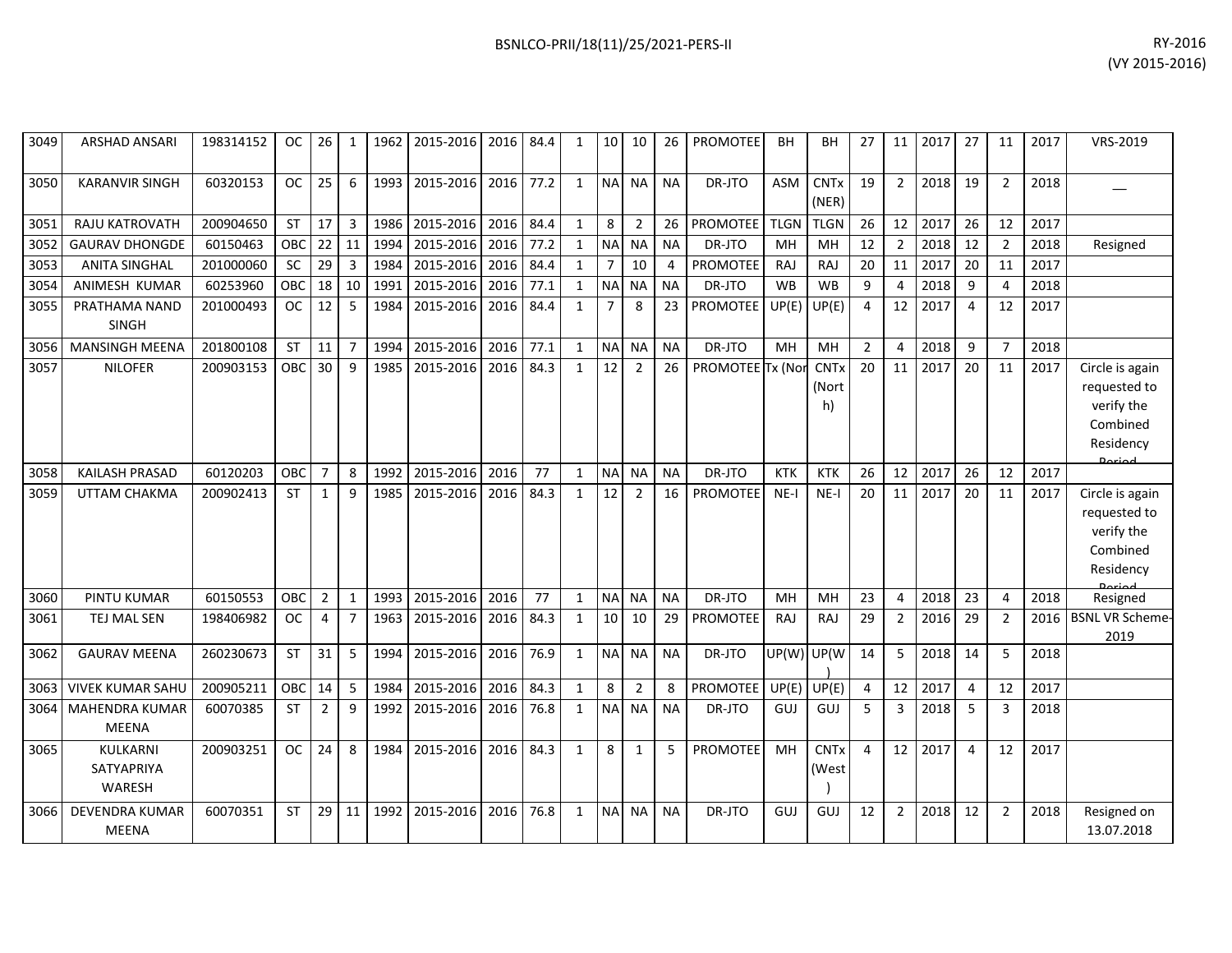| RY-2016        | BSNLCO-PRII/18(11)/25/2021-PERS-II |
|----------------|------------------------------------|
| (VY 2015-2016) |                                    |
|                |                                    |

| 3067 | <b>INDRESH KUMAR</b><br>YADAV         | 200903374 | OC.        | 5              | 1              | 1985 | 2015-2016 | 2016 | 84.3 | 1            | 8              | 1              |                 | <b>PROMOTEE</b>      | GUJ         | GUJ                             | 4  | 12             | 2017 | 4              | 12             | 2017 |                                   |
|------|---------------------------------------|-----------|------------|----------------|----------------|------|-----------|------|------|--------------|----------------|----------------|-----------------|----------------------|-------------|---------------------------------|----|----------------|------|----------------|----------------|------|-----------------------------------|
| 3068 | JITENDRA KUMAR<br><b>BEHERA-II</b>    | 60185006  | <b>SC</b>  | 21             | $\overline{2}$ | 1993 | 2015-2016 | 2016 | 76.8 | $\mathbf{1}$ | <b>NA</b>      | NA I           | <b>NA</b>       | DR-JTO               | OD          | <b>OD</b>                       | 5  | 3              | 2018 | 5              | 3              | 2018 |                                   |
| 3069 | <b>SANKET PARMAR</b>                  | 200903051 | <b>SC</b>  | 21             | 8              | 1986 | 2015-2016 | 2016 | 84.3 | $\mathbf{1}$ | 8              | 1              | 3               | <b>PROMOTEE</b>      | GUJ         | GUJ                             | 4  | 12             | 2017 | $\overline{4}$ | 12             | 2017 |                                   |
| 3070 | <b>KUNAL MAURYA</b>                   | 60043768  | OBC        | 8              | $\overline{7}$ | 1994 | 2015-2016 | 2016 | 76.8 | $\mathbf{1}$ | NA             | <b>NA</b>      | <b>NA</b>       | DR-JTO               | ASM         | ASM                             | 19 | $\overline{2}$ | 2018 | 19             | $\overline{2}$ | 2018 |                                   |
| 3071 | <b>JEEBANKAR PD</b><br><b>NARZARI</b> | 201000006 | <b>ST</b>  | 3              | 10             | 1983 | 2015-2016 | 2016 | 84.3 | 1            | $\overline{7}$ | 11             | 8               | <b>PROMOTEE</b>      | ASM         | <b>ASM</b>                      | 11 | 12             | 2017 | 11             | 12             | 2017 |                                   |
| 3072 | <b>BIJJALA RAVITEJA</b>               | 60120184  | OC.        | 23             | $\overline{7}$ | 1994 | 2015-2016 | 2016 | 76.8 | 1            | NA NA          |                | <b>NA</b>       | DR-JTO               | KTK         | <b>KTK</b>                      | 11 | 12             | 2017 | 11             | 12             | 2017 | Resigned wef<br><u>NO NG 2018</u> |
| 3073 | <b>NAMO NARAYAN</b><br><b>MEENA</b>   | 201000157 | <b>ST</b>  | 10             | 8              | 1984 | 2015-2016 | 2016 | 84.3 | $\mathbf{1}$ | 7              | 10             | 23 <sup>1</sup> | PROMOTEE             | <b>RAJ</b>  | <b>CNT<sub>x</sub></b><br>(Nort | 18 | 12             | 2017 | 18             | 12             | 2017 |                                   |
| 3074 | RIDHAMKUMAR<br>DAHYALAL<br>SAGATHIYA  | 60070395  | <b>SC</b>  | 17             | 4              | 1995 | 2015-2016 | 2016 | 76.8 | $\mathbf{1}$ | <b>NAI</b>     | NA I           | <b>NA</b>       | DR-JTO               | GUJ         | GUJ                             | -5 | $\overline{3}$ | 2018 | 5              | 3              | 2018 | Resigned on<br>14.08.2019         |
| 3075 | <b>LOK PRAKASH</b>                    | 201000454 | SC         | 16             | 5              | 1981 | 2015-2016 | 2016 | 84.3 | 1            | $\overline{7}$ | 10             | $\overline{2}$  | PROMOTEE UP(W) UP(W) |             |                                 | 29 | 1              | 2018 | 29             | $\mathbf{1}$   | 2018 |                                   |
| 3076 | <b>MALAIRAJAN M</b>                   | 60350128  | OBC        | 6              | 6              | 1993 | 2015-2016 | 2016 | 76.7 | $\mathbf{1}$ | <b>NA</b>      | NA I           | <b>NA</b>       | DR-JTO               | <b>TN</b>   | <b>CNTx</b><br>(Sout            | -5 | $\overline{2}$ | 2018 | 5              | $\overline{2}$ | 2018 |                                   |
| 3077 | <b>BALEN DEKA</b>                     | 200903564 | OBC        | 31             | 12             | 1979 | 2015-2016 | 2016 | 84.3 | $\mathbf{1}$ | 8              | $\mathbf{0}$   | 21              | <b>PROMOTEE</b>      | <b>ASM</b>  | <b>ASM</b>                      | 11 | 12             | 2017 | 11             | 12             | 2017 |                                   |
| 3078 | PONRAJKUMAR P                         | 60210313  | <b>OBC</b> | 23             | 5              | 1995 | 2015-2016 | 2016 | 76.6 | $\mathbf{1}$ | <b>NA</b>      | <b>NA</b>      | <b>NA</b>       | DR-JTO               | <b>TN</b>   | <b>TN</b>                       | 5  | $\overline{2}$ | 2018 | -5             | $\overline{2}$ | 2018 | <b>RESIGNATION</b>                |
| 3079 | <b>SREENIVAS ARIGE</b>                | 200804081 | <b>OBC</b> | 4              | $\overline{2}$ | 1977 | 2015-2016 | 2016 | 84.2 | $\mathbf{1}$ | 9              | $\overline{2}$ | 8               | <b>PROMOTEE</b>      | <b>TLGN</b> | <b>TLGN</b>                     | 26 | 12             | 2017 | 26             | 12             | 2017 |                                   |
| 3080 | SRIKANTH GOODELLI                     | 60045021  | <b>OBC</b> | 26             | $\mathbf{1}$   | 1991 | 2015-2016 | 2016 | 76.5 | $\mathbf{1}$ | N <sub>A</sub> | <b>NA</b>      | <b>NA</b>       | DR-JTO               | <b>ASM</b>  | ASM                             | 19 | $\overline{2}$ | 2018 | 19             | $\overline{2}$ | 2018 |                                   |
| 3081 | Deepak Kumar Soni                     | 200900528 | <b>OC</b>  | 12             | $\overline{7}$ | 1981 | 2015-2016 | 2016 | 84.2 | $\mathbf{1}$ | 8              | 6              | 8               | <b>PROMOTEE</b>      | <b>MP</b>   | <b>MP</b>                       | 20 | 11             | 2017 | 20             | 11             | 2017 |                                   |
| 3082 | SARITA YADAV                          | 60183008  | OBC        | $\mathbf{1}$   | $\mathbf{1}$   | 1993 | 2015-2016 | 2016 | 76.4 | 1            | N <sub>A</sub> | <b>NA</b>      | <b>NA</b>       | DR-JTO               | <b>OD</b>   | <b>OD</b>                       | 29 | $\mathbf{1}$   | 2018 | 5              | 3              | 2018 |                                   |
| 3083 | <b>SURESH KUMAR</b>                   | 200903077 | <b>SC</b>  | 14             | $\overline{7}$ | 1983 | 2015-2016 | 2016 | 84.2 | $\mathbf{1}$ | 8              | 3              | 10              | PROMOTEE UP(W)       |             | UP(W                            | 29 | 1              | 2018 | 29             | 1              | 2018 |                                   |
| 3084 | <b>AJAY KUMAR</b>                     | 60150447  | <b>OBC</b> | 21             | 5              | 1994 | 2015-2016 | 2016 | 76.4 | $\mathbf{1}$ | <b>NA</b>      | <b>NA</b>      | <b>NA</b>       | DR-JTO               | MH          | MH                              | 29 | $\mathbf{1}$   | 2018 | 29             | $\mathbf{1}$   | 2018 | Absconding                        |
| 3085 | SHAJIL BABU P                         | 200902372 | <b>SC</b>  | $\overline{2}$ | $\overline{2}$ | 1977 | 2015-2016 | 2016 | 84.2 | 1            | 8              | $\overline{2}$ | 27              | <b>PROMOTEE</b>      | <b>KRL</b>  | <b>KRL</b>                      | 30 | 12             | 2017 | 1              | 1              | 2018 |                                   |
| 3086 | <b>SONI KUMAR</b>                     | 60160118  | OC.        | 4              | $\overline{2}$ | 1995 | 2015-2016 | 2016 | 76.4 | $\mathbf{1}$ | <b>NAI</b>     | <b>NA</b>      | <b>NA</b>       | DR-JTO               | $NE-I$      | $NE-I$                          | 4  | 12             | 2017 | 4              | 12             | 2017 |                                   |
| 3087 | PRANAV KUMAR<br><b>TIWARY</b>         | 200903701 | <b>OC</b>  | 10             | $\overline{3}$ | 1984 | 2015-2016 | 2016 | 84.2 | $\mathbf{1}$ | 8              | $\mathbf{1}$   | 29              | <b>PROMOTEE</b>      | UP(E)       | <b>BH</b>                       | 4  | 12             | 2017 | $\overline{4}$ | 12             | 2017 | Transferred<br>Bihar in Rule-8    |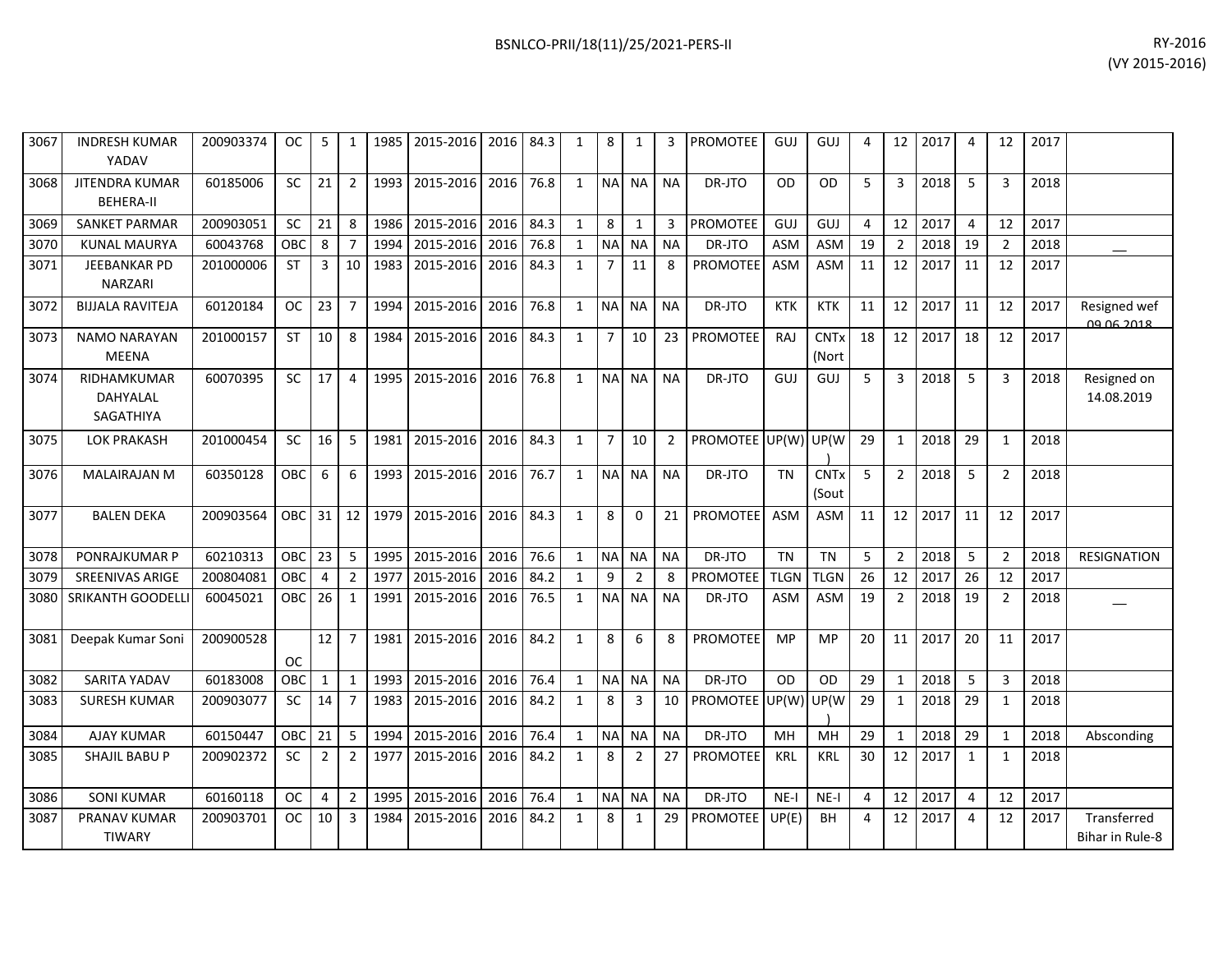| BSNLCO-PRII/18(11)/25/2021-PERS-II | RY-2016                                                                                                                                                                                                                                                                                                                                                                                                                                                                                                          |
|------------------------------------|------------------------------------------------------------------------------------------------------------------------------------------------------------------------------------------------------------------------------------------------------------------------------------------------------------------------------------------------------------------------------------------------------------------------------------------------------------------------------------------------------------------|
|                                    | $\mathbf{A} \times \mathbf{A} \times \mathbf{A} \times \mathbf{A} \times \mathbf{A} \times \mathbf{A} \times \mathbf{A} \times \mathbf{A} \times \mathbf{A} \times \mathbf{A} \times \mathbf{A} \times \mathbf{A} \times \mathbf{A} \times \mathbf{A} \times \mathbf{A} \times \mathbf{A} \times \mathbf{A} \times \mathbf{A} \times \mathbf{A} \times \mathbf{A} \times \mathbf{A} \times \mathbf{A} \times \mathbf{A} \times \mathbf{A} \times \mathbf{A} \times \mathbf{A} \times \mathbf{A} \times \mathbf{$ |

| 3088 | <b>BANOTH SUMAN</b>                    | 60120256  | ST         | $\mathbf{1}$   | 8               | 1990 | 2015-2016 2016 |      | 76.3 | 1            |                | NA NA          | NA             | DR-JTO          | <b>KTK</b> | <b>KTK</b>           | 12             | 2              | 2018 | 12             | $\overline{2}$ | 2018 |                                |
|------|----------------------------------------|-----------|------------|----------------|-----------------|------|----------------|------|------|--------------|----------------|----------------|----------------|-----------------|------------|----------------------|----------------|----------------|------|----------------|----------------|------|--------------------------------|
| 3089 | <b>RAVI KUMAR</b>                      | 201000457 | <b>OBC</b> | $\overline{2}$ | 1               | 1987 | 2015-2016      | 2016 | 84.2 | $\mathbf{1}$ | $\overline{7}$ | 8              | 15             | PROMOTEE        | <b>ASM</b> | <b>JKD</b>           | 11             | 12             | 2017 | 11             | 12             | 2017 | Rule 8 joined on<br>30.12.2021 |
| 3090 | <b>ANKIT RAI</b>                       | 60048773  | OBC        | $\overline{7}$ | 11              | 1991 | 2015-2016      | 2016 | 76.3 | $\mathbf{1}$ | <b>NA</b>      | <b>NA</b>      | <b>NA</b>      | DR-JTO          | <b>ASM</b> | <b>ASM</b>           | 19             | $\overline{2}$ | 2018 | 19             | $\overline{2}$ | 2018 | Resigned w.e.f<br>07/04/2010   |
| 3091 | <b>RAMAN KUMAR</b><br><b>RAMAN</b>     | 201000771 | OC.        | 21             | 7               | 1982 | 2015-2016      | 2016 | 84.2 | $\mathbf{1}$ | $\overline{7}$ | $\overline{7}$ | 24             | PROMOTEE        | <b>BH</b>  | BH                   | 27             | 11             | 2017 | 27             | 11             | 2017 |                                |
| 3092 | <b>SAURABH KUMAR</b>                   | 60041271  | <b>SC</b>  | 25             | $2^{\circ}$     | 1993 | 2015-2016      | 2016 | 76.2 | $\mathbf{1}$ | <b>NA</b>      | <b>NA</b>      | <b>NA</b>      | DR-JTO          | <b>ASM</b> | ASM                  | 19             | $\overline{2}$ | 2018 | 19             | $\overline{2}$ | 2018 |                                |
| 3093 | <b>VIPINDAS P H</b>                    | 200802168 | <b>OC</b>  | 24             | $\overline{4}$  | 1983 | 2015-2016      | 2016 | 84.2 | $\mathbf{1}$ | 9              | $\overline{2}$ | 14             | <b>PROMOTEE</b> | <b>KRL</b> | <b>KRL</b>           | $\mathbf{1}$   | $\mathbf{1}$   | 2018 | $\mathbf{1}$   | $\mathbf{1}$   | 2018 |                                |
| 3094 | <b>AMAN KUMAR</b>                      | 60046266  | <b>OC</b>  | 8              | $\overline{7}$  | 1993 | 2015-2016      | 2016 | 76.2 | $\mathbf{1}$ | <b>NA</b>      | <b>NA</b>      | <b>NA</b>      | DR-JTO          | <b>ASM</b> | <b>ASM</b>           | 19             | $\overline{2}$ | 2018 | 19             | $\overline{2}$ | 2018 |                                |
| 3095 | <b>VISHNU SWAROOP</b><br><b>MATHUR</b> | 198606125 | <b>OC</b>  | 18             | 9               | 1961 | 2015-2016      | 2016 | 84.1 | $\mathbf{1}$ | 10             | 10             | 29             | PROMOTEE        | RAJ        | RAJ                  | 29             | $\overline{2}$ | 2016 | 29             | 2              | 2016 | <b>BSNL VR Scheme-</b><br>2019 |
| 3096 | <b>SIDDIK MANSURI</b>                  | 201800109 | OBC        | 3              | 9               | 1993 | 2015-2016      | 2016 | 76.2 | $\mathbf{1}$ | <b>NA</b>      | <b>NA</b>      | <b>NA</b>      | DR-JTO          | MH         | MH                   | 9              | $\overline{7}$ | 2018 | 12             | $\overline{7}$ | 2018 |                                |
| 3097 | THAMARAIKANNAN<br>V                    | 200200177 | SC         | 29             | 5               | 1971 | 2015-2016      | 2016 | 84.1 | $\mathbf{1}$ | 10             | 10             | 26             | PROMOTEE        | <b>TN</b>  | <b>TN</b>            | 27             | 11             | 2017 | 27             | 11             | 2017 |                                |
| 3098 | PALASH SHUKLA                          | 60070386  | <b>OC</b>  | 18             | 8               | 1995 | 2015-2016      | 2016 | 76.1 | $\mathbf{1}$ | <b>NA</b>      | <b>NA</b>      | <b>NA</b>      | DR-JTO          | <b>GUJ</b> | GUJ                  | 5              | 3              | 2018 | 5              | 3              | 2018 |                                |
| 3099 | <b>ASHISH VERMA</b>                    | 200303832 | <b>OC</b>  | $\overline{2}$ | 3               | 1978 | 2015-2016      | 2016 | 84.1 | $\mathbf{1}$ | 10             | 10             | 19             | <b>PROMOTEE</b> | CG         | CG                   | 20             | 11             | 2017 | 20             | 11             | 2017 |                                |
| 3100 | <b>RAGHU RAJA</b>                      | 60340026  | OBC        | 17             | 11              | 1990 | 2015-2016      | 2016 | 75.9 | $\mathbf{1}$ | <b>NA</b>      | <b>NA</b>      | <b>NA</b>      | DR-JTO          | J&K        | <b>CNTx</b><br>(Nort | 5              | 3              | 2018 | 5              | 3              | 2018 |                                |
| 3101 | <b>VEERENDRA SINGH</b>                 | 200903231 | <b>SC</b>  | 12             | $\overline{7}$  | 1977 | 2015-2016      | 2016 | 84.1 | $\mathbf{1}$ | 8              | 6              | $\overline{2}$ | PROMOTEE UP(W)  |            | UP(W                 | 20             | 4              | 2018 | 20             | 4              | 2018 |                                |
| 3102 | <b>DHARMENDRA</b><br><b>KUMAR-I</b>    | 60070360  | <b>ST</b>  | 12             | 11              | 1993 | 2015-2016      | 2016 | 75.9 | $\mathbf{1}$ | <b>NA</b>      | <b>NA</b>      | <b>NA</b>      | DR-JTO          | GUJ        | GUJ                  | 12             | $\overline{2}$ | 2018 | 12             | $\overline{2}$ | 2018 |                                |
| 3103 | <b>INGOLE ANIL</b><br>PANDURANG        | 200904413 | <b>SC</b>  | 31             | 5               | 1981 | 2015-2016      | 2016 | 84.1 | $\mathbf{1}$ | 8              | $\Omega$       | 13             | <b>PROMOTEE</b> | MH         | MH                   | 30             | 11             | 2017 | $\overline{4}$ | 12             | 2017 |                                |
| 3104 | <b>KOLA BHARTH</b>                     | 60138822  | <b>SC</b>  | $\overline{7}$ | $\overline{3}$  | 1994 | 2015-2016      | 2016 | 75.9 | $\mathbf{1}$ | <b>NA</b>      | <b>NA</b>      | <b>NA</b>      | DR-JTO          | KRL        | <b>KRL</b>           | 29             | $\mathbf{1}$   | 2018 | 29             | $\mathbf{1}$   | 2018 | Resigned                       |
| 3105 | KALPANA SHARAD<br>PALLEWAR             | 200904148 | <b>OC</b>  | 13             | 10 <sup>1</sup> | 1986 | 2015-2016      | 2016 | 84.1 | $\mathbf{1}$ | 8              | $\Omega$       | 13             | <b>PROMOTEE</b> | MH         | MH                   | 30             | 11             | 2017 | $\overline{4}$ | 12             | 2017 |                                |
| 3106 | OMPRAKASH                              | 60150554  | OBC        | $\overline{7}$ | 11              | 1992 | 2015-2016      | 2016 | 75.8 | $\mathbf{1}$ | N <sub>A</sub> | <b>NA</b>      | <b>NA</b>      | DR-JTO          | MH         | MH                   | $\mathbf{1}$   | 5              | 2018 | $\mathbf{1}$   | 5              | 2018 |                                |
| 3107 | <b>RAJESH KUMAR</b><br>SONKER          | 201000316 | <b>SC</b>  | $\mathbf{3}$   | 12              | 1981 | 2015-2016      | 2016 | 84.1 | $\mathbf{1}$ | $\overline{7}$ | 9              | 19             | <b>PROMOTEE</b> | UP(E)      | UP(E)                | $\overline{4}$ | 12             | 2017 | $\overline{4}$ | 12             | 2017 |                                |
| 3108 | <b>SWEETY KUMARI</b>                   | 60230028  | <b>ST</b>  | 16             | $\overline{3}$  | 1993 | 2015-2016      | 2016 | 75.8 | 1            | <b>NA</b>      | <b>NA</b>      | <b>NA</b>      | DR-JTO          | UP(W)      | <b>WB</b>            | 14             | 5              | 2018 | 14             | 5              | 2018 | $R - 8$                        |
| 3109 | <b>ABHAI KUMAR</b><br><b>TRIPATHI</b>  | 201000647 | <b>OC</b>  | 20             | 1               | 1984 | 2015-2016      | 2016 | 84.1 | $\mathbf{1}$ | $\overline{7}$ | 9              | 19             | <b>PROMOTEE</b> | UP(E)      | UP(E)                | $\overline{4}$ | 12             | 2017 | $\overline{4}$ | 12             | 2017 |                                |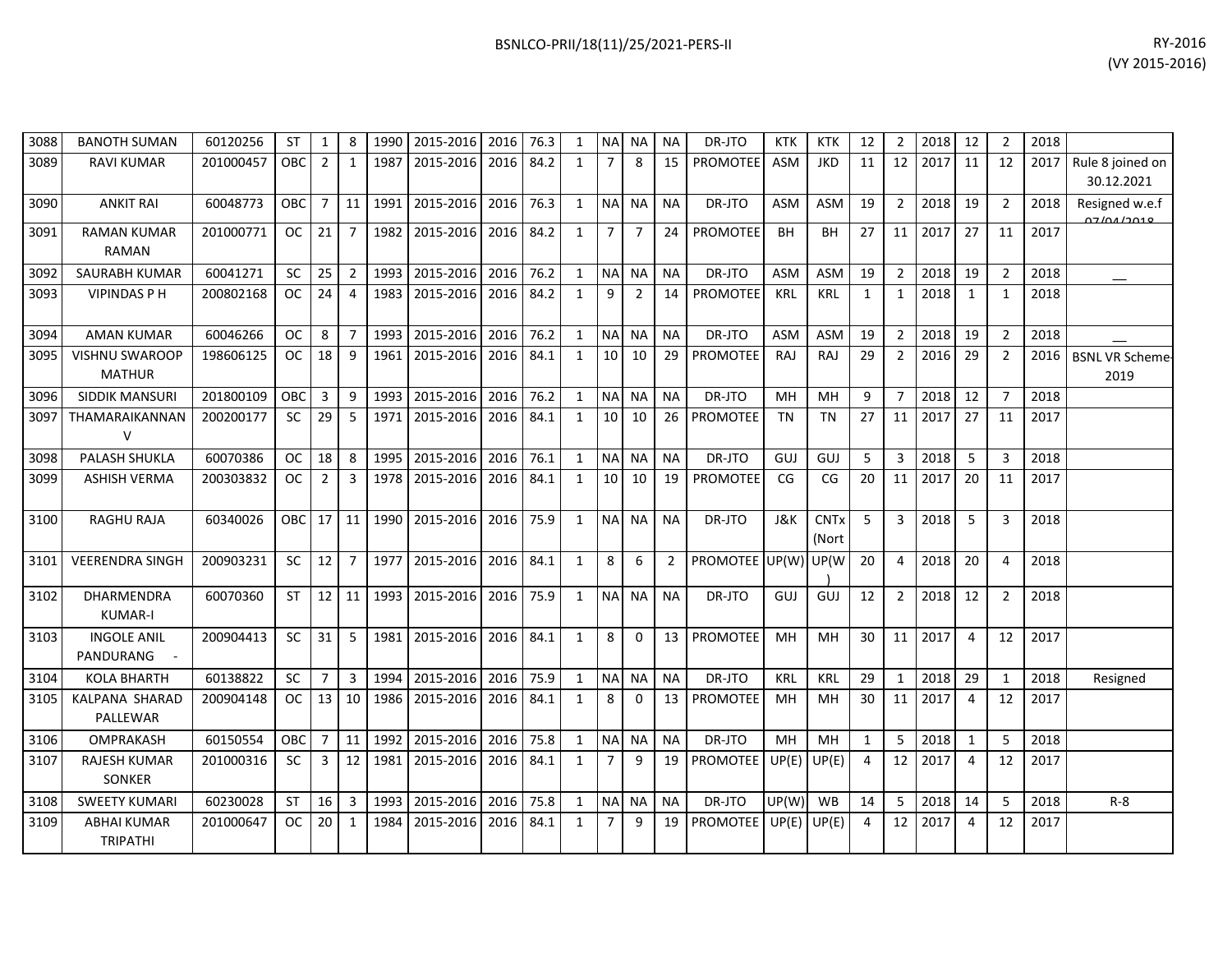| RY-2016        |
|----------------|
| (VY 2015-2016) |

| 3110 | HARIVANSH KUNTAL                     | 60042517  | OC.        | 19              | 10             | 1994 | 2015-2016      | 2016 | 75.8 | 1            |                | NA NA          | <b>NA</b>    | DR-JTO          | <b>ASM</b> | ASM                             | 19             | 2              | 2018    | 19             | $\overline{2}$ | 2018 | Resigned w.e.f<br>26/05/2020                                           |
|------|--------------------------------------|-----------|------------|-----------------|----------------|------|----------------|------|------|--------------|----------------|----------------|--------------|-----------------|------------|---------------------------------|----------------|----------------|---------|----------------|----------------|------|------------------------------------------------------------------------|
| 3111 | MITESHKUMAR<br><b>PURANI</b>         | 200904135 | <b>SC</b>  | 23              | 9              | 1984 | 2015-2016      | 2016 | 84.1 | $\mathbf{1}$ | 7 <sup>1</sup> | 5              | 22           | <b>PROMOTEE</b> | GUJ        | <b>CNT<sub>x</sub></b><br>(West | $\overline{4}$ |                | 12 2017 | $\overline{4}$ | 12             | 2017 |                                                                        |
| 3112 | MAHENDRA KUMAR<br><b>RATHOR</b>      | 201800033 | OBC        | 10 <sup>1</sup> | $\mathbf{1}$   | 1991 | 2015-2016 2016 |      | 75.7 | $\mathbf{1}$ |                | NA NA          | <b>NA</b>    | DR-JTO          | MH         | <b>CNTx</b><br>(West            | 9              | $7^{\circ}$    | 2018    | 9              | $\overline{7}$ | 2018 |                                                                        |
| 3113 | <b>GULAB DAS</b><br>VAISHNAV         | 198703467 | <b>OC</b>  | $\overline{2}$  | $\overline{7}$ | 1959 | 2015-2016      | 2016 | 84.1 | 1            | 9              | 4              | 9            | <b>PROMOTEE</b> | <b>RAJ</b> | <b>CNT<sub>x</sub></b><br>(Nort | $\mathbf{q}$   | 5              | 2016    | 9              | 5              | 2016 | Superannuation<br>Retirement                                           |
| 3114 | <b>ANKIT KUMAR</b><br>SHARMA         | 60048771  | OBC        | 11              | $\overline{4}$ | 1991 | 2015-2016      | 2016 | 75.7 | $\mathbf{1}$ |                | NA NA          | <b>NA</b>    | DR-JTO          | <b>ASM</b> | <b>ASM</b>                      | 19             | $\overline{2}$ | 2018    | 19             | 2              | 2018 |                                                                        |
| 3115 | LALREMRUATTHANG<br>Α                 | 200903542 | <b>ST</b>  | 18              | 5              | 1980 | 2015-2016 2016 |      | 84   | $\mathbf{1}$ | 12             | 3              | $\mathbf{1}$ | <b>PROMOTEE</b> | $NE-I$     | $NE-I$                          | 20             | 11             | 2017    | 20             | 11             | 2017 | Circle is again<br>requested to<br>verify the<br>Combined<br>Residency |
| 3116 | <b>SARVESH KUMAR-II</b>              | 60138854  | SC         | 5               | $\overline{7}$ | 1992 | 2015-2016      | 2016 | 75.6 | $\mathbf{1}$ | <b>NA</b>      | <b>NA</b>      | <b>NA</b>    | DR-JTO          | KRL        | KRL                             | $\overline{2}$ | 4              | 2018    | $\overline{2}$ | $\overline{4}$ | 2018 | Resigned                                                               |
| 3117 | ARGHYA PRATIM<br><b>BHADRA</b>       | 200902352 | <b>OC</b>  | 6               | 10             | 1982 | 2015-2016      | 2016 | 84   | $\mathbf{1}$ | 12             | $\overline{3}$ | $\mathbf{1}$ | <b>PROMOTEE</b> | $NE-I$     | $NE-I$                          | 4              | 12             | 2017    | $\overline{4}$ | 12             | 2017 | Circle is again<br>requested to<br>verify the<br>Combined<br>Residency |
| 3118 | <b>GYAN SING PATEL</b>               | 60150473  | <b>OBC</b> | 18              | 8              | 1992 | 2015-2016      | 2016 | 75.3 | 1            | NA NA          |                | <b>NA</b>    | DR-JTO          | MH         | MH                              | 12             | 2              | 2018    | 29             | $\mathbf{1}$   | 2018 | Resigned on<br>25.10.2018                                              |
| 3119 | SREENIVASA RAO A                     | 200903016 | OBC        | 10              | 6              | 1983 | 2015-2016      | 2016 | 84   | $\mathbf{1}$ | 8              | 3              | $\mathbf 0$  | <b>PROMOTEE</b> | AP         | AP                              | 26             | 12             | 2017    | 26             | 12             | 2017 |                                                                        |
| 3120 | MOHD MONIS RAZA                      | 60070394  | <b>OBC</b> | 25              | $\overline{2}$ | 1994 | 2015-2016 2016 |      | 75.2 | $\mathbf{1}$ | NA NA          |                | <b>NA</b>    | DR-JTO          | GUJ        | GUJ                             | 12             | $\overline{2}$ | 2018    | 12             | $\overline{2}$ | 2018 | Resigned on<br><u>ne na entr</u>                                       |
| 3121 | MADHUBABU VAJJI                      | 200903171 | OBC        | 6               | $\overline{7}$ | 1983 | 2015-2016 2016 |      | 84   | 1            | 8              | 3              | $\Omega$     | PROMOTEE        | AP         | AP                              | 26             | 12             | 2017    | 26             | 12             | 2017 |                                                                        |
| 3122 | <b>ABHISHEK</b><br>UMESHBHAI RAIYANI | 60070354  | <b>OC</b>  | 27              | 5              | 1995 | 2015-2016      | 2016 | 75.2 | $\mathbf{1}$ | <b>NA</b>      | <b>NA</b>      | <b>NA</b>    | DR-JTO          | GUJ        | GUJ                             | 12             | $\overline{2}$ | 2018    | 12             | $\overline{2}$ | 2018 | Resigned on<br>18.07.2018                                              |
| 3123 | MOHAMMED ABDUL<br>AZIZ               | 201000526 | <b>OBC</b> | 15              | $\overline{3}$ | 1981 | 2015-2016      | 2016 | 83.9 | $\mathbf{1}$ | 11             | 9              | 28           | <b>PROMOTEE</b> | <b>KTK</b> | <b>KTK</b>                      | 20             | 11             | 2017    | 20             | 11             | 2017 | Circle is again<br>requested to<br>verify the<br>Combined<br>Residency |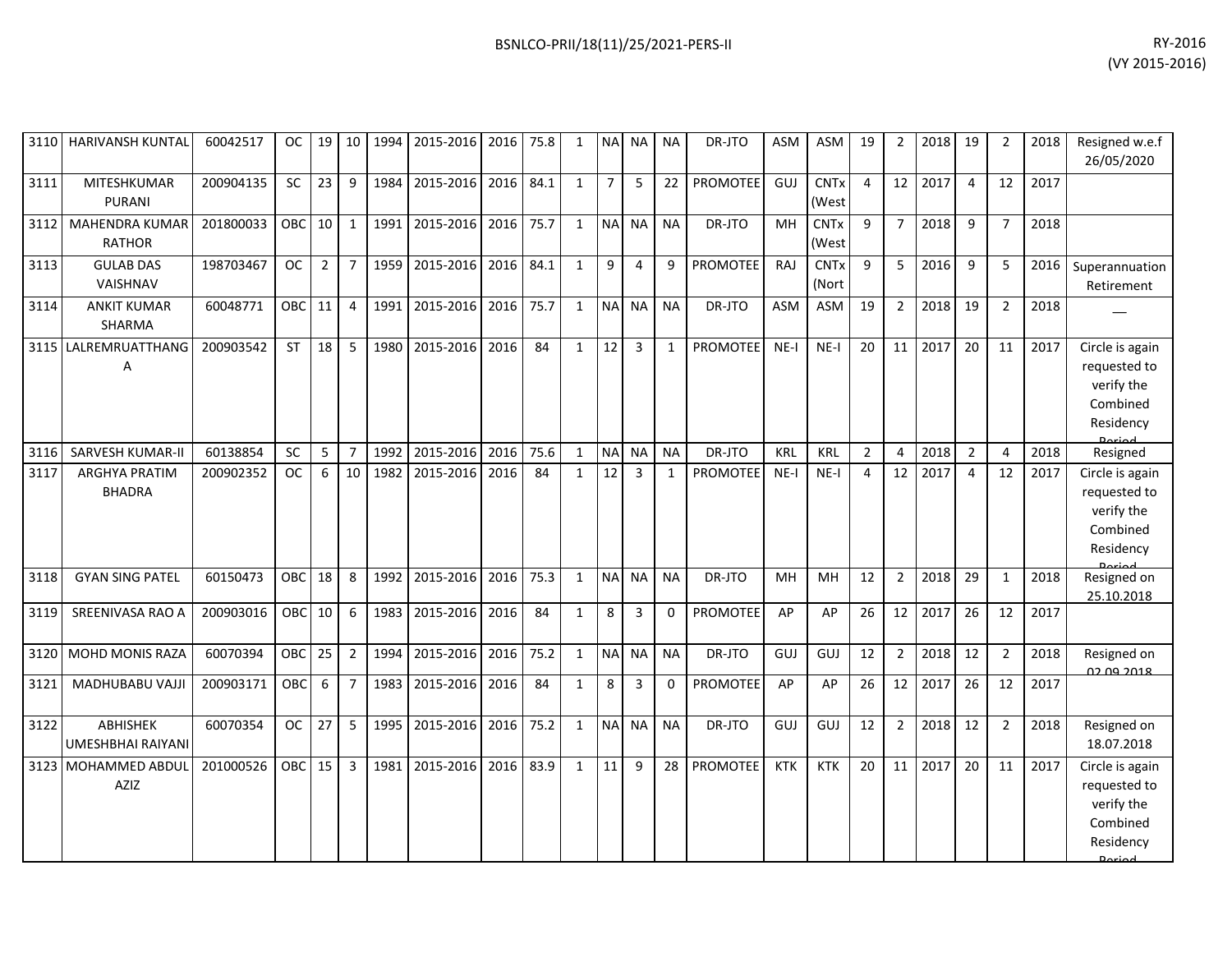| 3124 | <b>MASOODUR</b><br><b>RAHMAN</b>      | 60330080  | 0C         | 2               | 3              | 1991 | 2015-2016                | 2016 | 74.9 | $\mathbf{1}$ | <b>NA</b>       | NA I           | <b>NA</b>      | DR-JTO               | MH         | <b>CNTx</b><br>(West | 12             | $\overline{2}$  | 2018    | 12             | $\overline{2}$ | 2018 |                                |
|------|---------------------------------------|-----------|------------|-----------------|----------------|------|--------------------------|------|------|--------------|-----------------|----------------|----------------|----------------------|------------|----------------------|----------------|-----------------|---------|----------------|----------------|------|--------------------------------|
| 3125 | <b>ARUN KUMAR</b><br><b>SHARMA</b>    | 198408077 | <b>OC</b>  | 20              | $\overline{2}$ | 1960 | 2015-2016                | 2016 | 83.9 | 1            | 10 <sup>1</sup> | 10             | 29             | <b>PROMOTEE</b>      | RAJ        | RAJ                  | 29             | 2 <sup>1</sup>  | 2016    | 29             | $\overline{2}$ | 2016 | Superannuation                 |
| 3126 | <b>RAJESH KUMAR</b><br>MEENA-III      | 60160138  | <b>ST</b>  | $\overline{2}$  | $\overline{7}$ | 1994 | 2015-2016                | 2016 | 74.3 | $\mathbf{1}$ | <b>NA</b>       | <b>NA</b>      | <b>NA</b>      | DR-JTO               | $NE-I$     | NE-I                 | 1              | $1 \vert$       | 2018    | 1              | $\mathbf{1}$   | 2018 |                                |
| 3127 | <b>MOHAMMAD</b><br><b>AHMAD</b>       | 200803849 | <b>OBC</b> | $\mathbf{1}$    | $\overline{4}$ |      | 1979 2015-2016           | 2016 | 83.9 | $\mathbf{1}$ | 9               | $\mathbf{1}$   | $\overline{2}$ | PROMOTEE UP(E) UP(E) |            |                      | $\overline{4}$ |                 | 12 2017 | $\overline{4}$ | 12             | 2017 |                                |
| 3128 | <b>AMAR KUMAR</b>                     | 60120349  | SC         | 5               | $\overline{7}$ | 1989 | 2015-2016                | 2016 | 74   | $\mathbf{1}$ | <b>NA</b>       | <b>NA</b>      | <b>NA</b>      | DR-JTO               | <b>KTK</b> | <b>KTK</b>           | 25             | 6               | 2018    | 25             | 6              | 2018 |                                |
| 3129 | <b>NARINDER KUMAR</b>                 | 200904231 | <b>ST</b>  | 13              | 12             | 1984 | 2015-2016                | 2016 | 83.9 | $\mathbf{1}$ | 8               | 0              | 13             | Promotee             | <b>HP</b>  | <b>HP</b>            | 26             | 12              | 2017    | 26             | 12             | 2017 |                                |
| 3130 | <b>RISHI KANT</b>                     | 60150448  | <b>SC</b>  | 20              | 5              | 1991 | 2015-2016                | 2016 | 74   | $\mathbf{1}$ | N <sub>A</sub>  | <b>NA</b>      | <b>NA</b>      | DR-JTO               | MН         | MН                   | 29             | 1               | 2018    | 29             | -1             | 2018 |                                |
| 3131 | <b>ARCHANA AMAN</b><br><b>KUMAR</b>   | 200904270 | <b>OC</b>  | 1               | 5              | 1988 | 2015-2016                | 2016 | 83.9 | $\mathbf{1}$ | $7^{\circ}$     | 11             | 20             | <b>PROMOTEE</b>      | GUJ        | GUJ                  | $\overline{4}$ | 12 <sup>1</sup> | 2017    | $\overline{4}$ | 12             | 2017 |                                |
| 3132 | <b>SHYAM KUMAR</b><br><b>MEENA</b>    | 60048766  | ST         | 9               | 3              |      | 1992 2015-2016           | 2016 | 74   | $\mathbf{1}$ | <b>NA</b>       | NA I           | <b>NA</b>      | DR-JTO               | <b>ASM</b> | <b>ASM</b>           | 5              | $\overline{2}$  | 2018    | 5              | $\overline{2}$ | 2018 | Resigned w.e.f<br>16/11/2018   |
| 3133 | RANJITA RANI SAHU                     | 201000298 | <b>OC</b>  | 15              | 6              | 1983 | 2015-2016                | 2016 | 83.9 | $\mathbf{1}$ | $\overline{7}$  | 9              | 5              | PROMOTEE             | <b>OD</b>  | 0D                   | 20             | 10 <sup>1</sup> | 2017    | 20             | 11             | 2017 |                                |
| 3134 | <b>ANUSHEEL SONI</b>                  | 60133238  | OBC        | 18              | $\mathbf{1}$   | 1994 | 2015-2016                | 2016 | 74   | $\mathbf{1}$ | <b>NA</b>       | <b>NA</b>      | <b>NA</b>      | DR-JTO               | KRL        | <b>KRL</b>           | $\overline{2}$ | 4               | 2018    | $\overline{2}$ | $\Delta$       | 2018 | Resigned                       |
| 3135 | <b>ANIL KUMAR</b><br>SAXENA           | 198407242 | <b>OC</b>  | 10 <sub>1</sub> | 10             |      | 1961 2015-2016           | 2016 | 83.8 | $\mathbf{1}$ | 10 <sup>1</sup> | 10             | 29             | <b>PROMOTEE</b>      | RAJ        | <b>RAJ</b>           | 29             | $\overline{2}$  | 2016    | 29             | $\overline{2}$ | 2016 | <b>BSNL VR Scheme-</b><br>2019 |
| 3136 | <b>BIKASH KUMAR</b><br><b>BEHERA</b>  | 60181009  | <b>SC</b>  | 11              | $\overline{4}$ |      | 1994 2015-2016           | 2016 | 74   | $\mathbf{1}$ | <b>NA</b>       | <b>NA</b>      | <b>NA</b>      | DR-JTO               | <b>OD</b>  | <b>OD</b>            | 29             | $\mathbf{1}$    | 2018    | 5              | 3              | 2018 | Resigned                       |
| 3137 | <b>RAMBABU</b><br><b>MAGANTI</b>      | 200803715 | OBC        | 21              | 6              | 1979 | 2015-2016                | 2016 | 83.8 | $\mathbf{1}$ | 9               | $\overline{2}$ | 8              | <b>PROMOTEE</b>      | AP         | AP                   | 26             |                 | 12 2017 | 26             | 12             | 2017 |                                |
| 3138 | <b>SURAJ PRAKASH</b><br><b>PATHAK</b> | 60045017  | <b>OC</b>  | 13              | 8              | 1992 | 2015-2016 2016           |      | 73.6 | 1            | <b>NA</b>       | <b>NA</b>      | <b>NA</b>      | DR-JTO               | <b>ASM</b> | <b>ASM</b>           | 19             | $2^{\circ}$     | 2018    | 19             | $\overline{2}$ | 2018 |                                |
| 3139 | <b>RAM SINGH-II</b>                   | 200801740 | <b>OC</b>  | $\overline{7}$  | $\mathbf{1}$   | 1983 | 2015-2016                | 2016 | 83.8 | 1            | 9               | 1              | 21             | PROMOTEE             | <b>UKD</b> | <b>UKD</b>           | 5              | 12              | 2017    | 5              | 12             | 2017 |                                |
| 3140 | <b>AMRESH YADAV</b>                   | 60160134  | OBC        | 15              | $\overline{4}$ | 1994 | 2015-2016                | 2016 | 73.6 | $\mathbf{1}$ | <b>NA</b>       | NA             | <b>NA</b>      | DR-JTO               | $NE-I$     | $NE-I$               | 1              | $\mathbf{1}$    | 2018    | 1              | $\mathbf{1}$   | 2018 |                                |
|      | 3141 MITESH ARVINDBHAI<br>RAVAL       | 200901006 | OBC        | $\overline{2}$  | $\overline{7}$ | 1986 | 2015-2016                | 2016 | 83.8 | $\mathbf{1}$ | 8               | 5              | $\mathbf{0}$   | <b>PROMOTEE</b>      | GUJ        | GUJ                  | $\overline{4}$ | 12 <sup>1</sup> | 2017    | $\overline{4}$ | 12             | 2017 |                                |
| 3142 | ABHIRANJAN<br><b>KUMAR</b>            | 60043770  | OBC        | 8               | 9              | 1990 | 2015-2016                | 2016 | 73   | $\mathbf{1}$ | <b>NAI</b>      | <b>NA</b>      | <b>NA</b>      | DR-JTO               | ASM        | <b>ASM</b>           | 19             | $\overline{2}$  | 2018    | 19             | $\overline{2}$ | 2018 |                                |
|      | 3143 ASHRAF DHEEN A S                 | 200904128 |            | $OC$ 30         | $\overline{3}$ |      | 1987 2015-2016 2016 83.8 |      |      | 1            | 8               | 0              | 28             | PROMOTEE             | <b>TN</b>  | <b>TN</b>            | 4              |                 | 12 2017 | $\overline{4}$ | 12             | 2017 |                                |

3144 ASHWIN S 1800139 OC 12 7 1993 2015-2016 2016 73 1 NA NA NA DR-JTO MH MH 23 7 2018 23 7 2018 Resigned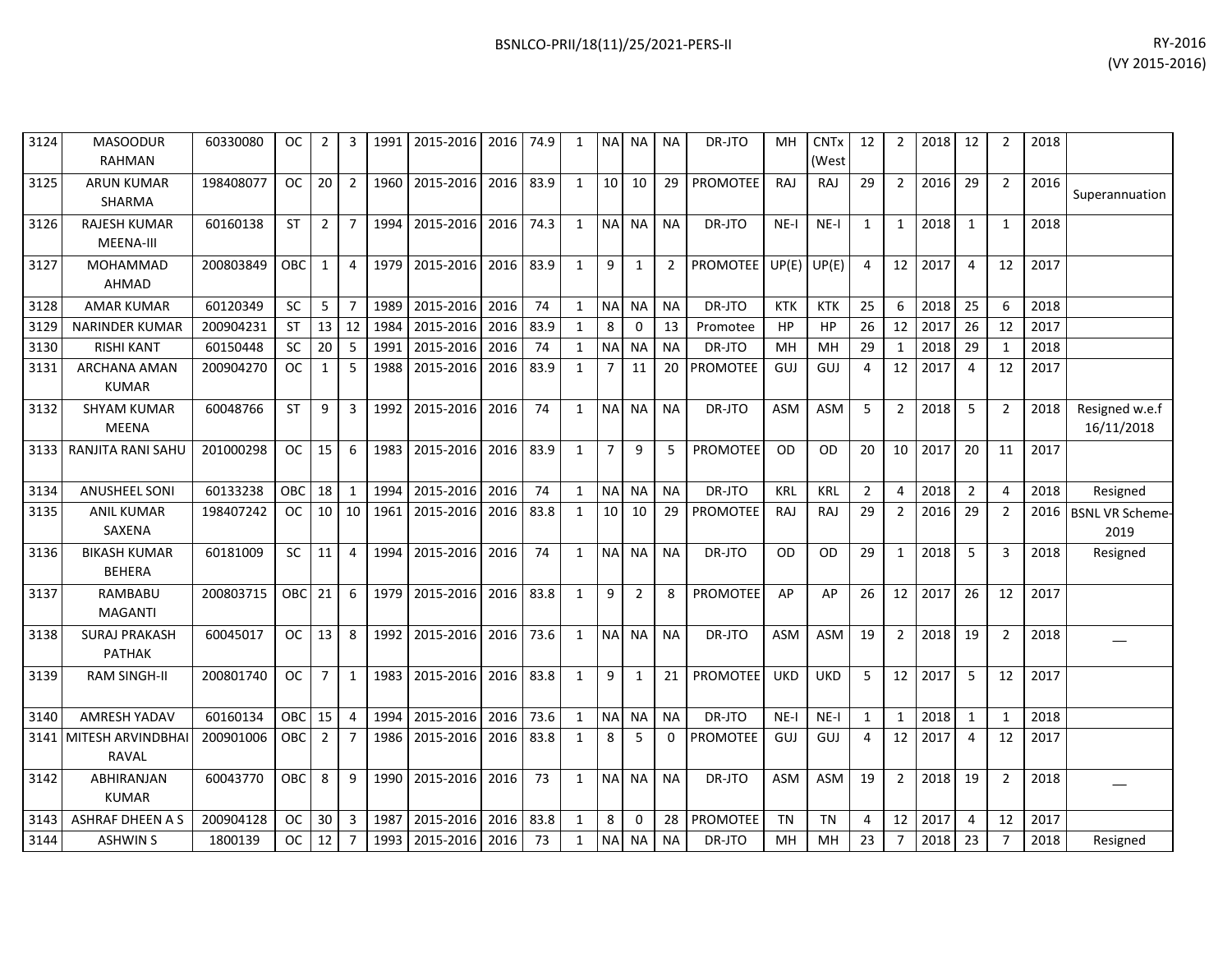| 3145 | <b>JITENDRA PAL</b><br><b>GANGWAR</b> | 201000405 | OBC       | 21              | 4              | 1979 | 2015-2016 2016 83.8 |           |      | 1            | 8              | 0         | 13        | PROMOTEE UP(W) UP(W) |            |                       | 29             | 1              | 2018 | 29             |                | 2018 |                                                                                                       |
|------|---------------------------------------|-----------|-----------|-----------------|----------------|------|---------------------|-----------|------|--------------|----------------|-----------|-----------|----------------------|------------|-----------------------|----------------|----------------|------|----------------|----------------|------|-------------------------------------------------------------------------------------------------------|
| 3146 | <b>MAYUR CHAVAN</b>                   | 201900015 | <b>OC</b> | 26              | $\mathbf{1}$   | 1992 | 2015-2016           | 2016      | 72.8 | $\mathbf{1}$ | NA             | <b>NA</b> | <b>NA</b> | DR-JTO               | MH         | MH                    | $\overline{7}$ | $\mathbf{1}$   | 2019 | $\overline{7}$ | 1              | 2019 |                                                                                                       |
| 3147 | <b>ARCHANA DEKA</b>                   | 201000111 | OBC       | 11              | $\mathbf{1}$   | 1981 | 2015-2016 2016 83.8 |           |      | 1            | $\overline{7}$ | 11        | 10        | <b>PROMOTEE</b>      | <b>ASM</b> | <b>ASM</b>            | 11             | 12             | 2017 | 11             | 12             | 2017 |                                                                                                       |
| 3148 | <b>KAMLESH KUMAR-II</b>               | 60120324  | SC        | $\mathbf{1}$    | $\mathbf{3}$   | 1988 | 2015-2016           | 2016      | 72.6 | $\mathbf{1}$ | <b>NA</b>      | <b>NA</b> | <b>NA</b> | DR-JTO               | <b>KTK</b> | <b>CNTx</b><br>(East) | 9              | $\overline{4}$ | 2018 | -9             | 4              | 2018 | <b>NIL</b>                                                                                            |
| 3149 | <b>NIRANJAN</b><br>RAMCHIARY          | 201000003 | <b>ST</b> | 19              | 3              | 1981 | 2015-2016           | 2016 83.8 |      | $\mathbf{1}$ | $7^{\circ}$    | 11        | 10        | <b>PROMOTEE</b>      | <b>ASM</b> | <b>ASM</b>            | 11             | 12             | 2017 | 11             | 12             | 2017 |                                                                                                       |
| 3150 | <b>RINTU MAURAY</b>                   | 60150461  | <b>OC</b> | 14              | $\overline{3}$ | 1995 | 2015-2016 2016      |           | 72   | $\mathbf{1}$ | <b>NAI</b>     | <b>NA</b> | <b>NA</b> | DR-JTO               | MH         | MH                    | 12             | 2              | 2018 | 12             | $\overline{2}$ | 2018 | Resigned                                                                                              |
| 3151 | <b>LAXMAN SHARMA</b>                  | 201000021 | <b>OC</b> | $\overline{2}$  | 5              | 1986 | 2015-2016           | 2016      | 83.8 | $\mathbf{1}$ | $\overline{7}$ | 10        | 16        | <b>PROMOTEE</b>      | RAJ        | <b>RAJ</b>            | 20             | 11             | 2017 | 20             | 11             | 2017 |                                                                                                       |
| 3152 | <b>RUPENDRA</b><br><b>CHOUDHARY</b>   | 60070429  | OBC       | 6               | 9              | 1991 | 2015-2016 2016 71.7 |           |      | $\mathbf{1}$ | <b>NA</b>      | <b>NA</b> | <b>NA</b> | DR-JTO               | GUJ        | GUJ                   | 18             | 6              | 2018 | 18             | 6              | 2018 | Resigned on<br>30.11.2019                                                                             |
| 3153 | <b>MAHESH KUMAR</b><br><b>NIGAM</b>   | 201000695 | <b>SC</b> | 12              | $\overline{4}$ | 1982 | 2015-2016 2016 83.8 |           |      | $\mathbf{1}$ | $\overline{7}$ | 9         | 27        | <b>PROMOTEE</b>      | <b>MP</b>  | <b>MP</b>             | 20             | 11             | 2017 | 20             | 11             | 2017 |                                                                                                       |
| 3154 | <b>PRATIK JAIN</b>                    | 60120353  | <b>OC</b> | 11              | $\overline{2}$ | 1991 | 2015-2016           | 2016      | 71.6 | $\mathbf{1}$ | <b>NA</b>      | <b>NA</b> | <b>NA</b> | DR-JTO               | <b>KTK</b> | <b>KTK</b>            | 25             | 6              | 2018 | 25             | 6              | 2018 |                                                                                                       |
| 3155 | <b>DESH RAJ GAUTAM</b>                | 201000291 | <b>SC</b> | 10 <sup>1</sup> | 12             | 1978 | 2015-2016 2016      |           | 83.8 | $\mathbf{1}$ | $\overline{7}$ | 9         | 19        | PROMOTEE             | UP(E)      | <b>CNTx</b><br>(Nort  | $\overline{4}$ | 12             | 2017 | $\overline{4}$ | 12             | 2017 |                                                                                                       |
| 3156 | <b>BHAWANI SINGH</b><br><b>GURJAR</b> | 60210314  | OBC       | 30              | 8              | 1994 | 2015-2016           | 2016      | 71.1 | $\mathbf{1}$ | <b>NA</b>      | <b>NA</b> | <b>NA</b> | DR-JTO               | <b>TN</b>  | <b>TN</b>             | 23             | $\overline{2}$ | 2018 | 23             | $\overline{2}$ | 2018 | <b>RESIGNATION</b>                                                                                    |
| 3157 | <b>VISHNU SHANKAR</b><br><b>NAGAR</b> | 199506493 | <b>OC</b> | $\mathbf{1}$    | $\overline{7}$ | 1963 | 2015-2016           | 2016      | 83.8 | $\mathbf{1}$ | 11             | 1         | 9         | <b>PROMOTEE</b>      | <b>RAJ</b> | RAJ                   | 9              | 5              | 2016 | 9              | 5              | 2016 | VR Scheme-<br>2019. Circle is<br>again requested<br>to verify the<br>Combined<br>Residency<br>Period. |
| 3158 | <b>AVANISH KUMAR</b><br><b>MISHRA</b> | 60150466  | <b>OC</b> | 20              | $\overline{2}$ | 1991 | 2015-2016           | 2016      | 71   | $\mathbf{1}$ | N <sub>A</sub> | <b>NA</b> | <b>NA</b> | DR-JTO               | MH         | MH                    | 29             | $\mathbf{1}$   | 2018 | 29             | $\mathbf{1}$   | 2018 | Resigned                                                                                              |
| 3159 | U.J.KULKARNI                          | 198102219 | <b>OC</b> | 30              | $\mathbf{1}$   | 1961 | 2015-2016           | 2016      | 83.7 | $\mathbf{1}$ | 9              | 5         | 4         | <b>PROMOTEE</b>      | MH         | <b>MH</b>             | 3              | 6              | 2016 | 6              | 6              | 2016 | VRS-2019                                                                                              |
| 3160 | <b>KARTHIK M</b>                      | 60120304  | <b>SC</b> | 12              | 12             | 1992 | 2015-2016           | 2016      | 70.2 | $\mathbf{1}$ | <b>NA</b>      | <b>NA</b> | <b>NA</b> | DR-JTO               | <b>KTK</b> | <b>KTK</b>            | 9              | 4              | 2018 | 9              |                | 2018 | Provisonal<br>appointment                                                                             |

order 15 1 12 2009 10224 002 15 1 1984 2015-2016 2016 83.7 1 7 11 20 PROMOTEE GUJ GUJ 4 12 2017 4 12 2017

(NER)

19 2 2018 19 2 2018 \_\_

60320152 SC 15 7 1992 2015-2016 2016 70.2 1 NA NA NA DR-JTO ASM CNTx

3162 DHARMENDRA

KUMAR-II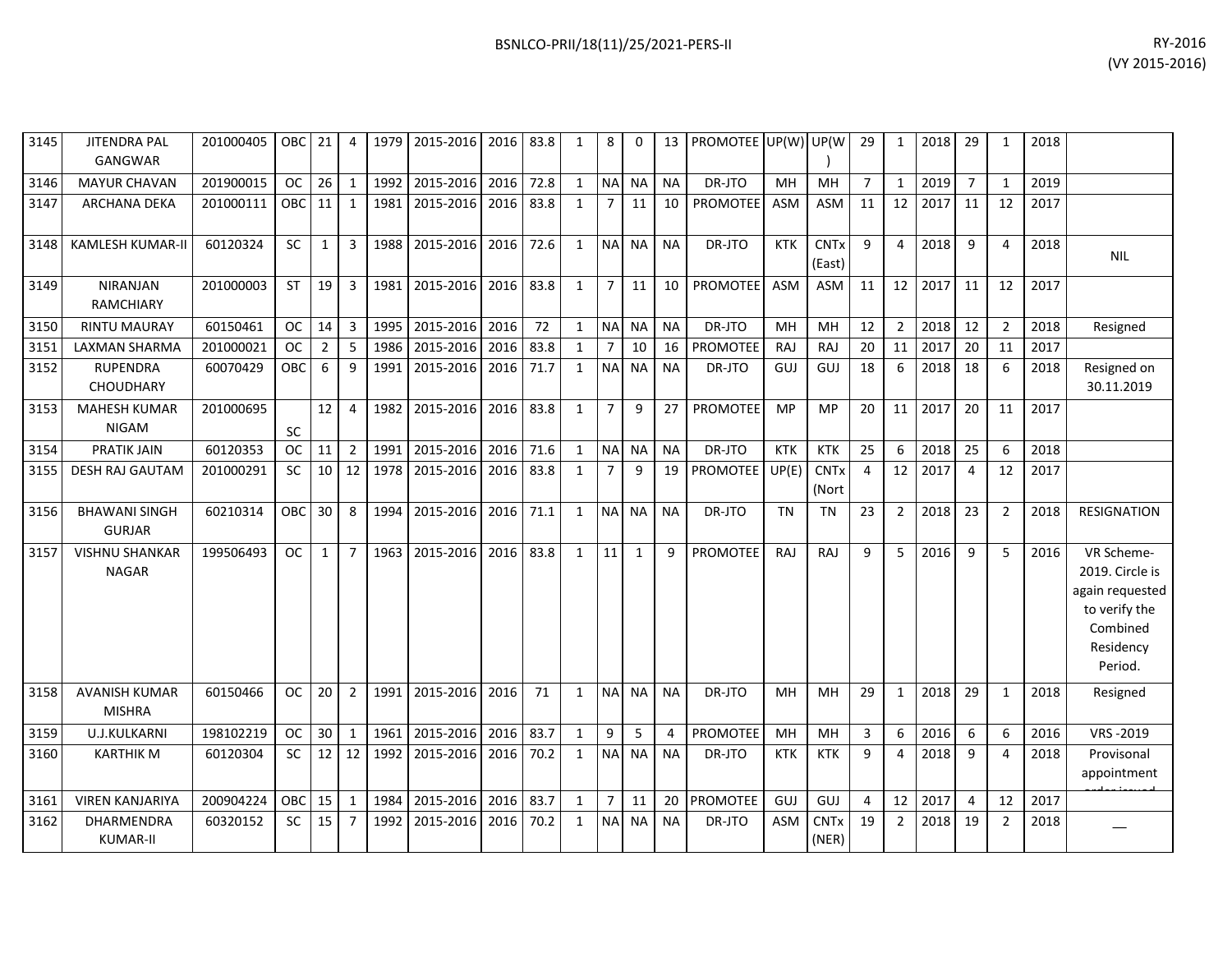|      | 3163   AWADHESH KUMAR                  | 201000280 | <b>SC</b>  | 5              | 8              | 1985 | 2015-2016   2016   83.7 |           |      | 1            | 7              | 9              | 19        | PROMOTEE UP(E) UP(E) |            |                      | 4  |                 | 12 2017 | 4              | 12             | 2017 |                                                                                                       |
|------|----------------------------------------|-----------|------------|----------------|----------------|------|-------------------------|-----------|------|--------------|----------------|----------------|-----------|----------------------|------------|----------------------|----|-----------------|---------|----------------|----------------|------|-------------------------------------------------------------------------------------------------------|
| 3164 | <b>HAGE DONYI</b>                      | 60042533  | ST         | 15             | $\overline{7}$ | 1993 | 2015-2016               | 2016      | 70.1 | $\mathbf{1}$ |                | NA NA          | <b>NA</b> | DR-JTO               | <b>ASM</b> | <b>ASM</b>           | 19 | $\overline{2}$  | 2018    | 19             | $\overline{2}$ | 2018 |                                                                                                       |
| 3165 | <b>HEERA KUMAR</b>                     | 201000565 | OBC.       | 30             | 6              | 1984 | 2015-2016               | 2016      | 83.7 | $\mathbf{1}$ | $\overline{7}$ | $\overline{7}$ | 23        | <b>PROMOTEE</b>      | $NE-I$     | <b>BH</b>            | 20 | 11 <sup>1</sup> | 2017    | 20             | 11             | 2017 | Rule 8 in from<br>NE1                                                                                 |
| 3166 | <b>VIMAL KUMAR</b><br><b>JANDIV</b>    | 60047529  | <b>SC</b>  | 6              | $\overline{7}$ | 1994 | 2015-2016               | 2016      | 69.8 | 1            |                | NA NA          | <b>NA</b> | DR-JTO               | <b>ASM</b> | ASM                  | 19 | $\overline{2}$  | 2018    | 19             | 2              | 2018 |                                                                                                       |
| 3167 | MEHULKUMAR<br><b>DANGAR</b>            | 200904215 | OBC        | 27             | 5              | 1987 | 2015-2016               | 2016      | 83.7 | $\mathbf{1}$ | $\overline{7}$ | 5              | 22        | <b>PROMOTEE</b>      | GUJ        | <b>CNTx</b><br>(West | 4  | 12 <sup>1</sup> | 2017    | $\overline{4}$ | 12             | 2017 |                                                                                                       |
|      | 3168 HEMANTH KUMAR P                   | 60120325  | <b>SC</b>  | 28             | $\overline{4}$ | 1992 | 2015-2016               | 2016      | 68   | $\mathbf{1}$ |                | NA NA          | NA.       | DR-JTO               | <b>KTK</b> | <b>KTK</b>           | 9  | $\overline{4}$  | 2018    | -9             | 4              | 2018 | Resignation wef<br>01/06/2018                                                                         |
| 3169 | SHANTHI C                              | 199701468 | <b>OC</b>  | 10             | 5              | 1969 | 2015-2016               | 2016 83.6 |      | $\mathbf{1}$ | 15             | 1              | 22        | PROMOTEE CHTD        |            | <b>CHTD</b>          | 4  | 12              | 2017    | $\overline{4}$ | 12             | 2017 | Circle is again<br>requested to<br>verify the<br>Combined<br>Residency<br><b>Doriad</b>               |
| 3170 | <b>SAPRATIV SAHA</b>                   | 60045024  | <b>OC</b>  | 21             | 11             | 1994 | 2015-2016               | 2016      | 67.2 | $\mathbf{1}$ | <b>NA</b>      | <b>NA</b>      | <b>NA</b> | DR-JTO               | <b>ASM</b> | <b>ASM</b>           | 19 | $\overline{2}$  | 2018    | 19             | $\overline{2}$ | 2018 |                                                                                                       |
| 3171 | RAMESH CHANDRA<br><b>TAILOR</b>        | 198405661 | OC.        | 16             | $\overline{4}$ | 1963 | 2015-2016               | 2016      | 83.6 | 1            | 12             | $\overline{7}$ | 20        | <b>PROMOTEE</b>      | RAJ        | RAJ                  | 20 | 11              | 2017    | 20             | 11             | 2017 | VR Scheme-<br>2019. Circle is<br>again requested<br>to verify the<br>Combined<br>Residency<br>Period. |
| 3172 | VIJAYKUMAR<br><b>CHOTALIYA</b>         | 200800595 | <b>OBC</b> | 20             | 1              | 1986 | 2015-2016               | 2016      | 83.6 | $\mathbf{1}$ | 9              | $\overline{3}$ |           | 11 PROMOTEE          | GUJ        | GUJ                  | 4  | 12              | 2017    | $\overline{4}$ | 12             | 2017 |                                                                                                       |
| 3173 | <b>AJAY KUMAR-II</b>                   | 200903649 | OBC        | $\overline{4}$ | 3              | 1984 | 2015-2016               | 2016 83.6 |      | $\mathbf{1}$ | 8              | 11             | 10        | PROMOTEE UP(W)       |            | <b>ALTTC</b>         | 29 | 1               | 2018    | 29             | $\mathbf{1}$   | 2018 |                                                                                                       |
| 3174 | <b>KULWANT SINGH</b>                   | 200803976 | <b>OC</b>  | 21             | 6              | 1982 | 2015-2016               | 2016      | 83.6 | $\mathbf{1}$ | 8              | 11             | $\Omega$  | <b>PROMOTEE</b>      | CG         | CG                   | 20 |                 | 11 2017 | 20             | 11             | 2017 |                                                                                                       |
| 3175 | <b>APARNA HEMANT</b><br>GAIKWAD        | 200903761 | <b>SC</b>  | 22             | 11             | 1981 | 2015-2016               | 2016      | 83.6 | $\mathbf{1}$ | 8              | $\Omega$       |           | 13 PROMOTEE          | MH         | MH                   | 4  | 12              | 2017    | $\overline{4}$ | 12             | 2017 |                                                                                                       |
| 3176 | <b>AMIT KRISHNA</b><br><b>POTPHODE</b> | 200904182 | <b>SC</b>  | 6              | 8              | 1985 | 2015-2016               | 2016 83.6 |      | $\mathbf{1}$ | 8              | $\Omega$       | 11        | <b>PROMOTEE</b>      | MH         | MH                   | 4  | 12              | 2017    | $\overline{4}$ | 12             | 2017 |                                                                                                       |
|      | 3177 SONU KUMAR BHATT                  | 201000221 | <b>OC</b>  | 5              | 4              | 1983 | 2015-2016               | 2016      | 83.6 | 1            | 7              | 9              | 25        | <b>PROMOTEE</b>      | RAJ        | RAJ                  | 20 | 11              | 2017    | 20             | 11             | 2017 |                                                                                                       |
| 3178 | <b>NAND LAL JAT</b>                    | 198605895 | <b>OC</b>  | 9              | 5              | 1963 | 2015-2016               | 2016      | 83.5 | $\mathbf{1}$ | 10             | 10             | 29        | PROMOTEE             | RAJ        | RAJ                  | 29 | $\overline{2}$  | 2016    | 29             | $\overline{2}$ | 2016 | <b>BSNL VR Scheme-</b><br>2019                                                                        |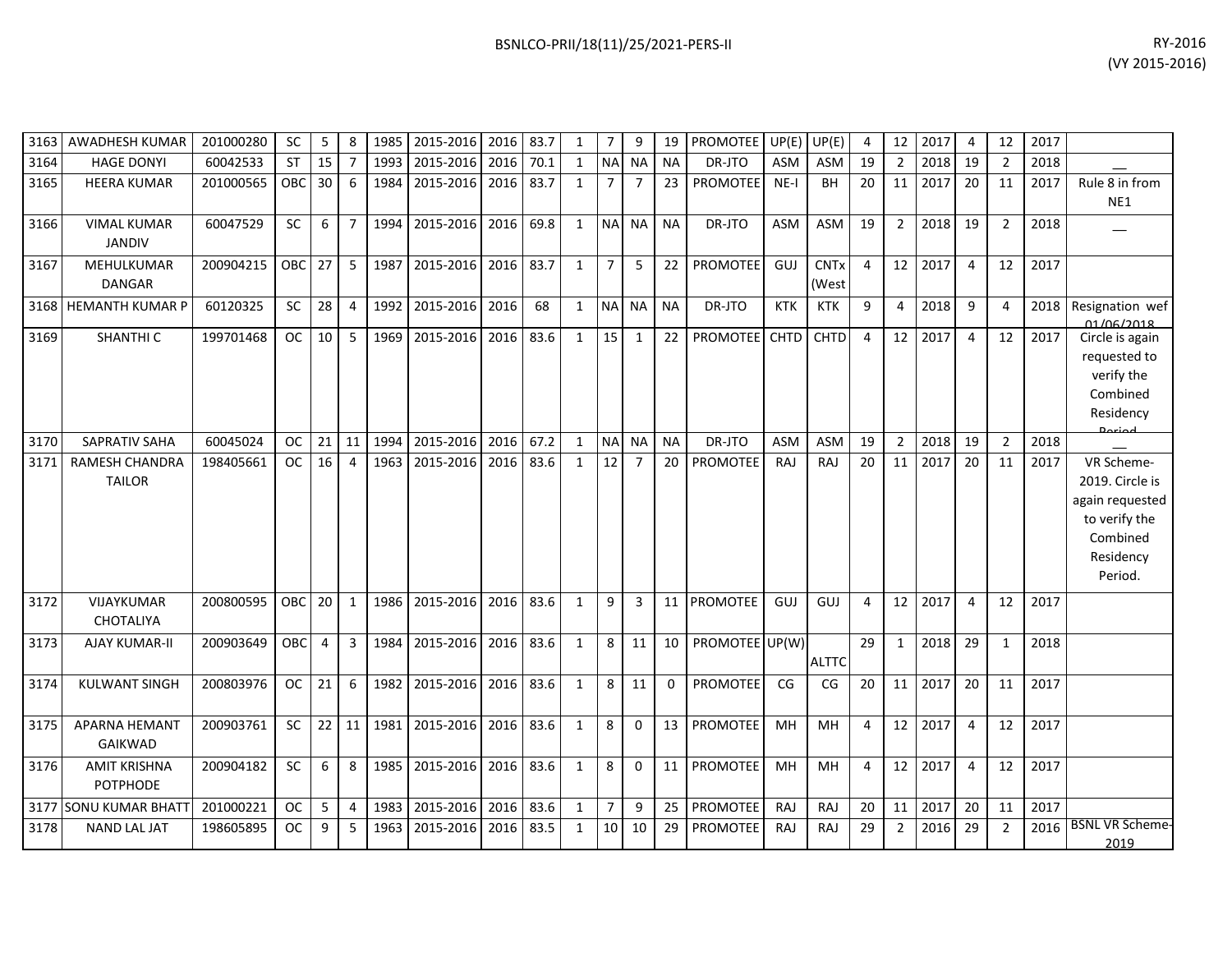| 3179 | <b>NAVEEN KUMAR</b><br>VALLAMDASU                    | 200903823 | OBC 19 1  |                |                |      | 1984   2015-2016   2016   83.5 |      |      | 1            | 8              | 2              | 26 | <b>PROMOTEE   TLGN   TLGN  </b> |            |                      | 26 |              | 12 2017 | 26             | 12             | 2017 |                                                   |
|------|------------------------------------------------------|-----------|-----------|----------------|----------------|------|--------------------------------|------|------|--------------|----------------|----------------|----|---------------------------------|------------|----------------------|----|--------------|---------|----------------|----------------|------|---------------------------------------------------|
| 3180 | <b>PARAG BHUTAK</b>                                  | 200903146 | <b>OC</b> |                | $30$ 11        | 1984 | 2015-2016                      | 2016 | 83.5 | $\mathbf{1}$ | 8              | $\mathbf{1}$   | 3  | <b>PROMOTEE</b>                 | GUJ        | GUJ                  | 4  | 12           | 2017    | $\overline{4}$ | 12             | 2017 |                                                   |
| 3181 | AJITKUMAR PANDEY                                     | 200903050 | <b>OC</b> | 15             | $\overline{4}$ | 1985 | 2015-2016                      | 2016 | 83.5 | $\mathbf{1}$ | 8              | $\mathbf{1}$   | 3  | <b>PROMOTEE</b>                 | GUJ        | GUJ                  | 4  | 12           | 2017    | $\overline{4}$ | 12             | 2017 |                                                   |
| 3182 | <b>MANOJ KUMAR-VII</b>                               | 200904575 | <b>SC</b> | 9              | 9              | 1985 | 2015-2016                      | 2016 | 83.5 | 1            | 8              | 0              | 13 | PROMOTEE                        | UP(E)      | UP(E)                | 4  | 12           | 2017    | $\overline{4}$ | 12             | 2017 |                                                   |
| 3183 | SARAVANAKUMAR G                                      | 201000052 | <b>SC</b> | 18             | 12             | 1983 | 2015-2016                      | 2016 | 83.5 | 1            | $\overline{7}$ | 10             | 11 | PROMOTEE                        | <b>TN</b>  | TN                   | 27 | 11           | 2017    | 27             | 11             | 2017 |                                                   |
| 3184 | <b>CHANDRA PRAKASH</b><br>PRAJAPATI-I                | 201000308 | SC        | 9              | 9              | 1982 | 2015-2016                      | 2016 | 83.5 | 1            | $\overline{7}$ | 9              | 19 | <b>PROMOTEE</b>                 | UP(E)      | UP(E)                | 4  | 12           | 2017    | $\overline{4}$ | 12             | 2017 |                                                   |
| 3185 | MAHINDERPAL<br>SINGH CAMBOW                          | 198302854 | <b>OC</b> | 8              | -5             | 1958 | 2015-2016                      | 2016 | 83.4 | $\mathbf{1}$ | 10             | 10             | 29 | PROMOTEE                        | <b>RAJ</b> | RAJ                  | 29 | $2^{\circ}$  | 2016    | 29             | $\overline{2}$ | 2016 | Superannuation                                    |
| 3186 | <b>NISHA</b><br><b>RUCHIRKUMAR</b><br><b>MAHIWAL</b> | 200800510 | OBC 11 10 |                |                |      | 1983 2015-2016                 | 2016 | 83.4 | 1            | 9              | 3              |    | 25 PROMOTEE                     | GUJ        | GUJ                  | 4  | 12           | 2017    | 11             | 12             | 2017 |                                                   |
| 3187 | <b>JADAV SAIKIA</b>                                  | 200904609 | <b>ST</b> | 8              | $\overline{2}$ | 1983 | 2015-2016                      | 2016 | 83.4 | 1            | 8              | 0              | 21 | <b>PROMOTEE</b>                 | ASM        | <b>CNTx</b><br>(NER) | 11 | 12           | 2017    | 11             | 12             | 2017 |                                                   |
| 3188 | PRASHANT PAWAR                                       | 200904273 | <b>ST</b> | 2              | 5              | 1985 | 2015-2016                      | 2016 | 83.4 | 1            | $\overline{7}$ | 11             | 20 | <b>PROMOTEE</b>                 | GUJ        | GUJ                  | 4  | 12           | 2017    | 4              | 12             | 2017 |                                                   |
| 3189 | SAROJ KUMAR SAH                                      | 201000425 | OBC 10 4  |                |                | 1984 | 2015-2016                      | 2016 | 83.4 | 1            | $\overline{7}$ | 8              | 15 | <b>PROMOTEE</b>                 | ASM        | BH                   | 11 | 12           | 2017    | 11             | 12             | 2017 | Rule 8 in from AS                                 |
| 3190 | Shri. KANGJAM<br>SANAJAOBA SINGH                     | 201000572 | OBC I     | $\mathbf{1}$   | $\overline{4}$ | 1982 | 2015-2016                      | 2016 | 83.4 | 1            | $\overline{7}$ | $\overline{7}$ | 24 | <b>PROMOTEE</b>                 | $NE-I$     | <b>NEII</b>          | 20 | 11           | 2017    | 20             | 11             | 2017 | Transferred<br>under Rule-8<br>from NE I to NE II |
| 3191 | <b>DEBASHIS NATH</b>                                 | 201000173 | OBC 11    |                | $\overline{1}$ |      | 1983 2015-2016                 | 2016 | 83.4 | $\mathbf{1}$ | $\overline{7}$ | 10             | 11 | <b>PROMOTEE</b>                 | ASM        | <b>ASM</b>           | 11 | 12           | 2017    | 11             | 12             | 2017 |                                                   |
| 3192 | <b>HEMANT PATEL</b>                                  | 200803601 | <b>ST</b> | 24             | $\overline{4}$ | 1986 | 2015-2016                      | 2016 | 83.3 | $\mathbf{1}$ | 9              | 3              | 3  | <b>PROMOTEE</b>                 | GUJ        | GUJ                  | 4  | 12           | 2017    | $\overline{4}$ | 12             | 2017 |                                                   |
| 3193 | <b>ANAND S</b>                                       | 200802710 | SC        | 6              | 6              | 1980 | 2015-2016                      | 2016 | 83.3 | 1            | 9              | $\mathbf{1}$   | 9  | PROMOTEE                        | <b>TN</b>  | TN                   | 27 | 11           | 2017    | 27             | 11             | 2017 |                                                   |
| 3194 | AJEET KUMAR<br><b>BHARTEE</b>                        | 200902890 | SC        | 17             | $\overline{4}$ | 1978 | 2015-2016                      | 2016 | 83.3 | 1            | 8              | 6              | 23 | PROMOTEE UP(W)                  |            | UP(W                 | 29 | 1            | 2018    | 29             | 1              | 2018 |                                                   |
| 3195 | MOHAMMAD<br>ZUBAIR AHMAD                             | 200904253 | OBC I     | 8              | 10             | 1985 | 2015-2016                      | 2016 | 83.3 | $\mathbf{1}$ | 8              | 3              | 10 | PROMOTEE UP(W)                  |            | UP(W                 | 29 | 1            | 2018    | 29             | $\mathbf{1}$   | 2018 |                                                   |
| 3196 | ARUN KUMAR M                                         | 200902493 | <b>SC</b> | $10 \mid 5$    |                | 1980 | 2015-2016                      | 2016 | 83.3 | $\mathbf{1}$ | 8              | $\overline{2}$ | 28 | PROMOTEE                        | <b>KRL</b> | <b>KRL</b>           | 1  | $\mathbf{1}$ | 2018    | $\mathbf{1}$   | 1              | 2018 |                                                   |
| 3197 | <b>SANJAY SHESHRAO</b><br><b>DAWANE</b>              | 200904263 | <b>SC</b> | 7 <sup>1</sup> | $\overline{2}$ | 1977 | 2015-2016                      | 2016 | 83.3 | $\mathbf{1}$ | 8              | $\mathbf 0$    | 13 | PROMOTEE                        | <b>MH</b>  | MH                   | 30 | 11           | 2017    | $\overline{4}$ | 12             | 2017 |                                                   |
| 3198 | <b>ARUN KUMAR-III</b>                                | 200904596 | OBC 11 3  |                |                |      | 1984 2015-2016 2016 83.3       |      |      | 1            | 8              | $\mathbf{0}$   | 13 | Promotee                        | HP         | <b>HP</b>            | 26 | 12           | 2017    | 26             | 12             | 2017 |                                                   |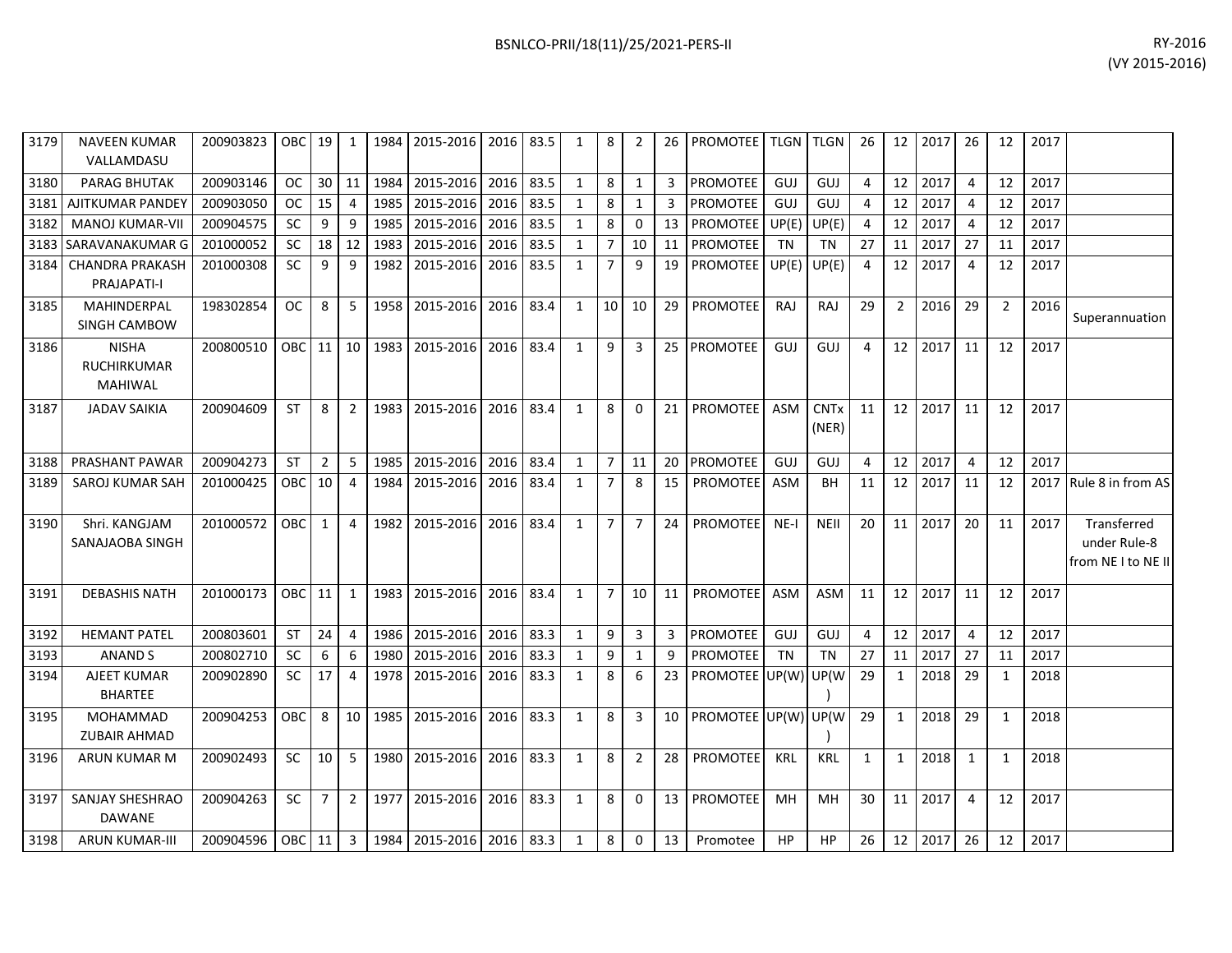| RY-2016        |
|----------------|
| (VY 2015-2016) |

| 3199 | <b>JITENDRA RAMESH</b><br><b>MAHAJAN</b>                           | 200904210 | <b>OBC</b>       | 1              | 1              | 1979 | 2015-2016 2016      |      | 83.3 | 1            | 7              | 11             | 22       | <b>PROMOTEE</b>           | MН          | MН                              | 4              |                 | 12 2017 | $\overline{4}$ | 12             | 2017 |                          |
|------|--------------------------------------------------------------------|-----------|------------------|----------------|----------------|------|---------------------|------|------|--------------|----------------|----------------|----------|---------------------------|-------------|---------------------------------|----------------|-----------------|---------|----------------|----------------|------|--------------------------|
| 3200 | <b>SURYA NANDAN</b><br><b>KUMAR</b>                                | 200905299 | <b>SC</b>        | 9              | 9              | 1983 | 2015-2016 2016 83.3 |      |      | $\mathbf{1}$ | $\overline{7}$ | 11             | 13       | <b>PROMOTEE</b>           | <b>BH</b>   | <b>BH</b>                       | 27             |                 | 11 2017 | 27             | 11             | 2017 |                          |
| 3201 | <b>SATYA PRAKASH</b>                                               | 201000531 | <b>SC</b>        | 5              | 8              | 1985 | 2015-2016           | 2016 | 83.3 | $\mathbf{1}$ | $\overline{7}$ | 8              |          | 14 PROMOTEE               | ASM         | UP(E)                           | 11             | 12              | 2017    | 11             | 12             | 2017 |                          |
| 3202 | <b>PUSHPENDRA SAINI</b>                                            | 200904648 | OC.              | 11             | $\overline{2}$ | 1983 | 2015-2016           | 2016 | 83.3 | 1            |                | -5             | 27       | PROMOTEE UP(W) UP(W)      |             |                                 | 29             | 1               | 2018    | 29             | 1              | 2018 |                          |
| 3203 | R.S.CHIKKODI                                                       | 198500646 | <sub>OC</sub>    | 3              | $\overline{2}$ |      | 1959 2015-2016      | 2016 | 83.2 | 1            | 9              | 5              | 4        | <b>PROMOTEE</b>           | <b>MH</b>   | <b>MH</b>                       | 3              | 6               | 2016    | 6              | 6              | 2016 | Retired on<br>28.02.2019 |
| 3204 | <b>AKHILESH KUMAR</b>                                              | 200803026 | OBC              | $\overline{2}$ | $\overline{2}$ | 1986 | 2015-2016           | 2016 | 83.2 | $\mathbf{1}$ | 9              | $\Omega$       | 26       | <b>PROMOTEE</b>           | <b>BH</b>   | BH                              | 27             |                 | 11 2017 | 27             | 11             | 2017 |                          |
| 3205 | <b>KISHAN GUGULOTH</b>                                             | 200902985 | <b>ST</b>        | 3              | $\mathbf{1}$   | 1982 | 2015-2016           | 2016 | 83.2 | $\mathbf{1}$ | 8              | 3              | $\Omega$ | PROMOTEE TLGN             |             | <b>TLGN</b>                     | 26             | 12              | 2017    | 26             | 12             | 2017 |                          |
| 3206 | <b>DHARMESH KUMAR</b>                                              | 200903315 | <b>SC</b>        | 11             | 10             | 1980 | 2015-2016           | 2016 | 83.2 | 1            | 8              | $\mathbf 1$    | 15       | <b>PROMOTEE</b>           | UP(E)       | UP(E)                           | 4              | 12              | 2017    | 4              | 12             | 2017 |                          |
| 3207 | PARESH ANANT<br><b>PATIL</b>                                       | 200904132 | <b>OBC</b>       | 13             | $\overline{2}$ | 1982 | 2015-2016           | 2016 | 83.2 | $\mathbf{1}$ | $\overline{7}$ | 11             | 20       | <b>PROMOTEE</b>           | MH          | <b>MH</b>                       | 4              | 12 <sup>1</sup> | 2017    | $\overline{4}$ | 12             | 2017 |                          |
| 3208 | Dinesh Kumar-II                                                    | 200904497 | <b>OC</b>        | 14             | $\overline{3}$ | 1987 | 2015-2016           | 2016 | 83.2 | 1            | 8              | 5              | 29       | Promotee                  | <b>HR</b>   | <b>HR</b>                       | 16             | $\overline{4}$  | 2018    | 16             | $\Delta$       | 2018 |                          |
| 3209 | <b>GOTTE HARI BABU</b>                                             | 200803642 | <b>SC</b>        | 17             | 10             | 1978 | 2015-2016           | 2016 | 83.1 | 1            | 9              | $\overline{2}$ | 2        | <b>PROMOTEE</b>           | <b>TLGN</b> | <b>CNT<sub>x</sub></b><br>(Sout | 26             | 12 <sup>1</sup> | 2017    | 26             | 12             | 2017 |                          |
| 3210 | <b>SHANMUGARAM P</b>                                               | 200903042 | <b>SC</b>        | 30             | 5              | 1990 | 2015-2016           | 2016 | 83.1 | $\mathbf{1}$ | 8              | 3              |          | 10 PROMOTEE               | <b>TN</b>   | <b>TN</b>                       | 1              | $\overline{2}$  | 2018    | 1              | $\overline{2}$ | 2018 |                          |
| 3211 | MANJUSHA<br><b>VIDYADHAR</b><br>KULKARNI<br>(MANJUSHA<br>ANIRUDHA) | 200904145 | <b>OC</b>        | 10             | 5              | 1984 | 2015-2016           | 2016 | 83.1 | $\mathbf{1}$ | 8              | $\Omega$       | 13       | PROMOTEE                  | MH          | MH                              | 30             |                 | 11 2017 | $\overline{4}$ | 12             | 2017 |                          |
| 3212 | <b>KAILASH PRASAD</b><br><b>SINHA</b>                              | 200904375 | OBC <sup>I</sup> | 13             | 3              | 1985 | 2015-2016           | 2016 | 83.1 | 1            | $\overline{7}$ | 11             | 13       | <b>PROMOTEE</b>           | <b>JKD</b>  | <b>JKD</b>                      | 27             |                 | 11 2017 | 27             | 11             | 2017 |                          |
| 3213 | K S JIBI                                                           | 200901585 | <b>OC</b>        | 22             | 9              | 1984 | 2015-2016           | 2016 | 83.1 | 1            | $\overline{7}$ | 9              | 9        | <b>PROMOTEE</b>           | RAJ         | <b>KRL</b>                      | 19             |                 | 5 2017  | 19             | 5              | 2017 |                          |
| 3214 | <b>LAXMI KANTA</b><br><b>MURMU</b>                                 | 201000525 | <b>ST</b>        | 11             | 6              | 1982 | 2015-2016           | 2016 | 83.1 | 1            | $\overline{7}$ | 8              | 15       | <b>PROMOTEE</b>           | ASM         | ASM                             | 11             |                 | 12 2017 | 11             | 12             | 2017 |                          |
| 3215 | <b>JITENDRA KUMAR</b><br><b>DIWAKAR</b>                            | 200903618 | <b>SC</b>        | $\overline{7}$ | 6              |      | 1988 2015-2016      | 2016 | 83   | $\mathbf{1}$ | 8              | $\overline{3}$ | 8        | PROMOTEE UP(W) UP(W)      |             |                                 | 27             | 1               | 2018    | 27             | 1              | 2018 |                          |
| 3216 | <b>GAURAV SINHA</b>                                                | 200903944 | OC.              | 24             | 11             |      | 1984 2015-2016      | 2016 | 83   | $\mathbf{1}$ | 8              | $\Omega$       |          | 13   PROMOTEE UP(E) UP(E) |             |                                 | $\overline{4}$ |                 | 12 2017 | 4              | 12             | 2017 |                          |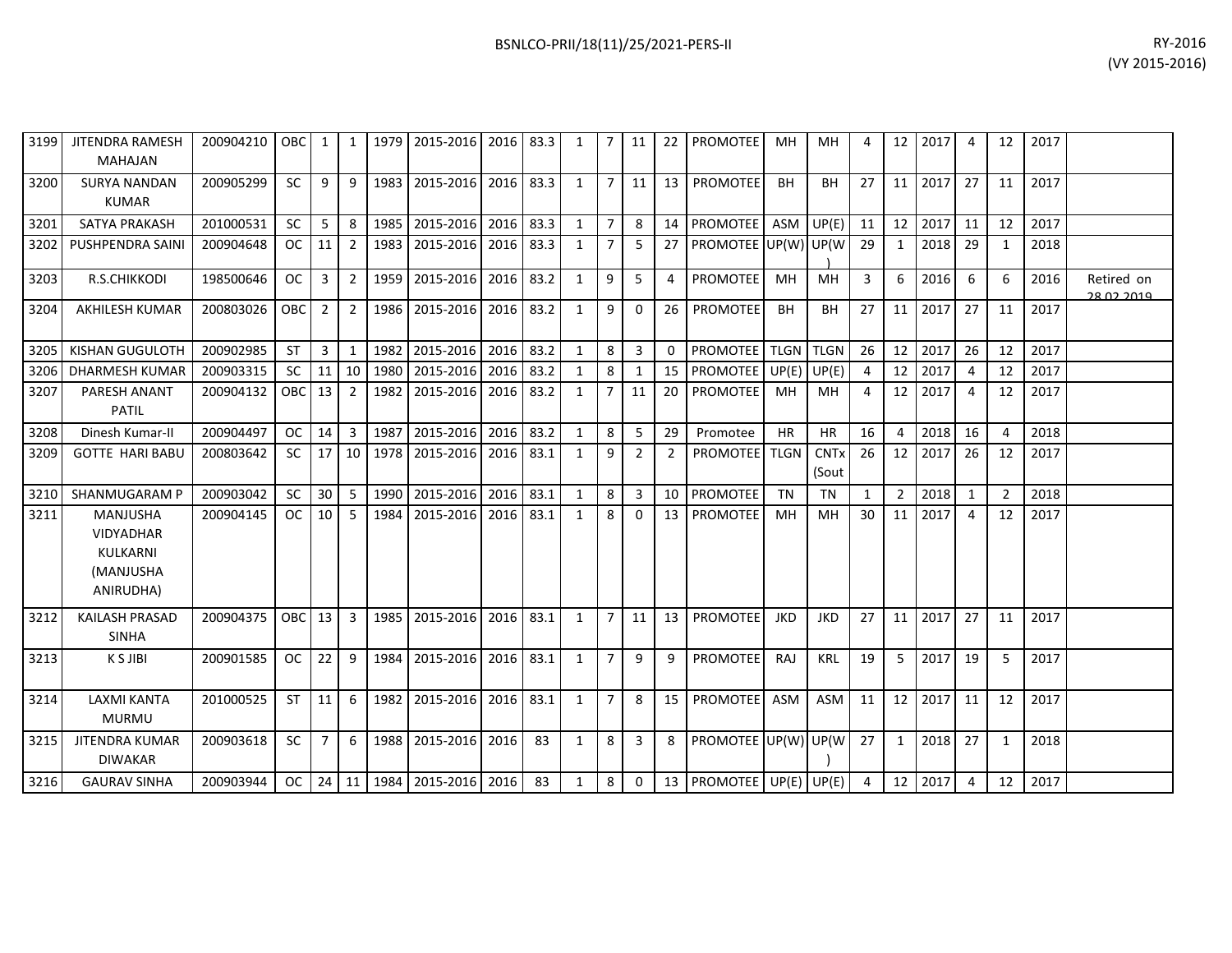| 3217 | <b>SEVANAND MOURYA</b>                | 200201890 | OBC I     | 10 <sup>1</sup> | -5             | 1975 | 2015-2016 | 2016 | 82.9 | $\mathbf{1}$ | 15             | 8              | 16             | PROMOTEE UP(E)  |             | UP(E)           | 4  | 12           | 2017 | 4  | 12 | 2017 | Circle is again<br>requested to<br>verify the<br>Combined<br>Residency<br><b>المعنوم</b> |
|------|---------------------------------------|-----------|-----------|-----------------|----------------|------|-----------|------|------|--------------|----------------|----------------|----------------|-----------------|-------------|-----------------|----|--------------|------|----|----|------|------------------------------------------------------------------------------------------|
| 3218 | <b>ASHOK H P</b>                      | 200803248 | OBC       | 15              | 10             | 1981 | 2015-2016 | 2016 | 82.9 | $\mathbf{1}$ | 9              | $\mathbf 0$    | 5              | PROMOTEE        | <b>KTK</b>  | <b>KTK</b>      | 20 | 11           | 2017 | 20 | 11 | 2017 |                                                                                          |
| 3219 | <b>SANGEETHA RANI</b><br>YAKARI       | 200905202 | <b>SC</b> | 11              | 6              | 1982 | 2015-2016 | 2016 | 82.9 | $\mathbf{1}$ | 8              | $\overline{2}$ | 26             | <b>PROMOTEE</b> | <b>TLGN</b> | <b>TLGN</b>     | 26 | 12           | 2017 | 26 | 12 | 2017 |                                                                                          |
| 3220 | <b>SUMIT KUKKAR</b>                   | 200904245 | <b>OC</b> | 20              | 6              | 1986 | 2015-2016 | 2016 | 82.9 | $\mathbf{1}$ | $\overline{7}$ | 11             | 13             | PROMOTEE        | RAJ         | RAJ             | 20 | 11           | 2017 | 20 | 11 | 2017 |                                                                                          |
| 3221 | RAJNARAYAN<br><b>RAMDULARI KORI</b>   | 200904578 | <b>SC</b> | 30              | 8              | 1979 | 2015-2016 | 2016 | 82.9 | $\mathbf{1}$ | $\overline{7}$ | 11             | 9              | PROMOTEE        | MH          | <b>MH</b>       | 4  | 12           | 2017 | 4  | 12 | 2017 |                                                                                          |
| 3222 | <b>ROBIN BARUAH</b>                   | 201000653 | OBC       | 12 <sup>1</sup> | 11             | 1984 | 2015-2016 | 2016 | 82.9 | $\mathbf{1}$ | $\overline{7}$ | 8              | 27             | PROMOTEE        | ASM         | <b>ASM</b>      | 11 | 12           | 2017 | 11 | 12 | 2017 |                                                                                          |
| 3223 | <b>MANESWAR</b><br><b>DAIMARY</b>     | 201000165 | <b>ST</b> | 19              | 1              | 1985 | 2015-2016 | 2016 | 82.9 | $\mathbf{1}$ | $\overline{7}$ | 10             | 4              | <b>PROMOTEE</b> | ASM         | ASM             | 11 | 12           | 2017 | 11 | 12 | 2017 |                                                                                          |
| 3224 | <b>KELMAN MAWBLEI</b>                 | 200904986 | <b>ST</b> | $\overline{2}$  | $\overline{2}$ | 1978 | 2015-2016 | 2016 | 82.8 | $\mathbf{1}$ | 12             | $\overline{2}$ | 19             | PROMOTEE        | $NE-I$      | $NE-I$          | 20 | 11           | 2017 | 20 | 11 | 2017 | Circle is again<br>requested to<br>verify the<br>Combined<br>Residency<br>لممنعمه        |
|      | 3225 SANTOSH DILIP DAHE               | 200802423 | <b>OC</b> | 11              | 6              | 1986 | 2015-2016 | 2016 | 82.8 | $\mathbf{1}$ | 9              | $\overline{2}$ | $\overline{4}$ | PROMOTEE        | <b>MH</b>   | <b>MH</b>       | 4  | 12           | 2017 | 4  | 12 | 2017 |                                                                                          |
| 3226 | <b>RAJEEV KUMAR</b><br><b>GUPTA</b>   | 200905309 | <b>OC</b> | 8               | $\mathbf{1}$   | 1979 | 2015-2016 | 2016 | 82.8 | $\mathbf{1}$ | 8              | 10             | 21             | PROMOTEE        | <b>JKD</b>  | <b>JKD</b>      | 5  | 11           | 2018 | 5  | 11 | 2018 |                                                                                          |
| 3227 | <b>MAHESH KUMAR</b><br><b>JAYANTH</b> | 200903742 | SC        | 16              | $\overline{2}$ | 1984 | 2015-2016 | 2016 | 82.8 | $\mathbf{1}$ | 8              | 3              | 10             | PROMOTEE UP(W)  |             | <b>BBN</b><br>W | 29 | $\mathbf{1}$ | 2018 | 29 | 1  | 2018 |                                                                                          |
| 3228 | <b>SUNIL KUMAR-II</b>                 | 200803781 | SC        | 25              | 12             | 1984 | 2015-2016 | 2016 | 82.8 | $\mathbf{1}$ | 8              | 0              | 26             | PROMOTEE        | <b>JKD</b>  | <b>JKD</b>      | 27 | 11           | 2017 | 27 | 11 | 2017 |                                                                                          |
| 3229 | <b>MANGULI SOREN</b>                  | 201000005 | <b>ST</b> | 9               | $\mathbf{1}$   | 1982 | 2015-2016 | 2016 | 82.8 | $\mathbf{1}$ | $\overline{7}$ | 11             | 10             | PROMOTEE        | ASM         | ASM             | 11 | 12           | 2017 | 11 | 12 | 2017 |                                                                                          |
| 3230 | <b>DEVENDRA KUMAR</b>                 | 201000004 | OBC       | 25              | 6              | 1980 | 2015-2016 | 2016 | 82.8 | $\mathbf{1}$ | $\overline{7}$ | 11             | 9              | <b>PROMOTEE</b> | ASM         | <b>BH</b>       | 11 | 12           | 2017 | 11 | 12 | 2017 | Rule 8 in from AS                                                                        |
| 3231 | <b>LALIT KUMAR</b><br><b>SUNDHI</b>   | 201000438 | <b>ST</b> | 14              | $\overline{7}$ | 1981 | 2015-2016 | 2016 | 82.8 | $\mathbf{1}$ | $\overline{7}$ | 9              | 5              | <b>PROMOTEE</b> | <b>OD</b>   | <b>OD</b>       | 20 | 10           | 2017 | 20 | 11 | 2017 |                                                                                          |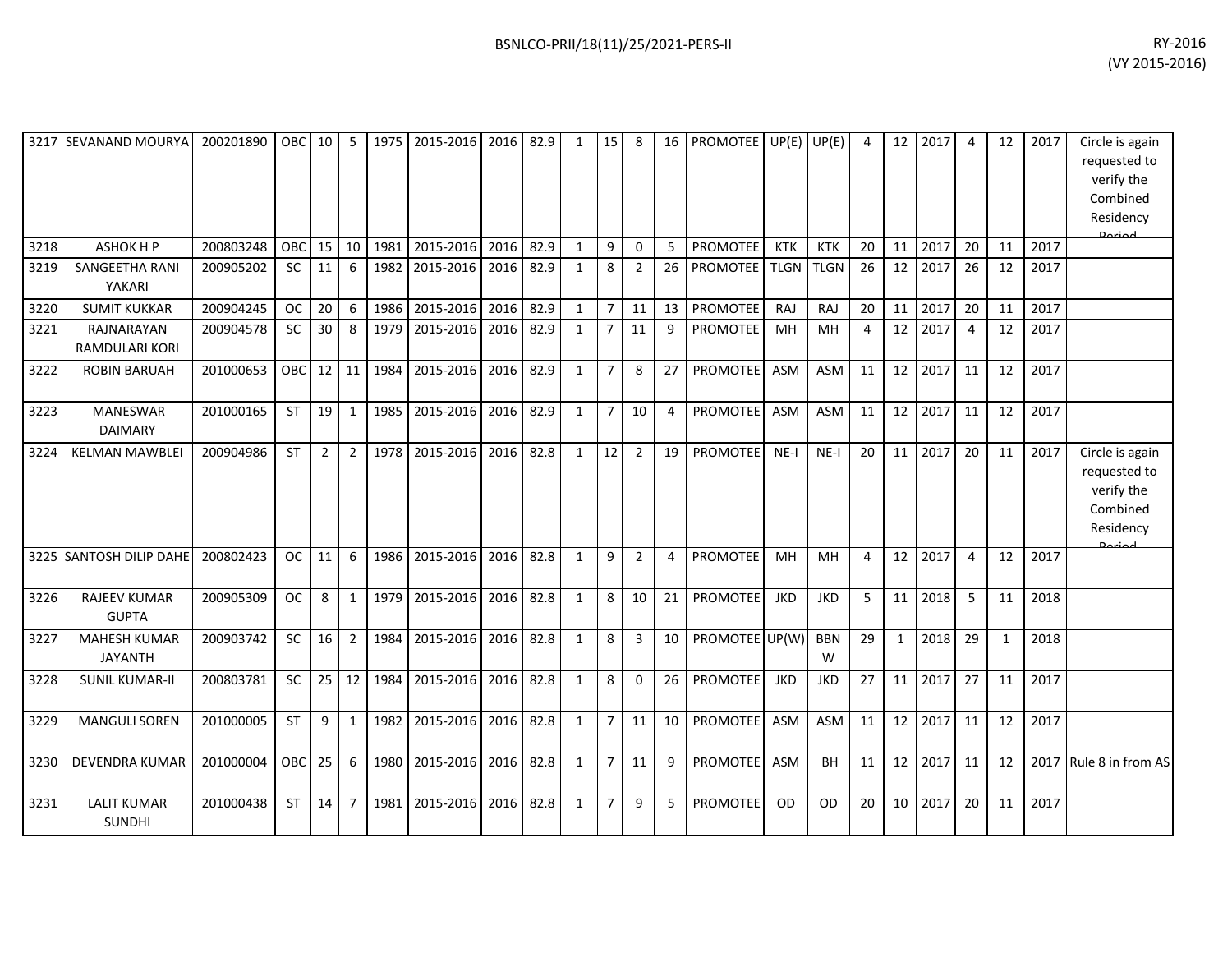| 3232 | <b>VENKATA</b><br><b>BHASKARA RAO</b><br>SAMAREDDI | 201003574 | <b>ST</b>       | 22             | 12             | 1977 | 2015-2016 2016 |      | 82.8 | $\mathbf{1}$ | $\overline{7}$ | 3              | 28           | PROMOTEE        | AP          | AP                   | 26             | 12           | 2017 | 26             | 12           | 2017 |                                                                                                       |
|------|----------------------------------------------------|-----------|-----------------|----------------|----------------|------|----------------|------|------|--------------|----------------|----------------|--------------|-----------------|-------------|----------------------|----------------|--------------|------|----------------|--------------|------|-------------------------------------------------------------------------------------------------------|
| 3233 | <b>KUPPAIAH NAIDU</b><br><b>TAMIDALAPATI</b>       | 199204761 | oc <sub>1</sub> | 12             | $\overline{3}$ | 1964 | 2015-2016 2016 |      | 82.7 | $\mathbf{1}$ | 11             | $\Omega$       | $\mathbf{3}$ | <b>PROMOTEE</b> | AP          | AP                   | $\overline{4}$ | $\mathbf{1}$ | 2018 | 4              | $\mathbf{1}$ | 2018 | VR Scheme-<br>2019. Circle is<br>again requested<br>to verify the<br>Combined<br>Residency<br>Period. |
| 3234 | MAHENDRA SINGH<br><b>BAIS</b>                      | 198703458 | <b>OC</b>       | 3              | 6              | 1963 | 2015-2016 2016 |      | 82.7 | $\mathbf{1}$ | 9              | 4              | 9            | PROMOTEE        | <b>RAJ</b>  | <b>CNTx</b><br>(Nort | 9              | 5            | 2016 | 9              | 5            | 2016 | ketired in BSNL<br>VRS scheme-<br>2010                                                                |
| 3235 | <b>KETHAVATH</b><br><b>MOHAN NAIK</b>              | 200803695 | ST              | 10             | 8              | 1986 | 2015-2016 2016 |      | 82.7 | $\mathbf{1}$ | 9              | 3              | 0            | <b>PROMOTEE</b> | KTK         | <b>CNTx</b><br>(Sout | 26             | 12           | 2017 | 26             | 12           | 2017 |                                                                                                       |
| 3236 | <b>BALAGURUK</b>                                   | 200902773 | OBC             | 18             | -5             | 1979 | 2015-2016 2016 |      | 82.7 | $\mathbf{1}$ | 8              | 11             | 13           | <b>PROMOTEE</b> | TN          | <b>TN</b>            | 18             | 9            | 2018 | 18             | 9            | 2018 |                                                                                                       |
| 3237 | RAJU VANGALA                                       | 200802377 | OBC             | $\overline{4}$ | 5              | 1978 | 2015-2016 2016 |      | 82.6 | $\mathbf{1}$ | 9              | $\overline{2}$ | 8            | <b>PROMOTEE</b> | <b>TLGN</b> | <b>TLGN</b>          | 26             | 12           | 2017 | 26             | 12           | 2017 |                                                                                                       |
| 3238 | SUSHIL KUMAR SAINI                                 | 200902897 | OBC             | 23             | $\mathbf{1}$   | 1985 | 2015-2016 2016 |      | 82.6 | $\mathbf{1}$ | 8              | $\mathbf{1}$   | 8            | <b>PROMOTEE</b> | RAJ         | <b>RAJ</b>           | 20             | 11           | 2017 | 20             | 11           | 2017 |                                                                                                       |
| 3239 | <b>VELMURUGAN S-II</b>                             | 200903281 | OBC             | 21             | 6              | 1970 | 2015-2016 2016 |      | 82.6 | $\mathbf{1}$ | 8              | 0              | 18           | PROMOTEE        | <b>TN</b>   | <b>TN</b>            | 27             | 11           | 2017 | 27             | 11           | 2017 |                                                                                                       |
| 3240 | MOHAMMAD<br><b>HAFEEZUR RAHMAN</b>                 | 198310740 | <b>OC</b>       | 27             | $\mathbf{1}$   | 1963 | 2015-2016      | 2016 | 82.6 | 1            | 11             | $\mathbf{1}$   | 9            | PROMOTEE        | RAJ         | RAJ                  | 9              | 5            | 2016 | 9              | 5            | 2016 | VR Scheme-<br>2019. Circle is<br>again requested<br>to verify the<br>Combined<br>Residency<br>Period. |
| 3241 | <b>GOPALAKRISHNAN A</b>                            | 198808469 | OC              | $\overline{2}$ | 5              | 1964 | 2015-2016      | 2016 | 82.6 | $\mathbf{1}$ | 11             | $\mathbf 0$    | $\mathbf 0$  | PROMOTEE        | <b>KRL</b>  | <b>KRL</b>           | $\mathbf{1}$   | $\mathbf{1}$ | 2018 | $\mathbf{1}$   | $\mathbf{1}$ | 2018 | VR Scheme-<br>2019. Circle is<br>again requested<br>to verify the<br>Combined<br>Residency<br>Period. |
| 3242 | <b>SANJAY PATEL</b>                                | 200800741 | <b>OC</b>       | 11             | 11             | 1982 | 2015-2016      | 2016 | 82.5 | $\mathbf{1}$ | 9              | $\mathbf{3}$   | 9            | <b>PROMOTEE</b> | GUJ         | GUJ                  | 4              | 12           | 2017 | $\overline{4}$ | 12           | 2017 | VR Scheme-<br>2019.                                                                                   |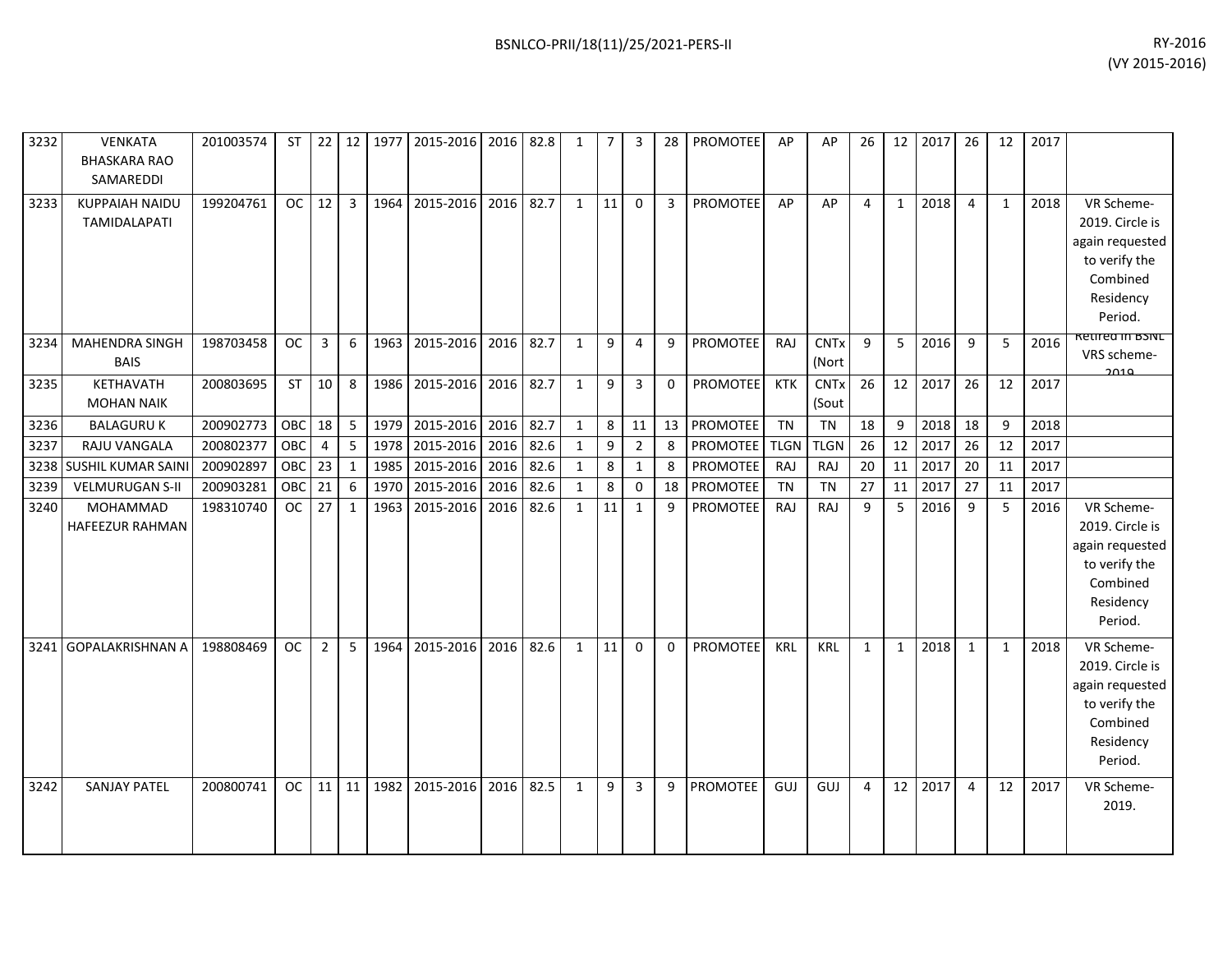| 3243 | <b>NAMDEO NANAJI</b><br><b>KHUNE</b> | 200900581 | OBC        | 23             | 6              | 1983 | 2015-2016      | 2016      | 82.5      | $\mathbf{1}$ | 8              | 6           | 23           | <b>PROMOTEE</b> | MH         | <b>MH</b>     | 4              | 12           | 2017 | $\boldsymbol{\Delta}$ | 12           | 2017 | VR Scheme-<br>2019.                                                                                   |
|------|--------------------------------------|-----------|------------|----------------|----------------|------|----------------|-----------|-----------|--------------|----------------|-------------|--------------|-----------------|------------|---------------|----------------|--------------|------|-----------------------|--------------|------|-------------------------------------------------------------------------------------------------------|
| 3244 | SHARADKUMAR M<br><b>DARVE</b>        | 200905048 | <b>OC</b>  | 19             | $\overline{4}$ | 1986 | 2015-2016      | 2016      | 82.5      | $\mathbf{1}$ | $\overline{7}$ | 11          | 8            | <b>PROMOTEE</b> | MH         | MH            | 4              | 12           | 2017 | $\overline{4}$        | 12           | 2017 | VR Scheme-<br>2019.                                                                                   |
| 3245 | <b>ASHISH KUMAR-I</b>                | 201000390 | <b>OC</b>  | $\overline{7}$ | $\overline{4}$ | 1985 | 2015-2016      | 2016      | 82.5      | $\mathbf{1}$ | $\overline{7}$ | 9           | 25           | PROMOTEE        | RAJ        | RAJ           | 20             | 11           | 2017 | 20                    | 11           | 2017 | VR Scheme-<br>2019.                                                                                   |
| 3246 | <b>NADAF RESHMA</b><br>JABBARKHAN    | 200904937 | <b>OBC</b> | 5              | 6              | 1979 | 2015-2016      | 2016      | 82.5      | $\mathbf{1}$ | $\overline{7}$ | $\mathbf 0$ | 8            | PROMOTEE        | MH         | <b>MH</b>     | 4              | 12           | 2017 | 4                     | 12           | 2017 | VR Scheme-<br>2019.                                                                                   |
| 3247 | <b>BEENA</b><br>GOPALAKRISHNAN       | 198702662 | <b>OC</b>  | 18             | 9              | 1963 | 2015-2016      | 2016      | 82.5      | $\mathbf{1}$ | 11             | $\Omega$    | $\mathbf 0$  | PROMOTEE        | <b>KRL</b> | <b>KRL</b>    | $\mathbf{1}$   | $\mathbf{1}$ | 2018 | 1                     | $\mathbf{1}$ | 2018 | VR Scheme-<br>2019. Circle is<br>again requested<br>to verify the<br>Combined<br>Residency<br>Period. |
| 3248 | <b>MANJUNATHA P</b>                  | 200803850 | OBC        | 15             | 8              | 1982 | 2015-2016      | 2016      | 82.4      | $\mathbf{1}$ | 8              | 11          | 28           | PROMOTEE        | <b>KTK</b> | <b>KTK</b>    | 20             | 11           | 2017 | 20                    | 11           | 2017 |                                                                                                       |
| 3249 | <b>ARVIND KUMAR</b><br><b>RAWAT</b>  | 200902226 | OBC        | 4              | $\overline{2}$ | 1981 | 2015-2016      | 2016      | 82.4      | $\mathbf{1}$ | 8              | 2           | 6            | PROMOTEE        | RAJ        | RAJ           | 20             | 11           | 2017 | 20                    | 11           | 2017 |                                                                                                       |
|      | 3250 RAGHVENDRA SINGH                | 200903408 | <b>OBC</b> | $\mathbf{1}$   | $\overline{7}$ | 1984 | 2015-2016      |           | 2016 82.4 | $\mathbf{1}$ | 8              | 1           | 15           | <b>PROMOTEE</b> |            | $UP(E)$ UP(E) | 4              | 12           | 2017 | 4                     | 12           | 2017 |                                                                                                       |
| 3251 | RAKESHKUMAR<br><b>DAMOR</b>          | 200903055 | <b>ST</b>  | 9              | 11             | 1983 | 2015-2016      | 2016 82.4 |           | $\mathbf{1}$ | 8              | 1           | $\mathbf{3}$ | <b>PROMOTEE</b> | GUJ        | GUJ           | 4              | 12           | 2017 | 4                     | 12           | 2017 |                                                                                                       |
| 3252 | <b>ASHISH YADAV-II</b>               | 200904115 | OBC        | $\mathbf{1}$   | $\overline{2}$ | 1981 | 2015-2016 2016 |           | 82.4      | $\mathbf{1}$ | 8              | 0           | 13           | <b>PROMOTEE</b> |            | $UP(E)$ UP(E) | $\overline{4}$ | 12           | 2017 | 4                     | 12           | 2017 |                                                                                                       |
| 3253 | VIJAYKUMAR<br>CHAUDHARI              | 200904219 | <b>OC</b>  | 25             | 12             | 1985 | 2015-2016      | 2016      | 82.4      | $\mathbf{1}$ | $\overline{7}$ | 11          | 20           | <b>PROMOTEE</b> | <b>GUJ</b> | GUJ           | 4              | 12           | 2017 | -4                    | 12           | 2017 |                                                                                                       |
| 3254 | <b>SUJEET KUMAR</b><br><b>SINHA</b>  | 201000177 | <b>OC</b>  | 2              | $\mathbf{1}$   | 1982 | 2015-2016      | 2016      | 82.4      | $\mathbf{1}$ | $\overline{7}$ | 10          | 10           | PROMOTEE        | ASM        | BH            | 11             | 12           | 2017 | 11                    | 12           |      | 2017 Rule 8 in from AS                                                                                |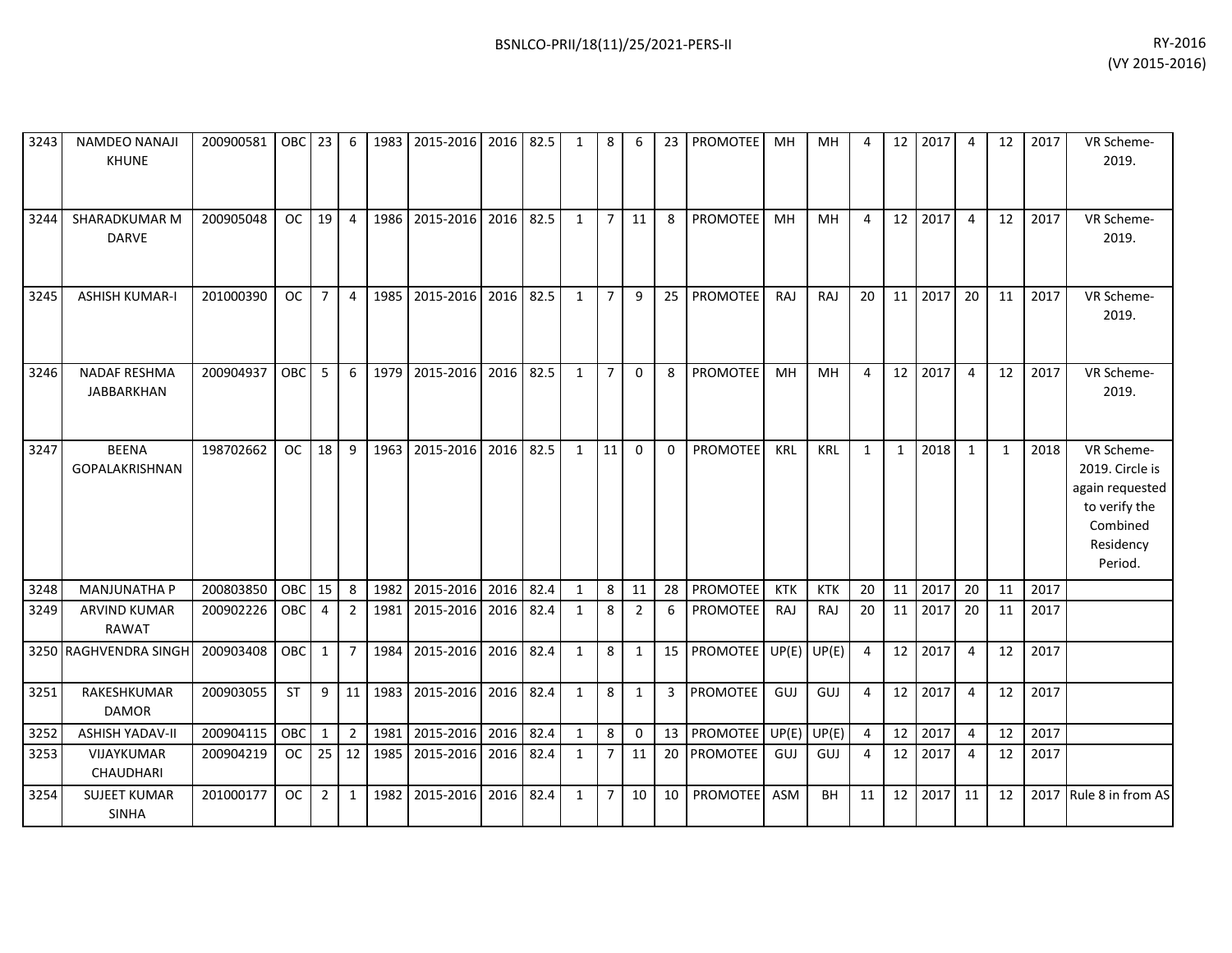| 3255 | <b>JAGA RAM</b>                          | 198311681 | SC.        | 1              | $\overline{7}$ | 1960       | 2015-2016 2016 82.3 |      |      | $\mathbf{1}$ | 11             | 1              | 9              | <b>PROMOTEE</b> | <b>RAJ</b>  | RAJ         | q              | 5  | 2016 | 9              | 5  | 2016 | VR Scheme-<br>2019. Circle is<br>again requested<br>to verify the<br>Combined<br>Residency<br>Period. |
|------|------------------------------------------|-----------|------------|----------------|----------------|------------|---------------------|------|------|--------------|----------------|----------------|----------------|-----------------|-------------|-------------|----------------|----|------|----------------|----|------|-------------------------------------------------------------------------------------------------------|
| 3256 | <b>KAMESWARA RAO</b><br>PAYASAM          | 200801279 | OC         | $\mathbf{1}$   | $\mathbf{1}$   | 1981       | 2015-2016           | 2016 | 82.3 | $\mathbf{1}$ | 9              | $\overline{4}$ | 18             | PROMOTEE        | AP          | AP          | 29             | 12 | 2017 | 29             | 12 | 2017 |                                                                                                       |
| 3257 | SRINIVAS PULLELA                         | 200803263 | <b>OC</b>  | 25             | $\overline{3}$ | 1974       | 2015-2016 2016      |      | 82.3 | $\mathbf{1}$ | 9              | $\mathbf{1}$   | 25             | PROMOTEE TLGN   |             | <b>TLGN</b> | 26             | 12 | 2017 | 26             | 12 | 2017 |                                                                                                       |
| 3258 | <b>EBEN MARTIN</b><br><b>SHALOM M</b>    | 200902983 | OBC        | $\overline{4}$ | 6              | 1987       | 2015-2016           | 2016 | 82.3 | $\mathbf{1}$ | 8              | 1              | 22             | <b>PROMOTEE</b> | <b>CHTD</b> | <b>CHTD</b> | $\overline{4}$ | 12 | 2017 | 4              | 12 | 2017 |                                                                                                       |
| 3259 | <b>RAJESH CD</b>                         | 199803098 | <b>OC</b>  | 23             | $\overline{7}$ | 1974       | 2015-2016           | 2016 | 82.3 | $\mathbf{1}$ | $\overline{7}$ | $\overline{4}$ | $\overline{7}$ | PROMOTEE        | <b>KTK</b>  | <b>KTK</b>  | 20             | 11 | 2017 | 20             | 11 | 2017 |                                                                                                       |
| 3260 | Annamalai S                              | 198800175 | <b>OC</b>  | 5              | $\overline{3}$ | 1964       | 2015-2016           | 2016 | 82.2 | $\mathbf{1}$ | 20             | 10             | $\mathbf{1}$   | PROMOTEE        | <b>CHTD</b> | CHTD        | $\overline{4}$ | 12 | 2017 | $\overline{4}$ | 12 | 2017 | VR Scheme-<br>2019. Circle is<br>again requested<br>to verify the<br>Combined<br>Residency<br>Period. |
| 3261 | <b>LOKAIAH SENTHIL M</b><br>P            | 199207120 | <b>OC</b>  | 19             | $\overline{7}$ | 1968       | 2015-2016           | 2016 | 82.2 | $\mathbf{1}$ | 19             | 5              | 13             | <b>PROMOTEE</b> | <b>CHTD</b> | <b>CHTD</b> | 4              | 12 | 2017 | 4              | 12 | 2017 | Circle is again<br>requested to<br>verify the<br>Combined<br>Residency                                |
| 3262 | <b>JAYMIN VAIDHYA</b>                    | 200801045 | OBC        | 28             | 11             | 1984       | 2015-2016           | 2016 | 82.2 | $\mathbf{1}$ | 9              | $\mathbf{3}$   | 9              | <b>PROMOTEE</b> | GUJ         | GUJ         | 4              | 12 | 2017 | $\overline{4}$ | 12 | 2017 |                                                                                                       |
| 3263 | <b>BALA KRISHNA</b><br><b>REDDY V</b>    | 200803426 | <b>OC</b>  | 15             | 5              | 1985       | 2015-2016           | 2016 | 82.2 | $\mathbf{1}$ | 9              | $\mathbf{1}$   | 25             | <b>PROMOTEE</b> | <b>TLGN</b> | <b>TLGN</b> | 26             | 12 | 2017 | 26             | 12 | 2017 |                                                                                                       |
| 3264 | RAGHU NANDAN<br><b>DAVE</b>              | 200802856 | OC         | 10             | $\overline{4}$ | 1984       | 2015-2016           | 2016 | 82.2 | $\mathbf{1}$ | 8              | 11             | 19             | PROMOTEE        | RAJ         | RAJ         | 20             | 11 | 2017 | 20             | 11 | 2017 |                                                                                                       |
| 3265 | <b>ADARSH DATTU</b><br><b>RAUT DESAI</b> | 200903980 | <b>OC</b>  | 14             | $\mathbf{1}$   | 1987       | 2015-2016           | 2016 | 82.2 | $\mathbf{1}$ | 8              | 1              | 13             | PROMOTEE        | MH          | MH          | 4              | 12 | 2017 | 4              | 12 | 2017 |                                                                                                       |
| 3266 | PRIYANK<br>NAVINCHANDRA<br><b>MODI</b>   | 200904042 | <b>OBC</b> |                |                | 22 10 1984 | 2015-2016 2016      |      | 82.2 | $\mathbf{1}$ | $\overline{7}$ | 11             | 20             | <b>PROMOTEE</b> | GUJ         | GUJ         | 4              | 12 | 2017 | $\overline{4}$ | 12 | 2017 |                                                                                                       |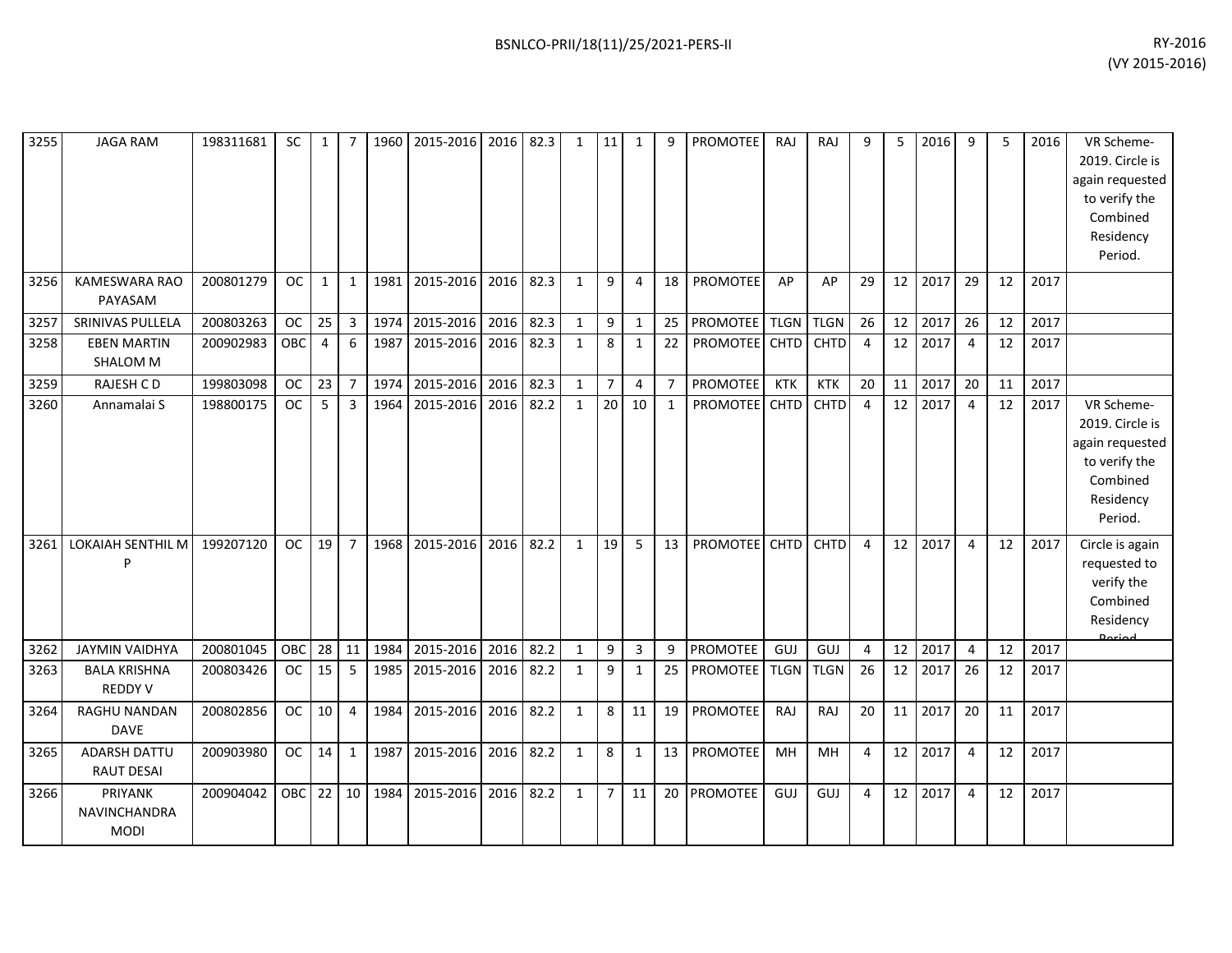| 3267 | <b>JITENDRA KUMAR</b><br>SRIVASTAV    | 200303144 | OC.       | 20           | 9              | 1973 | 2015-2016      |      | 2016 82.1 | $\mathbf{1}$ | 14             | 1              | 21             | PROMOTEE UP(E) UP(E) |            |            | 4            | 12             | 2017 | $\overline{4}$ | 12             | 2017 | DEATH CASE.<br>Circle is again<br>requested to<br>verify the<br>Combined<br>Residency                |
|------|---------------------------------------|-----------|-----------|--------------|----------------|------|----------------|------|-----------|--------------|----------------|----------------|----------------|----------------------|------------|------------|--------------|----------------|------|----------------|----------------|------|------------------------------------------------------------------------------------------------------|
| 3268 | SANDEEP KUMAR-V                       | 200900765 | OBC       | $\mathbf{1}$ | $\overline{2}$ | 1986 | 2015-2016      | 2016 | 82.1      | $\mathbf{1}$ | 9              | 8              | 19             | PROMOTEE             | <b>JKD</b> | <b>JKD</b> | 5            | 11             | 2018 | 5              | 11             | 2018 |                                                                                                      |
| 3269 | <b>NARESH KUMAR</b><br>CHAUDHARI      | 200800802 | OBC       | 20           | $\overline{7}$ | 1983 | 2015-2016 2016 |      | 82.1      | $\mathbf{1}$ | 9              | 3              | 18             | <b>PROMOTEE</b>      | GUJ        | GUJ        | 4            | 12             | 2017 | 4              | 12             | 2017 |                                                                                                      |
| 3270 | <b>ASHUTOSH YADAV</b>                 | 200903966 | OBC       | $\mathbf{1}$ | 6              | 1984 | 2015-2016      | 2016 | 82.1      | $\mathbf{1}$ | 8              | 3              | 9              | PROMOTEE             | UP(W)      | UP(E)      | 29           | $\mathbf{1}$   | 2018 | 29             | $\mathbf{1}$   | 2018 |                                                                                                      |
| 3271 | AMOL SHIVHARE                         | 200903069 | OBC       | 19           | $\overline{4}$ | 1985 | 2015-2016      | 2016 | 82.1      | $\mathbf{1}$ | 8              | $\mathbf{1}$   | 6              | PROMOTEE             | GUJ        | <b>GUJ</b> | 4            | 12             | 2017 | $\overline{7}$ | 12             | 2017 |                                                                                                      |
| 3272 | <b>VENKATA RAMESH</b><br>VALLEPU      | 201000122 | <b>ST</b> | $\mathbf{1}$ | $\overline{4}$ | 1982 | 2015-2016      | 2016 | 82.1      | $\mathbf{1}$ | $\overline{7}$ | 11             | 24             | <b>PROMOTEE</b>      | AP         | AP         | 26           | 12             | 2017 | 26             | 12             | 2017 |                                                                                                      |
| 3273 | <b>RAMESH KUMAR</b><br><b>METHANI</b> | 198309013 | <b>OC</b> | 14           | $\overline{7}$ | 1958 | 2015-2016      | 2016 | 82        | $\mathbf{1}$ | 12             | $\overline{7}$ | 20             | PROMOTEE             | <b>RAJ</b> | <b>RAJ</b> | 20           | 11             | 2017 | 20             | 11             | 2017 | Superannuation.<br>Circle is again<br>requested to<br>verify the<br>Combined<br>Residency<br>Period. |
| 3274 | <b>MILIAN MUKHIM</b>                  | 200905160 | <b>ST</b> | 16           | 10             | 1983 | 2015-2016      | 2016 | 82        | $\mathbf{1}$ | 12             | $\overline{3}$ | $\mathbf{1}$   | <b>PROMOTEE</b>      | $NE-I$     | $NE-I$     | 20           | 11             | 2017 | 20             | 11             | 2017 | Circle is again<br>requested to<br>verify the<br>Combined<br>Residency<br>لمهنعها                    |
| 3275 | <b>SUNIL LAL S</b>                    | 200802820 | OBC       | 21           | 5              | 1980 | 2015-2016      | 2016 | 82        | $\mathbf{1}$ | 9              | 1              | $\overline{7}$ | <b>PROMOTEE</b>      | <b>KRL</b> | <b>KRL</b> | $\mathbf{1}$ | 1              | 2018 | 1              | $\mathbf{1}$   | 2018 |                                                                                                      |
| 3276 | SACHIN AGARWAL                        | 200904318 | <b>OC</b> | 28           | 11             | 1985 | 2015-2016      | 2016 | 82        | $\mathbf{1}$ | 8              | $\overline{2}$ | 23             | PROMOTEE UP(W) UP(W  |            |            | 13           | $\overline{2}$ | 2018 | 13             | $\overline{2}$ | 2018 |                                                                                                      |
| 3277 | <b>KHEM CHAND</b>                     | 200904262 | SC        | 15           | $\mathbf{1}$   | 1983 | 2015-2016      | 2016 | 82        | $\mathbf{1}$ | 8              | $\mathbf 0$    | 13             | Promotee             | HP         | <b>HP</b>  | 26           | 12             | 2017 | 26             | 12             | 2017 |                                                                                                      |
| 3278 | RAMYACHITRA P                         | 200903545 | SC        | 29           | 9              | 1981 | 2015-2016      | 2016 | 82        | $\mathbf{1}$ | 8              | 0              | 11             | PROMOTEE             | <b>KTK</b> | <b>KTK</b> | 20           | 11             | 2017 | 20             | 11             | 2017 |                                                                                                      |
| 3279 | <b>NALINIS</b>                        | 200903786 | SC        | 8            | $\overline{4}$ | 1977 | 2015-2016      | 2016 | 82        | $\mathbf{1}$ | $\overline{7}$ | 11             | 27             | PROMOTEE             | <b>TN</b>  | TN         | 27           | 11             | 2017 | 27             | 11             | 2017 |                                                                                                      |
| 3280 | <b>MOHD MOINUDDIN</b><br>SIDDIQUI     | 200904464 | <b>OC</b> | $\mathbf{1}$ | $\overline{7}$ | 1983 | 2015-2016      | 2016 | 82        | $\mathbf{1}$ | $\overline{7}$ | 11             | 8              | PROMOTEE             | UP(E)      | UP(E)      | 4            | 12             | 2017 | 4              | 12             | 2017 |                                                                                                      |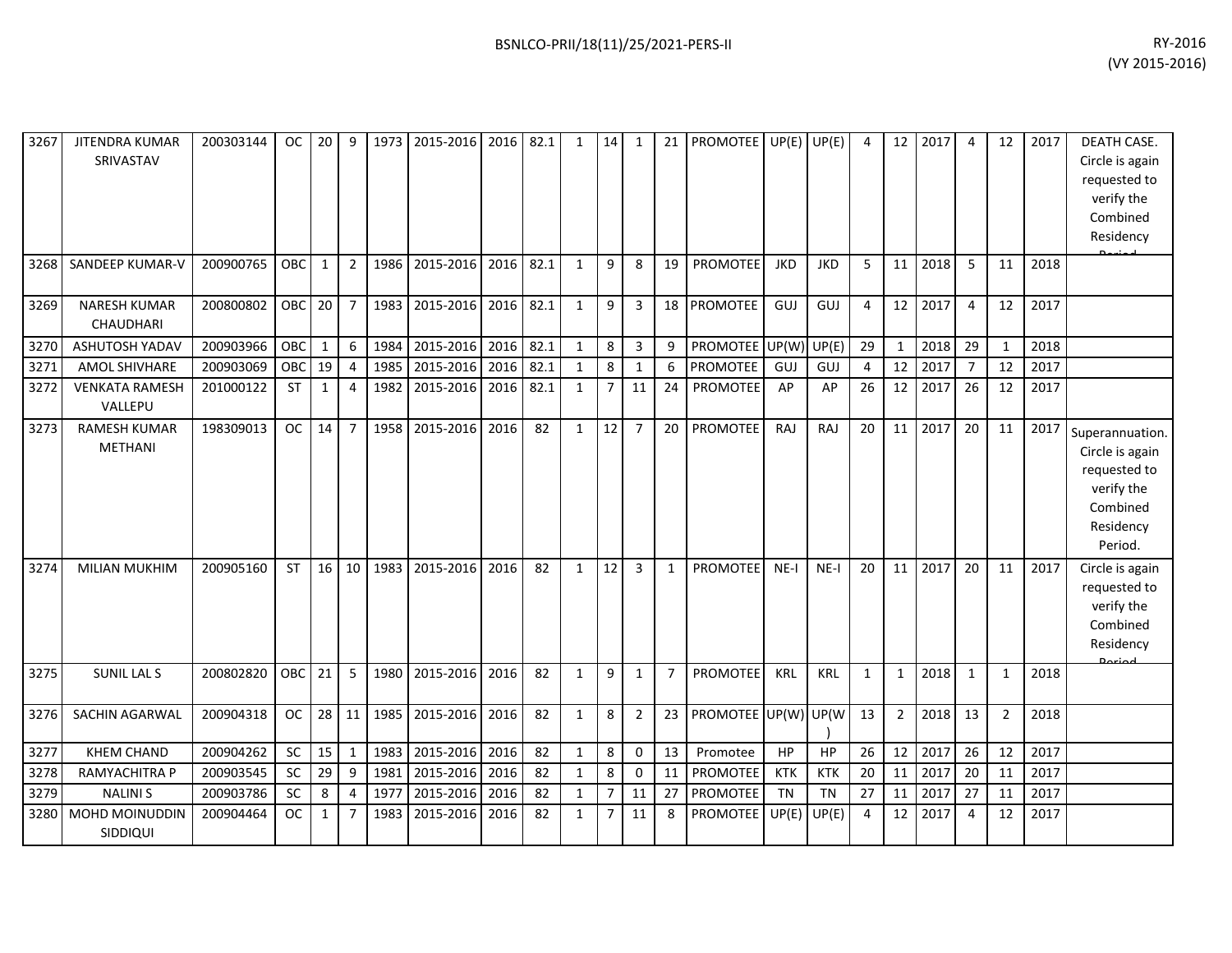| 3281 | <b>AVINASH KUMAR</b>                           | 201000360 | <b>OC</b>  | 12 | 9              | 1983 | 2015-2016 2016 |      | 82   | $\mathbf{1}$ | $\overline{7}$ | 9              | 19       | <b>PROMOTEE</b>      |             | $UP(E)$ UP $(E)$ |    | 12              | 2017 |                       | 12           | 2017 |                                                                                          |
|------|------------------------------------------------|-----------|------------|----|----------------|------|----------------|------|------|--------------|----------------|----------------|----------|----------------------|-------------|------------------|----|-----------------|------|-----------------------|--------------|------|------------------------------------------------------------------------------------------|
| 3282 | <b>SANJEEV VERMA</b>                           | 201000335 | <b>OC</b>  | 15 | 8              | 1987 | 2015-2016      | 2016 | 82   | $\mathbf{1}$ | $\overline{7}$ | 9              | 19       | <b>PROMOTEE</b>      |             | $UP(E)$ UP(E)    | 4  | 12              | 2017 | $\boldsymbol{\Delta}$ | 12           | 2017 |                                                                                          |
| 3283 | <b>VENIGALLA SASTRY</b><br>KDMNVP              | 199203698 | <b>OC</b>  | 10 | 8              | 1963 | 2015-2016      | 2016 | 81.9 | $\mathbf{1}$ | 10             | 11             | 25       | <b>PROMOTEE</b>      | AP          | AP               | 26 | 12              | 2017 | 26                    | 12           | 2017 | <b>VRS-19</b>                                                                            |
| 3284 | <b>SRINIVAS P</b>                              | 200902977 | <b>OC</b>  | 9  | 8              | 1982 | 2015-2016 2016 |      | 81.9 | $\mathbf{1}$ | 8              | $\overline{3}$ | $\Omega$ | <b>PROMOTEE</b>      | <b>TLGN</b> | <b>TLGN</b>      | 26 | 12              | 2017 | 26                    | 12           | 2017 |                                                                                          |
|      | 3285 JAGANNATH KUMAR<br>RAWANI                 | 201000009 | <b>OBC</b> | 30 | 12             | 1984 | 2015-2016      | 2016 | 81.9 | $\mathbf{1}$ | $\overline{7}$ | 11             | 9        | <b>PROMOTEE</b>      | <b>ASM</b>  | <b>JKD</b>       | 11 | 12              | 2017 | 11                    | 12           | 2017 | Rule 8 joined on<br>30.12.2021                                                           |
| 3286 | <b>VISHWANTH KV</b>                            | 201002248 | <b>SC</b>  | 5  | 1              | 1978 | 2015-2016      | 2016 | 81.8 | $\mathbf{1}$ | 11             | 6              | 19       | PROMOTEE             | <b>KTK</b>  | <b>KTK</b>       | 20 | 11              | 2017 | 20                    | 11           | 2017 | Circle is again<br>requested to<br>verify the<br>Combined<br>Residency<br><b>Dorigal</b> |
| 3287 | <b>VIJAY VISHWANATH</b><br><b>KAMALAPURKAR</b> | 198314508 | <b>OC</b>  | 23 | 8              | 1962 | 2015-2016      | 2016 | 81.8 | $\mathbf{1}$ | 10             | 11             | 3        | PROMOTEE             | MH          | MH               | 6  | 6               | 2016 | 6                     | 6            | 2016 |                                                                                          |
| 3288 | DHEERAJ MEHTA                                  | 200904607 | <b>OC</b>  | 3  | 10             | 1982 | 2015-2016 2016 |      | 81.8 | $\mathbf{1}$ | 8              | $\Omega$       | 13       | Promotee             | HP          | <b>HP</b>        | 26 | 12              | 2017 | 26                    | 12           | 2017 |                                                                                          |
| 3289 | <b>ABHAY RATNAKAR</b><br><b>DESAI</b>          | 200802897 | <b>OC</b>  | 8  | 9              | 1983 | 2015-2016 2016 |      | 81.7 | $\mathbf{1}$ | 9              | 2              | 6        | <b>PROMOTEE</b>      | MH          | MH               | 4  | 12              | 2017 | $\overline{4}$        | 12           | 2017 |                                                                                          |
| 3290 | PARITOSH MANDAL                                | 200900059 | <b>SC</b>  | 25 | $\overline{2}$ | 1982 | 2015-2016      | 2016 | 81.7 | $\mathbf{1}$ | 8              | 11             | $\Omega$ | <b>PROMOTEE</b>      | ASM         | <b>ASM</b>       | 11 | 12              | 2017 | 11                    | 12           | 2017 |                                                                                          |
| 3291 | PALSINGANKAR<br>ASHWINKUMAR                    | 200900124 | <b>OC</b>  | 13 | 10             | 1981 | 2015-2016 2016 |      | 81.7 | $\mathbf{1}$ | 8              | 9              | 18       | PROMOTEE             | <b>MH</b>   | MH               | 4  | 12 <sup>1</sup> | 2017 | $\overline{4}$        | 12           | 2017 |                                                                                          |
| 3292 | <b>MINATI HEMBRAM</b>                          | 201000249 | <b>ST</b>  | 5  | 10             | 1985 | 2015-2016 2016 |      | 81.7 | $\mathbf{1}$ | $\overline{7}$ | 9              | 5        | PROMOTEE             | <b>OD</b>   | <b>OD</b>        | 20 | 10              | 2017 | 20                    | 11           | 2017 |                                                                                          |
| 3293 | NAGARAJU<br><b>CHIMATA</b>                     | 200301302 | <b>OC</b>  | 25 | 12             | 1978 | 2015-2016      | 2016 | 81.6 | $\mathbf{1}$ | 10             | 11             | 26       | <b>PROMOTEE</b>      | AP          | AP               | 26 | 12              | 2017 | 26                    | 12           | 2017 |                                                                                          |
| 3294 | <b>SHRAWAN KUMAR</b>                           | 200803666 | <b>SC</b>  | 16 | $\overline{7}$ | 1979 | 2015-2016      | 2016 | 81.6 | $\mathbf{1}$ | 9              | 1              | 21       | <b>PROMOTEE</b>      | UP(E)       | UP(E)            | 4  | 12              | 2017 | $\overline{a}$        | 12           | 2017 |                                                                                          |
| 3295 | <b>RAJESH KUMAR-II</b>                         | 200900250 | <b>OC</b>  | 10 | $\overline{2}$ | 1982 | 2015-2016      | 2016 | 81.6 | $\mathbf{1}$ | 8              | 10             | 10       | PROMOTEE             | <b>BH</b>   | <b>BH</b>        | 27 | 11              | 2017 | 27                    | 11           | 2017 |                                                                                          |
| 3296 | POTDAR SWATI<br>VAIBHAV                        | 200803555 | OBC        | 18 | $\overline{3}$ | 1982 | 2015-2016      | 2016 | 81.6 | $\mathbf{1}$ | 8              | 6              | 10       | <b>PROMOTEE</b>      | <b>MH</b>   | MH               | 5  | 6               | 2017 | 5                     | 6            | 2017 |                                                                                          |
| 3297 | <b>NEERAJ TIWARI</b>                           | 201000263 | <b>OC</b>  | 28 | 8              | 1984 | 2015-2016      | 2016 | 81.6 | $\mathbf{1}$ | $\overline{7}$ | 11             | 16       | PROMOTEE UP(W) UP(W) |             |                  | 29 | $\mathbf{1}$    | 2018 | 29                    | $\mathbf{1}$ | 2018 |                                                                                          |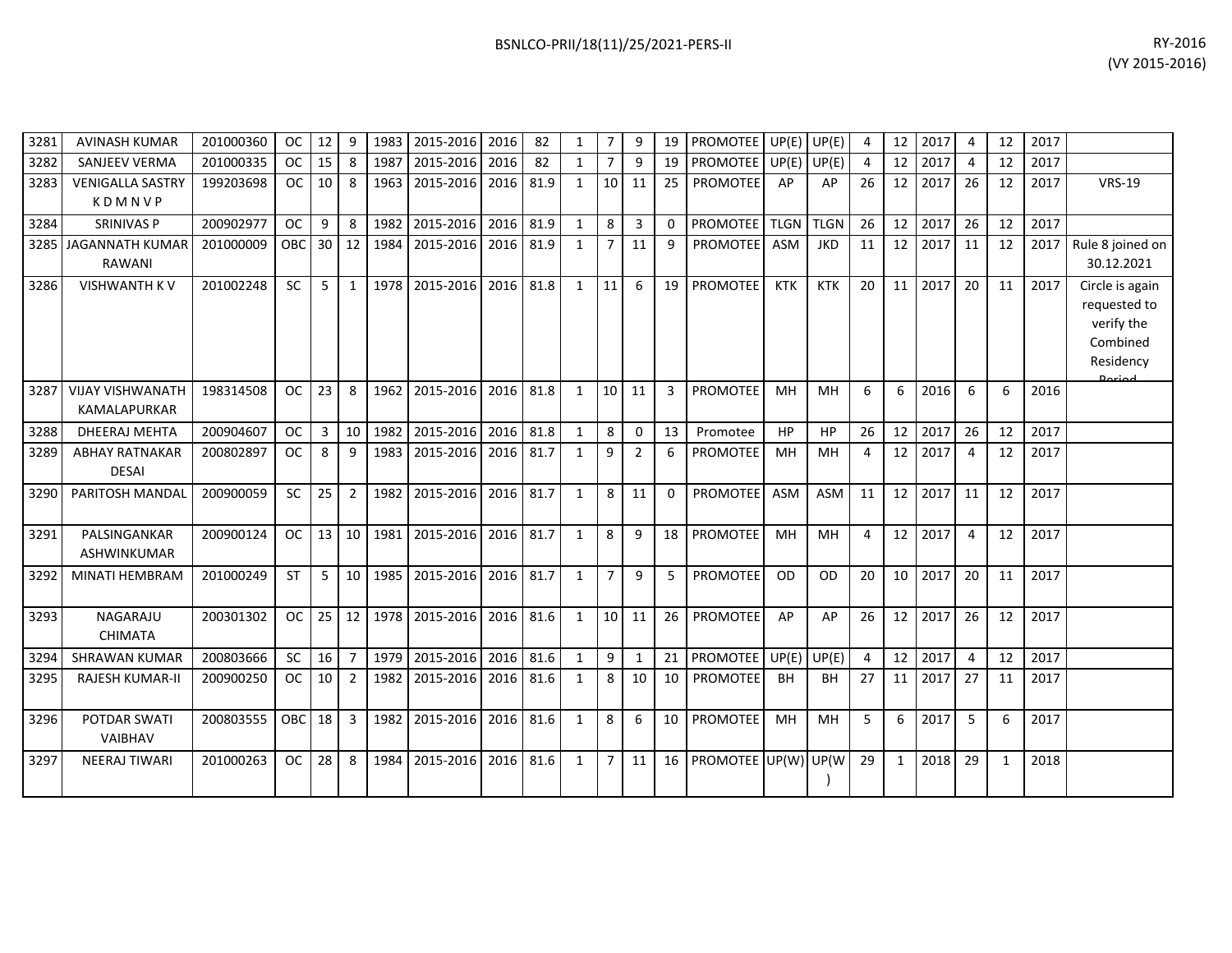| 3298 | <b>RAVI PRASAD KS</b>                   | 198504824 | <b>OC</b>  | 27             | $\mathbf{1}$   | 1964 | 2015-2016 2016 |      | 81.5 | $\mathbf{1}$ | 12             | 1              | 19 | PROMOTEE        | <b>KTK</b> | <b>KTK</b>    | 20 | 11             | 2017    | 20             | 11           | 2017 | VR Scheme-<br>2019. Circle is<br>again requested<br>to verify the<br>Combined<br>Residency<br>Period. |
|------|-----------------------------------------|-----------|------------|----------------|----------------|------|----------------|------|------|--------------|----------------|----------------|----|-----------------|------------|---------------|----|----------------|---------|----------------|--------------|------|-------------------------------------------------------------------------------------------------------|
| 3299 | <b>GANESH RAM</b>                       | 198406296 | SC         | 15             | 5              | 1961 | 2015-2016 2016 |      | 81.5 | $\mathbf{1}$ | 10             | 10             | 29 | <b>PROMOTEE</b> | RAJ        | RAJ           | 29 | $\overline{2}$ | 2016    | 29             | 2            | 2016 | <b>BSNL VR Scheme-</b><br>2019                                                                        |
| 3300 | <b>SIVARAJ S</b>                        | 200802104 | OBC        | 15             | 5              | 1979 | 2015-2016 2016 |      | 81.5 | $\mathbf{1}$ | 9              | 1              | 23 | PROMOTEE        | <b>TN</b>  | <b>TN</b>     | 27 | 11             | 2017    | 27             | 11           | 2017 |                                                                                                       |
| 3301 | PROSANTA MORAN                          | 200803423 | OBC        | 24             | $\mathbf{1}$   | 1982 | 2015-2016      | 2016 | 81.5 | $\mathbf{1}$ | 9              | $\Omega$       | 13 | <b>PROMOTEE</b> | <b>ASM</b> | <b>ASM</b>    | 11 | 12             | 2017    | 11             | 12           | 2017 |                                                                                                       |
| 3302 | <b>UMA MAGESWARI B</b>                  | 200902774 | SC         | 15             | $\overline{2}$ | 1977 | 2015-2016 2016 |      | 81.5 | $\mathbf{1}$ | 8              | 1              | 29 | PROMOTEE CHTD   |            | <b>CHTD</b>   | 4  |                | 12 2017 | $\overline{4}$ | 12           | 2017 |                                                                                                       |
| 3303 | <b>ROBY JOHN</b>                        | 200802565 | OBC        | 30             | 5              | 1983 | 2015-2016 2016 |      | 81.4 | $\mathbf{1}$ | 10             | $\overline{2}$ | 18 | <b>PROMOTEE</b> | <b>KRL</b> | <b>KRL</b>    | 28 | $\mathbf{1}$   | 2019    | 28             | 1            | 2019 |                                                                                                       |
| 3304 | <b>MANSURI WASEEM</b><br><b>SHEKHAR</b> | 200900587 | <b>OBC</b> | 5              | $\mathbf{1}$   | 1985 | 2015-2016      | 2016 | 81.4 | $\mathbf{1}$ | 8              | 6              | 22 | PROMOTEE        | MH         | MH            | 8  | 12             | 2017    | $\overline{4}$ | 12           | 2017 |                                                                                                       |
| 3305 | <b>RAJEEV R</b>                         | 200902485 | OBC        | $\mathbf{1}$   | 6              | 1979 | 2015-2016 2016 |      | 81.4 | $\mathbf{1}$ | 8              | 3              | 3  | <b>PROMOTEE</b> | <b>KRL</b> | KRL           | 1  | $\mathbf{1}$   | 2018    | 1              | $\mathbf{1}$ | 2018 |                                                                                                       |
| 3306 | <b>RAJ KUMAR</b><br><b>KUSHWAHA</b>     | 200904169 | <b>OC</b>  | $\mathbf{1}$   | $\overline{7}$ | 1984 | 2015-2016 2016 |      | 81.4 | $\mathbf{1}$ | 8              | $\mathbf 0$    | 27 | <b>PROMOTEE</b> |            | $UP(E)$ UP(E) | 4  | 12             | 2017    | $\overline{4}$ | 12           | 2017 |                                                                                                       |
| 3307 | <b>BHAVESH</b><br>PURUSHOTTAM<br>LIMKAR | 200904175 | <b>OC</b>  | 19             | $\overline{4}$ | 1968 | 2015-2016 2016 |      | 81.4 | $\mathbf{1}$ | $\overline{7}$ | 11             | 20 | PROMOTEE        | MH         | MH            | 4  | 12             | 2017    | $\overline{4}$ | 12           | 2017 | VRS-2019                                                                                              |
| 3308 | ARVINDKUMAR<br>PATELIYA                 | 201000573 | <b>OC</b>  | 15             | 11             | 1984 | 2015-2016 2016 |      | 81.4 | $\mathbf{1}$ | $\overline{7}$ | $\overline{7}$ | 3  | PROMOTEE        | GUJ        | GUJ           | 4  | 12             | 2017    | $\overline{4}$ | 12           | 2017 |                                                                                                       |
| 3309 | <b>CHAND KHAN</b><br><b>PATHAN</b>      | 198503917 | <b>OC</b>  | $\overline{3}$ | 10             | 1960 | 2015-2016      | 2016 | 81.4 | $\mathbf{1}$ | 11             | 1              | 9  | <b>PROMOTEE</b> | RAJ        | RAJ           | 9  | 5              | 2016    | 9              | 5            | 2016 | Superannuation.<br>Circle is again<br>requested to<br>verify the<br>Combined<br>Residency<br>Period.  |
| 3310 | <b>MITESH PATEL</b>                     | 200800515 | <b>ST</b>  | 11             | $\overline{4}$ | 1976 | 2015-2016 2016 |      | 81.3 | $\mathbf{1}$ | 9              | 3              | 16 | <b>PROMOTEE</b> | GUJ        | GUJ           | 4  | 12             | 2017    | $\overline{a}$ | 12           | 2017 |                                                                                                       |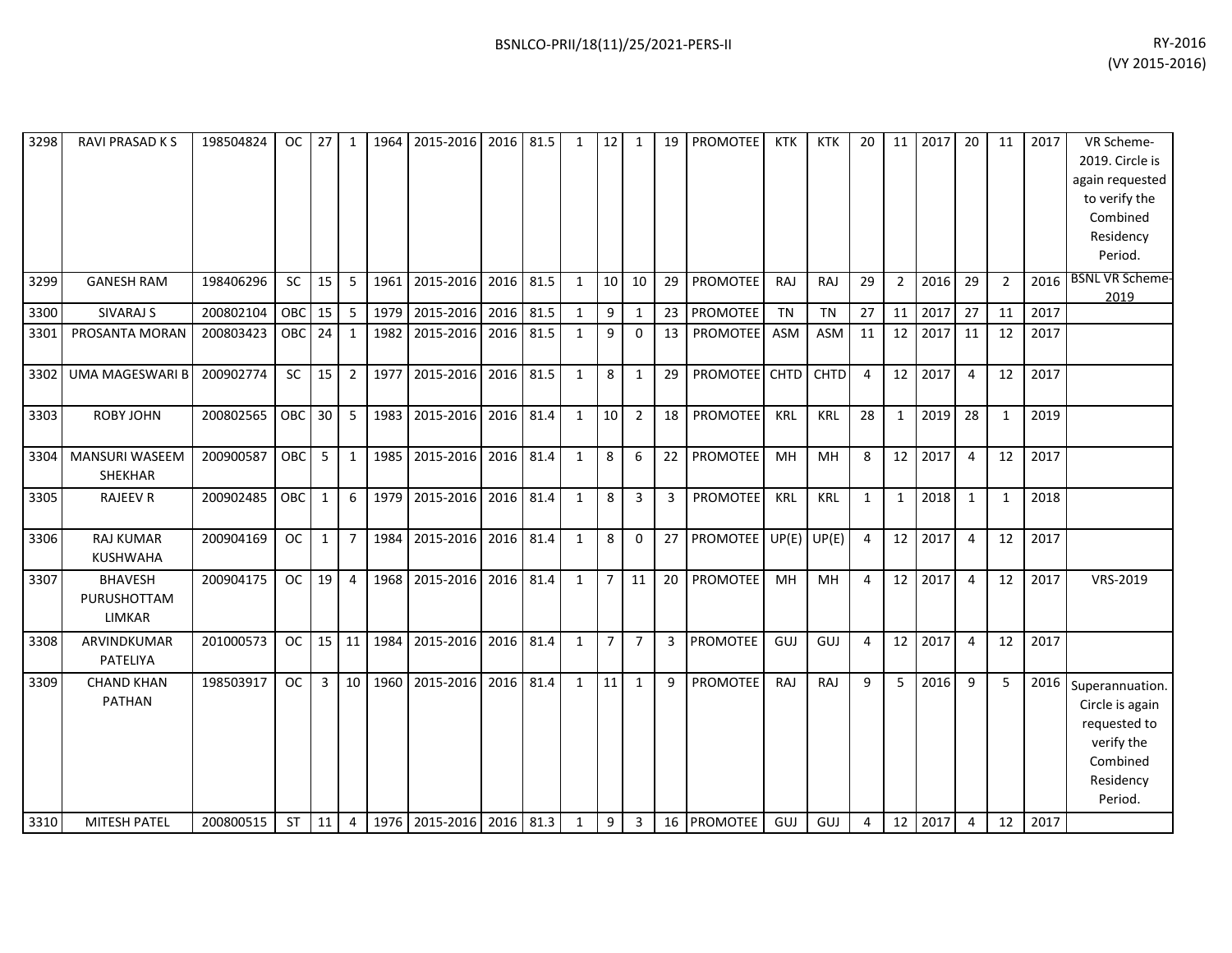| 3311 | <b>MANKAR AMRUTA</b><br><b>AMIT</b>      | 200903849 | OC.       | 20             | 4              | 1985 | 2015-2016                | 2016 | 81.3 | $\mathbf{1}$ | 8              | $\mathbf{0}$   | 13 | <b>PROMOTEE</b> | MH         | MН                         | 30           | 11              | 2017 | $\overline{4}$ | 12           | 2017 |                                                                                  |
|------|------------------------------------------|-----------|-----------|----------------|----------------|------|--------------------------|------|------|--------------|----------------|----------------|----|-----------------|------------|----------------------------|--------------|-----------------|------|----------------|--------------|------|----------------------------------------------------------------------------------|
| 3312 | <b>SUBHASH CHAND</b><br><b>SHARMA</b>    | 199600110 | <b>OC</b> | 5              | 11             | 1969 | 2015-2016                | 2016 | 81.2 | $\mathbf{1}$ | 16             | 3              | 23 | Promotee        | HP         | <b>CNTx</b><br>(Nort<br>h) | 26           | 12              | 2017 | 26             | 12           | 2017 | Circle is again<br>requested to<br>verify the<br>Combined<br>Residency<br>Doriad |
| 3313 | <b>DINESH KUMAR</b><br>LAKHIWAL          | 200901911 | <b>SC</b> | $\overline{4}$ | 9              | 1982 | 2015-2016                | 2016 | 81.2 | 1            | 8              | $\overline{2}$ | 22 | <b>PROMOTEE</b> | <b>RAJ</b> | RAJ                        | 20           | 11              | 2017 | 20             | 11           | 2017 |                                                                                  |
| 3314 | RAJESH K K                               | 200902926 | <b>SC</b> | 27             | 11             | 1986 | 2015-2016                | 2016 | 81.2 | $\mathbf{1}$ | 8              | $\overline{2}$ | 13 | <b>PROMOTEE</b> | <b>KRL</b> | KRL                        | $\mathbf{1}$ | $\mathbf{1}$    | 2018 | 1              | $\mathbf{1}$ | 2018 |                                                                                  |
| 3315 | <b>STUTI CHINTAMANI</b><br><b>BHUYAN</b> | 201000077 | OC.       | 19             | 6              | 1985 | 2015-2016                | 2016 | 81.2 | $\mathbf{1}$ | $\overline{7}$ | 10             | 18 | <b>PROMOTEE</b> | OD         | <b>OD</b>                  | 20           | 10              | 2017 | 20             | 11           | 2017 |                                                                                  |
| 3316 | V.K.PATIL                                | 198400966 | <b>OC</b> | $\mathbf{1}$   | $\overline{2}$ | 1964 | 2015-2016                | 2016 | 81.1 | $\mathbf{1}$ | 9              | 5              | 4  | PROMOTEE        | MH         | MH                         | 3            | 6               | 2016 | 6              | 6            | 2016 | VRS-2019                                                                         |
| 3317 | DEVANANDA<br>KUMAR KONDAPAKU             | 200905244 | SC        | 23             | 4              | 1985 | 2015-2016                | 2016 | 81.1 | 1            | 8              | 1              | 7  | PROMOTEE        | AP         | AP                         | 28           | 12              | 2017 | 28             | 12           | 2017 |                                                                                  |
| 3318 | <b>AJAY KUMAR PURTY</b>                  | 200904402 | <b>ST</b> | 27             | $\mathbf{1}$   | 1980 | 2015-2016                | 2016 | 81.1 | 1            | 7 <sup>7</sup> | 11             | 27 | <b>PROMOTEE</b> | <b>OD</b>  | <b>OD</b>                  | 20           | 10              | 2017 | 20             | 11           | 2017 |                                                                                  |
| 3319 | <b>KUNALKUMAR</b><br><b>KUKADIA</b>      | 200904150 | OBC       | $20$ 11        |                |      | 1986 2015-2016           | 2016 | 81.1 | $\mathbf{1}$ | 7 <sup>1</sup> | 11             |    | 20 PROMOTEE     | GUJ        | GUJ                        | 4            | 12              | 2017 | $\overline{a}$ | 12           | 2017 |                                                                                  |
| 3320 | SHIBA PRASAD<br><b>MURMU</b>             | 201000256 | <b>ST</b> | 12             | 6              |      | 1978 2015-2016 2016      |      | 81.1 | 1            | $\overline{7}$ | 9              | 5  | <b>PROMOTEE</b> | <b>OD</b>  | <b>OD</b>                  | 20           | 10 <sup>°</sup> | 2017 | 20             | 11           | 2017 |                                                                                  |
| 3321 | <b>RAJINDER PARSAD</b><br><b>KUMAR</b>   | 201000862 | OBC       | 10             | $\overline{2}$ | 1977 | 2015-2016                | 2016 | 81.1 | $\mathbf{1}$ | $\overline{7}$ | 6              | 13 | <b>PROMOTEE</b> | J & K      | J&K                        | 4            | 12              | 2017 | 4              | 12           | 2017 |                                                                                  |
| 3322 | <b>SYED AIJAZ</b><br><b>MUSTAFA</b>      | 200010711 | OC.       | 6              | 8              | 1970 | 2015-2016                | 2016 | 81   | $\mathbf{1}$ | 8              | 3              | 21 | <b>PROMOTEE</b> | UP(E)      | UP(E)                      | 4            | 12              | 2017 | $\overline{4}$ | 12           | 2017 |                                                                                  |
| 3323 | <b>VISHNU PRASAD</b><br>CHOURASIYA       | 200902340 | OC.       | 23             | 3              | 1984 | 2015-2016                | 2016 | 81   | $\mathbf{1}$ | 8              | $\overline{2}$ | 30 | <b>PROMOTEE</b> | RAJ        | RAJ                        | 14           | 12              | 2017 | 14             | 12           | 2017 |                                                                                  |
| 3324 | SANKHARA RAO K                           | 200905305 | <b>ST</b> | $\overline{2}$ | $\overline{2}$ | 1981 | 2015-2016 2016           |      | 81   | $\mathbf{1}$ | 8              | 1              | 8  | PROMOTEE        | AP         | AP                         | 29           | 12              | 2017 | 29             | 12           | 2017 |                                                                                  |
| 3325 | <b>FATEH SINGH</b>                       | 200905272 | <b>SC</b> | 30             | $\overline{7}$ | 1979 | 2015-2016                | 2016 | 81   | 1            | 8              | $\mathbf{0}$   | 13 | <b>PROMOTEE</b> | RAJ        | RAJ                        | 20           | 11              | 2017 | -20            | 11           | 2017 |                                                                                  |
|      | 3326 MANJUSHA KAWDUJI<br>SHRIRAME        | 200904564 | <b>ST</b> | 7              | $11\,$         | 1985 | 2015-2016                | 2016 | 81   | $\mathbf{1}$ | $\overline{7}$ | 11             | 8  | <b>PROMOTEE</b> | MH         | MН                         | 30           | 11              | 2017 | 4              | 12           | 2017 |                                                                                  |
| 3327 | PALANISAMY D                             | 200802195 | OBC       | 17             | $\overline{2}$ |      | 1980 2015-2016 2016 80.9 |      |      | $\mathbf{1}$ | 9              | 1              | 9  | <b>PROMOTEE</b> | <b>TN</b>  | <b>TN</b>                  | 27           | 11              | 2017 | 27             | 11           | 2017 |                                                                                  |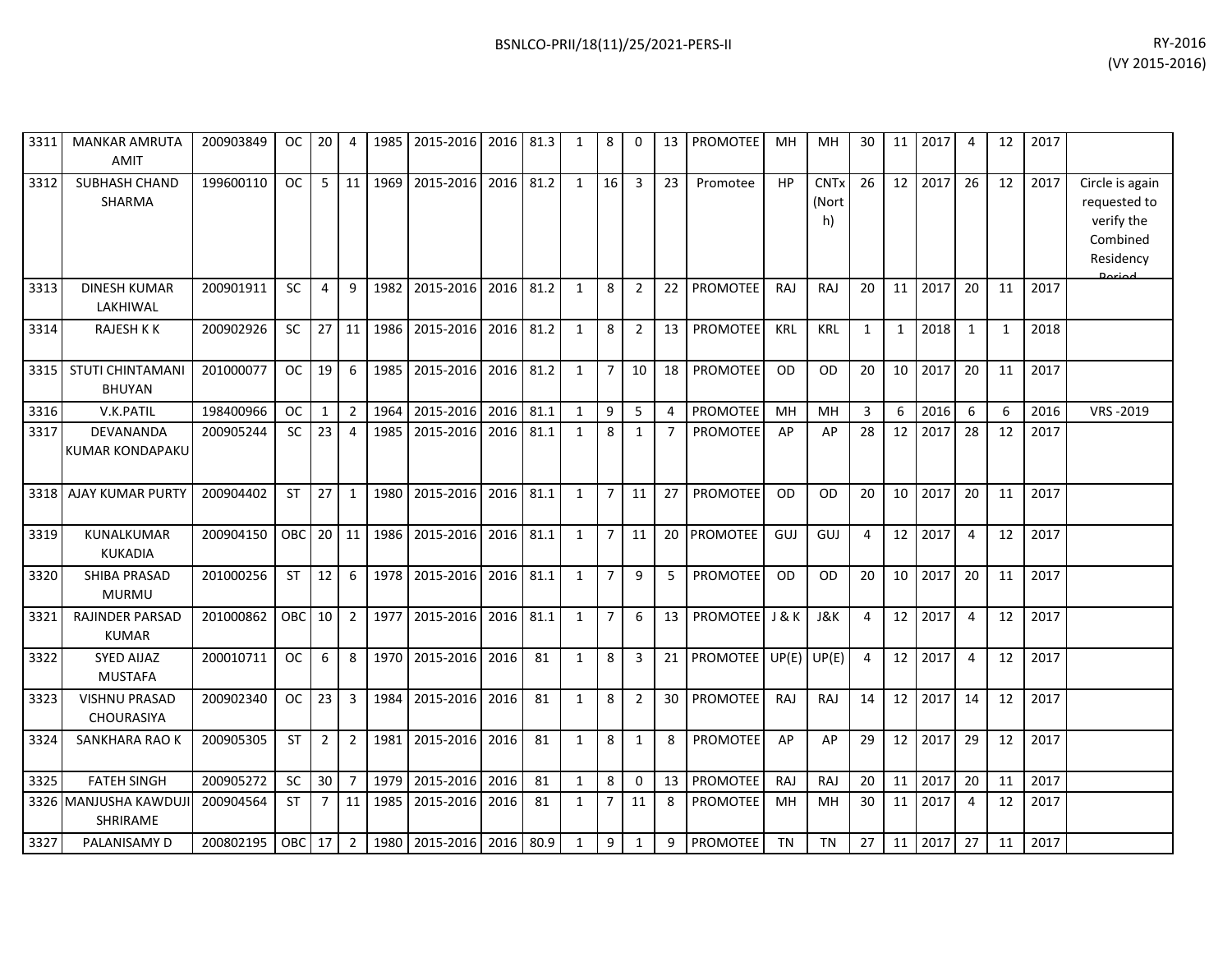| 3328 | <b>WADEKAR MRUNAL</b><br><b>VISHWAS</b>  | 200904180 | <b>OC</b> | 18              | 7              | 1981 | 2015-2016 | 2016 | 80.9 | 1            | $\overline{7}$ | 10           | 24           | <b>PROMOTEE</b> | MН         | MH         | 6  | 11           | 2017 | 6              | 11 | 2017 |                                                                                   |
|------|------------------------------------------|-----------|-----------|-----------------|----------------|------|-----------|------|------|--------------|----------------|--------------|--------------|-----------------|------------|------------|----|--------------|------|----------------|----|------|-----------------------------------------------------------------------------------|
| 3329 | <b>S S MANE</b>                          | 200104221 | <b>OC</b> | $\overline{2}$  | 5              | 1978 | 2015-2016 | 2016 | 80.8 | $\mathbf{1}$ | 11             | 4            | 18           | PROMOTEE        | <b>KTK</b> | <b>KTK</b> | 20 | 11           | 2017 | 20             | 11 | 2017 | Circle is again<br>requested to<br>verify the<br>Combined<br>Residency<br>لممنعمه |
| 3330 | PHUDAN MURMU                             | 200802125 | <b>ST</b> | 26              | 5              | 1979 | 2015-2016 | 2016 | 80.8 | $\mathbf{1}$ | 9              | 1            | 21           | PROMOTEE        | <b>OD</b>  | <b>OD</b>  | 20 | 10           | 2017 | 20             | 11 | 2017 |                                                                                   |
| 3331 | <b>NIRANJAN KUMAR</b><br><b>NIRAJ</b>    | 200803923 | OBC       | 15 <sup>1</sup> | 11             | 1981 | 2015-2016 | 2016 | 80.8 | 1            | 9              | 0            | 10           | PROMOTEE        | <b>BH</b>  | <b>BH</b>  | 27 | 11           | 2017 | 27             | 11 | 2017 | Death                                                                             |
| 3332 | <b>SAMEER SITARAM</b><br><b>PATIL</b>    | 200803121 | OBC       | 21              | 10             | 1985 | 2015-2016 | 2016 | 80.8 | $\mathbf{1}$ | 9              | $\mathbf{0}$ | 10           | <b>PROMOTEE</b> | MH         | MH         | 4  | 12           | 2017 | $\overline{4}$ | 12 | 2017 |                                                                                   |
| 3333 | <b>VIVEK KUMAR</b><br><b>VERMA</b>       | 200803938 | <b>SC</b> | 6               | 6              | 1984 | 2015-2016 | 2016 | 80.8 | $\mathbf{1}$ | 8              | 11           | 14           | <b>PROMOTEE</b> | UP(E)      | UP(E)      | 4  | 12           | 2017 | $\overline{4}$ | 12 | 2017 |                                                                                   |
| 3334 | <b>UJJAL SINGHA</b>                      | 201000112 | OBC       | 1               | $\mathbf{1}$   | 1985 | 2015-2016 | 2016 | 80.8 | $\mathbf{1}$ | $\overline{7}$ | 11           | 10           | <b>PROMOTEE</b> | ASM        | <b>ASM</b> | 11 | 12           | 2017 | 11             | 12 | 2017 |                                                                                   |
| 3335 | <b>AMIR HUSSAIN</b><br><b>ANSARI</b>     | 201000428 | <b>OC</b> | 23              | $\overline{2}$ | 1982 | 2015-2016 | 2016 | 80.8 | $\mathbf{1}$ | $\overline{7}$ | 8            | 27           | <b>PROMOTEE</b> | ASM        | ASM        | 11 | 12           | 2017 | 11             | 12 | 2017 |                                                                                   |
| 3336 | <b>ASHISH KUMAR-II</b>                   | 200900217 | OBC       | 25              | 6              | 1986 | 2015-2016 | 2016 | 80.7 | $\mathbf{1}$ | 8              | 10           | $\mathbf{0}$ | PROMOTEE        | <b>BH</b>  | <b>BH</b>  | 27 | 11           | 2017 | 27             | 11 | 2017 |                                                                                   |
| 3337 | AJIT SINGH YADAV                         | 200904531 | OBC       | $\overline{2}$  | 6              | 1983 | 2015-2016 | 2016 | 80.7 | $\mathbf{1}$ | 8              | 1            | 3            | PROMOTEE UP(W)  |            | UP(W       | 29 | $\mathbf{1}$ | 2018 | 29             | 1  | 2018 |                                                                                   |
| 3338 | <b>PARAG RAJENDRA</b><br><b>DESHMUKH</b> | 200904059 | <b>OC</b> | 28              | 6              | 1989 | 2015-2016 | 2016 | 80.7 | $\mathbf{1}$ | 8              | 0            | 14           | PROMOTEE        | MH         | MH         | 4  | 12           | 2017 | 4              | 12 | 2017 |                                                                                   |
| 3339 | <b>DURGESH KUMAR</b><br><b>VERMA</b>     | 200904317 | OBC       | 1               | 5              | 1983 | 2015-2016 | 2016 | 80.7 | $\mathbf{1}$ | 8              | 0            | 13           | PROMOTEE        | UP(E)      | UP(E)      | 4  | 12           | 2017 | $\overline{4}$ | 12 | 2017 |                                                                                   |
| 3340 | <b>SUNIL SINGH</b>                       | 200904971 | <b>ST</b> | 1               | 7              | 1986 | 2015-2016 | 2016 | 80.7 | $\mathbf{1}$ | 8              | $\mathbf 0$  | 13           | Promotee        | HP         | HP         | 26 | 12           | 2017 | 26             | 12 | 2017 |                                                                                   |
| 3341 | <b>ABDUL MOTLEB</b>                      | 199003388 | <b>OC</b> | 16              | 6              | 1968 | 2015-2016 | 2016 | 80.7 | $\mathbf{1}$ | 5              | 4            | 18           | <b>PROMOTEE</b> | <b>ASM</b> | <b>ASM</b> | 11 | 12           | 2017 | 11             | 12 | 2017 | VRS 2019 W.E.F<br>31/01/2020                                                      |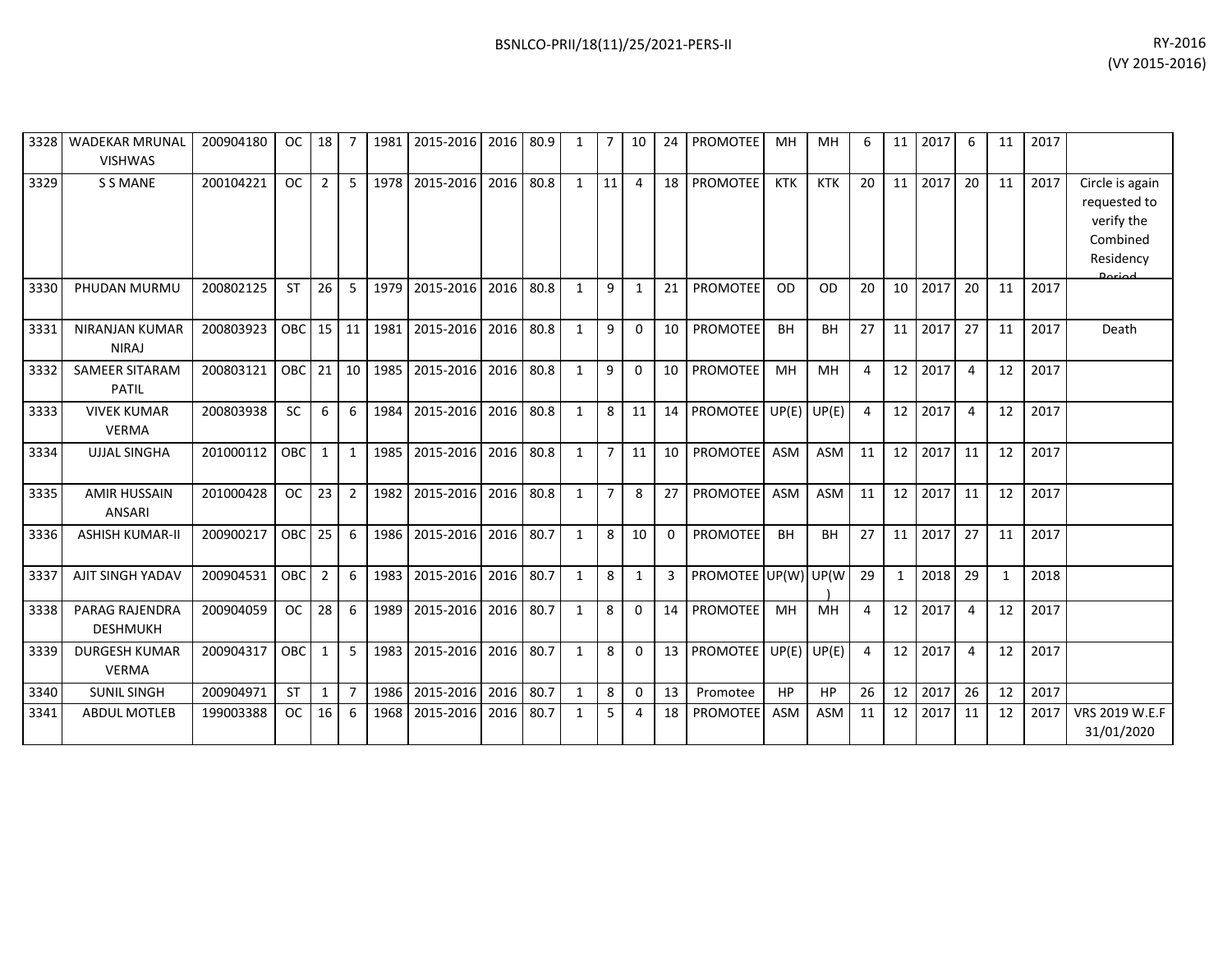| 3342 | Ramana Rao V                               | 199407737 | <sub>OC</sub> | 22              | 5              | 1965 | 2015-2016 | 2016 | 80.6 | $\mathbf{1}$ | 15             | 10           | 25 | <b>PROMOTEE</b> | <b>CHTD</b> | <b>CHTD</b> | 4  | 12             | 2017 | $\overline{4}$ | 12             | 2017 | VR Scheme-<br>2019. Circle is<br>again requested<br>to verify the<br>Combined<br>Residency<br>Period. |
|------|--------------------------------------------|-----------|---------------|-----------------|----------------|------|-----------|------|------|--------------|----------------|--------------|----|-----------------|-------------|-------------|----|----------------|------|----------------|----------------|------|-------------------------------------------------------------------------------------------------------|
| 3343 | <b>RAM SWAROOP</b><br>SADHU                | 198307600 | <b>OC</b>     | $\overline{7}$  | $\overline{3}$ | 1961 | 2015-2016 | 2016 | 80.6 | $\mathbf{1}$ | 10             | 10           | 29 | PROMOTEE        | RAJ         | RAJ         | 29 | $2^{\circ}$    | 2016 | 29             | $\overline{2}$ | 2016 | VRS-2019                                                                                              |
| 3344 | <b>ANIL KUMAR</b><br>SHARMA                | 198404007 | <b>SC</b>     | 18              | 1              | 1962 | 2015-2016 | 2016 | 80.6 | $\mathbf{1}$ | 10             | 10           | 29 | PROMOTEE        | RAJ         | RAJ         | 29 | $\overline{2}$ | 2016 | 29             | $\overline{2}$ | 2016 | VRS-2019                                                                                              |
| 3345 | CHANNAPA<br>MAHARUDRAPPA<br><b>UROLGIN</b> | 198400965 | <b>OC</b>     | $\mathbf{1}$    | 5              | 1959 | 2015-2016 | 2016 | 80.6 | $\mathbf{1}$ | 9              | 5            | 4  | <b>PROMOTEE</b> | MH          | MH          | 3  | 6              | 2016 | 6              | 6              | 2016 | Retired on<br>30.04.2019                                                                              |
| 3346 | <b>SOURABH MALI</b>                        | 200900027 | <b>OC</b>     | 17              | 11             | 1980 | 2015-2016 | 2016 | 80.6 | $\mathbf{1}$ | 8              | 9            | 11 | PROMOTEE        | MP          | <b>MP</b>   | 23 | 10             | 2017 | 23             | 10             | 2017 |                                                                                                       |
| 3347 | <b>BHALCHIM GOPAL</b><br>MAHADEO           | 201000185 | <b>ST</b>     | 29              | $\overline{7}$ | 1980 | 2015-2016 | 2016 | 80.6 | $\mathbf{1}$ | $\overline{7}$ | 10           | 11 | PROMOTEE        | MH          | <b>MH</b>   | 30 | 11             | 2017 | $\overline{4}$ | 12             | 2017 |                                                                                                       |
|      | 3348 GYAN CHAND ARORA                      | 198403632 | <b>OC</b>     | 26 <sup>1</sup> | 10             | 1960 | 2015-2016 | 2016 | 80.6 | $\mathbf{1}$ | 11             | 1            | 9  | <b>PROMOTEE</b> | RAJ         | RAJ         | 9  | 5              | 2016 | 9              | 5              | 2016 | VR Scheme-<br>2019. Circle is<br>again requested<br>to verify the<br>Combined<br>Residency<br>Period. |
| 3349 | <b>SWAPNIL DHARIYA</b>                     | 200800493 | OBC           | 18              | 10             | 1984 | 2015-2016 | 2016 | 80.5 | $\mathbf{1}$ | 9              | 3            | 18 | <b>PROMOTEE</b> | GUJ         | GUJ         | 4  | 12             | 2017 | 4              | 12             | 2017 |                                                                                                       |
| 3350 | <b>MD MOSTAQUE</b><br>AHMED                | 201001625 | <b>OC</b>     | $\mathbf{1}$    | 11             | 1981 | 2015-2016 | 2016 | 80.5 | $\mathbf{1}$ | $\overline{7}$ | 6            | 21 | <b>PROMOTEE</b> | <b>WB</b>   | <b>CTD</b>  | 4  | $\overline{2}$ | 2018 | 4              | $\overline{2}$ | 2018 |                                                                                                       |
| 3351 | <b>ALOK PACHAURI</b>                       | 201001312 | <b>OC</b>     | 1               | $\overline{4}$ | 1983 | 2015-2016 | 2016 | 80.5 | $\mathbf{1}$ | $\overline{7}$ | 6            | 19 | PROMOTEE UP(W)  |             | UP(W        | 31 | 1              | 2018 | 31             | 1              | 2018 |                                                                                                       |
| 3352 | <b>DARA SINGH</b>                          | 201000078 | <b>OC</b>     | 19              | $\overline{2}$ | 1968 | 2015-2016 | 2016 | 80.4 | $\mathbf{1}$ | $7^{\circ}$    | 10           | 15 | PROMOTEE        | RAJ         | RAJ         | 20 | 11             | 2017 | 20             | 11             | 2017 |                                                                                                       |
| 3353 | <b>NIRAJ KUMAR</b><br><b>MISHRA</b>        | 200903721 | <b>OC</b>     | 5               | $\overline{2}$ | 1979 | 2015-2016 | 2016 | 80.4 | $\mathbf{1}$ | $\overline{7}$ | 0            | 21 | <b>PROMOTEE</b> | <b>CHTD</b> | <b>JKD</b>  | 4  | 12             | 2017 | $\overline{4}$ | 12             | 2017 | Rule 8 Joined on<br>11.03.2019                                                                        |
| 3354 | MUKESHKUMAR<br><b>HADIYA</b>               | 200802235 | OBC           | 27              | 5              | 1985 | 2015-2016 | 2016 | 80.3 | $\mathbf{1}$ | 9              | $\mathbf{1}$ | 9  | PROMOTEE        | GUJ         | GUJ         | 4  | 12             | 2017 | $\overline{4}$ | 12             | 2017 |                                                                                                       |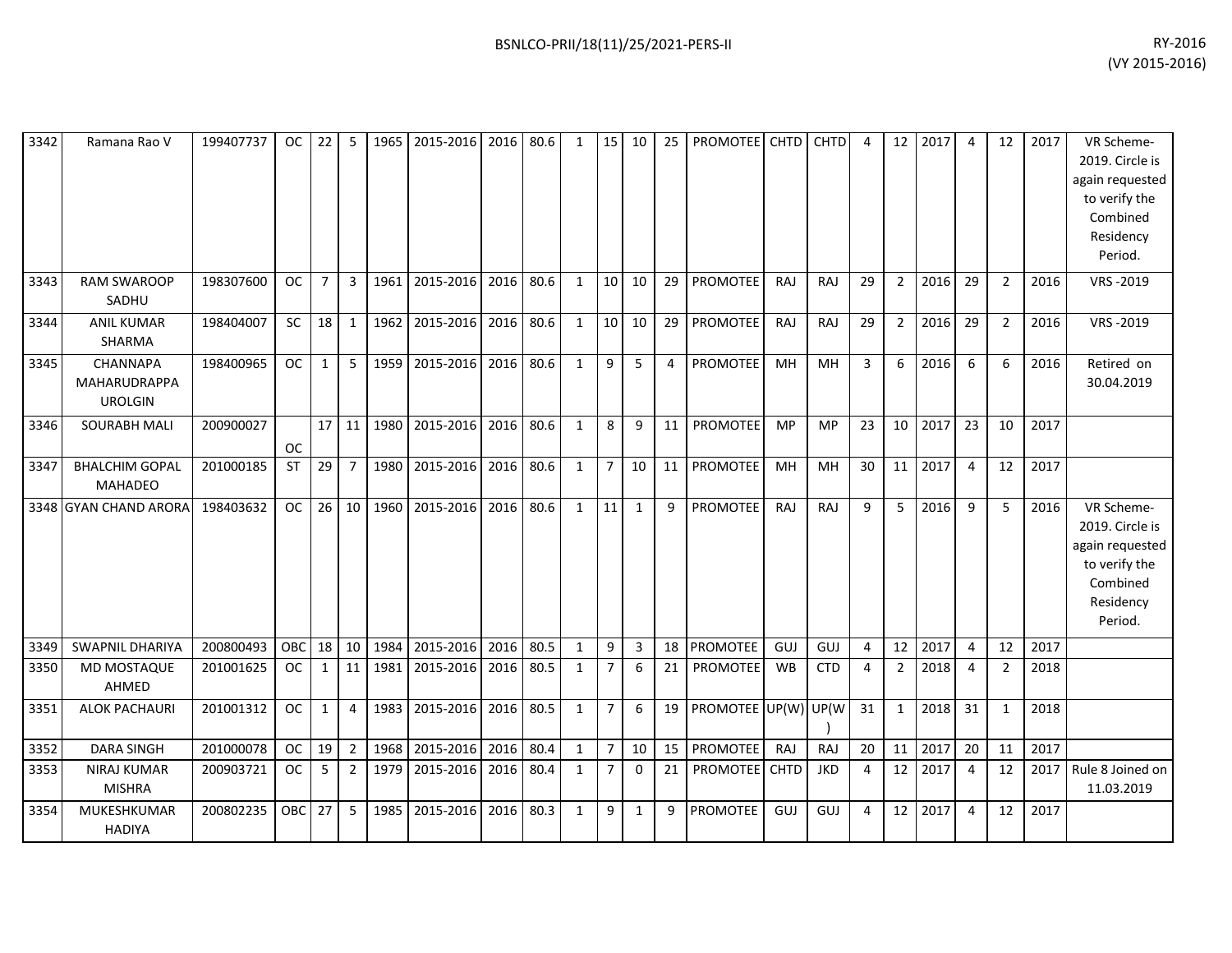| 3355 | <b>EBEY MATHEW</b>                     | 200902799 | <b>OC</b>  | 16 I            | 5              |      | 1983 2015-2016 2016 80.3 |      |      | 1            | 8               | 2            | 20             | PROMOTEE             | <b>KRL</b>  | <b>KRL</b>                 | 31             |                 | 12 2017 | 31             | 12           | 2017 |                                                                                         |
|------|----------------------------------------|-----------|------------|-----------------|----------------|------|--------------------------|------|------|--------------|-----------------|--------------|----------------|----------------------|-------------|----------------------------|----------------|-----------------|---------|----------------|--------------|------|-----------------------------------------------------------------------------------------|
| 3356 | PRANJAL PRAJYOT<br><b>SHET</b>         | 200903982 | OBC        | 11 <sup>1</sup> | 11             | 1987 | 2015-2016                | 2016 | 80.3 | 1            | 8               | 1            | 13             | PROMOTEE             | MH          | MH                         | 4              | 12              | 2017    | $\overline{4}$ | 12           | 2017 |                                                                                         |
| 3357 | <b>SUBHASH CHANDRA</b><br><b>MEENA</b> | 201000075 | <b>ST</b>  | 14              | 11             | 1979 | 2015-2016                | 2016 | 80.3 | 1            | $\overline{7}$  | 10           | 16             | PROMOTEE             | RAJ         | RAJ                        | 20             | 11              | 2017    | 20             | 11           | 2017 |                                                                                         |
| 3358 | RAGHUVANSHI<br><b>RAVIKESH</b>         | 201000344 | <b>OC</b>  | 25              | 12             | 1986 | 2015-2016                | 2016 | 80.3 | 1            | $\overline{7}$  | 9            | 19             | PROMOTEE UP(E) UP(E) |             |                            | $\overline{a}$ | 12              | 2017    | $\overline{4}$ | 12           | 2017 |                                                                                         |
| 3359 | <b>DEEPAK</b>                          | 200904932 | <b>ST</b>  | 14              | 12             | 1984 | 2015-2016                | 2016 | 80.2 | 1            | 11              | 11           | 7              | PROMOTEE Tx (Nor     |             | <b>CNTx</b><br>(Nort<br>h) | 20             | 11 <sup>1</sup> | 2017    | 20             | 11           | 2017 | Circle is again<br>requested to<br>verify the<br>Combined<br>Residency<br><b>Doriod</b> |
| 3360 | <b>JATINKUMAR</b><br>PRAJAPATI         | 200306030 | <b>OC</b>  | 14              | 10             | 1975 | 2015-2016                | 2016 | 80.2 | $\mathbf{1}$ | 10              | 11           | $\overline{3}$ | <b>PROMOTEE</b>      | GUJ         | GUJ                        | $\Delta$       | 12              | 2017    | $\overline{4}$ | 12           | 2017 |                                                                                         |
| 3361 | <b>SHIVANI SINGH</b>                   | 200803723 | <b>SC</b>  | 14              | 6              | 1985 | 2015-2016                | 2016 | 80.2 | 1            | 9               | 3            | 16             | PROMOTEE UP(W)       |             | CG                         | 29             | $\mathbf{1}$    | 2018    | 29             | $\mathbf 1$  | 2018 |                                                                                         |
| 3362 | <b>GAYATHRIC</b>                       | 200903596 | SC         | 22              | 8              | 1989 | 2015-2016                | 2016 | 80.2 | $\mathbf{1}$ | $\bf 8$         | 3            | 27             | PROMOTEE             | <b>TLGN</b> | <b>TLGN</b>                | 27             | $\mathbf{1}$    | 2018    | 27             | $\mathbf{1}$ | 2018 |                                                                                         |
| 3363 | <b>SANJAY KUMAR</b><br>SINGH-II        | 201000877 | <b>ST</b>  | 23              | $\overline{2}$ | 1980 | 2015-2016                | 2016 | 80.2 | 1            | $\overline{7}$  | 8            | 15             | <b>PROMOTEE</b>      | <b>ASM</b>  | BH                         | 11             | 12              | 2017    | 11             | 12           | 2017 | Rule 8 in from AS                                                                       |
| 3364 | <b>VINEET ROHILLA</b>                  | 200904925 | <b>OBC</b> | 15              | 8              | 1983 | 2015-2016                | 2016 | 80.1 | $\mathbf{1}$ | 11              | 11           | 1              | PROMOTEE Tx (Nor     |             | <b>CNTx</b><br>(Nort<br>h) | 20             | 11 <sup>1</sup> | 2017    | 20             | 11           | 2017 | Circle is again<br>requested to<br>verify the<br>Combined<br>Residency<br>لممنعمه       |
| 3365 | PAPACHARI<br>GARUGU                    | 200004526 | <b>OC</b>  | 10              | 8              | 1971 | 2015-2016                | 2016 | 80.1 | $\mathbf{1}$ | 10              | 11           | 26             | <b>PROMOTEE</b>      | AP          | AP                         | 26             | 12              | 2017    | 26             | 12           | 2017 |                                                                                         |
| 3366 | <b>VIJAY KUAMR</b><br><b>CHHABRA</b>   | 198210471 | <b>OC</b>  | 26              | 12             | 1957 | 2015-2016                | 2016 | 80.1 | 1            | 10 <sup>1</sup> | 10           | 29             | <b>PROMOTEE</b>      | <b>RAJ</b>  | RAJ                        | 29             | $\overline{2}$  | 2016    | 29             | 2            | 2016 | Voluntary<br>Retirement                                                                 |
| 3367 | N.D.JADHAV                             | 198408182 | <b>OC</b>  | $\mathbf{1}$    | 9              | 1962 | 2015-2016                | 2016 | 80.1 | $\mathbf{1}$ | 9               | 5            | 4              | <b>PROMOTEE</b>      | MH          | MH                         | 3              | 6               | 2016    | 6              | 6            | 2016 | VRS-2019                                                                                |
| 3368 | PRAMOD KUMAR                           | 200903958 | <b>SC</b>  | $\mathbf{1}$    | 3              | 1982 | 2015-2016                | 2016 | 80.1 | 1            | 8               | $\mathbf{1}$ | 24             | PROMOTEE UP(W)       |             | UP(W                       | 29             | $\mathbf{1}$    | 2018    | 29             | 1            | 2018 |                                                                                         |
| 3369 | RAJESH KUMAR<br><b>MEENA</b>           | 200904246 | <b>ST</b>  | $\mathbf{1}$    | $\mathbf{1}$   | 1986 | 2015-2016                | 2016 | 80.1 | $\mathbf{1}$ | $\overline{7}$  | 11           | 25             | PROMOTEE             | J & K       | J&K                        | Δ              | 12              | 2017    | 4              | 12           | 2017 |                                                                                         |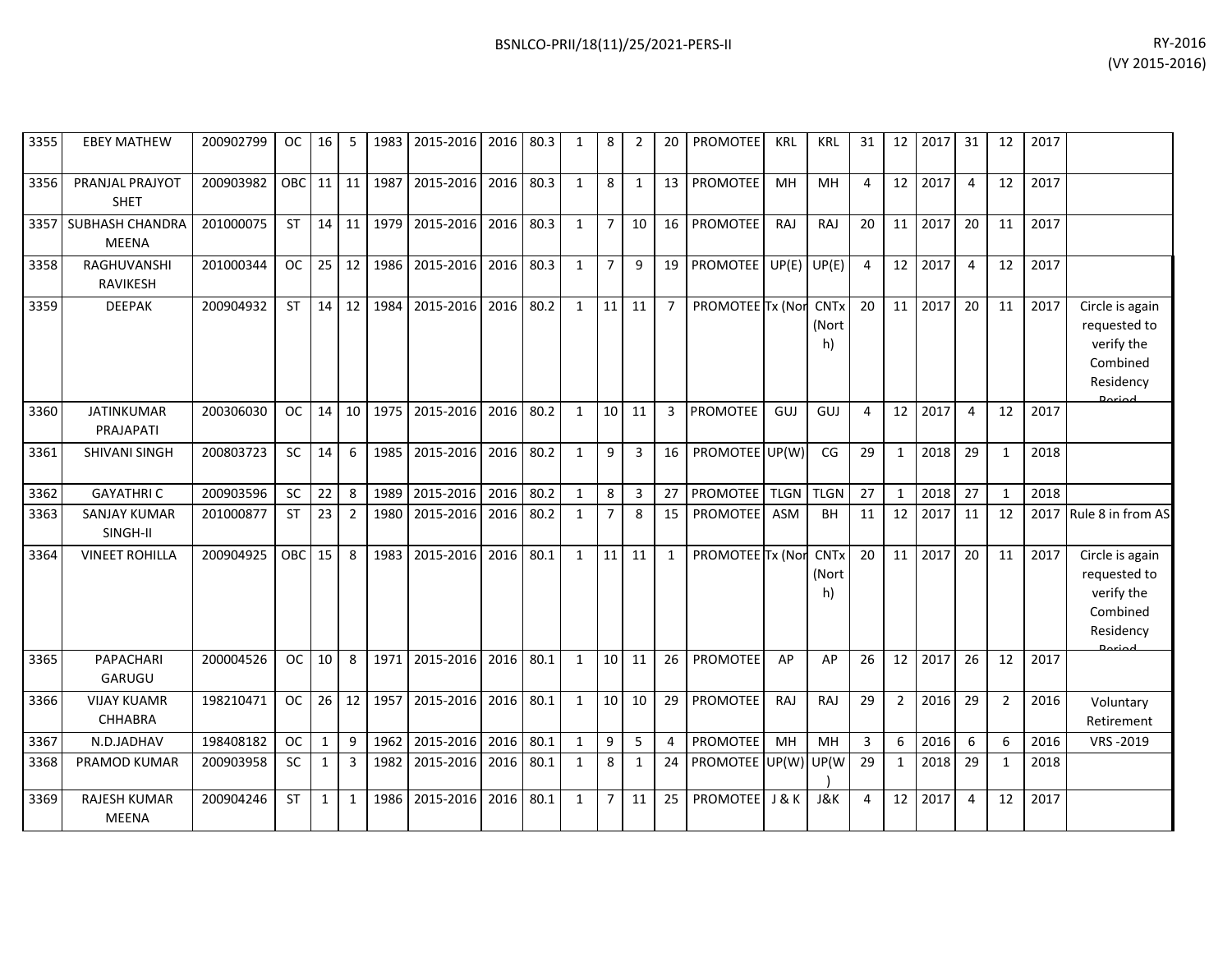| 3370 | <b>AJAY PANDEY</b>                            | 200302325 | ЮC        | 4              | 11             | 1978 | 2015-2016      | 2016 | 80   | $\mathbf{1}$ | 11              | $\mathbf 0$ | 28             | PROMOTEE UP(W) UP(W) |             |                      | 29             | $\mathbf{1}$ | 2018 | 29             | $\mathbf{1}$   | 2018 | Circle is again<br>requested to<br>verify the<br>Combined<br>Residency<br>لممنعمه                     |
|------|-----------------------------------------------|-----------|-----------|----------------|----------------|------|----------------|------|------|--------------|-----------------|-------------|----------------|----------------------|-------------|----------------------|----------------|--------------|------|----------------|----------------|------|-------------------------------------------------------------------------------------------------------|
| 3371 | <b>G SUNITHA</b>                              | 200801105 | OBC       | $\overline{4}$ | 11             | 1986 | 2015-2016      | 2016 | 80   | $\mathbf{1}$ | 9               | 6           | 22             | <b>PROMOTEE</b>      | <b>TLGN</b> | <b>TLGN</b>          | 5              | 3            | 2018 | 5              | 3              | 2018 |                                                                                                       |
| 3372 | <b>AMARE PRIYA</b><br>PARESH                  | 200904121 | OBC       | 3              | 11             | 1983 | 2015-2016      | 2016 | 80   | $\mathbf{1}$ | $\overline{7}$  | 11          | 14             | PROMOTEE             | MH          | <b>MH</b>            | 6              | 11           | 2017 | 6              | 11             | 2017 |                                                                                                       |
| 3373 | <b>AMAR SINGH</b><br><b>RAJPUROHIT</b>        | 198809215 | <b>OC</b> | 8              | 8              | 1962 | 2015-2016      | 2016 | 79.9 | $\mathbf{1}$ | 10              | 10          | 29             | <b>PROMOTEE</b>      | RAJ         | RAJ                  | 29             | $2^{\circ}$  | 2016 | 29             | $\overline{2}$ | 2016 | <b>BSNL VR Scheme</b><br>2019                                                                         |
| 3374 | RAJWADE ANAGHA<br><b>ABHIJIT</b>              | 200803201 | <b>OC</b> | 9              | 11             | 1982 | 2015-2016      | 2016 | 79.9 | $\mathbf{1}$ | 9               | $\mathbf 0$ | 20             | PROMOTEE             | MH          | <b>CNTx</b><br>(West | $\overline{4}$ | 12           | 2017 | 4              | 12             | 2017 |                                                                                                       |
| 3375 | PRATIBHA<br>PANDHARINATH<br><b>GHULE</b>      | 200904211 | OBC       | 11             | $\overline{2}$ | 1982 | 2015-2016 2016 |      | 79.9 | $\mathbf{1}$ | 8               | 1           | 22             | <b>PROMOTEE</b>      | MH          | <b>MH</b>            | 12             | 1            | 2018 | 12             | 1              | 2018 |                                                                                                       |
| 3376 | SHASHI BHUSHAN<br><b>VERMA</b>                | 200904422 | OBC       | 24             | 10             | 1985 | 2015-2016      | 2016 | 79.9 | $\mathbf{1}$ | 8               | 1           | 15             | PROMOTEE             | UP(E)       | UP(E)                | 4              | 12           | 2017 | 4              | 12             | 2017 |                                                                                                       |
| 3377 | <b>JITESH</b><br>PRABHAKARRAO<br><b>PATIL</b> | 201001663 | OBC       | 5              | 10             | 1980 | 2015-2016      | 2016 | 79.9 | $\mathbf{1}$ | $\overline{7}$  | 4           | 9              | <b>PROMOTEE</b>      | MH          | MH                   | 30             | 11           | 2017 | 4              | 12             | 2017 |                                                                                                       |
| 3378 | <b>SUDHAKAR REDDY</b><br><b>ELURI</b>         | 200903711 | <b>OC</b> | 12             | $\overline{4}$ | 1986 | 2015-2016 2016 |      | 79.8 | $\mathbf{1}$ | 8               | 1           | 3              | <b>PROMOTEE</b>      | AP          | AP                   | 26             | 12           | 2017 | 26             | 12             | 2017 |                                                                                                       |
| 3379 | Gunasekaran A                                 | 200801570 | <b>OC</b> | 25             | $\overline{7}$ | 1961 | 2015-2016      | 2016 | 79.7 | $\mathbf{1}$ | 13              | 3           | $\overline{7}$ | <b>PROMOTEE</b>      | CHTD        | <b>CHTD</b>          | 4              | 12           | 2017 | $\overline{4}$ | 12             | 2017 | VR Scheme-<br>2019. Circle is<br>again requested<br>to verify the<br>Combined<br>Residency<br>Period. |
| 3380 | RADHEY SHYAM<br><b>NAGAR</b>                  | 198408072 | SC        | 1              | $\overline{2}$ | 1961 | 2015-2016      | 2016 | 79.6 | $\mathbf{1}$ | 10 <sup>1</sup> | 10          | 29             | <b>PROMOTEE</b>      | RAJ         | RAJ                  | 29             | $2^{\circ}$  | 2016 | 29             | $\overline{2}$ | 2016 | <b>BSNL VR Scheme</b><br>2019                                                                         |
| 3381 | DHARMENDRA<br><b>VERMA</b>                    | 200800966 | OBC       | $\overline{7}$ | 3              | 1985 | 2015-2016 2016 |      | 79.6 | $\mathbf{1}$ | 9               | 3           | 26             | <b>PROMOTEE</b>      | UP(E)       | UP(E)                | 4              | 12           | 2017 | 4              | 12             | 2017 |                                                                                                       |
|      | 3382 DEWANAND PRASAD                          | 200202417 | SC        | 12             | 6              | 1976 | 2015-2016      | 2016 | 79.6 | $\mathbf{1}$ | 8               | 9           | 10             | PROMOTEE             | <b>JKD</b>  | <b>JKD</b>           | 27             | 11           | 2017 | 27             | 11             | 2017 |                                                                                                       |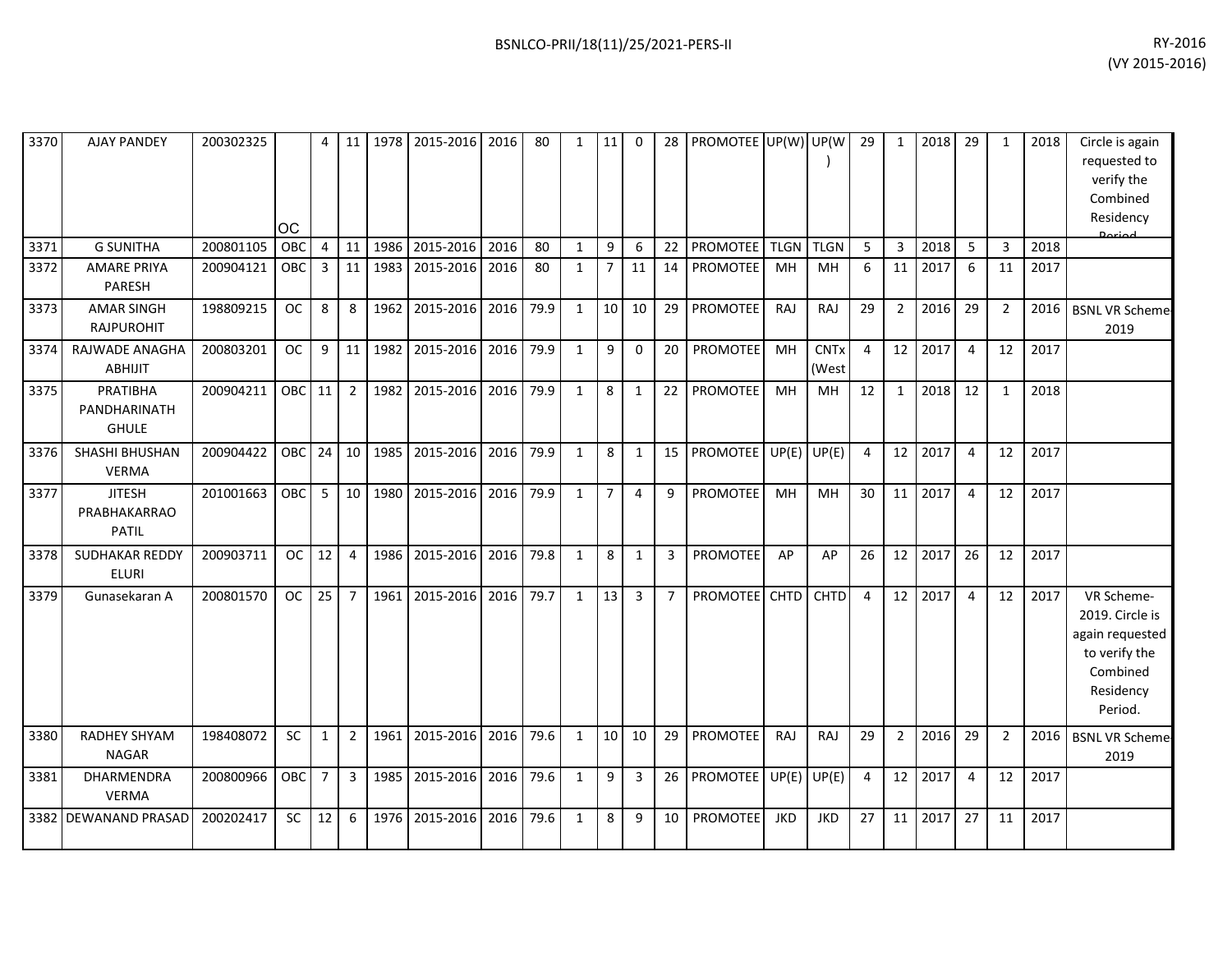| 3383 | <b>JEEVAN RAM</b>                    | 198503006 | OC.        | -7             | 8              | 1963 | 2015-2016      | 2016 | 79.5 | 1            | 11             | $\Omega$       | 4              | <b>PROMOTEE</b> | <b>RAJ</b>  | RAJ                  | 4              | 4              | 2016 | 4              | 4              | 2016 | VR Scheme-<br>2019. Circle is<br>again requested<br>to verify the<br>Combined<br>Residency<br>Period. |
|------|--------------------------------------|-----------|------------|----------------|----------------|------|----------------|------|------|--------------|----------------|----------------|----------------|-----------------|-------------|----------------------|----------------|----------------|------|----------------|----------------|------|-------------------------------------------------------------------------------------------------------|
| 3384 | <b>AMAN KUMAR</b>                    | 200803914 | SC         | $\overline{7}$ | 11             | 1986 | 2015-2016      | 2016 | 79.5 | $\mathbf{1}$ | 9              | $\mathbf 0$    | 17             | <b>PROMOTEE</b> | <b>BH</b>   | <b>BH</b>            | 27             | 11             | 2017 | 27             | 11             | 2017 |                                                                                                       |
| 3385 | <b>SANJAY SINGH</b>                  | 200901815 | OBC        | 5              | $\overline{4}$ | 1979 | 2015-2016 2016 |      | 79.5 | $\mathbf{1}$ | 8              | $\overline{7}$ | 30             | PROMOTEE UP(E)  |             | <b>CNTx</b><br>(Nort | $\overline{4}$ | 12             | 2017 | 4              | 12             | 2017 |                                                                                                       |
| 3386 | <b>MAYUR VARSAT</b>                  | 200903054 | <b>ST</b>  | 3              | 9              | 1982 | 2015-2016 2016 |      | 79.5 | $\mathbf{1}$ | 8              | $\mathbf{1}$   | $\overline{3}$ | <b>PROMOTEE</b> | GUJ         | GUJ                  | 4              | 12             | 2017 | $\overline{4}$ | 12             | 2017 |                                                                                                       |
| 3387 | <b>SUBASHINI S</b>                   | 200903270 | SC         | 20             | $\overline{4}$ | 1982 | 2015-2016      | 2016 | 79.5 | $\mathbf{1}$ | 8              | $\Omega$       | 25             | <b>PROMOTEE</b> | <b>CHTD</b> | <b>CHTD</b>          | 4              | 12             | 2017 | $\overline{4}$ | 12             | 2017 |                                                                                                       |
| 3388 | PARIMALKUMAR<br><b>PATEL</b>         | 200904234 | ST         | 11             | 6              | 1981 | 2015-2016      | 2016 | 79.5 | $\mathbf{1}$ | $\overline{7}$ | 11             | 20             | <b>PROMOTEE</b> | GUJ         | GUJ                  | 4              | 12             | 2017 | $\overline{4}$ | 12             | 2017 |                                                                                                       |
| 3389 | MANOJ KUMAR<br><b>MEENA</b>          | 201000062 | <b>ST</b>  | 12             | 12             | 1982 | 2015-2016 2016 |      | 79.5 | $\mathbf{1}$ | $\overline{7}$ | 10             | 16             | <b>PROMOTEE</b> | <b>RAJ</b>  | RAJ                  | 20             | 11             | 2017 | 20             | 11             | 2017 |                                                                                                       |
| 3390 | <b>BHAWANI SINGH</b><br>SHEKHAWAT    | 198504263 | <b>OC</b>  | 15             | 6              | 1961 | 2015-2016      | 2016 | 79.3 | $\mathbf{1}$ | 10             | 10             | 29             | PROMOTEE        | RAJ         | RAJ                  | 29             | $2^{\circ}$    | 2016 | 29             | $\overline{2}$ | 2016 | <b>BSNL VR Scheme</b><br>2019                                                                         |
| 3391 | <b>RANJEET KUMAR</b><br>CHAUDHARI    | 200803342 | <b>OBC</b> | 28             | $\overline{2}$ | 1983 | 2015-2016 2016 |      | 79.3 | $\mathbf{1}$ | 9              | $\mathbf 0$    | 3              | Promotee        | <b>HP</b>   | HP                   | 26             | 12             | 2017 | 26             | 12             | 2017 |                                                                                                       |
| 3392 | <b>SUCHETA JHA</b>                   | 200900043 | <b>OBC</b> | 26             | 9              | 1985 | 2015-2016 2016 |      | 79.3 | $\mathbf{1}$ | 8              | 4              | 24             | PROMOTEE        | MH          | MH                   | 5              | 6              | 2017 | 5              | 6              | 2017 |                                                                                                       |
| 3393 | JIGNESHKUMAR<br>SONI                 | 200801163 | OC         | 10             | 10             | 1978 | 2015-2016      | 2016 | 79.2 | $\mathbf{1}$ | 9              | 3              | 14             | <b>PROMOTEE</b> | GUJ         | GUJ                  | 4              | 12             | 2017 | 4              | 12             | 2017 |                                                                                                       |
| 3394 | SANJEEV KUMAR-III                    | 200904233 | <b>OC</b>  | 15             | 9              | 1984 | 2015-2016      | 2016 | 79.2 | $\mathbf{1}$ | 8              | 0              | 13             | Promotee        | HP          | <b>HP</b>            | 26             | 12             | 2017 | 26             | 12             | 2017 |                                                                                                       |
| 3395 | D.D.DALVI                            | 198401162 | <b>OC</b>  | 11             | 10             | 1961 | 2015-2016 2016 |      | 79.1 | $\mathbf{1}$ | 9              | 5              | 4              | PROMOTEE        | MН          | MН                   | 3              | 6              | 2016 | 6              | 6              | 2016 | <b>BSNL VR Scheme</b><br>2019                                                                         |
| 3396 | <b>BIR BAHADUR SINGH</b>             | 201002346 | OBC        | 20             | 12             | 1985 | 2015-2016      | 2016 | 79.1 | $\mathbf{1}$ | $\overline{7}$ | 4              | 8              | <b>PROMOTEE</b> | GUJ         | <b>GUJ</b>           | 4              | 12             | 2017 | $\overline{4}$ | 12             | 2017 |                                                                                                       |
| 3397 | <b>PRATAP SINGH</b><br><b>CHANDA</b> | 198406715 | <b>OC</b>  | 10             | 8              | 1963 | 2015-2016      | 2016 | 79   | $\mathbf{1}$ | 10             | 10             | 29             | <b>PROMOTEE</b> | <b>RAJ</b>  | <b>RAJ</b>           | 28             | $\overline{2}$ | 2016 | 28             | $\overline{2}$ | 2016 |                                                                                                       |
| 3398 | GHANSHYAM<br><b>GAHLOT</b>           | 200802637 | OBC        | $\overline{2}$ | 12             | 1982 | 2015-2016      | 2016 | 78.9 | $\mathbf{1}$ | 9              | $\Omega$       | 3              | PROMOTEE        | <b>RAJ</b>  | RAJ                  | 20             | 11             | 2017 | 20             | 11             | 2017 |                                                                                                       |
| 3399 | <b>KULDEEP SINGH</b><br>YADAV        | 200902797 | OBC        | $\overline{2}$ | 10             | 1981 | 2015-2016 2016 |      | 78.9 | 1            | 8              | 1              | 9              | PROMOTEE        | <b>RAJ</b>  | RAJ                  | 20             | 11             | 2017 | 20             | 11             | 2017 |                                                                                                       |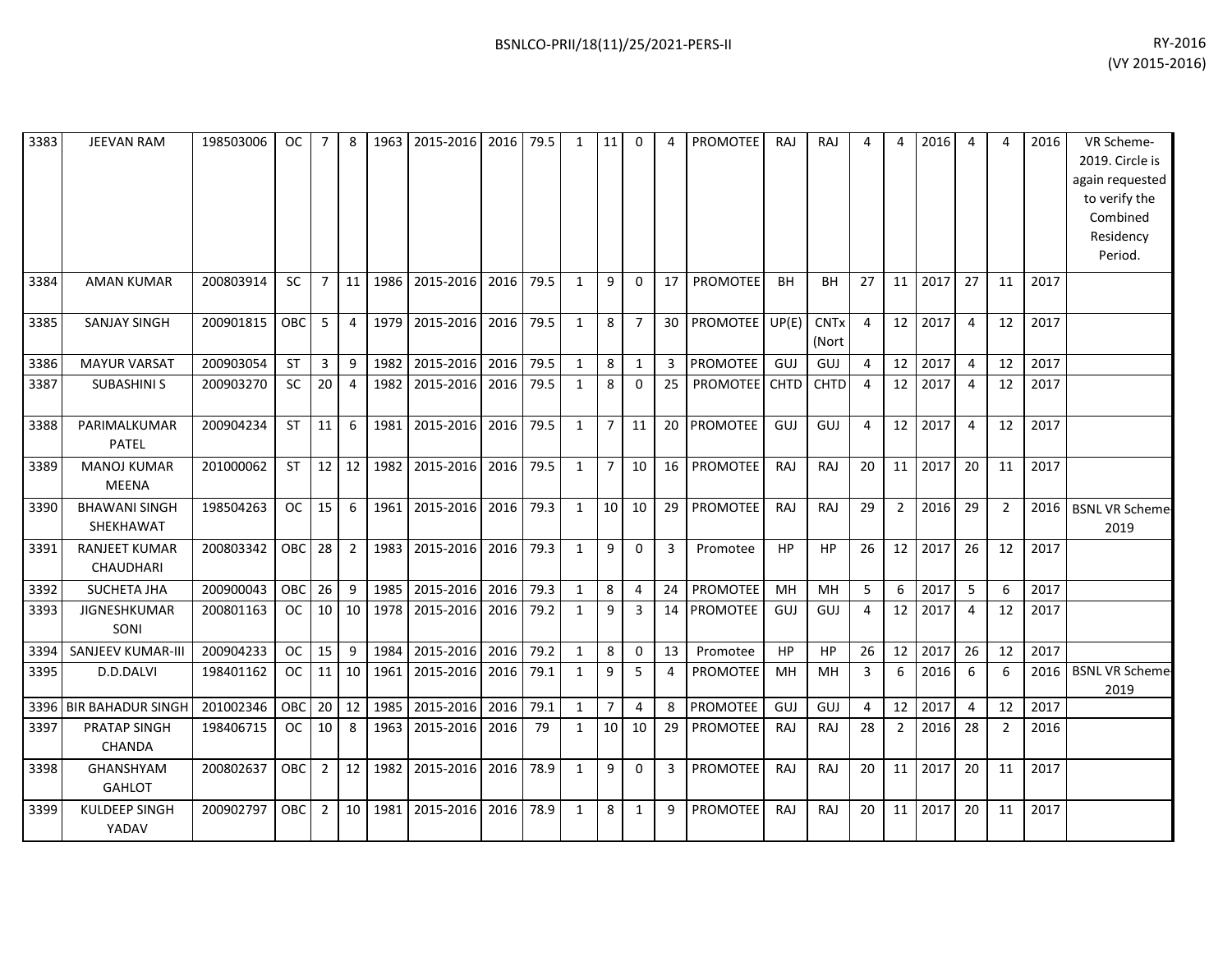| 3400 | <b>TARA CHAND</b>                      | 198211072 | oc I       | $26 \mid 6$ |                 |      | 1960   2015-2016   2016   78.8 |      |      | 1            | -11 I          | $\Omega$       | 4            | <b>PROMOTEE</b> | RAJ         | RAJ                             | 4              | 4              | 2016 | 4              | 4              | 2016 | VR Scheme-<br>2019. Circle is<br>again requested<br>to verify the<br>Combined<br>Residency<br>Period. |
|------|----------------------------------------|-----------|------------|-------------|-----------------|------|--------------------------------|------|------|--------------|----------------|----------------|--------------|-----------------|-------------|---------------------------------|----------------|----------------|------|----------------|----------------|------|-------------------------------------------------------------------------------------------------------|
| 3401 | <b>MANMOHAN SAINI</b>                  | 200902705 | OBC        | 25          | 12              | 1983 | 2015-2016                      | 2016 | 78.8 | $\mathbf{1}$ | 8              | $\mathbf{1}$   | 8            | PROMOTEE        | RAJ         | RAJ                             | 20             | 11             | 2017 | 20             | 11             | 2017 |                                                                                                       |
| 3402 | <b>INDRAJIT HANDIQUE</b>               | 200903797 | <b>OBC</b> | 27          | 9               | 1979 | 2015-2016                      | 2016 | 78.8 | 1            | 8              | $\mathbf{0}$   | 21           | <b>PROMOTEE</b> | <b>ASM</b>  | <b>CNT<sub>x</sub></b><br>(NER) | 11             | 12             | 2017 | 11             | 12             | 2017 |                                                                                                       |
| 3403 | <b>MURAPE VIJAY</b><br><b>MADHUKAR</b> | 201000473 | ST         | 8           | 8               | 1980 | 2015-2016                      | 2016 | 78.8 | $\mathbf{1}$ | $\overline{7}$ | 8              | 12           | <b>PROMOTEE</b> | MH          | MH                              | 4              | 12             | 2017 | $\overline{4}$ | 12             | 2017 |                                                                                                       |
| 3404 | PRADEEP S                              | 201000631 | SC         | 11          | 4               | 1985 | 2015-2016                      | 2016 | 78.7 | $\mathbf{1}$ | 11             | $\mathbf{1}$   | 1            | <b>PROMOTEE</b> | <b>KTK</b>  | <b>KTK</b>                      | 9              | 4              | 2018 | 9              | 4              | 2018 | Circle is again<br>requested to<br>verify the<br>Combined<br>Residency<br><b>Doriad</b>               |
| 3405 | PAUL RAJU S P                          | 200903838 | SC         | 17          | $\overline{7}$  | 1980 | 2015-2016                      | 2016 | 78.7 | 1            | 8              | $\overline{2}$ | 27           | <b>PROMOTEE</b> | <b>TLGN</b> | <b>TLGN</b>                     | 27             | 12             | 2017 | 27             | 12             | 2017 |                                                                                                       |
| 3406 | <b>UMA DAS</b>                         | 200902360 | <b>SC</b>  | $2^{\circ}$ | 12              | 1979 | 2015-2016                      | 2016 | 78.6 | $\mathbf{1}$ | 12             | $\overline{3}$ | $\mathbf{1}$ | <b>PROMOTEE</b> | $NE-I$      | $NE-I$                          | 20             | 11             | 2017 | 20             | 11             | 2017 | Circle is again<br>requested to<br>verify the<br>Combined<br>Residency                                |
|      | 3407 BHAIRU RAM RAIGAR                 | 198505413 | <b>OC</b>  | 28          | 8               | 1960 | 2015-2016                      | 2016 | 78.5 | 1            | 10             | 10             | 29           | <b>PROMOTEE</b> | RAJ         | RAJ                             | 29             | $\overline{2}$ | 2016 | 29             | $\overline{2}$ | 2016 | Voluntary<br>Retirement                                                                               |
| 3408 | BHUPENDRAKUMAR<br>RAMESHBHAI PATEL     | 200800732 | ST         | 18          | 10 <sup>1</sup> | 1985 | 2015-2016                      | 2016 | 78.5 | $\mathbf{1}$ | 9              | 3              |              | 18 PROMOTEE     | GUJ         | GUJ                             | 4              | 12             | 2017 | $\overline{4}$ | 12             | 2017 |                                                                                                       |
| 3409 | <b>ISAAC A</b>                         | 200902511 | <b>OC</b>  | 25          | $\overline{7}$  | 1987 | 2015-2016                      | 2016 | 78.5 | $\mathbf{1}$ | 8              | 1              | 29           | PROMOTEE CHTD   |             | <b>CHTD</b>                     | 4              | 12             | 2017 | $\overline{4}$ | 12             | 2017 |                                                                                                       |
|      | 3410 OM PRAKASH YADAV                  | 200903436 | <b>OBC</b> | 6           | $\overline{2}$  | 1979 | 2015-2016                      | 2016 | 78.5 | $\mathbf{1}$ | 8              | 1              | 8            | <b>PROMOTEE</b> | RAJ         | RAJ                             | 20             | 11             | 2017 | 20             | 11             | 2017 |                                                                                                       |
| 3411 | DIP MOHAN SINGH                        | 200903950 | <b>OC</b>  | 11          | 6               | 1982 | 2015-2016                      | 2016 | 78.5 | $\mathbf{1}$ | 8              | $\mathbf 0$    | 13           | <b>PROMOTEE</b> | UP(E)       | UP(E)                           | $\overline{4}$ | 12             | 2017 | $\overline{4}$ | 12             | 2017 |                                                                                                       |
| 3412 | <b>RATAN CHAMUAH</b>                   | 201000108 | <b>ST</b>  | 20          | 12              | 1981 | 2015-2016                      | 2016 | 78.5 | 1            | $\overline{7}$ | 11             | 10           | <b>PROMOTEE</b> | <b>ASM</b>  | ASM                             | 11             | 12             | 2017 | 11             | 12             | 2017 |                                                                                                       |
| 3413 | <b>AABAD KHAN</b>                      | 198505419 | <b>OC</b>  | 16          | $\overline{2}$  | 1961 | 2015-2016                      | 2016 | 78.4 | $\mathbf{1}$ | 10             | 10             | 29           | <b>PROMOTEE</b> | RAJ         | RAJ                             | 29             | $2^{\circ}$    | 2016 | 29             | $\overline{2}$ | 2016 | <b>BSNL VR Scheme</b><br>2019                                                                         |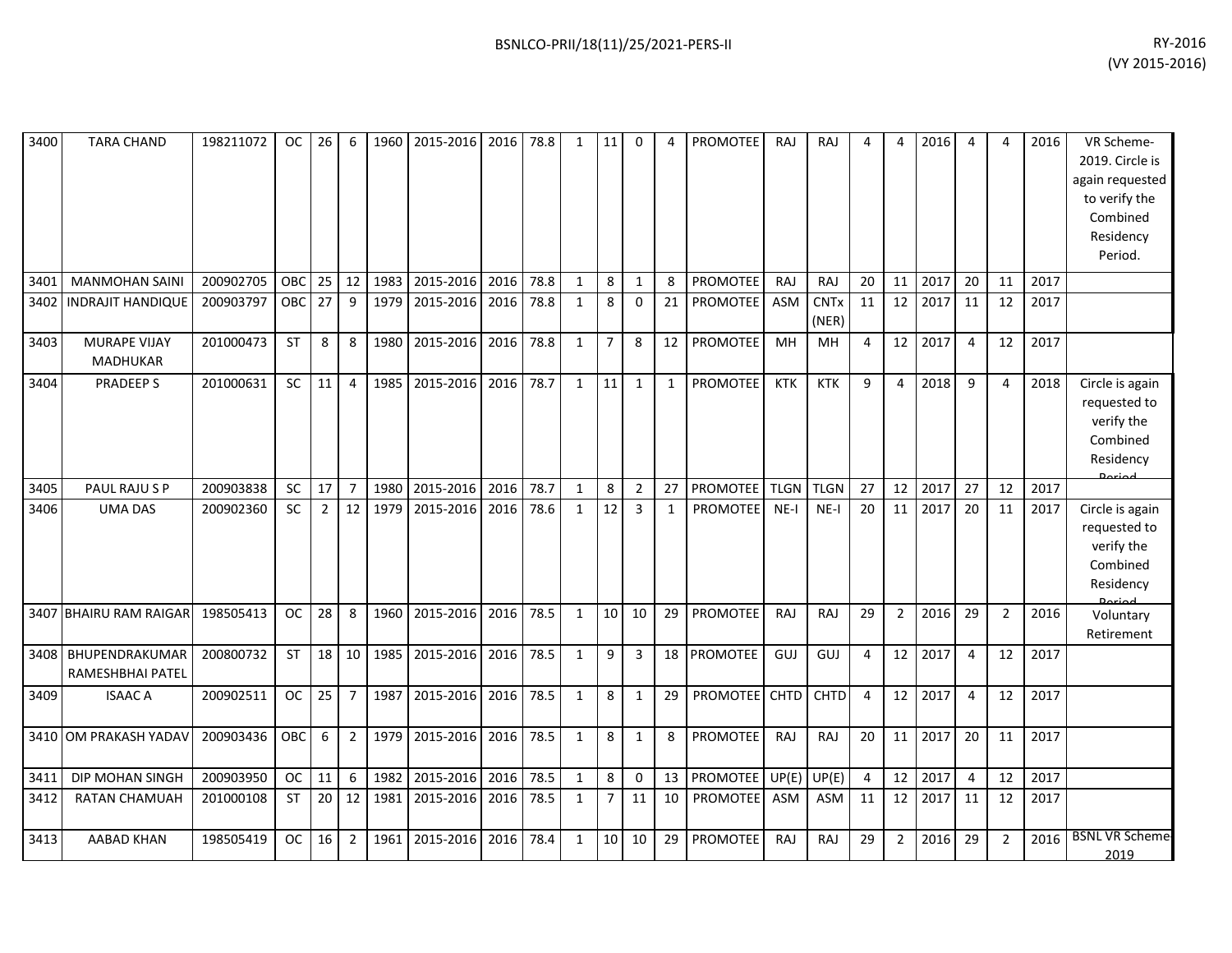|      |                                 |           |           |                |                |                             |           |  |                |               |   |                         |                  |                      |    |    |      |    |    |      | (VY 2015-2016)                                                                                              |
|------|---------------------------------|-----------|-----------|----------------|----------------|-----------------------------|-----------|--|----------------|---------------|---|-------------------------|------------------|----------------------|----|----|------|----|----|------|-------------------------------------------------------------------------------------------------------------|
| 3414 | <b>ARSHED JAVAID</b>            | 201001359 | <b>ST</b> | 11             |                | 6 1976 2015-2016 2016 78.4  |           |  | 8              | $\mathcal{P}$ | 6 | <b>PROMOTEE</b>         | <b>J &amp; K</b> | J&K                  |    | 10 | 2018 |    | 10 | 2018 |                                                                                                             |
| 3415 | <b>B RAVEENDRA</b>              | 200903161 | OBC 16    |                | 5 <sup>1</sup> | 1985 2015-2016              | 2016 78.4 |  |                | 11            |   | 23 PROMOTEE TLGN        |                  | <b>STR</b>           | 18 | 9  | 2017 | 27 | 12 | 2017 |                                                                                                             |
| 3416 | HIKUNJKUMAR<br>PRAVINBHAI PATEL | 200900931 | OC        | 9              | 4              | 1987 2015-2016 2016 78.4    |           |  | $\overline{7}$ | 11            |   | <b>PROMOTEE</b>         | GUJ              | <b>CNTx</b><br>(West | 4  | 12 | 2017 |    | 12 | 2017 |                                                                                                             |
| 3417 | PREM NARAYAN<br>KUSHWAHA        | 198802666 | OBC       | 8 <sup>1</sup> |                | 10 1964 2015-2016 2016 78.3 |           |  | 22             | $2^{\circ}$   |   | 23 PROMOTEE UP(E) UP(E) |                  |                      | 4  | 12 | 2017 | 4  | 12 | 2017 | VR Scheme-<br>2019. Circle is<br>again requested<br>to verify the<br>Combined<br>Residency<br><b>Dariod</b> |

| 3415 | B RAVEENDRA                                   | 700903161 | <b>OBC</b> | 1b.            | 5               | 1985 | 2015-2016   2016 |      | 78.4 | T            |                | 11             | 23.             | <b>IPROMOTEE LILGN</b> |             | <b>SIR</b>                            | 18             | У              | 2017 | 21             | 12 | 2017 |                                                                                                       |
|------|-----------------------------------------------|-----------|------------|----------------|-----------------|------|------------------|------|------|--------------|----------------|----------------|-----------------|------------------------|-------------|---------------------------------------|----------------|----------------|------|----------------|----|------|-------------------------------------------------------------------------------------------------------|
| 3416 | HIKUNJKUMAR<br>PRAVINBHAI PATEL               | 200900931 | <b>OC</b>  | 9              | 4               | 1987 | 2015-2016        | 2016 | 78.4 | $\mathbf{1}$ | $\overline{7}$ | 11             | $\mathbf{1}$    | <b>PROMOTEE</b>        | GUJ         | <b>CNTx</b><br>(West                  | $\overline{4}$ | 12             | 2017 | $\overline{4}$ | 12 | 2017 |                                                                                                       |
| 3417 | PREM NARAYAN<br><b>KUSHWAHA</b>               | 198802666 | OBC        | 8              | 10 <sup>1</sup> | 1964 | 2015-2016        | 2016 | 78.3 | $\mathbf{1}$ | 22             | $\overline{2}$ |                 | 23 PROMOTEE            | UP(E)       | UP(E)                                 | $\overline{4}$ | 12             | 2017 | $\overline{4}$ | 12 | 2017 | VR Scheme-<br>2019. Circle is<br>again requested<br>to verify the<br>Combined<br>Residency<br>Period. |
| 3418 | VIJAYKUMAR<br><b>PANCHAL</b>                  | 200800733 | OBC I      | 27             | 10 <sup>1</sup> | 1980 | 2015-2016        | 2016 | 78.3 | $\mathbf{1}$ | 9              | 3              | 9               | <b>PROMOTEE</b>        | GUJ         | GUJ                                   | 4              | 12             | 2017 | 4              | 12 | 2017 |                                                                                                       |
| 3419 | <b>BAMBERE RAJSHRIN</b>                       | 200903863 | <b>ST</b>  | 19             | 11              | 1987 | 2015-2016        | 2016 | 78.3 | $\mathbf{1}$ | 8              | $\Omega$       | 13              | <b>PROMOTEE</b>        | MH          | MH                                    | $\overline{4}$ | 12             | 2017 | 6              | 12 | 2017 |                                                                                                       |
| 3420 | <b>T NAVEEN</b>                               | 200903787 | <b>OBC</b> | $\overline{2}$ | $\overline{4}$  | 1985 | 2015-2016        | 2016 | 78.3 | $\mathbf{1}$ | $\overline{7}$ | $\overline{a}$ | 8               | <b>PROMOTEE</b>        | <b>TLGN</b> | <b>TLGN</b>                           | -8             | $\overline{3}$ | 2018 | 8              | 3  | 2018 |                                                                                                       |
| 3421 | P N MAZUMDAR                                  | 198104459 | <b>OC</b>  | 20             | 6               | 1959 | 2015-2016 2016   |      | 78.2 | $\mathbf{1}$ | 10             | 10             | 19              | <b>PROMOTEE</b>        | CG          | CG                                    | 20             | 11             | 2017 | 20             | 11 | 2017 | Retired on<br>30.06.2019                                                                              |
| 3422 | <b>RASAL SWAPNIL</b><br><b>SUDHIR</b>         | 200904160 | OBC        | 21             | 6               | 1985 | 2015-2016        | 2016 | 78.2 | $\mathbf{1}$ | $\overline{7}$ | 11             | 14              | <b>PROMOTEE</b>        | MH          | <b>MH</b>                             | 6              | 11             | 2017 | 6              | 11 | 2017 |                                                                                                       |
| 3423 | VAISHALI<br><b>GOVINDRAO</b><br><b>BEDADE</b> | 200903885 | OBC        | 20             | 5 <sub>1</sub>  | 1981 | 2015-2016        | 2016 | 78.1 | $\mathbf{1}$ | 8              | $\Omega$       | 13              | PROMOTEE               | MH          | MH                                    | 30             | 11             | 2017 | $\overline{4}$ | 12 | 2017 |                                                                                                       |
| 3424 | SENTHILKUMAR C                                | 200200285 | OBC        | $\overline{2}$ | $\overline{4}$  | 1973 | 2015-2016        | 2016 | 78   | $\mathbf{1}$ | 10             | 10             | 26              | <b>PROMOTEE</b>        | <b>TN</b>   | <b>TN</b>                             | 27             | 11             | 2017 | 27             | 11 | 2017 |                                                                                                       |
| 3425 | <b>RANJINI S</b>                              | 200904023 | <b>SC</b>  | 11             | 5               | 1980 | 2015-2016        | 2016 | 78   | $\mathbf{1}$ | 8              | $\Omega$       | .5              | <b>PROMOTEE</b>        | <b>TN</b>   | <b>CNT<sub>x</sub></b><br>(Sout<br>h) | 27             | 11             | 2017 | 27             | 11 | 2017 |                                                                                                       |
| 3426 | <b>KAMLESH KUMAR</b>                          | 200904334 | OBC        | 10             | $\overline{4}$  | 1984 | 2015-2016        | 2016 | 78   | $\mathbf{1}$ | 8              | $\Omega$       | $\overline{4}$  | <b>PROMOTEE</b>        | <b>BH</b>   | BH                                    | 27             | 11             | 2017 | 27             | 11 | 2017 |                                                                                                       |
| 3427 | <b>AVINASH MEENA</b>                          | 200904390 | <b>ST</b>  | 27             | 1               | 1982 | 2015-2016 2016   |      | 78   | $\mathbf{1}$ | 7              | 11             | 12              | <b>PROMOTEE</b>        | RAJ         | <b>CNTx</b><br>(Nort                  | 20             | 11             | 2017 | 20             | 11 | 2017 |                                                                                                       |
| 3428 | <b>KALANKA VANJAN</b><br><b>MOHANTA</b>       | 200302832 | OBC        | 31             | 5 <sup>5</sup>  | 1978 | 2015-2016        | 2016 | 77.9 | $\mathbf{1}$ | 14             | $\overline{2}$ | 12 <sup>1</sup> | PROMOTEE               | PB          | <b>OD</b>                             | 20             | 10             | 2017 | 20             | 11 | 2017 | Circle is again<br>requested to<br>verify the<br>Combined<br>Residency<br>لممنعمه                     |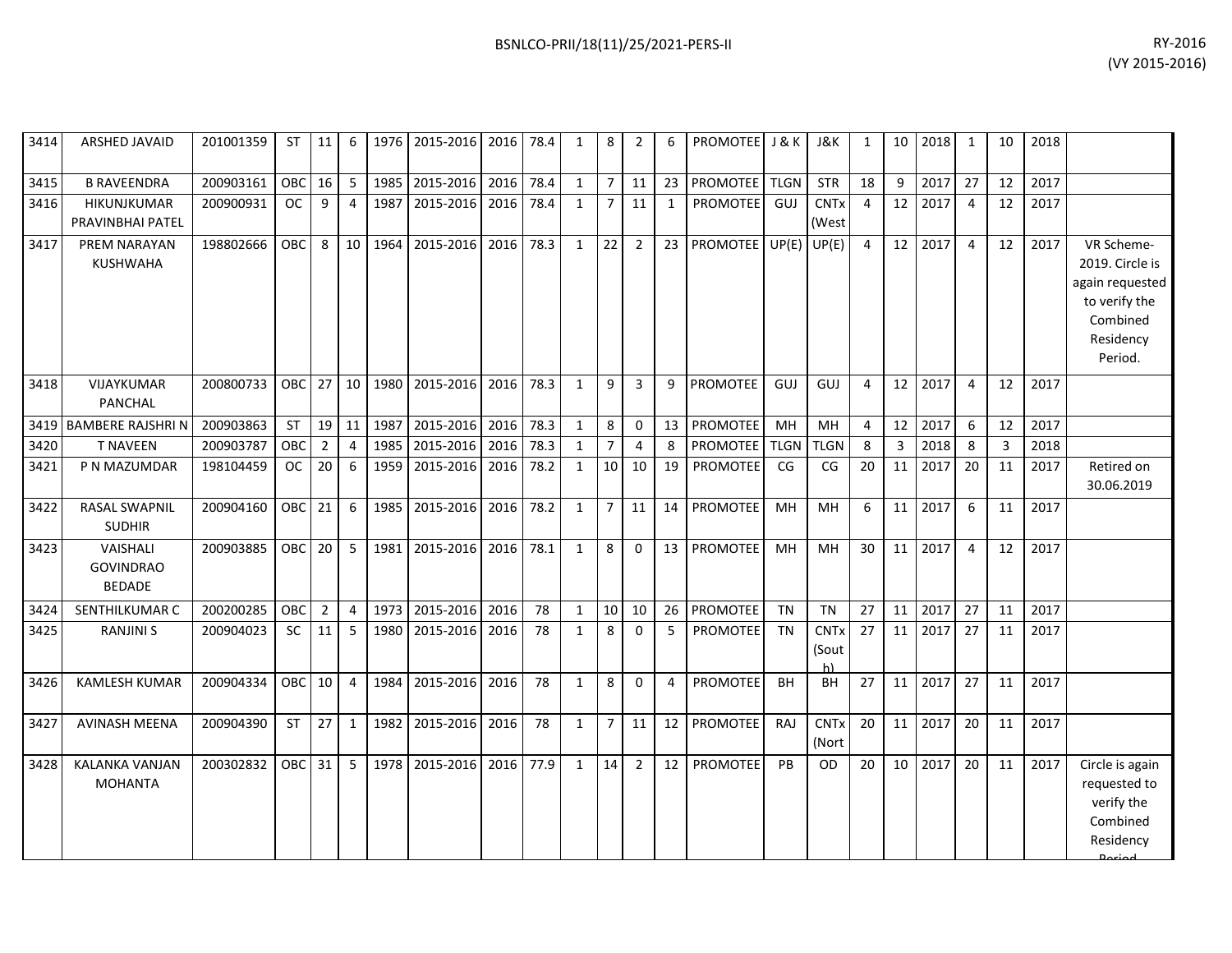| 3429 | <b>TEJASWINI MUTALIK</b><br><b>DESAI</b> | 201000607 | <b>OC</b>  | 26           | - 7            | 1985 | 2015-2016                      | 2016 | 77.9 | 1            | 8              | 4            | 17             | <b>PROMOTEE</b>      | KTK              | <b>KTK</b>      | 6              | 8              | 2018 | 6  | 8              | 2018 |                                                                                                       |
|------|------------------------------------------|-----------|------------|--------------|----------------|------|--------------------------------|------|------|--------------|----------------|--------------|----------------|----------------------|------------------|-----------------|----------------|----------------|------|----|----------------|------|-------------------------------------------------------------------------------------------------------|
| 3430 | MRUGAANKKUMAR<br><b>RATHORE</b>          | 200901106 | SC         | 20           | 8              | 1982 | 2015-2016                      | 2016 | 77.8 | $\mathbf{1}$ | 8              | 5            | $\Omega$       | <b>PROMOTEE</b>      | GUJ              | GUJ             | 4              | 12             | 2017 | 4  | 12             | 2017 |                                                                                                       |
| 3431 | <b>KADAM SUJEET</b><br><b>VINAYAK</b>    | 200904813 | <b>OC</b>  | 22           | 9              | 1984 | 2015-2016                      | 2016 | 77.8 | $\mathbf{1}$ | $\overline{7}$ | 10           | 12             | <b>PROMOTEE</b>      | MH               | MH              | 6              | 11             | 2017 | 6  | 11             | 2017 |                                                                                                       |
| 3432 | <b>PAWAN KUMAR-VI</b>                    | 200904018 | <b>SC</b>  | 20           | 9              | 1980 | 2015-2016                      | 2016 | 77.7 | $\mathbf{1}$ | 8              | $\mathbf 0$  | 13             | <b>PROMOTEE</b>      | UP(E)            | UP(E)           | $\overline{4}$ | 12             | 2017 | 4  | 12             | 2017 |                                                                                                       |
| 3433 | <b>KHYALI RAM</b>                        | 198504307 | SC         | $\mathbf{1}$ | 8              | 1961 | 2015-2016                      | 2016 | 77.6 | $\mathbf{1}$ | 11             | $\mathbf{0}$ | $\overline{4}$ | <b>PROMOTEE</b>      | RAJ              | RAJ             | $\overline{4}$ | $\overline{4}$ | 2016 | 4  | $\overline{4}$ | 2016 | VR Scheme-<br>2019. Circle is<br>again requested<br>to verify the<br>Combined<br>Residency<br>Period. |
| 3434 | <b>CHANDRA PRAKASH</b><br>PRAJAPATI-II   | 200904457 | OBC        | $\mathbf{1}$ | $\mathbf{1}$   | 1984 | 2015-2016                      | 2016 | 77.6 | $\mathbf{1}$ | 8              | 9            | 10             | PROMOTEE UP(W) UP(W) |                  |                 | 25             | 6              | 2018 | 25 | 6              | 2018 |                                                                                                       |
| 3435 | <b>RAM JEET</b>                          | 200903947 | <b>SC</b>  | 15           | 10             | 1979 | 2015-2016                      | 2016 | 77.5 | $\mathbf{1}$ | 8              | $\mathbf 0$  | 13             | <b>PROMOTEE</b>      | UP(E)            | UP(E)           | 4              | 12             | 2017 | 4  | 12             | 2017 |                                                                                                       |
| 3436 | <b>BHAGAT RAGINI</b><br><b>ROSHAN</b>    | 201000161 | <b>SC</b>  | 19           | 12             | 1984 | 2015-2016                      | 2016 | 77.5 | $\mathbf{1}$ | $\overline{7}$ | 10           | 12             | <b>PROMOTEE</b>      | MH               | <b>BBN</b><br>W | $\overline{4}$ | 12             | 2017 | 4  | 12             | 2017 |                                                                                                       |
| 3437 | <b>SRINIVAS K</b>                        | 200301273 | OBC        | 25           | $\overline{2}$ | 1974 | 2015-2016                      | 2016 | 77.4 | $\mathbf{1}$ | 14             | 8            | 19             | PROMOTEE             | <b>TLGN</b>      | <b>TLGN</b>     | 26             | 12             | 2017 | 26 | 12             | 2017 | Retired on<br>30.06.2019.<br>Circle is again<br>requested to<br>verify the<br>Combined<br>Residency   |
| 3438 | <b>KIRTI KUMAR</b>                       | 201000876 | <b>SC</b>  | 17           | 3              | 1978 | 2015-2016                      | 2016 | 77.4 | $\mathbf{1}$ | $\overline{7}$ | 8            | 22             | <b>PROMOTEE</b>      | RAJ              | <b>RAJ</b>      | 18             | 12             | 2017 | 18 | 12             | 2017 |                                                                                                       |
| 3439 | <b>ASHOK KUMAR</b><br>CHAURASIYA         | 201000857 | OBC        | 17           | 5              | 1982 | 2015-2016                      | 2016 | 77.3 | $\mathbf{1}$ | $\overline{7}$ | 6            | 14             | <b>PROMOTEE</b>      | <b>J &amp; K</b> | J&K             | $\overline{4}$ | 12             | 2017 | 4  | 12             | 2017 |                                                                                                       |
| 3440 | <b>KRISHNA KUMAR</b><br>YADAV            | 201000590 | <b>OBC</b> | $\mathbf{1}$ | 6              | 1982 | 2015-2016                      | 2016 | 77.3 | $\mathbf{1}$ | $\overline{7}$ | 8            | 27             | <b>PROMOTEE</b>      | <b>ASM</b>       | <b>ASM</b>      | 11             | 12             | 2017 | 11 | 12             | 2017 |                                                                                                       |
| 3441 | <b>SUBRAMANIAN P</b>                     | 199305115 | <b>OC</b>  | 10           | 5              |      | 1963   2015-2016   2016   77.2 |      |      | $\mathbf{1}$ | 10             | 10           |                | 26 PROMOTEE          | <b>TN</b>        | <b>TN</b>       | 27             | 11             | 2017 | 27 | 11             | 2017 |                                                                                                       |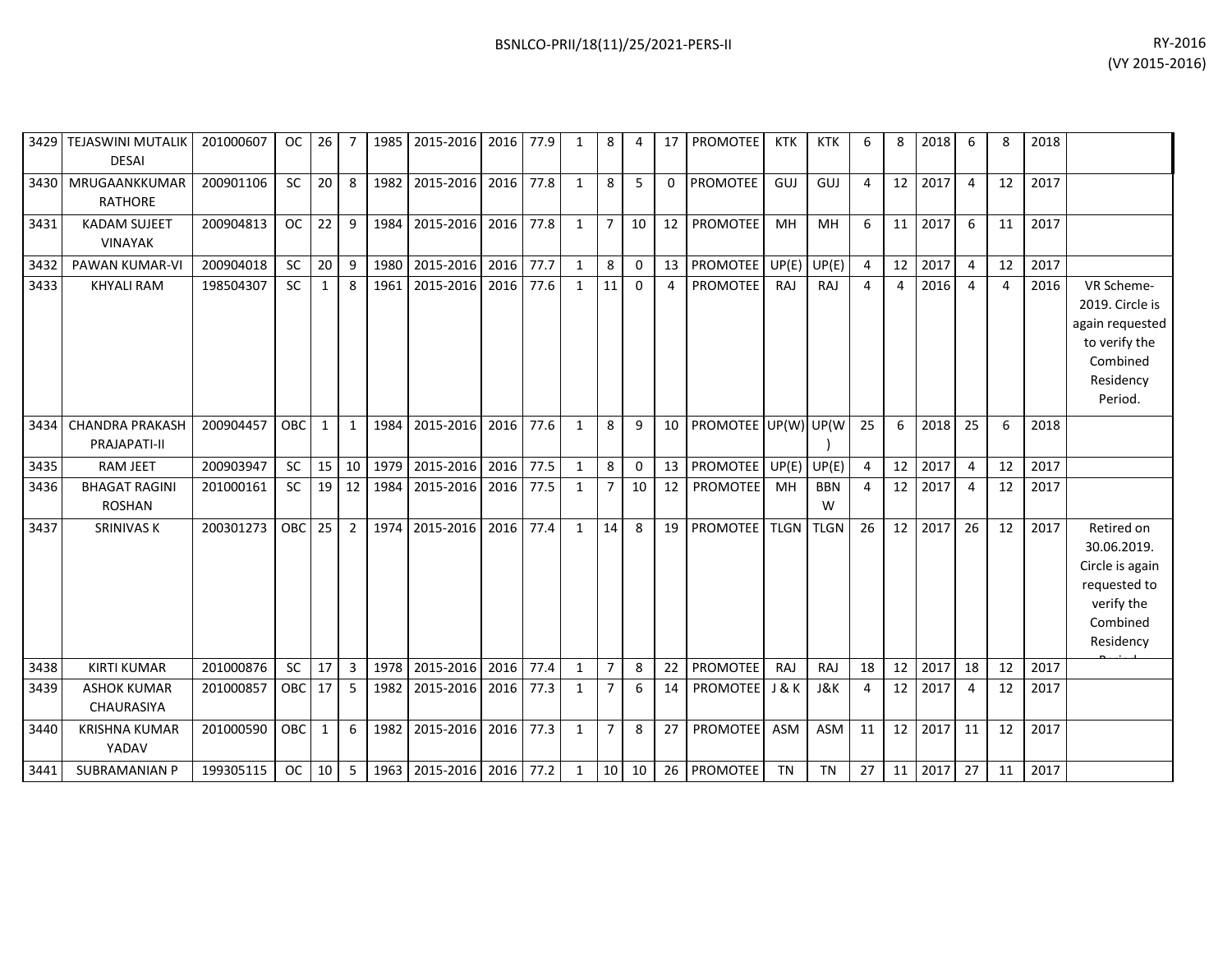| 3442 | <b>KIOCY MARY</b><br><b>KHARKONGOR</b>         | 200904993 | <b>ST</b>  |                |                 |      | 17   12   1986   2015-2016   2016   77.1 |      |      | $\mathbf{1}$ | 12             | 3              | 1            | <b>PROMOTEE</b>   | $NE-I$     | $NE-I$               | 20           |                 | 11 2017 | 20             | 11           | 2017 | Circle is again<br>requested to<br>verify the<br>Combined<br>Residency |
|------|------------------------------------------------|-----------|------------|----------------|-----------------|------|------------------------------------------|------|------|--------------|----------------|----------------|--------------|-------------------|------------|----------------------|--------------|-----------------|---------|----------------|--------------|------|------------------------------------------------------------------------|
| 3443 | Priya Ranjan                                   | 200903178 | <b>OC</b>  | 27             | $\overline{2}$  | 1983 | 2015-2016                                | 2016 | 77.1 | $\mathbf{1}$ | 12             | $\overline{2}$ | 29           | PROMOTEE Tx (Nor  |            | <b>BSNL</b><br>CO.   | 22           | 11 <sup>1</sup> | 2017    | 22             | 11           | 2017 | Circle is again<br>requested to<br>verify the<br>Combined<br>Residency |
| 3444 | <b>AMITKUMAR</b><br>NARENDRAKUMAR<br>PRAJAPATI | 200800699 | OBC I      | 13             | 10 <sup>1</sup> | 1985 | 2015-2016                                | 2016 | 77.1 | $\mathbf{1}$ | 9              | 5              | 3            | <b>PROMOTEE</b>   | GUJ        | GUJ                  | 4            | 12              | 2017    | 19             | $\mathbf{1}$ | 2018 | Circle is again<br>requested to<br>verify the                          |
| 3445 | SANJAY SACHAN                                  | 201000482 | <b>OBC</b> | 23             | $\overline{7}$  | 1983 | 2015-2016                                | 2016 | 77.1 | 1            | $\overline{7}$ | 8              | 27           | <b>PROMOTEE</b>   | ASM        | <b>ASM</b>           | 11           | 12              | 2017    | 11             | 12           | 2017 |                                                                        |
| 3446 | PRAVINKUMAR<br><b>BARIYA</b>                   | 200800396 | <b>ST</b>  | 20             | 5               | 1980 | 2015-2016                                | 2016 | 77   | $\mathbf{1}$ | 9              | 3              |              | 18 PROMOTEE       | GUJ        | GUJ                  | 4            | 12              | 2017    | $\overline{4}$ | 12           | 2017 |                                                                        |
| 3447 | <b>CHITRA SWAMI</b>                            | 200802450 | OBC        | 8              | $\overline{7}$  | 1978 | 2015-2016                                | 2016 | 77   | $\mathbf{1}$ | 9              | $\mathbf{1}$   | $\Omega$     | <b>PROMOTEE</b>   | RAJ        | RAJ                  | 20           | 11              | 2017    | 20             | 11           | 2017 |                                                                        |
| 3448 | SHRUTHI R                                      | 200803996 | OBC        | 13             | 10              | 1985 | 2015-2016                                | 2016 | 77   | 1            | 9              | $\Omega$       |              | <b>PROMOTEE</b>   | <b>KTK</b> | <b>KTK</b>           | 20           | 11              | 2017    | 20             | 11           | 2017 |                                                                        |
| 3449 | AKANKSHA MISHRA                                | 201000484 | <b>OC</b>  | 27             | $\overline{4}$  | 1985 | 2015-2016                                | 2016 | 77   | $\mathbf{1}$ | 8              | 4              | 8            | PROMOTEE UP(W)    |            | UP(W                 | 27           | 1               | 2018    | 27             | 1            | 2018 |                                                                        |
| 3450 | <b>MANOJ KUMAWAT</b>                           | 200902864 | OBC        | 22             | 10 <sup>1</sup> | 1980 | 2015-2016                                | 2016 | 77   | $\mathbf{1}$ | 8              | $\mathbf{1}$   | $\mathbf{q}$ | <b>PROMOTEE</b>   | RAJ        | RAJ                  | 20           | 11              | 2017    | 20             | 11           | 2017 |                                                                        |
| 3451 | S.K.BHOSALE                                    | 198101857 | <b>OC</b>  | 1              | 6               | 1960 | 2015-2016                                | 2016 | 76.9 | 1            | 9              | 5              | 4            | <b>PROMOTEE</b>   | MH         | MH                   | 3            | 6               | 2016    | 6              | 6            | 2016 | <b>BSNL VR Scheme-</b><br>2019                                         |
| 3452 | <b>SHARAD KUMAR</b>                            | 200904808 | <b>OC</b>  | 26             | 8               | 1980 | 2015-2016                                | 2016 | 76.9 | $\mathbf{1}$ | 8              | 3              |              | 10 PROMOTEE UP(W) |            | UP(W                 | 29           | $\mathbf{1}$    | 2018    | 29             | 1            | 2018 |                                                                        |
| 3453 | <b>HARI KISHAN SAIN</b>                        | 198211988 | <b>OC</b>  | 9              | $\overline{3}$  | 1961 | 2015-2016                                | 2016 | 76.6 | $\mathbf{1}$ | 9              | $\overline{2}$ | $\Omega$     | <b>PROMOTEE</b>   | RAJ        | <b>CNTx</b><br>(Nort | 29           | $\overline{2}$  | 2016    | 29             | 2            | 2016 | Retirement                                                             |
|      | 3454 SAINI ANIL KUMAR B                        | 200803173 | OBC        | $\overline{2}$ | $\mathbf{1}$    | 1984 | 2015-2016                                | 2016 | 76.6 | $\mathbf{1}$ | 9              | $\mathbf{0}$   | 13           | <b>PROMOTEE</b>   | MH         | <b>MP</b>            | 4            | 12              | 2017    | $\overline{4}$ | 12           | 2017 |                                                                        |
| 3455 | <b>SAM K THOMAS</b>                            | 200903419 | <b>OC</b>  | 4              | 9               | 1985 | 2015-2016                                | 2016 | 76.6 | $\mathbf{1}$ | 8              | 3              | 3            | <b>PROMOTEE</b>   | <b>KRL</b> | <b>KRL</b>           | $\mathbf{1}$ | $\mathbf{1}$    | 2018    | 1              |              | 2018 | Resigned                                                               |
| 3456 | ARVIND BHARDWAJ                                | 201000123 | <b>OC</b>  | 26             | 10 <sup>1</sup> | 1983 | 2015-2016                                | 2016 | 76.6 | $\mathbf{1}$ | $\overline{7}$ | 10             | 29           | Promotee          | <b>HP</b>  | HP.                  | 26           | 12              | 2017    | 26             | 12           | 2017 |                                                                        |
| 3457 | <b>VENU PEDAPUDI</b>                           | 201000125 | <b>SC</b>  | 1              |                 | 1982 | 2015-2016                                | 2016 | 76.5 | 1            |                | 11             | 24           | <b>PROMOTEE</b>   | AP         | АP                   | 26           | 12              | 2017    | 26             | 12           | 2017 |                                                                        |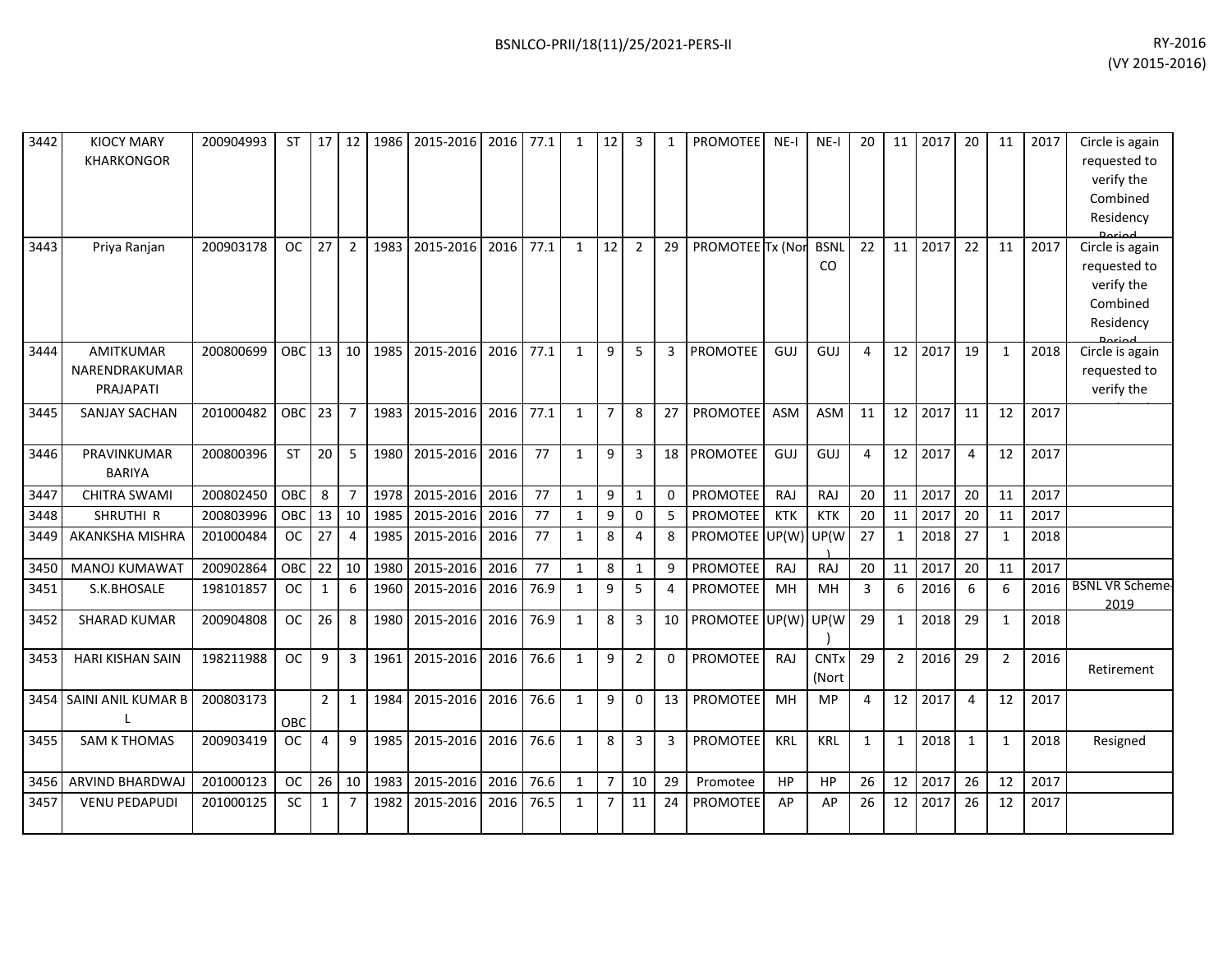| 3458 | <b>RAKESH KUMAR</b><br><b>MEENA</b> | 201000251 | ST        | 12             | 6              | 1980 | 2015-2016   2016    |      | 76.5 | 1            | 7               | 10             | 2            | <b>PROMOTEE</b> | <b>RAJ</b> | RAJ        | 20 | 11           | 2017 | 20             | 11           | 2017 |                                                                                                      |
|------|-------------------------------------|-----------|-----------|----------------|----------------|------|---------------------|------|------|--------------|-----------------|----------------|--------------|-----------------|------------|------------|----|--------------|------|----------------|--------------|------|------------------------------------------------------------------------------------------------------|
| 3459 | VANDANA<br>PRABHAKAR PATIL          | 199104144 | <b>OC</b> | $\overline{4}$ | 10             | 1967 | 2015-2016           | 2016 | 76.4 | $\mathbf{1}$ | 8               | 3              | 28           | <b>PROMOTEE</b> | MH         | <b>KTK</b> | 29 | $\mathbf{1}$ | 2018 | 29             | $\mathbf{1}$ | 2018 | VRS-under BSNL<br>VRS-2019                                                                           |
| 3460 | <b>TARUN PANWAR</b>                 | 200902954 | SC        | 15             | 11             | 1982 | 2015-2016           | 2016 | 76.4 | $\mathbf{1}$ | 8               | $\mathbf{1}$   | 14           | PROMOTEE        | RAJ        | RAJ        | 26 | 11           | 2017 | 26             | 11           | 2017 |                                                                                                      |
| 3461 | <b>ROOP SINGH</b><br><b>BHILALA</b> | 200802018 | SC        | $\mathbf{1}$   | $\mathbf{1}$   | 1978 | 2015-2016           | 2016 | 76.3 | $\mathbf{1}$ | 9               | $\overline{2}$ | $\mathbf{0}$ | <b>PROMOTEE</b> | MP         | MP         | 20 | 11           | 2017 | 20             | 11           | 2017 |                                                                                                      |
|      | 3462 MANOJ KUMAR NAIK               | 200803097 | ST        | 20             | $\overline{7}$ | 1982 | 2015-2016           | 2016 | 76.3 | $\mathbf{1}$ | 9               | $\mathbf 0$    | 17           | <b>PROMOTEE</b> | UP(E)      | UP(E)      | 4  | 12           | 2017 | 4              | 12           | 2017 |                                                                                                      |
| 3463 | <b>ASHOK KUMAR</b><br><b>ARORA</b>  | 198405865 | <b>OC</b> | 10             | 4              | 1959 | 2015-2016           | 2016 | 76.2 | 1            | 12              | $\overline{7}$ | 20           | PROMOTEE        | RAJ        | RAJ        | 20 | 11           | 2017 | 20             | 11           | 2017 | Superannuation.<br>Circle is again<br>requested to<br>verify the<br>Combined<br>Residency<br>Period. |
| 3464 | <b>HIMANSHU VYAS</b>                | 200206831 | OBC       | 20             | 9              | 1976 | 2015-2016           | 2016 | 76.2 | $\mathbf{1}$ | 10              | 11             | 3            | <b>PROMOTEE</b> | GUJ        | GUJ        | 4  | 12           | 2017 | $\overline{4}$ | 12           | 2017 |                                                                                                      |
| 3465 | <b>BIPIN MUNIYA</b>                 | 200801422 | ST        | 8              | 6              | 1983 | 2015-2016           | 2016 | 76.2 | $\mathbf{1}$ | 9               | 3              | 3            | <b>PROMOTEE</b> | GUJ        | GUJ        | 4  | 12           | 2017 | 4              | 12           | 2017 |                                                                                                      |
| 3466 | PRITHVEE SINGH<br><b>BARATH</b>     | 200803294 | OBC       | 6              | 12             | 1972 | 2015-2016           | 2016 | 76.2 | 1            | 8               | 11             | 19           | PROMOTEE        | <b>RAJ</b> | RAJ        | 20 | 11           | 2017 | 20             | 11           | 2017 |                                                                                                      |
| 3467 | <b>VIKAS KUMAR</b>                  | 200802773 | OBC       | $\overline{2}$ | $\mathbf{1}$   | 1985 | 2015-2016           | 2016 | 76.1 | 1            | 9               | $\mathbf{0}$   | 19           | <b>PROMOTEE</b> | <b>KTK</b> | <b>KTK</b> | 20 | 11           | 2017 | 20             | 11           | 2017 | Working on<br>deputation in                                                                          |
| 3468 | LAXMIMANI BASKEY                    | 200803592 | <b>ST</b> | 25             | $\overline{7}$ | 1981 | 2015-2016           | 2016 | 76.1 | 1            | 8               | 5              | 23           | <b>PROMOTEE</b> | <b>ASM</b> | <b>OD</b>  | 22 | 5            | 2017 | 22             | 5            | 2017 |                                                                                                      |
| 3469 | <b>NEMI CHAND</b><br><b>JEENGAR</b> | 198605520 | SC        | 25             | $\overline{7}$ | 1962 | 2015-2016           | 2016 | 76   | $\mathbf{1}$ | 12              | $\overline{7}$ | 20           | <b>PROMOTEE</b> | RAJ        | RAJ        | 20 | 11           | 2017 | 20             | 11           | 2017 | Superannuation.<br>Circle is again<br>requested to<br>verify the<br>Combined<br>Residency<br>Period. |
| 3470 | <b>JOSFINABEN</b><br><b>MECKWAN</b> | 200801166 | OBC       | 30             | 11             | 1979 | 2015-2016           | 2016 | 76   | $\mathbf{1}$ | 9               | 3              | 11           | <b>PROMOTEE</b> | GUJ        | GUJ        | 4  | 12           | 2017 | 4              | 12           | 2017 |                                                                                                      |
| 3471 | <b>SATISH CHAREL</b>                | 200802853 | <b>ST</b> | $\overline{2}$ | 8              | 1983 | 2015-2016           | 2016 | 76   | $\mathbf{1}$ | 9               | $\mathbf{1}$   | 9            | <b>PROMOTEE</b> | GUJ        | GUJ        | 4  | 12           | 2017 | 4              | 12           | 2017 |                                                                                                      |
| 3472 | <b>JAMSANG THAKOR</b>               | 200206206 | OBC       | $\overline{3}$ | $\mathbf{1}$   |      | 1976 2015-2016 2016 |      | 75.8 | $\mathbf{1}$ | 10 <sup>1</sup> | 11             | 3            | <b>PROMOTEE</b> | GUJ        | GUJ        | 4  | 12           | 2017 | $\overline{a}$ | 12           | 2017 |                                                                                                      |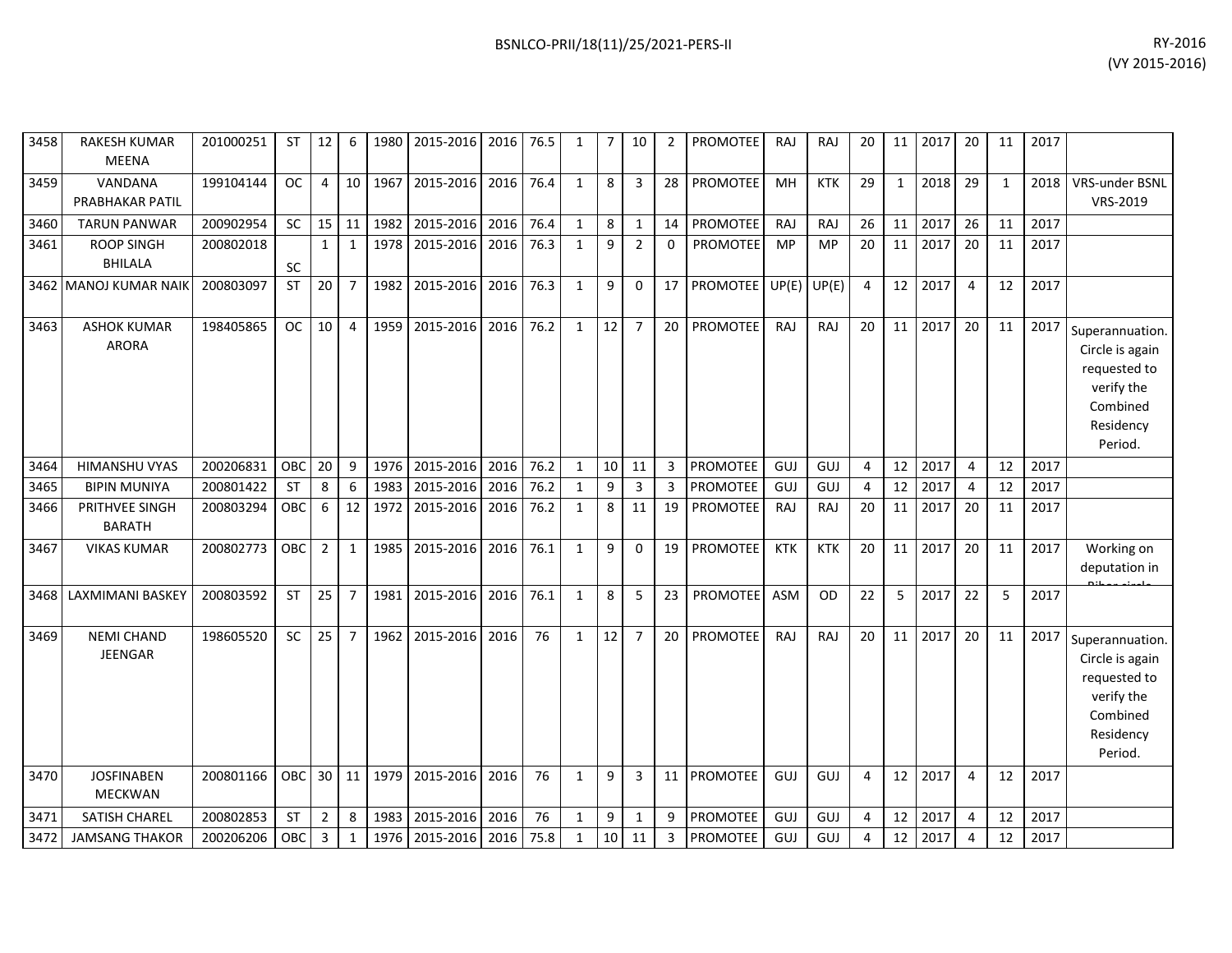| BSNLCO-PRII/18(11)/25/2021-PERS-II | RY-2016                                                                                                                                                                                                                                                                                                                                                                                                                                                                                                          |
|------------------------------------|------------------------------------------------------------------------------------------------------------------------------------------------------------------------------------------------------------------------------------------------------------------------------------------------------------------------------------------------------------------------------------------------------------------------------------------------------------------------------------------------------------------|
|                                    | $\mathbf{A} \times \mathbf{A} \times \mathbf{A} \times \mathbf{A} \times \mathbf{A} \times \mathbf{A} \times \mathbf{A} \times \mathbf{A} \times \mathbf{A} \times \mathbf{A} \times \mathbf{A} \times \mathbf{A} \times \mathbf{A} \times \mathbf{A} \times \mathbf{A} \times \mathbf{A} \times \mathbf{A} \times \mathbf{A} \times \mathbf{A} \times \mathbf{A} \times \mathbf{A} \times \mathbf{A} \times \mathbf{A} \times \mathbf{A} \times \mathbf{A} \times \mathbf{A} \times \mathbf{A} \times \mathbf{$ |

| 3473 | <b>DENISH NAKAR</b>                   | 200802143 | OBC        | 30             | 5              | 1979 | 2015-2016           | 2016 | 75.8 | $\mathbf{1}$ | 9              | $\mathbf{1}$   | q              | PROMOTEE            | GUJ        | GUJ        | 4              | 12 | 2017 | $\overline{4}$ | 12 | 2017 |                                                                                                      |
|------|---------------------------------------|-----------|------------|----------------|----------------|------|---------------------|------|------|--------------|----------------|----------------|----------------|---------------------|------------|------------|----------------|----|------|----------------|----|------|------------------------------------------------------------------------------------------------------|
| 3474 | Kubersingh Meena                      | 200802873 | <b>ST</b>  | 7              | 9              | 1986 | 2015-2016           | 2016 | 75.7 | 1            | 9              | 0              | 19             | <b>PROMOTEE</b>     | GUJ        | GUJ        | 4              | 12 | 2017 | 4              | 12 | 2017 |                                                                                                      |
| 3475 | <b>SUNIL TOPPO</b>                    | 200900177 | <b>ST</b>  | 15             | 10             | 1984 | 2015-2016           | 2016 | 75.7 | $\mathbf{1}$ | 8              | 10             | $\Omega$       | <b>PROMOTEE</b>     | <b>JKD</b> | <b>JKD</b> | 27             | 11 | 2017 | 27             | 11 | 2017 |                                                                                                      |
| 3476 | SANTOSH MANDLOI                       | 201000223 | <b>SC</b>  | 12             | $\overline{7}$ |      | 1972 2015-2016      | 2016 | 75.7 | $\mathbf{1}$ | 8              | $\Omega$       | 4              | <b>PROMOTEE</b>     | <b>MP</b>  | <b>MP</b>  | 20             | 11 | 2017 | 20             | 11 | 2017 |                                                                                                      |
|      | 3477 SUNIL KUMAR SINGH                | 201001865 | <b>ST</b>  | $\overline{7}$ | 5              | 1981 | 2015-2016           | 2016 | 75.7 | $\mathbf{1}$ | $\overline{7}$ | 3              | 24             | <b>PROMOTEE</b>     | <b>OD</b>  | <b>OD</b>  | 20             | 10 | 2017 | 20             | 11 | 2017 |                                                                                                      |
| 3478 | LAXMI SHARMA                          | 200904606 | OBC        | 20             | 8              | 1982 | 2015-2016           | 2016 | 75.6 | $\mathbf{1}$ | 8              | $\mathbf 0$    | 13             | Promotee            | HP         | HP         | 26             | 12 | 2017 | 26             | 12 | 2017 |                                                                                                      |
| 3479 | <b>CHANDRA PRATAP</b><br><b>SINGH</b> | 201001598 | <b>SC</b>  | $\overline{2}$ | $\overline{4}$ | 1982 | 2015-2016           | 2016 | 75.6 | 1            | $\overline{7}$ | 10             | 18             | PROMOTEE UP(W) UP(W |            |            | 29             | 1  | 2018 | 29             | 1  | 2018 |                                                                                                      |
| 3480 | PUSHPA DABHI                          | 200803345 | SC         | 4              | 9              | 1978 | 2015-2016           | 2016 | 75.5 | $\mathbf{1}$ | 9              | 3              | 3              | <b>PROMOTEE</b>     | GUJ        | GUJ        | $\overline{4}$ | 12 | 2017 | $\overline{4}$ | 12 | 2017 |                                                                                                      |
| 3481 | RENGARAJ<br><b>MARIAPPAN</b>          | 200904085 | OBC        | 16             | 12             | 1984 | 2015-2016           | 2016 | 75.5 | $\mathbf{1}$ | 8              | $\Omega$       | 29             | <b>PROMOTEE</b>     | <b>TN</b>  | <b>TN</b>  | 28             | 12 | 2017 | 28             | 12 | 2017 |                                                                                                      |
| 3482 | <b>SUKH PAL ACHARYA</b>               | 198503240 | <b>OC</b>  | 31             | 12             | 1958 | 2015-2016           | 2016 | 75.4 | $\mathbf{1}$ | 12             | $\overline{7}$ | 20             | PROMOTEE            | <b>RAJ</b> | RAJ        | 20             | 11 | 2017 | 20             | 11 | 2017 | Superannuation.<br>Circle is again<br>requested to<br>verify the<br>Combined<br>Residency<br>Period. |
| 3483 | <b>SUNIL KUMAR-III</b>                | 200803025 | <b>OBC</b> | 5              | 10             | 1984 | 2015-2016           | 2016 | 75.4 | $\mathbf{1}$ | 9              | $\mathbf{1}$   | $\overline{2}$ | <b>PROMOTEE</b>     | <b>BH</b>  | <b>BH</b>  | 27             | 11 | 2017 | 27             | 11 | 2017 |                                                                                                      |
| 3484 | <b>ATUL BAJPAI</b>                    | 200003511 | <b>OC</b>  | 9              | 8              | 1977 | 2015-2016           | 2016 | 75.4 | $\mathbf{1}$ | 8              | 6              | 16             | <b>PROMOTEE</b>     | UP(E)      | UP(E)      | $\overline{4}$ | 12 | 2017 | $\overline{a}$ | 12 | 2017 |                                                                                                      |
| 3485 | <b>BAL KISHAN SONI</b>                | 198215018 | <b>OC</b>  | $\overline{7}$ | $\overline{2}$ | 1960 | 2015-2016           | 2016 | 75.3 | 1            | 12             | $\overline{7}$ | 20             | PROMOTEE            | RAJ        | RAJ        | 20             | 11 | 2017 | 20             | 11 | 2017 | Superannuation.<br>Circle is again<br>requested to<br>verify the<br>Combined<br>Residency<br>Period. |
| 3486 | <b>KARAN KUMAR</b><br><b>ASERI</b>    | 200803141 | SC         | 29             | 12             |      | 1976 2015-2016      | 2016 | 75.2 | $\mathbf{1}$ | 9              | $\mathbf{0}$   | 24             | <b>PROMOTEE</b>     | <b>RAJ</b> | RAJ        | 20             | 11 | 2017 | 20             | 11 | 2017 |                                                                                                      |
|      | 3487 RAHUL DATTA PATIL                | 200802764 | <b>ST</b>  | $\mathbf{1}$   | $\mathbf{1}$   |      | 1984 2015-2016 2016 |      | 75.2 | $\mathbf{1}$ | 8              | 6              | 21             | <b>PROMOTEE</b>     | MH         | MH         | 5              | 6  | 2017 | 5              | 6  | 2017 | Absconding                                                                                           |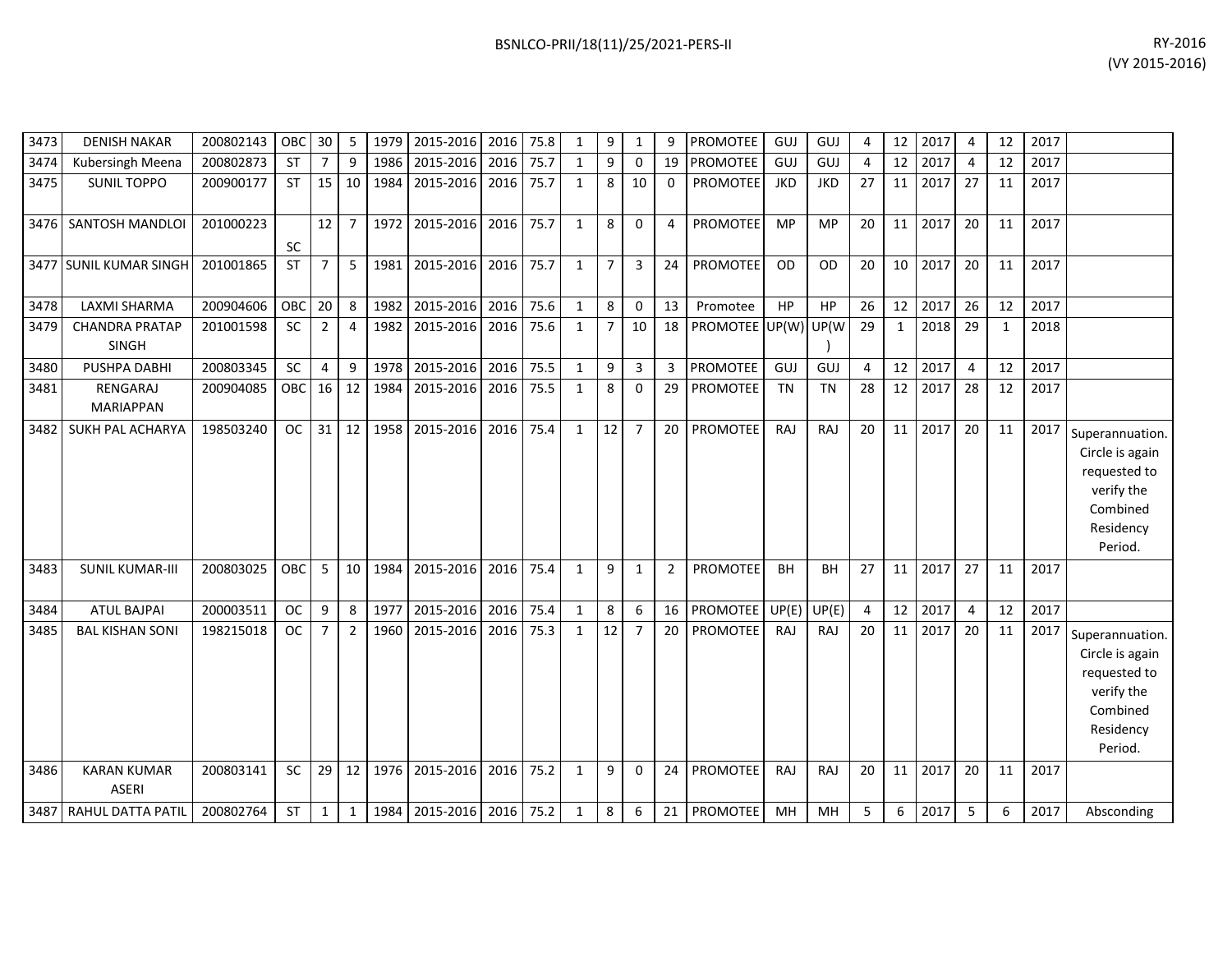| 3488 | PRABHAT KUMAR<br><b>JAIN</b>                       | 198910934 | OC.        | 20             | 10             | 1963 | 2015-2016                | 2016 | 75.1 | $\mathbf{1}$ | 12              | $\overline{7}$ | 20 | <b>PROMOTEE</b> | RAJ            | <b>RAJ</b>           | 20 | 11              | 2017 | 20             | 11             | 2017 | VR Scheme-<br>2019. Circle is<br>again requested<br>to verify the<br>Combined<br>Residency<br>Period. |
|------|----------------------------------------------------|-----------|------------|----------------|----------------|------|--------------------------|------|------|--------------|-----------------|----------------|----|-----------------|----------------|----------------------|----|-----------------|------|----------------|----------------|------|-------------------------------------------------------------------------------------------------------|
| 3489 | KAILASH CHANDRA<br>LADHA                           | 198309015 | <b>OC</b>  | 20             | 8              | 1960 | 2015-2016                | 2016 | 75.1 | $\mathbf{1}$ | 10 <sup>1</sup> | 10             | 29 | PROMOTEE        | <b>RAJ</b>     | <b>RAJ</b>           | 29 | $\overline{2}$  | 2016 | 29             | $\overline{2}$ | 2016 | <b>BSNL VR Scheme-</b><br>2019                                                                        |
| 3490 | SANJAY VADHIYA                                     | 200104025 | <b>OBC</b> | 16             | 6              | 1977 | 2015-2016                | 2016 | 74.9 | $\mathbf{1}$ | 10              | 11             |    | 3 PROMOTEE      | GUJ            | GUJ                  | 4  | 12              | 2017 | $\overline{4}$ | 12             | 2017 |                                                                                                       |
| 3491 | ASHA D                                             | 200803704 | <b>ST</b>  | 31             | 5              | 1984 | 2015-2016                | 2016 | 74.9 | $\mathbf{1}$ | 8               | 0              | 0  | PROMOTEE        | <b>KTK</b>     | <b>KTK</b>           | 20 | 11              | 2017 | 20             | 11             | 2017 |                                                                                                       |
| 3492 | SUDHANSU RANJAN                                    | 200904131 | OBC        | 25             | $\overline{3}$ | 1988 | 2015-2016                | 2016 | 74.8 | $\mathbf{1}$ | 7               | 11             | 20 | PROMOTEE        | <b>BH</b>      | BН                   | 27 | 11              | 2017 | 27             | 11             | 2017 |                                                                                                       |
| 3493 | <b>UPENDRA KUMAR-II</b>                            | 200904364 | OBC        | 15             | 5              | 1984 | 2015-2016                | 2016 | 74.7 | 1            | $7^{\circ}$     | 11             | 8  | <b>PROMOTEE</b> | UP(E)          | UP(E)                | 4  | 12              | 2017 | $\overline{4}$ | 12             | 2017 |                                                                                                       |
| 3494 | PRAVEEN KUMAR B                                    | 201001226 | <b>OC</b>  | 10             | $\overline{4}$ | 1987 | 2015-2016                | 2016 | 74.7 | $\mathbf{1}$ | $\overline{7}$  | 6              | 17 | <b>PROMOTEE</b> | <b>A&amp;N</b> | A&N                  | 4  | 12              | 2017 | $\overline{4}$ | 12             | 2017 |                                                                                                       |
| 3495 | SANTANU SHRESTH                                    | 200900138 | <b>OC</b>  | 15             | 6              | 1984 | 2015-2016                | 2016 | 74.6 | $\mathbf{1}$ | 8               | 10             | 10 | PROMOTEE        | <b>BH</b>      | BH                   | 27 | 11              | 2017 | 27             | 11             | 2017 |                                                                                                       |
| 3496 | <b>RAJEEV SONI</b>                                 | 200902832 | OBC        | 8              | 8              | 1984 | 2015-2016                | 2016 | 74.6 | $\mathbf{1}$ | 8               | $\mathbf{1}$   | 8  | PROMOTEE        | <b>RAJ</b>     | RAJ                  | 20 | 11              | 2017 | 20             | 11             | 2017 |                                                                                                       |
| 3497 | <b>JAGANNATH MAJHI</b>                             | 201000323 | <b>ST</b>  | $\overline{7}$ | $\overline{7}$ | 1981 | 2015-2016                | 2016 | 74.6 | $\mathbf{1}$ | $\overline{7}$  | 9              | 5  | <b>PROMOTEE</b> | <b>OD</b>      | <b>OD</b>            | 20 | 10 <sup>1</sup> | 2017 | 20             | 11             | 2017 |                                                                                                       |
| 3498 | <b>SHUBH NARAIN</b>                                | 200306166 | <b>OC</b>  | $15$   11      |                | 1979 | 2015-2016                | 2016 | 74.4 | $\mathbf{1}$ | 10 <sup>1</sup> | 10             | 26 | <b>PROMOTEE</b> | <b>BH</b>      | BH                   | 27 | 11              | 2017 | 27             | 11             | 2017 |                                                                                                       |
| 3499 | <b>OM PRAKASH</b><br>GAUTAM                        | 198407218 | <b>OC</b>  | 16             | 9              | 1961 | 2015-2016                | 2016 | 74.4 | $\mathbf{1}$ | 9               | $\overline{2}$ | 0  | PROMOTEE        | <b>RAJ</b>     | <b>CNTx</b><br>(Nort | 29 | $\overline{2}$  | 2016 | 29             | 2              | 2016 | <b>BSNL VR Scheme-</b><br>2019                                                                        |
| 3500 | PIYUSH SONI                                        | 200902780 | OBC        | 25             | 9              | 1985 | 2015-2016                | 2016 | 74.2 | $\mathbf{1}$ | 8               | $\overline{2}$ | 5  | PROMOTEE        | <b>RAJ</b>     | RAJ                  | 20 | 11              | 2017 | 20             | 11             | 2017 |                                                                                                       |
| 3501 | <b>PRAVEEN P</b>                                   | 200000414 | <b>OC</b>  | 13             | 3              | 1981 | 2015-2016                | 2016 | 74.1 | $\mathbf{1}$ | 12              | 4              | 8  | PROMOTEE        | KRL            | <b>KRL</b>           | 1  | 1               | 2018 | 1              | 1              | 2018 | Circle is again<br>requested to<br>verify the<br>Combined<br>Residency<br>Doriod                      |
| 3502 | <b>RAMA MURTHY</b><br>RAJU<br><b>KANTASPOORTHY</b> | 199204233 | OC         | 25             | 5              | 1962 | 2015-2016                | 2016 | 74.1 | $\mathbf{1}$ | 10 <sup>1</sup> | 11             | 25 | PROMOTEE        | AP             | AP                   | 26 | 12              | 2017 | 26             | 12             | 2017 | <b>VRS-19</b>                                                                                         |
| 3503 | SHANTHI J                                          | 200803697 | <b>ST</b>  | $\overline{2}$ | 10             |      | 1985 2015-2016 2016 74.1 |      |      | 1            | 9               | $\overline{7}$ | 17 | PROMOTEE        | <b>KTK</b>     | <b>KTK</b>           | 6  | 8               | 2018 | 6              | 8              | 2018 |                                                                                                       |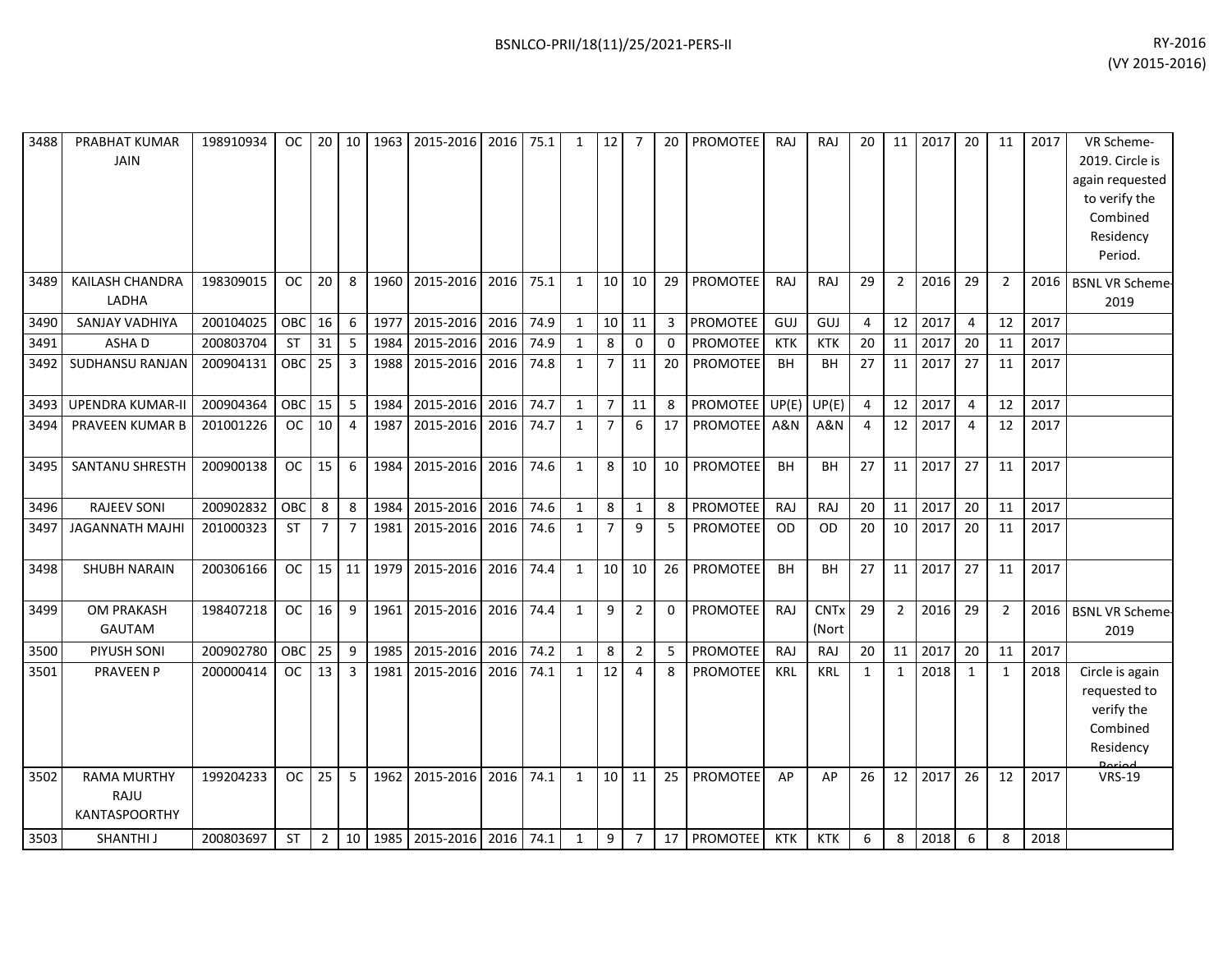| 3504 | <b>KALPESH DABHI</b>                       | 200903390 | OBC        | 16             | $\overline{7}$ | 1985 | 2015-2016      | 2016 | 74   | $\mathbf{1}$ | 8              | 1              | 3            | <b>PROMOTEE</b> | GUJ              | GUJ                  | 4              | 12             | 2017 | 4              | 12             | 2017 |                                                                        |
|------|--------------------------------------------|-----------|------------|----------------|----------------|------|----------------|------|------|--------------|----------------|----------------|--------------|-----------------|------------------|----------------------|----------------|----------------|------|----------------|----------------|------|------------------------------------------------------------------------|
| 3505 | <b>VISPUTE MANJUSHA</b><br><b>MADHUKAR</b> | 201000453 | <b>OBC</b> | 12             | 3              | 1979 | 2015-2016      | 2016 | 74   | $\mathbf{1}$ | $\overline{7}$ | 9              | 16           | <b>PROMOTEE</b> | MH               | <b>MH</b>            | 1              | 12             | 2017 | 4              | 12             | 2017 |                                                                        |
| 3506 | <b>GIRENDRA KUMAR</b><br><b>DWIVEDI</b>    | 200302746 | <b>OC</b>  | $\mathbf{1}$   | 2              | 1978 | 2015-2016      | 2016 | 73.8 | $\mathbf{1}$ | 14             | 5              | 4            | <b>PROMOTEE</b> | UP(E)            | UP(E)                | 4              | 12             | 2017 | $\overline{4}$ | 12             | 2017 | Circle is again<br>requested to<br>verify the<br>Combined<br>Residency |
| 3507 | <b>RAM SINGH</b><br><b>RANAWAT</b>         | 198311967 | <b>OC</b>  | 16             | 6              | 1962 | 2015-2016      | 2016 | 73.8 | $\mathbf{1}$ | 10             | 10             | 29           | PROMOTEE        | <b>RAJ</b>       | RAJ                  | 29             | $\overline{2}$ | 2016 | 29             | $\overline{2}$ | 2016 | <b>BSNL VR Scheme-</b><br>2019                                         |
| 3508 | BRAHMANANDA<br><b>RAOK</b>                 | 200903321 | ОВС        | 9              | 3              | 1984 | 2015-2016      | 2016 | 73.8 | $\mathbf{1}$ | 8              | 3              | 0            | <b>PROMOTEE</b> | <b>TLGN</b>      | <b>TLGN</b>          | 26             | 12             | 2017 | 26             | 12             | 2017 |                                                                        |
| 3509 | <b>KRISHNA NAIK</b><br><b>BANAVATH</b>     | 199101325 | <b>ST</b>  | 12             | 6              | 1970 | 2015-2016      | 2016 | 73.7 | $\mathbf{1}$ | 10             | 11             | 26           | <b>PROMOTEE</b> | AP               | AP                   | 26             | 12             | 2017 | 26             | 12             | 2017 |                                                                        |
| 3510 | SRINIVASULU<br>RACHAKONDA                  | 200803367 | OBC        | 10             | 5              |      | 1982 2015-2016 | 2016 | 73.6 | $\mathbf{1}$ | 9              | 1              | 25           | <b>PROMOTEE</b> | <b>TLGN</b>      | <b>TLGN</b>          | 26             | 12             | 2017 | 26             | 12             | 2017 |                                                                        |
| 3511 | <b>AWADH NARAIN</b>                        | 200904097 | <b>SC</b>  | 11             | 8              | 1977 | 2015-2016      | 2016 | 73.6 | $\mathbf{1}$ | 8              | $\mathbf{0}$   | 11           | <b>PROMOTEE</b> | UP(E)            | UP(E)                | 4              | 12             | 2017 | $\overline{4}$ | 12             | 2017 |                                                                        |
| 3512 | <b>GYANDRA KUMAR</b><br><b>BHARTI</b>      | 201001361 | SC         | 15             | 6              | 1987 | 2015-2016      | 2016 | 73.6 | $\mathbf{1}$ | $\overline{7}$ | 4              | 9            | <b>PROMOTEE</b> | <b>J &amp; K</b> | <b>CNTx</b><br>(Nort | $\overline{4}$ | 12             | 2017 | 5              | 12             | 2017 |                                                                        |
| 3513 | <b>KRISHAN MURARI</b><br><b>NAMA</b>       | 198909792 | <b>OC</b>  | 4              | 6              | 1962 | 2015-2016      | 2016 | 73.4 | $\mathbf{1}$ | 10             | 10             | 29           | <b>PROMOTEE</b> | <b>RAJ</b>       | RAJ                  | 29             | $2^{\circ}$    | 2016 | 29             | $\overline{2}$ | 2016 | <b>BSNL VR Scheme-</b><br>2019                                         |
| 3514 | <b>HUSSAIDEEN K S I</b>                    | 199500473 | <b>OC</b>  | 8              | 5              | 1962 | 2015-2016      | 2016 | 73.3 | $\mathbf{1}$ | 10             | 10             | 26           | <b>PROMOTEE</b> | <b>TN</b>        | <b>TN</b>            | 27             | 11             | 2017 | 27             | 11             | 2017 | <b>VRS</b>                                                             |
| 3515 | <b>KAVITA GUPTA</b>                        | 199505006 | <b>OC</b>  | 15             | 5              | 1972 | 2015-2016      | 2016 | 73.2 | $\mathbf{1}$ | 17             | $\overline{2}$ | 26           | Promotee        | <b>HP</b>        | HP                   | 26             | 12             | 2017 | 26             | 12             | 2017 | Circle is again<br>requested to<br>verify the<br>Combined<br>Residency |
| 3516 | <b>SHYAM SUNDER</b><br><b>SUKHWAL</b>      | 198806781 | <b>OC</b>  | 30             | 6              | 1964 | 2015-2016      | 2016 | 73.2 | $\mathbf{1}$ | 10             | 10             | 20           | PROMOTEE        | <b>RAJ</b>       | <b>CNTx</b><br>(Nort | 20             | 11             | 2017 | 20             | 11             | 2017 | <b>BSNL VR Scheme-</b><br>2019                                         |
| 3517 | <b>NIRJU MONI</b><br><b>HAZARIKA NEOG</b>  | 201000285 | <b>ST</b>  | $\overline{2}$ | $\overline{4}$ | 1980 | 2015-2016      | 2016 | 73.2 | $\mathbf{1}$ | 9              | 26             | $\mathbf{0}$ | <b>PROMOTEE</b> | <b>ASM</b>       | <b>ASM</b>           | 28             | $\mathbf{1}$   | 2019 | 28             | $\mathbf{1}$   | 2019 |                                                                        |
| 3518 | <b>VINOD KUMAR SONI</b>                    | 201000396 | OBC        | 15             | 6              | 1981 | 2015-2016      | 2016 | 73.1 | $\mathbf{1}$ | $\overline{7}$ | 8              | 5            | PROMOTEE        | RAJ              | RAJ                  | 20             | 11             | 2017 | 20             | 11             | 2017 |                                                                        |
| 3519 | <b>ASIF SIDDIQUI</b>                       | 200801409 | OBC        | $\mathbf{1}$   | 7              | 1985 | 2015-2016      | 2016 | 73   | $\mathbf{1}$ | 9              | 4              | 1            | PROMOTEE        | UP(E)            | UP(E)                | 4              | 12             | 2017 | $\overline{4}$ | 12             | 2017 |                                                                        |
| 3520 | <b>PRAVEEN KUMAR</b><br>CHAUHAN            | 201000103 | <b>SC</b>  | 14             | 8              | 1980 | 2015-2016      | 2016 | 73   | $\mathbf{1}$ | $\overline{7}$ | 10             | 18           | <b>PROMOTEE</b> | RAJ              | RAJ                  | 20             | 11             | 2017 | 20             | 11             | 2017 |                                                                        |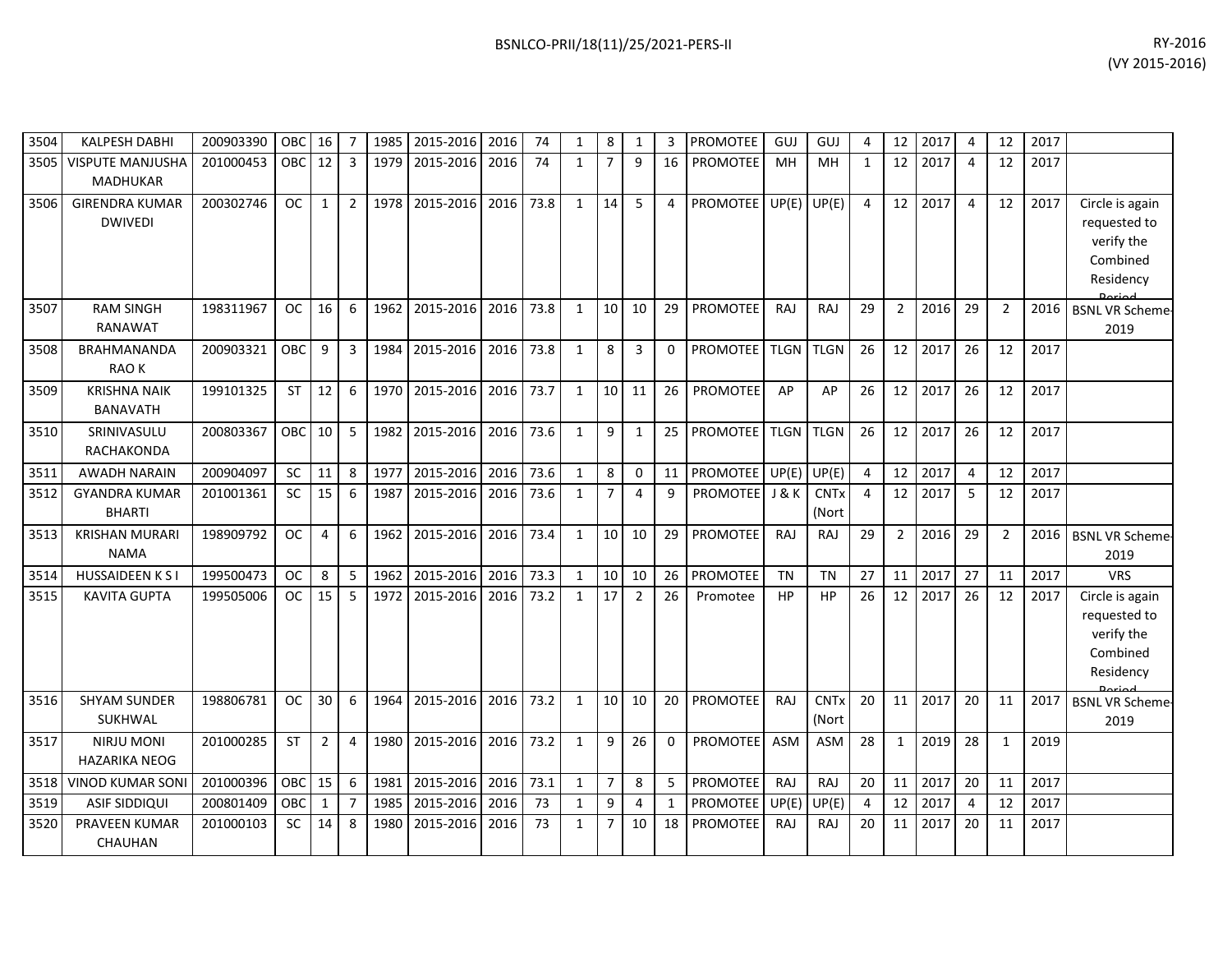| 3521 | <b>AMBESH KUMAR</b><br>SHARMA            | 198503243 | OC         |                |                |      | 14   12   1959   2015-2016   2016   72.9 |           |      | $\mathbf{1}$ | $\vert$ 12     | 7              | 20           | PROMOTEE             | RAJ        | RAJ                  | 20              |              | 11 2017 | 20             | 11             |      | 2017 Superannuation.<br>Circle is again<br>requested to<br>verify the<br>Combined<br>Residency<br>Period. |
|------|------------------------------------------|-----------|------------|----------------|----------------|------|------------------------------------------|-----------|------|--------------|----------------|----------------|--------------|----------------------|------------|----------------------|-----------------|--------------|---------|----------------|----------------|------|-----------------------------------------------------------------------------------------------------------|
| 3522 | <b>GUPTA SANJEEV</b><br><b>BIHARILAL</b> | 200803170 | <b>OBC</b> | 5              | $\overline{7}$ | 1980 | 2015-2016                                | 2016      | 72.8 | $\mathbf{1}$ | 9              | $\mathbf 0$    | 15           | <b>PROMOTEE</b>      | <b>MH</b>  | UP(E)                | $\overline{4}$  | 12           | 2017    | 4              | 12             | 2017 |                                                                                                           |
| 3523 | <b>RAJENDER KUMAR</b><br>GARWA           | 201000007 | <b>SC</b>  | $\mathbf{1}$   | $\overline{7}$ |      | 1979 2015-2016                           | 2016      | 72.8 | $\mathbf{1}$ | $\overline{7}$ | 10             | 16           | PROMOTEE             | RAJ        | RAJ                  | 20              | 11           | 2017    | 20             | 11             | 2017 |                                                                                                           |
| 3524 | <b>DURGA LAL</b>                         | 198311557 | <b>SC</b>  | 1              | $\overline{7}$ | 1959 | 2015-2016                                | 2016      | 72.7 | $\mathbf{1}$ | 12             | $\overline{7}$ | 20           | PROMOTEE             | <b>RAJ</b> | RAJ                  | 20              | 11           | 2017    | 20             | 11             | 2017 | Superannuation.<br>Circle is again<br>requested to<br>verify the<br>Combined<br>Residency<br>Period.      |
|      | 3525 SHAILENDRA KUMAR<br><b>SINGH</b>    | 200904081 | <b>SC</b>  | 5              | $\mathbf{1}$   |      | 1977 2015-2016                           | 2016      | 72.7 | $\mathbf{1}$ | 8              | 2              | 22           | PROMOTEE UP(W) UP(W) |            |                      | 29              | $\mathbf{1}$ | 2018    | 29             | $\mathbf{1}$   | 2018 |                                                                                                           |
| 3526 | AKHILESH SINGH                           | 200302266 | OBC        | 25             | 6              |      | 1972 2015-2016                           | 2016 72.6 |      | $\mathbf{1}$ | 14             | $\mathbf 0$    | 6            | PROMOTEE UP(E) UP(E) |            |                      | $\overline{4}$  | 12           | 2017    | $\overline{4}$ | 12             | 2017 | DEATH CASE.<br>Circle is again<br>requested to<br>verify the<br>Combined<br>Residency                     |
| 3527 | <b>MANISH KUMAR</b>                      | 200802064 | <b>ST</b>  | $\overline{7}$ | 9              | 1985 | 2015-2016                                | 2016      | 72.6 | $\mathbf{1}$ | 10             | 3              | 24           | Promotee             | HP         | <b>CNTx</b><br>(Nort | 28              | $\mathbf{1}$ | 2019    | 28             | 1              | 2019 |                                                                                                           |
| 3528 | <b>KAMAT PALLAVI</b><br>AMIT             | 200803136 | <b>SC</b>  | 11             | $\overline{2}$ | 1982 | 2015-2016 2016                           |           | 72.6 | $\mathbf{1}$ | 9              | 1              | $\mathbf{1}$ | <b>PROMOTEE</b>      | MH         | MH                   | 30 <sup>°</sup> | 11           | 2017    | 4              | 12             | 2017 |                                                                                                           |
| 3529 | <b>BHUPENDRA KUMAR</b>                   | 200904629 | OBC 10     |                | $\overline{9}$ |      | 1987 2015-2016                           | 2016      | 72.6 | $\mathbf{1}$ | $7^{\circ}$    | 11             | 12           | PROMOTEE             | <b>JKD</b> | <b>JKD</b>           | 27              | 11           | 2017    | 27             | 11             | 2017 |                                                                                                           |
| 3530 | <b>NAWABS</b>                            | 199205228 |            | OC 17 10       |                |      | 1963 2015-2016 2016 72.4                 |           |      | $\mathbf{1}$ | 10             | 11             | 25           | PROMOTEE             | AP         | AP                   | 26              | 12           | 2017    | 26             | 12             | 2017 | <b>VRS-19</b>                                                                                             |
|      | 3531 JAGESHWAR DAYAL                     | 198700801 | SC         | $15$ 1         |                |      | 1959 2015-2016 2016 72.4                 |           |      | 1            | 10             | 10             | 29           | PROMOTEE             | RAJ        | RAJ                  | 29              | $2^{\circ}$  | 2016    | 29             | $\overline{2}$ |      | 2016 Superannuation                                                                                       |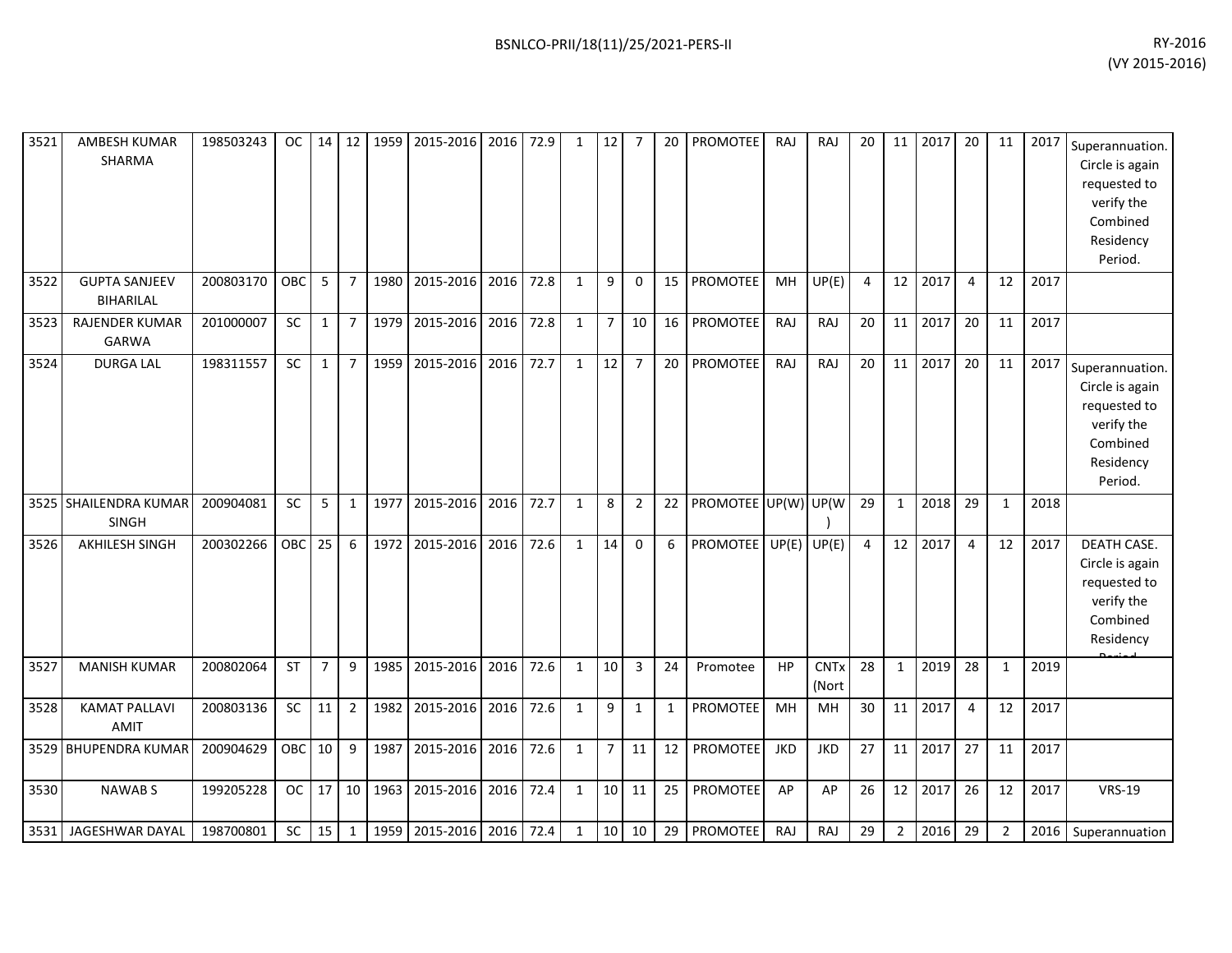| 3532 | <b>BAMANIA PIYUSH</b><br><b>RAMSHI</b> | 199105755 | OC.       | 27              | 01               |      | 1970 2015-2016 | 2016 | 72.3 | 1            | 10 | 11             | 3              | <b>PROMOTEE</b> | GUJ       | GUJ                  | 4  | 12             | 2017 | 4              | 12             | 2017 | VRS under VRS<br>2019 scheame                                                          |
|------|----------------------------------------|-----------|-----------|-----------------|------------------|------|----------------|------|------|--------------|----|----------------|----------------|-----------------|-----------|----------------------|----|----------------|------|----------------|----------------|------|----------------------------------------------------------------------------------------|
| 3533 | <b>KUMARAGURU R</b>                    | 199000241 | OC.       | 27              | $\overline{4}$   | 1965 | 2015-2016      | 2016 | 72.1 | $\mathbf{1}$ | 11 | $\Omega$       | $\overline{7}$ | <b>PROMOTEE</b> | <b>TN</b> | <b>TN</b>            | 8  | $\mathbf{1}$   | 2018 | 8              | $\mathbf{1}$   | 2018 | VRS. Circle is<br>again requested<br>to verify the<br>Combined<br>Residency<br>Period. |
| 3534 | <b>VINOD KUMAR</b><br><b>SHARMA</b>    | 198506479 | <b>OC</b> | 3               | 5                | 1961 | 2015-2016 2016 |      | 72.1 | $\mathbf{1}$ | 10 | 10             | 29             | PROMOTEE        | RAJ       | RAJ                  | 29 | $\overline{2}$ | 2016 | 29             | $\overline{2}$ | 2016 | VRS under VRS<br>2019 scheame                                                          |
| 3535 | <b>HARI NARAYAN</b><br><b>MAHAWAR</b>  | 198408049 | <b>OC</b> | 15              | $\overline{7}$   | 1961 | 2015-2016      | 2016 | 71.6 | $\mathbf{1}$ | 10 | 10             | 29             | PROMOTEE        | RAJ       | RAJ                  | 29 | $\overline{2}$ | 2016 | 29             | $\overline{2}$ | 2016 | VRS under VRS<br>2019 scheame                                                          |
| 3536 | PRAVINDRA KUMAR<br><b>VIJAY</b>        | 198213612 | <b>OC</b> | 15              | 10               | 1961 | 2015-2016      | 2016 | 71.6 | $\mathbf{1}$ | 10 | 10             | 29             | <b>PROMOTEE</b> | RAJ       | RAJ                  | 29 | $\overline{2}$ | 2016 | 29             | $\overline{2}$ | 2016 | VRS under VRS<br>2019 scheame                                                          |
| 3537 | <b>RAMJI LAL</b>                       | 198704264 | <b>OC</b> | 20              | 6                | 1960 | 2015-2016      | 2016 | 71.3 | $\mathbf{1}$ | 10 | 10             | 29             | PROMOTEE        | RAJ       | RAJ                  | 29 | $\overline{2}$ | 2016 | 29             | 2              | 2016 | <b>VR</b>                                                                              |
| 3538 | LAKHAPAT<br>SANKHALA                   | 200802848 | <b>OC</b> | 10 <sup>1</sup> | 12               | 1979 | 2015-2016      | 2016 | 71.3 | 1            | 8  | 11             | 19             | PROMOTEE        | RAJ       | RAJ                  | 20 | 11             | 2017 | 20             | 11             | 2017 |                                                                                        |
| 3539 | <b>GOVIND HINDONIA</b>                 | 200902230 | SC        | 5               | 11               | 1983 | 2015-2016      | 2016 | 71.1 | $\mathbf{1}$ | 8  | $\overline{2}$ | 6              | PROMOTEE        | RAJ       | RAJ                  | 20 | 11             | 2017 | 20             | 11             | 2017 |                                                                                        |
| 3540 | <b>FATUBHAI TADVI</b>                  | 200801140 | <b>ST</b> | $\mathbf{1}$    | $\boldsymbol{6}$ | 1976 | 2015-2016      | 2016 | 70.9 | $\mathbf{1}$ | 9  | $\overline{3}$ | 3              | <b>PROMOTEE</b> | GUJ       | GUJ                  | 4  | 12             | 2017 | $\overline{a}$ | 12             | 2017 |                                                                                        |
| 3541 | <b>BHARATBHAI</b><br>RAMANBHAI DAMOR   | 200206399 | <b>ST</b> | $\mathbf{1}$    | 6                |      | 1973 2015-2016 | 2016 | 70.8 | $\mathbf{1}$ | 10 | 11             | 3              | <b>PROMOTEE</b> | GUJ       | GUJ                  | 4  | 12             | 2017 | $\overline{4}$ | 12             | 2017 |                                                                                        |
| 3542 | <b>CHETAN SINGH</b><br><b>MEHRU</b>    | 200203986 | OBC       | 5               | $\overline{7}$   | 1972 | 2015-2016      | 2016 | 70.6 | $\mathbf{1}$ | 10 | 10             | 19             | <b>PROMOTEE</b> | RAJ       | RAJ                  | 20 | 11             | 2017 | 20             | 11             | 2017 |                                                                                        |
| 3543 | L.P.YADAV                              | 197700618 | <b>OC</b> | 1               | 6                | 1958 | 2015-2016      | 2016 | 70.4 | $\mathbf{1}$ | 9  | 5              | 4              | <b>PROMOTEE</b> | MH        | MH                   | 3  | 6              | 2016 | 6              | 6              | 2016 | Retired on                                                                             |
| 3544 | PRAVEEN PAL SINGH                      | 198505393 | <b>OC</b> | 13              | 12               | 1960 | 2015-2016      | 2016 | 70.2 | 1            | 9  | 3              | 4              | PROMOTEE        | RAJ       | <b>CNTx</b><br>(Nort | 4  | $\overline{4}$ | 2016 | 4              | 4              | 2016 | 31.05.2018<br>VRS under VRS<br>2019 scheame                                            |
| 3545 | SATYA PRAKASH<br>YADAV                 | 200302909 | <b>OC</b> | 30              | 5                | 1989 | 2015-2016      | 2016 | 69.8 | $\mathbf{1}$ | 14 | 3              | 16             | <b>PROMOTEE</b> | UP(W)     | UP(W                 | 29 | 1              | 2018 | 29             | $\mathbf{1}$   | 2018 | Circle is again<br>requested to<br>verify the<br>Combined<br>Residency                 |
| 3546 | KAILASH CHAND<br><b>GOCHER</b>         | 198808688 | <b>OC</b> | $\mathbf{1}$    | $\overline{7}$   |      | 1960 2015-2016 | 2016 | 69.8 | $\mathbf{1}$ | 10 | 10             | 29             | PROMOTEE        | RAJ       | RAJ                  | 29 | $\overline{2}$ | 2016 | 29             | $\overline{2}$ | 2016 | VRS under VRS<br>2019 scheame                                                          |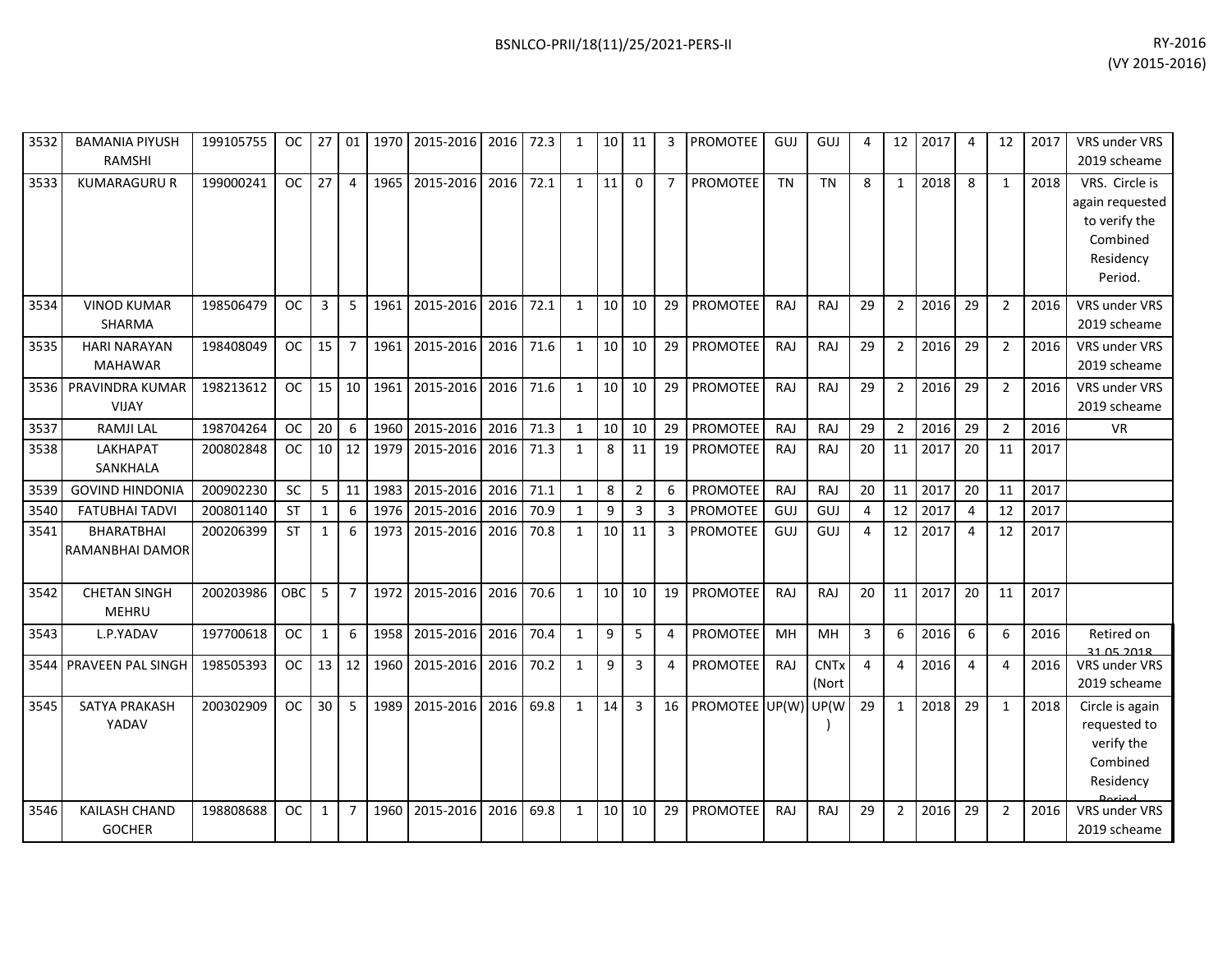|      | 3547 I DUSHYANT KUMAR<br><b>BHATNAGAR</b> | 200901455 | <b>OC</b>  | 28          | 6               |      | 1986 2015-2016 2016 69.4       |      |      | 1              | 8               | 3              | 14        | <b>PROMOTEE</b>             | RAJ        | RAJ                             | 24             |                 | 11 2017 | 24             | 11             | 2017 |                                                                                                       |
|------|-------------------------------------------|-----------|------------|-------------|-----------------|------|--------------------------------|------|------|----------------|-----------------|----------------|-----------|-----------------------------|------------|---------------------------------|----------------|-----------------|---------|----------------|----------------|------|-------------------------------------------------------------------------------------------------------|
| 3548 | SUDHANGSU DAS                             | 200900062 | OBC        | 3           | 3 <sup>7</sup>  | 1981 | 2015-2016                      | 2016 | 69.3 | $\mathbf{1}$   | 8               | 10             |           | 13   PROMOTEE               | <b>WB</b>  | <b>WB</b>                       | 11             |                 | 12 2017 | 11             | 12             | 2017 |                                                                                                       |
| 3549 | <b>MOHAN</b><br><b>CHOUDHARY</b>          | 198403996 | <b>SC</b>  | 3           | 6               | 1963 | 2015-2016 2016                 |      | 69.3 | $\mathbf{1}$   | $\overline{7}$  | 10             |           | 26   PROMOTEE               | <b>BH</b>  | <b>BH</b>                       | 27             |                 | 11 2017 | 27             | 11             | 2017 | VRS-2019                                                                                              |
| 3550 | PRAVINKUMAR<br><b>DESAI</b>               | 200904002 | OBC        | 9           | $\mathbf{1}$    | 1980 | 2015-2016                      | 2016 | 69.2 | $\mathbf{1}$   | $\overline{7}$  | 11             |           | 24 PROMOTEE                 | GUJ        | GUJ                             | $\overline{4}$ | 12              | 2017    | 8              | 12             | 2017 |                                                                                                       |
|      | 3551   MAHENDRA KUMAR<br>SHARMA           | 198806197 | <b>OC</b>  | 15          | 10 <sup>1</sup> | 1961 | 2015-2016                      | 2016 | 69   | $\mathbf{1}$   | 11              | $\Omega$       |           | <b>PROMOTEE</b>             | RAJ        | RAJ                             | 4              | 4               | 2016    | $\overline{4}$ | 4              | 2016 | VR Scheme-<br>2019. Circle is<br>again requested<br>to verify the<br>Combined<br>Residency<br>Period. |
| 3552 | <b>RAKESH SINGH</b>                       | 200904451 | <b>ST</b>  | 5           | $\mathbf{1}$    | 1980 | 2015-2016                      | 2016 | 68.4 | $\mathbf{1}$   | 8               | $\Omega$       | 5         | Promotee                    | HP         | <b>HP</b>                       | 26             | 12 <sup>1</sup> | 2017    | 26             | 12             | 2017 |                                                                                                       |
| 3553 | <b>SHOLINDRA KUMAR</b><br><b>SINGH</b>    | 199703898 | <b>OC</b>  | 3           | 11              | 1972 | 2015-2016                      | 2016 | 67.5 | 1              | 10 <sup>1</sup> | 10             | 26        | PROMOTEE                    | <b>BH</b>  | <b>BH</b>                       | 27             | 11              | 2017    | 27             | 11             | 2017 |                                                                                                       |
| 3554 | <b>JAYARAMAN A</b>                        | 198800678 | <b>ST</b>  | 16          | 7 <sup>7</sup>  | 1961 | 2015-2016                      | 2016 | 67.4 | $\mathbf{1}$   | 10 <sup>1</sup> | 10             |           | 26 PROMOTEE                 | <b>TN</b>  | <b>TN</b>                       | 27             |                 | 11 2017 | 27             | 11             | 2017 | <b>VRS</b>                                                                                            |
| 3555 | <b>MEHMOOD KHAN</b>                       | 199408972 | <b>OC</b>  | 13          | 10 <sup>1</sup> | 1964 | 2015-2016                      | 2016 | 67.4 | 1              |                 | $10 \mid 10$   | 19        | <b>PROMOTEE</b>             | <b>RAJ</b> | RAJ                             | 20             | 11              | 2017    | 20             | 11             | 2017 | <b>BSNL VR Scheme-</b><br>2019                                                                        |
| 3556 | SRIDHARAN A                               | 199315631 | <b>SC</b>  | 27          | $\overline{3}$  | 1962 | 2015-2016                      | 2016 | 67.2 | 1              | 10              | 10             |           | 26 PROMOTEE                 | <b>TN</b>  | <b>TN</b>                       | 27             | 11              | 2017    | 27             | 11             | 2017 | <b>VRS</b>                                                                                            |
| 3557 | <b>MURLI DHAR</b><br><b>TILAICHIYA</b>    | 198311641 | <b>OC</b>  | 15          | $\overline{7}$  | 1958 | 2015-2016                      | 2016 | 67.1 | $\mathbf{1}$   | 9               | 2              | $\Omega$  | PROMOTEE                    | <b>RAJ</b> | <b>CNT<sub>x</sub></b><br>(Nort | 29             | $\overline{2}$  | 2016    | 29             | $\overline{2}$ | 2016 | Superannuation<br>Retirement                                                                          |
| 3558 | <b>RANJEET KUMAR</b><br><b>SINGH</b>      | 200803659 | <b>OC</b>  | 28          | $\overline{2}$  | 1975 | 2015-2016                      | 2016 | 66.4 | 1              | 9               | 1              | 8         | <b>PROMOTEE</b> UP(W) UP(W) |            |                                 | 29             | $\mathbf{1}$    | 2018    | 29             | 1              | 2018 |                                                                                                       |
| 3559 | <b>SUTAR MAHESH</b><br><b>BHUPAL</b>      | 200802590 | OBC        | $5^{\circ}$ | 12              | 1983 | 2015-2016                      | 2016 | 89.6 | $\overline{2}$ | 9               | $\Omega$       |           | 18 PROMOTEE                 | MH         | MH                              | $\overline{a}$ |                 | 12 2017 | $\overline{4}$ | 12             | 2017 |                                                                                                       |
| 3560 | <b>ARVIND</b><br>VISHWAKARMA              | 60070334  | <b>OBC</b> | 23          | 9               | 1993 | 2015-2016                      | 2016 | 89.6 | $2^{\circ}$    |                 | NA NA          | <b>NA</b> | DR-JTO                      | GUJ        | GUJ                             | 12             | $2^{\circ}$     | 2018    | 12             | $\overline{2}$ | 2018 | Resigned on<br>03.07.2018                                                                             |
| 3561 | PHUTANE ATUL<br><b>VASANTRAO</b>          | 200801173 | OBC        | 12          | $\overline{4}$  | 1980 | 2015-2016                      | 2016 | 84.9 | $\overline{2}$ | 9               | $\overline{3}$ | 6         | <b>PROMOTEE</b>             | MH         | MH                              | 4              |                 | 12 2017 | $\overline{4}$ | 12             | 2017 |                                                                                                       |
| 3562 | <b>NEVIN JOSE</b>                         | 60132433  | OC.        |             |                 |      | 24 11 1993 2015-2016 2016 86.5 |      |      | $\overline{2}$ |                 | NA NA          | <b>NA</b> | DR-JTO                      | <b>KRL</b> | <b>KRL</b>                      | 26             | $\overline{3}$  | 2018 26 |                | 3              | 2018 | Resigned                                                                                              |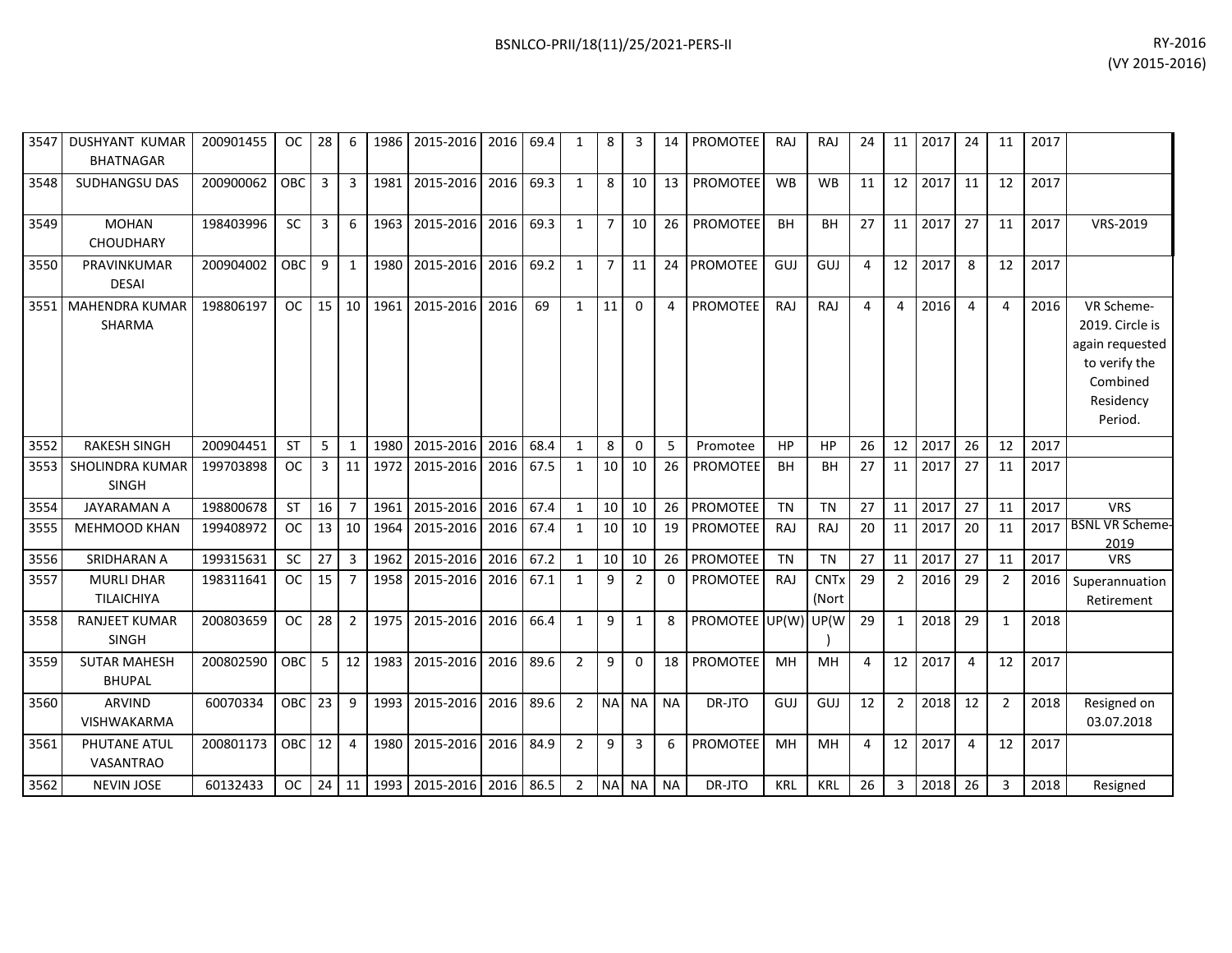| 3563 | <b>BAL KISHAN</b>                             | 200903143 | <b>SC</b> | $\mathbf{1}$   | $\overline{4}$ | 1985 | 2015-2016        | 2016 | 81.6 | $\overline{2}$ | 12             | $\overline{2}$ | 9              | PROMOTEE X (NOR |            | <b>CNT<sub>x</sub></b><br>(Nort<br>h) | 20             | 11             | 2017 | 20             | 11             | 2017 | Circle is again<br>requested to<br>verify the<br>Combined<br>Residency |
|------|-----------------------------------------------|-----------|-----------|----------------|----------------|------|------------------|------|------|----------------|----------------|----------------|----------------|-----------------|------------|---------------------------------------|----------------|----------------|------|----------------|----------------|------|------------------------------------------------------------------------|
| 3564 | <b>ANITA NITHARWAL</b>                        | 60070357  | OBC       | $\overline{4}$ | 10             | 1993 | 2015-2016        | 2016 | 86.3 | $\overline{2}$ | <b>NA</b>      | <b>NA</b>      | <b>NA</b>      | DR-JTO          | GUJ        | GUJ                                   | 5              | $\overline{2}$ | 2018 | 5              | $\overline{2}$ | 2018 | Resigned on<br>24.05.2018                                              |
| 3565 | <b>MALI</b><br>BHALCHANDRA<br><b>GOPALRAO</b> | 200801185 | OBC       | 21             | 8              | 1981 | 2015-2016        | 2016 | 81.4 | $\overline{2}$ | 9              | 3              | 6              | <b>PROMOTEE</b> | MH         | MH                                    | 4              | 12             | 2017 | 4              | 12             | 2017 |                                                                        |
| 3566 | <b>KATLA VENKATA</b><br><b>KOTI REDDY</b>     | 60120137  | <b>OC</b> | 21             | 5              | 1992 | 2015-2016        | 2016 | 83.8 | $\overline{2}$ | <b>NA</b>      | <b>NA</b>      | <b>NA</b>      | DR-JTO          | <b>KTK</b> | <b>KTK</b>                            | 25             | 6              | 2018 | 25             | 6              | 2018 |                                                                        |
| 3567 | <b>GHADSHI SHAILESH</b><br>LILACHANDRA        | 200803510 | <b>OC</b> | 19             | 5              | 1984 | 2015-2016        | 2016 | 80.9 | $\overline{2}$ | 8              | 11             | 13             | <b>PROMOTEE</b> | MH         | MH                                    | 6              | 11             | 2017 | 6              | 11             | 2017 |                                                                        |
| 3568 | PATEL PAVAN<br><b>KUMAR REDDY</b>             | 60070426  | <b>OC</b> | 29             | 8              | 1994 | 2015-2016        | 2016 | 83   | $\overline{2}$ | <b>NA</b>      | <b>NA</b>      | <b>NA</b>      | DR-JTO          | GUJ        | <b>KTK</b>                            | 18             | 6              | 2018 | 18             | 6              | 2018 |                                                                        |
| 3569 | <b>ASHISH BAPURAO</b><br><b>DANGORE</b>       | 200904809 | OBC       | 26             | 9              | 1981 | 2015-2016        | 2016 | 78.6 | $\overline{2}$ | $\overline{7}$ | 11             | 8              | <b>PROMOTEE</b> | MH         | MH                                    | $\overline{4}$ | 12             | 2017 | 4              | 12             | 2017 |                                                                        |
| 3570 | VAIBHAV<br><b>MANEKJIBHAI GAMIT</b>           | 60330088  | <b>ST</b> | 8              | 6              | 1994 | 2015-2016        | 2016 | 81.8 | $\overline{2}$ | <b>NA</b>      | <b>NA</b>      | <b>NA</b>      | DR-JTO          | GUJ        | <b>CNTx</b><br>(West                  | 12             | $\overline{2}$ | 2018 | 12             | $\overline{2}$ | 2018 | Resigned on<br>30.03.2019                                              |
| 3571 | <b>DASHRATH</b><br><b>MANDRAH</b>             | 200802428 | SC        | 12             | $\overline{7}$ | 1978 | 2015-2016        | 2016 | 78.1 | $\overline{2}$ | 9              | 1              | 10             | <b>PROMOTEE</b> | MH         | MH                                    | $\overline{4}$ | 12             | 2017 | $\overline{4}$ | 12             | 2017 |                                                                        |
| 3572 | <b>KAMEPALLI SIVA</b><br>PRASAD               | 60320178  | <b>OC</b> | 20             | $\overline{7}$ | 1991 | 2015-2016        | 2016 | 81.3 | $\overline{2}$ | <b>NA</b>      | <b>NA</b>      | <b>NA</b>      | DR-JTO          | <b>OD</b>  | <b>CNTx</b><br>(East)                 | 9              | $\overline{4}$ | 2018 | 9              | 4              | 2018 |                                                                        |
| 3573 | <b>MARRIBOVINA</b><br><b>SHANKAR G</b>        | 200904114 | <b>OC</b> | 5              | 8              | 1987 | 2015-2016        | 2016 | 78.1 | $\overline{2}$ | 8              | $\mathbf{1}$   | 25             | <b>PROMOTEE</b> | AP         | AP                                    | 26             | 12             | 2017 | 26             | 12             | 2017 |                                                                        |
| 3574 | <b>ROHIT THAPER</b>                           | 60135634  | <b>SC</b> | 29             | $\overline{7}$ | 1990 | 2015-2016        | 2016 | 80.9 | $2^{\circ}$    | <b>NA</b>      | <b>NA</b>      | <b>NA</b>      | DR-JTO          | <b>KRL</b> | <b>J&amp;K</b>                        | 26             | 3              | 2018 | 26             | 3              | 2018 | TRANSFERRED<br>ON INTERCIRCLE                                          |
| 3575 | <b>ANIL KUMAR</b><br><b>RASENIYA</b>          | 200904077 | SC        | $\mathbf{1}$   | $\overline{7}$ | 1983 | 2015-2016        | 2016 | 76.7 | $\overline{2}$ | 8              | 0              | 13             | <b>PROMOTEE</b> | MP         | <b>MP</b>                             | 20             | 11             | 2017 | 20             | 11             | 2017 |                                                                        |
| 3576 | <b>RANJEET KUMAR</b>                          | 60120259  | SC        | 13             | 9              | 1992 | 2015-2016        | 2016 | 80.9 | $\overline{2}$ | <b>NA</b>      | <b>NA</b>      | <b>NA</b>      | DR-JTO          | <b>KTK</b> | <b>KTK</b>                            | 12             | $\overline{2}$ | 2018 | 12             | $\overline{2}$ | 2018 | Provisonal<br>appointment<br>order issued                              |
| 3577 | <b>SUBHASH KUMAR</b>                          | 200801630 | OBC 31    |                | $\overline{1}$ | 1984 | 2015-2016   2016 |      | 74.9 | $\overline{2}$ | 9              | 3              | $\overline{7}$ | Promotee        | <b>HP</b>  | <b>HP</b>                             | 26             | 12             | 2017 | 26             | 12             | 2017 |                                                                        |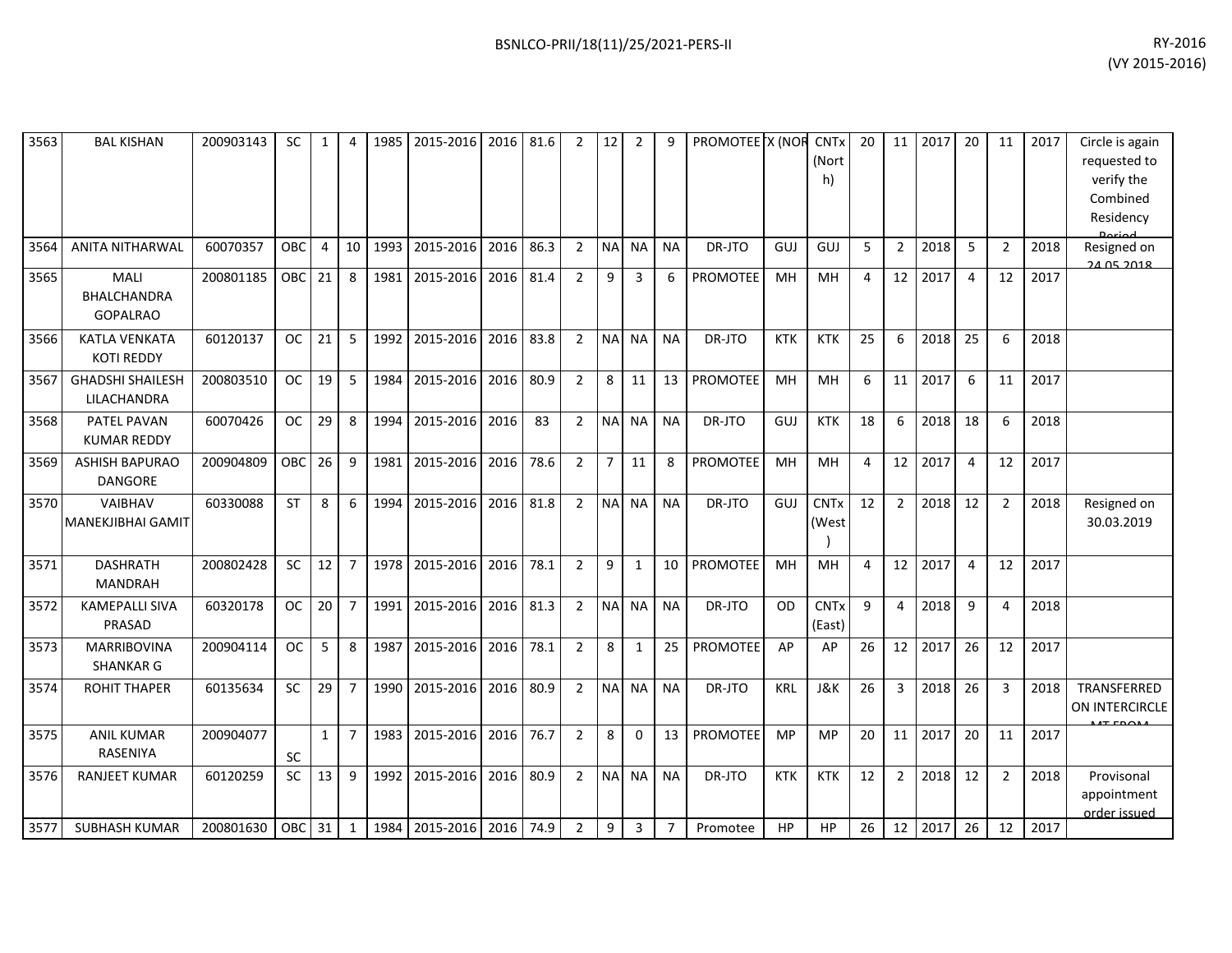| 3578 | Guduri Ganesh Sai                       | 201800950 | OBC       | 27             | 8              | 1993 | 2015-2016 | 2016 | 80.5 | 2              |                 | NA NA          | ΝA        | DR-JTO          | <b>CHTD</b> | <b>CHTD</b>           | 12             | 11             | 2018 | 12             | 11           | 2018 | Resigned                                                         |
|------|-----------------------------------------|-----------|-----------|----------------|----------------|------|-----------|------|------|----------------|-----------------|----------------|-----------|-----------------|-------------|-----------------------|----------------|----------------|------|----------------|--------------|------|------------------------------------------------------------------|
| 3579 | <b>DEEPAK RAI</b>                       | 200801201 | <b>OC</b> | 3              | $\overline{7}$ | 1981 | 2015-2016 | 2016 | 74.6 | $\overline{2}$ | 9               | 3              | 11        | Promotee        | HP          | <b>HP</b>             | 26             | 12             | 2017 | 26             | 12           | 2017 |                                                                  |
| 3580 | <b>GOPISETTI</b><br>SUBBANNA            | 60120352  | <b>OC</b> | 26             | 6              | 1994 | 2015-2016 | 2016 | 80.5 | $\overline{2}$ | <b>NA</b>       | <b>NA</b>      | <b>NA</b> | DR-JTO          | <b>KTK</b>  | <b>KTK</b>            | 25             | 6              | 2018 | 25             | 6            | 2018 | Applied for<br>resignation wef                                   |
| 3581 | <b>KRISHAN CHANDER</b>                  | 198606070 | <b>OC</b> | 22             | 8              | 1962 | 2015-2016 | 2016 | 73.3 | $\overline{2}$ | 9               | $\overline{3}$ | 3         | <b>PROMOTEE</b> | RAJ         | RAJ                   | $\overline{4}$ | 4              | 2016 | $\overline{4}$ | Δ            | 2016 | <b>BSNL VR Scheme-</b><br>2019                                   |
| 3582 | <b>ANJANI KUMAR</b>                     | 60340003  | OBC       | 11             | $\mathbf{1}$   | 1988 | 2015-2016 | 2016 | 79.8 | $\overline{2}$ | <b>NA</b>       | <b>NA</b>      | <b>NA</b> | DR-JTO          | OD          | <b>CNTx</b><br>(East) | 9              | 4              | 2018 | 9              | Δ            | 2018 |                                                                  |
| 3583 | <b>MAHANTESH V</b><br>SALIMATH          | 201000867 | <b>OC</b> | 18             | 8              | 1984 | 2015-2016 | 2016 | 72.6 | $\overline{2}$ | $\overline{7}$  | 6              | 26        | <b>PROMOTEE</b> | <b>KTK</b>  | <b>KTK</b>            | 20             | 11             | 2017 | 20             | 11           | 2017 |                                                                  |
| 3584 | <b>ANURAG RAI</b>                       | 60137246  | ОC        | 6              | 8              | 1992 | 2015-2016 | 2016 | 79.8 | $\overline{2}$ | ΝA              | <b>NA</b>      | <b>NA</b> | DR-JTO          | KRL         | <b>KRL</b>            | $\overline{2}$ | $\Delta$       | 2018 | $\overline{2}$ | 4            | 2018 | Resigned                                                         |
| 3585 | <b>BAL KISHAN NAI</b>                   | 198808753 | <b>OC</b> | $\mathbf{1}$   | $\overline{7}$ | 1963 | 2015-2016 | 2016 | 70.5 | $\overline{2}$ | 9               | 3              | 3         | <b>PROMOTEE</b> | <b>RAJ</b>  | RAJ                   | $\overline{4}$ | 4              | 2016 | $\overline{4}$ | 4            | 2016 | <b>BSNL VR Scheme-</b><br>2019                                   |
| 3586 | <b>MANISH KUMAR</b><br>SINGH-II         | 60133239  | <b>OC</b> | 5              | 1              | 1994 | 2015-2016 | 2016 | 79.8 | $\overline{2}$ | <b>NA</b>       | <b>NA</b>      | <b>NA</b> | DR-JTO          | KRL         | <b>KTK</b>            | $\overline{2}$ | Δ              | 2018 | $\overline{2}$ | Δ            | 2018 | TRANSFERRED<br>ON INTERCIRCLE<br><b>MT FROM</b><br><b>KERALA</b> |
| 3587 | <b>DAYA RAM</b>                         | 198504306 | OC.       | $\overline{2}$ | $\overline{7}$ | 1961 | 2015-2016 | 2016 | 69.5 | $\overline{2}$ | 9               | 3              | 3         | <b>PROMOTEE</b> | RAJ         | RAJ                   | $\overline{4}$ | 4              | 2016 | $\overline{4}$ | 4            | 2016 | <b>BSNL VR Scheme-</b><br>2019                                   |
| 3588 | <b>DEENDAYAL NAGAR</b>                  | 60150469  | OBC       | 23             | 5              | 1995 | 2015-2016 | 2016 | 79.8 | $\overline{2}$ | <b>NA</b>       | <b>NA</b>      | <b>NA</b> | DR-JTO          | MH          | MH                    | 29             | 1              | 2018 | 29             | $\mathbf{1}$ | 2018 |                                                                  |
| 3589 | CHANDRAPRAKASH<br><b>BITLA</b>          | 200802909 | OBC       | 6              | 5              | 1978 | 2015-2016 | 2016 | 69.1 | $\overline{2}$ | 9               | $\Omega$       | 12        | <b>PROMOTEE</b> | MH          | MH                    | 4              | 12             | 2017 | $\overline{a}$ | 12           | 2017 |                                                                  |
| 3590 | <b>CHOPPALA KEERTHI</b><br><b>KIRAN</b> | 60120217  | <b>SC</b> | 6              | $\overline{7}$ | 1992 | 2015-2016 | 2016 | 78.8 | $\overline{2}$ | NA <sup>I</sup> | <b>NA</b>      | <b>NA</b> | DR-JTO          | <b>KTK</b>  | <b>KTK</b>            | 8              | $\mathbf{1}$   | 2018 | 8              | $\mathbf{1}$ | 2018 | Provisonal<br>appointment<br>order issued                        |
| 3591 | <b>JAGANMOHAN RAO</b><br><b>CHUNDUR</b> | 199403759 | <b>OC</b> | $\mathbf{1}$   | $\overline{7}$ | 1965 | 2015-2016 | 2016 | 67.6 | $\overline{2}$ | 10              | 11             | 25        | <b>PROMOTEE</b> | AP          | AP                    | 26             | 12             | 2017 | 26             | 12           | 2017 | <b>VRS-19</b>                                                    |
| 3592 | <b>Gauray Dwivedi-II</b>                | 60133234  | <b>OC</b> | 19             | 9              | 1992 | 2015-2016 | 2016 | 78.7 | $\overline{2}$ | <b>NA</b>       | <b>NA</b>      | <b>NA</b> | DR-JTO          | <b>KRL</b>  | <b>KRL</b>            | 26             | 3              | 2018 | 26             | 3            | 2018 | Resigned                                                         |
| 3593 | <b>HARESINGH</b><br>CHOUHAN             | 200303112 | ST        | 22             | 3              | 1971 | 2015-2016 | 2016 | 66.5 | $\overline{2}$ | 10              | 10             | 17        | <b>PROMOTEE</b> | MP          | MP                    | 18             | 11             | 2017 | 18             | 11           | 2017 |                                                                  |
| 3594 | <b>SURENDER</b><br><b>GUGULOTH</b>      | 201800335 | <b>ST</b> | 12             | 4              | 1994 | 2015-2016 | 2016 | 78.7 | $\overline{2}$ |                 | NA NA          | <b>NA</b> | DR-JTO          | KRL         | <b>KRL</b>            | $\overline{3}$ | 9              | 2018 | 3              | 9            | 2018 |                                                                  |
| 3595 | <b>DHARMENDRA</b><br><b>KUMAR</b>       | 200902496 | <b>SC</b> | 18             | 5              | 1979 | 2015-2016 | 2016 | 66.2 | $\overline{2}$ | 8               | $\overline{a}$ | 15        | PROMOTEE UP(W)  |             | UP(W                  | 29             | $\mathbf{1}$   | 2018 | 29             | $\mathbf{1}$ | 2018 |                                                                  |
| 3596 | <b>NEERAJ KUMAR-III</b>                 | 60081006  | OBC       | 28             | 6              | 1994 | 2015-2016 | 2016 | 78.3 | $\overline{2}$ | NΑ              | <b>NA</b>      | <b>NA</b> | DR-JTO          | GUJ         | GUJ                   | 12             | $\overline{2}$ | 2018 | 12             | 2            | 2018 | Resigned on<br>10.08.2018                                        |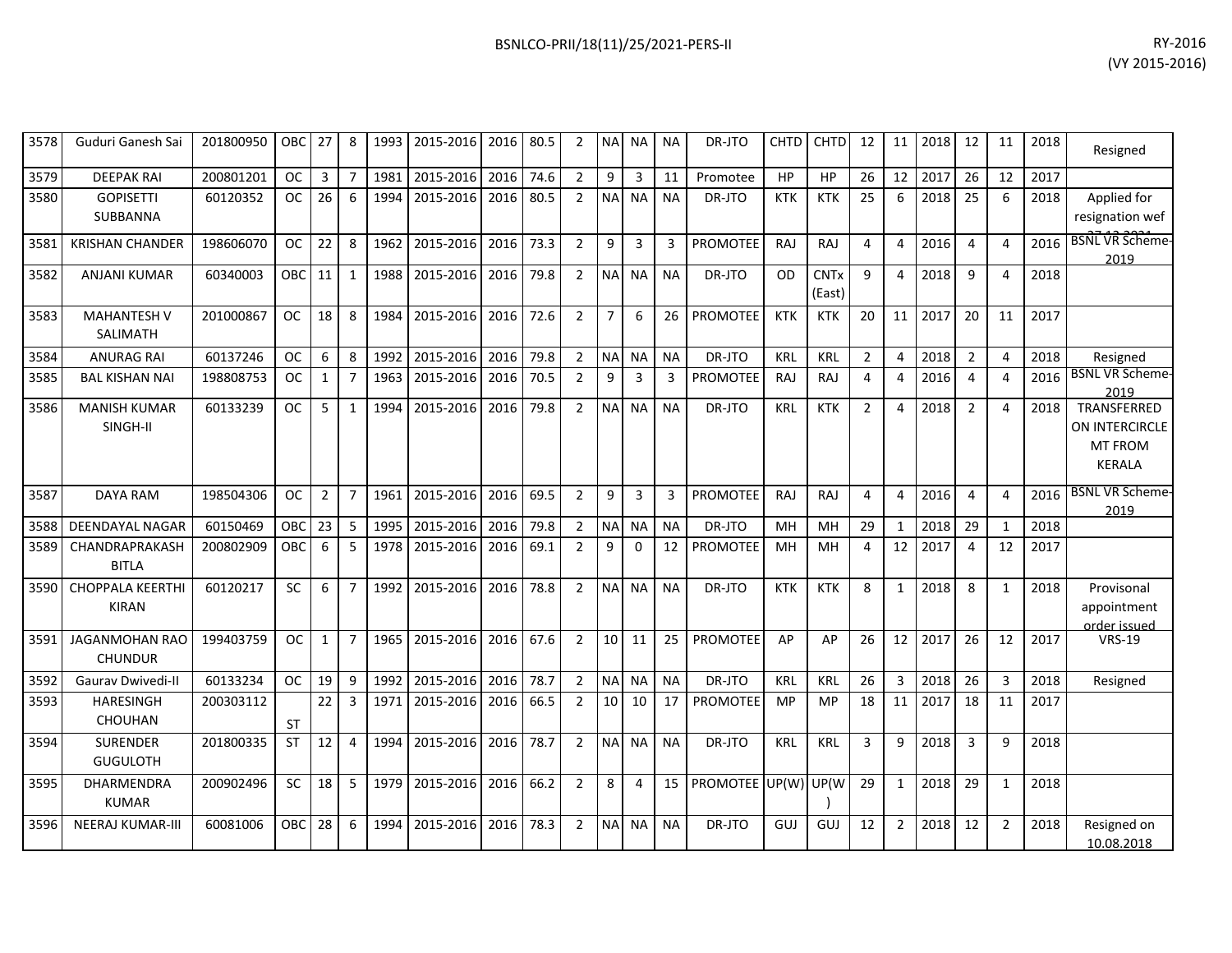| 3597 | <b>VIJAY KUMAR</b><br><b>BADGURJAR</b> | 199605719 | OBC I      | 9              | 4              |      | 1962   2015-2016   2016 |      | 66.1 | 2              | 10 <sup>1</sup> | 10           | 19        | <b>PROMOTEE</b> | RAJ        | RAJ                             | 20             | 11             | 2017 | 20             | 11             |      | 2017 BSNL VR Scheme-<br>2019                              |
|------|----------------------------------------|-----------|------------|----------------|----------------|------|-------------------------|------|------|----------------|-----------------|--------------|-----------|-----------------|------------|---------------------------------|----------------|----------------|------|----------------|----------------|------|-----------------------------------------------------------|
| 3598 | <b>KONGARI SAIKIRAN</b>                | 60132432  | <b>OBC</b> | 26             | $\overline{2}$ | 1995 | 2015-2016               | 2016 | 78.1 | $\overline{2}$ | <b>NA</b>       | <b>NA</b>    | <b>NA</b> | DR-JTO          | <b>KRL</b> | <b>CNTx</b><br>(Sout<br>h)      | 26             | $\overline{3}$ | 2018 | 26             | 3              | 2018 | TRANSFERRED<br>ON INTERCIRCLE<br><b>MT FROM</b><br>KERALA |
| 3599 | <b>SUNIL KUMAR-IV</b>                  | 200803031 | <b>OBC</b> | 18             | 11             | 1968 | 2015-2016               | 2016 | 65.8 | $\overline{2}$ | 9               | $\mathbf{0}$ | 6         | <b>PROMOTEE</b> | RAJ        | RAJ                             | 7              | 12             | 2017 | $\overline{7}$ | 12             | 2017 |                                                           |
| 3600 | DHARMEDRA<br><b>KUMAR LODHI</b>        | 60133235  | <b>OBC</b> | 5              | 5              | 1994 | 2015-2016               | 2016 | 77.6 | $\overline{2}$ |                 | NA NA        | <b>NA</b> | DR-JTO          | KRL        | <b>KRL</b>                      | 26             | 3              | 2018 | 26             | 3              | 2018 | Resigned                                                  |
| 3601 | SOMISETTY<br>RAJASEKHAR                | 60136455  | OC.        | 15             | 6              | 1993 | 2015-2016               | 2016 | 76.9 | $\overline{2}$ | <b>NA</b>       | <b>NA</b>    | <b>NA</b> | DR-JTO          | <b>KRL</b> | <b>TN</b>                       | $\overline{2}$ | 4              | 2018 | 4              | $\mathbf{1}$   | 2018 | TRANSFERRED<br>ON INTERCIRCLE<br><b>MT FROM</b><br>KERALA |
| 3602 | <b>ANIL MEENA</b>                      | 60138825  | <b>ST</b>  | 16             | $7^{\circ}$    | 1992 | 2015-2016               | 2016 | 76.2 | $\overline{2}$ | NA NA           |              | <b>NA</b> | DR-JTO          | KRL        | <b>KRL</b>                      | 31             | $\overline{3}$ | 2018 | $\overline{2}$ | 4              | 2018 |                                                           |
| 3603 | <b>NANDA KUMAR S</b>                   | 60137236  | <b>SC</b>  | 20             | $\overline{2}$ | 1990 | 2015-2016               | 2016 | 75.9 | $\overline{2}$ | <b>NA</b>       | <b>NA</b>    | <b>NA</b> | DR-JTO          | KRL        | <b>TN</b>                       | 19             | 3              | 2018 | 19             | 3              | 2018 | $R-8(M)$ I/C                                              |
| 3604 | KAILASH CHAND                          | 60330112  | OBC        | 15             | $\overline{7}$ | 1991 | 2015-2016               | 2016 | 75.5 | $\overline{2}$ | <b>NA</b>       | <b>NA</b>    | <b>NA</b> | DR-JTO          | GUJ        | <b>CNT<sub>x</sub></b><br>(West | 18             | 6              | 2018 | 18             | 6              | 2018 |                                                           |
| 3605 | <b>VIJENDRA SINGH</b>                  | 201800334 | <b>ST</b>  | $\mathbf{1}$   | 6              | 1994 | 2015-2016               | 2016 | 75.4 | $\overline{2}$ | <b>NA</b>       | <b>NA</b>    | <b>NA</b> | DR-JTO          | <b>KRL</b> | KRL                             | 3              | 9              | 2018 | $\overline{3}$ | 9              | 2018 |                                                           |
| 3606 | <b>LALA ANSUMAN ROY</b>                | 60120339  | <b>OC</b>  | 13             | $\overline{7}$ | 1994 | 2015-2016               | 2016 | 75.5 | $\overline{2}$ | <b>NA</b>       | NA           | <b>NA</b> | DR-JTO          | KTK        | <b>KTK</b>                      | 25             | 6              | 2018 | 25             | 6              | 2018 |                                                           |
| 3607 | <b>VIPIN VERMA</b>                     | 60070352  | <b>SC</b>  | $\overline{7}$ | 7              | 1995 | 2015-2016               | 2016 | 75.4 | $\overline{2}$ | <b>NA</b>       | <b>NA</b>    | <b>NA</b> | DR-JTO          | GUJ        | GUJ                             | 12             | $\overline{2}$ | 2018 | 19             | $\overline{2}$ | 2018 |                                                           |
| 3608 | <b>BANAVATU SHIUAJI</b><br><b>NAIK</b> | 60132431  | <b>ST</b>  | 10             | 3              | 1993 | 2015-2016               | 2016 | 75.3 | $\overline{2}$ | <b>NA</b>       | <b>NA</b>    | <b>NA</b> | DR-JTO          | <b>KRL</b> | <b>KRL</b>                      | 26             | 3              | 2018 | 26             | 3              | 2018 |                                                           |
| 3609 | <b>LALIT KUMAR</b><br><b>R.SINGH</b>   | 60330098  | <b>SC</b>  | 22             | 4              | 1993 | 2015-2016               | 2016 | 75   | $\overline{2}$ | <b>NA</b>       | <b>NA</b>    | <b>NA</b> | DR-JTO          | GUJ        | <b>CNTx</b><br>(West            | 5              | 3              | 2018 | 5              | 3              | 2018 |                                                           |
| 3610 | <b>AISHWARY ANAND</b>                  | 60070435  | <b>OC</b>  | 31             | $\mathbf{3}$   | 1989 | 2015-2016               | 2016 | 74.8 | $\overline{2}$ |                 | NA NA        | <b>NA</b> | DR-JTO          | GUJ        | GUJ                             | 18             | 6              | 2018 | 18             | 6              | 2018 | Resigned on<br>19 07 2019                                 |
| 3611 | SINGARAPU<br><b>GOUTHAM</b>            | 60310044  | SC         | 15             | 11             | 1993 | 2015-2016               | 2016 | 74.7 | $\overline{2}$ |                 | NA NA        | <b>NA</b> | DR-JTO          | <b>KRL</b> | <b>KRL</b>                      | 29             | 1              | 2018 | 29             | $\mathbf{1}$   | 2018 | Resigned                                                  |
| 3612 | <b>MANISH KUMAR</b><br><b>DWIVEDI</b>  | 60132414  | <b>OC</b>  | 8              | $\overline{7}$ | 1991 | 2015-2016               | 2016 | 74.6 | $\overline{2}$ | <b>NA</b>       | <b>NA</b>    | <b>NA</b> | DR-JTO          | <b>KRL</b> | <b>KTK</b>                      | 19             | 3              | 2018 | 19             | 3              | 2018 | TRANSFERRED<br>ON INTERCIRCLE<br><b>MT FROM</b><br>KERALA |
| 3613 | <b>NARENDRA MALAV</b>                  | 60070336  | <b>OBC</b> | 31             | 12             | 1994 | 2015-2016               | 2016 | 74.1 | $\overline{2}$ | <b>NA</b>       | NA.          | <b>NA</b> | DR-JTO          | GUJ        | GUJ                             | 12             | $\overline{2}$ | 2018 | 12             | $\overline{2}$ | 2018 | Resigned on<br>20.09.2018                                 |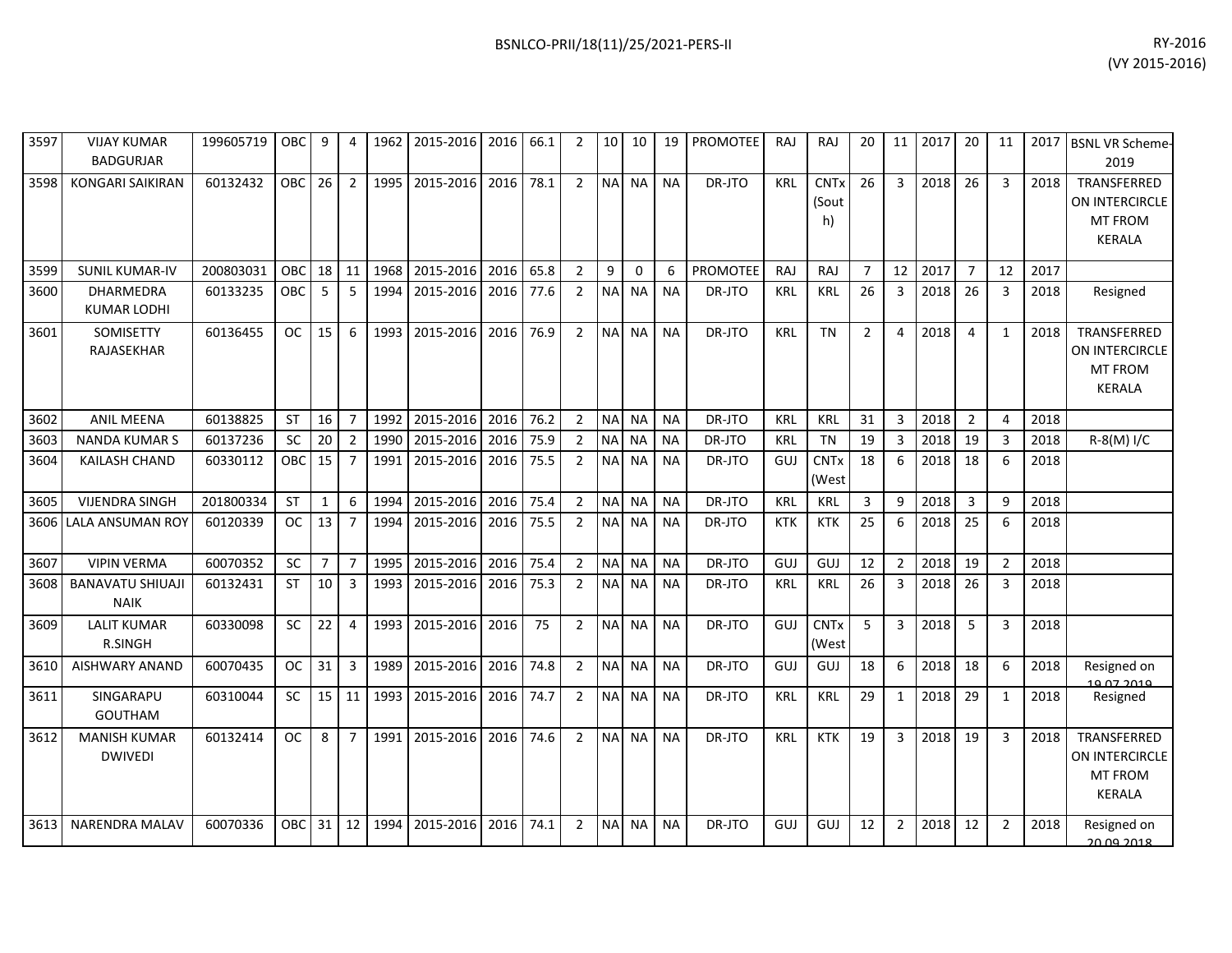| 3614 | <b>DINESH KUMAR</b><br>PIPALIWAL             | 60200123  | <b>SC</b>  | 11             | 9              | 1992 | 2015-2016 | 2016 | 73.7 | $\overline{2}$ | <b>NA</b>      | NA.            | <b>NA</b> | DR-JTO          | GUJ        | GUJ                  | 12             | 2              | 2018 | 12             | $\overline{2}$ | 2018 | Resigned on<br>27.06.2018              |
|------|----------------------------------------------|-----------|------------|----------------|----------------|------|-----------|------|------|----------------|----------------|----------------|-----------|-----------------|------------|----------------------|----------------|----------------|------|----------------|----------------|------|----------------------------------------|
| 3615 | <b>RAJAT PRAKASH</b>                         | 60060066  | <b>SC</b>  | 12             | $\overline{4}$ | 1990 | 2015-2016 | 2016 | 73   | $\overline{2}$ | <b>NA</b>      | <b>NA</b>      | <b>NA</b> | DR-JTO          | CG         | CG                   | 19             | $\overline{2}$ | 2018 | 19             | $\overline{2}$ | 2018 |                                        |
| 3616 | <b>SUNNY JAREWAL</b>                         | 60330093  | <b>SC</b>  | 21             | $\overline{2}$ | 1993 | 2015-2016 | 2016 | 72.7 | $\overline{2}$ | <b>NA</b>      | <b>NA</b>      | <b>NA</b> | DR-JTO          | GUJ        | <b>CNTx</b><br>(West | 5              | 3              | 2018 | 5              | 3              | 2018 | Resigned on<br>04.08.2018              |
| 3617 | <b>ANIL KUMAR ROHIT</b>                      | 60110054  | <b>SC</b>  | 21             | $\overline{7}$ | 1986 | 2015-2016 | 2016 | 72.6 | $2^{\circ}$    | <b>NA</b>      | <b>NA</b>      | <b>NA</b> | DR-JTO          | <b>JKD</b> | <b>JKD</b>           | 11             | 12             | 2017 | $\Delta$       | q              | 2017 |                                        |
| 3618 | SAURABH BLAHATIA                             | 60131632  | <b>SC</b>  | 3              | 12             | 1992 | 2015-2016 | 2016 | 72.2 | $\overline{2}$ | <b>NA</b>      | <b>NA</b>      | <b>NA</b> | DR-JTO          | <b>KRL</b> | <b>KRL</b>           | 26             | 3              | 2018 | 26             | 3              | 2018 | Resigned                               |
| 3619 | <b>RANJEET KUMAR</b><br>SAW                  | 60330094  | OBC        | $\mathbf{1}$   | 3              | 1995 | 2015-2016 | 2016 | 72   | $\overline{2}$ | <b>NA</b>      | <b>NA</b>      | <b>NA</b> | DR-JTO          | GUJ        | <b>CNTx</b><br>(NER) | 5              | 3              | 2018 | 5              | 3              | 2018 | Transferred to<br>CNTX(NE) Circle.     |
| 3620 | SONAL SINGH                                  | 60070327  | <b>OBC</b> | 6              | $\overline{2}$ | 1993 | 2015-2016 | 2016 | 71.6 | $\overline{2}$ | <b>NA</b>      | <b>NA</b>      | <b>NA</b> | DR-JTO          | GUJ        | GUJ                  | 5              | $\overline{2}$ | 2018 | 5              | $\overline{2}$ | 2018 |                                        |
| 3621 | Mukesh Kumar<br>Bairwa                       | 60138827  | <b>SC</b>  | 5              | 8              | 1994 | 2015-2016 | 2016 | 71.3 | $\overline{2}$ | <b>NA</b>      | <b>NA</b>      | <b>NA</b> | DR-JTO          | <b>KRL</b> | <b>KRL</b>           | $\overline{2}$ | 4              | 2018 | $\overline{2}$ | $\Delta$       | 2018 | Resigned                               |
| 3622 | <b>PRADEEP KUMAR</b><br><b>MEENA</b>         | 60120183  | <b>ST</b>  | 5              | $\overline{7}$ | 1995 | 2015-2016 | 2016 | 71.1 | $\overline{2}$ | <b>NA</b>      | <b>NA</b>      | <b>NA</b> | DR-JTO          | <b>KTK</b> | <b>KTK</b>           | 26             | 12             | 2017 | 26             | 12             | 2017 | Resigned wef<br>04.07.2018             |
| 3623 | <b>ASHISH MAHAWAR</b>                        | 60070364  | <b>SC</b>  | 24             | 5              | 1991 | 2015-2016 | 2016 | 70.1 | $\overline{2}$ | <b>NA</b>      | <b>NA</b>      | <b>NA</b> | DR-JTO          | GUJ        | GUJ                  | 12             | $\overline{2}$ | 2018 | 12             | $\overline{2}$ | 2018 | Technical<br>Resigned on<br>30.06.2018 |
| 3624 | <b>NAVIN KUMAR</b>                           | 60136453  | OBC        | 1              | $\overline{3}$ | 1993 | 2015-2016 | 2016 | 70   | $\overline{2}$ | <b>NA</b>      | <b>NA</b>      | <b>NA</b> | DR-JTO          | <b>KRL</b> | <b>CNTX</b>          | 26             | 3              | 2018 | 26             | 3              | 2018 | TRANSFERRED<br>ON INTERCIRCLE          |
| 3625 | <b>NAIDU BABU SIRIKI</b>                     | 60350105  | <b>OBC</b> | 27             | $\overline{4}$ | 1993 | 2015-2016 | 2016 | 69.3 | $\overline{2}$ | <b>NA</b>      | <b>NA</b>      | <b>NA</b> | DR-JTO          | <b>KTK</b> | <b>CNTx</b><br>(Sout | 26             | 12             | 2017 | 26             | 12             | 2017 |                                        |
| 3626 | <b>RUCHIKA SINGH</b>                         | 60070377  | <b>ST</b>  | 24             | 10             | 1992 | 2015-2016 | 2016 | 68   | $\overline{2}$ | <b>NA</b>      | <b>NA</b>      | <b>NA</b> | DR-JTO          | GUI        | GUJ                  | 5              | $\overline{3}$ | 2018 | 5              | 3              | 2018 |                                        |
| 3627 | <b>BRIJESH KUMAR</b><br><b>REDWAL</b>        | 60070359  | <b>OBC</b> | $\overline{2}$ | 3              | 1993 | 2015-2016 | 2016 | 66.8 | $\overline{2}$ | <b>NA</b>      | <b>NA</b>      | <b>NA</b> | DR-JTO          | GUJ        | GUJ                  | 12             | $\overline{2}$ | 2018 | 12             | $\mathcal{P}$  | 2018 | Resigned on<br>11.07.2018              |
| 3628 | <b>BALAVASU V</b>                            | 60137238  | OBC        | 5              | 11             | 1989 | 2015-2016 | 2016 | 57.9 | $\overline{2}$ | <b>NA</b>      | <b>NA</b>      | <b>NA</b> | DR-JTO          | <b>KRL</b> | <b>KTK</b>           | 26             | 3              | 2018 | 26             | 3              | 2018 | TRANSFERRED<br>ON INTERCIRCLE          |
| 3629 | <b>BHANU PRATAP</b><br><b>SINGH NATHAWAT</b> | 60070343  | <b>OC</b>  | $\mathbf{1}$   | $\overline{7}$ | 1992 | 2015-2016 | 2016 | 87   | 3              | <b>NA</b>      | <b>NA</b>      | <b>NA</b> | DR-JTO          | GUJ        | GUJ                  | 12             | $\overline{2}$ | 2018 | 12             | 2              | 2018 | Resigned on<br>11.07.2018              |
| 3630 | <b>MANZOOR AHMAD</b><br><b>NAJAR</b>         | 200801412 | <b>OC</b>  | 6              | 6              | 1984 | 2015-2016 | 2016 | 75.9 | sup            | 9              | $\overline{2}$ | 27        | PROMOTEE        | J & K      | <b>J&amp;K</b>       | 4              | 12             | 2017 | $\overline{4}$ | 12             | 2017 |                                        |
| 3631 | <b>MAHENDRA KUMAR</b>                        | 200904138 | <b>OBC</b> | 15             | $\overline{2}$ | 1986 | 2015-2016 | 2016 | 74.9 | SUP            | $\overline{7}$ | 11             | 27        | <b>PROMOTEE</b> | J & K      | <b>JKD</b>           | $\Delta$       | 12             | 2017 | $\Delta$       | 12             | 2017 | On Deputation                          |